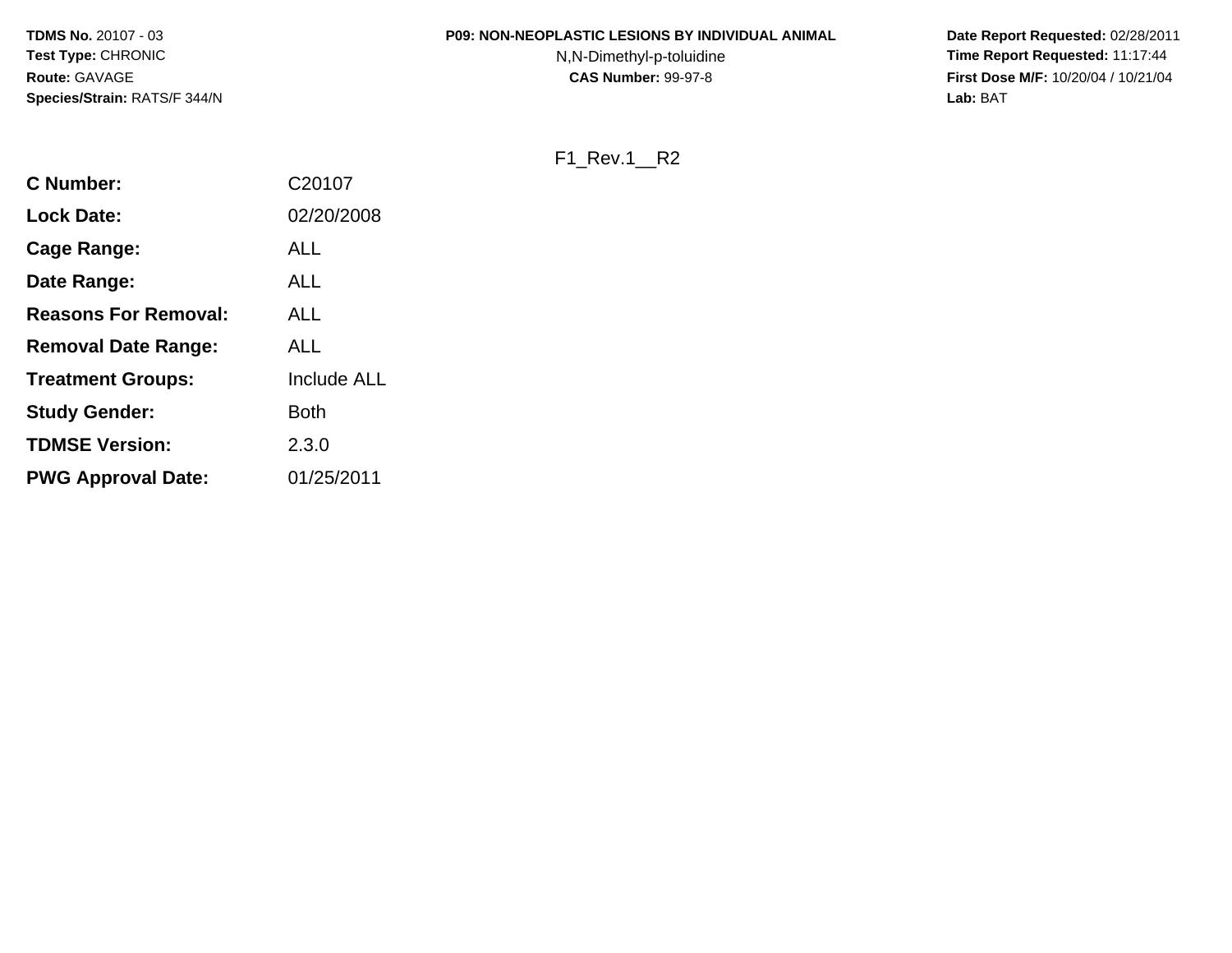#### **P09: NON-NEOPLASTIC LESIONS BY INDIVIDUAL ANIMAL**N,N-Dimethyl-p-toluidine

 **Date Report Requested:** 02/28/2011 **Time Report Requested:** 11:17:44 **First Dose M/F:** 10/20/04 / 10/21/04<br>**Lab:** BAT **Lab:** BAT

| <b>FISCHER 344 RATS MALE</b>                                                                                                                        | DAY ON TEST      | $\frac{0}{7}$<br>$\frac{2}{8}$                         | $\frac{0}{7}$<br>$\frac{2}{7}$                            | $\begin{smallmatrix}0\\7\end{smallmatrix}$<br>$\frac{2}{9}$ | $\begin{array}{c} 0 \\ 7 \end{array}$<br>$_{\rm 8}^2$             | $\begin{smallmatrix}0\\7\end{smallmatrix}$<br>$\frac{2}{8}$  | $\begin{array}{c} 0 \\ 6 \end{array}$<br>$\bf 8$<br>$\mathbf 0$ | $\frac{0}{7}$<br>$\frac{2}{7}$                                                | $\frac{0}{7}$<br>$\frac{2}{7}$                      | $_{6}^{\rm 0}$<br>$\overline{4}$<br>5     | $\begin{array}{c} 0 \\ 7 \end{array}$<br>$\frac{2}{7}$                            | $\frac{0}{7}$<br>$\frac{2}{7}$                                              | $\begin{array}{c} 0 \\ 6 \end{array}$<br>$\,8\,$<br>8                       | $\begin{array}{c} 0 \\ 6 \end{array}$<br>$\mathbf{1}$<br>$\mathbf 0$ | $\frac{0}{7}$<br>$\frac{2}{8}$                                        | $\begin{smallmatrix}0\\7\end{smallmatrix}$<br>$\frac{2}{7}$ | $\frac{0}{7}$<br>$\frac{2}{7}$                     | $\frac{0}{7}$<br>$\frac{2}{7}$                                                | $\frac{0}{7}$<br>$\mathbf{1}$<br>$\mathbf{0}$                  | $\frac{0}{7}$<br>$\frac{2}{7}$                          | $_{6}^{\rm 0}$<br>$\mathbf{1}$<br>$\mathbf 0$                       | $\begin{array}{c} 0 \\ 7 \end{array}$<br>$\frac{2}{7}$                                          | $\frac{0}{7}$<br>$\frac{2}{9}$                   | $\frac{0}{7}$<br>$\frac{2}{7}$                                          | $\frac{0}{7}$<br>$\frac{2}{8}$                                      | $_{6}^{\rm 0}$<br>$\mathbf 0$<br>9               |                 |
|-----------------------------------------------------------------------------------------------------------------------------------------------------|------------------|--------------------------------------------------------|-----------------------------------------------------------|-------------------------------------------------------------|-------------------------------------------------------------------|--------------------------------------------------------------|-----------------------------------------------------------------|-------------------------------------------------------------------------------|-----------------------------------------------------|-------------------------------------------|-----------------------------------------------------------------------------------|-----------------------------------------------------------------------------|-----------------------------------------------------------------------------|----------------------------------------------------------------------|-----------------------------------------------------------------------|-------------------------------------------------------------|----------------------------------------------------|-------------------------------------------------------------------------------|----------------------------------------------------------------|---------------------------------------------------------|---------------------------------------------------------------------|-------------------------------------------------------------------------------------------------|--------------------------------------------------|-------------------------------------------------------------------------|---------------------------------------------------------------------|--------------------------------------------------|-----------------|
| 0 MG/KG                                                                                                                                             | <b>ANIMAL ID</b> | $\mathbf 0$<br>$\mathbf 0$<br>0<br>0<br>$\overline{1}$ | $\mathsf{O}$<br>$_{\rm 0}^{\rm 0}$<br>0<br>$\overline{2}$ | $\pmb{0}$<br>$\boldsymbol{0}$<br>$\mathbf 0$<br>0<br>3      | $\mathsf{O}\xspace$<br>$\overline{0}$<br>0<br>0<br>$\overline{4}$ | $\mathbf 0$<br>$\mathbf 0$<br>$\mathbf 0$<br>0<br>$\sqrt{5}$ | $\pmb{0}$<br>$\mathbf 0$<br>$\overline{0}$<br>$\mathbf 0$<br>6  | $\mathbf 0$<br>$\mathbf 0$<br>$\mathbf 0$<br>$\overline{0}$<br>$\overline{7}$ | $\mathbf 0$<br>0<br>$\mathbf 0$<br>$\mathbf 0$<br>8 | 0<br>0<br>$\mathbf 0$<br>$\mathbf 0$<br>9 | $\mathbf 0$<br>$\mathbf 0$<br>$\ddot{\mathbf{0}}$<br>$\mathbf{1}$<br>$\mathbf{0}$ | $\mathbf 0$<br>$\mathbf 0$<br>$\mathbf 0$<br>$\mathbf{1}$<br>$\overline{1}$ | $\mathbf 0$<br>$\mathbf 0$<br>$\mathbf 0$<br>$\mathbf{1}$<br>$\overline{2}$ | $\mathbf 0$<br>$\overline{0}$<br>$\mathbf{1}$<br>3                   | $\mathsf{O}$<br>$\overline{0}$<br>0<br>$\mathbf{1}$<br>$\overline{4}$ | $\overline{0}$<br>$_0^0$<br>$\mathbf{1}$<br>5               | $\pmb{0}$<br>$\overline{0}$<br>$\overline{1}$<br>6 | $\mathbf 0$<br>$\mathbf 0$<br>$\mathbf 0$<br>$\overline{1}$<br>$\overline{7}$ | $\mathbf 0$<br>$\mathbf 0$<br>$\mathbf 0$<br>$\mathbf{1}$<br>8 | 0<br>$\mathbf 0$<br>$\overline{0}$<br>$\mathbf{1}$<br>9 | $\pmb{0}$<br>$\overline{0}$<br>0<br>$\boldsymbol{2}$<br>$\mathbf 0$ | $\boldsymbol{0}$<br>$\mathsf{O}\xspace$<br>$\overline{0}$<br>$\boldsymbol{2}$<br>$\overline{1}$ | $\mathbf 0$<br>0<br>$\mathbf 0$<br>$\frac{2}{2}$ | $\mathbf 0$<br>$\mathbf 0$<br>$\mathsf 0$<br>$\sqrt{2}$<br>$\mathbf{3}$ | 0<br>$\mathbf 0$<br>$\mathbf 0$<br>$\overline{2}$<br>$\overline{4}$ | $\mathsf 0$<br>0<br>$\mathbf 0$<br>$\frac{2}{5}$ | males<br>(cont) |
| <b>ALIMENTARY SYSTEM</b>                                                                                                                            |                  |                                                        |                                                           |                                                             |                                                                   |                                                              |                                                                 |                                                                               |                                                     |                                           |                                                                                   |                                                                             |                                                                             |                                                                      |                                                                       |                                                             |                                                    |                                                                               |                                                                |                                                         |                                                                     |                                                                                                 |                                                  |                                                                         |                                                                     |                                                  |                 |
| Esophagus                                                                                                                                           |                  |                                                        |                                                           |                                                             |                                                                   |                                                              |                                                                 |                                                                               |                                                     |                                           |                                                                                   |                                                                             |                                                                             |                                                                      |                                                                       |                                                             |                                                    |                                                                               |                                                                |                                                         |                                                                     |                                                                                                 |                                                  |                                                                         |                                                                     | $\ddot{}$                                        |                 |
| Intestine Large, Cecum                                                                                                                              |                  |                                                        |                                                           |                                                             |                                                                   |                                                              |                                                                 |                                                                               |                                                     |                                           |                                                                                   |                                                                             |                                                                             |                                                                      |                                                                       |                                                             |                                                    |                                                                               |                                                                |                                                         |                                                                     |                                                                                                 |                                                  |                                                                         |                                                                     |                                                  |                 |
| Intestine Large, Colon<br>Parasite Metazoan                                                                                                         |                  |                                                        |                                                           |                                                             |                                                                   |                                                              |                                                                 |                                                                               |                                                     |                                           |                                                                                   |                                                                             |                                                                             |                                                                      |                                                                       |                                                             |                                                    |                                                                               |                                                                |                                                         |                                                                     |                                                                                                 |                                                  |                                                                         |                                                                     |                                                  |                 |
| Intestine Large, Rectum<br>Parasite Metazoan                                                                                                        |                  |                                                        |                                                           |                                                             |                                                                   |                                                              |                                                                 | Χ                                                                             |                                                     |                                           |                                                                                   |                                                                             |                                                                             |                                                                      |                                                                       |                                                             |                                                    |                                                                               |                                                                |                                                         |                                                                     |                                                                                                 |                                                  |                                                                         |                                                                     |                                                  |                 |
| Intestine Small, Duodenum                                                                                                                           |                  |                                                        |                                                           |                                                             |                                                                   |                                                              |                                                                 |                                                                               |                                                     |                                           |                                                                                   |                                                                             |                                                                             |                                                                      |                                                                       |                                                             |                                                    |                                                                               |                                                                |                                                         |                                                                     |                                                                                                 |                                                  |                                                                         |                                                                     |                                                  |                 |
| Intestine Small, Ileum                                                                                                                              |                  |                                                        |                                                           |                                                             |                                                                   |                                                              |                                                                 |                                                                               |                                                     |                                           |                                                                                   |                                                                             |                                                                             |                                                                      |                                                                       |                                                             |                                                    |                                                                               |                                                                |                                                         |                                                                     |                                                                                                 |                                                  |                                                                         |                                                                     |                                                  |                 |
| Intestine Small, Jejunum                                                                                                                            |                  |                                                        |                                                           |                                                             |                                                                   |                                                              |                                                                 |                                                                               |                                                     |                                           |                                                                                   |                                                                             |                                                                             |                                                                      |                                                                       |                                                             |                                                    |                                                                               |                                                                |                                                         |                                                                     |                                                                                                 |                                                  |                                                                         |                                                                     |                                                  |                 |
| Liver<br>Angiectasis<br><b>Basophilic Focus</b>                                                                                                     |                  | $\times$                                               | $\times$                                                  | $\times$                                                    |                                                                   | $\sf X$                                                      |                                                                 |                                                                               | $\mathsf{X}$                                        |                                           | $X$ $X$                                                                           |                                                                             |                                                                             |                                                                      | X                                                                     |                                                             | $X$ $X$                                            |                                                                               |                                                                | X                                                       |                                                                     |                                                                                                 | $\boldsymbol{\mathsf{X}}$                        | $\boldsymbol{\mathsf{X}}$                                               |                                                                     |                                                  |                 |
| Clear Cell Focus<br>Congestion                                                                                                                      |                  | $\mathsf{X}$                                           | $\mathsf{X}$                                              |                                                             | X X                                                               | $\boldsymbol{\mathsf{X}}$                                    |                                                                 | $X$ $X$                                                                       |                                                     |                                           |                                                                                   | $\mathsf X$                                                                 |                                                                             |                                                                      | $\mathsf{X}$                                                          | $\mathsf{X}$                                                | $X$ $X$                                            |                                                                               |                                                                | $\mathsf{X}$                                            |                                                                     | X                                                                                               |                                                  | $X$ $X$                                                                 |                                                                     |                                                  |                 |
| Degeneration, Cystic<br><b>Eosinophilic Focus</b><br>Fatty Change, Focal<br>Fatty Change, Diffuse<br>Hematopoietic Cell Proliferation<br>Hemorrhage |                  |                                                        |                                                           | $\pmb{\times}$                                              |                                                                   |                                                              | $\overline{2}$                                                  | $X$ $X$                                                                       |                                                     |                                           |                                                                                   |                                                                             |                                                                             |                                                                      | $\mathbf{1}$<br>$\mathsf{X}^-$                                        | $\boldsymbol{\mathsf{X}}$                                   | $\overline{2}$                                     |                                                                               | $\overline{c}$<br>$\overline{1}$                               | -1                                                      |                                                                     |                                                                                                 |                                                  |                                                                         | 2                                                                   | $\overline{2}$                                   |                 |
| Hepatodiaphragmatic Nodule                                                                                                                          |                  |                                                        | $\times$                                                  |                                                             |                                                                   |                                                              |                                                                 |                                                                               |                                                     |                                           |                                                                                   |                                                                             | $X$ $X$                                                                     |                                                                      |                                                                       |                                                             |                                                    |                                                                               |                                                                | X                                                       |                                                                     |                                                                                                 |                                                  |                                                                         |                                                                     |                                                  |                 |

\* .. Total animals with tissue examined microscopically; Total animals with lesion and mean severity grade

+ .. Tissue examined microscopically

X .. Lesion present

I .. Insufficient tissue

M .. Missing tissue

A .. Autolysis precludes evaluation

1-4 .. Lesion qualified as:<br>1) Minimal 3) Moderate BLANK .. Not examined microscopically 2) Mild 4) Marked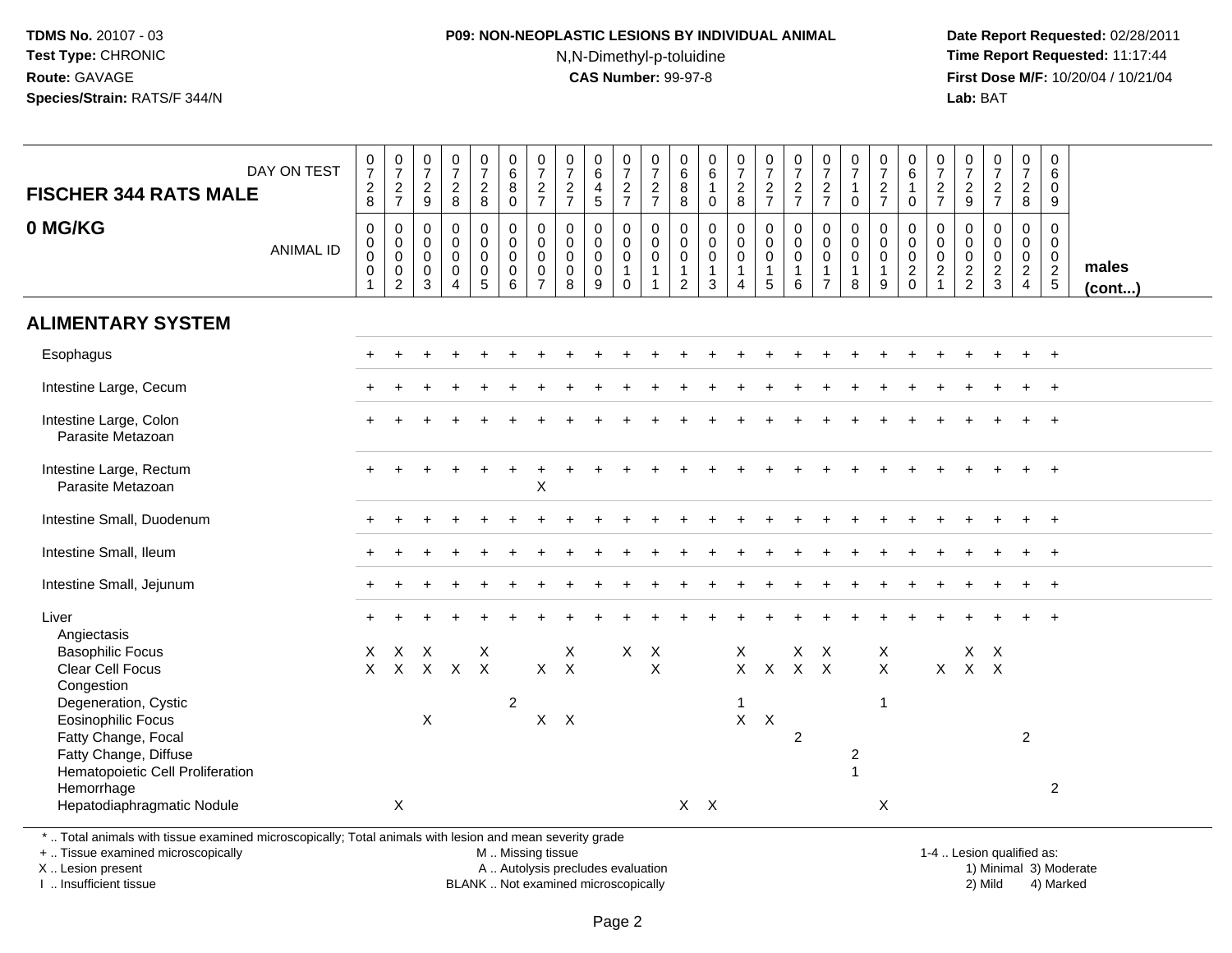#### **P09: NON-NEOPLASTIC LESIONS BY INDIVIDUAL ANIMAL**N,N-Dimethyl-p-toluidine

 **Date Report Requested:** 02/28/2011 **Time Report Requested:** 11:17:44 **First Dose M/F:** 10/20/04 / 10/21/04<br>**Lab:** BAT **Lab:** BAT

| DAY ON TEST<br><b>FISCHER 344 RATS MALE</b>                                                                             | $\frac{0}{7}$<br>$_{\rm 2}^2$                                        | $\frac{0}{7}$<br>$\frac{2}{7}$                               | $\frac{0}{7}$<br>$\frac{2}{9}$                                  | $\frac{0}{7}$<br>$\boldsymbol{2}$<br>8                               | $\frac{0}{7}$<br>$\overline{a}$<br>8                                | $_6^0$<br>8<br>$\mathbf 0$                                                    | $\frac{0}{7}$<br>$\frac{2}{7}$                                 | $\frac{0}{7}$<br>$\overline{\mathbf{c}}$<br>$\overline{7}$ | $\begin{array}{c} 0 \\ 6 \end{array}$<br>$\overline{\mathbf{4}}$<br>5 | $\frac{0}{7}$<br>$\frac{2}{7}$                                 | $\frac{0}{7}$<br>$\frac{2}{7}$                                            | 0<br>$\,6$<br>8<br>8                              | $\boldsymbol{0}$<br>$\,6\,$<br>$\Omega$                   | $\frac{0}{7}$<br>$_{\rm 8}^2$           | $\frac{0}{7}$<br>$\frac{2}{7}$               | $\frac{0}{7}$<br>$\frac{2}{7}$                                    | $\frac{0}{7}$<br>$\frac{2}{7}$                                    | $\pmb{0}$<br>$\overline{\mathcal{I}}$<br>$\Omega$       | $\frac{0}{7}$<br>$\overline{\mathbf{c}}$<br>$\overline{7}$ | 0<br>6<br>$\mathbf{1}$<br>0                                           | $\frac{0}{7}$<br>$\frac{2}{7}$            | $\frac{0}{7}$<br>$\frac{2}{9}$                   | $\frac{0}{7}$<br>$\frac{2}{7}$                     | $\frac{0}{7}$<br>$\frac{2}{8}$                                                     | 0<br>6<br>$\mathbf 0$<br>9                        |                       |
|-------------------------------------------------------------------------------------------------------------------------|----------------------------------------------------------------------|--------------------------------------------------------------|-----------------------------------------------------------------|----------------------------------------------------------------------|---------------------------------------------------------------------|-------------------------------------------------------------------------------|----------------------------------------------------------------|------------------------------------------------------------|-----------------------------------------------------------------------|----------------------------------------------------------------|---------------------------------------------------------------------------|---------------------------------------------------|-----------------------------------------------------------|-----------------------------------------|----------------------------------------------|-------------------------------------------------------------------|-------------------------------------------------------------------|---------------------------------------------------------|------------------------------------------------------------|-----------------------------------------------------------------------|-------------------------------------------|--------------------------------------------------|----------------------------------------------------|------------------------------------------------------------------------------------|---------------------------------------------------|-----------------------|
| 0 MG/KG<br><b>ANIMAL ID</b>                                                                                             | $\pmb{0}$<br>$\mathbf 0$<br>$\mathbf 0$<br>$\pmb{0}$<br>$\mathbf{1}$ | 0<br>$\mathbf 0$<br>$\pmb{0}$<br>$\pmb{0}$<br>$\overline{2}$ | 0<br>$\,0\,$<br>$\mathbf 0$<br>$\boldsymbol{0}$<br>$\mathbf{3}$ | $\pmb{0}$<br>$\pmb{0}$<br>$\mathbf 0$<br>$\pmb{0}$<br>$\overline{4}$ | 0<br>$\mathsf{O}\xspace$<br>$\mathsf{O}\xspace$<br>$\mathbf 0$<br>5 | $\begin{smallmatrix} 0\\0 \end{smallmatrix}$<br>$\pmb{0}$<br>$\mathbf 0$<br>6 | 0<br>$\mathsf{O}\xspace$<br>$\mathbf 0$<br>0<br>$\overline{7}$ | 0<br>0<br>0<br>$\pmb{0}$<br>8                              | 0<br>$\pmb{0}$<br>$\pmb{0}$<br>$\pmb{0}$<br>9                         | 0<br>$\mathsf{O}\xspace$<br>$\mathsf 0$<br>$\overline{1}$<br>0 | $\pmb{0}$<br>$\mathbf 0$<br>$\mathbf 0$<br>$\overline{1}$<br>$\mathbf{1}$ | 0<br>$\mathsf{O}\xspace$<br>$\mathsf 0$<br>1<br>2 | 0<br>$\boldsymbol{0}$<br>$\pmb{0}$<br>$\overline{1}$<br>3 | 0<br>$\pmb{0}$<br>$\mathbf 0$<br>1<br>4 | 0<br>$\ddot{\mathbf{0}}$<br>$\mathbf 0$<br>5 | $\pmb{0}$<br>$\overline{0}$<br>$\mathbf 0$<br>$\overline{1}$<br>6 | 0<br>$\mathbf 0$<br>$\pmb{0}$<br>$\overline{1}$<br>$\overline{7}$ | 0<br>$\pmb{0}$<br>$\boldsymbol{0}$<br>$\mathbf{1}$<br>8 | 0<br>$\mathbf 0$<br>$\mathbf 0$<br>1<br>9                  | 0<br>$\mathsf{O}\xspace$<br>$\mathbf 0$<br>$\overline{2}$<br>$\Omega$ | 0<br>$\pmb{0}$<br>$\pmb{0}$<br>$\sqrt{2}$ | $\mathbf 0$<br>$\boldsymbol{0}$<br>$\frac{0}{2}$ | 0<br>$\mathsf 0$<br>$\mathbf 0$<br>$\sqrt{2}$<br>3 | 0<br>$\mathbf 0$<br>$\begin{smallmatrix} 0\\2 \end{smallmatrix}$<br>$\overline{4}$ | $\pmb{0}$<br>$\mathsf{O}\xspace$<br>$\frac{0}{2}$ | males<br>$($ cont $)$ |
| Inflammation<br><b>Mixed Cell Focus</b><br><b>Bile Duct, Fibrosis</b><br>Bile Duct, Hyperplasia<br>Hepatocyte, Necrosis | $\overline{1}$<br>X                                                  | X<br>$\overline{1}$                                          | $\mathsf{X}$<br>$\overline{1}$                                  | 1<br>$\times$<br>1<br>$\overline{1}$                                 | $\overline{c}$                                                      | $\overline{2}$                                                                | $\overline{1}$<br>$\overline{1}$                               | $\overline{1}$                                             |                                                                       | $\overline{1}$<br>$\overline{1}$                               | 1<br>X<br>$\mathbf 1$                                                     | $\overline{1}$                                    | -1                                                        | $\overline{1}$<br>$\overline{2}$        | X<br>$\overline{2}$                          | $\overline{ }$                                                    | $\overline{c}$<br>$\overline{2}$                                  |                                                         | 1<br>$\mathbf{1}$                                          | $\times$<br>$\mathbf{1}$                                              | $\overline{1}$                            | 2<br>$\overline{1}$                              | $\overline{ }$<br>X<br>-1<br>$\overline{1}$        | 1<br>$\overline{\phantom{0}}$ 1                                                    |                                                   |                       |
| Mesentery<br>Fat, Necrosis                                                                                              |                                                                      |                                                              |                                                                 |                                                                      |                                                                     |                                                                               | $\ddot{}$<br>$\overline{3}$                                    |                                                            | $\ddot{}$<br>$\overline{2}$                                           |                                                                |                                                                           |                                                   |                                                           | $\ddot{}$<br>$\mathfrak{S}$             |                                              |                                                                   |                                                                   |                                                         |                                                            |                                                                       |                                           |                                                  |                                                    |                                                                                    | $\ddot{}$<br>3                                    |                       |
| Pancreas<br><b>Basophilic Focus</b><br>Cyst                                                                             |                                                                      |                                                              |                                                                 |                                                                      |                                                                     |                                                                               |                                                                |                                                            |                                                                       |                                                                |                                                                           |                                                   |                                                           |                                         |                                              | $\overline{2}$                                                    |                                                                   |                                                         |                                                            |                                                                       |                                           |                                                  |                                                    |                                                                                    |                                                   |                       |
| Infiltration Cellular, Mononuclear Cell<br>Acinus, Atrophy<br>Acinus, Hyperplasia                                       | $\mathbf{1}$                                                         | $\overline{1}$<br>$\overline{2}$                             |                                                                 | $\overline{1}$                                                       |                                                                     |                                                                               |                                                                |                                                            | 1                                                                     |                                                                | $\overline{2}$                                                            | $\overline{2}$                                    | $\overline{2}$                                            | $\frac{2}{1}$                           | $\overline{1}$                               |                                                                   | $\frac{2}{3}$                                                     |                                                         |                                                            | -1                                                                    | $\overline{1}$                            |                                                  | -1<br>3                                            | $\overline{2}$                                                                     | $\overline{c}$                                    |                       |
| Salivary Glands                                                                                                         |                                                                      |                                                              |                                                                 |                                                                      |                                                                     |                                                                               |                                                                |                                                            |                                                                       |                                                                |                                                                           |                                                   |                                                           |                                         |                                              |                                                                   |                                                                   |                                                         |                                                            |                                                                       |                                           |                                                  |                                                    |                                                                                    | $\ddot{}$                                         |                       |
| Stomach, Forestomach<br>Erosion<br>Inflammation                                                                         |                                                                      |                                                              |                                                                 |                                                                      |                                                                     |                                                                               |                                                                |                                                            |                                                                       |                                                                |                                                                           |                                                   |                                                           |                                         |                                              |                                                                   |                                                                   |                                                         |                                                            |                                                                       |                                           |                                                  |                                                    |                                                                                    |                                                   |                       |
| Stomach, Glandular<br>Erosion                                                                                           |                                                                      |                                                              |                                                                 |                                                                      |                                                                     |                                                                               |                                                                |                                                            |                                                                       |                                                                |                                                                           |                                                   |                                                           |                                         |                                              |                                                                   |                                                                   |                                                         |                                                            |                                                                       |                                           |                                                  |                                                    |                                                                                    |                                                   |                       |
| Tooth<br>Peridontal Tissue, Inflammation                                                                                |                                                                      |                                                              |                                                                 |                                                                      |                                                                     |                                                                               |                                                                |                                                            |                                                                       |                                                                |                                                                           |                                                   |                                                           |                                         |                                              |                                                                   |                                                                   |                                                         |                                                            |                                                                       |                                           |                                                  |                                                    |                                                                                    |                                                   |                       |

#### **CARDIOVASCULAR SYSTEM**

\* .. Total animals with tissue examined microscopically; Total animals with lesion and mean severity grade

+ .. Tissue examined microscopically

X .. Lesion present

I .. Insufficient tissue

 M .. Missing tissueA .. Autolysis precludes evaluation

BLANK .. Not examined microscopically 2) Mild 4) Marked

1-4 .. Lesion qualified as: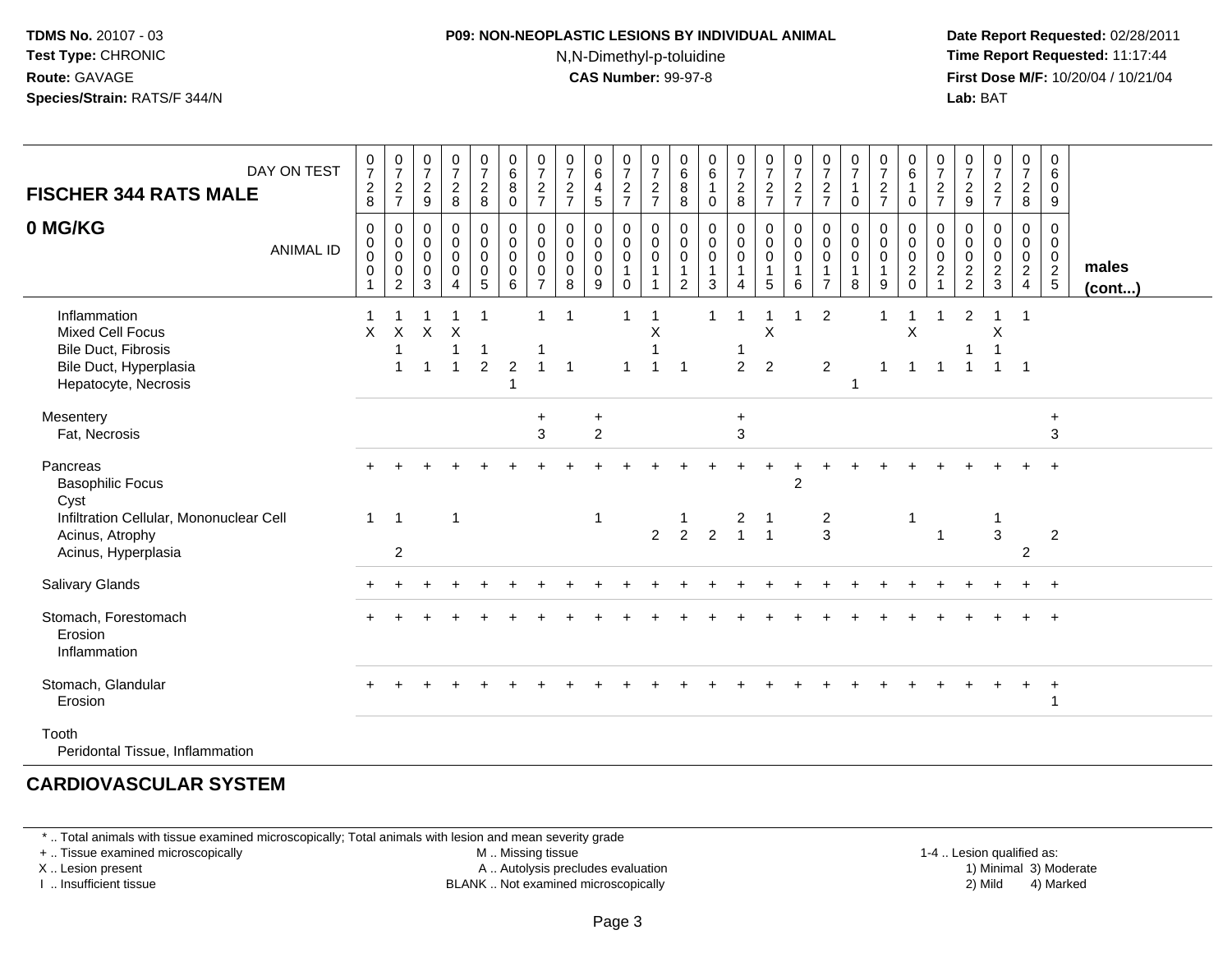## **P09: NON-NEOPLASTIC LESIONS BY INDIVIDUAL ANIMAL**N,N-Dimethyl-p-toluidine

 **Date Report Requested:** 02/28/2011 **Time Report Requested:** 11:17:44 **First Dose M/F:** 10/20/04 / 10/21/04<br>**Lab:** BAT **Lab:** BAT

| <b>FISCHER 344 RATS MALE</b>                                                                                                                                                                  | DAY ON TEST      | $\frac{0}{7}$<br>$\frac{2}{8}$                                           | $\begin{array}{c} 0 \\ 7 \end{array}$<br>$rac{2}{7}$           | $\frac{0}{7}$<br>$\frac{2}{9}$             | $\begin{smallmatrix}0\\7\end{smallmatrix}$<br>$\frac{2}{8}$                | $\begin{array}{c} 0 \\ 7 \end{array}$<br>$_{8}^{\rm 2}$ | $\pmb{0}$<br>6<br>8<br>$\mathbf 0$                            | 0<br>$\overline{7}$<br>$\frac{2}{7}$                | $\frac{0}{7}$<br>$\frac{2}{7}$                | $\begin{array}{c} 0 \\ 6 \end{array}$<br>$\overline{4}$<br>$\overline{5}$ | $\begin{array}{c} 0 \\ 7 \end{array}$<br>$\frac{2}{7}$ | $\frac{0}{7}$<br>$\frac{2}{7}$                                                | 0<br>$\,6$<br>8<br>$\overline{8}$                                        | $\mathbf 0$<br>$\overline{6}$<br>1<br>$\mathbf 0$             | $\frac{0}{7}$<br>$_{8}^2$                                   | $\begin{smallmatrix}0\\7\end{smallmatrix}$<br>$rac{2}{7}$         | $\begin{array}{c} 0 \\ 7 \end{array}$<br>$\frac{2}{7}$ | $\begin{array}{c} 0 \\ 7 \end{array}$<br>$\frac{2}{7}$ | $\frac{0}{7}$<br>-1<br>$\pmb{0}$                                       | $\begin{array}{c} 0 \\ 7 \end{array}$<br>$\frac{2}{7}$ | 0<br>$\overline{6}$<br>$\mathbf 1$<br>$\mathbf 0$ | $\frac{0}{7}$<br>$\frac{2}{7}$                                    | $\begin{array}{c} 0 \\ 7 \end{array}$<br>$\frac{2}{9}$ | $\begin{smallmatrix}0\\7\end{smallmatrix}$<br>$\frac{2}{7}$ | $\frac{0}{7}$<br>$\frac{2}{8}$                           | $\boldsymbol{0}$<br>$6\phantom{1}6$<br>$\mathbf 0$<br>9  |                        |
|-----------------------------------------------------------------------------------------------------------------------------------------------------------------------------------------------|------------------|--------------------------------------------------------------------------|----------------------------------------------------------------|--------------------------------------------|----------------------------------------------------------------------------|---------------------------------------------------------|---------------------------------------------------------------|-----------------------------------------------------|-----------------------------------------------|---------------------------------------------------------------------------|--------------------------------------------------------|-------------------------------------------------------------------------------|--------------------------------------------------------------------------|---------------------------------------------------------------|-------------------------------------------------------------|-------------------------------------------------------------------|--------------------------------------------------------|--------------------------------------------------------|------------------------------------------------------------------------|--------------------------------------------------------|---------------------------------------------------|-------------------------------------------------------------------|--------------------------------------------------------|-------------------------------------------------------------|----------------------------------------------------------|----------------------------------------------------------|------------------------|
| 0 MG/KG                                                                                                                                                                                       | <b>ANIMAL ID</b> | $\mathbf 0$<br>$\pmb{0}$<br>$\mathbf 0$<br>$\mathbf 0$<br>$\overline{1}$ | $\mathbf 0$<br>$\pmb{0}$<br>$\mathbf 0$<br>0<br>$\overline{2}$ | $\mathbf{0}$<br>0<br>$\mathbf 0$<br>0<br>3 | $\mathbf 0$<br>$\mathbf 0$<br>$\mathbf 0$<br>$\mathbf 0$<br>$\overline{4}$ | 0<br>0<br>$\mathbf 0$<br>0<br>5                         | $\mathbf 0$<br>$\mathbf 0$<br>$\mathbf 0$<br>$\mathbf 0$<br>6 | 0<br>$\mathbf 0$<br>$\Omega$<br>0<br>$\overline{7}$ | $\Omega$<br>$\mathbf 0$<br>$\Omega$<br>0<br>8 | $\mathbf 0$<br>0<br>$\mathbf 0$<br>0<br>9                                 | $\mathbf 0$<br>0<br>$\Omega$<br>1<br>$\Omega$          | $\mathbf 0$<br>$\mathbf 0$<br>$\mathbf 0$<br>$\overline{1}$<br>$\overline{1}$ | $\mathbf 0$<br>$\mathbf 0$<br>$\Omega$<br>$\mathbf{1}$<br>$\overline{2}$ | $\mathbf 0$<br>$\mathbf 0$<br>$\Omega$<br>1<br>$\overline{3}$ | $\mathbf 0$<br>0<br>$\mathbf 0$<br>$\mathbf{1}$<br>$\Delta$ | $\mathbf 0$<br>0<br>$\mathbf 0$<br>$\mathbf{1}$<br>$\overline{5}$ | $\Omega$<br>$\mathbf 0$<br>$\mathbf 0$<br>1<br>6       | $\mathbf{0}$<br>0<br>$\mathbf 0$<br>$\frac{1}{7}$      | $\Omega$<br>$\mathbf 0$<br>$\mathbf 0$<br>$\mathbf{1}$<br>$\mathbf{8}$ | 0<br>0<br>$\mathbf 0$<br>$\mathbf{1}$<br>9             | 0<br>$\mathbf 0$<br>$\mathbf 0$<br>$^2_{\rm 0}$   | 0<br>$\mathbf 0$<br>$\mathbf 0$<br>$\overline{c}$<br>$\mathbf{1}$ | $\mathbf 0$<br>0<br>$\mathbf 0$<br>$\frac{2}{2}$       | $\mathbf 0$<br>0<br>$\mathbf 0$<br>$\frac{2}{3}$            | $\mathbf 0$<br>$\mathbf 0$<br>$\pmb{0}$<br>$\frac{2}{4}$ | $\mathbf 0$<br>$\mathbf 0$<br>$\mathbf 0$<br>$rac{2}{5}$ | males<br>$($ cont $)$  |
| <b>Blood Vessel</b>                                                                                                                                                                           |                  |                                                                          |                                                                |                                            |                                                                            |                                                         |                                                               |                                                     |                                               |                                                                           |                                                        |                                                                               |                                                                          |                                                               |                                                             |                                                                   |                                                        |                                                        |                                                                        |                                                        |                                                   |                                                                   |                                                        |                                                             |                                                          | $\ddot{}$                                                |                        |
| Heart<br>Cardiomyopathy<br>Pigmentation                                                                                                                                                       |                  | 2                                                                        | 2                                                              |                                            |                                                                            |                                                         |                                                               |                                                     |                                               |                                                                           |                                                        |                                                                               |                                                                          |                                                               | $\mathcal{P}$                                               |                                                                   | $\overline{2}$                                         |                                                        |                                                                        |                                                        | 2                                                 | $\overline{2}$                                                    | $\overline{2}$                                         | 2                                                           | 2                                                        | $\overline{+}$                                           |                        |
| <b>ENDOCRINE SYSTEM</b>                                                                                                                                                                       |                  |                                                                          |                                                                |                                            |                                                                            |                                                         |                                                               |                                                     |                                               |                                                                           |                                                        |                                                                               |                                                                          |                                                               |                                                             |                                                                   |                                                        |                                                        |                                                                        |                                                        |                                                   |                                                                   |                                                        |                                                             |                                                          |                                                          |                        |
| <b>Adrenal Cortex</b><br>Angiectasis<br>Hyperplasia<br>Hypertrophy<br>Vacuolization Cytoplasmic                                                                                               |                  |                                                                          |                                                                | $\mathbf{1}$                               |                                                                            | $\mathbf{1}$                                            | $\overline{1}$                                                | $\mathbf{1}$<br>$\mathbf{1}$                        | $\overline{2}$<br>$\mathbf{1}$                | $\overline{2}$                                                            |                                                        | $\overline{2}$                                                                | $\sqrt{2}$                                                               | 1<br>1                                                        | -1<br>$\mathbf{1}$                                          |                                                                   | $\overline{2}$<br>$\overline{1}$                       | $\boldsymbol{2}$<br>$\overline{c}$                     | $\overline{\mathbf{c}}$<br>3                                           | $\overline{2}$                                         | $\boldsymbol{2}$<br>-1                            |                                                                   | $\overline{2}$                                         | -1                                                          | $\overline{1}$                                           | $\overline{+}$<br>$\overline{c}$                         |                        |
| Adrenal Medulla<br>Hyperplasia                                                                                                                                                                |                  |                                                                          |                                                                |                                            |                                                                            | 1                                                       |                                                               | $\mathfrak{p}$                                      |                                               | $\overline{1}$                                                            |                                                        | $\overline{2}$                                                                | 3                                                                        |                                                               |                                                             | $\overline{2}$                                                    |                                                        |                                                        | $\overline{2}$                                                         |                                                        |                                                   |                                                                   |                                                        |                                                             |                                                          |                                                          |                        |
| Islets, Pancreatic<br>Hyperplasia                                                                                                                                                             |                  |                                                                          |                                                                |                                            |                                                                            |                                                         |                                                               |                                                     |                                               |                                                                           |                                                        |                                                                               |                                                                          |                                                               |                                                             |                                                                   |                                                        |                                                        |                                                                        |                                                        |                                                   |                                                                   |                                                        |                                                             |                                                          | $\overline{+}$                                           |                        |
| Parathyroid Gland<br>Hyperplasia, Focal<br>Hyperplasia, Diffuse                                                                                                                               |                  |                                                                          |                                                                |                                            |                                                                            |                                                         |                                                               |                                                     |                                               | 2                                                                         |                                                        | 2                                                                             |                                                                          |                                                               |                                                             |                                                                   |                                                        |                                                        |                                                                        |                                                        |                                                   |                                                                   |                                                        |                                                             |                                                          |                                                          |                        |
| <b>Pituitary Gland</b><br>Cyst<br>Pars Distalis, Hemorrhage                                                                                                                                   |                  |                                                                          |                                                                | $\mathsf X$                                |                                                                            |                                                         |                                                               |                                                     |                                               |                                                                           |                                                        |                                                                               |                                                                          |                                                               |                                                             |                                                                   |                                                        |                                                        |                                                                        |                                                        |                                                   |                                                                   |                                                        |                                                             |                                                          | $\overline{+}$                                           |                        |
| Pars Distalis, Hyperplasia                                                                                                                                                                    |                  |                                                                          | $\mathbf 1$                                                    | 2                                          | -1                                                                         |                                                         |                                                               |                                                     | 3                                             |                                                                           |                                                        |                                                                               |                                                                          |                                                               |                                                             | 3                                                                 |                                                        |                                                        |                                                                        |                                                        |                                                   |                                                                   |                                                        | $\overline{2}$                                              | $\mathbf{3}$                                             | $\overline{2}$                                           |                        |
| <b>Thyroid Gland</b>                                                                                                                                                                          |                  |                                                                          |                                                                |                                            |                                                                            |                                                         |                                                               |                                                     |                                               |                                                                           |                                                        |                                                                               |                                                                          |                                                               |                                                             |                                                                   |                                                        |                                                        |                                                                        |                                                        |                                                   |                                                                   |                                                        |                                                             |                                                          | $+$                                                      |                        |
| *  Total animals with tissue examined microscopically; Total animals with lesion and mean severity grade<br>+  Tissue examined microscopically<br>X  Lesion present<br>I  Insufficient tissue |                  |                                                                          |                                                                |                                            |                                                                            |                                                         | M  Missing tissue                                             |                                                     |                                               | A  Autolysis precludes evaluation<br>BLANK  Not examined microscopically  |                                                        |                                                                               |                                                                          |                                                               |                                                             |                                                                   |                                                        |                                                        |                                                                        |                                                        |                                                   |                                                                   |                                                        | 1-4  Lesion qualified as:<br>2) Mild                        |                                                          | 4) Marked                                                | 1) Minimal 3) Moderate |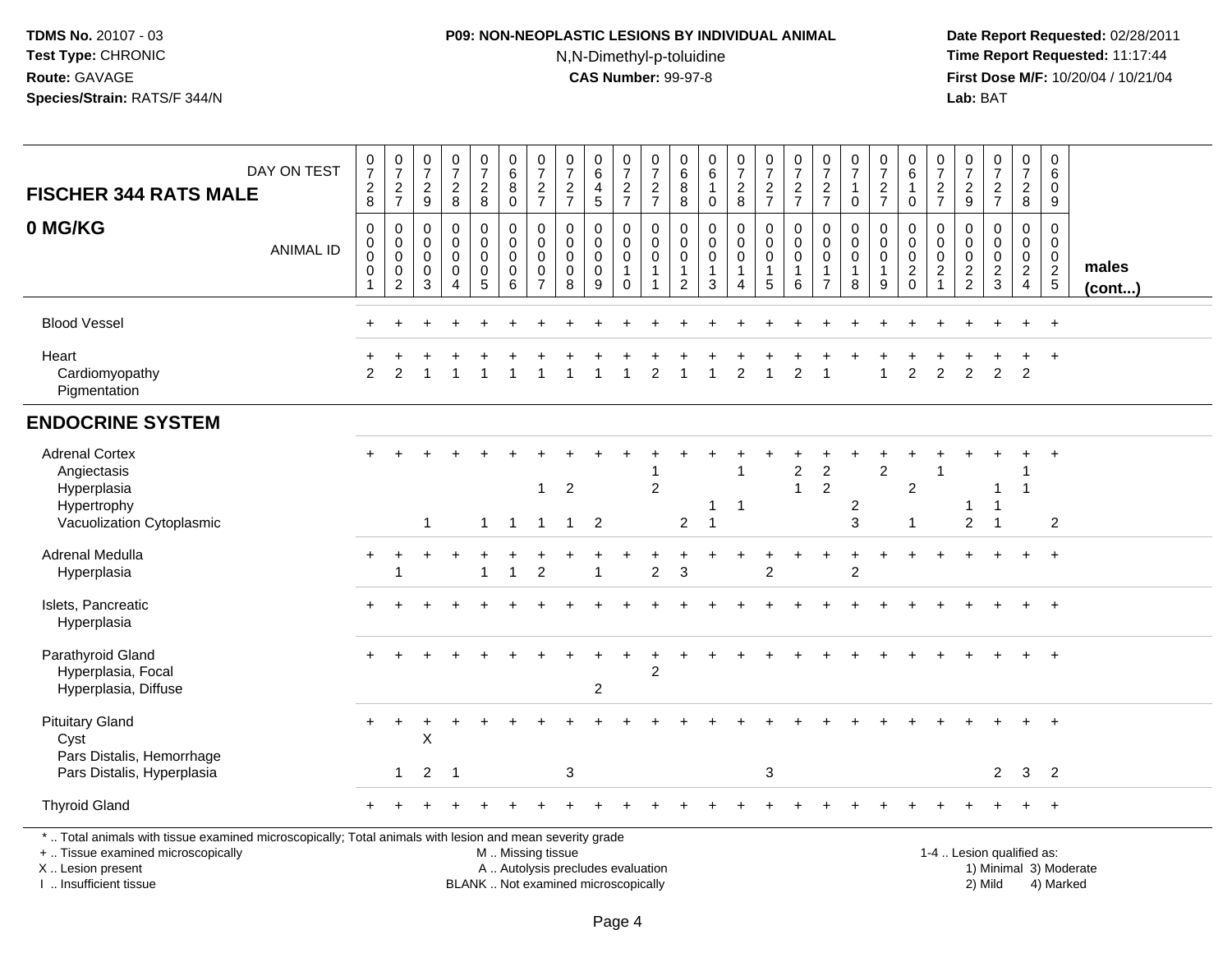## **P09: NON-NEOPLASTIC LESIONS BY INDIVIDUAL ANIMAL**

N,N-Dimethyl-p-toluidine

 **Date Report Requested:** 02/28/2011 **Time Report Requested:** 11:17:44 **First Dose M/F:** 10/20/04 / 10/21/04<br>**Lab:** BAT **Lab:** BAT

| <b>FISCHER 344 RATS MALE</b>                                        | DAY ON TEST      | $\frac{0}{7}$<br>$_{\rm 8}^2$ | $\frac{0}{7}$<br>$\frac{2}{7}$                                                | $\pmb{0}$<br>$\overline{7}$<br>$\overline{\mathbf{c}}$<br>9 | $\frac{0}{7}$<br>$\sqrt{2}$<br>$\bf{8}$                      | $\frac{0}{7}$<br>$\overline{2}$<br>8                          | $\pmb{0}$<br>$\,6\,$<br>$\bf 8$<br>$\mathbf 0$    | $\frac{0}{7}$<br>$\frac{2}{7}$                                 | 0<br>$\overline{7}$<br>$\overline{2}$<br>$\overline{7}$ | 0<br>$\,6\,$<br>$\overline{4}$<br>5       | $\mathbf 0$<br>$\overline{7}$<br>$\overline{c}$<br>$\overline{7}$ | $\frac{0}{7}$<br>$\frac{2}{7}$                                          | 0<br>$\,6$<br>$\overline{8}$<br>8                               | 0<br>6<br>0      | $\begin{smallmatrix}0\\7\end{smallmatrix}$<br>$\frac{2}{8}$ | $\frac{0}{7}$<br>$\frac{2}{7}$                        | $\frac{0}{7}$<br>$\frac{2}{7}$                               | 0<br>$\overline{7}$<br>$\overline{\mathbf{c}}$<br>$\overline{7}$ | 0<br>$\overline{7}$<br>$\mathbf{1}$<br>$\mathbf 0$ | $\pmb{0}$<br>$\overline{7}$<br>$\sqrt{2}$<br>$\overline{7}$ | 0<br>6<br>$\mathbf 0$                                     | $\frac{0}{7}$<br>$\frac{2}{7}$                                | 0<br>$\overline{7}$<br>$\sqrt{2}$<br>9  | 0<br>$\overline{7}$<br>$\overline{c}$<br>$\overline{7}$ | 0<br>$\overline{7}$<br>$\overline{c}$<br>8                | $\mathbf 0$<br>$\,6\,$<br>0<br>$\boldsymbol{9}$                     |                 |
|---------------------------------------------------------------------|------------------|-------------------------------|-------------------------------------------------------------------------------|-------------------------------------------------------------|--------------------------------------------------------------|---------------------------------------------------------------|---------------------------------------------------|----------------------------------------------------------------|---------------------------------------------------------|-------------------------------------------|-------------------------------------------------------------------|-------------------------------------------------------------------------|-----------------------------------------------------------------|------------------|-------------------------------------------------------------|-------------------------------------------------------|--------------------------------------------------------------|------------------------------------------------------------------|----------------------------------------------------|-------------------------------------------------------------|-----------------------------------------------------------|---------------------------------------------------------------|-----------------------------------------|---------------------------------------------------------|-----------------------------------------------------------|---------------------------------------------------------------------|-----------------|
| 0 MG/KG                                                             | <b>ANIMAL ID</b> | 0<br>$\mathbf 0$<br>0<br>0    | $\mathbf 0$<br>$\boldsymbol{0}$<br>$\mathbf 0$<br>$\pmb{0}$<br>$\overline{2}$ | 0<br>0<br>$\mathbf 0$<br>0<br>3                             | 0<br>$\pmb{0}$<br>$\mathbf 0$<br>0<br>$\boldsymbol{\Lambda}$ | $\mathbf 0$<br>$\mathsf{O}$<br>$\mathsf{O}$<br>$\pmb{0}$<br>5 | 0<br>$\mathsf{O}\xspace$<br>0<br>$\mathbf 0$<br>6 | 0<br>$\pmb{0}$<br>$\mathbf 0$<br>$\mathbf 0$<br>$\overline{7}$ | 0<br>$\mathbf 0$<br>$\Omega$<br>0<br>8                  | 0<br>$\mathbf 0$<br>$\mathbf 0$<br>0<br>9 | 0<br>$\mathbf 0$<br>$\mathbf 0$<br>$\Omega$                       | $\pmb{0}$<br>$\mathsf{O}\xspace$<br>$\mathsf{O}\xspace$<br>$\mathbf{1}$ | 0<br>$\mathsf{O}\xspace$<br>0<br>$\mathbf{1}$<br>$\overline{2}$ | 0<br>0<br>0<br>3 | $\mathbf 0$<br>$\mathbf 0$<br>$\pmb{0}$<br>1<br>4           | 0<br>$\mathsf{O}$<br>$\mathbf 0$<br>$\mathbf{1}$<br>5 | $\pmb{0}$<br>$\mathbf 0$<br>$\mathbf 0$<br>$\mathbf{1}$<br>6 | 0<br>$\mathbf 0$<br>$\mathbf 0$<br>$\overline{7}$                | 0<br>$\mathbf 0$<br>0<br>-1<br>8                   | 0<br>$\mathsf{O}\xspace$<br>0<br>$\mathbf{1}$<br>9          | 0<br>$\mathbf 0$<br>$\mathbf 0$<br>$\sqrt{2}$<br>$\Omega$ | 0<br>$\mathbf 0$<br>$\pmb{0}$<br>$\sqrt{2}$<br>$\overline{1}$ | 0<br>0<br>$\mathbf{0}$<br>$\frac{2}{2}$ | 0<br>$\mathbf 0$<br>$\Omega$<br>$\overline{c}$<br>3     | 0<br>0<br>$\mathbf 0$<br>$\overline{a}$<br>$\overline{4}$ | 0<br>$\mathbf 0$<br>$\mathbf 0$<br>$\overline{c}$<br>$\overline{5}$ | males<br>(cont) |
| C-cell, Hyperplasia                                                 |                  |                               |                                                                               |                                                             |                                                              |                                                               |                                                   |                                                                |                                                         | $\mathbf{1}$                              | $\overline{c}$                                                    |                                                                         |                                                                 | $\mathbf{3}$     |                                                             |                                                       |                                                              |                                                                  |                                                    | $\mathbf{3}$                                                |                                                           |                                                               | 1                                       |                                                         |                                                           | -1                                                                  |                 |
| <b>GENERAL BODY SYSTEM</b>                                          |                  |                               |                                                                               |                                                             |                                                              |                                                               |                                                   |                                                                |                                                         |                                           |                                                                   |                                                                         |                                                                 |                  |                                                             |                                                       |                                                              |                                                                  |                                                    |                                                             |                                                           |                                                               |                                         |                                                         |                                                           |                                                                     |                 |
| <b>NONE</b>                                                         |                  |                               |                                                                               |                                                             |                                                              |                                                               |                                                   |                                                                |                                                         |                                           |                                                                   |                                                                         |                                                                 |                  |                                                             |                                                       |                                                              |                                                                  |                                                    |                                                             |                                                           |                                                               |                                         |                                                         |                                                           |                                                                     |                 |
| <b>GENITAL SYSTEM</b>                                               |                  |                               |                                                                               |                                                             |                                                              |                                                               |                                                   |                                                                |                                                         |                                           |                                                                   |                                                                         |                                                                 |                  |                                                             |                                                       |                                                              |                                                                  |                                                    |                                                             |                                                           |                                                               |                                         |                                                         |                                                           |                                                                     |                 |
| <b>Coagulating Gland</b><br>Inflammation<br>Epithelium, Hyperplasia |                  |                               |                                                                               |                                                             |                                                              |                                                               |                                                   |                                                                |                                                         | +<br>$\overline{4}$<br>3                  |                                                                   |                                                                         |                                                                 |                  |                                                             |                                                       |                                                              |                                                                  |                                                    |                                                             |                                                           |                                                               |                                         |                                                         |                                                           |                                                                     |                 |
| Epididymis                                                          |                  |                               |                                                                               |                                                             |                                                              |                                                               |                                                   |                                                                |                                                         |                                           |                                                                   |                                                                         |                                                                 |                  |                                                             |                                                       |                                                              |                                                                  |                                                    |                                                             |                                                           |                                                               |                                         |                                                         |                                                           | $+$                                                                 |                 |
| <b>Preputial Gland</b><br>Hyperplasia<br>Inflammation               |                  |                               | 2                                                                             | 2                                                           | $\mathcal{P}$                                                |                                                               | 2                                                 | $\overline{2}$                                                 | 2                                                       | 2                                         |                                                                   |                                                                         | 2                                                               | $\overline{c}$   |                                                             |                                                       | 2                                                            | 2                                                                |                                                    |                                                             | 2                                                         |                                                               | 1                                       | 2                                                       | $+$<br>$\overline{2}$                                     | $\ddot{}$<br>$\overline{2}$                                         |                 |
| Prostate<br>Inflammation<br>Epithelium, Hyperplasia                 |                  | $+$                           |                                                                               |                                                             |                                                              | $\overline{2}$                                                |                                                   |                                                                |                                                         | 3                                         | $\overline{c}$                                                    | $\overline{1}$                                                          | 3                                                               | $\overline{2}$   | $\overline{1}$                                              |                                                       |                                                              |                                                                  | 3                                                  |                                                             |                                                           | $\overline{1}$                                                | $\overline{c}$                          |                                                         | $\ddot{}$                                                 | $\ddot{}$                                                           |                 |
| Seminal Vesicle<br>Inflammation                                     |                  |                               |                                                                               |                                                             |                                                              |                                                               |                                                   |                                                                | 3                                                       |                                           |                                                                   |                                                                         |                                                                 |                  |                                                             |                                                       |                                                              |                                                                  |                                                    |                                                             |                                                           |                                                               |                                         |                                                         |                                                           | $\ddot{}$                                                           |                 |
| <b>Testes</b><br>Mineralization<br>Interstitial Cell, Hyperplasia   |                  | $+$                           |                                                                               |                                                             |                                                              |                                                               |                                                   | $\overline{1}$                                                 |                                                         | $\overline{2}$                            |                                                                   |                                                                         | $\mathbf{1}$                                                    | 2                |                                                             |                                                       |                                                              |                                                                  | -1                                                 |                                                             |                                                           |                                                               | $\mathbf{1}$                            | -1                                                      |                                                           | $\ddot{}$                                                           |                 |

#### **HEMATOPOIETIC SYSTEM**

\* .. Total animals with tissue examined microscopically; Total animals with lesion and mean severity grade

+ .. Tissue examined microscopically

X .. Lesion present

I .. Insufficient tissue

M .. Missing tissue

A .. Autolysis precludes evaluation

BLANK .. Not examined microscopically 2) Mild 4) Marked

1-4 .. Lesion qualified as: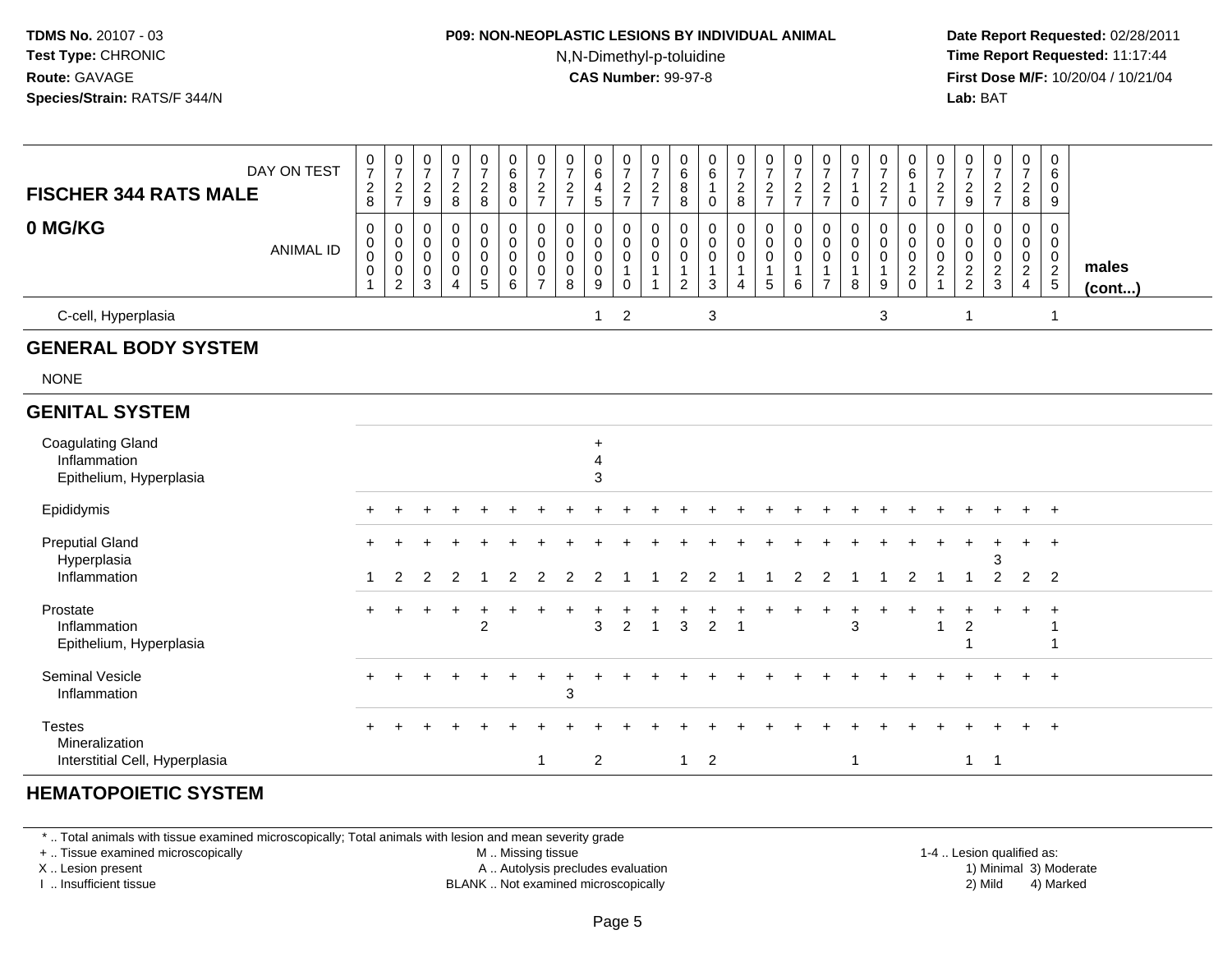#### **P09: NON-NEOPLASTIC LESIONS BY INDIVIDUAL ANIMAL**N,N-Dimethyl-p-toluidine

 **Date Report Requested:** 02/28/2011 **Time Report Requested:** 11:17:44 **First Dose M/F:** 10/20/04 / 10/21/04<br>**Lab:** BAT **Lab:** BAT

| DAY ON TEST<br><b>FISCHER 344 RATS MALE</b>                                                   | $\frac{0}{7}$<br>$\frac{2}{8}$                 | $\frac{0}{7}$<br>$\sqrt{2}$<br>$\overline{7}$                                   | $\frac{0}{7}$<br>$\boldsymbol{2}$<br>9    | $\frac{0}{7}$<br>$\overline{a}$<br>8                | $\begin{array}{c} 0 \\ 7 \end{array}$<br>$_{8}^2$                    | $\begin{array}{c} 0 \\ 6 \end{array}$<br>$\, 8$<br>$\mathbf 0$ | $\frac{0}{7}$<br>$\frac{2}{7}$                                          | $\frac{0}{7}$<br>$\frac{2}{7}$                           | $_6^0$<br>4<br>5                                    | $\frac{0}{7}$<br>$\frac{2}{7}$                    | $\frac{0}{7}$<br>$\frac{2}{7}$                        | $\begin{array}{c} 0 \\ 6 \end{array}$<br>$\bf 8$<br>8 | $\begin{array}{c} 0 \\ 6 \end{array}$<br>$\overline{1}$<br>$\mathbf 0$ | $\frac{0}{7}$<br>$\frac{2}{8}$                             | $\frac{0}{7}$<br>$\frac{2}{7}$                     | $\frac{0}{7}$<br>$\frac{2}{7}$   | $\frac{0}{7}$<br>$\sqrt{2}$<br>$\overline{7}$   | $\begin{array}{c} 0 \\ 7 \end{array}$<br>$\mathbf 0$       | $\frac{0}{7}$<br>$\frac{2}{7}$     | $\begin{array}{c} 0 \\ 6 \end{array}$<br>$\mathbf{1}$<br>$\mathbf 0$ | $\frac{0}{7}$<br>$\frac{2}{7}$           | $\frac{0}{7}$<br>$\frac{2}{9}$         | $\frac{0}{7}$<br>$\frac{2}{7}$               | $\begin{smallmatrix}0\\7\end{smallmatrix}$<br>$\frac{2}{8}$ | 0<br>$\,6\,$<br>0<br>9                                     |                 |
|-----------------------------------------------------------------------------------------------|------------------------------------------------|---------------------------------------------------------------------------------|-------------------------------------------|-----------------------------------------------------|----------------------------------------------------------------------|----------------------------------------------------------------|-------------------------------------------------------------------------|----------------------------------------------------------|-----------------------------------------------------|---------------------------------------------------|-------------------------------------------------------|-------------------------------------------------------|------------------------------------------------------------------------|------------------------------------------------------------|----------------------------------------------------|----------------------------------|-------------------------------------------------|------------------------------------------------------------|------------------------------------|----------------------------------------------------------------------|------------------------------------------|----------------------------------------|----------------------------------------------|-------------------------------------------------------------|------------------------------------------------------------|-----------------|
| 0 MG/KG<br><b>ANIMAL ID</b>                                                                   | $\mathbf 0$<br>0<br>$\mathbf 0$<br>$\mathbf 0$ | $\mathbf 0$<br>$\mathbf 0$<br>$\boldsymbol{0}$<br>$\mathbf 0$<br>$\overline{2}$ | 0<br>0<br>$\mathbf 0$<br>$\mathbf 0$<br>3 | $\mathbf 0$<br>0<br>$\mathbf 0$<br>$\mathbf 0$<br>4 | $\pmb{0}$<br>$\mathbf 0$<br>$\pmb{0}$<br>$\pmb{0}$<br>$\overline{5}$ | $\mathbf 0$<br>$\pmb{0}$<br>$\pmb{0}$<br>$\pmb{0}$<br>$\,6\,$  | $\mathbf 0$<br>$\mathbf 0$<br>$\Omega$<br>$\mathbf 0$<br>$\overline{7}$ | $\mathbf 0$<br>0<br>$\mathbf 0$<br>$\boldsymbol{0}$<br>8 | 0<br>$\mathbf 0$<br>$\mathbf 0$<br>$\mathbf 0$<br>9 | 0<br>0<br>$\mathbf 0$<br>$\mathbf{1}$<br>$\Omega$ | $\mathbf 0$<br>$\pmb{0}$<br>$\pmb{0}$<br>$\mathbf{1}$ | 0<br>0<br>0<br>$\mathbf{1}$<br>2                      | $\mathbf 0$<br>$\mathbf 0$<br>$\mathbf 0$<br>$\mathbf{1}$<br>3         | $\pmb{0}$<br>$\mathbf 0$<br>$\pmb{0}$<br>$\mathbf{1}$<br>4 | 0<br>$\mathbf 0$<br>$\pmb{0}$<br>$\mathbf{1}$<br>5 | 0<br>0<br>0<br>$\mathbf{1}$<br>6 | $\mathbf 0$<br>0<br>$\mathbf 0$<br>$\mathbf{1}$ | $\mathbf 0$<br>$\pmb{0}$<br>$\pmb{0}$<br>$\mathbf{1}$<br>8 | 0<br>0<br>0<br>$\overline{1}$<br>9 | $\boldsymbol{0}$<br>$\mathbf 0$<br>$\pmb{0}$<br>$\frac{2}{0}$        | 0<br>0<br>$\mathbf{0}$<br>$\overline{c}$ | 0<br>0<br>$\mathbf 0$<br>$\frac{2}{2}$ | 0<br>$\pmb{0}$<br>$\pmb{0}$<br>$\frac{2}{3}$ | 0<br>$\mathbf 0$<br>$_2^0$<br>$\overline{4}$                | $\mathbf 0$<br>$\mathbf 0$<br>$\mathbf 0$<br>$\frac{2}{5}$ | males<br>(cont) |
| <b>Bone Marrow</b><br>Hyperplasia<br><b>Necrosis</b>                                          |                                                |                                                                                 |                                           |                                                     |                                                                      |                                                                |                                                                         |                                                          | 4                                                   |                                                   |                                                       | 4                                                     |                                                                        | $\overline{2}$                                             |                                                    | $\overline{2}$                   |                                                 | $\overline{3}$                                             | $\overline{\phantom{a}}$           |                                                                      |                                          |                                        |                                              | $\ddot{}$<br>3                                              | $+$<br>$\overline{2}$                                      |                 |
| Lymph Node<br>Deep Cervical, Hyperplasia, Plasma Cell                                         |                                                |                                                                                 |                                           |                                                     |                                                                      |                                                                |                                                                         |                                                          | $\ddot{}$<br>2                                      |                                                   |                                                       |                                                       |                                                                        |                                                            |                                                    |                                  |                                                 | $\ddot{}$                                                  |                                    |                                                                      |                                          |                                        |                                              |                                                             | $+$                                                        |                 |
| Lymph Node, Mandibular                                                                        | M                                              | M                                                                               | M                                         | M                                                   | M                                                                    | м                                                              | M                                                                       | м                                                        | м                                                   | м                                                 | М                                                     | м                                                     | м                                                                      | M                                                          | M                                                  | M                                | M                                               | м                                                          | M                                  | M                                                                    | M                                        | M                                      | M                                            | M                                                           | M                                                          |                 |
| Lymph Node, Mesenteric<br>Hyperplasia, Lymphoid<br>Infiltration Cellular, Histiocyte          | -1                                             | 1                                                                               |                                           |                                                     |                                                                      |                                                                | 2<br>$\overline{\phantom{a}}$                                           |                                                          |                                                     |                                                   | $\overline{2}$                                        |                                                       | -1                                                                     | -1                                                         |                                                    |                                  | $\overline{1}$                                  |                                                            |                                    | $\mathbf{1}$                                                         |                                          | $\mathbf 1$                            | $\overline{1}$                               |                                                             |                                                            |                 |
| Spleen<br>Congestion<br>Hematopoietic Cell Proliferation<br>Pigmentation<br>Capsule, Fibrosis | -1<br>$\overline{1}$                           | $\mathbf{1}$                                                                    | $\overline{1}$                            | $\overline{1}$                                      | $\overline{1}$                                                       |                                                                | -1<br>$\overline{1}$                                                    | 2<br>$\overline{1}$                                      | $\overline{2}$                                      | $\overline{1}$                                    | $\mathbf 1$<br>$\overline{1}$                         |                                                       | -1<br>$\overline{2}$                                                   |                                                            | $1 \quad 1$                                        | $\overline{1}$                   | $\overline{1}$                                  |                                                            | $\overline{1}$                     | $\overline{1}$                                                       | $\mathbf{1}$                             | $\overline{2}$                         | -1<br>$\overline{1}$                         |                                                             | $+$                                                        |                 |
| Thymus<br>Atrophy                                                                             | 4                                              | 3                                                                               | $\mathcal{P}$                             |                                                     | 2                                                                    |                                                                | 4                                                                       | 3                                                        | Δ                                                   | 2                                                 | $\overline{2}$                                        | Δ                                                     | 3                                                                      | $\overline{2}$                                             | 2                                                  |                                  |                                                 |                                                            | $\overline{2}$                     | 3                                                                    | 2                                        | 3                                      | $\overline{2}$                               | $\overline{2}$                                              | $+$                                                        |                 |
| <b>INTEGUMENTARY SYSTEM</b>                                                                   |                                                |                                                                                 |                                           |                                                     |                                                                      |                                                                |                                                                         |                                                          |                                                     |                                                   |                                                       |                                                       |                                                                        |                                                            |                                                    |                                  |                                                 |                                                            |                                    |                                                                      |                                          |                                        |                                              |                                                             |                                                            |                 |
| <b>Mammary Gland</b>                                                                          |                                                |                                                                                 |                                           |                                                     |                                                                      |                                                                |                                                                         |                                                          |                                                     |                                                   |                                                       |                                                       |                                                                        |                                                            |                                                    |                                  |                                                 |                                                            |                                    |                                                                      |                                          |                                        | ÷                                            | $+$                                                         | $+$                                                        |                 |
| Skin                                                                                          |                                                |                                                                                 |                                           |                                                     |                                                                      |                                                                |                                                                         |                                                          |                                                     |                                                   |                                                       |                                                       |                                                                        |                                                            |                                                    |                                  |                                                 |                                                            |                                    |                                                                      |                                          |                                        |                                              |                                                             | $+$                                                        |                 |

#### **MUSCULOSKELETAL SYSTEM**

\* .. Total animals with tissue examined microscopically; Total animals with lesion and mean severity grade

+ .. Tissue examined microscopically

X .. Lesion present

I .. Insufficient tissue

M .. Missing tissue

A .. Autolysis precludes evaluation

BLANK .. Not examined microscopically 2) Mild 4) Marked

1-4 .. Lesion qualified as: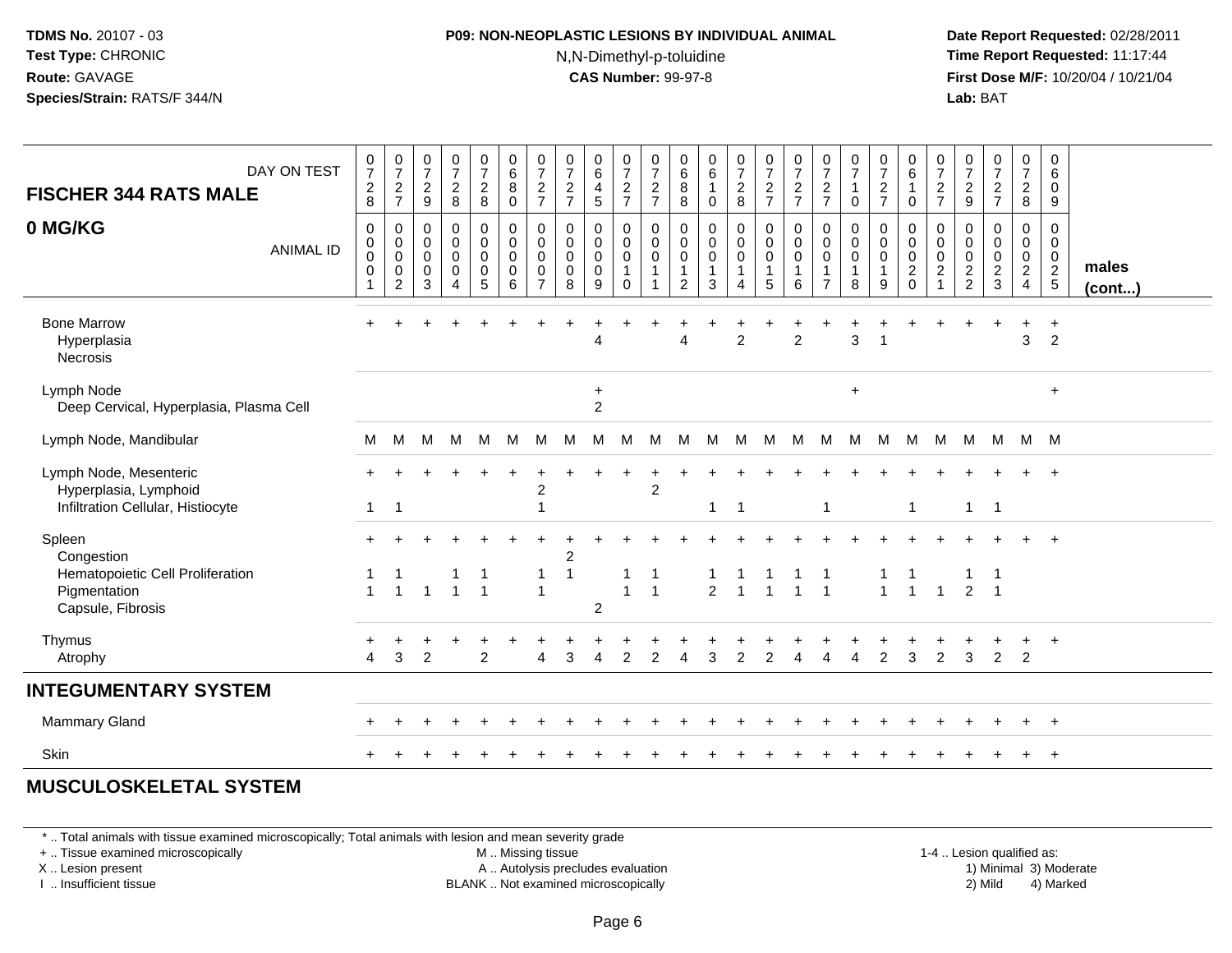### **P09: NON-NEOPLASTIC LESIONS BY INDIVIDUAL ANIMAL**N,N-Dimethyl-p-toluidine

 **Date Report Requested:** 02/28/2011 **Time Report Requested:** 11:17:44 **First Dose M/F:** 10/20/04 / 10/21/04<br>**Lab:** BAT **Lab:** BAT

| DAY ON TEST<br><b>FISCHER 344 RATS MALE</b>                                                                                                                                                                                                                                                                                                                                                                                     | 0<br>$\overline{7}$<br>$\overline{2}$<br>8       | $\frac{0}{7}$<br>$\frac{2}{7}$                         | $\frac{0}{7}$<br>$\overline{2}$<br>$\mathsf g$ | $\frac{0}{7}$<br>$\overline{c}$<br>$\,8\,$                                 | 0<br>$\overline{7}$<br>$\overline{c}$<br>$\bf 8$                 | 0<br>$\,6\,$<br>8<br>$\mathbf 0$                           | 0<br>$\overline{7}$<br>$\overline{2}$<br>$\overline{7}$          | $\frac{0}{7}$<br>$\mathbf{2}$<br>$\overline{7}$          | 0<br>$\overline{6}$<br>$\overline{4}$<br>5                  | 0<br>$\overline{7}$<br>$\overline{2}$<br>$\overline{7}$     | 0<br>$\overline{7}$<br>$\frac{2}{7}$                           | 0<br>$\,6\,$<br>8<br>$\,8\,$                                   | 0<br>6<br>$\mathbf{1}$<br>$\pmb{0}$                 | $\frac{0}{7}$<br>$\overline{a}$<br>$\,8\,$ | $\begin{smallmatrix}0\\7\end{smallmatrix}$<br>$\frac{2}{7}$    | 0<br>$\overline{7}$<br>$\frac{2}{7}$              | 0<br>$\overline{7}$<br>$\frac{2}{7}$                                       | $\frac{0}{7}$<br>$\mathbf{1}$<br>$\mathbf 0$                    | 0<br>$\overline{7}$<br>$\overline{c}$<br>$\overline{7}$ | 0<br>$\overline{6}$<br>$\mathbf{1}$<br>$\mathbf 0$            | 0<br>$\overline{7}$<br>$\overline{c}$<br>$\overline{7}$ | 0<br>$\overline{7}$<br>$\overline{2}$<br>$9\,$ | $\begin{smallmatrix}0\\7\end{smallmatrix}$<br>$\frac{2}{7}$     | 0<br>$\overline{7}$<br>$\overline{2}$<br>$\bf 8$                           | 0<br>6<br>$\mathbf 0$<br>9                               |                 |
|---------------------------------------------------------------------------------------------------------------------------------------------------------------------------------------------------------------------------------------------------------------------------------------------------------------------------------------------------------------------------------------------------------------------------------|--------------------------------------------------|--------------------------------------------------------|------------------------------------------------|----------------------------------------------------------------------------|------------------------------------------------------------------|------------------------------------------------------------|------------------------------------------------------------------|----------------------------------------------------------|-------------------------------------------------------------|-------------------------------------------------------------|----------------------------------------------------------------|----------------------------------------------------------------|-----------------------------------------------------|--------------------------------------------|----------------------------------------------------------------|---------------------------------------------------|----------------------------------------------------------------------------|-----------------------------------------------------------------|---------------------------------------------------------|---------------------------------------------------------------|---------------------------------------------------------|------------------------------------------------|-----------------------------------------------------------------|----------------------------------------------------------------------------|----------------------------------------------------------|-----------------|
| 0 MG/KG<br><b>ANIMAL ID</b>                                                                                                                                                                                                                                                                                                                                                                                                     | $\Omega$<br>0<br>$\mathbf 0$<br>0<br>$\mathbf 1$ | $\mathbf 0$<br>0<br>$\mathbf 0$<br>0<br>$\overline{c}$ | $\mathbf 0$<br>$\mathbf 0$<br>0<br>0<br>3      | $\mathbf 0$<br>$\mathbf 0$<br>$\mathbf 0$<br>$\mathbf 0$<br>$\overline{4}$ | $\mathbf 0$<br>0<br>$\mathbf 0$<br>$\mathbf 0$<br>$\overline{5}$ | $\Omega$<br>$\mathbf 0$<br>$\mathbf 0$<br>$\mathbf 0$<br>6 | $\mathbf 0$<br>$\mathbf 0$<br>$\mathbf 0$<br>0<br>$\overline{7}$ | $\Omega$<br>$\mathbf 0$<br>$\mathbf 0$<br>$\pmb{0}$<br>8 | $\mathbf 0$<br>$\mathbf 0$<br>$\mathsf{O}\xspace$<br>0<br>9 | $\mathbf 0$<br>0<br>$\mathbf 0$<br>$\mathbf{1}$<br>$\Omega$ | $\Omega$<br>$\mathbf 0$<br>$\mathbf 0$<br>$\overline{1}$<br>-1 | $\mathbf 0$<br>$\mathbf 0$<br>$\mathbf 0$<br>$\mathbf{1}$<br>2 | $\mathbf 0$<br>$\mathbf 0$<br>$\mathbf 0$<br>1<br>3 | 0<br>0<br>$\mathbf 0$<br>$\mathbf{1}$<br>4 | $\mathbf 0$<br>$\mathbf 0$<br>$\mathsf 0$<br>$\mathbf{1}$<br>5 | $\mathbf 0$<br>$\mathbf 0$<br>$\pmb{0}$<br>1<br>6 | $\mathbf 0$<br>$\mathbf 0$<br>$\mathbf 0$<br>$\mathbf 1$<br>$\overline{7}$ | $\mathbf{0}$<br>$\mathbf 0$<br>$\mathbf 0$<br>$\mathbf{1}$<br>8 | 0<br>0<br>$\mathbf 0$<br>$\mathbf{1}$<br>9              | $\mathbf 0$<br>0<br>$\mathbf 0$<br>$\overline{c}$<br>$\Omega$ | $\mathbf 0$<br>0<br>0<br>$\overline{c}$<br>$\mathbf{1}$ | $\Omega$<br>$\mathbf 0$<br>0<br>$\frac{2}{2}$  | $\Omega$<br>$\mathbf 0$<br>$\mathsf{O}\xspace$<br>$\frac{2}{3}$ | $\Omega$<br>$\mathbf 0$<br>$\mathbf 0$<br>$\overline{2}$<br>$\overline{4}$ | $\mathbf 0$<br>$\mathbf 0$<br>$\mathbf 0$<br>$rac{2}{5}$ | males<br>(cont) |
| Bone                                                                                                                                                                                                                                                                                                                                                                                                                            |                                                  |                                                        |                                                |                                                                            |                                                                  |                                                            |                                                                  |                                                          |                                                             |                                                             |                                                                |                                                                |                                                     |                                            |                                                                |                                                   |                                                                            |                                                                 |                                                         |                                                               |                                                         |                                                |                                                                 |                                                                            | $+$                                                      |                 |
| <b>NERVOUS SYSTEM</b>                                                                                                                                                                                                                                                                                                                                                                                                           |                                                  |                                                        |                                                |                                                                            |                                                                  |                                                            |                                                                  |                                                          |                                                             |                                                             |                                                                |                                                                |                                                     |                                            |                                                                |                                                   |                                                                            |                                                                 |                                                         |                                                               |                                                         |                                                |                                                                 |                                                                            |                                                          |                 |
| <b>Brain</b><br>Demyelination<br>Hemorrhage                                                                                                                                                                                                                                                                                                                                                                                     |                                                  |                                                        |                                                |                                                                            |                                                                  |                                                            |                                                                  |                                                          |                                                             |                                                             |                                                                |                                                                |                                                     |                                            |                                                                |                                                   |                                                                            |                                                                 |                                                         |                                                               |                                                         |                                                |                                                                 |                                                                            |                                                          |                 |
| <b>RESPIRATORY SYSTEM</b>                                                                                                                                                                                                                                                                                                                                                                                                       |                                                  |                                                        |                                                |                                                                            |                                                                  |                                                            |                                                                  |                                                          |                                                             |                                                             |                                                                |                                                                |                                                     |                                            |                                                                |                                                   |                                                                            |                                                                 |                                                         |                                                               |                                                         |                                                |                                                                 |                                                                            |                                                          |                 |
| Lung<br>Inflammation<br>Alveolar Epithelium, Hyperplasia<br>Alveolus, Infiltration Cellular, Histiocyte                                                                                                                                                                                                                                                                                                                         |                                                  | -1                                                     | $\sqrt{3}$                                     |                                                                            | -1                                                               |                                                            |                                                                  |                                                          |                                                             |                                                             |                                                                |                                                                |                                                     |                                            | 3<br>$\mathbf{1}$                                              | $\overline{c}$<br>$\overline{1}$                  |                                                                            |                                                                 | $\mathbf 1$                                             | $\overline{1}$                                                | $\overline{\phantom{1}}$                                |                                                |                                                                 | 3<br>1                                                                     |                                                          |                 |
| Nose<br>Foreign Body<br>Inflammation<br>Glands, Respiratory Epithelium, Dilatation<br>Glands, Respiratory Epithelium, Metaplasia,<br>Respiratory<br>Olfactory Epithelium, Accumulation, Hyaline<br><b>Droplet</b><br>Olfactory Epithelium, Metaplasia, Respiratory<br>Respiratory Epithelium, Accumulation, Hyaline<br><b>Droplet</b><br>Respiratory Epithelium, Hyperplasia<br>Transitional Epithelium, Hyperplasia<br>Trachea | 1<br>$\mathbf{1}$<br>1<br>$\mathbf{1}$           | -1<br>3<br>$\overline{2}$                              | 2<br>2                                         | $\mathbf{1}$<br>3<br>2                                                     | $\overline{\mathbf{1}}$<br>2<br>-1                               | X<br>$\overline{2}$<br>2<br>2<br>1                         | $\times$<br>2                                                    | 2<br>3                                                   | 1                                                           | Χ<br>3                                                      |                                                                | 1                                                              |                                                     | 1<br>3<br>2                                | 1<br>2<br>2                                                    | X<br>$\mathbf{3}$<br>3<br>$\overline{2}$          | 2<br>2                                                                     |                                                                 | 1                                                       |                                                               | $\overline{2}$<br>-1<br>1                               | х<br>2                                         | $\overline{2}$<br>$2 \quad 1$                                   |                                                                            | $\mathbf 1$<br>- 1                                       |                 |
| *  Total animals with tissue examined microscopically; Total animals with lesion and mean severity grade<br>+  Tissue examined microscopically                                                                                                                                                                                                                                                                                  |                                                  |                                                        |                                                |                                                                            |                                                                  | M  Missing tissue                                          |                                                                  |                                                          |                                                             |                                                             |                                                                |                                                                |                                                     |                                            |                                                                |                                                   |                                                                            |                                                                 |                                                         |                                                               |                                                         |                                                | 1-4  Lesion qualified as:                                       |                                                                            |                                                          |                 |

+ .. Tissue examined microscopically

X .. Lesion present

I .. Insufficient tissue

BLANK .. Not examined microscopically

1-4 .. Lesion qualified as:<br>1) Minimal 3) Moderate A .. Autolysis precludes evaluation 19 and 10 minimal 3) Moderate 1 and 20 minimal 3) Moderate 19 minimal 3) Moderat<br>19 and 19 and 19 and 19 and 19 and 19 and 19 and 19 and 19 and 19 and 19 and 19 and 19 and 19 and 19 and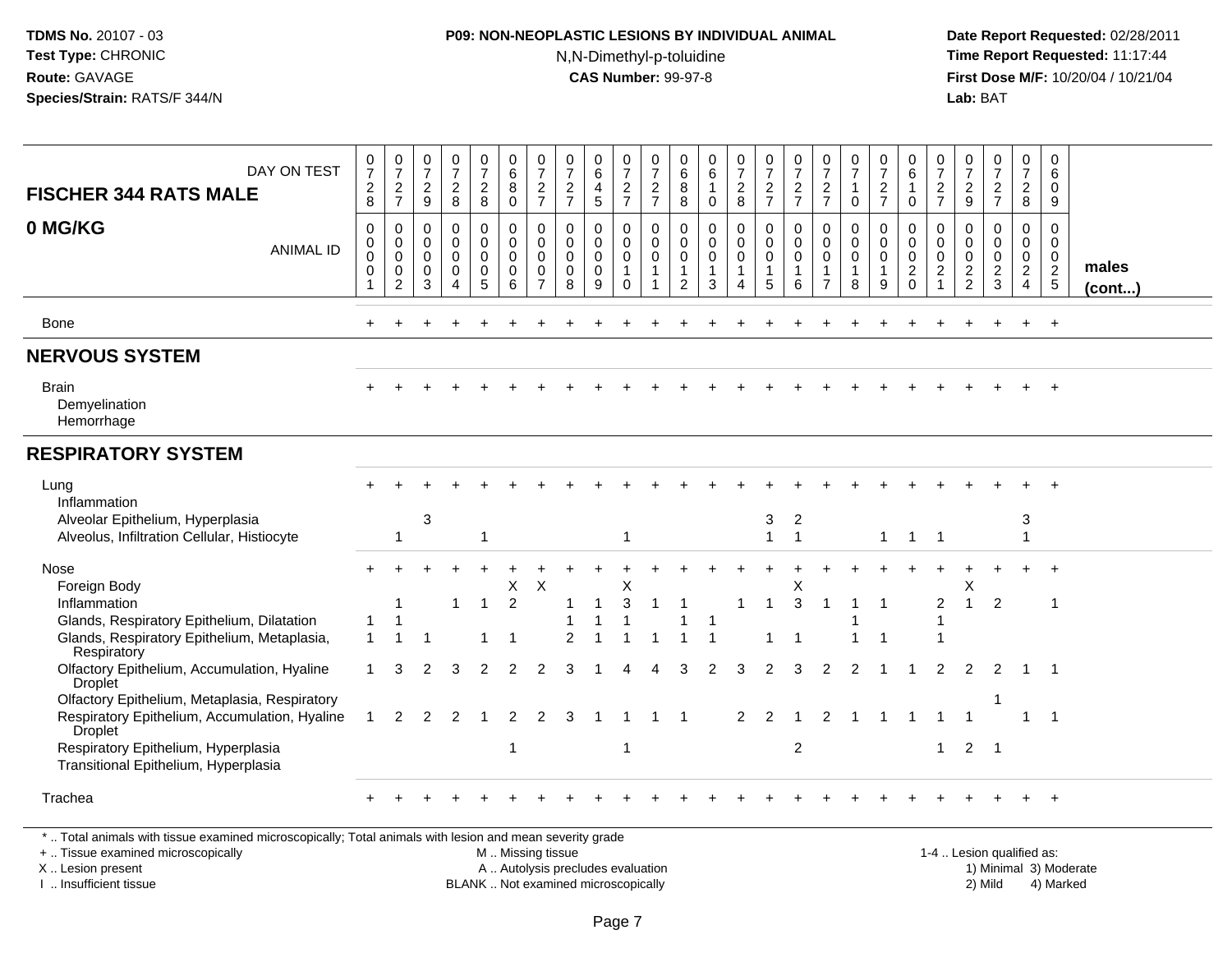### **P09: NON-NEOPLASTIC LESIONS BY INDIVIDUAL ANIMAL**N,N-Dimethyl-p-toluidine

 **Date Report Requested:** 02/28/2011 **Time Report Requested:** 11:17:44 **First Dose M/F:** 10/20/04 / 10/21/04<br>**Lab:** BAT **Lab:** BAT

| DAY ON TEST<br><b>FISCHER 344 RATS MALE</b>                                                   | $\frac{0}{7}$<br>$\overline{c}$<br>8 | $\frac{0}{7}$<br>$\overline{c}$<br>$\overline{7}$                | $\frac{0}{7}$<br>$\sqrt{2}$<br>$9\,$                 | $\begin{array}{c} 0 \\ 7 \end{array}$<br>$\overline{c}$<br>8 | $\frac{0}{7}$<br>$\overline{a}$<br>8                                            | $\begin{matrix}0\\6\\8\end{matrix}$<br>$\mathsf 0$ | $\frac{0}{7}$<br>$\boldsymbol{2}$<br>$\overline{7}$                | $\frac{0}{7}$<br>$\boldsymbol{2}$<br>$\overline{7}$     | $\begin{array}{c} 0 \\ 6 \end{array}$<br>$\overline{4}$<br>$\sqrt{5}$ | $\frac{0}{7}$<br>$\overline{c}$<br>$\overline{7}$ | $\frac{0}{7}$<br>$\overline{c}$<br>$\overline{7}$             | $\begin{array}{c} 0 \\ 6 \end{array}$<br>$\overline{8}$<br>8 | 0<br>$\,6\,$<br>0                                  | $\frac{0}{7}$<br>$\boldsymbol{2}$<br>$\,8\,$           | $\frac{0}{7}$<br>$\overline{c}$<br>$\overline{7}$                 | $\frac{0}{7}$<br>$\overline{c}$<br>$\overline{7}$          | $\frac{0}{7}$<br>$\overline{c}$<br>$\overline{7}$ | $\frac{0}{7}$<br>$\overline{1}$<br>0 | $\frac{0}{7}$<br>$\mathbf 2$<br>$\overline{ }$   | $\begin{matrix} 0 \\ 6 \end{matrix}$<br>$\overline{1}$<br>0                  | $\frac{0}{7}$<br>$\sqrt{2}$<br>$\overline{7}$                   | $\frac{0}{7}$<br>$\sqrt{2}$<br>$\boldsymbol{9}$             | $\frac{0}{7}$<br>$\overline{c}$<br>$\overline{7}$      | $\frac{0}{7}$<br>$\overline{a}$<br>8                      | $_{6}^{\rm 0}$<br>0<br>9                         |                 |
|-----------------------------------------------------------------------------------------------|--------------------------------------|------------------------------------------------------------------|------------------------------------------------------|--------------------------------------------------------------|---------------------------------------------------------------------------------|----------------------------------------------------|--------------------------------------------------------------------|---------------------------------------------------------|-----------------------------------------------------------------------|---------------------------------------------------|---------------------------------------------------------------|--------------------------------------------------------------|----------------------------------------------------|--------------------------------------------------------|-------------------------------------------------------------------|------------------------------------------------------------|---------------------------------------------------|--------------------------------------|--------------------------------------------------|------------------------------------------------------------------------------|-----------------------------------------------------------------|-------------------------------------------------------------|--------------------------------------------------------|-----------------------------------------------------------|--------------------------------------------------|-----------------|
| 0 MG/KG<br><b>ANIMAL ID</b>                                                                   | $\mathbf 0$<br>0<br>0<br>$\pmb{0}$   | $\mathbf 0$<br>$_{\rm 0}^{\rm 0}$<br>$\pmb{0}$<br>$\overline{2}$ | 0<br>$\boldsymbol{0}$<br>$\pmb{0}$<br>$\pmb{0}$<br>3 | 0<br>$\pmb{0}$<br>$\mathbf 0$<br>$\mathbf 0$<br>4            | $\mathbf 0$<br>$\boldsymbol{0}$<br>$\ddot{\mathbf{0}}$<br>$\boldsymbol{0}$<br>5 | 0<br>$\mathbf 0$<br>$\mathbf 0$<br>$\pmb{0}$<br>6  | $\pmb{0}$<br>$\pmb{0}$<br>$\pmb{0}$<br>$\pmb{0}$<br>$\overline{7}$ | $\mathbf 0$<br>$\pmb{0}$<br>$\pmb{0}$<br>$\pmb{0}$<br>8 | 0<br>$\mathbf 0$<br>$\ddot{\mathbf{0}}$<br>$\mathbf 0$<br>9           | 0<br>$\pmb{0}$<br>$\pmb{0}$<br>1<br>$\Omega$      | $\mathbf 0$<br>$\overline{0}$<br>$\mathbf{1}$<br>$\mathbf{1}$ | 0<br>$_0^0$<br>$\mathbf{1}$<br>$\overline{2}$                | 0<br>$\pmb{0}$<br>$\pmb{0}$<br>$\overline{1}$<br>3 | $\mathbf 0$<br>$_{\rm 0}^{\rm 0}$<br>$\mathbf{1}$<br>4 | $\mathbf 0$<br>$\pmb{0}$<br>$\boldsymbol{0}$<br>$\mathbf{1}$<br>5 | $\pmb{0}$<br>$\pmb{0}$<br>$\pmb{0}$<br>$\overline{1}$<br>6 | 0<br>$\mathbf 0$<br>$\mathbf 0$<br>$\overline{7}$ | 0<br>$\pmb{0}$<br>0<br>1<br>8        | 0<br>$\pmb{0}$<br>$\pmb{0}$<br>$\mathbf{1}$<br>9 | $\mathbf{0}$<br>$\mathsf{O}\xspace$<br>$\mathbf 0$<br>$\sqrt{2}$<br>$\Omega$ | 0<br>$\pmb{0}$<br>$\pmb{0}$<br>$\overline{2}$<br>$\overline{A}$ | 0<br>$\pmb{0}$<br>$\pmb{0}$<br>$\sqrt{2}$<br>$\overline{2}$ | 0<br>$\mathbf 0$<br>$\mathbf 0$<br>$\overline{c}$<br>3 | 0<br>$\mathbf 0$<br>0<br>$\overline{2}$<br>$\overline{4}$ | 0<br>$\mathbf 0$<br>$\mathbf 0$<br>$\frac{2}{5}$ | males<br>(cont) |
| Inflammation                                                                                  |                                      |                                                                  |                                                      |                                                              |                                                                                 |                                                    |                                                                    |                                                         |                                                                       |                                                   |                                                               |                                                              |                                                    |                                                        |                                                                   |                                                            |                                                   |                                      |                                                  |                                                                              |                                                                 |                                                             |                                                        |                                                           | $\overline{2}$                                   |                 |
| <b>SPECIAL SENSES SYSTEM</b>                                                                  |                                      |                                                                  |                                                      |                                                              |                                                                                 |                                                    |                                                                    |                                                         |                                                                       |                                                   |                                                               |                                                              |                                                    |                                                        |                                                                   |                                                            |                                                   |                                      |                                                  |                                                                              |                                                                 |                                                             |                                                        |                                                           |                                                  |                 |
| Eye<br>Cornea, Inflammation                                                                   |                                      |                                                                  |                                                      |                                                              |                                                                                 |                                                    |                                                                    |                                                         |                                                                       |                                                   |                                                               |                                                              |                                                    |                                                        |                                                                   |                                                            |                                                   |                                      |                                                  |                                                                              |                                                                 |                                                             |                                                        |                                                           |                                                  |                 |
| <b>Harderian Gland</b><br>Inflammation                                                        | $\div$                               |                                                                  |                                                      | $\overline{2}$                                               |                                                                                 |                                                    |                                                                    |                                                         |                                                                       |                                                   |                                                               |                                                              |                                                    |                                                        |                                                                   |                                                            |                                                   |                                      |                                                  |                                                                              |                                                                 |                                                             |                                                        |                                                           | $+$                                              |                 |
| Zymbal's Gland<br>Hyperplasia                                                                 |                                      |                                                                  |                                                      |                                                              |                                                                                 |                                                    |                                                                    |                                                         |                                                                       |                                                   |                                                               |                                                              |                                                    |                                                        |                                                                   |                                                            |                                                   |                                      |                                                  |                                                                              |                                                                 |                                                             |                                                        |                                                           | $\overline{+}$                                   |                 |
| <b>URINARY SYSTEM</b>                                                                         |                                      |                                                                  |                                                      |                                                              |                                                                                 |                                                    |                                                                    |                                                         |                                                                       |                                                   |                                                               |                                                              |                                                    |                                                        |                                                                   |                                                            |                                                   |                                      |                                                  |                                                                              |                                                                 |                                                             |                                                        |                                                           |                                                  |                 |
| Kidney<br>Accumulation, Hyaline Droplet                                                       |                                      |                                                                  |                                                      |                                                              |                                                                                 |                                                    |                                                                    |                                                         | $\mathcal{P}$                                                         |                                                   |                                                               | $\overline{c}$                                               |                                                    |                                                        |                                                                   |                                                            |                                                   |                                      |                                                  |                                                                              |                                                                 |                                                             |                                                        |                                                           | $\overline{+}$                                   |                 |
| Mineralization<br>Nephropathy<br>Pigmentation<br>Pelvis, Transitional Epithelium, Hyperplasia |                                      |                                                                  |                                                      |                                                              |                                                                                 |                                                    | $\overline{2}$                                                     |                                                         | 2<br>$\mathbf{3}$                                                     |                                                   |                                                               | $\overline{2}$<br>$\overline{c}$                             |                                                    |                                                        |                                                                   |                                                            |                                                   | $\overline{c}$<br>$\overline{c}$     | $\overline{2}$                                   |                                                                              |                                                                 | $\overline{c}$                                              | 3                                                      | $\overline{c}$                                            | $\overline{2}$                                   |                 |
| <b>Urinary Bladder</b>                                                                        |                                      |                                                                  |                                                      |                                                              |                                                                                 |                                                    |                                                                    |                                                         |                                                                       |                                                   |                                                               |                                                              |                                                    |                                                        |                                                                   |                                                            |                                                   |                                      |                                                  |                                                                              |                                                                 |                                                             |                                                        |                                                           |                                                  |                 |

\* .. Total animals with tissue examined microscopically; Total animals with lesion and mean severity grade

+ .. Tissue examined microscopically

X .. Lesion present

I .. Insufficient tissue

 M .. Missing tissueA .. Autolysis precludes evaluation

BLANK .. Not examined microscopically 2) Mild 4) Marked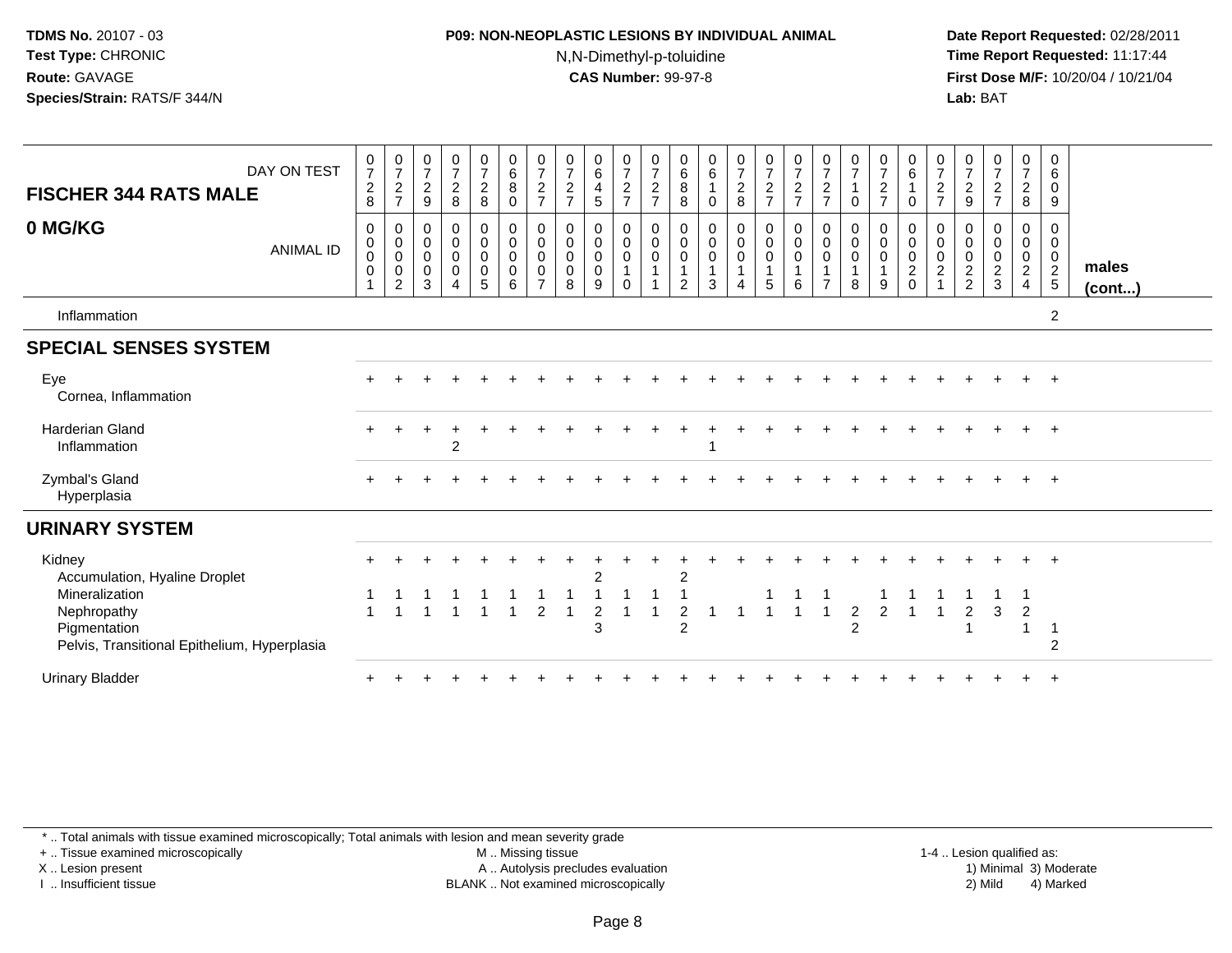#### **P09: NON-NEOPLASTIC LESIONS BY INDIVIDUAL ANIMAL**N,N-Dimethyl-p-toluidine

 **Date Report Requested:** 02/28/2011 **Time Report Requested:** 11:17:44 **First Dose M/F:** 10/20/04 / 10/21/04<br>**Lab:** BAT **Lab:** BAT

| <b>FISCHER 344 RATS MALE</b>                                                                                                                                               | DAY ON TEST      | $_{3}^{\rm 0}$<br>$\frac{3}{7}$                                | 0728                                                         | $\frac{0}{7}$<br>$\frac{2}{9}$                                                 | $\begin{array}{c} 0 \\ 7 \end{array}$<br>$\frac{2}{7}$           | $\frac{0}{7}$<br>$\frac{2}{8}$                                             | $\frac{0}{7}$<br>$\frac{2}{7}$                                                | $\frac{0}{7}$<br>$\frac{2}{9}$                                        | $\begin{array}{c} 0 \\ 7 \end{array}$<br>$\frac{2}{7}$ | $\frac{0}{7}$<br>8                                                     | $\frac{0}{7}$<br>$\overline{c}$<br>9      | $\begin{array}{c} 0 \\ 7 \end{array}$<br>$\frac{2}{9}$    | $\frac{0}{7}$<br>$_{\rm 2}^2$                | $\begin{array}{c} 0 \\ 6 \end{array}$<br>$^9_9$                                     | $\begin{array}{c} 0 \\ 7 \end{array}$<br>$\frac{2}{8}$          | $\frac{0}{7}$<br>$\frac{2}{9}$                                                                | $\frac{0}{7}$<br>$\overline{2}$<br>9               | $_6^0$<br>$\mathbf{1}$<br>$\overline{2}$                               | $\frac{0}{7}$<br>$\sqrt{2}$<br>8                   | $\begin{array}{c} 0 \\ 6 \end{array}$<br>$\,6\,$<br>$\sqrt{5}$           | $\frac{0}{7}$<br>$\sqrt{2}$<br>$\,8\,$    | $\frac{0}{7}$<br>$\sqrt{2}$<br>8                                            | 0<br>$\overline{6}$<br>8<br>$\mathsf{O}\xspace$           | $\begin{smallmatrix}0\\7\end{smallmatrix}$<br>$\frac{2}{9}$ | $_{6}^{\rm 0}$<br>$\,6\,$<br>$\overline{4}$                               | $\mathbf 0$<br>$\overline{7}$<br>$\frac{2}{7}$                         |    |                                                                                        |
|----------------------------------------------------------------------------------------------------------------------------------------------------------------------------|------------------|----------------------------------------------------------------|--------------------------------------------------------------|--------------------------------------------------------------------------------|------------------------------------------------------------------|----------------------------------------------------------------------------|-------------------------------------------------------------------------------|-----------------------------------------------------------------------|--------------------------------------------------------|------------------------------------------------------------------------|-------------------------------------------|-----------------------------------------------------------|----------------------------------------------|-------------------------------------------------------------------------------------|-----------------------------------------------------------------|-----------------------------------------------------------------------------------------------|----------------------------------------------------|------------------------------------------------------------------------|----------------------------------------------------|--------------------------------------------------------------------------|-------------------------------------------|-----------------------------------------------------------------------------|-----------------------------------------------------------|-------------------------------------------------------------|---------------------------------------------------------------------------|------------------------------------------------------------------------|----|----------------------------------------------------------------------------------------|
| 0 MG/KG                                                                                                                                                                    | <b>ANIMAL ID</b> | 0<br>$\mathbf 0$<br>0<br>$\begin{array}{c} 2 \\ 6 \end{array}$ | $\pmb{0}$<br>$\begin{array}{c} 0 \\ 0 \\ 2 \\ 7 \end{array}$ | $\boldsymbol{0}$<br>$\mathbf 0$<br>$\mathbf 0$<br>$\overline{\mathbf{c}}$<br>8 | $\mathbf 0$<br>$\mathbf 0$<br>$\mathbf 0$<br>$\overline{2}$<br>9 | $\mathbf 0$<br>$\mathsf{O}\xspace$<br>$\ddot{\mathbf{0}}$<br>3<br>$\Omega$ | $\pmb{0}$<br>$\pmb{0}$<br>$\ddot{\mathbf{0}}$<br>$\mathbf{3}$<br>$\mathbf{1}$ | $\mathbf 0$<br>$\ddot{\mathbf{0}}$<br>$\overline{0}$<br>$\frac{3}{2}$ | $\mathbf 0$<br>$\mathbf 0$<br>$\mathbf 0$<br>3<br>3    | $\pmb{0}$<br>$\pmb{0}$<br>$\mathbf 0$<br>$\mathbf 3$<br>$\overline{4}$ | 0<br>$\mathbf 0$<br>$\mathbf 0$<br>3<br>5 | $\mathbf 0$<br>$\overline{0}$<br>0<br>$\overline{3}$<br>6 | $\pmb{0}$<br>$\overline{0}$<br>$\frac{3}{7}$ | $\mathbf 0$<br>$\mathsf 0$<br>$\ddot{\mathbf{0}}$<br>$\ensuremath{\mathsf{3}}$<br>8 | $\mathbf 0$<br>$\mathbf 0$<br>$\overline{0}$<br>$\sqrt{3}$<br>9 | $\mathbf 0$<br>$\mathsf{O}\xspace$<br>$\overline{0}$<br>$\begin{array}{c} 4 \\ 0 \end{array}$ | $\mathbf 0$<br>$\overline{0}$<br>4<br>$\mathbf{1}$ | $\mathbf 0$<br>$\pmb{0}$<br>$\ddot{\mathbf{0}}$<br>4<br>$\overline{2}$ | 0<br>$\pmb{0}$<br>$\pmb{0}$<br>$\overline{4}$<br>3 | $\pmb{0}$<br>$\overline{0}$<br>$\overline{\mathbf{4}}$<br>$\overline{4}$ | 0<br>$\mathbf 0$<br>$\mathbf 0$<br>4<br>5 | $\boldsymbol{0}$<br>$\overline{0}$<br>$\begin{array}{c} 4 \\ 6 \end{array}$ | 0<br>0<br>$\mathbf 0$<br>$\overline{4}$<br>$\overline{7}$ | $\pmb{0}$<br>$\pmb{0}$<br>$\mathbf 0$<br>4<br>8             | $\pmb{0}$<br>$\pmb{0}$<br>$\pmb{0}$<br>$\overline{4}$<br>$\boldsymbol{9}$ | $\mathsf 0$<br>$\mathbf 0$<br>$\mathbf 0$<br>$\sqrt{5}$<br>$\mathbf 0$ |    | * TOTALS                                                                               |
| <b>ALIMENTARY SYSTEM</b>                                                                                                                                                   |                  |                                                                |                                                              |                                                                                |                                                                  |                                                                            |                                                                               |                                                                       |                                                        |                                                                        |                                           |                                                           |                                              |                                                                                     |                                                                 |                                                                                               |                                                    |                                                                        |                                                    |                                                                          |                                           |                                                                             |                                                           |                                                             |                                                                           |                                                                        |    |                                                                                        |
| Esophagus                                                                                                                                                                  |                  |                                                                |                                                              |                                                                                |                                                                  |                                                                            |                                                                               |                                                                       |                                                        |                                                                        |                                           |                                                           |                                              |                                                                                     |                                                                 |                                                                                               |                                                    |                                                                        |                                                    |                                                                          |                                           |                                                                             |                                                           |                                                             |                                                                           |                                                                        | 50 |                                                                                        |
| Intestine Large, Cecum                                                                                                                                                     |                  |                                                                |                                                              |                                                                                |                                                                  |                                                                            |                                                                               |                                                                       |                                                        |                                                                        |                                           |                                                           |                                              |                                                                                     |                                                                 |                                                                                               |                                                    |                                                                        |                                                    |                                                                          |                                           |                                                                             |                                                           |                                                             |                                                                           | $\overline{+}$                                                         | 50 |                                                                                        |
| Intestine Large, Colon<br>Parasite Metazoan                                                                                                                                |                  |                                                                |                                                              |                                                                                |                                                                  |                                                                            |                                                                               |                                                                       |                                                        |                                                                        |                                           |                                                           |                                              |                                                                                     |                                                                 |                                                                                               |                                                    |                                                                        |                                                    | X                                                                        |                                           |                                                                             |                                                           |                                                             |                                                                           |                                                                        | 50 | -1                                                                                     |
| Intestine Large, Rectum<br>Parasite Metazoan                                                                                                                               |                  |                                                                |                                                              |                                                                                |                                                                  |                                                                            |                                                                               |                                                                       |                                                        |                                                                        | X                                         |                                                           |                                              |                                                                                     |                                                                 | X                                                                                             |                                                    |                                                                        |                                                    |                                                                          |                                           |                                                                             |                                                           |                                                             |                                                                           | $\ddot{}$                                                              | 50 | 3                                                                                      |
| Intestine Small, Duodenum                                                                                                                                                  |                  |                                                                |                                                              |                                                                                |                                                                  |                                                                            |                                                                               |                                                                       |                                                        |                                                                        |                                           |                                                           |                                              |                                                                                     |                                                                 |                                                                                               |                                                    |                                                                        |                                                    |                                                                          |                                           |                                                                             |                                                           |                                                             |                                                                           | $\ddot{+}$                                                             | 50 |                                                                                        |
| Intestine Small, Ileum                                                                                                                                                     |                  |                                                                |                                                              |                                                                                |                                                                  |                                                                            |                                                                               |                                                                       |                                                        |                                                                        |                                           |                                                           |                                              |                                                                                     |                                                                 |                                                                                               |                                                    |                                                                        |                                                    |                                                                          |                                           |                                                                             |                                                           |                                                             | $\div$                                                                    | $+$                                                                    | 50 |                                                                                        |
| Intestine Small, Jejunum                                                                                                                                                   |                  |                                                                |                                                              |                                                                                |                                                                  |                                                                            |                                                                               |                                                                       |                                                        |                                                                        |                                           |                                                           |                                              |                                                                                     |                                                                 |                                                                                               |                                                    |                                                                        |                                                    |                                                                          |                                           |                                                                             |                                                           |                                                             |                                                                           | $\ddot{}$                                                              | 50 |                                                                                        |
| Liver<br>Angiectasis<br><b>Basophilic Focus</b><br>Clear Cell Focus<br>Congestion                                                                                          |                  |                                                                | $\mathsf{X}$                                                 |                                                                                | $X \times X$                                                     | $\mathsf{X}$<br>X                                                          | $\times$<br>$\pmb{\times}$                                                    |                                                                       | X<br>$\mathsf{X}$                                      | $\mathsf{X}$                                                           | X.<br>$\mathsf{X}$                        | $\mathsf{X}$<br>$X$ $X$                                   |                                              |                                                                                     | Χ<br>$\mathsf{X}$                                               | $\boldsymbol{\mathsf{X}}$                                                                     | X<br>$\overline{2}$                                |                                                                        | X<br>$\mathsf{X}$                                  |                                                                          | $\ddot{}$<br>$\overline{2}$<br>$X$ $X$    |                                                                             | X                                                         | $\boldsymbol{\mathsf{X}}$<br>$\times$                       | $\mathsf{X}$                                                              | $+$<br>$\mathsf{X}$<br>$\times$                                        | 50 | $12.0$<br>28<br>30<br>$\mathbf 1$<br>2.0                                               |
| Degeneration, Cystic<br>Eosinophilic Focus<br>Fatty Change, Focal<br>Fatty Change, Diffuse<br>Hematopoietic Cell Proliferation<br>Hemorrhage<br>Hepatodiaphragmatic Nodule |                  |                                                                | $\times$                                                     |                                                                                | -1<br>X                                                          |                                                                            |                                                                               |                                                                       |                                                        | 1<br>$\pmb{\times}$                                                    |                                           |                                                           | $X$ $X$                                      |                                                                                     | X                                                               |                                                                                               | X<br>1                                             |                                                                        |                                                    |                                                                          | X                                         |                                                                             | $\boldsymbol{\mathsf{X}}$                                 | 1                                                           |                                                                           | X                                                                      |    | 4 1.3<br>11<br>6<br>1.3<br>2.0<br>1<br>1.0<br>$\mathbf{1}$<br>2.0<br>$\mathbf{1}$<br>8 |
|                                                                                                                                                                            |                  |                                                                |                                                              |                                                                                |                                                                  |                                                                            |                                                                               |                                                                       |                                                        |                                                                        |                                           |                                                           |                                              |                                                                                     |                                                                 |                                                                                               |                                                    |                                                                        |                                                    |                                                                          |                                           |                                                                             |                                                           |                                                             |                                                                           |                                                                        |    |                                                                                        |

\* .. Total animals with tissue examined microscopically; Total animals with lesion and mean severity grade

+ .. Tissue examined microscopically

X .. Lesion present

I .. Insufficient tissue

M .. Missing tissue

A .. Autolysis precludes evaluation

BLANK .. Not examined microscopically 2) Mild 4) Marked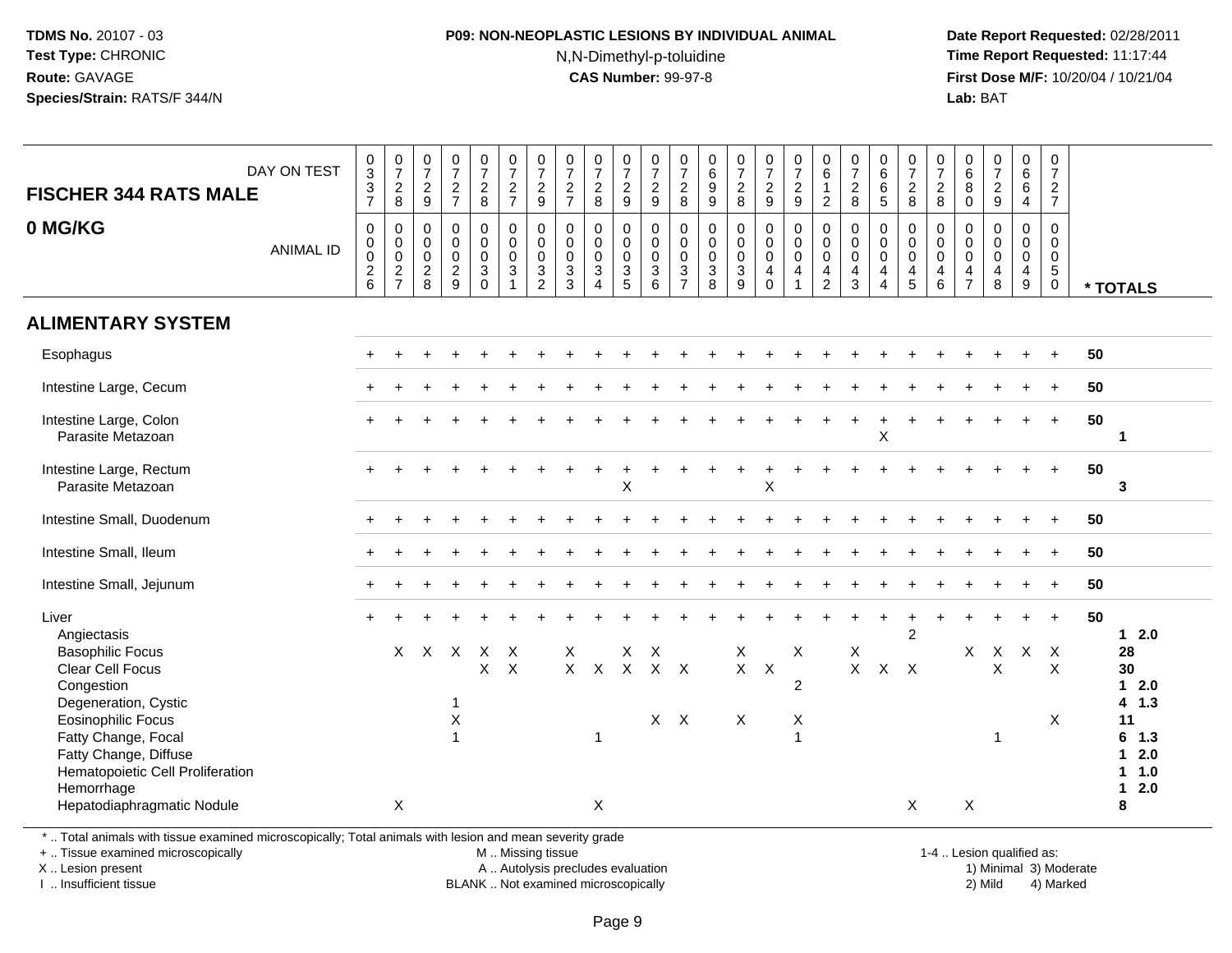#### **P09: NON-NEOPLASTIC LESIONS BY INDIVIDUAL ANIMAL**N,N-Dimethyl-p-toluidine

 **Date Report Requested:** 02/28/2011 **Time Report Requested:** 11:17:44 **First Dose M/F:** 10/20/04 / 10/21/04<br>**Lab:** BAT **Lab:** BAT

| DAY ON TEST<br><b>FISCHER 344 RATS MALE</b><br>0 MG/KG<br><b>ANIMAL ID</b>                                                       | $\begin{smallmatrix}0\3\3\end{smallmatrix}$<br>$\overline{7}$<br>$\mathsf 0$<br>0<br>0<br>$\frac{2}{6}$ | $\frac{0}{7}$<br>$\frac{2}{8}$<br>$\pmb{0}$<br>$\pmb{0}$<br>$\mathbf 0$<br>$\frac{2}{7}$ | $\frac{0}{7}$<br>$\frac{2}{9}$<br>$\pmb{0}$<br>$\boldsymbol{0}$<br>$\boldsymbol{0}$<br>$\begin{array}{c} 2 \\ 8 \end{array}$ | $\frac{0}{7}$<br>$\frac{2}{7}$<br>$\pmb{0}$<br>$\pmb{0}$<br>$\pmb{0}$<br>$\frac{2}{9}$ | $\frac{0}{7}$<br>$\boldsymbol{2}$<br>$\bf 8$<br>0<br>0<br>$\pmb{0}$<br>3<br>$\Omega$ | $072$<br>$72$<br>$\pmb{0}$<br>$\pmb{0}$<br>$_{3}^{\rm 0}$<br>$\overline{1}$ | $\frac{0}{7}$<br>$\frac{2}{9}$<br>$\mathbf 0$<br>$\mathbf 0$<br>$\mathbf 0$<br>$\ensuremath{\mathsf{3}}$<br>$\overline{2}$ | 0<br>$\overline{7}$<br>$\overline{c}$<br>$\overline{7}$<br>0<br>0<br>0<br>3<br>3 | $\frac{0}{7}$<br>$\sqrt{2}$<br>8<br>$\boldsymbol{0}$<br>$\mathbf 0$<br>$\boldsymbol{0}$<br>$\mathbf{3}$<br>$\overline{\mathbf{A}}$ | $\frac{0}{7}$<br>$\boldsymbol{2}$<br>9<br>0<br>0<br>0<br>$\sqrt{3}$<br>$\sqrt{5}$ | $\frac{0}{7}$<br>$\sqrt{2}$<br>$\boldsymbol{9}$<br>$\mathbf 0$<br>0<br>$\pmb{0}$<br>$\sqrt{3}$<br>6 | $\frac{0}{7}$<br>$\overline{c}$<br>8<br>0<br>0<br>0<br>$\ensuremath{\mathsf{3}}$<br>$\overline{7}$ | 0<br>$^6_9$<br>$\boldsymbol{9}$<br>$\pmb{0}$<br>$\pmb{0}$<br>$\mathsf 0$<br>$\begin{array}{c} 3 \\ 8 \end{array}$ | $\frac{0}{7}$<br>$\frac{2}{8}$<br>$\pmb{0}$<br>$\ddot{\mathbf{0}}$<br>$\pmb{0}$<br>$\frac{3}{9}$ | $\begin{array}{c} 0 \\ 7 \end{array}$<br>$rac{2}{9}$<br>$\mathbf 0$<br>$\mathbf 0$<br>$\pmb{0}$<br>$\overline{\mathbf{4}}$<br>$\mathbf 0$ | $\begin{array}{c} 0 \\ 7 \\ 2 \end{array}$<br>$\boldsymbol{9}$<br>$\pmb{0}$<br>$\overline{0}$<br>$\mathbf 0$<br>$\overline{\mathbf{4}}$<br>$\overline{1}$ | 0<br>6<br>$\boldsymbol{2}$<br>0<br>$\mathbf 0$<br>$\mathbf 0$<br>4<br>2 | $\frac{0}{7}$<br>$\frac{2}{8}$<br>$\mathbf 0$<br>$\mathbf 0$<br>$\mathbf 0$<br>$\overline{\mathbf{4}}$<br>3 | $\pmb{0}$<br>$^6_6$<br>$\sqrt{5}$<br>0<br>$\pmb{0}$<br>$\pmb{0}$<br>$\overline{4}$<br>$\overline{A}$ | $\pmb{0}$<br>$\overline{7}$<br>$_{8}^{\rm 2}$<br>0<br>0<br>0<br>4<br>$5\phantom{.0}$ | $\pmb{0}$<br>$\overline{7}$<br>$\frac{2}{8}$<br>0<br>$\mathsf{O}\xspace$<br>$\mathbf 0$<br>$\overline{\mathbf{4}}$<br>$6\phantom{a}$ | $\mathbf 0$<br>6<br>$\, 8$<br>$\pmb{0}$<br>$\mathbf 0$<br>$\mathbf 0$<br>$\mathbf 0$<br>$\overline{4}$<br>$\overline{7}$ | $\begin{array}{c} 0 \\ 7 \end{array}$<br>$\frac{2}{9}$<br>$\mathbf 0$<br>$\mathbf 0$<br>$\mathbf 0$<br>$\overline{\mathbf{4}}$<br>8 | $\begin{matrix} 0\ 6\ 6 \end{matrix}$<br>$\overline{4}$<br>0<br>0<br>$\boldsymbol{0}$<br>$\overline{4}$<br>9 | $\pmb{0}$<br>$\overline{7}$<br>$\overline{a}$<br>$\overline{7}$<br>$\mathsf{O}$<br>$\mathbf 0$<br>0<br>$\sqrt{5}$<br>0 |                | * TOTALS                                                |
|----------------------------------------------------------------------------------------------------------------------------------|---------------------------------------------------------------------------------------------------------|------------------------------------------------------------------------------------------|------------------------------------------------------------------------------------------------------------------------------|----------------------------------------------------------------------------------------|--------------------------------------------------------------------------------------|-----------------------------------------------------------------------------|----------------------------------------------------------------------------------------------------------------------------|----------------------------------------------------------------------------------|------------------------------------------------------------------------------------------------------------------------------------|-----------------------------------------------------------------------------------|-----------------------------------------------------------------------------------------------------|----------------------------------------------------------------------------------------------------|-------------------------------------------------------------------------------------------------------------------|--------------------------------------------------------------------------------------------------|-------------------------------------------------------------------------------------------------------------------------------------------|-----------------------------------------------------------------------------------------------------------------------------------------------------------|-------------------------------------------------------------------------|-------------------------------------------------------------------------------------------------------------|------------------------------------------------------------------------------------------------------|--------------------------------------------------------------------------------------|--------------------------------------------------------------------------------------------------------------------------------------|--------------------------------------------------------------------------------------------------------------------------|-------------------------------------------------------------------------------------------------------------------------------------|--------------------------------------------------------------------------------------------------------------|------------------------------------------------------------------------------------------------------------------------|----------------|---------------------------------------------------------|
| Inflammation<br><b>Mixed Cell Focus</b><br><b>Bile Duct, Fibrosis</b><br>Bile Duct, Hyperplasia<br>Hepatocyte, Necrosis          |                                                                                                         | $\mathbf 1$<br>X                                                                         | 1<br>1<br>2                                                                                                                  | -1<br>-1<br>$\mathfrak{p}$                                                             | 1                                                                                    | -1                                                                          |                                                                                                                            | $\overline{2}$<br>$\mathsf X$                                                    | $\overline{2}$<br>$\mathsf{X}$                                                                                                     | $\boldsymbol{\mathsf{X}}$<br>1                                                    |                                                                                                     | -1<br>Χ<br>$\overline{1}$                                                                          | 2                                                                                                                 | 1                                                                                                | -1<br>$\overline{c}$                                                                                                                      | -1<br>X                                                                                                                                                   |                                                                         | X                                                                                                           |                                                                                                      | $X$ $X$ $X$                                                                          | $\overline{2}$<br>$\overline{\mathbf{1}}$                                                                                            | $\overline{1}$                                                                                                           | -1                                                                                                                                  | $\mathbf{1}$<br>1<br>$\mathbf{1}$                                                                            | $\overline{1}$<br>$\overline{1}$                                                                                       |                | 40 1.1<br>18<br>$21$ 1.0<br>40 1.2<br>2, 1.0            |
| Mesentery<br>Fat, Necrosis                                                                                                       |                                                                                                         |                                                                                          |                                                                                                                              |                                                                                        |                                                                                      |                                                                             |                                                                                                                            |                                                                                  |                                                                                                                                    |                                                                                   |                                                                                                     | $\ddot{}$<br>3                                                                                     |                                                                                                                   |                                                                                                  |                                                                                                                                           | $\ddot{}$<br>3                                                                                                                                            |                                                                         | $\ddot{}$<br>3                                                                                              |                                                                                                      |                                                                                      |                                                                                                                                      |                                                                                                                          |                                                                                                                                     |                                                                                                              |                                                                                                                        | $\overline{7}$ | 7 2.9                                                   |
| Pancreas<br><b>Basophilic Focus</b><br>Cyst<br>Infiltration Cellular, Mononuclear Cell<br>Acinus, Atrophy<br>Acinus, Hyperplasia | $\overline{4}$                                                                                          | 2                                                                                        | $\overline{2}$                                                                                                               | 3                                                                                      |                                                                                      |                                                                             |                                                                                                                            | $\mathbf{2}$<br>$\overline{2}$                                                   | -1                                                                                                                                 | X<br>$\overline{c}$                                                               | X<br>$\overline{2}$                                                                                 |                                                                                                    |                                                                                                                   |                                                                                                  |                                                                                                                                           | $\mathbf{1}$                                                                                                                                              | $\overline{2}$                                                          | $\overline{2}$                                                                                              | $\overline{\mathbf{1}}$                                                                              |                                                                                      |                                                                                                                                      |                                                                                                                          | $\overline{c}$                                                                                                                      |                                                                                                              | $+$                                                                                                                    | 50             | 12.0<br>$\mathbf{2}$<br>16<br>$1.3$<br>1.8<br>21<br>2.0 |
| <b>Salivary Glands</b>                                                                                                           |                                                                                                         |                                                                                          |                                                                                                                              |                                                                                        |                                                                                      |                                                                             |                                                                                                                            |                                                                                  |                                                                                                                                    |                                                                                   |                                                                                                     |                                                                                                    |                                                                                                                   |                                                                                                  |                                                                                                                                           |                                                                                                                                                           |                                                                         |                                                                                                             |                                                                                                      |                                                                                      |                                                                                                                                      |                                                                                                                          |                                                                                                                                     |                                                                                                              | $+$                                                                                                                    | 50             |                                                         |
| Stomach, Forestomach<br>Erosion<br>Inflammation                                                                                  |                                                                                                         |                                                                                          |                                                                                                                              |                                                                                        |                                                                                      |                                                                             |                                                                                                                            |                                                                                  |                                                                                                                                    |                                                                                   |                                                                                                     |                                                                                                    |                                                                                                                   |                                                                                                  |                                                                                                                                           |                                                                                                                                                           |                                                                         |                                                                                                             |                                                                                                      |                                                                                      |                                                                                                                                      |                                                                                                                          |                                                                                                                                     | $\overline{2}$                                                                                               | $+$                                                                                                                    | 50             | 1 1.0<br>$12.0$                                         |
| Stomach, Glandular<br>Erosion                                                                                                    |                                                                                                         |                                                                                          |                                                                                                                              |                                                                                        |                                                                                      |                                                                             |                                                                                                                            |                                                                                  |                                                                                                                                    |                                                                                   |                                                                                                     |                                                                                                    |                                                                                                                   |                                                                                                  |                                                                                                                                           |                                                                                                                                                           |                                                                         |                                                                                                             |                                                                                                      |                                                                                      |                                                                                                                                      |                                                                                                                          |                                                                                                                                     |                                                                                                              | $+$                                                                                                                    | 50             | 11.0                                                    |
| Tooth<br>Peridontal Tissue, Inflammation                                                                                         |                                                                                                         |                                                                                          |                                                                                                                              |                                                                                        |                                                                                      |                                                                             |                                                                                                                            |                                                                                  |                                                                                                                                    |                                                                                   |                                                                                                     |                                                                                                    |                                                                                                                   |                                                                                                  |                                                                                                                                           |                                                                                                                                                           |                                                                         |                                                                                                             | $\ddot{}$<br>3                                                                                       |                                                                                      |                                                                                                                                      |                                                                                                                          |                                                                                                                                     |                                                                                                              |                                                                                                                        | -1             | 13.0                                                    |

#### **CARDIOVASCULAR SYSTEM**

\* .. Total animals with tissue examined microscopically; Total animals with lesion and mean severity grade

+ .. Tissue examined microscopically

X .. Lesion present

I .. Insufficient tissue

 M .. Missing tissueA .. Autolysis precludes evaluation

BLANK .. Not examined microscopically 2) Mild 4) Marked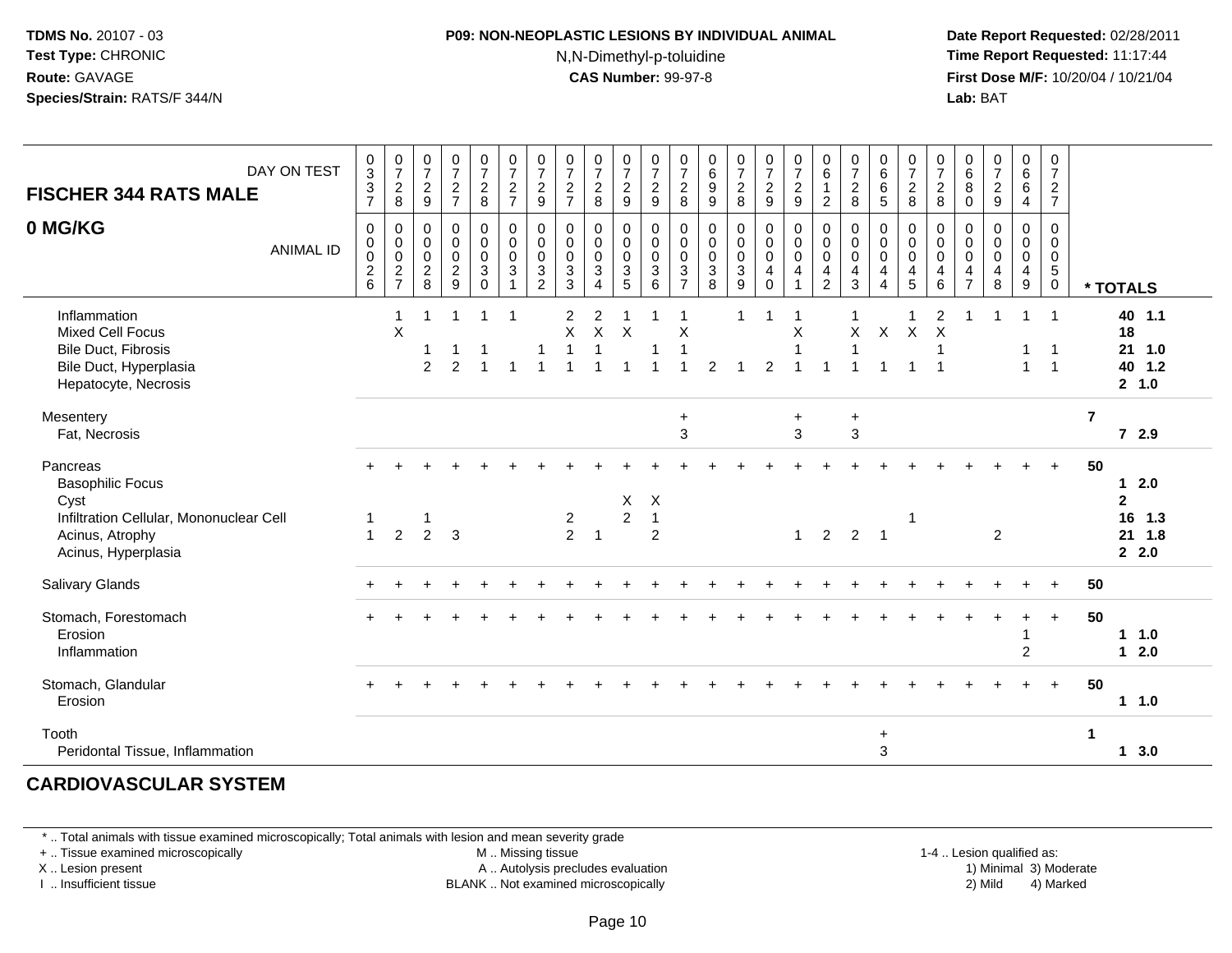## **P09: NON-NEOPLASTIC LESIONS BY INDIVIDUAL ANIMAL**N,N-Dimethyl-p-toluidine

 **Date Report Requested:** 02/28/2011 **Time Report Requested:** 11:17:44 **First Dose M/F:** 10/20/04 / 10/21/04<br>**Lab:** BAT **Lab:** BAT

| <b>FISCHER 344 RATS MALE</b>                                                                                                                                                                  | DAY ON TEST      | $_{3}^{\rm 0}$<br>$\frac{3}{7}$                      | $\frac{0}{7}$<br>$\sqrt{2}$<br>8                           | $\frac{0}{7}$<br>$\overline{c}$<br>$9\,$                         | $\begin{matrix}0\\7\end{matrix}$<br>$\sqrt{2}$<br>$\overline{7}$ | $\frac{0}{7}$<br>$_{\rm 8}^2$                              | $\begin{array}{c} 0 \\ 7 \end{array}$<br>$\frac{2}{7}$          | $\frac{0}{7}$<br>$\overline{c}$<br>$9\,$                                                         | $\begin{array}{c} 0 \\ 7 \end{array}$<br>$\sqrt{2}$<br>$\overline{7}$    | $\frac{0}{7}$<br>$\overline{c}$<br>8                                                     | $\frac{0}{7}$<br>$\sqrt{2}$<br>$\boldsymbol{9}$ | $\frac{0}{7}$<br>$\sqrt{2}$<br>$\boldsymbol{9}$                           | $\frac{0}{7}$<br>$\overline{c}$<br>8                   | 0<br>$\,6$<br>$\boldsymbol{9}$<br>$\boldsymbol{9}$                | $\begin{array}{c} 0 \\ 7 \end{array}$<br>$\frac{2}{8}$       | $\begin{array}{c} 0 \\ 7 \end{array}$<br>$\boldsymbol{2}$<br>$\boldsymbol{9}$ | $\frac{0}{7}$<br>$\overline{c}$<br>$9\,$                                    | 0<br>$\overline{6}$<br>$\mathbf{1}$<br>$\overline{c}$ | $\frac{0}{7}$<br>$\sqrt{2}$<br>$\,8\,$           | $\begin{array}{c} 0 \\ 6 \end{array}$<br>$\,6\,$<br>5                                 | $\mathbf 0$<br>$\overline{7}$<br>$_{\rm 8}^2$          | $\frac{0}{7}$<br>$\boldsymbol{2}$<br>8                           | 0<br>6<br>$\bf 8$<br>$\boldsymbol{0}$               | $\begin{array}{c} 0 \\ 7 \end{array}$<br>$\sqrt{2}$<br>$\boldsymbol{9}$ | $_{6}^{\rm 0}$<br>6<br>$\overline{4}$               | $\begin{array}{c} 0 \\ 7 \end{array}$<br>$\sqrt{2}$<br>$\overline{7}$    |                        |                                      |
|-----------------------------------------------------------------------------------------------------------------------------------------------------------------------------------------------|------------------|------------------------------------------------------|------------------------------------------------------------|------------------------------------------------------------------|------------------------------------------------------------------|------------------------------------------------------------|-----------------------------------------------------------------|--------------------------------------------------------------------------------------------------|--------------------------------------------------------------------------|------------------------------------------------------------------------------------------|-------------------------------------------------|---------------------------------------------------------------------------|--------------------------------------------------------|-------------------------------------------------------------------|--------------------------------------------------------------|-------------------------------------------------------------------------------|-----------------------------------------------------------------------------|-------------------------------------------------------|--------------------------------------------------|---------------------------------------------------------------------------------------|--------------------------------------------------------|------------------------------------------------------------------|-----------------------------------------------------|-------------------------------------------------------------------------|-----------------------------------------------------|--------------------------------------------------------------------------|------------------------|--------------------------------------|
| 0 MG/KG                                                                                                                                                                                       | <b>ANIMAL ID</b> | 0<br>0<br>0<br>$\begin{array}{c} 2 \\ 6 \end{array}$ | $\mathbf 0$<br>$\mathbf 0$<br>$\mathbf 0$<br>$\frac{2}{7}$ | $\mathbf 0$<br>$\mathbf 0$<br>$\mathbf 0$<br>$\overline{c}$<br>8 | $\mathbf 0$<br>$\mathbf 0$<br>$\Omega$<br>$\mathbf 2$<br>9       | $\mathbf 0$<br>$\mathbf 0$<br>$\mathbf 0$<br>3<br>$\Omega$ | $\mathbf 0$<br>$\mathbf 0$<br>0<br>$\mathbf{3}$<br>$\mathbf{1}$ | $\mathbf 0$<br>$\mathsf{O}\xspace$<br>$\mathbf 0$<br>$\ensuremath{\mathsf{3}}$<br>$\overline{2}$ | $\mathbf 0$<br>$\mathbf 0$<br>$\mathbf 0$<br>$\frac{3}{3}$               | $\mathbf 0$<br>$\mathbf 0$<br>$\mathbf 0$<br>$\ensuremath{\mathsf{3}}$<br>$\overline{4}$ | 0<br>0<br>$\mathbf 0$<br>3<br>5                 | 0<br>$\mathsf{O}\xspace$<br>$\mathbf 0$<br>$\ensuremath{\mathsf{3}}$<br>6 | $\mathbf 0$<br>0<br>$\mathbf 0$<br>3<br>$\overline{7}$ | $\mathbf 0$<br>0<br>$\mathbf 0$<br>$\ensuremath{\mathsf{3}}$<br>8 | $\mathbf 0$<br>$\mathbf 0$<br>$\mathbf 0$<br>$\sqrt{3}$<br>9 | 0<br>$\mathsf{O}$<br>$\mathbf 0$<br>4<br>$\Omega$                             | $\mathbf 0$<br>$\pmb{0}$<br>$\mathbf 0$<br>$\overline{4}$<br>$\overline{1}$ | 0<br>0<br>$\mathbf 0$<br>4<br>$\overline{2}$          | $\Omega$<br>$\mathbf 0$<br>$\mathbf 0$<br>4<br>3 | $\mathbf 0$<br>$\mathbf 0$<br>$\mathbf 0$<br>$\overline{4}$<br>$\boldsymbol{\Lambda}$ | 0<br>$\mathbf 0$<br>$\mathbf 0$<br>$\overline{4}$<br>5 | $\mathbf 0$<br>$\mathbf 0$<br>$\mathbf 0$<br>$\overline{4}$<br>6 | 0<br>$\mathbf 0$<br>$\Omega$<br>4<br>$\overline{7}$ | $\Omega$<br>$\mathbf 0$<br>$\Omega$<br>4<br>8                           | $\mathbf 0$<br>$\mathbf 0$<br>$\mathbf 0$<br>4<br>9 | $\mathbf 0$<br>$\mathsf 0$<br>$\mathbf 0$<br>$\overline{5}$<br>$\pmb{0}$ |                        | * TOTALS                             |
| <b>Blood Vessel</b>                                                                                                                                                                           |                  |                                                      |                                                            |                                                                  |                                                                  |                                                            |                                                                 |                                                                                                  |                                                                          |                                                                                          |                                                 |                                                                           |                                                        |                                                                   |                                                              |                                                                               |                                                                             |                                                       |                                                  |                                                                                       |                                                        |                                                                  |                                                     |                                                                         |                                                     | $\ddot{}$                                                                | 50                     |                                      |
| Heart<br>Cardiomyopathy<br>Pigmentation                                                                                                                                                       |                  |                                                      | 2                                                          |                                                                  |                                                                  | $\overline{2}$                                             |                                                                 |                                                                                                  | $\overline{c}$                                                           | 2                                                                                        |                                                 |                                                                           |                                                        |                                                                   |                                                              |                                                                               | $\overline{2}$                                                              |                                                       | $\overline{c}$                                   |                                                                                       |                                                        | $\overline{2}$                                                   | $\overline{2}$                                      | 2                                                                       | $\mathbf{1}$                                        | $\ddot{}$<br>$\overline{1}$                                              | 50                     | 46 1.4<br>$1 1.0$                    |
| <b>ENDOCRINE SYSTEM</b>                                                                                                                                                                       |                  |                                                      |                                                            |                                                                  |                                                                  |                                                            |                                                                 |                                                                                                  |                                                                          |                                                                                          |                                                 |                                                                           |                                                        |                                                                   |                                                              |                                                                               |                                                                             |                                                       |                                                  |                                                                                       |                                                        |                                                                  |                                                     |                                                                         |                                                     |                                                                          |                        |                                      |
| <b>Adrenal Cortex</b><br>Angiectasis<br>Hyperplasia<br>Hypertrophy<br>Vacuolization Cytoplasmic                                                                                               |                  | $\mathbf{1}$                                         |                                                            | 3                                                                | -1<br>$\overline{1}$                                             | $\overline{2}$                                             | $\overline{c}$<br>$\overline{\mathbf{c}}$<br>$\overline{2}$     | $\overline{1}$<br>-1                                                                             | -1                                                                       | 1                                                                                        | $\overline{2}$                                  | 2                                                                         | $\overline{1}$<br>$\mathbf 1$                          | 2                                                                 | $\overline{1}$<br>$\overline{2}$                             | $\overline{1}$                                                                | $\overline{2}$<br>$\overline{2}$                                            |                                                       | 1                                                | $\overline{1}$                                                                        | $\overline{c}$<br>2<br>$\overline{c}$                  | -1<br>$\overline{2}$<br>$\overline{1}$                           | $\mathbf{1}$                                        | -1                                                                      | -1                                                  | $\ddot{}$<br>-1                                                          | 50                     | 13 1.4<br>17, 1.4<br>9 1.4<br>31 1.5 |
| Adrenal Medulla<br>Hyperplasia                                                                                                                                                                |                  | $\ddot{}$                                            |                                                            |                                                                  |                                                                  |                                                            |                                                                 |                                                                                                  |                                                                          | $\ddot{}$                                                                                | $\ddot{}$                                       |                                                                           |                                                        |                                                                   |                                                              |                                                                               |                                                                             |                                                       | $\overline{2}$                                   | $\div$                                                                                | $\ddot{}$                                              | 3                                                                |                                                     |                                                                         | $\ddot{}$<br>$\mathbf{1}$                           | $\ddot{}$<br>$\mathbf{1}$                                                | 50                     | 18 1.5                               |
| Islets, Pancreatic<br>Hyperplasia                                                                                                                                                             |                  |                                                      |                                                            |                                                                  |                                                                  |                                                            |                                                                 |                                                                                                  |                                                                          |                                                                                          |                                                 |                                                                           |                                                        |                                                                   |                                                              |                                                                               | -1                                                                          |                                                       |                                                  |                                                                                       |                                                        |                                                                  |                                                     |                                                                         | $\ddot{}$                                           | $+$                                                                      | 50                     | 1 1.0                                |
| Parathyroid Gland<br>Hyperplasia, Focal<br>Hyperplasia, Diffuse                                                                                                                               |                  |                                                      |                                                            |                                                                  |                                                                  |                                                            |                                                                 |                                                                                                  |                                                                          |                                                                                          | $\ddot{}$<br>$\overline{2}$                     |                                                                           |                                                        |                                                                   |                                                              |                                                                               |                                                                             |                                                       |                                                  |                                                                                       |                                                        |                                                                  |                                                     |                                                                         |                                                     | $\ddot{}$                                                                | 49                     | 22.0<br>$12.0$                       |
| <b>Pituitary Gland</b><br>Cyst<br>Pars Distalis, Hemorrhage<br>Pars Distalis, Hyperplasia                                                                                                     |                  |                                                      | 3                                                          | -1                                                               |                                                                  | 4                                                          |                                                                 |                                                                                                  |                                                                          |                                                                                          |                                                 |                                                                           |                                                        | $\overline{2}$                                                    |                                                              | $\mathbf{3}$                                                                  |                                                                             | 3                                                     |                                                  |                                                                                       |                                                        |                                                                  |                                                     |                                                                         | 3                                                   | -1                                                                       | 50                     | $\mathbf 1$<br>13.0<br>15 2.3        |
| <b>Thyroid Gland</b>                                                                                                                                                                          |                  |                                                      |                                                            |                                                                  |                                                                  |                                                            |                                                                 |                                                                                                  |                                                                          |                                                                                          |                                                 |                                                                           |                                                        |                                                                   |                                                              |                                                                               |                                                                             |                                                       |                                                  |                                                                                       |                                                        |                                                                  |                                                     |                                                                         |                                                     | $\ddot{}$                                                                | 50                     |                                      |
| *  Total animals with tissue examined microscopically; Total animals with lesion and mean severity grade<br>+  Tissue examined microscopically<br>X  Lesion present<br>L. Insufficient tissue |                  |                                                      |                                                            |                                                                  |                                                                  |                                                            | M  Missing tissue                                               |                                                                                                  | A  Autolysis precludes evaluation<br>BLANK  Not examined microscopically |                                                                                          |                                                 |                                                                           |                                                        |                                                                   |                                                              |                                                                               |                                                                             |                                                       |                                                  |                                                                                       |                                                        |                                                                  |                                                     | 1-4  Lesion qualified as:<br>2) Mild 4) Marked                          |                                                     |                                                                          | 1) Minimal 3) Moderate |                                      |

I .. Insufficient tissue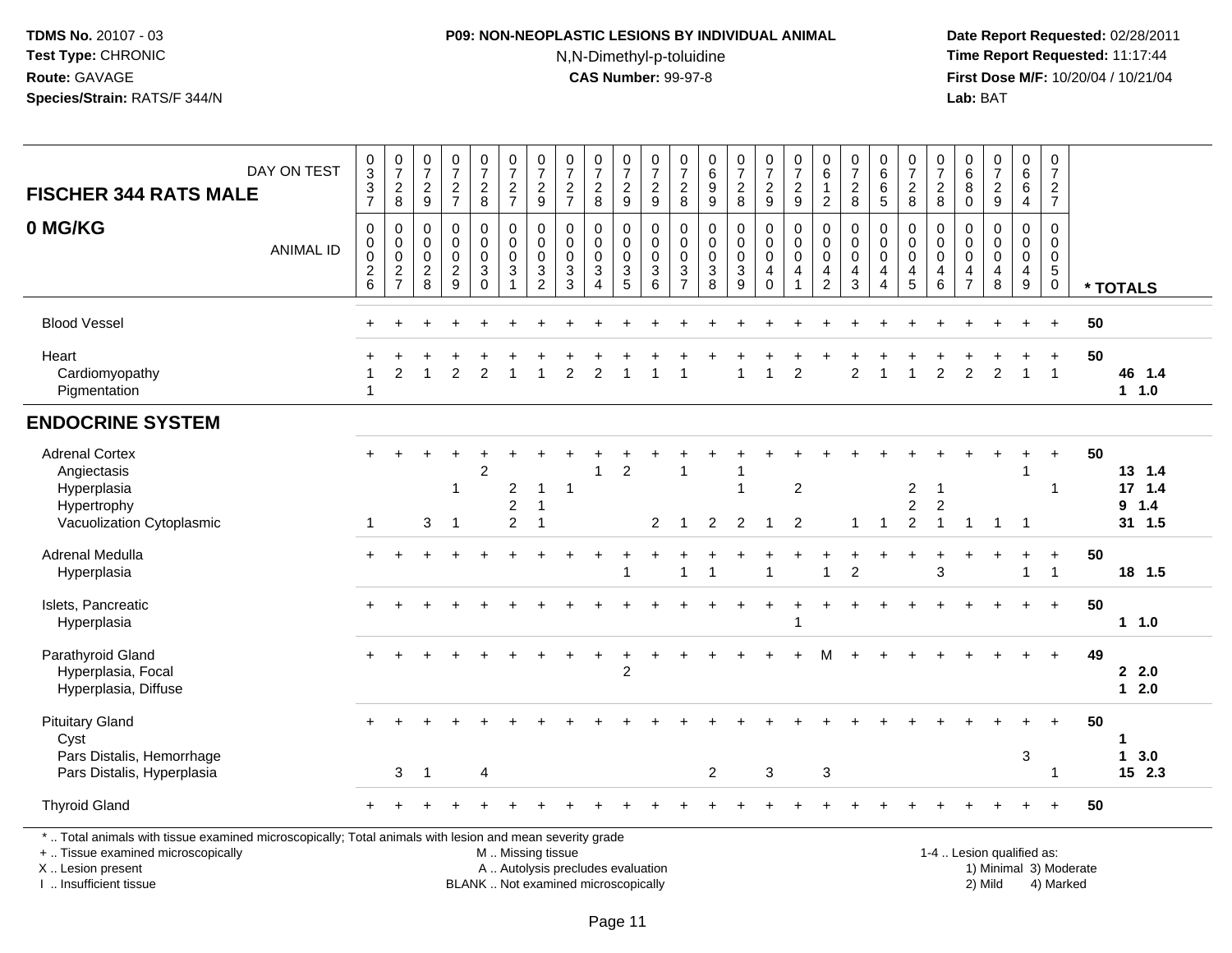## **P09: NON-NEOPLASTIC LESIONS BY INDIVIDUAL ANIMAL**

N,N-Dimethyl-p-toluidine

 **Date Report Requested:** 02/28/2011 **Time Report Requested:** 11:17:44 **First Dose M/F:** 10/20/04 / 10/21/04<br>**Lab:** BAT **Lab:** BAT

| <b>FISCHER 344 RATS MALE</b>                                        | DAY ON TEST      | $\pmb{0}$<br>$\ensuremath{\mathsf{3}}$<br>$\ensuremath{\mathsf{3}}$<br>$\overline{7}$ | 0<br>$\overline{7}$<br>$_{8}^{2}$                      | 0<br>$\overline{7}$<br>$\overline{a}$<br>9 | $\pmb{0}$<br>$\overline{7}$<br>$\frac{2}{7}$           | $\frac{0}{7}$<br>$\frac{2}{8}$                                                  | 0<br>$\overline{7}$<br>$\frac{2}{7}$                              | $\frac{0}{7}$<br>$\frac{2}{9}$                                            | 0<br>$\overline{7}$<br>$\boldsymbol{2}$<br>$\overline{7}$ | $\frac{0}{7}$<br>$_{\rm 8}^2$                                                   | $\frac{0}{7}$<br>$\overline{2}$<br>$\boldsymbol{9}$           | $\frac{0}{7}$<br>$\frac{2}{9}$                                                      | $\pmb{0}$<br>$\overline{7}$<br>$\frac{2}{8}$                              | 0<br>$\,6\,$<br>$\boldsymbol{9}$<br>9                             | 0<br>$\overline{7}$<br>$\overline{c}$<br>8                                  | $\frac{0}{7}$<br>$\frac{2}{9}$ | $\begin{smallmatrix}0\\7\end{smallmatrix}$<br>$\frac{2}{9}$            | 0<br>$\,6\,$<br>$\overline{2}$                                  | $\pmb{0}$<br>$\overline{7}$<br>$\frac{2}{8}$                  | 0<br>$\,6\,$<br>$\,6\,$<br>$\sqrt{5}$                                      | 0<br>$\overline{7}$<br>$\overline{c}$<br>8 | 0<br>$\boldsymbol{7}$<br>$\frac{2}{8}$                      | $\,0\,$<br>$\,6\,$<br>8<br>0                 | 0<br>$\overline{7}$<br>$\overline{2}$<br>9 | $\pmb{0}$<br>$\,6\,$<br>$\,6\,$<br>$\overline{4}$            | 0<br>$\overline{7}$<br>$\frac{2}{7}$          |             |                    |
|---------------------------------------------------------------------|------------------|---------------------------------------------------------------------------------------|--------------------------------------------------------|--------------------------------------------|--------------------------------------------------------|---------------------------------------------------------------------------------|-------------------------------------------------------------------|---------------------------------------------------------------------------|-----------------------------------------------------------|---------------------------------------------------------------------------------|---------------------------------------------------------------|-------------------------------------------------------------------------------------|---------------------------------------------------------------------------|-------------------------------------------------------------------|-----------------------------------------------------------------------------|--------------------------------|------------------------------------------------------------------------|-----------------------------------------------------------------|---------------------------------------------------------------|----------------------------------------------------------------------------|--------------------------------------------|-------------------------------------------------------------|----------------------------------------------|--------------------------------------------|--------------------------------------------------------------|-----------------------------------------------|-------------|--------------------|
| 0 MG/KG                                                             | <b>ANIMAL ID</b> | $\mathbf 0$<br>$\pmb{0}$<br>$\pmb{0}$<br>$\frac{2}{6}$                                | $\mathbf 0$<br>$\pmb{0}$<br>$\pmb{0}$<br>$\frac{2}{7}$ | 0<br>$\pmb{0}$<br>0<br>$\overline{c}$<br>8 | $\mathbf 0$<br>$\pmb{0}$<br>$\pmb{0}$<br>$\frac{2}{9}$ | $\pmb{0}$<br>$\pmb{0}$<br>$\pmb{0}$<br>$\ensuremath{\mathsf{3}}$<br>$\mathbf 0$ | 0<br>$\pmb{0}$<br>$\mathbf 0$<br>$\overline{3}$<br>$\overline{1}$ | $\pmb{0}$<br>$\pmb{0}$<br>$\mathbf 0$<br>$\overline{3}$<br>$\overline{2}$ | $\mathbf 0$<br>$\mathbf 0$<br>0<br>3<br>$\mathbf{3}$      | 0<br>$\mathsf{O}\xspace$<br>$\mathsf{O}\xspace$<br>$\sqrt{3}$<br>$\overline{4}$ | 0<br>$\pmb{0}$<br>$\pmb{0}$<br>$\ensuremath{\mathsf{3}}$<br>5 | 0<br>$\mathbf 0$<br>$\boldsymbol{0}$<br>$\ensuremath{\mathsf{3}}$<br>$6\phantom{1}$ | $\mathbf 0$<br>$\pmb{0}$<br>$\pmb{0}$<br>$\overline{3}$<br>$\overline{7}$ | 0<br>$\mathbf 0$<br>$\mathbf 0$<br>$\ensuremath{\mathsf{3}}$<br>8 | $\mathbf 0$<br>$\mathbf 0$<br>$\mathbf 0$<br>$\ensuremath{\mathsf{3}}$<br>9 | 0<br>0<br>0<br>4<br>$\Omega$   | 0<br>$\pmb{0}$<br>$\pmb{0}$<br>$\overline{\mathbf{4}}$<br>$\mathbf{1}$ | 0<br>$\pmb{0}$<br>$\pmb{0}$<br>$\overline{4}$<br>$\overline{c}$ | 0<br>$\pmb{0}$<br>$\pmb{0}$<br>$\overline{4}$<br>$\mathbf{3}$ | 0<br>$\mathbf 0$<br>$\pmb{0}$<br>$\overline{\mathbf{4}}$<br>$\overline{4}$ | 0<br>$\pmb{0}$<br>$\pmb{0}$<br>4<br>5      | 0<br>$\pmb{0}$<br>$\pmb{0}$<br>$\overline{\mathbf{4}}$<br>6 | $\mathbf 0$<br>0<br>0<br>4<br>$\overline{7}$ | 0<br>0<br>0<br>4<br>8                      | $\mathbf 0$<br>$\pmb{0}$<br>$\pmb{0}$<br>$\overline{4}$<br>9 | 0<br>0<br>0<br>$5\phantom{.0}$<br>$\mathbf 0$ |             | * TOTALS           |
| C-cell, Hyperplasia                                                 |                  |                                                                                       |                                                        |                                            |                                                        |                                                                                 | 3                                                                 |                                                                           |                                                           | $\mathbf{1}$                                                                    |                                                               | $\mathbf{1}$                                                                        | $\mathbf{3}$                                                              |                                                                   |                                                                             |                                | $\mathbf{1}$                                                           |                                                                 | $\mathbf{1}$                                                  | $\overline{1}$                                                             |                                            |                                                             |                                              |                                            | $\overline{c}$                                               |                                               |             | 14 1.7             |
| <b>GENERAL BODY SYSTEM</b>                                          |                  |                                                                                       |                                                        |                                            |                                                        |                                                                                 |                                                                   |                                                                           |                                                           |                                                                                 |                                                               |                                                                                     |                                                                           |                                                                   |                                                                             |                                |                                                                        |                                                                 |                                                               |                                                                            |                                            |                                                             |                                              |                                            |                                                              |                                               |             |                    |
| <b>NONE</b>                                                         |                  |                                                                                       |                                                        |                                            |                                                        |                                                                                 |                                                                   |                                                                           |                                                           |                                                                                 |                                                               |                                                                                     |                                                                           |                                                                   |                                                                             |                                |                                                                        |                                                                 |                                                               |                                                                            |                                            |                                                             |                                              |                                            |                                                              |                                               |             |                    |
| <b>GENITAL SYSTEM</b>                                               |                  |                                                                                       |                                                        |                                            |                                                        |                                                                                 |                                                                   |                                                                           |                                                           |                                                                                 |                                                               |                                                                                     |                                                                           |                                                                   |                                                                             |                                |                                                                        |                                                                 |                                                               |                                                                            |                                            |                                                             |                                              |                                            |                                                              |                                               |             |                    |
| <b>Coagulating Gland</b><br>Inflammation<br>Epithelium, Hyperplasia |                  |                                                                                       |                                                        |                                            |                                                        |                                                                                 |                                                                   |                                                                           |                                                           |                                                                                 |                                                               |                                                                                     |                                                                           |                                                                   |                                                                             |                                |                                                                        |                                                                 |                                                               |                                                                            |                                            |                                                             |                                              |                                            |                                                              |                                               | $\mathbf 1$ | 4.0<br>1<br>13.0   |
| Epididymis                                                          |                  |                                                                                       |                                                        |                                            |                                                        |                                                                                 |                                                                   |                                                                           |                                                           |                                                                                 |                                                               |                                                                                     |                                                                           |                                                                   |                                                                             |                                |                                                                        |                                                                 |                                                               |                                                                            |                                            |                                                             |                                              |                                            |                                                              |                                               | 50          |                    |
| <b>Preputial Gland</b><br>Hyperplasia<br>Inflammation               |                  | 1                                                                                     | $\overline{2}$                                         |                                            |                                                        |                                                                                 |                                                                   |                                                                           |                                                           |                                                                                 | 2                                                             |                                                                                     | $\overline{2}$                                                            | 2                                                                 | $\overline{2}$                                                              | $\overline{2}$                 | 3                                                                      |                                                                 |                                                               | 2                                                                          |                                            | 1                                                           | 1                                            |                                            | $\overline{1}$                                               | $\ddot{}$<br>$\overline{2}$                   | 50          | 13.0<br>49 1.5     |
| Prostate<br>Inflammation<br>Epithelium, Hyperplasia                 |                  | +                                                                                     | +<br>$\overline{2}$                                    | $\overline{2}$                             |                                                        | $\overline{2}$                                                                  |                                                                   |                                                                           |                                                           |                                                                                 |                                                               | $\overline{c}$                                                                      | 3                                                                         |                                                                   |                                                                             | $\ddot{}$                      | +<br>$\overline{2}$                                                    | $\ddot{}$<br>$\overline{c}$                                     |                                                               |                                                                            | $\ddot{}$                                  |                                                             | +                                            |                                            | $\overline{1}$                                               | $\ddot{}$                                     | 50          | 23 1.8<br>2, 1.0   |
| <b>Seminal Vesicle</b><br>Inflammation                              |                  |                                                                                       |                                                        |                                            |                                                        |                                                                                 |                                                                   |                                                                           |                                                           |                                                                                 |                                                               |                                                                                     |                                                                           |                                                                   |                                                                             |                                |                                                                        |                                                                 |                                                               |                                                                            |                                            |                                                             |                                              |                                            |                                                              | $+$                                           | 50          | 13.0               |
| <b>Testes</b><br>Mineralization<br>Interstitial Cell, Hyperplasia   |                  |                                                                                       | 1                                                      |                                            |                                                        |                                                                                 |                                                                   |                                                                           |                                                           |                                                                                 |                                                               |                                                                                     |                                                                           |                                                                   | $\mathbf{1}$                                                                | $\overline{1}$                 |                                                                        |                                                                 | $\overline{1}$                                                |                                                                            | 1                                          | $\mathbf 1$                                                 | $\overline{1}$                               |                                            | $\overline{2}$                                               | $\ddot{}$                                     | 50          | 1 1.0<br>1.2<br>16 |

#### **HEMATOPOIETIC SYSTEM**

\* .. Total animals with tissue examined microscopically; Total animals with lesion and mean severity grade

+ .. Tissue examined microscopically

X .. Lesion present

I .. Insufficient tissue

M .. Missing tissue

A .. Autolysis precludes evaluation

BLANK .. Not examined microscopically 2) Mild 4) Marked

1-4 .. Lesion qualified as: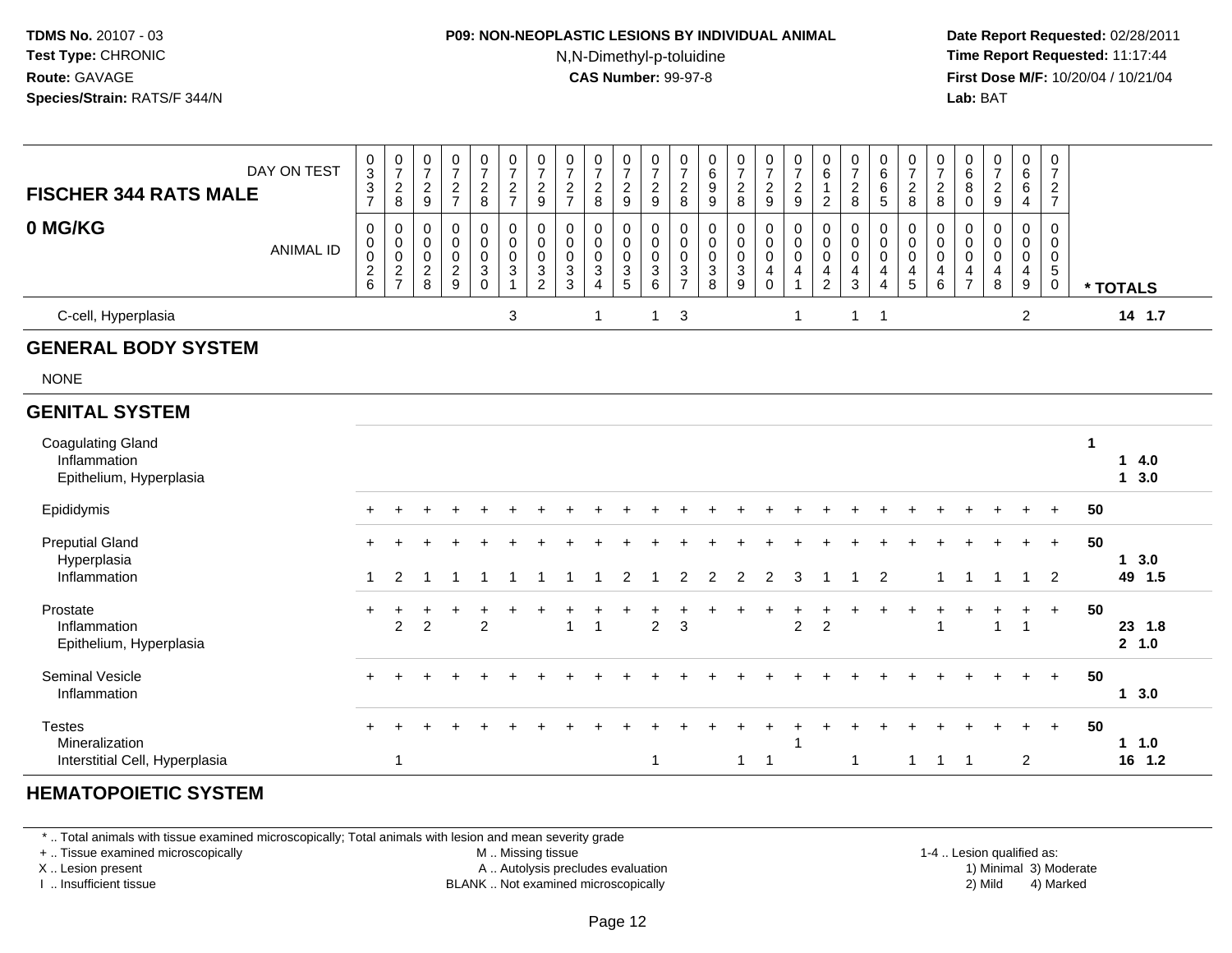#### **P09: NON-NEOPLASTIC LESIONS BY INDIVIDUAL ANIMAL**N,N-Dimethyl-p-toluidine

 **Date Report Requested:** 02/28/2011 **Time Report Requested:** 11:17:44 **First Dose M/F:** 10/20/04 / 10/21/04<br>**Lab:** BAT **Lab:** BAT

| DAY ON TEST<br><b>FISCHER 344 RATS MALE</b>                                                   | $_{3}^{\rm 0}$<br>$\frac{3}{7}$                                   | $\begin{array}{c} 0 \\ 7 \end{array}$<br>$\overline{\mathbf{c}}$<br>8 | $\begin{smallmatrix}0\\7\end{smallmatrix}$<br>$\frac{2}{9}$ | $\begin{array}{c} 0 \\ 7 \end{array}$<br>$\frac{2}{7}$ | $\begin{array}{c} 0 \\ 7 \end{array}$<br>$\frac{2}{8}$                 | $\frac{0}{7}$<br>$\frac{2}{7}$                                            | $\frac{0}{7}$<br>$\overline{2}$<br>$\boldsymbol{9}$ | $\frac{0}{7}$<br>$\frac{2}{7}$                                              | $\frac{0}{7}$<br>$\overline{a}$<br>$\overline{8}$ | $\frac{0}{7}$<br>$\frac{2}{9}$                                                  | $\frac{0}{7}$<br>$\frac{2}{9}$                               | $\frac{0}{7}$<br>$\boldsymbol{2}$<br>8                 | $\begin{array}{c} 0 \\ 6 \end{array}$<br>$\boldsymbol{9}$<br>9 | $\frac{0}{7}$<br>$\frac{2}{8}$        | $\begin{smallmatrix}0\\7\end{smallmatrix}$<br>$\frac{2}{9}$            | $\frac{0}{7}$<br>$\frac{2}{9}$                          | $\begin{array}{c} 0 \\ 6 \end{array}$<br>$\overline{\mathbf{1}}$<br>$\overline{2}$ | $\frac{0}{7}$<br>$\sqrt{2}$<br>8                             | $\mathbf 0$<br>$6\phantom{a}$<br>6<br>5    | $\frac{0}{7}$<br>$_{\rm 8}^2$                                            | $\begin{array}{c} 0 \\ 7 \end{array}$<br>$_{\rm 2}^2$                   | $\begin{array}{c} 0 \\ 6 \end{array}$<br>$\,8\,$<br>$\pmb{0}$       | $\begin{array}{c} 0 \\ 7 \end{array}$<br>$\frac{2}{9}$ | 0<br>$6\phantom{a}$<br>$\frac{6}{4}$         | 0<br>$\overline{7}$<br>$\frac{2}{7}$    |             |                                      |
|-----------------------------------------------------------------------------------------------|-------------------------------------------------------------------|-----------------------------------------------------------------------|-------------------------------------------------------------|--------------------------------------------------------|------------------------------------------------------------------------|---------------------------------------------------------------------------|-----------------------------------------------------|-----------------------------------------------------------------------------|---------------------------------------------------|---------------------------------------------------------------------------------|--------------------------------------------------------------|--------------------------------------------------------|----------------------------------------------------------------|---------------------------------------|------------------------------------------------------------------------|---------------------------------------------------------|------------------------------------------------------------------------------------|--------------------------------------------------------------|--------------------------------------------|--------------------------------------------------------------------------|-------------------------------------------------------------------------|---------------------------------------------------------------------|--------------------------------------------------------|----------------------------------------------|-----------------------------------------|-------------|--------------------------------------|
| 0 MG/KG<br><b>ANIMAL ID</b>                                                                   | $\boldsymbol{0}$<br>$\pmb{0}$<br>$\pmb{0}$<br>$\overline{c}$<br>6 | 0<br>0<br>$\pmb{0}$<br>$\frac{2}{7}$                                  | 0<br>0<br>$\mathbf 0$<br>$_{8}^2$                           | $\pmb{0}$<br>0<br>$\mathbf 0$<br>$\frac{2}{9}$         | $\mathbf 0$<br>$\mathbf 0$<br>$\pmb{0}$<br>$\mathbf{3}$<br>$\mathbf 0$ | $\pmb{0}$<br>$\mathbf 0$<br>$\mathbf 0$<br>$\mathbf{3}$<br>$\overline{1}$ | 0<br>0<br>$\mathbf 0$<br>3<br>$\overline{2}$        | $\mathbf 0$<br>$\mathbf 0$<br>$\mathsf 0$<br>$\ensuremath{\mathsf{3}}$<br>3 | $\mathsf{O}$<br>0<br>$\mathbf 0$<br>3<br>4        | 0<br>0<br>0<br>$\frac{3}{5}$                                                    | $\mathbf 0$<br>$\mathbf 0$<br>$\mathbf 0$<br>$\sqrt{3}$<br>6 | $\mathbf 0$<br>0<br>$\mathbf 0$<br>3<br>$\overline{7}$ | $\mathbf 0$<br>$\mathbf 0$<br>$\pmb{0}$<br>$\sqrt{3}$<br>8     | 0<br>0<br>$\mathsf 0$<br>$_9^3$       | $\pmb{0}$<br>$\mathbf 0$<br>$\pmb{0}$<br>$\overline{4}$<br>$\mathbf 0$ | $\pmb{0}$<br>$\mathbf 0$<br>$\pmb{0}$<br>$\overline{4}$ | 0<br>$\mathbf 0$<br>0<br>$\overline{\mathbf{4}}$<br>$\overline{2}$                 | $\pmb{0}$<br>$\mathbf 0$<br>$\pmb{0}$<br>4<br>$\overline{3}$ | 0<br>0<br>$\pmb{0}$<br>$\overline{4}$<br>4 | $\pmb{0}$<br>0<br>$\pmb{0}$<br>$\overline{\mathbf{4}}$<br>$\overline{5}$ | $\pmb{0}$<br>$\mathbf 0$<br>$\,0\,$<br>$\overline{4}$<br>$6\phantom{1}$ | $\mathbf 0$<br>$\mathbf 0$<br>0<br>$\overline{a}$<br>$\overline{7}$ | $\mathbf 0$<br>$\mathbf 0$<br>$\mathbf 0$<br>4<br>8    | 0<br>0<br>$\pmb{0}$<br>4<br>$\boldsymbol{9}$ | 0<br>0<br>$\pmb{0}$<br>5<br>$\mathbf 0$ |             | * TOTALS                             |
| <b>Bone Marrow</b><br>Hyperplasia<br><b>Necrosis</b>                                          | $+$                                                               | $\ddot{}$                                                             | ÷<br>3                                                      | $\ddot{}$                                              | $\div$                                                                 | $\ddot{}$                                                                 | +<br>$\overline{2}$                                 |                                                                             | $\ddot{}$                                         | $\ddot{}$<br>$\mathbf{3}$                                                       |                                                              | $\overline{2}$                                         | 3                                                              |                                       |                                                                        | $\overline{1}$                                          | 3                                                                                  |                                                              | $\overline{3}$                             | $\overline{2}$                                                           |                                                                         |                                                                     |                                                        | $+$                                          | $\ddot{}$<br>$\overline{2}$             | 50          | 17 2.5<br>$12.0$                     |
| Lymph Node<br>Deep Cervical, Hyperplasia, Plasma Cell                                         |                                                                   |                                                                       |                                                             |                                                        |                                                                        |                                                                           |                                                     |                                                                             |                                                   |                                                                                 |                                                              |                                                        | $\ddot{}$                                                      |                                       |                                                                        |                                                         |                                                                                    |                                                              |                                            |                                                                          |                                                                         |                                                                     |                                                        |                                              |                                         | 4           | $12.0$                               |
| Lymph Node, Mandibular                                                                        | M                                                                 | M                                                                     | м                                                           | M                                                      | M                                                                      | M                                                                         | M                                                   | M                                                                           | M                                                 | M                                                                               | М                                                            | м                                                      | M                                                              | M                                     | M                                                                      | м                                                       | м                                                                                  | M                                                            | M                                          | M                                                                        | M                                                                       | М                                                                   | м                                                      | M                                            | <b>M</b>                                | $\mathbf 0$ |                                      |
| Lymph Node, Mesenteric<br>Hyperplasia, Lymphoid<br>Infiltration Cellular, Histiocyte          |                                                                   | $\mathbf 1$                                                           |                                                             |                                                        |                                                                        | $\overline{\mathbf{1}}$                                                   |                                                     | $\mathbf 1$                                                                 |                                                   | $\mathbf{1}$                                                                    |                                                              | $\mathbf{1}$                                           |                                                                | $\mathbf{1}$                          |                                                                        |                                                         |                                                                                    | $\overline{2}$                                               | $\overline{2}$                             | -1                                                                       | $\overline{1}$                                                          |                                                                     | $\overline{1}$                                         | $\overline{2}$                               |                                         | 50          | 2.0<br>$21$ 1.1                      |
| Spleen<br>Congestion<br>Hematopoietic Cell Proliferation<br>Pigmentation<br>Capsule, Fibrosis |                                                                   | $\overline{1}$                                                        |                                                             | $\overline{1}$                                         | $\overline{1}$                                                         | $\overline{1}$                                                            |                                                     |                                                                             |                                                   | $\begin{array}{ccccccccc}\n1 & 1 & 1 & 1 & 1 \\ 1 & 1 & 1 & 1 & 1\n\end{array}$ |                                                              |                                                        |                                                                | $\begin{array}{c} 1 \\ 1 \end{array}$ | 1<br>$\overline{1}$                                                    |                                                         |                                                                                    | 1<br>$\mathbf{1}$                                            |                                            | $\overline{4}$                                                           | $\overline{1}$                                                          | $\overline{2}$                                                      | $\overline{1}$                                         | $\overline{2}$                               | $\ddot{}$<br>$\overline{\phantom{1}}$   | 50          | $12.0$<br>34 1.0<br>36 1.1<br>$12.0$ |
| Thymus<br>Atrophy                                                                             | 3                                                                 | 2                                                                     | 2                                                           | $\overline{2}$                                         | 3                                                                      | 2                                                                         | 3                                                   | 3                                                                           | $\overline{2}$                                    | 3                                                                               | $\overline{2}$                                               |                                                        |                                                                | $\overline{2}$                        |                                                                        | 3                                                       | 3                                                                                  | 3                                                            | Δ                                          | Δ                                                                        | $\overline{2}$                                                          | 3                                                                   | 3                                                      | 3                                            | 2                                       | 50          | 44 2.8                               |
| <b>INTEGUMENTARY SYSTEM</b>                                                                   |                                                                   |                                                                       |                                                             |                                                        |                                                                        |                                                                           |                                                     |                                                                             |                                                   |                                                                                 |                                                              |                                                        |                                                                |                                       |                                                                        |                                                         |                                                                                    |                                                              |                                            |                                                                          |                                                                         |                                                                     |                                                        |                                              |                                         |             |                                      |
| <b>Mammary Gland</b>                                                                          |                                                                   |                                                                       |                                                             |                                                        |                                                                        |                                                                           |                                                     |                                                                             |                                                   |                                                                                 |                                                              |                                                        |                                                                |                                       |                                                                        |                                                         |                                                                                    |                                                              |                                            |                                                                          |                                                                         |                                                                     |                                                        |                                              |                                         | 50          |                                      |
| Skin                                                                                          |                                                                   |                                                                       |                                                             |                                                        |                                                                        |                                                                           |                                                     |                                                                             |                                                   |                                                                                 |                                                              |                                                        |                                                                |                                       |                                                                        |                                                         |                                                                                    |                                                              |                                            |                                                                          |                                                                         |                                                                     |                                                        |                                              |                                         | 50          |                                      |

#### **MUSCULOSKELETAL SYSTEM**

\* .. Total animals with tissue examined microscopically; Total animals with lesion and mean severity grade

+ .. Tissue examined microscopically

X .. Lesion present

I .. Insufficient tissue

M .. Missing tissue

A .. Autolysis precludes evaluation

BLANK .. Not examined microscopically 2) Mild 4) Marked

1-4 .. Lesion qualified as: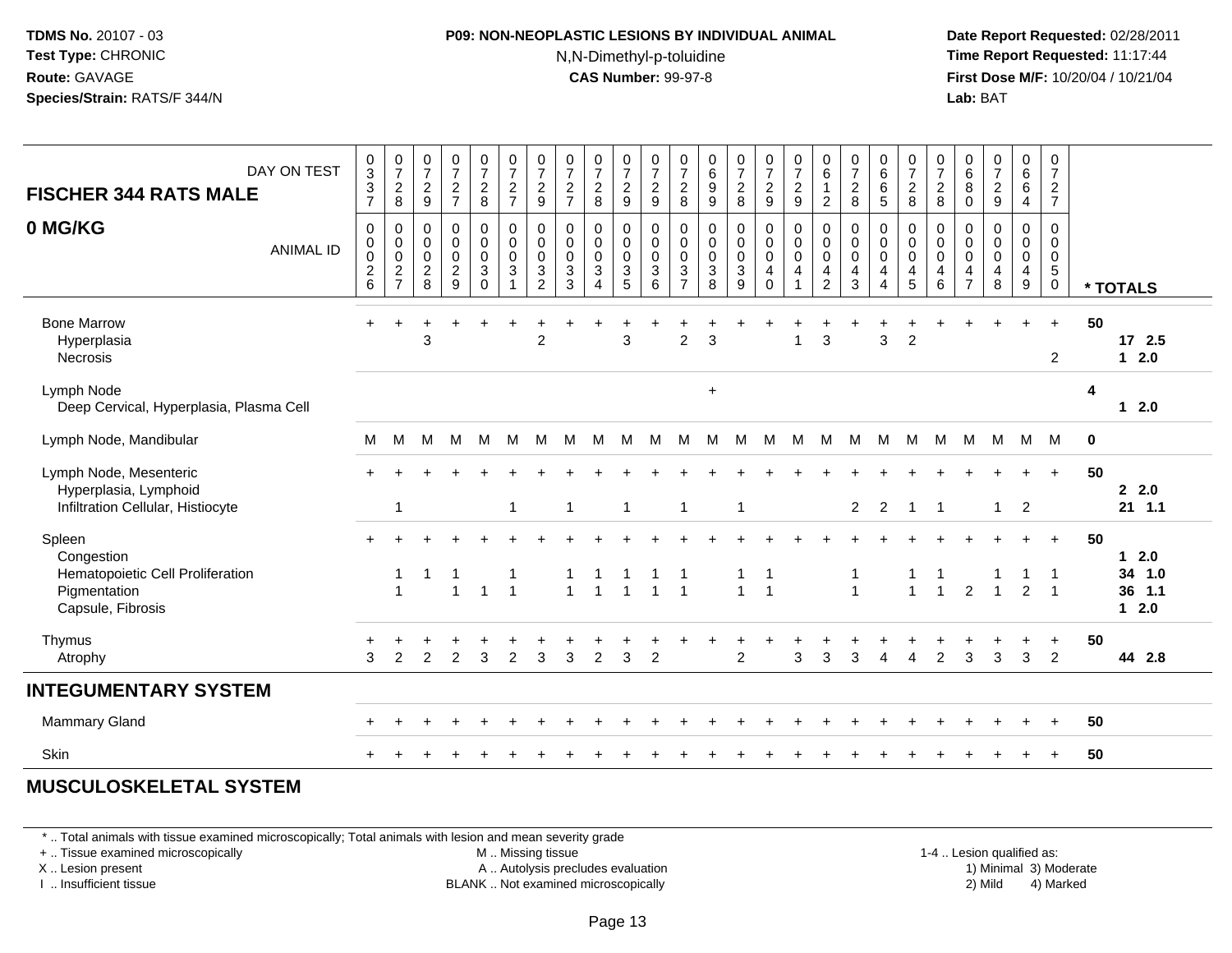#### **P09: NON-NEOPLASTIC LESIONS BY INDIVIDUAL ANIMAL**N,N-Dimethyl-p-toluidine

 **Date Report Requested:** 02/28/2011 **Time Report Requested:** 11:17:44 **First Dose M/F:** 10/20/04 / 10/21/04<br>**Lab:** BAT **Lab:** BAT

| DAY ON TEST<br><b>FISCHER 344 RATS MALE</b>                                                                                                                                                                                                                                                                                           | 0<br>$\mathbf{3}$<br>$\sqrt{3}$<br>$\overline{7}$                       | $\frac{0}{7}$<br>$\boldsymbol{2}$<br>8            | $\frac{0}{7}$<br>$\frac{2}{9}$               | $\frac{0}{7}$<br>$\frac{2}{7}$                         | 0<br>$\boldsymbol{7}$<br>$_{\rm 8}^2$               | $\frac{0}{7}$<br>$\frac{2}{7}$                                               | $\frac{0}{7}$<br>$\overline{c}$<br>9                                        | $\frac{0}{7}$<br>$\overline{c}$<br>$\overline{7}$            | $\frac{0}{7}$<br>$\overline{c}$<br>8         | $\frac{0}{7}$<br>$\frac{2}{9}$            | $\frac{0}{7}$<br>$\boldsymbol{2}$<br>$9\,$         | $\frac{0}{7}$<br>$_{\rm 8}^2$                                                         | $\begin{array}{c} 0 \\ 6 \end{array}$<br>$\boldsymbol{9}$<br>9 | $\frac{0}{7}$<br>$\overline{c}$<br>8                                      | $\frac{0}{7}$<br>$\frac{2}{9}$                              | $\frac{0}{7}$<br>$\overline{c}$<br>9                             | 0<br>$\,6\,$<br>$\mathbf{1}$<br>$\overline{2}$ | $\frac{0}{7}$<br>$_{\rm 8}^2$                                            | 0<br>$6\phantom{a}$<br>$\,6\,$<br>$\sqrt{5}$              | $\frac{0}{7}$<br>$\frac{2}{8}$                                            | 0<br>$\overline{7}$<br>$\overline{a}$<br>8   | $\begin{matrix} 0 \\ 6 \end{matrix}$<br>8<br>$\mathbf 0$                  | $\frac{0}{7}$<br>$\frac{2}{9}$                                 | 0<br>$\,6\,$<br>$\,6\,$<br>$\overline{4}$       | $\mathbf 0$<br>$\boldsymbol{7}$<br>$\frac{2}{7}$                                |    |                                                                     |
|---------------------------------------------------------------------------------------------------------------------------------------------------------------------------------------------------------------------------------------------------------------------------------------------------------------------------------------|-------------------------------------------------------------------------|---------------------------------------------------|----------------------------------------------|--------------------------------------------------------|-----------------------------------------------------|------------------------------------------------------------------------------|-----------------------------------------------------------------------------|--------------------------------------------------------------|----------------------------------------------|-------------------------------------------|----------------------------------------------------|---------------------------------------------------------------------------------------|----------------------------------------------------------------|---------------------------------------------------------------------------|-------------------------------------------------------------|------------------------------------------------------------------|------------------------------------------------|--------------------------------------------------------------------------|-----------------------------------------------------------|---------------------------------------------------------------------------|----------------------------------------------|---------------------------------------------------------------------------|----------------------------------------------------------------|-------------------------------------------------|---------------------------------------------------------------------------------|----|---------------------------------------------------------------------|
| 0 MG/KG<br><b>ANIMAL ID</b>                                                                                                                                                                                                                                                                                                           | $\boldsymbol{0}$<br>$\mathbf 0$<br>$\mathbf 0$<br>$\sqrt{2}$<br>$\,6\,$ | 0<br>0<br>0<br>$\boldsymbol{2}$<br>$\overline{7}$ | 0<br>$\mathbf 0$<br>0<br>$\overline{c}$<br>8 | $\mathsf 0$<br>0<br>$\mathbf 0$<br>$\overline{c}$<br>9 | $\mathbf 0$<br>0<br>$\mathbf 0$<br>3<br>$\mathbf 0$ | $\pmb{0}$<br>$\overline{0}$<br>$\mathbf 0$<br>$\mathbf{3}$<br>$\overline{1}$ | $\mathbf 0$<br>$\mathbf 0$<br>$\mathbf 0$<br>$\mathbf{3}$<br>$\overline{2}$ | $\pmb{0}$<br>$\mathbf 0$<br>$\mathbf 0$<br>$\mathbf{3}$<br>3 | 0<br>0<br>$\mathbf 0$<br>3<br>$\overline{4}$ | $\mathbf 0$<br>0<br>$\mathbf 0$<br>3<br>5 | $\mathbf 0$<br>$\pmb{0}$<br>0<br>$\mathbf{3}$<br>6 | $\boldsymbol{0}$<br>$\boldsymbol{0}$<br>$\mathbf 0$<br>$\mathbf{3}$<br>$\overline{7}$ | 0<br>0<br>$\mathbf 0$<br>$\mathbf{3}$<br>8                     | 0<br>$\mathsf{O}\xspace$<br>$\mathbf 0$<br>$\ensuremath{\mathsf{3}}$<br>9 | $\pmb{0}$<br>$\mathbf 0$<br>$\mathbf 0$<br>4<br>$\mathbf 0$ | $\mathsf 0$<br>$\mathsf 0$<br>$\mathbf 0$<br>$\overline{4}$<br>1 | 0<br>$\pmb{0}$<br>0<br>4<br>$\overline{2}$     | $\mathbf 0$<br>$\ddot{\mathbf{0}}$<br>$\mathbf 0$<br>$\overline{4}$<br>3 | 0<br>0<br>$\mathbf 0$<br>$\overline{4}$<br>$\overline{4}$ | $\mathbf 0$<br>$\mathbf 0$<br>$\mathbf 0$<br>$\overline{4}$<br>$\sqrt{5}$ | 0<br>0<br>$\mathbf 0$<br>$\overline{4}$<br>6 | 0<br>$\pmb{0}$<br>$\mathsf{O}\xspace$<br>$\overline{4}$<br>$\overline{7}$ | $\mathsf 0$<br>$\mathsf{O}\xspace$<br>0<br>$\overline{4}$<br>8 | 0<br>0<br>$\overline{0}$<br>$\overline{4}$<br>9 | $\mathbf 0$<br>$\mathbf 0$<br>$\mathbf 0$<br>$\,$ 5 $\,$<br>$\mathsf{O}\xspace$ |    | * TOTALS                                                            |
| Bone                                                                                                                                                                                                                                                                                                                                  |                                                                         |                                                   |                                              |                                                        |                                                     |                                                                              |                                                                             |                                                              |                                              |                                           |                                                    |                                                                                       |                                                                |                                                                           |                                                             |                                                                  |                                                |                                                                          |                                                           |                                                                           |                                              |                                                                           |                                                                |                                                 |                                                                                 | 50 |                                                                     |
| <b>NERVOUS SYSTEM</b>                                                                                                                                                                                                                                                                                                                 |                                                                         |                                                   |                                              |                                                        |                                                     |                                                                              |                                                                             |                                                              |                                              |                                           |                                                    |                                                                                       |                                                                |                                                                           |                                                             |                                                                  |                                                |                                                                          |                                                           |                                                                           |                                              |                                                                           |                                                                |                                                 |                                                                                 |    |                                                                     |
| <b>Brain</b><br>Demyelination<br>Hemorrhage                                                                                                                                                                                                                                                                                           |                                                                         |                                                   |                                              |                                                        |                                                     |                                                                              |                                                                             |                                                              |                                              |                                           |                                                    |                                                                                       |                                                                |                                                                           |                                                             |                                                                  |                                                |                                                                          |                                                           |                                                                           |                                              |                                                                           |                                                                | $\overline{c}$<br>$\overline{2}$                | $\ddot{}$                                                                       | 50 | 2.0<br>1<br>2.0<br>$\mathbf 1$                                      |
| <b>RESPIRATORY SYSTEM</b>                                                                                                                                                                                                                                                                                                             |                                                                         |                                                   |                                              |                                                        |                                                     |                                                                              |                                                                             |                                                              |                                              |                                           |                                                    |                                                                                       |                                                                |                                                                           |                                                             |                                                                  |                                                |                                                                          |                                                           |                                                                           |                                              |                                                                           |                                                                |                                                 |                                                                                 |    |                                                                     |
| Lung<br>Inflammation<br>Alveolar Epithelium, Hyperplasia<br>Alveolus, Infiltration Cellular, Histiocyte                                                                                                                                                                                                                               | $\overline{c}$<br>$\overline{2}$                                        |                                                   |                                              |                                                        |                                                     | -1                                                                           |                                                                             | -1                                                           | $\overline{1}$                               |                                           | $\overline{2}$                                     |                                                                                       | $\overline{2}$                                                 |                                                                           | $\overline{4}$                                              | $\overline{3}$                                                   |                                                |                                                                          |                                                           |                                                                           |                                              |                                                                           |                                                                |                                                 |                                                                                 | 50 | 2, 1.5<br>2.8<br>8<br>$14$ 1.1                                      |
| Nose<br>Foreign Body<br>Inflammation<br>Glands, Respiratory Epithelium, Dilatation<br>Glands, Respiratory Epithelium, Metaplasia,<br>Respiratory<br>Olfactory Epithelium, Accumulation, Hyaline<br><b>Droplet</b><br>Olfactory Epithelium, Metaplasia, Respiratory<br>Respiratory Epithelium, Accumulation, Hyaline<br><b>Droplet</b> |                                                                         | 1<br>2<br>2                                       | Χ<br>$\overline{2}$                          |                                                        | $\mathcal{P}$<br>$\mathbf{1}$                       | -1<br>2<br>-1<br>$\overline{2}$                                              | Х<br>$\mathbf{1}$<br>$\mathfrak{p}$<br>$\overline{1}$                       |                                                              | 1<br>3<br>$\mathcal{P}$                      | $\overline{2}$                            | $\mathcal{P}$<br>$\mathcal{P}$                     | X<br>2<br>3<br>3                                                                      | -1<br>$\mathcal{P}$<br>$\mathfrak{p}$                          | Χ<br>$\mathbf{1}$<br>3<br>2                                               | 1<br>1<br>3<br>$\overline{2}$                               | Χ<br>$\overline{1}$<br>$\mathcal{P}$                             | $\mathfrak{p}$                                 | X<br>$\mathbf{3}$<br>$\mathcal{P}$<br>$\overline{1}$<br>$\overline{2}$   | $\overline{2}$                                            | $\mathfrak{p}$                                                            | Χ<br>$\overline{1}$<br>2                     | X<br>2<br>З                                                               | -1                                                             | $\overline{2}$<br>$\overline{2}$                | $\overline{2}$<br>$\overline{1}$<br>3<br>3                                      | 50 | 13<br>35 1.4<br>13<br>1.0<br>29<br>1.0<br>49 2.1<br>4 1.0<br>42 1.5 |
| Respiratory Epithelium, Hyperplasia<br>Transitional Epithelium, Hyperplasia                                                                                                                                                                                                                                                           |                                                                         |                                                   |                                              |                                                        |                                                     |                                                                              | 1                                                                           |                                                              |                                              |                                           |                                                    | $\overline{1}$                                                                        |                                                                | 1                                                                         |                                                             |                                                                  |                                                | $\overline{c}$<br>$\overline{2}$                                         | -1                                                        |                                                                           | 1                                            | $\overline{1}$                                                            |                                                                | $\mathbf{1}$                                    | $\overline{1}$                                                                  |    | $15$ 1.2<br>$12.0$                                                  |
| Trachea                                                                                                                                                                                                                                                                                                                               |                                                                         |                                                   |                                              |                                                        |                                                     |                                                                              |                                                                             |                                                              |                                              |                                           |                                                    |                                                                                       |                                                                |                                                                           |                                                             |                                                                  |                                                |                                                                          |                                                           |                                                                           |                                              |                                                                           |                                                                |                                                 |                                                                                 | 50 |                                                                     |

\* .. Total animals with tissue examined microscopically; Total animals with lesion and mean severity grade

+ .. Tissue examined microscopically

X .. Lesion present

I .. Insufficient tissue

 M .. Missing tissueA .. Autolysis precludes evaluation

BLANK .. Not examined microscopically 2) Mild 4) Marked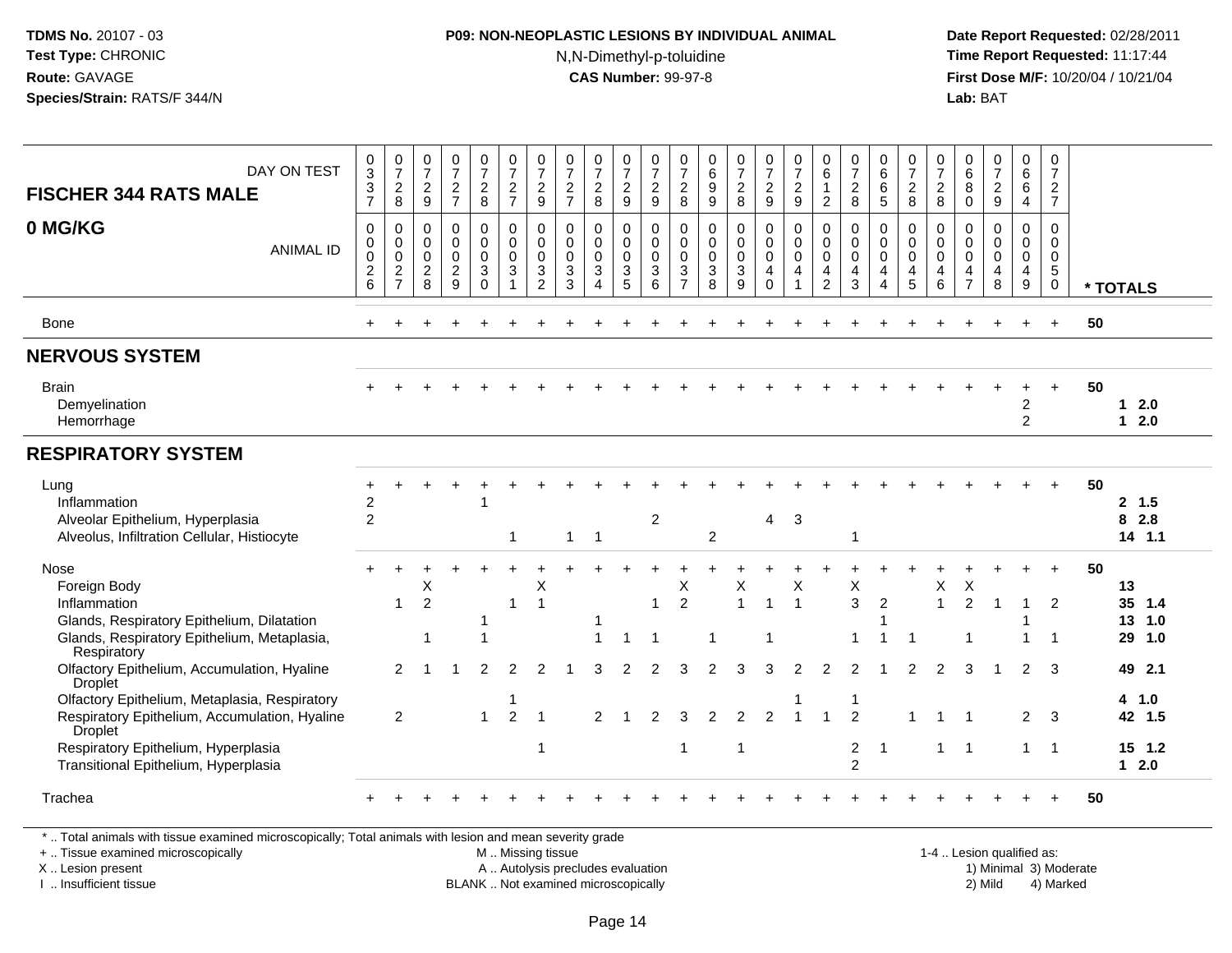### **P09: NON-NEOPLASTIC LESIONS BY INDIVIDUAL ANIMAL**N,N-Dimethyl-p-toluidine

 **Date Report Requested:** 02/28/2011 **Time Report Requested:** 11:17:44 **First Dose M/F:** 10/20/04 / 10/21/04<br>**Lab:** BAT **Lab:** BAT

| DAY ON TEST<br><b>FISCHER 344 RATS MALE</b>                                                   | $_{3}^{\rm 0}$<br>$\frac{3}{7}$                                                  | $\frac{0}{7}$<br>$\boldsymbol{2}$<br>8                              | $\frac{0}{7}$<br>$\frac{2}{9}$                        | $\frac{0}{7}$<br>$\frac{2}{7}$                             | $\frac{0}{7}$<br>$\frac{2}{8}$                             | $\frac{0}{7}$<br>$\frac{2}{7}$                          | $\frac{0}{7}$<br>$\overline{2}$<br>9                 | $\frac{0}{7}$<br>$\frac{2}{7}$                                    | $\frac{0}{7}$<br>$\overline{\mathbf{c}}$<br>8 | $\frac{0}{7}$<br>$\frac{2}{9}$           | $\frac{0}{7}$<br>$\frac{2}{9}$                           | $\frac{0}{7}$<br>$\frac{2}{8}$                                   | $\begin{array}{c} 0 \\ 6 \\ 9 \end{array}$<br>$9\,$ | $\frac{0}{7}$<br>$\boldsymbol{2}$<br>8                    | $\frac{0}{7}$<br>$\frac{2}{9}$                                                         | $\frac{0}{7}$<br>$\boldsymbol{2}$<br>$\boldsymbol{9}$ | $\begin{array}{c} 0 \\ 6 \end{array}$<br>$\overline{2}$ | $\frac{0}{7}$<br>$\overline{2}$<br>8                   | 0<br>$6\phantom{a}$<br>$\,6\,$<br>$\overline{5}$                | 0<br>$\overline{7}$<br>$\frac{2}{8}$      | 0<br>$\overline{7}$<br>$\frac{2}{8}$ | 068<br>$\mathbf 0$                         | 0729                                                                   | $\begin{array}{c} 0 \\ 6 \end{array}$<br>$\,6\,$<br>4  | 0<br>$\overline{7}$<br>$\frac{2}{7}$                                   |    |                                       |
|-----------------------------------------------------------------------------------------------|----------------------------------------------------------------------------------|---------------------------------------------------------------------|-------------------------------------------------------|------------------------------------------------------------|------------------------------------------------------------|---------------------------------------------------------|------------------------------------------------------|-------------------------------------------------------------------|-----------------------------------------------|------------------------------------------|----------------------------------------------------------|------------------------------------------------------------------|-----------------------------------------------------|-----------------------------------------------------------|----------------------------------------------------------------------------------------|-------------------------------------------------------|---------------------------------------------------------|--------------------------------------------------------|-----------------------------------------------------------------|-------------------------------------------|--------------------------------------|--------------------------------------------|------------------------------------------------------------------------|--------------------------------------------------------|------------------------------------------------------------------------|----|---------------------------------------|
| 0 MG/KG<br><b>ANIMAL ID</b>                                                                   | $\boldsymbol{0}$<br>$\pmb{0}$<br>$\pmb{0}$<br>$\boldsymbol{2}$<br>$6\phantom{a}$ | 0<br>$\mathbf 0$<br>$\pmb{0}$<br>$\boldsymbol{2}$<br>$\overline{7}$ | 0<br>0<br>$\mathsf 0$<br>$\overline{\mathbf{c}}$<br>8 | $\pmb{0}$<br>$\pmb{0}$<br>$\pmb{0}$<br>$\overline{2}$<br>9 | $\mathbf 0$<br>$\mathbf 0$<br>$\mathbf 0$<br>3<br>$\Omega$ | $\pmb{0}$<br>$\mathbf 0$<br>$\mathbf 0$<br>$\mathbf{3}$ | 0<br>$\mathbf 0$<br>$\mathbf 0$<br>$\mathbf{3}$<br>2 | $\boldsymbol{0}$<br>$\mathbf 0$<br>$\mathbf 0$<br>$\sqrt{3}$<br>3 | 0<br>0<br>$\mathbf 0$<br>3                    | $_{\rm 0}^{\rm 0}$<br>$\frac{0}{3}$<br>5 | $\mathbf 0$<br>$\pmb{0}$<br>$\pmb{0}$<br>$\sqrt{3}$<br>6 | 0<br>$\mathbf 0$<br>$\mathbf 0$<br>$\mathbf 3$<br>$\overline{7}$ | $\pmb{0}$<br>$\pmb{0}$<br>$\frac{0}{3}$<br>8        | $\mathbf 0$<br>$\mathsf{O}\xspace$<br>$\pmb{0}$<br>3<br>9 | 0<br>$\ddot{\mathbf{0}}$<br>$\mathsf{O}\xspace$<br>$\overline{\mathbf{4}}$<br>$\Omega$ | $_{\rm 0}^{\rm 0}$<br>$\pmb{0}$<br>4                  | 0<br>0<br>$\mathbf 0$<br>$\overline{4}$<br>2            | 0<br>$\mathbf 0$<br>$\mathbf 0$<br>$\overline{4}$<br>3 | 0<br>$\pmb{0}$<br>$\pmb{0}$<br>$\overline{4}$<br>$\overline{4}$ | 0<br>$\mathbf 0$<br>$\mathbf 0$<br>4<br>5 | 0<br>0<br>0<br>4<br>6                | 0<br>0<br>$\pmb{0}$<br>4<br>$\overline{7}$ | $\mathbf 0$<br>$\mathsf{O}\xspace$<br>$\pmb{0}$<br>$\overline{4}$<br>8 | 0<br>$\mathbf 0$<br>$\mathbf 0$<br>$\overline{4}$<br>9 | $\mathbf 0$<br>$\mathbf 0$<br>$\mathbf 0$<br>$\sqrt{5}$<br>$\mathbf 0$ |    | * TOTALS                              |
| Inflammation                                                                                  |                                                                                  |                                                                     |                                                       |                                                            |                                                            |                                                         |                                                      |                                                                   |                                               |                                          |                                                          |                                                                  |                                                     |                                                           |                                                                                        |                                                       |                                                         |                                                        |                                                                 |                                           |                                      |                                            |                                                                        |                                                        |                                                                        |    | 3, 1.3                                |
| <b>SPECIAL SENSES SYSTEM</b>                                                                  |                                                                                  |                                                                     |                                                       |                                                            |                                                            |                                                         |                                                      |                                                                   |                                               |                                          |                                                          |                                                                  |                                                     |                                                           |                                                                                        |                                                       |                                                         |                                                        |                                                                 |                                           |                                      |                                            |                                                                        |                                                        |                                                                        |    |                                       |
| Eye<br>Cornea, Inflammation                                                                   | $\overline{2}$                                                                   |                                                                     |                                                       |                                                            |                                                            |                                                         |                                                      |                                                                   |                                               |                                          |                                                          |                                                                  |                                                     |                                                           |                                                                                        |                                                       |                                                         |                                                        |                                                                 |                                           |                                      |                                            |                                                                        | $+$                                                    | $+$                                                                    | 50 | 12.0                                  |
| <b>Harderian Gland</b><br>Inflammation                                                        |                                                                                  |                                                                     |                                                       |                                                            |                                                            |                                                         |                                                      |                                                                   |                                               |                                          |                                                          |                                                                  |                                                     |                                                           |                                                                                        |                                                       |                                                         |                                                        |                                                                 |                                           |                                      |                                            |                                                                        |                                                        | $+$                                                                    | 50 | 3, 1.3                                |
| Zymbal's Gland<br>Hyperplasia                                                                 | M                                                                                |                                                                     |                                                       |                                                            |                                                            |                                                         |                                                      |                                                                   |                                               |                                          |                                                          |                                                                  |                                                     |                                                           |                                                                                        |                                                       |                                                         |                                                        |                                                                 |                                           | Δ                                    |                                            |                                                                        |                                                        | $+$                                                                    | 49 | 14.0                                  |
| <b>URINARY SYSTEM</b>                                                                         |                                                                                  |                                                                     |                                                       |                                                            |                                                            |                                                         |                                                      |                                                                   |                                               |                                          |                                                          |                                                                  |                                                     |                                                           |                                                                                        |                                                       |                                                         |                                                        |                                                                 |                                           |                                      |                                            |                                                                        |                                                        |                                                                        |    |                                       |
| Kidney<br>Accumulation, Hyaline Droplet                                                       |                                                                                  |                                                                     |                                                       |                                                            |                                                            |                                                         |                                                      |                                                                   |                                               |                                          |                                                          |                                                                  |                                                     |                                                           |                                                                                        |                                                       |                                                         |                                                        |                                                                 |                                           |                                      |                                            |                                                                        |                                                        |                                                                        | 50 | 2.2.0                                 |
| Mineralization<br>Nephropathy<br>Pigmentation<br>Pelvis, Transitional Epithelium, Hyperplasia |                                                                                  |                                                                     |                                                       |                                                            |                                                            |                                                         |                                                      |                                                                   |                                               |                                          | $\overline{2}$                                           | $\overline{c}$                                                   | 2<br>4                                              |                                                           |                                                                                        |                                                       |                                                         |                                                        |                                                                 |                                           |                                      |                                            |                                                                        |                                                        | 4                                                                      |    | 44<br>1.0<br>49 1.4<br>24 1.2<br>12.0 |
| <b>Urinary Bladder</b>                                                                        |                                                                                  |                                                                     |                                                       |                                                            |                                                            |                                                         |                                                      |                                                                   |                                               |                                          |                                                          |                                                                  |                                                     |                                                           |                                                                                        |                                                       |                                                         |                                                        |                                                                 |                                           |                                      |                                            |                                                                        |                                                        |                                                                        | 50 |                                       |

\* .. Total animals with tissue examined microscopically; Total animals with lesion and mean severity grade

+ .. Tissue examined microscopically

X .. Lesion present

I .. Insufficient tissue

 M .. Missing tissueA .. Autolysis precludes evaluation

BLANK .. Not examined microscopically 2) Mild 4) Marked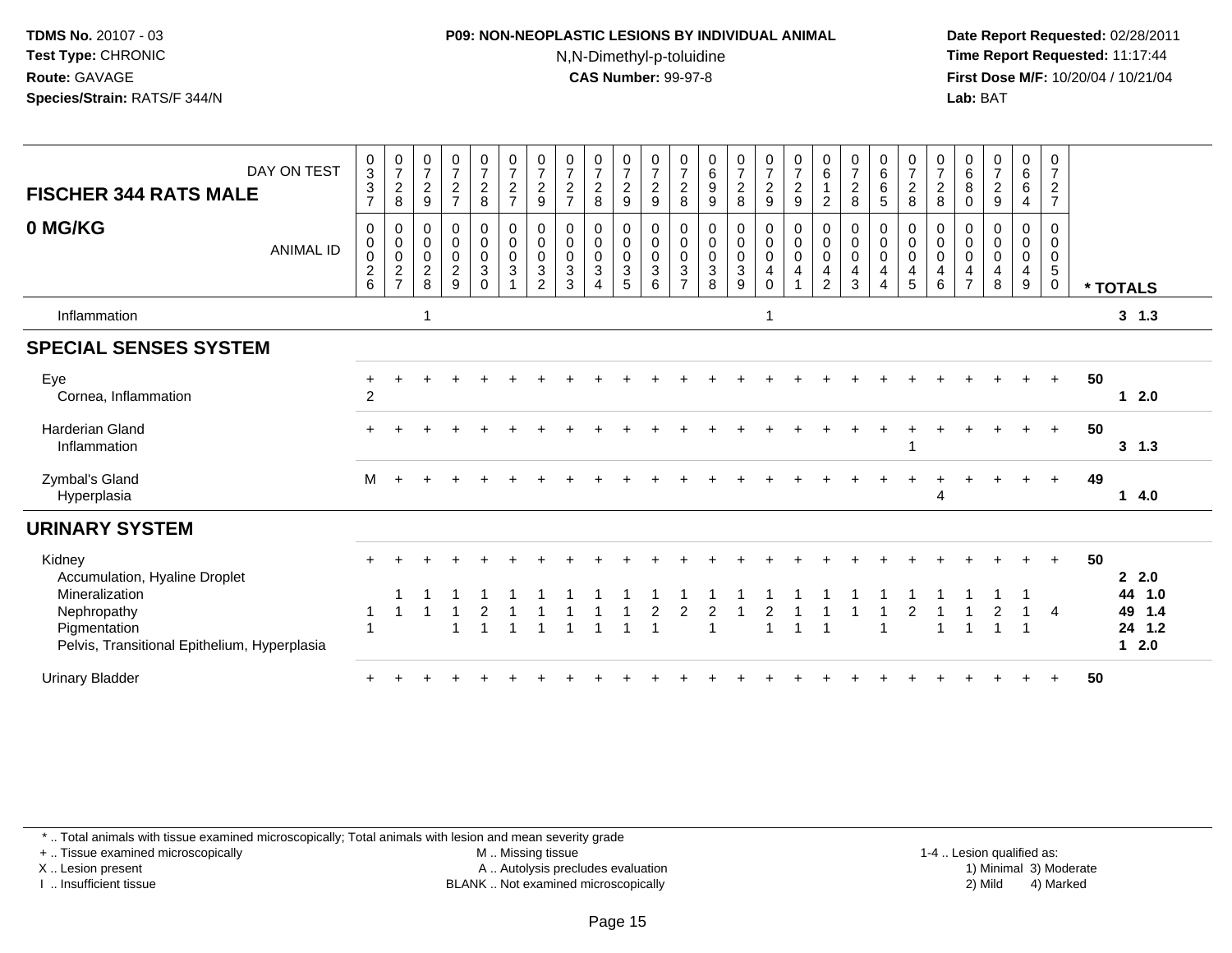#### **P09: NON-NEOPLASTIC LESIONS BY INDIVIDUAL ANIMAL**N,N-Dimethyl-p-toluidine

 **Date Report Requested:** 02/28/2011 **Time Report Requested:** 11:17:44 **First Dose M/F:** 10/20/04 / 10/21/04<br>**Lab:** BAT **Lab:** BAT

| <b>FISCHER 344 RATS MALE</b><br>6 MG/KG                                                                                                                                                                                                                                     | DAY ON TEST<br><b>ANIMAL ID</b> | $\frac{0}{7}$<br>$\frac{2}{9}$<br>$\mathbf 0$<br>0<br>$\mathsf 0$<br>$\sqrt{5}$ | $\begin{smallmatrix}0\\7\end{smallmatrix}$<br>$\frac{2}{9}$<br>$\mathbf 0$<br>$\overline{0}$<br>5<br>$\overline{2}$ | 0<br>$\overline{7}$<br>$\frac{2}{8}$<br>$\mathbf 0$<br>$\mathbf 0$<br>$\mathsf{O}\xspace$<br>$\,$ 5 $\,$<br>3 | $\begin{array}{c} 0 \\ 7 \end{array}$<br>$\frac{2}{8}$<br>$\mathbf 0$<br>$\mathbf 0$<br>$\mathbf 0$<br>$\,$ 5 $\,$<br>$\boldsymbol{\Lambda}$ | $\begin{smallmatrix}0\\7\end{smallmatrix}$<br>$\overline{c}$<br>$\overline{9}$<br>0<br>$\mathbf 0$<br>$\mathsf{O}\xspace$<br>$\overline{5}$ | $\pmb{0}$<br>6<br>$\mathbf 0$<br>$\mathbf{1}$<br>0<br>$\mathbf 0$<br>$\mathbf 0$<br>$5\phantom{.0}$<br>6 | $\begin{array}{c} 0 \\ 6 \end{array}$<br>$\frac{2}{4}$<br>$\mathbf 0$<br>$\mathbf 0$<br>$\mathbf 0$<br>$\frac{5}{7}$ | $\frac{0}{7}$<br>$\frac{2}{9}$<br>0<br>$\pmb{0}$<br>$\pmb{0}$<br>$\,$ 5 $\,$<br>8 | $\begin{array}{c} 0 \\ 7 \end{array}$<br>$\frac{2}{7}$<br>$\mathbf 0$<br>$\mathsf{O}\xspace$<br>$\overline{0}$<br>$\sqrt{5}$<br>9 | $\frac{0}{7}$<br>$\frac{2}{7}$<br>$\boldsymbol{0}$<br>$\mathbf 0$<br>$\ddot{\mathbf{0}}$<br>$\,6\,$<br>$\Omega$ | $\frac{0}{7}$<br>$_{8}^2$<br>$\mathbf 0$<br>$\mathbf 0$<br>$\overline{0}$<br>6<br>$\blacktriangleleft$ | $\frac{0}{7}$<br>$\frac{2}{7}$<br>0<br>$\mathbf 0$<br>$\mathbf 0$<br>$\,6\,$<br>$\overline{2}$ | $\frac{0}{7}$<br>$_{8}^2$<br>$\mathsf 0$<br>$\overline{0}$<br>$\frac{6}{3}$ | $\frac{0}{7}$<br>$\frac{2}{9}$<br>$\mathbf 0$<br>$\overline{0}$<br>0<br>$6^{\circ}$<br>$\overline{A}$ | $\frac{0}{7}$<br>$\frac{2}{9}$<br>0<br>$\overline{0}$<br>$\ddot{\mathbf{0}}$<br>$\frac{6}{5}$ | $\frac{0}{7}$<br>$\frac{2}{7}$<br>$\mathbf 0$<br>$\pmb{0}$<br>$\ddot{\mathbf{0}}$<br>$\,6\,$<br>6 | $\frac{0}{7}$<br>$\frac{2}{7}$<br>$\mathbf 0$<br>$\pmb{0}$<br>$\mathbf 0$<br>6<br>$\overline{7}$ | $\frac{0}{7}$<br>$\frac{2}{7}$<br>$\mathbf 0$<br>$\mathbf 0$<br>$\overline{0}$<br>6<br>8 | $\frac{0}{7}$<br>$\frac{2}{7}$<br>0<br>$\mathbf 0$<br>$\pmb{0}$<br>$\,6\,$<br>9 | $\begin{array}{c} 0 \\ 7 \end{array}$<br>$^2_8$<br>$\mathbf 0$<br>$\mathbf 0$<br>$\mathbf 0$<br>$\overline{7}$<br>$\Omega$ | $\begin{array}{c} 0 \\ 5 \end{array}$<br>$\mathbf{1}$<br>$\overline{2}$<br>$\mathbf 0$<br>$\mathbf 0$<br>$\frac{0}{7}$ | $\begin{array}{c} 0 \\ 6 \end{array}$<br>$\begin{array}{c} 9 \\ 5 \end{array}$<br>$\mathbf 0$<br>$\mathbf 0$<br>$\mathbf 0$<br>$\overline{7}$<br>$\overline{2}$ | $\begin{array}{c} 0 \\ 6 \end{array}$<br>9<br>$\overline{5}$<br>$\pmb{0}$<br>$\mathbf 0$<br>$\mathbf 0$<br>$\overline{7}$<br>3 | $\frac{0}{7}$<br>$\frac{2}{7}$<br>$\mathbf 0$<br>$\mathbf 0$<br>$\pmb{0}$<br>$\overline{7}$<br>$\overline{4}$ | $\mathbf 0$<br>$\boldsymbol{7}$<br>$\overline{2}$<br>8<br>$\mathbf 0$<br>$\mathbf 0$<br>$\mathbf 0$<br>$\overline{7}$<br>$\overline{5}$ | males<br>(cont) |
|-----------------------------------------------------------------------------------------------------------------------------------------------------------------------------------------------------------------------------------------------------------------------------|---------------------------------|---------------------------------------------------------------------------------|---------------------------------------------------------------------------------------------------------------------|---------------------------------------------------------------------------------------------------------------|----------------------------------------------------------------------------------------------------------------------------------------------|---------------------------------------------------------------------------------------------------------------------------------------------|----------------------------------------------------------------------------------------------------------|----------------------------------------------------------------------------------------------------------------------|-----------------------------------------------------------------------------------|-----------------------------------------------------------------------------------------------------------------------------------|-----------------------------------------------------------------------------------------------------------------|--------------------------------------------------------------------------------------------------------|------------------------------------------------------------------------------------------------|-----------------------------------------------------------------------------|-------------------------------------------------------------------------------------------------------|-----------------------------------------------------------------------------------------------|---------------------------------------------------------------------------------------------------|--------------------------------------------------------------------------------------------------|------------------------------------------------------------------------------------------|---------------------------------------------------------------------------------|----------------------------------------------------------------------------------------------------------------------------|------------------------------------------------------------------------------------------------------------------------|-----------------------------------------------------------------------------------------------------------------------------------------------------------------|--------------------------------------------------------------------------------------------------------------------------------|---------------------------------------------------------------------------------------------------------------|-----------------------------------------------------------------------------------------------------------------------------------------|-----------------|
| <b>ALIMENTARY SYSTEM</b>                                                                                                                                                                                                                                                    |                                 |                                                                                 |                                                                                                                     |                                                                                                               |                                                                                                                                              |                                                                                                                                             |                                                                                                          |                                                                                                                      |                                                                                   |                                                                                                                                   |                                                                                                                 |                                                                                                        |                                                                                                |                                                                             |                                                                                                       |                                                                                               |                                                                                                   |                                                                                                  |                                                                                          |                                                                                 |                                                                                                                            |                                                                                                                        |                                                                                                                                                                 |                                                                                                                                |                                                                                                               |                                                                                                                                         |                 |
| Esophagus                                                                                                                                                                                                                                                                   |                                 |                                                                                 |                                                                                                                     |                                                                                                               |                                                                                                                                              |                                                                                                                                             |                                                                                                          |                                                                                                                      |                                                                                   |                                                                                                                                   |                                                                                                                 |                                                                                                        |                                                                                                |                                                                             |                                                                                                       |                                                                                               |                                                                                                   |                                                                                                  |                                                                                          |                                                                                 |                                                                                                                            |                                                                                                                        |                                                                                                                                                                 |                                                                                                                                |                                                                                                               |                                                                                                                                         |                 |
| Intestine Large, Cecum                                                                                                                                                                                                                                                      |                                 |                                                                                 |                                                                                                                     |                                                                                                               |                                                                                                                                              |                                                                                                                                             |                                                                                                          |                                                                                                                      |                                                                                   |                                                                                                                                   |                                                                                                                 |                                                                                                        |                                                                                                |                                                                             |                                                                                                       |                                                                                               |                                                                                                   |                                                                                                  |                                                                                          |                                                                                 |                                                                                                                            |                                                                                                                        |                                                                                                                                                                 |                                                                                                                                |                                                                                                               |                                                                                                                                         |                 |
| Intestine Large, Colon<br>Parasite Metazoan                                                                                                                                                                                                                                 |                                 |                                                                                 |                                                                                                                     |                                                                                                               |                                                                                                                                              |                                                                                                                                             | X                                                                                                        |                                                                                                                      |                                                                                   |                                                                                                                                   |                                                                                                                 |                                                                                                        |                                                                                                |                                                                             |                                                                                                       |                                                                                               |                                                                                                   |                                                                                                  |                                                                                          |                                                                                 |                                                                                                                            |                                                                                                                        |                                                                                                                                                                 |                                                                                                                                |                                                                                                               |                                                                                                                                         |                 |
| Intestine Large, Rectum<br>Parasite Metazoan                                                                                                                                                                                                                                |                                 |                                                                                 |                                                                                                                     |                                                                                                               |                                                                                                                                              |                                                                                                                                             |                                                                                                          |                                                                                                                      |                                                                                   |                                                                                                                                   |                                                                                                                 |                                                                                                        |                                                                                                |                                                                             |                                                                                                       |                                                                                               |                                                                                                   |                                                                                                  |                                                                                          |                                                                                 |                                                                                                                            | X                                                                                                                      |                                                                                                                                                                 |                                                                                                                                |                                                                                                               |                                                                                                                                         |                 |
| Intestine Small, Duodenum                                                                                                                                                                                                                                                   |                                 |                                                                                 |                                                                                                                     |                                                                                                               |                                                                                                                                              |                                                                                                                                             |                                                                                                          |                                                                                                                      |                                                                                   |                                                                                                                                   |                                                                                                                 |                                                                                                        |                                                                                                |                                                                             |                                                                                                       |                                                                                               |                                                                                                   |                                                                                                  |                                                                                          |                                                                                 |                                                                                                                            |                                                                                                                        |                                                                                                                                                                 |                                                                                                                                |                                                                                                               |                                                                                                                                         |                 |
| Intestine Small, Ileum                                                                                                                                                                                                                                                      |                                 |                                                                                 |                                                                                                                     |                                                                                                               |                                                                                                                                              |                                                                                                                                             |                                                                                                          |                                                                                                                      |                                                                                   |                                                                                                                                   |                                                                                                                 |                                                                                                        |                                                                                                |                                                                             |                                                                                                       |                                                                                               |                                                                                                   |                                                                                                  |                                                                                          |                                                                                 |                                                                                                                            |                                                                                                                        |                                                                                                                                                                 |                                                                                                                                |                                                                                                               |                                                                                                                                         |                 |
| Intestine Small, Jejunum                                                                                                                                                                                                                                                    |                                 |                                                                                 |                                                                                                                     |                                                                                                               |                                                                                                                                              |                                                                                                                                             |                                                                                                          |                                                                                                                      |                                                                                   |                                                                                                                                   |                                                                                                                 |                                                                                                        |                                                                                                |                                                                             |                                                                                                       |                                                                                               |                                                                                                   |                                                                                                  |                                                                                          |                                                                                 |                                                                                                                            |                                                                                                                        |                                                                                                                                                                 |                                                                                                                                |                                                                                                               |                                                                                                                                         |                 |
| Liver<br><b>Basophilic Focus</b><br>Clear Cell Focus<br>Degeneration, Cystic<br><b>Eosinophilic Focus</b><br>Fatty Change, Focal<br>Fatty Change, Diffuse<br>Hepatodiaphragmatic Nodule<br>Inflammation<br>Mixed Cell Focus<br>Vacuolization Cytoplasmic<br>Bile Duct, Cyst |                                 | Χ<br>$\mathsf{X}$                                                               | $\mathsf{X}$<br>$\mathsf{X}$                                                                                        | X<br>X                                                                                                        | X<br>X<br>$\mathbf{1}$<br>-1<br>X                                                                                                            | $\times$<br>$\mathbf{1}$<br>$\overline{1}$<br>$\mathbf{1}$<br>$\times$                                                                      | $\overline{\phantom{0}}$                                                                                 |                                                                                                                      | X<br>X.<br>X<br>$\overline{2}$                                                    | $\mathsf{X}$<br>$\overline{1}$<br>X                                                                                               | $\boldsymbol{\mathsf{X}}$<br>Х<br>$\overline{1}$<br>$\mathsf X$                                                 | $\mathsf{X}$<br>$\mathsf{X}$                                                                           | X<br>$\mathsf{X}$                                                                              | $\mathsf{X}$                                                                | $\mathsf{X}$<br>$\mathsf{X}$                                                                          | $\mathsf{X}$                                                                                  |                                                                                                   |                                                                                                  | x x x x x x<br>X X X X X X X X<br>$\overline{2}$                                         | $\overline{\mathsf{X}}$<br>$\mathbf{1}$<br>$\mathsf X$                          | $\mathbf{1}$                                                                                                               | $\mathbf{1}$<br>$1 \quad 1$                                                                                            | $\mathbf{1}$                                                                                                                                                    | $\overline{1}$                                                                                                                 | $\overline{c}$                                                                                                | X<br>$\overline{2}$<br>X<br>$1 \quad 1$                                                                                                 |                 |

\* .. Total animals with tissue examined microscopically; Total animals with lesion and mean severity grade

+ .. Tissue examined microscopically

X .. Lesion present

I .. Insufficient tissue

M .. Missing tissue

A .. Autolysis precludes evaluation

BLANK .. Not examined microscopically 2) Mild 4) Marked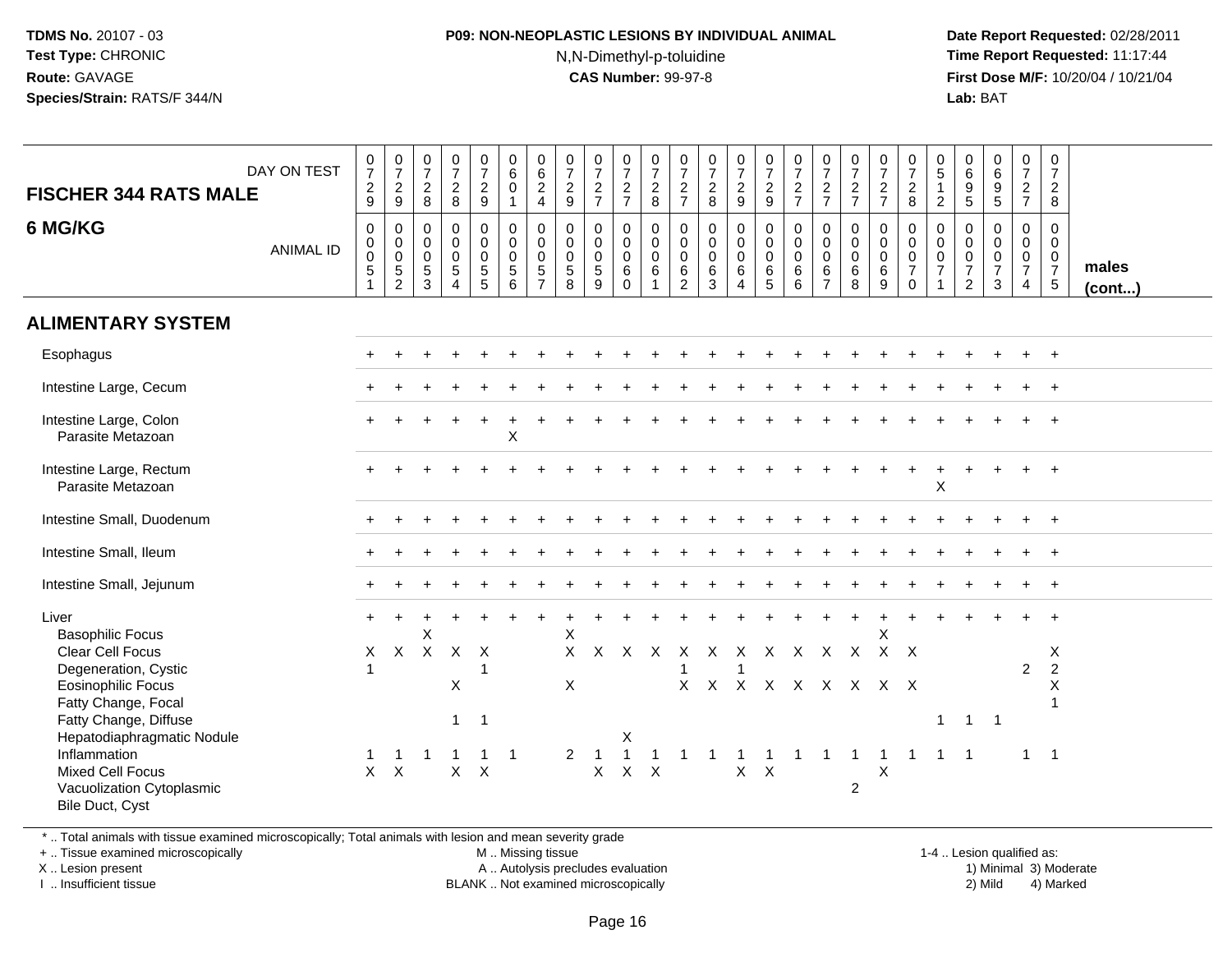## **P09: NON-NEOPLASTIC LESIONS BY INDIVIDUAL ANIMAL**N,N-Dimethyl-p-toluidine

 **Date Report Requested:** 02/28/2011 **Time Report Requested:** 11:17:44 **First Dose M/F:** 10/20/04 / 10/21/04<br>**Lab:** BAT **Lab:** BAT

| DAY ON TEST<br><b>FISCHER 344 RATS MALE</b>                                                                                                                         | $\frac{0}{7}$<br>$\frac{2}{9}$            | $\frac{0}{7}$<br>$\overline{c}$<br>9                   | $\begin{array}{c} 0 \\ 7 \end{array}$<br>$\sqrt{2}$<br>8            | $\frac{0}{7}$<br>$\sqrt{2}$<br>8                                         | $\begin{smallmatrix}0\\7\end{smallmatrix}$<br>$\sqrt{2}$<br>9                      | 0<br>$\overline{6}$<br>$\mathbf 0$<br>$\overline{1}$   | $\pmb{0}$<br>$\overline{6}$<br>$\sqrt{2}$<br>$\overline{4}$      | $\frac{0}{7}$<br>$\sqrt{2}$<br>$\boldsymbol{9}$              | $\frac{0}{7}$<br>$\frac{2}{7}$                                 | $\begin{array}{c} 0 \\ 7 \end{array}$<br>$\sqrt{2}$<br>$\overline{7}$ | $\frac{0}{7}$<br>$\boldsymbol{2}$<br>8 | $\begin{smallmatrix} 0\\7 \end{smallmatrix}$<br>$\frac{2}{7}$    | $\begin{smallmatrix}0\\7\end{smallmatrix}$<br>$\sqrt{2}$<br>8                | $\begin{array}{c} 0 \\ 7 \end{array}$<br>$\sqrt{2}$<br>9           | $\frac{0}{7}$<br>$\overline{c}$<br>$9\,$          | $\frac{0}{7}$<br>$\frac{2}{7}$                                  | $\begin{array}{c} 0 \\ 7 \end{array}$<br>$\sqrt{2}$<br>$\overline{7}$ | $\frac{0}{7}$<br>$\frac{2}{7}$                    | $\begin{array}{c} 0 \\ 7 \end{array}$<br>$\frac{2}{7}$   | $\frac{0}{7}$<br>$\sqrt{2}$<br>$\,8\,$                                             | $\mathbf 0$<br>$\overline{5}$<br>$\mathbf{1}$<br>$\overline{2}$             | $\mathbf 0$<br>$\overline{6}$<br>$\boldsymbol{9}$<br>$\sqrt{5}$               | $_6^0$<br>$\frac{9}{5}$                                         | $\frac{0}{7}$<br>$\overline{2}$<br>$\overline{7}$                   | $\pmb{0}$<br>$\overline{7}$<br>$\overline{2}$<br>8                                |                        |
|---------------------------------------------------------------------------------------------------------------------------------------------------------------------|-------------------------------------------|--------------------------------------------------------|---------------------------------------------------------------------|--------------------------------------------------------------------------|------------------------------------------------------------------------------------|--------------------------------------------------------|------------------------------------------------------------------|--------------------------------------------------------------|----------------------------------------------------------------|-----------------------------------------------------------------------|----------------------------------------|------------------------------------------------------------------|------------------------------------------------------------------------------|--------------------------------------------------------------------|---------------------------------------------------|-----------------------------------------------------------------|-----------------------------------------------------------------------|---------------------------------------------------|----------------------------------------------------------|------------------------------------------------------------------------------------|-----------------------------------------------------------------------------|-------------------------------------------------------------------------------|-----------------------------------------------------------------|---------------------------------------------------------------------|-----------------------------------------------------------------------------------|------------------------|
| 6 MG/KG<br><b>ANIMAL ID</b>                                                                                                                                         | $\mathbf 0$<br>0<br>$\mathbf 0$<br>5<br>1 | 0<br>$\pmb{0}$<br>$\mathsf{O}\xspace$<br>$\frac{5}{2}$ | 0<br>$\mathbf 0$<br>$\mathbf 0$<br>$\overline{5}$<br>$\overline{3}$ | $\mathbf 0$<br>$\mathbf 0$<br>$\pmb{0}$<br>$\,$ 5 $\,$<br>$\overline{4}$ | $\mathbf 0$<br>$\mathbf 0$<br>$\mathbf 0$<br>$\begin{array}{c} 5 \\ 5 \end{array}$ | 0<br>$\mathbf 0$<br>$\mathbf 0$<br>$\sqrt{5}$<br>6     | $\mathbf 0$<br>$\mathbf 0$<br>$\mathbf 0$<br>5<br>$\overline{7}$ | $\mathbf 0$<br>$\mathbf 0$<br>$\mathbf 0$<br>$\sqrt{5}$<br>8 | 0<br>$\mathbf 0$<br>$\pmb{0}$<br>$\,$ 5 $\,$<br>$\overline{9}$ | 0<br>$\overline{0}$<br>$\mathbf 0$<br>6<br>0                          | 0<br>$\mathbf 0$<br>$\pmb{0}$<br>6     | $\mathbf 0$<br>$\mathbf 0$<br>$\mathbf 0$<br>6<br>$\overline{2}$ | $\mathbf 0$<br>$\mathbf 0$<br>$\mathbf 0$<br>$6\phantom{1}6$<br>$\mathbf{3}$ | 0<br>$\mathsf{O}\xspace$<br>$\mathbf 0$<br>$\,6$<br>$\overline{4}$ | 0<br>$\mathsf{O}\xspace$<br>$\mathbf 0$<br>6<br>5 | $\mathbf 0$<br>$\mathbf 0$<br>$\pmb{0}$<br>6<br>$6\overline{6}$ | $\mathbf 0$<br>$\Omega$<br>$\mathbf 0$<br>6<br>$\overline{7}$         | $\mathbf 0$<br>$\mathbf 0$<br>$\pmb{0}$<br>6<br>8 | 0<br>$\mathbf 0$<br>$\mathbf 0$<br>6<br>$\boldsymbol{9}$ | $\mathbf 0$<br>$\mathbf 0$<br>$\mathsf{O}\xspace$<br>$\overline{7}$<br>$\mathbf 0$ | $\mathbf 0$<br>$\mathbf 0$<br>$\mathbf 0$<br>$\overline{7}$<br>$\mathbf{1}$ | $\mathbf 0$<br>$\mathbf 0$<br>$\mathbf 0$<br>$\overline{7}$<br>$\overline{c}$ | 0<br>$\mathbf 0$<br>$\pmb{0}$<br>$\overline{7}$<br>$\mathbf{3}$ | 0<br>$\mathbf 0$<br>$\mathbf 0$<br>$\overline{7}$<br>$\overline{4}$ | $\mathbf 0$<br>$\mathbf 0$<br>$\mathsf{O}\xspace$<br>$\overline{7}$<br>$\sqrt{5}$ | males<br>$($ cont $)$  |
| <b>Bile Duct, Fibrosis</b><br>Bile Duct, Hyperplasia                                                                                                                | 2                                         | $\overline{2}$                                         | 1<br>$\overline{2}$                                                 | $\overline{1}$                                                           | 1<br>$\overline{1}$                                                                |                                                        | 1                                                                | 2<br>2                                                       | 2                                                              | $\overline{2}$                                                        | $\overline{1}$                         | $\overline{2}$                                                   | $\overline{2}$                                                               | $\overline{c}$                                                     | $\overline{2}$                                    | -1<br>$\overline{2}$                                            | 1<br>2                                                                |                                                   | $\mathbf{1}$                                             | -1<br>$\overline{1}$                                                               |                                                                             | $\mathbf{1}$                                                                  | $\overline{1}$                                                  | $\mathbf{1}$                                                        | -1<br>$\overline{1}$                                                              |                        |
| Mesentery<br>Fat, Necrosis                                                                                                                                          | $\ddot{}$<br>3                            |                                                        |                                                                     |                                                                          |                                                                                    |                                                        | $\ddot{}$<br>3                                                   |                                                              | $\ddot{}$<br>$\mathfrak{Z}$                                    |                                                                       |                                        |                                                                  |                                                                              |                                                                    | $\ddot{}$<br>3                                    |                                                                 |                                                                       |                                                   |                                                          |                                                                                    |                                                                             | $\ddot{}$<br>3                                                                |                                                                 |                                                                     |                                                                                   |                        |
| Pancreas<br>Cyst<br>Hyperplasia<br>Infiltration Cellular, Mononuclear Cell<br>Acinus, Atrophy<br>Acinus, Hyperplasia                                                | $\overline{1}$                            | 3                                                      | 1<br>$\overline{2}$                                                 | $\overline{2}$                                                           |                                                                                    | $\overline{c}$<br>$\overline{1}$                       |                                                                  |                                                              | $2 \quad 2$                                                    | $\overline{2}$                                                        | $\overline{1}$                         |                                                                  | $\overline{a}$<br>$2 \quad 2$                                                | $\mathbf{3}$                                                       | $\overline{1}$                                    | $\overline{2}$                                                  | $\mathbf{1}$<br>3                                                     |                                                   |                                                          |                                                                                    | $\mathbf{1}$                                                                |                                                                               |                                                                 |                                                                     | $+$<br>2                                                                          |                        |
| Salivary Glands<br><b>Infiltration Cellular</b>                                                                                                                     |                                           |                                                        |                                                                     |                                                                          |                                                                                    |                                                        |                                                                  |                                                              |                                                                |                                                                       |                                        |                                                                  |                                                                              |                                                                    |                                                   |                                                                 |                                                                       |                                                   |                                                          |                                                                                    |                                                                             |                                                                               |                                                                 |                                                                     | $\overline{+}$                                                                    |                        |
| Stomach, Forestomach<br>Edema<br>Hyperplasia, Squamous<br>Inflammation<br>Ulcer                                                                                     |                                           |                                                        |                                                                     |                                                                          |                                                                                    | 3<br>3                                                 |                                                                  |                                                              |                                                                |                                                                       |                                        |                                                                  |                                                                              |                                                                    |                                                   |                                                                 |                                                                       |                                                   |                                                          |                                                                                    | 1                                                                           |                                                                               |                                                                 |                                                                     | $\div$                                                                            |                        |
| Stomach, Glandular<br>Inflammation<br>Ulcer                                                                                                                         |                                           |                                                        |                                                                     |                                                                          |                                                                                    |                                                        |                                                                  |                                                              |                                                                |                                                                       |                                        |                                                                  |                                                                              |                                                                    |                                                   |                                                                 |                                                                       |                                                   |                                                          |                                                                                    |                                                                             |                                                                               |                                                                 |                                                                     | $\overline{+}$                                                                    |                        |
| Tongue                                                                                                                                                              |                                           |                                                        |                                                                     |                                                                          |                                                                                    |                                                        |                                                                  |                                                              |                                                                |                                                                       |                                        |                                                                  |                                                                              |                                                                    |                                                   |                                                                 |                                                                       |                                                   |                                                          |                                                                                    |                                                                             |                                                                               |                                                                 |                                                                     |                                                                                   |                        |
| Tooth<br>Peridontal Tissue, Inflammation                                                                                                                            |                                           |                                                        |                                                                     |                                                                          |                                                                                    |                                                        |                                                                  |                                                              |                                                                |                                                                       |                                        |                                                                  |                                                                              |                                                                    |                                                   |                                                                 |                                                                       |                                                   |                                                          |                                                                                    |                                                                             | $\ddot{}$<br>$\mathbf{3}$                                                     | $\overline{+}$<br>$\overline{1}$                                |                                                                     |                                                                                   |                        |
| *  Total animals with tissue examined microscopically; Total animals with lesion and mean severity grade<br>+  Tissue examined microscopically<br>X  Lesion present |                                           |                                                        |                                                                     |                                                                          |                                                                                    | M  Missing tissue<br>A  Autolysis precludes evaluation |                                                                  |                                                              |                                                                |                                                                       |                                        |                                                                  |                                                                              |                                                                    |                                                   |                                                                 |                                                                       |                                                   |                                                          |                                                                                    |                                                                             | 1-4  Lesion qualified as:                                                     |                                                                 |                                                                     |                                                                                   | 1) Minimal 3) Moderate |

I .. Insufficient tissue

BLANK .. Not examined microscopically 2) Mild 4) Marked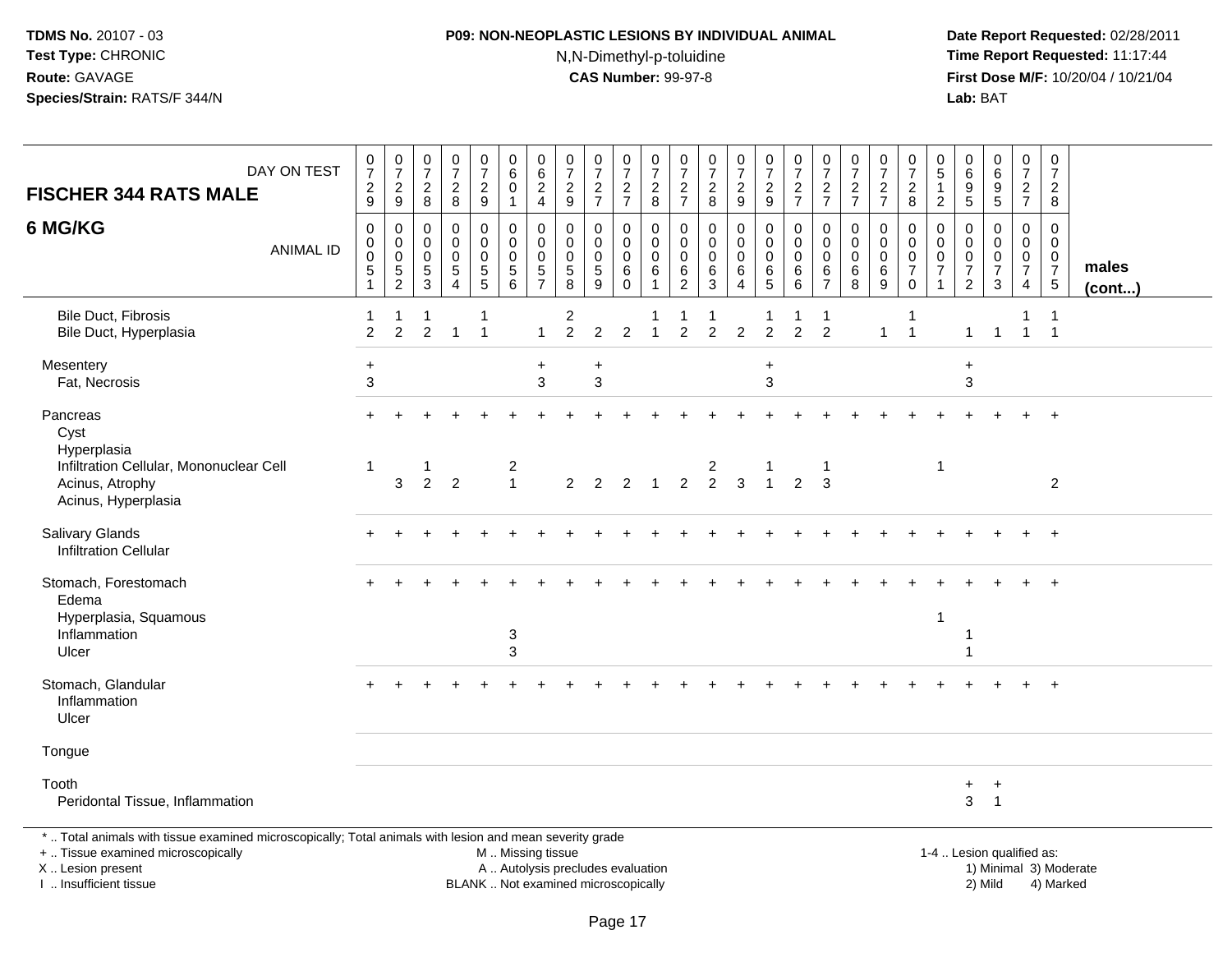## **P09: NON-NEOPLASTIC LESIONS BY INDIVIDUAL ANIMAL**N,N-Dimethyl-p-toluidine

 **Date Report Requested:** 02/28/2011 **Time Report Requested:** 11:17:44 **First Dose M/F:** 10/20/04 / 10/21/04<br>**Lab:** BAT **Lab:** BAT

| <b>FISCHER 344 RATS MALE</b>                                                                                                                                        | DAY ON TEST      | $\frac{0}{7}$<br>$\frac{2}{9}$                           | $\begin{array}{c} 0 \\ 7 \end{array}$<br>$\frac{2}{9}$ | $\frac{0}{7}$<br>$\frac{2}{8}$         | $\frac{0}{7}$<br>$_{\rm 8}^2$                                               | 0<br>$\boldsymbol{7}$<br>$\frac{2}{9}$     | $\begin{array}{c} 0 \\ 6 \end{array}$<br>$\mathbf 0$<br>$\mathbf{1}$ | $\begin{array}{c} 0 \\ 6 \end{array}$<br>$\frac{2}{4}$                    | $\frac{0}{7}$<br>$\frac{2}{9}$                               | $\frac{0}{7}$<br>$\frac{2}{7}$                   | $\frac{0}{7}$<br>$\frac{2}{7}$                  | $\frac{0}{7}$<br>$_{\rm 8}^2$              | $\frac{0}{7}$<br>$\frac{2}{7}$                                       | $\frac{0}{7}$<br>$\frac{2}{8}$                       | $\frac{0}{7}$<br>$\frac{2}{9}$                             | $\frac{0}{7}$<br>$\frac{2}{9}$                                   | $\frac{0}{7}$<br>$\frac{2}{7}$                               | 0<br>$\overline{7}$<br>$\frac{2}{7}$                   | $\frac{0}{7}$<br>$\frac{2}{7}$                | $\frac{0}{7}$<br>$\frac{2}{7}$            | $\pmb{0}$<br>$\overline{7}$<br>$_{\rm 8}^2$                                | 0<br>$\sqrt{5}$<br>$\overline{2}$              | 0<br>$\,6\,$<br>$\begin{array}{c} 9 \\ 5 \end{array}$     | 0<br>0<br>0<br>0<br>5                                        | $\mathsf 0$<br>$\overline{7}$<br>$\frac{2}{7}$                   | 0<br>$\overline{7}$<br>$\overline{2}$<br>8                                     |                        |
|---------------------------------------------------------------------------------------------------------------------------------------------------------------------|------------------|----------------------------------------------------------|--------------------------------------------------------|----------------------------------------|-----------------------------------------------------------------------------|--------------------------------------------|----------------------------------------------------------------------|---------------------------------------------------------------------------|--------------------------------------------------------------|--------------------------------------------------|-------------------------------------------------|--------------------------------------------|----------------------------------------------------------------------|------------------------------------------------------|------------------------------------------------------------|------------------------------------------------------------------|--------------------------------------------------------------|--------------------------------------------------------|-----------------------------------------------|-------------------------------------------|----------------------------------------------------------------------------|------------------------------------------------|-----------------------------------------------------------|--------------------------------------------------------------|------------------------------------------------------------------|--------------------------------------------------------------------------------|------------------------|
| 6 MG/KG                                                                                                                                                             | <b>ANIMAL ID</b> | $\pmb{0}$<br>$\mathbf 0$<br>$\pmb{0}$<br>$\sqrt{5}$<br>1 | $\mathbf 0$<br>$\mathbf 0$<br>0<br>5<br>$\overline{c}$ | 0<br>0<br>$\mathbf 0$<br>$\frac{5}{3}$ | 0<br>$\mathsf 0$<br>$\mathsf 0$<br>$\overline{5}$<br>$\boldsymbol{\Lambda}$ | 0<br>$\overline{0}$<br>0<br>$\overline{5}$ | $\mathbf 0$<br>$\mathbf 0$<br>$\mathsf{O}\xspace$<br>$\frac{5}{6}$   | $\mathbf 0$<br>$\mathbf 0$<br>$\mathbf 0$<br>$\sqrt{5}$<br>$\overline{7}$ | $\mathbf 0$<br>$\mathbf 0$<br>$\mathbf 0$<br>$\sqrt{5}$<br>8 | 0<br>$\mathbf 0$<br>$\pmb{0}$<br>$\sqrt{5}$<br>9 | 0<br>0<br>$\mathbf 0$<br>$\,6\,$<br>$\mathbf 0$ | 0<br>$\mathbf 0$<br>$\mathsf 0$<br>$\,6\,$ | $\mathbf 0$<br>$\mathbf 0$<br>$\mathbf 0$<br>$\,6$<br>$\overline{2}$ | $\pmb{0}$<br>$\Omega$<br>$\mathbf 0$<br>$\,6\,$<br>3 | $\pmb{0}$<br>$\mathbf 0$<br>0<br>$\,6\,$<br>$\overline{4}$ | $\pmb{0}$<br>$\mathbf 0$<br>$\mathsf{O}\xspace$<br>$\frac{6}{5}$ | 0<br>$\mathbf 0$<br>$\mathbf 0$<br>$\,6\,$<br>$6\phantom{a}$ | $\mathbf 0$<br>$\mathbf 0$<br>0<br>6<br>$\overline{7}$ | 0<br>$\mathbf 0$<br>$\pmb{0}$<br>$\,6\,$<br>8 | 0<br>$\mathbf 0$<br>0<br>$\,6\,$<br>$9\,$ | $\mathbf 0$<br>$\mathbf 0$<br>$\mathbf 0$<br>$\overline{7}$<br>$\mathbf 0$ | 0<br>$\Omega$<br>$\mathbf 0$<br>$\overline{7}$ | 0<br>$\mathbf 0$<br>0<br>$\overline{7}$<br>$\overline{2}$ | 0<br>$\pmb{0}$<br>$\begin{array}{c} 0 \\ 7 \end{array}$<br>3 | $\mathbf 0$<br>$\mathbf 0$<br>$\mathbf 0$<br>$\overline{7}$<br>4 | $\mathbf 0$<br>$\mathbf{0}$<br>$\mathbf 0$<br>$\overline{7}$<br>$\overline{5}$ | males<br>$($ cont $)$  |
| <b>CARDIOVASCULAR SYSTEM</b>                                                                                                                                        |                  |                                                          |                                                        |                                        |                                                                             |                                            |                                                                      |                                                                           |                                                              |                                                  |                                                 |                                            |                                                                      |                                                      |                                                            |                                                                  |                                                              |                                                        |                                               |                                           |                                                                            |                                                |                                                           |                                                              |                                                                  |                                                                                |                        |
| <b>Blood Vessel</b>                                                                                                                                                 |                  |                                                          |                                                        |                                        |                                                                             |                                            |                                                                      |                                                                           |                                                              |                                                  |                                                 |                                            |                                                                      |                                                      |                                                            |                                                                  |                                                              |                                                        |                                               |                                           |                                                                            |                                                |                                                           |                                                              | $\ddot{}$                                                        | $+$                                                                            |                        |
| Heart<br>Cardiomyopathy<br>Artery, Inflammation                                                                                                                     |                  | 1                                                        | $\mathfrak{p}$                                         |                                        |                                                                             | $\mathcal{P}$                              |                                                                      |                                                                           |                                                              |                                                  | $\mathcal{P}$                                   |                                            | $\overline{1}$                                                       | $\mathcal{P}$                                        | $\mathbf{1}$                                               | $\mathbf{1}$                                                     | $\overline{2}$                                               | $\overline{2}$                                         |                                               |                                           | $\overline{1}$                                                             | $\overline{1}$                                 |                                                           | $\overline{1}$                                               | $\mathbf{1}$                                                     | $\overline{\phantom{0}}$                                                       |                        |
| <b>ENDOCRINE SYSTEM</b>                                                                                                                                             |                  |                                                          |                                                        |                                        |                                                                             |                                            |                                                                      |                                                                           |                                                              |                                                  |                                                 |                                            |                                                                      |                                                      |                                                            |                                                                  |                                                              |                                                        |                                               |                                           |                                                                            |                                                |                                                           |                                                              |                                                                  |                                                                                |                        |
| <b>Adrenal Cortex</b><br>Angiectasis<br>Hyperplasia<br>Hypertrophy<br>Vacuolization Cytoplasmic                                                                     |                  | $\overline{2}$<br>$\mathbf 1$                            | $\overline{2}$                                         | $\overline{2}$                         | $\overline{1}$                                                              |                                            | -1                                                                   | 1                                                                         | 2<br>$\overline{2}$                                          |                                                  | $\mathbf{1}$                                    | -1<br>$\overline{1}$                       | $\overline{1}$<br>$\mathbf 1$                                        | $\overline{2}$<br>$\overline{2}$                     | $\overline{2}$                                             |                                                                  | $\overline{2}$<br>$\overline{c}$                             |                                                        |                                               | $\mathbf{1}$                              | -1                                                                         |                                                | $\mathbf 1$                                               | $\overline{c}$<br>$\mathbf{1}$                               | $\overline{2}$<br>2<br>$\overline{1}$                            | $\ddot{}$<br>$\overline{2}$<br>$\overline{c}$<br>-1                            |                        |
| Adrenal Medulla<br>Hyperplasia<br>Infiltration Cellular, Lymphocyte                                                                                                 |                  | $\ddot{}$                                                | $\ddot{}$                                              | $\overline{2}$                         | 3                                                                           |                                            |                                                                      |                                                                           | Δ                                                            | 3                                                |                                                 |                                            |                                                                      | $\overline{2}$                                       |                                                            |                                                                  | $\overline{1}$                                               |                                                        | $\overline{1}$                                | $\overline{c}$                            | $\overline{1}$                                                             |                                                | 3                                                         | $\overline{1}$                                               | $\ddot{}$                                                        | $\ddot{}$<br>$\overline{2}$                                                    |                        |
| Islets, Pancreatic<br>Hyperplasia                                                                                                                                   |                  |                                                          |                                                        |                                        |                                                                             |                                            |                                                                      |                                                                           |                                                              |                                                  |                                                 |                                            |                                                                      |                                                      | 3                                                          |                                                                  | $\overline{1}$                                               |                                                        |                                               |                                           |                                                                            |                                                |                                                           |                                                              |                                                                  | $\ddot{}$                                                                      |                        |
| Parathyroid Gland<br>Cyst                                                                                                                                           |                  |                                                          |                                                        |                                        |                                                                             |                                            |                                                                      |                                                                           |                                                              |                                                  |                                                 |                                            | X                                                                    |                                                      |                                                            |                                                                  |                                                              |                                                        |                                               |                                           |                                                                            |                                                |                                                           |                                                              |                                                                  | $+$                                                                            |                        |
| <b>Pituitary Gland</b><br>Angiectasis                                                                                                                               |                  |                                                          |                                                        |                                        |                                                                             |                                            |                                                                      |                                                                           |                                                              |                                                  |                                                 |                                            |                                                                      |                                                      |                                                            |                                                                  |                                                              |                                                        |                                               |                                           |                                                                            |                                                |                                                           |                                                              |                                                                  |                                                                                |                        |
| Cyst<br>Pars Distalis, Hyperplasia                                                                                                                                  |                  | 3                                                        | $\mathbf{1}$                                           | 2                                      |                                                                             |                                            |                                                                      |                                                                           |                                                              | $\mathbf{1}$                                     | X<br>$\mathbf{1}$                               | 3                                          | 3                                                                    |                                                      | 3                                                          | $\overline{2}$                                                   |                                                              |                                                        |                                               | 3                                         | $\overline{3}$                                                             |                                                | 1                                                         |                                                              |                                                                  | Χ<br>$\overline{c}$                                                            |                        |
| *  Total animals with tissue examined microscopically; Total animals with lesion and mean severity grade<br>+  Tissue examined microscopically<br>X  Lesion present |                  |                                                          |                                                        |                                        |                                                                             |                                            | M  Missing tissue                                                    |                                                                           | A  Autolysis precludes evaluation                            |                                                  |                                                 |                                            |                                                                      |                                                      |                                                            |                                                                  |                                                              |                                                        |                                               |                                           |                                                                            |                                                |                                                           | 1-4  Lesion qualified as:                                    |                                                                  |                                                                                | 1) Minimal 3) Moderate |

I .. Insufficient tissue

BLANK .. Not examined microscopically 2) Mild 4) Marked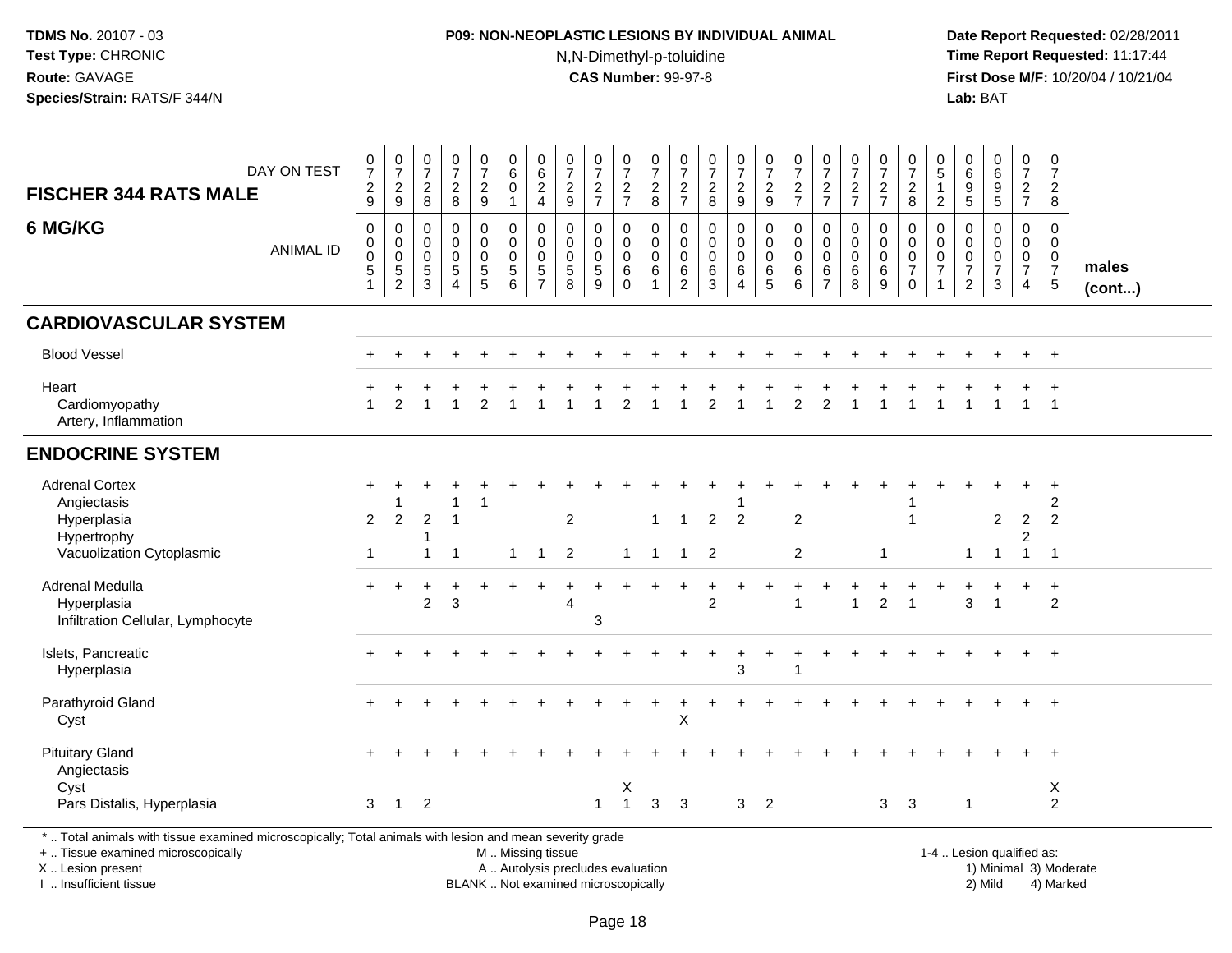## **P09: NON-NEOPLASTIC LESIONS BY INDIVIDUAL ANIMAL**N,N-Dimethyl-p-toluidine

 **Date Report Requested:** 02/28/2011 **Time Report Requested:** 11:17:44 **First Dose M/F:** 10/20/04 / 10/21/04<br>**Lab:** BAT **Lab:** BAT

| <b>FISCHER 344 RATS MALE</b><br>6 MG/KG                                                                                                                                                      | DAY ON TEST<br><b>ANIMAL ID</b> | $\frac{0}{7}$<br>$\frac{2}{9}$<br>$\mathbf 0$<br>$\pmb{0}$<br>$\pmb{0}$<br>$\,$ 5 $\,$<br>$\mathbf{1}$ | $\frac{0}{7}$<br>$\frac{2}{9}$<br>0<br>$\pmb{0}$<br>$\pmb{0}$<br>$\frac{5}{2}$ | $\begin{array}{c} 0 \\ 7 \end{array}$<br>$\frac{2}{8}$<br>0<br>$\mathbf 0$<br>$\mathbf 0$<br>$\frac{5}{3}$ | $\begin{array}{c} 0 \\ 7 \end{array}$<br>$\sqrt{2}$<br>8<br>$\mathbf 0$<br>$\Omega$<br>$\Omega$<br>$\sqrt{5}$<br>$\boldsymbol{\Lambda}$ | $\frac{0}{7}$<br>$\sqrt{2}$<br>$\boldsymbol{9}$<br>0<br>$\mathbf 0$<br>$\mathbf 0$<br>$\frac{5}{5}$ | $_{6}^{\rm 0}$<br>$\pmb{0}$<br>$\mathbf{1}$<br>$\pmb{0}$<br>$\mathbf 0$<br>$\mathbf 0$<br>$\begin{array}{c} 5 \\ 6 \end{array}$ | $\begin{array}{c} 0 \\ 6 \end{array}$<br>$\overline{2}$<br>$\overline{4}$<br>0<br>$\mathbf 0$<br>$\Omega$<br>$\frac{5}{7}$ | $\begin{array}{c} 0 \\ 7 \end{array}$<br>$\sqrt{2}$<br>9<br>0<br>0<br>0<br>$\begin{array}{c} 5 \\ 8 \end{array}$ | $\frac{0}{7}$<br>$\frac{2}{7}$<br>$\mathbf 0$<br>$\mathbf 0$<br>0<br>$\frac{5}{9}$ | $\begin{array}{c} 0 \\ 7 \end{array}$<br>$\frac{2}{7}$<br>$\mathbf 0$<br>$\mathbf 0$<br>$\mathbf 0$<br>$\,6\,$<br>$\mathbf 0$ | $\begin{array}{c} 0 \\ 7 \end{array}$<br>$\sqrt{2}$<br>$\,8\,$<br>$\mathbf 0$<br>$\mathbf 0$<br>$\mathbf 0$<br>$\,6\,$<br>$\overline{1}$ | 0<br>$\overline{7}$<br>$\frac{2}{7}$<br>0<br>$\Omega$<br>$\Omega$<br>6<br>$\overline{c}$ | $\begin{array}{c} 0 \\ 7 \end{array}$<br>$\sqrt{2}$<br>8<br>$\mathbf 0$<br>$\Omega$<br>$\Omega$<br>6<br>3 | $\frac{0}{7}$<br>$\overline{c}$<br>$\boldsymbol{9}$<br>0<br>$\mathbf 0$<br>0<br>$\,6$<br>$\Delta$ | $\begin{array}{c} 0 \\ 7 \end{array}$<br>$\overline{2}$<br>$\boldsymbol{9}$<br>0<br>$\mathbf 0$<br>$\mathbf 0$<br>$6\over 5$ | $\frac{0}{7}$<br>$\frac{2}{7}$<br>$\mathbf 0$<br>$\pmb{0}$<br>0<br>$\,6$<br>$\overline{6}$ | $\begin{array}{c} 0 \\ 7 \end{array}$<br>$\sqrt{2}$<br>$\overline{7}$<br>0<br>$\mathbf 0$<br>0<br>6<br>$\overline{7}$ | $\frac{0}{7}$<br>$\frac{2}{7}$<br>$\mathbf 0$<br>$\mathbf 0$<br>0<br>$\,6\,$<br>8 | $\begin{array}{c} 0 \\ 7 \end{array}$<br>$\frac{2}{7}$<br>0<br>$\mathbf 0$<br>0<br>$\,6\,$<br>9 | $\frac{0}{7}$<br>$\sqrt{2}$<br>8<br>$\mathbf 0$<br>$\mathbf 0$<br>$\mathbf 0$<br>$\boldsymbol{7}$<br>$\mathsf 0$ | 0<br>$\overline{5}$<br>$\sqrt{2}$<br>0<br>$\Omega$<br>0<br>7 | $\pmb{0}$<br>$\overline{6}$<br>$\frac{9}{5}$<br>0<br>$\Omega$<br>$\mathbf 0$<br>$\overline{\mathcal{I}}$<br>$\overline{2}$ | $_6^0$<br>$\frac{9}{5}$<br>$\mathbf 0$<br>$\Omega$<br>0<br>$\overline{7}$<br>3 | $\begin{array}{c} 0 \\ 7 \end{array}$<br>$\frac{2}{7}$<br>$\mathbf 0$<br>$\pmb{0}$<br>0<br>$\overline{7}$<br>$\overline{4}$ | $\frac{0}{7}$<br>$\overline{c}$<br>8<br>$\mathbf 0$<br>$\mathbf 0$<br>$\mathbf 0$<br>$\overline{7}$<br>$\sqrt{5}$ | males<br>$($ cont $)$  |
|----------------------------------------------------------------------------------------------------------------------------------------------------------------------------------------------|---------------------------------|--------------------------------------------------------------------------------------------------------|--------------------------------------------------------------------------------|------------------------------------------------------------------------------------------------------------|-----------------------------------------------------------------------------------------------------------------------------------------|-----------------------------------------------------------------------------------------------------|---------------------------------------------------------------------------------------------------------------------------------|----------------------------------------------------------------------------------------------------------------------------|------------------------------------------------------------------------------------------------------------------|------------------------------------------------------------------------------------|-------------------------------------------------------------------------------------------------------------------------------|------------------------------------------------------------------------------------------------------------------------------------------|------------------------------------------------------------------------------------------|-----------------------------------------------------------------------------------------------------------|---------------------------------------------------------------------------------------------------|------------------------------------------------------------------------------------------------------------------------------|--------------------------------------------------------------------------------------------|-----------------------------------------------------------------------------------------------------------------------|-----------------------------------------------------------------------------------|-------------------------------------------------------------------------------------------------|------------------------------------------------------------------------------------------------------------------|--------------------------------------------------------------|----------------------------------------------------------------------------------------------------------------------------|--------------------------------------------------------------------------------|-----------------------------------------------------------------------------------------------------------------------------|-------------------------------------------------------------------------------------------------------------------|------------------------|
| <b>Thyroid Gland</b><br>C-cell, Hyperplasia<br>Follicle, Cyst                                                                                                                                |                                 | $\overline{2}$                                                                                         | $\overline{1}$                                                                 |                                                                                                            | 1                                                                                                                                       | $\mathbf{1}$                                                                                        |                                                                                                                                 |                                                                                                                            |                                                                                                                  | $\overline{2}$                                                                     |                                                                                                                               |                                                                                                                                          |                                                                                          | $\overline{2}$                                                                                            |                                                                                                   |                                                                                                                              | $\overline{1}$                                                                             |                                                                                                                       | $\overline{2}$                                                                    |                                                                                                 | 3                                                                                                                |                                                              |                                                                                                                            | $\overline{2}$                                                                 | $+$                                                                                                                         | $+$                                                                                                               |                        |
| <b>GENERAL BODY SYSTEM</b>                                                                                                                                                                   |                                 |                                                                                                        |                                                                                |                                                                                                            |                                                                                                                                         |                                                                                                     |                                                                                                                                 |                                                                                                                            |                                                                                                                  |                                                                                    |                                                                                                                               |                                                                                                                                          |                                                                                          |                                                                                                           |                                                                                                   |                                                                                                                              |                                                                                            |                                                                                                                       |                                                                                   |                                                                                                 |                                                                                                                  |                                                              |                                                                                                                            |                                                                                |                                                                                                                             |                                                                                                                   |                        |
| <b>NONE</b>                                                                                                                                                                                  |                                 |                                                                                                        |                                                                                |                                                                                                            |                                                                                                                                         |                                                                                                     |                                                                                                                                 |                                                                                                                            |                                                                                                                  |                                                                                    |                                                                                                                               |                                                                                                                                          |                                                                                          |                                                                                                           |                                                                                                   |                                                                                                                              |                                                                                            |                                                                                                                       |                                                                                   |                                                                                                 |                                                                                                                  |                                                              |                                                                                                                            |                                                                                |                                                                                                                             |                                                                                                                   |                        |
| <b>GENITAL SYSTEM</b>                                                                                                                                                                        |                                 |                                                                                                        |                                                                                |                                                                                                            |                                                                                                                                         |                                                                                                     |                                                                                                                                 |                                                                                                                            |                                                                                                                  |                                                                                    |                                                                                                                               |                                                                                                                                          |                                                                                          |                                                                                                           |                                                                                                   |                                                                                                                              |                                                                                            |                                                                                                                       |                                                                                   |                                                                                                 |                                                                                                                  |                                                              |                                                                                                                            |                                                                                |                                                                                                                             |                                                                                                                   |                        |
| <b>Coagulating Gland</b><br>Inflammation<br>Epithelium, Hyperplasia                                                                                                                          |                                 |                                                                                                        |                                                                                |                                                                                                            |                                                                                                                                         |                                                                                                     |                                                                                                                                 |                                                                                                                            |                                                                                                                  |                                                                                    |                                                                                                                               |                                                                                                                                          |                                                                                          |                                                                                                           |                                                                                                   |                                                                                                                              |                                                                                            |                                                                                                                       |                                                                                   |                                                                                                 |                                                                                                                  |                                                              |                                                                                                                            |                                                                                |                                                                                                                             |                                                                                                                   |                        |
| Epididymis<br>Atypia Cellular<br>Inflammation                                                                                                                                                |                                 |                                                                                                        |                                                                                | $\overline{1}$                                                                                             |                                                                                                                                         |                                                                                                     |                                                                                                                                 |                                                                                                                            |                                                                                                                  |                                                                                    |                                                                                                                               |                                                                                                                                          |                                                                                          |                                                                                                           |                                                                                                   |                                                                                                                              |                                                                                            |                                                                                                                       |                                                                                   |                                                                                                 |                                                                                                                  | 4                                                            |                                                                                                                            |                                                                                | $+$                                                                                                                         | $+$                                                                                                               |                        |
| <b>Preputial Gland</b><br>Inflammation                                                                                                                                                       |                                 | $\pm$                                                                                                  | $\ddot{}$<br>3                                                                 | $\ddot{}$<br>$\overline{2}$                                                                                |                                                                                                                                         | 3                                                                                                   | $\mathfrak{p}$                                                                                                                  | 2                                                                                                                          |                                                                                                                  | 2                                                                                  |                                                                                                                               |                                                                                                                                          | 2                                                                                        |                                                                                                           |                                                                                                   |                                                                                                                              | $\mathcal{P}$                                                                              |                                                                                                                       | 3                                                                                 | $\ddot{}$<br>$\overline{c}$                                                                     | 2                                                                                                                | $\mathfrak{p}$                                               | $\mathfrak{p}$                                                                                                             |                                                                                | $+$<br>2                                                                                                                    | $\ddot{}$<br>$\overline{1}$                                                                                       |                        |
| Prostate<br>Inflammation<br>Epithelium, Hyperplasia                                                                                                                                          |                                 | $+$                                                                                                    | $\overline{+}$                                                                 | $\overline{c}$                                                                                             | $\overline{2}$                                                                                                                          |                                                                                                     | $\mathbf{1}$                                                                                                                    | $\overline{c}$                                                                                                             | $\overline{2}$                                                                                                   |                                                                                    |                                                                                                                               |                                                                                                                                          |                                                                                          |                                                                                                           | ÷<br>$\overline{c}$                                                                               | $\div$                                                                                                                       | $\ddot{}$<br>$\boldsymbol{2}$<br>-1                                                        | ÷                                                                                                                     | 3                                                                                 | ÷<br>$\overline{1}$                                                                             |                                                                                                                  |                                                              | $\blacktriangleleft$                                                                                                       | $\overline{2}$                                                                 | $\pm$                                                                                                                       | $\ddot{}$<br>$\overline{2}$                                                                                       |                        |
| Seminal Vesicle<br>Inflammation<br>Epithelium, Hyperplasia                                                                                                                                   |                                 |                                                                                                        |                                                                                |                                                                                                            |                                                                                                                                         |                                                                                                     |                                                                                                                                 |                                                                                                                            |                                                                                                                  |                                                                                    |                                                                                                                               |                                                                                                                                          |                                                                                          |                                                                                                           |                                                                                                   |                                                                                                                              |                                                                                            |                                                                                                                       |                                                                                   |                                                                                                 |                                                                                                                  |                                                              |                                                                                                                            |                                                                                |                                                                                                                             | $\div$                                                                                                            |                        |
| <b>Testes</b><br>Cyst                                                                                                                                                                        |                                 |                                                                                                        |                                                                                |                                                                                                            |                                                                                                                                         |                                                                                                     |                                                                                                                                 |                                                                                                                            |                                                                                                                  |                                                                                    |                                                                                                                               |                                                                                                                                          |                                                                                          |                                                                                                           |                                                                                                   | $\ddot{}$                                                                                                                    | $\ddot{}$<br>Χ                                                                             |                                                                                                                       |                                                                                   | $\pm$                                                                                           |                                                                                                                  |                                                              |                                                                                                                            |                                                                                | $+$                                                                                                                         | $+$                                                                                                               |                        |
| *  Total animals with tissue examined microscopically; Total animals with lesion and mean severity grade<br>+  Tissue examined microscopically<br>X Lesion present<br>I. Insufficient tissue |                                 |                                                                                                        |                                                                                |                                                                                                            |                                                                                                                                         |                                                                                                     | M  Missing tissue                                                                                                               |                                                                                                                            |                                                                                                                  | A  Autolysis precludes evaluation<br>BLANK  Not examined microscopically           |                                                                                                                               |                                                                                                                                          |                                                                                          |                                                                                                           |                                                                                                   |                                                                                                                              |                                                                                            |                                                                                                                       |                                                                                   |                                                                                                 |                                                                                                                  |                                                              |                                                                                                                            | 1-4  Lesion qualified as:<br>2) Mild                                           |                                                                                                                             | 4) Marked                                                                                                         | 1) Minimal 3) Moderate |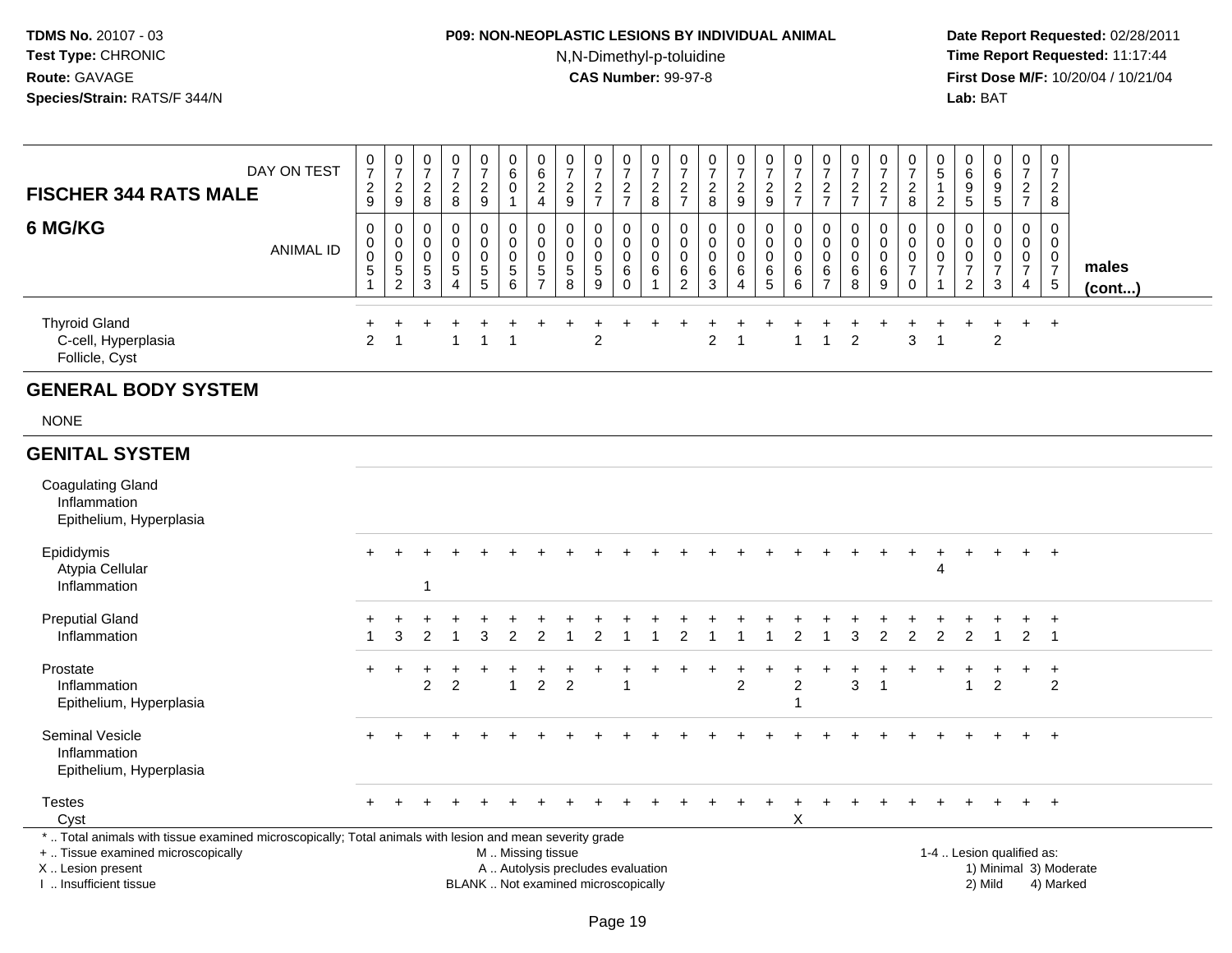#### **P09: NON-NEOPLASTIC LESIONS BY INDIVIDUAL ANIMAL**N,N-Dimethyl-p-toluidine

 **Date Report Requested:** 02/28/2011 **Time Report Requested:** 11:17:44 **First Dose M/F:** 10/20/04 / 10/21/04<br>**Lab:** BAT **Lab:** BAT

| DAY ON TEST<br><b>FISCHER 344 RATS MALE</b>                                                                                                          | $\frac{0}{7}$<br>$\sqrt{2}$<br>$\overline{9}$                     | $\frac{0}{7}$<br>$\sqrt{2}$<br>9                   | $\frac{0}{7}$<br>$\sqrt{2}$<br>$\,8\,$ | $\frac{0}{7}$<br>$_{\rm 8}^2$                                 | $\frac{0}{7}$<br>$\sqrt{2}$<br>$9\,$                                           | $\begin{matrix} 0 \\ 6 \end{matrix}$<br>$\mathbf 0$<br>$\overline{1}$ | $\begin{array}{c} 0 \\ 6 \end{array}$<br>$\sqrt{2}$<br>$\overline{\mathbf{4}}$ | $\frac{0}{7}$<br>$\sqrt{2}$<br>$\boldsymbol{9}$             | $\frac{0}{7}$<br>$\frac{2}{7}$ | $\frac{0}{7}$<br>$\frac{2}{7}$              | $\frac{0}{7}$<br>$^{\,2}_{\,8}$                       | $\frac{0}{7}$<br>$\frac{2}{7}$                                       | $\frac{0}{7}$<br>$\frac{2}{8}$                      | $\frac{0}{7}$<br>$\frac{2}{9}$              | $\begin{smallmatrix} 0\\7 \end{smallmatrix}$<br>$\frac{2}{9}$ | $\frac{0}{7}$<br>$\frac{2}{7}$          | $\frac{0}{7}$<br>$\frac{2}{7}$             | $\frac{0}{7}$<br>$\frac{2}{7}$                                         | $\frac{0}{7}$<br>$\frac{2}{7}$              | $\frac{0}{7}$<br>$\frac{2}{8}$                                              | $\begin{array}{c} 0 \\ 5 \end{array}$<br>1<br>$\overline{c}$ | $\begin{matrix} 0 \\ 6 \end{matrix}$<br>$\frac{9}{5}$             | 0<br>0<br>0<br>5                                           | $\begin{smallmatrix}0\\7\end{smallmatrix}$<br>$\frac{2}{7}$ | 0<br>$\overline{7}$<br>$\overline{c}$<br>$\bf8$ |                       |
|------------------------------------------------------------------------------------------------------------------------------------------------------|-------------------------------------------------------------------|----------------------------------------------------|----------------------------------------|---------------------------------------------------------------|--------------------------------------------------------------------------------|-----------------------------------------------------------------------|--------------------------------------------------------------------------------|-------------------------------------------------------------|--------------------------------|---------------------------------------------|-------------------------------------------------------|----------------------------------------------------------------------|-----------------------------------------------------|---------------------------------------------|---------------------------------------------------------------|-----------------------------------------|--------------------------------------------|------------------------------------------------------------------------|---------------------------------------------|-----------------------------------------------------------------------------|--------------------------------------------------------------|-------------------------------------------------------------------|------------------------------------------------------------|-------------------------------------------------------------|-------------------------------------------------|-----------------------|
| 6 MG/KG<br><b>ANIMAL ID</b>                                                                                                                          | $\mathbf 0$<br>$\mathbf 0$<br>$\boldsymbol{0}$<br>$\sqrt{5}$<br>1 | 0<br>$\pmb{0}$<br>$\pmb{0}$<br>5<br>$\overline{2}$ | 0<br>0<br>$\pmb{0}$<br>5<br>3          | $\pmb{0}$<br>$\pmb{0}$<br>$\pmb{0}$<br>$\sqrt{5}$<br>$\Delta$ | 0<br>$\pmb{0}$<br>$\mathsf{O}\xspace$<br>$\begin{array}{c} 5 \\ 5 \end{array}$ | $\pmb{0}$<br>$\pmb{0}$<br>$\mathbf 0$<br>5<br>6                       | 0<br>0<br>$\mathbf 0$<br>$\sqrt{5}$<br>$\overline{7}$                          | $\mathbf 0$<br>$\pmb{0}$<br>$\mathbf 0$<br>$\mathbf 5$<br>8 | 0<br>0<br>0<br>5<br>9          | 0<br>0<br>$\boldsymbol{0}$<br>6<br>$\Omega$ | $\boldsymbol{0}$<br>$\pmb{0}$<br>$\pmb{0}$<br>$\,6\,$ | $\mathbf 0$<br>$\pmb{0}$<br>$\mathbf 0$<br>$\,6\,$<br>$\overline{2}$ | $\mathbf 0$<br>$\pmb{0}$<br>$\pmb{0}$<br>$\,6$<br>3 | 0<br>$\pmb{0}$<br>$\pmb{0}$<br>$\,6\,$<br>4 | 0<br>$\mathsf 0$<br>$\mathsf{O}\xspace$<br>6<br>5             | 0<br>$\pmb{0}$<br>$\mathbf 0$<br>6<br>6 | 0<br>0<br>$\pmb{0}$<br>6<br>$\overline{7}$ | $_{\rm 0}^{\rm 0}$<br>$\mathsf{O}\xspace$<br>$\,6\,$<br>$\overline{8}$ | 0<br>$\pmb{0}$<br>$\pmb{0}$<br>$\,6\,$<br>9 | $\,0\,$<br>$\mathbf 0$<br>$\mathsf{O}\xspace$<br>$\overline{7}$<br>$\Omega$ | 0<br>0<br>0<br>$\overline{7}$                                | $\mathbf 0$<br>0<br>$\pmb{0}$<br>$\overline{7}$<br>$\overline{2}$ | $\pmb{0}$<br>$\pmb{0}$<br>$\pmb{0}$<br>$\overline{7}$<br>3 | 0<br>0<br>$\mathbf 0$<br>$\overline{7}$<br>4                | 0<br>0<br>$\mathbf 0$<br>$\overline{7}$<br>5    | males<br>$($ cont $)$ |
| Interstitial Cell, Hyperplasia                                                                                                                       |                                                                   |                                                    |                                        |                                                               | 2 <sup>7</sup>                                                                 | $\overline{2}$                                                        |                                                                                | $\overline{\phantom{a}}$                                    |                                |                                             |                                                       |                                                                      | -1                                                  |                                             |                                                               |                                         |                                            |                                                                        |                                             | 1                                                                           |                                                              |                                                                   |                                                            | $\overline{2}$                                              | $\overline{1}$                                  |                       |
| <b>HEMATOPOIETIC SYSTEM</b>                                                                                                                          |                                                                   |                                                    |                                        |                                                               |                                                                                |                                                                       |                                                                                |                                                             |                                |                                             |                                                       |                                                                      |                                                     |                                             |                                                               |                                         |                                            |                                                                        |                                             |                                                                             |                                                              |                                                                   |                                                            |                                                             |                                                 |                       |
| <b>Bone Marrow</b><br>Hyperplasia                                                                                                                    | 3                                                                 |                                                    |                                        |                                                               |                                                                                |                                                                       | 3                                                                              |                                                             |                                |                                             |                                                       |                                                                      |                                                     |                                             |                                                               | $\overline{2}$                          |                                            |                                                                        | $\overline{2}$                              |                                                                             | $\overline{2}$                                               |                                                                   | $\ddot{}$<br>3                                             | $+$                                                         | $+$                                             |                       |
| Lymph Node<br>Mediastinal, Ectasia<br>Mediastinal, Hemorrhage<br>Mediastinal, Hyperplasia, Plasma Cell                                               |                                                                   |                                                    |                                        |                                                               |                                                                                | $+$<br>$\sqrt{2}$<br>$\mathbf{3}$                                     |                                                                                |                                                             |                                |                                             |                                                       |                                                                      |                                                     |                                             |                                                               |                                         |                                            |                                                                        |                                             |                                                                             |                                                              |                                                                   |                                                            |                                                             |                                                 |                       |
| Lymph Node, Mandibular                                                                                                                               | M                                                                 | M                                                  | м                                      | M                                                             | M                                                                              | м                                                                     | M                                                                              | M                                                           | M                              | M                                           | M                                                     | м                                                                    | м                                                   | M                                           | M                                                             | M                                       | M                                          | M                                                                      | M                                           | M                                                                           | M                                                            | M                                                                 | M                                                          | M M                                                         |                                                 |                       |
| Lymph Node, Mesenteric<br>Atrophy<br>Hyperplasia, Lymphoid                                                                                           |                                                                   |                                                    |                                        |                                                               |                                                                                |                                                                       |                                                                                |                                                             |                                |                                             |                                                       |                                                                      |                                                     |                                             |                                                               |                                         |                                            |                                                                        |                                             |                                                                             | 2                                                            |                                                                   |                                                            |                                                             |                                                 |                       |
| Infiltration Cellular, Histiocyte                                                                                                                    | 1                                                                 | $\overline{1}$                                     |                                        |                                                               | $\mathbf{1}$                                                                   | $\overline{2}$                                                        |                                                                                |                                                             |                                |                                             |                                                       |                                                                      | $\mathbf{1}$                                        | $\overline{1}$                              | $\overline{\phantom{0}}$                                      |                                         |                                            |                                                                        | $\overline{2}$                              | -1                                                                          |                                                              | $\overline{2}$                                                    | $\overline{1}$                                             | -1                                                          |                                                 |                       |
| Spleen<br>Hematopoietic Cell Proliferation<br>Pigmentation<br>Capsule, Hemorrhage<br>Capsule, Hypertrophy, Mesothelium<br>Lymphoid Follicle, Atrophy | 1                                                                 |                                                    | 2<br>$\overline{c}$                    | $\overline{2}$                                                | 2                                                                              | - 1                                                                   | 3                                                                              | 3                                                           |                                | $\overline{2}$                              | $\mathcal{P}$                                         |                                                                      |                                                     |                                             |                                                               |                                         |                                            | 3                                                                      |                                             | 2                                                                           | $\mathcal{P}$                                                | っ                                                                 |                                                            | $\overline{c}$                                              |                                                 |                       |
| Thymus<br>Atrophy                                                                                                                                    | 2                                                                 | $\mathcal{P}$                                      | 3                                      | $\overline{2}$                                                | $\overline{2}$                                                                 | 3                                                                     |                                                                                |                                                             | 3                              | 3                                           |                                                       | 3                                                                    |                                                     | 2                                           |                                                               |                                         |                                            | 2                                                                      | $\overline{2}$                              |                                                                             | 2                                                            |                                                                   |                                                            | 3                                                           | $\ddot{}$<br>3                                  |                       |

#### **INTEGUMENTARY SYSTEM**

\* .. Total animals with tissue examined microscopically; Total animals with lesion and mean severity grade

+ .. Tissue examined microscopically

X .. Lesion present

I .. Insufficient tissue

M .. Missing tissue

A .. Autolysis precludes evaluation

BLANK .. Not examined microscopically 2) Mild 4) Marked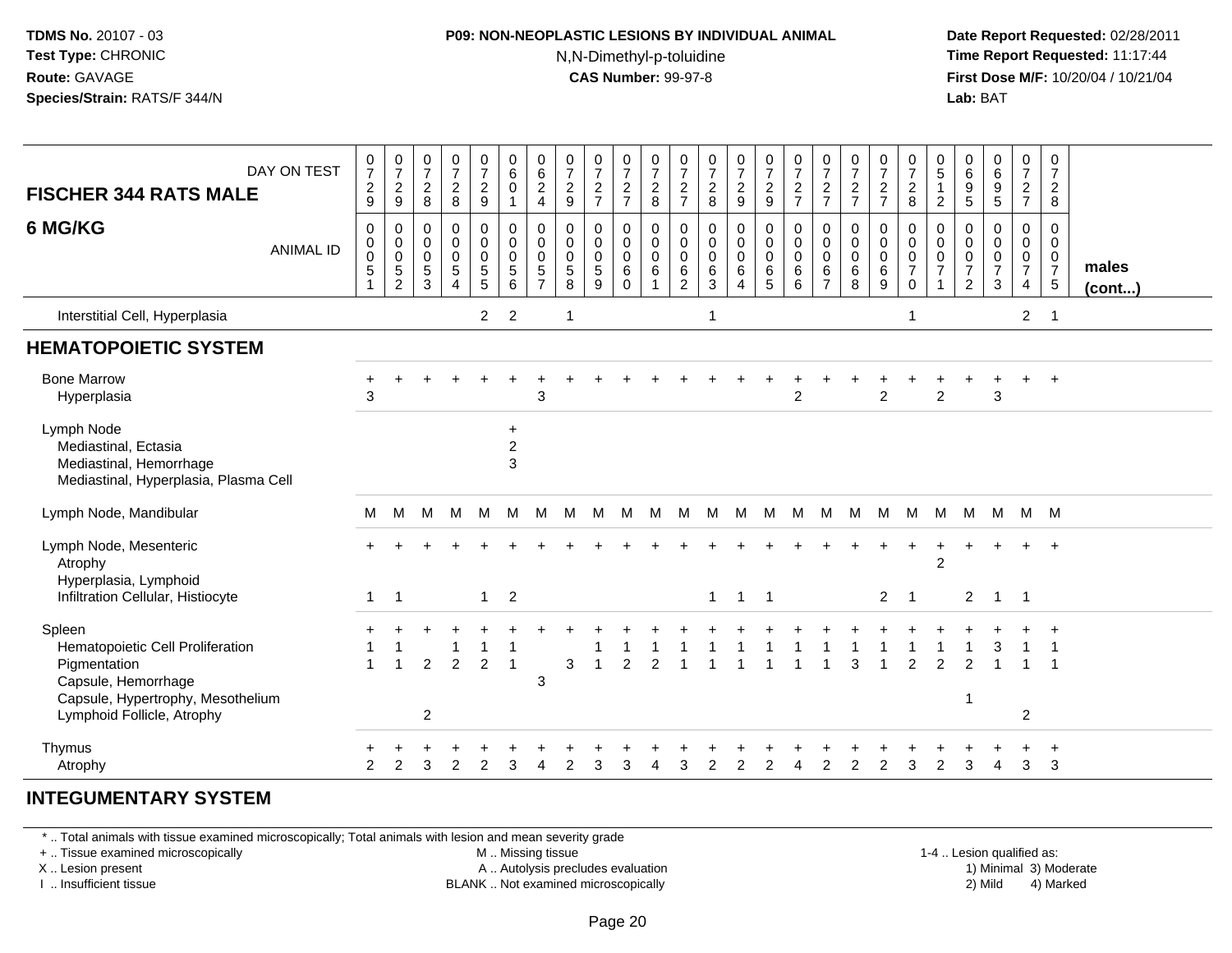## **P09: NON-NEOPLASTIC LESIONS BY INDIVIDUAL ANIMAL**N,N-Dimethyl-p-toluidine

 **Date Report Requested:** 02/28/2011 **Time Report Requested:** 11:17:44 **First Dose M/F:** 10/20/04 / 10/21/04<br>**Lab:** BAT **Lab:** BAT

| DAY ON TEST<br><b>FISCHER 344 RATS MALE</b>                                                                                                                                                   | $\frac{0}{7}$<br>$\frac{2}{9}$ | $\begin{array}{c} 0 \\ 7 \end{array}$<br>$\frac{2}{9}$          | $\begin{array}{c} 0 \\ 7 \end{array}$<br>$_{8}^{\rm 2}$             | $\frac{0}{7}$<br>$\frac{2}{8}$                                                  | $\frac{0}{7}$<br>$\frac{2}{9}$                                  | 0<br>$\overline{6}$<br>$\mathbf 0$<br>$\mathbf{1}$ | 0<br>$\overline{6}$<br>$\frac{2}{4}$                                      | $\frac{0}{7}$<br>$\frac{2}{9}$                                           | $\frac{0}{7}$<br>$\frac{2}{7}$                          | $\frac{0}{7}$<br>$\frac{2}{7}$                                              | $\frac{0}{7}$<br>$\frac{2}{8}$            | 0<br>$\overline{7}$<br>$\frac{2}{7}$                             | $\frac{0}{7}$<br>$\frac{2}{8}$                         | $\begin{smallmatrix}0\\7\end{smallmatrix}$<br>$\frac{2}{9}$ | $\begin{array}{c} 0 \\ 7 \end{array}$<br>$\frac{2}{9}$       | $\frac{0}{7}$<br>$\frac{2}{7}$                                    | $\frac{0}{7}$<br>$\frac{2}{7}$                                   | $\frac{0}{7}$<br>$\frac{2}{7}$            | $\frac{0}{7}$<br>$\frac{2}{7}$                             | $\frac{0}{7}$<br>$_{\rm 8}^2$                                    | $\begin{array}{c} 0 \\ 5 \end{array}$<br>1<br>$\overline{2}$ | $\begin{array}{c} 0 \\ 6 \end{array}$<br>9<br>$\overline{5}$                | $_{\rm 6}^{\rm 0}$<br>$9\,$<br>$\overline{5}$                   | 0<br>$\overline{7}$<br>$rac{2}{7}$                                            | 0<br>$\overline{7}$<br>$\overline{2}$<br>8                         |                        |
|-----------------------------------------------------------------------------------------------------------------------------------------------------------------------------------------------|--------------------------------|-----------------------------------------------------------------|---------------------------------------------------------------------|---------------------------------------------------------------------------------|-----------------------------------------------------------------|----------------------------------------------------|---------------------------------------------------------------------------|--------------------------------------------------------------------------|---------------------------------------------------------|-----------------------------------------------------------------------------|-------------------------------------------|------------------------------------------------------------------|--------------------------------------------------------|-------------------------------------------------------------|--------------------------------------------------------------|-------------------------------------------------------------------|------------------------------------------------------------------|-------------------------------------------|------------------------------------------------------------|------------------------------------------------------------------|--------------------------------------------------------------|-----------------------------------------------------------------------------|-----------------------------------------------------------------|-------------------------------------------------------------------------------|--------------------------------------------------------------------|------------------------|
| 6 MG/KG<br><b>ANIMAL ID</b>                                                                                                                                                                   | 0<br>0<br>0<br>5<br>1          | 0<br>$\mathbf 0$<br>$\mathbf 0$<br>$\sqrt{5}$<br>$\overline{2}$ | 0<br>$\mathbf 0$<br>$\mathbf 0$<br>$\overline{5}$<br>$\overline{3}$ | $\mathbf 0$<br>$\pmb{0}$<br>$\mathsf{O}\xspace$<br>$\sqrt{5}$<br>$\overline{4}$ | 0<br>$\mathbf 0$<br>$\mathbf 0$<br>$\sqrt{5}$<br>$\overline{5}$ | 0<br>$\mathbf 0$<br>$\mathbf 0$<br>5<br>6          | $\mathbf 0$<br>$\mathbf 0$<br>$\mathbf 0$<br>$\sqrt{5}$<br>$\overline{7}$ | 0<br>$\mathbf 0$<br>$\mathbf 0$<br>5<br>$\overline{8}$                   | 0<br>$\mathbf 0$<br>$\mathbf 0$<br>$5\phantom{.0}$<br>9 | $\mathbf 0$<br>$\mathbf 0$<br>$\mathbf 0$<br>$6\phantom{1}6$<br>$\mathbf 0$ | 0<br>$\mathbf 0$<br>$\mathbf 0$<br>6<br>1 | $\mathbf 0$<br>$\mathbf 0$<br>$\mathbf 0$<br>6<br>$\overline{2}$ | 0<br>$\mathbf 0$<br>$\mathbf 0$<br>6<br>$\overline{3}$ | 0<br>$\mathbf 0$<br>$\mathbf 0$<br>6<br>$\overline{4}$      | 0<br>$\mathbf 0$<br>$\mathbf 0$<br>$\,6\,$<br>$\overline{5}$ | $\mathbf 0$<br>$\mathbf 0$<br>$\mathbf 0$<br>6<br>$6\phantom{1}6$ | $\mathbf 0$<br>$\mathbf 0$<br>$\mathbf 0$<br>6<br>$\overline{7}$ | 0<br>$\mathbf 0$<br>$\mathbf 0$<br>6<br>8 | 0<br>$\mathbf 0$<br>$\pmb{0}$<br>$\,6\,$<br>$\overline{9}$ | 0<br>$\mathbf 0$<br>$\mathbf 0$<br>$\overline{7}$<br>$\mathbf 0$ | 0<br>0<br>$\mathsf 0$<br>$\overline{7}$                      | $\mathbf 0$<br>$\mathbf 0$<br>$\pmb{0}$<br>$\overline{7}$<br>$\overline{2}$ | 0<br>$\mathbf 0$<br>$\pmb{0}$<br>$\overline{7}$<br>$\mathbf{3}$ | $\mathbf 0$<br>$\mathbf 0$<br>$\mathbf 0$<br>$\overline{7}$<br>$\overline{4}$ | $\mathbf 0$<br>$\overline{0}$<br>0<br>$\overline{7}$<br>$\sqrt{5}$ | males<br>(cont)        |
| <b>Mammary Gland</b>                                                                                                                                                                          |                                |                                                                 |                                                                     |                                                                                 |                                                                 |                                                    |                                                                           |                                                                          |                                                         |                                                                             |                                           |                                                                  |                                                        |                                                             |                                                              |                                                                   |                                                                  |                                           |                                                            |                                                                  |                                                              |                                                                             |                                                                 |                                                                               |                                                                    |                        |
| <b>Skin</b>                                                                                                                                                                                   |                                |                                                                 |                                                                     |                                                                                 |                                                                 |                                                    |                                                                           |                                                                          |                                                         |                                                                             |                                           |                                                                  |                                                        |                                                             |                                                              |                                                                   |                                                                  |                                           |                                                            |                                                                  |                                                              |                                                                             |                                                                 |                                                                               |                                                                    |                        |
| <b>MUSCULOSKELETAL SYSTEM</b>                                                                                                                                                                 |                                |                                                                 |                                                                     |                                                                                 |                                                                 |                                                    |                                                                           |                                                                          |                                                         |                                                                             |                                           |                                                                  |                                                        |                                                             |                                                              |                                                                   |                                                                  |                                           |                                                            |                                                                  |                                                              |                                                                             |                                                                 |                                                                               |                                                                    |                        |
| <b>Bone</b>                                                                                                                                                                                   |                                |                                                                 |                                                                     |                                                                                 |                                                                 |                                                    |                                                                           |                                                                          |                                                         |                                                                             |                                           |                                                                  |                                                        |                                                             |                                                              |                                                                   |                                                                  |                                           |                                                            |                                                                  |                                                              |                                                                             |                                                                 |                                                                               | $+$                                                                |                        |
| <b>NERVOUS SYSTEM</b>                                                                                                                                                                         |                                |                                                                 |                                                                     |                                                                                 |                                                                 |                                                    |                                                                           |                                                                          |                                                         |                                                                             |                                           |                                                                  |                                                        |                                                             |                                                              |                                                                   |                                                                  |                                           |                                                            |                                                                  |                                                              |                                                                             |                                                                 |                                                                               |                                                                    |                        |
| <b>Brain</b>                                                                                                                                                                                  |                                |                                                                 |                                                                     |                                                                                 |                                                                 |                                                    |                                                                           |                                                                          |                                                         |                                                                             |                                           |                                                                  |                                                        |                                                             |                                                              |                                                                   |                                                                  |                                           |                                                            |                                                                  |                                                              |                                                                             |                                                                 |                                                                               |                                                                    |                        |
| Spinal Cord                                                                                                                                                                                   |                                |                                                                 |                                                                     |                                                                                 |                                                                 |                                                    |                                                                           |                                                                          |                                                         |                                                                             |                                           |                                                                  |                                                        |                                                             |                                                              |                                                                   |                                                                  |                                           |                                                            |                                                                  |                                                              |                                                                             |                                                                 |                                                                               |                                                                    |                        |
| <b>RESPIRATORY SYSTEM</b>                                                                                                                                                                     |                                |                                                                 |                                                                     |                                                                                 |                                                                 |                                                    |                                                                           |                                                                          |                                                         |                                                                             |                                           |                                                                  |                                                        |                                                             |                                                              |                                                                   |                                                                  |                                           |                                                            |                                                                  |                                                              |                                                                             |                                                                 |                                                                               |                                                                    |                        |
| Lung<br>Foreign Body<br>Inflammation                                                                                                                                                          |                                |                                                                 |                                                                     |                                                                                 |                                                                 |                                                    | $\overline{2}$                                                            |                                                                          |                                                         |                                                                             |                                           |                                                                  |                                                        | $\mathbf{1}$                                                |                                                              |                                                                   |                                                                  |                                           |                                                            |                                                                  |                                                              |                                                                             |                                                                 |                                                                               |                                                                    |                        |
| Alveolar Epithelium, Hyperplasia<br>Alveolus, Infiltration Cellular, Histiocyte                                                                                                               |                                | $\overline{c}$                                                  |                                                                     | 1                                                                               |                                                                 | 3                                                  |                                                                           |                                                                          |                                                         | 3                                                                           |                                           |                                                                  |                                                        |                                                             |                                                              |                                                                   |                                                                  |                                           |                                                            |                                                                  |                                                              |                                                                             | 3                                                               | 3                                                                             | $\mathbf{1}$                                                       |                        |
| Nose<br>Foreign Body                                                                                                                                                                          |                                |                                                                 |                                                                     |                                                                                 |                                                                 | X                                                  |                                                                           | Χ                                                                        |                                                         | Х                                                                           |                                           |                                                                  |                                                        |                                                             |                                                              |                                                                   |                                                                  | X                                         |                                                            | Χ                                                                |                                                              |                                                                             | X                                                               |                                                                               |                                                                    |                        |
| Inflammation<br>Glands, Olfactory Epithelium, Hyperplasia<br>Glands, Respiratory Epithelium, Dilatation                                                                                       | 1                              | 1<br>$\mathbf{1}$                                               | -1                                                                  | $\overline{1}$                                                                  | $\overline{1}$<br>$\overline{1}$                                | $\overline{2}$<br>1                                | 2                                                                         | $\overline{2}$                                                           | $\overline{1}$                                          | $\overline{1}$                                                              | $\overline{1}$                            |                                                                  |                                                        |                                                             | $\mathbf{1}$                                                 | $\overline{1}$                                                    |                                                                  | $\overline{2}$                            | $\overline{1}$                                             | $\overline{1}$<br>$\mathbf{1}$                                   | $\overline{1}$                                               | $\mathbf{1}$                                                                | 2                                                               | 2                                                                             | $\overline{\phantom{1}}$                                           |                        |
| Glands, Respiratory Epithelium, Hyperplasia<br>Glands, Respiratory Epithelium, Metaplasia,<br>Respiratory<br>Glands, Transitional Epithelium, Hyperplasia                                     | 1                              |                                                                 |                                                                     |                                                                                 |                                                                 | $\overline{2}$<br>$\mathbf{1}$                     |                                                                           | $\mathbf{1}$                                                             |                                                         | $\overline{1}$                                                              | $\overline{1}$                            | $\mathbf{1}$                                                     | $\overline{1}$                                         | $\mathbf{1}$                                                | $\mathbf{1}$                                                 | $\overline{\mathbf{1}}$                                           |                                                                  | $\mathbf{1}$                              |                                                            | $\mathbf{1}$                                                     |                                                              | $\overline{1}$                                                              | $\overline{1}$                                                  | 1                                                                             | $\overline{1}$                                                     |                        |
| *  Total animals with tissue examined microscopically; Total animals with lesion and mean severity grade<br>+  Tissue examined microscopically<br>X  Lesion present<br>I  Insufficient tissue |                                |                                                                 |                                                                     |                                                                                 |                                                                 | M  Missing tissue                                  |                                                                           | A  Autolysis precludes evaluation<br>BLANK  Not examined microscopically |                                                         |                                                                             |                                           |                                                                  |                                                        |                                                             |                                                              |                                                                   |                                                                  |                                           |                                                            |                                                                  |                                                              | 1-4  Lesion qualified as:                                                   | 2) Mild                                                         |                                                                               | 4) Marked                                                          | 1) Minimal 3) Moderate |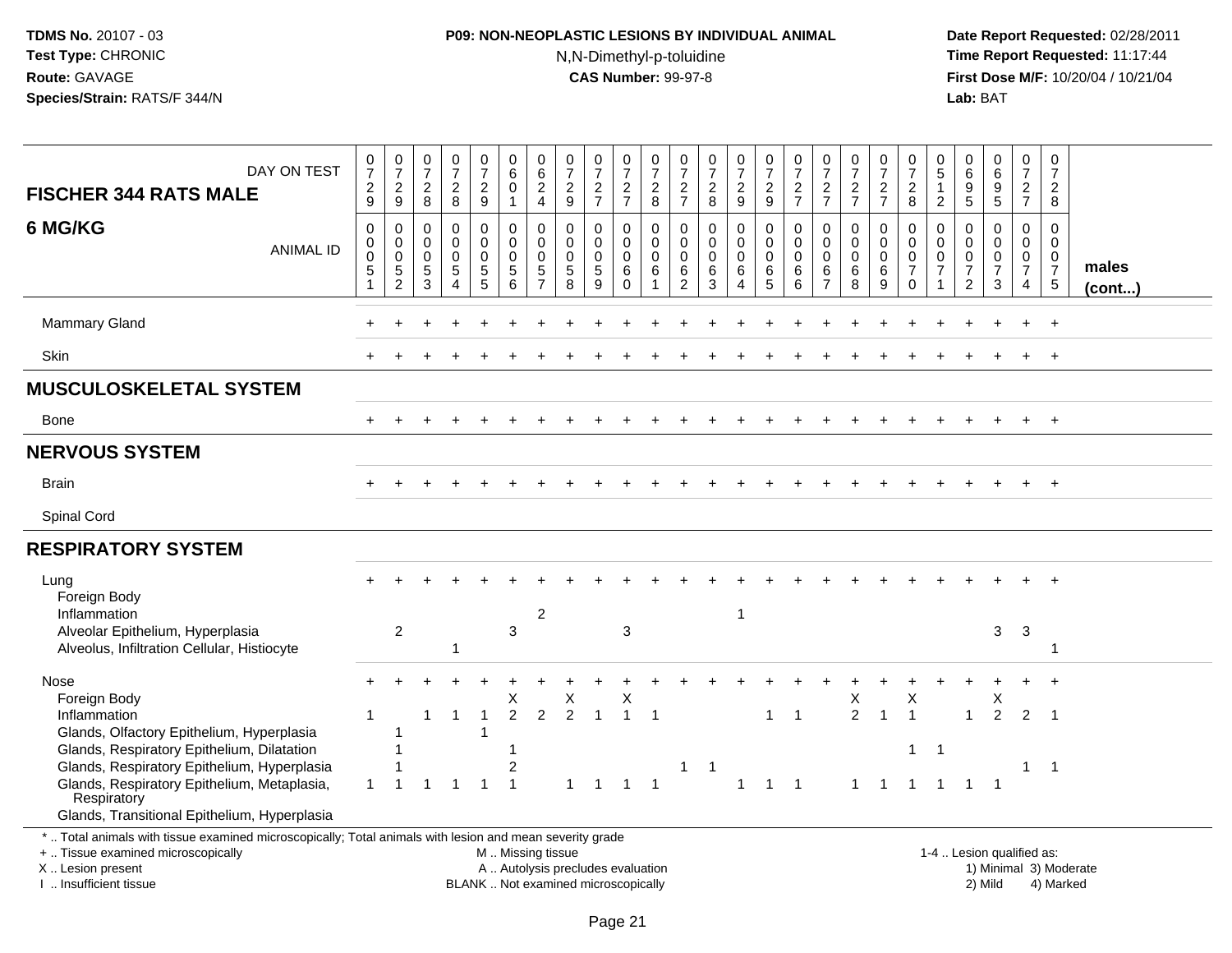#### **P09: NON-NEOPLASTIC LESIONS BY INDIVIDUAL ANIMAL**N,N-Dimethyl-p-toluidine

 **Date Report Requested:** 02/28/2011 **Time Report Requested:** 11:17:44 **First Dose M/F:** 10/20/04 / 10/21/04<br>**Lab:** BAT **Lab:** BAT

| DAY ON TEST<br><b>FISCHER 344 RATS MALE</b>                                                                                                                | $\frac{0}{7}$<br>$\overline{c}$<br>9      | $\frac{0}{7}$<br>$\boldsymbol{2}$<br>9                                         | $\frac{0}{7}$<br>$\sqrt{2}$<br>8                                      | $\frac{0}{7}$<br>$\sqrt{2}$<br>8                                                      | $\frac{0}{7}$<br>$\mathbf{2}$<br>9                                  | $\begin{matrix} 0 \\ 6 \end{matrix}$<br>$\mathbf 0$<br>$\overline{1}$ | $\begin{matrix} 0 \\ 6 \end{matrix}$<br>$\overline{c}$<br>$\overline{4}$ | $\frac{0}{7}$<br>$\sqrt{2}$<br>9                              | $\frac{0}{7}$<br>$\overline{c}$<br>$\overline{7}$ | $\frac{0}{7}$<br>$\sqrt{2}$<br>$\overline{7}$                                  | $\frac{0}{7}$<br>$\sqrt{2}$<br>8                                    | $\frac{0}{7}$<br>$\frac{2}{7}$                                | $\frac{0}{7}$<br>8                                                         | $\frac{0}{7}$<br>$\frac{2}{9}$                         | $\frac{0}{7}$<br>$\frac{2}{9}$                  | $\frac{0}{7}$<br>$\frac{2}{7}$                             | $\frac{0}{7}$<br>$\frac{2}{7}$                                   | $\frac{0}{7}$<br>$\frac{2}{7}$                      | $\frac{0}{7}$<br>$\overline{\mathbf{c}}$<br>$\overline{7}$     | $\frac{0}{7}$<br>$\sqrt{2}$<br>8                              | 0<br>$\overline{5}$<br>$\mathbf{1}$<br>2                 | 0<br>$\,6\,$<br>$\frac{9}{5}$                                    | $\begin{matrix} 0 \\ 6 \end{matrix}$<br>$\boldsymbol{9}$<br>5 | $\frac{0}{7}$<br>$\overline{a}$<br>$\overline{7}$             | 0<br>$\overline{7}$<br>$\overline{c}$<br>8                                         |                       |
|------------------------------------------------------------------------------------------------------------------------------------------------------------|-------------------------------------------|--------------------------------------------------------------------------------|-----------------------------------------------------------------------|---------------------------------------------------------------------------------------|---------------------------------------------------------------------|-----------------------------------------------------------------------|--------------------------------------------------------------------------|---------------------------------------------------------------|---------------------------------------------------|--------------------------------------------------------------------------------|---------------------------------------------------------------------|---------------------------------------------------------------|----------------------------------------------------------------------------|--------------------------------------------------------|-------------------------------------------------|------------------------------------------------------------|------------------------------------------------------------------|-----------------------------------------------------|----------------------------------------------------------------|---------------------------------------------------------------|----------------------------------------------------------|------------------------------------------------------------------|---------------------------------------------------------------|---------------------------------------------------------------|------------------------------------------------------------------------------------|-----------------------|
| 6 MG/KG<br><b>ANIMAL ID</b>                                                                                                                                | $\Omega$<br>0<br>0<br>5<br>$\overline{1}$ | $\mathbf 0$<br>$\mathsf{O}$<br>$\mathsf 0$<br>$\overline{5}$<br>$\overline{c}$ | $\mathbf 0$<br>$\boldsymbol{0}$<br>$\mathbf 0$<br>$\overline{5}$<br>3 | $\mathbf 0$<br>$\ddot{\mathbf{0}}$<br>$\mathbf 0$<br>$\overline{5}$<br>$\overline{4}$ | 0<br>$\overline{0}$<br>$\mathbf 0$<br>$\sqrt{5}$<br>$5\phantom{.0}$ | $\mathbf 0$<br>$\ddot{\mathbf{0}}$<br>$\mathbf 0$<br>$\sqrt{5}$<br>6  | $\mathbf{0}$<br>$\mathbf 0$<br>$\mathbf 0$<br>5<br>7                     | $\Omega$<br>$\mathbf 0$<br>$\mathbf 0$<br>$\overline{5}$<br>8 | $\Omega$<br>0<br>$\pmb{0}$<br>$\sqrt{5}$<br>9     | $\mathbf 0$<br>$\mathsf{O}\xspace$<br>$\mathsf{O}\xspace$<br>6<br>$\mathbf{0}$ | $\Omega$<br>$\mathbf 0$<br>$\mathbf 0$<br>6<br>$\blacktriangleleft$ | $\Omega$<br>$\mathbf 0$<br>$\mathbf 0$<br>6<br>$\overline{2}$ | $\mathbf 0$<br>$\mathbf 0$<br>$\mathsf{O}\xspace$<br>$\,6$<br>$\mathbf{3}$ | 0<br>$\tilde{0}$<br>$\mathbf 0$<br>6<br>$\overline{4}$ | 0<br>$\overline{0}$<br>$\overline{0}$<br>6<br>5 | $\mathbf 0$<br>$\overline{0}$<br>$\pmb{0}$<br>$\,6\,$<br>6 | $\mathbf 0$<br>$\mathbf 0$<br>$\mathbf 0$<br>6<br>$\overline{7}$ | $\mathbf 0$<br>$\mathbf 0$<br>$\mathbf 0$<br>6<br>8 | $\Omega$<br>$\mathsf{O}$<br>$\mathbf 0$<br>$\overline{6}$<br>9 | $\mathbf 0$<br>$\overline{0}$<br>$\frac{0}{7}$<br>$\mathbf 0$ | $\Omega$<br>$\mathbf 0$<br>$\mathsf 0$<br>$\overline{7}$ | $\Omega$<br>$\mathbf 0$<br>0<br>$\overline{7}$<br>$\overline{2}$ | $\Omega$<br>$\mathbf 0$<br>$\pmb{0}$<br>$\overline{7}$<br>3   | $\Omega$<br>$\mathbf 0$<br>$\mathbf 0$<br>$\overline{7}$<br>4 | $\Omega$<br>$\mathbf 0$<br>$\mathsf{O}\xspace$<br>$\overline{7}$<br>$\overline{5}$ | males<br>$($ cont $)$ |
| Olfactory Epithelium, Accumulation, Hyaline<br><b>Droplet</b>                                                                                              | $\overline{2}$                            | $\overline{2}$                                                                 | $\overline{2}$                                                        | $\overline{2}$                                                                        |                                                                     |                                                                       | $\overline{2}$                                                           | 2                                                             |                                                   | 2                                                                              | 2                                                                   | 2                                                             |                                                                            | 3                                                      |                                                 | $\overline{2}$                                             | 3                                                                | 3                                                   | $\overline{2}$                                                 | 2                                                             |                                                          | $\overline{2}$                                                   | -1                                                            |                                                               | 2                                                                                  |                       |
| Olfactory Epithelium, Hyperplasia, Basal Cell<br>Olfactory Epithelium, Metaplasia, Respiratory<br>Respiratory Epithelium, Accumulation, Hyaline<br>Droplet | $\mathbf{1}$                              | $\overline{2}$                                                                 |                                                                       |                                                                                       | -1                                                                  |                                                                       |                                                                          | 2                                                             |                                                   |                                                                                | $\mathcal{P}$                                                       |                                                               |                                                                            |                                                        |                                                 | 3                                                          |                                                                  | 2                                                   |                                                                |                                                               |                                                          |                                                                  | 1                                                             | $\mathbf{1}$                                                  |                                                                                    |                       |
| Respiratory Epithelium, Hyperplasia<br>Squamous Epithelium, Cyst<br>Transitional Epithelium, Hyperplasia                                                   |                                           |                                                                                |                                                                       | -1                                                                                    |                                                                     |                                                                       |                                                                          | $\overline{2}$                                                | $\mathbf{1}$                                      |                                                                                |                                                                     | 1                                                             |                                                                            |                                                        |                                                 |                                                            |                                                                  | 2                                                   |                                                                | $\mathbf{1}$                                                  | -1                                                       | $\boldsymbol{\mathsf{X}}$                                        | $\mathbf{2}$                                                  | $\overline{2}$                                                | $\overline{\phantom{1}}$                                                           |                       |
| Trachea<br>Inflammation                                                                                                                                    |                                           |                                                                                |                                                                       |                                                                                       |                                                                     |                                                                       |                                                                          |                                                               |                                                   |                                                                                |                                                                     |                                                               |                                                                            |                                                        |                                                 |                                                            |                                                                  |                                                     |                                                                |                                                               |                                                          |                                                                  |                                                               |                                                               | $\ddot{}$                                                                          |                       |
| <b>SPECIAL SENSES SYSTEM</b>                                                                                                                               |                                           |                                                                                |                                                                       |                                                                                       |                                                                     |                                                                       |                                                                          |                                                               |                                                   |                                                                                |                                                                     |                                                               |                                                                            |                                                        |                                                 |                                                            |                                                                  |                                                     |                                                                |                                                               |                                                          |                                                                  |                                                               |                                                               |                                                                                    |                       |
| Eye<br>Dysplasia<br>Inflammation                                                                                                                           |                                           |                                                                                |                                                                       |                                                                                       |                                                                     |                                                                       |                                                                          |                                                               |                                                   |                                                                                | $\overline{c}$                                                      |                                                               |                                                                            |                                                        |                                                 |                                                            |                                                                  |                                                     |                                                                |                                                               |                                                          |                                                                  |                                                               |                                                               |                                                                                    |                       |
| Cornea, Hyperplasia<br>Cornea, Inflammation<br>Lens, Degeneration<br>Retina, Atrophy                                                                       |                                           |                                                                                |                                                                       |                                                                                       |                                                                     |                                                                       |                                                                          |                                                               |                                                   |                                                                                | $\overline{2}$<br>$\mathbf{3}$<br>3                                 |                                                               |                                                                            |                                                        |                                                 |                                                            |                                                                  |                                                     |                                                                |                                                               |                                                          | 3                                                                |                                                               |                                                               |                                                                                    |                       |
| <b>Harderian Gland</b><br>Infiltration Cellular, Lymphoid<br>Inflammation                                                                                  |                                           |                                                                                |                                                                       |                                                                                       |                                                                     |                                                                       |                                                                          |                                                               |                                                   |                                                                                |                                                                     |                                                               |                                                                            | -1                                                     |                                                 | 3                                                          |                                                                  |                                                     |                                                                |                                                               |                                                          |                                                                  |                                                               | $\overline{2}$                                                |                                                                                    |                       |
| Zymbal's Gland                                                                                                                                             |                                           |                                                                                |                                                                       |                                                                                       |                                                                     |                                                                       |                                                                          |                                                               |                                                   |                                                                                |                                                                     |                                                               |                                                                            |                                                        |                                                 |                                                            |                                                                  |                                                     |                                                                |                                                               |                                                          |                                                                  |                                                               |                                                               | $+$                                                                                |                       |
|                                                                                                                                                            |                                           |                                                                                |                                                                       |                                                                                       |                                                                     |                                                                       |                                                                          |                                                               |                                                   |                                                                                |                                                                     |                                                               |                                                                            |                                                        |                                                 |                                                            |                                                                  |                                                     |                                                                |                                                               |                                                          |                                                                  |                                                               |                                                               |                                                                                    |                       |

#### **URINARY SYSTEM**

\* .. Total animals with tissue examined microscopically; Total animals with lesion and mean severity grade

+ .. Tissue examined microscopically

X .. Lesion present

I .. Insufficient tissue

M .. Missing tissue

A .. Autolysis precludes evaluation

BLANK .. Not examined microscopically 2) Mild 4) Marked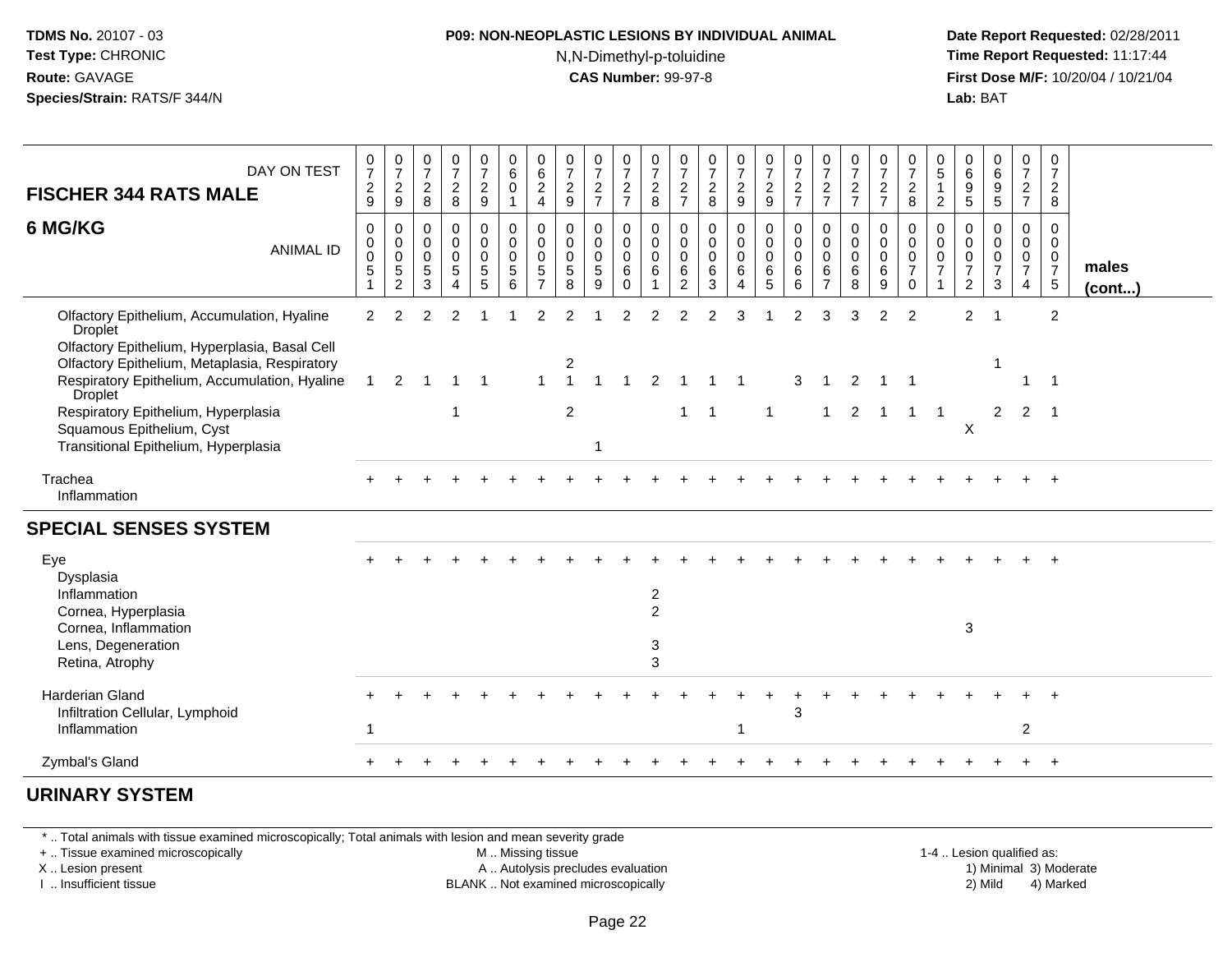#### **P09: NON-NEOPLASTIC LESIONS BY INDIVIDUAL ANIMAL**N,N-Dimethyl-p-toluidine

 **Date Report Requested:** 02/28/2011 **Time Report Requested:** 11:17:44 **First Dose M/F:** 10/20/04 / 10/21/04<br>**Lab:** BAT **Lab:** BAT

| <b>FISCHER 344 RATS MALE</b>                                                                                                                                                          | DAY ON TEST      | $\begin{array}{c} 0 \\ 7 \end{array}$<br>$\sqrt{2}$<br>$\boldsymbol{9}$ | 0<br>$\overline{ }$<br>$\overline{c}$<br>9 | $\overline{ }$<br>$\overline{c}$<br>8                     | 0<br>$\overline{ }$<br>$\overline{c}$<br>8 | 0<br>$\overline{ }$<br>$\overline{a}$<br>9 | $\begin{smallmatrix}0\0\0\end{smallmatrix}$ | 0<br>$\,6\,$<br>$\sqrt{2}$<br>$\overline{4}$               | $\overline{7}$<br>$\sqrt{2}$<br>$\boldsymbol{9}$ | $\mathbf{0}$<br>$\overline{ }$<br>$\overline{\mathbf{c}}$<br>$\overline{ }$ | $\frac{0}{7}$<br>$\sqrt{2}$<br>$\overline{7}$ | 0<br>$\overline{z}$<br>$\overline{c}$<br>8     | $\overline{7}$<br>$\boldsymbol{2}$<br>$\overline{z}$ | 0<br>$\overline{7}$<br>$\sqrt{2}$<br>8             | $\begin{smallmatrix}0\\7\end{smallmatrix}$<br>$\frac{2}{9}$   | $\begin{array}{c} 0 \\ 7 \end{array}$<br>$\frac{2}{9}$                 | 0<br>$\overline{ }$<br>$\overline{c}$<br>$\overline{ }$ | $\overline{7}$<br>$\overline{c}$<br>$\overline{7}$ | 0<br>$\overline{7}$<br>$\overline{c}$<br>$\overline{ }$ | $\frac{0}{7}$<br>$\frac{2}{7}$                              | 0<br>$\overline{7}$<br>$\boldsymbol{2}$<br>8         | $\pmb{0}$<br>$\sqrt{5}$<br>2                    | 0<br>$\,6\,$<br>$\boldsymbol{9}$<br>5               | 0<br>6<br>$\boldsymbol{9}$<br>5                              | 0<br>7<br>$\overline{c}$<br>$\overline{7}$           | 0<br>$\overline{ }$<br>$\overline{c}$<br>8 |                       |
|---------------------------------------------------------------------------------------------------------------------------------------------------------------------------------------|------------------|-------------------------------------------------------------------------|--------------------------------------------|-----------------------------------------------------------|--------------------------------------------|--------------------------------------------|---------------------------------------------|------------------------------------------------------------|--------------------------------------------------|-----------------------------------------------------------------------------|-----------------------------------------------|------------------------------------------------|------------------------------------------------------|----------------------------------------------------|---------------------------------------------------------------|------------------------------------------------------------------------|---------------------------------------------------------|----------------------------------------------------|---------------------------------------------------------|-------------------------------------------------------------|------------------------------------------------------|-------------------------------------------------|-----------------------------------------------------|--------------------------------------------------------------|------------------------------------------------------|--------------------------------------------|-----------------------|
| 6 MG/KG                                                                                                                                                                               | <b>ANIMAL ID</b> | $\mathbf 0$<br>$\pmb{0}$<br>$\boldsymbol{0}$<br>5                       | 0<br>$\pmb{0}$<br>$\pmb{0}$<br>5<br>2      | 0<br>$\begin{smallmatrix}0\\0\end{smallmatrix}$<br>5<br>3 | 0<br>$\pmb{0}$<br>$\pmb{0}$<br>5<br>4      | 0<br>0<br>0<br>5<br>5                      | 0<br>$\overline{0}$<br>$\sqrt{5}$<br>6      | $\pmb{0}$<br>$\pmb{0}$<br>$\overline{5}$<br>$\overline{ }$ | $\pmb{0}$<br>$\pmb{0}$<br>5<br>8                 | 0<br>$\mathbf 0$<br>$\pmb{0}$<br>5<br>9                                     | $\pmb{0}$<br>$\bar{0}$<br>6                   | 0<br>$\boldsymbol{0}$<br>$\boldsymbol{0}$<br>6 | 0<br>$\pmb{0}$<br>$\,6\,$<br>$\overline{2}$          | $\mathbf 0$<br>$\overline{0}$<br>0<br>$\,6\,$<br>3 | $\begin{smallmatrix}0\\0\\0\end{smallmatrix}$<br>$\,6\,$<br>4 | $\begin{smallmatrix}0\\0\\0\end{smallmatrix}$<br>$\,6\,$<br>$\sqrt{5}$ | 0<br>$\mathbf 0$<br>$\pmb{0}$<br>6<br>6                 | $\pmb{0}$<br>$\pmb{0}$<br>$\,6$<br>$\overline{ }$  | 0<br>$\pmb{0}$<br>$\pmb{0}$<br>6<br>8                   | $\begin{smallmatrix}0\0\0\end{smallmatrix}$<br>$\,6\,$<br>9 | $\pmb{0}$<br>$\pmb{0}$<br>$\overline{ }$<br>$\Omega$ | $\mathbf 0$<br>$\overline{0}$<br>$\overline{7}$ | 0<br>$\pmb{0}$<br>$\mbox{O}$<br>$\overline{7}$<br>2 | $\mathbf 0$<br>$\pmb{0}$<br>$\pmb{0}$<br>$\overline{7}$<br>3 | 0<br>$\mathbf 0$<br>$\pmb{0}$<br>$\overline{7}$<br>4 | $\mathbf 0$<br>0<br>$\overline{7}$<br>5    | males<br>$($ cont $)$ |
| Kidney<br>Accumulation, Hyaline Droplet<br>Mineralization<br>Nephropathy<br>Pigmentation<br>Papilla, Necrosis<br>Pelvis, Inflammation<br>Pelvis, Transitional Epithelium, Hyperplasia |                  |                                                                         |                                            |                                                           |                                            |                                            |                                             |                                                            |                                                  |                                                                             |                                               |                                                |                                                      |                                                    |                                                               |                                                                        |                                                         |                                                    |                                                         |                                                             |                                                      |                                                 |                                                     |                                                              |                                                      | $^+$                                       |                       |
| <b>Urinary Bladder</b><br>Hemorrhage<br>Inflammation<br>Ulcer                                                                                                                         |                  |                                                                         |                                            |                                                           |                                            |                                            |                                             |                                                            |                                                  |                                                                             |                                               |                                                |                                                      |                                                    |                                                               |                                                                        |                                                         |                                                    |                                                         |                                                             |                                                      |                                                 |                                                     |                                                              |                                                      | $\pm$                                      |                       |

\* .. Total animals with tissue examined microscopically; Total animals with lesion and mean severity grade

+ .. Tissue examined microscopically

X .. Lesion present

I .. Insufficient tissue

 M .. Missing tissueA .. Autolysis precludes evaluation

BLANK .. Not examined microscopically 2) Mild 4) Marked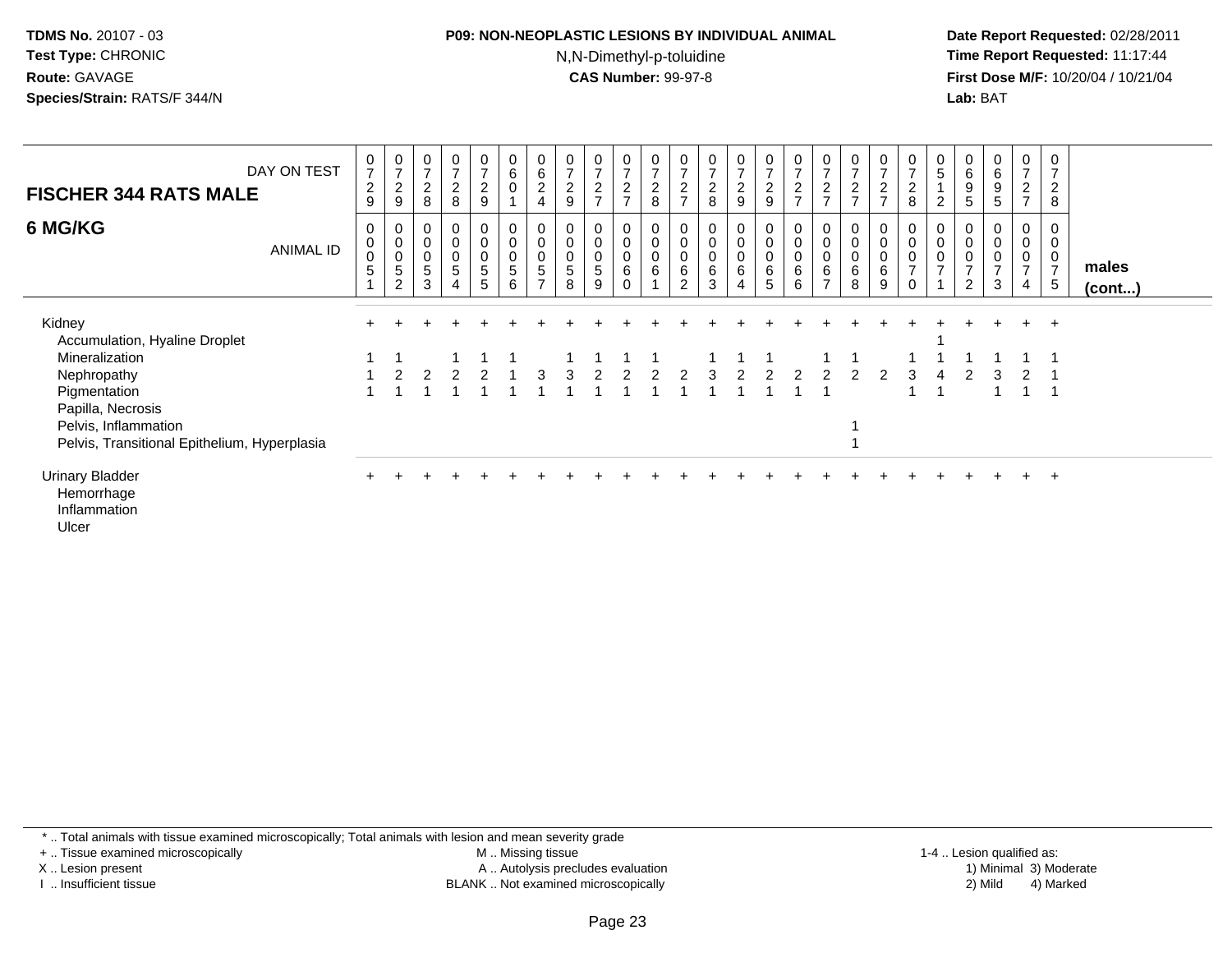#### **P09: NON-NEOPLASTIC LESIONS BY INDIVIDUAL ANIMAL**N,N-Dimethyl-p-toluidine

 **Date Report Requested:** 02/28/2011 **Time Report Requested:** 11:17:44 **First Dose M/F:** 10/20/04 / 10/21/04<br>**Lab:** BAT **Lab:** BAT

| DAY ON TEST<br><b>FISCHER 344 RATS MALE</b>                                                                                                                                                                                                              | $\frac{0}{7}$<br>$^{\,2}_{\,8}$                                    | $\frac{0}{7}$<br>$\overline{2}$<br>$\mathbf{1}$                             | $\frac{0}{7}$<br>$\frac{2}{7}$                                             | $\frac{0}{7}$<br>$\frac{2}{7}$                                          | $\begin{array}{c} 0 \\ 5 \\ 3 \end{array}$<br>$\mathbf 0$    | $\frac{0}{7}$<br>$rac{2}{7}$                                                   | $\frac{0}{7}$<br>$\mathbf{1}$<br>$\mathbf{3}$                          | $\frac{0}{7}$<br>$\frac{2}{8}$                    | 0<br>$\ddot{\mathbf{0}}$<br>$\,6\,$<br>$\overline{2}$     | $\frac{0}{3}$<br>$\frac{2}{4}$                    | $\frac{0}{7}$<br>$\overline{c}$<br>$\mathbf{1}$           | $\frac{0}{7}$<br>$\frac{2}{8}$                                 | $\frac{0}{7}$<br>$\frac{2}{7}$                                | $\frac{0}{7}$<br>$\frac{2}{7}$                                         | $\frac{0}{7}$<br>$\frac{2}{8}$                                                         | $\frac{0}{7}$<br>$\frac{2}{8}$                                        | $\begin{array}{c} 0 \\ 6 \\ 7 \end{array}$<br>$\overline{4}$         | $\frac{0}{7}$<br>$\frac{2}{8}$                                      | $\frac{0}{7}$<br>$\frac{2}{9}$                                              | $\frac{0}{7}$<br>$_{\rm 2}^2$                | $\frac{0}{7}$<br>$\frac{2}{7}$                                   | 0<br>8<br>8<br>8                                       | $\frac{0}{7}$<br>$\frac{2}{9}$                                   | $\frac{0}{7}$<br>$\frac{2}{7}$                                             | 0<br>$\overline{7}$<br>$\overline{2}$<br>8                              |    |                                                                                         |
|----------------------------------------------------------------------------------------------------------------------------------------------------------------------------------------------------------------------------------------------------------|--------------------------------------------------------------------|-----------------------------------------------------------------------------|----------------------------------------------------------------------------|-------------------------------------------------------------------------|--------------------------------------------------------------|--------------------------------------------------------------------------------|------------------------------------------------------------------------|---------------------------------------------------|-----------------------------------------------------------|---------------------------------------------------|-----------------------------------------------------------|----------------------------------------------------------------|---------------------------------------------------------------|------------------------------------------------------------------------|----------------------------------------------------------------------------------------|-----------------------------------------------------------------------|----------------------------------------------------------------------|---------------------------------------------------------------------|-----------------------------------------------------------------------------|----------------------------------------------|------------------------------------------------------------------|--------------------------------------------------------|------------------------------------------------------------------|----------------------------------------------------------------------------|-------------------------------------------------------------------------|----|-----------------------------------------------------------------------------------------|
| 6 MG/KG<br><b>ANIMAL ID</b>                                                                                                                                                                                                                              | $\mathbf 0$<br>$\pmb{0}$<br>$\pmb{0}$<br>$\overline{7}$<br>$\,6\,$ | 0<br>$\mathbf 0$<br>$\mathsf{O}\xspace$<br>$\overline{7}$<br>$\overline{7}$ | $\mathbf 0$<br>$\mathbf 0$<br>$\mathsf{O}\xspace$<br>$\boldsymbol{7}$<br>8 | $\mathsf{O}$<br>$\mathsf{O}\xspace$<br>$\pmb{0}$<br>$\overline{7}$<br>9 | 0<br>$\mathsf{O}\xspace$<br>$\pmb{0}$<br>8<br>$\overline{0}$ | $\mathsf 0$<br>$\ddot{\mathbf{0}}$<br>$\overline{0}$<br>$\, 8$<br>$\mathbf{1}$ | $\boldsymbol{0}$<br>$\pmb{0}$<br>$\pmb{0}$<br>$\bf8$<br>$\overline{2}$ | $\pmb{0}$<br>$\mathbf 0$<br>$\mathbf 0$<br>8<br>3 | 0<br>$\pmb{0}$<br>$\mathsf 0$<br>$\, 8$<br>$\overline{4}$ | $\mathbf 0$<br>$\mathbf 0$<br>$\pmb{0}$<br>8<br>5 | 0<br>$\mathsf{O}\xspace$<br>$\mathsf{O}\xspace$<br>8<br>6 | 0<br>$\mathbf 0$<br>$\mathsf{O}\xspace$<br>8<br>$\overline{7}$ | $\mathsf{O}$<br>$\pmb{0}$<br>$\pmb{0}$<br>8<br>$\overline{8}$ | 0<br>$\mathsf{O}\xspace$<br>$\mathsf{O}\xspace$<br>8<br>$\overline{9}$ | $\begin{smallmatrix}0\\0\\0\\0\end{smallmatrix}$<br>$\boldsymbol{9}$<br>$\overline{0}$ | $\pmb{0}$<br>$\pmb{0}$<br>$\mathbf 0$<br>9<br>$\overline{\mathbf{1}}$ | $\mathbf 0$<br>$\mathbf 0$<br>$\mathbf 0$<br>$9\,$<br>$\overline{2}$ | 0<br>$\pmb{0}$<br>$\mathsf 0$<br>$\boldsymbol{9}$<br>$\overline{3}$ | $\pmb{0}$<br>$\mathbf 0$<br>$\pmb{0}$<br>$\boldsymbol{9}$<br>$\overline{4}$ | 0<br>$\pmb{0}$<br>$\pmb{0}$<br>$\frac{9}{5}$ | 0<br>$\mathbf 0$<br>$\mathsf{O}\xspace$<br>$\boldsymbol{9}$<br>6 | $\pmb{0}$<br>$\pmb{0}$<br>$\mathbf 0$<br>$\frac{9}{7}$ | 0<br>$\ddot{\mathbf{0}}$<br>$\mathsf{O}\xspace$<br>$\frac{9}{8}$ | $\mathbf 0$<br>$\mathsf{O}\xspace$<br>$\ddot{\mathbf{0}}$<br>$\frac{9}{9}$ | $\Omega$<br>$\mathbf 0$<br>$\overline{1}$<br>$\mathbf 0$<br>$\mathbf 0$ |    | * TOTALS                                                                                |
| <b>ALIMENTARY SYSTEM</b>                                                                                                                                                                                                                                 |                                                                    |                                                                             |                                                                            |                                                                         |                                                              |                                                                                |                                                                        |                                                   |                                                           |                                                   |                                                           |                                                                |                                                               |                                                                        |                                                                                        |                                                                       |                                                                      |                                                                     |                                                                             |                                              |                                                                  |                                                        |                                                                  |                                                                            |                                                                         |    |                                                                                         |
| Esophagus                                                                                                                                                                                                                                                |                                                                    |                                                                             |                                                                            |                                                                         |                                                              |                                                                                |                                                                        |                                                   |                                                           |                                                   |                                                           |                                                                |                                                               |                                                                        |                                                                                        |                                                                       |                                                                      |                                                                     |                                                                             |                                              |                                                                  |                                                        |                                                                  |                                                                            |                                                                         | 50 |                                                                                         |
| Intestine Large, Cecum                                                                                                                                                                                                                                   |                                                                    |                                                                             |                                                                            |                                                                         |                                                              |                                                                                |                                                                        |                                                   |                                                           |                                                   |                                                           |                                                                |                                                               |                                                                        |                                                                                        |                                                                       |                                                                      |                                                                     |                                                                             |                                              |                                                                  |                                                        |                                                                  |                                                                            |                                                                         | 50 |                                                                                         |
| Intestine Large, Colon<br>Parasite Metazoan                                                                                                                                                                                                              |                                                                    |                                                                             |                                                                            |                                                                         |                                                              |                                                                                |                                                                        |                                                   |                                                           | $\boldsymbol{\mathsf{X}}$                         |                                                           |                                                                |                                                               |                                                                        |                                                                                        |                                                                       |                                                                      |                                                                     |                                                                             |                                              |                                                                  |                                                        |                                                                  |                                                                            | $+$                                                                     | 50 | $\overline{2}$                                                                          |
| Intestine Large, Rectum<br>Parasite Metazoan                                                                                                                                                                                                             |                                                                    |                                                                             |                                                                            |                                                                         |                                                              |                                                                                |                                                                        | X                                                 |                                                           |                                                   |                                                           |                                                                |                                                               |                                                                        |                                                                                        |                                                                       |                                                                      |                                                                     |                                                                             | X                                            | X                                                                |                                                        |                                                                  | X                                                                          | $\ddot{}$                                                               | 50 | 5                                                                                       |
| Intestine Small, Duodenum                                                                                                                                                                                                                                |                                                                    |                                                                             |                                                                            |                                                                         |                                                              |                                                                                |                                                                        |                                                   |                                                           |                                                   |                                                           |                                                                |                                                               |                                                                        |                                                                                        |                                                                       |                                                                      |                                                                     |                                                                             |                                              |                                                                  |                                                        |                                                                  |                                                                            | $\ddot{}$                                                               | 50 |                                                                                         |
| Intestine Small, Ileum                                                                                                                                                                                                                                   |                                                                    |                                                                             |                                                                            |                                                                         |                                                              |                                                                                |                                                                        |                                                   |                                                           |                                                   |                                                           |                                                                |                                                               |                                                                        |                                                                                        |                                                                       |                                                                      |                                                                     |                                                                             |                                              |                                                                  |                                                        |                                                                  |                                                                            | $+$                                                                     | 50 |                                                                                         |
| Intestine Small, Jejunum                                                                                                                                                                                                                                 |                                                                    |                                                                             |                                                                            |                                                                         |                                                              |                                                                                |                                                                        |                                                   |                                                           |                                                   |                                                           |                                                                |                                                               |                                                                        |                                                                                        |                                                                       |                                                                      |                                                                     |                                                                             |                                              |                                                                  |                                                        |                                                                  |                                                                            | $+$                                                                     | 50 |                                                                                         |
| Liver<br><b>Basophilic Focus</b><br>Clear Cell Focus<br>Degeneration, Cystic<br><b>Eosinophilic Focus</b><br>Fatty Change, Focal<br>Fatty Change, Diffuse<br>Hepatodiaphragmatic Nodule<br>Inflammation<br>Mixed Cell Focus<br>Vacuolization Cytoplasmic | $\boldsymbol{\mathsf{X}}$<br>3<br>-1<br>$\mathsf{X}$               | X<br>1                                                                      | X                                                                          | $X$ $X$<br>$\mathbf{1}$<br>$\times$                                     |                                                              | X<br>X<br>$\overline{1}$<br>2                                                  | -1                                                                     | $\overline{c}$<br>$\overline{2}$                  |                                                           |                                                   | $\times$                                                  | X<br>$X$ $X$<br>X                                              |                                                               | X<br>2                                                                 | X X X X X<br>2                                                                         | $\boldsymbol{\mathsf{X}}$                                             | 1                                                                    | X                                                                   | X X X X                                                                     | X X X                                        |                                                                  |                                                        | $\mathsf{X}$<br>X                                                | $\boldsymbol{\mathsf{X}}$<br>$X$ $X$<br>$\overline{2}$                     | $+$<br>-1<br>$\boldsymbol{\mathsf{X}}$<br>$\overline{1}$<br>X           | 50 | 6<br>36<br>10 1.4<br>21<br>2, 1.0<br>$8$ 1.1<br>1<br>46 1.1<br>17<br>2.0<br>$\mathbf 1$ |
| Bile Duct, Cyst                                                                                                                                                                                                                                          |                                                                    |                                                                             |                                                                            |                                                                         |                                                              |                                                                                |                                                                        |                                                   |                                                           |                                                   |                                                           |                                                                |                                                               |                                                                        |                                                                                        |                                                                       |                                                                      |                                                                     |                                                                             |                                              | X                                                                |                                                        |                                                                  |                                                                            |                                                                         |    | 1                                                                                       |

\* .. Total animals with tissue examined microscopically; Total animals with lesion and mean severity grade

+ .. Tissue examined microscopically

X .. Lesion present

I .. Insufficient tissue

M .. Missing tissue

A .. Autolysis precludes evaluation

BLANK .. Not examined microscopically 2) Mild 4) Marked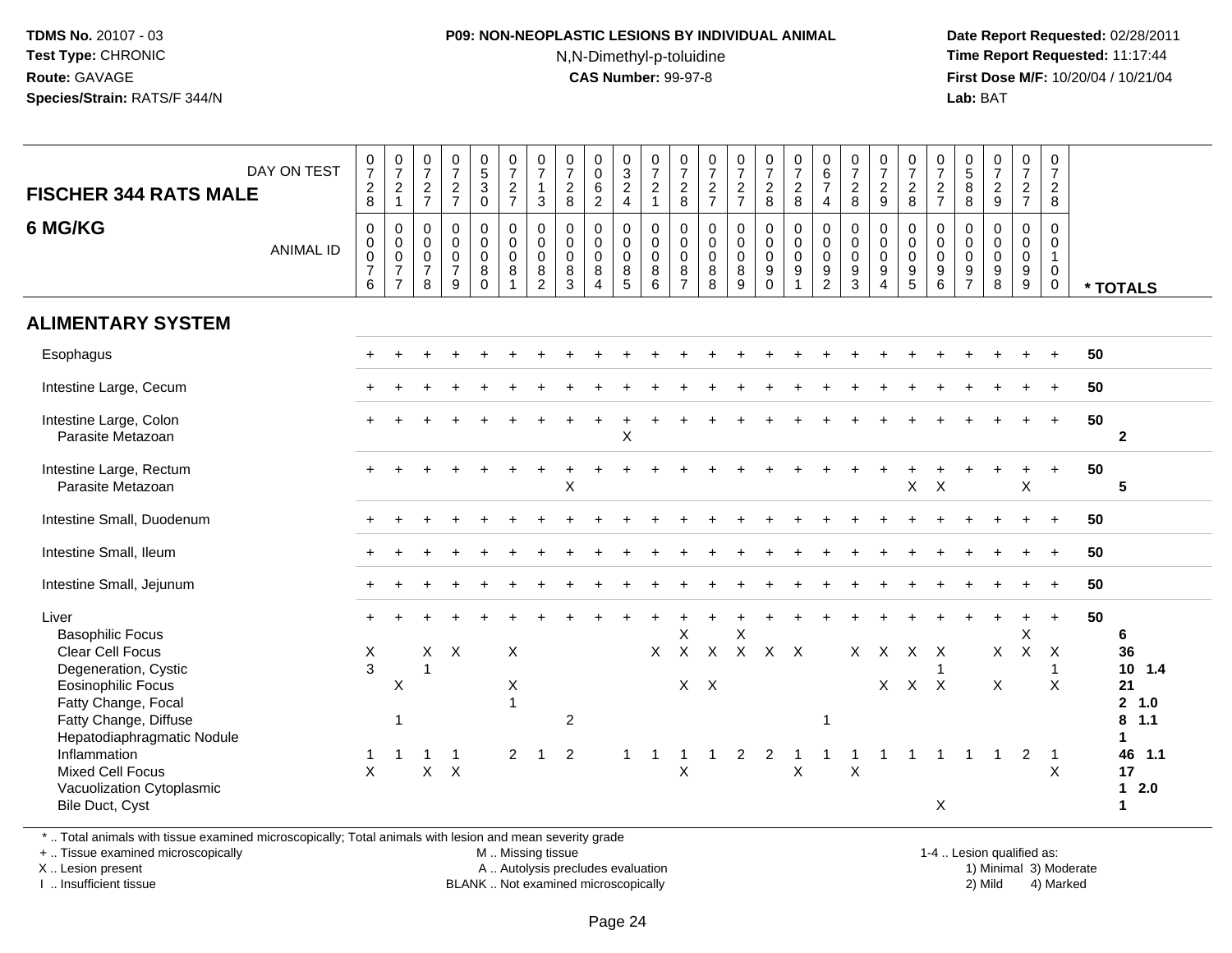# **P09: NON-NEOPLASTIC LESIONS BY INDIVIDUAL ANIMAL**

N,N-Dimethyl-p-toluidine

 **Date Report Requested:** 02/28/2011 **Time Report Requested:** 11:17:44 **First Dose M/F:** 10/20/04 / 10/21/04<br>**Lab:** BAT **Lab:** BAT

| DAY ON TEST<br><b>FISCHER 344 RATS MALE</b>                                                                          | $\frac{0}{7}$<br>$\frac{2}{8}$                              | $\frac{0}{7}$<br>$\frac{2}{1}$                                         | $\begin{array}{c} 0 \\ 7 \end{array}$<br>$\frac{2}{7}$                     | $\frac{0}{7}$<br>$\frac{2}{7}$                                                | $\begin{matrix}0\\5\\3\end{matrix}$<br>$\ddot{\mathbf{0}}$ | $\frac{0}{7}$<br>$\frac{2}{7}$                                             | $\frac{0}{7}$<br>$\mathbf{1}$<br>3                        | $\frac{0}{7}$<br>$_{\rm 8}^2$      |                                                                                  | $\begin{smallmatrix} 0\\ 3\\ 2 \end{smallmatrix}$<br>$\overline{4}$ | $\frac{0}{7}$<br>$\frac{2}{1}$                                    | $\frac{0}{7}$<br>$_{\rm 8}^2$                | $\frac{0}{7}$<br>$\frac{2}{7}$                                      | $\frac{0}{7}$<br>$\frac{2}{7}$                    | $\begin{array}{c} 0 \\ 7 \end{array}$<br>$\frac{2}{8}$        | $\frac{0}{7}$<br>$\frac{2}{8}$                                                     | $\begin{array}{c} 0 \\ 6 \end{array}$<br>$\overline{7}$<br>$\overline{4}$ | $\frac{0}{7}$<br>$\frac{2}{8}$                              | $\frac{0}{7}$<br>$\frac{2}{9}$                                              | $\begin{array}{c} 0 \\ 7 \end{array}$<br>$\frac{2}{8}$ | $\frac{0}{7}$<br>$\frac{2}{7}$                   | 0<br>8<br>8                                                | $\frac{0}{7}$<br>9              | $\begin{smallmatrix}0\\7\end{smallmatrix}$<br>$\frac{2}{7}$ | $\frac{0}{7}$<br>$\frac{2}{8}$                                 |              |                                                    |
|----------------------------------------------------------------------------------------------------------------------|-------------------------------------------------------------|------------------------------------------------------------------------|----------------------------------------------------------------------------|-------------------------------------------------------------------------------|------------------------------------------------------------|----------------------------------------------------------------------------|-----------------------------------------------------------|------------------------------------|----------------------------------------------------------------------------------|---------------------------------------------------------------------|-------------------------------------------------------------------|----------------------------------------------|---------------------------------------------------------------------|---------------------------------------------------|---------------------------------------------------------------|------------------------------------------------------------------------------------|---------------------------------------------------------------------------|-------------------------------------------------------------|-----------------------------------------------------------------------------|--------------------------------------------------------|--------------------------------------------------|------------------------------------------------------------|---------------------------------|-------------------------------------------------------------|----------------------------------------------------------------|--------------|----------------------------------------------------|
| 6 MG/KG<br><b>ANIMAL ID</b>                                                                                          | 0<br>$_{\rm 0}^{\rm 0}$<br>$\overline{7}$<br>$6\phantom{a}$ | 0<br>$\mathbf 0$<br>$\overline{0}$<br>$\overline{7}$<br>$\overline{7}$ | $\mathbf 0$<br>$\mathbf 0$<br>$\ddot{\mathbf{0}}$<br>$\boldsymbol{7}$<br>8 | $\mathsf 0$<br>0<br>$\ddot{\mathbf{0}}$<br>$\overline{7}$<br>$\boldsymbol{9}$ | 0<br>0<br>$\ddot{\mathbf{0}}$<br>8<br>$\mathbf 0$          | $\boldsymbol{0}$<br>$\overline{0}$ <sub>0</sub><br>$\bf 8$<br>$\mathbf{1}$ | 0<br>$\mathbf 0$<br>$\overline{0}$<br>8<br>$\overline{2}$ | 0<br>0<br>0<br>8<br>$\overline{3}$ | $\mathbf 0$<br>$\mathbf 0$<br>$\overline{0}$<br>$\, 8$<br>$\boldsymbol{\Lambda}$ | 0<br>$\mathbf 0$<br>0<br>$\,8\,$<br>$\overline{5}$                  | $\boldsymbol{0}$<br>$\mathbf 0$<br>$\overline{0}$<br>$\bf 8$<br>6 | $\mathbf 0$<br>0<br>0<br>8<br>$\overline{7}$ | $\pmb{0}$<br>$\pmb{0}$<br>$\ddot{\mathbf{0}}$<br>$_{\rm 8}^{\rm 8}$ | 0<br>$\pmb{0}$<br>$\overline{0}$<br>$\frac{8}{9}$ | $\mathbf 0$<br>$\overline{0}$<br>$\overline{0}$<br>$_{0}^{9}$ | $\mathbf 0$<br>$\mathsf 0$<br>$\overline{0}$<br>$\boldsymbol{9}$<br>$\overline{1}$ | $\mathbf 0$<br>$\mathbf 0$<br>$\mathbf 0$<br>9<br>$\overline{2}$          | $\pmb{0}$<br>$\mathbf 0$<br>$\overline{0}$<br>$\frac{9}{3}$ | 0<br>0<br>$\ddot{\mathbf{0}}$<br>$\boldsymbol{9}$<br>$\boldsymbol{\Lambda}$ | 0<br>0<br>$\bar{0}$<br>$\frac{9}{5}$                   | $\mathbf 0$<br>0<br>$\mathbf 0$<br>$\frac{9}{6}$ | $\mathbf 0$<br>$\mathbf 0$<br>$\mathbf 0$<br>$\frac{9}{7}$ | 0<br>$\mathbf 0$<br>0<br>9<br>8 | 0<br>$\mathbf 0$<br>$\overline{0}$<br>$^9_9$                | 0<br>$\mathbf 0$<br>$\mathbf{1}$<br>$\mathbf 0$<br>$\mathbf 0$ |              | * TOTALS                                           |
| <b>Bile Duct, Fibrosis</b><br>Bile Duct, Hyperplasia                                                                 | $\overline{2}$                                              | $\mathbf{1}$                                                           | -1<br>$\overline{2}$                                                       | $\mathbf 1$<br>$\overline{2}$                                                 |                                                            | $\mathbf{1}$                                                               | -1<br>$\mathbf{1}$                                        | $\overline{2}$                     |                                                                                  | $\overline{1}$                                                      |                                                                   | 2                                            |                                                                     | $\overline{2}$                                    | $\overline{1}$                                                | -1<br>$\overline{1}$                                                               |                                                                           | 1<br>$\overline{2}$                                         | -1<br>$\overline{2}$                                                        | $\overline{1}$                                         | 1<br>$\overline{2}$                              | $\overline{1}$                                             | 1<br>$\overline{2}$             | 1<br>$\overline{c}$                                         | $\overline{1}$<br>$\overline{1}$                               |              | 27 1.0<br>42 1.5                                   |
| Mesentery<br>Fat, Necrosis                                                                                           |                                                             |                                                                        |                                                                            |                                                                               |                                                            |                                                                            |                                                           |                                    |                                                                                  |                                                                     |                                                                   |                                              |                                                                     |                                                   |                                                               |                                                                                    |                                                                           |                                                             |                                                                             |                                                        |                                                  |                                                            |                                 |                                                             |                                                                | 5            | 53.0                                               |
| Pancreas<br>Cyst<br>Hyperplasia<br>Infiltration Cellular, Mononuclear Cell<br>Acinus, Atrophy<br>Acinus, Hyperplasia | $+$                                                         | $\mathbf{3}$<br>$\overline{2}$                                         | X<br>$\overline{1}$                                                        |                                                                               |                                                            | X<br>$\mathbf{1}$                                                          |                                                           | 1                                  |                                                                                  |                                                                     | $\overline{2}$                                                    | 2                                            | $\overline{c}$                                                      |                                                   |                                                               | $\overline{1}$                                                                     | $\mathbf{1}$                                                              |                                                             | X<br>1<br>$\mathbf{3}$                                                      | $\overline{c}$                                         | $\mathsf X$                                      |                                                            | $\sqrt{3}$                      |                                                             | $\overline{2}$                                                 | 50           | 4<br>3.0<br>$\mathbf 1$<br>14 1.3<br>20 2.0<br>2.5 |
| Salivary Glands<br><b>Infiltration Cellular</b>                                                                      |                                                             |                                                                        |                                                                            |                                                                               |                                                            |                                                                            |                                                           |                                    |                                                                                  |                                                                     |                                                                   |                                              |                                                                     |                                                   |                                                               |                                                                                    |                                                                           |                                                             |                                                                             | $\ddot{}$                                              |                                                  |                                                            |                                 | $+$                                                         | $+$                                                            | 50           | 11.0                                               |
| Stomach, Forestomach<br>Edema<br>Hyperplasia, Squamous<br>Inflammation<br>Ulcer                                      | $+$                                                         | $\overline{c}$<br>$\overline{1}$                                       |                                                                            |                                                                               |                                                            |                                                                            |                                                           |                                    |                                                                                  |                                                                     |                                                                   | $\overline{c}$<br>$\mathbf{1}$               |                                                                     |                                                   |                                                               |                                                                                    | $\sqrt{2}$<br>$\overline{2}$                                              |                                                             |                                                                             |                                                        |                                                  |                                                            |                                 |                                                             | $\ddot{}$                                                      | 50           | $12.0$<br>3, 1.7<br>$5$ 1.6<br>2.0                 |
| Stomach, Glandular<br>Inflammation<br>Ulcer                                                                          | $+$                                                         | $\overline{c}$<br>$\overline{2}$                                       |                                                                            |                                                                               |                                                            |                                                                            |                                                           |                                    |                                                                                  |                                                                     |                                                                   |                                              |                                                                     |                                                   |                                                               |                                                                                    |                                                                           |                                                             |                                                                             |                                                        |                                                  |                                                            |                                 |                                                             | $\ddot{}$                                                      | 50           | $12.0$<br>$12.0$                                   |
| Tongue                                                                                                               |                                                             |                                                                        |                                                                            |                                                                               |                                                            |                                                                            |                                                           |                                    |                                                                                  |                                                                     |                                                                   |                                              |                                                                     |                                                   |                                                               |                                                                                    |                                                                           |                                                             |                                                                             | $+$                                                    |                                                  |                                                            |                                 |                                                             |                                                                | 1            |                                                    |
| Tooth<br>Peridontal Tissue, Inflammation                                                                             |                                                             |                                                                        |                                                                            |                                                                               |                                                            |                                                                            |                                                           |                                    |                                                                                  |                                                                     |                                                                   |                                              |                                                                     |                                                   |                                                               |                                                                                    |                                                                           |                                                             |                                                                             |                                                        |                                                  |                                                            |                                 |                                                             |                                                                | $\mathbf{2}$ | 2, 2.0                                             |

+ .. Tissue examined microscopically

X .. Lesion present

I .. Insufficient tissue

 M .. Missing tissueA .. Autolysis precludes evaluation

BLANK .. Not examined microscopically 2) Mild 4) Marked

1-4 .. Lesion qualified as: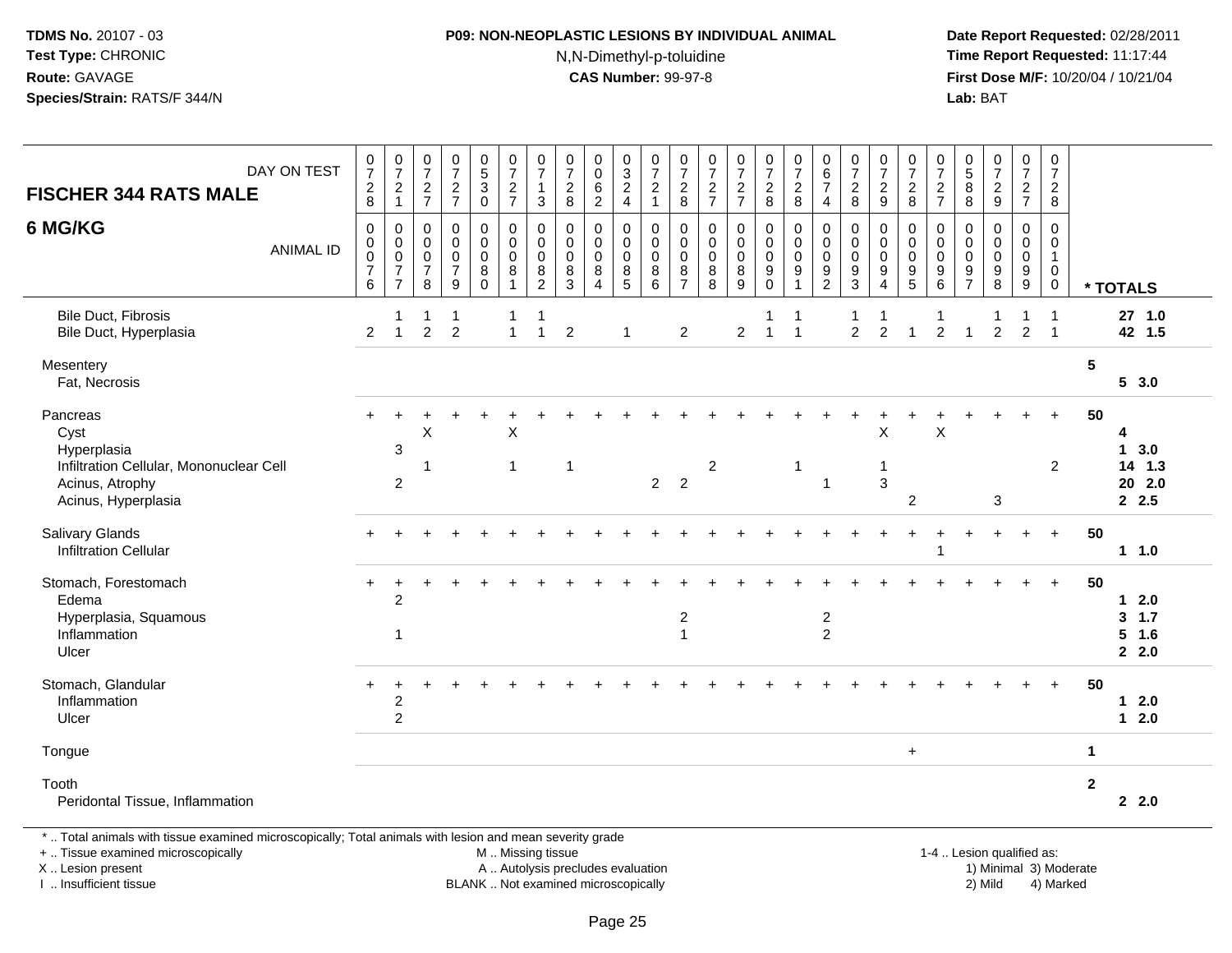## **P09: NON-NEOPLASTIC LESIONS BY INDIVIDUAL ANIMAL**N,N-Dimethyl-p-toluidine

 **Date Report Requested:** 02/28/2011 **Time Report Requested:** 11:17:44 **First Dose M/F:** 10/20/04 / 10/21/04<br>**Lab:** BAT **Lab:** BAT

| <b>FISCHER 344 RATS MALE</b>                                                                                                                                                                  | DAY ON TEST      | $\frac{0}{7}$<br>$\begin{array}{c} 2 \\ 8 \end{array}$               | $\frac{0}{7}$<br>$\frac{2}{1}$                                            | $\frac{0}{7}$<br>$\frac{2}{7}$                               | $\begin{array}{c} 0 \\ 7 \end{array}$<br>$\frac{2}{7}$       | $\begin{array}{c} 0 \\ 5 \\ 3 \end{array}$<br>$\overline{0}$  | $\frac{0}{7}$<br>$\frac{2}{7}$                                 | $\begin{array}{c} 0 \\ 7 \end{array}$<br>$\mathbf{1}$<br>$\sqrt{3}$ | $\begin{array}{c} 0 \\ 7 \end{array}$<br>$_{\rm 8}^2$                    | $\begin{smallmatrix}0\0\0\end{smallmatrix}$<br>6<br>$\overline{2}$ | $\begin{array}{c} 0 \\ 3 \\ 2 \\ 4 \end{array}$   | $\frac{0}{7}$<br>$\frac{2}{1}$                             | $\frac{0}{7}$<br>$\frac{2}{8}$                                           | $\frac{0}{7}$<br>$\frac{2}{7}$                                  | $\frac{0}{7}$<br>$\frac{2}{7}$                                   | $\frac{0}{7}$<br>$\frac{2}{8}$                                          | $\frac{0}{7}$<br>$\frac{2}{8}$                               | $_{6}^{\rm 0}$<br>$\overline{7}$<br>4            | $\frac{0}{7}$<br>$\frac{2}{8}$                             | $\frac{0}{7}$<br>$\frac{2}{9}$                         | $\frac{0}{7}$<br>$^{\mathsf{2}}_{\mathsf{8}}$                                              | $\frac{0}{7}$<br>$\frac{2}{7}$                      | $\begin{array}{c} 0 \\ 5 \\ 8 \end{array}$<br>$\overline{8}$ | $\frac{0}{7}$<br>$\frac{2}{9}$                | $\begin{smallmatrix} 0\\7 \end{smallmatrix}$<br>$\frac{2}{7}$ | $\pmb{0}$<br>$\overline{7}$<br>$\boldsymbol{2}$<br>$\overline{8}$ |                        |                                    |
|-----------------------------------------------------------------------------------------------------------------------------------------------------------------------------------------------|------------------|----------------------------------------------------------------------|---------------------------------------------------------------------------|--------------------------------------------------------------|--------------------------------------------------------------|---------------------------------------------------------------|----------------------------------------------------------------|---------------------------------------------------------------------|--------------------------------------------------------------------------|--------------------------------------------------------------------|---------------------------------------------------|------------------------------------------------------------|--------------------------------------------------------------------------|-----------------------------------------------------------------|------------------------------------------------------------------|-------------------------------------------------------------------------|--------------------------------------------------------------|--------------------------------------------------|------------------------------------------------------------|--------------------------------------------------------|--------------------------------------------------------------------------------------------|-----------------------------------------------------|--------------------------------------------------------------|-----------------------------------------------|---------------------------------------------------------------|-------------------------------------------------------------------|------------------------|------------------------------------|
| 6 MG/KG                                                                                                                                                                                       | <b>ANIMAL ID</b> | $\mathbf 0$<br>$\pmb{0}$<br>$\pmb{0}$<br>$\boldsymbol{7}$<br>$\,6\,$ | $\mathbf 0$<br>$\,0\,$<br>$\mathbf 0$<br>$\overline{7}$<br>$\overline{7}$ | $\mathbf 0$<br>0<br>$\mathbf 0$<br>$\overline{7}$<br>$\,8\,$ | $\mathbf 0$<br>$\pmb{0}$<br>$\pmb{0}$<br>$\overline{7}$<br>9 | $\mathbf 0$<br>$\mathbf 0$<br>$\mathbf 0$<br>8<br>$\mathbf 0$ | $\mathbf 0$<br>$\pmb{0}$<br>$\mathbf 0$<br>8<br>$\overline{1}$ | $\mathbf 0$<br>$\mathbf 0$<br>$\mathbf 0$<br>8<br>$\overline{2}$    | 0<br>$\mathbf 0$<br>$\mathbf 0$<br>8<br>$\overline{3}$                   | $\mathbf 0$<br>$\mathbf 0$<br>$\mathbf 0$<br>8<br>$\overline{4}$   | $\mathbf 0$<br>$\mathbf 0$<br>$\pmb{0}$<br>$^8$ 5 | $\mathbf 0$<br>$\mathsf 0$<br>$\mathbf 0$<br>$\frac{8}{6}$ | 0<br>$\mathbf 0$<br>$\mathbf 0$<br>$\begin{array}{c} 8 \\ 7 \end{array}$ | $\mathbf 0$<br>$\mathbf 0$<br>$\mathbf 0$<br>$_{\rm 8}^{\rm 8}$ | $\mathbf 0$<br>$\mathbf 0$<br>$\mathbf 0$<br>8<br>$\overline{9}$ | $\mathbf 0$<br>$\ddot{\mathbf{0}}$<br>$\mathbf 0$<br>$_{\rm 0}^{\rm 9}$ | $\mathbf 0$<br>$\pmb{0}$<br>$\mathbf 0$<br>9<br>$\mathbf{1}$ | $\mathbf 0$<br>0<br>$\mathbf 0$<br>$\frac{9}{2}$ | $\mathbf 0$<br>$\mathbf 0$<br>$\mathbf 0$<br>$\frac{9}{3}$ | 0<br>$\mathbf 0$<br>$\mathbf 0$<br>9<br>$\overline{4}$ | $\mathbf 0$<br>$\mathsf{O}\xspace$<br>$\mathbf 0$<br>$\begin{array}{c} 9 \\ 5 \end{array}$ | $\mathbf 0$<br>$\mathbf 0$<br>$\mathbf 0$<br>9<br>6 | $\mathbf 0$<br>$\mathbf 0$<br>$\mathbf 0$<br>$\frac{9}{7}$   | 0<br>$\pmb{0}$<br>$\pmb{0}$<br>$_{8}^{\rm 9}$ | $\mathbf 0$<br>$\mathbf 0$<br>$\mathbf 0$<br>$^9_9$           | $\mathbf 0$<br>0<br>$\overline{1}$<br>$\mathbf 0$<br>$\mathbf 0$  |                        | * TOTALS                           |
| <b>CARDIOVASCULAR SYSTEM</b>                                                                                                                                                                  |                  |                                                                      |                                                                           |                                                              |                                                              |                                                               |                                                                |                                                                     |                                                                          |                                                                    |                                                   |                                                            |                                                                          |                                                                 |                                                                  |                                                                         |                                                              |                                                  |                                                            |                                                        |                                                                                            |                                                     |                                                              |                                               |                                                               |                                                                   |                        |                                    |
| <b>Blood Vessel</b>                                                                                                                                                                           |                  |                                                                      |                                                                           |                                                              |                                                              |                                                               |                                                                |                                                                     |                                                                          |                                                                    |                                                   |                                                            |                                                                          |                                                                 |                                                                  |                                                                         |                                                              |                                                  |                                                            |                                                        |                                                                                            |                                                     |                                                              |                                               |                                                               |                                                                   | 50                     |                                    |
| Heart<br>Cardiomyopathy<br>Artery, Inflammation                                                                                                                                               |                  |                                                                      | 2                                                                         |                                                              |                                                              | 2                                                             |                                                                |                                                                     |                                                                          |                                                                    | $\overline{2}$                                    | $\overline{2}$                                             |                                                                          |                                                                 | $\overline{2}$                                                   | $\overline{c}$                                                          | 2                                                            |                                                  |                                                            |                                                        |                                                                                            |                                                     |                                                              |                                               |                                                               | $\overline{1}$                                                    | 50                     | 50 1.3<br>$12.0$                   |
| <b>ENDOCRINE SYSTEM</b>                                                                                                                                                                       |                  |                                                                      |                                                                           |                                                              |                                                              |                                                               |                                                                |                                                                     |                                                                          |                                                                    |                                                   |                                                            |                                                                          |                                                                 |                                                                  |                                                                         |                                                              |                                                  |                                                            |                                                        |                                                                                            |                                                     |                                                              |                                               |                                                               |                                                                   |                        |                                    |
| <b>Adrenal Cortex</b><br>Angiectasis<br>Hyperplasia<br>Hypertrophy<br>Vacuolization Cytoplasmic                                                                                               |                  | -1                                                                   | $\mathbf{1}$<br>$\overline{2}$                                            |                                                              | 1                                                            |                                                               | $\boldsymbol{2}$<br>$\overline{2}$                             | $\mathbf{1}$                                                        | $\overline{1}$                                                           |                                                                    |                                                   | $\overline{2}$                                             | $\overline{1}$                                                           | $\overline{1}$                                                  | 2<br>$\overline{c}$                                              | $\overline{1}$                                                          | $\overline{2}$<br>$\overline{1}$                             |                                                  | $\boldsymbol{2}$<br>$\overline{1}$                         | $\overline{1}$<br>1<br>$\overline{1}$                  |                                                                                            | $\mathbf{1}$                                        | $\mathbf{1}$                                                 | $\overline{\mathbf{1}}$                       | $\overline{c}$<br>$\overline{2}$                              | $+$                                                               | 50                     | 9 1.2<br>21 1.6<br>6 1.5<br>31 1.2 |
| Adrenal Medulla<br>Hyperplasia<br>Infiltration Cellular, Lymphocyte                                                                                                                           |                  |                                                                      |                                                                           |                                                              |                                                              |                                                               | $\mathbf{3}$                                                   |                                                                     |                                                                          |                                                                    |                                                   |                                                            |                                                                          |                                                                 |                                                                  |                                                                         |                                                              |                                                  |                                                            |                                                        |                                                                                            | $\overline{c}$                                      |                                                              |                                               | 1                                                             | $+$                                                               | 50                     | 15 1.9<br>13.0                     |
| Islets, Pancreatic<br>Hyperplasia                                                                                                                                                             |                  |                                                                      |                                                                           |                                                              |                                                              |                                                               |                                                                |                                                                     |                                                                          |                                                                    |                                                   |                                                            |                                                                          |                                                                 |                                                                  |                                                                         |                                                              |                                                  |                                                            |                                                        |                                                                                            |                                                     |                                                              |                                               |                                                               | $+$                                                               | 50                     | 2.0                                |
| Parathyroid Gland<br>Cyst                                                                                                                                                                     |                  |                                                                      |                                                                           |                                                              |                                                              |                                                               |                                                                |                                                                     |                                                                          |                                                                    |                                                   |                                                            |                                                                          |                                                                 |                                                                  |                                                                         |                                                              |                                                  |                                                            |                                                        |                                                                                            |                                                     |                                                              |                                               |                                                               | $\div$                                                            | 49                     | -1                                 |
| <b>Pituitary Gland</b><br>Angiectasis<br>Cyst                                                                                                                                                 |                  |                                                                      |                                                                           |                                                              |                                                              | $\overline{2}$                                                |                                                                |                                                                     |                                                                          |                                                                    |                                                   |                                                            |                                                                          |                                                                 |                                                                  |                                                                         |                                                              |                                                  |                                                            |                                                        |                                                                                            |                                                     |                                                              |                                               |                                                               | $+$                                                               | 50                     | 2.0<br>$\mathbf 1$<br>$\mathbf 2$  |
| Pars Distalis, Hyperplasia                                                                                                                                                                    |                  |                                                                      |                                                                           | $\overline{2}$                                               |                                                              |                                                               |                                                                | $\overline{c}$                                                      |                                                                          |                                                                    |                                                   |                                                            |                                                                          |                                                                 |                                                                  |                                                                         |                                                              |                                                  |                                                            |                                                        | 3                                                                                          |                                                     |                                                              |                                               | 3                                                             | 2                                                                 |                        | 18 2.2                             |
| *  Total animals with tissue examined microscopically; Total animals with lesion and mean severity grade<br>+  Tissue examined microscopically<br>X  Lesion present<br>I  Insufficient tissue |                  |                                                                      |                                                                           |                                                              |                                                              |                                                               | M  Missing tissue                                              |                                                                     | A  Autolysis precludes evaluation<br>BLANK  Not examined microscopically |                                                                    |                                                   |                                                            |                                                                          |                                                                 |                                                                  |                                                                         |                                                              |                                                  |                                                            |                                                        |                                                                                            |                                                     |                                                              | 1-4  Lesion qualified as:<br>2) Mild          |                                                               | 4) Marked                                                         | 1) Minimal 3) Moderate |                                    |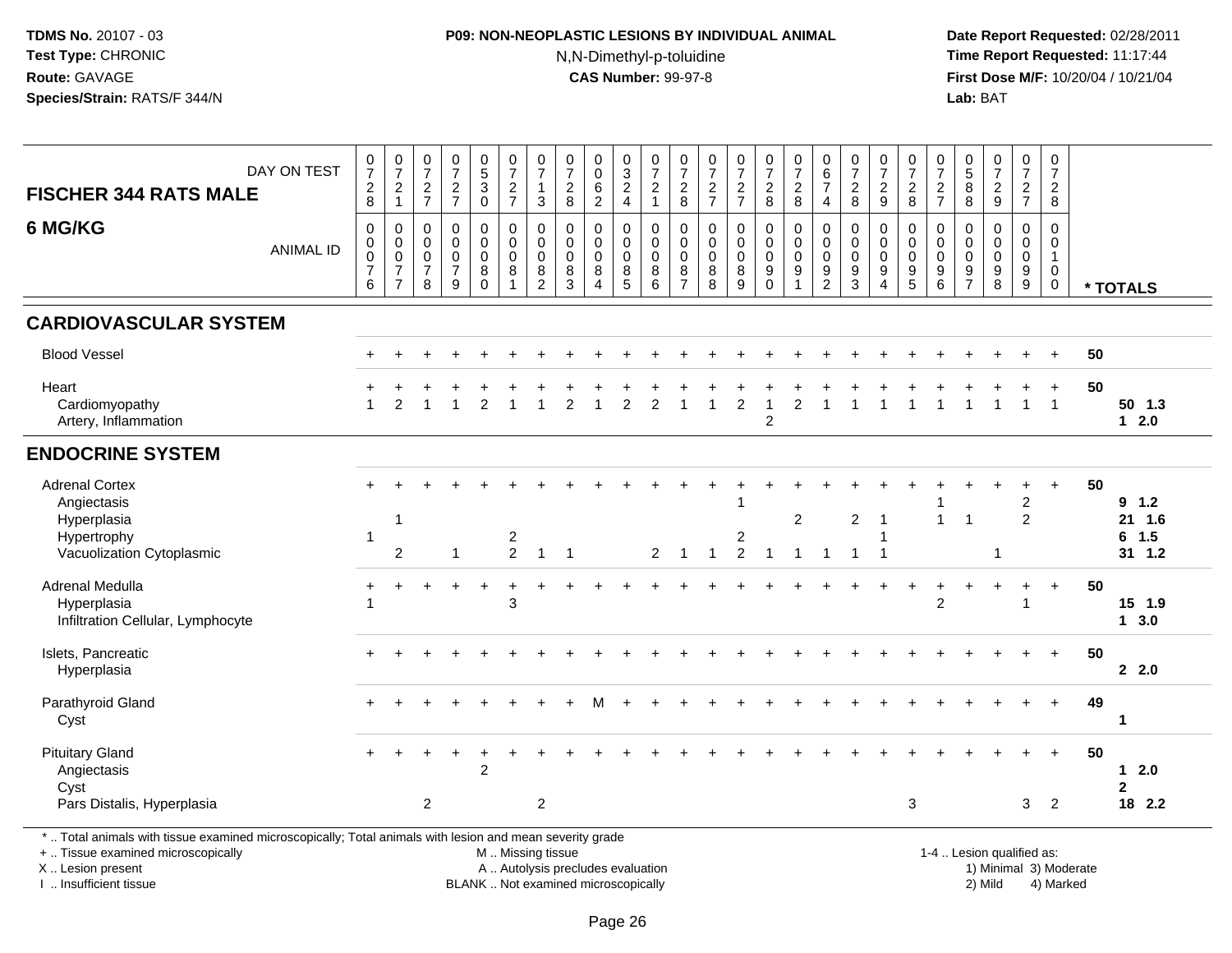## **P09: NON-NEOPLASTIC LESIONS BY INDIVIDUAL ANIMAL**N,N-Dimethyl-p-toluidine

 **Date Report Requested:** 02/28/2011 **Time Report Requested:** 11:17:44 **First Dose M/F:** 10/20/04 / 10/21/04<br>**Lab:** BAT **Lab:** BAT

| <b>FISCHER 344 RATS MALE</b>                                                                                                                                                                  | DAY ON TEST      | 0<br>$\overline{7}$<br>$\frac{2}{8}$                                   | $\frac{0}{7}$<br>$\overline{c}$<br>$\mathbf{1}$        | 0<br>$\overline{7}$<br>$\frac{2}{7}$ | $\frac{0}{7}$<br>$\frac{2}{7}$                       | $\frac{0}{5}$<br>$\ensuremath{\mathsf{3}}$<br>$\mathbf 0$           | 0<br>$\overline{7}$<br>$\frac{2}{7}$                    | 0<br>$\overline{7}$<br>$\mathbf{1}$<br>3                      | 0<br>$\overline{7}$<br>$\overline{\mathbf{c}}$<br>$\bf8$                 | 0<br>0<br>6<br>$\overline{2}$              | 0<br>$\overline{3}$<br>$\overline{a}$<br>$\overline{4}$ | $\frac{0}{7}$<br>$\sqrt{2}$<br>$\mathbf{1}$          | 0<br>$\overline{7}$<br>$\boldsymbol{2}$<br>8                            | $\frac{0}{7}$<br>$\frac{2}{7}$                                    | 0<br>$\overline{7}$<br>$\frac{2}{7}$ | 0<br>$\overline{7}$<br>$\boldsymbol{2}$<br>8                              | 0<br>$\overline{7}$<br>$\boldsymbol{2}$<br>8 | 0<br>$\,6$<br>$\overline{7}$<br>4             | $\frac{0}{7}$<br>$\overline{c}$<br>$\bf8$   | 0<br>$\overline{7}$<br>$\frac{2}{9}$                     | $\frac{0}{7}$<br>$_{\rm 8}^2$                               | 0<br>$\overline{7}$<br>$\frac{2}{7}$                                  | 0<br>$\sqrt{5}$<br>8<br>8                               | 0<br>$\overline{7}$<br>$\frac{2}{9}$                   | 0<br>$\boldsymbol{7}$<br>$\frac{2}{7}$                   | 0<br>$\overline{7}$<br>$\overline{2}$<br>8 |              |                       |
|-----------------------------------------------------------------------------------------------------------------------------------------------------------------------------------------------|------------------|------------------------------------------------------------------------|--------------------------------------------------------|--------------------------------------|------------------------------------------------------|---------------------------------------------------------------------|---------------------------------------------------------|---------------------------------------------------------------|--------------------------------------------------------------------------|--------------------------------------------|---------------------------------------------------------|------------------------------------------------------|-------------------------------------------------------------------------|-------------------------------------------------------------------|--------------------------------------|---------------------------------------------------------------------------|----------------------------------------------|-----------------------------------------------|---------------------------------------------|----------------------------------------------------------|-------------------------------------------------------------|-----------------------------------------------------------------------|---------------------------------------------------------|--------------------------------------------------------|----------------------------------------------------------|--------------------------------------------|--------------|-----------------------|
| 6 MG/KG                                                                                                                                                                                       | <b>ANIMAL ID</b> | $\mathbf 0$<br>$\pmb{0}$<br>$\mathsf{O}\xspace$<br>$\overline{7}$<br>6 | $\Omega$<br>0<br>0<br>$\overline{7}$<br>$\overline{7}$ | 0<br>0<br>0<br>$\overline{7}$<br>8   | $\mathbf 0$<br>0<br>$\pmb{0}$<br>$\overline{7}$<br>9 | $\mathbf 0$<br>$\mathbf 0$<br>$\mathbf 0$<br>$\bf 8$<br>$\mathbf 0$ | $\Omega$<br>0<br>$\mathbf 0$<br>$\bf 8$<br>$\mathbf{1}$ | $\Omega$<br>$\mathbf 0$<br>$\mathbf 0$<br>8<br>$\overline{c}$ | $\mathbf 0$<br>$\mathbf 0$<br>$\mathbf 0$<br>8<br>3                      | 0<br>0<br>0<br>8<br>$\boldsymbol{\Lambda}$ | $\Omega$<br>0<br>0<br>8<br>5                            | $\mathbf 0$<br>0<br>$\mathbf 0$<br>$\bf8$<br>$\,6\,$ | $\mathbf{0}$<br>$\mathbf 0$<br>$\mathbf 0$<br>$\bf 8$<br>$\overline{7}$ | $\mathbf 0$<br>$\mathbf 0$<br>$\mathsf{O}\xspace$<br>$\,8\,$<br>8 | 0<br>0<br>0<br>$\bf 8$<br>9          | $\Omega$<br>$\mathbf 0$<br>$\mathbf 0$<br>$\boldsymbol{9}$<br>$\mathbf 0$ | 0<br>$\mathbf 0$<br>$\mathbf 0$<br>9         | $\Omega$<br>$\mathbf 0$<br>0<br>$\frac{9}{2}$ | $\Omega$<br>0<br>0<br>$\boldsymbol{9}$<br>3 | $\Omega$<br>0<br>0<br>$\boldsymbol{9}$<br>$\overline{4}$ | $\mathbf{0}$<br>$\mathbf 0$<br>$\mathbf 0$<br>$\frac{9}{5}$ | $\mathbf 0$<br>0<br>$\mathbf 0$<br>$\boldsymbol{9}$<br>$6\phantom{1}$ | $\Omega$<br>$\mathbf 0$<br>$\mathbf 0$<br>$\frac{9}{7}$ | $\mathbf 0$<br>0<br>$\pmb{0}$<br>$\boldsymbol{9}$<br>8 | $\mathbf 0$<br>0<br>$\mathbf 0$<br>$\boldsymbol{9}$<br>9 | $\Omega$<br>0<br>$\mathbf{1}$<br>0<br>0    |              | * TOTALS              |
| <b>Thyroid Gland</b><br>C-cell, Hyperplasia<br>Follicle, Cyst                                                                                                                                 |                  | $\overline{2}$                                                         |                                                        | X                                    |                                                      |                                                                     | $\overline{2}$                                          |                                                               |                                                                          |                                            |                                                         |                                                      |                                                                         |                                                                   |                                      | 1                                                                         |                                              | 1                                             | $\overline{1}$                              |                                                          |                                                             |                                                                       |                                                         |                                                        |                                                          | $+$                                        | 49           | 20 1.5<br>$\mathbf 1$ |
| <b>GENERAL BODY SYSTEM</b>                                                                                                                                                                    |                  |                                                                        |                                                        |                                      |                                                      |                                                                     |                                                         |                                                               |                                                                          |                                            |                                                         |                                                      |                                                                         |                                                                   |                                      |                                                                           |                                              |                                               |                                             |                                                          |                                                             |                                                                       |                                                         |                                                        |                                                          |                                            |              |                       |
| <b>NONE</b>                                                                                                                                                                                   |                  |                                                                        |                                                        |                                      |                                                      |                                                                     |                                                         |                                                               |                                                                          |                                            |                                                         |                                                      |                                                                         |                                                                   |                                      |                                                                           |                                              |                                               |                                             |                                                          |                                                             |                                                                       |                                                         |                                                        |                                                          |                                            |              |                       |
| <b>GENITAL SYSTEM</b>                                                                                                                                                                         |                  |                                                                        |                                                        |                                      |                                                      |                                                                     |                                                         |                                                               |                                                                          |                                            |                                                         |                                                      |                                                                         |                                                                   |                                      |                                                                           |                                              |                                               |                                             |                                                          |                                                             |                                                                       |                                                         |                                                        |                                                          |                                            |              |                       |
| <b>Coagulating Gland</b><br>Inflammation<br>Epithelium, Hyperplasia                                                                                                                           |                  |                                                                        | $\ddot{}$<br>4<br>3                                    |                                      |                                                      |                                                                     |                                                         | $\ddot{}$<br>$\overline{c}$                                   |                                                                          |                                            |                                                         |                                                      |                                                                         |                                                                   |                                      |                                                                           |                                              |                                               |                                             |                                                          |                                                             |                                                                       |                                                         |                                                        |                                                          |                                            | $\mathbf{2}$ | 2, 3.0<br>13.0        |
| Epididymis<br>Atypia Cellular<br>Inflammation                                                                                                                                                 |                  |                                                                        |                                                        |                                      |                                                      |                                                                     |                                                         |                                                               |                                                                          |                                            |                                                         |                                                      |                                                                         |                                                                   |                                      |                                                                           |                                              |                                               |                                             |                                                          |                                                             |                                                                       |                                                         |                                                        |                                                          |                                            | 50           | 14.0<br>1 1.0         |
| <b>Preputial Gland</b><br>Inflammation                                                                                                                                                        |                  | $\overline{2}$                                                         | $\mathbf{1}$                                           | 2                                    | $\overline{2}$                                       | $\overline{1}$                                                      | 2                                                       | 1                                                             |                                                                          |                                            | 1                                                       | $\overline{1}$                                       | 3                                                                       | -1                                                                | $\overline{1}$                       | $\overline{2}$                                                            | 1                                            | $\overline{2}$                                | $\overline{1}$                              | $\overline{c}$                                           | $\overline{2}$                                              | 1                                                                     | $\overline{2}$                                          | $\mathbf{1}$                                           | $\overline{2}$                                           | $\ddot{}$<br>$\overline{1}$                | 50           | 49 1.6                |
| Prostate<br>Inflammation<br>Epithelium, Hyperplasia                                                                                                                                           |                  | 3                                                                      | 4<br>3                                                 |                                      |                                                      |                                                                     | 1<br>1                                                  | 3                                                             | 3                                                                        |                                            |                                                         | -1                                                   | 1                                                                       | 3                                                                 | $\overline{c}$                       | $\overline{c}$                                                            | $\overline{c}$                               | 3                                             |                                             | 3                                                        |                                                             | 2                                                                     |                                                         | 1                                                      |                                                          | $+$<br>-1                                  | 50           | 28 2.0<br>$6$ 1.3     |
| <b>Seminal Vesicle</b><br>Inflammation<br>Epithelium, Hyperplasia                                                                                                                             |                  |                                                                        | 3<br>$\boldsymbol{\Lambda}$                            |                                      |                                                      |                                                                     |                                                         |                                                               |                                                                          |                                            |                                                         |                                                      |                                                                         |                                                                   |                                      |                                                                           |                                              |                                               |                                             |                                                          |                                                             |                                                                       |                                                         |                                                        |                                                          | $+$                                        | 50           | 3.0<br>1.<br>14.0     |
| <b>Testes</b><br>Cyst                                                                                                                                                                         |                  |                                                                        |                                                        |                                      |                                                      |                                                                     |                                                         |                                                               |                                                                          |                                            |                                                         |                                                      |                                                                         |                                                                   |                                      |                                                                           |                                              |                                               |                                             |                                                          |                                                             |                                                                       |                                                         |                                                        |                                                          |                                            | 50           | 1                     |
| *  Total animals with tissue examined microscopically; Total animals with lesion and mean severity grade<br>+  Tissue examined microscopically<br>X  Lesion present<br>I  Insufficient tissue |                  |                                                                        |                                                        |                                      |                                                      |                                                                     | M  Missing tissue                                       |                                                               | A  Autolysis precludes evaluation<br>BLANK  Not examined microscopically |                                            |                                                         |                                                      |                                                                         |                                                                   |                                      |                                                                           |                                              |                                               |                                             |                                                          |                                                             |                                                                       |                                                         | 2) Mild                                                | 1-4  Lesion qualified as:<br>1) Minimal 3) Moderate      | 4) Marked                                  |              |                       |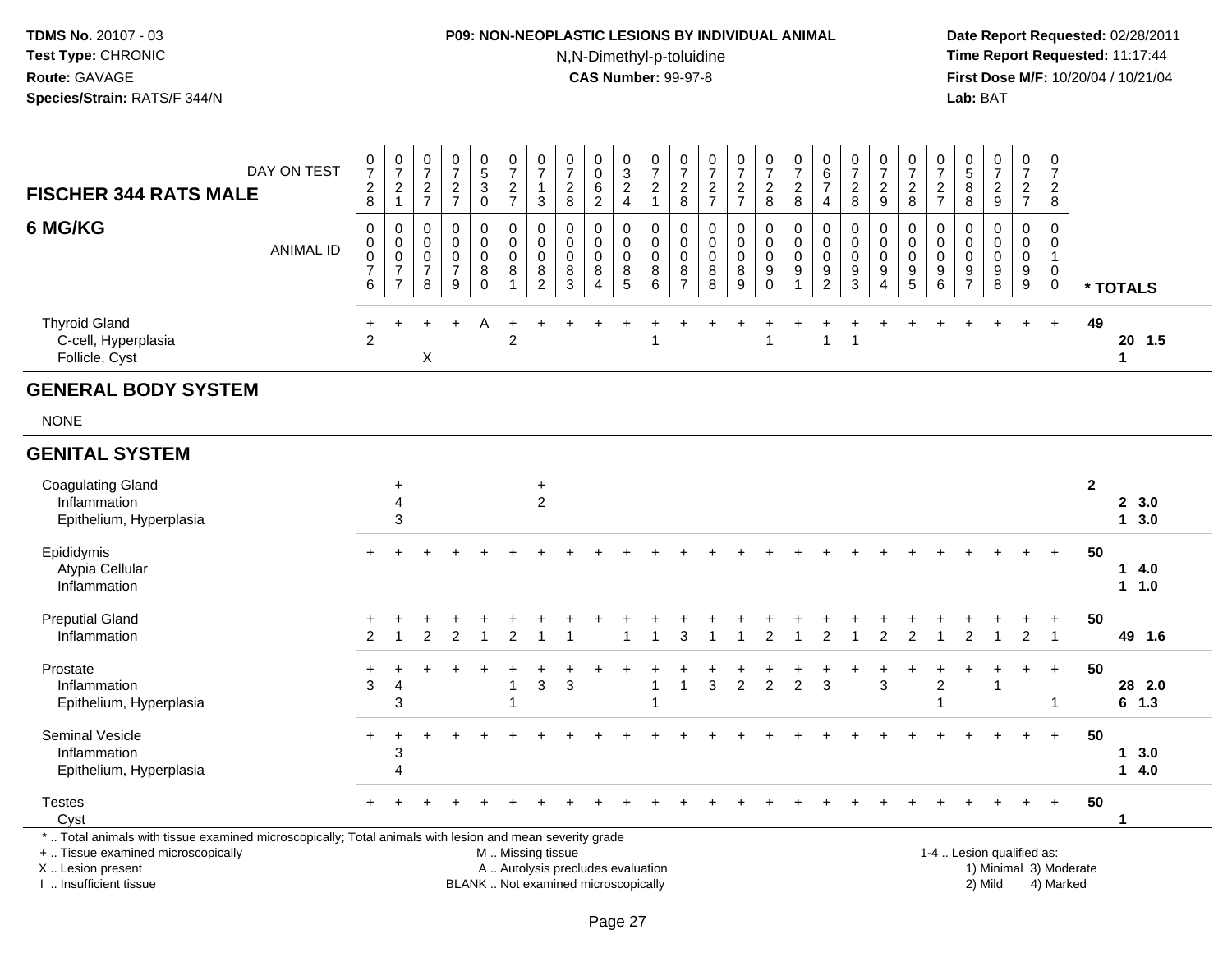#### **P09: NON-NEOPLASTIC LESIONS BY INDIVIDUAL ANIMAL**N,N-Dimethyl-p-toluidine

 **Date Report Requested:** 02/28/2011 **Time Report Requested:** 11:17:44 **First Dose M/F:** 10/20/04 / 10/21/04<br>**Lab:** BAT **Lab:** BAT

| DAY ON TEST<br><b>FISCHER 344 RATS MALE</b>                                                                                                          | $\frac{0}{7}$<br>$\frac{2}{8}$                                    | $\frac{0}{7}$<br>$\overline{c}$<br>$\mathbf{1}$                    | $\frac{0}{7}$<br>$\frac{2}{7}$             | $\frac{0}{7}$<br>$\frac{2}{7}$                                    | 0<br>5<br>3<br>0                                      | $\frac{0}{7}$<br>$\frac{2}{7}$                                  | $\frac{0}{7}$<br>3                           | 0728                                                            | $\begin{smallmatrix}0\0\0\6\end{smallmatrix}$<br>$\overline{c}$ | $\frac{0}{3}$<br>$\frac{2}{4}$            | $\frac{0}{7}$<br>$\frac{2}{1}$               | $\frac{0}{7}$<br>$\frac{2}{8}$                                 | $072$<br>$727$                                        | $\frac{0}{7}$<br>$\frac{2}{7}$    | $\frac{0}{7}$<br>8                                              | $\frac{0}{7}$<br>$\frac{2}{8}$                         | $\begin{array}{c} 0 \\ 6 \\ 7 \end{array}$<br>$\overline{4}$        | $\frac{0}{7}$<br>$\boldsymbol{2}$<br>8                 | $\frac{0}{7}$<br>$\frac{2}{9}$               | 0728                                                           | $\frac{0}{7}$<br>$\frac{2}{7}$                       | $\begin{array}{c} 0 \\ 5 \\ 8 \end{array}$<br>$\,8\,$    | $\frac{0}{7}$<br>$\frac{2}{9}$                           | $\frac{0}{7}$<br>$\frac{2}{7}$                       | $\frac{0}{7}$<br>$\overline{a}$<br>8       |             |                                          |
|------------------------------------------------------------------------------------------------------------------------------------------------------|-------------------------------------------------------------------|--------------------------------------------------------------------|--------------------------------------------|-------------------------------------------------------------------|-------------------------------------------------------|-----------------------------------------------------------------|----------------------------------------------|-----------------------------------------------------------------|-----------------------------------------------------------------|-------------------------------------------|----------------------------------------------|----------------------------------------------------------------|-------------------------------------------------------|-----------------------------------|-----------------------------------------------------------------|--------------------------------------------------------|---------------------------------------------------------------------|--------------------------------------------------------|----------------------------------------------|----------------------------------------------------------------|------------------------------------------------------|----------------------------------------------------------|----------------------------------------------------------|------------------------------------------------------|--------------------------------------------|-------------|------------------------------------------|
| 6 MG/KG<br><b>ANIMAL ID</b>                                                                                                                          | $\mathbf 0$<br>$\pmb{0}$<br>$\overline{0}$<br>$\overline{7}$<br>6 | 0<br>$\,0\,$<br>$\overline{0}$<br>$\overline{7}$<br>$\overline{7}$ | 0<br>0<br>$\pmb{0}$<br>$\overline{7}$<br>8 | 0<br>$\pmb{0}$<br>$\pmb{0}$<br>$\overline{7}$<br>$\boldsymbol{9}$ | $\pmb{0}$<br>$_{\rm 0}^{\rm 0}$<br>$\bf8$<br>$\Omega$ | $\pmb{0}$<br>$\pmb{0}$<br>$\mathbf 0$<br>$\bf8$<br>$\mathbf{1}$ | 0<br>0<br>$\mathbf 0$<br>8<br>$\overline{2}$ | $\pmb{0}$<br>$\pmb{0}$<br>$\pmb{0}$<br>$\bf8$<br>$\overline{3}$ | 0<br>$\pmb{0}$<br>$\pmb{0}$<br>$\bf 8$<br>$\overline{4}$        | 0<br>$\mathbf 0$<br>$\mathbf 0$<br>$^8$ 5 | 0<br>$\pmb{0}$<br>$\mathbf 0$<br>$\, 8$<br>6 | 0<br>$\pmb{0}$<br>$\boldsymbol{0}$<br>$\, 8$<br>$\overline{7}$ | $\pmb{0}$<br>$\pmb{0}$<br>$\mathsf 0$<br>$\bf 8$<br>8 | 0<br>$_{\rm 0}^{\rm 0}$<br>8<br>9 | 0<br>$\mathbf 0$<br>$\mathbf 0$<br>$\boldsymbol{9}$<br>$\Omega$ | $\boldsymbol{0}$<br>$\overline{0}$<br>$\boldsymbol{9}$ | 0<br>$\pmb{0}$<br>$\mathbf 0$<br>$\boldsymbol{9}$<br>$\overline{2}$ | 0<br>$\pmb{0}$<br>$\mathbf 0$<br>$\boldsymbol{9}$<br>3 | 0<br>0<br>$\mathbf 0$<br>9<br>$\overline{4}$ | $\pmb{0}$<br>$\pmb{0}$<br>$\mathsf{O}\xspace$<br>$\frac{9}{5}$ | 0<br>$\pmb{0}$<br>$\pmb{0}$<br>$\boldsymbol{9}$<br>6 | 0<br>$\mathbf 0$<br>$\mathsf{O}\xspace$<br>$\frac{9}{7}$ | 0<br>$\mathbf 0$<br>$\mathbf 0$<br>$\boldsymbol{9}$<br>8 | 0<br>$\pmb{0}$<br>$\pmb{0}$<br>$\boldsymbol{9}$<br>9 | 0<br>0<br>$\mathbf{1}$<br>$\mathbf 0$<br>0 |             | * TOTALS                                 |
| Interstitial Cell, Hyperplasia                                                                                                                       |                                                                   | $\overline{2}$                                                     |                                            | $\overline{2}$                                                    |                                                       | 1                                                               |                                              | $\overline{2}$                                                  |                                                                 |                                           | -1                                           |                                                                | 1                                                     | $\boldsymbol{2}$                  |                                                                 |                                                        |                                                                     |                                                        | $\mathbf 1$                                  |                                                                |                                                      |                                                          |                                                          | 1                                                    |                                            |             | 16 1.4                                   |
| <b>HEMATOPOIETIC SYSTEM</b>                                                                                                                          |                                                                   |                                                                    |                                            |                                                                   |                                                       |                                                                 |                                              |                                                                 |                                                                 |                                           |                                              |                                                                |                                                       |                                   |                                                                 |                                                        |                                                                     |                                                        |                                              |                                                                |                                                      |                                                          |                                                          |                                                      |                                            |             |                                          |
| <b>Bone Marrow</b><br>Hyperplasia                                                                                                                    | $\overline{c}$                                                    | $\overline{c}$                                                     |                                            |                                                                   |                                                       | 3                                                               | $\overline{c}$                               |                                                                 |                                                                 | $\overline{2}$                            |                                              |                                                                |                                                       |                                   |                                                                 |                                                        |                                                                     |                                                        |                                              | 3                                                              |                                                      |                                                          |                                                          | 3                                                    | $\ddot{}$                                  | 50          | 13 2.5                                   |
| Lymph Node<br>Mediastinal, Ectasia<br>Mediastinal, Hemorrhage<br>Mediastinal, Hyperplasia, Plasma Cell                                               |                                                                   |                                                                    |                                            | $\ddot{}$<br>$\overline{2}$<br>2                                  |                                                       |                                                                 |                                              |                                                                 |                                                                 |                                           |                                              |                                                                |                                                       |                                   |                                                                 |                                                        |                                                                     |                                                        | $\ddot{}$                                    |                                                                |                                                      |                                                          |                                                          |                                                      |                                            | 3           | 2.0<br>13.0<br>$12.0$                    |
| Lymph Node, Mandibular                                                                                                                               | M                                                                 | M                                                                  | м                                          | м                                                                 | M                                                     | м                                                               | м                                            | M                                                               | M                                                               | М                                         | м                                            | M                                                              | М                                                     | м                                 | M                                                               | М                                                      | M                                                                   | M                                                      | M                                            | M                                                              | M                                                    | M                                                        | M                                                        | M M                                                  |                                            | $\mathbf 0$ |                                          |
| Lymph Node, Mesenteric<br>Atrophy<br>Hyperplasia, Lymphoid<br>Infiltration Cellular, Histiocyte                                                      |                                                                   |                                                                    | $\mathbf 1$                                |                                                                   |                                                       | $\overline{2}$                                                  |                                              | -1                                                              |                                                                 | $\mathbf{1}$                              |                                              | $\overline{2}$                                                 | 2                                                     |                                   | $\overline{2}$                                                  |                                                        |                                                                     | $\overline{2}$                                         | $\overline{4}$                               |                                                                | $\overline{2}$                                       | $\overline{1}$                                           | $\overline{1}$                                           |                                                      |                                            | 50          | 12.0<br>14.0<br>23 1.4                   |
| Spleen<br>Hematopoietic Cell Proliferation<br>Pigmentation<br>Capsule, Hemorrhage<br>Capsule, Hypertrophy, Mesothelium<br>Lymphoid Follicle, Atrophy | 1                                                                 | 2<br>$\overline{c}$                                                |                                            |                                                                   |                                                       |                                                                 | $\boldsymbol{\Lambda}$<br>3                  | 3                                                               |                                                                 | 2<br>$\overline{c}$                       | 2                                            | $\mathfrak{p}$                                                 |                                                       | $\mathfrak{p}$                    | $\mathfrak{p}$                                                  | $\overline{2}$                                         | $\mathfrak{p}$<br>$\mathfrak{p}$                                    |                                                        | $\mathcal{P}$                                |                                                                | 3                                                    | $\overline{2}$                                           | 2                                                        |                                                      | $\ddot{}$<br>$\overline{2}$                | 50          | 44 1.1<br>48 1.7<br>13.0<br>11.0<br>52.2 |
| Thymus<br>Atrophy                                                                                                                                    | M                                                                 | $\div$<br>3                                                        | 3                                          | $\overline{2}$                                                    |                                                       | 3                                                               | $\overline{4}$                               | 3                                                               |                                                                 | $\overline{2}$                            | 3                                            | 3                                                              | $\mathfrak{p}$                                        | $\overline{2}$                    | $\overline{2}$                                                  | $\overline{2}$                                         | 3                                                                   |                                                        | $\overline{2}$                               | 3                                                              | 3                                                    | Δ                                                        | $\overline{2}$                                           | $\overline{2}$                                       | +<br>$\overline{2}$                        | 48          | 46 2.7                                   |

#### **INTEGUMENTARY SYSTEM**

\* .. Total animals with tissue examined microscopically; Total animals with lesion and mean severity grade

+ .. Tissue examined microscopically

X .. Lesion present

I .. Insufficient tissue

M .. Missing tissue

A .. Autolysis precludes evaluation

BLANK .. Not examined microscopically 2) Mild 4) Marked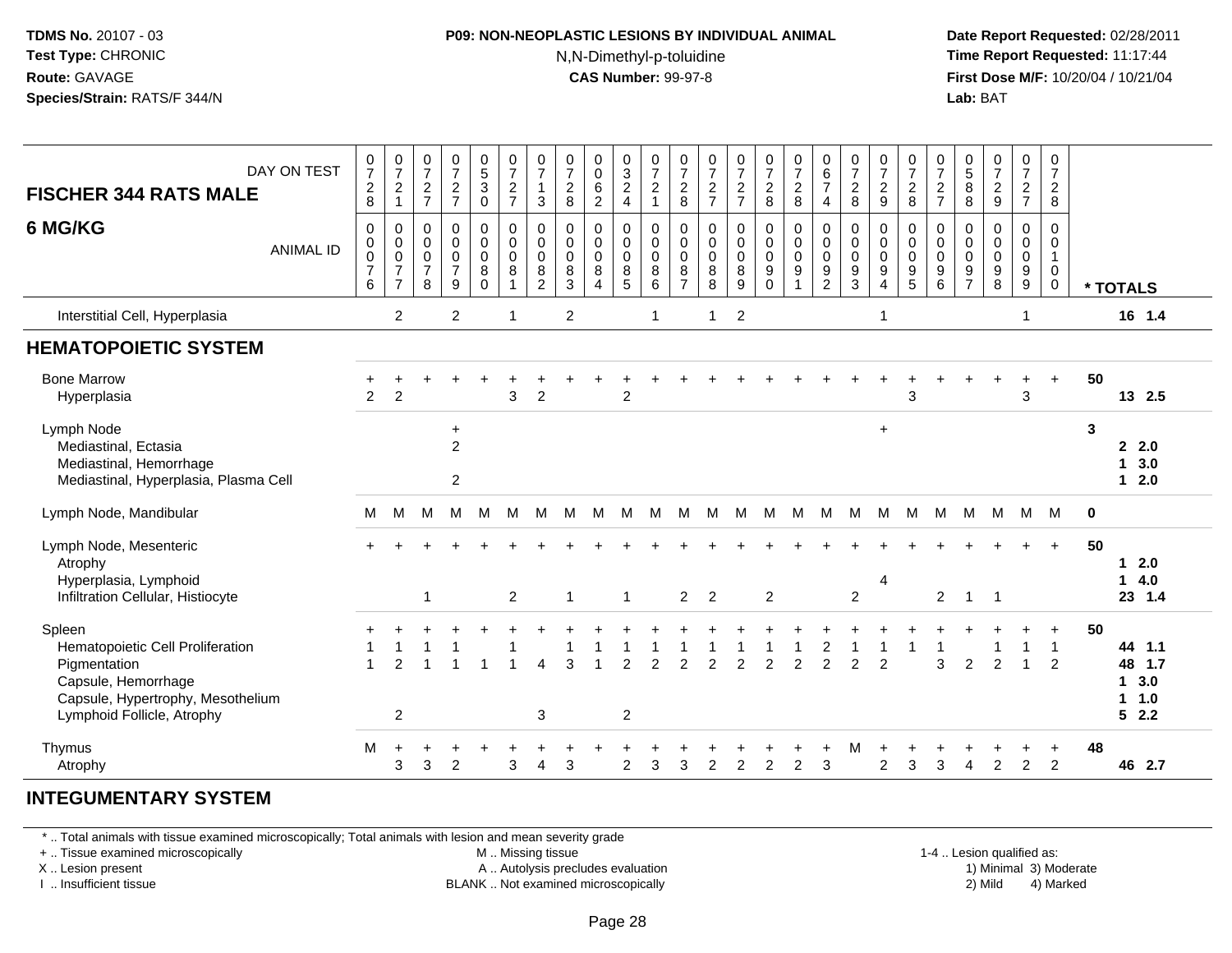### **P09: NON-NEOPLASTIC LESIONS BY INDIVIDUAL ANIMAL**N,N-Dimethyl-p-toluidine

 **Date Report Requested:** 02/28/2011 **Time Report Requested:** 11:17:44 **First Dose M/F:** 10/20/04 / 10/21/04<br>**Lab:** BAT **Lab:** BAT

| DAY ON TEST<br><b>FISCHER 344 RATS MALE</b>                                                                                                                                                                                                                                                         | $\begin{smallmatrix}0\\7\end{smallmatrix}$<br>$\overline{c}$<br>8        | 0<br>$\overline{7}$<br>$\overline{2}$<br>$\mathbf{1}$               | $\frac{0}{7}$<br>$\sqrt{2}$<br>$\overline{7}$                 | $\frac{0}{7}$<br>$\frac{2}{7}$             | $\begin{array}{c} 0 \\ 5 \\ 3 \end{array}$<br>$\mathbf 0$ | $\frac{0}{7}$<br>$\sqrt{2}$<br>$\overline{7}$                      | 0<br>$\overline{7}$<br>$\overline{1}$<br>3       | $\frac{0}{7}$<br>$\overline{2}$<br>8                 | 0<br>$\ddot{\mathbf{0}}$<br>$\,6\,$<br>$\overline{c}$ | $\begin{array}{c} 0 \\ 3 \\ 2 \end{array}$<br>$\overline{4}$ | 0<br>$\overline{7}$<br>$\sqrt{2}$<br>$\overline{1}$  | 0<br>$\overline{7}$<br>$\overline{2}$<br>$\,8\,$                 | $\frac{0}{7}$<br>$\frac{2}{7}$                          | 0<br>$\overline{7}$<br>$\overline{c}$<br>$\overline{7}$ | $\frac{0}{7}$<br>$\overline{c}$<br>8                   | $\frac{0}{7}$<br>$\boldsymbol{2}$<br>8                              | $\begin{array}{c} 0 \\ 6 \end{array}$<br>$\overline{7}$<br>$\overline{4}$ | $\frac{0}{7}$<br>$\overline{c}$<br>8                             | 0<br>$\overline{7}$<br>$\overline{c}$<br>$9\,$              | 0<br>$\overline{7}$<br>$\overline{c}$<br>8 | $\frac{0}{7}$<br>$\overline{c}$<br>$\overline{7}$                     | $\begin{array}{c} 0 \\ 5 \end{array}$<br>$\, 8$<br>8       | $\frac{0}{7}$<br>$\boldsymbol{2}$<br>9                   | 0<br>$\overline{7}$<br>$\overline{2}$<br>$\overline{7}$      | 0<br>$\overline{7}$<br>$\overline{2}$<br>8           |             |                                                                  |
|-----------------------------------------------------------------------------------------------------------------------------------------------------------------------------------------------------------------------------------------------------------------------------------------------------|--------------------------------------------------------------------------|---------------------------------------------------------------------|---------------------------------------------------------------|--------------------------------------------|-----------------------------------------------------------|--------------------------------------------------------------------|--------------------------------------------------|------------------------------------------------------|-------------------------------------------------------|--------------------------------------------------------------|------------------------------------------------------|------------------------------------------------------------------|---------------------------------------------------------|---------------------------------------------------------|--------------------------------------------------------|---------------------------------------------------------------------|---------------------------------------------------------------------------|------------------------------------------------------------------|-------------------------------------------------------------|--------------------------------------------|-----------------------------------------------------------------------|------------------------------------------------------------|----------------------------------------------------------|--------------------------------------------------------------|------------------------------------------------------|-------------|------------------------------------------------------------------|
| 6 MG/KG<br><b>ANIMAL ID</b>                                                                                                                                                                                                                                                                         | $\mathbf 0$<br>$\mathbf 0$<br>$\pmb{0}$<br>$\overline{7}$<br>6           | 0<br>$\mathbf 0$<br>$\mathbf 0$<br>$\overline{7}$<br>$\overline{7}$ | $\Omega$<br>$\mathbf 0$<br>$\mathbf 0$<br>$\overline{7}$<br>8 | 0<br>0<br>$\bar{0}$<br>$\overline{7}$<br>9 | $\pmb{0}$<br>$\mathbf 0$<br>$\pmb{0}$<br>8<br>$\mathbf 0$ | $\mathbf 0$<br>$\mathbf 0$<br>$\pmb{0}$<br>$\,8\,$<br>$\mathbf{1}$ | $\Omega$<br>$\mathbf 0$<br>$\mathbf 0$<br>8<br>2 | $\Omega$<br>$\mathbf 0$<br>$\mathbf 0$<br>8<br>3     | 0<br>0<br>$\mathsf{O}\xspace$<br>$\bf 8$<br>$\Delta$  | 0<br>0<br>$\pmb{0}$<br>8<br>5                                | $\Omega$<br>$\mathbf 0$<br>$\pmb{0}$<br>$\bf 8$<br>6 | $\mathbf 0$<br>$\mathbf 0$<br>$\mathbf 0$<br>8<br>$\overline{7}$ | $\pmb{0}$<br>$\mathbf 0$<br>$\mathbf 0$<br>$\bf 8$<br>8 | 0<br>$\mathbf 0$<br>$\mathbf 0$<br>$\bf 8$<br>9         | 0<br>0<br>$\pmb{0}$<br>$\boldsymbol{9}$<br>$\mathbf 0$ | $\mathbf 0$<br>0<br>$\pmb{0}$<br>$\boldsymbol{9}$<br>$\overline{1}$ | $\mathbf 0$<br>$\mathbf 0$<br>$\pmb{0}$<br>$\frac{9}{2}$                  | $\pmb{0}$<br>$\mathbf 0$<br>$\mathbf 0$<br>$\boldsymbol{9}$<br>3 | 0<br>0<br>$\mathbf 0$<br>$\boldsymbol{9}$<br>$\overline{4}$ | 0<br>0<br>$\mathbf 0$<br>$\frac{9}{5}$     | $\mathbf 0$<br>0<br>$\mathbf 0$<br>$\boldsymbol{9}$<br>$6\phantom{1}$ | $\mathbf 0$<br>$\mathbf 0$<br>$\mathbf 0$<br>$\frac{9}{7}$ | 0<br>$\mathbf 0$<br>$\mathbf 0$<br>$\boldsymbol{9}$<br>8 | 0<br>$\mathbf 0$<br>$\mathbf 0$<br>$9\,$<br>$\boldsymbol{9}$ | 0<br>0<br>$\mathbf{1}$<br>$\mathbf 0$<br>$\mathbf 0$ |             | * TOTALS                                                         |
| <b>Mammary Gland</b>                                                                                                                                                                                                                                                                                |                                                                          |                                                                     |                                                               |                                            |                                                           |                                                                    |                                                  |                                                      |                                                       |                                                              |                                                      |                                                                  |                                                         |                                                         |                                                        |                                                                     |                                                                           |                                                                  |                                                             |                                            |                                                                       |                                                            |                                                          |                                                              |                                                      | 50          |                                                                  |
| <b>Skin</b>                                                                                                                                                                                                                                                                                         |                                                                          |                                                                     |                                                               |                                            |                                                           |                                                                    |                                                  |                                                      |                                                       |                                                              |                                                      |                                                                  |                                                         |                                                         |                                                        |                                                                     |                                                                           |                                                                  |                                                             |                                            |                                                                       |                                                            |                                                          |                                                              |                                                      | 50          |                                                                  |
| <b>MUSCULOSKELETAL SYSTEM</b>                                                                                                                                                                                                                                                                       |                                                                          |                                                                     |                                                               |                                            |                                                           |                                                                    |                                                  |                                                      |                                                       |                                                              |                                                      |                                                                  |                                                         |                                                         |                                                        |                                                                     |                                                                           |                                                                  |                                                             |                                            |                                                                       |                                                            |                                                          |                                                              |                                                      |             |                                                                  |
| Bone                                                                                                                                                                                                                                                                                                |                                                                          |                                                                     |                                                               |                                            |                                                           |                                                                    |                                                  |                                                      |                                                       |                                                              |                                                      |                                                                  |                                                         |                                                         |                                                        |                                                                     |                                                                           |                                                                  |                                                             |                                            |                                                                       |                                                            |                                                          |                                                              |                                                      | 50          |                                                                  |
| <b>NERVOUS SYSTEM</b>                                                                                                                                                                                                                                                                               |                                                                          |                                                                     |                                                               |                                            |                                                           |                                                                    |                                                  |                                                      |                                                       |                                                              |                                                      |                                                                  |                                                         |                                                         |                                                        |                                                                     |                                                                           |                                                                  |                                                             |                                            |                                                                       |                                                            |                                                          |                                                              |                                                      |             |                                                                  |
| <b>Brain</b>                                                                                                                                                                                                                                                                                        |                                                                          |                                                                     |                                                               |                                            |                                                           |                                                                    |                                                  |                                                      |                                                       |                                                              |                                                      |                                                                  |                                                         |                                                         |                                                        |                                                                     |                                                                           |                                                                  |                                                             |                                            |                                                                       |                                                            |                                                          |                                                              |                                                      | 50          |                                                                  |
| Spinal Cord                                                                                                                                                                                                                                                                                         |                                                                          | $\ddot{}$                                                           |                                                               |                                            |                                                           |                                                                    |                                                  |                                                      |                                                       |                                                              |                                                      |                                                                  |                                                         |                                                         |                                                        |                                                                     |                                                                           |                                                                  |                                                             |                                            |                                                                       |                                                            |                                                          |                                                              |                                                      | $\mathbf 1$ |                                                                  |
| <b>RESPIRATORY SYSTEM</b>                                                                                                                                                                                                                                                                           |                                                                          |                                                                     |                                                               |                                            |                                                           |                                                                    |                                                  |                                                      |                                                       |                                                              |                                                      |                                                                  |                                                         |                                                         |                                                        |                                                                     |                                                                           |                                                                  |                                                             |                                            |                                                                       |                                                            |                                                          |                                                              |                                                      |             |                                                                  |
| Lung<br>Foreign Body<br>Inflammation<br>Alveolar Epithelium, Hyperplasia<br>Alveolus, Infiltration Cellular, Histiocyte                                                                                                                                                                             |                                                                          |                                                                     | $\overline{c}$                                                |                                            | X<br>$\overline{2}$                                       | $\overline{1}$                                                     |                                                  |                                                      |                                                       |                                                              |                                                      |                                                                  |                                                         |                                                         |                                                        |                                                                     | $\overline{1}$                                                            |                                                                  |                                                             | $2^{\circ}$                                | $\overline{2}$                                                        |                                                            | $\overline{2}$                                           |                                                              |                                                      | 50          | 1<br>$5$ 1.6<br>92.3<br>2, 1.0                                   |
| <b>Nose</b><br>Foreign Body<br>Inflammation<br>Glands, Olfactory Epithelium, Hyperplasia<br>Glands, Respiratory Epithelium, Dilatation<br>Glands, Respiratory Epithelium, Hyperplasia<br>Glands, Respiratory Epithelium, Metaplasia,<br>Respiratory<br>Glands, Transitional Epithelium, Hyperplasia | $\ddot{}$<br>$\mathsf X$<br>3<br>$\mathbf{1}$<br>$\overline{\mathbf{1}}$ | $\overline{1}$<br>1<br>1<br>$\overline{1}$                          | 3<br>1                                                        | X<br>3<br>$\mathbf{1}$<br>$\overline{1}$   |                                                           | $\mathbf 1$                                                        | 2<br>$\mathbf{1}$                                | X<br>$\overline{2}$<br>$\overline{1}$<br>$1 \quad 1$ |                                                       | $\mathbf{1}$<br>$\mathbf{1}$                                 | $\overline{1}$<br>$\overline{1}$<br>$\overline{1}$   | 2                                                                | 3<br>$\mathbf{1}$<br>$\mathbf{1}$                       | Χ<br>3<br>$\overline{1}$                                | X<br>$\overline{2}$                                    | $\mathbf{1}$                                                        | X<br>$\overline{\mathbf{1}}$<br>$1 \quad 1$                               | Χ<br>$\mathfrak{p}$<br>$\overline{1}$                            | $\overline{1}$<br>$\overline{1}$                            | X<br>3<br>$\overline{1}$                   | -1<br>$\overline{1}$                                                  | X<br>$\overline{1}$                                        | X<br>2                                                   | $\overline{1}$<br>$\mathbf{1}$                               | X<br>$\overline{1}$<br>$\overline{1}$                | 49          | 17<br>40 1.6<br>2, 1.0<br>15 1.0<br>$8$ 1.1<br>39 1.0<br>$1 1.0$ |
| *  Total animals with tissue examined microscopically; Total animals with lesion and mean severity grade<br>+  Tissue examined microscopically                                                                                                                                                      |                                                                          |                                                                     |                                                               |                                            |                                                           | M  Missing tissue                                                  |                                                  |                                                      |                                                       |                                                              |                                                      |                                                                  |                                                         |                                                         |                                                        |                                                                     |                                                                           |                                                                  |                                                             |                                            |                                                                       |                                                            | 1-4  Lesion qualified as:                                |                                                              |                                                      |             |                                                                  |

X .. Lesion present

I .. Insufficient tissue

A .. Autolysis precludes evaluation

BLANK .. Not examined microscopically 2) Mild 4) Marked

1-4 .. Lesion qualified as: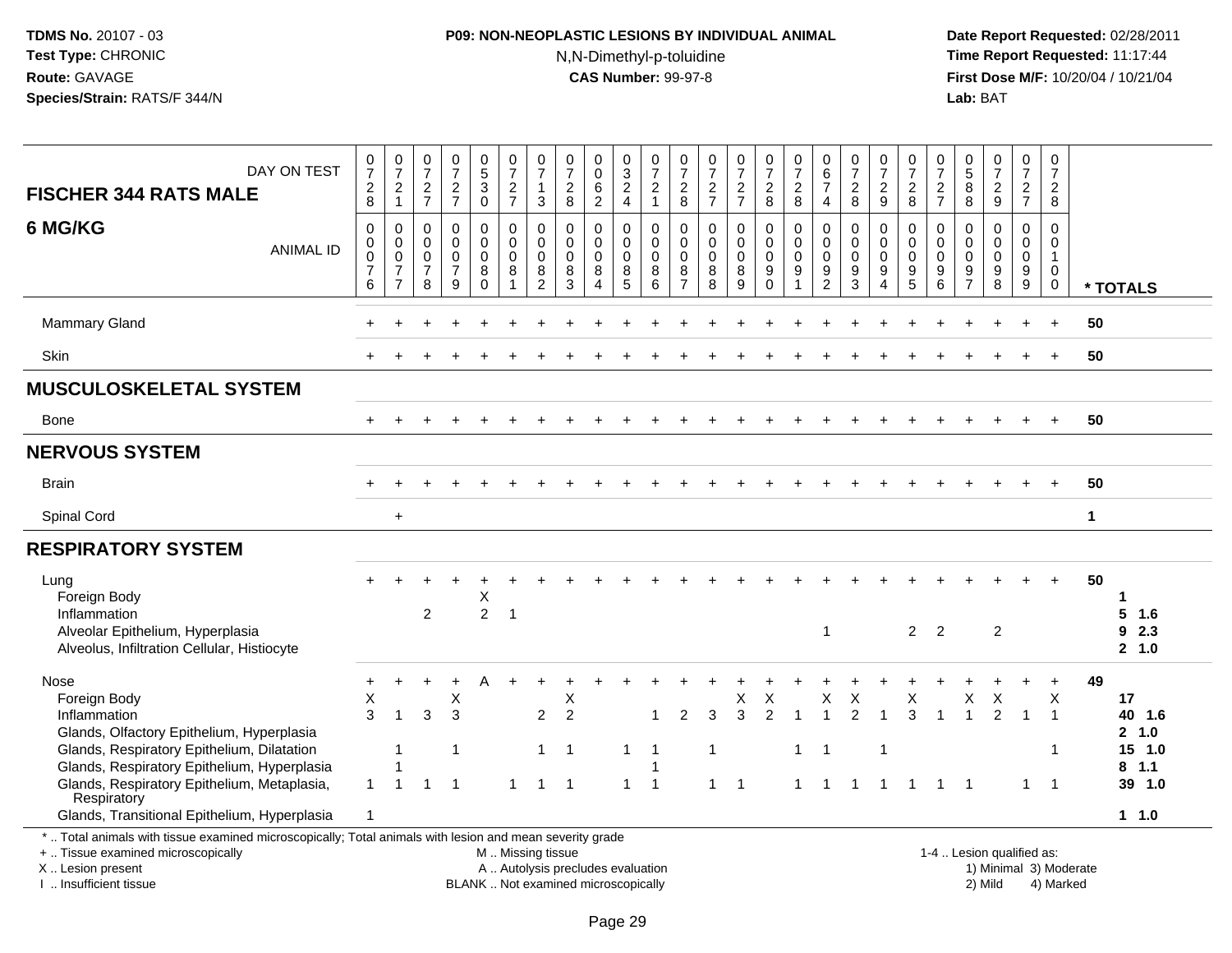#### **P09: NON-NEOPLASTIC LESIONS BY INDIVIDUAL ANIMAL**N,N-Dimethyl-p-toluidine

 **Date Report Requested:** 02/28/2011 **Time Report Requested:** 11:17:44 **First Dose M/F:** 10/20/04 / 10/21/04<br>**Lab:** BAT **Lab:** BAT

| DAY ON TEST<br><b>FISCHER 344 RATS MALE</b>                                                                                                                | $\frac{0}{7}$<br>$\begin{array}{c} 2 \\ 8 \end{array}$         | $\frac{0}{7}$<br>$\frac{2}{1}$                                              | $\frac{0}{7}$<br>$\frac{2}{7}$                                 | $\frac{0}{7}$<br>$\frac{2}{7}$                       | $\begin{array}{c} 0 \\ 5 \\ 3 \end{array}$<br>$\mathsf 0$               | $\frac{0}{7}$<br>$\boldsymbol{2}$<br>$\overline{7}$                | $\frac{0}{7}$<br>$\overline{1}$<br>$\mathbf{3}$        | $\frac{0}{7}$<br>$\sqrt{2}$<br>8                               | $\begin{smallmatrix}0\0\0\end{smallmatrix}$<br>6<br>$\overline{c}$ | $\begin{smallmatrix} 0\\ 3\\ 2 \end{smallmatrix}$<br>$\overline{4}$ | $\frac{0}{7}$<br>$\sqrt{2}$<br>$\overline{1}$                   | $\frac{0}{7}$<br>$\frac{2}{8}$                                         | $\frac{0}{7}$<br>$\frac{2}{7}$                      | $\frac{0}{7}$<br>$\frac{2}{7}$            | $\frac{0}{7}$<br>$\overline{2}$<br>8                              | $\frac{0}{7}$<br>$\frac{2}{8}$                              | $\begin{matrix} 0 \\ 6 \end{matrix}$<br>$\overline{7}$<br>$\overline{4}$ | $\frac{0}{7}$<br>$\overline{2}$<br>8                                      | $\frac{0}{7}$<br>$\overline{c}$<br>9                             | $\frac{0}{7}$<br>$\overline{c}$<br>8                        | $\frac{0}{7}$<br>$\frac{2}{7}$                                           | 0<br>8<br>8                                                                     | $\frac{0}{7}$<br>$\frac{2}{9}$                                   | $\frac{0}{7}$<br>$\frac{2}{7}$                                   | $\frac{0}{7}$<br>$\overline{c}$<br>8                                   |    |                                                      |  |
|------------------------------------------------------------------------------------------------------------------------------------------------------------|----------------------------------------------------------------|-----------------------------------------------------------------------------|----------------------------------------------------------------|------------------------------------------------------|-------------------------------------------------------------------------|--------------------------------------------------------------------|--------------------------------------------------------|----------------------------------------------------------------|--------------------------------------------------------------------|---------------------------------------------------------------------|-----------------------------------------------------------------|------------------------------------------------------------------------|-----------------------------------------------------|-------------------------------------------|-------------------------------------------------------------------|-------------------------------------------------------------|--------------------------------------------------------------------------|---------------------------------------------------------------------------|------------------------------------------------------------------|-------------------------------------------------------------|--------------------------------------------------------------------------|---------------------------------------------------------------------------------|------------------------------------------------------------------|------------------------------------------------------------------|------------------------------------------------------------------------|----|------------------------------------------------------|--|
| 6 MG/KG<br><b>ANIMAL ID</b>                                                                                                                                | $\mathbf 0$<br>$\mathbf 0$<br>$\pmb{0}$<br>$\overline{7}$<br>6 | $\pmb{0}$<br>$\mathbf 0$<br>$\pmb{0}$<br>$\boldsymbol{7}$<br>$\overline{7}$ | $\mathbf 0$<br>$\mathbf 0$<br>$\pmb{0}$<br>$\overline{7}$<br>8 | 0<br>$\mathbf 0$<br>$\pmb{0}$<br>$\overline{7}$<br>9 | $\pmb{0}$<br>$\ddot{\mathbf{0}}$<br>$\pmb{0}$<br>$\bf 8$<br>$\mathbf 0$ | $\pmb{0}$<br>$\mathbf 0$<br>$\mathbf 0$<br>$\bf 8$<br>$\mathbf{1}$ | $\mathbf 0$<br>$\mathbf 0$<br>0<br>8<br>$\overline{2}$ | $\mathbf 0$<br>$\mathbf 0$<br>$\mathbf 0$<br>8<br>$\mathbf{3}$ | 0<br>$\mathbf 0$<br>$\mathbf 0$<br>8<br>$\overline{4}$             | 0<br>$\mathsf{O}\xspace$<br>$\mathbf 0$<br>8<br>5                   | $\Omega$<br>$\pmb{0}$<br>$\pmb{0}$<br>$\,8\,$<br>$6\phantom{1}$ | $\mathbf 0$<br>$\mathbf 0$<br>$\mathsf{O}$<br>$\, 8$<br>$\overline{7}$ | $\pmb{0}$<br>$\pmb{0}$<br>$\pmb{0}$<br>$\,8\,$<br>8 | 0<br>$\mathbf 0$<br>$\mathsf 0$<br>8<br>9 | $\pmb{0}$<br>$\mathsf{O}\xspace$<br>$\pmb{0}$<br>9<br>$\mathbf 0$ | $\pmb{0}$<br>$\mathbf 0$<br>$\mathsf 0$<br>$\boldsymbol{9}$ | 0<br>$\mathbf 0$<br>$\mathsf 0$<br>$\boldsymbol{9}$<br>$\overline{2}$    | $\mathbf 0$<br>$\pmb{0}$<br>$\pmb{0}$<br>$\boldsymbol{9}$<br>$\mathbf{3}$ | 0<br>$\mathbf 0$<br>$\mathsf{O}\xspace$<br>$\boldsymbol{9}$<br>4 | $\mathbf 0$<br>$\mathsf{O}\xspace$<br>$\mathsf 0$<br>9<br>5 | $\Omega$<br>$\pmb{0}$<br>$\pmb{0}$<br>$\boldsymbol{9}$<br>$6\phantom{1}$ | $\mathbf 0$<br>$\mathbf 0$<br>$\mathbf 0$<br>$\boldsymbol{9}$<br>$\overline{7}$ | $\mathbf 0$<br>$\mathbf 0$<br>$\pmb{0}$<br>$\boldsymbol{9}$<br>8 | $\mathbf 0$<br>$\mathbf 0$<br>$\pmb{0}$<br>$\boldsymbol{9}$<br>9 | $\mathbf 0$<br>$\mathsf{O}\xspace$<br>$\mathbf{1}$<br>$\mathbf 0$<br>0 |    | * TOTALS                                             |  |
| Olfactory Epithelium, Accumulation, Hyaline<br><b>Droplet</b>                                                                                              | 2                                                              | $\overline{2}$                                                              | 3                                                              | $\overline{2}$                                       |                                                                         | 2                                                                  |                                                        | -1                                                             |                                                                    |                                                                     | 2                                                               | 2                                                                      |                                                     | $\overline{2}$                            | 2                                                                 | $\overline{2}$                                              | 3                                                                        | 2                                                                         | $\overline{2}$                                                   | $\overline{2}$                                              | $\overline{2}$                                                           |                                                                                 | $\overline{2}$                                                   | 3                                                                | 2                                                                      |    | 44 2.0                                               |  |
| Olfactory Epithelium, Hyperplasia, Basal Cell<br>Olfactory Epithelium, Metaplasia, Respiratory<br>Respiratory Epithelium, Accumulation, Hyaline<br>Droplet | $\mathbf{1}$<br>$\overline{1}$                                 | $\overline{1}$                                                              | $\overline{2}$<br>1                                            | $\overline{c}$                                       |                                                                         | $\mathbf{1}$                                                       | $\overline{\phantom{a}}$                               | -1                                                             |                                                                    |                                                                     |                                                                 | -1<br>$\overline{1}$                                                   | -1                                                  | 1                                         | $\mathbf{1}$                                                      | $\overline{1}$                                              | $\overline{c}$                                                           | -1                                                                        | 1<br>$\overline{1}$                                              |                                                             |                                                                          | -1<br>-1                                                                        | 2                                                                | 2                                                                | -1                                                                     |    | 1 1.0<br>9 1.4<br>35 1.2                             |  |
| Respiratory Epithelium, Hyperplasia<br>Squamous Epithelium, Cyst<br>Transitional Epithelium, Hyperplasia                                                   |                                                                |                                                                             | 3                                                              | 3                                                    |                                                                         | $\mathbf{1}$                                                       | 2                                                      | -1                                                             |                                                                    |                                                                     |                                                                 | $\overline{1}$                                                         | 2                                                   | $\overline{2}$                            | -1                                                                |                                                             |                                                                          | $\overline{2}$                                                            |                                                                  | $\overline{2}$                                              |                                                                          |                                                                                 | 2                                                                |                                                                  |                                                                        |    | 29 1.5<br>1<br>$1 \t1.0$                             |  |
| Trachea<br>Inflammation                                                                                                                                    |                                                                |                                                                             |                                                                |                                                      | $\overline{c}$                                                          |                                                                    |                                                        |                                                                |                                                                    |                                                                     |                                                                 |                                                                        |                                                     |                                           |                                                                   |                                                             |                                                                          |                                                                           |                                                                  |                                                             |                                                                          |                                                                                 |                                                                  |                                                                  | $\ddot{}$                                                              | 50 | $12.0$                                               |  |
| <b>SPECIAL SENSES SYSTEM</b>                                                                                                                               |                                                                |                                                                             |                                                                |                                                      |                                                                         |                                                                    |                                                        |                                                                |                                                                    |                                                                     |                                                                 |                                                                        |                                                     |                                           |                                                                   |                                                             |                                                                          |                                                                           |                                                                  |                                                             |                                                                          |                                                                                 |                                                                  |                                                                  |                                                                        |    |                                                      |  |
| Eye<br>Dysplasia<br>Inflammation<br>Cornea, Hyperplasia<br>Cornea, Inflammation<br>Lens, Degeneration<br>Retina, Atrophy                                   |                                                                |                                                                             |                                                                |                                                      |                                                                         | X                                                                  |                                                        |                                                                |                                                                    |                                                                     |                                                                 |                                                                        |                                                     |                                           |                                                                   |                                                             |                                                                          |                                                                           |                                                                  |                                                             |                                                                          |                                                                                 |                                                                  |                                                                  | $+$                                                                    | 50 | 2.0<br>1.<br>$12.0$<br>13.0<br>$1 \quad 3.0$<br>13.0 |  |
| Harderian Gland<br>Infiltration Cellular, Lymphoid<br>Inflammation                                                                                         | $\overline{1}$                                                 |                                                                             | 1                                                              |                                                      |                                                                         |                                                                    |                                                        |                                                                |                                                                    |                                                                     |                                                                 |                                                                        |                                                     |                                           |                                                                   |                                                             |                                                                          |                                                                           |                                                                  |                                                             |                                                                          |                                                                                 |                                                                  |                                                                  | 3                                                                      | 50 | 13.0<br>$6$ 1.5                                      |  |
| Zymbal's Gland                                                                                                                                             |                                                                |                                                                             |                                                                |                                                      |                                                                         |                                                                    |                                                        |                                                                |                                                                    |                                                                     |                                                                 |                                                                        |                                                     |                                           |                                                                   |                                                             |                                                                          |                                                                           |                                                                  |                                                             |                                                                          |                                                                                 |                                                                  |                                                                  |                                                                        | 50 |                                                      |  |
|                                                                                                                                                            |                                                                |                                                                             |                                                                |                                                      |                                                                         |                                                                    |                                                        |                                                                |                                                                    |                                                                     |                                                                 |                                                                        |                                                     |                                           |                                                                   |                                                             |                                                                          |                                                                           |                                                                  |                                                             |                                                                          |                                                                                 |                                                                  |                                                                  |                                                                        |    |                                                      |  |

#### **URINARY SYSTEM**

\* .. Total animals with tissue examined microscopically; Total animals with lesion and mean severity grade

+ .. Tissue examined microscopically

X .. Lesion present

I .. Insufficient tissue

M .. Missing tissue

A .. Autolysis precludes evaluation

BLANK .. Not examined microscopically 2) Mild 4) Marked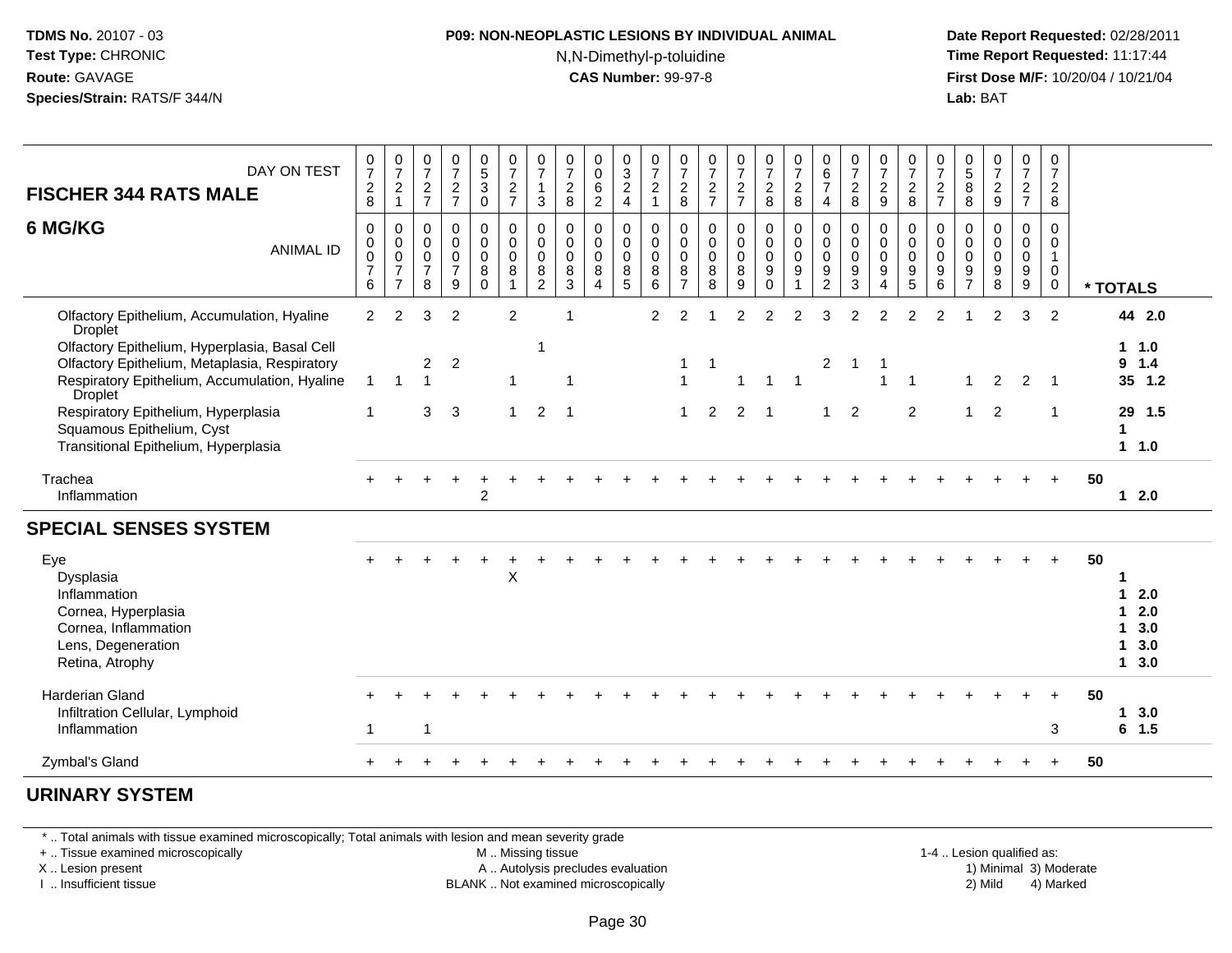### **P09: NON-NEOPLASTIC LESIONS BY INDIVIDUAL ANIMAL**N,N-Dimethyl-p-toluidine

 **Date Report Requested:** 02/28/2011 **Time Report Requested:** 11:17:44 **First Dose M/F:** 10/20/04 / 10/21/04<br>**Lab:** BAT **Lab:** BAT

| DAY ON TEST<br><b>FISCHER 344 RATS MALE</b>                          | $\frac{0}{7}$<br>$\boldsymbol{2}$<br>8     | $\frac{0}{7}$<br>$\boldsymbol{2}$                                         | $\frac{0}{7}$<br>$\sqrt{2}$<br>$\overline{ }$                        | $\frac{0}{7}$<br>$\overline{c}$<br>$\overline{ }$ | $\begin{array}{c} 0 \\ 5 \end{array}$<br>3<br>0 | $\frac{0}{7}$<br>$\sqrt{2}$<br>$\overline{ }$ | $\frac{0}{7}$<br>3              | $\frac{0}{7}$<br>$\sqrt{2}$<br>8        | 0<br>$\mathbf 0$<br>6<br>2                | $_{3}^{\rm 0}$<br>$\boldsymbol{2}$<br>4   | $\frac{0}{7}$<br>$\sqrt{2}$                     | $\frac{0}{7}$<br>$\boldsymbol{2}$<br>8             | $\frac{0}{7}$<br>$\overline{2}$<br>$\overline{ }$ | $\frac{0}{7}$<br>$\frac{2}{7}$                       | 0<br>7<br>$\overline{c}$<br>8                    | $\frac{0}{7}$<br>$\overline{c}$<br>8 | $\begin{matrix} 0 \\ 6 \end{matrix}$<br>$\overline{7}$<br>$\overline{4}$ | $\frac{0}{7}$<br>$\overline{2}$<br>8                     | $\frac{0}{7}$<br>$\frac{2}{9}$                                                                    | $\frac{0}{7}$<br>$\sqrt{2}$<br>$\,8\,$                    | 0<br>$\overline{7}$<br>$\boldsymbol{2}$<br>$\overline{ }$ | $\mathbf 5$<br>$\bf 8$<br>8                          | $\frac{0}{7}$<br>$\overline{c}$<br>9 | 0<br>$\overline{ }$<br>$\overline{a}$<br>$\overline{z}$ | 0<br>$\overline{7}$<br>$\overline{2}$<br>8 |                              |
|----------------------------------------------------------------------|--------------------------------------------|---------------------------------------------------------------------------|----------------------------------------------------------------------|---------------------------------------------------|-------------------------------------------------|-----------------------------------------------|---------------------------------|-----------------------------------------|-------------------------------------------|-------------------------------------------|-------------------------------------------------|----------------------------------------------------|---------------------------------------------------|------------------------------------------------------|--------------------------------------------------|--------------------------------------|--------------------------------------------------------------------------|----------------------------------------------------------|---------------------------------------------------------------------------------------------------|-----------------------------------------------------------|-----------------------------------------------------------|------------------------------------------------------|--------------------------------------|---------------------------------------------------------|--------------------------------------------|------------------------------|
| 6 MG/KG<br>ANIMAL ID                                                 | 0<br>$\pmb{0}$<br>0<br>$\overline{7}$<br>6 | 0<br>$\pmb{0}$<br>$\pmb{0}$<br>$\overline{7}$<br>$\overline{\phantom{a}}$ | 0<br>$\boldsymbol{0}$<br>$\pmb{0}$<br>$\overline{7}$<br>$\mathsf{R}$ | $_0^0$<br>$\pmb{0}$<br>$\overline{ }$<br>9        | $_0^0$<br>0<br>8<br>$\Omega$                    | $_{\rm 0}^{\rm 0}$<br>$\pmb{0}$<br>8          | 0<br>$\mathbf 0$<br>0<br>8<br>2 | 0<br>$\pmb{0}$<br>$\mathbf 0$<br>8<br>3 | 0<br>$\Omega$<br>0<br>8<br>$\overline{4}$ | 0<br>$\mathbf 0$<br>$\mathbf 0$<br>8<br>5 | $_{\rm 0}^{\rm 0}$<br>$\pmb{0}$<br>$\bf 8$<br>6 | 0<br>$\pmb{0}$<br>$\pmb{0}$<br>8<br>$\overline{ }$ | $_{\rm 0}^{\rm 0}$<br>$\pmb{0}$<br>$\bf 8$<br>8   | $\boldsymbol{0}$<br>$\pmb{0}$<br>$\pmb{0}$<br>8<br>9 | 0<br>$\mathbf 0$<br>$\mathbf 0$<br>9<br>$\Omega$ | 0<br>$\bar{0}$<br>0<br>9             | $\pmb{0}$<br>$\mathbf 0$<br>9<br>$\overline{2}$                          | $_{\rm 0}^{\rm 0}$<br>$\pmb{0}$<br>$\boldsymbol{9}$<br>3 | $\begin{smallmatrix} 0\\0 \end{smallmatrix}$<br>$\mathbf 0$<br>$\boldsymbol{9}$<br>$\overline{4}$ | 0<br>$\overline{0}$<br>$\pmb{0}$<br>$\boldsymbol{9}$<br>5 | 0<br>$\boldsymbol{0}$<br>$\mathbf 0$<br>9<br>6            | 0<br>$\mathbf 0$<br>$\pmb{0}$<br>9<br>$\overline{7}$ | $_0^0$<br>$\mathsf{O}$<br>9<br>8     | 0<br>0<br>0<br>9<br>$\boldsymbol{9}$                    | 0<br>$\mathbf 0$<br>0<br>$\pmb{0}$         | * TOTALS                     |
| Kidney<br>Accumulation, Hyaline Droplet                              |                                            |                                                                           |                                                                      |                                                   |                                                 |                                               |                                 |                                         |                                           |                                           |                                                 |                                                    |                                                   |                                                      |                                                  |                                      |                                                                          |                                                          |                                                                                                   |                                                           |                                                           |                                                      |                                      | $+$                                                     | $+$                                        | 50<br>1.0                    |
| Mineralization                                                       |                                            |                                                                           |                                                                      | 2                                                 |                                                 | $\mathcal{P}$                                 | $\mathcal{P}$                   | $\overline{2}$                          |                                           |                                           |                                                 |                                                    |                                                   | 2                                                    |                                                  |                                      |                                                                          |                                                          |                                                                                                   |                                                           | 2                                                         |                                                      | 2                                    | 2                                                       | $\overline{2}$                             | 37<br>1.0<br>2.0             |
| Nephropathy<br>Pigmentation<br>Papilla, Necrosis                     | $\overline{2}$                             | 4                                                                         |                                                                      |                                                   |                                                 |                                               | 4                               |                                         |                                           |                                           |                                                 |                                                    |                                                   |                                                      |                                                  |                                      |                                                                          |                                                          |                                                                                                   |                                                           |                                                           |                                                      |                                      |                                                         |                                            | 49<br>46<br>1.0<br>24.0      |
| Pelvis, Inflammation<br>Pelvis, Transitional Epithelium, Hyperplasia |                                            | 4                                                                         |                                                                      |                                                   |                                                 |                                               | $\overline{2}$                  |                                         |                                           |                                           |                                                 |                                                    |                                                   |                                                      |                                                  |                                      |                                                                          |                                                          |                                                                                                   |                                                           |                                                           |                                                      |                                      |                                                         |                                            | 32.3<br>2, 1.0               |
| <b>Urinary Bladder</b><br>Hemorrhage                                 |                                            |                                                                           |                                                                      |                                                   |                                                 |                                               | 3                               |                                         |                                           |                                           |                                                 |                                                    |                                                   |                                                      |                                                  |                                      |                                                                          |                                                          |                                                                                                   |                                                           |                                                           |                                                      |                                      |                                                         |                                            | 50<br>3.0                    |
| Inflammation<br>Ulcer                                                |                                            | 4<br>4                                                                    |                                                                      |                                                   |                                                 |                                               | $\overline{c}$                  |                                         |                                           |                                           |                                                 |                                                    |                                                   |                                                      |                                                  |                                      |                                                                          |                                                          |                                                                                                   |                                                           |                                                           |                                                      |                                      |                                                         |                                            | 3.0<br>$\mathbf{2}^-$<br>4.0 |

\* .. Total animals with tissue examined microscopically; Total animals with lesion and mean severity grade

+ .. Tissue examined microscopically

X .. Lesion present

I .. Insufficient tissue

 M .. Missing tissueA .. Autolysis precludes evaluation

1-4 .. Lesion qualified as:<br>1) Minimal 3) Moderate BLANK .. Not examined microscopically 2) Mild 4) Marked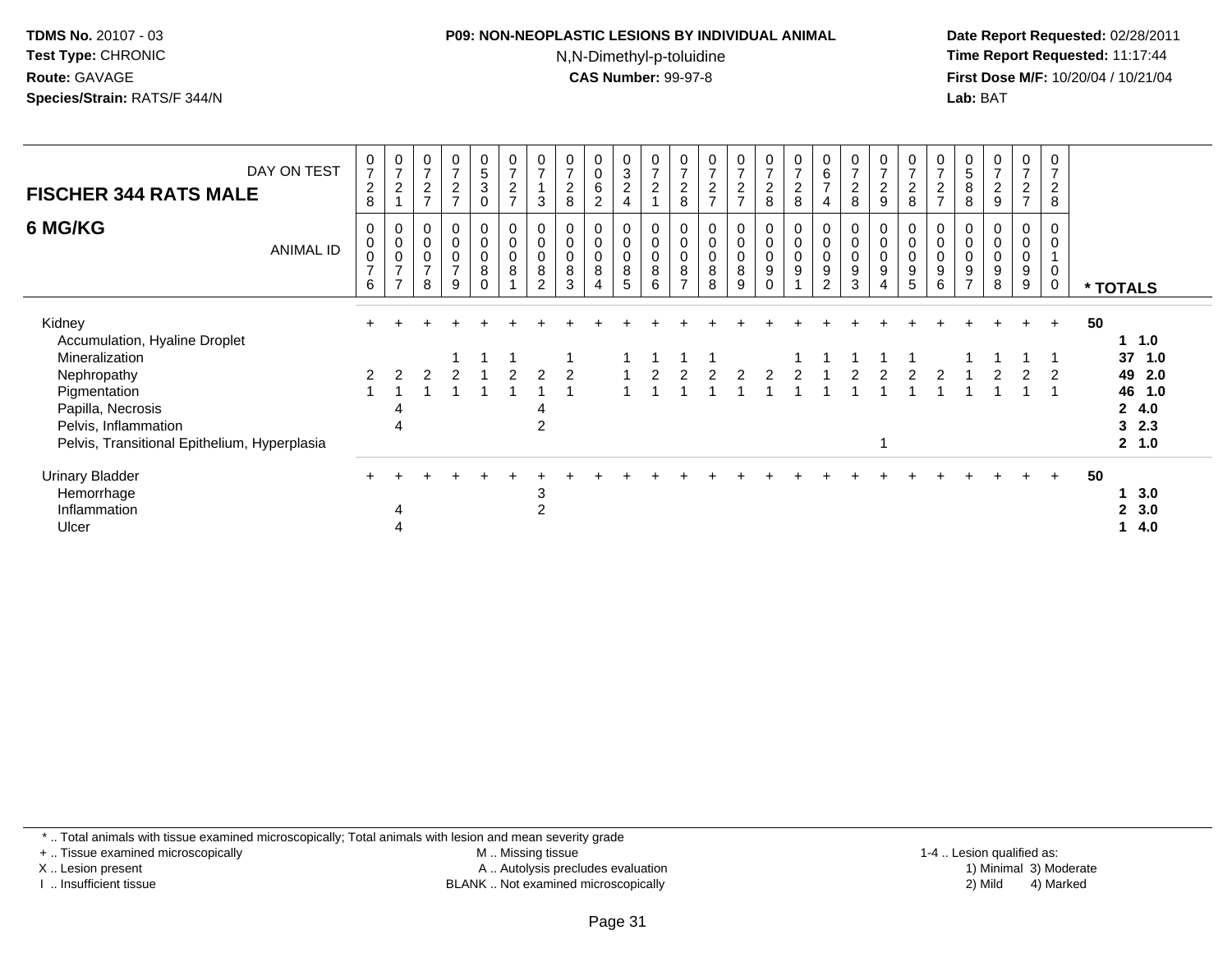#### **P09: NON-NEOPLASTIC LESIONS BY INDIVIDUAL ANIMAL**N,N-Dimethyl-p-toluidine

 **Date Report Requested:** 02/28/2011 **Time Report Requested:** 11:17:44 **First Dose M/F:** 10/20/04 / 10/21/04<br>**Lab:** BAT **Lab:** BAT

| <b>FISCHER 344 RATS MALE</b>                                                                                                                                                       | DAY ON TEST      | $\frac{0}{7}$<br>$\frac{2}{8}$                                      | $\begin{array}{c} 0 \\ 7 \end{array}$<br>$_{\rm 8}^2$                    | $\begin{array}{c} 0 \\ 5 \end{array}$<br>$\mathbf{1}$<br>9 | $\frac{0}{7}$<br>$\frac{2}{7}$                                            | 0<br>5<br>3<br>8                                                | $\frac{0}{7}$<br>$\frac{2}{7}$                                                         | $\begin{array}{c} 0 \\ 7 \end{array}$<br>$_{\rm 8}^2$               | $\begin{array}{c} 0 \\ 7 \end{array}$<br>$\frac{2}{7}$ | $\begin{array}{c} 0 \\ 7 \end{array}$<br>$\frac{2}{8}$                 | $\frac{0}{7}$<br>$_{8}^{\rm 2}$                                 | $\frac{0}{7}$<br>$\frac{2}{7}$                                                                 | $\frac{0}{7}$<br>$\frac{2}{8}$                                     | $_{6}^{\rm 0}$<br>$\,6\,$<br>$\mathbf{1}$                       | $_{6}^{\rm 0}$<br>$\mathbf{1}$<br>$\overline{2}$                        | $\begin{smallmatrix}0\0\0\end{smallmatrix}$<br>$\mathbf{1}$<br>6                | $\begin{array}{c} 0 \\ 7 \end{array}$<br>$\frac{2}{8}$                               | $\frac{0}{7}$<br>$rac{2}{7}$                                                   | $\frac{0}{7}$<br>$\frac{2}{9}$                                       | $\begin{array}{c} 0 \\ 6 \\ 5 \end{array}$<br>$\overline{4}$            | 0729                                                       | $\begin{array}{c} 0 \\ 7 \end{array}$<br>$\frac{2}{7}$           | $\begin{array}{c} 0 \\ 6 \end{array}$<br>$^2\phantom{1}6$ | $\begin{array}{c} 0 \\ 5 \end{array}$<br>8<br>$\overline{1}$ | $\frac{0}{7}$<br>$\frac{2}{9}$                                       | $\begin{smallmatrix}0\\7\end{smallmatrix}$<br>$\frac{2}{7}$            |                       |
|------------------------------------------------------------------------------------------------------------------------------------------------------------------------------------|------------------|---------------------------------------------------------------------|--------------------------------------------------------------------------|------------------------------------------------------------|---------------------------------------------------------------------------|-----------------------------------------------------------------|----------------------------------------------------------------------------------------|---------------------------------------------------------------------|--------------------------------------------------------|------------------------------------------------------------------------|-----------------------------------------------------------------|------------------------------------------------------------------------------------------------|--------------------------------------------------------------------|-----------------------------------------------------------------|-------------------------------------------------------------------------|---------------------------------------------------------------------------------|--------------------------------------------------------------------------------------|--------------------------------------------------------------------------------|----------------------------------------------------------------------|-------------------------------------------------------------------------|------------------------------------------------------------|------------------------------------------------------------------|-----------------------------------------------------------|--------------------------------------------------------------|----------------------------------------------------------------------|------------------------------------------------------------------------|-----------------------|
| 20 MG/KG                                                                                                                                                                           | <b>ANIMAL ID</b> | $\pmb{0}$<br>$\pmb{0}$<br>$\mathbf{1}$<br>$\pmb{0}$<br>$\mathbf{1}$ | $\mathbf 0$<br>$\overline{0}$<br>1<br>$\boldsymbol{0}$<br>$\overline{2}$ | 0<br>$\mathbf 0$<br>$\mathbf{1}$<br>0<br>3                 | $\pmb{0}$<br>$\mathbf 0$<br>$\mathbf{1}$<br>$\mathbf 0$<br>$\overline{4}$ | 0<br>$\mathsf{O}\xspace$<br>$\mathbf{1}$<br>0<br>$\overline{5}$ | $\mathbf 0$<br>$\overline{0}$<br>$\mathbf{1}$<br>$\mathsf{O}\xspace$<br>$\overline{6}$ | $\mathbf 0$<br>$\ddot{\mathbf{0}}$<br>$\mathbf{1}$<br>$\frac{0}{7}$ | 0<br>$\pmb{0}$<br>$\mathbf{1}$<br>0<br>8               | $\mathbf 0$<br>$\ddot{\mathbf{0}}$<br>$\mathbf{1}$<br>$\mathbf 0$<br>9 | 0<br>$\mathbf 0$<br>$\mathbf{1}$<br>$\mathbf{1}$<br>$\mathbf 0$ | $\mathsf{O}\xspace$<br>$\ddot{\mathbf{0}}$<br>$\overline{1}$<br>$\mathbf{1}$<br>$\overline{1}$ | 0<br>$\mathbf 0$<br>$\mathbf{1}$<br>$\mathbf{1}$<br>$\overline{2}$ | $\mathbf 0$<br>$\mathbf 0$<br>$\mathbf{1}$<br>$\mathbf{1}$<br>3 | 0<br>$\mathsf{O}\xspace$<br>$\mathbf{1}$<br>1<br>$\boldsymbol{\Lambda}$ | $\mathbf 0$<br>$\overline{0}$<br>$\mathbf{1}$<br>$\mathbf{1}$<br>$\overline{5}$ | $\mathbf 0$<br>$\mathsf{O}\xspace$<br>$\mathbf{1}$<br>$\mathbf{1}$<br>$6\phantom{a}$ | $\mathbf 0$<br>$\mathbf 0$<br>$\overline{1}$<br>$\mathbf{1}$<br>$\overline{7}$ | $\mathbf 0$<br>$\overline{0}$<br>$\overline{1}$<br>$\mathbf{1}$<br>8 | $\mathbf 0$<br>$\mathsf{O}\xspace$<br>$\mathbf{1}$<br>$\mathbf{1}$<br>9 | $\mathsf{O}$<br>$\overline{0}$<br>$\mathbf{1}$<br>$^2_{0}$ | $\mathbf 0$<br>$\overline{0}$<br>1<br>$\sqrt{2}$<br>$\mathbf{1}$ | 0<br>$\mathbf 0$<br>$\mathbf{1}$<br>$\frac{2}{2}$         | $\mathbf 0$<br>$\mathbf 0$<br>$\mathbf{1}$<br>$\frac{2}{3}$  | $\mathbf 0$<br>0<br>$\mathbf{1}$<br>$\overline{a}$<br>$\overline{4}$ | 0<br>$\mathsf{O}\xspace$<br>$\mathbf{1}$<br>$\frac{2}{5}$              | males<br>$($ cont $)$ |
| <b>ALIMENTARY SYSTEM</b>                                                                                                                                                           |                  |                                                                     |                                                                          |                                                            |                                                                           |                                                                 |                                                                                        |                                                                     |                                                        |                                                                        |                                                                 |                                                                                                |                                                                    |                                                                 |                                                                         |                                                                                 |                                                                                      |                                                                                |                                                                      |                                                                         |                                                            |                                                                  |                                                           |                                                              |                                                                      |                                                                        |                       |
| Esophagus<br>Foreign Body<br>Perforation                                                                                                                                           |                  |                                                                     |                                                                          |                                                            |                                                                           |                                                                 |                                                                                        |                                                                     |                                                        |                                                                        |                                                                 |                                                                                                |                                                                    |                                                                 |                                                                         |                                                                                 |                                                                                      |                                                                                |                                                                      |                                                                         |                                                            |                                                                  |                                                           |                                                              |                                                                      |                                                                        |                       |
| Intestine Large, Cecum                                                                                                                                                             |                  |                                                                     |                                                                          |                                                            |                                                                           |                                                                 |                                                                                        |                                                                     |                                                        |                                                                        |                                                                 |                                                                                                |                                                                    |                                                                 |                                                                         |                                                                                 |                                                                                      |                                                                                |                                                                      |                                                                         |                                                            |                                                                  |                                                           |                                                              |                                                                      | $+$                                                                    |                       |
| Intestine Large, Colon<br>Parasite Metazoan                                                                                                                                        |                  |                                                                     |                                                                          |                                                            |                                                                           |                                                                 |                                                                                        |                                                                     |                                                        |                                                                        |                                                                 |                                                                                                |                                                                    |                                                                 |                                                                         |                                                                                 |                                                                                      |                                                                                |                                                                      |                                                                         |                                                            |                                                                  |                                                           |                                                              |                                                                      |                                                                        |                       |
| Intestine Large, Rectum<br>Parasite Metazoan                                                                                                                                       |                  |                                                                     |                                                                          |                                                            |                                                                           |                                                                 |                                                                                        |                                                                     |                                                        |                                                                        |                                                                 |                                                                                                |                                                                    |                                                                 | $\times$                                                                |                                                                                 |                                                                                      |                                                                                |                                                                      |                                                                         |                                                            |                                                                  |                                                           |                                                              |                                                                      |                                                                        |                       |
| Intestine Small, Duodenum<br>Inflammation, Chronic Active                                                                                                                          |                  |                                                                     |                                                                          |                                                            |                                                                           |                                                                 |                                                                                        |                                                                     |                                                        |                                                                        |                                                                 |                                                                                                |                                                                    |                                                                 |                                                                         |                                                                                 |                                                                                      |                                                                                |                                                                      |                                                                         |                                                            |                                                                  |                                                           |                                                              |                                                                      |                                                                        |                       |
| Intestine Small, Ileum<br>Parasite Metazoan                                                                                                                                        |                  |                                                                     |                                                                          |                                                            |                                                                           |                                                                 |                                                                                        |                                                                     |                                                        |                                                                        |                                                                 |                                                                                                |                                                                    |                                                                 |                                                                         |                                                                                 |                                                                                      |                                                                                |                                                                      |                                                                         |                                                            |                                                                  |                                                           |                                                              |                                                                      |                                                                        |                       |
| Intestine Small, Jejunum                                                                                                                                                           |                  |                                                                     |                                                                          |                                                            |                                                                           |                                                                 |                                                                                        |                                                                     |                                                        |                                                                        |                                                                 |                                                                                                |                                                                    |                                                                 |                                                                         |                                                                                 |                                                                                      |                                                                                |                                                                      |                                                                         |                                                            |                                                                  |                                                           |                                                              |                                                                      |                                                                        |                       |
| Liver<br>Clear Cell Focus<br>Degeneration, Cystic<br><b>Eosinophilic Focus</b><br>Fatty Change, Focal<br>Fatty Change, Diffuse<br>Hematopoietic Cell Proliferation<br>Inflammation |                  | $\mathsf{X}$<br>$\mathbf{1}$                                        | $\boldsymbol{\mathsf{X}}$<br>$\overline{\phantom{0}}$                    | X<br>$\overline{1}$                                        | $\times$<br>$\mathbf{1}$                                                  |                                                                 | $\pmb{\times}$<br>$\pmb{\times}$                                                       | $\boldsymbol{\mathsf{X}}$                                           | X<br>$\ensuremath{\mathsf{3}}$                         | $\mathsf{X}$                                                           | $\mathsf{X}$                                                    | $\boldsymbol{\mathsf{X}}$<br>-1<br>$X$ $X$                                                     |                                                                    | $\pmb{\times}$                                                  | $\boldsymbol{\mathsf{X}}$<br>$\overline{1}$                             | $\overline{1}$<br>-1                                                            | $\boldsymbol{\mathsf{X}}$<br>$\overline{1}$<br>-1                                    | $\mathbf{1}$<br>$\mathsf X$<br>1                                               | X                                                                    | X<br>-1                                                                 | $\mathsf{X}$<br>-1<br>-1                                   | $\mathsf{X}$<br>$\boldsymbol{\mathsf{X}}$<br>-1                  |                                                           | 2<br>$\mathbf{1}$                                            | $\mathsf{X}$<br>X<br>$\overline{2}$<br>$\overline{\phantom{0}}$      | $+$<br>$\boldsymbol{X}$<br>$\overline{c}$<br>$\boldsymbol{\mathsf{X}}$ |                       |
|                                                                                                                                                                                    |                  |                                                                     |                                                                          |                                                            |                                                                           |                                                                 |                                                                                        |                                                                     |                                                        |                                                                        |                                                                 |                                                                                                |                                                                    |                                                                 |                                                                         |                                                                                 |                                                                                      |                                                                                |                                                                      |                                                                         |                                                            |                                                                  |                                                           |                                                              |                                                                      |                                                                        |                       |

\* .. Total animals with tissue examined microscopically; Total animals with lesion and mean severity grade

+ .. Tissue examined microscopically

X .. Lesion present

I .. Insufficient tissue

 M .. Missing tissueA .. Autolysis precludes evaluation

1-4 .. Lesion qualified as:<br>1) Minimal 3) Moderate BLANK .. Not examined microscopically 2) Mild 4) Marked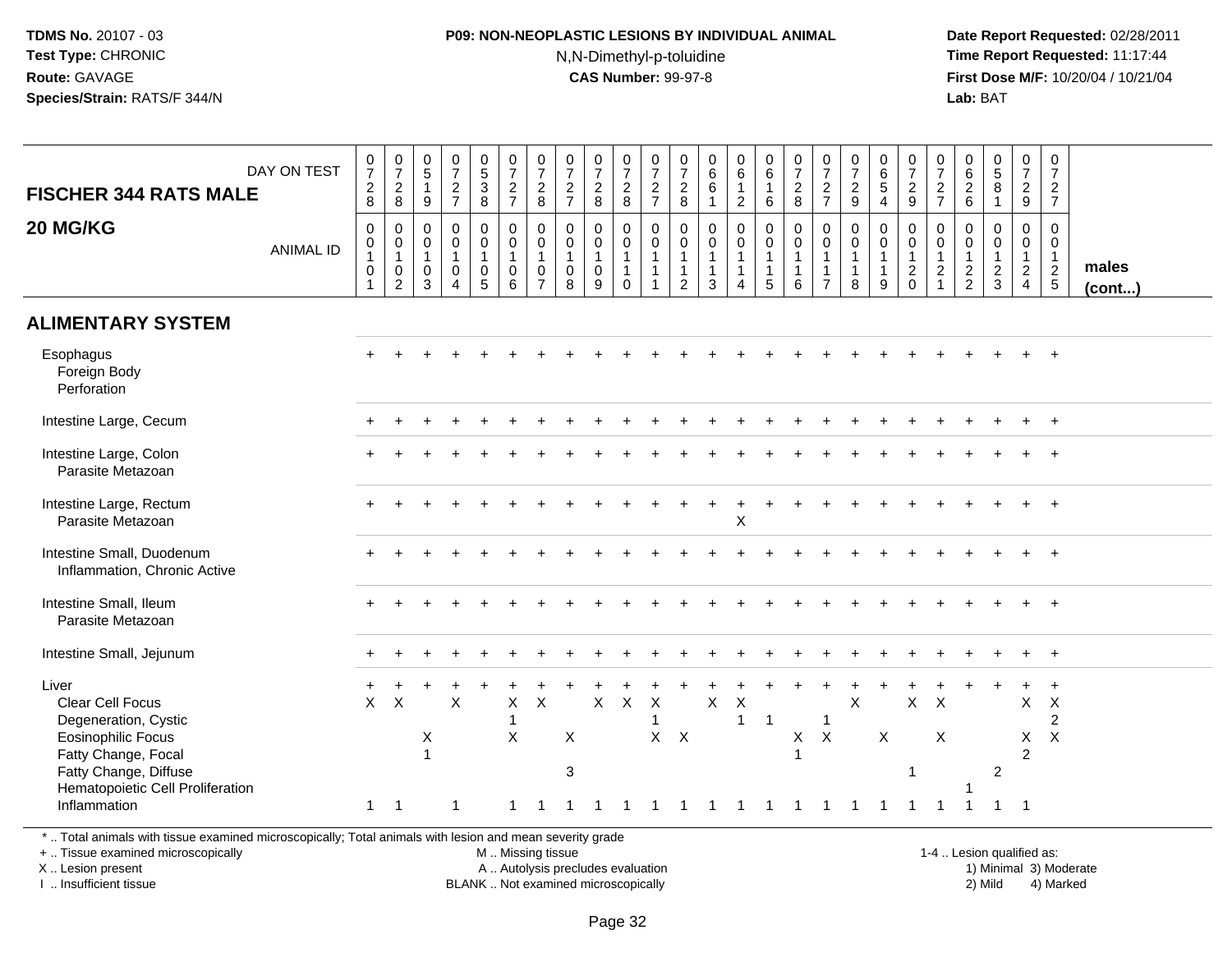## **P09: NON-NEOPLASTIC LESIONS BY INDIVIDUAL ANIMAL**N,N-Dimethyl-p-toluidine

 **Date Report Requested:** 02/28/2011 **Time Report Requested:** 11:17:44 **First Dose M/F:** 10/20/04 / 10/21/04<br>**Lab:** BAT **Lab:** BAT

| DAY ON TEST<br><b>FISCHER 344 RATS MALE</b><br>20 MG/KG                                                                                                                                                      | 0728<br>$\mathbf 0$                                    | $\begin{smallmatrix}0\\7\end{smallmatrix}$<br>$\overline{c}$<br>8<br>0 | $\pmb{0}$<br>$\sqrt{5}$<br>$\overline{1}$<br>$\boldsymbol{9}$<br>$\Omega$ | $\begin{array}{c} 0 \\ 7 \end{array}$<br>$\frac{2}{7}$<br>$\mathbf 0$ | $\begin{array}{c} 0 \\ 5 \\ 3 \end{array}$<br>$\bf 8$<br>0 | $\frac{0}{7}$<br>$\frac{2}{7}$<br>$\Omega$                                 | $\frac{0}{7}$<br>$\overline{\mathbf{c}}$<br>8<br>$\Omega$ | $\begin{array}{c} 0 \\ 7 \\ 2 \end{array}$<br>$\overline{7}$<br>$\mathbf 0$ | $\frac{0}{7}$<br>$\overline{c}$<br>8<br>$\mathbf 0$                      | $\frac{0}{7}$<br>$\overline{c}$<br>8<br>0                                | $\frac{0}{7}$<br>$\frac{2}{7}$<br>$\mathbf{0}$             | 0<br>$\overline{7}$<br>$\sqrt{2}$<br>8<br>$\mathbf 0$ | $\pmb{0}$<br>$\,6\,$<br>6<br>$\overline{1}$<br>$\mathbf 0$  | $\pmb{0}$<br>$6\overline{6}$<br>$\overline{c}$<br>$\mathbf 0$ | $\begin{array}{c} 0 \\ 6 \end{array}$<br>$\mathbf{1}$<br>6<br>$\mathbf 0$ | $\begin{array}{c} 0 \\ 7 \end{array}$<br>$\overline{c}$<br>8<br>$\mathbf 0$ | $\frac{0}{7}$<br>$\overline{c}$<br>$\overline{7}$<br>$\Omega$ | $\begin{array}{c} 0 \\ 7 \end{array}$<br>$\boldsymbol{2}$<br>$\boldsymbol{9}$<br>$\mathbf 0$ | $\begin{matrix} 0 \\ 6 \\ 5 \end{matrix}$<br>$\overline{4}$<br>0 | $\begin{array}{c} 0 \\ 7 \end{array}$<br>$\frac{2}{9}$<br>$\mathbf 0$ | $\begin{array}{c} 0 \\ 7 \end{array}$<br>$\overline{c}$<br>$\overline{7}$<br>$\Omega$ | 0626<br>$\Omega$                             | $\begin{array}{c} 0 \\ 5 \\ 8 \end{array}$<br>$\mathbf{1}$<br>$\mathbf 0$ | $\begin{smallmatrix} 0\\7 \end{smallmatrix}$<br>$\frac{2}{9}$<br>$\mathbf 0$ | $\begin{array}{c} 0 \\ 7 \end{array}$<br>$\frac{2}{7}$<br>$\mathbf 0$ |                 |
|--------------------------------------------------------------------------------------------------------------------------------------------------------------------------------------------------------------|--------------------------------------------------------|------------------------------------------------------------------------|---------------------------------------------------------------------------|-----------------------------------------------------------------------|------------------------------------------------------------|----------------------------------------------------------------------------|-----------------------------------------------------------|-----------------------------------------------------------------------------|--------------------------------------------------------------------------|--------------------------------------------------------------------------|------------------------------------------------------------|-------------------------------------------------------|-------------------------------------------------------------|---------------------------------------------------------------|---------------------------------------------------------------------------|-----------------------------------------------------------------------------|---------------------------------------------------------------|----------------------------------------------------------------------------------------------|------------------------------------------------------------------|-----------------------------------------------------------------------|---------------------------------------------------------------------------------------|----------------------------------------------|---------------------------------------------------------------------------|------------------------------------------------------------------------------|-----------------------------------------------------------------------|-----------------|
| <b>ANIMAL ID</b>                                                                                                                                                                                             | $\pmb{0}$<br>$\mathbf{1}$<br>$\pmb{0}$<br>$\mathbf{1}$ | $\mathsf{O}\xspace$<br>$\mathbf{1}$<br>$\pmb{0}$<br>$\overline{2}$     | 0<br>$\mathbf{1}$<br>0<br>3                                               | $\pmb{0}$<br>$\mathbf{1}$<br>$\boldsymbol{0}$<br>$\overline{4}$       | $\mathbf 0$<br>$\mathbf{1}$<br>0<br>$\overline{5}$         | $\mathbf 0$<br>$\overline{1}$<br>$\pmb{0}$<br>6                            | $\pmb{0}$<br>1<br>0<br>$\overline{7}$                     | $\mathbf 0$<br>$\mathbf{1}$<br>$\mathsf{O}\xspace$<br>8                     | $\pmb{0}$<br>$\mathbf{1}$<br>0<br>9                                      | $\mathsf{O}\xspace$<br>$\mathbf 1$<br>$\mathbf 1$<br>$\mathsf{O}\xspace$ | $\mathbf 0$<br>$\mathbf{1}$<br>$\mathbf 1$<br>$\mathbf{1}$ | 0<br>$\mathbf{1}$<br>$\mathbf{1}$<br>$\overline{c}$   | $\mathbf 0$<br>$\mathbf{1}$<br>$\mathbf{1}$<br>$\mathbf{3}$ | $\mathsf{O}\xspace$<br>$\mathbf 1$<br>1<br>4                  | $\mathbf 0$<br>$\mathbf{1}$<br>$\mathbf{1}$<br>5                          | $\pmb{0}$<br>$\mathbf{1}$<br>$\mathbf{1}$<br>$\,6\,$                        | 0<br>$\mathbf{1}$<br>-1<br>$\overline{7}$                     | $\pmb{0}$<br>$\mathbf{1}$<br>$\mathbf{1}$<br>8                                               | $\mathbf 0$<br>$\mathbf{1}$<br>$\mathbf{1}$<br>$\boldsymbol{9}$  | $\mathbf 0$<br>$\mathbf{1}$<br>$\overline{c}$<br>$\mathbf 0$          | 0<br>$\mathbf{1}$<br>$\overline{c}$<br>1                                              | $\mathbf 0$<br>$\mathbf{1}$<br>$\frac{2}{2}$ | $\mathbf 0$<br>$\mathbf{1}$<br>$\frac{2}{3}$                              | $\overline{0}$<br>$\mathbf{1}$<br>$\overline{a}$<br>$\overline{4}$           | $\mathbf 0$<br>$\mathbf{1}$<br>$\sqrt{2}$<br>$\overline{5}$           | males<br>(cont) |
| <b>Mixed Cell Focus</b><br>Vacuolization Cytoplasmic<br>Bile Duct, Cyst<br><b>Bile Duct, Fibrosis</b><br>Bile Duct, Hyperplasia<br>Hepatocyte, Hypertrophy<br>Hepatocyte, Necrosis<br>Oval Cell, Hyperplasia | 1<br>$\overline{2}$                                    | $X \times X$<br>$\overline{2}$                                         | $\overline{2}$                                                            | 1<br>X<br>$\overline{2}$<br>$\overline{2}$                            |                                                            | $\mathbf 1$<br>$\boldsymbol{\mathsf{X}}$<br>$\mathbf{1}$<br>$\overline{c}$ | X.<br>-1<br>$\mathfrak{p}$                                | $\mathsf{X}$                                                                | $X \times$<br>$\overline{c}$<br>$\overline{2}$                           | $\overline{2}$                                                           | X<br>$\mathbf{1}$<br>2                                     | $\overline{1}$<br>$\mathfrak{p}$                      | $\mathsf{X}$                                                | $\times$<br>$\mathcal{P}$                                     | 2                                                                         | X                                                                           | 2                                                             | X.<br>$\mathfrak{p}$                                                                         | $\mathsf{X}$<br>$\overline{2}$                                   | x x<br>$\overline{c}$<br>$\mathbf{1}$                                 | $\overline{2}$                                                                        | $\mathfrak{p}$<br>3<br>-1                    | $\mathfrak{p}$<br>$\overline{2}$<br>-1                                    | $\overline{1}$                                                               | $\sqrt{2}$<br>$\mathcal{P}$                                           |                 |
| Mesentery<br>Fat, Necrosis                                                                                                                                                                                   |                                                        |                                                                        |                                                                           |                                                                       |                                                            |                                                                            |                                                           |                                                                             |                                                                          |                                                                          |                                                            |                                                       |                                                             |                                                               |                                                                           |                                                                             |                                                               |                                                                                              |                                                                  |                                                                       |                                                                                       | $\ddot{}$                                    |                                                                           |                                                                              |                                                                       |                 |
| Pancreas<br>Cyst<br>Infiltration Cellular, Mononuclear Cell<br>Lipomatosis<br>Acinus, Atrophy<br>Acinus, Hyperplasia                                                                                         | $\overline{2}$                                         |                                                                        | $\overline{2}$                                                            | $\overline{1}$                                                        |                                                            |                                                                            | $\overline{2}$                                            | $\overline{2}$                                                              | $\mathsf X$                                                              | X<br>$\overline{1}$                                                      | $\overline{1}$                                             |                                                       | $\overline{2}$                                              |                                                               |                                                                           |                                                                             | X<br>$\mathbf{1}$<br>$2^{\circ}$                              | 3                                                                                            |                                                                  | $\overline{1}$                                                        | $\mathbf{1}$                                                                          |                                              | $\mathbf{1}$                                                              | $\overline{2}$                                                               |                                                                       |                 |
| Salivary Glands                                                                                                                                                                                              |                                                        |                                                                        |                                                                           |                                                                       |                                                            |                                                                            |                                                           |                                                                             |                                                                          |                                                                          |                                                            |                                                       |                                                             |                                                               |                                                                           |                                                                             |                                                               |                                                                                              |                                                                  |                                                                       |                                                                                       |                                              |                                                                           |                                                                              |                                                                       |                 |
| Stomach, Forestomach<br>Hyperplasia, Squamous<br>Inflammation<br>Ulcer                                                                                                                                       |                                                        |                                                                        |                                                                           |                                                                       |                                                            |                                                                            |                                                           |                                                                             |                                                                          |                                                                          |                                                            |                                                       |                                                             |                                                               |                                                                           |                                                                             |                                                               |                                                                                              |                                                                  |                                                                       |                                                                                       |                                              |                                                                           |                                                                              |                                                                       |                 |
| Stomach, Glandular<br>Inflammation<br>Ulcer                                                                                                                                                                  |                                                        |                                                                        |                                                                           |                                                                       |                                                            |                                                                            |                                                           |                                                                             |                                                                          |                                                                          |                                                            |                                                       |                                                             |                                                               |                                                                           |                                                                             |                                                               |                                                                                              |                                                                  |                                                                       |                                                                                       |                                              |                                                                           |                                                                              | $+$                                                                   |                 |
| Tooth                                                                                                                                                                                                        |                                                        |                                                                        |                                                                           |                                                                       |                                                            |                                                                            |                                                           |                                                                             |                                                                          |                                                                          |                                                            |                                                       |                                                             | $+$                                                           |                                                                           |                                                                             |                                                               |                                                                                              |                                                                  | $+$                                                                   |                                                                                       |                                              |                                                                           |                                                                              |                                                                       |                 |
| *  Total animals with tissue examined microscopically; Total animals with lesion and mean severity grade<br>+  Tissue examined microscopically<br>X  Lesion present<br>I  Insufficient tissue                |                                                        |                                                                        |                                                                           |                                                                       |                                                            | M  Missing tissue                                                          |                                                           |                                                                             | A  Autolysis precludes evaluation<br>BLANK  Not examined microscopically |                                                                          |                                                            |                                                       |                                                             |                                                               |                                                                           |                                                                             |                                                               |                                                                                              |                                                                  |                                                                       |                                                                                       |                                              | 1-4  Lesion qualified as:<br>2) Mild                                      |                                                                              | 1) Minimal 3) Moderate<br>4) Marked                                   |                 |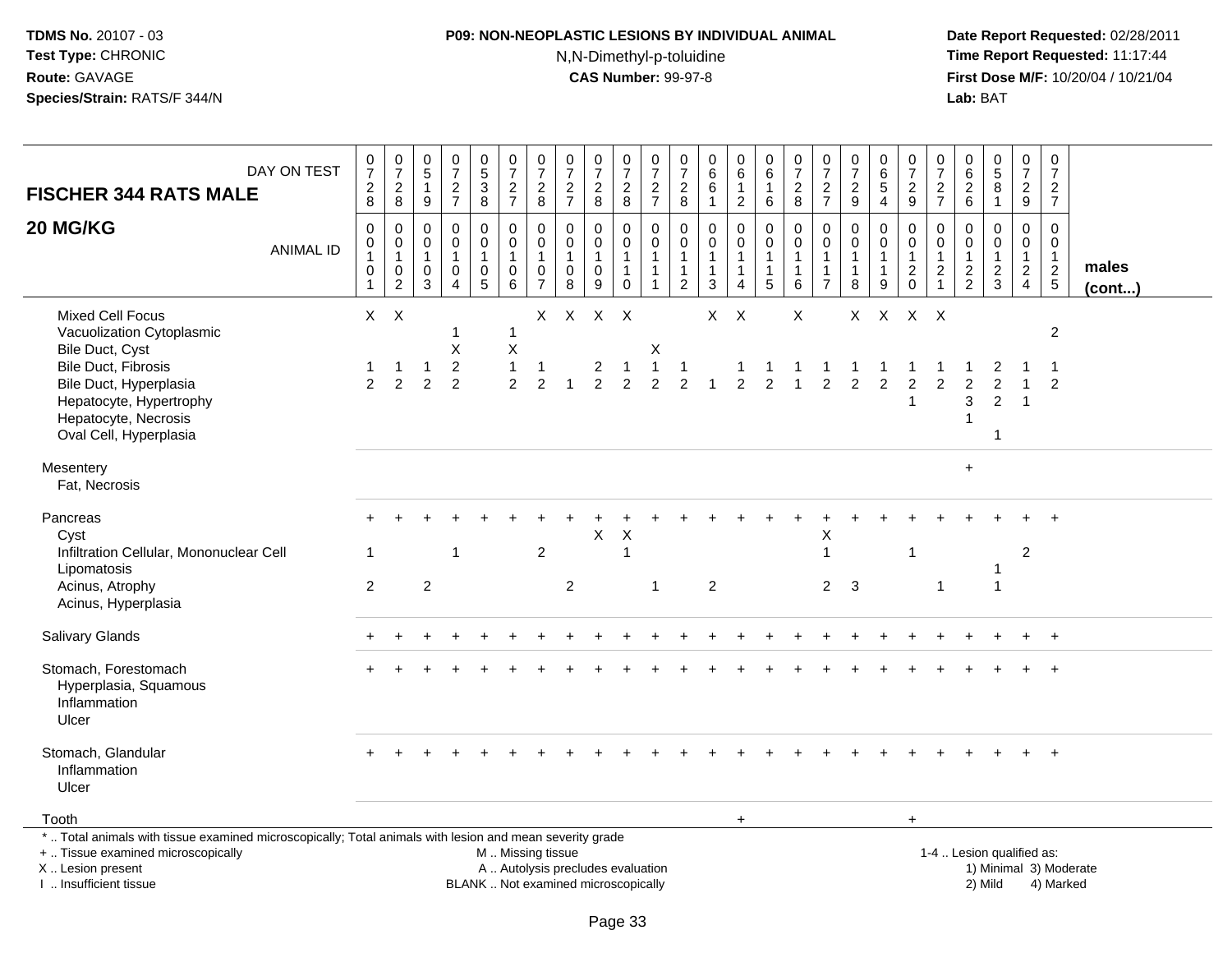## **P09: NON-NEOPLASTIC LESIONS BY INDIVIDUAL ANIMAL**N,N-Dimethyl-p-toluidine

 **Date Report Requested:** 02/28/2011 **Time Report Requested:** 11:17:44 **First Dose M/F:** 10/20/04 / 10/21/04<br>**Lab:** BAT **Lab:** BAT

| <b>FISCHER 344 RATS MALE</b>                                                                                                                                        | DAY ON TEST      | $\frac{0}{7}$<br>$\overline{c}$<br>8    | $\frac{0}{7}$<br>$\sqrt{2}$<br>8                                        | $\begin{array}{c} 0 \\ 5 \end{array}$<br>-1<br>9 | $\begin{smallmatrix} 0\\7 \end{smallmatrix}$<br>$\frac{2}{7}$          | $\begin{array}{c} 0 \\ 5 \end{array}$<br>$\overline{3}$<br>$\bf 8$ | $\frac{0}{7}$<br>$\sqrt{2}$<br>$\overline{7}$                  | $\frac{0}{7}$<br>$\overline{\mathbf{c}}$<br>8          | $\frac{0}{7}$<br>$\frac{2}{7}$                       | $\frac{0}{7}$<br>$\overline{c}$<br>8       | $\frac{0}{7}$<br>$\frac{2}{8}$                  | $\begin{array}{c} 0 \\ 7 \end{array}$<br>$\frac{2}{7}$ | $\pmb{0}$<br>$\overline{7}$<br>$\boldsymbol{2}$<br>$\,8\,$ | $\mathbf 0$<br>$\overline{6}$<br>6<br>$\mathbf{1}$                           | $\begin{smallmatrix}0\0\0\end{smallmatrix}$<br>$\mathbf{1}$<br>$\overline{a}$ | $_{6}^{\rm 0}$<br>$\mathbf 1$<br>6                               | $\begin{smallmatrix}0\\7\end{smallmatrix}$<br>$\overline{2}$<br>8 | $\begin{array}{c} 0 \\ 7 \end{array}$<br>$\sqrt{2}$<br>$\overline{7}$ | $\begin{array}{c} 0 \\ 7 \end{array}$<br>$\sqrt{2}$<br>$\boldsymbol{9}$ | $\begin{array}{c} 0 \\ 6 \end{array}$<br>$\overline{5}$<br>$\overline{4}$ | 0<br>$\overline{7}$<br>$\sqrt{2}$<br>9                           | $\mathbf 0$<br>$\overline{7}$<br>$\overline{c}$<br>$\overline{7}$ | 0<br>$6\overline{6}$<br>$\frac{2}{6}$             | $\begin{array}{c} 0 \\ 5 \\ 8 \end{array}$<br>$\mathbf 1$ | $\begin{smallmatrix} 0\\7 \end{smallmatrix}$<br>$\overline{2}$<br>9 | $\begin{array}{c} 0 \\ 7 \end{array}$<br>$\overline{2}$<br>$\overline{7}$ |                        |
|---------------------------------------------------------------------------------------------------------------------------------------------------------------------|------------------|-----------------------------------------|-------------------------------------------------------------------------|--------------------------------------------------|------------------------------------------------------------------------|--------------------------------------------------------------------|----------------------------------------------------------------|--------------------------------------------------------|------------------------------------------------------|--------------------------------------------|-------------------------------------------------|--------------------------------------------------------|------------------------------------------------------------|------------------------------------------------------------------------------|-------------------------------------------------------------------------------|------------------------------------------------------------------|-------------------------------------------------------------------|-----------------------------------------------------------------------|-------------------------------------------------------------------------|---------------------------------------------------------------------------|------------------------------------------------------------------|-------------------------------------------------------------------|---------------------------------------------------|-----------------------------------------------------------|---------------------------------------------------------------------|---------------------------------------------------------------------------|------------------------|
| 20 MG/KG                                                                                                                                                            | <b>ANIMAL ID</b> | 0<br>$\mathbf 0$<br>$\overline{1}$<br>0 | $\pmb{0}$<br>$\mathbf 0$<br>$\mathbf{1}$<br>$\pmb{0}$<br>$\overline{2}$ | 0<br>$\mathbf 0$<br>$\mathbf{1}$<br>0<br>3       | $\pmb{0}$<br>$\mathsf{O}\xspace$<br>1<br>$\mathbf 0$<br>$\overline{A}$ | 0<br>0<br>$\mathbf{1}$<br>0<br>5                                   | $\mathbf 0$<br>$\pmb{0}$<br>$\overline{1}$<br>$\mathbf 0$<br>6 | 0<br>$\mathbf 0$<br>1<br>$\mathbf 0$<br>$\overline{7}$ | 0<br>$\mathbf 0$<br>$\mathbf{1}$<br>$\mathbf 0$<br>8 | 0<br>$\mathbf 0$<br>$\mathbf{1}$<br>0<br>9 | 0<br>$\mathbf 0$<br>$\mathbf{1}$<br>$\mathbf 0$ | 0<br>$\mathbf 0$<br>$\mathbf{1}$<br>$\mathbf{1}$       | 0<br>$\mathbf 0$<br>$\overline{1}$<br>$\mathbf{1}$<br>2    | $\mathbf 0$<br>$\mathbf 0$<br>$\mathbf{1}$<br>$\mathbf{1}$<br>$\overline{3}$ | 0<br>$\mathbf 0$<br>1<br>1<br>4                                               | 0<br>$\bar{0}$<br>$\mathbf{1}$<br>$\mathbf{1}$<br>$\overline{5}$ | 0<br>$\mathsf{O}$<br>$\mathbf{1}$<br>$\mathbf{1}$<br>6            | 0<br>$\mathbf 0$<br>$\mathbf{1}$<br>$\overline{7}$                    | $\mathbf 0$<br>$\mathbf 0$<br>$\mathbf{1}$<br>8                         | 0<br>$\mathbf 0$<br>-1<br>$\overline{1}$<br>9                             | 0<br>$\mathbf 0$<br>$\mathbf{1}$<br>$\boldsymbol{2}$<br>$\Omega$ | 0<br>$\mathbf 0$<br>$\mathbf{1}$<br>$\overline{c}$<br>1           | 0<br>$\mathbf 0$<br>$\mathbf{1}$<br>$\frac{2}{2}$ | 0<br>$\mathbf 0$<br>$\mathbf 1$<br>$\frac{2}{3}$          | 0<br>$\mathbf 0$<br>$\mathbf{1}$<br>$\frac{2}{4}$                   | $\mathbf 0$<br>0<br>$\mathbf{1}$<br>$rac{2}{5}$                           | males<br>$($ cont $)$  |
| Dysplasia<br>Peridontal Tissue, Inflammation                                                                                                                        |                  |                                         |                                                                         |                                                  |                                                                        |                                                                    |                                                                |                                                        |                                                      |                                            |                                                 |                                                        |                                                            |                                                                              | $\overline{2}$                                                                |                                                                  |                                                                   |                                                                       |                                                                         |                                                                           | X                                                                |                                                                   |                                                   |                                                           |                                                                     |                                                                           |                        |
| <b>CARDIOVASCULAR SYSTEM</b>                                                                                                                                        |                  |                                         |                                                                         |                                                  |                                                                        |                                                                    |                                                                |                                                        |                                                      |                                            |                                                 |                                                        |                                                            |                                                                              |                                                                               |                                                                  |                                                                   |                                                                       |                                                                         |                                                                           |                                                                  |                                                                   |                                                   |                                                           |                                                                     |                                                                           |                        |
| <b>Blood Vessel</b>                                                                                                                                                 |                  |                                         |                                                                         |                                                  |                                                                        |                                                                    |                                                                |                                                        |                                                      |                                            |                                                 |                                                        |                                                            |                                                                              |                                                                               |                                                                  |                                                                   |                                                                       |                                                                         |                                                                           |                                                                  |                                                                   |                                                   |                                                           | $\ddot{}$                                                           | $+$                                                                       |                        |
| Heart<br>Cardiomyopathy<br>Thrombosis                                                                                                                               |                  |                                         | $\mathcal{P}$                                                           |                                                  |                                                                        | $\mathfrak{p}$                                                     |                                                                |                                                        | $\mathfrak{p}$                                       |                                            | $\mathfrak{p}$                                  |                                                        | $\mathcal{P}$                                              |                                                                              |                                                                               |                                                                  | $\mathcal{P}$                                                     |                                                                       |                                                                         |                                                                           | $\overline{1}$                                                   | $\overline{2}$                                                    | $\overline{1}$<br>3                               | $\overline{2}$                                            | $\overline{2}$                                                      | $+$                                                                       |                        |
| <b>ENDOCRINE SYSTEM</b>                                                                                                                                             |                  |                                         |                                                                         |                                                  |                                                                        |                                                                    |                                                                |                                                        |                                                      |                                            |                                                 |                                                        |                                                            |                                                                              |                                                                               |                                                                  |                                                                   |                                                                       |                                                                         |                                                                           |                                                                  |                                                                   |                                                   |                                                           |                                                                     |                                                                           |                        |
| <b>Adrenal Cortex</b><br>Angiectasis<br>Hyperplasia<br>Hypertrophy<br>Vacuolization Cytoplasmic                                                                     |                  |                                         | 2<br>$\overline{2}$                                                     |                                                  |                                                                        |                                                                    |                                                                | $\overline{c}$<br>$\overline{c}$<br>2                  | $\boldsymbol{2}$<br>$\overline{2}$                   |                                            | $\mathbf{1}$<br>$\mathbf{1}$                    |                                                        | $\overline{1}$<br>$\overline{c}$                           | $\overline{1}$                                                               | $\overline{1}$                                                                |                                                                  |                                                                   | $\mathbf{1}$<br>$\overline{c}$<br>$\mathbf{1}$                        | $\overline{1}$                                                          |                                                                           | $\overline{1}$                                                   |                                                                   |                                                   |                                                           |                                                                     | 2<br>-1                                                                   |                        |
| Adrenal Medulla<br>Hyperplasia                                                                                                                                      |                  |                                         |                                                                         |                                                  |                                                                        |                                                                    |                                                                | 1                                                      | 2                                                    |                                            |                                                 |                                                        | 3                                                          | 1                                                                            |                                                                               |                                                                  | $\ddot{}$<br>$\overline{2}$                                       |                                                                       |                                                                         |                                                                           |                                                                  |                                                                   |                                                   |                                                           | +                                                                   | $\ddot{}$                                                                 |                        |
| Islets, Pancreatic<br>Hyperplasia                                                                                                                                   |                  |                                         |                                                                         |                                                  |                                                                        |                                                                    |                                                                |                                                        |                                                      |                                            |                                                 |                                                        |                                                            |                                                                              |                                                                               |                                                                  |                                                                   |                                                                       |                                                                         |                                                                           |                                                                  |                                                                   |                                                   |                                                           |                                                                     | $+$                                                                       |                        |
| Parathyroid Gland<br>Hyperplasia, Diffuse                                                                                                                           |                  |                                         |                                                                         |                                                  |                                                                        |                                                                    |                                                                |                                                        |                                                      |                                            |                                                 |                                                        |                                                            |                                                                              |                                                                               |                                                                  |                                                                   |                                                                       |                                                                         |                                                                           |                                                                  |                                                                   |                                                   |                                                           |                                                                     | $+$                                                                       |                        |
| <b>Pituitary Gland</b><br>Cyst<br>Pars Distalis, Cyst                                                                                                               |                  |                                         |                                                                         |                                                  |                                                                        |                                                                    |                                                                |                                                        |                                                      |                                            |                                                 |                                                        |                                                            |                                                                              |                                                                               | X                                                                |                                                                   |                                                                       |                                                                         |                                                                           |                                                                  |                                                                   |                                                   |                                                           |                                                                     | $\div$<br>X                                                               |                        |
| *  Total animals with tissue examined microscopically; Total animals with lesion and mean severity grade<br>+  Tissue examined microscopically<br>X  Lesion present |                  |                                         |                                                                         |                                                  |                                                                        |                                                                    | M  Missing tissue                                              |                                                        |                                                      | A  Autolysis precludes evaluation          |                                                 |                                                        |                                                            |                                                                              |                                                                               |                                                                  |                                                                   |                                                                       |                                                                         |                                                                           |                                                                  |                                                                   |                                                   | 1-4  Lesion qualified as:                                 |                                                                     |                                                                           | 1) Minimal 3) Moderate |

X .. Lesion present I .. Insufficient tissue

BLANK .. Not examined microscopically 2) Mild 4) Marked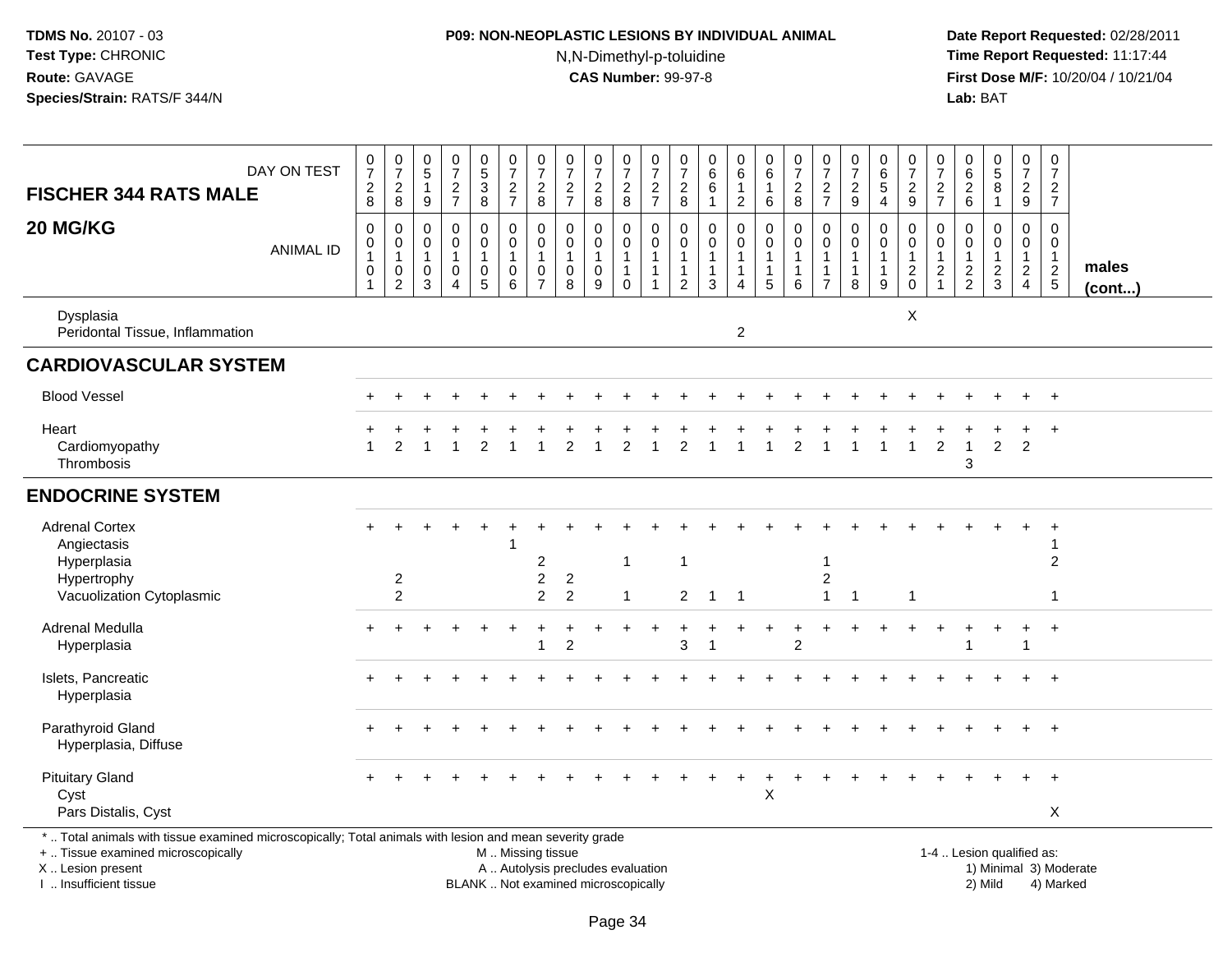#### **P09: NON-NEOPLASTIC LESIONS BY INDIVIDUAL ANIMAL**N,N-Dimethyl-p-toluidine

 **Date Report Requested:** 02/28/2011 **Time Report Requested:** 11:17:44 **First Dose M/F:** 10/20/04 / 10/21/04<br>**Lab:** BAT **Lab:** BAT

| <b>FISCHER 344 RATS MALE</b>                                                | DAY ON TEST      | 0<br>$\overline{7}$<br>$\boldsymbol{2}$<br>8 | $\frac{0}{7}$<br>$\overline{a}$<br>8          | 0<br>5<br>9            | $\begin{smallmatrix}0\\7\end{smallmatrix}$<br>$\overline{c}$<br>$\overline{7}$ | $\begin{smallmatrix}0\5\end{smallmatrix}$<br>$\ensuremath{\mathsf{3}}$<br>$\bf 8$ | 0<br>$\overline{7}$<br>$\overline{c}$<br>$\overline{7}$ | 0<br>$\overline{7}$<br>$\overline{c}$<br>8 | 0<br>$\overline{7}$<br>$\overline{2}$<br>$\overline{7}$ | $\frac{0}{7}$<br>$\overline{c}$<br>8 | 0<br>$\overline{7}$<br>$\overline{c}$<br>8                              | 0<br>$\overline{7}$<br>$\overline{c}$<br>$\overline{7}$    | 0<br>$\overline{7}$<br>$\overline{c}$<br>8 | 0<br>$6\overline{6}$<br>6<br>$\mathbf{1}$             | $\begin{matrix} 0 \\ 6 \end{matrix}$<br>1<br>$\overline{c}$ | 0<br>$6\overline{6}$<br>$\mathbf{1}$<br>6 | $\frac{0}{7}$<br>$\sqrt{2}$<br>$\,8\,$                                 | 0<br>$\overline{7}$<br>$\overline{c}$<br>$\overline{7}$ | 0<br>$\overline{7}$<br>$\boldsymbol{2}$<br>$9\,$      | 0<br>$6\phantom{a}$<br>5<br>$\overline{4}$ | 0<br>$\overline{7}$<br>$\overline{c}$<br>9 | 0<br>$\overline{7}$<br>$\overline{c}$<br>$\overline{7}$ | 0<br>$\,6\,$<br>$\overline{c}$<br>$6\phantom{1}$ | $\begin{array}{c} 0 \\ 5 \end{array}$<br>8<br>$\mathbf{1}$ | $\frac{0}{7}$<br>$\overline{2}$<br>9                       | 0<br>$\overline{7}$<br>$\overline{2}$<br>$\overline{7}$ |                       |
|-----------------------------------------------------------------------------|------------------|----------------------------------------------|-----------------------------------------------|------------------------|--------------------------------------------------------------------------------|-----------------------------------------------------------------------------------|---------------------------------------------------------|--------------------------------------------|---------------------------------------------------------|--------------------------------------|-------------------------------------------------------------------------|------------------------------------------------------------|--------------------------------------------|-------------------------------------------------------|-------------------------------------------------------------|-------------------------------------------|------------------------------------------------------------------------|---------------------------------------------------------|-------------------------------------------------------|--------------------------------------------|--------------------------------------------|---------------------------------------------------------|--------------------------------------------------|------------------------------------------------------------|------------------------------------------------------------|---------------------------------------------------------|-----------------------|
| 20 MG/KG                                                                    | <b>ANIMAL ID</b> | 0<br>0<br>$\mathbf{1}$<br>0<br>1             | 0<br>0<br>$\mathbf{1}$<br>0<br>$\overline{2}$ | 0<br>0<br>-1<br>0<br>3 | $\mathbf 0$<br>$\mathbf 0$<br>$\mathbf{1}$<br>0<br>$\overline{4}$              | 0<br>0<br>$\overline{1}$<br>0<br>$\sqrt{5}$                                       | $\mathbf 0$<br>$\pmb{0}$<br>$\mathbf{1}$<br>0<br>6      | 0<br>0<br>0<br>7                           | $\mathbf 0$<br>0<br>$\overline{1}$<br>0<br>8            | 0<br>0<br>$\mathbf 0$<br>9           | $\mathbf 0$<br>$\mathbf 0$<br>$\overline{1}$<br>$\mathbf 1$<br>$\Omega$ | 0<br>0<br>$\mathbf{1}$<br>$\overline{1}$<br>$\overline{1}$ | 0<br>0<br>1<br>1<br>$\overline{c}$         | $\mathbf 0$<br>0<br>$\mathbf{1}$<br>$\mathbf{1}$<br>3 | $\mathsf{O}$<br>0<br>$\mathbf{1}$<br>1                      | 0<br>$\mathbf 0$<br>5                     | $\pmb{0}$<br>$\mathsf{O}\xspace$<br>$\mathbf 1$<br>$\overline{1}$<br>6 | $\mathbf 0$<br>0<br>$\overline{1}$<br>$\overline{7}$    | $\mathbf 0$<br>$\mathbf 0$<br>-1<br>$\mathbf{1}$<br>8 | 0<br>$\mathbf{0}$<br>9                     | 0<br>0<br>$\mathbf{1}$<br>$\frac{2}{0}$    | 0<br>$\mathbf 0$<br>$\overline{c}$                      | 0<br>0<br>$\overline{1}$<br>$\frac{2}{2}$        | $\mathbf 0$<br>0<br>$\mathbf{1}$<br>$\frac{2}{3}$          | 0<br>0<br>$\mathbf{1}$<br>$\overline{a}$<br>$\overline{4}$ | 0<br>$\mathbf 0$<br>$\mathbf{1}$<br>$\frac{2}{5}$       | males<br>$($ cont $)$ |
| Pars Distalis, Hyperplasia                                                  |                  | $\mathbf{2}$                                 |                                               |                        | $\mathbf{3}$                                                                   |                                                                                   |                                                         |                                            |                                                         |                                      |                                                                         |                                                            |                                            | $\overline{2}$                                        | $\mathbf 1$                                                 |                                           |                                                                        |                                                         | 3                                                     |                                            | $\overline{2}$                             |                                                         |                                                  |                                                            | 3                                                          | $\overline{2}$                                          |                       |
| <b>Thyroid Gland</b><br>C-cell, Hyperplasia<br>Follicular Cell, Hyperplasia |                  |                                              | $\ddot{}$                                     |                        |                                                                                |                                                                                   |                                                         |                                            |                                                         |                                      |                                                                         |                                                            |                                            |                                                       |                                                             |                                           |                                                                        |                                                         |                                                       | 3                                          |                                            |                                                         | $\mathbf{1}$                                     | -1                                                         | $\ddot{}$                                                  | $+$                                                     |                       |
| <b>GENERAL BODY SYSTEM</b>                                                  |                  |                                              |                                               |                        |                                                                                |                                                                                   |                                                         |                                            |                                                         |                                      |                                                                         |                                                            |                                            |                                                       |                                                             |                                           |                                                                        |                                                         |                                                       |                                            |                                            |                                                         |                                                  |                                                            |                                                            |                                                         |                       |
| <b>Tissue NOS</b>                                                           |                  |                                              |                                               |                        |                                                                                |                                                                                   |                                                         |                                            |                                                         |                                      |                                                                         |                                                            |                                            |                                                       |                                                             |                                           |                                                                        | $\ddot{}$                                               |                                                       |                                            |                                            |                                                         |                                                  |                                                            |                                                            |                                                         |                       |
| <b>GENITAL SYSTEM</b>                                                       |                  |                                              |                                               |                        |                                                                                |                                                                                   |                                                         |                                            |                                                         |                                      |                                                                         |                                                            |                                            |                                                       |                                                             |                                           |                                                                        |                                                         |                                                       |                                            |                                            |                                                         |                                                  |                                                            |                                                            |                                                         |                       |
| <b>Coagulating Gland</b>                                                    |                  |                                              |                                               |                        |                                                                                |                                                                                   |                                                         |                                            |                                                         |                                      |                                                                         |                                                            |                                            |                                                       |                                                             |                                           |                                                                        |                                                         |                                                       |                                            |                                            |                                                         | $\ddot{}$                                        |                                                            |                                                            |                                                         |                       |
| Epididymis<br>Inflammation                                                  |                  |                                              |                                               |                        |                                                                                |                                                                                   |                                                         | 1                                          |                                                         |                                      |                                                                         |                                                            |                                            |                                                       |                                                             |                                           |                                                                        |                                                         |                                                       |                                            |                                            |                                                         |                                                  |                                                            |                                                            | $\ddot{}$                                               |                       |
| <b>Preputial Gland</b><br>Inflammation                                      |                  | 2                                            | $\overline{2}$                                |                        |                                                                                |                                                                                   | $\overline{2}$                                          |                                            |                                                         |                                      |                                                                         | $\overline{c}$                                             | 1                                          |                                                       |                                                             |                                           | -1                                                                     |                                                         |                                                       | $\mathbf 1$                                | +                                          | $\ddot{}$<br>$\overline{2}$                             | $\overline{c}$                                   | -1                                                         | $\ddot{}$<br>$\overline{c}$                                | $\ddot{}$<br>$\overline{1}$                             |                       |
| Prostate<br>Inflammation<br>Epithelium, Hyperplasia                         |                  | $\ddot{}$                                    | $\div$                                        |                        |                                                                                | ÷                                                                                 | $\pm$                                                   | $\overline{2}$                             |                                                         |                                      | $\mathbf{1}$                                                            | $\overline{1}$                                             | $\overline{2}$                             |                                                       | $\div$                                                      | $\ddot{}$                                 | $\div$<br>$\overline{2}$                                               | 2                                                       | 1                                                     | $\mathbf{1}$                               | $\mathbf{1}$                               |                                                         |                                                  | -1                                                         | $\ddot{}$                                                  | $+$<br>$\overline{1}$                                   |                       |
| Seminal Vesicle                                                             |                  |                                              |                                               |                        |                                                                                |                                                                                   |                                                         |                                            |                                                         |                                      |                                                                         |                                                            |                                            |                                                       |                                                             |                                           |                                                                        |                                                         |                                                       |                                            |                                            |                                                         |                                                  |                                                            |                                                            | $\ddot{}$                                               |                       |
| <b>Testes</b><br>Mineralization<br>Interstitial Cell, Hyperplasia           |                  |                                              |                                               |                        |                                                                                |                                                                                   |                                                         |                                            |                                                         |                                      |                                                                         |                                                            |                                            |                                                       |                                                             |                                           |                                                                        | -1                                                      |                                                       |                                            |                                            |                                                         |                                                  |                                                            | $\div$                                                     | $\overline{ }$                                          |                       |

#### **HEMATOPOIETIC SYSTEM**

\* .. Total animals with tissue examined microscopically; Total animals with lesion and mean severity grade

+ .. Tissue examined microscopically

X .. Lesion present

I .. Insufficient tissue

M .. Missing tissue

- A .. Autolysis precludes evaluation
- BLANK .. Not examined microscopically 2) Mild 4) Marked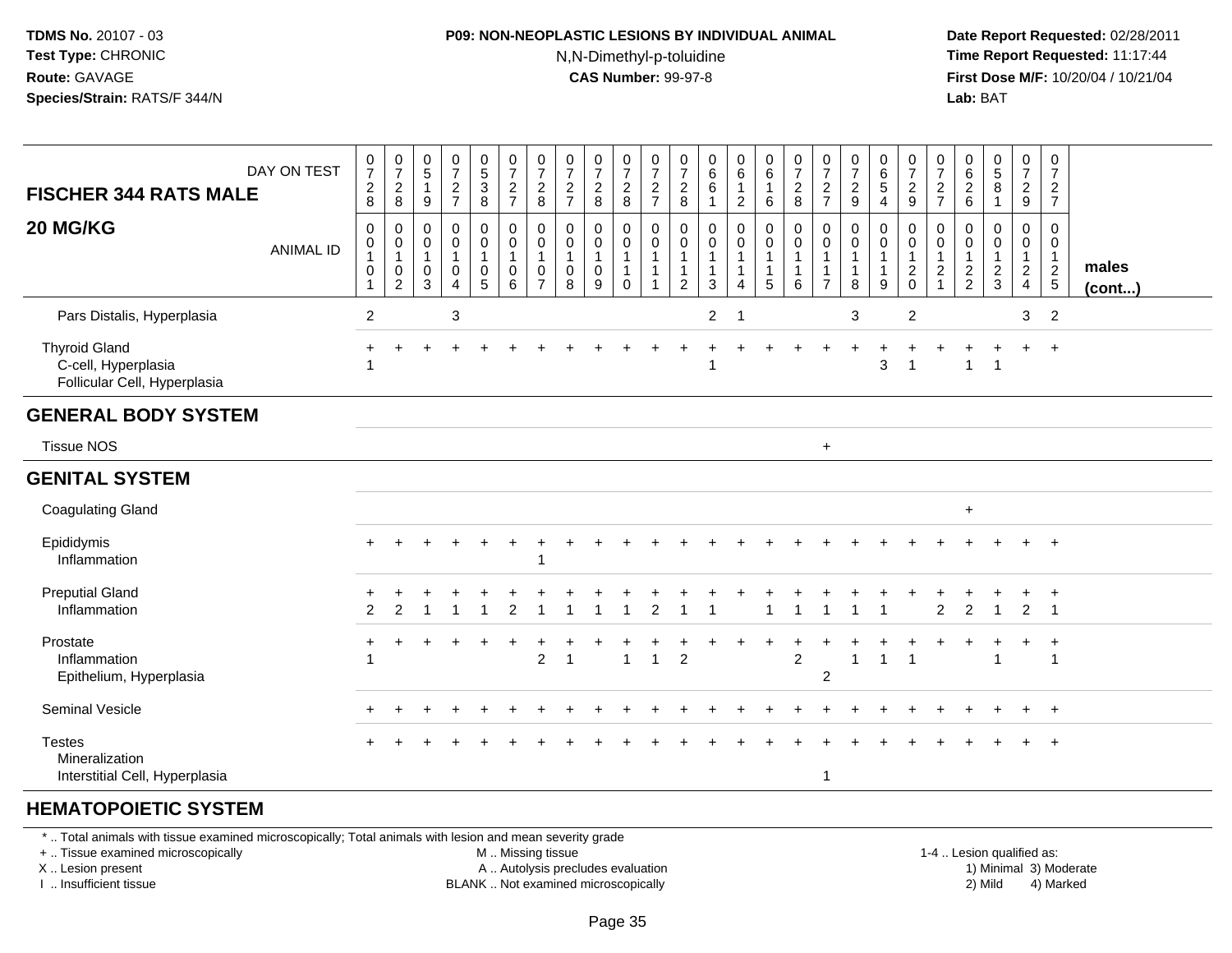#### **P09: NON-NEOPLASTIC LESIONS BY INDIVIDUAL ANIMAL**N,N-Dimethyl-p-toluidine

 **Date Report Requested:** 02/28/2011 **Time Report Requested:** 11:17:44 **First Dose M/F:** 10/20/04 / 10/21/04<br>**Lab:** BAT **Lab:** BAT

| DAY ON TEST<br><b>FISCHER 344 RATS MALE</b><br>20 MG/KG<br><b>ANIMAL ID</b>                                                                                             | $\begin{smallmatrix}0\\7\end{smallmatrix}$<br>$\frac{2}{8}$<br>$\mathbf 0$<br>$\mathbf 0$<br>$\overline{1}$<br>$\pmb{0}$<br>$\mathbf{1}$ | $\frac{0}{7}$<br>$\sqrt{2}$<br>8<br>0<br>0<br>$\mathbf{1}$<br>$\mathsf 0$<br>$\boldsymbol{2}$ | $\begin{array}{c} 0 \\ 5 \end{array}$<br>$\mathbf{1}$<br>$\boldsymbol{9}$<br>$\mathbf 0$<br>$\mathbf 0$<br>$\mathbf{1}$<br>$\mathbf 0$<br>$\mathbf{3}$ | $\frac{0}{7}$<br>$\frac{2}{7}$<br>0<br>0<br>$\mathbf{1}$<br>$\mathsf 0$<br>4 | $\begin{array}{c} 0 \\ 5 \\ 3 \end{array}$<br>8<br>$\mathsf 0$<br>$\mathbf 0$<br>$\mathbf{1}$<br>$\mathbf 0$<br>$5\phantom{.0}$ | $\frac{0}{7}$<br>$\boldsymbol{2}$<br>$\overline{7}$<br>$\mathbf 0$<br>$\pmb{0}$<br>$\mathbf{1}$<br>$\pmb{0}$<br>6 | $\frac{0}{7}$<br>$\frac{2}{8}$<br>$\mathbf 0$<br>$\mathbf 0$<br>$\mathbf{1}$<br>$\pmb{0}$<br>$\overline{7}$ | $\frac{0}{7}$<br>$\frac{2}{7}$<br>$\mathbf 0$<br>$\mathbf 0$<br>$\mathbf{1}$<br>$\mathbf 0$<br>8 | $\frac{0}{7}$<br>$_{\rm 8}^2$<br>0<br>$\mathbf 0$<br>$\mathbf{1}$<br>$\mathsf{O}\xspace$<br>$\boldsymbol{9}$ | $\frac{0}{7}$<br>$_{8}^2$<br>$\mathbf 0$<br>$\mathsf{O}\xspace$<br>$\mathbf{1}$<br>$\mathbf{1}$<br>$\mathbf 0$ | $\frac{0}{7}$<br>$\frac{2}{7}$<br>0<br>0<br>$\mathbf{1}$<br>$\mathbf{1}$ | $\frac{0}{7}$<br>$_{8}^{\rm 2}$<br>0<br>0<br>$\mathbf{1}$<br>$\mathbf{1}$<br>$\overline{2}$ | $\begin{matrix} 0 \\ 6 \\ 6 \end{matrix}$<br>$\mathbf{1}$<br>$\mathbf 0$<br>$\ddot{\mathbf{0}}$<br>$\mathbf{1}$<br>1<br>$\sqrt{3}$ | $\begin{array}{c} 0 \\ 6 \end{array}$<br>$\mathbf{1}$<br>$\overline{2}$<br>0<br>$\mathbf 0$<br>$\mathbf{1}$<br>1<br>4 | $\pmb{0}$<br>6<br>$\mathbf{1}$<br>$\,6\,$<br>$\mathbf 0$<br>$\overline{0}$<br>$\overline{1}$<br>$\overline{1}$<br>$\sqrt{5}$ | $\frac{0}{7}$<br>$\overline{c}$<br>8<br>0<br>$\mathbf 0$<br>$\mathbf{1}$<br>6 | $\frac{0}{7}$<br>$rac{2}{7}$<br>$\mathsf{O}\xspace$<br>$\mathsf{O}\xspace$<br>$\mathbf{1}$<br>$\overline{1}$<br>$\overline{7}$ | $\frac{0}{7}$<br>$\boldsymbol{2}$<br>$\boldsymbol{9}$<br>0<br>$\mathsf{O}\xspace$<br>$\mathbf{1}$<br>$\mathbf{1}$<br>8 | 0<br>$\,6\,$<br>$\overline{5}$<br>$\overline{4}$<br>0<br>$\mathbf 0$<br>$\mathbf{1}$<br>9 | $\frac{0}{7}$<br>$\frac{2}{9}$<br>$\mathbf 0$<br>$\ddot{\mathbf{0}}$<br>$\mathbf{1}$<br>$\sqrt{2}$<br>$\mathbf 0$ | 0<br>$\overline{7}$<br>$\frac{2}{7}$<br>0<br>0<br>$\mathbf{1}$<br>$\boldsymbol{2}$<br>$\mathbf{1}$ | 0<br>6<br>$\frac{2}{6}$<br>$\mathbf 0$<br>$\mathbf 0$<br>$\mathbf{1}$<br>$\boldsymbol{2}$<br>$\overline{2}$ | $\begin{array}{c} 0 \\ 5 \\ 8 \end{array}$<br>$\mathbf{1}$<br>0<br>$\mathbf 0$<br>$\mathbf{1}$<br>$\frac{2}{3}$ | $\begin{array}{c} 0 \\ 7 \end{array}$<br>$\frac{2}{9}$<br>0<br>$\mathbf 0$<br>$\mathbf{1}$<br>$\frac{2}{4}$ | 0<br>$\overline{7}$<br>$\overline{2}$<br>$\overline{7}$<br>$\mathbf 0$<br>0<br>$\mathbf{1}$<br>$\frac{2}{5}$ | males<br>(cont) |
|-------------------------------------------------------------------------------------------------------------------------------------------------------------------------|------------------------------------------------------------------------------------------------------------------------------------------|-----------------------------------------------------------------------------------------------|--------------------------------------------------------------------------------------------------------------------------------------------------------|------------------------------------------------------------------------------|---------------------------------------------------------------------------------------------------------------------------------|-------------------------------------------------------------------------------------------------------------------|-------------------------------------------------------------------------------------------------------------|--------------------------------------------------------------------------------------------------|--------------------------------------------------------------------------------------------------------------|----------------------------------------------------------------------------------------------------------------|--------------------------------------------------------------------------|---------------------------------------------------------------------------------------------|------------------------------------------------------------------------------------------------------------------------------------|-----------------------------------------------------------------------------------------------------------------------|------------------------------------------------------------------------------------------------------------------------------|-------------------------------------------------------------------------------|--------------------------------------------------------------------------------------------------------------------------------|------------------------------------------------------------------------------------------------------------------------|-------------------------------------------------------------------------------------------|-------------------------------------------------------------------------------------------------------------------|----------------------------------------------------------------------------------------------------|-------------------------------------------------------------------------------------------------------------|-----------------------------------------------------------------------------------------------------------------|-------------------------------------------------------------------------------------------------------------|--------------------------------------------------------------------------------------------------------------|-----------------|
| <b>Bone Marrow</b><br>Hemorrhage<br>Hyperplasia<br>Myelofibrosis                                                                                                        | 2                                                                                                                                        |                                                                                               | $\overline{2}$                                                                                                                                         | $\overline{2}$                                                               |                                                                                                                                 |                                                                                                                   | 2                                                                                                           |                                                                                                  |                                                                                                              | $\overline{2}$                                                                                                 |                                                                          | $\overline{2}$                                                                              | 3                                                                                                                                  | $\overline{c}$<br>$\overline{2}$                                                                                      |                                                                                                                              |                                                                               | $\overline{2}$                                                                                                                 | 2                                                                                                                      | 2                                                                                         |                                                                                                                   |                                                                                                    |                                                                                                             |                                                                                                                 |                                                                                                             | $\overline{2}$                                                                                               |                 |
| Lymph Node<br>Mediastinal, Ectasia<br>Mediastinal, Hyperplasia, Lymphoid                                                                                                |                                                                                                                                          |                                                                                               |                                                                                                                                                        |                                                                              |                                                                                                                                 |                                                                                                                   |                                                                                                             |                                                                                                  |                                                                                                              |                                                                                                                |                                                                          |                                                                                             |                                                                                                                                    |                                                                                                                       |                                                                                                                              |                                                                               |                                                                                                                                |                                                                                                                        |                                                                                           |                                                                                                                   |                                                                                                    |                                                                                                             | $\ddot{}$<br>$\boldsymbol{2}$<br>$\overline{2}$                                                                 |                                                                                                             |                                                                                                              |                 |
| Lymph Node, Mandibular                                                                                                                                                  | M                                                                                                                                        | м                                                                                             | M                                                                                                                                                      | M                                                                            | M                                                                                                                               | M                                                                                                                 | м                                                                                                           | M                                                                                                | M                                                                                                            | M                                                                                                              | м                                                                        | M                                                                                           | м                                                                                                                                  | M                                                                                                                     | M                                                                                                                            | M                                                                             | M                                                                                                                              | M                                                                                                                      | M                                                                                         | M                                                                                                                 | M                                                                                                  | M                                                                                                           | M                                                                                                               | M                                                                                                           | M                                                                                                            |                 |
| Lymph Node, Mesenteric<br>Infiltration Cellular, Histiocyte                                                                                                             | -1                                                                                                                                       | 1                                                                                             |                                                                                                                                                        | $\mathbf 1$                                                                  |                                                                                                                                 |                                                                                                                   |                                                                                                             | $\overline{c}$                                                                                   |                                                                                                              |                                                                                                                |                                                                          |                                                                                             |                                                                                                                                    | $\overline{ }$                                                                                                        | -1                                                                                                                           |                                                                               | -1                                                                                                                             | $\overline{1}$                                                                                                         |                                                                                           | $\overline{2}$                                                                                                    | $\overline{2}$                                                                                     | 2                                                                                                           | $\overline{1}$                                                                                                  |                                                                                                             | $\ddot{}$<br>2                                                                                               |                 |
| Spleen<br>Hematopoietic Cell Proliferation<br>Pigmentation<br>Capsule, Fibrosis<br>Capsule, Hypertrophy, Mesothelium<br>Lymphoid Follicle, Atrophy<br>Red Pulp, Atrophy | -1<br>$\overline{2}$                                                                                                                     | $\overline{c}$<br>2<br>1                                                                      | $\boldsymbol{2}$<br>$\overline{2}$                                                                                                                     | $\overline{2}$<br>3                                                          | $\overline{c}$<br>$\overline{2}$                                                                                                | $\overline{c}$<br>$\overline{2}$                                                                                  | $\overline{2}$<br>$\mathbf{1}$                                                                              | $\boldsymbol{2}$<br>3                                                                            | $\overline{\mathbf{c}}$<br>$\overline{2}$                                                                    | $\overline{2}$                                                                                                 | $\boldsymbol{2}$<br>3                                                    | $\mathbf{2}$<br>3<br>$\mathbf{1}$                                                           | $\mathbf{1}$                                                                                                                       | $\overline{c}$<br>1                                                                                                   | $\overline{c}$                                                                                                               | $\boldsymbol{2}$<br>3                                                         | $\overline{\mathbf{c}}$<br>3                                                                                                   | -1<br>$\overline{2}$                                                                                                   | $\overline{2}$                                                                            | $\overline{1}$<br>$\overline{2}$                                                                                  | $\sqrt{2}$<br>3                                                                                    | 4                                                                                                           | 3                                                                                                               | 1<br>$\mathbf{1}$                                                                                           | $\div$<br>$\overline{c}$                                                                                     |                 |
| Thymus<br>Atrophy                                                                                                                                                       | $\mathfrak{p}$                                                                                                                           | $\mathfrak{p}$                                                                                | $\mathfrak{p}$                                                                                                                                         | 3                                                                            | 3                                                                                                                               | $\overline{2}$                                                                                                    | 2                                                                                                           | 3                                                                                                | $\overline{2}$                                                                                               | 2                                                                                                              | $\overline{2}$                                                           | 2                                                                                           | 2                                                                                                                                  | +<br>$\overline{2}$                                                                                                   | М                                                                                                                            | $\ddot{}$<br>3                                                                | $\overline{2}$                                                                                                                 | $\mathbf +$<br>$\overline{2}$                                                                                          |                                                                                           | $\overline{2}$                                                                                                    | 2                                                                                                  |                                                                                                             | $\overline{4}$                                                                                                  | $+$<br>3                                                                                                    | $_{+}$<br>3                                                                                                  |                 |
| <b>INTEGUMENTARY SYSTEM</b>                                                                                                                                             |                                                                                                                                          |                                                                                               |                                                                                                                                                        |                                                                              |                                                                                                                                 |                                                                                                                   |                                                                                                             |                                                                                                  |                                                                                                              |                                                                                                                |                                                                          |                                                                                             |                                                                                                                                    |                                                                                                                       |                                                                                                                              |                                                                               |                                                                                                                                |                                                                                                                        |                                                                                           |                                                                                                                   |                                                                                                    |                                                                                                             |                                                                                                                 |                                                                                                             |                                                                                                              |                 |
| <b>Mammary Gland</b><br>Hyperplasia                                                                                                                                     |                                                                                                                                          |                                                                                               |                                                                                                                                                        |                                                                              |                                                                                                                                 |                                                                                                                   |                                                                                                             |                                                                                                  |                                                                                                              |                                                                                                                |                                                                          |                                                                                             |                                                                                                                                    |                                                                                                                       |                                                                                                                              |                                                                               |                                                                                                                                |                                                                                                                        |                                                                                           |                                                                                                                   |                                                                                                    |                                                                                                             |                                                                                                                 |                                                                                                             | $^{+}$                                                                                                       |                 |

\* .. Total animals with tissue examined microscopically; Total animals with lesion and mean severity grade

+ .. Tissue examined microscopically

X .. Lesion present

I .. Insufficient tissue

M .. Missing tissue

A .. Autolysis precludes evaluation

1-4 .. Lesion qualified as:<br>1) Minimal 3) Moderate BLANK .. Not examined microscopically 2) Mild 4) Marked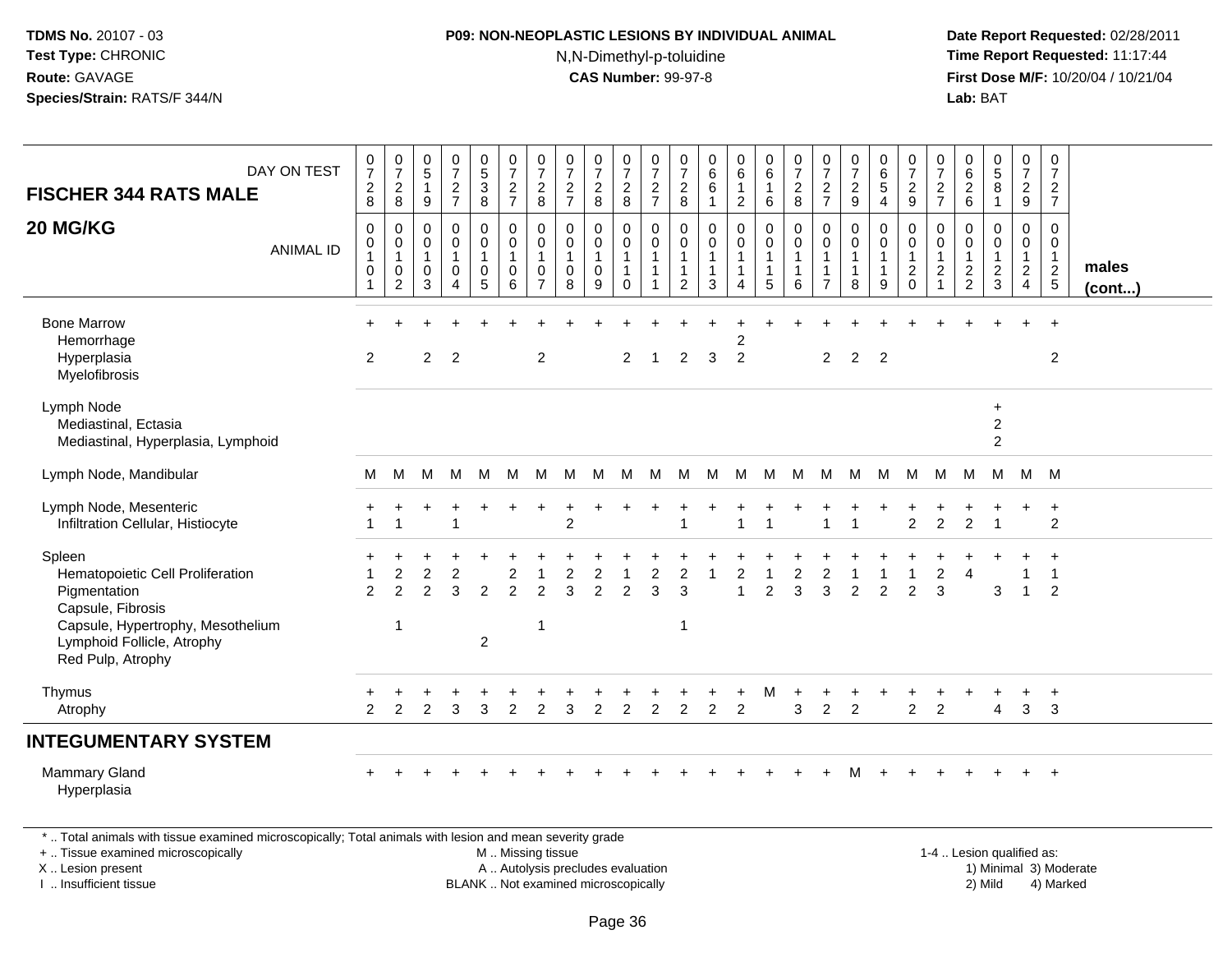### **P09: NON-NEOPLASTIC LESIONS BY INDIVIDUAL ANIMAL**N,N-Dimethyl-p-toluidine

 **Date Report Requested:** 02/28/2011 **Time Report Requested:** 11:17:44 **First Dose M/F:** 10/20/04 / 10/21/04<br>**Lab:** BAT **Lab:** BAT

| DAY ON TEST<br><b>FISCHER 344 RATS MALE</b>                                                                                                                                                   | $\frac{0}{7}$<br>$\sqrt{2}$<br>8                                              | $\frac{0}{7}$<br>$\sqrt{2}$<br>8                                      | $\begin{array}{c} 0 \\ 5 \end{array}$<br>$\mathbf{1}$<br>9      | $\frac{0}{7}$<br>$\frac{2}{7}$                                       | $\begin{array}{c} 0 \\ 5 \\ 3 \end{array}$<br>8                       | $\frac{0}{7}$<br>$\frac{2}{7}$                                                                | $\frac{0}{7}$<br>$\sqrt{2}$<br>8                                            | 0<br>$\frac{8}{7}$<br>$\frac{2}{7}$                         | $\frac{0}{7}$<br>$_{8}^2$                  | $\frac{0}{7}$<br>$_{8}^2$                                               | $\frac{0}{7}$<br>$\frac{2}{7}$                | 0<br>$\overline{7}$<br>$_{\rm 8}^2$                                              | 0<br>$\,6\,$<br>$\,6\,$<br>$\mathbf{1}$                                 | $\begin{array}{c} 0 \\ 6 \end{array}$<br>$\mathbf{1}$<br>$\overline{2}$ | 0<br>$\,6\,$<br>$\mathbf{1}$<br>6                                          | $\frac{0}{7}$<br>$\sqrt{2}$<br>$\,8\,$                        | 0<br>$\overline{7}$<br>$\sqrt{2}$<br>$\overline{7}$            | 0<br>$\frac{5}{7}$<br>$\sqrt{2}$<br>9                        | 0<br>$\overline{6}$<br>$\overline{5}$<br>$\overline{4}$       | $\frac{0}{7}$<br>$\frac{2}{9}$                   | 0<br>$\overline{7}$<br>$\overline{c}$<br>$\overline{7}$            | 0<br>6<br>$\frac{2}{6}$                                   | $\begin{array}{c} 0 \\ 5 \\ 8 \end{array}$<br>$\mathbf{1}$          | $\begin{array}{c} 0 \\ 7 \end{array}$<br>$\sqrt{2}$<br>$9\,$            | $\mathbf 0$<br>$\overline{7}$<br>$\overline{c}$<br>$\overline{7}$ |                        |
|-----------------------------------------------------------------------------------------------------------------------------------------------------------------------------------------------|-------------------------------------------------------------------------------|-----------------------------------------------------------------------|-----------------------------------------------------------------|----------------------------------------------------------------------|-----------------------------------------------------------------------|-----------------------------------------------------------------------------------------------|-----------------------------------------------------------------------------|-------------------------------------------------------------|--------------------------------------------|-------------------------------------------------------------------------|-----------------------------------------------|----------------------------------------------------------------------------------|-------------------------------------------------------------------------|-------------------------------------------------------------------------|----------------------------------------------------------------------------|---------------------------------------------------------------|----------------------------------------------------------------|--------------------------------------------------------------|---------------------------------------------------------------|--------------------------------------------------|--------------------------------------------------------------------|-----------------------------------------------------------|---------------------------------------------------------------------|-------------------------------------------------------------------------|-------------------------------------------------------------------|------------------------|
| 20 MG/KG<br><b>ANIMAL ID</b>                                                                                                                                                                  | $\mathbf 0$<br>$\mathsf 0$<br>$\overline{1}$<br>$\mathbf 0$<br>$\overline{1}$ | $\mathbf 0$<br>$\mathbf 0$<br>$\mathbf{1}$<br>$\pmb{0}$<br>$\sqrt{2}$ | $\mathbf 0$<br>$\mathbf 0$<br>$\mathbf{1}$<br>0<br>$\mathbf{3}$ | 0<br>$\overline{0}$<br>$\mathbf{1}$<br>$\mathbf 0$<br>$\overline{4}$ | 0<br>$\mathsf{O}\xspace$<br>$\mathbf{1}$<br>$\mathbf 0$<br>$\sqrt{5}$ | $\mathbf 0$<br>$\mathsf{O}\xspace$<br>$\overline{1}$<br>0<br>6                                | $\mathbf 0$<br>$\mathbf 0$<br>$\mathbf{1}$<br>$\mathbf 0$<br>$\overline{7}$ | $\Omega$<br>$\mathbf 0$<br>$\mathbf{1}$<br>$\mathbf 0$<br>8 | 0<br>$\mathbf 0$<br>$\mathbf{1}$<br>0<br>9 | $\mathbf 0$<br>$\mathbf 0$<br>$\mathbf{1}$<br>$\mathbf{1}$<br>$\pmb{0}$ | $\mathbf 0$<br>$\pmb{0}$<br>$\mathbf{1}$<br>1 | $\mathbf 0$<br>$\mathbf 0$<br>$\overline{1}$<br>$\overline{1}$<br>$\overline{2}$ | $\mathbf 0$<br>$\mathsf{O}\xspace$<br>$\mathbf{1}$<br>$\mathbf{1}$<br>3 | 0<br>$\mathbf 0$<br>$\mathbf{1}$<br>$\overline{4}$                      | 0<br>$\ddot{\mathbf{0}}$<br>$\mathbf{1}$<br>$\mathbf{1}$<br>$\overline{5}$ | $\mathbf 0$<br>$\pmb{0}$<br>$\mathbf{1}$<br>$\mathbf{1}$<br>6 | $\mathbf 0$<br>$\mathbf 0$<br>$\overline{1}$<br>$\overline{7}$ | $\Omega$<br>$\mathbf 0$<br>$\mathbf{1}$<br>$\mathbf{1}$<br>8 | 0<br>$\mathsf{O}\xspace$<br>$\mathbf{1}$<br>$\mathbf{1}$<br>9 | 0<br>$\mathbf 0$<br>$\mathbf{1}$<br>$^2_{\rm 0}$ | 0<br>$\mathbf 0$<br>$\mathbf{1}$<br>$\overline{c}$<br>$\mathbf{1}$ | $\mathbf 0$<br>$\pmb{0}$<br>$\mathbf{1}$<br>$\frac{2}{2}$ | $\mathbf 0$<br>$\mathsf{O}\xspace$<br>$\mathbf{1}$<br>$\frac{2}{3}$ | 0<br>$\overline{0}$<br>$\mathbf{1}$<br>$\overline{a}$<br>$\overline{4}$ | $\Omega$<br>$\mathbf 0$<br>$\overline{1}$<br>$\frac{2}{5}$        | males<br>$($ cont $)$  |
| Skin                                                                                                                                                                                          |                                                                               |                                                                       |                                                                 |                                                                      |                                                                       |                                                                                               |                                                                             |                                                             |                                            |                                                                         |                                               |                                                                                  |                                                                         |                                                                         |                                                                            |                                                               |                                                                |                                                              |                                                               |                                                  |                                                                    |                                                           |                                                                     |                                                                         |                                                                   |                        |
| <b>MUSCULOSKELETAL SYSTEM</b>                                                                                                                                                                 |                                                                               |                                                                       |                                                                 |                                                                      |                                                                       |                                                                                               |                                                                             |                                                             |                                            |                                                                         |                                               |                                                                                  |                                                                         |                                                                         |                                                                            |                                                               |                                                                |                                                              |                                                               |                                                  |                                                                    |                                                           |                                                                     |                                                                         |                                                                   |                        |
| Bone                                                                                                                                                                                          |                                                                               |                                                                       |                                                                 |                                                                      |                                                                       |                                                                                               |                                                                             |                                                             |                                            |                                                                         |                                               |                                                                                  |                                                                         |                                                                         |                                                                            |                                                               |                                                                |                                                              |                                                               |                                                  |                                                                    |                                                           |                                                                     |                                                                         | $+$                                                               |                        |
| <b>NERVOUS SYSTEM</b>                                                                                                                                                                         |                                                                               |                                                                       |                                                                 |                                                                      |                                                                       |                                                                                               |                                                                             |                                                             |                                            |                                                                         |                                               |                                                                                  |                                                                         |                                                                         |                                                                            |                                                               |                                                                |                                                              |                                                               |                                                  |                                                                    |                                                           |                                                                     |                                                                         |                                                                   |                        |
| <b>Brain</b>                                                                                                                                                                                  |                                                                               |                                                                       |                                                                 |                                                                      |                                                                       |                                                                                               |                                                                             |                                                             |                                            |                                                                         |                                               |                                                                                  |                                                                         |                                                                         |                                                                            |                                                               |                                                                |                                                              |                                                               |                                                  |                                                                    |                                                           |                                                                     | $\ddot{}$                                                               | $+$                                                               |                        |
| <b>RESPIRATORY SYSTEM</b>                                                                                                                                                                     |                                                                               |                                                                       |                                                                 |                                                                      |                                                                       |                                                                                               |                                                                             |                                                             |                                            |                                                                         |                                               |                                                                                  |                                                                         |                                                                         |                                                                            |                                                               |                                                                |                                                              |                                                               |                                                  |                                                                    |                                                           |                                                                     |                                                                         |                                                                   |                        |
| Lung<br>Congestion<br>Inflammation                                                                                                                                                            |                                                                               | $\overline{2}$                                                        |                                                                 |                                                                      |                                                                       |                                                                                               |                                                                             | 2                                                           |                                            |                                                                         |                                               | $\overline{2}$                                                                   |                                                                         |                                                                         |                                                                            |                                                               | $\overline{2}$                                                 | $\overline{\mathbf{1}}$                                      |                                                               |                                                  |                                                                    |                                                           |                                                                     |                                                                         |                                                                   |                        |
| Alveolar Epithelium, Hyperplasia<br>Alveolus, Foreign Body<br>Alveolus, Infiltration Cellular, Histiocyte                                                                                     |                                                                               | 1                                                                     |                                                                 |                                                                      |                                                                       |                                                                                               | $\overline{2}$                                                              | $\overline{4}$                                              |                                            |                                                                         | 2                                             |                                                                                  |                                                                         |                                                                         |                                                                            |                                                               |                                                                | $\overline{2}$                                               |                                                               |                                                  |                                                                    |                                                           | 1                                                                   |                                                                         |                                                                   |                        |
| Nose<br>Foreign Body<br>Inflammation                                                                                                                                                          | $\mathbf{1}$                                                                  | $\mathbf 1$                                                           | -1                                                              | -1                                                                   | $\overline{1}$                                                        | $\overline{\mathbf{1}}$                                                                       | х<br>$\mathbf{1}$                                                           | 2                                                           | -1                                         |                                                                         |                                               | X<br>2                                                                           |                                                                         | 1                                                                       | Χ<br>$\overline{1}$                                                        | -1                                                            |                                                                |                                                              | 1                                                             | -1                                               |                                                                    | 2                                                         | Χ<br>$\overline{2}$                                                 | $\times$<br>$\overline{2}$                                              | - 1                                                               |                        |
| Glands, Olfactory Epithelium, Dilatation<br>Glands, Respiratory Epithelium, Dilatation<br>Glands, Respiratory Epithelium, Hyperplasia                                                         |                                                                               |                                                                       | $\mathbf{1}$                                                    | $\overline{1}$                                                       |                                                                       |                                                                                               |                                                                             | $\mathbf{1}$                                                | $\mathbf{1}$                               | $\mathbf 1$                                                             |                                               |                                                                                  | 1                                                                       |                                                                         | $\mathbf{1}$                                                               | $\mathbf{1}$                                                  | $\overline{1}$                                                 | $\overline{2}$                                               |                                                               | $\mathbf{1}$                                     | $\overline{1}$                                                     |                                                           | $1 \quad 1$                                                         |                                                                         |                                                                   |                        |
| Glands, Respiratory Epithelium, Metaplasia,<br>Respiratory                                                                                                                                    | -1                                                                            |                                                                       |                                                                 |                                                                      | -1                                                                    | -1                                                                                            |                                                                             |                                                             | $\mathbf 1$                                | $\mathbf{1}$                                                            | $\mathbf{1}$                                  | $\overline{1}$                                                                   |                                                                         | 1                                                                       | 1                                                                          | $\mathbf{1}$                                                  | $\mathbf 1$                                                    |                                                              |                                                               | $\mathbf{1}$                                     | $\overline{1}$                                                     | $\mathbf{1}$                                              | 1 1 1                                                               |                                                                         |                                                                   |                        |
| Glands, Transitional Epithelium, Dilatation<br>Glands, Transitional Epithelium, Hyperplasia<br>Olfactory Epithelium, Accumulation, Hyaline<br><b>Droplet</b>                                  | 2                                                                             | $\mathfrak{p}$                                                        | 2                                                               | $\overline{2}$                                                       |                                                                       | $\mathfrak{p}$                                                                                | 2                                                                           |                                                             | $\mathcal{P}$                              |                                                                         | $\overline{1}$                                | 2                                                                                |                                                                         | 3                                                                       | $\overline{c}$                                                             | 3                                                             |                                                                | $\mathcal{R}$                                                | $\mathbf 1$<br>$\mathcal{P}$                                  | $\overline{1}$                                   | 2                                                                  | 2<br>2                                                    | $\overline{2}$                                                      | $\mathbf{1}$<br>$\overline{2}$                                          | $\overline{1}$                                                    |                        |
| *  Total animals with tissue examined microscopically; Total animals with lesion and mean severity grade<br>+  Tissue examined microscopically<br>X  Lesion present<br>I. Insufficient tissue |                                                                               |                                                                       |                                                                 |                                                                      |                                                                       | M  Missing tissue<br>A  Autolysis precludes evaluation<br>BLANK  Not examined microscopically |                                                                             |                                                             |                                            |                                                                         |                                               |                                                                                  |                                                                         |                                                                         |                                                                            |                                                               |                                                                |                                                              |                                                               |                                                  |                                                                    |                                                           | 1-4  Lesion qualified as:<br>2) Mild                                |                                                                         | 4) Marked                                                         | 1) Minimal 3) Moderate |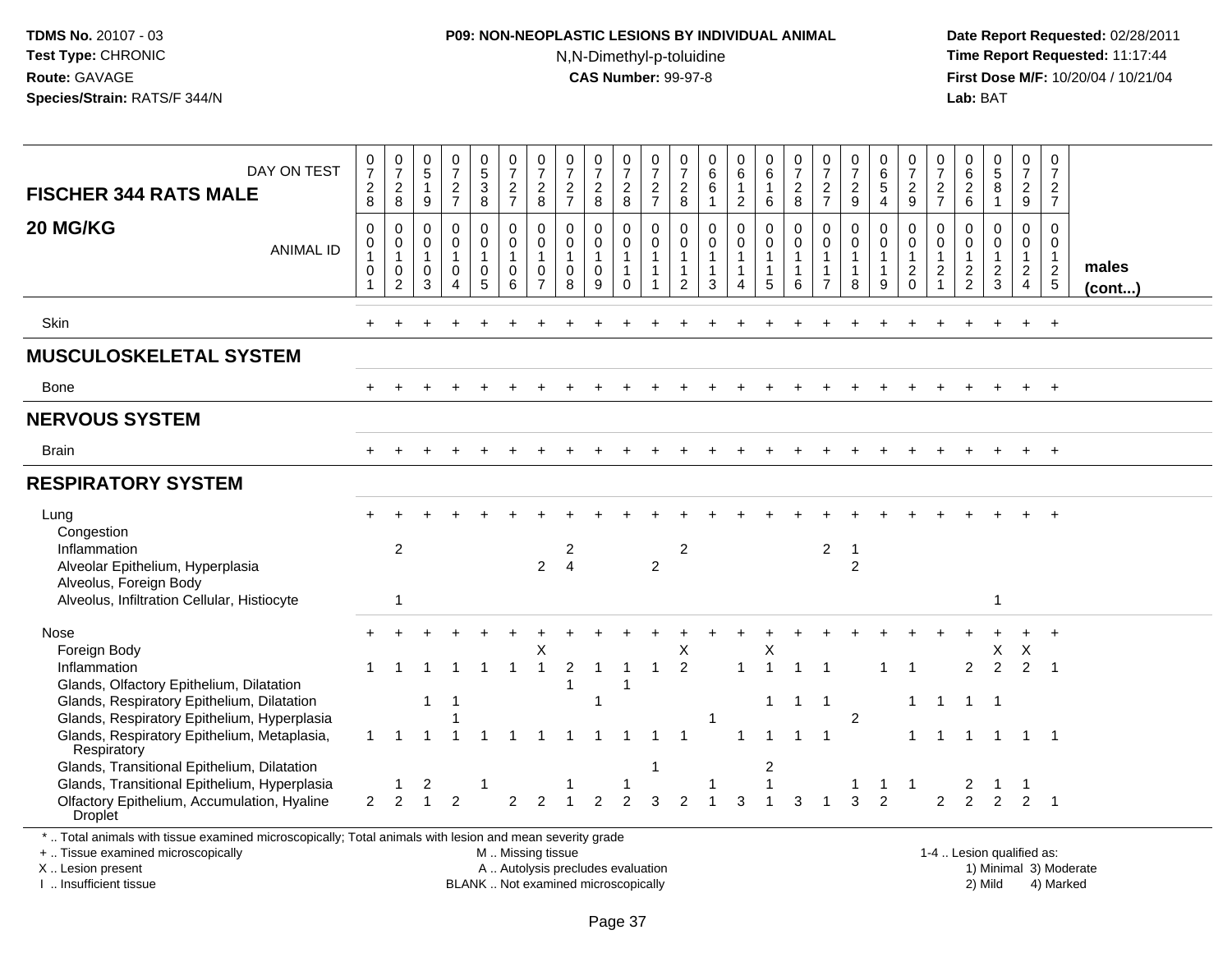#### **P09: NON-NEOPLASTIC LESIONS BY INDIVIDUAL ANIMAL**N,N-Dimethyl-p-toluidine

 **Date Report Requested:** 02/28/2011 **Time Report Requested:** 11:17:44 **First Dose M/F:** 10/20/04 / 10/21/04<br>**Lab:** BAT **Lab:** BAT

| DAY ON TEST<br><b>FISCHER 344 RATS MALE</b>                                                                                                                                                                                                    | $\frac{0}{7}$<br>$_{\rm 2}^2$                       | $\frac{0}{7}$<br>$\overline{2}$<br>8                  | $\begin{array}{c} 0 \\ 5 \end{array}$<br>$\overline{1}$<br>9 | $\frac{0}{7}$<br>$\frac{2}{7}$                                    | $\begin{array}{c} 0 \\ 5 \end{array}$<br>3<br>$\overline{8}$ | $\frac{0}{7}$<br>$\frac{2}{7}$                       | $\frac{0}{7}$<br>$^2_8$                                                     | 0<br>$\boldsymbol{7}$<br>$\frac{2}{7}$     | $\frac{0}{7}$<br>$\frac{2}{8}$                                 | 0<br>$\overline{7}$<br>$\boldsymbol{2}$<br>8                 | 0<br>$\boldsymbol{7}$<br>$\frac{2}{7}$                                       | 0<br>$\boldsymbol{7}$<br>$\overline{c}$<br>8 | 0<br>$\,6\,$<br>$\,6\,$<br>$\mathbf{1}$                         | 0<br>$6\phantom{a}$<br>$\overline{2}$                           | $\begin{array}{c} 0 \\ 6 \end{array}$<br>$\mathbf{1}$<br>$\,6\,$           | $\frac{0}{7}$<br>$\frac{2}{8}$                                  | 0<br>$\overline{7}$<br>$\overline{2}$<br>$\overline{7}$ | $\frac{0}{7}$<br>$\frac{2}{9}$              | $\begin{array}{c} 0 \\ 6 \\ 5 \end{array}$<br>$\overline{4}$ | 0<br>$\overline{7}$<br>$\frac{2}{9}$             | 0<br>$\overline{7}$<br>$\frac{2}{7}$                                       | 0<br>$\,6\,$<br>$\boldsymbol{2}$<br>$6\phantom{a}$               | 0<br>$\sqrt{5}$<br>8<br>$\mathbf{1}$                       | 0<br>$\overline{7}$<br>$\frac{2}{9}$                      | $\pmb{0}$<br>$\overline{7}$<br>$rac{2}{7}$                    |                       |
|------------------------------------------------------------------------------------------------------------------------------------------------------------------------------------------------------------------------------------------------|-----------------------------------------------------|-------------------------------------------------------|--------------------------------------------------------------|-------------------------------------------------------------------|--------------------------------------------------------------|------------------------------------------------------|-----------------------------------------------------------------------------|--------------------------------------------|----------------------------------------------------------------|--------------------------------------------------------------|------------------------------------------------------------------------------|----------------------------------------------|-----------------------------------------------------------------|-----------------------------------------------------------------|----------------------------------------------------------------------------|-----------------------------------------------------------------|---------------------------------------------------------|---------------------------------------------|--------------------------------------------------------------|--------------------------------------------------|----------------------------------------------------------------------------|------------------------------------------------------------------|------------------------------------------------------------|-----------------------------------------------------------|---------------------------------------------------------------|-----------------------|
| 20 MG/KG<br><b>ANIMAL ID</b>                                                                                                                                                                                                                   | 0<br>0<br>$\mathbf{1}$<br>$\pmb{0}$<br>$\mathbf{1}$ | 0<br>0<br>$\mathbf{1}$<br>$\pmb{0}$<br>$\overline{2}$ | $\mathbf 0$<br>0<br>$\overline{1}$<br>$\boldsymbol{0}$<br>3  | $\mathbf 0$<br>0<br>$\mathbf{1}$<br>$\mathbf 0$<br>$\overline{4}$ | 0<br>$\mathbf 0$<br>$\mathbf{1}$<br>0<br>5                   | $\mathbf 0$<br>0<br>$\mathbf{1}$<br>$\mathbf 0$<br>6 | $\mathbf 0$<br>$\mathbf 0$<br>$\mathbf{1}$<br>$\mathbf 0$<br>$\overline{7}$ | 0<br>$\mathbf 0$<br>$\mathbf{1}$<br>0<br>8 | $\mathbf 0$<br>$\mathbf 0$<br>$\mathbf{1}$<br>$\mathbf 0$<br>9 | 0<br>$\mathbf 0$<br>$\mathbf{1}$<br>$\mathbf{1}$<br>$\Omega$ | $\mathbf 0$<br>$\mathbf 0$<br>$\mathbf{1}$<br>$\overline{1}$<br>$\mathbf{1}$ | 0<br>$\mathbf 0$<br>$\mathbf{1}$<br>2        | $\mathbf 0$<br>$\mathbf 0$<br>$\mathbf{1}$<br>$\mathbf{1}$<br>3 | $\pmb{0}$<br>$\mathbf 0$<br>$\mathbf{1}$<br>1<br>$\overline{4}$ | $\mathbf 0$<br>$\mathbf 0$<br>$\mathbf{1}$<br>$\overline{1}$<br>$\sqrt{5}$ | $\mathbf 0$<br>$\mathbf 0$<br>$\mathbf{1}$<br>$\mathbf{1}$<br>6 | 0<br>$\mathbf 0$<br>1<br>$\overline{7}$                 | 0<br>0<br>$\mathbf{1}$<br>$\mathbf{1}$<br>8 | 0<br>0<br>$\mathbf{1}$<br>$\mathbf{1}$<br>9                  | 0<br>0<br>$\mathbf{1}$<br>$\sqrt{2}$<br>$\Omega$ | $\mathbf 0$<br>$\mathbf 0$<br>$\mathbf{1}$<br>$\sqrt{2}$<br>$\overline{1}$ | $\mathbf 0$<br>0<br>$\mathbf{1}$<br>$\sqrt{2}$<br>$\overline{2}$ | $\mathbf 0$<br>$\Omega$<br>$\mathbf{1}$<br>$\sqrt{2}$<br>3 | 0<br>$\mathbf 0$<br>$\mathbf{1}$<br>$\frac{2}{4}$         | $\mathsf{O}$<br>$\overline{0}$<br>$\mathbf{1}$<br>$rac{2}{5}$ | males<br>$($ cont $)$ |
| Olfactory Epithelium, Degeneration<br>Olfactory Epithelium, Hyperplasia, Basal Cell<br>Olfactory Epithelium, Metaplasia, Respiratory<br>Respiratory Epithelium, Accumulation, Hyaline<br><b>Droplet</b><br>Respiratory Epithelium, Hyperplasia | $\overline{2}$<br>1                                 | $\overline{2}$<br>-1                                  | 1                                                            | $\overline{\mathbf{c}}$<br>3<br>1                                 |                                                              | $\overline{2}$                                       | $\mathcal{P}$                                                               |                                            | 2<br>-1                                                        | -1                                                           | 2<br>$\mathbf{2}^{\circ}$                                                    | 2<br>$\overline{1}$<br>$\overline{2}$        |                                                                 | $\overline{2}$                                                  |                                                                            | $\overline{2}$                                                  | 1                                                       | 2<br>1                                      | $\mathbf{1}$                                                 |                                                  | 1<br>2                                                                     |                                                                  |                                                            | $\overline{\mathbf{c}}$<br>$\mathbf{1}$<br>$\overline{2}$ | $\overline{1}$                                                |                       |
| Transitional Epithelium, Hyperplasia                                                                                                                                                                                                           |                                                     | $\overline{1}$                                        |                                                              |                                                                   | 1                                                            |                                                      |                                                                             | 1                                          | $\overline{1}$                                                 | $\overline{1}$                                               |                                                                              |                                              |                                                                 |                                                                 |                                                                            |                                                                 |                                                         | $\overline{1}$                              |                                                              |                                                  |                                                                            |                                                                  |                                                            | $\overline{2}$                                            |                                                               |                       |
| Trachea<br>Inflammation                                                                                                                                                                                                                        | $\ddot{}$<br>1                                      |                                                       |                                                              |                                                                   |                                                              |                                                      |                                                                             |                                            |                                                                |                                                              |                                                                              |                                              |                                                                 |                                                                 |                                                                            |                                                                 |                                                         |                                             |                                                              |                                                  |                                                                            |                                                                  |                                                            |                                                           | $\overline{+}$                                                |                       |
| <b>SPECIAL SENSES SYSTEM</b>                                                                                                                                                                                                                   |                                                     |                                                       |                                                              |                                                                   |                                                              |                                                      |                                                                             |                                            |                                                                |                                                              |                                                                              |                                              |                                                                 |                                                                 |                                                                            |                                                                 |                                                         |                                             |                                                              |                                                  |                                                                            |                                                                  |                                                            |                                                           |                                                               |                       |
| Eye<br>Retina, Atrophy                                                                                                                                                                                                                         |                                                     |                                                       |                                                              |                                                                   |                                                              |                                                      |                                                                             |                                            |                                                                |                                                              |                                                                              |                                              |                                                                 |                                                                 |                                                                            |                                                                 |                                                         |                                             |                                                              |                                                  |                                                                            |                                                                  |                                                            |                                                           | $\ddot{}$                                                     |                       |
| <b>Harderian Gland</b>                                                                                                                                                                                                                         |                                                     |                                                       |                                                              |                                                                   |                                                              |                                                      |                                                                             |                                            |                                                                |                                                              |                                                                              |                                              |                                                                 |                                                                 |                                                                            |                                                                 |                                                         |                                             |                                                              |                                                  |                                                                            |                                                                  |                                                            |                                                           | $\overline{+}$                                                |                       |
| Zymbal's Gland<br>Hyperplasia                                                                                                                                                                                                                  |                                                     |                                                       |                                                              |                                                                   |                                                              |                                                      |                                                                             |                                            |                                                                |                                                              |                                                                              |                                              |                                                                 |                                                                 |                                                                            |                                                                 |                                                         |                                             |                                                              |                                                  |                                                                            |                                                                  |                                                            |                                                           |                                                               |                       |
| <b>URINARY SYSTEM</b>                                                                                                                                                                                                                          |                                                     |                                                       |                                                              |                                                                   |                                                              |                                                      |                                                                             |                                            |                                                                |                                                              |                                                                              |                                              |                                                                 |                                                                 |                                                                            |                                                                 |                                                         |                                             |                                                              |                                                  |                                                                            |                                                                  |                                                            |                                                           |                                                               |                       |
| Kidney<br>Cyst<br>Mineralization                                                                                                                                                                                                               | $\overline{2}$                                      | 3                                                     |                                                              | $\mathcal{P}$                                                     |                                                              |                                                      | 3                                                                           |                                            |                                                                | 3                                                            |                                                                              |                                              | $\overline{2}$                                                  |                                                                 |                                                                            |                                                                 | 3                                                       | 3                                           |                                                              |                                                  |                                                                            |                                                                  |                                                            | $\overline{2}$                                            | 2                                                             |                       |
| Nephropathy<br>Pigmentation<br>Pelvis, Inflammation<br>Pelvis, Transitional Epithelium, Hyperplasia                                                                                                                                            | $\overline{ }$                                      |                                                       | 2                                                            |                                                                   | $\overline{2}$<br>$\overline{2}$                             |                                                      | $\overline{1}$                                                              | $\overline{c}$                             | $\overline{c}$<br>$\overline{\mathbf{1}}$                      | $\overline{1}$                                               | 1                                                                            | 3<br>$\overline{2}$                          |                                                                 |                                                                 | 1                                                                          | 3<br>1                                                          | $\overline{2}$                                          |                                             | $\overline{2}$                                               | 2<br>$\overline{1}$                              | $\overline{1}$                                                             | 3                                                                |                                                            | $\mathbf{1}$                                              | $\mathbf{1}$                                                  |                       |
|                                                                                                                                                                                                                                                |                                                     |                                                       |                                                              |                                                                   |                                                              |                                                      |                                                                             |                                            |                                                                |                                                              |                                                                              |                                              |                                                                 |                                                                 |                                                                            |                                                                 |                                                         |                                             |                                                              |                                                  |                                                                            |                                                                  |                                                            |                                                           |                                                               |                       |

\* .. Total animals with tissue examined microscopically; Total animals with lesion and mean severity grade

+ .. Tissue examined microscopically

X .. Lesion present

I .. Insufficient tissue

 M .. Missing tissueA .. Autolysis precludes evaluation

1-4 .. Lesion qualified as:<br>1) Minimal 3) Moderate BLANK .. Not examined microscopically 2) Mild 4) Marked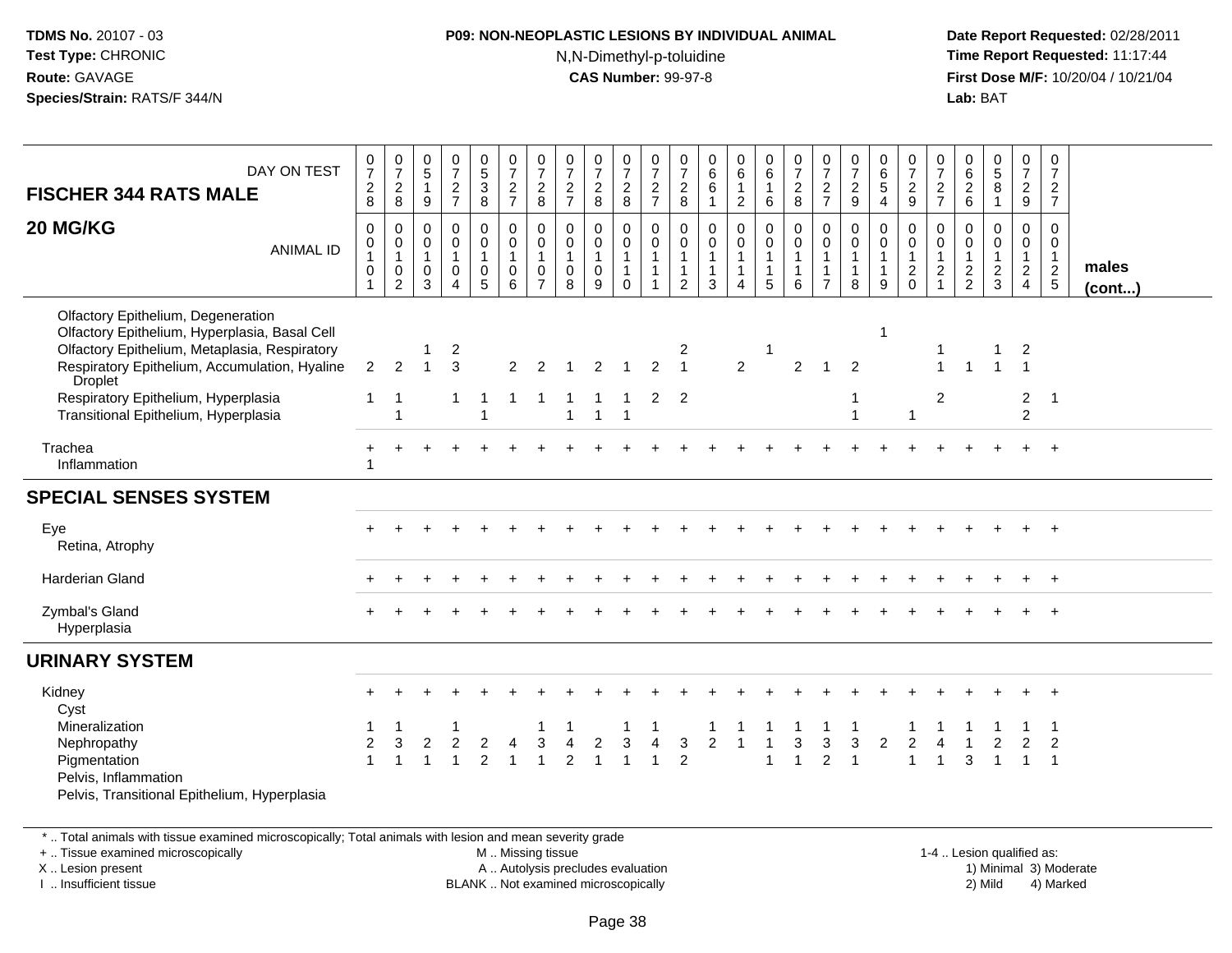#### **P09: NON-NEOPLASTIC LESIONS BY INDIVIDUAL ANIMAL**

N,N-Dimethyl-p-toluidine

 **Date Report Requested:** 02/28/2011 **Time Report Requested:** 11:17:44 **First Dose M/F:** 10/20/04 / 10/21/04<br>**Lab:** BAT **Lab:** BAT

| DAY ON TEST<br><b>FISCHER 344 RATS MALE</b> | 0<br>$\rightarrow$<br>$\overline{2}$<br>8 | 0<br>$\sqrt{2}$<br><u>_</u><br>8 | $\mathbf 0$<br>5<br>9 | 0<br>$\overline{2}$<br>$\overline{\phantom{0}}$ | 0<br>C.<br>ົ<br>◡<br>8 | 0<br>$\sim$<br>$\epsilon$<br>- | U<br>ົ<br><u>_</u><br>8 | U<br>ົ<br><u>_</u><br>$\rightarrow$ | 0<br>ົ<br>8 | 0<br>$\sim$<br>∼<br>8 | 0<br>ົ<br>∼ | 0<br>6<br>$\sim$ | 0<br>6<br>ົ<br>$\epsilon$ | 0<br>6<br>6 | 0<br>$\overline{ }$<br>$\overline{2}$<br>8 | 0<br>$\sim$<br><u>_</u> | 0<br>∠<br>9 | 0<br>6<br>5 | 0<br>ົ<br>$\epsilon$<br>9 | 0<br><u>_</u>          | 0<br>6<br>$\sim$<br><u>_</u><br>6            | 0<br><sub>5</sub><br>8            | 0<br>$\sim$<br>$\sim$<br>9 | 0<br>2<br>$\rightarrow$     |                 |
|---------------------------------------------|-------------------------------------------|----------------------------------|-----------------------|-------------------------------------------------|------------------------|--------------------------------|-------------------------|-------------------------------------|-------------|-----------------------|-------------|------------------|---------------------------|-------------|--------------------------------------------|-------------------------|-------------|-------------|---------------------------|------------------------|----------------------------------------------|-----------------------------------|----------------------------|-----------------------------|-----------------|
| <b>20 MG/KG</b><br><b>ANIMAL ID</b>         | 0<br>0<br>0                               | 0<br>0<br>U<br>റ<br>L            | 0<br>0<br>0<br>3      | 0<br>0<br>0<br>4                                | 0<br>0<br>0<br>5       | 0<br>-6                        | υ<br>υ<br>0             | C<br>0<br>8                         | 0<br>0<br>9 | 0<br>U<br>0           |             | <b>U</b>         | $\mathbf{0}$<br>0<br>4    | 0<br>0<br>5 | 0<br>0<br>6                                | U<br>v                  | 8           | 0<br>0<br>9 | 0<br>ົ<br><u>L</u><br>U   | 0<br><sup>0</sup><br>ົ | $\mathbf{0}$<br>0<br>ົ<br><u>_</u><br>ົ<br>∼ | 0<br>0<br>$\mathcal{P}$<br>∼<br>3 | ◡<br>$\epsilon$<br>4       | 0<br>0<br>2<br>$\mathbf{p}$ | males<br>(cont) |
| Urinary Bladder                             |                                           |                                  |                       |                                                 |                        |                                |                         |                                     |             |                       |             |                  |                           |             |                                            |                         |             |             |                           |                        |                                              |                                   |                            | +                           |                 |

Inflammation

\* .. Total animals with tissue examined microscopically; Total animals with lesion and mean severity grade

+ .. Tissue examined microscopically

X .. Lesion present

I .. Insufficient tissue

 M .. Missing tissueA .. Autolysis precludes evaluation

BLANK .. Not examined microscopically 2) Mild 4) Marked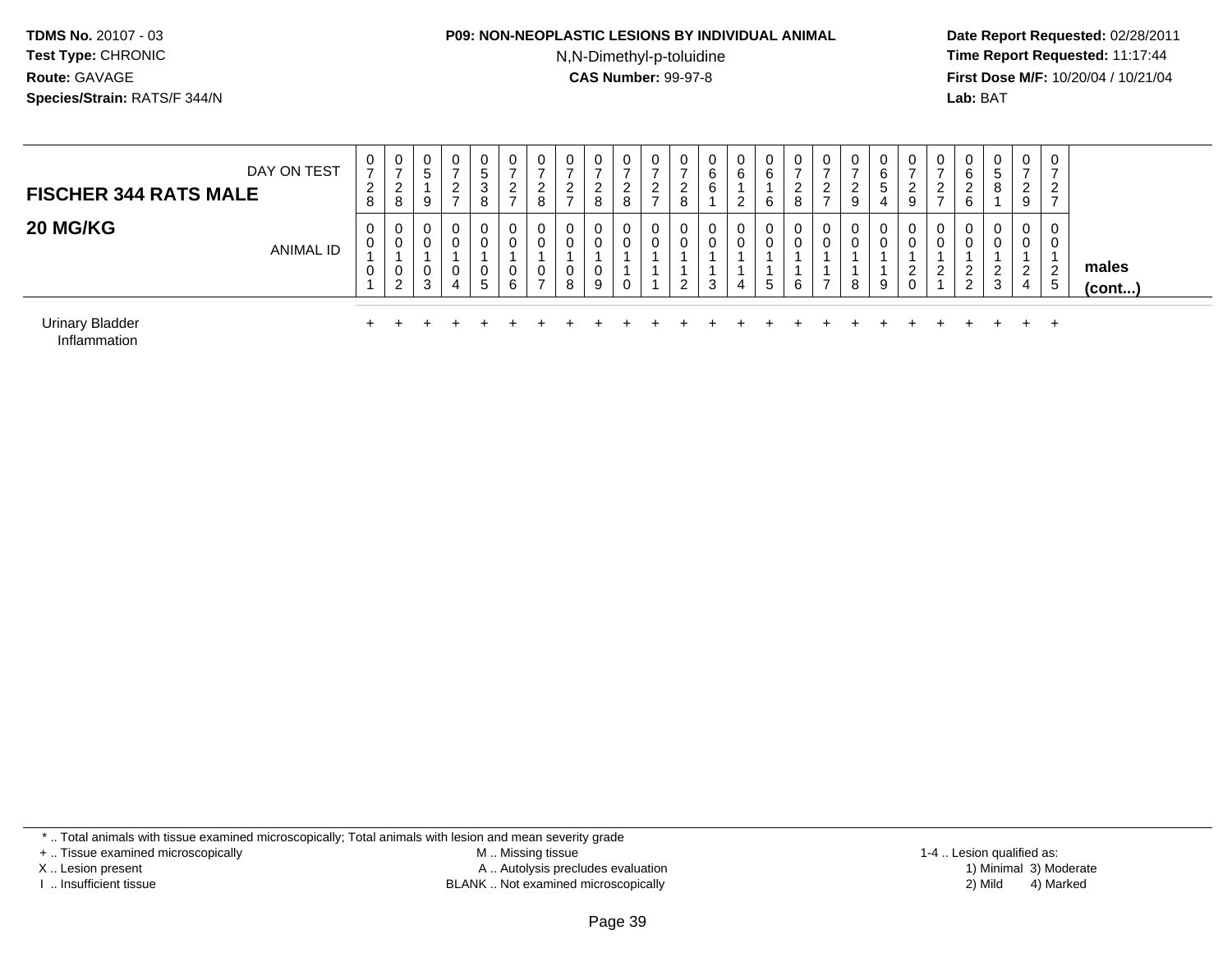#### **P09: NON-NEOPLASTIC LESIONS BY INDIVIDUAL ANIMAL**N,N-Dimethyl-p-toluidine

 **Date Report Requested:** 02/28/2011 **Time Report Requested:** 11:17:44 **First Dose M/F:** 10/20/04 / 10/21/04<br>**Lab:** BAT **Lab:** BAT

| <b>FISCHER 344 RATS MALE</b>                                                                                                                                       | DAY ON TEST      | $\frac{0}{7}$<br>$\frac{2}{7}$                        | $\frac{0}{7}$<br>$\frac{2}{8}$                                    | $\begin{array}{c} 0 \\ 7 \end{array}$<br>$\overline{2}$<br>8  | $064$<br>$45$                                                 | $\frac{0}{7}$<br>$\frac{2}{9}$                                                               | $\frac{0}{7}$<br>$\frac{2}{7}$                                           | $\frac{0}{7}$<br>$\frac{2}{7}$                                     | $\frac{0}{7}$<br>$\mathsf 0$<br>$\overline{7}$               | $\begin{array}{c} 0 \\ 6 \end{array}$<br>$\overline{8}$<br>$\mathbf 0$ | $\frac{0}{7}$<br>$\overline{1}$<br>$\overline{2}$     | $\frac{0}{2}$<br>$\frac{2}{7}$                                          | $\frac{0}{7}$<br>$_{\rm 8}^2$                                     | $\begin{smallmatrix} 0\\ 1 \end{smallmatrix}$<br>$\overline{4}$<br>$\overline{7}$ | $\begin{array}{c} 0 \\ 6 \\ 8 \end{array}$<br>$\,6\,$                             | $\begin{array}{c} 0 \\ 6 \end{array}$<br>$\frac{4}{3}$                    | 0<br>$\mathbf{1}$<br>$\frac{2}{9}$               | $\frac{0}{7}$<br>8                                                             | $\frac{0}{7}$<br>$\frac{2}{7}$                                     | $\begin{array}{c} 0 \\ 2 \\ 3 \\ 3 \end{array}$                        | $\frac{0}{7}$<br>$\frac{2}{7}$                                    | $\frac{0}{7}$<br>$\frac{2}{7}$                                    | $\frac{0}{7}$<br>$\frac{2}{8}$                                             | $\begin{array}{c} 0 \\ 6 \\ 8 \end{array}$                       | $\frac{0}{7}$<br>$rac{2}{7}$                                            | 0<br>$\overline{7}$<br>$\overline{2}$<br>$\overline{7}$ |    |                                                        |
|--------------------------------------------------------------------------------------------------------------------------------------------------------------------|------------------|-------------------------------------------------------|-------------------------------------------------------------------|---------------------------------------------------------------|---------------------------------------------------------------|----------------------------------------------------------------------------------------------|--------------------------------------------------------------------------|--------------------------------------------------------------------|--------------------------------------------------------------|------------------------------------------------------------------------|-------------------------------------------------------|-------------------------------------------------------------------------|-------------------------------------------------------------------|-----------------------------------------------------------------------------------|-----------------------------------------------------------------------------------|---------------------------------------------------------------------------|--------------------------------------------------|--------------------------------------------------------------------------------|--------------------------------------------------------------------|------------------------------------------------------------------------|-------------------------------------------------------------------|-------------------------------------------------------------------|----------------------------------------------------------------------------|------------------------------------------------------------------|-------------------------------------------------------------------------|---------------------------------------------------------|----|--------------------------------------------------------|
| 20 MG/KG                                                                                                                                                           | <b>ANIMAL ID</b> | $\boldsymbol{0}$<br>$\mathbf 0$<br>1<br>$\frac{2}{6}$ | $\mathsf{O}\xspace$<br>$\pmb{0}$<br>$\mathbf{1}$<br>$\frac{2}{7}$ | $\pmb{0}$<br>$\pmb{0}$<br>$\mathbf{1}$<br>$\overline{c}$<br>8 | $\pmb{0}$<br>$\pmb{0}$<br>$\mathbf{1}$<br>$\overline{c}$<br>9 | $\pmb{0}$<br>$\mathsf{O}\xspace$<br>$\mathbf{1}$<br>$\ensuremath{\mathsf{3}}$<br>$\mathbf 0$ | $\pmb{0}$<br>$\pmb{0}$<br>$\overline{1}$<br>$\sqrt{3}$<br>$\overline{1}$ | 0<br>$\mathbf 0$<br>$\mathbf{1}$<br>$\mathbf{3}$<br>$\overline{2}$ | $\pmb{0}$<br>$\mathbf 0$<br>$\mathbf{1}$<br>$\mathbf 3$<br>3 | 0<br>$\mathbf 0$<br>$\mathbf{1}$<br>$\mathbf{3}$<br>4                  | $_{\rm 0}^{\rm 0}$<br>$\mathbf{1}$<br>$\sqrt{3}$<br>5 | $\mathsf{O}\xspace$<br>$\mathbf 0$<br>$\mathbf{1}$<br>$\mathbf{3}$<br>6 | 0<br>$\mathbf 0$<br>$\mathbf{1}$<br>$\mathsf 3$<br>$\overline{7}$ | $\pmb{0}$<br>$\pmb{0}$<br>$\mathbf{1}$<br>$_{8}^{3}$                              | 0<br>$\mathbf 0$<br>$\overline{1}$<br>$\ensuremath{\mathsf{3}}$<br>$\overline{9}$ | $\pmb{0}$<br>$\mathbf 0$<br>$\mathbf{1}$<br>$\overline{4}$<br>$\mathbf 0$ | 0<br>$\pmb{0}$<br>$\mathbf{1}$<br>$\overline{4}$ | $\pmb{0}$<br>$\begin{smallmatrix}0\\1\end{smallmatrix}$<br>$\overline{4}$<br>2 | $\mathsf{O}$<br>$\mathsf 0$<br>$\mathbf{1}$<br>$\overline{4}$<br>3 | $_{\rm 0}^{\rm 0}$<br>$\mathbf{1}$<br>$\overline{4}$<br>$\overline{4}$ | $\mathbf 0$<br>$\mathbf 0$<br>$\mathbf{1}$<br>$\overline{4}$<br>5 | $\mathbf 0$<br>$\pmb{0}$<br>$\overline{1}$<br>$\overline{4}$<br>6 | $\pmb{0}$<br>$\pmb{0}$<br>$\mathbf{1}$<br>$\overline{4}$<br>$\overline{7}$ | 0<br>$\mathbf 0$<br>$\mathbf{1}$<br>$\overline{\mathbf{4}}$<br>8 | $\pmb{0}$<br>$\mathsf{O}\xspace$<br>$\mathbf{1}$<br>$\overline{4}$<br>9 | $\mathbf 0$<br>0<br>$\mathbf{1}$<br>5<br>$\mathbf 0$    |    | * TOTALS                                               |
| <b>ALIMENTARY SYSTEM</b>                                                                                                                                           |                  |                                                       |                                                                   |                                                               |                                                               |                                                                                              |                                                                          |                                                                    |                                                              |                                                                        |                                                       |                                                                         |                                                                   |                                                                                   |                                                                                   |                                                                           |                                                  |                                                                                |                                                                    |                                                                        |                                                                   |                                                                   |                                                                            |                                                                  |                                                                         |                                                         |    |                                                        |
| Esophagus<br>Foreign Body<br>Perforation                                                                                                                           |                  |                                                       |                                                                   |                                                               |                                                               |                                                                                              |                                                                          |                                                                    |                                                              |                                                                        |                                                       |                                                                         |                                                                   | $\mathsf X$                                                                       |                                                                                   |                                                                           | X                                                |                                                                                |                                                                    |                                                                        |                                                                   |                                                                   |                                                                            |                                                                  |                                                                         | $\ddot{}$                                               | 50 | 1                                                      |
| Intestine Large, Cecum                                                                                                                                             |                  |                                                       |                                                                   |                                                               |                                                               |                                                                                              |                                                                          |                                                                    |                                                              |                                                                        |                                                       |                                                                         |                                                                   |                                                                                   |                                                                                   |                                                                           |                                                  |                                                                                |                                                                    |                                                                        |                                                                   |                                                                   |                                                                            |                                                                  |                                                                         |                                                         | 50 |                                                        |
| Intestine Large, Colon<br>Parasite Metazoan                                                                                                                        |                  |                                                       |                                                                   |                                                               |                                                               |                                                                                              |                                                                          |                                                                    |                                                              |                                                                        |                                                       |                                                                         |                                                                   |                                                                                   |                                                                                   |                                                                           | X                                                |                                                                                |                                                                    |                                                                        |                                                                   |                                                                   |                                                                            |                                                                  |                                                                         |                                                         | 50 | $\mathbf{1}$                                           |
| Intestine Large, Rectum<br>Parasite Metazoan                                                                                                                       |                  |                                                       |                                                                   | X                                                             |                                                               |                                                                                              |                                                                          |                                                                    |                                                              |                                                                        |                                                       |                                                                         |                                                                   |                                                                                   |                                                                                   |                                                                           |                                                  |                                                                                |                                                                    |                                                                        |                                                                   |                                                                   |                                                                            |                                                                  |                                                                         | $+$                                                     | 50 | $\overline{2}$                                         |
| Intestine Small, Duodenum<br>Inflammation, Chronic Active                                                                                                          |                  |                                                       |                                                                   |                                                               |                                                               |                                                                                              |                                                                          |                                                                    |                                                              | $\overline{2}$                                                         |                                                       |                                                                         |                                                                   |                                                                                   |                                                                                   |                                                                           |                                                  |                                                                                |                                                                    |                                                                        |                                                                   |                                                                   |                                                                            |                                                                  |                                                                         | $+$                                                     | 50 | $12.0$                                                 |
| Intestine Small, Ileum<br>Parasite Metazoan                                                                                                                        |                  |                                                       | X                                                                 |                                                               |                                                               |                                                                                              |                                                                          |                                                                    |                                                              |                                                                        |                                                       |                                                                         |                                                                   |                                                                                   |                                                                                   |                                                                           |                                                  |                                                                                |                                                                    |                                                                        |                                                                   |                                                                   |                                                                            |                                                                  |                                                                         | $\ddot{}$                                               | 50 | 1                                                      |
| Intestine Small, Jejunum                                                                                                                                           |                  |                                                       |                                                                   |                                                               |                                                               |                                                                                              |                                                                          |                                                                    |                                                              |                                                                        |                                                       |                                                                         |                                                                   |                                                                                   |                                                                                   |                                                                           |                                                  |                                                                                |                                                                    |                                                                        |                                                                   |                                                                   |                                                                            |                                                                  |                                                                         |                                                         | 50 |                                                        |
| Liver<br>Clear Cell Focus<br>Degeneration, Cystic<br><b>Eosinophilic Focus</b><br>Fatty Change, Focal<br>Fatty Change, Diffuse<br>Hematopoietic Cell Proliferation |                  | $\sf X$                                               | $\mathsf{X}$                                                      | $\boldsymbol{\mathsf{X}}$                                     |                                                               | $\sf X$                                                                                      | x x x x x<br>$\overline{\mathbf{1}}$                                     | $\sf X$                                                            | $\mathbf 1$                                                  |                                                                        |                                                       |                                                                         | Χ<br>2                                                            |                                                                                   |                                                                                   | X                                                                         |                                                  | 1<br>$\sf X$                                                                   |                                                                    |                                                                        | $\pmb{\times}$                                                    | $\mathsf X$<br>$\mathsf{X}$                                       | $\times$<br>2<br>$X$ $X$                                                   |                                                                  | $\mathsf{X}$                                                            | $+$<br>$\mathsf{X}$                                     | 50 | 26<br>$9 \t1.3$<br>21<br>$3 \t1.3$<br>$5$ 1.6<br>1 1.0 |
| Inflammation                                                                                                                                                       |                  | $\mathbf{1}$                                          | $\mathbf 1$                                                       | $\overline{1}$                                                | -1                                                            | -1                                                                                           |                                                                          | 1                                                                  | -1                                                           | $\mathbf 1$                                                            |                                                       | $\mathbf 1$                                                             | -1                                                                |                                                                                   | $1 \quad 1$                                                                       |                                                                           |                                                  | $\mathbf{1}$                                                                   |                                                                    | $\mathbf{1}$                                                           | $\overline{1}$                                                    | $\overline{1}$                                                    | $\overline{1}$                                                             |                                                                  | $\mathbf{1}$                                                            | $\overline{1}$                                          |    | 42 1.0                                                 |

\* .. Total animals with tissue examined microscopically; Total animals with lesion and mean severity grade

+ .. Tissue examined microscopically

X .. Lesion present

I .. Insufficient tissue

 M .. Missing tissueA .. Autolysis precludes evaluation

BLANK .. Not examined microscopically 2) Mild 4) Marked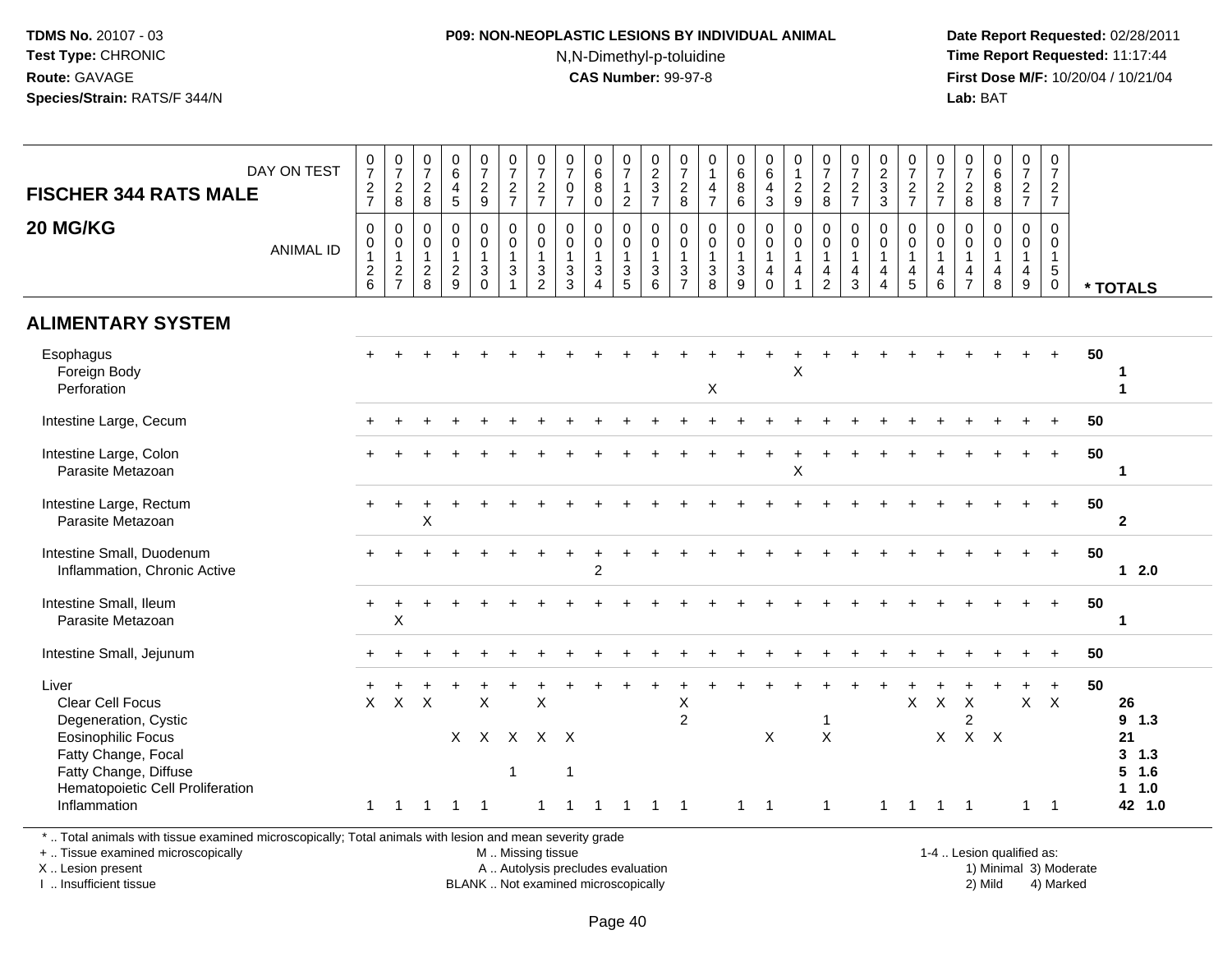### **P09: NON-NEOPLASTIC LESIONS BY INDIVIDUAL ANIMAL**N,N-Dimethyl-p-toluidine

 **Date Report Requested:** 02/28/2011 **Time Report Requested:** 11:17:44 **First Dose M/F:** 10/20/04 / 10/21/04<br>**Lab:** BAT **Lab:** BAT

| DAY ON TEST<br><b>FISCHER 344 RATS MALE</b>                                                                                                                                                    | $\frac{0}{7}$<br>$rac{2}{7}$                                     | $\begin{array}{c} 0 \\ 7 \\ 2 \\ 8 \end{array}$   | $\begin{array}{c} 0 \\ 7 \end{array}$<br>$\frac{2}{8}$   | $\begin{array}{c} 0 \\ 6 \end{array}$<br>$\overline{\mathbf{4}}$<br>$\overline{5}$ | $\frac{0}{7}$<br>$\frac{2}{9}$                            | 0727                                                               | $\begin{array}{c} 0 \\ 7 \end{array}$<br>$\frac{2}{7}$      | $\begin{array}{c} 0 \\ 7 \end{array}$<br>$\pmb{0}$<br>$\overline{7}$ | $\pmb{0}$<br>$\,6\,$<br>$\, 8$<br>$\mathbf 0$                           | $\begin{array}{c} 0 \\ 7 \end{array}$<br>$\overline{2}$ | $\frac{0}{2}$<br>$\frac{3}{7}$                            | $\frac{0}{7}$<br>$\overline{2}$<br>$\overline{8}$         | 0<br>$\mathbf{1}$<br>4<br>$\overline{7}$                  | $\begin{matrix}0\\6\\8\end{matrix}$<br>$\overline{6}$     | 0<br>$6\phantom{a}$<br>$\overline{4}$<br>3           | 0<br>$\overline{1}$<br>$\frac{2}{9}$                              | 0728                                                            | $\begin{array}{c} 0 \\ 7 \\ 2 \end{array}$<br>$\overline{7}$                | $\begin{smallmatrix} 0\\2\\3 \end{smallmatrix}$<br>$\overline{3}$ | $\frac{0}{7}$<br>$\frac{2}{7}$                                    | $\frac{0}{7}$<br>$\frac{2}{7}$                                      | $\frac{0}{7}$<br>$\frac{2}{8}$                                 | $\pmb{0}$<br>$6\phantom{a}$<br>8<br>$\overline{8}$   | $\frac{0}{7}$<br>$\frac{2}{7}$                                      | $\begin{smallmatrix}0\\7\end{smallmatrix}$<br>$\frac{2}{7}$                 |                |                                                                              |
|------------------------------------------------------------------------------------------------------------------------------------------------------------------------------------------------|------------------------------------------------------------------|---------------------------------------------------|----------------------------------------------------------|------------------------------------------------------------------------------------|-----------------------------------------------------------|--------------------------------------------------------------------|-------------------------------------------------------------|----------------------------------------------------------------------|-------------------------------------------------------------------------|---------------------------------------------------------|-----------------------------------------------------------|-----------------------------------------------------------|-----------------------------------------------------------|-----------------------------------------------------------|------------------------------------------------------|-------------------------------------------------------------------|-----------------------------------------------------------------|-----------------------------------------------------------------------------|-------------------------------------------------------------------|-------------------------------------------------------------------|---------------------------------------------------------------------|----------------------------------------------------------------|------------------------------------------------------|---------------------------------------------------------------------|-----------------------------------------------------------------------------|----------------|------------------------------------------------------------------------------|
| 20 MG/KG<br><b>ANIMAL ID</b>                                                                                                                                                                   | $\boldsymbol{0}$<br>$\mathbf 0$<br>$\mathbf{1}$<br>$\frac{2}{6}$ | 0<br>$\mathbf 0$<br>$\mathbf{1}$<br>$\frac{2}{7}$ | $\Omega$<br>$\mathbf 0$<br>$\mathbf{1}$<br>$\frac{2}{8}$ | $\pmb{0}$<br>$\mathbf 0$<br>$\mathbf{1}$<br>$\frac{2}{9}$                          | $\pmb{0}$<br>$\mathbf 0$<br>$\mathbf{1}$<br>$\frac{3}{0}$ | 0<br>$\mathbf 0$<br>$\mathbf{1}$<br>$\mathbf{3}$<br>$\overline{1}$ | $\mathbf 0$<br>$\mathbf 0$<br>$\mathbf{1}$<br>$\frac{3}{2}$ | $\Omega$<br>$\mathbf 0$<br>$\mathbf 1$<br>3<br>$\overline{3}$        | $\Omega$<br>$\mathbf 0$<br>$\mathbf{1}$<br>$\sqrt{3}$<br>$\overline{4}$ | 0<br>$\mathbf 0$<br>$\frac{3}{5}$                       | 0<br>$\mathsf{O}\xspace$<br>$\mathbf{1}$<br>$\frac{3}{6}$ | $\mathbf 0$<br>$\pmb{0}$<br>$\mathbf{1}$<br>$\frac{3}{7}$ | $\mathbf 0$<br>$\pmb{0}$<br>$\mathbf{1}$<br>$\frac{3}{8}$ | $\mathbf 0$<br>$\pmb{0}$<br>$\mathbf{1}$<br>$\frac{3}{9}$ | 0<br>$\mathbf 0$<br>$\mathbf{1}$<br>4<br>$\mathbf 0$ | $\mathbf 0$<br>$\mathbf 0$<br>$\mathbf{1}$<br>4<br>$\overline{1}$ | $\mathbf 0$<br>$\pmb{0}$<br>$\mathbf{1}$<br>4<br>$\overline{2}$ | $\Omega$<br>$\mathbf 0$<br>$\mathbf{1}$<br>$\overline{4}$<br>$\overline{3}$ | $\Omega$<br>$\mathbf 0$<br>4<br>$\boldsymbol{\Lambda}$            | $\mathbf 0$<br>$\mathbf 0$<br>$\mathbf{1}$<br>$\overline{4}$<br>5 | $\mathbf 0$<br>$\mathbf 0$<br>$\overline{1}$<br>$\overline{4}$<br>6 | $\Omega$<br>$\mathbf 0$<br>$\mathbf{1}$<br>4<br>$\overline{7}$ | $\mathbf 0$<br>$\mathbf 0$<br>$\mathbf{1}$<br>4<br>8 | $\mathbf 0$<br>$\mathbf 0$<br>$\mathbf{1}$<br>4<br>$\boldsymbol{9}$ | $\mathbf 0$<br>$\mathbf 0$<br>$\mathbf{1}$<br>$\overline{5}$<br>$\mathbf 0$ |                | * TOTALS                                                                     |
| Mixed Cell Focus<br>Vacuolization Cytoplasmic<br>Bile Duct, Cyst<br>Bile Duct, Fibrosis<br>Bile Duct, Hyperplasia<br>Hepatocyte, Hypertrophy<br>Hepatocyte, Necrosis<br>Oval Cell, Hyperplasia | 1<br>$\mathbf{1}$                                                | $\boldsymbol{\mathsf{X}}$<br>$\mathbf{1}$<br>1    | $\overline{2}$                                           | -1<br>$\overline{2}$                                                               | $\overline{1}$                                            | $\overline{2}$                                                     | $\overline{1}$<br>$\overline{1}$                            |                                                                      | 1<br>$\overline{1}$<br>1                                                | $\mathbf 1$<br>$\mathbf{1}$<br>3                        |                                                           | X<br>$\mathbf{1}$<br>$\overline{1}$                       |                                                           | $\mathbf{1}$<br>$\mathbf{1}$                              | $\mathbf{1}$<br>$\overline{1}$                       |                                                                   | X<br>1<br>$\mathbf{1}$                                          | 1<br>$\overline{2}$<br>$\overline{2}$                                       |                                                                   | $\mathbf{1}$                                                      | $\overline{2}$                                                      | X<br>$\overline{2}$                                            | $\overline{1}$                                       | 1<br>$\overline{2}$                                                 | $\overline{1}$<br>$\overline{1}$                                            |                | 17<br>3, 1.3<br>$\mathbf{3}$<br>41 1.1<br>44 1.6<br>$6$ 1.5<br>2.0<br>2, 1.5 |
| Mesentery<br>Fat, Necrosis                                                                                                                                                                     |                                                                  |                                                   |                                                          |                                                                                    |                                                           |                                                                    |                                                             |                                                                      |                                                                         |                                                         |                                                           |                                                           |                                                           |                                                           |                                                      |                                                                   |                                                                 |                                                                             |                                                                   |                                                                   |                                                                     |                                                                | $\ddot{}$<br>$\mathbf{3}$                            |                                                                     |                                                                             | $\mathbf{2}$   | $1 3.0$                                                                      |
| Pancreas<br>Cyst<br>Infiltration Cellular, Mononuclear Cell<br>Lipomatosis<br>Acinus, Atrophy<br>Acinus, Hyperplasia                                                                           | $\mathbf{1}$                                                     | $\overline{1}$                                    |                                                          | 1                                                                                  | X<br>$\overline{2}$                                       | $\overline{2}$                                                     | $\overline{1}$                                              |                                                                      | X<br>$\mathbf{1}$                                                       |                                                         | $\mathbf 1$<br>$\mathbf{1}$                               | $\overline{1}$<br>$\overline{1}$                          |                                                           | $\mathbf{1}$                                              | $\overline{c}$<br>$\overline{2}$                     | $\overline{1}$                                                    |                                                                 |                                                                             |                                                                   | $\mathbf{1}$                                                      | X<br>$\overline{1}$<br>3                                            |                                                                |                                                      |                                                                     |                                                                             | 50             | 6<br>16 1.2<br>$1 1.0$<br>17 1.6<br>$1 \quad 3.0$                            |
| <b>Salivary Glands</b>                                                                                                                                                                         |                                                                  |                                                   |                                                          |                                                                                    |                                                           |                                                                    |                                                             |                                                                      |                                                                         |                                                         |                                                           |                                                           |                                                           |                                                           |                                                      |                                                                   |                                                                 |                                                                             |                                                                   |                                                                   |                                                                     |                                                                |                                                      |                                                                     | $\ddot{}$                                                                   | 50             |                                                                              |
| Stomach, Forestomach<br>Hyperplasia, Squamous<br>Inflammation<br>Ulcer                                                                                                                         |                                                                  |                                                   |                                                          |                                                                                    |                                                           | $\overline{c}$<br>3<br>3                                           |                                                             | 3<br>$\overline{c}$<br>3                                             | $\overline{\mathbf{c}}$<br>$\sqrt{2}$<br>3                              | $\boldsymbol{2}$<br>$\mathbf{3}$<br>$\overline{2}$      |                                                           |                                                           |                                                           | $\overline{c}$<br>3<br>$\overline{2}$                     |                                                      |                                                                   |                                                                 |                                                                             |                                                                   |                                                                   |                                                                     |                                                                |                                                      |                                                                     | $+$                                                                         | 50             | 52.2<br>$5$ 2.6<br>$5$ 2.6                                                   |
| Stomach, Glandular<br>Inflammation<br>Ulcer                                                                                                                                                    |                                                                  |                                                   |                                                          |                                                                                    |                                                           |                                                                    |                                                             | -1<br>$\overline{c}$                                                 |                                                                         |                                                         |                                                           |                                                           |                                                           |                                                           |                                                      |                                                                   | $\sqrt{2}$<br>$\overline{2}$                                    |                                                                             |                                                                   |                                                                   |                                                                     |                                                                |                                                      |                                                                     |                                                                             | 50             | 2, 1.5<br>2.0                                                                |
| Tooth                                                                                                                                                                                          |                                                                  |                                                   |                                                          |                                                                                    |                                                           |                                                                    |                                                             |                                                                      |                                                                         |                                                         |                                                           |                                                           |                                                           |                                                           |                                                      |                                                                   |                                                                 |                                                                             |                                                                   |                                                                   |                                                                     |                                                                |                                                      |                                                                     |                                                                             | $\overline{2}$ |                                                                              |
| *  Total animals with tissue examined microscopically; Total animals with lesion and mean severity grade<br>+  Tissue examined microscopically<br>X Lesion present                             |                                                                  |                                                   |                                                          |                                                                                    |                                                           | M  Missing tissue                                                  |                                                             |                                                                      | A  Autolysis precludes evaluation                                       |                                                         |                                                           |                                                           |                                                           |                                                           |                                                      |                                                                   |                                                                 |                                                                             |                                                                   |                                                                   |                                                                     |                                                                | 1-4  Lesion qualified as:                            |                                                                     | 1) Minimal 3) Moderate                                                      |                |                                                                              |

I .. Insufficient tissue

BLANK .. Not examined microscopically 2) Mild 4) Marked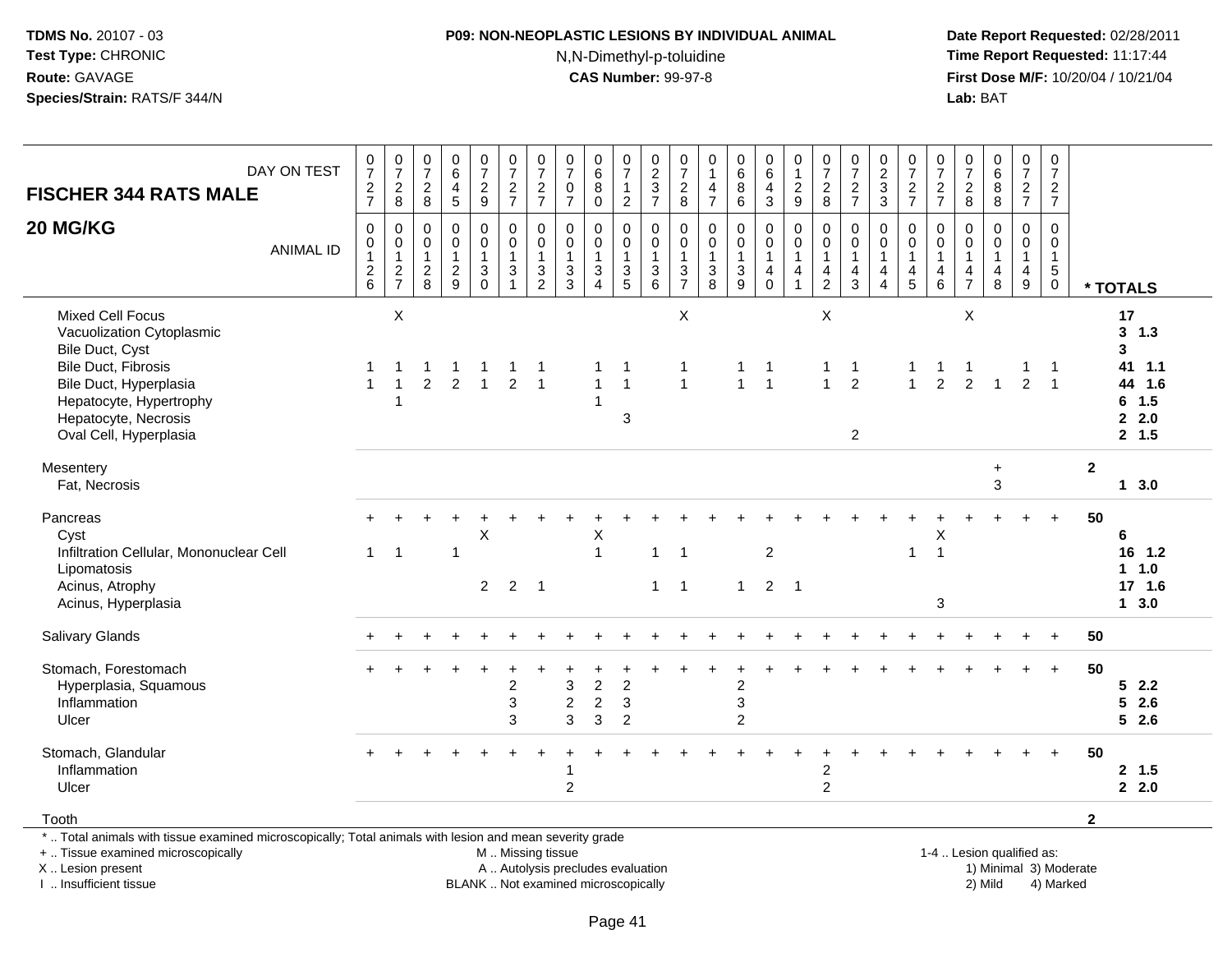### **P09: NON-NEOPLASTIC LESIONS BY INDIVIDUAL ANIMAL**N,N-Dimethyl-p-toluidine

 **Date Report Requested:** 02/28/2011 **Time Report Requested:** 11:17:44 **First Dose M/F:** 10/20/04 / 10/21/04<br>**Lab:** BAT **Lab:** BAT

| DAY ON TEST<br><b>FISCHER 344 RATS MALE</b>                                                                                                                       | $\frac{0}{7}$<br>$\frac{2}{7}$ | $\frac{0}{7}$<br>$\frac{2}{8}$                                | $\frac{0}{7}$<br>$\overline{2}$<br>8     | $\begin{array}{c} 0 \\ 6 \end{array}$<br>$\overline{4}$<br>5 | $\frac{0}{7}$<br>$\frac{2}{9}$  | $\frac{0}{7}$<br>$\frac{2}{7}$                                                  | $\frac{0}{7}$<br>$\frac{2}{7}$                            | $\begin{array}{c} 0 \\ 7 \end{array}$<br>0<br>$\overline{7}$                   | $\begin{array}{c} 0 \\ 6 \end{array}$<br>$\,8\,$<br>$\mathbf 0$                                   | $\frac{0}{7}$<br>$\overline{1}$<br>$\overline{2}$                                 | $\frac{0}{2}$<br>$\frac{3}{7}$                                | $\frac{0}{7}$<br>$\frac{2}{8}$                | 0<br>$\overline{1}$<br>4<br>$\overline{7}$                               | $\begin{array}{c} 0 \\ 6 \\ 8 \end{array}$<br>$6\phantom{a}$ | $\begin{array}{c} 0 \\ 6 \end{array}$<br>$\overline{4}$<br>$\mathbf{3}$ | $\begin{smallmatrix} 0\\ 1 \end{smallmatrix}$<br>$\frac{2}{9}$          | $\frac{0}{7}$<br>$\frac{2}{8}$                            | $\frac{0}{7}$<br>$\frac{2}{7}$                                               | $\frac{0}{2}$<br>3<br>$\overline{3}$                                 | $\frac{0}{7}$<br>$\frac{2}{7}$                                               | $\frac{0}{7}$<br>$\frac{2}{7}$                        | $\frac{0}{7}$<br>$_{\rm 8}^2$                                     | $\begin{array}{c} 0 \\ 6 \end{array}$<br>$\overline{8}$     | $\frac{0}{7}$<br>$\frac{2}{7}$                                  | 0<br>$\overline{7}$<br>$\frac{2}{7}$                                    |    |                                        |
|-------------------------------------------------------------------------------------------------------------------------------------------------------------------|--------------------------------|---------------------------------------------------------------|------------------------------------------|--------------------------------------------------------------|---------------------------------|---------------------------------------------------------------------------------|-----------------------------------------------------------|--------------------------------------------------------------------------------|---------------------------------------------------------------------------------------------------|-----------------------------------------------------------------------------------|---------------------------------------------------------------|-----------------------------------------------|--------------------------------------------------------------------------|--------------------------------------------------------------|-------------------------------------------------------------------------|-------------------------------------------------------------------------|-----------------------------------------------------------|------------------------------------------------------------------------------|----------------------------------------------------------------------|------------------------------------------------------------------------------|-------------------------------------------------------|-------------------------------------------------------------------|-------------------------------------------------------------|-----------------------------------------------------------------|-------------------------------------------------------------------------|----|----------------------------------------|
| 20 MG/KG<br><b>ANIMAL ID</b>                                                                                                                                      | 0<br>0<br>$^2\phantom{1}6$     | $\mathbf 0$<br>$\mathbf 0$<br>$\overline{1}$<br>$\frac{2}{7}$ | 0<br>0<br>$\overline{1}$<br>$_{\rm 8}^2$ | $\mathbf 0$<br>$\mathbf 0$<br>$\mathbf{1}$<br>$\frac{2}{9}$  | 0<br>0<br>1<br>3<br>$\mathbf 0$ | 0<br>$\mathbf 0$<br>$\mathbf{1}$<br>$\ensuremath{\mathsf{3}}$<br>$\overline{1}$ | 0<br>$\mathsf{O}\xspace$<br>$\mathbf{1}$<br>$\frac{3}{2}$ | $\mathbf 0$<br>0<br>$\mathbf 1$<br>$\ensuremath{\mathsf{3}}$<br>$\overline{3}$ | $\mathbf 0$<br>$\ddot{\mathbf{0}}$<br>$\mathbf{1}$<br>$\ensuremath{\mathsf{3}}$<br>$\overline{4}$ | $\mathbf 0$<br>0<br>$\overline{1}$<br>$\ensuremath{\mathsf{3}}$<br>$\overline{5}$ | $\mathbf 0$<br>$\mathbf 0$<br>$\overline{1}$<br>$\frac{3}{6}$ | 0<br>0<br>$\mathbf{1}$<br>3<br>$\overline{7}$ | $\boldsymbol{0}$<br>$\ddot{\mathbf{0}}$<br>$\mathbf{1}$<br>$\frac{3}{8}$ | 0<br>$\pmb{0}$<br>$\mathbf{1}$<br>$\frac{3}{9}$              | 0<br>$\mathbf 0$<br>1<br>$^4_{\rm 0}$                                   | $\mathbf 0$<br>$\ddot{\mathbf{0}}$<br>$\mathbf{1}$<br>4<br>$\mathbf{1}$ | $\mathbf 0$<br>0<br>$\overline{1}$<br>4<br>$\overline{2}$ | $\mathbf 0$<br>$\mathbf 0$<br>$\mathbf{1}$<br>$\overline{4}$<br>$\mathbf{3}$ | 0<br>$\mathbf 0$<br>$\mathbf{1}$<br>$\overline{4}$<br>$\overline{4}$ | 0<br>$\overline{0}$<br>$\mathbf{1}$<br>$\begin{array}{c} 4 \\ 5 \end{array}$ | $\mathbf 0$<br>$\mathsf{O}$<br>$\mathbf{1}$<br>4<br>6 | $\Omega$<br>0<br>$\mathbf{1}$<br>$\overline{4}$<br>$\overline{7}$ | $\mathbf 0$<br>$\mathbf 0$<br>$\mathbf{1}$<br>$\frac{4}{8}$ | 0<br>0<br>$\mathbf{1}$<br>$\begin{array}{c} 4 \\ 9 \end{array}$ | $\mathbf 0$<br>$\mathbf 0$<br>$\mathbf{1}$<br>$\sqrt{5}$<br>$\mathbf 0$ |    | * TOTALS                               |
| Dysplasia<br>Peridontal Tissue, Inflammation                                                                                                                      |                                |                                                               |                                          |                                                              |                                 |                                                                                 |                                                           |                                                                                |                                                                                                   |                                                                                   |                                                               |                                               |                                                                          |                                                              |                                                                         |                                                                         |                                                           |                                                                              |                                                                      |                                                                              |                                                       |                                                                   |                                                             |                                                                 |                                                                         |    | 1<br>$12.0$                            |
| <b>CARDIOVASCULAR SYSTEM</b>                                                                                                                                      |                                |                                                               |                                          |                                                              |                                 |                                                                                 |                                                           |                                                                                |                                                                                                   |                                                                                   |                                                               |                                               |                                                                          |                                                              |                                                                         |                                                                         |                                                           |                                                                              |                                                                      |                                                                              |                                                       |                                                                   |                                                             |                                                                 |                                                                         |    |                                        |
| <b>Blood Vessel</b>                                                                                                                                               |                                |                                                               |                                          |                                                              |                                 |                                                                                 |                                                           |                                                                                |                                                                                                   |                                                                                   |                                                               |                                               |                                                                          |                                                              |                                                                         |                                                                         |                                                           |                                                                              |                                                                      |                                                                              |                                                       |                                                                   |                                                             |                                                                 |                                                                         | 50 |                                        |
| Heart<br>Cardiomyopathy<br>Thrombosis                                                                                                                             |                                | 2                                                             |                                          | $\overline{2}$                                               | $\mathfrak{p}$                  | 2                                                                               |                                                           |                                                                                | 2                                                                                                 | $\overline{2}$                                                                    |                                                               |                                               |                                                                          |                                                              |                                                                         | $\overline{2}$                                                          |                                                           | $\overline{2}$                                                               |                                                                      | 2                                                                            |                                                       |                                                                   | -1                                                          | $\mathbf{1}$                                                    | $\overline{2}$                                                          | 50 | 49 1.4<br>13.0                         |
| <b>ENDOCRINE SYSTEM</b>                                                                                                                                           |                                |                                                               |                                          |                                                              |                                 |                                                                                 |                                                           |                                                                                |                                                                                                   |                                                                                   |                                                               |                                               |                                                                          |                                                              |                                                                         |                                                                         |                                                           |                                                                              |                                                                      |                                                                              |                                                       |                                                                   |                                                             |                                                                 |                                                                         |    |                                        |
| <b>Adrenal Cortex</b><br>Angiectasis<br>Hyperplasia<br>Hypertrophy<br>Vacuolization Cytoplasmic                                                                   | $\mathbf{1}$                   | 2                                                             | 1                                        |                                                              | 1<br>$\mathbf{1}$               |                                                                                 | $\mathbf{1}$                                              | 2                                                                              | $\overline{2}$                                                                                    | $\overline{\phantom{0}}$                                                          |                                                               | $\overline{2}$                                | $\mathbf{1}$                                                             | $\overline{2}$<br>$\overline{1}$                             | $\overline{2}$                                                          | $\overline{1}$                                                          | 1<br>$\overline{1}$                                       | $\overline{\mathbf{1}}$                                                      | $\mathbf{1}$                                                         | $\overline{1}$                                                               |                                                       |                                                                   | $\overline{2}$                                              | $\overline{1}$                                                  | $\overline{1}$                                                          | 50 | 7.1.1<br>$10$ 1.4<br>$6$ 1.7<br>26 1.3 |
| Adrenal Medulla<br>Hyperplasia                                                                                                                                    |                                |                                                               |                                          |                                                              |                                 |                                                                                 | 1                                                         |                                                                                | $\overline{c}$                                                                                    | $\sqrt{2}$                                                                        |                                                               |                                               |                                                                          |                                                              |                                                                         |                                                                         | 3                                                         |                                                                              |                                                                      |                                                                              |                                                       |                                                                   |                                                             |                                                                 | $+$                                                                     | 50 | 12 1.7                                 |
| Islets, Pancreatic<br>Hyperplasia                                                                                                                                 |                                |                                                               |                                          |                                                              |                                 |                                                                                 |                                                           |                                                                                |                                                                                                   |                                                                                   |                                                               |                                               |                                                                          |                                                              |                                                                         |                                                                         |                                                           |                                                                              |                                                                      |                                                                              | $\ddot{}$                                             |                                                                   |                                                             | $+$                                                             | $+$                                                                     | 50 | 1 1.0                                  |
| Parathyroid Gland<br>Hyperplasia, Diffuse                                                                                                                         | $+$                            | M                                                             | $\ddot{}$                                | M                                                            | M                               | M                                                                               | $\ddot{}$                                                 | $\ddot{}$                                                                      | $\overline{2}$                                                                                    | +<br>$\mathbf{3}$                                                                 | м                                                             |                                               |                                                                          |                                                              |                                                                         |                                                                         |                                                           |                                                                              |                                                                      |                                                                              |                                                       |                                                                   |                                                             | $\div$                                                          | $\ddot{+}$                                                              | 45 | 2.5                                    |
| <b>Pituitary Gland</b><br>Cyst<br>Pars Distalis, Cyst<br>*  Total animals with tissue examined microscopically; Total animals with lesion and mean severity grade | $\ddot{}$                      | X                                                             |                                          |                                                              |                                 |                                                                                 |                                                           |                                                                                |                                                                                                   |                                                                                   |                                                               |                                               |                                                                          |                                                              |                                                                         |                                                                         |                                                           |                                                                              |                                                                      |                                                                              |                                                       |                                                                   |                                                             |                                                                 | $\ddot{}$                                                               | 50 | 2<br>1                                 |

+ .. Tissue examined microscopically

X .. Lesion present

I .. Insufficient tissue

 M .. Missing tissueA .. Autolysis precludes evaluation 1) Minimal 3 ... Autolysis precludes evaluation 1, and 30 ... (1) Minimal 3<br>1) Minimal 30 ... Autor microscopically 1990 ... (1) Minimal 30 ... (1) Minimal 30 ... (1) Minimal 30 ... (1)

BLANK .. Not examined microscopically 2) Mild 4) Marked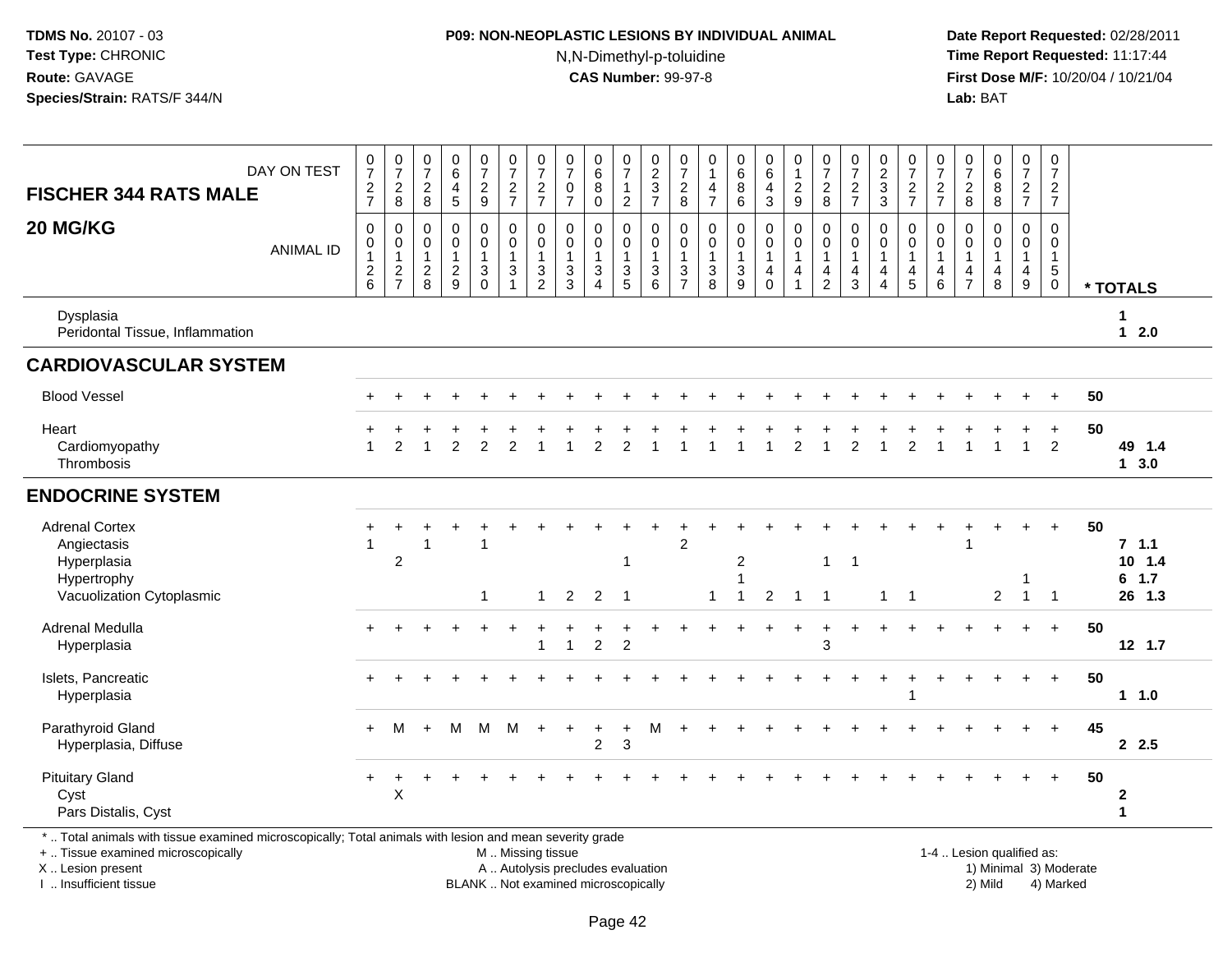#### **P09: NON-NEOPLASTIC LESIONS BY INDIVIDUAL ANIMAL**N,N-Dimethyl-p-toluidine

 **Date Report Requested:** 02/28/2011 **Time Report Requested:** 11:17:44 **First Dose M/F:** 10/20/04 / 10/21/04<br>**Lab:** BAT **Lab:** BAT

| <b>FISCHER 344 RATS MALE</b>                                                | DAY ON TEST      | $\frac{0}{7}$<br>$\frac{2}{7}$                                                        | $\frac{0}{7}$<br>$\frac{2}{8}$                          | $\begin{smallmatrix}0\\7\end{smallmatrix}$<br>$\sqrt{2}$<br>8       | $\begin{array}{c} 0 \\ 6 \end{array}$<br>4<br>5                   | $\frac{0}{7}$<br>$\frac{2}{9}$                                          | 0<br>$\overline{7}$<br>$\frac{2}{7}$                          | $\frac{0}{7}$<br>$\frac{2}{7}$                          | $\frac{0}{7}$<br>$\pmb{0}$<br>$\overline{7}$           | $\begin{matrix}0\\6\\8\end{matrix}$<br>$\pmb{0}$                           | $\frac{0}{7}$<br>$\overline{1}$<br>$\overline{2}$                                                | $\begin{array}{c} 0 \\ 2 \\ 3 \\ 7 \end{array}$                                            | $\frac{0}{7}$<br>$\boldsymbol{2}$<br>8 | $\begin{smallmatrix}0\1\end{smallmatrix}$<br>$\overline{\mathbf{4}}$<br>$\overline{7}$ | $\begin{matrix}0\6\8\end{matrix}$<br>6                                      | 0<br>$6\overline{6}$<br>$\overline{4}$<br>3 | $\begin{smallmatrix}0\\1\end{smallmatrix}$<br>$\frac{2}{9}$                           | $\frac{0}{7}$<br>$\frac{2}{8}$                            | $\frac{0}{7}$<br>$\frac{2}{7}$                         | $\begin{smallmatrix} 0\\2\\3 \end{smallmatrix}$<br>$\mathfrak{Z}$ | $\frac{0}{7}$<br>$\frac{2}{7}$              | $\frac{0}{7}$<br>$\frac{2}{7}$                          | $\frac{0}{7}$<br>$\frac{2}{8}$          | $\begin{array}{c} 0 \\ 6 \end{array}$<br>$\,8\,$<br>8 | $\frac{0}{7}$<br>$\frac{2}{7}$             | 0<br>$\boldsymbol{7}$<br>$rac{2}{7}$                          |              |                   |
|-----------------------------------------------------------------------------|------------------|---------------------------------------------------------------------------------------|---------------------------------------------------------|---------------------------------------------------------------------|-------------------------------------------------------------------|-------------------------------------------------------------------------|---------------------------------------------------------------|---------------------------------------------------------|--------------------------------------------------------|----------------------------------------------------------------------------|--------------------------------------------------------------------------------------------------|--------------------------------------------------------------------------------------------|----------------------------------------|----------------------------------------------------------------------------------------|-----------------------------------------------------------------------------|---------------------------------------------|---------------------------------------------------------------------------------------|-----------------------------------------------------------|--------------------------------------------------------|-------------------------------------------------------------------|---------------------------------------------|---------------------------------------------------------|-----------------------------------------|-------------------------------------------------------|--------------------------------------------|---------------------------------------------------------------|--------------|-------------------|
| 20 MG/KG                                                                    | <b>ANIMAL ID</b> | $\mathsf 0$<br>$\mathbf 0$<br>$\overline{1}$<br>$\begin{array}{c} 2 \\ 6 \end{array}$ | $\pmb{0}$<br>$\pmb{0}$<br>$\mathbf{1}$<br>$\frac{2}{7}$ | $\mathbf 0$<br>$\mathbf 0$<br>$\overline{1}$<br>$\overline{c}$<br>8 | $\mathbf 0$<br>$\mathbf 0$<br>$\mathbf{1}$<br>$\overline{c}$<br>9 | $\pmb{0}$<br>$\mathbf 0$<br>$\mathbf{1}$<br>$\mathbf{3}$<br>$\mathbf 0$ | $\pmb{0}$<br>$\mathbf 0$<br>$\mathbf{1}$<br>$\mathbf{3}$<br>1 | 0<br>$\mathbf 0$<br>$\mathbf{1}$<br>3<br>$\overline{2}$ | 0<br>0<br>$\mathbf{1}$<br>$\mathbf{3}$<br>$\mathbf{3}$ | $\mathbf 0$<br>$\mathbf 0$<br>$\mathbf{1}$<br>$\sqrt{3}$<br>$\overline{4}$ | $\boldsymbol{0}$<br>$\mathbf 0$<br>$\overline{1}$<br>$\ensuremath{\mathsf{3}}$<br>$\overline{5}$ | 0<br>$\mathsf{O}\xspace$<br>$\overline{1}$<br>$\ensuremath{\mathsf{3}}$<br>$6\phantom{1}6$ | 0<br>0<br>3<br>$\overline{7}$          | $\mathbf 0$<br>$\pmb{0}$<br>$\mathbf{1}$<br>$_{\rm 8}^3$                               | $\mathsf{O}$<br>$\pmb{0}$<br>$\mathbf{1}$<br>$\ensuremath{\mathsf{3}}$<br>9 | 0<br>0<br>4<br>$\mathbf 0$                  | $\pmb{0}$<br>$\pmb{0}$<br>$\overline{1}$<br>$\overline{4}$<br>$\overline{\mathbf{1}}$ | $\mathbf 0$<br>0<br>$\overline{1}$<br>4<br>$\overline{2}$ | $\mathbf 0$<br>$\mathbf 0$<br>$\overline{1}$<br>4<br>3 | 0<br>0<br>$\mathbf 1$<br>4<br>$\overline{4}$                      | 0<br>0<br>$\overline{1}$<br>4<br>$\sqrt{5}$ | $\mathbf 0$<br>0<br>$\mathbf{1}$<br>$\overline{4}$<br>6 | 0<br>$\mathbf 0$<br>4<br>$\overline{7}$ | $\mathbf 0$<br>$\mathbf 0$<br>$\mathbf{1}$<br>4<br>8  | 0<br>$\mathbf 0$<br>$\mathbf{1}$<br>4<br>9 | 0<br>$\mathbf 0$<br>$\mathbf{1}$<br>$\sqrt{5}$<br>$\mathbf 0$ |              | * TOTALS          |
| Pars Distalis, Hyperplasia                                                  |                  | 3                                                                                     |                                                         | $\overline{2}$                                                      |                                                                   |                                                                         |                                                               |                                                         | $\overline{2}$                                         | 3                                                                          |                                                                                                  |                                                                                            | $\overline{c}$                         |                                                                                        |                                                                             | $\mathbf{3}$                                |                                                                                       |                                                           |                                                        |                                                                   | $\overline{2}$                              |                                                         |                                         |                                                       |                                            |                                                               |              | 15 2.3            |
| <b>Thyroid Gland</b><br>C-cell, Hyperplasia<br>Follicular Cell, Hyperplasia |                  |                                                                                       | $\mathbf{1}$                                            |                                                                     |                                                                   |                                                                         | $\overline{c}$                                                | 1                                                       | 1                                                      |                                                                            |                                                                                                  |                                                                                            |                                        |                                                                                        |                                                                             |                                             |                                                                                       |                                                           |                                                        |                                                                   |                                             |                                                         |                                         |                                                       |                                            | +<br>$\overline{c}$                                           | 50           | 14 1.3<br>$1 1.0$ |
| <b>GENERAL BODY SYSTEM</b>                                                  |                  |                                                                                       |                                                         |                                                                     |                                                                   |                                                                         |                                                               |                                                         |                                                        |                                                                            |                                                                                                  |                                                                                            |                                        |                                                                                        |                                                                             |                                             |                                                                                       |                                                           |                                                        |                                                                   |                                             |                                                         |                                         |                                                       |                                            |                                                               |              |                   |
| <b>Tissue NOS</b>                                                           |                  |                                                                                       |                                                         |                                                                     |                                                                   |                                                                         |                                                               |                                                         |                                                        |                                                                            |                                                                                                  |                                                                                            |                                        |                                                                                        |                                                                             |                                             | $\ddot{}$                                                                             |                                                           |                                                        |                                                                   |                                             |                                                         |                                         |                                                       |                                            |                                                               | $\mathbf{2}$ |                   |
| <b>GENITAL SYSTEM</b>                                                       |                  |                                                                                       |                                                         |                                                                     |                                                                   |                                                                         |                                                               |                                                         |                                                        |                                                                            |                                                                                                  |                                                                                            |                                        |                                                                                        |                                                                             |                                             |                                                                                       |                                                           |                                                        |                                                                   |                                             |                                                         |                                         |                                                       |                                            |                                                               |              |                   |
| <b>Coagulating Gland</b>                                                    |                  |                                                                                       |                                                         |                                                                     |                                                                   |                                                                         |                                                               |                                                         |                                                        |                                                                            |                                                                                                  |                                                                                            |                                        |                                                                                        |                                                                             |                                             |                                                                                       |                                                           |                                                        |                                                                   |                                             |                                                         |                                         |                                                       |                                            |                                                               | $\mathbf 1$  |                   |
| Epididymis<br>Inflammation                                                  |                  |                                                                                       |                                                         |                                                                     |                                                                   |                                                                         |                                                               |                                                         |                                                        |                                                                            |                                                                                                  |                                                                                            |                                        |                                                                                        |                                                                             |                                             |                                                                                       |                                                           |                                                        |                                                                   |                                             | $\overline{2}$                                          |                                         |                                                       |                                            | $\ddot{}$                                                     | 50           | 2, 1.5            |
| <b>Preputial Gland</b><br>Inflammation                                      |                  | 2                                                                                     | $\overline{2}$                                          |                                                                     | 2                                                                 | $\overline{2}$                                                          | 2                                                             | $\overline{2}$                                          |                                                        |                                                                            |                                                                                                  |                                                                                            |                                        |                                                                                        | -1                                                                          |                                             |                                                                                       |                                                           | 1                                                      |                                                                   | $\overline{2}$                              | $\overline{c}$                                          | 3                                       | -1                                                    | 1                                          | $\overline{1}$                                                | 50           | 43 1.4            |
| Prostate<br>Inflammation<br>Epithelium, Hyperplasia                         |                  | $\pm$                                                                                 | ÷                                                       |                                                                     | -1                                                                |                                                                         | $\overline{4}$                                                | $\overline{c}$                                          |                                                        | 3                                                                          |                                                                                                  |                                                                                            |                                        |                                                                                        |                                                                             |                                             |                                                                                       | $\overline{c}$<br>$\overline{2}$                          |                                                        |                                                                   |                                             | $\ddot{}$                                               | $\overline{2}$                          |                                                       | $\ddot{}$                                  | $+$                                                           | 50           | 18 1.6<br>2.0     |
| <b>Seminal Vesicle</b>                                                      |                  |                                                                                       |                                                         |                                                                     |                                                                   |                                                                         |                                                               |                                                         |                                                        |                                                                            |                                                                                                  |                                                                                            |                                        |                                                                                        |                                                                             |                                             |                                                                                       |                                                           |                                                        |                                                                   |                                             |                                                         |                                         |                                                       |                                            |                                                               | 50           |                   |
| <b>Testes</b><br>Mineralization<br>Interstitial Cell, Hyperplasia           |                  |                                                                                       |                                                         |                                                                     | $\overline{c}$                                                    |                                                                         |                                                               | $\overline{2}$                                          | $\overline{2}$                                         |                                                                            |                                                                                                  |                                                                                            |                                        |                                                                                        |                                                                             |                                             |                                                                                       |                                                           | -1                                                     |                                                                   |                                             |                                                         |                                         | $\overline{c}$                                        |                                            | $\ddot{}$<br>3                                                | 50           | 2.0<br>1<br>6 1.8 |

#### **HEMATOPOIETIC SYSTEM**

\* .. Total animals with tissue examined microscopically; Total animals with lesion and mean severity grade

+ .. Tissue examined microscopically

X .. Lesion present

I .. Insufficient tissue

M .. Missing tissue

A .. Autolysis precludes evaluation

BLANK .. Not examined microscopically 2) Mild 4) Marked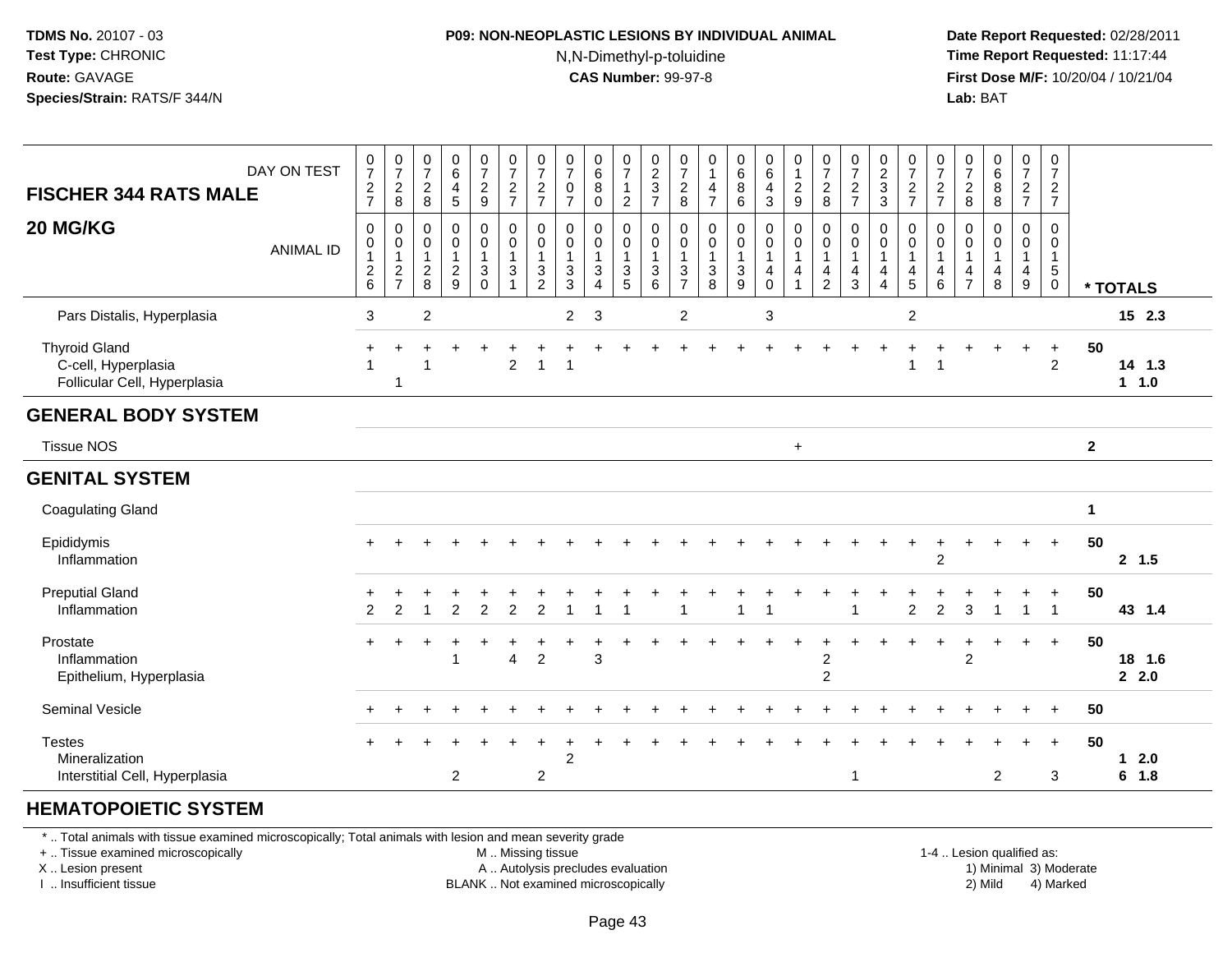#### **P09: NON-NEOPLASTIC LESIONS BY INDIVIDUAL ANIMAL**N,N-Dimethyl-p-toluidine

 **Date Report Requested:** 02/28/2011 **Time Report Requested:** 11:17:44 **First Dose M/F:** 10/20/04 / 10/21/04<br>**Lab:** BAT **Lab:** BAT

| DAY ON TEST<br><b>FISCHER 344 RATS MALE</b>                                                                                                                             | $\frac{0}{7}$<br>$\frac{2}{7}$                                        | $\frac{0}{7}$<br>$_{\rm 8}^2$                             | $\frac{0}{7}$<br>$\frac{2}{8}$                                    | $\begin{array}{c} 0 \\ 6 \end{array}$<br>$\overline{4}$<br>$\overline{5}$ | $\frac{0}{7}$<br>$\frac{2}{9}$                   | $\begin{array}{c} 0 \\ 7 \end{array}$<br>$\frac{2}{7}$ | $\begin{array}{c} 0 \\ 7 \end{array}$<br>$\frac{2}{7}$          | $\frac{0}{7}$<br>0<br>$\overline{7}$                          | $\begin{array}{c} 0 \\ 6 \end{array}$<br>8<br>$\Omega$ | $\frac{0}{7}$<br>$\mathbf{1}$<br>$\overline{c}$                            | $\frac{0}{2}$<br>$\overline{7}$                      | $\frac{0}{7}$<br>$\frac{2}{8}$                                         | $\pmb{0}$<br>$\mathbf 1$<br>4<br>$\overline{7}$                            | $\begin{matrix}0\\6\\8\end{matrix}$<br>6                    | $_{6}^{\rm 0}$<br>4<br>3                             | $\begin{smallmatrix}0\\1\end{smallmatrix}$<br>$\frac{2}{9}$   | $\frac{0}{7}$<br>$\frac{2}{8}$                                  | $\frac{0}{7}$<br>$\frac{2}{7}$               | $\frac{0}{2}$<br>3                                              | $\frac{0}{7}$<br>$\frac{2}{7}$             | $\frac{0}{7}$<br>$\frac{2}{7}$                         | $\frac{0}{7}$<br>$\frac{2}{8}$                          | $_{6}^{\rm 0}$<br>$_{8}^8$                                        | $\frac{0}{7}$<br>$\frac{2}{7}$                                            | $\frac{0}{7}$<br>$\frac{2}{7}$                                 |             |                                                                    |
|-------------------------------------------------------------------------------------------------------------------------------------------------------------------------|-----------------------------------------------------------------------|-----------------------------------------------------------|-------------------------------------------------------------------|---------------------------------------------------------------------------|--------------------------------------------------|--------------------------------------------------------|-----------------------------------------------------------------|---------------------------------------------------------------|--------------------------------------------------------|----------------------------------------------------------------------------|------------------------------------------------------|------------------------------------------------------------------------|----------------------------------------------------------------------------|-------------------------------------------------------------|------------------------------------------------------|---------------------------------------------------------------|-----------------------------------------------------------------|----------------------------------------------|-----------------------------------------------------------------|--------------------------------------------|--------------------------------------------------------|---------------------------------------------------------|-------------------------------------------------------------------|---------------------------------------------------------------------------|----------------------------------------------------------------|-------------|--------------------------------------------------------------------|
| 20 MG/KG<br><b>ANIMAL ID</b>                                                                                                                                            | $\mathbf 0$<br>$\pmb{0}$<br>$\mathbf{1}$<br>$\overline{c}$<br>$\,6\,$ | $\mathbf 0$<br>$\pmb{0}$<br>$\mathbf{1}$<br>$\frac{2}{7}$ | $\mathbf 0$<br>$\mathbf 0$<br>$\mathbf{1}$<br>$\overline{c}$<br>8 | $\mathbf 0$<br>$\mathbf 0$<br>$\mathbf{1}$<br>$\overline{c}$<br>9         | $\mathbf 0$<br>$\mathsf 0$<br>1<br>3<br>$\Omega$ | $\mathbf 0$<br>$\boldsymbol{0}$<br>1<br>3<br>1         | $\mathbf 0$<br>$\pmb{0}$<br>$\mathbf{1}$<br>3<br>$\overline{2}$ | $\mathbf 0$<br>$\pmb{0}$<br>$\mathbf{1}$<br>$\mathbf{3}$<br>3 | $\mathbf 0$<br>$\pmb{0}$<br>$\mathbf{1}$<br>3<br>4     | $\mathbf 0$<br>$\pmb{0}$<br>$\mathbf{1}$<br>$\ensuremath{\mathsf{3}}$<br>5 | $\mathbf 0$<br>$\mathbf 0$<br>$\mathbf{1}$<br>3<br>6 | $\mathbf 0$<br>$\boldsymbol{0}$<br>$\mathbf{1}$<br>3<br>$\overline{7}$ | $\mathbf 0$<br>$\pmb{0}$<br>$\mathbf{1}$<br>$\ensuremath{\mathsf{3}}$<br>8 | $\mathbf 0$<br>$\pmb{0}$<br>$\mathbf{1}$<br>$\sqrt{3}$<br>9 | 0<br>$\mathbf 0$<br>$\mathbf{1}$<br>4<br>$\mathbf 0$ | $\mathbf 0$<br>$\pmb{0}$<br>$\mathbf{1}$<br>4<br>$\mathbf{1}$ | $\mathbf 0$<br>$\pmb{0}$<br>$\mathbf{1}$<br>4<br>$\overline{c}$ | $\mathbf 0$<br>0<br>$\overline{1}$<br>4<br>3 | $\mathbf 0$<br>0<br>$\mathbf{1}$<br>4<br>$\boldsymbol{\Lambda}$ | $\mathbf 0$<br>0<br>$\mathbf{1}$<br>4<br>5 | $\mathbf 0$<br>$\mathbf 0$<br>$\overline{1}$<br>4<br>6 | 0<br>$\mathbf 0$<br>$\mathbf{1}$<br>4<br>$\overline{7}$ | $\mathbf 0$<br>$\mathbf 0$<br>$\mathbf{1}$<br>$\overline{4}$<br>8 | $\mathbf 0$<br>$\mathsf{O}\xspace$<br>$\mathbf{1}$<br>$\overline{4}$<br>9 | $\mathbf{0}$<br>0<br>$\mathbf{1}$<br>$\sqrt{5}$<br>$\mathbf 0$ |             | * TOTALS                                                           |
| <b>Bone Marrow</b><br>Hemorrhage<br>Hyperplasia<br>Myelofibrosis                                                                                                        | $\ddot{}$                                                             | 2                                                         | 2                                                                 | 2                                                                         | $\overline{2}$                                   | $\overline{c}$                                         | $\overline{2}$                                                  |                                                               | $\overline{2}$                                         | $\overline{2}$                                                             | $\overline{2}$                                       |                                                                        |                                                                            |                                                             | 3                                                    |                                                               |                                                                 | 3                                            | $\overline{c}$                                                  |                                            | $\overline{2}$                                         | 3                                                       | 3                                                                 | $\ddot{}$                                                                 | $+$<br>$\overline{2}$                                          | 50          | $12.0$<br>28 2.1<br>$12.0$                                         |
| Lymph Node<br>Mediastinal, Ectasia<br>Mediastinal, Hyperplasia, Lymphoid                                                                                                |                                                                       |                                                           |                                                                   |                                                                           |                                                  |                                                        |                                                                 |                                                               |                                                        |                                                                            |                                                      |                                                                        |                                                                            |                                                             | $\ddot{}$<br>3                                       |                                                               |                                                                 | $\ddot{}$                                    |                                                                 |                                            |                                                        |                                                         |                                                                   |                                                                           |                                                                | 3           | 2.5<br>$12.0$                                                      |
| Lymph Node, Mandibular                                                                                                                                                  | М                                                                     | м                                                         | M                                                                 | M                                                                         | M                                                | M                                                      | M                                                               | м                                                             | м                                                      | M                                                                          | M                                                    | М                                                                      | M                                                                          | М                                                           | М                                                    | M                                                             | M                                                               | M                                            | M                                                               | M                                          | М                                                      | M                                                       | M                                                                 | M                                                                         | M                                                              | $\mathbf 0$ |                                                                    |
| Lymph Node, Mesenteric<br>Infiltration Cellular, Histiocyte                                                                                                             | $\overline{1}$                                                        | $\mathcal{P}$                                             | $\overline{\mathbf{1}}$                                           | $\overline{1}$                                                            | -1                                               |                                                        | $\overline{1}$                                                  |                                                               |                                                        | 1                                                                          | -1                                                   |                                                                        |                                                                            |                                                             | 1                                                    |                                                               |                                                                 | 2                                            | $\overline{\mathbf{1}}$                                         | 2                                          |                                                        | 1                                                       | 2                                                                 | $\overline{1}$<br>$\overline{1}$                                          | $\ddot{}$<br>$\overline{1}$                                    | 50          | $30$ 1.3                                                           |
| Spleen<br>Hematopoietic Cell Proliferation<br>Pigmentation<br>Capsule, Fibrosis<br>Capsule, Hypertrophy, Mesothelium<br>Lymphoid Follicle, Atrophy<br>Red Pulp, Atrophy | 2<br>$\overline{2}$<br>3                                              | 2                                                         | $\overline{2}$                                                    | $\mathfrak{p}$                                                            | $\overline{2}$<br>$\overline{2}$                 | 3                                                      | $\sqrt{2}$<br>2<br>$\overline{1}$                               | 3                                                             | 3                                                      | $\overline{2}$<br>1                                                        | 2<br>$\overline{2}$                                  | $\overline{2}$                                                         | 2                                                                          | 2                                                           | 3                                                    | $\overline{1}$                                                | 1<br>$\overline{2}$                                             |                                              | $\overline{2}$                                                  | $\overline{2}$                             | $\overline{c}$                                         | 1<br>$\boldsymbol{2}$                                   |                                                                   | $\overline{2}$                                                            | $\ddot{}$<br>1<br>2                                            | 50          | 42 1.5<br>47 2.1<br>2, 1.5<br>$3 - 1.0$<br>2, 1.5<br>$1 \quad 3.0$ |
| Thymus<br>Atrophy                                                                                                                                                       | $\ddot{}$<br>$\overline{2}$                                           | $\ddot{}$<br>2                                            | ÷<br>3                                                            | М                                                                         | 3                                                |                                                        | 2                                                               | 3                                                             | 3                                                      | 4                                                                          | 3                                                    | $\overline{2}$                                                         |                                                                            | 2                                                           | $\overline{2}$                                       | $\overline{2}$                                                | 3                                                               | 3                                            | 3                                                               | 3                                          | 2                                                      | 2                                                       | 3                                                                 | ÷<br>$\overline{2}$                                                       | $\ddot{}$<br>3                                                 | 48          | 44 2.5                                                             |
| <b>INTEGUMENTARY SYSTEM</b>                                                                                                                                             |                                                                       |                                                           |                                                                   |                                                                           |                                                  |                                                        |                                                                 |                                                               |                                                        |                                                                            |                                                      |                                                                        |                                                                            |                                                             |                                                      |                                                               |                                                                 |                                              |                                                                 |                                            |                                                        |                                                         |                                                                   |                                                                           |                                                                |             |                                                                    |
| <b>Mammary Gland</b><br>Hyperplasia                                                                                                                                     |                                                                       |                                                           |                                                                   |                                                                           |                                                  |                                                        |                                                                 |                                                               | -1                                                     |                                                                            |                                                      |                                                                        |                                                                            |                                                             |                                                      |                                                               | ÷<br>$\mathbf 1$                                                |                                              |                                                                 |                                            |                                                        |                                                         |                                                                   | $\div$                                                                    | $\ddot{}$                                                      | 49          | 2, 1.0                                                             |

+ .. Tissue examined microscopically

X .. Lesion present

I .. Insufficient tissue

M .. Missing tissue

A .. Autolysis precludes evaluation 1999 (1999) 1999 (1999) 1999 (1999) 1999 (1999) Minimal 3) Minimal 3) Minimal 3) Minimal 3) Mild BLANK .. Not examined microscopically 2) Mild 4) Marked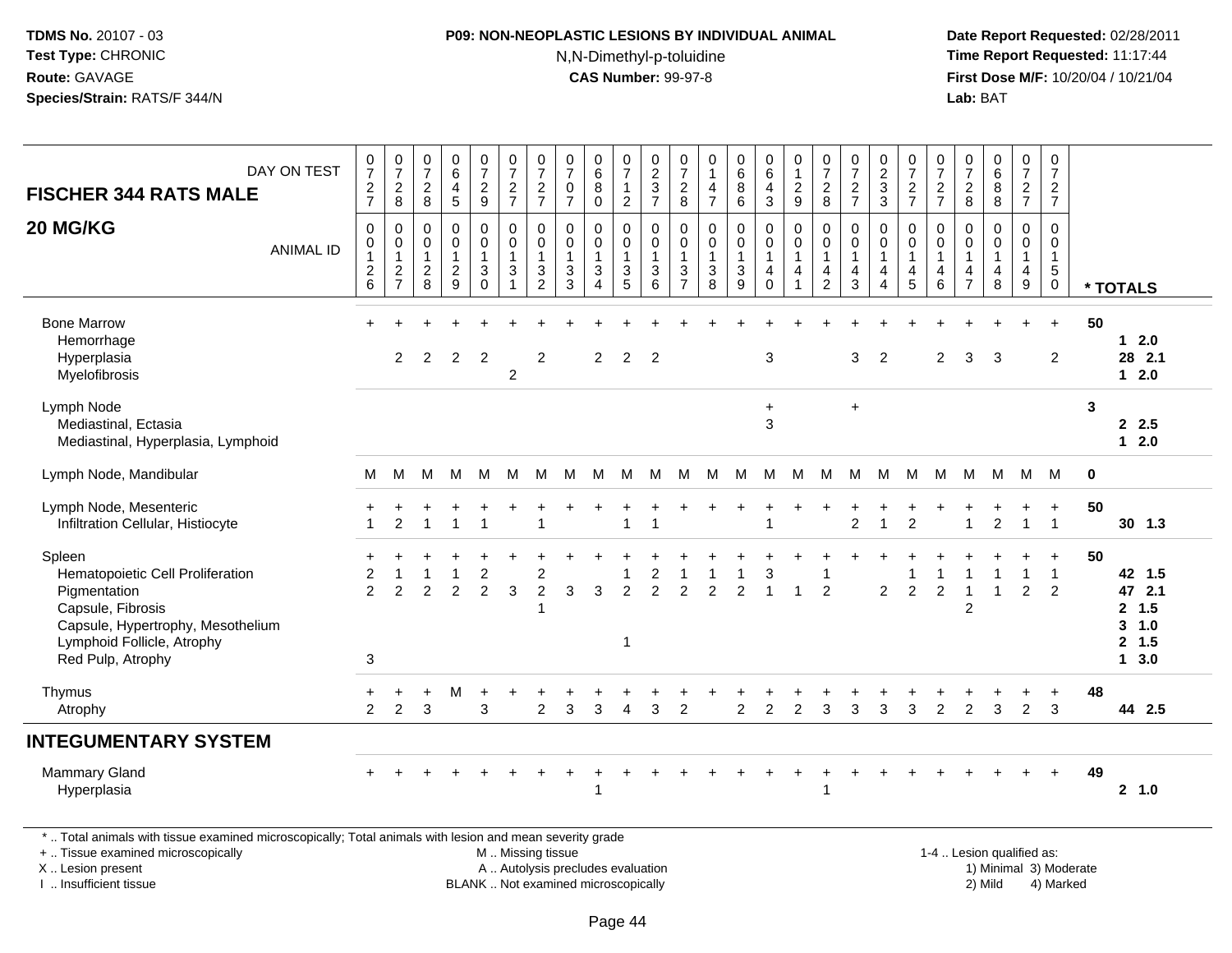### **P09: NON-NEOPLASTIC LESIONS BY INDIVIDUAL ANIMAL**N,N-Dimethyl-p-toluidine

 **Date Report Requested:** 02/28/2011 **Time Report Requested:** 11:17:44 **First Dose M/F:** 10/20/04 / 10/21/04<br>**Lab:** BAT **Lab:** BAT

| DAY ON TEST<br><b>FISCHER 344 RATS MALE</b>                                                                                                                                                                                                                                                                                                                                                          | $\frac{0}{7}$<br>$\overline{c}$<br>$\overline{7}$                                | 0<br>$\overline{7}$<br>$\overline{c}$<br>8                  | 0<br>$\overline{7}$<br>$\overline{c}$<br>8                        | $_{6}^{\rm 0}$<br>$\overline{4}$<br>5                             | $\frac{0}{7}$<br>$\overline{a}$<br>9                  | 0<br>$\overline{7}$<br>$\overline{c}$<br>$\overline{7}$                              | 0<br>$\overline{7}$<br>$\overline{2}$<br>$\overline{7}$           | $\frac{0}{7}$<br>$\boldsymbol{0}$<br>$\overline{7}$                      | $_{6}^{\rm 0}$<br>8<br>$\mathbf 0$                          | $\frac{0}{7}$<br>$\mathbf{1}$<br>$\overline{c}$     | 0<br>$rac{2}{3}$                                             | 0<br>$\overline{7}$<br>$\overline{c}$<br>$\,8\,$                  | 0<br>$\mathbf{1}$<br>4<br>$\overline{7}$                                     | $_6^0$<br>8<br>6                                        | 0<br>$6\overline{6}$<br>$\overline{4}$<br>3          | 0<br>$\mathbf{1}$<br>$\overline{c}$<br>9                                    | 0<br>$\overline{7}$<br>$\overline{c}$<br>8                        | $\frac{0}{7}$<br>$\mathbf{2}$<br>$\overline{7}$      | $\frac{0}{2}$<br>3                                                        | $\frac{0}{7}$<br>$\overline{c}$<br>$\overline{7}$                         | 0<br>$\overline{7}$<br>$\frac{2}{7}$                            | 0<br>$\boldsymbol{7}$<br>$\overline{c}$<br>8                   | 0<br>$6\phantom{a}$<br>$\bf 8$<br>8                  | 0<br>$\overline{7}$<br>$\overline{a}$<br>$\overline{7}$ | 0<br>$\overline{7}$<br>$\overline{2}$<br>$\overline{7}$           |    |                                                                                       |
|------------------------------------------------------------------------------------------------------------------------------------------------------------------------------------------------------------------------------------------------------------------------------------------------------------------------------------------------------------------------------------------------------|----------------------------------------------------------------------------------|-------------------------------------------------------------|-------------------------------------------------------------------|-------------------------------------------------------------------|-------------------------------------------------------|--------------------------------------------------------------------------------------|-------------------------------------------------------------------|--------------------------------------------------------------------------|-------------------------------------------------------------|-----------------------------------------------------|--------------------------------------------------------------|-------------------------------------------------------------------|------------------------------------------------------------------------------|---------------------------------------------------------|------------------------------------------------------|-----------------------------------------------------------------------------|-------------------------------------------------------------------|------------------------------------------------------|---------------------------------------------------------------------------|---------------------------------------------------------------------------|-----------------------------------------------------------------|----------------------------------------------------------------|------------------------------------------------------|---------------------------------------------------------|-------------------------------------------------------------------|----|---------------------------------------------------------------------------------------|
| 20 MG/KG<br><b>ANIMAL ID</b>                                                                                                                                                                                                                                                                                                                                                                         | $\mathbf 0$<br>$\mathbf 0$<br>$\mathbf{1}$<br>$\boldsymbol{2}$<br>$6\phantom{a}$ | $\mathbf 0$<br>$\mathbf 0$<br>$\mathbf{1}$<br>$\frac{2}{7}$ | $\mathbf 0$<br>$\mathbf 0$<br>$\mathbf{1}$<br>$\overline{c}$<br>8 | $\mathbf 0$<br>$\mathsf 0$<br>$\mathbf{1}$<br>$\overline{c}$<br>9 | 0<br>0<br>1<br>3<br>$\overline{0}$                    | $\mathbf 0$<br>$\mathsf{O}\xspace$<br>$\overline{1}$<br>$\sqrt{3}$<br>$\overline{1}$ | $\mathbf 0$<br>$\mathbf 0$<br>$\mathbf{1}$<br>3<br>$\overline{2}$ | $\mathbf 0$<br>$\pmb{0}$<br>$\mathbf{1}$<br>$\sqrt{3}$<br>$\overline{3}$ | $\mathbf 0$<br>$\mathbf 0$<br>$\mathbf{1}$<br>3<br>$\Delta$ | 0<br>0<br>$\mathbf{1}$<br>$\frac{3}{5}$             | $\Omega$<br>$\mathbf 0$<br>$\mathbf{1}$<br>$\mathbf{3}$<br>6 | $\mathbf 0$<br>$\mathbf 0$<br>$\mathbf{1}$<br>3<br>$\overline{7}$ | $\mathbf 0$<br>$\mathbf 0$<br>$\mathbf{1}$<br>$\ensuremath{\mathsf{3}}$<br>8 | $\mathbf 0$<br>0<br>$\mathbf{1}$<br>3<br>$\overline{9}$ | 0<br>$\mathbf 0$<br>$\mathbf{1}$<br>4<br>$\mathbf 0$ | $\mathbf 0$<br>$\mathsf{O}\xspace$<br>$\overline{1}$<br>4<br>$\overline{1}$ | $\mathbf 0$<br>$\mathbf 0$<br>$\mathbf{1}$<br>4<br>$\overline{2}$ | $\mathbf 0$<br>$\mathbf 0$<br>$\mathbf{1}$<br>4<br>3 | $\mathbf 0$<br>$\mathbf 0$<br>$\mathbf{1}$<br>4<br>$\boldsymbol{\Lambda}$ | 0<br>$\mathbf 0$<br>$\mathbf{1}$<br>$\begin{array}{c} 4 \\ 5 \end{array}$ | $\Omega$<br>$\mathbf 0$<br>$\mathbf{1}$<br>4<br>$6\phantom{1}6$ | $\Omega$<br>$\mathbf 0$<br>$\mathbf{1}$<br>4<br>$\overline{7}$ | $\mathbf 0$<br>$\mathbf 0$<br>$\mathbf{1}$<br>4<br>8 | $\mathbf 0$<br>0<br>$\mathbf{1}$<br>4<br>9              | $\mathbf 0$<br>$\mathbf 0$<br>$\mathbf{1}$<br>5<br>$\overline{0}$ |    | * TOTALS                                                                              |
| Skin                                                                                                                                                                                                                                                                                                                                                                                                 |                                                                                  |                                                             |                                                                   |                                                                   |                                                       |                                                                                      |                                                                   |                                                                          |                                                             |                                                     |                                                              |                                                                   |                                                                              |                                                         |                                                      |                                                                             |                                                                   |                                                      |                                                                           |                                                                           |                                                                 |                                                                |                                                      |                                                         | $\ddot{}$                                                         | 50 |                                                                                       |
| MUSCULOSKELETAL SYSTEM                                                                                                                                                                                                                                                                                                                                                                               |                                                                                  |                                                             |                                                                   |                                                                   |                                                       |                                                                                      |                                                                   |                                                                          |                                                             |                                                     |                                                              |                                                                   |                                                                              |                                                         |                                                      |                                                                             |                                                                   |                                                      |                                                                           |                                                                           |                                                                 |                                                                |                                                      |                                                         |                                                                   |    |                                                                                       |
| Bone                                                                                                                                                                                                                                                                                                                                                                                                 |                                                                                  |                                                             |                                                                   |                                                                   |                                                       |                                                                                      |                                                                   |                                                                          |                                                             |                                                     |                                                              |                                                                   |                                                                              |                                                         |                                                      |                                                                             |                                                                   |                                                      |                                                                           |                                                                           |                                                                 |                                                                |                                                      |                                                         | $\ddot{}$                                                         | 50 |                                                                                       |
| <b>NERVOUS SYSTEM</b>                                                                                                                                                                                                                                                                                                                                                                                |                                                                                  |                                                             |                                                                   |                                                                   |                                                       |                                                                                      |                                                                   |                                                                          |                                                             |                                                     |                                                              |                                                                   |                                                                              |                                                         |                                                      |                                                                             |                                                                   |                                                      |                                                                           |                                                                           |                                                                 |                                                                |                                                      |                                                         |                                                                   |    |                                                                                       |
| <b>Brain</b>                                                                                                                                                                                                                                                                                                                                                                                         |                                                                                  |                                                             |                                                                   |                                                                   |                                                       |                                                                                      |                                                                   |                                                                          |                                                             |                                                     |                                                              |                                                                   |                                                                              |                                                         |                                                      |                                                                             |                                                                   |                                                      |                                                                           |                                                                           |                                                                 |                                                                |                                                      |                                                         |                                                                   | 50 |                                                                                       |
| <b>RESPIRATORY SYSTEM</b>                                                                                                                                                                                                                                                                                                                                                                            |                                                                                  |                                                             |                                                                   |                                                                   |                                                       |                                                                                      |                                                                   |                                                                          |                                                             |                                                     |                                                              |                                                                   |                                                                              |                                                         |                                                      |                                                                             |                                                                   |                                                      |                                                                           |                                                                           |                                                                 |                                                                |                                                      |                                                         |                                                                   |    |                                                                                       |
| Lung<br>Congestion<br>Inflammation<br>Alveolar Epithelium, Hyperplasia<br>Alveolus, Foreign Body<br>Alveolus, Infiltration Cellular, Histiocyte                                                                                                                                                                                                                                                      | -1                                                                               |                                                             |                                                                   |                                                                   |                                                       |                                                                                      |                                                                   |                                                                          |                                                             |                                                     | $\overline{1}$                                               |                                                                   | $\boldsymbol{\mathsf{X}}$                                                    | 3                                                       |                                                      | 3<br>$\overline{1}$                                                         |                                                                   |                                                      | -1<br>$\mathbf{1}$                                                        |                                                                           |                                                                 |                                                                |                                                      |                                                         |                                                                   | 50 | 3.0<br>$\mathbf 1$<br>1.7<br>6<br>2.3<br>6<br>1<br>5 1.0                              |
| Nose<br>Foreign Body<br>Inflammation<br>Glands, Olfactory Epithelium, Dilatation<br>Glands, Respiratory Epithelium, Dilatation<br>Glands, Respiratory Epithelium, Hyperplasia<br>Glands, Respiratory Epithelium, Metaplasia,<br>Respiratory<br>Glands, Transitional Epithelium, Dilatation<br>Glands, Transitional Epithelium, Hyperplasia<br>Olfactory Epithelium, Accumulation, Hyaline<br>Droplet | $\mathbf 1$<br>-1<br>$\overline{1}$                                              | Χ<br>$\mathbf{1}$<br>1<br>$\overline{1}$                    |                                                                   | $\overline{1}$<br>$\overline{c}$<br>$\mathbf{1}$<br>$\mathbf 1$   | Χ<br>$\mathbf{1}$<br>$\overline{1}$<br>$\overline{1}$ | X<br>$\overline{2}$<br>$\overline{2}$                                                | $\mathbf 1$<br>1<br>$\mathbf{1}$<br>$\mathbf{1}$                  | $\mathbf 1$<br>$\mathbf{1}$                                              | X<br>$\overline{2}$<br>1<br>$\mathbf{1}$<br>$\overline{1}$  | Χ<br>$\overline{1}$<br>$\mathbf{1}$<br>$\mathbf{1}$ | $\overline{1}$<br>-1<br>2                                    | $\mathbf{1}$<br>1<br>1<br>1<br>$\mathbf{1}$                       | $\mathbf{1}$                                                                 | 1<br>$\overline{c}$<br>$\overline{1}$                   | 1<br>$\overline{2}$                                  | $\boldsymbol{\mathsf{X}}$<br>$\overline{1}$                                 | $\mathbf{1}$<br>$\mathbf{1}$<br>1<br>$\mathbf{1}$                 | $\overline{1}$<br>2                                  | $\overline{c}$                                                            | $\mathbf 1$<br>$\mathbf{1}$                                               | 2<br>$\overline{1}$                                             | 2                                                              | 1<br>2                                               | 1<br>$\mathbf{1}$<br>2                                  | -1<br>$\overline{2}$                                              | 50 | 11<br>38 1.2<br>3 1.0<br>19 1.0<br>$8$ 1.5<br>39 1.0<br>$5 \t1.2$<br>24 1.1<br>40 1.7 |
| *  Total animals with tissue examined microscopically; Total animals with lesion and mean severity grade<br>+  Tissue examined microscopically                                                                                                                                                                                                                                                       |                                                                                  |                                                             |                                                                   |                                                                   |                                                       | M Missing tissue                                                                     |                                                                   |                                                                          |                                                             |                                                     |                                                              |                                                                   |                                                                              |                                                         |                                                      |                                                                             |                                                                   |                                                      |                                                                           |                                                                           |                                                                 |                                                                | 1-4  Lesion qualified as:                            |                                                         |                                                                   |    |                                                                                       |

+ .. Tissue examined microscopically

X .. Lesion present

I .. Insufficient tissue

A .. Autolysis precludes evaluation 19 and 10 minimal 3) Moderate 1 and 20 minimal 3) Moderate 19 minimal 3) Moderat<br>19 and 19 and 19 and 19 and 19 and 19 and 19 and 19 and 19 and 19 and 19 and 19 and 19 and 19 and 19 and BLANK .. Not examined microscopically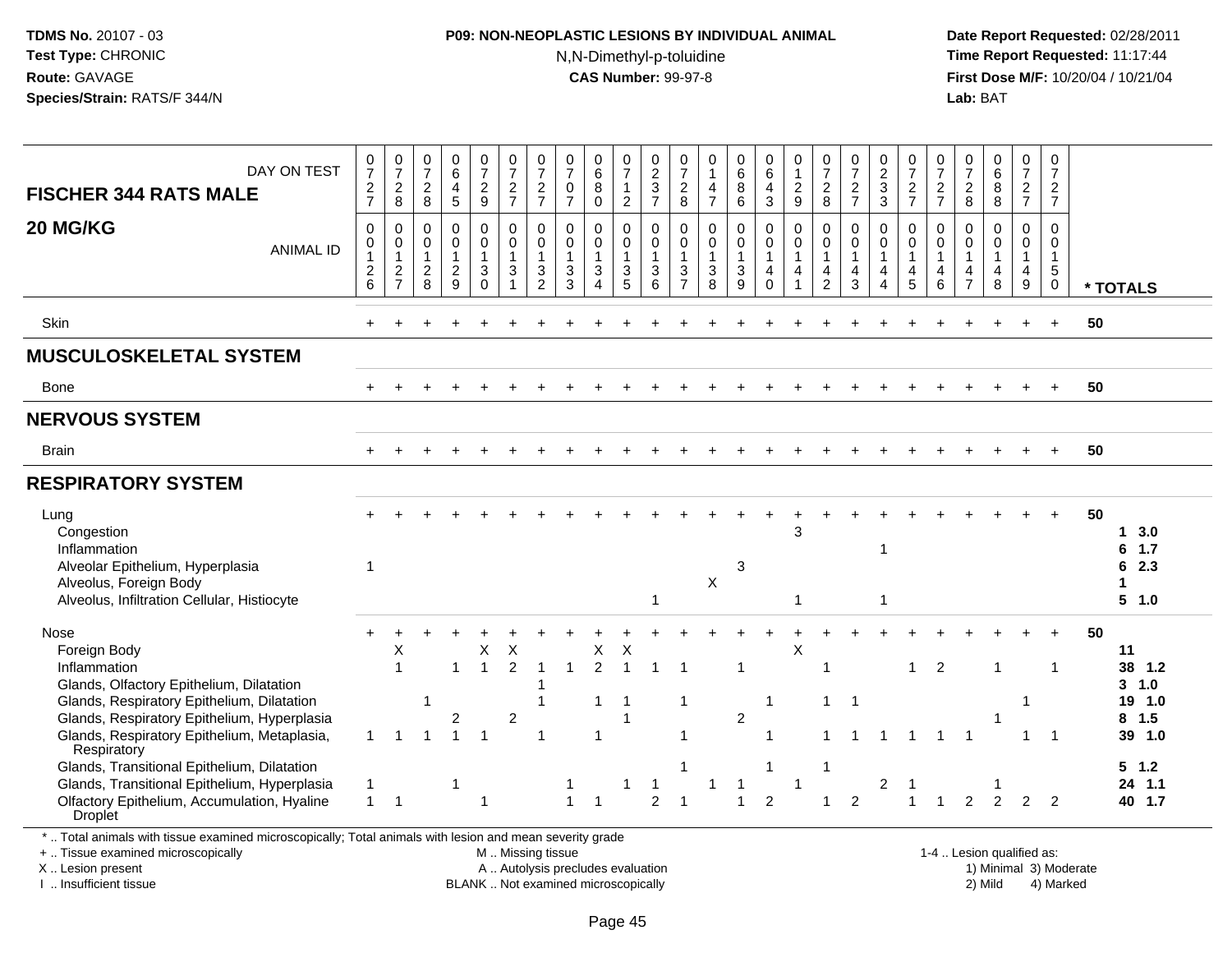### **P09: NON-NEOPLASTIC LESIONS BY INDIVIDUAL ANIMAL**N,N-Dimethyl-p-toluidine

 **Date Report Requested:** 02/28/2011 **Time Report Requested:** 11:17:44 **First Dose M/F:** 10/20/04 / 10/21/04<br>**Lab:** BAT **Lab:** BAT

| DAY ON TEST<br><b>FISCHER 344 RATS MALE</b>                                                                                                                                                      | $\frac{0}{7}$<br>$\frac{2}{7}$                    | $\frac{0}{7}$<br>$^2_{\bf 8}$                             | $\frac{0}{7}$<br>$_{8}^{\rm 2}$                             | $\begin{array}{c} 0 \\ 6 \end{array}$<br>$\overline{4}$<br>5 | $\frac{0}{7}$<br>$\frac{2}{9}$                                               | $\frac{0}{7}$<br>$rac{2}{7}$                                                          | $\frac{0}{7}$<br>$\frac{2}{7}$                                   | $\frac{0}{7}$<br>0<br>$\overline{7}$                          | $_{6}^{\rm 0}$<br>$\,8\,$<br>$\mathbf 0$                                 | $\frac{0}{7}$<br>$\overline{1}$<br>$\sqrt{2}$                           | $\boldsymbol{0}$<br>$rac{2}{3}$                                        | 0<br>$\overline{7}$<br>$^2_{\bf 8}$                     | 0<br>$\overline{1}$<br>$\overline{4}$<br>$\overline{7}$         | $_{6}^{\rm 0}$<br>$\bf 8$<br>$\overline{6}$                              | 0<br>$\,6\,$<br>$\overline{4}$<br>3                                           | 0<br>$\overline{1}$<br>$\frac{2}{9}$                                         | $\frac{0}{7}$<br>$\frac{2}{8}$                                                 | $\frac{0}{7}$<br>$\frac{2}{7}$                                         | $\frac{0}{2}$<br>3                                                   | $\frac{0}{7}$<br>$\frac{2}{7}$                        | $\frac{0}{7}$<br>$\frac{2}{7}$                                    | $\frac{0}{7}$<br>$\frac{2}{8}$                                                 | $\begin{array}{c} 0 \\ 6 \end{array}$<br>8<br>$\overline{8}$      | 0<br>$\overline{7}$<br>$\frac{2}{7}$                              | 0<br>$\overline{7}$<br>$\frac{2}{7}$                                         |                        |                                         |
|--------------------------------------------------------------------------------------------------------------------------------------------------------------------------------------------------|---------------------------------------------------|-----------------------------------------------------------|-------------------------------------------------------------|--------------------------------------------------------------|------------------------------------------------------------------------------|---------------------------------------------------------------------------------------|------------------------------------------------------------------|---------------------------------------------------------------|--------------------------------------------------------------------------|-------------------------------------------------------------------------|------------------------------------------------------------------------|---------------------------------------------------------|-----------------------------------------------------------------|--------------------------------------------------------------------------|-------------------------------------------------------------------------------|------------------------------------------------------------------------------|--------------------------------------------------------------------------------|------------------------------------------------------------------------|----------------------------------------------------------------------|-------------------------------------------------------|-------------------------------------------------------------------|--------------------------------------------------------------------------------|-------------------------------------------------------------------|-------------------------------------------------------------------|------------------------------------------------------------------------------|------------------------|-----------------------------------------|
| 20 MG/KG<br><b>ANIMAL ID</b>                                                                                                                                                                     | $\mathbf 0$<br>0<br>$\mathbf{1}$<br>$\frac{2}{6}$ | $\mathbf 0$<br>$\pmb{0}$<br>$\mathbf{1}$<br>$\frac{2}{7}$ | $\mathbf 0$<br>$\mathbf 0$<br>$\mathbf{1}$<br>$\frac{2}{8}$ | $\pmb{0}$<br>$\mathbf 0$<br>$\mathbf{1}$<br>$\frac{2}{9}$    | 0<br>$\mathbf 0$<br>$\mathbf{1}$<br>$\ensuremath{\mathsf{3}}$<br>$\mathbf 0$ | $\pmb{0}$<br>$\mathbf 0$<br>$\mathbf{1}$<br>$\ensuremath{\mathsf{3}}$<br>$\mathbf{1}$ | $\mathbf 0$<br>0<br>$\mathbf{1}$<br>$\sqrt{3}$<br>$\overline{2}$ | $\mathbf 0$<br>$\mathbf 0$<br>$\mathbf{1}$<br>$\sqrt{3}$<br>3 | $\mathbf 0$<br>$\pmb{0}$<br>$\mathbf{1}$<br>$\sqrt{3}$<br>$\overline{4}$ | 0<br>0<br>$\overline{1}$<br>$\ensuremath{\mathsf{3}}$<br>$\overline{5}$ | $\boldsymbol{0}$<br>$\mathbf 0$<br>$\overline{1}$<br>$\mathbf{3}$<br>6 | $\mathbf 0$<br>0<br>1<br>$\mathbf{3}$<br>$\overline{7}$ | $\mathbf 0$<br>$\mathbf 0$<br>$\mathbf{1}$<br>$\mathbf{3}$<br>8 | $\pmb{0}$<br>$\pmb{0}$<br>$\mathbf{1}$<br>$\ensuremath{\mathsf{3}}$<br>9 | $\mathbf 0$<br>$\mathbf 0$<br>$\overline{1}$<br>$\overline{4}$<br>$\mathbf 0$ | $\mathbf 0$<br>$\pmb{0}$<br>$\mathbf{1}$<br>$\overline{4}$<br>$\overline{1}$ | $\mathbf 0$<br>$\mathbf 0$<br>$\mathbf{1}$<br>$\overline{4}$<br>$\overline{c}$ | $\mathbf 0$<br>$\boldsymbol{0}$<br>$\mathbf{1}$<br>$\overline{4}$<br>3 | $\mathbf 0$<br>0<br>$\mathbf{1}$<br>$\overline{4}$<br>$\overline{A}$ | 0<br>$\pmb{0}$<br>$\mathbf{1}$<br>$\overline{4}$<br>5 | $\mathbf 0$<br>$\mathsf 0$<br>$\mathbf{1}$<br>$\overline{4}$<br>6 | $\mathbf 0$<br>$\mathbf 0$<br>$\mathbf{1}$<br>$\overline{4}$<br>$\overline{7}$ | $\mathbf 0$<br>$\mathbf 0$<br>$\mathbf{1}$<br>$\overline{4}$<br>8 | $\mathbf 0$<br>$\mathbf 0$<br>$\mathbf{1}$<br>$\overline{4}$<br>9 | $\mathbf 0$<br>$\mathbf 0$<br>$\mathbf{1}$<br>$5\phantom{.0}$<br>$\mathbf 0$ |                        | * TOTALS                                |
| Olfactory Epithelium, Degeneration<br>Olfactory Epithelium, Hyperplasia, Basal Cell<br>Olfactory Epithelium, Metaplasia, Respiratory<br>Respiratory Epithelium, Accumulation, Hyaline<br>Droplet | $\mathbf 1$                                       | $\mathbf 1$                                               |                                                             |                                                              |                                                                              | $\overline{2}$                                                                        |                                                                  |                                                               | $\overline{1}$                                                           |                                                                         | $\mathbf{1}$                                                           |                                                         |                                                                 | $\mathbf{1}$                                                             | $\overline{1}$                                                                |                                                                              | $\mathbf{1}$                                                                   | $\overline{\mathbf{1}}$                                                |                                                                      | $\overline{1}$                                        |                                                                   | 2                                                                              | $\mathbf{1}$                                                      | 2                                                                 | $\overline{1}$                                                               |                        | $12.0$<br>2, 1.0<br>$9 \t1.3$<br>30 1.4 |
| Respiratory Epithelium, Hyperplasia<br>Transitional Epithelium, Hyperplasia                                                                                                                      |                                                   |                                                           |                                                             |                                                              | $\mathbf{1}$                                                                 | 1                                                                                     | 2                                                                | -1                                                            | 3                                                                        | -1<br>1                                                                 | $\mathbf{1}$                                                           | $\overline{2}$                                          |                                                                 | $\mathbf{1}$                                                             | $\overline{1}$                                                                |                                                                              | 1<br>$\overline{1}$                                                            |                                                                        | 1                                                                    | $\overline{1}$                                        |                                                                   | $\overline{1}$                                                                 | $\overline{1}$                                                    |                                                                   | $\overline{1}$                                                               |                        | 32 1.3<br>$11 \t1.1$                    |
| Trachea<br>Inflammation                                                                                                                                                                          |                                                   |                                                           |                                                             |                                                              |                                                                              |                                                                                       |                                                                  |                                                               |                                                                          |                                                                         |                                                                        |                                                         |                                                                 |                                                                          |                                                                               |                                                                              |                                                                                |                                                                        |                                                                      |                                                       |                                                                   |                                                                                |                                                                   |                                                                   | $\ddot{}$                                                                    | 50                     | 1 1.0                                   |
| <b>SPECIAL SENSES SYSTEM</b>                                                                                                                                                                     |                                                   |                                                           |                                                             |                                                              |                                                                              |                                                                                       |                                                                  |                                                               |                                                                          |                                                                         |                                                                        |                                                         |                                                                 |                                                                          |                                                                               |                                                                              |                                                                                |                                                                        |                                                                      |                                                       |                                                                   |                                                                                |                                                                   |                                                                   |                                                                              |                        |                                         |
| Eye<br>Retina, Atrophy                                                                                                                                                                           | 3                                                 |                                                           |                                                             |                                                              |                                                                              |                                                                                       |                                                                  |                                                               |                                                                          |                                                                         |                                                                        |                                                         |                                                                 |                                                                          |                                                                               |                                                                              |                                                                                |                                                                        |                                                                      |                                                       |                                                                   |                                                                                |                                                                   |                                                                   |                                                                              | 50                     | $1 \quad 3.0$                           |
| <b>Harderian Gland</b>                                                                                                                                                                           |                                                   |                                                           |                                                             |                                                              |                                                                              |                                                                                       |                                                                  |                                                               |                                                                          |                                                                         |                                                                        |                                                         |                                                                 |                                                                          |                                                                               |                                                                              |                                                                                |                                                                        |                                                                      |                                                       |                                                                   |                                                                                |                                                                   |                                                                   | $+$                                                                          | 50                     |                                         |
| Zymbal's Gland<br>Hyperplasia                                                                                                                                                                    |                                                   |                                                           |                                                             |                                                              |                                                                              |                                                                                       |                                                                  |                                                               |                                                                          |                                                                         | 1                                                                      |                                                         |                                                                 |                                                                          |                                                                               |                                                                              |                                                                                |                                                                        |                                                                      |                                                       |                                                                   |                                                                                |                                                                   |                                                                   |                                                                              | 50                     | 1 1.0                                   |
| <b>URINARY SYSTEM</b>                                                                                                                                                                            |                                                   |                                                           |                                                             |                                                              |                                                                              |                                                                                       |                                                                  |                                                               |                                                                          |                                                                         |                                                                        |                                                         |                                                                 |                                                                          |                                                                               |                                                                              |                                                                                |                                                                        |                                                                      |                                                       |                                                                   |                                                                                |                                                                   |                                                                   |                                                                              |                        |                                         |
| Kidney<br>Cyst                                                                                                                                                                                   |                                                   |                                                           |                                                             |                                                              |                                                                              |                                                                                       |                                                                  |                                                               |                                                                          | X                                                                       |                                                                        |                                                         |                                                                 |                                                                          |                                                                               |                                                                              |                                                                                |                                                                        |                                                                      |                                                       |                                                                   |                                                                                |                                                                   |                                                                   |                                                                              | 50                     | 1                                       |
| Mineralization<br>Nephropathy<br>Pigmentation                                                                                                                                                    | $\overline{2}$<br>$\mathbf{1}$                    | $\sqrt{2}$<br>$\mathbf{1}$                                | $\sqrt{2}$<br>$\overline{1}$                                | $\overline{\mathbf{1}}$                                      | 3<br>1                                                                       |                                                                                       | 4<br>$\overline{1}$                                              | 4                                                             | $\mathbf 1$<br>Δ                                                         | $\overline{c}$<br>4                                                     | $\blacktriangleleft$<br>1                                              | $\mathbf 1$<br>$\overline{2}$                           |                                                                 | -1<br>$\overline{2}$                                                     | $\boldsymbol{2}$                                                              | 1                                                                            | 4                                                                              |                                                                        |                                                                      | $\overline{c}$                                        | 2                                                                 |                                                                                | 2                                                                 | $\boldsymbol{2}$<br>1                                             | 4                                                                            |                        | 38 1.0<br>48 2.5<br>$37$ 1.2            |
| Pelvis, Inflammation<br>Pelvis, Transitional Epithelium, Hyperplasia                                                                                                                             |                                                   |                                                           |                                                             |                                                              | $\mathbf 1$                                                                  | $\overline{2}$<br>3                                                                   | $\overline{1}$                                                   |                                                               | 1                                                                        | 2                                                                       |                                                                        |                                                         |                                                                 |                                                                          |                                                                               |                                                                              | $\overline{2}$                                                                 |                                                                        |                                                                      |                                                       |                                                                   |                                                                                |                                                                   |                                                                   |                                                                              |                        | $12.0$<br>$6$ 1.7                       |
| *  Total animals with tissue examined microscopically; Total animals with lesion and mean severity grade<br>+  Tissue examined microscopically<br>X  Lesion present                              |                                                   |                                                           |                                                             |                                                              |                                                                              | M  Missing tissue<br>A  Autolysis precludes evaluation                                |                                                                  |                                                               |                                                                          |                                                                         |                                                                        |                                                         |                                                                 |                                                                          |                                                                               |                                                                              |                                                                                |                                                                        |                                                                      |                                                       |                                                                   |                                                                                |                                                                   | 1-4  Lesion qualified as:                                         |                                                                              | 1) Minimal 3) Moderate |                                         |

X .. Lesion present

I .. Insufficient tissue

BLANK .. Not examined microscopically 2) Mild 4) Marked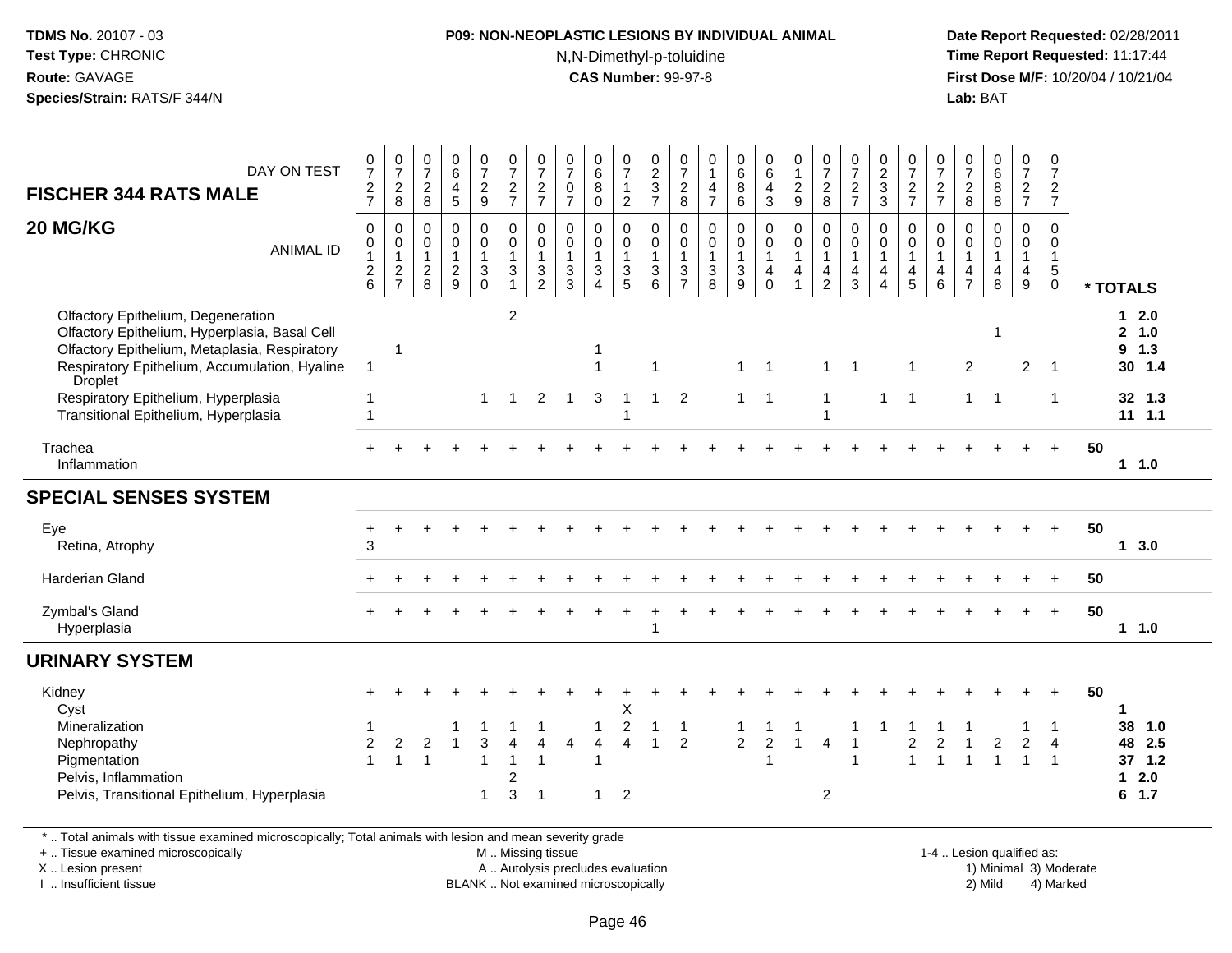## **P09: NON-NEOPLASTIC LESIONS BY INDIVIDUAL ANIMAL**

N,N-Dimethyl-p-toluidine

 **Date Report Requested:** 02/28/2011 **Time Report Requested:** 11:17:44 **First Dose M/F:** 10/20/04 / 10/21/04<br>**Lab:** BAT **Lab:** BAT

| DAY ON TEST<br><b>FISCHER 344 RATS MALE</b> | 0<br>$\overline{ }$<br>2<br>$\rightarrow$ | 0<br>ົ<br>$\epsilon$<br>8                       | 0<br>ົ<br>L<br>8           | $\mathbf{0}$<br>6<br>4<br>5      | $\mathbf 0$<br>$\overline{ }$<br>2<br>9 | 0<br>$\overline{ }$<br>$\overline{2}$<br>$\overline{ }$ | 0<br><u>_</u>               | 0<br>0 | 0<br>6<br>8<br>0 | 0<br>ົ<br>L                   | 0<br>റ<br><u>_</u><br>3 | 0<br>⇁<br>2<br>8         | 0<br>4<br>$\overline{ }$ | 0<br>6<br>8<br>6 | 0<br>6<br>4<br>3 | 0<br>ົ<br>∼<br>9 | 0<br><u>_</u><br>8 | 0<br>ົ<br><u>_</u><br>$\rightarrow$ | 0<br>ົ<br>∼<br>3<br>3 | $\mathbf 0$<br>2 | <u>_</u>      | ∠<br>8              | $\mathbf{0}$<br>6<br>8<br>8 | 0<br><u>_</u> | 0<br><u>—</u><br>2<br>- |              |
|---------------------------------------------|-------------------------------------------|-------------------------------------------------|----------------------------|----------------------------------|-----------------------------------------|---------------------------------------------------------|-----------------------------|--------|------------------|-------------------------------|-------------------------|--------------------------|--------------------------|------------------|------------------|------------------|--------------------|-------------------------------------|-----------------------|------------------|---------------|---------------------|-----------------------------|---------------|-------------------------|--------------|
| <b>20 MG/KG</b><br>ANIMAL ID                | 0<br>$\mathbf 0$<br>$\overline{2}$<br>6   | 0<br>0<br>$\sim$<br>$\epsilon$<br>$\rightarrow$ | 0<br>0<br>$\sim$<br>∼<br>8 | $\mathbf{0}$<br>0<br>ົ<br>∼<br>9 | $\mathbf 0$<br>0<br>3<br>$\mathbf 0$    | $\mathbf 0$<br>0<br>3                                   | 0<br>υ<br>ົ<br>J.<br>$\sim$ | 3<br>3 | 0<br>0<br>3<br>4 | 0 <sup>1</sup><br>0<br>3<br>5 | 0<br>0<br>3<br>6        | 0<br>3<br>$\overline{ }$ | 0<br>0<br>3<br>8         | 0<br>3<br>9      | $\Omega$         | 0<br>0<br>4      | U<br>4<br>2        | 0<br>0<br>4<br>3                    | 0<br>0<br>4<br>4      | 0<br>0<br>4<br>5 | - 0<br>4<br>6 | ⌒<br>$\overline{7}$ | $\mathbf{0}$<br>0<br>4<br>8 | 0<br>4<br>9   | 0<br>0<br>.5<br>0       | * TOTALS     |
| <b>Urinary Bladder</b><br>Inflammation      |                                           |                                                 |                            |                                  |                                         | ົ                                                       |                             |        |                  |                               |                         |                          |                          |                  |                  |                  |                    |                                     |                       |                  |               |                     |                             |               | $\div$                  | 50<br>2, 1.5 |

\* .. Total animals with tissue examined microscopically; Total animals with lesion and mean severity grade

+ .. Tissue examined microscopically

X .. Lesion present

I .. Insufficient tissue

 M .. Missing tissueLesion present A .. Autolysis precludes evaluation 1) Minimal 3) Moderate

1-4 .. Lesion qualified as:<br>1) Minimal 3) Moderate BLANK .. Not examined microscopically 2) Mild 4) Marked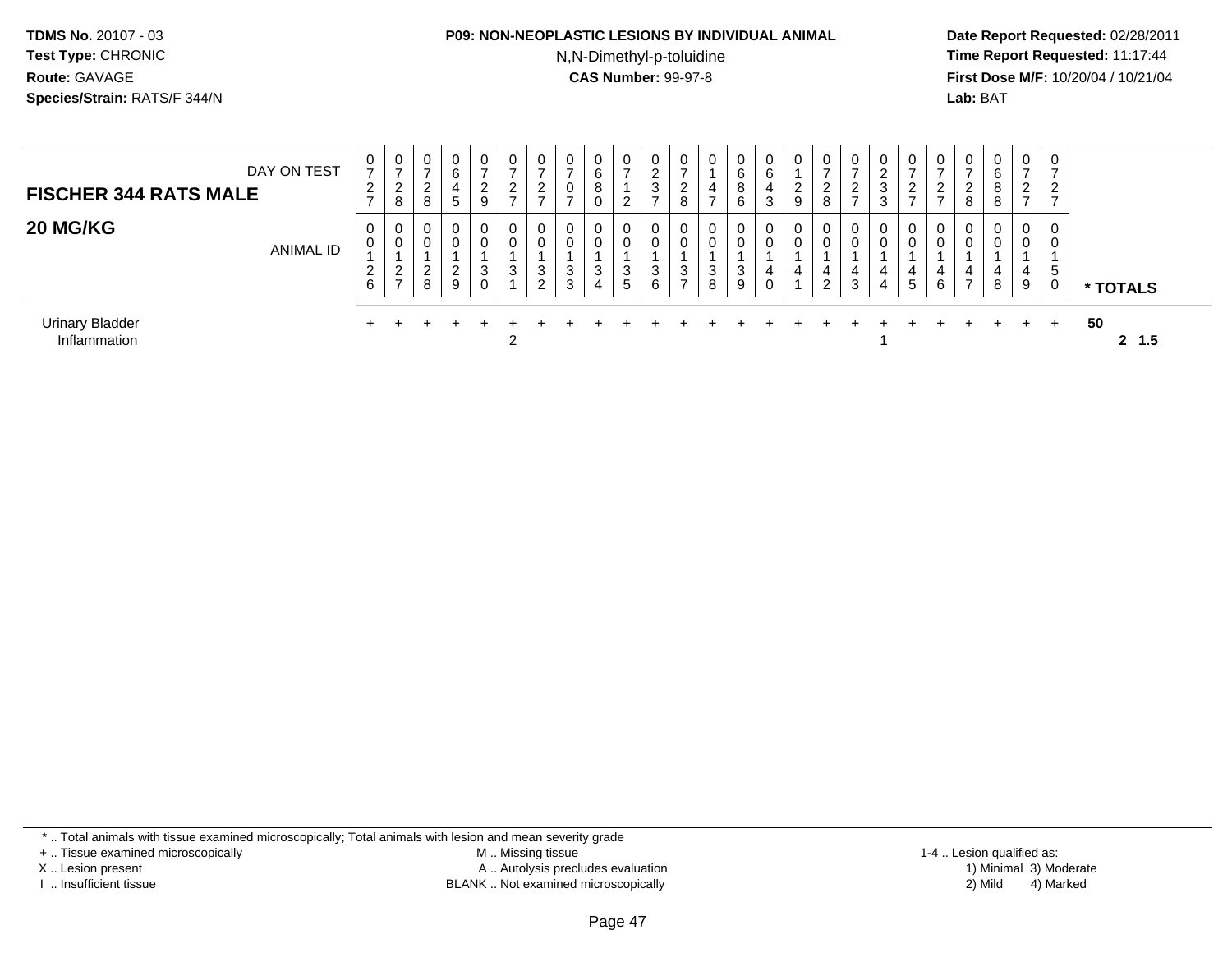#### **P09: NON-NEOPLASTIC LESIONS BY INDIVIDUAL ANIMAL**N,N-Dimethyl-p-toluidine

 **Date Report Requested:** 02/28/2011 **Time Report Requested:** 11:17:44 **First Dose M/F:** 10/20/04 / 10/21/04<br>**Lab:** BAT **Lab:** BAT

| <b>FISCHER 344 RATS MALE</b>                                                    | DAY ON TEST      | $\begin{array}{c} 0 \\ 5 \end{array}$<br>$\frac{8}{2}$ | $\begin{array}{c} 0 \\ 6 \end{array}$<br>$\frac{2}{6}$                                         | 0<br>$\overline{7}$<br>$\frac{2}{7}$                  | $\frac{0}{7}$<br>$\frac{2}{9}$                                                 | $\pmb{0}$<br>$\overline{7}$<br>$\frac{2}{7}$            | $_{6}^{\rm 0}$<br>$\overline{9}$<br>$\overline{9}$                                | $\begin{array}{c} 0 \\ 6 \\ 5 \end{array}$<br>$6\overline{6}$ | 0<br>$\overline{7}$<br>$\overline{c}$<br>8                      | $\begin{array}{c} 0 \\ 7 \end{array}$<br>$\sqrt{2}$<br>9                     | 0<br>$\,6\,$<br>$\overline{4}$<br>$\overline{5}$  | $_{3}^{\rm 0}$<br>$\overline{8}$<br>$\overline{4}$                                 | 0<br>$\overline{7}$<br>$_{\rm 8}^2$                                 | 0<br>$\,6\,$<br>$\,6\,$<br>$\boldsymbol{9}$                           | $\begin{smallmatrix}0\0\4\end{smallmatrix}$<br>$\mathbf{1}$<br>$\overline{c}$ | $\begin{array}{c} 0 \\ 7 \end{array}$<br>$\frac{2}{8}$           | $\frac{0}{7}$<br>$\boldsymbol{2}$<br>8                                  | $\pmb{0}$<br>$\overline{7}$<br>$\boldsymbol{2}$<br>8                  | 0<br>$\,6\,$<br>6<br>$\overline{1}$                      | $_{6}^{\rm 0}$<br>$\mathbf{1}$<br>4 | $\begin{array}{c} 0 \\ 5 \\ 7 \end{array}$<br>6                           | 0<br>$\overline{4}$<br>$\boldsymbol{9}$<br>$6\phantom{1}$ | $\frac{0}{7}$<br>$\frac{2}{8}$                                                   | $\pmb{0}$<br>$6\phantom{a}$<br>$\mathbf{1}$<br>$\,6\,$          | $\pmb{0}$<br>$\overline{7}$<br>$\frac{2}{4}$            | $\mathbf 0$<br>6<br>6<br>$\mathbf{1}$                  |                       |
|---------------------------------------------------------------------------------|------------------|--------------------------------------------------------|------------------------------------------------------------------------------------------------|-------------------------------------------------------|--------------------------------------------------------------------------------|---------------------------------------------------------|-----------------------------------------------------------------------------------|---------------------------------------------------------------|-----------------------------------------------------------------|------------------------------------------------------------------------------|---------------------------------------------------|------------------------------------------------------------------------------------|---------------------------------------------------------------------|-----------------------------------------------------------------------|-------------------------------------------------------------------------------|------------------------------------------------------------------|-------------------------------------------------------------------------|-----------------------------------------------------------------------|----------------------------------------------------------|-------------------------------------|---------------------------------------------------------------------------|-----------------------------------------------------------|----------------------------------------------------------------------------------|-----------------------------------------------------------------|---------------------------------------------------------|--------------------------------------------------------|-----------------------|
| 60 MG/KG                                                                        | <b>ANIMAL ID</b> | 0<br>0<br>$5\,$                                        | $\boldsymbol{0}$<br>$\begin{smallmatrix}0\\1\end{smallmatrix}$<br>$\sqrt{5}$<br>$\overline{2}$ | $\mathbf 0$<br>0<br>$\overline{1}$<br>$\sqrt{5}$<br>3 | $\mathbf 0$<br>$\mathbf 0$<br>$\mathbf{1}$<br>$\overline{5}$<br>$\overline{4}$ | 0<br>$\mathbf 0$<br>$\mathbf{1}$<br>5<br>$\overline{5}$ | 0<br>$\mathsf{O}\xspace$<br>$\mathbf{1}$<br>$\begin{array}{c} 5 \\ 6 \end{array}$ | 0<br>$\pmb{0}$<br>$\mathbf{1}$<br>$\frac{5}{7}$               | $\mathbf 0$<br>$\mathbf 0$<br>$\overline{1}$<br>$\sqrt{5}$<br>8 | $\mathbf 0$<br>$\mathsf 0$<br>$\overline{1}$<br>$\sqrt{5}$<br>$\overline{9}$ | 0<br>$\mathbf 0$<br>$\mathbf{1}$<br>6<br>$\Omega$ | $\mathbf 0$<br>$\mathbf 0$<br>$\overline{1}$<br>$\,6\,$<br>$\overline{\mathbf{1}}$ | $\mathbf 0$<br>$\pmb{0}$<br>$\mathbf{1}$<br>$\,6$<br>$\overline{2}$ | $\mathbf 0$<br>$\mathbf 0$<br>$\mathbf{1}$<br>$\,6\,$<br>$\mathbf{3}$ | $\mathbf 0$<br>$\pmb{0}$<br>1<br>$\,6\,$<br>$\overline{4}$                    | $\mathbf 0$<br>$\mathbf 0$<br>$\mathbf 1$<br>6<br>$\overline{5}$ | $\mathbf 0$<br>$\mathbf 0$<br>$\mathbf{1}$<br>$\,6\,$<br>$6\phantom{1}$ | $\mathbf 0$<br>$\pmb{0}$<br>$\mathbf{1}$<br>$\,6\,$<br>$\overline{7}$ | $\mathbf 0$<br>$\pmb{0}$<br>$\mathbf{1}$<br>$\,6\,$<br>8 | 0<br>0<br>$\mathbf{1}$<br>6<br>9    | 0<br>$\mathsf{O}\xspace$<br>$\mathbf{1}$<br>$\overline{7}$<br>$\mathbf 0$ | $\mathbf 0$<br>$\mathsf 0$<br>$\overline{7}$              | $\mathbf 0$<br>$\mathbf 0$<br>$\overline{1}$<br>$\overline{7}$<br>$\overline{2}$ | $\mathbf 0$<br>$\pmb{0}$<br>$\mathbf{1}$<br>$\overline{7}$<br>3 | 0<br>$\mathbf 0$<br>$\mathbf{1}$<br>$\overline{7}$<br>4 | 0<br>$\boldsymbol{0}$<br>$\mathbf{1}$<br>$\frac{7}{5}$ | males<br>$($ cont $)$ |
| <b>ALIMENTARY SYSTEM</b>                                                        |                  |                                                        |                                                                                                |                                                       |                                                                                |                                                         |                                                                                   |                                                               |                                                                 |                                                                              |                                                   |                                                                                    |                                                                     |                                                                       |                                                                               |                                                                  |                                                                         |                                                                       |                                                          |                                     |                                                                           |                                                           |                                                                                  |                                                                 |                                                         |                                                        |                       |
| Esophagus<br>Inflammation<br>Perforation<br>Periesophageal Tissue, Inflammation |                  | X<br>3                                                 |                                                                                                |                                                       |                                                                                |                                                         |                                                                                   |                                                               |                                                                 |                                                                              |                                                   |                                                                                    |                                                                     |                                                                       |                                                                               |                                                                  |                                                                         |                                                                       |                                                          |                                     |                                                                           |                                                           |                                                                                  |                                                                 |                                                         |                                                        |                       |
| Intestine Large, Cecum                                                          |                  |                                                        |                                                                                                |                                                       |                                                                                |                                                         |                                                                                   |                                                               |                                                                 |                                                                              |                                                   |                                                                                    |                                                                     |                                                                       |                                                                               |                                                                  |                                                                         |                                                                       |                                                          |                                     |                                                                           |                                                           |                                                                                  |                                                                 |                                                         |                                                        |                       |
| Intestine Large, Colon                                                          |                  |                                                        |                                                                                                |                                                       |                                                                                |                                                         |                                                                                   |                                                               |                                                                 |                                                                              |                                                   |                                                                                    |                                                                     |                                                                       |                                                                               |                                                                  |                                                                         |                                                                       |                                                          |                                     |                                                                           |                                                           |                                                                                  |                                                                 |                                                         | $\overline{+}$                                         |                       |
| Intestine Large, Rectum<br>Parasite Metazoan                                    |                  |                                                        |                                                                                                |                                                       |                                                                                |                                                         |                                                                                   |                                                               | X                                                               |                                                                              |                                                   |                                                                                    |                                                                     |                                                                       |                                                                               |                                                                  |                                                                         |                                                                       |                                                          |                                     |                                                                           |                                                           |                                                                                  |                                                                 |                                                         |                                                        |                       |
| Intestine Small, Duodenum                                                       |                  |                                                        |                                                                                                |                                                       |                                                                                |                                                         |                                                                                   |                                                               |                                                                 |                                                                              |                                                   |                                                                                    |                                                                     |                                                                       |                                                                               |                                                                  |                                                                         |                                                                       |                                                          |                                     |                                                                           |                                                           |                                                                                  |                                                                 |                                                         | $+$                                                    |                       |
| Intestine Small, Ileum                                                          |                  |                                                        |                                                                                                |                                                       |                                                                                |                                                         |                                                                                   |                                                               |                                                                 |                                                                              |                                                   |                                                                                    |                                                                     |                                                                       |                                                                               |                                                                  |                                                                         |                                                                       |                                                          |                                     |                                                                           |                                                           |                                                                                  |                                                                 |                                                         |                                                        |                       |
| Intestine Small, Jejunum                                                        |                  |                                                        |                                                                                                |                                                       |                                                                                |                                                         |                                                                                   |                                                               |                                                                 |                                                                              |                                                   |                                                                                    |                                                                     |                                                                       |                                                                               |                                                                  |                                                                         |                                                                       |                                                          |                                     |                                                                           |                                                           |                                                                                  |                                                                 |                                                         |                                                        |                       |
| Liver<br><b>Basophilic Focus</b>                                                |                  |                                                        |                                                                                                |                                                       |                                                                                |                                                         |                                                                                   |                                                               |                                                                 |                                                                              |                                                   |                                                                                    |                                                                     |                                                                       |                                                                               |                                                                  |                                                                         |                                                                       |                                                          |                                     |                                                                           |                                                           |                                                                                  | X                                                               | X                                                       | $\overline{+}$                                         |                       |
| Clear Cell Focus<br>Degeneration, Cystic                                        |                  | 1                                                      | $\overline{1}$                                                                                 | X                                                     | X X                                                                            |                                                         | $\mathsf{X}$<br>$\overline{2}$                                                    | $\mathsf{X}$                                                  | X                                                               | $X$ $X$                                                                      |                                                   |                                                                                    | Х<br>$\mathbf{1}$                                                   | $\boldsymbol{\mathsf{X}}$<br>$\mathbf{1}$                             |                                                                               | X<br>$\mathbf{1}$                                                | X<br>$\overline{1}$                                                     | $\overline{1}$                                                        | $X$ $X$                                                  |                                     |                                                                           |                                                           | $X$ $X$                                                                          | $\mathsf{X}$                                                    | $\times$<br>1                                           | 2                                                      |                       |
| <b>Eosinophilic Focus</b>                                                       |                  | X                                                      | $\mathsf{X}$                                                                                   |                                                       | X X X X                                                                        |                                                         |                                                                                   |                                                               | $\times$                                                        | $X$ $X$                                                                      |                                                   |                                                                                    | X                                                                   | $\mathsf{X}$                                                          |                                                                               | $X$ $X$                                                          |                                                                         |                                                                       | $X$ $X$                                                  |                                     |                                                                           |                                                           | X                                                                                | $\mathsf{X}$                                                    | $X$ $X$                                                 |                                                        |                       |
| Fatty Change, Focal                                                             |                  | 2                                                      |                                                                                                |                                                       |                                                                                |                                                         |                                                                                   |                                                               |                                                                 |                                                                              |                                                   |                                                                                    |                                                                     |                                                                       |                                                                               |                                                                  |                                                                         |                                                                       |                                                          |                                     |                                                                           |                                                           |                                                                                  |                                                                 |                                                         |                                                        |                       |
| Fatty Change, Diffuse                                                           |                  |                                                        |                                                                                                |                                                       |                                                                                |                                                         |                                                                                   |                                                               |                                                                 |                                                                              |                                                   |                                                                                    |                                                                     |                                                                       |                                                                               |                                                                  |                                                                         | 2                                                                     |                                                          |                                     |                                                                           |                                                           |                                                                                  | $\overline{2}$                                                  |                                                         |                                                        |                       |
| Hematopoietic Cell Proliferation                                                |                  |                                                        |                                                                                                |                                                       |                                                                                |                                                         |                                                                                   |                                                               |                                                                 |                                                                              |                                                   |                                                                                    |                                                                     |                                                                       |                                                                               |                                                                  |                                                                         |                                                                       |                                                          |                                     |                                                                           |                                                           |                                                                                  | 1                                                               |                                                         |                                                        |                       |
| Hepatodiaphragmatic Nodule                                                      |                  | X                                                      |                                                                                                |                                                       |                                                                                |                                                         |                                                                                   |                                                               |                                                                 |                                                                              |                                                   |                                                                                    |                                                                     |                                                                       |                                                                               |                                                                  |                                                                         |                                                                       |                                                          |                                     |                                                                           |                                                           |                                                                                  |                                                                 |                                                         |                                                        |                       |
| Inflammation                                                                    |                  | $\mathbf{1}$                                           | $\overline{1}$                                                                                 | $\mathbf 1$                                           | $\mathbf{1}$                                                                   | $\overline{1}$                                          | $\overline{1}$                                                                    | $\mathbf{1}$                                                  | $1 \quad 1$                                                     |                                                                              |                                                   |                                                                                    | $\mathbf{1}$                                                        | -1                                                                    |                                                                               | $\mathbf{1}$                                                     | $\overline{1}$                                                          | $\mathbf{1}$                                                          | -1                                                       | $\overline{1}$                      | $\mathbf{1}$                                                              | $\mathbf{1}$                                              | $\overline{1}$                                                                   | $\overline{1}$                                                  | 1 1                                                     |                                                        |                       |

\* .. Total animals with tissue examined microscopically; Total animals with lesion and mean severity grade

+ .. Tissue examined microscopically

X .. Lesion present

I .. Insufficient tissue

M .. Missing tissue

Lesion present A .. Autolysis precludes evaluation 1) Minimal 3) Moderate

1-4 .. Lesion qualified as:<br>1) Minimal 3) Moderate BLANK .. Not examined microscopically 2) Mild 4) Marked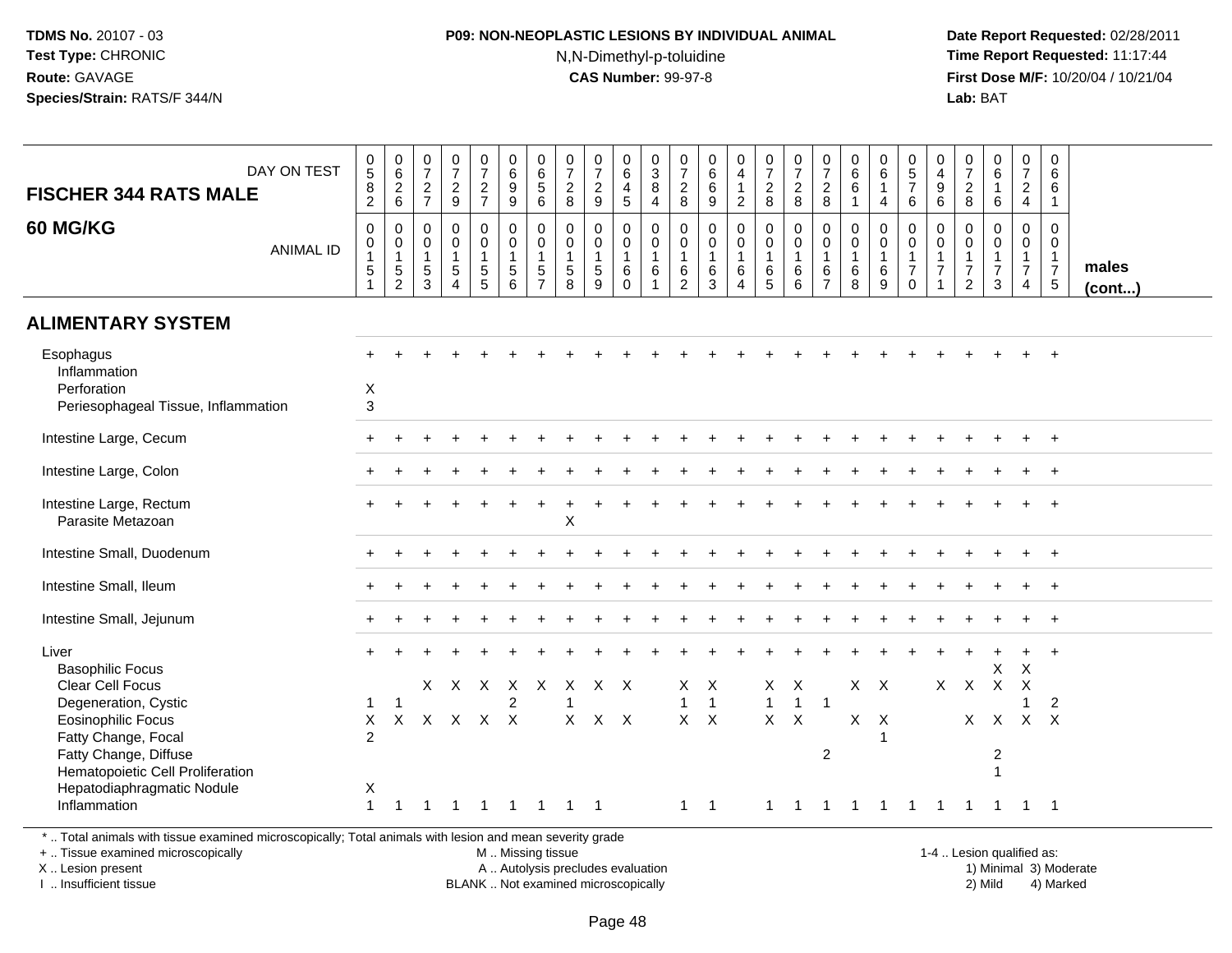### **P09: NON-NEOPLASTIC LESIONS BY INDIVIDUAL ANIMAL**N,N-Dimethyl-p-toluidine

 **Date Report Requested:** 02/28/2011 **Time Report Requested:** 11:17:44 **First Dose M/F:** 10/20/04 / 10/21/04<br>**Lab:** BAT **Lab:** BAT

| DAY ON TEST<br><b>FISCHER 344 RATS MALE</b>                                                                                                                                        | $\begin{array}{c} 0 \\ 5 \end{array}$<br>$\frac{8}{2}$ | 0626                                                          | $\frac{0}{7}$<br>$\sqrt{2}$<br>$\overline{7}$       | $\frac{0}{7}$<br>$\sqrt{2}$<br>9                                               | $\frac{0}{7}$<br>$\sqrt{2}$<br>$\overline{7}$       | $\begin{array}{c} 0 \\ 6 \end{array}$<br>$\boldsymbol{9}$<br>9 | $\begin{matrix} 0 \\ 6 \\ 5 \end{matrix}$<br>6                    | $\frac{0}{7}$<br>$\overline{2}$<br>8                            | $\begin{array}{c} 0 \\ 7 \end{array}$<br>$\overline{c}$<br>9  | 0<br>$\,6\,$<br>$\overline{4}$<br>$\sqrt{5}$               | $\pmb{0}$<br>$\ensuremath{\mathsf{3}}$<br>8<br>$\overline{a}$           | 0<br>$\overline{7}$<br>$\boldsymbol{2}$<br>8            | 0<br>$\,6\,$<br>6<br>9               | $_4^{\rm 0}$<br>1<br>$\boldsymbol{2}$                              | $\begin{smallmatrix}0\\7\end{smallmatrix}$<br>$\sqrt{2}$<br>$\bf 8$  | $\frac{0}{7}$<br>$\overline{c}$<br>8           | $\pmb{0}$<br>$\overline{7}$<br>$\boldsymbol{2}$<br>8                    | $\pmb{0}$<br>$\,6\,$<br>$\,6$<br>$\mathbf{1}$                      | $_6^0$<br>1<br>4                          | $\begin{array}{c} 0 \\ 5 \\ 7 \end{array}$<br>6        | 0<br>$\overline{4}$<br>$\boldsymbol{9}$<br>$\,6\,$ | $\frac{0}{7}$<br>$\sqrt{2}$<br>8                                               | $\begin{array}{c} 0 \\ 6 \end{array}$<br>$\mathbf{1}$<br>$\,6\,$  | $\mathbf 0$<br>$\overline{7}$<br>$\sqrt{2}$<br>$\overline{4}$ | $\pmb{0}$<br>6<br>6<br>$\mathbf{1}$                            |                       |
|------------------------------------------------------------------------------------------------------------------------------------------------------------------------------------|--------------------------------------------------------|---------------------------------------------------------------|-----------------------------------------------------|--------------------------------------------------------------------------------|-----------------------------------------------------|----------------------------------------------------------------|-------------------------------------------------------------------|-----------------------------------------------------------------|---------------------------------------------------------------|------------------------------------------------------------|-------------------------------------------------------------------------|---------------------------------------------------------|--------------------------------------|--------------------------------------------------------------------|----------------------------------------------------------------------|------------------------------------------------|-------------------------------------------------------------------------|--------------------------------------------------------------------|-------------------------------------------|--------------------------------------------------------|----------------------------------------------------|--------------------------------------------------------------------------------|-------------------------------------------------------------------|---------------------------------------------------------------|----------------------------------------------------------------|-----------------------|
| 60 MG/KG<br><b>ANIMAL ID</b>                                                                                                                                                       | 0<br>0<br>1<br>$\,$ 5 $\,$                             | $\mathbf 0$<br>$\mathbf 0$<br>$\overline{1}$<br>$\frac{5}{2}$ | 0<br>$\mathbf 0$<br>$\mathbf{1}$<br>$\sqrt{5}$<br>3 | $\mathbf 0$<br>$\mathbf 0$<br>$\mathbf{1}$<br>$\overline{5}$<br>$\overline{4}$ | 0<br>$\mathbf{0}$<br>1<br>$\sqrt{5}$<br>5           | 0<br>$\mathbf 0$<br>$\mathbf{1}$<br>$5\,$<br>6                 | 0<br>$\mathbf 0$<br>$\mathbf{1}$<br>$\,$ 5 $\,$<br>$\overline{7}$ | $\mathbf 0$<br>$\mathbf 0$<br>$\overline{1}$<br>$\sqrt{5}$<br>8 | $\mathbf 0$<br>$\mathbf 0$<br>$\mathbf{1}$<br>$\sqrt{5}$<br>9 | 0<br>$\mathbf 0$<br>$\mathbf{1}$<br>$\,6\,$<br>$\mathbf 0$ | $\mathbf 0$<br>$\mathbf 0$<br>$\mathbf{1}$<br>$\,6\,$<br>$\overline{1}$ | 0<br>$\mathbf 0$<br>-1<br>6<br>$\overline{2}$           | 0<br>$\mathbf 0$<br>-1<br>$\,6$<br>3 | $\pmb{0}$<br>$\mathbf 0$<br>1<br>$\,6\,$<br>$\boldsymbol{\Lambda}$ | $\mathbf 0$<br>$\mathbf{0}$<br>$\overline{1}$<br>$\,6$<br>$\sqrt{5}$ | 0<br>$\mathbf 0$<br>$\mathbf{1}$<br>$\,6$<br>6 | $\mathbf 0$<br>$\mathbf 0$<br>$\mathbf{1}$<br>$\,6\,$<br>$\overline{7}$ | $\mathbf 0$<br>$\mathbf 0$<br>1<br>6<br>8                          | 0<br>$\mathbf 0$<br>$\mathbf 1$<br>6<br>9 | 0<br>0<br>$\mathbf{1}$<br>$\boldsymbol{7}$<br>$\Omega$ | 0<br>$\mathbf 0$<br>$\mathbf{1}$<br>$\overline{7}$ | $\mathbf 0$<br>$\mathbf 0$<br>$\mathbf{1}$<br>$\overline{7}$<br>$\overline{2}$ | $\mathbf 0$<br>$\mathbf 0$<br>$\mathbf{1}$<br>$\overline{7}$<br>3 | 0<br>$\mathbf{0}$<br>$\mathbf{1}$<br>$\overline{7}$<br>4      | 0<br>$\mathbf 0$<br>$\begin{array}{c} 1 \\ 7 \\ 5 \end{array}$ | males<br>$($ cont $)$ |
| <b>Mixed Cell Focus</b><br>Vacuolization Cytoplasmic<br>Bile Duct, Fibrosis<br>Bile Duct, Hyperplasia<br>Hepatocyte, Hypertrophy<br>Hepatocyte, Necrosis<br>Oval Cell, Hyperplasia | X<br>$\overline{2}$<br>3                               | $\overline{\mathbf{1}}$                                       | 2<br>$\overline{2}$                                 | $\mathsf{X}$<br>-1                                                             | $\mathsf{X}$<br>2<br>$\overline{2}$<br>$\mathbf{1}$ | $\mathsf{X}$<br>2<br>$\overline{2}$                            |                                                                   | $X$ $X$<br>$\mathbf{1}$                                         | 2<br>$\overline{1}$                                           | -1<br>3<br>$\overline{1}$                                  |                                                                         | X<br>$\overline{c}$<br>$\overline{2}$<br>$\overline{1}$ | $\mathbf{1}$<br>$\overline{2}$       |                                                                    | $\mathsf{X}^-$<br>2<br>$\mathbf{1}$<br>$\mathbf{1}$                  | $\sf X$<br>-1<br>1<br>2                        | $\boldsymbol{\mathsf{X}}$<br>1<br>$\overline{c}$<br>$\mathbf{1}$<br>1   | $\mathsf{X}$<br>$\overline{c}$<br>$\overline{c}$<br>$\overline{2}$ | $\mathsf{X}$<br>$\overline{c}$            | $\mathsf{X}$<br>3<br>2                                 | $\mathsf{X}$<br>2<br>$\overline{c}$                | $\mathsf{X}$<br>2<br>1                                                         | $X$ X<br>$\overline{c}$<br>2                                      | 2<br>$\overline{2}$<br>$\overline{2}$                         | 2<br>-1                                                        |                       |
| Mesentery<br>Fat, Necrosis                                                                                                                                                         |                                                        |                                                               |                                                     |                                                                                |                                                     |                                                                |                                                                   |                                                                 |                                                               |                                                            |                                                                         |                                                         |                                      |                                                                    |                                                                      |                                                | $\ddot{}$<br>3                                                          |                                                                    |                                           |                                                        |                                                    |                                                                                |                                                                   |                                                               |                                                                |                       |
| Pancreas<br>Cyst<br>Infiltration Cellular, Mononuclear Cell<br>Metaplasia, Hepatocyte<br>Acinus, Atrophy                                                                           |                                                        |                                                               |                                                     |                                                                                | 2                                                   |                                                                | $\overline{c}$<br>$\overline{2}$                                  |                                                                 |                                                               |                                                            |                                                                         | $\overline{1}$<br>$\mathbf{1}$                          | $\overline{2}$                       |                                                                    | $\mathbf{1}$                                                         | -1<br>$\overline{2}$                           |                                                                         |                                                                    | $\mathbf{1}$                              | $\overline{1}$                                         |                                                    | 2                                                                              | $\overline{1}$<br>$\mathbf{1}$                                    | $\overline{2}$                                                | Х<br>$\overline{1}$<br>$\overline{2}$                          |                       |
| Salivary Glands                                                                                                                                                                    |                                                        |                                                               |                                                     |                                                                                |                                                     |                                                                |                                                                   |                                                                 |                                                               |                                                            |                                                                         |                                                         |                                      |                                                                    |                                                                      |                                                |                                                                         |                                                                    |                                           |                                                        |                                                    |                                                                                |                                                                   |                                                               | $\ddot{}$                                                      |                       |
| Stomach, Forestomach<br>Hyperplasia, Squamous<br>Inflammation<br>Ulcer                                                                                                             |                                                        |                                                               |                                                     |                                                                                |                                                     |                                                                |                                                                   | $\overline{2}$                                                  |                                                               |                                                            |                                                                         | $\mathbf{1}$                                            | $\overline{2}$                       |                                                                    | $\overline{2}$                                                       | $\sqrt{3}$<br>$\overline{c}$                   |                                                                         |                                                                    |                                           |                                                        |                                                    |                                                                                |                                                                   |                                                               | $\overline{c}$<br>$\overline{c}$<br>1                          |                       |
| Stomach, Glandular<br>Inflammation<br>Mineralization<br><b>Necrosis</b>                                                                                                            |                                                        | $\overline{2}$                                                |                                                     |                                                                                |                                                     |                                                                |                                                                   |                                                                 |                                                               |                                                            |                                                                         |                                                         |                                      | $\mathbf{1}$                                                       |                                                                      |                                                |                                                                         |                                                                    |                                           |                                                        |                                                    |                                                                                |                                                                   |                                                               |                                                                |                       |
| Tongue                                                                                                                                                                             |                                                        |                                                               |                                                     |                                                                                |                                                     |                                                                |                                                                   |                                                                 |                                                               |                                                            |                                                                         |                                                         |                                      |                                                                    | $+$                                                                  |                                                |                                                                         |                                                                    |                                           |                                                        |                                                    |                                                                                |                                                                   |                                                               |                                                                |                       |
| *  Total animals with tissue examined microscopically; Total animals with lesion and mean severity grade<br>+  Tissue examined microscopically                                     |                                                        |                                                               |                                                     |                                                                                |                                                     | M  Missing tissue                                              |                                                                   |                                                                 |                                                               |                                                            |                                                                         |                                                         |                                      |                                                                    |                                                                      |                                                |                                                                         |                                                                    |                                           |                                                        |                                                    |                                                                                | 1-4  Lesion qualified as:                                         |                                                               |                                                                |                       |

X .. Lesion present

I .. Insufficient tissue

BLANK .. Not examined microscopically and the state of the 2) Mild

A .. Autolysis precludes evaluation and the service of the service of the service of the service of the service of the service of the service of the service of the service of the service of the service of the service of th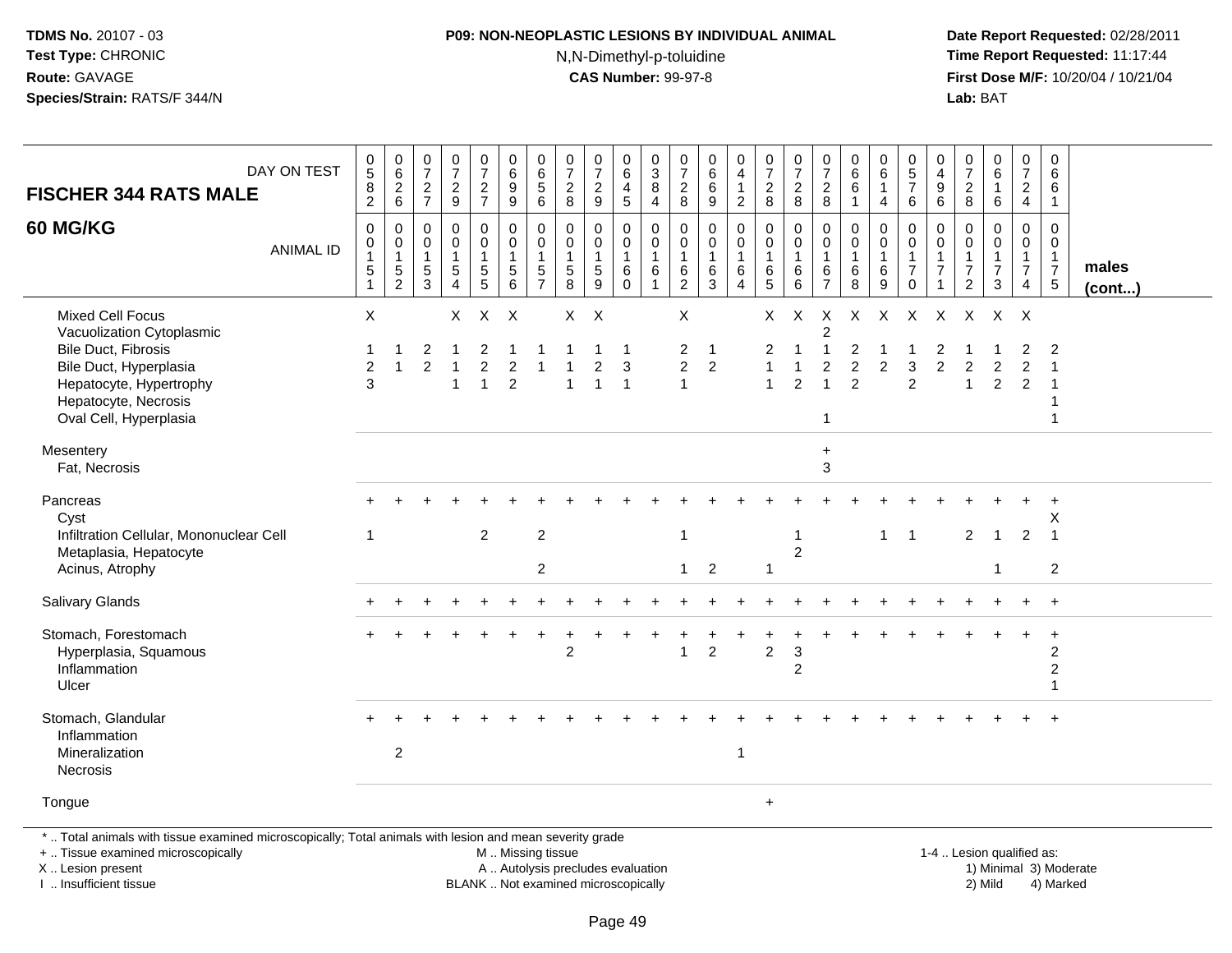### **P09: NON-NEOPLASTIC LESIONS BY INDIVIDUAL ANIMAL**N,N-Dimethyl-p-toluidine

 **Date Report Requested:** 02/28/2011 **Time Report Requested:** 11:17:44 **First Dose M/F:** 10/20/04 / 10/21/04<br>**Lab:** BAT **Lab:** BAT

| <b>FISCHER 344 RATS MALE</b>                                                                                                                   | DAY ON TEST      | $\begin{array}{c} 0 \\ 5 \end{array}$<br>8<br>$\overline{2}$                    | $\begin{array}{c} 0 \\ 6 \end{array}$<br>$\frac{2}{6}$                        | $\begin{smallmatrix}0\\7\end{smallmatrix}$<br>$\frac{2}{7}$         | $\frac{0}{7}$<br>$\frac{2}{9}$   | $\frac{0}{7}$<br>$\frac{2}{7}$                                                    | $\begin{array}{c} 0 \\ 6 \end{array}$<br>$9\,$<br>$9\,$                             | 0<br>$6\phantom{a}$<br>$\sqrt{5}$<br>6                              | $\frac{0}{7}$<br>$\sqrt{2}$<br>8                              | $\frac{0}{7}$<br>$\frac{2}{9}$                         | 0<br>$\overline{6}$<br>4<br>5                                      | $\begin{smallmatrix}0\3\8\end{smallmatrix}$<br>$\overline{4}$ | $\begin{array}{c} 0 \\ 7 \end{array}$<br>$\frac{2}{8}$              | $\begin{array}{c} 0 \\ 6 \end{array}$<br>$\,6\,$<br>9                   | $\begin{smallmatrix}0\0\4\end{smallmatrix}$<br>1<br>$\overline{2}$ | $\frac{0}{7}$<br>$\frac{2}{8}$                              | $\begin{array}{c} 0 \\ 7 \end{array}$<br>$\mathbf 2$<br>8             | $\frac{0}{7}$<br>$\frac{2}{8}$                                            | $\pmb{0}$<br>$\,6$<br>6<br>$\mathbf 1$               | $\begin{array}{c} 0 \\ 6 \end{array}$<br>$\mathbf{1}$<br>4 | $\begin{array}{c} 0 \\ 5 \end{array}$<br>$\overline{7}$<br>6    | 0<br>4<br>9<br>6                                                            | $\frac{0}{7}$<br>$\frac{2}{8}$                                                   | $\begin{array}{c} 0 \\ 6 \end{array}$<br>$\mathbf{1}$<br>$\,6\,$             | $\frac{0}{7}$<br>$\overline{2}$<br>$\overline{4}$          | 0<br>6<br>6<br>$\mathbf{1}$                                                       |                 |
|------------------------------------------------------------------------------------------------------------------------------------------------|------------------|---------------------------------------------------------------------------------|-------------------------------------------------------------------------------|---------------------------------------------------------------------|----------------------------------|-----------------------------------------------------------------------------------|-------------------------------------------------------------------------------------|---------------------------------------------------------------------|---------------------------------------------------------------|--------------------------------------------------------|--------------------------------------------------------------------|---------------------------------------------------------------|---------------------------------------------------------------------|-------------------------------------------------------------------------|--------------------------------------------------------------------|-------------------------------------------------------------|-----------------------------------------------------------------------|---------------------------------------------------------------------------|------------------------------------------------------|------------------------------------------------------------|-----------------------------------------------------------------|-----------------------------------------------------------------------------|----------------------------------------------------------------------------------|------------------------------------------------------------------------------|------------------------------------------------------------|-----------------------------------------------------------------------------------|-----------------|
| <b>60 MG/KG</b>                                                                                                                                | <b>ANIMAL ID</b> | $\boldsymbol{0}$<br>$\mathbf 0$<br>$\mathbf{1}$<br>$\sqrt{5}$<br>$\overline{1}$ | $\mathbf 0$<br>$\mathbf 0$<br>$\overline{1}$<br>$\mathbf 5$<br>$\overline{2}$ | $\mathbf 0$<br>$\mathbf 0$<br>$\mathbf{1}$<br>$5\,$<br>$\mathbf{3}$ | 0<br>0<br>$\mathbf{1}$<br>5<br>4 | $\pmb{0}$<br>$\mathbf 0$<br>$\mathbf{1}$<br>$\begin{array}{c} 5 \\ 5 \end{array}$ | $\mathbf 0$<br>$\pmb{0}$<br>$\overline{1}$<br>$\begin{array}{c} 5 \\ 6 \end{array}$ | $\mathbf 0$<br>$\mathbf 0$<br>$\overline{1}$<br>5<br>$\overline{7}$ | $\mathbf 0$<br>$\mathbf 0$<br>$\mathbf{1}$<br>$\sqrt{5}$<br>8 | 0<br>0<br>$\mathbf{1}$<br>$\sqrt{5}$<br>$\overline{9}$ | $\pmb{0}$<br>$\mathbf 0$<br>$\mathbf{1}$<br>$\,6\,$<br>$\mathbf 0$ | 0<br>0<br>$\mathbf{1}$<br>$\,6$                               | $\mathbf 0$<br>$\mathbf 0$<br>$\overline{1}$<br>6<br>$\overline{2}$ | $\mathbf 0$<br>$\mathbf 0$<br>$\mathbf{1}$<br>$\,6\,$<br>$\overline{3}$ | 0<br>$\mathbf 0$<br>6<br>4                                         | 0<br>$\pmb{0}$<br>$\mathbf{1}$<br>$\,6\,$<br>$\overline{5}$ | $\mathbf 0$<br>$\pmb{0}$<br>$\mathbf{1}$<br>$\,6\,$<br>$\overline{6}$ | $\mathbf 0$<br>$\mathbf 0$<br>$\overline{1}$<br>$\,6\,$<br>$\overline{7}$ | $\mathbf 0$<br>$\mathbf 0$<br>$\mathbf{1}$<br>6<br>8 | 0<br>0<br>$\mathbf{1}$<br>$\,6\,$<br>$\overline{9}$        | 0<br>$\pmb{0}$<br>$\mathbf{1}$<br>$\overline{7}$<br>$\mathbf 0$ | $\mathbf 0$<br>$\mathbf 0$<br>$\mathbf 1$<br>$\overline{7}$<br>$\mathbf{1}$ | $\mathbf 0$<br>$\mathbf 0$<br>$\mathbf{1}$<br>$\overline{7}$<br>$\boldsymbol{2}$ | $\mathbf 0$<br>$\mathbf 0$<br>$\mathbf{1}$<br>$\overline{7}$<br>$\mathbf{3}$ | 0<br>0<br>$\mathbf{1}$<br>$\overline{7}$<br>$\overline{4}$ | $\mathbf 0$<br>$\mathbf 0$<br>$\overline{1}$<br>$\overline{7}$<br>$5\phantom{.0}$ | males<br>(cont) |
| <b>CARDIOVASCULAR SYSTEM</b>                                                                                                                   |                  |                                                                                 |                                                                               |                                                                     |                                  |                                                                                   |                                                                                     |                                                                     |                                                               |                                                        |                                                                    |                                                               |                                                                     |                                                                         |                                                                    |                                                             |                                                                       |                                                                           |                                                      |                                                            |                                                                 |                                                                             |                                                                                  |                                                                              |                                                            |                                                                                   |                 |
| <b>Blood Vessel</b><br>Aorta, Mineralization                                                                                                   |                  |                                                                                 | $\overline{c}$                                                                |                                                                     |                                  |                                                                                   |                                                                                     |                                                                     |                                                               |                                                        |                                                                    |                                                               |                                                                     |                                                                         |                                                                    |                                                             |                                                                       |                                                                           |                                                      |                                                            |                                                                 |                                                                             |                                                                                  |                                                                              |                                                            |                                                                                   |                 |
| Heart<br>Cardiomyopathy<br>Mineralization<br>Thrombosis<br>Pericardium, Inflammation                                                           |                  |                                                                                 | 2<br>1                                                                        |                                                                     |                                  | 2                                                                                 | 3                                                                                   | 2                                                                   |                                                               |                                                        |                                                                    |                                                               |                                                                     |                                                                         | $\overline{2}$<br>1                                                |                                                             | $\overline{2}$                                                        |                                                                           | 2                                                    |                                                            | $\overline{2}$                                                  |                                                                             | 2                                                                                | 2<br>3                                                                       | $\overline{2}$                                             | $\ddot{}$<br>$\overline{c}$<br>$\overline{c}$                                     |                 |
| <b>ENDOCRINE SYSTEM</b>                                                                                                                        |                  |                                                                                 |                                                                               |                                                                     |                                  |                                                                                   |                                                                                     |                                                                     |                                                               |                                                        |                                                                    |                                                               |                                                                     |                                                                         |                                                                    |                                                             |                                                                       |                                                                           |                                                      |                                                            |                                                                 |                                                                             |                                                                                  |                                                                              |                                                            |                                                                                   |                 |
| <b>Adrenal Cortex</b><br>Angiectasis<br>Hyperplasia<br>Hypertrophy<br><b>Necrosis</b>                                                          |                  |                                                                                 |                                                                               | 1                                                                   | $\boldsymbol{2}$                 |                                                                                   |                                                                                     |                                                                     | 1                                                             |                                                        |                                                                    |                                                               | $\overline{2}$                                                      |                                                                         |                                                                    | $\overline{c}$                                              |                                                                       |                                                                           |                                                      | 1                                                          |                                                                 | $\mathbf{1}$                                                                | $\mathbf 1$                                                                      |                                                                              |                                                            | $\ddot{}$                                                                         |                 |
| Vacuolization Cytoplasmic                                                                                                                      |                  |                                                                                 |                                                                               |                                                                     |                                  |                                                                                   | $\overline{1}$                                                                      |                                                                     | 1                                                             |                                                        |                                                                    |                                                               |                                                                     |                                                                         | $\mathbf{1}$                                                       | $\overline{1}$                                              |                                                                       | $\overline{1}$                                                            |                                                      | $\mathbf{1}$                                               |                                                                 |                                                                             | $\overline{2}$                                                                   | $\overline{\mathbf{1}}$                                                      |                                                            | 3                                                                                 |                 |
| Adrenal Medulla<br>Hyperplasia                                                                                                                 |                  |                                                                                 |                                                                               |                                                                     | $\div$                           | $\ddot{}$                                                                         |                                                                                     |                                                                     |                                                               |                                                        |                                                                    |                                                               |                                                                     |                                                                         |                                                                    |                                                             |                                                                       |                                                                           |                                                      | $\ddot{}$<br>$\mathfrak{p}$                                |                                                                 | $\ddot{}$                                                                   | +<br>3                                                                           | 3                                                                            | $\ddot{}$                                                  | $\ddot{}$<br>1                                                                    |                 |
| Islets, Pancreatic                                                                                                                             |                  |                                                                                 |                                                                               |                                                                     |                                  |                                                                                   |                                                                                     |                                                                     |                                                               |                                                        |                                                                    |                                                               |                                                                     |                                                                         |                                                                    |                                                             |                                                                       |                                                                           |                                                      |                                                            |                                                                 |                                                                             |                                                                                  |                                                                              |                                                            | $+$                                                                               |                 |
| Parathyroid Gland<br>Hyperplasia, Diffuse                                                                                                      |                  |                                                                                 |                                                                               |                                                                     |                                  |                                                                                   |                                                                                     |                                                                     |                                                               |                                                        |                                                                    |                                                               |                                                                     |                                                                         |                                                                    |                                                             |                                                                       |                                                                           | $\overline{c}$                                       |                                                            |                                                                 |                                                                             |                                                                                  |                                                                              | $\ddot{}$                                                  | $+$<br>$\overline{c}$                                                             |                 |
| <b>Pituitary Gland</b><br>Cyst                                                                                                                 |                  |                                                                                 |                                                                               |                                                                     |                                  |                                                                                   |                                                                                     |                                                                     |                                                               |                                                        |                                                                    |                                                               |                                                                     |                                                                         |                                                                    |                                                             |                                                                       |                                                                           |                                                      |                                                            |                                                                 |                                                                             |                                                                                  |                                                                              |                                                            | $^{+}$                                                                            |                 |
| *  Total animals with tissue examined microscopically; Total animals with lesion and mean severity grade<br>+  Tissue examined microscopically |                  |                                                                                 |                                                                               |                                                                     |                                  |                                                                                   | M  Missing tissue                                                                   |                                                                     |                                                               |                                                        |                                                                    |                                                               |                                                                     |                                                                         |                                                                    |                                                             |                                                                       |                                                                           |                                                      |                                                            |                                                                 |                                                                             |                                                                                  | 1-4  Lesion qualified as:                                                    |                                                            |                                                                                   |                 |

X .. Lesion present

I .. Insufficient tissue

BLANK .. Not examined microscopically and the state of the 2) Mild

A .. Autolysis precludes evaluation and the service of the service of the service of the service of the service of the service of the service of the service of the service of the service of the service of the service of th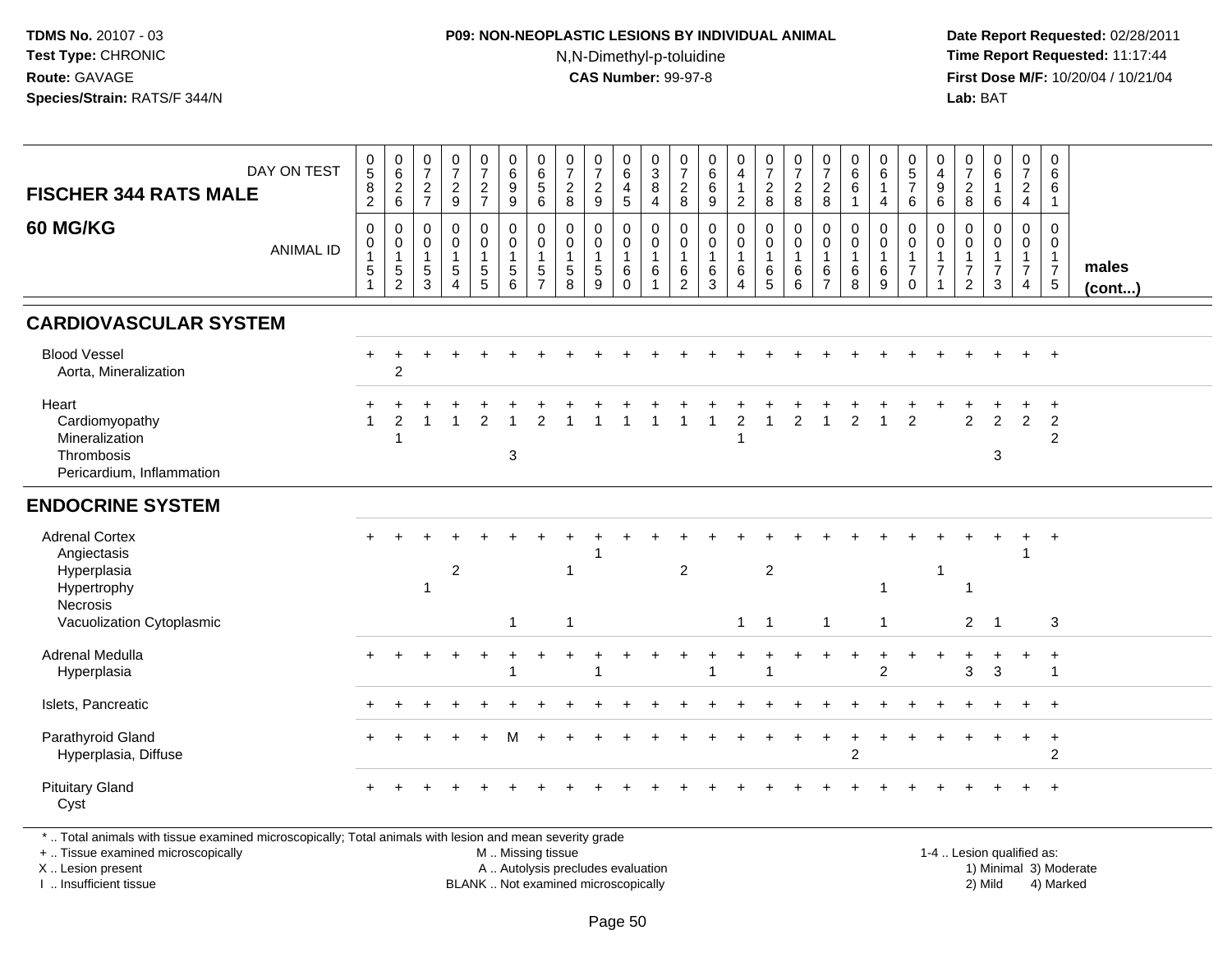### **P09: NON-NEOPLASTIC LESIONS BY INDIVIDUAL ANIMAL**N,N-Dimethyl-p-toluidine

 **Date Report Requested:** 02/28/2011 **Time Report Requested:** 11:17:44 **First Dose M/F:** 10/20/04 / 10/21/04<br>**Lab:** BAT **Lab:** BAT

| <b>FISCHER 344 RATS MALE</b>                                                                                                                                                                  | DAY ON TEST      | $\begin{array}{c} 0 \\ 5 \end{array}$<br>$\overline{8}$<br>$\overline{c}$ | $\begin{array}{c} 0 \\ 6 \end{array}$<br>$\frac{2}{6}$           | 0<br>$\overline{7}$<br>$\overline{2}$<br>$\overline{7}$     | 0<br>$\overline{7}$<br>$\overline{c}$<br>$\boldsymbol{9}$         | 0<br>7<br>$\frac{2}{7}$                  | 0<br>6<br>9<br>$\boldsymbol{9}$           | $\pmb{0}$<br>$\begin{array}{c} 6 \\ 5 \end{array}$<br>$\,6$                   | 0<br>$\overline{7}$<br>$\overline{c}$<br>8                               | $\pmb{0}$<br>$\overline{7}$<br>$\overline{c}$<br>9 | 0<br>6<br>4<br>$\sqrt{5}$                                | 0<br>$\sqrt{3}$<br>8<br>4                                           | 0<br>$\overline{7}$<br>$\overline{c}$<br>8 | 0<br>6<br>6<br>$\boldsymbol{9}$         | 0<br>$\overline{4}$<br>1<br>$\overline{2}$             | 0<br>$\overline{7}$<br>$\frac{2}{8}$    | $\boldsymbol{0}$<br>$\overline{7}$<br>$\overline{c}$<br>8 | 0<br>$\overline{7}$<br>$\overline{2}$<br>8                             | 0<br>6<br>6<br>-1                                       | 0<br>6<br>$\mathbf{1}$<br>4 | 0<br>$\sqrt{5}$<br>$\overline{7}$<br>6                         | 0<br>$\overline{4}$<br>9<br>$\,6$                              | 0<br>$\overline{7}$<br>$\overline{c}$<br>$\bf 8$     | $\pmb{0}$<br>$\,6\,$<br>$\mathbf{1}$<br>6                      | 0<br>$\overline{7}$<br>$\overline{2}$<br>$\overline{4}$                        | 0<br>6<br>6<br>1                                                                |                        |
|-----------------------------------------------------------------------------------------------------------------------------------------------------------------------------------------------|------------------|---------------------------------------------------------------------------|------------------------------------------------------------------|-------------------------------------------------------------|-------------------------------------------------------------------|------------------------------------------|-------------------------------------------|-------------------------------------------------------------------------------|--------------------------------------------------------------------------|----------------------------------------------------|----------------------------------------------------------|---------------------------------------------------------------------|--------------------------------------------|-----------------------------------------|--------------------------------------------------------|-----------------------------------------|-----------------------------------------------------------|------------------------------------------------------------------------|---------------------------------------------------------|-----------------------------|----------------------------------------------------------------|----------------------------------------------------------------|------------------------------------------------------|----------------------------------------------------------------|--------------------------------------------------------------------------------|---------------------------------------------------------------------------------|------------------------|
| <b>60 MG/KG</b>                                                                                                                                                                               | <b>ANIMAL ID</b> | 0<br>$\mathbf 0$<br>1<br>$\sqrt{5}$                                       | $\mathbf 0$<br>$\boldsymbol{0}$<br>$\mathbf{1}$<br>$\frac{5}{2}$ | $\mathbf 0$<br>$\Omega$<br>$\mathbf{1}$<br>$\,$ 5 $\,$<br>3 | $\Omega$<br>$\Omega$<br>1<br>$\sqrt{5}$<br>$\boldsymbol{\Lambda}$ | 0<br>$\mathbf 0$<br>1<br>$\sqrt{5}$<br>5 | 0<br>$\mathbf 0$<br>-1<br>$\sqrt{5}$<br>6 | $\mathbf 0$<br>$\mathbf 0$<br>$\overline{1}$<br>$\,$ 5 $\,$<br>$\overline{7}$ | $\mathbf 0$<br>$\Omega$<br>-1<br>$\sqrt{5}$<br>8                         | 0<br>$\Omega$<br>$\mathbf{1}$<br>$\sqrt{5}$<br>9   | 0<br>$\mathbf 0$<br>$\mathbf{1}$<br>$\,6$<br>$\mathbf 0$ | $\mathbf 0$<br>$\Omega$<br>$\overline{1}$<br>$\,6\,$<br>$\mathbf 1$ | $\mathbf 0$<br>$\Omega$<br>1<br>6<br>2     | $\mathbf 0$<br>$\Omega$<br>-1<br>6<br>3 | $\mathbf 0$<br>$\mathbf 0$<br>1<br>6<br>$\overline{4}$ | 0<br>$\Omega$<br>$\mathbf{1}$<br>6<br>5 | 0<br>$\mathbf 0$<br>$\overline{1}$<br>$\,6$<br>6          | $\mathbf 0$<br>$\mathbf{0}$<br>$\mathbf{1}$<br>$\,6$<br>$\overline{7}$ | $\mathbf 0$<br>$\Omega$<br>$\mathbf{1}$<br>$\,6\,$<br>8 | 0<br>$\Omega$<br>$\,6$<br>9 | 0<br>$\Omega$<br>$\mathbf{1}$<br>$\overline{7}$<br>$\mathbf 0$ | $\mathbf 0$<br>$\Omega$<br>$\mathbf 1$<br>$\overline{7}$<br>-1 | $\mathbf 0$<br>$\Omega$<br>-1<br>$\overline{7}$<br>2 | $\mathbf 0$<br>$\Omega$<br>$\mathbf{1}$<br>$\overline{7}$<br>3 | $\mathbf 0$<br>$\mathbf 0$<br>$\mathbf{1}$<br>$\overline{7}$<br>$\overline{4}$ | $\mathbf 0$<br>$\mathbf 0$<br>$\mathbf{1}$<br>$\overline{7}$<br>$5\phantom{.0}$ | males<br>(cont)        |
| Pars Distalis, Hyperplasia                                                                                                                                                                    |                  | 1                                                                         |                                                                  | 3                                                           |                                                                   | $\overline{2}$                           |                                           | 3                                                                             |                                                                          |                                                    | $\overline{c}$                                           |                                                                     |                                            |                                         | -1                                                     |                                         |                                                           | $\boldsymbol{2}$                                                       |                                                         |                             |                                                                |                                                                |                                                      | 3                                                              |                                                                                | -1                                                                              |                        |
| <b>Thyroid Gland</b><br>C-cell, Hyperplasia                                                                                                                                                   |                  |                                                                           |                                                                  |                                                             | -1                                                                |                                          |                                           |                                                                               |                                                                          |                                                    |                                                          |                                                                     |                                            |                                         |                                                        |                                         | $\overline{c}$                                            |                                                                        |                                                         |                             |                                                                |                                                                |                                                      |                                                                |                                                                                | $\ddot{}$                                                                       |                        |
| <b>GENERAL BODY SYSTEM</b>                                                                                                                                                                    |                  |                                                                           |                                                                  |                                                             |                                                                   |                                          |                                           |                                                                               |                                                                          |                                                    |                                                          |                                                                     |                                            |                                         |                                                        |                                         |                                                           |                                                                        |                                                         |                             |                                                                |                                                                |                                                      |                                                                |                                                                                |                                                                                 |                        |
| <b>NONE</b>                                                                                                                                                                                   |                  |                                                                           |                                                                  |                                                             |                                                                   |                                          |                                           |                                                                               |                                                                          |                                                    |                                                          |                                                                     |                                            |                                         |                                                        |                                         |                                                           |                                                                        |                                                         |                             |                                                                |                                                                |                                                      |                                                                |                                                                                |                                                                                 |                        |
| <b>GENITAL SYSTEM</b>                                                                                                                                                                         |                  |                                                                           |                                                                  |                                                             |                                                                   |                                          |                                           |                                                                               |                                                                          |                                                    |                                                          |                                                                     |                                            |                                         |                                                        |                                         |                                                           |                                                                        |                                                         |                             |                                                                |                                                                |                                                      |                                                                |                                                                                |                                                                                 |                        |
| Epididymis<br>Inflammation                                                                                                                                                                    |                  |                                                                           |                                                                  |                                                             |                                                                   |                                          |                                           |                                                                               |                                                                          |                                                    |                                                          |                                                                     |                                            |                                         |                                                        |                                         |                                                           |                                                                        |                                                         |                             |                                                                |                                                                |                                                      |                                                                |                                                                                |                                                                                 |                        |
| <b>Preputial Gland</b><br>Cyst                                                                                                                                                                |                  |                                                                           |                                                                  |                                                             |                                                                   |                                          |                                           |                                                                               |                                                                          |                                                    |                                                          |                                                                     |                                            |                                         |                                                        |                                         |                                                           |                                                                        |                                                         |                             |                                                                |                                                                |                                                      |                                                                |                                                                                |                                                                                 |                        |
| Hyperplasia<br>Inflammation                                                                                                                                                                   |                  | $\overline{2}$                                                            |                                                                  |                                                             | $\overline{2}$                                                    | $\overline{1}$                           | $\overline{1}$                            | $\mathbf{1}$                                                                  | 3<br>$\overline{2}$                                                      | $\overline{1}$                                     |                                                          | $\mathbf{1}$                                                        | $1 \quad 1$                                |                                         |                                                        | $\mathbf{1}$                            | 1                                                         |                                                                        | $1 \quad 1$                                             | $\overline{1}$              | $\overline{2}$                                                 | $\mathbf{1}$                                                   | 3                                                    | $\overline{1}$                                                 | $1 \quad 1$                                                                    |                                                                                 |                        |
| Prostate<br>Inflammation<br>Pigmentation<br>Epithelium, Hyperplasia                                                                                                                           |                  | $+$                                                                       |                                                                  |                                                             |                                                                   |                                          |                                           | $\sqrt{2}$                                                                    |                                                                          |                                                    |                                                          |                                                                     |                                            |                                         | 3                                                      | 2                                       |                                                           | 3                                                                      | 2<br>2                                                  |                             | -1                                                             |                                                                |                                                      |                                                                | $\ddot{}$<br>$\overline{2}$                                                    | $+$                                                                             |                        |
| <b>Seminal Vesicle</b><br>Inflammation<br>Epithelium, Hyperplasia                                                                                                                             |                  |                                                                           |                                                                  |                                                             |                                                                   |                                          |                                           |                                                                               |                                                                          |                                                    |                                                          |                                                                     |                                            |                                         | 3<br>3                                                 |                                         |                                                           |                                                                        |                                                         |                             |                                                                |                                                                |                                                      |                                                                |                                                                                |                                                                                 |                        |
| <b>Testes</b><br>Mineralization<br>Interstitial Cell, Hyperplasia                                                                                                                             |                  |                                                                           |                                                                  |                                                             |                                                                   |                                          |                                           |                                                                               |                                                                          |                                                    | $\overline{2}$                                           |                                                                     |                                            | $\mathbf{1}$                            |                                                        | $\overline{1}$                          |                                                           | 3                                                                      |                                                         |                             |                                                                |                                                                |                                                      |                                                                |                                                                                |                                                                                 |                        |
| *  Total animals with tissue examined microscopically; Total animals with lesion and mean severity grade<br>+  Tissue examined microscopically<br>X  Lesion present<br>I  Insufficient tissue |                  |                                                                           |                                                                  |                                                             |                                                                   |                                          | M  Missing tissue                         |                                                                               | A  Autolysis precludes evaluation<br>BLANK  Not examined microscopically |                                                    |                                                          |                                                                     |                                            |                                         |                                                        |                                         |                                                           |                                                                        |                                                         |                             |                                                                |                                                                |                                                      | 1-4  Lesion qualified as:<br>2) Mild                           |                                                                                | 4) Marked                                                                       | 1) Minimal 3) Moderate |

I .. Insufficient tissue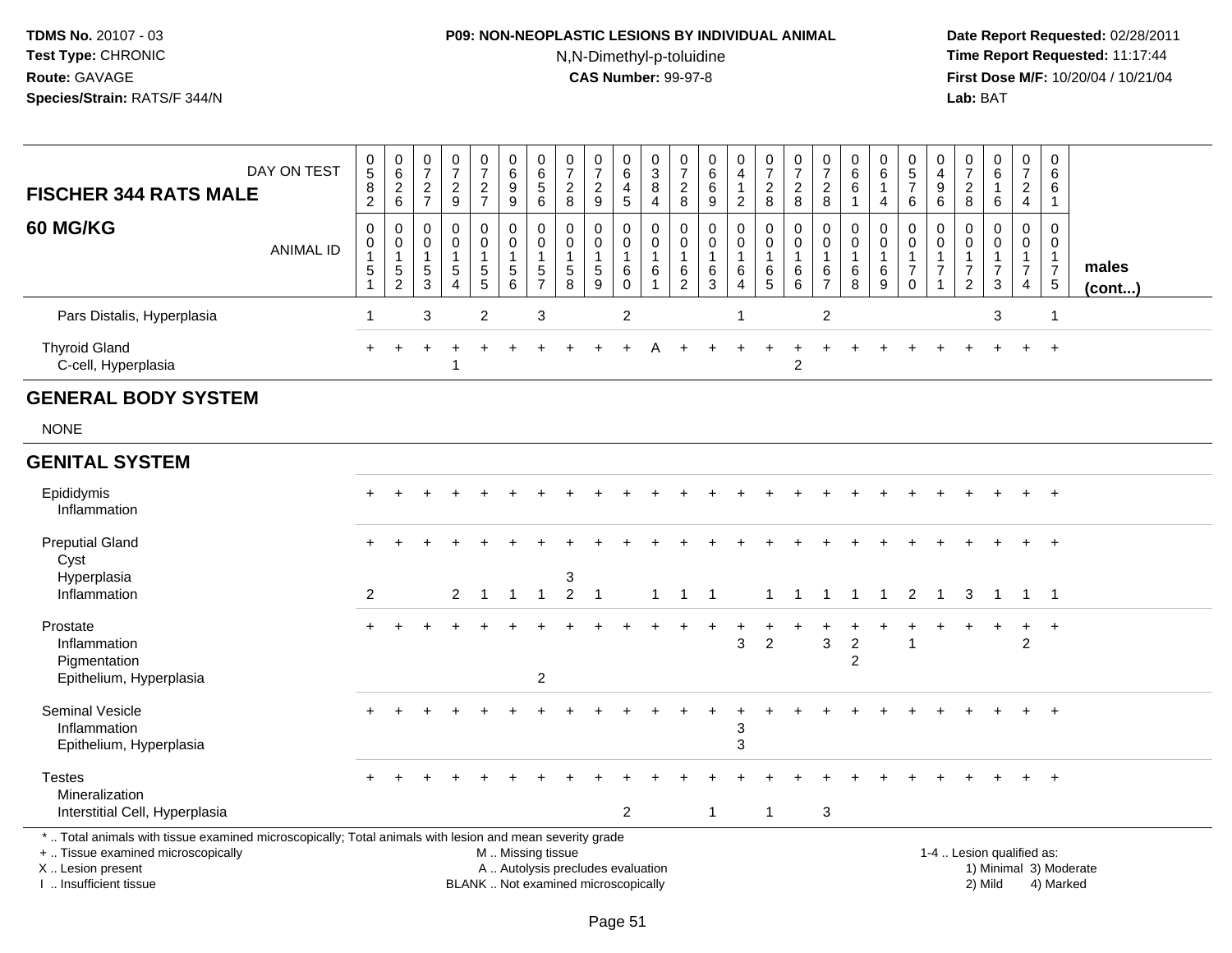### **P09: NON-NEOPLASTIC LESIONS BY INDIVIDUAL ANIMAL**N,N-Dimethyl-p-toluidine

 **Date Report Requested:** 02/28/2011 **Time Report Requested:** 11:17:44 **First Dose M/F:** 10/20/04 / 10/21/04<br>**Lab:** BAT **Lab:** BAT

| DAY ON TEST<br><b>FISCHER 344 RATS MALE</b>                                                                                                                     | $\begin{matrix} 0 \\ 5 \end{matrix}$<br>$\frac{8}{2}$ | $_{6}^{\rm 0}$<br>$\frac{2}{6}$                        | 0<br>$\overline{7}$<br>$\sqrt{2}$<br>$\overline{7}$     | $\frac{0}{7}$<br>$\frac{2}{9}$                                                      | 0<br>$\overline{7}$<br>$\frac{2}{7}$                  | 0<br>$\,6\,$<br>9<br>$\boldsymbol{9}$    | 0<br>$\frac{6}{5}$<br>$\,6\,$                                  | $\frac{0}{7}$<br>$\overline{c}$<br>8                | $\frac{0}{7}$<br>$\sqrt{2}$<br>$9\,$         | 0<br>$\,6\,$<br>4<br>$\,$ 5 $\,$                                     | 0<br>$\ensuremath{\mathsf{3}}$<br>$\bf 8$<br>$\overline{4}$ | 0<br>$\overline{7}$<br>$\boldsymbol{2}$<br>$\bf 8$                         | $\pmb{0}$<br>6<br>$\,6\,$<br>9                       | 0<br>$\overline{4}$<br>$\mathbf{1}$<br>$\overline{a}$ | $\begin{smallmatrix}0\\7\end{smallmatrix}$<br>$\sqrt{2}$<br>8      | $\frac{0}{7}$<br>$\sqrt{2}$<br>$\bf8$                                      | $\frac{0}{7}$<br>$\overline{2}$<br>8                      | 0<br>$\,6\,$<br>$\,6\,$<br>$\mathbf{1}$          | 0<br>$\,6\,$<br>1<br>4                         | $\begin{array}{c} 0 \\ 5 \\ 7 \end{array}$<br>6           | 0<br>$\overline{4}$<br>$\boldsymbol{9}$<br>6            | 0<br>$\boldsymbol{7}$<br>$\sqrt{2}$<br>8                            | $\begin{array}{c} 0 \\ 6 \end{array}$<br>$\mathbf{1}$<br>$\,6\,$  | 0<br>$\overline{7}$<br>$\overline{2}$<br>$\overline{4}$                              | $\pmb{0}$<br>$\,6\,$<br>6<br>$\mathbf{1}$                                     |                       |
|-----------------------------------------------------------------------------------------------------------------------------------------------------------------|-------------------------------------------------------|--------------------------------------------------------|---------------------------------------------------------|-------------------------------------------------------------------------------------|-------------------------------------------------------|------------------------------------------|----------------------------------------------------------------|-----------------------------------------------------|----------------------------------------------|----------------------------------------------------------------------|-------------------------------------------------------------|----------------------------------------------------------------------------|------------------------------------------------------|-------------------------------------------------------|--------------------------------------------------------------------|----------------------------------------------------------------------------|-----------------------------------------------------------|--------------------------------------------------|------------------------------------------------|-----------------------------------------------------------|---------------------------------------------------------|---------------------------------------------------------------------|-------------------------------------------------------------------|--------------------------------------------------------------------------------------|-------------------------------------------------------------------------------|-----------------------|
| 60 MG/KG<br><b>ANIMAL ID</b>                                                                                                                                    | $\pmb{0}$<br>0<br>$\mathbf{1}$<br>5                   | 0<br>0<br>$\mathbf 1$<br>$\,$ 5 $\,$<br>$\overline{c}$ | 0<br>$\mathbf 0$<br>$\mathbf{1}$<br>$\overline{5}$<br>3 | $\mathbf 0$<br>$\mathbf 0$<br>$\mathbf{1}$<br>$\,$ 5 $\,$<br>$\boldsymbol{\Lambda}$ | 0<br>$\mathbf{0}$<br>$\mathbf{1}$<br>$\,$ 5 $\,$<br>5 | 0<br>$\mathbf 0$<br>1<br>$\sqrt{5}$<br>6 | $\pmb{0}$<br>0<br>$\mathbf{1}$<br>$\sqrt{5}$<br>$\overline{7}$ | 0<br>$\mathbf 0$<br>$\mathbf{1}$<br>$\sqrt{5}$<br>8 | 0<br>$\mathbf 0$<br>$\sqrt{5}$<br>9          | $\mathbf 0$<br>$\mathbf 0$<br>$\mathbf{1}$<br>$\,6\,$<br>$\mathbf 0$ | 0<br>$\mathbf 0$<br>$\overline{1}$<br>6<br>$\overline{1}$   | $\mathbf 0$<br>$\overline{0}$<br>$\mathbf{1}$<br>$\,6\,$<br>$\overline{2}$ | $\mathbf 0$<br>$\mathbf 0$<br>$\mathbf{1}$<br>6<br>3 | 0<br>$\mathbf 0$<br>$\mathbf{1}$<br>6<br>4            | 0<br>0<br>$\mathbf{1}$<br>$^6$ 5                                   | $\mathbf 0$<br>$\mathbf 0$<br>$\overline{1}$<br>$\,6\,$<br>$6\phantom{1}6$ | 0<br>$\mathbf 0$<br>$\overline{1}$<br>6<br>$\overline{7}$ | 0<br>$\mathbf 0$<br>$\mathbf{1}$<br>$\,6\,$<br>8 | 0<br>$\mathbf{0}$<br>1<br>$\,6$<br>9           | 0<br>0<br>$\mathbf{1}$<br>$\boldsymbol{7}$<br>$\mathbf 0$ | 0<br>$\mathbf 0$<br>$\mathbf{1}$<br>$\overline{7}$<br>1 | 0<br>$\mathbf{0}$<br>$\boldsymbol{7}$<br>$\overline{2}$             | $\mathbf 0$<br>$\mathbf 0$<br>$\mathbf{1}$<br>$\overline{7}$<br>3 | 0<br>$\overline{0}$<br>$\mathbf{1}$<br>$\boldsymbol{7}$<br>4                         | $\mathbf 0$<br>$\overline{0}$<br>$\mathbf{1}$<br>$\overline{7}$<br>$\sqrt{5}$ | males<br>$($ cont $)$ |
| <b>HEMATOPOIETIC SYSTEM</b>                                                                                                                                     |                                                       |                                                        |                                                         |                                                                                     |                                                       |                                          |                                                                |                                                     |                                              |                                                                      |                                                             |                                                                            |                                                      |                                                       |                                                                    |                                                                            |                                                           |                                                  |                                                |                                                           |                                                         |                                                                     |                                                                   |                                                                                      |                                                                               |                       |
| <b>Bone Marrow</b><br>Hemorrhage<br>Hyperplasia                                                                                                                 | 3                                                     | 3                                                      | 3                                                       | 2<br>3                                                                              | 3                                                     | 3<br>3                                   | 3                                                              | 3                                                   | З                                            | 3                                                                    |                                                             | з                                                                          | 3                                                    | $\mathcal{P}$                                         | 3                                                                  | 3                                                                          | 2<br>$\overline{2}$                                       | 2                                                | 2<br>3                                         | 3                                                         | 2                                                       | 3                                                                   | $\boldsymbol{\Lambda}$                                            | 2                                                                                    | $\overline{2}$                                                                |                       |
| Lymph Node<br>Mediastinal, Ectasia<br>Mediastinal, Hyperplasia, Lymphoid<br>Mediastinal, Hyperplasia, Plasma Cell                                               |                                                       |                                                        |                                                         |                                                                                     | $\ddot{}$<br>3                                        |                                          | $\ddot{}$<br>$\overline{c}$                                    |                                                     |                                              |                                                                      |                                                             |                                                                            |                                                      |                                                       | $+$<br>3                                                           |                                                                            | $\ddot{}$<br>3                                            |                                                  |                                                |                                                           |                                                         |                                                                     |                                                                   |                                                                                      | $\ddot{}$<br>3                                                                |                       |
| Lymph Node, Mandibular                                                                                                                                          | м                                                     | M                                                      | М                                                       | м                                                                                   | м                                                     | М                                        | M                                                              | М                                                   | м                                            | M                                                                    | M                                                           | M                                                                          | М                                                    | M                                                     | M                                                                  | M                                                                          | M                                                         | M                                                | M                                              | M                                                         | M                                                       | M                                                                   | M                                                                 | M M                                                                                  |                                                                               |                       |
| Lymph Node, Mesenteric<br>Ectasia<br>Hyperplasia, Lymphoid<br>Hyperplasia, Plasma Cell<br>Infiltration Cellular, Histiocyte                                     | 1                                                     | $\mathbf{1}$                                           | $\overline{2}$                                          | $\overline{2}$                                                                      |                                                       | $\overline{2}$                           | $\overline{2}$                                                 | $\overline{2}$                                      |                                              |                                                                      | $\overline{2}$                                              | 3                                                                          |                                                      | $\mathbf{1}$                                          | $\mathbf{1}$                                                       | $\overline{1}$                                                             | $\overline{1}$                                            | $\overline{2}$                                   | $\overline{1}$                                 | $\overline{1}$                                            | $\overline{1}$                                          |                                                                     | $\mathbf 1$                                                       |                                                                                      |                                                                               |                       |
| Spleen<br>Congestion<br>Hematopoietic Cell Proliferation<br>Inflammation, Suppurative<br>Pigmentation<br>Capsule, Fibrosis<br>Capsule, Hypertrophy, Mesothelium | 3                                                     |                                                        | 2<br>$\overline{2}$                                     | $\overline{c}$<br>$\overline{2}$<br>$\overline{1}$                                  | $\overline{c}$<br>$\overline{1}$<br>2<br>$\mathbf{1}$ | $\overline{1}$                           | $\overline{2}$<br>$\mathbf{1}$                                 | 2<br>$\overline{c}$<br>$\mathbf{1}$                 | $\overline{c}$<br>$\sqrt{2}$<br>$\mathbf{1}$ | 2<br>$\sqrt{2}$<br>$\overline{1}$                                    | 2<br>$\overline{c}$                                         | 2<br>2<br>$\ensuremath{\mathsf{3}}$<br>$\mathbf{1}$                        | 3<br>3<br>$\mathbf{1}$                               | 3                                                     | $\overline{c}$<br>$\overline{2}$<br>$\overline{c}$<br>$\mathbf{1}$ | $\overline{c}$<br>$\boldsymbol{2}$<br>$\overline{a}$                       | 2<br>$\sqrt{2}$<br>$\mathbf 2$<br>$\overline{c}$          | $\overline{c}$<br>$\overline{c}$<br>$\mathbf{1}$ | $\boldsymbol{2}$<br>$\sqrt{2}$<br>$\mathbf{1}$ | $\overline{c}$<br>2<br>$\overline{c}$                     | $\boldsymbol{2}$<br>2<br>$\sqrt{2}$<br>$\mathbf{1}$     | $\overline{\mathbf{c}}$<br>$\overline{2}$<br>3<br>3<br>$\mathbf{1}$ | 3<br>$\mathbf 1$<br>$\overline{1}$                                | $\ddot{}$<br>$\overline{c}$<br>$\overline{2}$<br>2<br>$\overline{2}$<br>$\mathbf{1}$ | $\ddot{+}$<br>2<br>2<br>$\mathbf{1}$                                          |                       |
| Lymphoid Follicle, Atrophy<br>Red Pulp, Atrophy                                                                                                                 |                                                       |                                                        |                                                         |                                                                                     |                                                       |                                          |                                                                |                                                     |                                              |                                                                      |                                                             |                                                                            | 3                                                    | $\overline{c}$                                        |                                                                    | $\sqrt{3}$                                                                 |                                                           | $\overline{2}$                                   |                                                | $\overline{c}$                                            | $\overline{c}$                                          | 3                                                                   |                                                                   | $\overline{2}$                                                                       | $\overline{c}$<br>$\overline{c}$                                              |                       |
| Thymus                                                                                                                                                          |                                                       |                                                        |                                                         |                                                                                     |                                                       |                                          |                                                                |                                                     |                                              |                                                                      |                                                             |                                                                            |                                                      | м                                                     |                                                                    |                                                                            |                                                           |                                                  |                                                |                                                           |                                                         |                                                                     |                                                                   |                                                                                      | $\overline{+}$                                                                |                       |
| *  Total animals with tissue examined microscopically; Total animals with lesion and mean severity grade<br>+  Tissue examined microscopically                  |                                                       |                                                        |                                                         |                                                                                     |                                                       | M  Missing tissue                        |                                                                |                                                     |                                              |                                                                      |                                                             |                                                                            |                                                      |                                                       |                                                                    |                                                                            |                                                           |                                                  |                                                |                                                           |                                                         |                                                                     | 1-4  Lesion qualified as:                                         |                                                                                      |                                                                               |                       |

X .. Lesion present

I .. Insufficient tissue

BLANK .. Not examined microscopically

A .. Autolysis precludes evaluation and the series of the series of the series of the series of the series of the series of the series of the series of the series of the series of the series of the series of the series of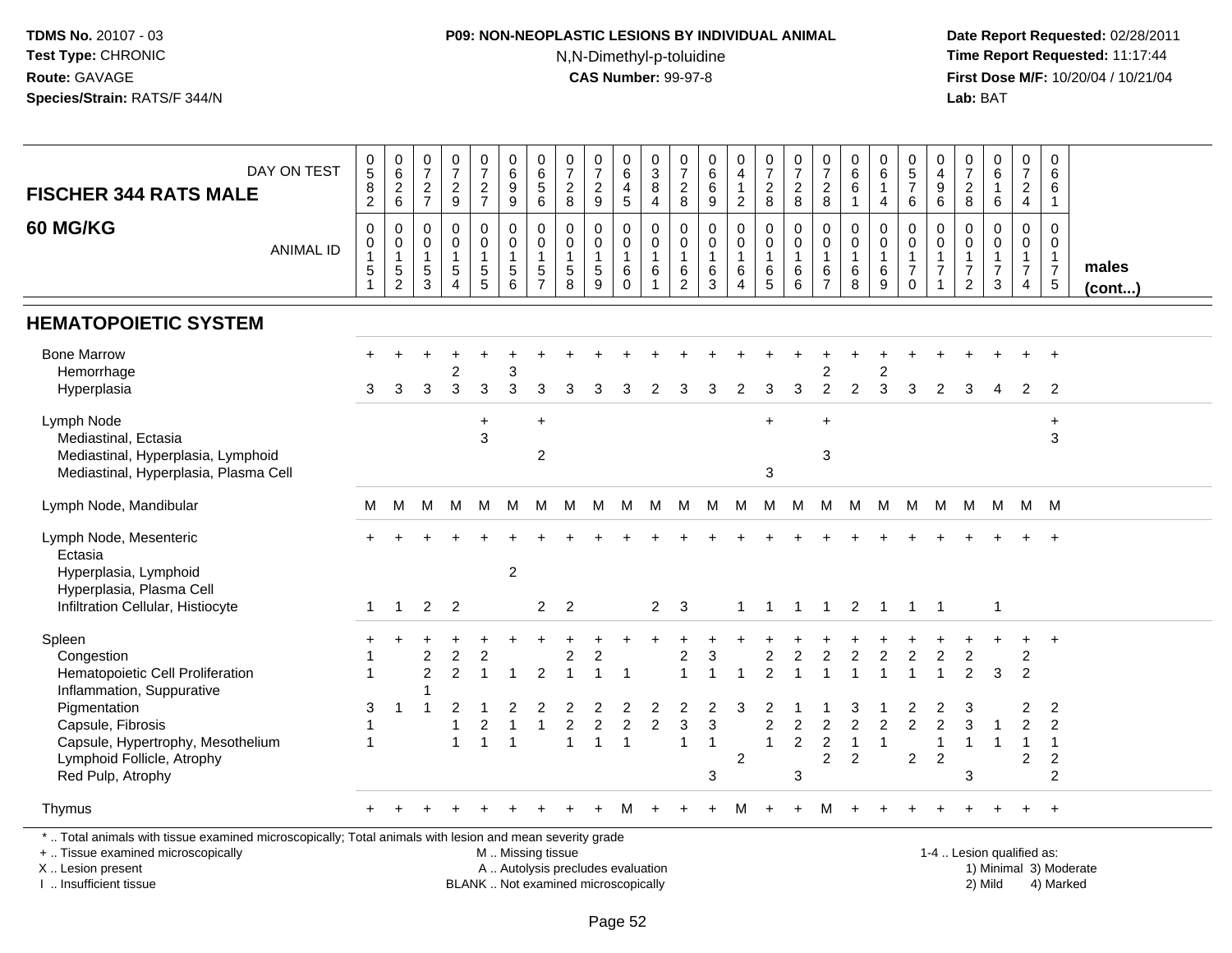### **P09: NON-NEOPLASTIC LESIONS BY INDIVIDUAL ANIMAL**N,N-Dimethyl-p-toluidine

 **Date Report Requested:** 02/28/2011 **Time Report Requested:** 11:17:44 **First Dose M/F:** 10/20/04 / 10/21/04<br>**Lab:** BAT **Lab:** BAT

| DAY ON TEST<br><b>FISCHER 344 RATS MALE</b>                                                                                                                                                   | $\begin{array}{c} 0 \\ 5 \end{array}$<br>$\frac{8}{2}$                             | $\begin{array}{c} 0 \\ 6 \end{array}$<br>$\frac{2}{6}$                   | $\begin{array}{c} 0 \\ 7 \end{array}$<br>$\frac{2}{7}$        | $\frac{0}{7}$<br>$\frac{2}{9}$ | $\frac{0}{7}$<br>$\frac{2}{7}$                          | $\begin{array}{c} 0 \\ 6 \end{array}$<br>$\overline{9}$<br>9   | $\pmb{0}$<br>6<br>$\overline{5}$ 6                                | $\frac{0}{7}$<br>$\frac{2}{8}$                                           | $\frac{0}{7}$<br>$\frac{2}{9}$                    | $\mathbf 0$<br>$6\overline{6}$<br>$\overline{4}$<br>$\sqrt{5}$ | $_{3}^{\rm 0}$<br>$\bf 8$<br>$\overline{4}$                     | $\frac{0}{7}$<br>$_{\rm 8}^2$                           | $\begin{matrix} 0 \\ 6 \\ 6 \end{matrix}$<br>$\boldsymbol{9}$ | $\begin{smallmatrix}0\0\4\end{smallmatrix}$<br>$\mathbf{1}$<br>$\overline{2}$ | $\begin{array}{c} 0 \\ 7 \end{array}$<br>$\sqrt{2}$<br>8 | $\frac{0}{7}$<br>$\frac{2}{8}$                            | $\begin{array}{c} 0 \\ 7 \end{array}$<br>$\sqrt{2}$<br>8                  | $\begin{array}{c} 0 \\ 6 \end{array}$<br>$6\phantom{1}$<br>$\mathbf{1}$ | $\mathbf 0$<br>$\,6\,$<br>$\overline{1}$<br>$\overline{4}$                     | $\begin{array}{c} 0 \\ 5 \end{array}$<br>$\overline{7}$<br>$\,6$ | 0<br>$\frac{4}{9}$<br>6                  | $\frac{0}{7}$<br>$_{\rm 2}^2$                                      | $0\over 6$<br>$\mathbf{1}$<br>6         | $\frac{0}{7}$<br>$\sqrt{2}$<br>$\overline{4}$                                          | 0<br>6<br>6<br>-1                                                           |                        |
|-----------------------------------------------------------------------------------------------------------------------------------------------------------------------------------------------|------------------------------------------------------------------------------------|--------------------------------------------------------------------------|---------------------------------------------------------------|--------------------------------|---------------------------------------------------------|----------------------------------------------------------------|-------------------------------------------------------------------|--------------------------------------------------------------------------|---------------------------------------------------|----------------------------------------------------------------|-----------------------------------------------------------------|---------------------------------------------------------|---------------------------------------------------------------|-------------------------------------------------------------------------------|----------------------------------------------------------|-----------------------------------------------------------|---------------------------------------------------------------------------|-------------------------------------------------------------------------|--------------------------------------------------------------------------------|------------------------------------------------------------------|------------------------------------------|--------------------------------------------------------------------|-----------------------------------------|----------------------------------------------------------------------------------------|-----------------------------------------------------------------------------|------------------------|
| <b>60 MG/KG</b><br><b>ANIMAL ID</b>                                                                                                                                                           | $\boldsymbol{0}$<br>$\boldsymbol{0}$<br>$\mathbf{1}$<br>$\sqrt{5}$<br>$\mathbf{1}$ | $\mathbf 0$<br>$\mathbf 0$<br>$\overline{1}$<br>$\sqrt{5}$<br>$\sqrt{2}$ | $\mathbf 0$<br>$\mathbf 0$<br>$\mathbf{1}$<br>$\sqrt{5}$<br>3 | 0<br>$\mathbf 0$<br>5<br>4     | $\pmb{0}$<br>$\pmb{0}$<br>$\mathbf{1}$<br>$\frac{5}{5}$ | $\mathbf 0$<br>$\mathbf 0$<br>$\mathbf{1}$<br>$\,$ 5 $\,$<br>6 | $\mathbf 0$<br>0<br>$\mathbf{1}$<br>$\,$ 5 $\,$<br>$\overline{7}$ | $\mathbf 0$<br>$\mathbf 0$<br>$\begin{array}{c} 5 \\ 8 \end{array}$      | 0<br>$\mathbf 0$<br>$\mathbf{1}$<br>$\frac{5}{9}$ | $\mathbf 0$<br>$\mathbf 0$<br>$\mathbf{1}$<br>6<br>$\mathbf 0$ | $\mathbf 0$<br>$\mathbf 0$<br>$\mathbf{1}$<br>6<br>$\mathbf{1}$ | 0<br>$\mathbf 0$<br>$\mathbf{1}$<br>6<br>$\overline{2}$ | 0<br>$\mathbf 0$<br>$\mathbf{1}$<br>6<br>3                    | $\mathsf 0$<br>$\mathbf 0$<br>$\mathbf{1}$<br>6<br>$\overline{4}$             | $\mathbf 0$<br>$\pmb{0}$<br>$\overline{1}$<br>$6\over 5$ | $\Omega$<br>$\mathbf 0$<br>$\overline{1}$<br>6<br>$\,6\,$ | $\mathbf 0$<br>$\mathbf 0$<br>$\overline{1}$<br>$\,6\,$<br>$\overline{7}$ | 0<br>$\mathbf 0$<br>$\mathbf{1}$<br>$\,6\,$<br>8                        | $\Omega$<br>$\mathbf 0$<br>$\mathbf{1}$<br>$6\phantom{1}6$<br>$\boldsymbol{9}$ | $\Omega$<br>$\mathbf 0$<br>7<br>$\pmb{0}$                        | 0<br>$\mathbf{0}$<br>7<br>$\overline{1}$ | 0<br>$\pmb{0}$<br>$\mathbf{1}$<br>$\overline{7}$<br>$\overline{2}$ | 0<br>$\mathbf 0$<br>$\overline{7}$<br>3 | $\mathbf 0$<br>$\mathsf{O}\xspace$<br>$\mathbf{1}$<br>$\overline{7}$<br>$\overline{4}$ | $\Omega$<br>$\Omega$<br>$\overline{1}$<br>$\overline{7}$<br>$5\phantom{.0}$ | males<br>$($ cont $)$  |
| Atrophy<br>Hyperplasia, Lymphoid                                                                                                                                                              | 3                                                                                  | $\overline{2}$                                                           | $\mathcal{P}$                                                 | $\overline{2}$                 | 3                                                       | $\overline{2}$                                                 | 2                                                                 | 3                                                                        | $\overline{2}$                                    |                                                                | 3                                                               | 2                                                       | $\overline{2}$                                                |                                                                               | $\overline{2}$                                           | 3                                                         |                                                                           | 3                                                                       | $\overline{c}$<br>3                                                            | 2                                                                | 3                                        |                                                                    |                                         | 3                                                                                      | 3                                                                           |                        |
| <b>INTEGUMENTARY SYSTEM</b>                                                                                                                                                                   |                                                                                    |                                                                          |                                                               |                                |                                                         |                                                                |                                                                   |                                                                          |                                                   |                                                                |                                                                 |                                                         |                                                               |                                                                               |                                                          |                                                           |                                                                           |                                                                         |                                                                                |                                                                  |                                          |                                                                    |                                         |                                                                                        |                                                                             |                        |
| <b>Mammary Gland</b><br>Cyst                                                                                                                                                                  |                                                                                    |                                                                          |                                                               |                                |                                                         |                                                                |                                                                   |                                                                          |                                                   |                                                                |                                                                 |                                                         |                                                               | $\ddot{}$                                                                     | +<br>$\sf X$                                             |                                                           |                                                                           |                                                                         |                                                                                |                                                                  |                                          |                                                                    |                                         |                                                                                        | $^{+}$                                                                      |                        |
| Skin<br>Cyst Epithelial Inclusion<br>Inflammation                                                                                                                                             |                                                                                    |                                                                          |                                                               |                                |                                                         |                                                                |                                                                   |                                                                          |                                                   |                                                                |                                                                 |                                                         |                                                               |                                                                               |                                                          |                                                           |                                                                           |                                                                         |                                                                                |                                                                  |                                          |                                                                    |                                         |                                                                                        |                                                                             |                        |
| <b>MUSCULOSKELETAL SYSTEM</b>                                                                                                                                                                 |                                                                                    |                                                                          |                                                               |                                |                                                         |                                                                |                                                                   |                                                                          |                                                   |                                                                |                                                                 |                                                         |                                                               |                                                                               |                                                          |                                                           |                                                                           |                                                                         |                                                                                |                                                                  |                                          |                                                                    |                                         |                                                                                        |                                                                             |                        |
| <b>Bone</b>                                                                                                                                                                                   |                                                                                    |                                                                          |                                                               |                                |                                                         |                                                                |                                                                   |                                                                          |                                                   |                                                                |                                                                 |                                                         |                                                               |                                                                               |                                                          |                                                           |                                                                           |                                                                         |                                                                                |                                                                  |                                          |                                                                    |                                         |                                                                                        | $\ddot{}$                                                                   |                        |
| <b>NERVOUS SYSTEM</b>                                                                                                                                                                         |                                                                                    |                                                                          |                                                               |                                |                                                         |                                                                |                                                                   |                                                                          |                                                   |                                                                |                                                                 |                                                         |                                                               |                                                                               |                                                          |                                                           |                                                                           |                                                                         |                                                                                |                                                                  |                                          |                                                                    |                                         |                                                                                        |                                                                             |                        |
| Brain                                                                                                                                                                                         | $+$                                                                                | $\ddot{}$                                                                |                                                               |                                |                                                         |                                                                |                                                                   |                                                                          |                                                   |                                                                |                                                                 |                                                         |                                                               | $\ddot{}$                                                                     |                                                          |                                                           |                                                                           |                                                                         |                                                                                |                                                                  |                                          |                                                                    | $\ddot{}$                               | $+$                                                                                    | $+$                                                                         |                        |
| <b>RESPIRATORY SYSTEM</b>                                                                                                                                                                     |                                                                                    |                                                                          |                                                               |                                |                                                         |                                                                |                                                                   |                                                                          |                                                   |                                                                |                                                                 |                                                         |                                                               |                                                                               |                                                          |                                                           |                                                                           |                                                                         |                                                                                |                                                                  |                                          |                                                                    |                                         |                                                                                        |                                                                             |                        |
| Lung<br>Congestion<br>Inflammation                                                                                                                                                            |                                                                                    |                                                                          |                                                               |                                |                                                         |                                                                |                                                                   |                                                                          |                                                   |                                                                | 3                                                               |                                                         |                                                               |                                                                               |                                                          |                                                           |                                                                           |                                                                         |                                                                                |                                                                  | 3                                        |                                                                    |                                         |                                                                                        | $\div$                                                                      |                        |
| Mineralization<br>Alveolar Epithelium, Hyperplasia<br>Alveolus, Infiltration Cellular, Histiocyte<br>Alveolus, Inflammation, Suppurative                                                      | $\mathbf{1}$<br>2                                                                  | $\overline{1}$<br>$\overline{1}$                                         |                                                               | 3<br>$\mathbf{1}$              |                                                         | $\mathbf{1}$                                                   |                                                                   | 3<br>$2 \quad 1$                                                         |                                                   | 3                                                              |                                                                 |                                                         |                                                               | $1 \quad 1$                                                                   |                                                          |                                                           |                                                                           | $\overline{\mathbf{c}}$                                                 | -1                                                                             |                                                                  |                                          |                                                                    |                                         |                                                                                        |                                                                             |                        |
| Nose                                                                                                                                                                                          |                                                                                    |                                                                          |                                                               |                                |                                                         |                                                                |                                                                   |                                                                          |                                                   |                                                                |                                                                 |                                                         |                                                               |                                                                               |                                                          |                                                           |                                                                           |                                                                         |                                                                                |                                                                  |                                          |                                                                    |                                         |                                                                                        | $\div$                                                                      |                        |
| *  Total animals with tissue examined microscopically; Total animals with lesion and mean severity grade<br>+  Tissue examined microscopically<br>X  Lesion present<br>I. Insufficient tissue |                                                                                    |                                                                          |                                                               |                                |                                                         | M  Missing tissue                                              |                                                                   | A  Autolysis precludes evaluation<br>BLANK  Not examined microscopically |                                                   |                                                                |                                                                 |                                                         |                                                               |                                                                               |                                                          |                                                           |                                                                           |                                                                         |                                                                                |                                                                  |                                          | 1-4  Lesion qualified as:                                          | 2) Mild                                 |                                                                                        | 4) Marked                                                                   | 1) Minimal 3) Moderate |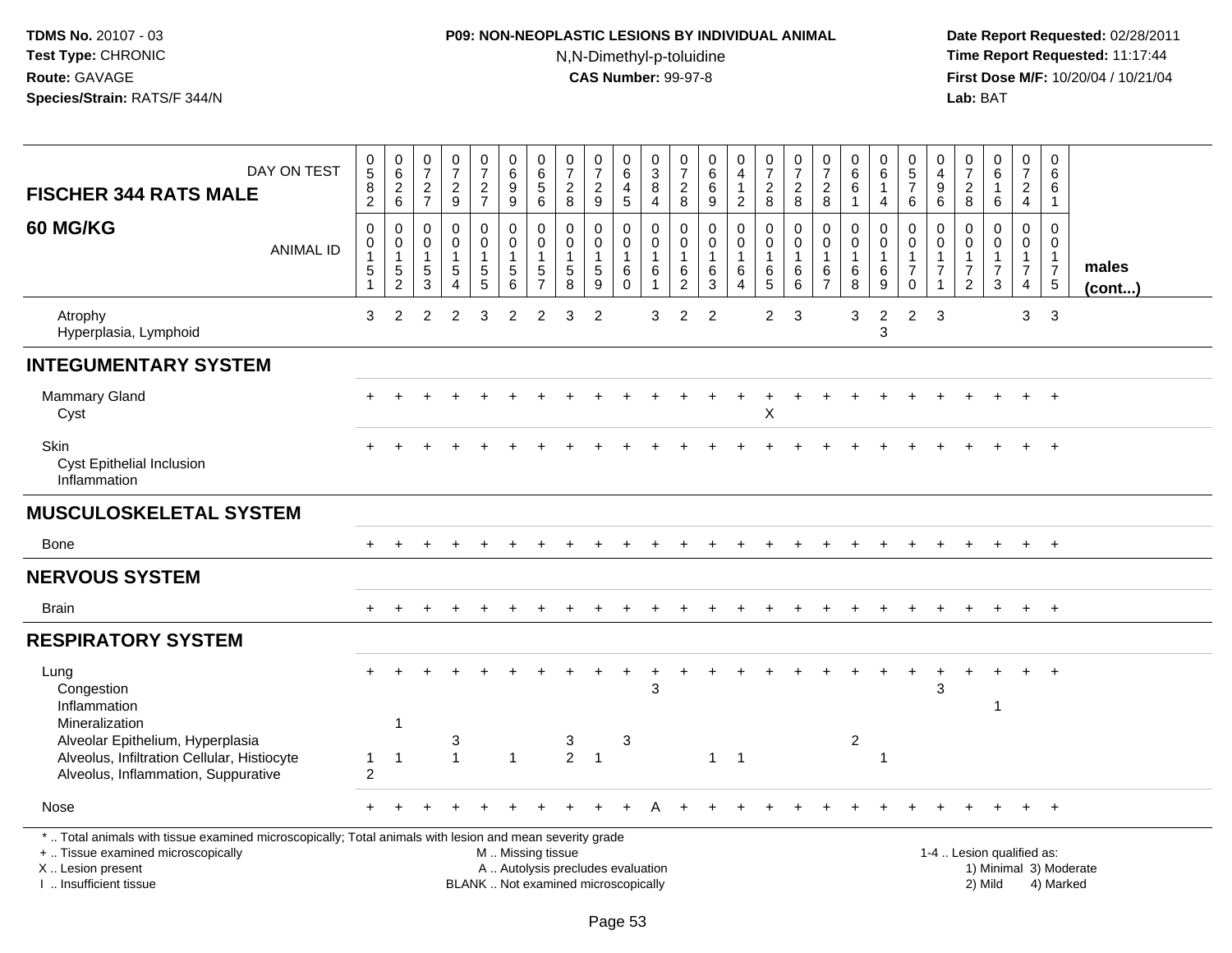### **P09: NON-NEOPLASTIC LESIONS BY INDIVIDUAL ANIMAL**N,N-Dimethyl-p-toluidine

 **Date Report Requested:** 02/28/2011 **Time Report Requested:** 11:17:44 **First Dose M/F:** 10/20/04 / 10/21/04<br>**Lab:** BAT **Lab:** BAT

| DAY ON TEST<br><b>FISCHER 344 RATS MALE</b>                                                                                                                                                                                                                                                                                                                            | 0<br>$\overline{5}$<br>8<br>$\overline{c}$                                                       | 0<br>$6\overline{6}$<br>$\frac{2}{6}$                                  | 0<br>$\overline{7}$<br>$\frac{2}{7}$ | 0<br>$\overline{7}$<br>$\overline{\mathbf{c}}$<br>9   | $\begin{array}{c} 0 \\ 7 \end{array}$<br>$\frac{2}{7}$                   | $\mathbf 0$<br>$6\overline{6}$<br>9<br>9                                            | 0<br>$\,6\,$<br>$\sqrt{5}$<br>6                                                   | 0<br>$\overline{7}$<br>$\sqrt{2}$<br>8                                    | 0<br>$\overline{7}$<br>$\boldsymbol{2}$<br>9                             | 0<br>$6\overline{6}$<br>4<br>5                                          | 0<br>$\overline{3}$<br>8<br>$\overline{4}$                | $\mathbf 0$<br>$\overline{7}$<br>$\sqrt{2}$<br>8                                                             | 0<br>6<br>$\,6\,$<br>9                                                                       | $\mathbf 0$<br>$\overline{4}$<br>$\overline{1}$<br>$\overline{2}$                   | 0<br>$\overline{7}$<br>$\sqrt{2}$<br>8                                              | 0<br>$\overline{7}$<br>$\sqrt{2}$<br>8                       | 0<br>$\overline{7}$<br>$\overline{c}$<br>8                                                                      | 0<br>6<br>6<br>$\mathbf{1}$              | 0<br>$6\overline{6}$<br>4                                         | $\pmb{0}$<br>$\overline{5}$<br>$\overline{7}$<br>6                          | 0<br>$\overline{4}$<br>$\boldsymbol{9}$<br>6                                                     | 0<br>$\overline{7}$<br>$\overline{c}$<br>8                      | $\mathbf 0$<br>6<br>$\mathbf{1}$<br>6                                  | 0<br>$\overline{7}$<br>$\sqrt{2}$<br>4                                                                             | $\mathbf 0$<br>6<br>6<br>$\mathbf{1}$                                         |                        |
|------------------------------------------------------------------------------------------------------------------------------------------------------------------------------------------------------------------------------------------------------------------------------------------------------------------------------------------------------------------------|--------------------------------------------------------------------------------------------------|------------------------------------------------------------------------|--------------------------------------|-------------------------------------------------------|--------------------------------------------------------------------------|-------------------------------------------------------------------------------------|-----------------------------------------------------------------------------------|---------------------------------------------------------------------------|--------------------------------------------------------------------------|-------------------------------------------------------------------------|-----------------------------------------------------------|--------------------------------------------------------------------------------------------------------------|----------------------------------------------------------------------------------------------|-------------------------------------------------------------------------------------|-------------------------------------------------------------------------------------|--------------------------------------------------------------|-----------------------------------------------------------------------------------------------------------------|------------------------------------------|-------------------------------------------------------------------|-----------------------------------------------------------------------------|--------------------------------------------------------------------------------------------------|-----------------------------------------------------------------|------------------------------------------------------------------------|--------------------------------------------------------------------------------------------------------------------|-------------------------------------------------------------------------------|------------------------|
| 60 MG/KG<br><b>ANIMAL ID</b>                                                                                                                                                                                                                                                                                                                                           | 0<br>0<br>1<br>5<br>1                                                                            | 0<br>$\boldsymbol{0}$<br>$\mathbf{1}$<br>$\,$ 5 $\,$<br>$\overline{2}$ | 0<br>0<br>$\mathbf{1}$<br>5<br>3     | 0<br>$\pmb{0}$<br>$\mathbf{1}$<br>5<br>$\overline{4}$ | $\mathbf 0$<br>$\pmb{0}$<br>$\mathbf{1}$<br>$\sqrt{5}$<br>$\overline{5}$ | 0<br>$\mathbf 0$<br>$\overline{1}$<br>$\sqrt{5}$<br>6                               | $\mathbf 0$<br>$\mathbf 0$<br>$\overline{1}$<br>5<br>$\overline{7}$               | $\mathbf 0$<br>$\mathbf 0$<br>$\mathbf{1}$<br>5<br>8                      | $\mathbf 0$<br>$\mathbf 0$<br>$\mathbf{1}$<br>5<br>9                     | $\mathbf 0$<br>$\mathbf 0$<br>1<br>6<br>$\mathbf 0$                     | 0<br>$\mathbf 0$<br>$\overline{1}$<br>6<br>$\overline{1}$ | $\mathbf 0$<br>$\pmb{0}$<br>$\mathbf{1}$<br>6<br>$\overline{2}$                                              | 0<br>0<br>$\mathbf{1}$<br>6<br>$\mathbf{3}$                                                  | $\mathbf 0$<br>$\pmb{0}$<br>$\overline{1}$<br>6<br>$\overline{4}$                   | 0<br>$\mathbf 0$<br>-1<br>6<br>$\overline{5}$                                       | $\mathbf 0$<br>$\mathbf 0$<br>$\overline{1}$<br>6<br>$\,6\,$ | 0<br>0<br>$\mathbf{1}$<br>6<br>$\overline{7}$                                                                   | 0<br>$\pmb{0}$<br>$\mathbf{1}$<br>6<br>8 | $\mathbf 0$<br>$\mathbf 0$<br>$\mathbf{1}$<br>6<br>9              | 0<br>$\pmb{0}$<br>$\mathbf{1}$<br>$\overline{7}$<br>$\mathsf{O}\xspace$     | $\mathbf 0$<br>$\mathbf 0$<br>$\mathbf{1}$<br>$\overline{7}$                                     | $\mathbf 0$<br>$\mathbf 0$<br>$\overline{1}$<br>7<br>$\sqrt{2}$ | $\mathbf 0$<br>$\mathbf 0$<br>$\overline{1}$<br>7<br>$\mathbf{3}$      | $\mathbf 0$<br>$\mathbf 0$<br>$\mathbf{1}$<br>$\overline{7}$<br>4                                                  | $\mathbf 0$<br>$\mathbf 0$<br>$\overline{1}$<br>$\overline{7}$<br>$\,$ 5 $\,$ | males<br>$($ cont $)$  |
| Foreign Body<br>Inflammation<br>Glands, Olfactory Epithelium, Dilatation<br>Glands, Olfactory Epithelium, Hyperplasia<br>Glands, Olfactory Epithelium, Metaplasia<br>Glands, Olfactory Epithelium, Necrosis<br>Glands, Respiratory Epithelium, Dilatation<br>Glands, Respiratory Epithelium, Hyperplasia<br>Glands, Respiratory Epithelium, Metaplasia,<br>Respiratory | Χ<br>$\overline{c}$<br>3<br>$\overline{c}$<br>$\overline{2}$<br>$\overline{c}$<br>$\overline{2}$ | 2<br>3<br>$\overline{2}$<br>2<br>3<br>3<br>$\overline{2}$              | 2<br>2<br>$\overline{c}$<br>3        | $\overline{2}$<br>$\overline{c}$<br>3                 | $\overline{c}$<br>2<br>$\overline{2}$<br>$\overline{2}$<br>2<br>3        | $\overline{c}$<br>3<br>2<br>$\overline{2}$<br>2<br>$\overline{c}$<br>$\overline{2}$ | $\mathsf X$<br>$\overline{2}$<br>2<br>2<br>3<br>$\overline{2}$<br>$\sqrt{2}$<br>3 | $\overline{c}$<br>$\overline{2}$<br>$\mathfrak{p}$<br>$\overline{c}$<br>3 | 2<br>$\overline{2}$<br>2<br>2<br>2<br>$\overline{c}$<br>3                | $\overline{2}$<br>3<br>2<br>2<br>$\overline{2}$<br>$\overline{c}$<br>3  |                                                           | $\overline{c}$<br>1<br>$\overline{c}$<br>$\overline{2}$<br>$\mathbf 1$<br>$\boldsymbol{2}$<br>$\overline{2}$ | $\overline{c}$<br>3<br>$\overline{c}$<br>$\overline{2}$<br>3<br>$\overline{\mathbf{c}}$<br>3 | Χ<br>$\overline{2}$<br>3<br>$\overline{2}$<br>3<br>$\overline{c}$<br>$\overline{2}$ | $\overline{2}$<br>3<br>$\overline{2}$<br>$\overline{2}$<br>2<br>$\overline{c}$<br>3 | 3<br>2<br>$\overline{c}$<br>$\overline{c}$<br>3              | $\overline{2}$<br>3<br>$\overline{2}$<br>$\overline{2}$<br>$\overline{2}$<br>$\boldsymbol{2}$<br>$\overline{2}$ | 3<br>3<br>2<br>$\overline{2}$            | $\overline{2}$<br>3<br>$\overline{2}$<br>3<br>$\overline{2}$<br>3 | Χ<br>$\overline{2}$<br>2<br>1<br>3<br>$\overline{1}$<br>$\overline{c}$<br>3 | $\overline{2}$<br>$\overline{2}$<br>$\overline{2}$<br>$\overline{\mathbf{1}}$<br>$\sqrt{2}$<br>3 | Χ<br>3<br>3<br>2<br>$\overline{2}$<br>2<br>$\overline{c}$<br>3  | $\overline{2}$<br>3<br>2<br>2<br>$\overline{c}$<br>$\overline{2}$<br>3 | $\overline{c}$<br>$\overline{2}$<br>$\overline{2}$<br>1<br>$\overline{2}$<br>$\overline{2}$<br>$\overline{c}$<br>3 | Χ<br>$\overline{2}$<br>3<br>$\overline{2}$<br>2<br>3<br>$\overline{1}$<br>3   |                        |
| Glands, Transitional Epithelium, Dilatation<br>Glands, Transitional Epithelium, Hyperplasia<br>Nerve, Atrophy<br>Olfactory Epithelium, Degeneration<br>Olfactory Epithelium, Hyperplasia, Basal Cell<br>Olfactory Epithelium, Metaplasia, Respiratory<br>Respiratory Epithelium, Accumulation, Hyaline<br><b>Droplet</b><br>Respiratory Epithelium, Hyperplasia        | $\mathbf{1}$<br>2<br>3<br>$\overline{c}$<br>$\mathbf{1}$                                         | 2<br>2<br>2                                                            | $\overline{2}$                       | $\overline{2}$<br>2                                   | 2<br>$\overline{2}$                                                      | 1<br>2<br>$\overline{c}$<br>$\overline{1}$<br>2                                     | 3<br>2<br>$\overline{1}$<br>2                                                     | -1<br>$\mathbf 1$                                                         | $\overline{2}$<br>2                                                      | $\overline{2}$<br>$\overline{2}$<br>2<br>$\mathbf{1}$<br>$\overline{2}$ |                                                           | 1<br>$\overline{2}$<br>1<br>-1                                                                               | 2                                                                                            | 2<br>$\overline{\mathbf{1}}$<br>2                                                   | $\overline{2}$<br>-1<br>2                                                           | 2<br>$\overline{c}$<br>-1                                    | 1<br>1                                                                                                          | 2<br>2                                   | 2<br>2<br>2                                                       | 3<br>$\overline{2}$<br>2                                                    | $\overline{2}$<br>2<br>2                                                                         | 2<br>3                                                          | $\overline{2}$<br>2<br>-1<br>$\overline{\mathbf{1}}$<br>3              | 2<br>2<br>$\overline{2}$<br>$\mathbf{1}$<br>2                                                                      | 3<br>2<br>$\overline{2}$<br>$\overline{2}$                                    |                        |
| Respiratory Epithelium, Ulcer<br>Transitional Epithelium, Hyperplasia                                                                                                                                                                                                                                                                                                  | 2                                                                                                | 1                                                                      | -1                                   |                                                       | $\overline{2}$                                                           | $\overline{1}$                                                                      | $\overline{2}$                                                                    | -1                                                                        |                                                                          | 1                                                                       |                                                           | 1                                                                                                            | 3                                                                                            | 2                                                                                   | -1                                                                                  | -1                                                           | 1                                                                                                               | 2                                        | $\overline{2}$                                                    | 3                                                                           | 2                                                                                                | 2                                                               | 2                                                                      | -1                                                                                                                 | - 1                                                                           |                        |
| Trachea<br>Inflammation<br>Perforation<br>Peritracheal Tissue, Inflammation                                                                                                                                                                                                                                                                                            | 3                                                                                                |                                                                        |                                      |                                                       |                                                                          |                                                                                     |                                                                                   |                                                                           |                                                                          |                                                                         |                                                           |                                                                                                              |                                                                                              |                                                                                     |                                                                                     |                                                              |                                                                                                                 |                                          |                                                                   | Χ                                                                           |                                                                                                  | 3                                                               |                                                                        | $+$                                                                                                                | $\ddot{}$                                                                     |                        |
| <b>SPECIAL SENSES SYSTEM</b>                                                                                                                                                                                                                                                                                                                                           |                                                                                                  |                                                                        |                                      |                                                       |                                                                          |                                                                                     |                                                                                   |                                                                           |                                                                          |                                                                         |                                                           |                                                                                                              |                                                                                              |                                                                                     |                                                                                     |                                                              |                                                                                                                 |                                          |                                                                   |                                                                             |                                                                                                  |                                                                 |                                                                        |                                                                                                                    |                                                                               |                        |
| Eye<br>Lens, Degeneration                                                                                                                                                                                                                                                                                                                                              |                                                                                                  |                                                                        |                                      |                                                       |                                                                          |                                                                                     |                                                                                   |                                                                           |                                                                          |                                                                         |                                                           |                                                                                                              |                                                                                              |                                                                                     |                                                                                     |                                                              |                                                                                                                 |                                          |                                                                   |                                                                             |                                                                                                  |                                                                 |                                                                        |                                                                                                                    |                                                                               |                        |
| *  Total animals with tissue examined microscopically; Total animals with lesion and mean severity grade<br>+  Tissue examined microscopically<br>X Lesion present<br>I. Insufficient tissue                                                                                                                                                                           |                                                                                                  |                                                                        |                                      |                                                       |                                                                          | M  Missing tissue                                                                   |                                                                                   |                                                                           | A  Autolysis precludes evaluation<br>BLANK  Not examined microscopically |                                                                         |                                                           |                                                                                                              |                                                                                              |                                                                                     |                                                                                     |                                                              |                                                                                                                 |                                          |                                                                   |                                                                             |                                                                                                  |                                                                 | 1-4  Lesion qualified as:<br>2) Mild                                   |                                                                                                                    | 4) Marked                                                                     | 1) Minimal 3) Moderate |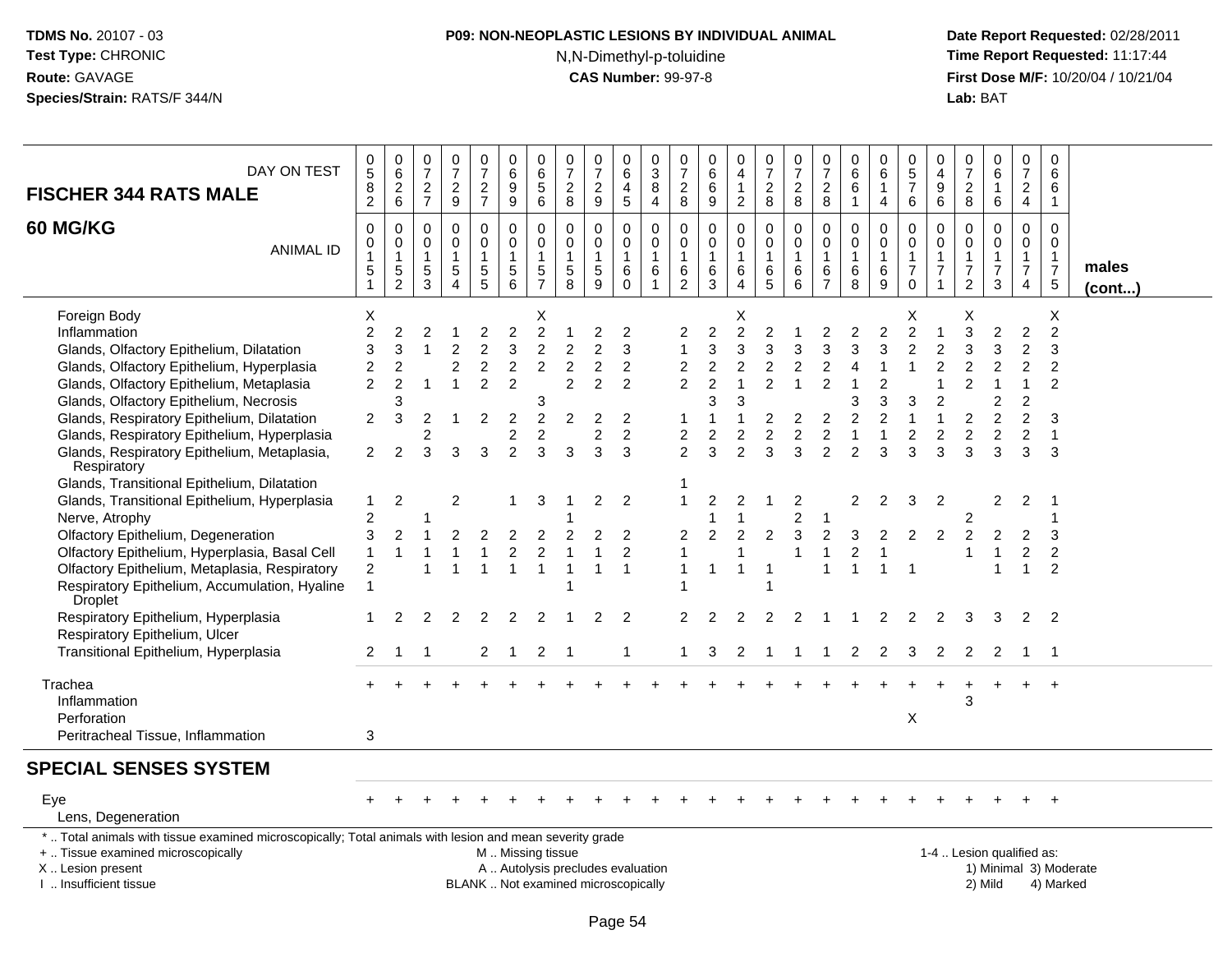#### **P09: NON-NEOPLASTIC LESIONS BY INDIVIDUAL ANIMAL**N,N-Dimethyl-p-toluidine

 **Date Report Requested:** 02/28/2011 **Time Report Requested:** 11:17:44 **First Dose M/F:** 10/20/04 / 10/21/04<br>**Lab:** BAT **Lab:** BAT

| DAY ON TEST<br><b>FISCHER 344 RATS MALE</b>                                                                         | 0<br>5<br>8<br>$\overline{2}$                 | $_{6}^{\rm 0}$<br>$\overline{c}$<br>6                                | $\frac{0}{7}$<br>$\sqrt{2}$<br>$\overline{7}$           | $\frac{0}{7}$<br>$\frac{2}{9}$                      | $\begin{smallmatrix}0\\7\end{smallmatrix}$<br>$\frac{2}{7}$                         | $\begin{array}{c} 0 \\ 6 \end{array}$<br>$\boldsymbol{9}$<br>9 | $\begin{matrix} 0 \\ 6 \end{matrix}$<br>5<br>6 | $\frac{0}{7}$<br>$\sqrt{2}$<br>$\, 8$             | $\frac{0}{7}$<br>$\boldsymbol{2}$<br>$\boldsymbol{9}$ | 0<br>$\,6\,$<br>4<br>$5\phantom{.0}$ | $_{3}^{\rm 0}$<br>$\bf 8$<br>$\overline{4}$           | $\frac{0}{7}$<br>$\sqrt{2}$<br>8                                    | $\pmb{0}$<br>$\,6\,$<br>6<br>9               | $\begin{smallmatrix}0\0\4\end{smallmatrix}$<br>2 | $\begin{smallmatrix}0\\7\end{smallmatrix}$<br>$\frac{2}{8}$ | $\frac{0}{7}$<br>$\sqrt{2}$<br>8             | $\frac{0}{7}$<br>$\overline{c}$<br>8            | $\begin{array}{c} 0 \\ 6 \end{array}$<br>$\,6$ | 0<br>6<br>4                   | $\begin{array}{c} 0 \\ 5 \\ 7 \end{array}$<br>6                   | $\pmb{0}$<br>$\overline{4}$<br>$\boldsymbol{9}$<br>6             | 0<br>$\overline{7}$<br>$\sqrt{2}$<br>8     | $\begin{array}{c} 0 \\ 6 \end{array}$<br>6   | $\frac{0}{7}$<br>$\overline{c}$<br>$\overline{4}$       | 0<br>6<br>6<br>1                              |                       |
|---------------------------------------------------------------------------------------------------------------------|-----------------------------------------------|----------------------------------------------------------------------|---------------------------------------------------------|-----------------------------------------------------|-------------------------------------------------------------------------------------|----------------------------------------------------------------|------------------------------------------------|---------------------------------------------------|-------------------------------------------------------|--------------------------------------|-------------------------------------------------------|---------------------------------------------------------------------|----------------------------------------------|--------------------------------------------------|-------------------------------------------------------------|----------------------------------------------|-------------------------------------------------|------------------------------------------------|-------------------------------|-------------------------------------------------------------------|------------------------------------------------------------------|--------------------------------------------|----------------------------------------------|---------------------------------------------------------|-----------------------------------------------|-----------------------|
| <b>60 MG/KG</b><br><b>ANIMAL ID</b>                                                                                 | $\mathbf 0$<br>$\pmb{0}$<br>$\mathbf{1}$<br>5 | 0<br>$\mathbf 0$<br>$\mathbf{1}$<br>$\overline{5}$<br>$\overline{2}$ | 0<br>0<br>$\mathbf{1}$<br>$\,$ 5 $\,$<br>$\overline{3}$ | $\pmb{0}$<br>$\pmb{0}$<br>1<br>$5\phantom{.0}$<br>4 | $\mathbf 0$<br>$\mathbf 0$<br>$\mathbf{1}$<br>$\begin{array}{c} 5 \\ 5 \end{array}$ | $\pmb{0}$<br>$\mathbf 0$<br>$\mathbf{1}$<br>$\sqrt{5}$<br>6    | 0<br>$\mathbf 0$<br>5<br>$\overline{ }$        | 0<br>$\pmb{0}$<br>$\mathbf{1}$<br>$\sqrt{5}$<br>8 | 0<br>$\pmb{0}$<br>$\mathbf{1}$<br>$\sqrt{5}$<br>9     | 0<br>$\mathbf 0$<br>6<br>$\Omega$    | 0<br>$\mathbf 0$<br>$\overline{1}$<br>$6\phantom{1}6$ | 0<br>$\pmb{0}$<br>$\mathbf{1}$<br>$6\phantom{1}6$<br>$\overline{2}$ | 0<br>$\pmb{0}$<br>$\mathbf{1}$<br>$\,6$<br>3 | 0<br>$\boldsymbol{0}$<br>$\mathbf{1}$<br>6<br>4  | 0<br>$\pmb{0}$<br>$\mathbf{1}$<br>$6\over 5$                | 0<br>$\pmb{0}$<br>$\mathbf{1}$<br>$\,6$<br>6 | 0<br>0<br>$\overline{1}$<br>6<br>$\overline{7}$ | 0<br>0<br>$\mathbf{1}$<br>$\,6\,$<br>8         | 0<br>$\pmb{0}$<br>1<br>6<br>9 | 0<br>$\pmb{0}$<br>$\mathbf{1}$<br>$\boldsymbol{7}$<br>$\mathbf 0$ | 0<br>$\pmb{0}$<br>$\mathbf{1}$<br>$\overline{7}$<br>$\mathbf{1}$ | 0<br>0<br>$\overline{7}$<br>$\overline{2}$ | 0<br>$\mathbf 0$<br>1<br>$\overline{7}$<br>3 | 0<br>$\mathbf 0$<br>$\mathbf{1}$<br>$\overline{7}$<br>4 | 0<br>0<br>$\mathbf{1}$<br>$\overline{7}$<br>5 | males<br>$($ cont $)$ |
| Retina, Atrophy                                                                                                     |                                               |                                                                      |                                                         |                                                     |                                                                                     |                                                                |                                                |                                                   |                                                       |                                      |                                                       |                                                                     |                                              |                                                  |                                                             | $\overline{c}$                               |                                                 |                                                |                               |                                                                   |                                                                  |                                            |                                              |                                                         |                                               |                       |
| <b>Harderian Gland</b><br>Inflammation                                                                              |                                               |                                                                      |                                                         |                                                     |                                                                                     |                                                                |                                                |                                                   | 3                                                     |                                      |                                                       |                                                                     |                                              |                                                  | $\overline{2}$                                              |                                              |                                                 |                                                |                               |                                                                   |                                                                  |                                            |                                              |                                                         |                                               |                       |
| Zymbal's Gland                                                                                                      |                                               |                                                                      |                                                         |                                                     |                                                                                     |                                                                |                                                |                                                   |                                                       |                                      |                                                       |                                                                     |                                              |                                                  |                                                             |                                              |                                                 |                                                |                               |                                                                   |                                                                  |                                            |                                              | $\ddot{}$                                               | $+$                                           |                       |
| <b>URINARY SYSTEM</b>                                                                                               |                                               |                                                                      |                                                         |                                                     |                                                                                     |                                                                |                                                |                                                   |                                                       |                                      |                                                       |                                                                     |                                              |                                                  |                                                             |                                              |                                                 |                                                |                               |                                                                   |                                                                  |                                            |                                              |                                                         |                                               |                       |
| Kidney<br>Cyst                                                                                                      |                                               |                                                                      |                                                         |                                                     |                                                                                     |                                                                |                                                |                                                   |                                                       |                                      |                                                       |                                                                     |                                              |                                                  |                                                             |                                              |                                                 |                                                |                               |                                                                   |                                                                  |                                            |                                              | $\ddot{}$                                               | $^{+}$                                        |                       |
| Mineralization<br>Nephropathy<br>Pigmentation<br>Pelvis, Dilatation<br>Pelvis, Transitional Epithelium, Hyperplasia | 3                                             | 3<br>4<br>$\overline{2}$                                             | 3<br>$\overline{2}$                                     | 3<br>$\overline{2}$                                 | 2<br>$\overline{2}$                                                                 | $\mathcal{P}$                                                  | 2                                              | $\mathcal{P}$                                     | 3<br>$\mathcal{P}$                                    | $\mathfrak{p}$                       |                                                       | 3<br>$\overline{2}$                                                 |                                              | $\overline{c}$<br>$\mathbf{1}$<br>3              | 3<br>$\overline{2}$                                         | $\mathcal{P}$                                | 2<br>$\overline{2}$                             |                                                | 2                             | 2                                                                 | 2                                                                | 2<br>$\overline{2}$                        | 3<br>-1                                      | 3<br>$\overline{2}$                                     | 4                                             |                       |
| Ureter<br>Inflammation                                                                                              |                                               |                                                                      |                                                         |                                                     |                                                                                     |                                                                |                                                |                                                   |                                                       |                                      |                                                       |                                                                     |                                              | $\ddot{}$<br>$\overline{2}$                      |                                                             |                                              |                                                 |                                                |                               |                                                                   |                                                                  |                                            |                                              |                                                         |                                               |                       |
| <b>Urinary Bladder</b><br>Hemorrhage<br>Inflammation<br>Transitional Epithelium, Necrosis                           |                                               | 3<br>3                                                               |                                                         |                                                     |                                                                                     |                                                                |                                                |                                                   |                                                       |                                      |                                                       |                                                                     |                                              | 3<br>3                                           |                                                             |                                              |                                                 |                                                |                               |                                                                   |                                                                  |                                            |                                              | $\ddot{}$                                               | $+$                                           |                       |

\* .. Total animals with tissue examined microscopically; Total animals with lesion and mean severity grade

+ .. Tissue examined microscopically

X .. Lesion present

I .. Insufficient tissue

 M .. Missing tissueA .. Autolysis precludes evaluation

1-4 .. Lesion qualified as:<br>1) Minimal 3) Moderate BLANK .. Not examined microscopically 2) Mild 4) Marked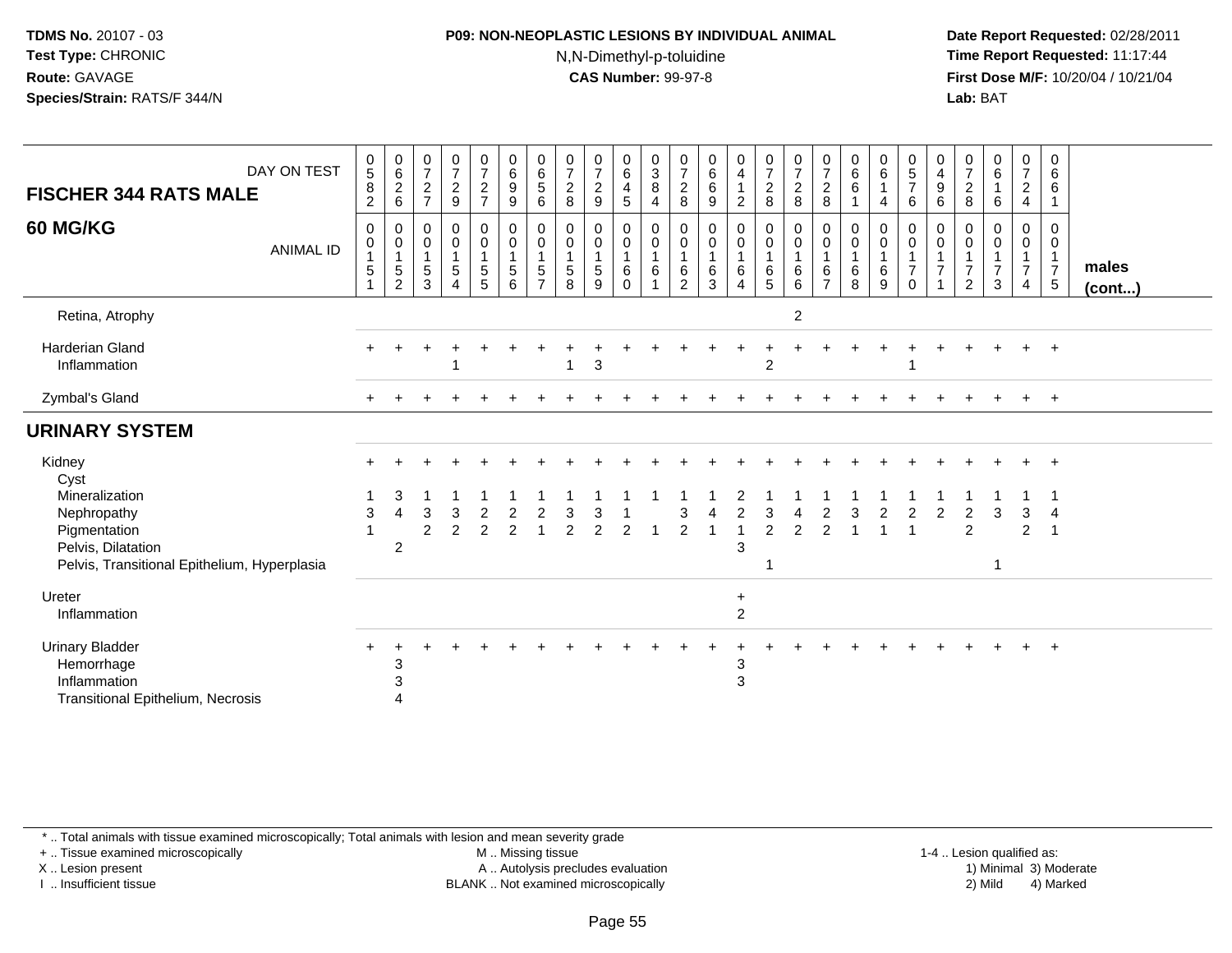#### **P09: NON-NEOPLASTIC LESIONS BY INDIVIDUAL ANIMAL**N,N-Dimethyl-p-toluidine

 **Date Report Requested:** 02/28/2011 **Time Report Requested:** 11:17:44 **First Dose M/F:** 10/20/04 / 10/21/04<br>**Lab:** BAT **Lab:** BAT

| $\begin{array}{c} 0 \\ 7 \end{array}$<br>$\frac{2}{3}$    | $\frac{0}{7}$<br>$\frac{2}{9}$                                         | $\pmb{0}$<br>$\,6\,$<br>$\overline{4}$<br>5                       | $\frac{0}{7}$<br>$\overline{c}$<br>8                  | $\frac{0}{7}$<br>$\frac{2}{8}$                         | $\pmb{0}$<br>$\overline{\mathbf{4}}$<br>$\mathbf{3}$<br>$\mathbf{1}$  | $\frac{0}{7}$<br>$\frac{2}{8}$                                          | $\pmb{0}$<br>$\overline{\mathbf{1}}$<br>9<br>$\overline{2}$ | $\frac{0}{7}$<br>$\frac{2}{4}$                                  | $\begin{array}{c} 0 \\ 7 \end{array}$<br>$\overline{a}$<br>$\overline{4}$ | $_{3}^{\rm 0}$<br>$\overline{4}$<br>8                 | $\frac{0}{7}$<br>$\overline{c}$<br>8                            | $\begin{array}{c} 0 \\ 6 \end{array}$<br>0<br>$\overline{1}$ | $\frac{0}{7}$<br>$\frac{2}{7}$                         | $\frac{0}{7}$<br>$rac{2}{7}$                             | $\frac{0}{7}$<br>$\frac{2}{7}$                        | $\frac{0}{7}$<br>$\frac{2}{7}$                                  | 0<br>$\,6\,$<br>$\mathbf{1}$<br>$\overline{c}$ | $\begin{array}{c} 0 \\ 6 \end{array}$<br>$\overline{7}$<br>$\mathbf{1}$   | $\begin{array}{c} 0 \\ 6 \end{array}$<br>$\frac{2}{2}$ | $\frac{0}{7}$<br>$\overline{2}$<br>8                                          | $\begin{array}{c} 0 \\ 6 \end{array}$<br>$\mathbf 5$<br>$\mathfrak{S}$ | $\frac{0}{7}$<br>$\boldsymbol{2}$<br>8     | $\pmb{0}$<br>$\,6\,$<br>$\boldsymbol{9}$<br>$\overline{5}$                       | $\mathbf 0$<br>6<br>6<br>8                                       |                                                                                                                                                      |                                                                                                    |
|-----------------------------------------------------------|------------------------------------------------------------------------|-------------------------------------------------------------------|-------------------------------------------------------|--------------------------------------------------------|-----------------------------------------------------------------------|-------------------------------------------------------------------------|-------------------------------------------------------------|-----------------------------------------------------------------|---------------------------------------------------------------------------|-------------------------------------------------------|-----------------------------------------------------------------|--------------------------------------------------------------|--------------------------------------------------------|----------------------------------------------------------|-------------------------------------------------------|-----------------------------------------------------------------|------------------------------------------------|---------------------------------------------------------------------------|--------------------------------------------------------|-------------------------------------------------------------------------------|------------------------------------------------------------------------|--------------------------------------------|----------------------------------------------------------------------------------|------------------------------------------------------------------|------------------------------------------------------------------------------------------------------------------------------------------------------|----------------------------------------------------------------------------------------------------|
| $\mathbf 0$<br>0<br>$\overline{7}$<br>6                   | $\mathbf 0$<br>$\overline{0}$<br>1<br>$\overline{7}$<br>$\overline{7}$ | $\mathbf 0$<br>$\mathbf 0$<br>$\mathbf{1}$<br>$\overline{7}$<br>8 | $\pmb{0}$<br>0<br>$\mathbf{1}$<br>$\overline{7}$<br>9 | 0<br>$\boldsymbol{0}$<br>$\mathbf{1}$<br>8<br>$\Omega$ | $\pmb{0}$<br>$\ddot{\mathbf{0}}$<br>$\mathbf{1}$<br>8<br>$\mathbf{1}$ | $\pmb{0}$<br>$\ddot{\mathbf{0}}$<br>$\mathbf{1}$<br>8<br>$\overline{2}$ | 0<br>$\mathbf 0$<br>$\overline{1}$<br>8<br>3                | $\pmb{0}$<br>$\pmb{0}$<br>$\overline{1}$<br>8<br>$\overline{4}$ | 0<br>0<br>1<br>8<br>5                                                     | $\pmb{0}$<br>$\overline{0}$<br>$\mathbf{1}$<br>8<br>6 | $\mathbf 0$<br>$\pmb{0}$<br>$\mathbf{1}$<br>8<br>$\overline{7}$ | 0<br>0<br>$\mathbf{1}$<br>8<br>8                             | $\mathbf 0$<br>$\mathbf 0$<br>$\overline{1}$<br>8<br>9 | 0<br>$\mathbf 0$<br>$\mathbf{1}$<br>$9\,$<br>$\mathbf 0$ | 0<br>$\mathbf 0$<br>$\mathbf{1}$<br>9<br>$\mathbf{1}$ | $\mathbf 0$<br>$\pmb{0}$<br>$\mathbf{1}$<br>9<br>$\overline{c}$ | 0<br>$\pmb{0}$<br>$\mathbf{1}$<br>9<br>3       | $\mathbf 0$<br>$\ddot{\mathbf{0}}$<br>$\mathbf{1}$<br>9<br>$\overline{4}$ | 0<br>$\mathsf{O}$<br>$\mathbf{1}$<br>9<br>$\sqrt{5}$   | $\mathbf 0$<br>$\ddot{\mathbf{0}}$<br>$\overline{1}$<br>$\boldsymbol{9}$<br>6 | 0<br>0<br>$\mathbf{1}$<br>9<br>$\overline{7}$                          | $\mathbf 0$<br>0<br>$\mathbf{1}$<br>9<br>8 | $\mathbf 0$<br>$\pmb{0}$<br>$\mathbf{1}$<br>$\boldsymbol{9}$<br>$\boldsymbol{9}$ | 0<br>$\mathbf 0$<br>$\overline{c}$<br>$\mathbf 0$<br>$\mathbf 0$ | * TOTALS                                                                                                                                             |                                                                                                    |
|                                                           |                                                                        |                                                                   |                                                       |                                                        |                                                                       |                                                                         |                                                             |                                                                 |                                                                           |                                                       |                                                                 |                                                              |                                                        |                                                          |                                                       |                                                                 |                                                |                                                                           |                                                        |                                                                               |                                                                        |                                            |                                                                                  |                                                                  |                                                                                                                                                      |                                                                                                    |
|                                                           |                                                                        |                                                                   |                                                       |                                                        |                                                                       |                                                                         | 3<br>$\mathsf X$                                            |                                                                 |                                                                           |                                                       |                                                                 |                                                              |                                                        |                                                          |                                                       |                                                                 |                                                |                                                                           |                                                        |                                                                               |                                                                        |                                            |                                                                                  | $\div$                                                           | 50                                                                                                                                                   | 3.0<br>$\mathbf 1$<br>$\mathbf{2}$<br>3.0<br>$\mathbf 1$                                           |
|                                                           |                                                                        |                                                                   |                                                       |                                                        |                                                                       |                                                                         |                                                             |                                                                 |                                                                           |                                                       |                                                                 |                                                              |                                                        |                                                          |                                                       |                                                                 |                                                |                                                                           |                                                        |                                                                               |                                                                        |                                            |                                                                                  |                                                                  | 50                                                                                                                                                   |                                                                                                    |
|                                                           |                                                                        |                                                                   |                                                       |                                                        |                                                                       |                                                                         |                                                             |                                                                 |                                                                           |                                                       |                                                                 |                                                              |                                                        |                                                          |                                                       |                                                                 |                                                |                                                                           |                                                        |                                                                               |                                                                        |                                            |                                                                                  |                                                                  | 50                                                                                                                                                   |                                                                                                    |
|                                                           |                                                                        |                                                                   |                                                       |                                                        |                                                                       |                                                                         | X                                                           |                                                                 |                                                                           |                                                       |                                                                 |                                                              |                                                        |                                                          |                                                       |                                                                 |                                                |                                                                           |                                                        |                                                                               | X                                                                      |                                            |                                                                                  | $+$                                                              | 50                                                                                                                                                   | 3                                                                                                  |
|                                                           |                                                                        |                                                                   |                                                       |                                                        |                                                                       |                                                                         |                                                             |                                                                 |                                                                           |                                                       |                                                                 |                                                              |                                                        |                                                          |                                                       |                                                                 |                                                |                                                                           |                                                        |                                                                               |                                                                        |                                            |                                                                                  |                                                                  | 50                                                                                                                                                   |                                                                                                    |
|                                                           |                                                                        |                                                                   |                                                       |                                                        |                                                                       |                                                                         |                                                             |                                                                 |                                                                           |                                                       |                                                                 |                                                              |                                                        |                                                          |                                                       |                                                                 |                                                |                                                                           |                                                        |                                                                               |                                                                        |                                            |                                                                                  |                                                                  | 50                                                                                                                                                   |                                                                                                    |
|                                                           |                                                                        |                                                                   |                                                       |                                                        |                                                                       |                                                                         |                                                             |                                                                 |                                                                           |                                                       |                                                                 |                                                              |                                                        |                                                          |                                                       |                                                                 |                                                |                                                                           |                                                        |                                                                               |                                                                        |                                            |                                                                                  |                                                                  | 50                                                                                                                                                   |                                                                                                    |
| $\ddot{}$<br>$\mathsf{X}$<br>$\mathbf{1}$<br>$\mathbf{1}$ | X<br>$\overline{2}$<br>$\sf X$<br>$\overline{1}$                       | X<br>$\mathbf{1}$<br>$\mathbf 1$                                  | $\overline{2}$                                        | $\mathbf{1}$<br>$\overline{\phantom{1}}$               | X<br>$\overline{2}$<br>$\mathbf 1$                                    | Χ<br>$\overline{1}$                                                     |                                                             | $\overline{2}$<br>$\overline{2}$                                | X<br>X                                                                    | $\boldsymbol{X}$                                      | X<br>$\overline{1}$<br>$\boldsymbol{\mathsf{X}}$                | $\mathsf{X}$                                                 | $\boldsymbol{\mathsf{X}}$<br>$\overline{2}$            |                                                          |                                                       | $\boldsymbol{\mathsf{X}}$                                       | 3                                              | $\overline{1}$                                                            | $\mathsf{X}$                                           | $\times$<br>X                                                                 | X<br>$\mathbf{1}$                                                      | X                                          | Х<br>$\overline{1}$                                                              | $\ddot{}$<br>$\boldsymbol{\mathsf{X}}$                           | 50                                                                                                                                                   | $\mathbf{3}$<br>35<br>17<br>1.3<br>29<br>9<br>1.2<br>5<br>2.0<br>1.0<br>$\mathbf 1$<br>3<br>44 1.0 |
|                                                           |                                                                        |                                                                   |                                                       |                                                        | $X$ $X$                                                               |                                                                         | $X$ $X$                                                     |                                                                 |                                                                           |                                                       |                                                                 |                                                              |                                                        |                                                          | $X$ $X$                                               |                                                                 | X X X                                          |                                                                           |                                                        |                                                                               |                                                                        |                                            |                                                                                  |                                                                  | $\mathbf{1}$<br>$\overline{1}$<br>$\overline{2}$<br>-1<br>$\mathbf 1$<br>$\mathbf 1$<br>$\overline{\mathbf{1}}$<br>-1<br>-1<br>-1<br>- 1<br>-1<br>-1 |                                                                                                    |

\* .. Total animals with tissue examined microscopically; Total animals with lesion and mean severity grade

+ .. Tissue examined microscopically

X .. Lesion present

I .. Insufficient tissue

 M .. Missing tissueA .. Autolysis precludes evaluation

BLANK .. Not examined microscopically 2) Mild 4) Marked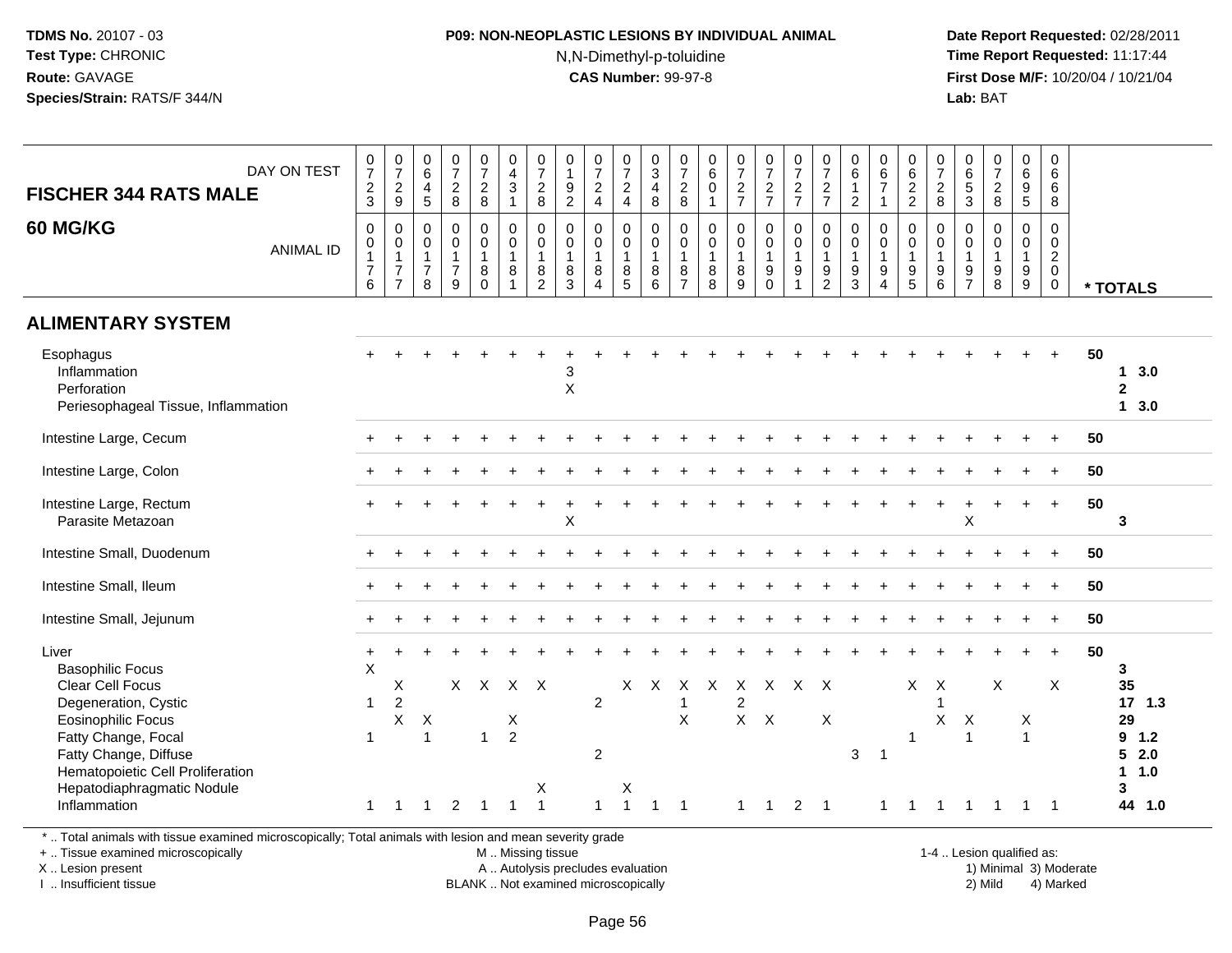# **P09: NON-NEOPLASTIC LESIONS BY INDIVIDUAL ANIMAL**

N,N-Dimethyl-p-toluidine

 **Date Report Requested:** 02/28/2011 **Time Report Requested:** 11:17:44 **First Dose M/F:** 10/20/04 / 10/21/04<br>**Lab:** BAT **Lab:** BAT

| $\frac{2}{3}$<br>60 MG/KG<br>$\mathbf 0$<br>0<br><b>ANIMAL ID</b><br>$\overline{1}$<br>$\boldsymbol{7}$<br>6<br><b>Mixed Cell Focus</b><br>X<br>Vacuolization Cytoplasmic<br><b>Bile Duct, Fibrosis</b><br>2<br>$\overline{2}$<br>Bile Duct, Hyperplasia | $\frac{2}{9}$<br>$\mathbf 0$<br>$\overline{0}$<br>1<br>$\overline{7}$<br>$\overline{7}$<br>2<br>$\overline{2}$ | 5<br>$\mathbf 0$<br>0<br>$\mathbf{1}$<br>$\overline{7}$<br>8<br>X | $\frac{2}{8}$<br>$\pmb{0}$<br>$\pmb{0}$<br>$\mathbf{1}$<br>$\overline{7}$<br>9<br>$\mathsf{X}$ | $_{8}^2$<br>0<br>$\pmb{0}$<br>$\mathbf{1}$<br>8<br>$\bar{0}$ | $\mathbf{1}$<br>$\mathbf 0$<br>$\overline{0}$<br>$\mathbf{1}$<br>8 | $\frac{2}{8}$<br>$\pmb{0}$<br>$\overline{0}$<br>$\mathbf{1}$<br>$\frac{8}{2}$ | $\overline{2}$<br>$\mathbf 0$<br>$\mathbf 0$<br>$\mathbf{1}$<br>8<br>$\mathbf{3}$ | $\frac{2}{4}$<br>$\mathbf 0$<br>$\mathbf 0$<br>$\mathbf{1}$<br>$\bf8$ | $\frac{2}{4}$<br>$\mathbf{0}$<br>$\mathbf 0$<br>$\mathbf{1}$<br>8 | 8<br>$\mathbf 0$<br>$\mathbf 0$<br>$\mathbf{1}$ | $_{\rm 8}^2$<br>$\mathbf 0$<br>$\pmb{0}$                    | $\mathbf 0$<br>0             | $\frac{2}{7}$<br>$\mathbf 0$<br>$\mathbf 0$ | $\frac{2}{7}$<br>0                                                | $\frac{2}{7}$<br>$\mathbf 0$                                    | $\frac{2}{7}$<br>0                                   | $\overline{2}$<br>0                          | $\mathbf 0$                                                       | $\frac{2}{2}$<br>$\mathbf 0$                                           | $\frac{2}{8}$<br>$\mathbf 0$                           | $\mathbf{3}$<br>$\mathbf 0$                                         | $\frac{2}{8}$<br>$\mathbf 0$                      | $\overline{5}$<br>$\mathbf 0$         | 8<br>$\mathbf 0$                                            |              |                                                                 |
|----------------------------------------------------------------------------------------------------------------------------------------------------------------------------------------------------------------------------------------------------------|----------------------------------------------------------------------------------------------------------------|-------------------------------------------------------------------|------------------------------------------------------------------------------------------------|--------------------------------------------------------------|--------------------------------------------------------------------|-------------------------------------------------------------------------------|-----------------------------------------------------------------------------------|-----------------------------------------------------------------------|-------------------------------------------------------------------|-------------------------------------------------|-------------------------------------------------------------|------------------------------|---------------------------------------------|-------------------------------------------------------------------|-----------------------------------------------------------------|------------------------------------------------------|----------------------------------------------|-------------------------------------------------------------------|------------------------------------------------------------------------|--------------------------------------------------------|---------------------------------------------------------------------|---------------------------------------------------|---------------------------------------|-------------------------------------------------------------|--------------|-----------------------------------------------------------------|
|                                                                                                                                                                                                                                                          |                                                                                                                |                                                                   |                                                                                                |                                                              |                                                                    |                                                                               |                                                                                   | $\overline{4}$                                                        | $\overline{5}$                                                    | $\,8\,$<br>$6\phantom{1}$                       | $\mathbf{1}$<br>$\bf 8$<br>$\overline{7}$                   | $\mathbf{1}$<br>$\bf 8$<br>8 | $\mathbf{1}$<br>$\, 8$<br>9                 | $\mathbf 0$<br>$\mathbf{1}$<br>$\boldsymbol{9}$<br>$\overline{0}$ | $\mathbf 0$<br>$\mathbf{1}$<br>$\boldsymbol{9}$<br>$\mathbf{1}$ | $\ddot{\mathbf{0}}$<br>$\mathbf{1}$<br>$\frac{9}{2}$ | $\mathbf 0$<br>$\mathbf{1}$<br>$\frac{9}{3}$ | $\mathbf 0$<br>$\mathbf{1}$<br>$\boldsymbol{9}$<br>$\overline{4}$ | $\mathbf 0$<br>$\overline{1}$<br>$\begin{array}{c} 9 \\ 5 \end{array}$ | $\mathbf 0$<br>$\overline{1}$<br>$\boldsymbol{9}$<br>6 | $\mathbf 0$<br>$\overline{1}$<br>$\boldsymbol{9}$<br>$\overline{7}$ | $\mathbf 0$<br>$\mathbf{1}$<br>$_{\rm 8}^{\rm 9}$ | $\mathbf 0$<br>$\mathbf{1}$<br>$^9_9$ | $\mathbf 0$<br>$\overline{2}$<br>$\mathbf 0$<br>$\mathbf 0$ |              | * TOTALS                                                        |
| Hepatocyte, Hypertrophy<br>Hepatocyte, Necrosis<br>Oval Cell, Hyperplasia                                                                                                                                                                                |                                                                                                                |                                                                   | 2<br>$\overline{2}$<br>$\mathbf{1}$                                                            | $\overline{\mathbf{c}}$<br>$\overline{2}$<br>$\overline{1}$  | X X X<br>$\overline{2}$                                            | $\overline{1}$<br>$\overline{2}$<br>$\overline{1}$                            |                                                                                   | X<br>$\mathbf{1}$<br>$\overline{2}$<br>$\overline{2}$                 | 3<br>$\boldsymbol{2}$<br>$\mathbf{1}$                             | $\mathbf{1}$                                    | $X -$<br>$\overline{c}$<br>$\overline{c}$<br>$\overline{2}$ | X                            | 2<br>$\overline{c}$<br>$\mathbf{1}$         | 2<br>3<br>$\overline{c}$                                          | X X X X<br>2<br>$\overline{2}$<br>$\overline{2}$                | $\overline{c}$<br>$\overline{c}$<br>$\overline{1}$   | 2<br>$\mathbf{1}$                            |                                                                   | $X -$<br>$\overline{2}$                                                | $\mathsf{X}$<br>$\overline{c}$<br>$\overline{2}$       | $\mathbf{1}$                                                        | $X$ $X$<br>$\overline{2}$                         | 2<br>$\overline{1}$<br>3              | X<br>$\overline{1}$                                         |              | 35<br>$12.0$<br>42 1.5<br>44 1.8<br>31 1.5<br>$1 1.0$<br>2, 1.0 |
| Mesentery<br>Fat, Necrosis                                                                                                                                                                                                                               |                                                                                                                |                                                                   |                                                                                                |                                                              |                                                                    |                                                                               |                                                                                   |                                                                       |                                                                   |                                                 |                                                             |                              |                                             |                                                                   |                                                                 |                                                      |                                              |                                                                   |                                                                        |                                                        |                                                                     |                                                   |                                       |                                                             | $\mathbf{1}$ | $1 \quad 3.0$                                                   |
| Pancreas<br>Cyst<br>Infiltration Cellular, Mononuclear Cell<br>-1<br>Metaplasia, Hepatocyte<br>Acinus, Atrophy                                                                                                                                           | 3                                                                                                              |                                                                   | 1<br>-1                                                                                        | 2                                                            | $\overline{2}$                                                     |                                                                               |                                                                                   |                                                                       | X<br>$\overline{2}$                                               | $\overline{1}$                                  | $\overline{2}$                                              |                              | -1                                          |                                                                   | $\overline{c}$                                                  | $\mathbf{1}$                                         |                                              |                                                                   |                                                                        |                                                        | $\mathbf{1}$                                                        | $\overline{1}$                                    | $\overline{2}$                        |                                                             | 50           | $\mathbf{2}$<br>20 1.4<br>$12.0$<br>$12$ 1.7                    |
| <b>Salivary Glands</b>                                                                                                                                                                                                                                   |                                                                                                                |                                                                   |                                                                                                |                                                              |                                                                    |                                                                               |                                                                                   |                                                                       |                                                                   |                                                 |                                                             |                              |                                             |                                                                   |                                                                 |                                                      |                                              |                                                                   |                                                                        |                                                        |                                                                     |                                                   |                                       | $+$                                                         | 50           |                                                                 |
| Stomach, Forestomach<br>Hyperplasia, Squamous<br>Inflammation<br>Ulcer                                                                                                                                                                                   |                                                                                                                |                                                                   |                                                                                                |                                                              |                                                                    |                                                                               |                                                                                   | $\boldsymbol{2}$<br>$\ensuremath{\mathsf{3}}$<br>3                    | $\mathbf{3}$<br>$\ensuremath{\mathsf{3}}$<br>$\overline{2}$       |                                                 |                                                             |                              |                                             |                                                                   |                                                                 |                                                      | $\overline{c}$<br>$\mathbf{3}$<br>3          | $\sqrt{2}$<br>$\overline{c}$<br>$\overline{2}$                    |                                                                        |                                                        |                                                                     |                                                   | 3<br>3<br>$\overline{1}$              | $+$                                                         | 50           | 112.2<br>$72.6$<br>62.0                                         |
| Stomach, Glandular<br>Inflammation<br>Mineralization<br>Necrosis                                                                                                                                                                                         |                                                                                                                |                                                                   |                                                                                                |                                                              |                                                                    |                                                                               |                                                                                   | $\ddot{}$<br>$\overline{c}$<br>3                                      |                                                                   |                                                 |                                                             |                              |                                             |                                                                   |                                                                 |                                                      |                                              |                                                                   |                                                                        |                                                        |                                                                     |                                                   |                                       | $+$                                                         | 50           | 12.0<br>2, 1.5<br>13.0                                          |
| Tongue                                                                                                                                                                                                                                                   |                                                                                                                |                                                                   |                                                                                                |                                                              |                                                                    |                                                                               |                                                                                   |                                                                       |                                                                   |                                                 |                                                             |                              |                                             |                                                                   |                                                                 |                                                      |                                              |                                                                   |                                                                        |                                                        |                                                                     |                                                   |                                       |                                                             | $\mathbf{1}$ |                                                                 |

+ .. Tissue examined microscopically

X .. Lesion present

I .. Insufficient tissue

M .. Missing tissue

A .. Autolysis precludes evaluation 1) Minimal 30 (1) Minimal 30 (1) Minimal 3) Minimal 3) Minimal 3) Minimal 3<br>1) Minimal 30 (1) Minimal 3) Mild BLANK .. Not examined microscopically 2) Mild 4) Marked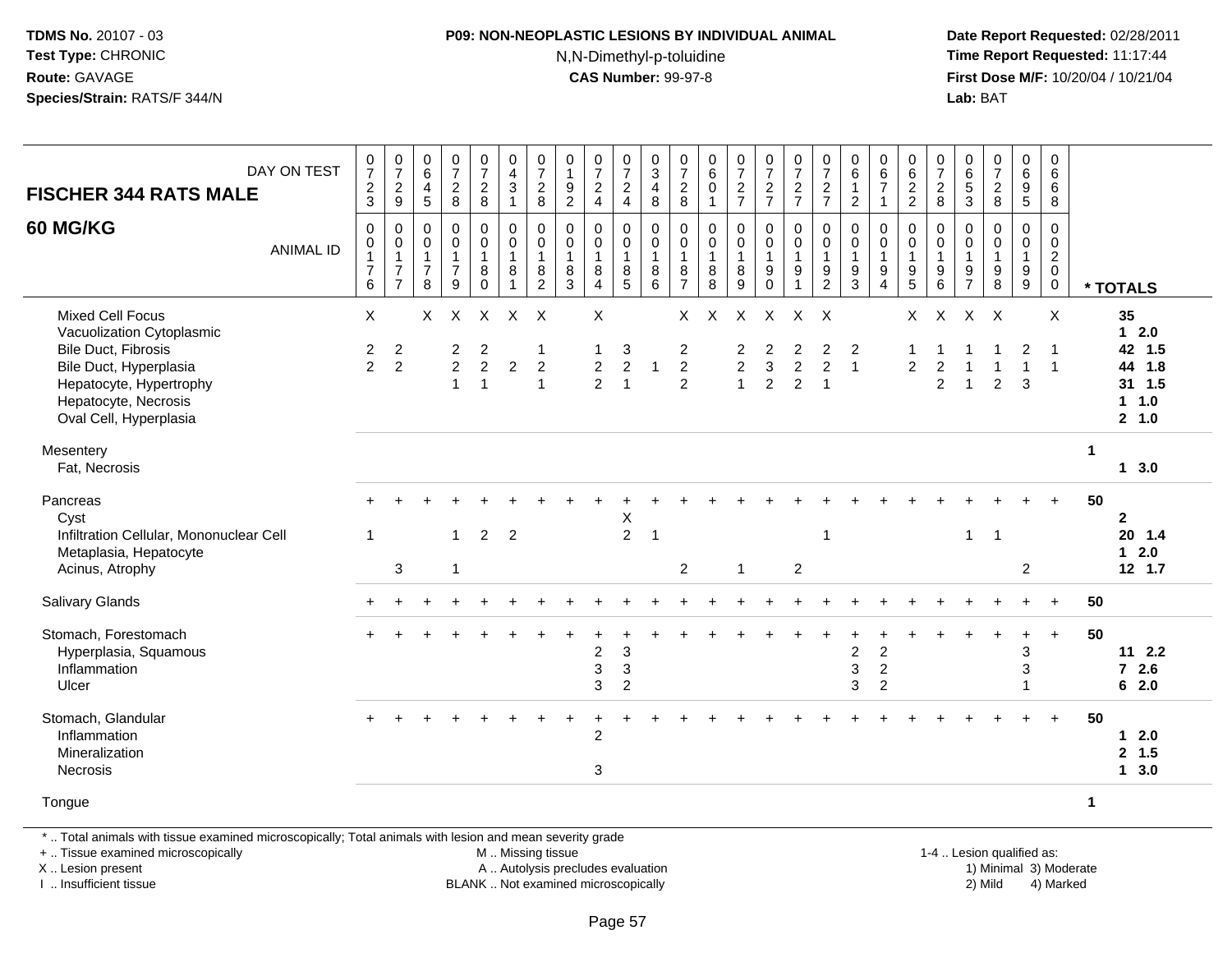#### **P09: NON-NEOPLASTIC LESIONS BY INDIVIDUAL ANIMAL**N,N-Dimethyl-p-toluidine

 **Date Report Requested:** 02/28/2011 **Time Report Requested:** 11:17:44 **First Dose M/F:** 10/20/04 / 10/21/04<br>**Lab:** BAT **Lab:** BAT

| DAY ON TEST<br><b>FISCHER 344 RATS MALE</b>                                                                 | $\frac{0}{7}$<br>$\frac{2}{3}$               | $\frac{0}{7}$<br>9                                                                              | $\begin{array}{c} 0 \\ 6 \end{array}$<br>$\overline{\mathbf{4}}$<br>5 | $\frac{0}{7}$<br>$\overline{a}$<br>8                    | $\frac{0}{7}$<br>$\frac{2}{8}$                              | $\begin{smallmatrix} 0\\4 \end{smallmatrix}$<br>$\ensuremath{\mathsf{3}}$<br>$\mathbf{1}$ | $\frac{0}{7}$<br>$_{8}^2$                               | $\begin{smallmatrix}0\\1\end{smallmatrix}$<br>$\frac{9}{2}$ | $\frac{0}{7}$<br>$\frac{2}{4}$                                          | $\frac{0}{7}$<br>$\sqrt{2}$<br>$\overline{4}$        | $\frac{0}{3}$<br>$\overline{4}$<br>8                 | $\frac{0}{7}$<br>$\sqrt{2}$<br>8                                          | $\begin{array}{c} 0 \\ 6 \end{array}$<br>$\pmb{0}$                 | $\frac{0}{7}$<br>$\frac{2}{7}$                                     | $\frac{0}{7}$<br>$\frac{2}{7}$                                             | $\frac{0}{7}$<br>$\frac{2}{7}$        | $\frac{0}{7}$<br>$\sqrt{2}$<br>$\overline{7}$                     | $_{6}^{\rm 0}$<br>$\mathbf{1}$<br>$\overline{2}$                  | $\begin{array}{c} 0 \\ 6 \end{array}$<br>$\overline{7}$<br>$\overline{1}$ | $062$<br>22                                                          | $\frac{0}{7}$<br>$\sqrt{2}$<br>8                                         | $_{6}^{\rm 0}$<br>$\,$ 5 $\,$<br>$\ensuremath{\mathsf{3}}$ | $\frac{0}{7}$<br>$\overline{a}$<br>8                 | $_{6}^{\rm 0}$<br>$\frac{9}{5}$                          | $\boldsymbol{0}$<br>$\,6\,$<br>$\,6\,$<br>8                                |          |                                                |
|-------------------------------------------------------------------------------------------------------------|----------------------------------------------|-------------------------------------------------------------------------------------------------|-----------------------------------------------------------------------|---------------------------------------------------------|-------------------------------------------------------------|-------------------------------------------------------------------------------------------|---------------------------------------------------------|-------------------------------------------------------------|-------------------------------------------------------------------------|------------------------------------------------------|------------------------------------------------------|---------------------------------------------------------------------------|--------------------------------------------------------------------|--------------------------------------------------------------------|----------------------------------------------------------------------------|---------------------------------------|-------------------------------------------------------------------|-------------------------------------------------------------------|---------------------------------------------------------------------------|----------------------------------------------------------------------|--------------------------------------------------------------------------|------------------------------------------------------------|------------------------------------------------------|----------------------------------------------------------|----------------------------------------------------------------------------|----------|------------------------------------------------|
| 60 MG/KG<br><b>ANIMAL ID</b>                                                                                | $\mathbf 0$<br>0<br>1<br>$\overline{7}$<br>6 | $\mathbf 0$<br>$\begin{smallmatrix}0\\1\end{smallmatrix}$<br>$\boldsymbol{7}$<br>$\overline{7}$ | $\mathbf 0$<br>$\pmb{0}$<br>$\mathbf{1}$<br>$\overline{7}$<br>8       | 0<br>$\mathbf 0$<br>$\mathbf{1}$<br>$\overline{7}$<br>9 | $\mathbf 0$<br>$\mathbf 0$<br>$\mathbf{1}$<br>8<br>$\Omega$ | $\mathbf 0$<br>$\pmb{0}$<br>$\mathbf{1}$<br>8<br>$\mathbf{1}$                             | $\mathbf 0$<br>0<br>$\mathbf{1}$<br>8<br>$\overline{2}$ | $\mathbf 0$<br>$\mathbf 0$<br>$\mathbf{1}$<br>$\, 8$<br>3   | $\mathbf 0$<br>$\mathbf 0$<br>$\mathbf{1}$<br>$\bf 8$<br>$\overline{4}$ | $\mathbf 0$<br>$\mathbf 0$<br>$\mathbf{1}$<br>8<br>5 | $\mathbf 0$<br>$\mathbf 0$<br>$\mathbf{1}$<br>8<br>6 | $\mathbf 0$<br>$\mathsf{O}\xspace$<br>$\mathbf{1}$<br>8<br>$\overline{7}$ | $\mathbf 0$<br>$\mathsf{O}\xspace$<br>$\mathbf{1}$<br>$\bf 8$<br>8 | $\mathbf 0$<br>$\mathsf{O}\xspace$<br>$\mathbf{1}$<br>$\,8\,$<br>9 | $\mathbf 0$<br>$\mathbf 0$<br>$\mathbf{1}$<br>$\boldsymbol{9}$<br>$\Omega$ | 0<br>$\mathbf 0$<br>$\mathbf{1}$<br>9 | $\mathbf 0$<br>$\mathbf 0$<br>$\mathbf{1}$<br>9<br>$\overline{2}$ | $\mathbf 0$<br>$\pmb{0}$<br>$\mathbf{1}$<br>$\boldsymbol{9}$<br>3 | $\mathbf 0$<br>$\mathbf 0$<br>$\mathbf{1}$<br>9<br>$\overline{4}$         | $\mathbf 0$<br>$\mathsf{O}$<br>$\mathbf{1}$<br>$\boldsymbol{9}$<br>5 | $\mathbf 0$<br>$\boldsymbol{0}$<br>$\mathbf{1}$<br>$\boldsymbol{9}$<br>6 | $\mathbf 0$<br>0<br>$\mathbf{1}$<br>9<br>$\overline{7}$    | $\mathbf 0$<br>$\mathbf 0$<br>$\mathbf{1}$<br>9<br>8 | $\mathbf 0$<br>$\mathbf 0$<br>$\mathbf{1}$<br>$9\,$<br>9 | $\mathbf 0$<br>$\mathbf 0$<br>$\overline{c}$<br>$\mathbf 0$<br>$\mathbf 0$ | * TOTALS |                                                |
| <b>CARDIOVASCULAR SYSTEM</b>                                                                                |                                              |                                                                                                 |                                                                       |                                                         |                                                             |                                                                                           |                                                         |                                                             |                                                                         |                                                      |                                                      |                                                                           |                                                                    |                                                                    |                                                                            |                                       |                                                                   |                                                                   |                                                                           |                                                                      |                                                                          |                                                            |                                                      |                                                          |                                                                            |          |                                                |
| <b>Blood Vessel</b><br>Aorta, Mineralization                                                                |                                              |                                                                                                 |                                                                       |                                                         |                                                             |                                                                                           |                                                         |                                                             |                                                                         |                                                      |                                                      |                                                                           |                                                                    |                                                                    |                                                                            |                                       |                                                                   |                                                                   |                                                                           |                                                                      |                                                                          |                                                            |                                                      |                                                          | $\ddot{}$                                                                  | 50       | $12.0$                                         |
| Heart<br>Cardiomyopathy<br>Mineralization<br>Thrombosis<br>Pericardium, Inflammation                        |                                              |                                                                                                 |                                                                       | $\mathfrak{p}$                                          | $\overline{2}$                                              |                                                                                           |                                                         | $\overline{1}$                                              | 2                                                                       |                                                      |                                                      |                                                                           |                                                                    |                                                                    |                                                                            | 2                                     |                                                                   |                                                                   |                                                                           |                                                                      |                                                                          | 2                                                          |                                                      | $\mathbf 1$                                              | $\overline{2}$                                                             | 50       | 48 1.4<br>$3 \t1.3$<br>2, 3.0<br>$1 1.0$       |
| <b>ENDOCRINE SYSTEM</b>                                                                                     |                                              |                                                                                                 |                                                                       |                                                         |                                                             |                                                                                           |                                                         |                                                             |                                                                         |                                                      |                                                      |                                                                           |                                                                    |                                                                    |                                                                            |                                       |                                                                   |                                                                   |                                                                           |                                                                      |                                                                          |                                                            |                                                      |                                                          |                                                                            |          |                                                |
| <b>Adrenal Cortex</b><br>Angiectasis<br>Hyperplasia<br>Hypertrophy<br>Necrosis<br>Vacuolization Cytoplasmic | 3                                            | $\overline{1}$                                                                                  | 3                                                                     | 1<br>-1                                                 | -1                                                          | $\mathbf 1$                                                                               | $\overline{c}$<br>$\overline{2}$                        | $\overline{c}$                                              | $\overline{c}$                                                          |                                                      | -1                                                   | $\overline{1}$                                                            |                                                                    |                                                                    | $\mathbf 1$<br>$\overline{2}$                                              | $\overline{1}$                        |                                                                   | $\overline{2}$                                                    | $\overline{2}$                                                            |                                                                      | $\overline{c}$                                                           | $\overline{c}$<br>$\overline{2}$<br>1                      | $\overline{1}$                                       |                                                          |                                                                            | 50       | 4 1.0<br>$8$ 1.5<br>7, 1.3<br>$12.0$<br>28 1.5 |
| Adrenal Medulla<br>Hyperplasia                                                                              |                                              |                                                                                                 | $\overline{2}$                                                        | $\overline{1}$                                          | $\overline{1}$                                              |                                                                                           |                                                         |                                                             |                                                                         |                                                      |                                                      |                                                                           |                                                                    |                                                                    | $\mathbf 1$                                                                | $\overline{a}$                        | $\overline{2}$                                                    |                                                                   |                                                                           |                                                                      | 1                                                                        | 3                                                          |                                                      | $\ddot{}$<br>$\overline{2}$                              | $+$                                                                        | 50       | 18 1.6                                         |
| Islets, Pancreatic                                                                                          |                                              |                                                                                                 |                                                                       |                                                         |                                                             |                                                                                           |                                                         |                                                             |                                                                         |                                                      |                                                      |                                                                           |                                                                    |                                                                    |                                                                            |                                       |                                                                   |                                                                   |                                                                           |                                                                      |                                                                          |                                                            |                                                      |                                                          | $\overline{+}$                                                             | 50       |                                                |
| Parathyroid Gland<br>Hyperplasia, Diffuse                                                                   | $\ddot{}$                                    | $\ddot{}$                                                                                       | 2                                                                     |                                                         |                                                             |                                                                                           |                                                         |                                                             | $\ddot{}$<br>$\overline{2}$                                             |                                                      |                                                      |                                                                           |                                                                    |                                                                    |                                                                            |                                       |                                                                   |                                                                   |                                                                           |                                                                      | M                                                                        | $\ddot{}$                                                  | $\ddot{}$                                            | $\ddot{}$<br>$\overline{2}$                              | $\ddot{}$                                                                  | 48       | $5 \quad 2.0$                                  |
| <b>Pituitary Gland</b><br>Cyst                                                                              |                                              |                                                                                                 |                                                                       |                                                         |                                                             |                                                                                           |                                                         |                                                             |                                                                         |                                                      |                                                      |                                                                           |                                                                    |                                                                    | X                                                                          |                                       |                                                                   |                                                                   |                                                                           |                                                                      |                                                                          |                                                            |                                                      |                                                          | $+$                                                                        | 50       | -1                                             |

+ .. Tissue examined microscopically

X .. Lesion present

I .. Insufficient tissue

M .. Missing tissue

A .. Autolysis precludes evaluation 1999 (1999) 1999 (1999) 1999 (1999) 1999 (1999) Minimal 3) Minimal 3) Minimal 3) Minimal 3) Mild BLANK .. Not examined microscopically 2) Mild 4) Marked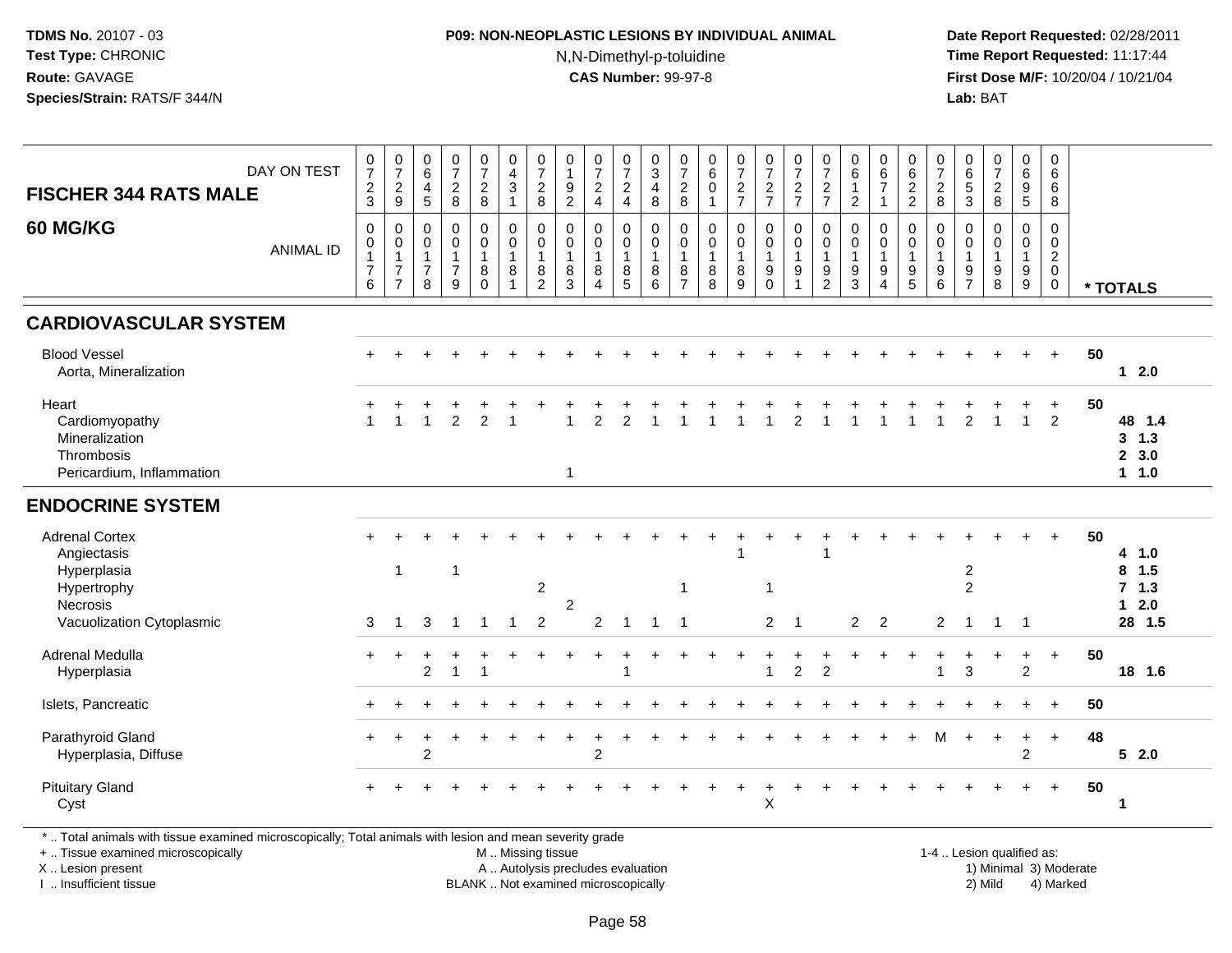### **P09: NON-NEOPLASTIC LESIONS BY INDIVIDUAL ANIMAL**N,N-Dimethyl-p-toluidine

 **Date Report Requested:** 02/28/2011 **Time Report Requested:** 11:17:44 **First Dose M/F:** 10/20/04 / 10/21/04<br>**Lab:** BAT **Lab:** BAT

| <b>FISCHER 344 RATS MALE</b><br><b>60 MG/KG</b> | DAY ON TEST      | 0<br>$\overline{ }$<br>$\overline{2}$<br>3<br>0 | 0<br>$\rightarrow$<br>ົ<br>∠<br>9<br>0 | $\mathbf 0$<br>6<br>5 | 0<br>-<br>ົ<br>∠<br>8<br>0 | 0<br>$\rightarrow$<br>ົ<br>$\epsilon$<br>8<br>0 | 0<br>4<br>$\mathbf{3}$<br>0 | 0<br>$\rightarrow$<br>ົ<br>∠<br>8<br>0 | $\boldsymbol{9}$<br>$\overline{2}$ | $\mathbf 0$<br>$\rightarrow$<br>$\overline{2}$<br>4<br>0 | 0<br>$\rightarrow$<br>ົ<br>$\epsilon$<br>4<br>0 | 0<br>$\mathbf{3}$<br>$\overline{4}$<br>8<br>0 | 0<br>$\rightarrow$<br>2<br>8<br>0 | 0<br>6<br>$\overline{0}$<br>0 | 0<br>$\rightarrow$<br>$\overline{2}$<br>$\rightarrow$<br>0 | 0<br>$\frac{2}{7}$<br>0 | $\frac{0}{7}$<br>$\frac{2}{7}$<br>0 | 0<br>$\rightarrow$<br>ົ<br>$\rightarrow$<br>0 | $\overline{\mathbf{0}}$<br>$6\phantom{1}6$<br>2<br>0 | 0<br>$6\phantom{a}$<br>$\rightarrow$<br>0 | 0<br>6<br>2<br>ົ<br><u>_</u><br>0 | 0<br>$\rightarrow$<br>2<br>8<br>0 | 0<br>6<br>5<br>3<br>0    | 0<br>2<br>8<br>0 | 0<br>6<br>9<br>5<br>0 | 0<br>6<br>6<br>8<br>0         |                 |  |
|-------------------------------------------------|------------------|-------------------------------------------------|----------------------------------------|-----------------------|----------------------------|-------------------------------------------------|-----------------------------|----------------------------------------|------------------------------------|----------------------------------------------------------|-------------------------------------------------|-----------------------------------------------|-----------------------------------|-------------------------------|------------------------------------------------------------|-------------------------|-------------------------------------|-----------------------------------------------|------------------------------------------------------|-------------------------------------------|-----------------------------------|-----------------------------------|--------------------------|------------------|-----------------------|-------------------------------|-----------------|--|
|                                                 | <b>ANIMAL ID</b> | 0<br>$\overline{ }$<br>6                        | 0<br>$\rightarrow$                     | 0<br>8                | 0<br>-<br>9                | 0<br>8<br>0                                     | 0<br>8                      | 0<br>8<br>$\overline{2}$               | 0<br>8<br>3                        | 0<br>8<br>4                                              | 8<br>5                                          | 8<br>6                                        | 0<br>8<br>$\rightarrow$           | 8<br>8                        | 0<br>8<br>9                                                | 0<br>9<br>0             | $\pmb{0}$<br>9                      | 0<br>9<br>2                                   | 9<br>3                                               | 0<br>9<br>4                               | 9<br>$5\overline{)}$              | 9<br>6                            | 0<br>9<br>$\overline{ }$ | 9<br>8           | 0<br>9<br>9           | 0<br>$\overline{2}$<br>0<br>0 | * TOTALS        |  |
| Pars Distalis, Hyperplasia                      |                  |                                                 | 2 2 2                                  |                       |                            |                                                 |                             |                                        | $1\quad 2$                         |                                                          |                                                 |                                               |                                   |                               |                                                            |                         |                                     | 2                                             |                                                      |                                           |                                   | 2                                 |                          |                  |                       | 2                             | 18 1.9          |  |
| <b>Thyroid Gland</b><br>C-cell, Hyperplasia     |                  | $+$                                             |                                        |                       | າ                          |                                                 |                             |                                        |                                    |                                                          |                                                 |                                               |                                   |                               |                                                            |                         |                                     |                                               |                                                      |                                           |                                   |                                   |                          | $\div$<br>3      | $\div$                | $+$                           | 49<br>$5 \t1.8$ |  |

#### **GENERAL BODY SYSTEM**

NONE

#### **GENITAL SYSTEM**

| Epididymis<br>Inflammation                                                                               | $+$       |  |               | $\overline{2}$ |  |                                                        |   |  |  |  |                |   |   |  |                | $\ddot{}$                 |       | $+$                    | 50 | 2, 1.5           |
|----------------------------------------------------------------------------------------------------------|-----------|--|---------------|----------------|--|--------------------------------------------------------|---|--|--|--|----------------|---|---|--|----------------|---------------------------|-------|------------------------|----|------------------|
| <b>Preputial Gland</b><br>Cyst<br>Hyperplasia                                                            | $\pm$     |  |               |                |  |                                                        |   |  |  |  | X              |   |   |  |                |                           | $\pm$ | $+$                    | 50 | 3.0              |
| Inflammation                                                                                             |           |  | $\mathcal{P}$ |                |  |                                                        |   |  |  |  |                |   |   |  |                |                           |       |                        |    | 45 1.3           |
| Prostate                                                                                                 | $\ddot{}$ |  |               |                |  |                                                        |   |  |  |  |                |   | + |  |                |                           |       | $+$                    | 50 |                  |
| Inflammation<br>Pigmentation                                                                             |           |  |               |                |  |                                                        | 3 |  |  |  | 3              |   |   |  | $\overline{2}$ | 2                         | 2     |                        |    | 16 1.9<br>$12.0$ |
| Epithelium, Hyperplasia                                                                                  |           |  |               |                |  |                                                        |   |  |  |  |                |   |   |  | 2              |                           |       |                        |    | 3, 1.7           |
| <b>Seminal Vesicle</b><br>Inflammation                                                                   | $+$       |  |               |                |  |                                                        |   |  |  |  |                |   |   |  |                |                           | $+$   | $+$                    | 50 | 3.0              |
| Epithelium, Hyperplasia                                                                                  |           |  |               |                |  |                                                        |   |  |  |  |                |   |   |  |                |                           |       |                        |    | 3.0<br>1         |
| <b>Testes</b>                                                                                            | $+$       |  |               |                |  |                                                        |   |  |  |  |                |   |   |  |                |                           |       | $+$                    | 50 |                  |
| Mineralization                                                                                           |           |  |               |                |  |                                                        |   |  |  |  | $\overline{2}$ |   |   |  |                |                           |       |                        |    | 2.0              |
| Interstitial Cell, Hyperplasia                                                                           |           |  |               | $\overline{2}$ |  |                                                        |   |  |  |  |                | 2 |   |  |                |                           |       |                        |    | 12 1.4           |
| *  Total animals with tissue examined microscopically; Total animals with lesion and mean severity grade |           |  |               |                |  |                                                        |   |  |  |  |                |   |   |  |                |                           |       |                        |    |                  |
| +  Tissue examined microscopically<br>X  Lesion present                                                  |           |  |               |                |  | M  Missing tissue<br>A  Autolysis precludes evaluation |   |  |  |  |                |   |   |  |                | 1-4  Lesion qualified as: |       | 1) Minimal 3) Moderate |    |                  |
|                                                                                                          |           |  |               |                |  |                                                        |   |  |  |  |                |   |   |  |                |                           |       |                        |    |                  |

I .. Insufficient tissueBLANK .. Not examined microscopically 2) Mild 4) Marked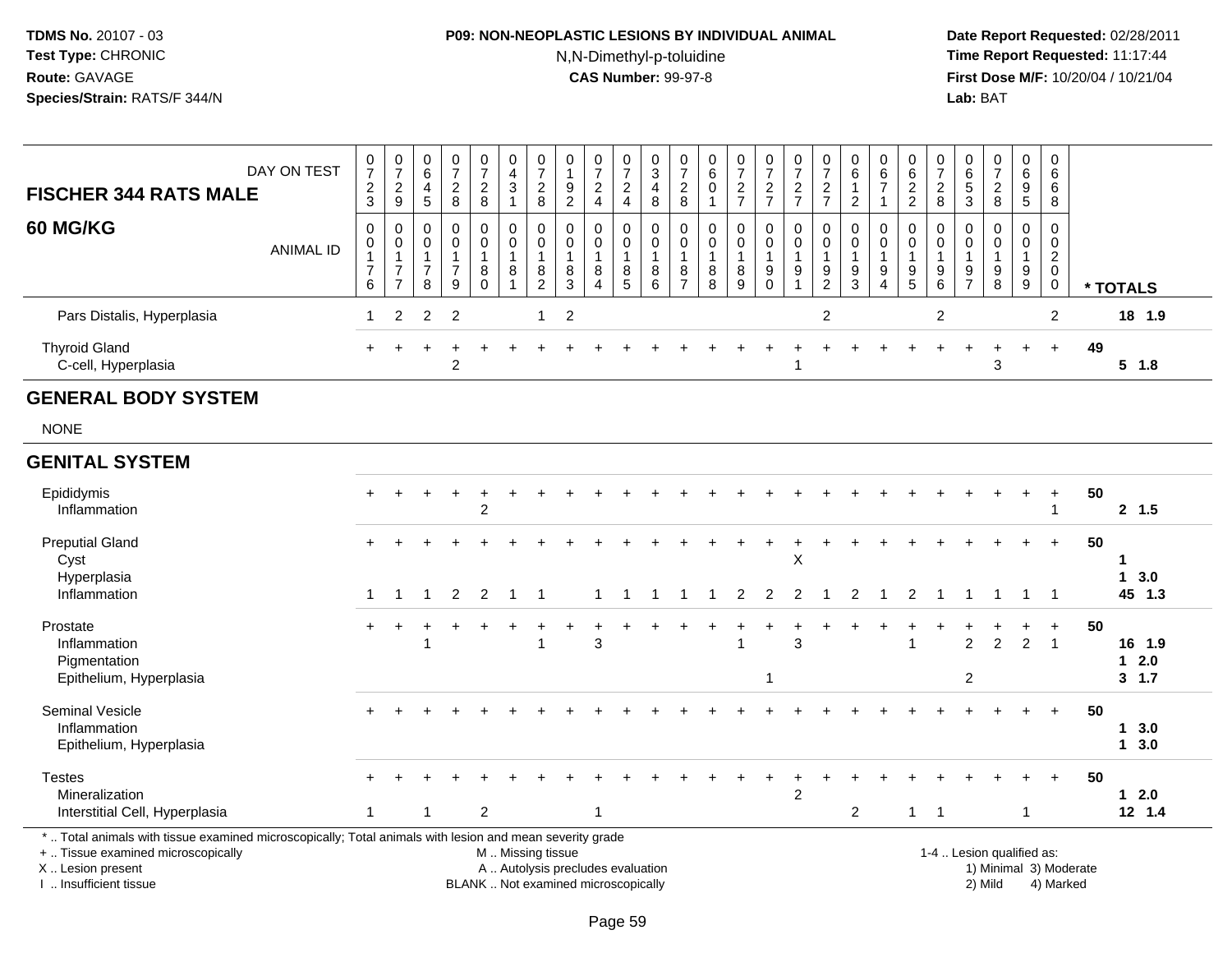### **P09: NON-NEOPLASTIC LESIONS BY INDIVIDUAL ANIMAL**N,N-Dimethyl-p-toluidine

 **Date Report Requested:** 02/28/2011 **Time Report Requested:** 11:17:44 **First Dose M/F:** 10/20/04 / 10/21/04<br>**Lab:** BAT **Lab:** BAT

| DAY ON TEST                                                                                              | $\frac{0}{7}$                    | $\frac{0}{7}$                  | 0<br>$\overline{6}$            | $\frac{0}{7}$                  | $\frac{0}{7}$       | $\begin{smallmatrix}0\\4\end{smallmatrix}$ | 0<br>$\overline{7}$ | 0<br>$\overline{1}$                | 0<br>$\overline{7}$          | $\frac{0}{7}$                    | 0<br>$\overline{3}$                | $\frac{0}{7}$              | $_{6}^{\rm 0}$              | $\frac{0}{7}$                    | $\frac{0}{7}$  | 0<br>$\overline{7}$              | $\frac{0}{7}$       | 0<br>6                   | $\begin{array}{c} 0 \\ 6 \\ 7 \end{array}$ | 0<br>$\overline{6}$                   | $\frac{0}{7}$                         | $\begin{matrix} 0 \\ 6 \\ 5 \end{matrix}$ | $\begin{smallmatrix}0\\7\end{smallmatrix}$ | 0<br>$\,6\,$                        | $\mathbf 0$<br>6              |                         |                  |
|----------------------------------------------------------------------------------------------------------|----------------------------------|--------------------------------|--------------------------------|--------------------------------|---------------------|--------------------------------------------|---------------------|------------------------------------|------------------------------|----------------------------------|------------------------------------|----------------------------|-----------------------------|----------------------------------|----------------|----------------------------------|---------------------|--------------------------|--------------------------------------------|---------------------------------------|---------------------------------------|-------------------------------------------|--------------------------------------------|-------------------------------------|-------------------------------|-------------------------|------------------|
| <b>FISCHER 344 RATS MALE</b>                                                                             | $\frac{2}{3}$                    | $\overline{c}$<br>9            | 4<br>5                         | $_{8}^2$                       | $\overline{c}$<br>8 | $\sqrt{3}$<br>$\mathbf{1}$                 | $\overline{2}$<br>8 | $\boldsymbol{9}$<br>$\overline{2}$ | $\sqrt{2}$<br>$\overline{4}$ | $\overline{c}$<br>$\overline{4}$ | 4<br>8                             | $_{\rm 8}^2$               | $\mathbf 0$<br>$\mathbf{1}$ | $\overline{a}$<br>$\overline{7}$ | $\frac{2}{7}$  | $\overline{c}$<br>$\overline{7}$ | $\frac{2}{7}$       | 1<br>$\overline{c}$      | $\mathbf{1}$                               | $\overline{c}$<br>$\overline{2}$      | $_{\rm 8}^2$                          | $\mathbf{3}$                              | $\frac{2}{8}$                              | $\boldsymbol{9}$<br>$5\phantom{.0}$ | 6<br>8                        |                         |                  |
| 60 MG/KG                                                                                                 | $\mathbf 0$                      | $\mathbf 0$                    | $\mathbf 0$                    | $\mathbf 0$                    | $\mathbf 0$         | $\mathbf 0$                                | $\Omega$            | $\mathbf 0$                        | $\mathbf 0$                  | $\mathbf 0$                      |                                    |                            | $\mathbf 0$                 | $\mathbf 0$                      | $\mathbf 0$    |                                  | $\mathbf 0$         | $\mathbf 0$              |                                            | $\Omega$                              |                                       | $\mathbf 0$                               | $\mathbf 0$                                | $\Omega$                            | $\Omega$                      |                         |                  |
| <b>ANIMAL ID</b>                                                                                         | $\mathbf 0$                      | $\mathbf 0$                    | $\mathbf 0$                    | $\mathbf 0$                    | $\mathbf 0$         | $\pmb{0}$                                  | $\mathbf 0$         | $\mathbf 0$                        | $\mathbf 0$                  | $\mathbf 0$                      | $\mathbf 0$<br>$\mathsf{O}\xspace$ | $\mathbf 0$<br>$\mathsf 0$ | $\mathsf{O}$                | $\mathbf 0$                      | $\mathbf 0$    | 0<br>$\mathbf 0$                 | $\mathbf 0$         | $\mathbf 0$              | 0<br>$\mathbf 0$                           | 0                                     | $\mathbf 0$<br>0                      | $\mathbf 0$                               | $\mathbf 0$                                | $\mathbf 0$                         | $\mathbf 0$                   |                         |                  |
|                                                                                                          | $\mathbf{1}$<br>$\overline{7}$   | $\mathbf{1}$<br>$\overline{7}$ | $\mathbf{1}$<br>$\overline{7}$ | $\mathbf{1}$<br>$\overline{7}$ | $\mathbf{1}$<br>8   | $\mathbf{1}$<br>8                          | $\mathbf{1}$<br>8   | $\mathbf{1}$<br>$\,8\,$            | $\mathbf{1}$<br>8            | $\mathbf{1}$<br>$\bf 8$          | $\mathbf{1}$<br>8                  | $\mathbf{1}$               | $\mathbf{1}$                | $\mathbf{1}$                     | $\mathbf{1}$   | $\overline{1}$<br>9              | $\mathbf{1}$        | 1<br>9                   | $\mathbf{1}$                               | $\mathbf{1}$                          | $\mathbf{1}$                          | $\mathbf{1}$                              | $\mathbf{1}$                               | $\mathbf{1}$<br>$\boldsymbol{9}$    | $\overline{2}$<br>$\mathbf 0$ |                         |                  |
|                                                                                                          | 6                                | $\overline{7}$                 | 8                              | 9                              | $\overline{0}$      |                                            | $\overline{2}$      | $\overline{3}$                     | $\overline{4}$               | $\overline{5}$                   | 6                                  | $\frac{8}{7}$              | $_{8}^8$                    | $^8_9$                           | $_{0}^{9}$     |                                  | $\frac{9}{2}$       | $\overline{3}$           | $\frac{9}{4}$                              | $\begin{array}{c} 9 \\ 5 \end{array}$ | $\begin{array}{c} 9 \\ 6 \end{array}$ | $\frac{9}{7}$                             | $_{8}^{\rm 9}$                             | $\overline{9}$                      | $\mathbf 0$                   |                         | * TOTALS         |
| <b>HEMATOPOIETIC SYSTEM</b>                                                                              |                                  |                                |                                |                                |                     |                                            |                     |                                    |                              |                                  |                                    |                            |                             |                                  |                |                                  |                     |                          |                                            |                                       |                                       |                                           |                                            |                                     |                               |                         |                  |
| <b>Bone Marrow</b>                                                                                       |                                  |                                |                                |                                |                     |                                            |                     |                                    |                              |                                  |                                    |                            |                             |                                  |                |                                  |                     |                          |                                            |                                       |                                       |                                           |                                            |                                     |                               | 50                      |                  |
| Hemorrhage                                                                                               |                                  |                                |                                |                                |                     |                                            |                     |                                    |                              |                                  |                                    |                            |                             |                                  |                |                                  |                     |                          |                                            |                                       |                                       |                                           |                                            |                                     |                               |                         | 4 2.3            |
| Hyperplasia                                                                                              | 2                                | 3                              |                                | З                              |                     |                                            |                     |                                    | 2                            |                                  |                                    |                            | 3                           | 3                                | 2              | 3                                | 3                   | 3                        | 3                                          | 3                                     | 3                                     | 3                                         | 2                                          | 3                                   | $\overline{2}$                |                         | 50 2.7           |
| Lymph Node                                                                                               |                                  |                                |                                | $\ddot{}$                      |                     |                                            |                     |                                    |                              |                                  |                                    |                            |                             |                                  |                |                                  |                     |                          |                                            |                                       |                                       |                                           |                                            |                                     | $\ddot{}$                     | $\overline{\mathbf{r}}$ |                  |
| Mediastinal, Ectasia                                                                                     |                                  |                                |                                | $\overline{2}$                 |                     |                                            |                     |                                    |                              |                                  |                                    |                            |                             |                                  |                |                                  |                     |                          |                                            |                                       |                                       |                                           |                                            |                                     |                               |                         | 32.7             |
| Mediastinal, Hyperplasia, Lymphoid                                                                       |                                  |                                |                                |                                |                     |                                            |                     |                                    |                              |                                  |                                    |                            |                             |                                  |                |                                  |                     |                          |                                            |                                       |                                       |                                           |                                            |                                     | $\overline{c}$                |                         | 32.3             |
| Mediastinal, Hyperplasia, Plasma Cell                                                                    |                                  |                                |                                |                                |                     |                                            |                     |                                    |                              |                                  |                                    |                            |                             |                                  |                |                                  |                     |                          |                                            |                                       |                                       |                                           |                                            |                                     |                               |                         | 13.0             |
| Lymph Node, Mandibular                                                                                   | м                                | М                              | М                              | M                              | M                   | M                                          | M                   | M                                  | M                            | M                                | M                                  | M                          | M                           | M                                | M              | М                                | M                   | M                        | M                                          | M                                     | M                                     | M                                         | M                                          | M                                   | M                             | $\mathbf 0$             |                  |
| Lymph Node, Mesenteric                                                                                   |                                  |                                |                                |                                |                     |                                            |                     |                                    |                              |                                  |                                    |                            |                             |                                  |                |                                  |                     |                          |                                            |                                       |                                       |                                           |                                            |                                     |                               | 50                      |                  |
| Ectasia                                                                                                  |                                  |                                | 3                              | $\overline{c}$                 |                     |                                            |                     |                                    |                              |                                  |                                    |                            |                             |                                  |                |                                  |                     |                          |                                            |                                       |                                       |                                           |                                            |                                     |                               |                         | 2.5              |
| Hyperplasia, Lymphoid                                                                                    |                                  |                                |                                |                                |                     |                                            |                     |                                    |                              |                                  |                                    |                            |                             |                                  |                |                                  |                     |                          |                                            |                                       |                                       |                                           |                                            |                                     |                               |                         | $12.0$           |
| Hyperplasia, Plasma Cell<br>Infiltration Cellular, Histiocyte                                            | $\overline{2}$                   | 2                              |                                | $\overline{2}$                 | 2                   |                                            | $\overline{2}$      | - 1                                | $\overline{c}$               | $\overline{2}$                   |                                    | 2                          |                             | 2                                | 2              | $\overline{1}$                   | $\overline{2}$      | $\overline{\phantom{1}}$ |                                            | $\mathbf{1}$                          | $\mathbf{1}$                          | $\overline{1}$                            | $\overline{\phantom{1}}$                   |                                     |                               |                         | $12.0$<br>34 1.5 |
|                                                                                                          |                                  |                                |                                |                                |                     |                                            |                     |                                    |                              |                                  |                                    |                            |                             |                                  |                |                                  |                     |                          |                                            |                                       |                                       |                                           |                                            |                                     |                               |                         |                  |
| Spleen                                                                                                   |                                  |                                |                                |                                |                     |                                            |                     |                                    |                              |                                  |                                    |                            |                             |                                  |                |                                  |                     |                          |                                            |                                       |                                       |                                           |                                            |                                     | $\ddot{}$                     | 50                      |                  |
| Congestion                                                                                               | $\overline{2}$                   | $\overline{2}$                 |                                | $\overline{2}$                 |                     |                                            | 2                   |                                    | $\overline{c}$               | 3                                | $\mathfrak{p}$                     | $\mathfrak{p}$             | $\overline{2}$              |                                  |                | 2                                | 2                   |                          | 2                                          |                                       | 2                                     | $\overline{2}$                            | $\overline{c}$                             |                                     | $\overline{c}$                |                         | 39 1.9           |
| Hematopoietic Cell Proliferation                                                                         | $\overline{\mathbf{1}}$          | $\overline{2}$                 | 3                              | $\overline{1}$                 | 2                   |                                            |                     | -1                                 |                              | $\mathfrak{p}$                   | $\overline{ }$                     |                            |                             |                                  |                |                                  |                     | 3                        |                                            |                                       |                                       |                                           | $\overline{1}$                             |                                     | $\mathbf{1}$                  |                         | 44 1.3           |
| Inflammation, Suppurative<br>Pigmentation                                                                |                                  | 1                              |                                | $\overline{2}$                 |                     | $\overline{2}$                             |                     |                                    | 3                            |                                  |                                    |                            |                             |                                  |                |                                  |                     |                          |                                            | 2                                     |                                       |                                           |                                            |                                     | $\overline{2}$                |                         | 2, 1.5<br>48 2.0 |
|                                                                                                          | $\overline{c}$<br>$\overline{2}$ | 1                              |                                | $\overline{1}$                 | 2<br>$\overline{2}$ |                                            | $\mathfrak{p}$      | $\overline{1}$                     | $\overline{2}$               | 3                                | $\overline{1}$                     | $\mathfrak{p}$             | $\overline{2}$              | $\overline{2}$                   | $\overline{2}$ | $\overline{2}$                   |                     |                          | 2                                          | $\overline{2}$                        | 3                                     | $\overline{2}$                            | $\overline{2}$                             | $\overline{2}$                      | $\overline{1}$                |                         | 46 1.8           |
| Capsule, Fibrosis                                                                                        | $\overline{1}$                   |                                |                                |                                |                     |                                            |                     | 1                                  | 1                            | $\overline{1}$                   |                                    | $\mathbf{1}$               |                             |                                  | -1             | 1                                |                     |                          |                                            |                                       |                                       | $\overline{1}$                            | $\overline{1}$                             | $\overline{1}$                      | $\mathbf{1}$                  |                         | 39 1.1           |
| Capsule, Hypertrophy, Mesothelium<br>Lymphoid Follicle, Atrophy                                          |                                  |                                | 3                              | $\overline{1}$                 |                     | $\overline{c}$                             |                     | $\overline{2}$                     | $\mathfrak{S}$               | $\overline{c}$                   |                                    |                            |                             |                                  | 1              | $\overline{2}$                   | 2<br>$\overline{2}$ |                          | 2                                          |                                       |                                       | $\overline{c}$                            | $\overline{2}$                             |                                     |                               |                         | 19 2.0           |
|                                                                                                          |                                  |                                |                                |                                |                     |                                            |                     |                                    |                              | 3                                |                                    |                            |                             |                                  |                |                                  |                     |                          |                                            |                                       |                                       |                                           |                                            |                                     |                               |                         | 82.6             |
| Red Pulp, Atrophy                                                                                        |                                  |                                |                                |                                | $\overline{2}$      |                                            |                     |                                    |                              |                                  |                                    | 3                          |                             |                                  |                |                                  |                     |                          |                                            |                                       |                                       |                                           |                                            | $\overline{2}$                      |                               |                         |                  |
| Thymus                                                                                                   |                                  |                                |                                |                                |                     |                                            |                     |                                    |                              |                                  |                                    |                            |                             |                                  |                |                                  |                     |                          |                                            |                                       |                                       |                                           |                                            |                                     | $\ddot{}$                     | 47                      |                  |
| *  Total animals with tissue examined microscopically; Total animals with lesion and mean severity grade |                                  |                                |                                |                                |                     |                                            |                     |                                    |                              |                                  |                                    |                            |                             |                                  |                |                                  |                     |                          |                                            |                                       |                                       |                                           |                                            |                                     |                               |                         |                  |
| +  Tissue examined microscopically                                                                       |                                  |                                |                                |                                |                     | M  Missing tissue                          |                     |                                    |                              |                                  |                                    |                            |                             |                                  |                |                                  |                     |                          |                                            |                                       |                                       |                                           | 1-4  Lesion qualified as:                  |                                     |                               |                         |                  |

+ .. Tissue examined microscopically

X .. Lesion present

I .. Insufficient tissue

A .. Autolysis precludes evaluation

BLANK .. Not examined microscopically 2) Mild 4) Marked

1-4 .. Lesion qualified as: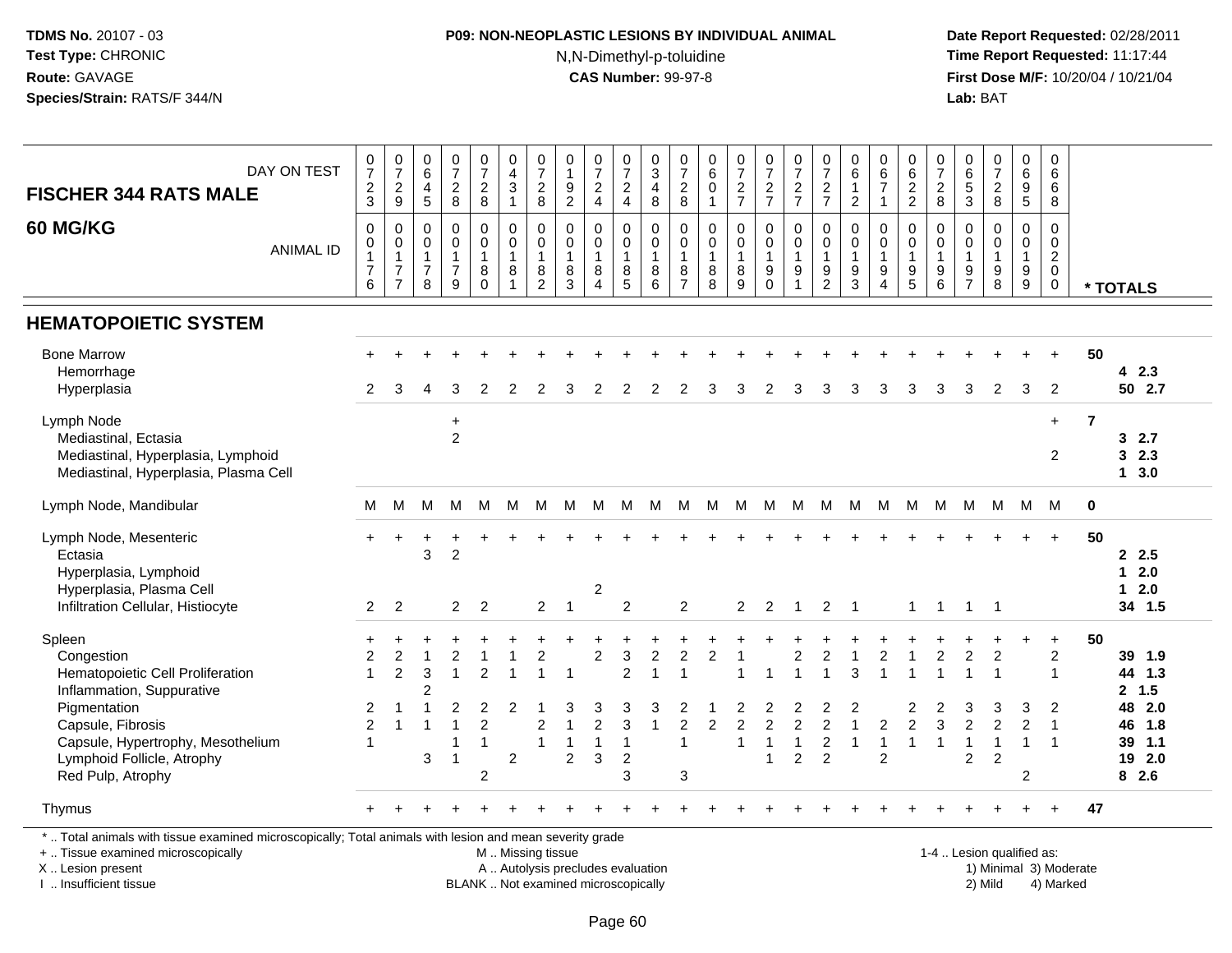### **P09: NON-NEOPLASTIC LESIONS BY INDIVIDUAL ANIMAL**N,N-Dimethyl-p-toluidine

 **Date Report Requested:** 02/28/2011 **Time Report Requested:** 11:17:44 **First Dose M/F:** 10/20/04 / 10/21/04<br>**Lab:** BAT **Lab:** BAT

| DAY ON TEST<br><b>FISCHER 344 RATS MALE</b>                                                                                                                                                  | $\frac{0}{7}$<br>$\frac{2}{3}$                               | $\frac{0}{7}$<br>$\frac{2}{9}$                                     | $\begin{array}{c} 0 \\ 6 \end{array}$<br>$\overline{4}$<br>$\sqrt{5}$ | $\begin{smallmatrix}0\\7\end{smallmatrix}$<br>$_{\rm 8}^2$    | $\frac{0}{7}$<br>$\frac{2}{8}$                       | $\pmb{0}$<br>$\overline{4}$<br>$\sqrt{3}$<br>$\mathbf{1}$               | 0<br>$\overline{7}$<br>$^2_8$                                  | $\pmb{0}$<br>$\mathbf{1}$<br>$\boldsymbol{9}$<br>$\overline{2}$ | $\begin{array}{c} 0 \\ 7 \end{array}$<br>$_4^2$                          | $\begin{array}{c} 0 \\ 7 \end{array}$<br>$_4^2$                                     | 0<br>$\overline{3}$<br>$\overline{4}$<br>8                             | 0<br>$\overline{7}$<br>$\frac{2}{8}$                    | $\begin{array}{c} 0 \\ 6 \end{array}$<br>$\mathsf 0$<br>$\mathbf{1}$ | $\frac{0}{7}$<br>$\frac{2}{7}$                            | $\begin{array}{c} 0 \\ 7 \end{array}$<br>$\frac{2}{7}$ | $\begin{array}{c} 0 \\ 7 \end{array}$<br>$\frac{2}{7}$            | $\pmb{0}$<br>$\overline{7}$<br>$\frac{2}{7}$            | $\mathbf 0$<br>6<br>$\overline{1}$<br>$\overline{2}$                   | $_{6}^{\rm 0}$<br>$\overline{7}$<br>$\mathbf{1}$        | $\begin{array}{c} 0 \\ 6 \end{array}$<br>$\frac{2}{2}$                              | $\begin{array}{c} 0 \\ 7 \end{array}$<br>$_{\rm 8}^2$ | 0<br>$6\phantom{a}$<br>$\frac{5}{3}$                      | $\begin{array}{c} 0 \\ 7 \end{array}$<br>$\frac{2}{8}$                     | 0<br>$\overline{6}$<br>$\boldsymbol{9}$<br>$\overline{5}$      | 0<br>$6\overline{6}$<br>6<br>8                                          |    |                              |
|----------------------------------------------------------------------------------------------------------------------------------------------------------------------------------------------|--------------------------------------------------------------|--------------------------------------------------------------------|-----------------------------------------------------------------------|---------------------------------------------------------------|------------------------------------------------------|-------------------------------------------------------------------------|----------------------------------------------------------------|-----------------------------------------------------------------|--------------------------------------------------------------------------|-------------------------------------------------------------------------------------|------------------------------------------------------------------------|---------------------------------------------------------|----------------------------------------------------------------------|-----------------------------------------------------------|--------------------------------------------------------|-------------------------------------------------------------------|---------------------------------------------------------|------------------------------------------------------------------------|---------------------------------------------------------|-------------------------------------------------------------------------------------|-------------------------------------------------------|-----------------------------------------------------------|----------------------------------------------------------------------------|----------------------------------------------------------------|-------------------------------------------------------------------------|----|------------------------------|
| <b>60 MG/KG</b><br><b>ANIMAL ID</b>                                                                                                                                                          | $\boldsymbol{0}$<br>0<br>$\mathbf{1}$<br>$\overline{7}$<br>6 | $\pmb{0}$<br>0<br>$\mathbf{1}$<br>$\overline{7}$<br>$\overline{7}$ | $\pmb{0}$<br>0<br>$\overline{1}$<br>$\boldsymbol{7}$<br>8             | $\pmb{0}$<br>$\pmb{0}$<br>$\mathbf{1}$<br>$\overline{7}$<br>9 | 0<br>$\mathbf 0$<br>$\mathbf{1}$<br>8<br>$\mathbf 0$ | $\mathbf 0$<br>$\mathbf 0$<br>$\mathbf{1}$<br>$\bf 8$<br>$\overline{1}$ | $\Omega$<br>$\mathbf 0$<br>$\mathbf{1}$<br>8<br>$\overline{2}$ | $\Omega$<br>$\mathbf 0$<br>$\mathbf{1}$<br>8<br>3               | $\Omega$<br>$\mathbf 0$<br>$\mathbf{1}$<br>$\bf8$<br>4                   | $\mathbf 0$<br>$\mathbf 0$<br>$\mathbf{1}$<br>$\begin{array}{c} 8 \\ 5 \end{array}$ | $\Omega$<br>$\mathbf 0$<br>$\overline{1}$<br>$\bf 8$<br>$6\phantom{1}$ | 0<br>$\mathbf 0$<br>$\mathbf{1}$<br>8<br>$\overline{7}$ | $\pmb{0}$<br>$\mathbf 0$<br>$\mathbf{1}$<br>$_{8}^8$                 | $\pmb{0}$<br>$\mathbf 0$<br>$\mathbf{1}$<br>$\frac{8}{9}$ | 0<br>$\mathbf 0$<br>$\mathbf{1}$<br>$_{0}^{9}$         | $\pmb{0}$<br>$\mathsf{O}\xspace$<br>$\mathbf{1}$<br>$\frac{9}{1}$ | 0<br>$\mathbf 0$<br>$\mathbf{1}$<br>9<br>$\overline{2}$ | 0<br>$\mathbf 0$<br>$\mathbf{1}$<br>$\boldsymbol{9}$<br>$\overline{3}$ | 0<br>$\mathbf 0$<br>$\mathbf{1}$<br>9<br>$\overline{4}$ | $\mathbf 0$<br>$\mathbf 0$<br>$\mathbf{1}$<br>$\begin{array}{c} 9 \\ 5 \end{array}$ | $\mathsf 0$<br>$\mathsf 0$<br>$\mathbf{1}$<br>9<br>6  | 0<br>$\mathbf 0$<br>$\overline{1}$<br>9<br>$\overline{7}$ | $\Omega$<br>$\Omega$<br>$\mathbf{1}$<br>$\boldsymbol{9}$<br>$\overline{8}$ | $\Omega$<br>$\mathbf 0$<br>$\mathbf{1}$<br>9<br>$\overline{9}$ | $\Omega$<br>$\mathbf 0$<br>$\overline{2}$<br>$\mathbf 0$<br>$\mathbf 0$ |    | * TOTALS                     |
| Atrophy<br>Hyperplasia, Lymphoid                                                                                                                                                             | 3                                                            | $\overline{2}$                                                     | $\overline{2}$                                                        | 3                                                             | 3                                                    | $\overline{2}$                                                          | 3                                                              | 2                                                               | 3                                                                        | Δ                                                                                   | 3                                                                      | 3                                                       | $\mathfrak{p}$                                                       | $\overline{2}$                                            | 3                                                      | $\overline{2}$                                                    |                                                         | 3                                                                      | $\overline{2}$                                          | 2                                                                                   | 2                                                     | 3                                                         | 3                                                                          | 2                                                              | 2                                                                       |    | 44 2.5<br>13.0               |
| <b>INTEGUMENTARY SYSTEM</b>                                                                                                                                                                  |                                                              |                                                                    |                                                                       |                                                               |                                                      |                                                                         |                                                                |                                                                 |                                                                          |                                                                                     |                                                                        |                                                         |                                                                      |                                                           |                                                        |                                                                   |                                                         |                                                                        |                                                         |                                                                                     |                                                       |                                                           |                                                                            |                                                                |                                                                         |    |                              |
| <b>Mammary Gland</b><br>Cyst                                                                                                                                                                 |                                                              |                                                                    |                                                                       |                                                               |                                                      |                                                                         |                                                                |                                                                 |                                                                          |                                                                                     |                                                                        |                                                         |                                                                      |                                                           |                                                        |                                                                   |                                                         |                                                                        |                                                         |                                                                                     |                                                       |                                                           |                                                                            |                                                                | $+$                                                                     | 50 | 1                            |
| Skin<br>Cyst Epithelial Inclusion<br>Inflammation                                                                                                                                            |                                                              |                                                                    | $\mathbf{3}$                                                          |                                                               |                                                      |                                                                         |                                                                |                                                                 |                                                                          |                                                                                     |                                                                        |                                                         |                                                                      |                                                           |                                                        |                                                                   |                                                         |                                                                        |                                                         | $\boldsymbol{\mathsf{X}}$                                                           |                                                       |                                                           |                                                                            |                                                                | $+$                                                                     | 50 | $\mathbf 1$<br>13.0          |
| <b>MUSCULOSKELETAL SYSTEM</b>                                                                                                                                                                |                                                              |                                                                    |                                                                       |                                                               |                                                      |                                                                         |                                                                |                                                                 |                                                                          |                                                                                     |                                                                        |                                                         |                                                                      |                                                           |                                                        |                                                                   |                                                         |                                                                        |                                                         |                                                                                     |                                                       |                                                           |                                                                            |                                                                |                                                                         |    |                              |
| <b>Bone</b>                                                                                                                                                                                  |                                                              |                                                                    |                                                                       |                                                               |                                                      |                                                                         |                                                                |                                                                 |                                                                          |                                                                                     |                                                                        |                                                         |                                                                      |                                                           |                                                        |                                                                   |                                                         |                                                                        |                                                         |                                                                                     |                                                       |                                                           |                                                                            |                                                                |                                                                         | 50 |                              |
| <b>NERVOUS SYSTEM</b>                                                                                                                                                                        |                                                              |                                                                    |                                                                       |                                                               |                                                      |                                                                         |                                                                |                                                                 |                                                                          |                                                                                     |                                                                        |                                                         |                                                                      |                                                           |                                                        |                                                                   |                                                         |                                                                        |                                                         |                                                                                     |                                                       |                                                           |                                                                            |                                                                |                                                                         |    |                              |
| <b>Brain</b>                                                                                                                                                                                 |                                                              |                                                                    |                                                                       |                                                               |                                                      |                                                                         |                                                                |                                                                 |                                                                          |                                                                                     |                                                                        |                                                         |                                                                      |                                                           |                                                        |                                                                   |                                                         |                                                                        |                                                         |                                                                                     |                                                       |                                                           |                                                                            |                                                                | $+$                                                                     | 50 |                              |
| <b>RESPIRATORY SYSTEM</b>                                                                                                                                                                    |                                                              |                                                                    |                                                                       |                                                               |                                                      |                                                                         |                                                                |                                                                 |                                                                          |                                                                                     |                                                                        |                                                         |                                                                      |                                                           |                                                        |                                                                   |                                                         |                                                                        |                                                         |                                                                                     |                                                       |                                                           |                                                                            |                                                                |                                                                         |    |                              |
| Lung<br>Congestion<br>Inflammation<br>Mineralization<br>Alveolar Epithelium, Hyperplasia                                                                                                     |                                                              |                                                                    |                                                                       |                                                               |                                                      |                                                                         |                                                                | 2                                                               |                                                                          |                                                                                     |                                                                        |                                                         |                                                                      |                                                           | 3                                                      |                                                                   |                                                         |                                                                        |                                                         |                                                                                     |                                                       |                                                           | 3                                                                          |                                                                | $+$                                                                     | 50 | 32.7<br>11.0<br>11.0<br>62.8 |
| Alveolus, Infiltration Cellular, Histiocyte<br>Alveolus, Inflammation, Suppurative                                                                                                           |                                                              |                                                                    |                                                                       |                                                               | $\overline{1}$                                       |                                                                         |                                                                |                                                                 |                                                                          |                                                                                     |                                                                        |                                                         |                                                                      |                                                           |                                                        |                                                                   |                                                         |                                                                        |                                                         |                                                                                     |                                                       |                                                           | $\mathbf{1}$                                                               |                                                                |                                                                         |    | $11 \quad 1.1$<br>$12.0$     |
| Nose                                                                                                                                                                                         |                                                              |                                                                    |                                                                       |                                                               |                                                      |                                                                         |                                                                |                                                                 |                                                                          |                                                                                     |                                                                        |                                                         |                                                                      |                                                           |                                                        |                                                                   |                                                         |                                                                        |                                                         |                                                                                     |                                                       |                                                           |                                                                            |                                                                |                                                                         | 49 |                              |
| *  Total animals with tissue examined microscopically; Total animals with lesion and mean severity grade<br>+  Tissue examined microscopically<br>X Lesion present<br>I. Insufficient tissue |                                                              |                                                                    |                                                                       |                                                               |                                                      | M  Missing tissue                                                       |                                                                |                                                                 | A  Autolysis precludes evaluation<br>BLANK  Not examined microscopically |                                                                                     |                                                                        |                                                         |                                                                      |                                                           |                                                        |                                                                   |                                                         |                                                                        |                                                         |                                                                                     |                                                       |                                                           | 1-4  Lesion qualified as:<br>2) Mild                                       |                                                                | 1) Minimal 3) Moderate<br>4) Marked                                     |    |                              |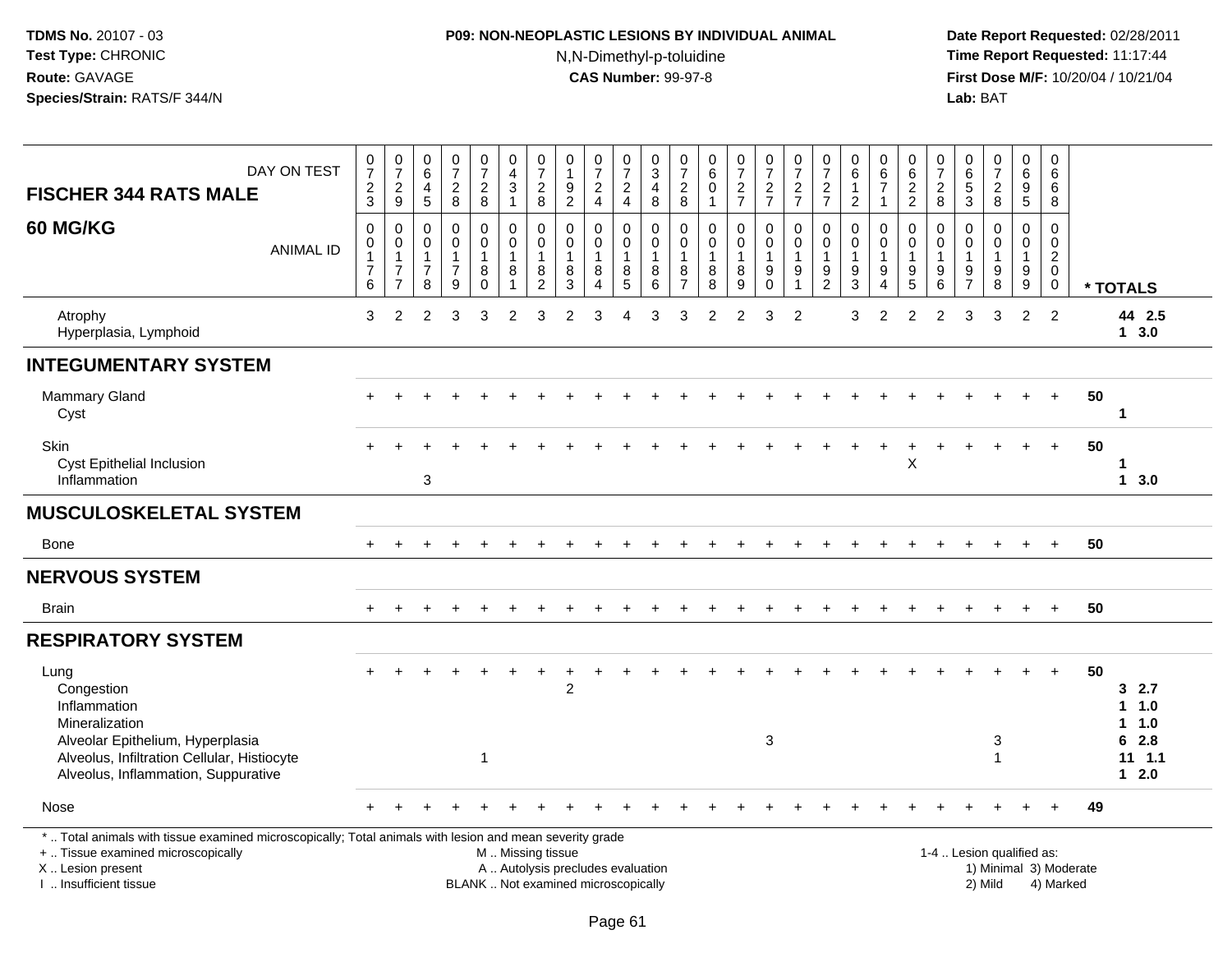## **P09: NON-NEOPLASTIC LESIONS BY INDIVIDUAL ANIMAL**N,N-Dimethyl-p-toluidine

 **Date Report Requested:** 02/28/2011 **Time Report Requested:** 11:17:44 **First Dose M/F:** 10/20/04 / 10/21/04<br>**Lab:** BAT **Lab:** BAT

| DAY ON TEST<br><b>FISCHER 344 RATS MALE</b>                                                                                                                                                                                                                                                                                                                                    | $\frac{0}{7}$<br>$\overline{\mathbf{c}}$<br>$\mathbf{3}$                                                 | $\frac{0}{7}$<br>$\overline{c}$<br>9                                | $\pmb{0}$<br>$\,6$<br>$\overline{4}$<br>$\sqrt{5}$                                  | 0<br>$\overline{7}$<br>$\boldsymbol{2}$<br>8                                        | $\frac{0}{7}$<br>$\sqrt{2}$<br>$\,8\,$                                                                       | 0<br>$\overline{\mathbf{4}}$<br>$\mathfrak{S}$<br>$\mathbf{1}$               | 0<br>$\overline{7}$<br>$\sqrt{2}$<br>8              | 0<br>$\mathbf{1}$<br>$\boldsymbol{9}$<br>$\overline{2}$                  | $\pmb{0}$<br>$\overline{7}$<br>$\boldsymbol{2}$<br>$\overline{4}$ | $\begin{array}{c} 0 \\ 7 \end{array}$<br>$\sqrt{2}$<br>$\overline{4}$                                            | 0<br>$\mathbf 3$<br>$\overline{4}$<br>8                   | 0<br>$\overline{7}$<br>$\sqrt{2}$<br>8                     | 0<br>6<br>$\Omega$<br>$\mathbf{1}$                           | $\frac{0}{7}$<br>$\sqrt{2}$<br>$\overline{7}$ | $\frac{0}{7}$<br>$\overline{c}$<br>$\overline{7}$                                                 | $\frac{0}{7}$<br>$\overline{2}$<br>$\overline{7}$           | $\pmb{0}$<br>$\overline{7}$<br>$\sqrt{2}$<br>$\overline{7}$       | $\mathbf 0$<br>$\,6\,$<br>$\overline{1}$<br>$\overline{2}$ | 0<br>$\,6\,$<br>$\overline{7}$<br>$\mathbf{1}$                                                               | 0<br>$\,6\,$<br>$\sqrt{2}$<br>$\overline{c}$                                             | 0<br>$\overline{7}$<br>$\boldsymbol{2}$<br>8            | 0<br>6<br>5<br>$\mathbf{3}$                         | $\pmb{0}$<br>$\boldsymbol{7}$<br>$\boldsymbol{2}$<br>8         | $\pmb{0}$<br>$\,6\,$<br>$\boldsymbol{9}$<br>$\sqrt{5}$                        | $\mathbf 0$<br>6<br>6<br>8                                               |    |                                                                                                     |
|--------------------------------------------------------------------------------------------------------------------------------------------------------------------------------------------------------------------------------------------------------------------------------------------------------------------------------------------------------------------------------|----------------------------------------------------------------------------------------------------------|---------------------------------------------------------------------|-------------------------------------------------------------------------------------|-------------------------------------------------------------------------------------|--------------------------------------------------------------------------------------------------------------|------------------------------------------------------------------------------|-----------------------------------------------------|--------------------------------------------------------------------------|-------------------------------------------------------------------|------------------------------------------------------------------------------------------------------------------|-----------------------------------------------------------|------------------------------------------------------------|--------------------------------------------------------------|-----------------------------------------------|---------------------------------------------------------------------------------------------------|-------------------------------------------------------------|-------------------------------------------------------------------|------------------------------------------------------------|--------------------------------------------------------------------------------------------------------------|------------------------------------------------------------------------------------------|---------------------------------------------------------|-----------------------------------------------------|----------------------------------------------------------------|-------------------------------------------------------------------------------|--------------------------------------------------------------------------|----|-----------------------------------------------------------------------------------------------------|
| 60 MG/KG<br><b>ANIMAL ID</b>                                                                                                                                                                                                                                                                                                                                                   | $\Omega$<br>0<br>$\mathbf{1}$<br>$\overline{7}$<br>6                                                     | $\Omega$<br>0<br>$\overline{1}$<br>$\overline{7}$<br>$\overline{7}$ | 0<br>$\mathsf{O}\xspace$<br>$\mathbf{1}$<br>$\overline{7}$<br>8                     | $\Omega$<br>0<br>$\mathbf{1}$<br>$\overline{7}$<br>$\boldsymbol{9}$                 | $\mathbf 0$<br>$\mathbf 0$<br>$\mathbf{1}$<br>8<br>$\mathbf 0$                                               | 0<br>$\mathsf 0$<br>$\mathbf{1}$<br>8<br>$\mathbf{1}$                        | $\Omega$<br>$\pmb{0}$<br>1<br>8<br>$\boldsymbol{2}$ | 0<br>$\pmb{0}$<br>$\mathbf{1}$<br>8<br>3                                 | $\Omega$<br>0<br>$\mathbf{1}$<br>8<br>$\overline{4}$              | $\Omega$<br>$\mathsf{O}\xspace$<br>$\mathbf{1}$<br>8<br>5                                                        | $\Omega$<br>$\mathbf 0$<br>$\overline{1}$<br>8<br>$\,6\,$ | $\Omega$<br>$\mathbf 0$<br>$\overline{1}$<br>$\frac{8}{7}$ | 0<br>$\pmb{0}$<br>$\mathbf{1}$<br>8<br>$\bf8$                | $\Omega$<br>$\mathbf 0$<br>1<br>8<br>9        | $\Omega$<br>0<br>$\mathbf{1}$<br>9<br>$\mathbf 0$                                                 | $\Omega$<br>$\mathsf 0$<br>$\mathbf{1}$<br>$\boldsymbol{9}$ | $\Omega$<br>$\pmb{0}$<br>$\mathbf{1}$<br>$\frac{9}{2}$            | $\mathbf{0}$<br>$\mathbf 0$<br>$\overline{1}$<br>$^9_3$    | $\Omega$<br>$\mathbf 0$<br>$\mathbf{1}$<br>9<br>$\boldsymbol{\Lambda}$                                       | 0<br>$\pmb{0}$<br>$\mathbf{1}$<br>9<br>$\sqrt{5}$                                        | $\Omega$<br>$\mathsf 0$<br>$\mathbf{1}$<br>9<br>$\,6\,$ | $\Omega$<br>$\mathbf 0$<br>1<br>9<br>$\overline{7}$ | $\Omega$<br>$\mathbf 0$<br>$\mathbf{1}$<br>9<br>8              | $\Omega$<br>$\pmb{0}$<br>$\mathbf{1}$<br>$\boldsymbol{9}$<br>$\boldsymbol{9}$ | $\mathbf 0$<br>$\mathbf 0$<br>$\overline{a}$<br>$\pmb{0}$<br>$\mathbf 0$ |    | * TOTALS                                                                                            |
| Foreign Body<br>Inflammation<br>Glands, Olfactory Epithelium, Dilatation<br>Glands, Olfactory Epithelium, Hyperplasia<br>Glands, Olfactory Epithelium, Metaplasia<br>Glands, Olfactory Epithelium, Necrosis<br>Glands, Respiratory Epithelium, Dilatation<br>Glands, Respiratory Epithelium, Hyperplasia<br>Glands, Respiratory Epithelium, Metaplasia,                        | Χ<br>3<br>$\overline{c}$<br>$\overline{c}$<br>$\mathbf{1}$<br>3<br>$\overline{2}$<br>$\overline{c}$<br>3 | 3<br>3<br>$\overline{2}$<br>$\overline{1}$<br>$\overline{c}$<br>3   | 3<br>$\overline{c}$<br>$\overline{2}$<br>3<br>$\overline{1}$<br>$\overline{1}$<br>3 | $\overline{2}$<br>3<br>2<br>$\overline{c}$<br>$\overline{c}$<br>$\overline{2}$<br>3 | X<br>$\overline{2}$<br>$\sqrt{3}$<br>$\overline{2}$<br>$\overline{c}$<br>-1<br>$\overline{\phantom{a}}$<br>2 | $\overline{c}$<br>$\overline{2}$<br>$\mathbf{1}$<br>3<br>1<br>$\overline{2}$ | 3<br>2<br>-1<br>$\overline{2}$<br>3                 |                                                                          | 3<br>$\overline{2}$<br>3<br>$\overline{c}$<br>3                   | 2<br>3<br>$\overline{2}$<br>$\overline{1}$<br>$\mathbf{3}$<br>$\overline{2}$<br>$\overline{2}$<br>$\overline{2}$ | $\overline{c}$<br>$\mathbf{1}$<br>$\overline{2}$          | 3<br>3<br>2<br>-1<br>3                                     | $\overline{2}$<br>1<br>3<br>$\overline{c}$<br>$\overline{2}$ | 3<br>2<br>3                                   | $\overline{2}$<br>$\ensuremath{\mathsf{3}}$<br>$\overline{c}$<br>$\overline{2}$<br>$\mathfrak{p}$ | 3<br>3<br>$\overline{c}$<br>$\mathbf{1}$<br>3               | $\overline{c}$<br>3<br>$\overline{c}$<br>$\overline{c}$<br>2<br>2 | X<br>3<br>$\overline{2}$<br>2<br>1<br>2                    | $\overline{2}$<br>$\overline{2}$<br>$\overline{2}$<br>3<br>$\overline{1}$<br>$\overline{2}$<br>$\mathcal{P}$ | 3<br>$\overline{c}$<br>$\overline{2}$<br>1<br>3<br>$\overline{c}$<br>$\overline{c}$<br>3 | 3<br>$\overline{2}$<br>3                                | 3<br>$\overline{c}$<br>$\mathfrak{p}$               | $\overline{2}$<br>2<br>3                                       | 3<br>$\overline{2}$<br>1<br>$\overline{1}$<br>$\overline{c}$<br>3             | 2<br>$\mathbf{1}$<br>2<br>2<br>2<br>2                                    |    | 9<br>48<br>1.9<br>2.4<br>49<br>48<br>1.9<br>38<br>1.5<br>22 2.7<br>48<br>1.6<br>1.7<br>41<br>47 2.6 |
| Respiratory<br>Glands, Transitional Epithelium, Dilatation<br>Glands, Transitional Epithelium, Hyperplasia<br>Nerve, Atrophy<br>Olfactory Epithelium, Degeneration<br>Olfactory Epithelium, Hyperplasia, Basal Cell<br>Olfactory Epithelium, Metaplasia, Respiratory<br>Respiratory Epithelium, Accumulation, Hyaline<br><b>Droplet</b><br>Respiratory Epithelium, Hyperplasia | $\mathbf{1}$<br>2<br>$\mathbf{1}$<br>$\overline{2}$<br>1                                                 | $\overline{1}$<br>3<br>3                                            | 2<br>3<br>$\overline{2}$<br>2                                                       | $\overline{c}$<br>$\mathbf{1}$<br>$\overline{2}$<br>2                               | -1<br>$\overline{2}$<br>$\overline{1}$<br>2<br>3                                                             | 2<br>2<br>$\overline{2}$<br>2                                                | -1                                                  | 2<br>$\mathbf{1}$                                                        | 3<br>2                                                            | -1<br>$\overline{2}$<br>$\overline{c}$<br>$\mathbf{1}$<br>$\overline{1}$                                         | 2<br>1                                                    | -1<br>3<br>$\overline{1}$<br>2                             | $\overline{c}$<br>2                                          | 2<br>2                                        | $\overline{2}$<br>1<br>2                                                                          | $\overline{c}$                                              | 2<br>$\overline{2}$<br>3                                          | 2<br>2                                                     | $\overline{2}$<br>-1<br>2                                                                                    | -1<br>1                                                                                  | $\overline{2}$                                          | 1<br>2                                              |                                                                | 3<br>$\overline{2}$<br>2                                                      | $\mathbf 1$<br>$\overline{1}$<br>$\overline{1}$                          |    | $3 \t1.7$<br>40<br>1.6<br>15<br>1.3<br>2.1<br>47<br>38 1.3<br>40<br>1.3<br>1.0<br>8<br>49 1.6       |
| Respiratory Epithelium, Ulcer<br>Transitional Epithelium, Hyperplasia                                                                                                                                                                                                                                                                                                          | $\overline{2}$<br>2                                                                                      |                                                                     | 3                                                                                   | 2                                                                                   |                                                                                                              | 2                                                                            |                                                     |                                                                          |                                                                   | 2                                                                                                                | 2                                                         |                                                            |                                                              |                                               | $\overline{2}$                                                                                    |                                                             | 2                                                                 |                                                            | 3                                                                                                            |                                                                                          | 2                                                       | $\overline{2}$                                      | 2                                                              |                                                                               | $\overline{2}$                                                           |    | 2.0<br>$\mathbf 1$<br>46 1.7                                                                        |
| Trachea<br>Inflammation<br>Perforation<br>Peritracheal Tissue, Inflammation                                                                                                                                                                                                                                                                                                    |                                                                                                          |                                                                     |                                                                                     |                                                                                     |                                                                                                              |                                                                              |                                                     | 3                                                                        |                                                                   |                                                                                                                  |                                                           |                                                            |                                                              |                                               |                                                                                                   |                                                             |                                                                   |                                                            |                                                                                                              |                                                                                          |                                                         |                                                     |                                                                |                                                                               | $\div$<br>1                                                              | 50 | $3 \t1.7$<br>2, 3.0                                                                                 |
| <b>SPECIAL SENSES SYSTEM</b>                                                                                                                                                                                                                                                                                                                                                   |                                                                                                          |                                                                     |                                                                                     |                                                                                     |                                                                                                              |                                                                              |                                                     |                                                                          |                                                                   |                                                                                                                  |                                                           |                                                            |                                                              |                                               |                                                                                                   |                                                             |                                                                   |                                                            |                                                                                                              |                                                                                          |                                                         |                                                     |                                                                |                                                                               |                                                                          |    |                                                                                                     |
| Eye<br>Lens, Degeneration                                                                                                                                                                                                                                                                                                                                                      | +<br>3                                                                                                   |                                                                     |                                                                                     |                                                                                     |                                                                                                              |                                                                              |                                                     |                                                                          |                                                                   |                                                                                                                  |                                                           |                                                            |                                                              |                                               |                                                                                                   |                                                             |                                                                   |                                                            |                                                                                                              |                                                                                          |                                                         |                                                     |                                                                |                                                                               |                                                                          | 50 | 13.0                                                                                                |
| *  Total animals with tissue examined microscopically; Total animals with lesion and mean severity grade<br>+  Tissue examined microscopically<br>X  Lesion present<br>I. Insufficient tissue                                                                                                                                                                                  |                                                                                                          |                                                                     |                                                                                     |                                                                                     |                                                                                                              | M  Missing tissue                                                            |                                                     | A  Autolysis precludes evaluation<br>BLANK  Not examined microscopically |                                                                   |                                                                                                                  |                                                           |                                                            |                                                              |                                               |                                                                                                   |                                                             |                                                                   |                                                            |                                                                                                              |                                                                                          |                                                         |                                                     | 1-4  Lesion qualified as:<br>1) Minimal 3) Moderate<br>2) Mild |                                                                               | 4) Marked                                                                |    |                                                                                                     |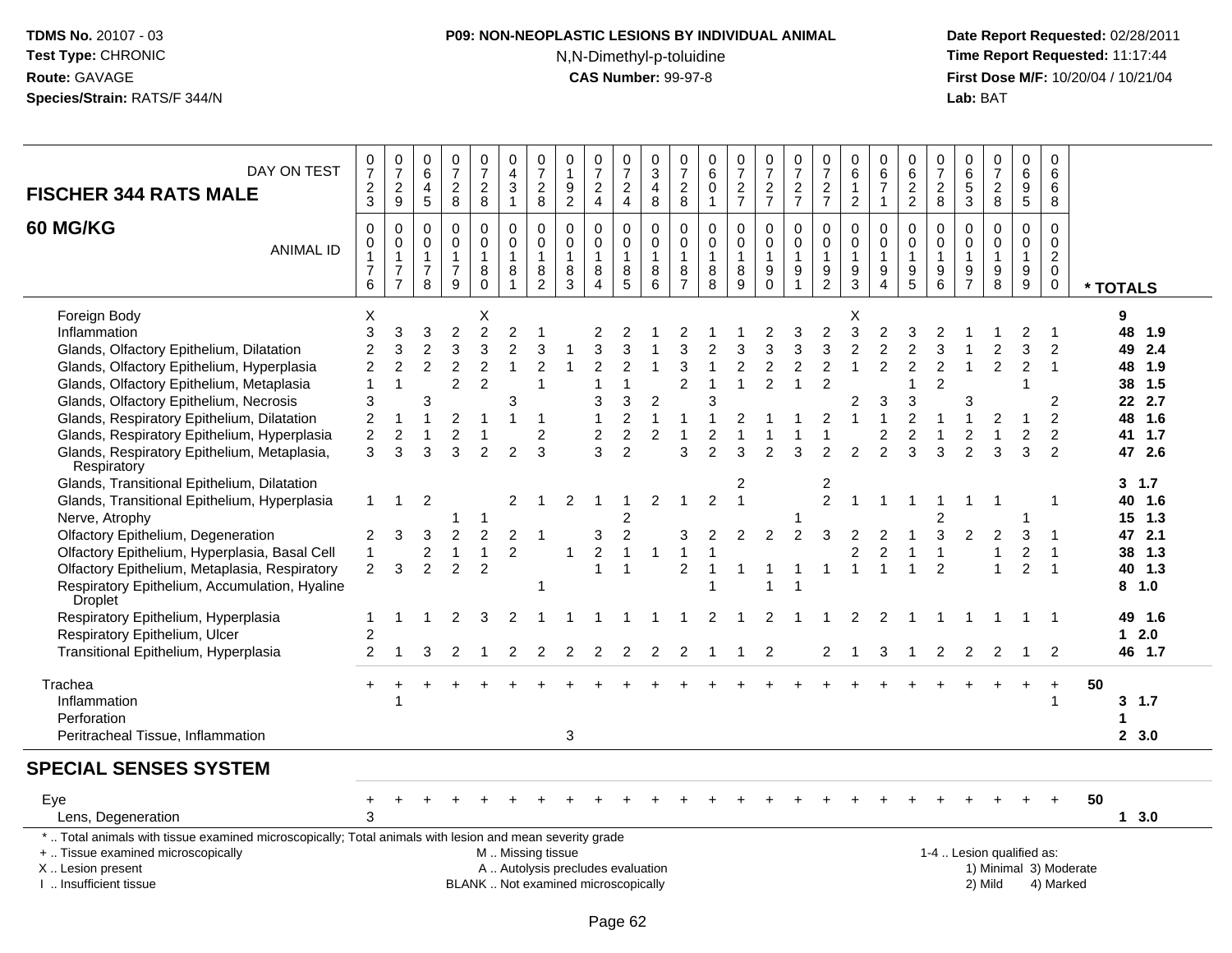#### **P09: NON-NEOPLASTIC LESIONS BY INDIVIDUAL ANIMAL**N,N-Dimethyl-p-toluidine

 **Date Report Requested:** 02/28/2011 **Time Report Requested:** 11:17:44 **First Dose M/F:** 10/20/04 / 10/21/04<br>**Lab:** BAT **Lab:** BAT

| DAY ON TEST<br><b>FISCHER 344 RATS MALE</b>                                                                         | $\begin{array}{c} 0 \\ 7 \\ 2 \end{array}$<br>$\mathbf{3}$      | $\frac{0}{7}$<br>$\overline{2}$<br>$\boldsymbol{9}$                | $\begin{array}{c} 0 \\ 6 \end{array}$<br>$\overline{4}$<br>5 | $\frac{0}{7}$<br>$\overline{c}$<br>8                  | $\frac{0}{7}$<br>8                                             | $\begin{array}{c} 0 \\ 4 \\ 3 \end{array}$<br>$\mathbf{1}$                      | $\frac{0}{7}$<br>$\overline{c}$<br>8 | $\begin{smallmatrix}0\\1\end{smallmatrix}$<br>$\boldsymbol{9}$<br>$\overline{2}$ | $\frac{0}{7}$<br>$\boldsymbol{2}$<br>$\overline{4}$                         | $\begin{array}{c} 0 \\ 7 \\ 2 \end{array}$<br>$\overline{4}$     | $\frac{0}{3}$<br>$\overline{4}$<br>8                      | $\frac{0}{7}$<br>$\overline{c}$<br>$\,8\,$                        | $\begin{matrix} 0 \\ 6 \end{matrix}$<br>$\pmb{0}$<br>1 | $\frac{0}{7}$<br>$\overline{a}$<br>$\overline{7}$  | $\begin{array}{c} 0 \\ 7 \\ 2 \end{array}$<br>$\overline{7}$                | $\frac{0}{7}$<br>$\boldsymbol{2}$<br>$\overline{7}$          | $\frac{0}{7}$<br>$\sqrt{2}$<br>$\overline{7}$   | $\begin{array}{c} 0 \\ 6 \end{array}$<br>$\mathbf{1}$<br>$\overline{c}$ | $\begin{array}{c} 0 \\ 6 \\ 7 \end{array}$ | $\begin{matrix} 0 \\ 6 \\ 2 \end{matrix}$<br>$\overline{2}$                       | $\frac{0}{7}$<br>$\sqrt{2}$<br>$\,8\,$                          | $\begin{matrix} 0 \\ 6 \\ 5 \end{matrix}$<br>$\mathbf{3}$ | $\frac{0}{7}$<br>$\sqrt{2}$<br>$\,8\,$                              | 0<br>$6\overline{6}$<br>9<br>5              | 0<br>6<br>6<br>8                                       |    |                                                      |
|---------------------------------------------------------------------------------------------------------------------|-----------------------------------------------------------------|--------------------------------------------------------------------|--------------------------------------------------------------|-------------------------------------------------------|----------------------------------------------------------------|---------------------------------------------------------------------------------|--------------------------------------|----------------------------------------------------------------------------------|-----------------------------------------------------------------------------|------------------------------------------------------------------|-----------------------------------------------------------|-------------------------------------------------------------------|--------------------------------------------------------|----------------------------------------------------|-----------------------------------------------------------------------------|--------------------------------------------------------------|-------------------------------------------------|-------------------------------------------------------------------------|--------------------------------------------|-----------------------------------------------------------------------------------|-----------------------------------------------------------------|-----------------------------------------------------------|---------------------------------------------------------------------|---------------------------------------------|--------------------------------------------------------|----|------------------------------------------------------|
| <b>60 MG/KG</b><br><b>ANIMAL ID</b>                                                                                 | $\pmb{0}$<br>$\pmb{0}$<br>$\overline{1}$<br>$\overline{7}$<br>6 | 0<br>$\pmb{0}$<br>$\mathbf{1}$<br>$\overline{7}$<br>$\overline{7}$ | 0<br>0<br>$\overline{1}$<br>$\overline{7}$<br>8              | 0<br>$\pmb{0}$<br>$\mathbf{1}$<br>$\overline{7}$<br>9 | $_{\rm 0}^{\rm 0}$<br>$\overline{1}$<br>$\,8\,$<br>$\mathbf 0$ | $\pmb{0}$<br>$\mathsf{O}\xspace$<br>$\overline{1}$<br>$\,8\,$<br>$\overline{1}$ | 0<br>0<br>1<br>8<br>$\overline{2}$   | 0<br>0<br>$\mathbf{1}$<br>$\,8\,$<br>3                                           | $\pmb{0}$<br>$\pmb{0}$<br>$\mathbf{1}$<br>$\bf 8$<br>$\boldsymbol{\Lambda}$ | 0<br>$\mathbf 0$<br>$\overline{1}$<br>$\bf 8$<br>$5\phantom{.0}$ | $\mathbf 0$<br>$\pmb{0}$<br>$\overline{1}$<br>$\, 8$<br>6 | 0<br>$\boldsymbol{0}$<br>$\mathbf{1}$<br>$\, 8$<br>$\overline{7}$ | $\pmb{0}$<br>$\pmb{0}$<br>$\mathbf{1}$<br>$\bf 8$<br>8 | 0<br>$\mathsf{O}\xspace$<br>$\mathbf{1}$<br>8<br>9 | 0<br>$\mathsf{O}\xspace$<br>$\mathbf{1}$<br>$\boldsymbol{9}$<br>$\mathbf 0$ | $\pmb{0}$<br>$\pmb{0}$<br>$\overline{1}$<br>$\boldsymbol{9}$ | 0<br>0<br>$\overline{1}$<br>9<br>$\overline{2}$ | 0<br>$\pmb{0}$<br>$\mathbf{1}$<br>$\boldsymbol{9}$<br>3                 | 0<br>$\mathbf 0$<br>9<br>$\overline{4}$    | $\pmb{0}$<br>$\mathbf 0$<br>$\mathbf{1}$<br>$\begin{array}{c} 9 \\ 5 \end{array}$ | 0<br>$\mathsf 0$<br>$\mathbf{1}$<br>$\boldsymbol{9}$<br>$\,6\,$ | 0<br>0<br>$\overline{1}$<br>9<br>$\overline{7}$           | $\mathbf 0$<br>$\mathbf 0$<br>$\mathbf{1}$<br>$\boldsymbol{9}$<br>8 | 0<br>$\mathsf{O}$<br>$\mathbf{1}$<br>9<br>9 | 0<br>0<br>$\overline{c}$<br>$\mathsf 0$<br>$\mathbf 0$ |    | * TOTALS                                             |
| Retina, Atrophy                                                                                                     | 3                                                               |                                                                    |                                                              |                                                       |                                                                |                                                                                 |                                      |                                                                                  |                                                                             | $\overline{2}$                                                   |                                                           |                                                                   |                                                        |                                                    |                                                                             |                                                              |                                                 |                                                                         |                                            |                                                                                   |                                                                 |                                                           |                                                                     |                                             |                                                        |    | 32.3                                                 |
| <b>Harderian Gland</b><br>Inflammation                                                                              |                                                                 |                                                                    |                                                              |                                                       |                                                                |                                                                                 |                                      |                                                                                  |                                                                             |                                                                  |                                                           |                                                                   |                                                        |                                                    |                                                                             |                                                              |                                                 |                                                                         |                                            |                                                                                   |                                                                 |                                                           |                                                                     |                                             |                                                        | 50 | $10$ 1.3                                             |
| Zymbal's Gland                                                                                                      | $+$                                                             |                                                                    |                                                              |                                                       |                                                                |                                                                                 |                                      |                                                                                  |                                                                             |                                                                  |                                                           |                                                                   |                                                        |                                                    |                                                                             |                                                              |                                                 |                                                                         |                                            |                                                                                   |                                                                 |                                                           |                                                                     |                                             | $\ddot{}$                                              | 50 |                                                      |
| <b>URINARY SYSTEM</b>                                                                                               |                                                                 |                                                                    |                                                              |                                                       |                                                                |                                                                                 |                                      |                                                                                  |                                                                             |                                                                  |                                                           |                                                                   |                                                        |                                                    |                                                                             |                                                              |                                                 |                                                                         |                                            |                                                                                   |                                                                 |                                                           |                                                                     |                                             |                                                        |    |                                                      |
| Kidney<br>Cyst                                                                                                      |                                                                 |                                                                    |                                                              |                                                       |                                                                |                                                                                 |                                      |                                                                                  |                                                                             |                                                                  |                                                           |                                                                   |                                                        |                                                    | Χ                                                                           |                                                              |                                                 |                                                                         |                                            |                                                                                   |                                                                 |                                                           |                                                                     |                                             | $+$                                                    | 50 | 1                                                    |
| Mineralization<br>Nephropathy<br>Pigmentation<br>Pelvis, Dilatation<br>Pelvis, Transitional Epithelium, Hyperplasia | 2<br>$\overline{1}$                                             | 4<br>$\overline{c}$<br>$\overline{c}$                              | 2<br>3                                                       | $\overline{4}$<br>$\overline{2}$                      | 3<br>2                                                         | 2<br>1                                                                          | 3<br>2                               |                                                                                  | 2                                                                           |                                                                  |                                                           |                                                                   |                                                        | 2<br>$\mathfrak{p}$                                | $\mathfrak{p}$                                                              | $\mathcal{P}$                                                | 3                                               | 2                                                                       | 2<br>$\overline{2}$                        |                                                                                   | $\mathfrak{p}$                                                  | $\overline{2}$                                            | $\mathfrak{p}$                                                      | 1                                           | 2                                                      |    | 49<br>1.1<br>49<br>2.7<br>44<br>1.6<br>32.3<br>5 1.0 |
| Ureter<br>Inflammation                                                                                              |                                                                 |                                                                    |                                                              |                                                       |                                                                |                                                                                 |                                      |                                                                                  |                                                                             |                                                                  |                                                           |                                                                   |                                                        |                                                    |                                                                             |                                                              |                                                 |                                                                         |                                            |                                                                                   |                                                                 |                                                           |                                                                     |                                             |                                                        | 1  | $12.0$                                               |
| <b>Urinary Bladder</b><br>Hemorrhage<br>Inflammation<br>Transitional Epithelium, Necrosis                           |                                                                 |                                                                    |                                                              |                                                       |                                                                |                                                                                 |                                      |                                                                                  |                                                                             |                                                                  |                                                           |                                                                   |                                                        |                                                    |                                                                             |                                                              |                                                 |                                                                         |                                            |                                                                                   |                                                                 |                                                           |                                                                     |                                             | $+$                                                    | 50 | 2, 3.0<br>2, 3.0<br>14.0                             |

#### \*\*\* END OF MALE DATA \*\*\*

\* .. Total animals with tissue examined microscopically; Total animals with lesion and mean severity grade

+ .. Tissue examined microscopically

X .. Lesion present

I .. Insufficient tissue

 M .. Missing tissueA .. Autolysis precludes evaluation BLANK .. Not examined microscopically 2) Mild 4) Marked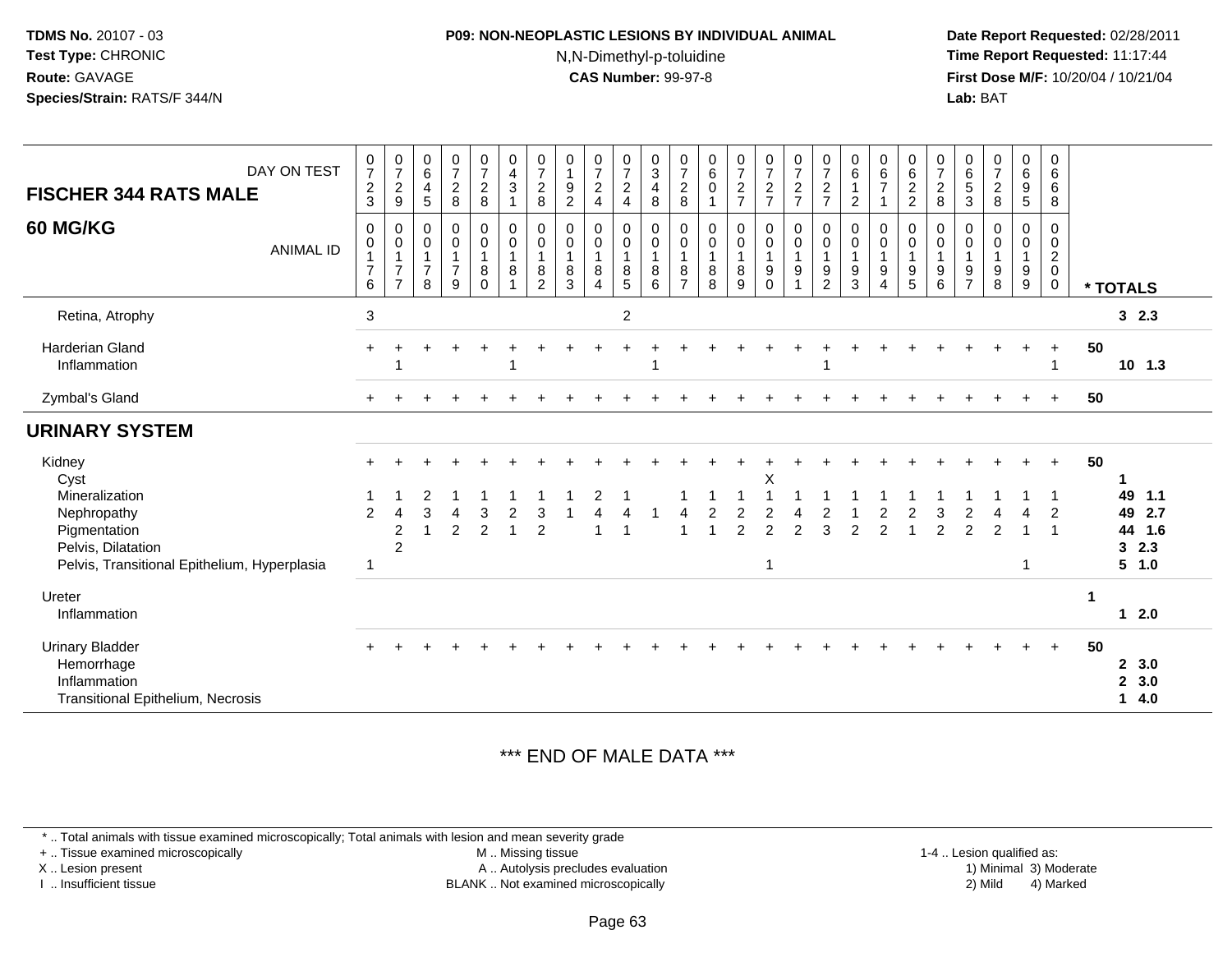#### **P09: NON-NEOPLASTIC LESIONS BY INDIVIDUAL ANIMAL**N,N-Dimethyl-p-toluidine

 **Date Report Requested:** 02/28/2011 **Time Report Requested:** 11:17:44 **First Dose M/F:** 10/20/04 / 10/21/04<br>**Lab:** BAT **Lab:** BAT

| <b>FISCHER 344 RATS FEMALE</b><br>0 MG/KG                                                                                                                                                                                                                         | DAY ON TEST<br><b>ANIMAL ID</b> | $\frac{0}{7}$<br>$_{8}^2$<br>0<br>$\boldsymbol{0}$ | $\begin{array}{c} 0 \\ 7 \end{array}$<br>$\frac{2}{9}$<br>$\boldsymbol{0}$<br>$\frac{0}{2}$ | 0<br>$6\phantom{1}6$<br>$\overline{4}$<br>6<br>$\mathbf 0$<br>$\pmb{0}$<br>$\overline{c}$ | 0<br>$\,6\,$<br>$\bf 8$<br>$\overline{7}$<br>$\mathbf 0$<br>$\pmb{0}$<br>$\overline{2}$ | $_6^0$<br>$\overline{7}$<br>3<br>0<br>$\frac{0}{2}$ | $\begin{smallmatrix}0\\7\end{smallmatrix}$<br>$\mathbf{3}$<br>$\mathbf 0$<br>0<br>$\mathsf{O}\xspace$<br>$\overline{2}$ | $\frac{0}{7}$<br>$\sqrt{2}$<br>$9\,$<br>0<br>$_2^0$ | $\begin{array}{c} 0 \\ 5 \end{array}$<br>$\frac{4}{7}$<br>$\pmb{0}$<br>$\frac{0}{2}$ | $\begin{smallmatrix}0\0\0\end{smallmatrix}$<br>$\boldsymbol{9}$<br>$\mathbf 0$<br>$\mathbf 0$<br>$\begin{smallmatrix} 0\\2 \end{smallmatrix}$ | $\begin{array}{c} 0 \\ 6 \end{array}$<br>$\overline{4}$<br>$\overline{c}$<br>0<br>$\mathbf 0$<br>$\overline{2}$ | $\begin{array}{c} 0 \\ 6 \end{array}$<br>$\boldsymbol{9}$<br>$\mathbf{1}$<br>$\begin{array}{c} 0 \\ 0 \\ 2 \\ 1 \end{array}$ | $\frac{0}{7}$<br>$\ensuremath{\mathsf{3}}$<br>$\mathbf 0$<br>0<br>$\frac{0}{2}$ | $\frac{0}{7}$<br>$\frac{2}{8}$<br>0<br>$\mathbf 0$ | $\frac{0}{7}$<br>$\ensuremath{\mathsf{3}}$<br>$\mathbf 0$<br>$\begin{array}{c} 0 \\ 0 \\ 2 \\ 1 \end{array}$ | $\begin{smallmatrix}0\\7\end{smallmatrix}$<br>$\mathbf{2}$<br>9<br>0<br>$\begin{smallmatrix} 0\\2 \end{smallmatrix}$ | $\frac{0}{7}$<br>$\mathbf{3}$<br>$\mathbf 0$<br>0<br>$\mathsf{O}\xspace$ | $\frac{0}{7}$<br>$\frac{2}{9}$<br>0<br>$\frac{0}{2}$<br>1 | $\frac{0}{7}$<br>$\sqrt{2}$<br>8<br>0<br>$\pmb{0}$ | $\begin{array}{c} 0 \\ 7 \end{array}$<br>$\frac{2}{9}$<br>$\mathbf 0$<br>$\frac{0}{2}$ | $\frac{0}{7}$<br>$\sqrt{3}$<br>$\mathbf 0$<br>0       | $\begin{array}{c} 0 \\ 5 \end{array}$<br>$\overline{7}$<br>$\overline{4}$<br>$\mathbf 0$ | $\frac{0}{7}$<br>$\frac{2}{8}$<br>$\mathbf 0$<br>$\pmb{0}$ | $\frac{0}{7}$<br>$\overline{c}$<br>9<br>$\mathbf 0$<br>$\mathbf 0$ | $\frac{0}{7}$<br>$\ensuremath{\mathsf{3}}$<br>$\pmb{0}$<br>0 | 0<br>6<br>9<br>8<br>$\mathbf{0}$<br>$\mathbf 0$ |                   |
|-------------------------------------------------------------------------------------------------------------------------------------------------------------------------------------------------------------------------------------------------------------------|---------------------------------|----------------------------------------------------|---------------------------------------------------------------------------------------------|-------------------------------------------------------------------------------------------|-----------------------------------------------------------------------------------------|-----------------------------------------------------|-------------------------------------------------------------------------------------------------------------------------|-----------------------------------------------------|--------------------------------------------------------------------------------------|-----------------------------------------------------------------------------------------------------------------------------------------------|-----------------------------------------------------------------------------------------------------------------|------------------------------------------------------------------------------------------------------------------------------|---------------------------------------------------------------------------------|----------------------------------------------------|--------------------------------------------------------------------------------------------------------------|----------------------------------------------------------------------------------------------------------------------|--------------------------------------------------------------------------|-----------------------------------------------------------|----------------------------------------------------|----------------------------------------------------------------------------------------|-------------------------------------------------------|------------------------------------------------------------------------------------------|------------------------------------------------------------|--------------------------------------------------------------------|--------------------------------------------------------------|-------------------------------------------------|-------------------|
|                                                                                                                                                                                                                                                                   |                                 | $\frac{2}{0}$                                      | $\overline{2}$                                                                              | $\mathbf 0$<br>3                                                                          | $\mathbf 0$<br>$\boldsymbol{\Lambda}$                                                   | 5                                                   | $\mathbf 0$<br>6                                                                                                        | $\pmb{0}$<br>$\overline{7}$                         | 8                                                                                    | $\mathbf 0$<br>9                                                                                                                              | $\mathbf{1}$<br>$\mathbf 0$                                                                                     | $\mathbf{1}$                                                                                                                 | $\overline{2}$                                                                  | $\frac{2}{1}$<br>3                                 | $\boldsymbol{\Lambda}$                                                                                       | $\mathbf{1}$<br>$\sqrt{5}$                                                                                           | $\frac{2}{1}$<br>6                                                       | $\overline{7}$                                            | $\frac{2}{1}$<br>8                                 | 9                                                                                      | $\begin{array}{c} 0 \\ 2 \\ 2 \\ 0 \end{array}$       | $\frac{0}{2}$<br>$\frac{2}{1}$                                                           | $\frac{2}{2}$                                              | $\frac{2}{3}$                                                      | $\frac{0}{2}$<br>4                                           | $\frac{2}{2}$ 5                                 | females<br>(cont) |
| <b>ALIMENTARY SYSTEM</b>                                                                                                                                                                                                                                          |                                 |                                                    |                                                                                             |                                                                                           |                                                                                         |                                                     |                                                                                                                         |                                                     |                                                                                      |                                                                                                                                               |                                                                                                                 |                                                                                                                              |                                                                                 |                                                    |                                                                                                              |                                                                                                                      |                                                                          |                                                           |                                                    |                                                                                        |                                                       |                                                                                          |                                                            |                                                                    |                                                              |                                                 |                   |
| Esophagus                                                                                                                                                                                                                                                         |                                 |                                                    |                                                                                             |                                                                                           |                                                                                         |                                                     |                                                                                                                         |                                                     |                                                                                      |                                                                                                                                               |                                                                                                                 |                                                                                                                              |                                                                                 |                                                    |                                                                                                              |                                                                                                                      |                                                                          |                                                           |                                                    |                                                                                        |                                                       |                                                                                          |                                                            |                                                                    |                                                              | $\overline{+}$                                  |                   |
| Intestine Large, Cecum                                                                                                                                                                                                                                            |                                 |                                                    |                                                                                             |                                                                                           |                                                                                         |                                                     |                                                                                                                         |                                                     |                                                                                      |                                                                                                                                               |                                                                                                                 |                                                                                                                              |                                                                                 |                                                    |                                                                                                              |                                                                                                                      |                                                                          |                                                           |                                                    |                                                                                        |                                                       |                                                                                          |                                                            |                                                                    |                                                              |                                                 |                   |
| Intestine Large, Colon                                                                                                                                                                                                                                            |                                 |                                                    |                                                                                             |                                                                                           |                                                                                         |                                                     |                                                                                                                         |                                                     |                                                                                      |                                                                                                                                               |                                                                                                                 |                                                                                                                              |                                                                                 |                                                    |                                                                                                              |                                                                                                                      |                                                                          |                                                           |                                                    |                                                                                        |                                                       |                                                                                          |                                                            |                                                                    |                                                              | $\overline{+}$                                  |                   |
| Intestine Large, Rectum<br>Parasite Metazoan                                                                                                                                                                                                                      |                                 | $\pm$                                              | $\sf X$                                                                                     |                                                                                           |                                                                                         |                                                     |                                                                                                                         |                                                     |                                                                                      |                                                                                                                                               |                                                                                                                 |                                                                                                                              |                                                                                 |                                                    |                                                                                                              |                                                                                                                      |                                                                          |                                                           |                                                    |                                                                                        |                                                       |                                                                                          |                                                            |                                                                    |                                                              |                                                 |                   |
| Intestine Small, Duodenum                                                                                                                                                                                                                                         |                                 |                                                    |                                                                                             |                                                                                           |                                                                                         |                                                     |                                                                                                                         |                                                     |                                                                                      |                                                                                                                                               |                                                                                                                 |                                                                                                                              |                                                                                 |                                                    |                                                                                                              |                                                                                                                      |                                                                          |                                                           |                                                    |                                                                                        |                                                       |                                                                                          |                                                            |                                                                    |                                                              | $\ddot{}$                                       |                   |
| Intestine Small, Ileum                                                                                                                                                                                                                                            |                                 |                                                    |                                                                                             |                                                                                           |                                                                                         |                                                     |                                                                                                                         |                                                     |                                                                                      |                                                                                                                                               |                                                                                                                 |                                                                                                                              |                                                                                 |                                                    |                                                                                                              |                                                                                                                      |                                                                          |                                                           |                                                    |                                                                                        |                                                       |                                                                                          |                                                            |                                                                    |                                                              |                                                 |                   |
| Intestine Small, Jejunum                                                                                                                                                                                                                                          |                                 |                                                    |                                                                                             |                                                                                           |                                                                                         |                                                     |                                                                                                                         |                                                     |                                                                                      |                                                                                                                                               |                                                                                                                 |                                                                                                                              |                                                                                 |                                                    |                                                                                                              |                                                                                                                      |                                                                          |                                                           |                                                    |                                                                                        |                                                       |                                                                                          |                                                            |                                                                    |                                                              |                                                 |                   |
| Liver                                                                                                                                                                                                                                                             |                                 |                                                    |                                                                                             |                                                                                           |                                                                                         |                                                     |                                                                                                                         |                                                     |                                                                                      |                                                                                                                                               |                                                                                                                 |                                                                                                                              |                                                                                 |                                                    |                                                                                                              |                                                                                                                      |                                                                          |                                                           |                                                    |                                                                                        |                                                       |                                                                                          |                                                            |                                                                    |                                                              |                                                 |                   |
| Angiectasis<br><b>Basophilic Focus</b><br>Clear Cell Focus<br><b>Eosinophilic Focus</b><br>Fatty Change, Focal<br>Fatty Change, Diffuse<br>Hepatodiaphragmatic Nodule<br>Inflammation<br><b>Mixed Cell Focus</b><br>Bile Duct, Fibrosis<br>Bile Duct, Hyperplasia |                                 | X.<br>$\mathbf{1}$                                 | $\mathsf{X}$<br>$\overline{1}$                                                              | X<br>$\overline{2}$                                                                       | X<br>$\overline{2}$                                                                     | Χ<br>$\sf X$<br>$\overline{2}$                      | $\boldsymbol{\mathsf{X}}$<br>$\mathbf{1}$                                                                               | X<br>$\overline{\phantom{0}}$                       | X                                                                                    | $\mathsf{X}$<br>$\mathbf{1}$                                                                                                                  | $\mathsf{X}$                                                                                                    | $\mathsf{X}$<br>$\mathbf 1$<br>$\mathbf{1}$<br>$\pmb{\times}$                                                                | $\boldsymbol{\mathsf{X}}$<br>X<br>$\mathbf{1}$<br>$\mathbf{1}$                  | X<br>X<br>X<br>Χ<br>X<br>$\overline{2}$            | X<br>$\mathsf{X}$<br>-1<br>-1                                                                                | X<br>X<br>$\boldsymbol{\mathsf{X}}$<br>$\mathbf{1}$<br>$\sf X$                                                       | $\overline{c}$<br>-1                                                     | X.<br>$\overline{2}$                                      | X<br>X<br>$\mathbf{1}$                             | $\mathsf{X}$<br>X<br>X                                                                 | $\mathsf{X}$<br>$\overline{2}$<br>2<br>$\overline{c}$ | $\mathsf{X}$                                                                             | X<br>X<br>X                                                | X X<br>X<br>2<br>$X$ $X$                                           | $\mathbf{1}$                                                 | $\overline{2}$                                  |                   |
| Oval Cell, Hyperplasia                                                                                                                                                                                                                                            |                                 |                                                    |                                                                                             |                                                                                           |                                                                                         |                                                     |                                                                                                                         |                                                     |                                                                                      |                                                                                                                                               |                                                                                                                 |                                                                                                                              |                                                                                 |                                                    |                                                                                                              |                                                                                                                      |                                                                          |                                                           |                                                    |                                                                                        |                                                       |                                                                                          |                                                            |                                                                    |                                                              |                                                 |                   |

\* .. Total animals with tissue examined microscopically; Total animals with lesion and mean severity grade

+ .. Tissue examined microscopically

X .. Lesion present

I .. Insufficient tissue

M .. Missing tissue

Lesion present A .. Autolysis precludes evaluation 1) Minimal 3) Moderate

BLANK .. Not examined microscopically 2) Mild 4) Marked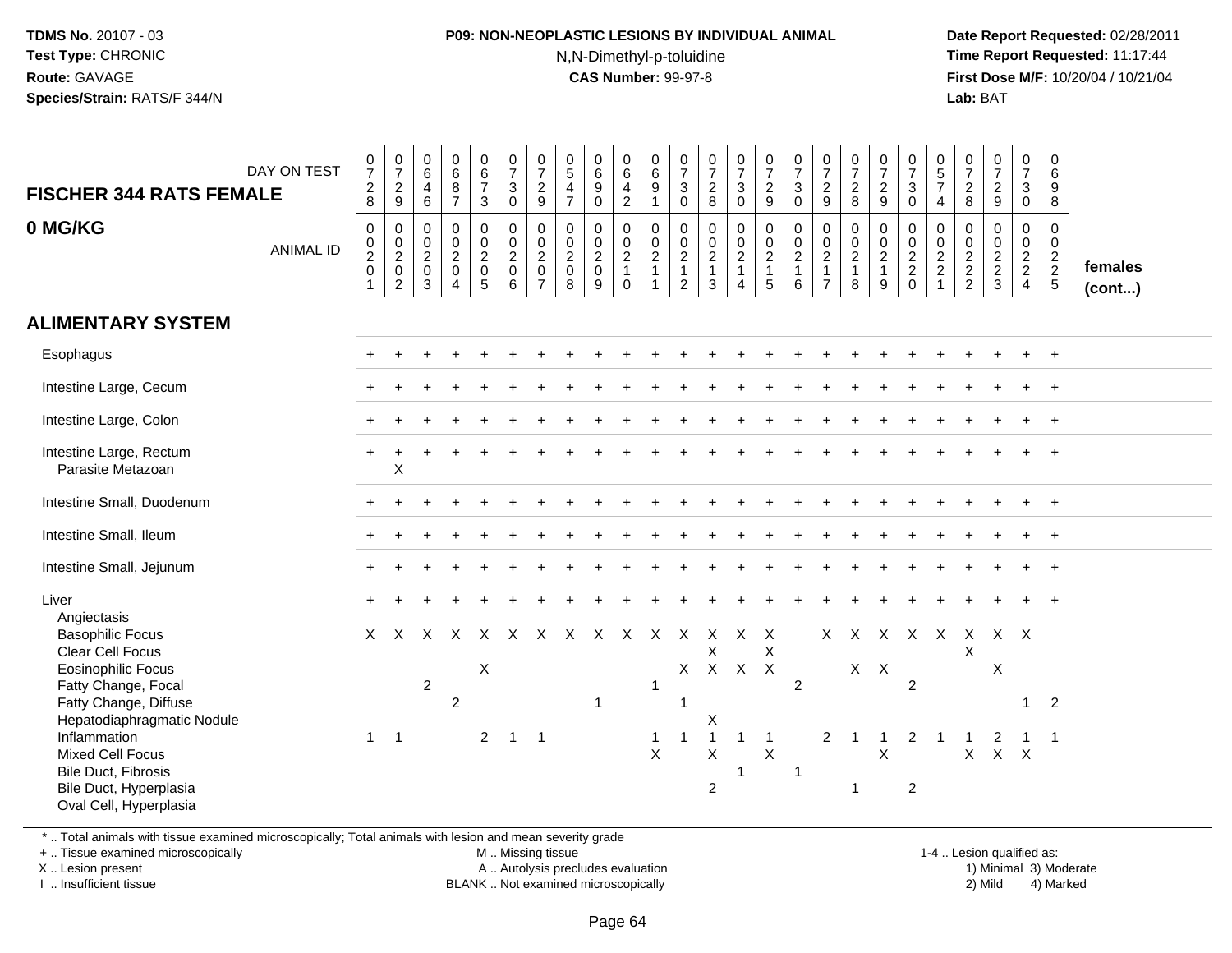#### **P09: NON-NEOPLASTIC LESIONS BY INDIVIDUAL ANIMAL**N,N-Dimethyl-p-toluidine

 **Date Report Requested:** 02/28/2011 **Time Report Requested:** 11:17:44 **First Dose M/F:** 10/20/04 / 10/21/04<br>**Lab:** BAT **Lab:** BAT

| DAY ON TEST<br><b>FISCHER 344 RATS FEMALE</b>                                | $\frac{0}{7}$<br>$^{\,2}_{\,8}$                                             | $\frac{0}{7}$<br>$\frac{2}{9}$                            | 0<br>$\,6\,$<br>$\overline{4}$<br>6                    | $_{6}^{\rm 0}$<br>$\overline{8}$<br>$\overline{7}$                      | $\begin{array}{c} 0 \\ 6 \end{array}$<br>$\boldsymbol{7}$<br>$\mathbf{3}$ | $\frac{0}{7}$<br>$\ensuremath{\mathsf{3}}$<br>$\mathbf 0$ | $\pmb{0}$<br>$\overline{7}$<br>$\sqrt{2}$<br>9                           | $\pmb{0}$<br>$\,$ 5 $\,$<br>$\overline{\mathbf{4}}$<br>$\overline{7}$ | $_{6}^{\rm 0}$<br>$\boldsymbol{9}$<br>0                | $\begin{array}{c} 0 \\ 6 \end{array}$<br>$\overline{\mathbf{4}}$<br>$\sqrt{2}$ | $\boldsymbol{0}$<br>$\,6$<br>$\boldsymbol{9}$ | $\overline{0}$<br>$\overline{7}$<br>$\mathbf{3}$<br>$\mathbf 0$                   | $\frac{0}{7}$<br>$\frac{2}{8}$                                                  | $\frac{0}{7}$<br>$\sqrt{3}$<br>$\mathbf 0$                      | $\frac{0}{7}$<br>$\frac{2}{9}$                                               | $\frac{0}{7}$<br>3<br>$\Omega$                               | $\frac{0}{7}$<br>$\frac{2}{9}$                                       | $\frac{0}{7}$<br>$_{8}^2$                                     | $\frac{0}{7}$<br>$\frac{2}{9}$                                | $\frac{0}{7}$<br>$\sqrt{3}$<br>$\mathbf 0$ | 0<br>$\mathbf 5$<br>$\boldsymbol{7}$<br>4 | $\frac{0}{7}$<br>$_{\rm 8}^2$          | $\frac{0}{7}$<br>$\frac{2}{9}$         | $\begin{smallmatrix}0\\7\end{smallmatrix}$<br>$\mathbf{3}$<br>$\pmb{0}$ | 0<br>$\,6\,$<br>$\boldsymbol{9}$<br>8                            |                         |
|------------------------------------------------------------------------------|-----------------------------------------------------------------------------|-----------------------------------------------------------|--------------------------------------------------------|-------------------------------------------------------------------------|---------------------------------------------------------------------------|-----------------------------------------------------------|--------------------------------------------------------------------------|-----------------------------------------------------------------------|--------------------------------------------------------|--------------------------------------------------------------------------------|-----------------------------------------------|-----------------------------------------------------------------------------------|---------------------------------------------------------------------------------|-----------------------------------------------------------------|------------------------------------------------------------------------------|--------------------------------------------------------------|----------------------------------------------------------------------|---------------------------------------------------------------|---------------------------------------------------------------|--------------------------------------------|-------------------------------------------|----------------------------------------|----------------------------------------|-------------------------------------------------------------------------|------------------------------------------------------------------|-------------------------|
| 0 MG/KG<br><b>ANIMAL ID</b>                                                  | $\mathbf 0$<br>$\pmb{0}$<br>$\boldsymbol{2}$<br>$\mathbf 0$<br>$\mathbf{1}$ | $\pmb{0}$<br>$\pmb{0}$<br>$\frac{2}{0}$<br>$\overline{2}$ | 0<br>$\mathbf 0$<br>$\overline{2}$<br>$\mathbf 0$<br>3 | $\pmb{0}$<br>$\pmb{0}$<br>$\overline{c}$<br>$\pmb{0}$<br>$\overline{A}$ | $\mathbf 0$<br>$\mathbf 0$<br>$\overline{c}$<br>$\mathsf 0$<br>5          | $\pmb{0}$<br>$\boldsymbol{0}$<br>$\overline{2}$<br>0<br>6 | 0<br>$\boldsymbol{0}$<br>$\overline{2}$<br>$\mathbf 0$<br>$\overline{7}$ | $\pmb{0}$<br>$\pmb{0}$<br>$\sqrt{2}$<br>$\mathbf 0$<br>8              | 0<br>$\mathbf 0$<br>$\overline{2}$<br>$\mathbf 0$<br>9 | 0<br>$\mathbf 0$<br>$\overline{2}$<br>$\mathbf{1}$<br>$\mathbf 0$              | 0<br>$\pmb{0}$<br>$\boldsymbol{2}$<br>1       | $\pmb{0}$<br>$\boldsymbol{0}$<br>$\overline{c}$<br>$\mathbf{1}$<br>$\overline{2}$ | $\pmb{0}$<br>$\boldsymbol{0}$<br>$\overline{c}$<br>$\mathbf{1}$<br>$\mathbf{3}$ | $\pmb{0}$<br>$\mathsf 0$<br>$\overline{c}$<br>$\mathbf{1}$<br>4 | $\pmb{0}$<br>$\mathbf 0$<br>$\overline{2}$<br>$\mathbf{1}$<br>5 <sup>5</sup> | 0<br>$\boldsymbol{0}$<br>$\overline{a}$<br>$\mathbf{1}$<br>6 | 0<br>$\mathbf 0$<br>$\overline{c}$<br>$\mathbf{1}$<br>$\overline{7}$ | $\pmb{0}$<br>$\pmb{0}$<br>$\overline{c}$<br>$\mathbf{1}$<br>8 | $\mathbf 0$<br>$\pmb{0}$<br>$\sqrt{2}$<br>$\overline{1}$<br>9 | 0<br>$\pmb{0}$<br>$\frac{2}{2}$<br>0       | 0<br>0<br>$\frac{2}{2}$<br>$\mathbf{1}$   | 0<br>$\boldsymbol{0}$<br>$\frac{2}{2}$ | 0<br>$\boldsymbol{0}$<br>$\frac{2}{3}$ | $\pmb{0}$<br>$\mathbf 0$<br>$\frac{2}{2}$                               | 0<br>$\mathbf 0$<br>$\frac{2}{2}$<br>5                           | females<br>$($ cont $)$ |
| Mesentery<br>Fat, Necrosis                                                   |                                                                             |                                                           |                                                        | $\ddot{}$<br>$\ensuremath{\mathsf{3}}$                                  |                                                                           |                                                           |                                                                          |                                                                       |                                                        |                                                                                |                                               |                                                                                   |                                                                                 |                                                                 |                                                                              |                                                              |                                                                      | $\ddot{}$<br>$\mathbf{3}$                                     |                                                               |                                            |                                           |                                        |                                        | $\ddot{}$<br>$\mathbf{3}$                                               |                                                                  |                         |
| Pancreas<br>Cyst<br>Fibrosis                                                 |                                                                             |                                                           |                                                        | X                                                                       |                                                                           |                                                           |                                                                          |                                                                       |                                                        |                                                                                | X                                             |                                                                                   |                                                                                 |                                                                 |                                                                              |                                                              |                                                                      |                                                               |                                                               |                                            |                                           |                                        |                                        | $\overline{c}$                                                          |                                                                  |                         |
| Infiltration Cellular, Mononuclear Cell<br>Acinus, Atrophy<br>Duct, Fibrosis |                                                                             |                                                           | $\mathbf{1}$                                           | $\overline{1}$                                                          | $\overline{1}$                                                            | $\overline{c}$<br>$\overline{1}$                          |                                                                          |                                                                       |                                                        |                                                                                |                                               |                                                                                   | $\mathbf{1}$<br>$\overline{2}$                                                  | 1                                                               | $\mathbf{1}$<br>$\overline{2}$                                               | $\overline{\mathbf{1}}$<br>$\overline{2}$                    | $\overline{2}$                                                       |                                                               |                                                               |                                            |                                           |                                        | $\overline{c}$                         |                                                                         |                                                                  |                         |
| Salivary Glands                                                              |                                                                             |                                                           |                                                        |                                                                         |                                                                           |                                                           |                                                                          |                                                                       |                                                        |                                                                                |                                               |                                                                                   |                                                                                 |                                                                 |                                                                              |                                                              |                                                                      |                                                               |                                                               |                                            |                                           |                                        |                                        |                                                                         | $\ddot{}$                                                        |                         |
| Stomach, Forestomach<br>Hyperplasia, Squamous<br>Inflammation<br>Ulcer       |                                                                             |                                                           |                                                        |                                                                         |                                                                           |                                                           |                                                                          |                                                                       | $\overline{2}$                                         |                                                                                | $\boldsymbol{2}$<br>3                         |                                                                                   |                                                                                 |                                                                 |                                                                              |                                                              |                                                                      |                                                               |                                                               |                                            |                                           | 2<br>$\overline{2}$                    |                                        | $\overline{c}$<br>$\overline{c}$<br>$\overline{2}$                      | $\overline{1}$<br>$\overline{c}$<br>$\sqrt{3}$<br>$\overline{c}$ |                         |
| Stomach, Glandular<br>Mineralization                                         |                                                                             |                                                           |                                                        |                                                                         |                                                                           |                                                           |                                                                          |                                                                       |                                                        |                                                                                |                                               |                                                                                   |                                                                                 |                                                                 |                                                                              |                                                              |                                                                      |                                                               |                                                               |                                            |                                           |                                        |                                        |                                                                         | $^{+}$                                                           |                         |
| Tongue                                                                       |                                                                             |                                                           |                                                        |                                                                         |                                                                           |                                                           |                                                                          |                                                                       |                                                        |                                                                                |                                               |                                                                                   |                                                                                 |                                                                 |                                                                              |                                                              |                                                                      |                                                               |                                                               |                                            |                                           |                                        |                                        |                                                                         | $\ddot{}$                                                        |                         |
| <b>CARDIOVASCULAR SYSTEM</b>                                                 |                                                                             |                                                           |                                                        |                                                                         |                                                                           |                                                           |                                                                          |                                                                       |                                                        |                                                                                |                                               |                                                                                   |                                                                                 |                                                                 |                                                                              |                                                              |                                                                      |                                                               |                                                               |                                            |                                           |                                        |                                        |                                                                         |                                                                  |                         |
| <b>Blood Vessel</b>                                                          |                                                                             |                                                           |                                                        |                                                                         |                                                                           |                                                           |                                                                          |                                                                       |                                                        |                                                                                |                                               |                                                                                   |                                                                                 |                                                                 |                                                                              |                                                              |                                                                      |                                                               |                                                               |                                            |                                           |                                        |                                        |                                                                         | $^{+}$                                                           |                         |
| Heart<br>Cardiomyopathy                                                      | 1                                                                           | $\overline{c}$                                            |                                                        | $\overline{c}$                                                          | -1                                                                        | 1                                                         |                                                                          |                                                                       |                                                        |                                                                                |                                               |                                                                                   | -1                                                                              |                                                                 | $\boldsymbol{2}$                                                             | 1                                                            |                                                                      |                                                               | 1                                                             |                                            | 1                                         | -1                                     | $\mathbf{1}$                           | $\ddot{}$<br>$\overline{1}$                                             | $\overline{+}$                                                   |                         |
| <b>ENDOCRINE SYSTEM</b>                                                      |                                                                             |                                                           |                                                        |                                                                         |                                                                           |                                                           |                                                                          |                                                                       |                                                        |                                                                                |                                               |                                                                                   |                                                                                 |                                                                 |                                                                              |                                                              |                                                                      |                                                               |                                                               |                                            |                                           |                                        |                                        |                                                                         |                                                                  |                         |

\* .. Total animals with tissue examined microscopically; Total animals with lesion and mean severity grade

+ .. Tissue examined microscopically

X .. Lesion present

I .. Insufficient tissue

M .. Missing tissue

A .. Autolysis precludes evaluation

BLANK .. Not examined microscopically 2) Mild 4) Marked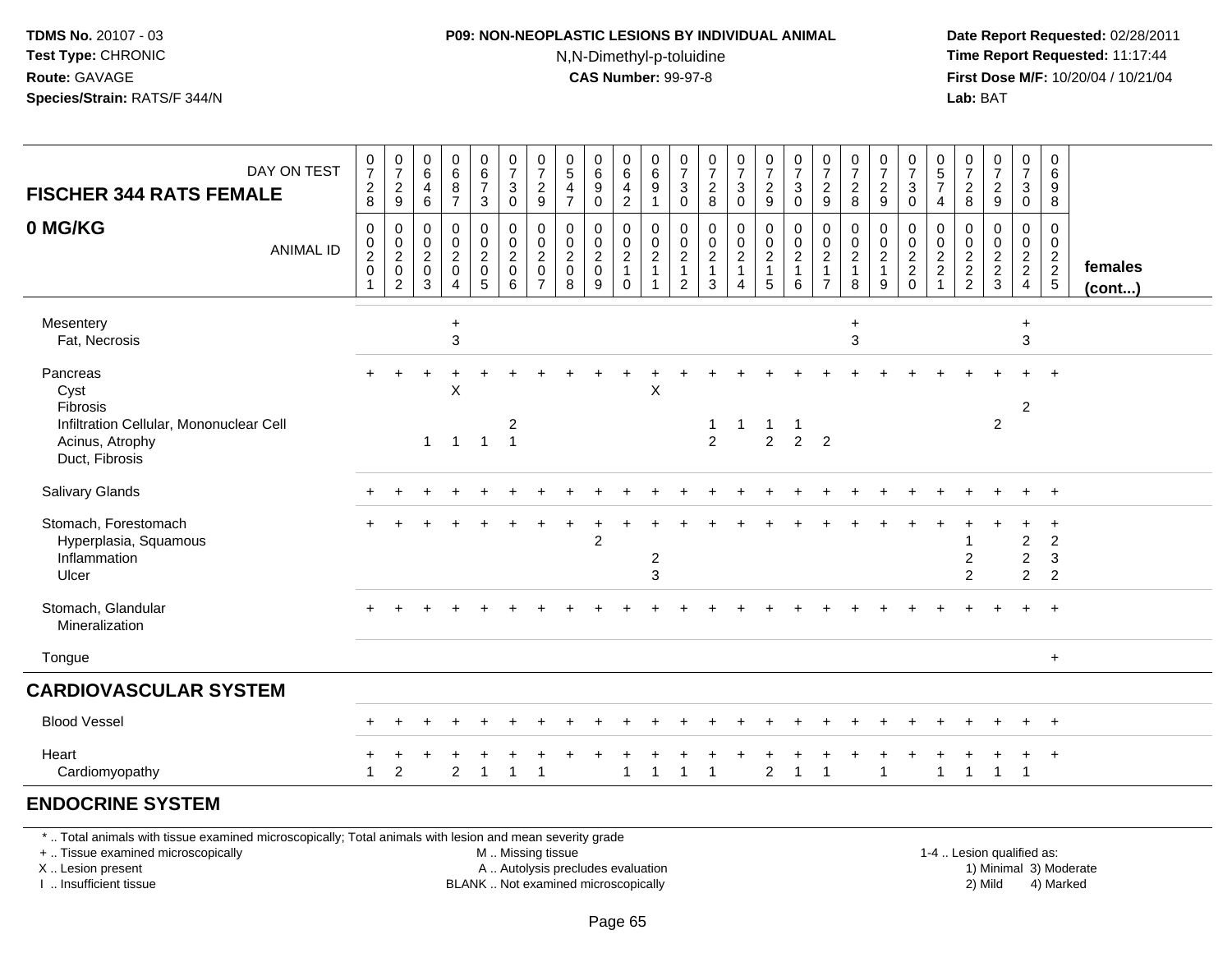#### **P09: NON-NEOPLASTIC LESIONS BY INDIVIDUAL ANIMAL**N,N-Dimethyl-p-toluidine

 **Date Report Requested:** 02/28/2011 **Time Report Requested:** 11:17:44 **First Dose M/F:** 10/20/04 / 10/21/04<br>**Lab:** BAT **Lab:** BAT

| <b>FISCHER 344 RATS FEMALE</b>                                                                                                      | DAY ON TEST      | $\frac{0}{7}$<br>$\begin{array}{c} 2 \\ 8 \end{array}$     | $\begin{smallmatrix}0\\7\end{smallmatrix}$<br>$\frac{2}{9}$              | $\begin{array}{c} 0 \\ 6 \end{array}$<br>4<br>6  | $\begin{matrix} 0 \\ 6 \\ 8 \end{matrix}$<br>$\overline{7}$              | $\begin{array}{c} 0 \\ 6 \end{array}$<br>$\overline{7}$<br>$\mathbf{3}$ | $\frac{0}{7}$<br>$\sqrt{3}$<br>0                           | $\frac{0}{7}$<br>$\overline{c}$<br>$\boldsymbol{9}$                 | $\begin{array}{c} 0 \\ 5 \end{array}$<br>$\overline{\mathbf{4}}$<br>$\overline{7}$ | $\begin{matrix} 0 \\ 6 \end{matrix}$<br>$\overline{9}$<br>$\mathbf 0$ | $\begin{array}{c} 0 \\ 6 \\ 4 \end{array}$<br>$\overline{2}$ | $\begin{array}{c} 0 \\ 6 \end{array}$<br>$\overline{9}$<br>$\mathbf{1}$ | $\frac{0}{7}$<br>$_{\rm 0}^3$                                    | $\frac{0}{7}$<br>$\sqrt{2}$<br>$\boldsymbol{8}$              | $\frac{0}{7}$<br>$\mathbf{3}$<br>$\mathbf 0$ | $\frac{0}{7}$<br>$\frac{2}{9}$                       | $\frac{0}{7}$<br>$\mathbf 3$<br>$\mathsf 0$                   | $\frac{0}{7}$<br>$\frac{2}{9}$                                       | $\frac{0}{7}$<br>$\overline{c}$<br>8 | $\frac{0}{7}$<br>$\sqrt{2}$<br>$\boldsymbol{9}$   | $\frac{0}{7}$<br>$\sqrt{3}$<br>$\mathbf 0$  | $\begin{matrix} 0 \\ 5 \end{matrix}$<br>$\overline{7}$<br>4 | $\frac{0}{7}$<br>$\overline{c}$<br>8                    | $\frac{0}{7}$<br>$\sqrt{2}$<br>$\boldsymbol{9}$ | $\begin{smallmatrix}0\\7\end{smallmatrix}$<br>$\mathsf 3$<br>$\mathbf 0$ | 0<br>$\,6\,$<br>9<br>8                                         |                   |
|-------------------------------------------------------------------------------------------------------------------------------------|------------------|------------------------------------------------------------|--------------------------------------------------------------------------|--------------------------------------------------|--------------------------------------------------------------------------|-------------------------------------------------------------------------|------------------------------------------------------------|---------------------------------------------------------------------|------------------------------------------------------------------------------------|-----------------------------------------------------------------------|--------------------------------------------------------------|-------------------------------------------------------------------------|------------------------------------------------------------------|--------------------------------------------------------------|----------------------------------------------|------------------------------------------------------|---------------------------------------------------------------|----------------------------------------------------------------------|--------------------------------------|---------------------------------------------------|---------------------------------------------|-------------------------------------------------------------|---------------------------------------------------------|-------------------------------------------------|--------------------------------------------------------------------------|----------------------------------------------------------------|-------------------|
| 0 MG/KG                                                                                                                             | <b>ANIMAL ID</b> | $\mathbf 0$<br>$\pmb{0}$<br>$\sqrt{2}$<br>$\mathbf 0$<br>1 | 0<br>$\boldsymbol{0}$<br>$\boldsymbol{2}$<br>$\pmb{0}$<br>$\overline{2}$ | 0<br>$\mathbf 0$<br>$\sqrt{2}$<br>$\pmb{0}$<br>3 | 0<br>$\pmb{0}$<br>$\overline{a}$<br>$\pmb{0}$<br>$\overline{\mathbf{4}}$ | 0<br>$\mathbf 0$<br>$^2_{\rm 0}$<br>$\sqrt{5}$                          | $\mathbf 0$<br>$\pmb{0}$<br>$\sqrt{2}$<br>$\mathbf 0$<br>6 | $\mathbf 0$<br>$\mathbf 0$<br>$\overline{2}$<br>0<br>$\overline{7}$ | 0<br>$\mathbf 0$<br>$^2_{\rm 0}$<br>8                                              | 0<br>$\mathsf{O}$<br>$\frac{2}{0}$<br>9                               | 0<br>$\frac{0}{2}$<br>1<br>$\mathbf 0$                       | $\Omega$<br>$_{2}^{\rm 0}$                                              | 0<br>$\pmb{0}$<br>$\sqrt{2}$<br>$\overline{1}$<br>$\overline{2}$ | $\pmb{0}$<br>$\begin{array}{c} 0 \\ 2 \\ 1 \end{array}$<br>3 | 0<br>$\mathbf 0$<br>$\overline{c}$<br>4      | $\begin{array}{c} 0 \\ 0 \\ 2 \\ 1 \end{array}$<br>5 | $\pmb{0}$<br>$\pmb{0}$<br>$\overline{a}$<br>$\mathbf{1}$<br>6 | 0<br>$\pmb{0}$<br>$\sqrt{2}$<br>$\overline{7}$                       | 0<br>$\frac{0}{2}$<br>8              | 0<br>$\pmb{0}$<br>$\sqrt{2}$<br>$\mathbf{1}$<br>9 | 0<br>$\pmb{0}$<br>$\frac{2}{2}$<br>$\Omega$ | 0<br>0<br>$\frac{2}{2}$                                     | 0<br>$\mathbf 0$<br>$\frac{2}{2}$                       | 0<br>$\pmb{0}$<br>$\frac{2}{2}$<br>$\mathbf{3}$ | 0<br>$\mathbf 0$<br>$\frac{2}{2}$<br>$\overline{4}$                      | $\mathbf 0$<br>$\mathbf 0$<br>$\frac{2}{2}$<br>$5\phantom{.0}$ | females<br>(cont) |
| <b>Adrenal Cortex</b><br>Angiectasis<br>Degeneration, Cystic<br>Hyperplasia<br>Hypertrophy<br>Necrosis<br>Vacuolization Cytoplasmic |                  | $\overline{2}$                                             | $\mathbf 1$<br>$\mathbf{1}$<br>2                                         | 2                                                | $\overline{1}$<br>$\overline{1}$                                         | $\overline{2}$<br>$\mathbf{1}$<br>$\overline{1}$                        | $\overline{2}$<br>$\mathbf{3}$<br>2                        | $\overline{2}$<br>1<br>$\overline{1}$                               |                                                                                    |                                                                       | $\overline{c}$                                               | $\overline{2}$<br>$\overline{1}$                                        | $\overline{2}$<br>$\overline{2}$<br>$\overline{1}$               | $\overline{c}$                                               | $\boldsymbol{2}$<br>3<br>$\overline{2}$      |                                                      |                                                               | $\overline{c}$<br>$\overline{2}$<br>$\overline{1}$<br>$\overline{2}$ | $\overline{c}$<br>$\overline{1}$     | 3                                                 | $\mathbf{3}$                                | 2                                                           | $\overline{1}$<br>$\overline{2}$<br>2<br>$\overline{2}$ | $\overline{2}$<br>$\overline{2}$<br>2           | $\mathbf{3}$<br>$\overline{c}$<br>$\overline{2}$                         | $\ddot{}$<br>$\overline{2}$<br>$\overline{1}$<br>3             |                   |
| Adrenal Medulla<br>Hyperplasia                                                                                                      |                  |                                                            |                                                                          |                                                  |                                                                          |                                                                         | $\overline{2}$                                             |                                                                     |                                                                                    |                                                                       |                                                              |                                                                         |                                                                  |                                                              |                                              |                                                      |                                                               |                                                                      |                                      |                                                   |                                             |                                                             |                                                         |                                                 |                                                                          | $\ddot{}$                                                      |                   |
| Islets, Pancreatic                                                                                                                  |                  |                                                            |                                                                          |                                                  |                                                                          |                                                                         |                                                            |                                                                     |                                                                                    |                                                                       |                                                              |                                                                         |                                                                  |                                                              |                                              |                                                      |                                                               |                                                                      |                                      |                                                   |                                             |                                                             |                                                         |                                                 |                                                                          | $+$                                                            |                   |
| Parathyroid Gland<br>Hyperplasia, Diffuse                                                                                           |                  |                                                            |                                                                          |                                                  |                                                                          |                                                                         |                                                            |                                                                     |                                                                                    |                                                                       |                                                              |                                                                         |                                                                  |                                                              |                                              |                                                      |                                                               |                                                                      |                                      |                                                   |                                             |                                                             |                                                         |                                                 |                                                                          | $\ddot{}$                                                      |                   |
| <b>Pituitary Gland</b><br>Cyst<br>Pars Distalis, Angiectasis                                                                        |                  |                                                            |                                                                          |                                                  |                                                                          |                                                                         |                                                            |                                                                     |                                                                                    |                                                                       |                                                              |                                                                         |                                                                  |                                                              |                                              |                                                      |                                                               |                                                                      |                                      |                                                   |                                             |                                                             |                                                         |                                                 | +                                                                        | $+$<br>X                                                       |                   |
| Pars Distalis, Cyst<br>Pars Distalis, Hyperplasia                                                                                   |                  |                                                            |                                                                          |                                                  |                                                                          |                                                                         | 4                                                          |                                                                     |                                                                                    |                                                                       |                                                              |                                                                         | $\pmb{\times}$                                                   |                                                              |                                              | X                                                    |                                                               | $\overline{2}$                                                       |                                      |                                                   |                                             |                                                             |                                                         |                                                 | $\boldsymbol{\mathsf{X}}$                                                | $\overline{2}$                                                 |                   |
| <b>Thyroid Gland</b><br>C-cell, Hyperplasia<br>Follicle, Cyst<br>Follicular Cell, Hyperplasia                                       |                  |                                                            |                                                                          |                                                  |                                                                          |                                                                         | $\ddot{}$<br>$\overline{c}$                                | +<br>$\sqrt{2}$                                                     |                                                                                    | Α                                                                     | $\ddot{}$                                                    |                                                                         |                                                                  |                                                              |                                              |                                                      |                                                               |                                                                      | $\overline{2}$                       | $\overline{1}$                                    |                                             |                                                             | 3                                                       |                                                 | $^+$                                                                     | $_{+}$<br>$\overline{1}$                                       |                   |

#### **GENERAL BODY SYSTEM**

#### NONE

\* .. Total animals with tissue examined microscopically; Total animals with lesion and mean severity grade

+ .. Tissue examined microscopically

X .. Lesion present

I .. Insufficient tissue

 M .. Missing tissueA .. Autolysis precludes evaluation

 1-4 .. Lesion qualified as: BLANK .. Not examined microscopically 2) Mild 4) Marked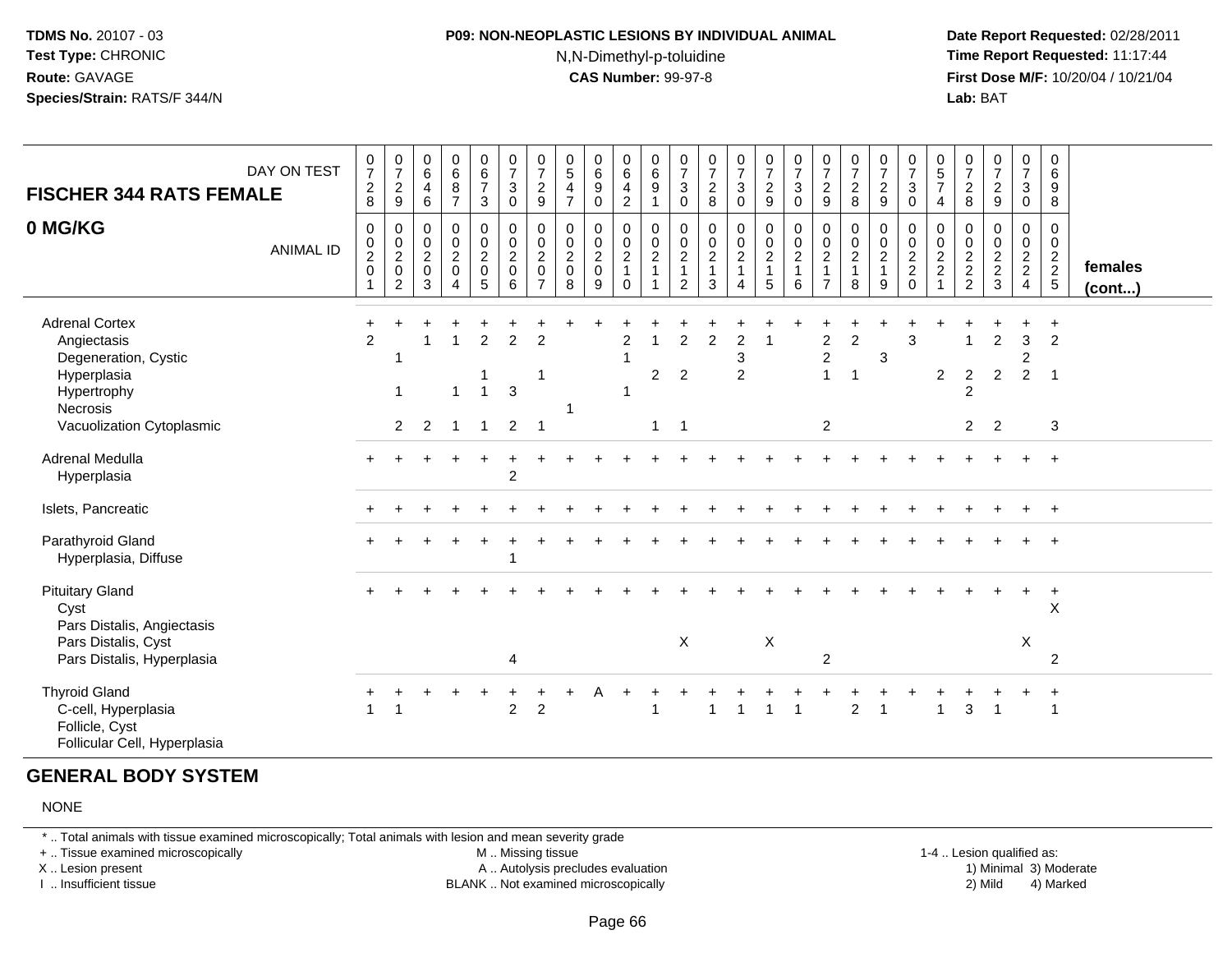### **P09: NON-NEOPLASTIC LESIONS BY INDIVIDUAL ANIMAL**N,N-Dimethyl-p-toluidine

 **Date Report Requested:** 02/28/2011 **Time Report Requested:** 11:17:44 **First Dose M/F:** 10/20/04 / 10/21/04<br>**Lab:** BAT **Lab:** BAT

| DAY ON TEST<br><b>FISCHER 344 RATS FEMALE</b>                                                                                                                                                 | $\frac{0}{7}$<br>$\frac{2}{8}$                           | $\frac{0}{7}$<br>$\overline{c}$<br>$9\,$               | $\,0\,$<br>6<br>$\overline{4}$<br>6                                     | $_{6}^{\rm o}$<br>$\frac{8}{7}$                                                   | $\begin{array}{c} 0 \\ 6 \end{array}$<br>$\overline{7}$<br>$\sqrt{3}$       | $\begin{array}{c} 0 \\ 7 \end{array}$<br>$\sqrt{3}$<br>$\mathsf 0$                            | $\frac{0}{7}$<br>$\boldsymbol{2}$<br>$\boldsymbol{9}$                         | $\begin{array}{c} 0 \\ 5 \\ 4 \end{array}$<br>$\overline{7}$           | $_6^0$<br>$\overline{9}$<br>$\mathbf 0$                                   | $_{6}^{\rm 0}$<br>$\frac{4}{2}$                                         | $_{6}^{\rm 0}$<br>$\boldsymbol{9}$<br>$\mathbf{1}$              | $\frac{0}{7}$<br>$\ensuremath{\mathsf{3}}$<br>$\mathsf 0$              | $\frac{0}{7}$<br>$\sqrt{2}$<br>8                                                 | $\frac{0}{7}$<br>$\sqrt{3}$<br>$\mathbf 0$                           | $\begin{array}{c} 0 \\ 7 \end{array}$<br>$\frac{2}{9}$         | $\frac{0}{7}$<br>$\ensuremath{\mathsf{3}}$<br>$\mathsf 0$                      | $\begin{array}{c} 0 \\ 7 \end{array}$<br>$\mathbf 2$<br>$9\,$        | $\begin{array}{c} 0 \\ 7 \end{array}$<br>$\frac{2}{8}$          | $\frac{0}{7}$<br>$\sqrt{2}$<br>$\boldsymbol{9}$     | $\begin{array}{c} 0 \\ 7 \end{array}$<br>$\ensuremath{\mathsf{3}}$<br>$\mathbf 0$ | $\begin{array}{c} 0 \\ 5 \end{array}$<br>$\overline{7}$<br>$\overline{4}$        | $\frac{0}{7}$<br>$\overline{c}$<br>$\bf 8$                    | $\frac{0}{7}$<br>$\frac{2}{9}$                              | $\begin{smallmatrix}0\\7\end{smallmatrix}$<br>$\ensuremath{\mathsf{3}}$<br>$\mathbf 0$ | $\mathbf 0$<br>6<br>$9\,$<br>8            |                         |
|-----------------------------------------------------------------------------------------------------------------------------------------------------------------------------------------------|----------------------------------------------------------|--------------------------------------------------------|-------------------------------------------------------------------------|-----------------------------------------------------------------------------------|-----------------------------------------------------------------------------|-----------------------------------------------------------------------------------------------|-------------------------------------------------------------------------------|------------------------------------------------------------------------|---------------------------------------------------------------------------|-------------------------------------------------------------------------|-----------------------------------------------------------------|------------------------------------------------------------------------|----------------------------------------------------------------------------------|----------------------------------------------------------------------|----------------------------------------------------------------|--------------------------------------------------------------------------------|----------------------------------------------------------------------|-----------------------------------------------------------------|-----------------------------------------------------|-----------------------------------------------------------------------------------|----------------------------------------------------------------------------------|---------------------------------------------------------------|-------------------------------------------------------------|----------------------------------------------------------------------------------------|-------------------------------------------|-------------------------|
| 0 MG/KG<br><b>ANIMAL ID</b>                                                                                                                                                                   | $\pmb{0}$<br>$_{2}^{\rm 0}$<br>$\pmb{0}$<br>$\mathbf{1}$ | $\mathbf 0$<br>$_2^0$<br>$\mathbf 0$<br>$\overline{c}$ | 0<br>$\pmb{0}$<br>$\overline{2}$<br>$\mathsf{O}\xspace$<br>$\mathbf{3}$ | $\pmb{0}$<br>$\pmb{0}$<br>$\overline{2}$<br>$\mathsf{O}\xspace$<br>$\overline{4}$ | $\pmb{0}$<br>$\mathbf 0$<br>$\overline{c}$<br>$\mathbf 0$<br>$\overline{5}$ | $\pmb{0}$<br>$\mathbf 0$<br>$\overline{2}$<br>$\mathsf{O}\xspace$<br>$\,6\,$                  | $\mathbf 0$<br>$\mathbf 0$<br>$\overline{c}$<br>$\mathbf 0$<br>$\overline{7}$ | $\mathsf{O}\xspace$<br>$\mathbf 0$<br>$\overline{2}$<br>$\pmb{0}$<br>8 | $\mathbf 0$<br>$\pmb{0}$<br>$\overline{2}$<br>$\pmb{0}$<br>$\overline{9}$ | 0<br>$\mathsf{O}\xspace$<br>$\overline{2}$<br>$\mathbf{1}$<br>$\pmb{0}$ | $\mathbf 0$<br>$\pmb{0}$<br>$\overline{2}$<br>$\mathbf{1}$<br>1 | 0<br>$\mathbf 0$<br>$\boldsymbol{2}$<br>$\mathbf{1}$<br>$\overline{c}$ | $\pmb{0}$<br>$\mathbf 0$<br>$\boldsymbol{2}$<br>$\overline{1}$<br>$\overline{3}$ | 0<br>$\mathbf 0$<br>$\overline{c}$<br>$\mathbf{1}$<br>$\overline{4}$ | $\mathbf 0$<br>$\frac{0}{2}$<br>$\mathbf{1}$<br>$\overline{5}$ | $\pmb{0}$<br>$\begin{smallmatrix} 0\\2 \end{smallmatrix}$<br>$\mathbf{1}$<br>6 | 0<br>$\pmb{0}$<br>$\boldsymbol{2}$<br>$\mathbf{1}$<br>$\overline{7}$ | $\mathbf 0$<br>$\pmb{0}$<br>$\overline{2}$<br>$\mathbf{1}$<br>8 | 0<br>$\mathbf 0$<br>$\sqrt{2}$<br>$\mathbf{1}$<br>9 | $\mathbf 0$<br>$\mathbf 0$<br>$\overline{2}$<br>$^2_{\rm 0}$                      | $\mathbf 0$<br>$\mathbf 0$<br>$\boldsymbol{2}$<br>$\overline{c}$<br>$\mathbf{1}$ | $\mathbf 0$<br>$\mathbf 0$<br>$\overline{c}$<br>$\frac{2}{2}$ | $\mathsf 0$<br>$\pmb{0}$<br>$\overline{c}$<br>$\frac{2}{3}$ | 0<br>$\mathbf 0$<br>$\overline{c}$<br>$\overline{2}$<br>$\overline{4}$                 | $\mathbf 0$<br>$\pmb{0}$<br>$\frac{2}{2}$ | females<br>$($ cont $)$ |
| <b>GENITAL SYSTEM</b>                                                                                                                                                                         |                                                          |                                                        |                                                                         |                                                                                   |                                                                             |                                                                                               |                                                                               |                                                                        |                                                                           |                                                                         |                                                                 |                                                                        |                                                                                  |                                                                      |                                                                |                                                                                |                                                                      |                                                                 |                                                     |                                                                                   |                                                                                  |                                                               |                                                             |                                                                                        |                                           |                         |
| <b>Clitoral Gland</b><br>Cyst<br>Hyperplasia<br>Inflammation                                                                                                                                  | X<br>$\overline{1}$                                      | -1<br>$\mathbf{1}$                                     | 2                                                                       |                                                                                   | $\times$<br>1                                                               |                                                                                               | $\overline{2}$                                                                |                                                                        |                                                                           | -1                                                                      | $\overline{2}$                                                  | $\overline{\mathbf{1}}$                                                | X<br>1                                                                           |                                                                      | X<br>$\mathbf{1}$                                              | X<br>$\overline{2}$                                                            | X<br>$\mathbf{1}$<br>$\overline{1}$                                  | $\overline{c}$                                                  | X                                                   | $\overline{2}$                                                                    |                                                                                  | $\mathbf 1$                                                   | $\overline{2}$                                              | +<br>X<br>$\overline{1}$                                                               | $\ddot{}$                                 |                         |
| Ovary<br>Cyst                                                                                                                                                                                 | $+$                                                      | $\ddot{}$<br>X                                         |                                                                         |                                                                                   |                                                                             |                                                                                               | $\ddot{}$<br>Χ                                                                |                                                                        |                                                                           |                                                                         |                                                                 |                                                                        |                                                                                  |                                                                      |                                                                |                                                                                |                                                                      |                                                                 |                                                     |                                                                                   |                                                                                  |                                                               |                                                             |                                                                                        | $+$                                       |                         |
| Uterus<br>Cyst<br>Inflammation                                                                                                                                                                |                                                          |                                                        |                                                                         |                                                                                   |                                                                             |                                                                                               |                                                                               |                                                                        |                                                                           |                                                                         |                                                                 |                                                                        |                                                                                  |                                                                      | $\overline{1}$                                                 |                                                                                |                                                                      |                                                                 |                                                     |                                                                                   |                                                                                  |                                                               |                                                             |                                                                                        | $+$                                       |                         |
| Vagina                                                                                                                                                                                        |                                                          |                                                        |                                                                         |                                                                                   |                                                                             |                                                                                               |                                                                               |                                                                        |                                                                           |                                                                         |                                                                 |                                                                        |                                                                                  |                                                                      |                                                                |                                                                                |                                                                      |                                                                 |                                                     |                                                                                   |                                                                                  |                                                               |                                                             |                                                                                        |                                           |                         |
| <b>HEMATOPOIETIC SYSTEM</b>                                                                                                                                                                   |                                                          |                                                        |                                                                         |                                                                                   |                                                                             |                                                                                               |                                                                               |                                                                        |                                                                           |                                                                         |                                                                 |                                                                        |                                                                                  |                                                                      |                                                                |                                                                                |                                                                      |                                                                 |                                                     |                                                                                   |                                                                                  |                                                               |                                                             |                                                                                        |                                           |                         |
| <b>Bone Marrow</b><br>Hyperplasia<br>Myelofibrosis                                                                                                                                            | $+$                                                      | $+$                                                    | ÷<br>4                                                                  |                                                                                   |                                                                             |                                                                                               |                                                                               | 3                                                                      | ÷.                                                                        | ÷                                                                       |                                                                 | 3                                                                      |                                                                                  |                                                                      |                                                                | $\ddot{}$<br>3                                                                 |                                                                      |                                                                 | $\ddot{}$<br>$\overline{c}$                         |                                                                                   |                                                                                  |                                                               |                                                             | $+$                                                                                    | $+$                                       |                         |
| Lymph Node<br>Mediastinal, Ectasia                                                                                                                                                            |                                                          |                                                        |                                                                         | $\ddot{}$<br>$\overline{c}$                                                       |                                                                             |                                                                                               |                                                                               |                                                                        |                                                                           |                                                                         |                                                                 |                                                                        |                                                                                  |                                                                      |                                                                |                                                                                |                                                                      |                                                                 |                                                     |                                                                                   |                                                                                  |                                                               |                                                             |                                                                                        |                                           |                         |
| Lymph Node, Mandibular                                                                                                                                                                        | М                                                        | м                                                      | М                                                                       | м                                                                                 | м                                                                           | М                                                                                             | м                                                                             | м                                                                      | M                                                                         | M                                                                       | M                                                               | M                                                                      | М                                                                                | М                                                                    | М                                                              | M                                                                              | M                                                                    | М                                                               | M                                                   | M                                                                                 | M                                                                                | M                                                             | M                                                           |                                                                                        | M M                                       |                         |
| Lymph Node, Mesenteric<br>Hyperplasia, Lymphoid<br>Infiltration Cellular, Histiocyte                                                                                                          |                                                          |                                                        |                                                                         | $\overline{2}$                                                                    | $\overline{2}$                                                              | $\overline{2}$                                                                                | $\mathbf{1}$                                                                  | -1                                                                     |                                                                           |                                                                         |                                                                 |                                                                        | 3                                                                                | $\mathbf{1}$                                                         | $\mathbf{1}$                                                   | $\mathbf{1}$                                                                   | 2                                                                    |                                                                 |                                                     |                                                                                   | $\overline{c}$                                                                   |                                                               | $\mathbf{1}$                                                | $\overline{1}$                                                                         |                                           |                         |
| *  Total animals with tissue examined microscopically; Total animals with lesion and mean severity grade<br>+  Tissue examined microscopically<br>X  Lesion present<br>I. Insufficient tissue |                                                          |                                                        |                                                                         |                                                                                   |                                                                             | M  Missing tissue<br>A  Autolysis precludes evaluation<br>BLANK  Not examined microscopically |                                                                               |                                                                        |                                                                           |                                                                         |                                                                 |                                                                        |                                                                                  |                                                                      |                                                                |                                                                                |                                                                      |                                                                 |                                                     |                                                                                   |                                                                                  |                                                               | 1-4  Lesion qualified as:<br>2) Mild                        |                                                                                        | 4) Marked                                 | 1) Minimal 3) Moderate  |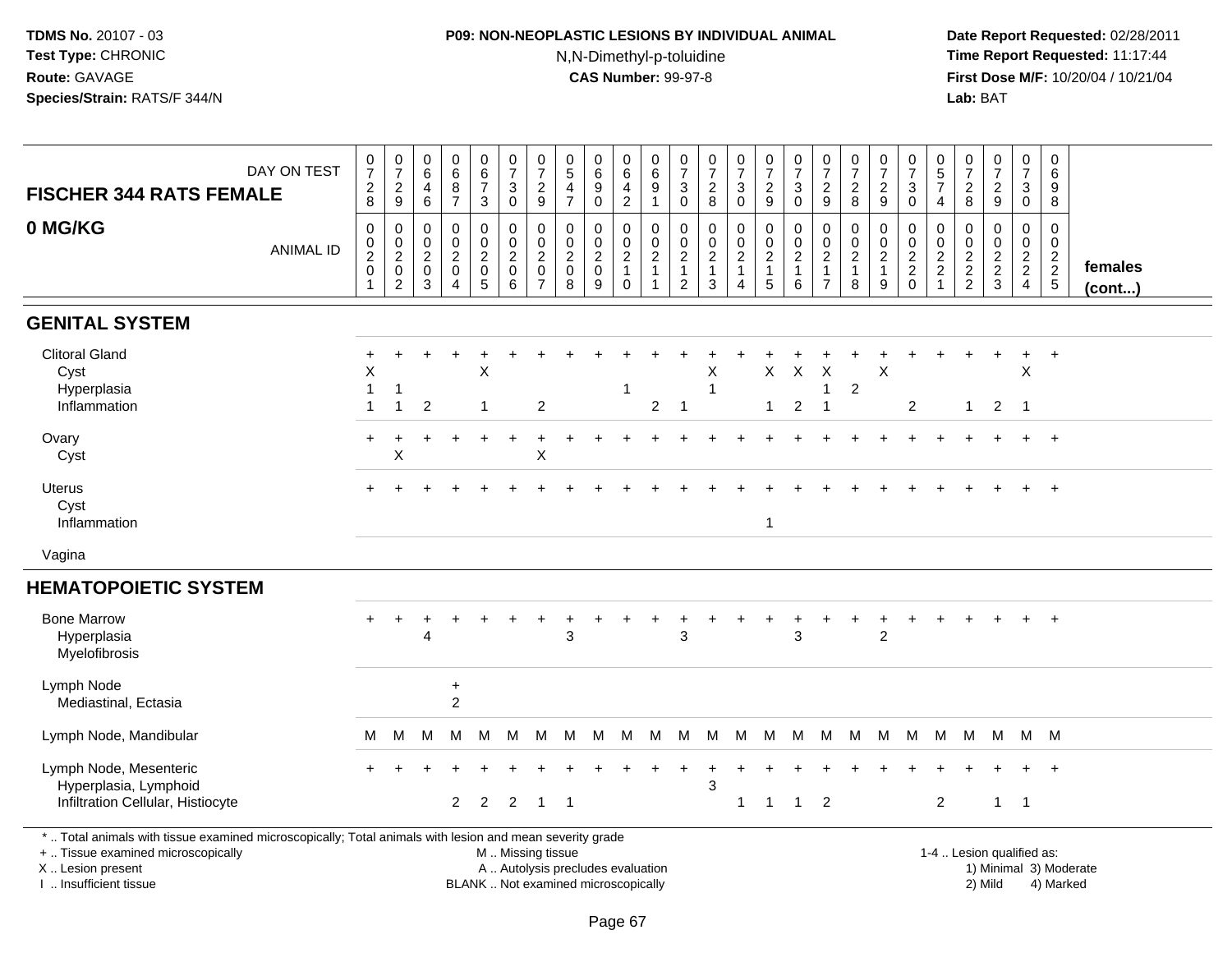### **P09: NON-NEOPLASTIC LESIONS BY INDIVIDUAL ANIMAL**N,N-Dimethyl-p-toluidine

 **Date Report Requested:** 02/28/2011 **Time Report Requested:** 11:17:44 **First Dose M/F:** 10/20/04 / 10/21/04<br>**Lab:** BAT **Lab:** BAT

|                                                                                                                                                                                               |                                                                                     |                                                           |                                                                                  |                                                                          | 0                                                            |                                                                      | 0                                                                         | $\mathbf 0$                                                      |                                                                          | 0                                                                           |                                                         | 0                                                                              |                                                                              |                                                                         |                                                                              |                                                                    |                                                                            |                                                                 |                                                        | 0                                                                         |                                                                        |                                                     |                                      |                                                                    | $\mathbf 0$                                   |                         |
|-----------------------------------------------------------------------------------------------------------------------------------------------------------------------------------------------|-------------------------------------------------------------------------------------|-----------------------------------------------------------|----------------------------------------------------------------------------------|--------------------------------------------------------------------------|--------------------------------------------------------------|----------------------------------------------------------------------|---------------------------------------------------------------------------|------------------------------------------------------------------|--------------------------------------------------------------------------|-----------------------------------------------------------------------------|---------------------------------------------------------|--------------------------------------------------------------------------------|------------------------------------------------------------------------------|-------------------------------------------------------------------------|------------------------------------------------------------------------------|--------------------------------------------------------------------|----------------------------------------------------------------------------|-----------------------------------------------------------------|--------------------------------------------------------|---------------------------------------------------------------------------|------------------------------------------------------------------------|-----------------------------------------------------|--------------------------------------|--------------------------------------------------------------------|-----------------------------------------------|-------------------------|
| DAY ON TEST<br><b>FISCHER 344 RATS FEMALE</b>                                                                                                                                                 | $\frac{0}{7}$<br>$\frac{2}{8}$                                                      | $\frac{0}{7}$<br>$\sqrt{2}$                               | $_{6}^{\rm 0}$<br>$\overline{4}$                                                 | $_{6}^{\rm 0}$<br>$\overline{8}$                                         | 6<br>$\overline{7}$                                          | $\frac{0}{7}$<br>$\sqrt{3}$                                          | $\overline{7}$<br>$\sqrt{2}$                                              | $\overline{5}$<br>4                                              | $_{6}^{\rm 0}$<br>$\boldsymbol{9}$                                       | $\overline{6}$                                                              | $\begin{array}{c} 0 \\ 6 \end{array}$<br>$\overline{9}$ | $\overline{7}$<br>$\ensuremath{\mathsf{3}}$                                    | $\begin{array}{c} 0 \\ 7 \end{array}$<br>$\sqrt{2}$                          | $\begin{smallmatrix}0\\7\end{smallmatrix}$<br>$\ensuremath{\mathsf{3}}$ | $\frac{0}{7}$<br>$\overline{c}$                                              | $\frac{0}{7}$<br>$\ensuremath{\mathsf{3}}$                         | $\frac{0}{7}$<br>$\sqrt{2}$                                                | $\begin{array}{c} 0 \\ 7 \end{array}$<br>$_{\rm 8}^2$           | $\begin{array}{c} 0 \\ 7 \end{array}$<br>$\frac{2}{9}$ | $\frac{5}{7}$<br>$\sqrt{3}$                                               | $\begin{array}{c} 0 \\ 5 \end{array}$<br>$\overline{7}$                | $\frac{0}{7}$<br>$\boldsymbol{2}$                   | $\frac{0}{7}$<br>$\frac{2}{9}$       | $\begin{array}{c} 0 \\ 7 \end{array}$<br>$\ensuremath{\mathsf{3}}$ | $\,6\,$<br>$\boldsymbol{9}$                   |                         |
|                                                                                                                                                                                               |                                                                                     | $\boldsymbol{9}$                                          | $6\phantom{1}$                                                                   | $\overline{7}$                                                           | 3                                                            | $\mathbf 0$                                                          | $\boldsymbol{9}$                                                          | $\overline{7}$                                                   | $\pmb{0}$                                                                | $\frac{4}{2}$                                                               | $\mathbf{1}$                                            | $\mathbf 0$                                                                    | $\,8\,$                                                                      | $\mathbf 0$                                                             | $9\,$                                                                        | $\pmb{0}$                                                          | 9                                                                          |                                                                 |                                                        | $\mathsf{O}\xspace$                                                       | $\overline{4}$                                                         | 8                                                   |                                      | $\mathbf 0$                                                        | 8                                             |                         |
| 0 MG/KG<br><b>ANIMAL ID</b>                                                                                                                                                                   | $\pmb{0}$<br>$\boldsymbol{0}$<br>$\overline{2}$<br>$\boldsymbol{0}$<br>$\mathbf{1}$ | 0<br>$\mathbf 0$<br>$\overline{2}$<br>0<br>$\overline{c}$ | 0<br>$\boldsymbol{0}$<br>$\overline{2}$<br>$\mathsf{O}\xspace$<br>$\overline{3}$ | $\mathsf 0$<br>$\mathbf 0$<br>$\overline{c}$<br>$\mathsf{O}$<br>$\Delta$ | 0<br>$\overline{0}$<br>$\overline{2}$<br>0<br>$\overline{5}$ | $\pmb{0}$<br>$\mathbf 0$<br>$\overline{2}$<br>$\mathbf 0$<br>$\,6\,$ | $\mathbf 0$<br>$\mathbf 0$<br>$\sqrt{2}$<br>$\mathbf 0$<br>$\overline{7}$ | $\mathbf 0$<br>$\mathbf 0$<br>$\overline{2}$<br>$\mathbf 0$<br>8 | 0<br>$\pmb{0}$<br>$\overline{c}$<br>$\mathbf 0$<br>9                     | $\mathbf 0$<br>$\mathbf 0$<br>$\overline{2}$<br>$\mathbf{1}$<br>$\mathbf 0$ | $\mathbf 0$<br>$^{\rm 0}_{\rm 2}$<br>$\mathbf{1}$<br>1  | $\mathbf 0$<br>$\mathbf 0$<br>$\overline{2}$<br>$\mathbf{1}$<br>$\overline{2}$ | $\mathbf 0$<br>$\pmb{0}$<br>$\overline{2}$<br>$\mathbf{1}$<br>$\overline{3}$ | 0<br>$\mathbf 0$<br>$\overline{2}$<br>$\mathbf{1}$<br>$\overline{4}$    | $\pmb{0}$<br>$\mathbf 0$<br>$\overline{2}$<br>$\mathbf{1}$<br>$\overline{5}$ | 0<br>$\pmb{0}$<br>$\overline{2}$<br>$\mathbf{1}$<br>$6\phantom{1}$ | $\mathbf 0$<br>$\mathbf 0$<br>$\sqrt{2}$<br>$\mathbf{1}$<br>$\overline{7}$ | $\mathbf 0$<br>$\pmb{0}$<br>$\overline{2}$<br>$\mathbf{1}$<br>8 | 0<br>$\mathbf 0$<br>$\overline{2}$<br>$\frac{1}{9}$    | $\mathbf 0$<br>$\pmb{0}$<br>$\overline{2}$<br>$\overline{2}$ <sub>0</sub> | $\mathbf 0$<br>$\mathbf 0$<br>$\sqrt{2}$<br>$\sqrt{2}$<br>$\mathbf{1}$ | 0<br>$\mathbf 0$<br>$\overline{2}$<br>$\frac{2}{2}$ | 0<br>$\mathbf 0$<br>$\frac{2}{3}$    | $\mathbf 0$<br>$\mathbf 0$<br>$\frac{2}{2}$<br>$\overline{4}$      | $\mathbf 0$<br>$\mathbf 0$<br>$\frac{2}{2}$ 5 | females<br>$($ cont $)$ |
| Spleen<br>Hematopoietic Cell Proliferation<br>Necrosis                                                                                                                                        | +<br>$\overline{2}$                                                                 |                                                           |                                                                                  |                                                                          |                                                              | 1                                                                    | 1                                                                         | 3                                                                |                                                                          |                                                                             | $\overline{2}$                                          |                                                                                |                                                                              | $\overline{2}$                                                          | $\mathcal{P}$                                                                |                                                                    | $\overline{2}$                                                             | $\overline{2}$                                                  |                                                        |                                                                           |                                                                        |                                                     |                                      |                                                                    | $\ddot{}$                                     |                         |
| Pigmentation<br>Capsule, Fibrosis<br>Capsule, Hypertrophy, Mesothelium<br>Lymphoid Follicle, Atrophy                                                                                          | 3                                                                                   | 3                                                         | -1                                                                               | 2                                                                        | 2                                                            | 2                                                                    | $\overline{\mathbf{1}}$                                                   | 1                                                                |                                                                          | 3                                                                           | 2                                                       |                                                                                | 2                                                                            | 2                                                                       | 2<br>1                                                                       |                                                                    | 2                                                                          | 3                                                               |                                                        | 2                                                                         | 3                                                                      | 3                                                   | 3                                    | 2                                                                  | $\overline{2}$<br>2                           |                         |
| Thymus<br>Atrophy                                                                                                                                                                             | $\mathcal{P}$                                                                       | 3                                                         | 3                                                                                | 2                                                                        | 3                                                            | 3                                                                    | $\overline{2}$                                                            | $\mathfrak{p}$                                                   | 3                                                                        | 2                                                                           | 2                                                       | 3                                                                              | $\overline{2}$                                                               | м                                                                       | $\ddot{}$<br>$\overline{2}$                                                  | м                                                                  | $\overline{2}$                                                             | $\overline{2}$                                                  | 3                                                      | 3                                                                         | 2                                                                      | 3                                                   | $\overline{4}$                       | 3                                                                  | $\ddot{}$<br>$\overline{4}$                   |                         |
| <b>INTEGUMENTARY SYSTEM</b>                                                                                                                                                                   |                                                                                     |                                                           |                                                                                  |                                                                          |                                                              |                                                                      |                                                                           |                                                                  |                                                                          |                                                                             |                                                         |                                                                                |                                                                              |                                                                         |                                                                              |                                                                    |                                                                            |                                                                 |                                                        |                                                                           |                                                                        |                                                     |                                      |                                                                    |                                               |                         |
| <b>Mammary Gland</b><br>Cyst<br>Hyperplasia                                                                                                                                                   | $\ddot{}$<br>$\mathbf 1$                                                            | Χ<br>$\overline{1}$                                       |                                                                                  | $\overline{1}$                                                           |                                                              |                                                                      |                                                                           |                                                                  |                                                                          |                                                                             |                                                         |                                                                                |                                                                              |                                                                         |                                                                              | 1                                                                  |                                                                            | X                                                               |                                                        |                                                                           |                                                                        |                                                     |                                      |                                                                    |                                               |                         |
| <b>Skin</b>                                                                                                                                                                                   |                                                                                     |                                                           |                                                                                  |                                                                          |                                                              |                                                                      |                                                                           |                                                                  |                                                                          |                                                                             |                                                         |                                                                                |                                                                              |                                                                         |                                                                              |                                                                    |                                                                            |                                                                 |                                                        |                                                                           |                                                                        |                                                     |                                      |                                                                    | $+$                                           |                         |
| <b>MUSCULOSKELETAL SYSTEM</b>                                                                                                                                                                 |                                                                                     |                                                           |                                                                                  |                                                                          |                                                              |                                                                      |                                                                           |                                                                  |                                                                          |                                                                             |                                                         |                                                                                |                                                                              |                                                                         |                                                                              |                                                                    |                                                                            |                                                                 |                                                        |                                                                           |                                                                        |                                                     |                                      |                                                                    |                                               |                         |
| Bone                                                                                                                                                                                          | $+$                                                                                 |                                                           |                                                                                  |                                                                          |                                                              |                                                                      |                                                                           |                                                                  |                                                                          |                                                                             |                                                         |                                                                                |                                                                              |                                                                         |                                                                              |                                                                    |                                                                            |                                                                 |                                                        |                                                                           |                                                                        |                                                     |                                      | $+$                                                                | $+$                                           |                         |
| <b>NERVOUS SYSTEM</b>                                                                                                                                                                         |                                                                                     |                                                           |                                                                                  |                                                                          |                                                              |                                                                      |                                                                           |                                                                  |                                                                          |                                                                             |                                                         |                                                                                |                                                                              |                                                                         |                                                                              |                                                                    |                                                                            |                                                                 |                                                        |                                                                           |                                                                        |                                                     |                                      |                                                                    |                                               |                         |
| <b>Brain</b>                                                                                                                                                                                  |                                                                                     |                                                           |                                                                                  |                                                                          |                                                              |                                                                      |                                                                           |                                                                  |                                                                          |                                                                             |                                                         |                                                                                |                                                                              |                                                                         |                                                                              |                                                                    |                                                                            |                                                                 |                                                        |                                                                           |                                                                        |                                                     |                                      | $+$                                                                | $+$                                           |                         |
| <b>RESPIRATORY SYSTEM</b>                                                                                                                                                                     |                                                                                     |                                                           |                                                                                  |                                                                          |                                                              |                                                                      |                                                                           |                                                                  |                                                                          |                                                                             |                                                         |                                                                                |                                                                              |                                                                         |                                                                              |                                                                    |                                                                            |                                                                 |                                                        |                                                                           |                                                                        |                                                     |                                      |                                                                    |                                               |                         |
| Lung<br><b>Fibrosis</b>                                                                                                                                                                       |                                                                                     |                                                           |                                                                                  |                                                                          |                                                              |                                                                      |                                                                           |                                                                  |                                                                          |                                                                             |                                                         |                                                                                |                                                                              |                                                                         |                                                                              |                                                                    |                                                                            |                                                                 |                                                        |                                                                           |                                                                        |                                                     |                                      |                                                                    | $^{+}$                                        |                         |
| *  Total animals with tissue examined microscopically; Total animals with lesion and mean severity grade<br>+  Tissue examined microscopically<br>X  Lesion present<br>I  Insufficient tissue |                                                                                     |                                                           |                                                                                  |                                                                          |                                                              | M  Missing tissue                                                    |                                                                           |                                                                  | A  Autolysis precludes evaluation<br>BLANK  Not examined microscopically |                                                                             |                                                         |                                                                                |                                                                              |                                                                         |                                                                              |                                                                    |                                                                            |                                                                 |                                                        |                                                                           |                                                                        |                                                     | 1-4  Lesion qualified as:<br>2) Mild |                                                                    | 4) Marked                                     | 1) Minimal 3) Moderate  |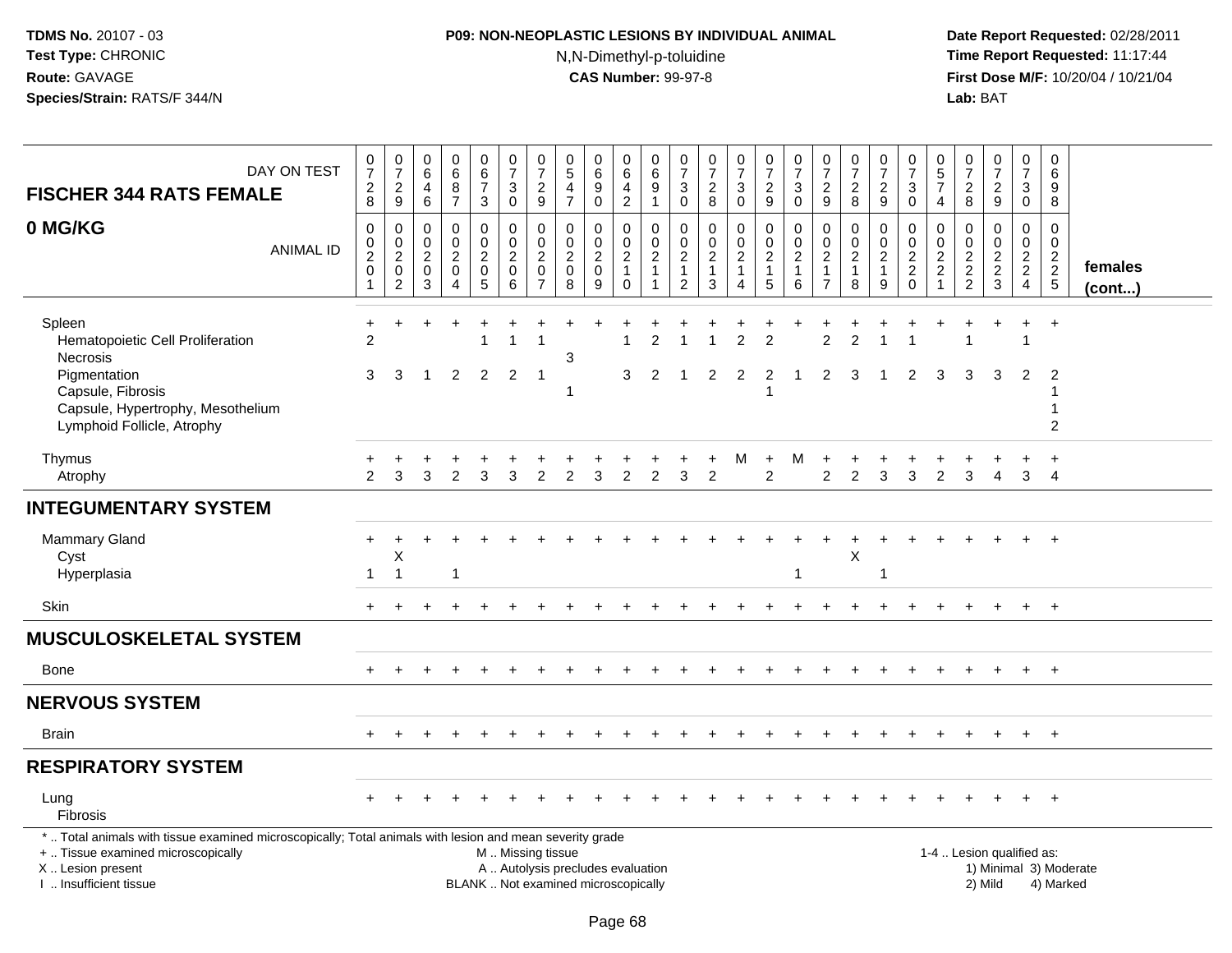### **P09: NON-NEOPLASTIC LESIONS BY INDIVIDUAL ANIMAL**N,N-Dimethyl-p-toluidine

 **Date Report Requested:** 02/28/2011 **Time Report Requested:** 11:17:44 **First Dose M/F:** 10/20/04 / 10/21/04<br>**Lab:** BAT **Lab:** BAT

| DAY ON TEST<br><b>FISCHER 344 RATS FEMALE</b>                                                                                                                       | 0<br>$\overline{7}$<br>$_{8}^2$         | $\frac{0}{7}$<br>$\frac{2}{9}$                                                        | 0<br>6<br>4<br>$\,6\,$                                 | 0<br>$\,6\,$<br>8<br>$\overline{7}$                                     | $\begin{matrix} 0 \\ 6 \end{matrix}$<br>$\overline{7}$<br>$\mathbf{3}$ | 0<br>$\boldsymbol{7}$<br>3<br>$\overline{0}$             | $\frac{0}{7}$<br>$\frac{2}{9}$                                      | 0<br>$\sqrt{5}$<br>$\overline{4}$<br>$\overline{7}$              | $\begin{array}{c} 0 \\ 6 \end{array}$<br>$9\,$<br>$\mathbf 0$ | 0<br>$\,6\,$<br>4<br>$\sqrt{2}$                              | 0<br>$\,6\,$<br>$9\,$<br>$\mathbf{1}$                                            | 0<br>$\overline{7}$<br>3<br>$\mathbf 0$                              | $\frac{0}{7}$<br>$_{8}^2$                                         | $\frac{0}{7}$<br>$\mathbf{3}$<br>$\overline{0}$     | 0<br>$\boldsymbol{7}$<br>$\frac{2}{9}$                  | $\frac{0}{7}$<br>$\sqrt{3}$<br>$\overline{0}$               | 0<br>$\overline{7}$<br>$\frac{2}{9}$                                           | 0<br>$\overline{7}$<br>$\frac{2}{8}$                          | $\frac{0}{7}$<br>$\overline{c}$<br>9                    | 0<br>$\overline{7}$<br>$_{0}^{3}$                | 0<br>5<br>$\overline{7}$<br>$\overline{4}$                                    | 0<br>7<br>$_{8}^2$                                             | $\begin{smallmatrix}0\\7\end{smallmatrix}$<br>$\frac{2}{9}$ | 0<br>$\overline{7}$<br>3<br>0             | 0<br>6<br>9<br>8                                               |                         |
|---------------------------------------------------------------------------------------------------------------------------------------------------------------------|-----------------------------------------|---------------------------------------------------------------------------------------|--------------------------------------------------------|-------------------------------------------------------------------------|------------------------------------------------------------------------|----------------------------------------------------------|---------------------------------------------------------------------|------------------------------------------------------------------|---------------------------------------------------------------|--------------------------------------------------------------|----------------------------------------------------------------------------------|----------------------------------------------------------------------|-------------------------------------------------------------------|-----------------------------------------------------|---------------------------------------------------------|-------------------------------------------------------------|--------------------------------------------------------------------------------|---------------------------------------------------------------|---------------------------------------------------------|--------------------------------------------------|-------------------------------------------------------------------------------|----------------------------------------------------------------|-------------------------------------------------------------|-------------------------------------------|----------------------------------------------------------------|-------------------------|
| 0 MG/KG<br><b>ANIMAL ID</b>                                                                                                                                         | 0<br>0<br>$\overline{c}$<br>$\mathbf 0$ | $\mathbf 0$<br>$\mathbf 0$<br>$\overline{2}$<br>$\mathsf{O}\xspace$<br>$\overline{2}$ | 0<br>$\mathbf 0$<br>$\overline{2}$<br>$\mathbf 0$<br>3 | $\mathbf 0$<br>$\mathbf 0$<br>$\overline{2}$<br>$\mathbf 0$<br>$\Delta$ | 0<br>$\mathbf 0$<br>$\overline{2}$<br>$\mathbf 0$<br>5                 | 0<br>$\mathbf 0$<br>$\boldsymbol{2}$<br>$\mathbf 0$<br>6 | 0<br>$\mathbf 0$<br>$\overline{c}$<br>$\mathbf 0$<br>$\overline{7}$ | $\mathbf 0$<br>$\mathbf 0$<br>$\overline{c}$<br>$\mathbf 0$<br>8 | $\mathbf 0$<br>$\pmb{0}$<br>$\sqrt{2}$<br>$\pmb{0}$<br>9      | 0<br>$\mathbf 0$<br>$\sqrt{2}$<br>$\overline{1}$<br>$\Omega$ | $\mathbf 0$<br>$\mathbf 0$<br>$\boldsymbol{2}$<br>$\overline{1}$<br>$\mathbf{1}$ | 0<br>$\mathbf 0$<br>$\overline{a}$<br>$\mathbf{1}$<br>$\overline{2}$ | $\mathbf 0$<br>$\mathbf 0$<br>$\overline{2}$<br>$\mathbf{1}$<br>3 | 0<br>$\mathsf{O}$<br>$\overline{2}$<br>$\mathbf{1}$ | 0<br>$\mathbf 0$<br>$\overline{2}$<br>$\mathbf{1}$<br>5 | 0<br>$\mathsf{O}\xspace$<br>$\sqrt{2}$<br>$\mathbf{1}$<br>6 | $\mathbf 0$<br>$\mathbf 0$<br>$\overline{2}$<br>$\mathbf{1}$<br>$\overline{7}$ | $\mathbf 0$<br>$\mathbf 0$<br>$\sqrt{2}$<br>$\mathbf{1}$<br>8 | 0<br>$\mathbf 0$<br>$\overline{c}$<br>$\mathbf{1}$<br>9 | 0<br>$\mathbf 0$<br>$\frac{2}{2}$<br>$\mathbf 0$ | $\mathbf 0$<br>$\mathbf 0$<br>$\overline{c}$<br>$\overline{2}$<br>$\mathbf 1$ | 0<br>$\mathbf 0$<br>$\begin{array}{c} 2 \\ 2 \\ 2 \end{array}$ | $\mathbf 0$<br>$\mathbf 0$<br>$\frac{2}{3}$                 | 0<br>0<br>$\frac{2}{2}$<br>$\overline{4}$ | $\mathbf 0$<br>$\mathbf 0$<br>$\frac{2}{2}$<br>$5\phantom{.0}$ | females<br>$($ cont $)$ |
| Inflammation<br>Metaplasia, Squamous<br>Alveolar Epithelium, Hyperplasia<br>Alveolus, Infiltration Cellular, Histiocyte                                             |                                         |                                                                                       |                                                        |                                                                         | 1                                                                      | -1                                                       |                                                                     |                                                                  |                                                               |                                                              | $\mathbf{1}$                                                                     | $\overline{1}$                                                       | $\overline{1}$                                                    |                                                     |                                                         |                                                             | 1                                                                              |                                                               |                                                         |                                                  | $\mathbf{1}$                                                                  | $\mathbf 1$                                                    |                                                             |                                           |                                                                |                         |
| Nose<br>Foreign Body<br>Inflammation<br>Glands, Respiratory Epithelium, Dilatation<br>Glands, Respiratory Epithelium, Hyperplasia                                   | X                                       |                                                                                       |                                                        |                                                                         |                                                                        | 1                                                        | $\mathbf 1$                                                         |                                                                  |                                                               |                                                              |                                                                                  | -1                                                                   |                                                                   |                                                     |                                                         |                                                             | -1<br>$\overline{2}$                                                           | X<br>$1 \quad 1$                                              | $\overline{2}$                                          |                                                  |                                                                               |                                                                |                                                             |                                           |                                                                |                         |
| Glands, Respiratory Epithelium, Metaplasia,<br>Respiratory<br>Nasolacrimal Duct, Inflammation<br>Olfactory Epithelium, Accumulation, Hyaline<br><b>Droplet</b>      |                                         |                                                                                       | 2                                                      | 2                                                                       | 1<br>2                                                                 | -1<br>2                                                  | 2                                                                   | -1<br>2                                                          |                                                               | 2                                                            |                                                                                  | 2                                                                    | 3                                                                 | $\mathcal{P}$                                       |                                                         |                                                             | 2                                                                              | 2                                                             | $\mathfrak{p}$                                          |                                                  | 3                                                                             | Δ                                                              |                                                             | -1<br>$\overline{2}$                      | $\overline{\phantom{1}}$                                       |                         |
| Olfactory Epithelium, Metaplasia, Respiratory<br>Respiratory Epithelium, Accumulation, Hyaline<br>Droplet<br>Respiratory Epithelium, Hyperplasia                    | $\mathbf{1}$                            | $\overline{1}$                                                                        | -1                                                     |                                                                         | 2<br>$\mathbf{1}$                                                      | 2                                                        | 2<br>$\mathbf{1}$                                                   | -1                                                               |                                                               |                                                              |                                                                                  | 2                                                                    | 2                                                                 | $\overline{1}$                                      | $\overline{1}$                                          | $\overline{1}$                                              | 3<br>$\mathbf{1}$                                                              | $\mathbf{1}$                                                  | 3<br>$\overline{\mathbf{1}}$                            | $\overline{2}$                                   |                                                                               | 2<br>$\overline{2}$                                            |                                                             | $\overline{1}$                            |                                                                |                         |
| Trachea                                                                                                                                                             |                                         |                                                                                       |                                                        |                                                                         |                                                                        |                                                          |                                                                     |                                                                  |                                                               |                                                              |                                                                                  |                                                                      |                                                                   |                                                     |                                                         |                                                             |                                                                                |                                                               |                                                         |                                                  |                                                                               |                                                                |                                                             | $+$                                       | $+$                                                            |                         |
| <b>SPECIAL SENSES SYSTEM</b>                                                                                                                                        |                                         |                                                                                       |                                                        |                                                                         |                                                                        |                                                          |                                                                     |                                                                  |                                                               |                                                              |                                                                                  |                                                                      |                                                                   |                                                     |                                                         |                                                             |                                                                                |                                                               |                                                         |                                                  |                                                                               |                                                                |                                                             |                                           |                                                                |                         |
| Ear                                                                                                                                                                 |                                         |                                                                                       |                                                        |                                                                         |                                                                        |                                                          |                                                                     |                                                                  |                                                               |                                                              |                                                                                  |                                                                      | $\ddot{}$                                                         |                                                     |                                                         |                                                             |                                                                                |                                                               |                                                         |                                                  |                                                                               |                                                                |                                                             |                                           |                                                                |                         |
| Eye<br>Cataract<br>Ciliary Body, Cornea, Inflammation<br>Retina, Atrophy                                                                                            |                                         |                                                                                       |                                                        |                                                                         |                                                                        |                                                          |                                                                     |                                                                  |                                                               |                                                              |                                                                                  |                                                                      |                                                                   |                                                     |                                                         |                                                             |                                                                                |                                                               |                                                         |                                                  |                                                                               |                                                                |                                                             |                                           | $\ddot{}$<br>3<br>4                                            |                         |
| *  Total animals with tissue examined microscopically; Total animals with lesion and mean severity grade<br>+  Tissue examined microscopically<br>X  Lesion present |                                         |                                                                                       |                                                        |                                                                         |                                                                        | M  Missing tissue                                        |                                                                     | A  Autolysis precludes evaluation                                |                                                               |                                                              |                                                                                  |                                                                      |                                                                   |                                                     |                                                         |                                                             |                                                                                |                                                               |                                                         |                                                  |                                                                               |                                                                | 1-4  Lesion qualified as:<br>1) Minimal 3) Moderate         |                                           |                                                                |                         |

I .. Insufficient tissue

BLANK .. Not examined microscopically 2) Mild 4) Marked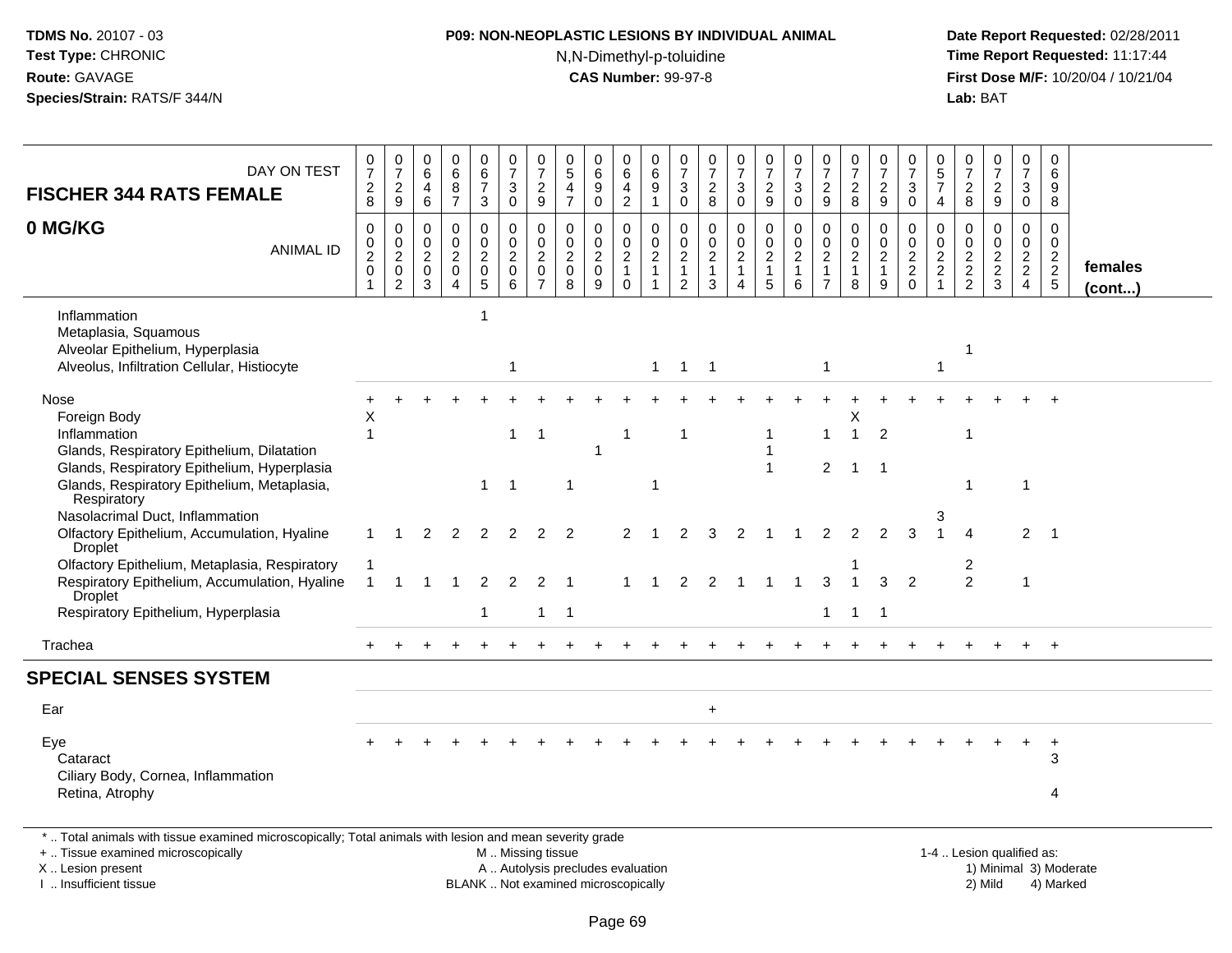#### **P09: NON-NEOPLASTIC LESIONS BY INDIVIDUAL ANIMAL**N,N-Dimethyl-p-toluidine

 **Date Report Requested:** 02/28/2011 **Time Report Requested:** 11:17:44 **First Dose M/F:** 10/20/04 / 10/21/04<br>**Lab:** BAT **Lab:** BAT

| DAY ON TEST<br><b>FISCHER 344 RATS FEMALE</b>                                                                                                                               | $\frac{0}{7}$<br>$\frac{2}{8}$                  | $\frac{0}{7}$<br>$\frac{2}{9}$                            | $\begin{array}{c} 0 \\ 6 \end{array}$<br>$\overline{4}$<br>6 | $_{6}^{\rm 0}$<br>8<br>$\overline{7}$ | $\begin{array}{c} 0 \\ 6 \end{array}$<br>$\overline{7}$<br>3 | $\frac{0}{7}$<br>$\ensuremath{\mathsf{3}}$<br>$\mathbf 0$ | $\frac{0}{7}$<br>$\frac{2}{9}$                            | $\begin{array}{c} 0 \\ 5 \end{array}$<br>$\overline{\mathbf{4}}$<br>$\overline{z}$ | $\begin{array}{c} 0 \\ 6 \end{array}$<br>$\boldsymbol{9}$<br>0 | $\pmb{0}$<br>$\,6\,$<br>4<br>$\overline{c}$                      | $\begin{matrix} 0 \\ 6 \end{matrix}$<br>9 | $\frac{0}{7}$<br>$\ensuremath{\mathsf{3}}$<br>$\pmb{0}$ | $\frac{0}{7}$<br>$\frac{2}{8}$ | $\frac{0}{7}$<br>$\ensuremath{\mathsf{3}}$<br>$\pmb{0}$           | $\frac{0}{7}$<br>$\frac{2}{9}$    | $\frac{0}{7}$<br>$\mathbf{3}$<br>0      | $\frac{0}{7}$<br>$\frac{2}{9}$                          | $\frac{0}{7}$<br>$_{\rm 8}^2$        | $\frac{0}{7}$<br>$\frac{2}{9}$         | $\frac{0}{7}$<br>$\sqrt{3}$<br>$\boldsymbol{0}$ | $\begin{array}{c} 0 \\ 5 \end{array}$<br>$\overline{7}$<br>$\overline{4}$ | $\frac{0}{7}$<br>$\overline{c}$<br>8                     | $\frac{0}{7}$<br>$\overline{c}$<br>9 | $\frac{0}{7}$<br>$\mathbf{3}$<br>$\pmb{0}$          | 0<br>6<br>9<br>8                                     |                   |
|-----------------------------------------------------------------------------------------------------------------------------------------------------------------------------|-------------------------------------------------|-----------------------------------------------------------|--------------------------------------------------------------|---------------------------------------|--------------------------------------------------------------|-----------------------------------------------------------|-----------------------------------------------------------|------------------------------------------------------------------------------------|----------------------------------------------------------------|------------------------------------------------------------------|-------------------------------------------|---------------------------------------------------------|--------------------------------|-------------------------------------------------------------------|-----------------------------------|-----------------------------------------|---------------------------------------------------------|--------------------------------------|----------------------------------------|-------------------------------------------------|---------------------------------------------------------------------------|----------------------------------------------------------|--------------------------------------|-----------------------------------------------------|------------------------------------------------------|-------------------|
| 0 MG/KG<br><b>ANIMAL ID</b>                                                                                                                                                 | 0<br>$\pmb{0}$<br>$\overline{c}$<br>$\mathbf 0$ | 0<br>$\begin{smallmatrix} 0\\2\\0 \end{smallmatrix}$<br>2 | 0<br>$\pmb{0}$<br>$\overline{2}$<br>$\pmb{0}$<br>3           | 0<br>$\mathsf 0$<br>$_{0}^{2}$<br>4   | 0<br>$\mathsf{O}\xspace$<br>$\frac{2}{0}$<br>5               | 0<br>$\begin{matrix}0\\2\\0\end{matrix}$<br>6             | 0<br>0<br>$\overline{c}$<br>$\mathbf 0$<br>$\overline{ }$ | 0<br>$\mathbf 0$<br>$\overline{2}$<br>$\pmb{0}$<br>8                               | 0<br>$\pmb{0}$<br>$\frac{2}{0}$<br>9                           | 0<br>$\mathbf 0$<br>$\boldsymbol{2}$<br>$\mathbf{1}$<br>$\Omega$ | 0<br>$\mathsf{O}$<br>$\frac{2}{1}$        | 0<br>$\frac{0}{2}$<br>1<br>2                            | 0<br>$\frac{0}{2}$<br>1<br>3   | $\begin{array}{c} 0 \\ 0 \\ 2 \\ 1 \end{array}$<br>$\overline{4}$ | $\mathbf 0$<br>$\frac{0}{2}$<br>5 | 0<br>$\mathbf 0$<br>$\overline{c}$<br>6 | 0<br>$_{2}^{\rm 0}$<br>$\overline{1}$<br>$\overline{7}$ | 0<br>$\pmb{0}$<br>$\frac{2}{1}$<br>8 | 0<br>$\mathbf 0$<br>$\frac{2}{1}$<br>9 | $\mathbf 0$<br>$\frac{0}{2}$<br>0               | 0<br>0<br>$\frac{2}{2}$<br>$\overline{A}$                                 | 0<br>$\boldsymbol{0}$<br>$\frac{2}{2}$<br>$\overline{2}$ | 0<br>$\mathbf 0$<br>$\frac{2}{3}$    | 0<br>$\mathbf 0$<br>$\frac{2}{2}$<br>$\overline{4}$ | 0<br>0<br>$\begin{array}{c} 2 \\ 2 \\ 5 \end{array}$ | females<br>(cont) |
| <b>Harderian Gland</b><br>Inflammation                                                                                                                                      |                                                 |                                                           |                                                              |                                       |                                                              |                                                           |                                                           |                                                                                    |                                                                |                                                                  |                                           |                                                         |                                |                                                                   |                                   |                                         |                                                         |                                      |                                        |                                                 |                                                                           |                                                          |                                      |                                                     | $+$                                                  |                   |
| <b>URINARY SYSTEM</b>                                                                                                                                                       |                                                 |                                                           |                                                              |                                       |                                                              |                                                           |                                                           |                                                                                    |                                                                |                                                                  |                                           |                                                         |                                |                                                                   |                                   |                                         |                                                         |                                      |                                        |                                                 |                                                                           |                                                          |                                      |                                                     |                                                      |                   |
| Kidney<br>Accumulation, Hyaline Droplet<br>Infarct                                                                                                                          |                                                 |                                                           |                                                              |                                       |                                                              |                                                           |                                                           |                                                                                    |                                                                |                                                                  |                                           |                                                         |                                |                                                                   |                                   |                                         |                                                         |                                      |                                        |                                                 |                                                                           |                                                          | 2                                    |                                                     |                                                      |                   |
| Mineralization<br>Nephropathy<br>Pigmentation                                                                                                                               |                                                 |                                                           |                                                              |                                       |                                                              |                                                           |                                                           |                                                                                    | $\overline{2}$                                                 |                                                                  |                                           |                                                         |                                |                                                                   |                                   |                                         |                                                         |                                      |                                        |                                                 |                                                                           |                                                          |                                      |                                                     | 3                                                    |                   |
| Papilla, Fibrosis<br>Papilla, Inflammation<br>Pelvis, Inflammation<br>Pelvis, Transitional Epithelium, Hyperplasia<br>Renal Tubule, Dilatation<br>Renal Tubule, Hyperplasia |                                                 |                                                           |                                                              |                                       |                                                              |                                                           |                                                           |                                                                                    |                                                                |                                                                  |                                           |                                                         |                                |                                                                   |                                   |                                         |                                                         |                                      |                                        |                                                 | 2<br>$\overline{2}$                                                       |                                                          |                                      |                                                     |                                                      |                   |
| <b>Urinary Bladder</b>                                                                                                                                                      |                                                 |                                                           |                                                              |                                       |                                                              |                                                           |                                                           |                                                                                    |                                                                |                                                                  |                                           |                                                         |                                |                                                                   |                                   |                                         |                                                         |                                      |                                        |                                                 |                                                                           |                                                          |                                      |                                                     | $\pm$                                                |                   |

\* .. Total animals with tissue examined microscopically; Total animals with lesion and mean severity grade

+ .. Tissue examined microscopically

X .. Lesion present

I .. Insufficient tissue

 M .. Missing tissueA .. Autolysis precludes evaluation

1-4 .. Lesion qualified as:<br>1) Minimal 3) Moderate BLANK .. Not examined microscopically 2) Mild 4) Marked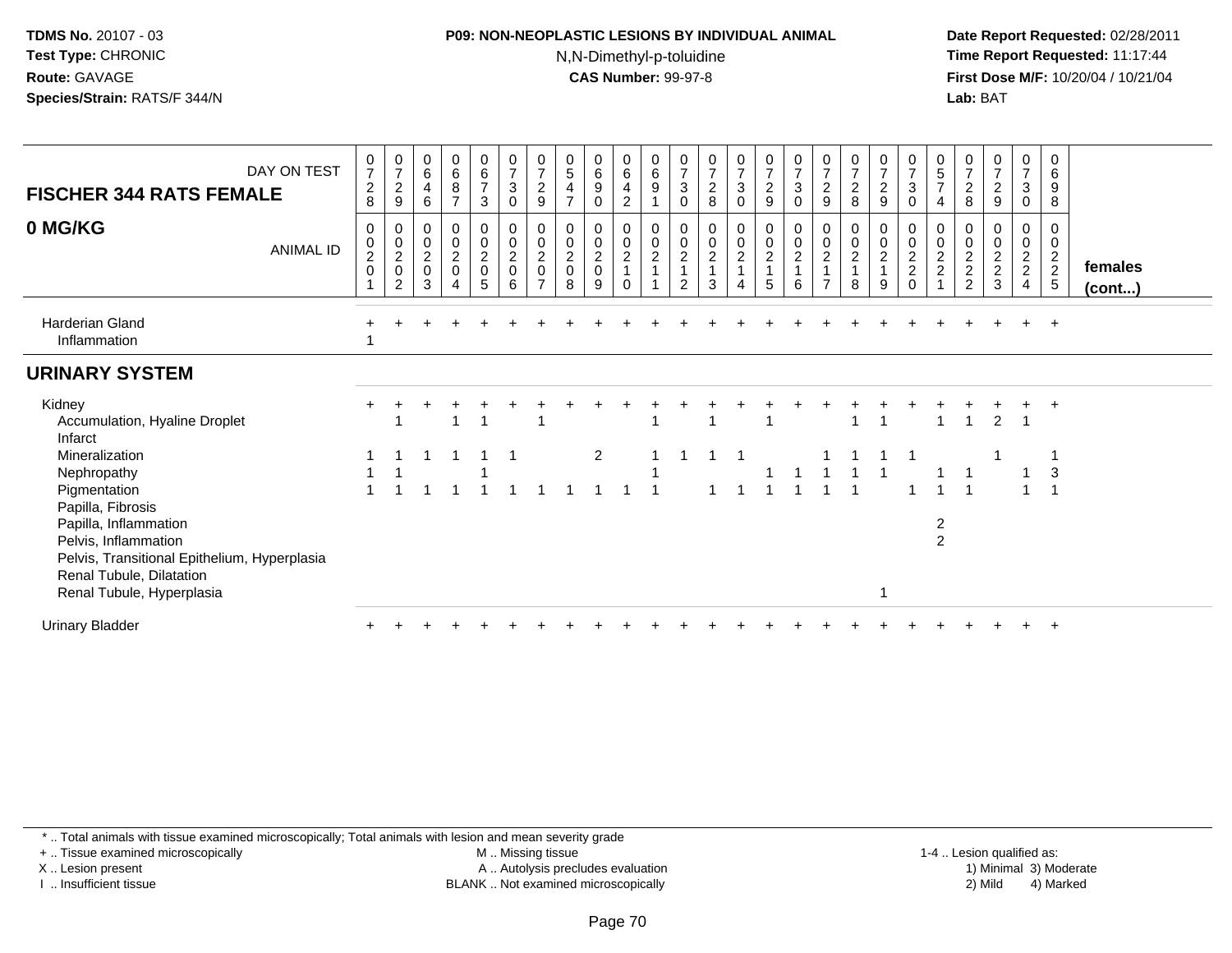#### **P09: NON-NEOPLASTIC LESIONS BY INDIVIDUAL ANIMAL**N,N-Dimethyl-p-toluidine

 **Date Report Requested:** 02/28/2011 **Time Report Requested:** 11:17:44 **First Dose M/F:** 10/20/04 / 10/21/04<br>**Lab:** BAT **Lab:** BAT

| DAY ON TEST<br><b>FISCHER 344 RATS FEMALE</b><br>0 MG/KG<br><b>ANIMAL ID</b>                                                                                                                                                                                                                         | $\frac{0}{7}$<br>$\ensuremath{\mathsf{3}}$<br>$\mathbf 0$<br>$\mathbf 0$<br>$\frac{0}{2}$<br>$6\phantom{1}$               | $\frac{0}{7}$<br>9<br>$\mathbf 0$<br>$\frac{0}{2}$<br>7            | $\begin{array}{c} 0 \\ 7 \\ 2 \end{array}$<br>$\,8\,$<br>$\pmb{0}$<br>$\frac{0}{2}$<br>8 | 0729<br>0<br>$\ddot{\mathbf{0}}$<br>$\frac{2}{2}$<br>$\boldsymbol{9}$ | $\frac{0}{7}$<br>$\frac{2}{9}$<br>$\pmb{0}$<br>$\overline{0}$<br>$\frac{2}{3}$<br>$\mathbf 0$ | $\frac{0}{7}$<br>3<br>$\mathbf 0$<br>$\begin{smallmatrix} 0\\0\\2 \end{smallmatrix}$<br>3<br>$\mathbf{1}$ | $\frac{0}{7}$<br>$\mathbf{3}$<br>$\mathbf 0$<br>$\mathbf 0$<br>$\mathsf{O}\xspace$<br>$\frac{2}{3}$<br>$\overline{2}$ | $\frac{0}{7}$<br>$\sqrt{2}$<br>8<br>$\mathsf{O}\xspace$<br>$\begin{matrix} 0 \\ 2 \\ 3 \end{matrix}$<br>$\mathbf{3}$ | $\begin{array}{c} 0 \\ 6 \end{array}$<br>$\overline{\mathbf{4}}$<br>$\sqrt{5}$<br>$\mathbf 0$<br>$\mathbf 0$<br>$\sqrt{2}$<br>3<br>$\overline{4}$ | $\frac{0}{7}$<br>$\mathbf 0$<br>$\mathbf{1}$<br>$\begin{array}{c} 0 \\ 0 \\ 2 \\ 3 \end{array}$<br>$\overline{5}$ | $\frac{0}{7}$<br>$\sqrt{2}$<br>$\boldsymbol{9}$<br>0<br>$\mathbf 0$<br>$\frac{2}{3}$<br>$6\phantom{1}$ | $\frac{0}{7}$<br>$\overline{3}$<br>$\mathbf 0$<br>$\pmb{0}$<br>$\frac{0}{2}$<br>$\overline{7}$ | $\frac{0}{7}$<br>$\mathbf 0$<br>$\mathbf{1}$<br>0<br>$\ddot{\mathbf{0}}$<br>$\frac{2}{3}$<br>8 | $\begin{array}{c} 0 \\ 6 \\ 7 \end{array}$<br>3<br>$\begin{array}{c} 0 \\ 0 \\ 2 \\ 3 \end{array}$<br>9 | $\frac{0}{7}$<br>3<br>$\mathsf{O}$<br>$\begin{smallmatrix}0\0\0\end{smallmatrix}$<br>$\overline{2}$<br>$\overline{4}$<br>$\mathbf 0$ | $\begin{array}{c} 0 \\ 7 \\ 2 \end{array}$<br>9<br>$\begin{array}{c} 0 \\ 0 \\ 2 \\ 4 \end{array}$<br>$\mathbf{1}$ | $\begin{smallmatrix}0\0\0\end{smallmatrix}$<br>$\pmb{0}$<br>$\mathbf 0$<br>$\frac{0}{2}$<br>$\overline{2}$ | $\begin{array}{c} 0 \\ 6 \\ 8 \\ 5 \end{array}$<br>$\begin{array}{c} 0 \\ 0 \\ 2 \\ 4 \end{array}$<br>3 | $\begin{array}{c} 0 \\ 7 \\ 3 \end{array}$<br>$\mathbf 0$<br>0<br>$\frac{0}{2}$<br>$\overline{4}$ | 0<br>$6\phantom{a}$<br>$\frac{2}{5}$<br>$\mathbf 0$<br>0<br>$\sqrt{2}$<br>$\overline{4}$<br>$\sqrt{5}$ | $\frac{0}{7}$<br>3<br>$\pmb{0}$<br>$\mathbf 0$<br>$\mathbf 0$<br>$\frac{2}{4}$<br>$6\phantom{1}6$ | $\frac{0}{7}$<br>$\mathbf{1}$<br>3<br>0<br>$\mathbf 0$<br>$\frac{2}{4}$<br>$\overline{7}$ | 0729<br>$\begin{smallmatrix} 0\\0\\2 \end{smallmatrix}$<br>$\overline{4}$<br>8 | $\frac{0}{7}$<br>$\overline{c}$<br>8<br>$\mathsf{O}$<br>$\overline{0}$<br>$\overline{2}$<br>$\overline{4}$<br>9 | 0<br>$\overline{7}$<br>$\overline{2}$<br>9<br>$\mathbf 0$<br>0<br>$\overline{2}$<br>$\sqrt{5}$<br>$\pmb{0}$ |    | * TOTALS                                                                                                   |
|------------------------------------------------------------------------------------------------------------------------------------------------------------------------------------------------------------------------------------------------------------------------------------------------------|---------------------------------------------------------------------------------------------------------------------------|--------------------------------------------------------------------|------------------------------------------------------------------------------------------|-----------------------------------------------------------------------|-----------------------------------------------------------------------------------------------|-----------------------------------------------------------------------------------------------------------|-----------------------------------------------------------------------------------------------------------------------|----------------------------------------------------------------------------------------------------------------------|---------------------------------------------------------------------------------------------------------------------------------------------------|-------------------------------------------------------------------------------------------------------------------|--------------------------------------------------------------------------------------------------------|------------------------------------------------------------------------------------------------|------------------------------------------------------------------------------------------------|---------------------------------------------------------------------------------------------------------|--------------------------------------------------------------------------------------------------------------------------------------|--------------------------------------------------------------------------------------------------------------------|------------------------------------------------------------------------------------------------------------|---------------------------------------------------------------------------------------------------------|---------------------------------------------------------------------------------------------------|--------------------------------------------------------------------------------------------------------|---------------------------------------------------------------------------------------------------|-------------------------------------------------------------------------------------------|--------------------------------------------------------------------------------|-----------------------------------------------------------------------------------------------------------------|-------------------------------------------------------------------------------------------------------------|----|------------------------------------------------------------------------------------------------------------|
| <b>ALIMENTARY SYSTEM</b>                                                                                                                                                                                                                                                                             |                                                                                                                           |                                                                    |                                                                                          |                                                                       |                                                                                               |                                                                                                           |                                                                                                                       |                                                                                                                      |                                                                                                                                                   |                                                                                                                   |                                                                                                        |                                                                                                |                                                                                                |                                                                                                         |                                                                                                                                      |                                                                                                                    |                                                                                                            |                                                                                                         |                                                                                                   |                                                                                                        |                                                                                                   |                                                                                           |                                                                                |                                                                                                                 |                                                                                                             |    |                                                                                                            |
| Esophagus                                                                                                                                                                                                                                                                                            |                                                                                                                           |                                                                    |                                                                                          |                                                                       |                                                                                               |                                                                                                           |                                                                                                                       |                                                                                                                      |                                                                                                                                                   |                                                                                                                   |                                                                                                        |                                                                                                |                                                                                                |                                                                                                         |                                                                                                                                      |                                                                                                                    |                                                                                                            |                                                                                                         |                                                                                                   |                                                                                                        |                                                                                                   |                                                                                           |                                                                                |                                                                                                                 |                                                                                                             | 50 |                                                                                                            |
| Intestine Large, Cecum                                                                                                                                                                                                                                                                               |                                                                                                                           |                                                                    |                                                                                          |                                                                       |                                                                                               |                                                                                                           |                                                                                                                       |                                                                                                                      |                                                                                                                                                   |                                                                                                                   |                                                                                                        |                                                                                                |                                                                                                |                                                                                                         |                                                                                                                                      |                                                                                                                    |                                                                                                            |                                                                                                         |                                                                                                   |                                                                                                        |                                                                                                   |                                                                                           |                                                                                |                                                                                                                 |                                                                                                             | 50 |                                                                                                            |
| Intestine Large, Colon                                                                                                                                                                                                                                                                               |                                                                                                                           |                                                                    |                                                                                          |                                                                       |                                                                                               |                                                                                                           |                                                                                                                       |                                                                                                                      |                                                                                                                                                   |                                                                                                                   |                                                                                                        |                                                                                                |                                                                                                |                                                                                                         |                                                                                                                                      |                                                                                                                    |                                                                                                            |                                                                                                         |                                                                                                   |                                                                                                        |                                                                                                   |                                                                                           |                                                                                |                                                                                                                 |                                                                                                             | 50 |                                                                                                            |
| Intestine Large, Rectum<br>Parasite Metazoan                                                                                                                                                                                                                                                         |                                                                                                                           |                                                                    |                                                                                          |                                                                       |                                                                                               |                                                                                                           |                                                                                                                       |                                                                                                                      |                                                                                                                                                   | $\sf X$                                                                                                           |                                                                                                        |                                                                                                |                                                                                                |                                                                                                         | X                                                                                                                                    |                                                                                                                    |                                                                                                            |                                                                                                         |                                                                                                   |                                                                                                        |                                                                                                   |                                                                                           |                                                                                | $\mathsf X$                                                                                                     | $\ddot{}$                                                                                                   | 50 | 4                                                                                                          |
| Intestine Small, Duodenum                                                                                                                                                                                                                                                                            |                                                                                                                           |                                                                    |                                                                                          |                                                                       |                                                                                               |                                                                                                           |                                                                                                                       |                                                                                                                      |                                                                                                                                                   |                                                                                                                   |                                                                                                        |                                                                                                |                                                                                                |                                                                                                         |                                                                                                                                      |                                                                                                                    |                                                                                                            |                                                                                                         |                                                                                                   |                                                                                                        |                                                                                                   |                                                                                           |                                                                                |                                                                                                                 |                                                                                                             | 50 |                                                                                                            |
| Intestine Small, Ileum                                                                                                                                                                                                                                                                               |                                                                                                                           |                                                                    |                                                                                          |                                                                       |                                                                                               |                                                                                                           |                                                                                                                       |                                                                                                                      |                                                                                                                                                   |                                                                                                                   |                                                                                                        |                                                                                                |                                                                                                |                                                                                                         |                                                                                                                                      |                                                                                                                    |                                                                                                            |                                                                                                         |                                                                                                   |                                                                                                        |                                                                                                   |                                                                                           |                                                                                |                                                                                                                 |                                                                                                             | 50 |                                                                                                            |
| Intestine Small, Jejunum                                                                                                                                                                                                                                                                             |                                                                                                                           |                                                                    |                                                                                          |                                                                       |                                                                                               |                                                                                                           |                                                                                                                       |                                                                                                                      |                                                                                                                                                   |                                                                                                                   |                                                                                                        |                                                                                                |                                                                                                |                                                                                                         |                                                                                                                                      |                                                                                                                    |                                                                                                            |                                                                                                         |                                                                                                   |                                                                                                        |                                                                                                   |                                                                                           |                                                                                |                                                                                                                 |                                                                                                             | 50 |                                                                                                            |
| Liver<br>Angiectasis<br><b>Basophilic Focus</b><br>Clear Cell Focus<br><b>Eosinophilic Focus</b><br>Fatty Change, Focal<br>Fatty Change, Diffuse<br>Hepatodiaphragmatic Nodule<br>Inflammation<br><b>Mixed Cell Focus</b><br>Bile Duct, Fibrosis<br>Bile Duct, Hyperplasia<br>Oval Cell, Hyperplasia | X<br>$\mathsf X$<br>$\mathsf X$<br>$\overline{1}$<br>Χ<br>$\mathbf{1}$<br>$\mathsf X$<br>$\overline{1}$<br>$\overline{1}$ | X<br>$\overline{2}$<br>$\ensuremath{\mathsf{3}}$<br>$\overline{2}$ | X<br>X<br>$\mathbf{1}$<br>$\overline{1}$                                                 | X<br>$\sf X$<br>$\overline{1}$                                        | X<br>X<br>$\mathbf{1}$<br>X<br>$\mathbf 1$                                                    | X<br>X<br>$\mathbf{1}$                                                                                    | X<br>X<br>$\mathsf{X}$<br>$\overline{1}$<br>$\mathbf{1}$                                                              | $\times$                                                                                                             | X<br>$\mathbf{1}$<br>$\mathbf{1}$<br>$\sf X$                                                                                                      | X<br>$\overline{2}$                                                                                               | 1                                                                                                      | X X X<br>$\mathbf{1}$                                                                          | $\overline{c}$                                                                                 | $\overline{c}$<br>$\overline{2}$                                                                        | $X -$<br>X<br>$\mathbf{1}$<br>-1                                                                                                     | X<br>$\mathbf{1}$<br>1<br>X                                                                                        | X<br>X<br>$\overline{1}$<br>$\boldsymbol{\mathsf{X}}$                                                      | $\mathsf{X}$<br>$\boldsymbol{2}$                                                                        | $\mathsf{X}$<br>-1<br>-1<br>$\overline{2}$                                                        | X<br>Χ<br>$\mathsf X$<br>$\mathbf{1}$<br>$\sf X$<br>$\overline{1}$                                     | $\mathsf{X}$<br>$\overline{1}$                                                                    | $\overline{c}$                                                                            | $X -$<br>X<br>X<br>$\mathbf{1}$<br>X                                           | $X$ $X$<br>$\mathbf{1}$                                                                                         | Х<br>$\overline{1}$<br>$\mathbf{1}$                                                                         | 50 | 1.0<br>46<br>$\overline{7}$<br>18<br>8<br>1.4<br>9<br>1.6<br>3<br>38 1.1<br>14<br>$6$ 1.2<br>10 1.6<br>2.0 |

\* .. Total animals with tissue examined microscopically; Total animals with lesion and mean severity grade

+ .. Tissue examined microscopically

X .. Lesion present

I .. Insufficient tissue

M .. Missing tissue

A .. Autolysis precludes evaluation BLANK .. Not examined microscopically 2) Mild 4) Marked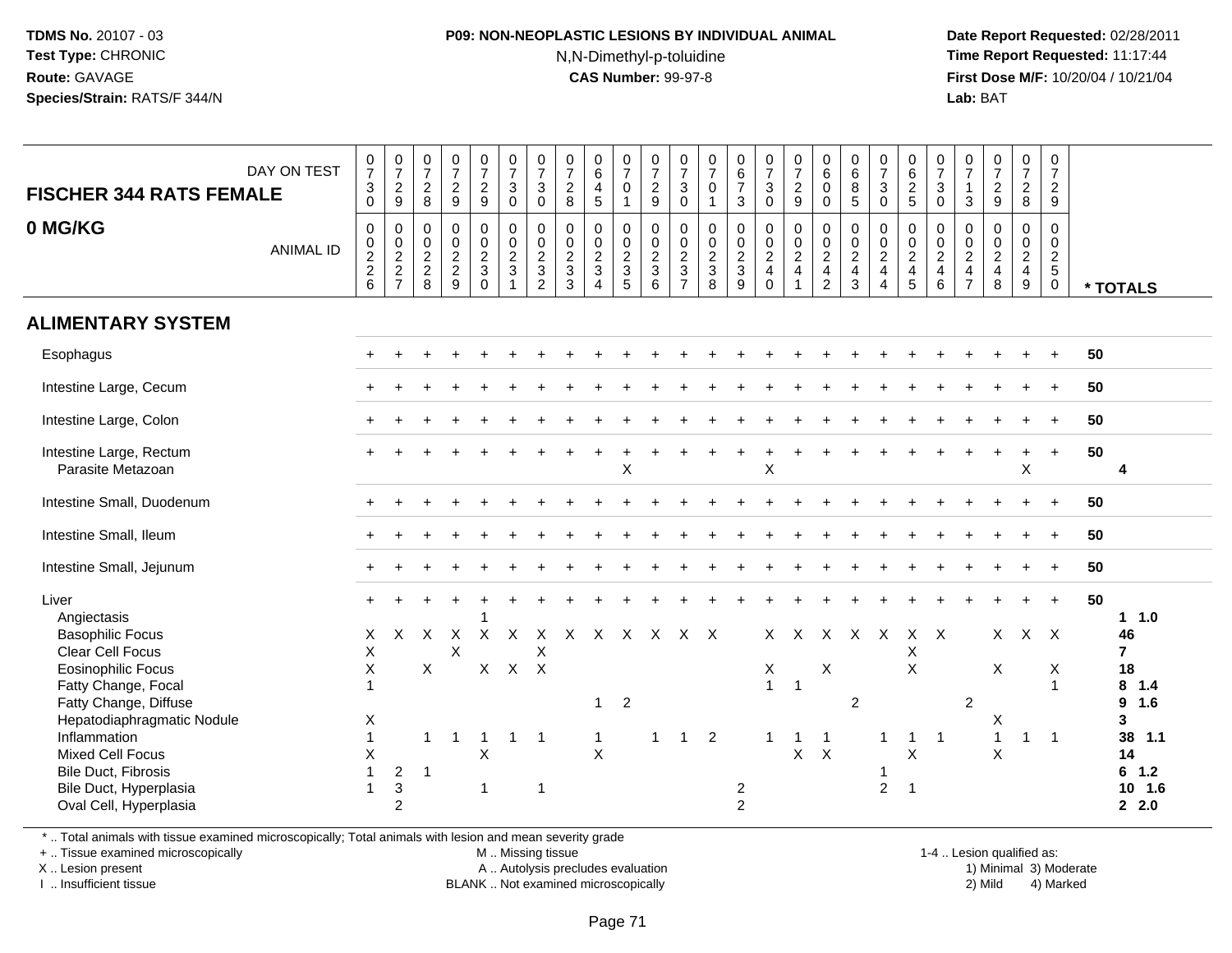#### **P09: NON-NEOPLASTIC LESIONS BY INDIVIDUAL ANIMAL**N,N-Dimethyl-p-toluidine

 **Date Report Requested:** 02/28/2011 **Time Report Requested:** 11:17:44 **First Dose M/F:** 10/20/04 / 10/21/04<br>**Lab:** BAT **Lab:** BAT

| DAY ON TEST<br><b>FISCHER 344 RATS FEMALE</b>                                                                | $\frac{0}{7}$<br>$_{0}^{3}$ | $\frac{0}{7}$<br>$\frac{2}{9}$                       | $\frac{0}{7}$<br>$\frac{2}{8}$                   | $\frac{0}{7}$<br>$\frac{2}{9}$               | $\frac{0}{7}$<br>$\frac{2}{9}$                              | $\frac{0}{7}$<br>$_{0}^{3}$                                     | $\frac{0}{7}$<br>$\sqrt{3}$<br>$\mathbf 0$                                | $\begin{array}{c} 0 \\ 7 \end{array}$<br>$_{\rm 8}^2$ | $\begin{array}{c} 0 \\ 6 \end{array}$<br>$\overline{4}$<br>$\overline{5}$    | $\frac{0}{7}$<br>$\mathbf 0$<br>$\overline{\mathbf{1}}$ | $\frac{0}{7}$<br>$\frac{2}{9}$                               | $\frac{0}{7}$<br>$\ensuremath{\mathsf{3}}$<br>$\mathbf 0$ | $\frac{0}{7}$<br>$\pmb{0}$<br>$\overline{1}$                | $\begin{array}{c} 0 \\ 6 \\ 7 \end{array}$<br>$\mathbf{3}$  | $\begin{smallmatrix}0\\7\end{smallmatrix}$<br>3<br>$\mathbf 0$           | $\frac{0}{7}$<br>$\frac{2}{9}$                                                    | $\pmb{0}$<br>$\,6\,$<br>$\mathbf 0$<br>$\mathbf 0$                     | $\pmb{0}$<br>$\,6$<br>$\bf 8$<br>$\overline{5}$                            | $\frac{0}{7}$<br>3<br>$\Omega$                                                          | 0<br>$\,6\,$<br>$\frac{2}{5}$          | $\boldsymbol{0}$<br>$\boldsymbol{7}$<br>$\sqrt{3}$<br>$\mathbf 0$ | $\frac{0}{7}$<br>$\overline{1}$<br>$\mathbf{3}$               | $\begin{array}{c} 0 \\ 7 \end{array}$<br>$\frac{2}{9}$ | $\frac{0}{7}$<br>$\frac{2}{8}$       | $\begin{smallmatrix}0\\7\end{smallmatrix}$<br>$\frac{2}{9}$      |             |                                           |
|--------------------------------------------------------------------------------------------------------------|-----------------------------|------------------------------------------------------|--------------------------------------------------|----------------------------------------------|-------------------------------------------------------------|-----------------------------------------------------------------|---------------------------------------------------------------------------|-------------------------------------------------------|------------------------------------------------------------------------------|---------------------------------------------------------|--------------------------------------------------------------|-----------------------------------------------------------|-------------------------------------------------------------|-------------------------------------------------------------|--------------------------------------------------------------------------|-----------------------------------------------------------------------------------|------------------------------------------------------------------------|----------------------------------------------------------------------------|-----------------------------------------------------------------------------------------|----------------------------------------|-------------------------------------------------------------------|---------------------------------------------------------------|--------------------------------------------------------|--------------------------------------|------------------------------------------------------------------|-------------|-------------------------------------------|
| 0 MG/KG<br><b>ANIMAL ID</b>                                                                                  | $\pmb{0}$<br>0,22,6         | 0<br>$\begin{array}{c} 0 \\ 2 \\ 2 \\ 7 \end{array}$ | $\mathbf 0$<br>$\mathbf 0$<br>$\frac{2}{2}$<br>8 | $\pmb{0}$<br>$\pmb{0}$<br>$\frac{2}{2}$<br>9 | 0<br>$\mathsf{O}\xspace$<br>$\overline{a}$<br>3<br>$\Omega$ | $\begin{array}{c} 0 \\ 0 \\ 2 \\ 3 \end{array}$<br>$\mathbf{1}$ | $\pmb{0}$<br>$\ddot{\mathbf{0}}$<br>$\overline{2}$<br>3<br>$\overline{2}$ | 0<br>$\pmb{0}$<br>$\overline{c}$<br>$\sqrt{3}$<br>3   | $\pmb{0}$<br>$\ddot{\mathbf{0}}$<br>$\frac{2}{3}$<br>$\overline{\mathbf{4}}$ | 0<br>$\mathsf{O}\xspace$<br>$\frac{2}{3}$<br>$\sqrt{5}$ | $\pmb{0}$<br>$\ddot{\mathbf{0}}$<br>$\frac{2}{3}$<br>$\,6\,$ | 0<br>$\pmb{0}$<br>$\frac{2}{3}$<br>$\overline{7}$         | $\pmb{0}$<br>$\begin{matrix} 0 \\ 2 \\ 3 \end{matrix}$<br>8 | $\pmb{0}$<br>$\begin{matrix} 0 \\ 2 \\ 3 \end{matrix}$<br>9 | 0<br>$\ddot{\mathbf{0}}$<br>$\overline{2}$<br>$\overline{4}$<br>$\Omega$ | $\pmb{0}$<br>$\overline{0}$<br>$\overline{2}$<br>$\overline{4}$<br>$\overline{1}$ | 0<br>$\mathbf 0$<br>$\overline{2}$<br>$\overline{a}$<br>$\overline{2}$ | $\mathbf 0$<br>$\pmb{0}$<br>$\overline{2}$<br>$\overline{\mathbf{4}}$<br>3 | 0<br>$\mathsf{O}\xspace$<br>$\overline{2}$<br>$\overline{\mathbf{4}}$<br>$\overline{4}$ | 0<br>$\frac{0}{2}$<br>5                | 0<br>$\mathbf 0$<br>$\overline{2}$<br>$\overline{a}$<br>6         | $\mathbf 0$<br>$\mathbf 0$<br>$\frac{2}{4}$<br>$\overline{7}$ | 0<br>$\pmb{0}$<br>$\frac{2}{4}$<br>8                   | 0<br>$\pmb{0}$<br>$\frac{2}{4}$<br>9 | $\mathbf 0$<br>$\ddot{\mathbf{0}}$<br>$rac{2}{5}$<br>$\mathbf 0$ |             | * TOTALS                                  |
| Mesentery<br>Fat, Necrosis                                                                                   |                             |                                                      |                                                  |                                              |                                                             |                                                                 | $\ddot{}$<br>3                                                            |                                                       |                                                                              |                                                         |                                                              |                                                           | $\ddot{}$<br>3                                              |                                                             |                                                                          |                                                                                   |                                                                        |                                                                            | +<br>$\mathbf{3}$                                                                       | $\ddot{}$<br>3                         |                                                                   |                                                               |                                                        | $\ddot{}$<br>3                       |                                                                  | 8           | 8 3.0                                     |
| Pancreas<br>Cyst<br>Fibrosis<br>Infiltration Cellular, Mononuclear Cell<br>Acinus, Atrophy<br>Duct, Fibrosis |                             |                                                      |                                                  |                                              | 1                                                           |                                                                 |                                                                           |                                                       |                                                                              |                                                         |                                                              | $\mathbf{2}$                                              |                                                             | -1<br>$\mathbf{1}$                                          |                                                                          | $\boldsymbol{\mathsf{X}}$<br>$\overline{1}$                                       | 1<br>$\mathbf{1}$                                                      | $\overline{c}$<br>$\overline{c}$                                           |                                                                                         | $\overline{a}$<br>$\blacktriangleleft$ | $\overline{2}$                                                    | X<br>2                                                        |                                                        | $\div$<br>X                          | $\ddot{}$<br>$\overline{2}$                                      | 50          | 5<br>$12.0$<br>13 1.5<br>14 1.4<br>$12.0$ |
| Salivary Glands                                                                                              |                             |                                                      |                                                  |                                              |                                                             |                                                                 |                                                                           |                                                       |                                                                              |                                                         |                                                              |                                                           |                                                             |                                                             |                                                                          |                                                                                   |                                                                        |                                                                            |                                                                                         |                                        |                                                                   |                                                               |                                                        |                                      | $\ddot{}$                                                        | 50          |                                           |
| Stomach, Forestomach<br>Hyperplasia, Squamous<br>Inflammation<br>Ulcer                                       |                             |                                                      |                                                  |                                              |                                                             |                                                                 |                                                                           |                                                       |                                                                              |                                                         |                                                              |                                                           |                                                             |                                                             |                                                                          |                                                                                   |                                                                        |                                                                            |                                                                                         |                                        |                                                                   | 2<br>2<br>3                                                   |                                                        |                                      | $\ddot{}$                                                        | 50          | $5 \t1.8$<br>52.2<br>52.4                 |
| Stomach, Glandular<br>Mineralization                                                                         |                             |                                                      |                                                  |                                              |                                                             |                                                                 |                                                                           |                                                       |                                                                              |                                                         |                                                              | 1                                                         |                                                             |                                                             |                                                                          |                                                                                   |                                                                        |                                                                            |                                                                                         |                                        |                                                                   |                                                               |                                                        |                                      | $+$                                                              | 50          | 1 1.0                                     |
| Tongue                                                                                                       |                             |                                                      |                                                  |                                              |                                                             |                                                                 |                                                                           |                                                       |                                                                              |                                                         |                                                              |                                                           |                                                             |                                                             |                                                                          |                                                                                   |                                                                        |                                                                            |                                                                                         |                                        |                                                                   |                                                               |                                                        |                                      |                                                                  | $\mathbf 1$ |                                           |
| <b>CARDIOVASCULAR SYSTEM</b>                                                                                 |                             |                                                      |                                                  |                                              |                                                             |                                                                 |                                                                           |                                                       |                                                                              |                                                         |                                                              |                                                           |                                                             |                                                             |                                                                          |                                                                                   |                                                                        |                                                                            |                                                                                         |                                        |                                                                   |                                                               |                                                        |                                      |                                                                  |             |                                           |
| <b>Blood Vessel</b>                                                                                          |                             |                                                      |                                                  |                                              |                                                             |                                                                 |                                                                           |                                                       |                                                                              |                                                         |                                                              |                                                           |                                                             |                                                             |                                                                          |                                                                                   |                                                                        |                                                                            |                                                                                         |                                        |                                                                   |                                                               |                                                        |                                      | $\div$                                                           | 50          |                                           |
| Heart<br>Cardiomyopathy                                                                                      | $\mathbf{1}$                |                                                      |                                                  |                                              |                                                             |                                                                 |                                                                           |                                                       |                                                                              |                                                         |                                                              |                                                           |                                                             |                                                             | 1                                                                        | $\overline{1}$                                                                    |                                                                        |                                                                            |                                                                                         |                                        |                                                                   | 1                                                             | $\overline{\mathbf{1}}$                                |                                      | $+$                                                              | 50          | 36 1.1                                    |
| <b>ENDOCRINE SYSTEM</b>                                                                                      |                             |                                                      |                                                  |                                              |                                                             |                                                                 |                                                                           |                                                       |                                                                              |                                                         |                                                              |                                                           |                                                             |                                                             |                                                                          |                                                                                   |                                                                        |                                                                            |                                                                                         |                                        |                                                                   |                                                               |                                                        |                                      |                                                                  |             |                                           |

\* .. Total animals with tissue examined microscopically; Total animals with lesion and mean severity grade

+ .. Tissue examined microscopically

X .. Lesion present

I .. Insufficient tissue

M .. Missing tissue

A .. Autolysis precludes evaluation

BLANK .. Not examined microscopically 2) Mild 4) Marked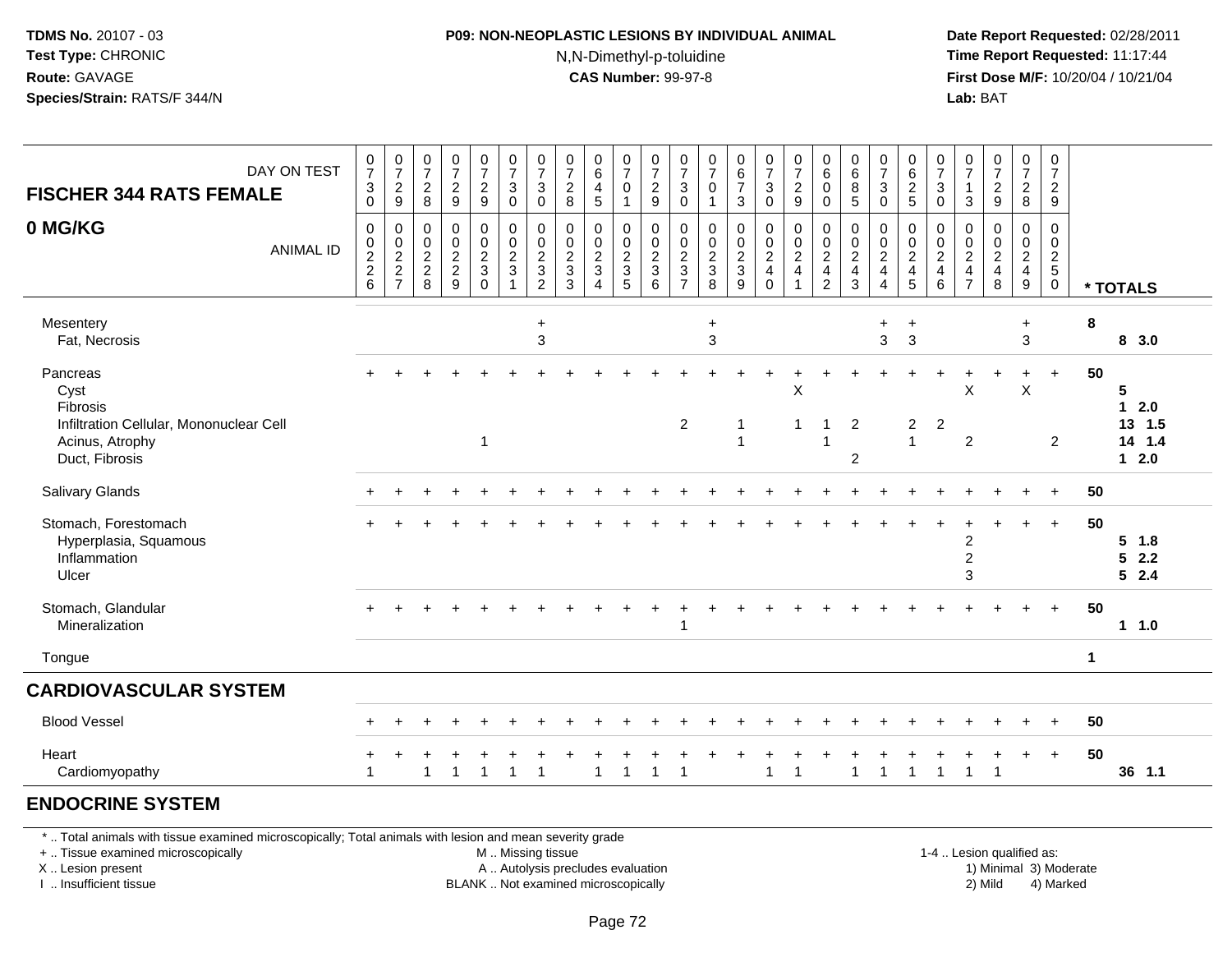#### **P09: NON-NEOPLASTIC LESIONS BY INDIVIDUAL ANIMAL**N,N-Dimethyl-p-toluidine

 **Date Report Requested:** 02/28/2011 **Time Report Requested:** 11:17:44 **First Dose M/F:** 10/20/04 / 10/21/04<br>**Lab:** BAT **Lab:** BAT

| <b>FISCHER 344 RATS FEMALE</b><br>0 MG/KG                                                                                           | DAY ON TEST      | $\frac{0}{7}$<br>$\ensuremath{\mathsf{3}}$<br>$\pmb{0}$<br>$\mathbf 0$ | $\frac{0}{7}$<br>$\sqrt{2}$<br>$\boldsymbol{9}$<br>$\pmb{0}$ | $\frac{0}{7}$<br>$\sqrt{2}$<br>8<br>$\mathbf 0$ | $\frac{0}{7}$<br>$\overline{c}$<br>$\boldsymbol{9}$<br>$\mathbf 0$ | $\frac{0}{7}$<br>$\overline{c}$<br>$\boldsymbol{9}$<br>0    | $\frac{0}{7}$<br>$\sqrt{3}$<br>$\pmb{0}$<br>$\pmb{0}$ | $\frac{0}{7}$<br>$\sqrt{3}$<br>0<br>0        | $\frac{0}{7}$<br>$\overline{c}$<br>8<br>0 | $\begin{array}{c} 0 \\ 6 \end{array}$<br>$\overline{\mathbf{4}}$<br>$\overline{5}$<br>$\mathbf 0$ | $\begin{smallmatrix}0\\7\end{smallmatrix}$<br>0<br>$\mathbf{1}$<br>0 | $\frac{0}{7}$<br>$\boldsymbol{2}$<br>$\boldsymbol{9}$<br>$\mathbf 0$ | $\frac{0}{7}$<br>3<br>0<br>$\mathbf 0$             | $\begin{smallmatrix}0\\7\end{smallmatrix}$<br>$\pmb{0}$<br>$\mathbf{1}$<br>$\mathbf 0$ | $_{6}^{\rm 0}$<br>$\overline{7}$<br>$\sqrt{3}$                      | $\frac{0}{7}$<br>$\ensuremath{\mathsf{3}}$<br>0<br>$_0^0$ | $\frac{0}{7}$<br>$\overline{c}$<br>$9\,$<br>$\mathbf 0$ | $^{\rm 0}_{\rm 6}$<br>$\pmb{0}$<br>0<br>0    | $\begin{array}{c} 0 \\ 6 \end{array}$<br>8<br>5<br>$\mathbf 0$ | $\frac{0}{7}$<br>$\sqrt{3}$<br>0<br>0        | $\begin{array}{c} 0 \\ 6 \end{array}$<br>$\frac{2}{5}$<br>0 | $\frac{0}{7}$<br>$\ensuremath{\mathsf{3}}$<br>$\mathbf 0$<br>0 | $\frac{0}{7}$<br>3<br>0                                 | $\frac{0}{7}$<br>$\frac{2}{9}$<br>0                | $\frac{0}{7}$<br>$\overline{2}$<br>8<br>0 | $\frac{0}{7}$<br>$\sqrt{2}$<br>$9\,$<br>$\mathbf 0$                   |    |                                                                               |
|-------------------------------------------------------------------------------------------------------------------------------------|------------------|------------------------------------------------------------------------|--------------------------------------------------------------|-------------------------------------------------|--------------------------------------------------------------------|-------------------------------------------------------------|-------------------------------------------------------|----------------------------------------------|-------------------------------------------|---------------------------------------------------------------------------------------------------|----------------------------------------------------------------------|----------------------------------------------------------------------|----------------------------------------------------|----------------------------------------------------------------------------------------|---------------------------------------------------------------------|-----------------------------------------------------------|---------------------------------------------------------|----------------------------------------------|----------------------------------------------------------------|----------------------------------------------|-------------------------------------------------------------|----------------------------------------------------------------|---------------------------------------------------------|----------------------------------------------------|-------------------------------------------|-----------------------------------------------------------------------|----|-------------------------------------------------------------------------------|
|                                                                                                                                     | <b>ANIMAL ID</b> | 0 2 2 6                                                                | $\frac{0}{2}$<br>$\overline{7}$                              | 0<br>$\frac{2}{2}$<br>8                         | $\pmb{0}$<br>$\frac{2}{2}$<br>9                                    | $\mathsf{O}\xspace$<br>$\boldsymbol{2}$<br>3<br>$\mathbf 0$ | $\overline{0}$<br>$\frac{2}{3}$<br>$\mathbf{1}$       | $\pmb{0}$<br>$\frac{2}{3}$<br>$\overline{2}$ | 0<br>$\frac{2}{3}$<br>3                   | $\mathbf 0$<br>$\frac{2}{3}$<br>$\overline{4}$                                                    | $\pmb{0}$<br>$\frac{2}{3}$<br>5                                      | $\mathbf 0$<br>$\frac{2}{3}$<br>$\,6\,$                              | $\pmb{0}$<br>$\frac{2}{3}$<br>$\overline{7}$       | $\pmb{0}$<br>$\frac{2}{3}$<br>8                                                        | $\begin{array}{c} 0 \\ 0 \\ 2 \\ 3 \end{array}$<br>$\boldsymbol{9}$ | $\frac{2}{4}$<br>0                                        | $\overline{0}$<br>$\frac{2}{4}$<br>$\overline{1}$       | $\pmb{0}$<br>$\frac{2}{4}$<br>$\overline{c}$ | $\mathbf 0$<br>$\frac{2}{4}$<br>$\mathbf{3}$                   | $\pmb{0}$<br>$\frac{2}{4}$<br>$\overline{4}$ | $\mathbf 0$<br>$\frac{2}{4}$<br>$\sqrt{5}$                  | $\mathbf 0$<br>$\frac{2}{4}$<br>$\,6\,$                        | 0<br>$\overline{c}$<br>$\overline{4}$<br>$\overline{7}$ | $\begin{array}{c} 0 \\ 2 \\ 4 \end{array}$<br>8    | $\pmb{0}$<br>$\frac{2}{4}$<br>9           | $\mathbf 0$<br>$\frac{2}{5}$<br>$\overline{0}$                        |    | * TOTALS                                                                      |
| <b>Adrenal Cortex</b><br>Angiectasis<br>Degeneration, Cystic<br>Hyperplasia<br>Hypertrophy<br>Necrosis<br>Vacuolization Cytoplasmic |                  | $\ddot{}$<br>$\overline{2}$                                            | $\overline{c}$<br>$\overline{2}$<br>$\overline{2}$           | $\overline{2}$                                  | $\overline{2}$<br>-1<br>$\overline{\mathbf{1}}$                    | $\overline{2}$<br>4<br>$\overline{2}$                       | $\overline{c}$<br>$\overline{2}$                      | $\overline{1}$                               | $\mathbf{1}$                              | 1<br>$\overline{2}$<br>-1                                                                         | $\overline{c}$<br>$\overline{2}$                                     | $\overline{c}$<br>$\overline{c}$<br>1                                | $\overline{c}$<br>$\overline{c}$<br>$\overline{1}$ | $\overline{2}$                                                                         | $\overline{1}$<br>$\mathbf{1}$                                      | $\overline{c}$<br>$\overline{1}$                          | $\overline{1}$<br>$\overline{1}$                        |                                              | $\overline{c}$<br>-1                                           | 1                                            | $\overline{2}$                                              | $\overline{c}$<br>$\overline{2}$                               | 3                                                       | $\overline{c}$<br>$\overline{2}$<br>$\overline{2}$ | $\overline{a}$<br>$\overline{2}$<br>2     | +<br>$\overline{2}$<br>3<br>$\overline{2}$<br>$\overline{\mathbf{1}}$ | 50 | 39 1.8<br>8<br>2.0<br>26<br>1.7<br>$11 \t1.7$<br>1.0<br>$\mathbf 1$<br>26 1.5 |
| Adrenal Medulla<br>Hyperplasia                                                                                                      |                  |                                                                        |                                                              |                                                 |                                                                    |                                                             |                                                       |                                              |                                           |                                                                                                   |                                                                      |                                                                      |                                                    |                                                                                        | $\overline{2}$                                                      |                                                           |                                                         |                                              |                                                                |                                              |                                                             |                                                                |                                                         |                                                    | $\overline{1}$                            | $\ddot{}$<br>$\overline{1}$                                           | 50 | $4$ 1.5                                                                       |
| Islets, Pancreatic                                                                                                                  |                  |                                                                        |                                                              |                                                 |                                                                    |                                                             |                                                       |                                              |                                           |                                                                                                   |                                                                      |                                                                      |                                                    |                                                                                        |                                                                     |                                                           |                                                         |                                              |                                                                |                                              |                                                             |                                                                |                                                         |                                                    |                                           | $\ddot{}$                                                             | 50 |                                                                               |
| Parathyroid Gland<br>Hyperplasia, Diffuse                                                                                           |                  |                                                                        |                                                              |                                                 |                                                                    |                                                             |                                                       |                                              |                                           |                                                                                                   |                                                                      |                                                                      |                                                    |                                                                                        |                                                                     |                                                           |                                                         |                                              |                                                                |                                              |                                                             |                                                                |                                                         |                                                    | $\ddot{}$                                 | $+$                                                                   | 50 | $1 \t1.0$                                                                     |
| <b>Pituitary Gland</b><br>Cyst<br>Pars Distalis, Angiectasis<br>Pars Distalis, Cyst<br>Pars Distalis, Hyperplasia                   |                  | $\mathsf{X}$<br>3                                                      | $\mathsf{X}$<br>3                                            |                                                 | $\sqrt{3}$<br>$\sf X$<br>$\overline{1}$                            | X<br>3                                                      |                                                       | $\mathsf{X}$<br>$\overline{1}$               |                                           | X<br>$\overline{2}$                                                                               |                                                                      | 3                                                                    | X<br>- 3                                           |                                                                                        |                                                                     | X                                                         | $\times$                                                |                                              |                                                                |                                              | $\sf X$<br>3                                                |                                                                | 3                                                       |                                                    | X                                         | $\ddot{}$<br>$\overline{2}$                                           | 50 | 11<br>3.0<br>1<br>4<br>14 2.5                                                 |
| <b>Thyroid Gland</b><br>C-cell, Hyperplasia<br>Follicle, Cyst<br>Follicular Cell, Hyperplasia                                       |                  | $+$                                                                    | $\ddot{}$<br>$\overline{c}$                                  | $\overline{\mathbf{c}}$<br>X                    |                                                                    |                                                             |                                                       | $\ddot{}$                                    |                                           | $\overline{1}$                                                                                    |                                                                      |                                                                      | $\overline{c}$                                     |                                                                                        | $\overline{2}$                                                      |                                                           | $\boldsymbol{2}$                                        | $\overline{1}$                               |                                                                |                                              | +                                                           |                                                                | 2                                                       | 3                                                  | +<br>$\mathbf{1}$                         | $\ddot{}$<br>3                                                        | 49 | 29<br>1.5<br>1<br>1<br>1.0                                                    |

#### **GENERAL BODY SYSTEM**

#### NONE

\* .. Total animals with tissue examined microscopically; Total animals with lesion and mean severity grade

+ .. Tissue examined microscopically

X .. Lesion present

I .. Insufficient tissue

 M .. Missing tissueA .. Autolysis precludes evaluation

 1-4 .. Lesion qualified as: BLANK .. Not examined microscopically 2) Mild 4) Marked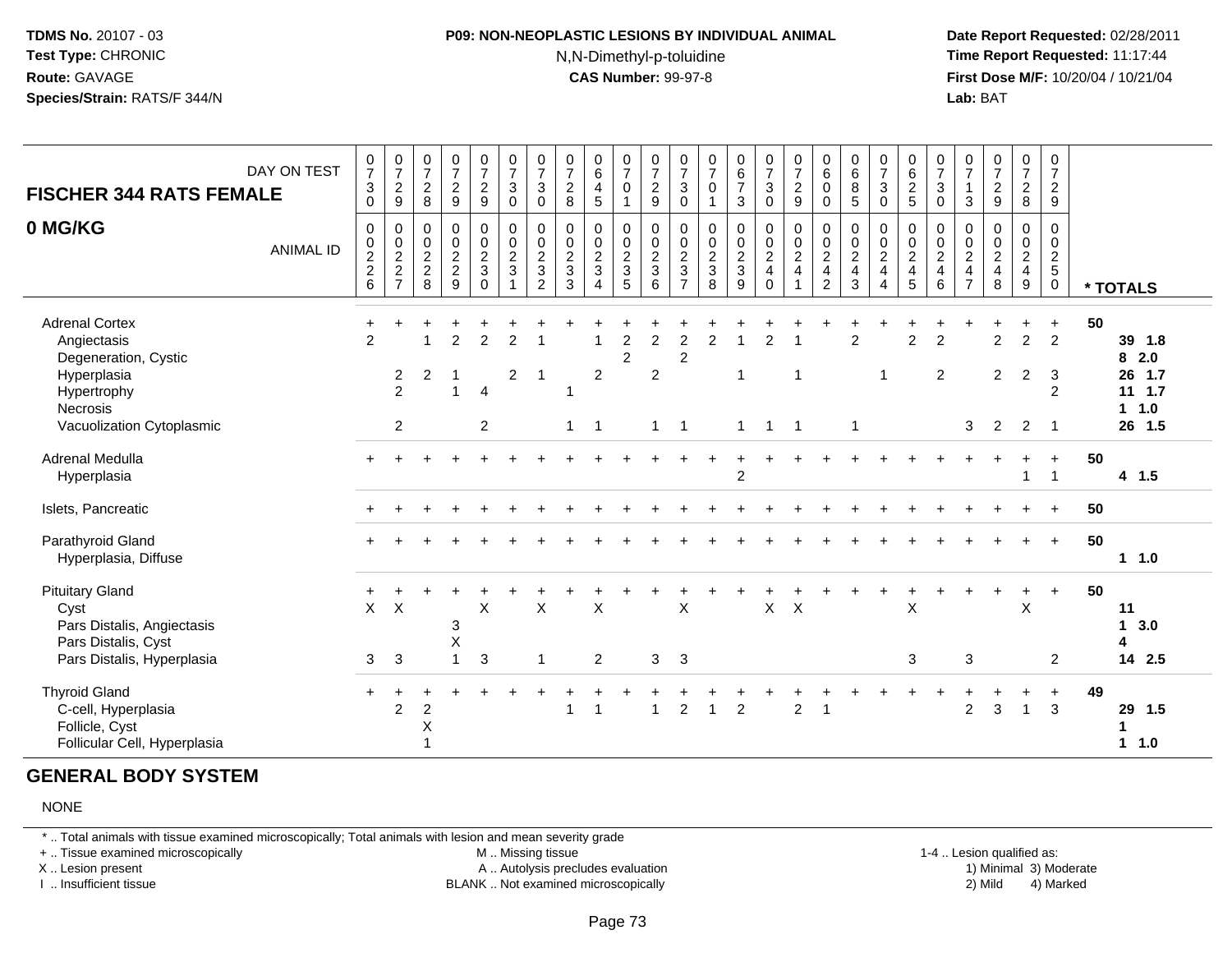# **P09: NON-NEOPLASTIC LESIONS BY INDIVIDUAL ANIMAL**N,N-Dimethyl-p-toluidine

| DAY ON TEST<br><b>FISCHER 344 RATS FEMALE</b><br>0 MG/KG                                                                                                                                      | $\frac{0}{7}$<br>$_0^3$<br>$\,0\,$ | $\frac{0}{7}$<br>$\frac{2}{9}$<br>$\pmb{0}$     | $\frac{0}{7}$<br>$_{\rm 8}^2$<br>0 | $\frac{0}{7}$<br>$\frac{2}{9}$<br>$\mathbf 0$ | $\frac{0}{7}$<br>$\frac{2}{9}$<br>$\pmb{0}$      | $\frac{0}{7}$<br>$_0^3$<br>0                                                                  | $\begin{array}{c} 0 \\ 7 \end{array}$<br>$\ensuremath{\mathsf{3}}$<br>$\bar{0}$<br>$\pmb{0}$ | $\frac{0}{7}$<br>$\boldsymbol{2}$<br>8<br>$\mathbf 0$ | $\boldsymbol{0}$<br>$6\phantom{1}6$<br>$\overline{4}$<br>$\overline{5}$<br>$\mathbf 0$ | $\frac{0}{7}$<br>0<br>$\mathbf{1}$<br>0 | $\frac{0}{7}$<br>$\frac{2}{9}$<br>$\mathbf 0$ | 0<br>$\overline{7}$<br>$\ensuremath{\mathsf{3}}$<br>$\mathbf 0$<br>0 | 0<br>$\overline{7}$<br>0<br>$\mathbf{1}$<br>$\pmb{0}$ | $_{\rm 6}^{\rm 0}$<br>$\overline{7}$<br>$\mathfrak{Z}$<br>$\pmb{0}$ | $\begin{smallmatrix}0\\7\end{smallmatrix}$<br>$\mathbf{3}$<br>$\mathsf{O}\xspace$<br>$\mathbf 0$ | $\frac{0}{7}$<br>$\frac{2}{9}$<br>$\mathbf 0$                     | $\pmb{0}$<br>$\,6\,$<br>$\mathbf 0$<br>$\pmb{0}$<br>$\pmb{0}$ | $\pmb{0}$<br>$\,6$<br>$\bf 8$<br>$\overline{5}$<br>$\mathbf 0$ | $\frac{0}{7}$<br>3<br>$\bar{0}$<br>0 | $\pmb{0}$<br>$\,6\,$<br>$rac{2}{5}$<br>$\pmb{0}$ | $\frac{0}{7}$<br>$\sqrt{3}$<br>$\overline{0}$<br>$\mathbf 0$ | $\frac{0}{7}$<br>$\mathbf{1}$<br>$\mathbf{3}$<br>$\pmb{0}$ | $\frac{0}{7}$<br>9<br>$\mathbf 0$    | $\frac{0}{7}$<br>$\frac{2}{8}$<br>$\mathbf 0$    | 0<br>$\boldsymbol{7}$<br>$\frac{2}{9}$<br>$\mathbf 0$ |                |                       |
|-----------------------------------------------------------------------------------------------------------------------------------------------------------------------------------------------|------------------------------------|-------------------------------------------------|------------------------------------|-----------------------------------------------|--------------------------------------------------|-----------------------------------------------------------------------------------------------|----------------------------------------------------------------------------------------------|-------------------------------------------------------|----------------------------------------------------------------------------------------|-----------------------------------------|-----------------------------------------------|----------------------------------------------------------------------|-------------------------------------------------------|---------------------------------------------------------------------|--------------------------------------------------------------------------------------------------|-------------------------------------------------------------------|---------------------------------------------------------------|----------------------------------------------------------------|--------------------------------------|--------------------------------------------------|--------------------------------------------------------------|------------------------------------------------------------|--------------------------------------|--------------------------------------------------|-------------------------------------------------------|----------------|-----------------------|
| <b>ANIMAL ID</b>                                                                                                                                                                              | $0$<br>$2$<br>$2$<br>$6$           | $\begin{array}{c} 0 \\ 2 \\ 2 \\ 7 \end{array}$ | 0<br>$\sqrt{2}$<br>$\frac{2}{8}$   | $\mathbf 0$<br>$\frac{2}{9}$                  | $\mathsf{O}\xspace$<br>$\frac{2}{3}$<br>$\Omega$ | $\mathbf 0$<br>$\overline{c}$<br>$\mathbf{3}$<br>1                                            | $\ddot{\mathbf{0}}$<br>$\begin{array}{c} 2 \\ 3 \\ 2 \end{array}$                            | $\mathbf 0$<br>$\frac{2}{3}$<br>$\overline{3}$        | $\mathbf 0$<br>$\frac{2}{3}$<br>$\overline{4}$                                         | 0<br>$\frac{2}{3}$<br>$\overline{5}$    | $\mathbf 0$<br>$\frac{2}{3}$<br>6             | $\mathbf 0$<br>$\frac{2}{3}$<br>$\overline{7}$                       | $\mathbf 0$<br>$\frac{2}{3}$<br>$\overline{8}$        | $\pmb{0}$<br>$\frac{2}{3}$<br>$\overline{9}$                        | $\mathbf 0$<br>$\frac{2}{4}$<br>$\Omega$                                                         | $\pmb{0}$<br>$\boldsymbol{2}$<br>$\overline{4}$<br>$\overline{1}$ | $\pmb{0}$<br>$\sqrt{2}$<br>$\overline{a}$<br>$\overline{2}$   | $\mathbf 0$<br>$\frac{2}{4}$<br>$\mathbf{3}$                   | 0<br>$\frac{2}{4}$<br>$\overline{4}$ | $\frac{0}{2}$<br>$\overline{5}$                  | $\mathbf 0$<br>$\frac{2}{4}$<br>$\,6\,$                      | $\mathbf 0$<br>$\frac{2}{4}$                               | $\mathbf 0$<br>$\frac{2}{4}$<br>8    | $\mathbf 0$<br>$\frac{2}{4}$<br>$\boldsymbol{9}$ | $\mathsf{O}\xspace$<br>$rac{2}{5}$<br>$\mathbf 0$     |                | * TOTALS              |
| <b>GENITAL SYSTEM</b>                                                                                                                                                                         |                                    |                                                 |                                    |                                               |                                                  |                                                                                               |                                                                                              |                                                       |                                                                                        |                                         |                                               |                                                                      |                                                       |                                                                     |                                                                                                  |                                                                   |                                                               |                                                                |                                      |                                                  |                                                              |                                                            |                                      |                                                  |                                                       |                |                       |
| <b>Clitoral Gland</b><br>Cyst<br>Hyperplasia<br>Inflammation                                                                                                                                  |                                    | $\overline{1}$                                  |                                    |                                               |                                                  | $\mathbf{1}$                                                                                  | 3<br>$\overline{2}$                                                                          |                                                       |                                                                                        |                                         |                                               |                                                                      | 3<br>$\overline{2}$                                   | 2                                                                   | $\overline{\phantom{0}}$                                                                         |                                                                   |                                                               |                                                                | X                                    |                                                  |                                                              | Χ<br>1                                                     | -1<br>$\overline{\mathbf{1}}$        | X                                                | $+$                                                   | 50             | 11<br>9 1.6<br>22 1.4 |
| Ovary<br>Cyst                                                                                                                                                                                 | $\ddot{}$<br>X                     |                                                 |                                    |                                               |                                                  |                                                                                               |                                                                                              |                                                       |                                                                                        |                                         |                                               |                                                                      |                                                       |                                                                     |                                                                                                  |                                                                   |                                                               |                                                                | $\ddot{}$<br>X                       |                                                  |                                                              |                                                            |                                      | $+$                                              | $\ddot{}$                                             | 50             | 4                     |
| <b>Uterus</b><br>Cyst<br>Inflammation                                                                                                                                                         | $+$                                |                                                 |                                    |                                               |                                                  |                                                                                               |                                                                                              |                                                       |                                                                                        |                                         |                                               |                                                                      |                                                       | X                                                                   |                                                                                                  |                                                                   |                                                               |                                                                |                                      |                                                  |                                                              |                                                            |                                      | $+$                                              | $\ddot{}$                                             | 50             | 1<br>11.0             |
| Vagina                                                                                                                                                                                        |                                    |                                                 |                                    |                                               |                                                  |                                                                                               |                                                                                              |                                                       | $\ddot{}$                                                                              |                                         |                                               |                                                                      |                                                       |                                                                     |                                                                                                  |                                                                   |                                                               |                                                                |                                      |                                                  |                                                              |                                                            |                                      |                                                  |                                                       | $\mathbf 1$    |                       |
| <b>HEMATOPOIETIC SYSTEM</b>                                                                                                                                                                   |                                    |                                                 |                                    |                                               |                                                  |                                                                                               |                                                                                              |                                                       |                                                                                        |                                         |                                               |                                                                      |                                                       |                                                                     |                                                                                                  |                                                                   |                                                               |                                                                |                                      |                                                  |                                                              |                                                            |                                      |                                                  |                                                       |                |                       |
| <b>Bone Marrow</b><br>Hyperplasia<br>Myelofibrosis                                                                                                                                            |                                    | 3<br>$\overline{2}$                             |                                    |                                               |                                                  | Δ                                                                                             |                                                                                              | 3                                                     | 3                                                                                      |                                         | 1                                             | 3                                                                    |                                                       | $\overline{A}$                                                      | $\overline{c}$                                                                                   | $\overline{c}$                                                    |                                                               | 3                                                              | $\overline{4}$                       | 1                                                |                                                              |                                                            | $\div$                               | $\ddot{}$<br>3                                   | $\ddot{}$                                             | 50             | 18 2.8<br>$12.0$      |
| Lymph Node<br>Mediastinal, Ectasia                                                                                                                                                            |                                    |                                                 |                                    |                                               |                                                  |                                                                                               |                                                                                              | $\ddot{}$                                             |                                                                                        |                                         |                                               |                                                                      |                                                       |                                                                     |                                                                                                  |                                                                   |                                                               |                                                                |                                      |                                                  |                                                              |                                                            |                                      |                                                  |                                                       | $\overline{2}$ | $12.0$                |
| Lymph Node, Mandibular                                                                                                                                                                        | M                                  | м                                               | м                                  | M                                             | M                                                | M                                                                                             | M                                                                                            | м                                                     | M                                                                                      | M                                       | M                                             | M                                                                    |                                                       | M M M                                                               |                                                                                                  | M                                                                 |                                                               | M M M                                                          |                                      | M                                                | M                                                            | M                                                          | M                                    |                                                  | M M                                                   | 0              |                       |
| Lymph Node, Mesenteric<br>Hyperplasia, Lymphoid<br>Infiltration Cellular, Histiocyte                                                                                                          | $\mathbf{1}$                       |                                                 | $\overline{1}$                     |                                               | $\mathbf{1}$                                     | 1                                                                                             | $\overline{1}$                                                                               |                                                       | -1                                                                                     |                                         |                                               | $\mathbf{1}$                                                         |                                                       | $\overline{2}$                                                      | -1                                                                                               | -1                                                                | 1                                                             |                                                                | 1                                    | 1                                                |                                                              | $\overline{2}$                                             | 2                                    |                                                  | $+$<br>$\overline{c}$                                 | 50             | 13.0<br>$30$ 1.3      |
| *  Total animals with tissue examined microscopically; Total animals with lesion and mean severity grade<br>+  Tissue examined microscopically<br>X  Lesion present<br>I. Insufficient tissue |                                    |                                                 |                                    |                                               |                                                  | M  Missing tissue<br>A  Autolysis precludes evaluation<br>BLANK  Not examined microscopically |                                                                                              |                                                       |                                                                                        |                                         |                                               |                                                                      |                                                       |                                                                     |                                                                                                  |                                                                   |                                                               |                                                                |                                      |                                                  |                                                              |                                                            | 1-4  Lesion qualified as:<br>2) Mild |                                                  | 1) Minimal 3) Moderate<br>4) Marked                   |                |                       |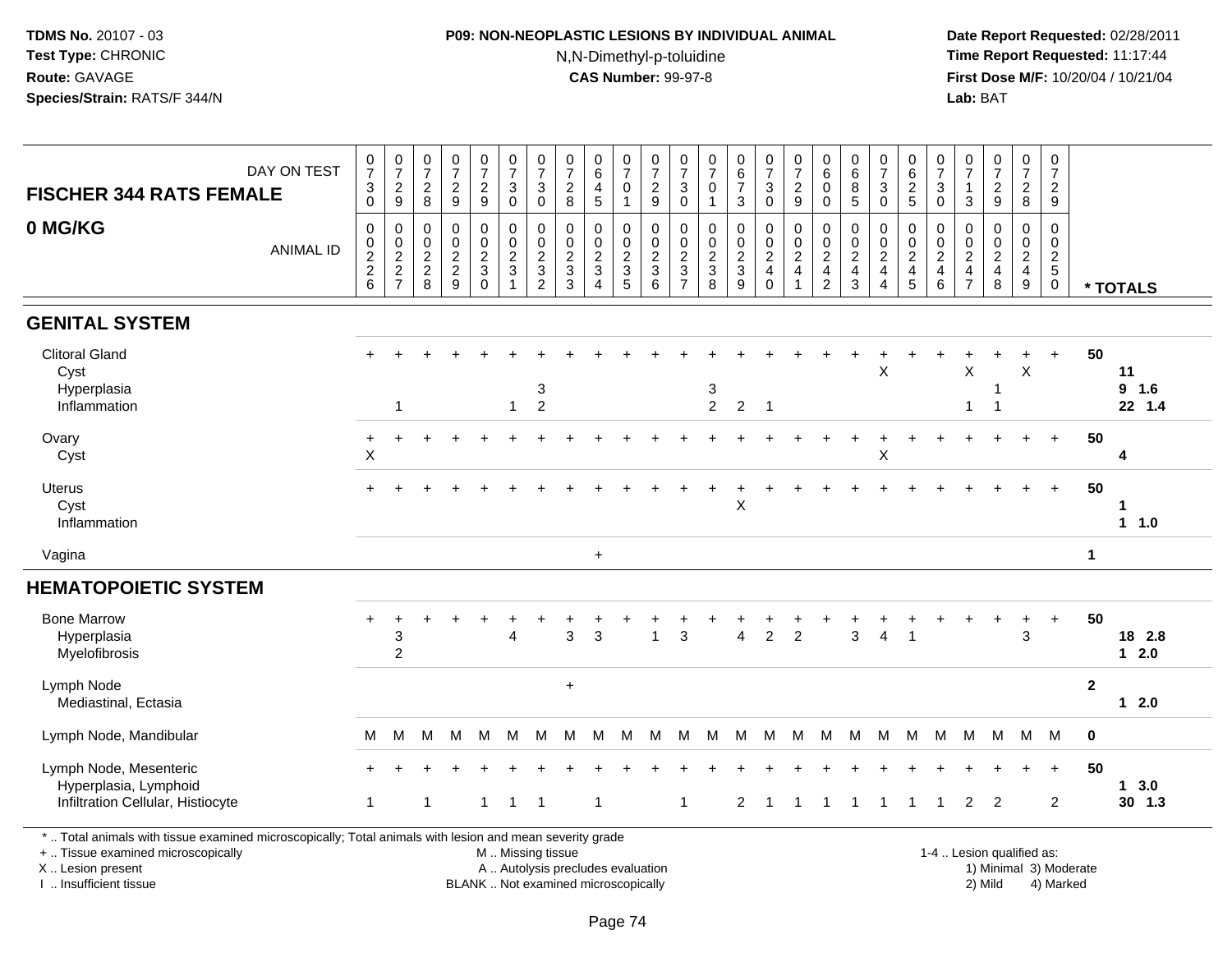# **P09: NON-NEOPLASTIC LESIONS BY INDIVIDUAL ANIMAL**N,N-Dimethyl-p-toluidine

| DAY ON TEST<br><b>FISCHER 344 RATS FEMALE</b>                                                                                                                                                | $\frac{0}{7}$<br>$_{0}^{3}$                      | $\begin{array}{c} 0 \\ 7 \end{array}$<br>$\overline{\mathbf{c}}$<br>9 | 0<br>$\overline{7}$<br>$\overline{\mathbf{c}}$<br>8 | $\begin{smallmatrix}0\\7\end{smallmatrix}$<br>$\frac{2}{9}$   | $\begin{smallmatrix}0\\7\end{smallmatrix}$<br>$\frac{2}{9}$       | $\frac{0}{7}$<br>3<br>$\mathbf 0$                              | $\begin{matrix}0\\7\end{matrix}$<br>3<br>$\mathbf 0$ | $\begin{array}{c} 0 \\ 7 \end{array}$<br>$^2_8$     | $\mathbf 0$<br>$\overline{6}$<br>$\overline{4}$<br>$\sqrt{5}$                 | $\begin{array}{c} 0 \\ 7 \end{array}$<br>$\pmb{0}$<br>$\mathbf{1}$ | $\begin{array}{c} 0 \\ 7 \end{array}$<br>$\frac{2}{9}$        | 0<br>$\overline{7}$<br>$\ensuremath{\mathsf{3}}$<br>$\mathbf 0$    | $\frac{0}{7}$<br>$\pmb{0}$<br>$\mathbf{1}$       | $\begin{array}{c} 0 \\ 6 \\ 7 \end{array}$<br>3                           | $\begin{smallmatrix}0\\7\end{smallmatrix}$<br>$_{0}^{3}$            | $\begin{array}{c} 0 \\ 7 \end{array}$<br>$\frac{2}{9}$                                  | $\mathbf 0$<br>$\overline{6}$<br>$\pmb{0}$<br>$\mathbf 0$                    | $\mathbf 0$<br>$\overline{6}$<br>8<br>5                       | $\frac{0}{7}$<br>3<br>$\mathbf 0$                                             | $_{6}^{\rm 0}$<br>$\frac{2}{5}$                                                               | $\frac{0}{7}$<br>$_{0}^{3}$                                           | 0<br>$\overline{7}$<br>-1<br>3                              | $\frac{0}{7}$<br>$\frac{2}{9}$                                  | $\frac{0}{7}$<br>$_{\rm 8}^2$                                    | $\pmb{0}$<br>$\overline{7}$<br>$\sqrt{2}$<br>9                                     |    |                                                            |
|----------------------------------------------------------------------------------------------------------------------------------------------------------------------------------------------|--------------------------------------------------|-----------------------------------------------------------------------|-----------------------------------------------------|---------------------------------------------------------------|-------------------------------------------------------------------|----------------------------------------------------------------|------------------------------------------------------|-----------------------------------------------------|-------------------------------------------------------------------------------|--------------------------------------------------------------------|---------------------------------------------------------------|--------------------------------------------------------------------|--------------------------------------------------|---------------------------------------------------------------------------|---------------------------------------------------------------------|-----------------------------------------------------------------------------------------|------------------------------------------------------------------------------|---------------------------------------------------------------|-------------------------------------------------------------------------------|-----------------------------------------------------------------------------------------------|-----------------------------------------------------------------------|-------------------------------------------------------------|-----------------------------------------------------------------|------------------------------------------------------------------|------------------------------------------------------------------------------------|----|------------------------------------------------------------|
| 0 MG/KG<br><b>ANIMAL ID</b>                                                                                                                                                                  | $\pmb{0}$<br>$^{\rm 0}_{\rm 2}$<br>$\frac{2}{6}$ | $\pmb{0}$<br>$\mathbf 0$<br>$\overline{2}$<br>$\frac{2}{7}$           | 0<br>0<br>$\boldsymbol{2}$<br>$_{8}^2$              | $\mathbf 0$<br>$\mathbf 0$<br>$\overline{2}$<br>$\frac{2}{9}$ | 0<br>$\mathbf 0$<br>$\overline{2}$<br>$\mathbf{3}$<br>$\mathbf 0$ | $\Omega$<br>$\mathbf 0$<br>$\overline{2}$<br>3<br>$\mathbf{1}$ | $\mathsf 0$<br>0<br>$\overline{c}$<br>$\frac{3}{2}$  | 0<br>$\mathbf 0$<br>$\overline{2}$<br>$\frac{3}{3}$ | $\mathbf{0}$<br>$\mathbf 0$<br>$\overline{2}$<br>$\sqrt{3}$<br>$\overline{4}$ | 0<br>$\mathbf 0$<br>$\overline{2}$<br>$\frac{3}{5}$                | $\mathbf 0$<br>$\mathbf 0$<br>$\overline{2}$<br>$\frac{3}{6}$ | $\Omega$<br>$\mathbf 0$<br>$\boldsymbol{2}$<br>3<br>$\overline{7}$ | 0<br>$\mathbf 0$<br>$\overline{2}$<br>$_{8}^{3}$ | $\pmb{0}$<br>$\pmb{0}$<br>$\overline{2}$<br>$\mathbf 3$<br>$\overline{9}$ | 0<br>$\mathbf 0$<br>$\overline{2}$<br>$\overline{4}$<br>$\mathbf 0$ | $\pmb{0}$<br>$\mathbf 0$<br>$\overline{2}$<br>$\overline{\mathbf{4}}$<br>$\overline{1}$ | $\mathbf 0$<br>$\mathbf 0$<br>$\sqrt{2}$<br>$\overline{4}$<br>$\overline{2}$ | $\mathbf 0$<br>$\mathbf 0$<br>$\overline{2}$<br>$\frac{4}{3}$ | $\Omega$<br>$\mathbf 0$<br>$\overline{2}$<br>$\overline{4}$<br>$\overline{4}$ | $\mathbf 0$<br>$\mathsf{O}\xspace$<br>$\overline{2}$<br>$\begin{array}{c} 4 \\ 5 \end{array}$ | $\mathbf 0$<br>$\pmb{0}$<br>$\overline{2}$<br>$\overline{4}$<br>$\,6$ | 0<br>$\mathbf 0$<br>$\boldsymbol{2}$<br>4<br>$\overline{7}$ | $\Omega$<br>$\Omega$<br>$\boldsymbol{2}$<br>$\overline{4}$<br>8 | $\Omega$<br>$\mathbf 0$<br>$\overline{a}$<br>$\overline{4}$<br>9 | $\Omega$<br>$\mathbf 0$<br>$\overline{2}$<br>$\overline{5}$<br>$\ddot{\mathbf{0}}$ |    | * TOTALS                                                   |
| Spleen<br>Hematopoietic Cell Proliferation<br>Necrosis<br>Pigmentation<br>Capsule, Fibrosis<br>Capsule, Hypertrophy, Mesothelium<br>Lymphoid Follicle, Atrophy                               | $\ddot{}$<br>$\mathfrak{p}$<br>2                 | -1<br>-1                                                              | 3                                                   | $\overline{2}$<br>3                                           | $\overline{2}$<br>2                                               | $\overline{2}$                                                 | $\overline{2}$                                       | 1<br>1                                              | 3<br>$\overline{2}$                                                           |                                                                    | $\overline{2}$<br>$\overline{2}$                              | 2                                                                  | 3                                                | $\overline{2}$                                                            | 1                                                                   | $\overline{2}$<br>2                                                                     | 3                                                                            | $\mathcal{P}$<br>2                                            | $\mathbf 1$<br>-1                                                             | 2                                                                                             | $\overline{2}$<br>$\overline{2}$                                      | 3<br>1                                                      | 2<br>2                                                          | $\overline{1}$                                                   | $\ddot{}$<br>2<br>2                                                                | 50 | 32 1.6<br>2, 3.0<br>44 2.0<br>$8$ 1.1<br>$1 1.0$<br>$12.0$ |
| Thymus<br>Atrophy                                                                                                                                                                            | $\ddot{}$<br>$\Delta$                            | $\ddot{}$                                                             | ÷<br>$\overline{2}$                                 | $\overline{2}$                                                | $\ddot{}$<br>$\overline{3}$                                       | M                                                              | $\overline{2}$                                       |                                                     | 2                                                                             | 3                                                                  | 3                                                             | $\mathcal{P}$                                                      | 3                                                | $\overline{2}$                                                            | 3                                                                   | 3                                                                                       | $\overline{2}$                                                               | 3                                                             | 3                                                                             | $\overline{2}$                                                                                | 3                                                                     | 3                                                           | $\mathcal{P}$                                                   | 3                                                                | $\ddot{}$<br>$\mathfrak{p}$                                                        | 47 | 45 2.6                                                     |
| <b>INTEGUMENTARY SYSTEM</b>                                                                                                                                                                  |                                                  |                                                                       |                                                     |                                                               |                                                                   |                                                                |                                                      |                                                     |                                                                               |                                                                    |                                                               |                                                                    |                                                  |                                                                           |                                                                     |                                                                                         |                                                                              |                                                               |                                                                               |                                                                                               |                                                                       |                                                             |                                                                 |                                                                  |                                                                                    |    |                                                            |
| <b>Mammary Gland</b><br>Cyst<br>Hyperplasia                                                                                                                                                  |                                                  |                                                                       |                                                     | Χ<br>$\overline{2}$                                           |                                                                   |                                                                |                                                      |                                                     |                                                                               |                                                                    |                                                               |                                                                    |                                                  | $\mathbf{1}$                                                              |                                                                     | $\mathbf{1}$                                                                            | х<br>$\overline{2}$                                                          |                                                               |                                                                               |                                                                                               |                                                                       |                                                             |                                                                 |                                                                  | $\ddot{}$                                                                          | 50 | 4<br>9 1.2                                                 |
| <b>Skin</b>                                                                                                                                                                                  |                                                  |                                                                       |                                                     |                                                               |                                                                   |                                                                |                                                      |                                                     |                                                                               |                                                                    |                                                               |                                                                    |                                                  |                                                                           |                                                                     |                                                                                         |                                                                              |                                                               |                                                                               |                                                                                               |                                                                       |                                                             |                                                                 |                                                                  |                                                                                    | 50 |                                                            |
| <b>MUSCULOSKELETAL SYSTEM</b>                                                                                                                                                                |                                                  |                                                                       |                                                     |                                                               |                                                                   |                                                                |                                                      |                                                     |                                                                               |                                                                    |                                                               |                                                                    |                                                  |                                                                           |                                                                     |                                                                                         |                                                                              |                                                               |                                                                               |                                                                                               |                                                                       |                                                             |                                                                 |                                                                  |                                                                                    |    |                                                            |
| <b>Bone</b>                                                                                                                                                                                  | $+$                                              |                                                                       |                                                     |                                                               |                                                                   |                                                                |                                                      |                                                     |                                                                               |                                                                    |                                                               |                                                                    |                                                  |                                                                           |                                                                     |                                                                                         |                                                                              |                                                               |                                                                               |                                                                                               |                                                                       |                                                             |                                                                 |                                                                  | $+$                                                                                | 50 |                                                            |
| <b>NERVOUS SYSTEM</b>                                                                                                                                                                        |                                                  |                                                                       |                                                     |                                                               |                                                                   |                                                                |                                                      |                                                     |                                                                               |                                                                    |                                                               |                                                                    |                                                  |                                                                           |                                                                     |                                                                                         |                                                                              |                                                               |                                                                               |                                                                                               |                                                                       |                                                             |                                                                 |                                                                  |                                                                                    |    |                                                            |
| <b>Brain</b>                                                                                                                                                                                 |                                                  |                                                                       |                                                     |                                                               |                                                                   |                                                                |                                                      |                                                     |                                                                               |                                                                    |                                                               |                                                                    |                                                  |                                                                           |                                                                     |                                                                                         |                                                                              |                                                               |                                                                               |                                                                                               |                                                                       |                                                             |                                                                 |                                                                  | $\pm$                                                                              | 50 |                                                            |
| <b>RESPIRATORY SYSTEM</b>                                                                                                                                                                    |                                                  |                                                                       |                                                     |                                                               |                                                                   |                                                                |                                                      |                                                     |                                                                               |                                                                    |                                                               |                                                                    |                                                  |                                                                           |                                                                     |                                                                                         |                                                                              |                                                               |                                                                               |                                                                                               |                                                                       |                                                             |                                                                 |                                                                  |                                                                                    |    |                                                            |
| Lung<br><b>Fibrosis</b>                                                                                                                                                                      |                                                  |                                                                       |                                                     |                                                               |                                                                   |                                                                |                                                      |                                                     |                                                                               |                                                                    |                                                               |                                                                    |                                                  |                                                                           |                                                                     |                                                                                         |                                                                              | $\overline{2}$                                                |                                                                               |                                                                                               |                                                                       |                                                             |                                                                 |                                                                  |                                                                                    | 50 | $12.0$                                                     |
| *  Total animals with tissue examined microscopically; Total animals with lesion and mean severity grade<br>+  Tissue examined microscopically<br>X Lesion present<br>I. Insufficient tissue |                                                  |                                                                       |                                                     |                                                               |                                                                   | M  Missing tissue                                              |                                                      |                                                     | A  Autolysis precludes evaluation<br>BLANK  Not examined microscopically      |                                                                    |                                                               |                                                                    |                                                  |                                                                           |                                                                     |                                                                                         |                                                                              |                                                               |                                                                               |                                                                                               |                                                                       |                                                             | 1-4  Lesion qualified as:<br>1) Minimal 3) Moderate<br>2) Mild  |                                                                  | 4) Marked                                                                          |    |                                                            |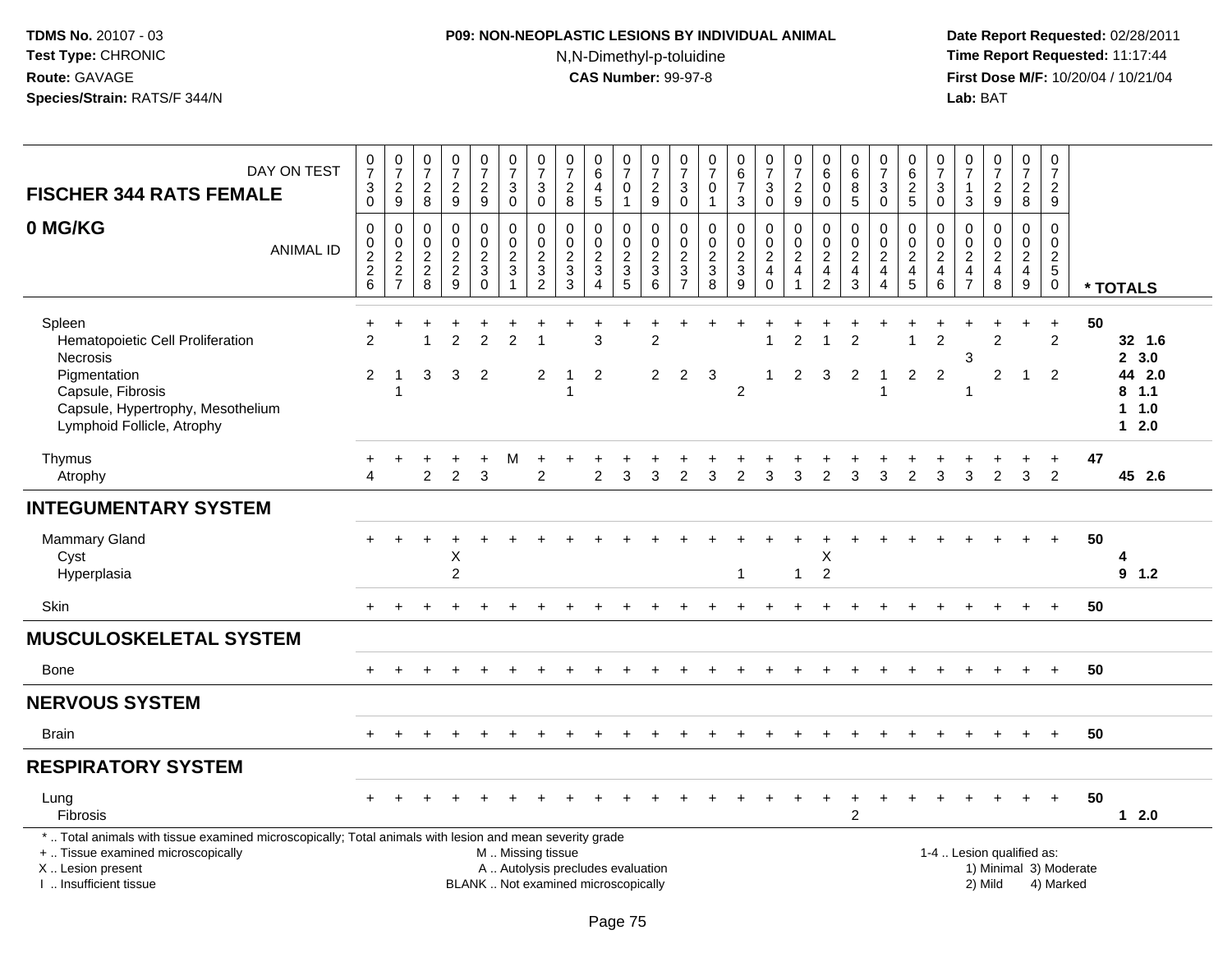# **P09: NON-NEOPLASTIC LESIONS BY INDIVIDUAL ANIMAL**N,N-Dimethyl-p-toluidine

| DAY ON TEST<br><b>FISCHER 344 RATS FEMALE</b>                                                                                                                                                 | $\frac{0}{7}$<br>3<br>$\mathbf 0$                     | $\frac{0}{7}$<br>$\frac{2}{9}$    | $\frac{0}{7}$<br>$_{\rm 8}^2$                                       | $\begin{array}{c} 0 \\ 7 \end{array}$<br>$\frac{2}{9}$              | $\frac{0}{7}$<br>$\overline{2}$<br>9                         | $\frac{0}{7}$<br>$\sqrt{3}$<br>$\mathbf 0$           | $\begin{array}{c} 0 \\ 7 \end{array}$<br>$\sqrt{3}$<br>$\mathbf 0$ | $\frac{0}{7}$<br>$\sqrt{2}$<br>8                                         | 0<br>$\,6\,$<br>4<br>$\overline{5}$                                          | $\frac{0}{7}$<br>$\pmb{0}$<br>$\mathbf{1}$                                         | $\frac{0}{7}$<br>$\overline{c}$<br>9                              | $\begin{array}{c} 0 \\ 7 \end{array}$<br>$\ensuremath{\mathsf{3}}$<br>$\mathbf 0$ | $\mathbf 0$<br>$\overline{7}$<br>$\pmb{0}$<br>$\mathbf{1}$ | 0<br>$\overline{6}$<br>$\overline{7}$<br>$\mathbf{3}$             | $\frac{0}{7}$<br>3<br>$\mathbf 0$                                   | $\frac{0}{7}$<br>$\overline{2}$<br>$9\,$                                       | $_6^0$<br>$\mathbf 0$<br>$\mathbf 0$                            | 0<br>6<br>$\bar{8}$<br>$\overline{5}$                               | $\begin{array}{c} 0 \\ 7 \end{array}$<br>$\ensuremath{\mathsf{3}}$<br>$\mathbf 0$  | $_{6}^{\rm 0}$<br>$\frac{2}{5}$                                   | 0<br>$\overline{7}$<br>$\ensuremath{\mathsf{3}}$<br>$\mathbf 0$ | 0<br>$\overline{7}$<br>$\mathbf{1}$<br>3                                      | $\begin{smallmatrix}0\\7\end{smallmatrix}$<br>$\frac{2}{9}$ | $\frac{0}{7}$<br>$\overline{a}$<br>8                                | $\mathbf 0$<br>$\boldsymbol{7}$<br>$\frac{2}{9}$                                       |              |                                            |
|-----------------------------------------------------------------------------------------------------------------------------------------------------------------------------------------------|-------------------------------------------------------|-----------------------------------|---------------------------------------------------------------------|---------------------------------------------------------------------|--------------------------------------------------------------|------------------------------------------------------|--------------------------------------------------------------------|--------------------------------------------------------------------------|------------------------------------------------------------------------------|------------------------------------------------------------------------------------|-------------------------------------------------------------------|-----------------------------------------------------------------------------------|------------------------------------------------------------|-------------------------------------------------------------------|---------------------------------------------------------------------|--------------------------------------------------------------------------------|-----------------------------------------------------------------|---------------------------------------------------------------------|------------------------------------------------------------------------------------|-------------------------------------------------------------------|-----------------------------------------------------------------|-------------------------------------------------------------------------------|-------------------------------------------------------------|---------------------------------------------------------------------|----------------------------------------------------------------------------------------|--------------|--------------------------------------------|
| 0 MG/KG<br><b>ANIMAL ID</b>                                                                                                                                                                   | 0<br>$\pmb{0}$<br>$\boldsymbol{2}$<br>$\sqrt{2}$<br>6 | $\mathbf 0$<br>$\frac{0}{2}$<br>7 | $\mathbf 0$<br>$\pmb{0}$<br>$\boldsymbol{2}$<br>$\overline{c}$<br>8 | $\mathbf 0$<br>$\pmb{0}$<br>$\overline{2}$<br>$\boldsymbol{2}$<br>9 | 0<br>$\pmb{0}$<br>$\overline{c}$<br>$\mathbf{3}$<br>$\Omega$ | 0<br>$\mathbf 0$<br>$\overline{2}$<br>$\mathfrak{S}$ | $\mathbf 0$<br>$\begin{array}{c} 0 \\ 2 \\ 3 \\ 2 \end{array}$     | 0<br>$\mathbf 0$<br>$\sqrt{2}$<br>$\sqrt{3}$<br>3                        | $\Omega$<br>$\boldsymbol{0}$<br>$\sqrt{2}$<br>$\mathbf{3}$<br>$\overline{A}$ | $\mathbf 0$<br>$\mathsf{O}\xspace$<br>$\sqrt{2}$<br>$\ensuremath{\mathsf{3}}$<br>5 | $\mathbf 0$<br>$\mathbf 0$<br>$\overline{2}$<br>$\mathbf{3}$<br>6 | 0<br>$^{\rm 0}_{\rm 2}$<br>$\ensuremath{\mathsf{3}}$<br>$\overline{7}$            | $\mathbf 0$<br>$\mathbf 0$<br>$\frac{2}{3}$<br>8           | $\mathbf 0$<br>$\mathbf 0$<br>$\overline{2}$<br>$\mathbf{3}$<br>9 | 0<br>$\mathbf 0$<br>$\overline{2}$<br>$\overline{4}$<br>$\mathbf 0$ | $\mathbf 0$<br>$\mathsf 0$<br>$\overline{2}$<br>$\overline{4}$<br>$\mathbf{1}$ | 0<br>$\frac{0}{2}$<br>$\overline{\mathbf{4}}$<br>$\overline{2}$ | $\mathbf 0$<br>$\mathbf 0$<br>$\overline{2}$<br>$\overline{4}$<br>3 | $\mathbf 0$<br>$\pmb{0}$<br>$\sqrt{2}$<br>$\overline{4}$<br>$\boldsymbol{\Lambda}$ | 0<br>$\mathsf{O}\xspace$<br>$\overline{2}$<br>$\overline{4}$<br>5 | $\Omega$<br>$\mathbf 0$<br>$\sqrt{2}$<br>$\overline{4}$<br>6    | $\Omega$<br>$\mathbf 0$<br>$\overline{2}$<br>$\overline{4}$<br>$\overline{7}$ | $\mathbf 0$<br>$\mathbf 0$<br>$\frac{2}{4}$<br>8            | $\mathbf 0$<br>$\mathbf 0$<br>$\overline{2}$<br>$\overline{4}$<br>9 | $\mathbf 0$<br>$\mathbf 0$<br>$\overline{2}$<br>$5\phantom{.0}$<br>$\mathsf{O}\xspace$ |              | * TOTALS                                   |
| Inflammation<br>Metaplasia, Squamous<br>Alveolar Epithelium, Hyperplasia<br>Alveolus, Infiltration Cellular, Histiocyte                                                                       |                                                       |                                   | 1                                                                   |                                                                     | 3<br>$\mathbf{1}$                                            |                                                      | -1                                                                 |                                                                          |                                                                              |                                                                                    |                                                                   |                                                                                   |                                                            | $\overline{2}$<br>$\overline{c}$                                  |                                                                     |                                                                                |                                                                 | -1<br>$\overline{c}$                                                |                                                                                    | 2                                                                 |                                                                 |                                                                               | 1                                                           |                                                                     |                                                                                        |              | $3 \t1.3$<br>2, 1.5<br>$5 \t1.8$<br>11 1.0 |
| Nose<br>Foreign Body                                                                                                                                                                          |                                                       |                                   |                                                                     |                                                                     |                                                              |                                                      | Χ                                                                  |                                                                          |                                                                              |                                                                                    |                                                                   |                                                                                   |                                                            |                                                                   |                                                                     |                                                                                |                                                                 |                                                                     |                                                                                    |                                                                   |                                                                 |                                                                               |                                                             |                                                                     |                                                                                        | 50           | 3                                          |
| Inflammation<br>Glands, Respiratory Epithelium, Dilatation<br>Glands, Respiratory Epithelium, Hyperplasia<br>Glands, Respiratory Epithelium, Metaplasia,                                      | $\overline{1}$                                        | $\mathbf{1}$                      | $\mathbf{1}$<br>1                                                   | -1                                                                  | -1                                                           | $\mathbf 1$                                          | $\mathbf{3}$<br>$\overline{2}$                                     | $\overline{1}$<br>$\overline{2}$                                         |                                                                              | 1                                                                                  | 1                                                                 | $\overline{1}$<br>$\overline{1}$                                                  |                                                            | $\overline{2}$                                                    | $\overline{2}$<br>$\mathbf{1}$                                      | $\overline{1}$                                                                 | $\overline{1}$                                                  |                                                                     |                                                                                    | 1                                                                 | $\boldsymbol{2}$<br>1<br>-1                                     |                                                                               | 1<br>1                                                      | -1                                                                  |                                                                                        |              | 23 1.3<br>5 1.0<br>6 1.2<br>17, 1.1        |
| Respiratory<br>Nasolacrimal Duct, Inflammation<br>Olfactory Epithelium, Accumulation, Hyaline<br>Droplet                                                                                      | 3                                                     | 1                                 | $\overline{2}$                                                      | 2                                                                   | $\overline{2}$                                               |                                                      | $\overline{2}$                                                     | $\overline{c}$                                                           | $\overline{1}$                                                               |                                                                                    |                                                                   | 2                                                                                 |                                                            | -1                                                                | $\mathbf 1$                                                         |                                                                                | 1                                                               |                                                                     | $\overline{2}$                                                                     |                                                                   | 2                                                               |                                                                               | $\overline{2}$                                              |                                                                     | -1                                                                                     |              | $1 \t3.0$<br>43 1.7                        |
| Olfactory Epithelium, Metaplasia, Respiratory<br>Respiratory Epithelium, Accumulation, Hyaline<br>Droplet                                                                                     | $\overline{2}$                                        | $\overline{1}$                    | $\mathbf{1}$                                                        | $\overline{2}$                                                      | $\overline{1}$                                               |                                                      | $\overline{1}$                                                     |                                                                          | $\overline{\phantom{a}}$                                                     |                                                                                    |                                                                   | $\blacktriangleleft$                                                              | $\overline{1}$                                             | 2<br>$\overline{1}$                                               | $\overline{1}$                                                      |                                                                                |                                                                 | $\mathbf{1}$                                                        | $\overline{\phantom{0}}$                                                           |                                                                   |                                                                 |                                                                               |                                                             |                                                                     |                                                                                        |              | 4 1.5<br>35 1.4                            |
| Respiratory Epithelium, Hyperplasia                                                                                                                                                           |                                                       |                                   |                                                                     |                                                                     |                                                              |                                                      | -1                                                                 | $\overline{1}$                                                           |                                                                              |                                                                                    |                                                                   |                                                                                   |                                                            |                                                                   |                                                                     |                                                                                |                                                                 |                                                                     |                                                                                    |                                                                   | 1                                                               |                                                                               |                                                             |                                                                     |                                                                                        |              | 10, 1.0                                    |
| Trachea                                                                                                                                                                                       |                                                       |                                   |                                                                     |                                                                     |                                                              |                                                      |                                                                    |                                                                          |                                                                              |                                                                                    |                                                                   |                                                                                   |                                                            |                                                                   |                                                                     |                                                                                |                                                                 |                                                                     |                                                                                    |                                                                   |                                                                 |                                                                               |                                                             |                                                                     |                                                                                        | 50           |                                            |
| <b>SPECIAL SENSES SYSTEM</b>                                                                                                                                                                  |                                                       |                                   |                                                                     |                                                                     |                                                              |                                                      |                                                                    |                                                                          |                                                                              |                                                                                    |                                                                   |                                                                                   |                                                            |                                                                   |                                                                     |                                                                                |                                                                 |                                                                     |                                                                                    |                                                                   |                                                                 |                                                                               |                                                             |                                                                     |                                                                                        |              |                                            |
| Ear                                                                                                                                                                                           |                                                       |                                   |                                                                     |                                                                     |                                                              |                                                      |                                                                    |                                                                          |                                                                              |                                                                                    |                                                                   |                                                                                   |                                                            |                                                                   |                                                                     |                                                                                |                                                                 |                                                                     |                                                                                    |                                                                   |                                                                 |                                                                               |                                                             |                                                                     |                                                                                        | $\mathbf{1}$ |                                            |
| Eye<br>Cataract<br>Ciliary Body, Cornea, Inflammation<br>Retina, Atrophy                                                                                                                      |                                                       |                                   |                                                                     |                                                                     |                                                              |                                                      | 3<br>$\sqrt{3}$                                                    |                                                                          |                                                                              |                                                                                    |                                                                   |                                                                                   |                                                            |                                                                   |                                                                     |                                                                                |                                                                 |                                                                     |                                                                                    | 3<br>4                                                            |                                                                 |                                                                               |                                                             |                                                                     |                                                                                        | 50           | 3, 3.0<br>14.0<br>2, 3.5                   |
| *  Total animals with tissue examined microscopically; Total animals with lesion and mean severity grade<br>+  Tissue examined microscopically<br>X  Lesion present<br>I. Insufficient tissue |                                                       |                                   |                                                                     |                                                                     |                                                              | M  Missing tissue                                    |                                                                    | A  Autolysis precludes evaluation<br>BLANK  Not examined microscopically |                                                                              |                                                                                    |                                                                   |                                                                                   |                                                            |                                                                   |                                                                     |                                                                                |                                                                 |                                                                     |                                                                                    |                                                                   |                                                                 |                                                                               | 1-4  Lesion qualified as:<br>2) Mild                        |                                                                     | 1) Minimal 3) Moderate<br>4) Marked                                                    |              |                                            |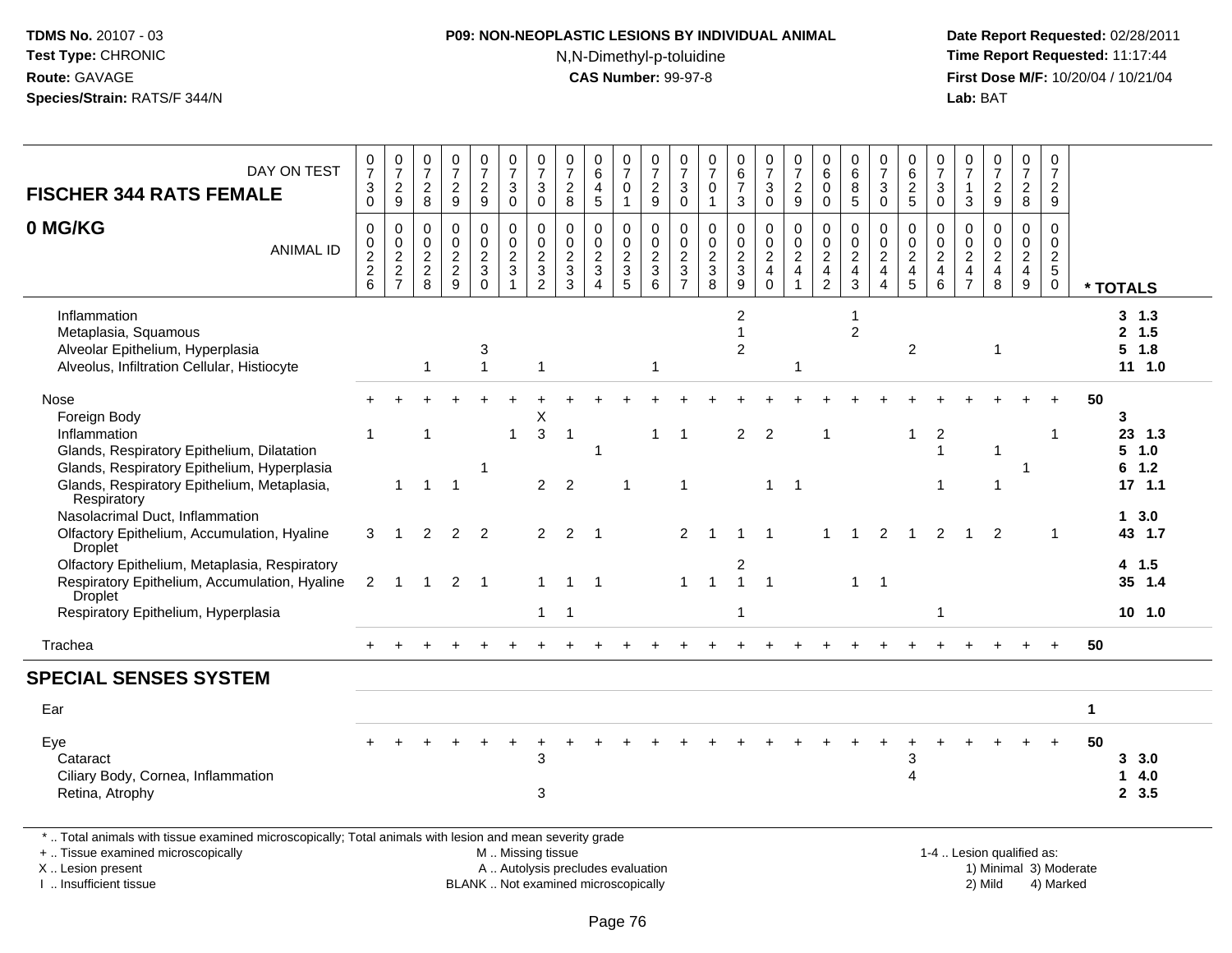#### **P09: NON-NEOPLASTIC LESIONS BY INDIVIDUAL ANIMAL**N,N-Dimethyl-p-toluidine

 **Date Report Requested:** 02/28/2011 **Time Report Requested:** 11:17:44 **First Dose M/F:** 10/20/04 / 10/21/04<br>**Lab:** BAT **Lab:** BAT

| DAY ON TEST<br><b>FISCHER 344 RATS FEMALE</b>                                                                                                                                                                                                                                      | $\frac{0}{7}$<br>$\sqrt{3}$<br>$\mathbf 0$                     | $\begin{array}{c} 0 \\ 7 \end{array}$<br>$\overline{c}$<br>9 | $\frac{0}{7}$<br>$\overline{c}$<br>8                      | $\frac{0}{7}$<br>$\overline{a}$<br>9 | $\frac{0}{7}$<br>$\overline{c}$<br>$\boldsymbol{9}$ | $\frac{0}{7}$<br>$\sqrt{3}$<br>$\pmb{0}$  | $\begin{array}{c} 0 \\ 7 \end{array}$<br>$\mathbf{3}$<br>$\boldsymbol{0}$ | $\frac{0}{7}$<br>$\overline{2}$<br>8 | $\begin{array}{c} 0 \\ 6 \end{array}$<br>4<br>5           | $\begin{array}{c} 0 \\ 7 \end{array}$<br>$\pmb{0}$ | $\frac{0}{7}$<br>$\overline{c}$<br>$\boldsymbol{9}$ | $\frac{0}{7}$<br>$\mathbf{3}$<br>0        | $\begin{smallmatrix}0\\7\end{smallmatrix}$<br>$\pmb{0}$ | $\begin{array}{c} 0 \\ 6 \\ 7 \end{array}$<br>3 | $\frac{0}{7}$<br>$\ensuremath{\mathsf{3}}$<br>$\mathbf 0$                       | $\frac{0}{7}$<br>$\overline{c}$<br>$\boldsymbol{9}$ | $_{6}^{\rm 0}$<br>$\mathsf 0$<br>$\mathbf 0$                      | $_{6}^{\rm 0}$<br>8<br>$\sqrt{5}$ | $\begin{array}{c} 0 \\ 7 \end{array}$<br>$\mathbf 3$<br>$\mathbf 0$ | $\begin{array}{c} 0 \\ 6 \end{array}$<br>$\boldsymbol{2}$<br>$\sqrt{5}$ | $\frac{0}{7}$<br>3<br>0                                            | $\begin{array}{c} 0 \\ 7 \end{array}$<br>$\mathbf{1}$<br>3                  | $\begin{array}{c} 0 \\ 7 \\ 2 \end{array}$<br>9 | $\frac{0}{7}$<br>$\boldsymbol{2}$<br>8 | 0<br>$\overline{7}$<br>$\overline{c}$<br>9            |                                                                                                                                  |
|------------------------------------------------------------------------------------------------------------------------------------------------------------------------------------------------------------------------------------------------------------------------------------|----------------------------------------------------------------|--------------------------------------------------------------|-----------------------------------------------------------|--------------------------------------|-----------------------------------------------------|-------------------------------------------|---------------------------------------------------------------------------|--------------------------------------|-----------------------------------------------------------|----------------------------------------------------|-----------------------------------------------------|-------------------------------------------|---------------------------------------------------------|-------------------------------------------------|---------------------------------------------------------------------------------|-----------------------------------------------------|-------------------------------------------------------------------|-----------------------------------|---------------------------------------------------------------------|-------------------------------------------------------------------------|--------------------------------------------------------------------|-----------------------------------------------------------------------------|-------------------------------------------------|----------------------------------------|-------------------------------------------------------|----------------------------------------------------------------------------------------------------------------------------------|
| 0 MG/KG<br><b>ANIMAL ID</b>                                                                                                                                                                                                                                                        | $\mathbf 0$<br>$\begin{array}{c} 0 \\ 2 \\ 2 \end{array}$<br>6 | 0<br>$\pmb{0}$<br>$\frac{2}{2}$<br>$\overline{7}$            | 0<br>$\pmb{0}$<br>$\boldsymbol{2}$<br>$\overline{c}$<br>8 | $\mathbf 0$<br>0<br>$\frac{2}{9}$    | $\pmb{0}$<br>$\frac{0}{2}$<br>$\Omega$              | $\mathbf 0$<br>$\pmb{0}$<br>$\frac{2}{3}$ | $\mathbf 0$<br>$\pmb{0}$<br>$\frac{2}{3}$<br>$\overline{2}$               | $\pmb{0}$<br>$\frac{0}{2}$<br>3      | 0<br>$\mathbf 0$<br>$\overline{c}$<br>$\mathfrak{S}$<br>4 | 0<br>$\frac{0}{2}$<br>5                            | 0<br>$\pmb{0}$<br>$\frac{2}{3}$<br>6                | 0<br>0<br>$\frac{2}{3}$<br>$\overline{ }$ | $\pmb{0}$<br>$\frac{0}{2}$<br>8                         | 0<br>$\frac{0}{2}$<br>9                         | $\pmb{0}$<br>$\pmb{0}$<br>$\overline{c}$<br>$\overline{\mathbf{4}}$<br>$\Omega$ | 0<br>$\pmb{0}$<br>$\frac{2}{4}$                     | 0<br>$\begin{array}{c} 0 \\ 2 \\ 4 \end{array}$<br>$\overline{2}$ | 0<br>$\frac{0}{2}$<br>3           | $\begin{array}{c} 0 \\ 0 \\ 2 \\ 4 \end{array}$<br>$\overline{4}$   | 0<br>$\pmb{0}$<br>$\sqrt{2}$<br>$\overline{4}$<br>5                     | 0<br>$\pmb{0}$<br>$\boldsymbol{2}$<br>$\overline{\mathbf{4}}$<br>6 | $\mathbf 0$<br>$\begin{array}{c} 0 \\ 2 \\ 4 \end{array}$<br>$\overline{7}$ | 0<br>$\frac{0}{2}$<br>8                         | 0<br>0<br>$\frac{2}{4}$<br>9           | 0<br>0<br>$\overline{c}$<br>$\sqrt{5}$<br>$\mathbf 0$ | * TOTALS                                                                                                                         |
| <b>Harderian Gland</b><br>Inflammation                                                                                                                                                                                                                                             |                                                                | $\overline{\mathbf{c}}$                                      |                                                           |                                      |                                                     |                                           |                                                                           |                                      |                                                           |                                                    |                                                     | 2                                         |                                                         |                                                 |                                                                                 |                                                     |                                                                   |                                   |                                                                     |                                                                         |                                                                    |                                                                             | 3                                               |                                        |                                                       | 50<br>$6$ 1.7                                                                                                                    |
| <b>URINARY SYSTEM</b>                                                                                                                                                                                                                                                              |                                                                |                                                              |                                                           |                                      |                                                     |                                           |                                                                           |                                      |                                                           |                                                    |                                                     |                                           |                                                         |                                                 |                                                                                 |                                                     |                                                                   |                                   |                                                                     |                                                                         |                                                                    |                                                                             |                                                 |                                        |                                                       |                                                                                                                                  |
| Kidney<br>Accumulation, Hyaline Droplet<br>Infarct<br>Mineralization<br>Nephropathy<br>Pigmentation<br>Papilla, Fibrosis<br>Papilla, Inflammation<br>Pelvis, Inflammation<br>Pelvis, Transitional Epithelium, Hyperplasia<br>Renal Tubule, Dilatation<br>Renal Tubule, Hyperplasia | -1                                                             | $\overline{c}$<br>3<br>$\overline{2}$                        | $\overline{c}$                                            |                                      | 1                                                   |                                           |                                                                           |                                      | $\overline{2}$                                            |                                                    | 3<br>$\overline{2}$<br>$\frac{2}{2}$                |                                           | $\overline{ }$                                          | $\overline{c}$<br>$\overline{2}$                |                                                                                 |                                                     | 2                                                                 |                                   |                                                                     |                                                                         |                                                                    | 2<br>$\overline{A}$                                                         | $\overline{2}$                                  |                                        | $\overline{1}$                                        | 50<br>25 1.2<br>42.3<br>33<br>1.1<br>28<br>1.1<br>41<br>1.0<br>2.0<br>2.0<br>3<br>1.7<br>2.0<br>$\mathbf{2}$<br>2.0<br>$1 \t1.0$ |
| <b>Urinary Bladder</b>                                                                                                                                                                                                                                                             |                                                                |                                                              |                                                           |                                      |                                                     |                                           |                                                                           |                                      |                                                           |                                                    |                                                     |                                           |                                                         |                                                 |                                                                                 |                                                     |                                                                   |                                   |                                                                     |                                                                         |                                                                    |                                                                             |                                                 |                                        |                                                       | 50                                                                                                                               |

\* .. Total animals with tissue examined microscopically; Total animals with lesion and mean severity grade

+ .. Tissue examined microscopically

X .. Lesion present

I .. Insufficient tissue

M .. Missing tissue

Lesion present A .. Autolysis precludes evaluation 1) Minimal 3) Moderate

 1-4 .. Lesion qualified as: BLANK .. Not examined microscopically 2) Mild 4) Marked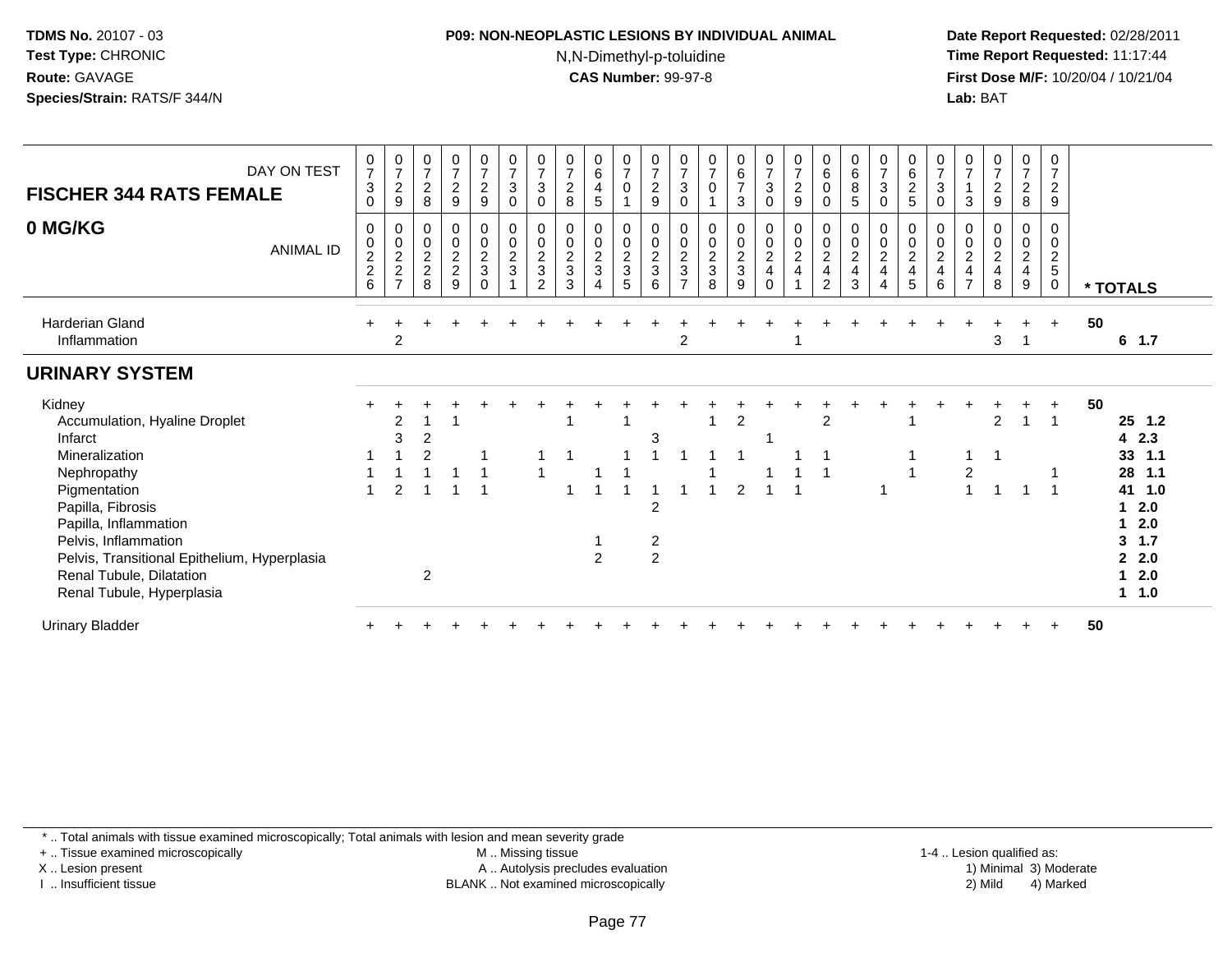#### **P09: NON-NEOPLASTIC LESIONS BY INDIVIDUAL ANIMAL**N,N-Dimethyl-p-toluidine

 **Date Report Requested:** 02/28/2011 **Time Report Requested:** 11:17:44 **First Dose M/F:** 10/20/04 / 10/21/04<br>**Lab:** BAT **Lab:** BAT

| <b>FISCHER 344 RATS FEMALE</b><br>6 MG/KG                                                                                                                                                                                                    | DAY ON TEST      | $\frac{0}{7}$<br>$\frac{2}{9}$<br>$\,0\,$                    | $\begin{array}{c} 0 \\ 7 \end{array}$<br>$\frac{2}{9}$<br>$\mathbf 0$ | $\frac{0}{7}$<br>$\frac{2}{9}$<br>$\mathbf 0$              | $\frac{0}{7}$<br>$\frac{2}{9}$<br>$\mathbf 0$ | $\frac{0}{7}$<br>3<br>$\mathbf 0$<br>$\pmb{0}$<br>$\mathsf 0$ | $\begin{smallmatrix}0\\7\end{smallmatrix}$<br>3<br>$\mathbf 0$<br>0 | $\frac{0}{7}$<br>$\frac{2}{9}$<br>$\mathbf 0$       | $\begin{smallmatrix}0\\7\end{smallmatrix}$<br>$\frac{2}{9}$<br>0 | $\begin{array}{c} 0 \\ 7 \end{array}$<br>$\overline{1}$<br>8<br>$\mathbf 0$<br>$\mathsf 0$ | $\begin{smallmatrix}0\\7\end{smallmatrix}$<br>3<br>0<br>0<br>$\mathsf{O}\xspace$ | $\frac{0}{7}$<br>$\overline{c}$<br>$9\,$<br>$\mathbf 0$ | $\frac{0}{7}$<br>$\begin{array}{c} 2 \\ 8 \end{array}$<br>0 | $\begin{smallmatrix}0\\7\end{smallmatrix}$<br>$\mathfrak{S}$<br>$\overline{0}$<br>0 | $\frac{0}{7}$<br>$\frac{2}{9}$<br>$\pmb{0}$ | $\begin{smallmatrix}0\\7\end{smallmatrix}$<br>$_{0}^{3}$<br>$\mathbf 0$ | $\frac{0}{7}$<br>$\mathbf{3}$<br>$\mathbf 0$<br>$\mathbf 0$ | $\frac{0}{7}$<br>$\overline{2}$<br>8<br>0                           | $\begin{array}{c} 0 \\ 7 \end{array}$<br>$\frac{2}{9}$<br>$\mathbf 0$ | $\frac{0}{7}$<br>$\mathbf{3}$<br>$\mathbf{0}$<br>0 | $\frac{0}{7}$<br>$\frac{2}{9}$<br>$\pmb{0}$ | $\begin{smallmatrix}0\\7\end{smallmatrix}$<br>$_{0}^{3}$<br>$\mathbf 0$ | $\frac{0}{7}$<br>$\frac{2}{9}$<br>0                          | $\frac{0}{7}$<br>$\sqrt{3}$<br>$\overline{0}$<br>$\mathbf 0$ | $\frac{0}{7}$<br>3<br>$\mathbf 0$<br>0<br>$\mathbf 0$ | $\begin{smallmatrix}0\\7\end{smallmatrix}$<br>$\overline{a}$<br>9<br>$\mathbf 0$<br>$\mathbf 0$ |                         |
|----------------------------------------------------------------------------------------------------------------------------------------------------------------------------------------------------------------------------------------------|------------------|--------------------------------------------------------------|-----------------------------------------------------------------------|------------------------------------------------------------|-----------------------------------------------|---------------------------------------------------------------|---------------------------------------------------------------------|-----------------------------------------------------|------------------------------------------------------------------|--------------------------------------------------------------------------------------------|----------------------------------------------------------------------------------|---------------------------------------------------------|-------------------------------------------------------------|-------------------------------------------------------------------------------------|---------------------------------------------|-------------------------------------------------------------------------|-------------------------------------------------------------|---------------------------------------------------------------------|-----------------------------------------------------------------------|----------------------------------------------------|---------------------------------------------|-------------------------------------------------------------------------|--------------------------------------------------------------|--------------------------------------------------------------|-------------------------------------------------------|-------------------------------------------------------------------------------------------------|-------------------------|
|                                                                                                                                                                                                                                              | <b>ANIMAL ID</b> | $\begin{array}{c} 0 \\ 2 \\ 5 \end{array}$<br>$\overline{1}$ | $\frac{0}{2}$<br>$\sqrt{2}$                                           | $\begin{array}{c} 0 \\ 2 \\ 5 \end{array}$<br>$\mathbf{3}$ | $\frac{0}{2}$<br>$\overline{4}$               | $\frac{2}{5}$<br>5                                            | $\frac{0}{2}$<br>6                                                  | $\frac{0}{2}$<br>$\overline{7}$                     | $\frac{0}{2}$<br>8                                               | $rac{2}{5}$<br>9                                                                           | $\frac{2}{6}$<br>$\mathbf 0$                                                     | $\frac{0}{2}$<br>$\overline{1}$                         | $\frac{0}{2}$<br>$\overline{2}$                             | $_2^0$<br>$\overline{6}$<br>3                                                       | $\frac{0}{2}$<br>$\boldsymbol{\Lambda}$     | $\frac{0}{2}$ 6<br>$\overline{5}$                                       | $\frac{0}{2}$ 6<br>$\,6\,$                                  | $\begin{smallmatrix} 0\\2 \end{smallmatrix}$<br>6<br>$\overline{7}$ | $\frac{0}{2}$ 6<br>8                                                  | $\frac{0}{2}$ 6<br>9                               | $\frac{0}{2}$<br>$\mathbf 0$                | $\frac{0}{2}$<br>$\mathbf{1}$                                           | $\begin{array}{c} 0 \\ 2 \\ 7 \end{array}$<br>$\overline{2}$ | $\frac{0}{2}$<br>$\mathbf{3}$                                | $\frac{2}{7}$<br>$\overline{4}$                       | $\frac{2}{7}$ 5                                                                                 | females<br>$($ cont $)$ |
| <b>ALIMENTARY SYSTEM</b>                                                                                                                                                                                                                     |                  |                                                              |                                                                       |                                                            |                                               |                                                               |                                                                     |                                                     |                                                                  |                                                                                            |                                                                                  |                                                         |                                                             |                                                                                     |                                             |                                                                         |                                                             |                                                                     |                                                                       |                                                    |                                             |                                                                         |                                                              |                                                              |                                                       |                                                                                                 |                         |
| Esophagus                                                                                                                                                                                                                                    |                  |                                                              |                                                                       |                                                            |                                               |                                                               |                                                                     |                                                     |                                                                  |                                                                                            |                                                                                  |                                                         |                                                             |                                                                                     |                                             |                                                                         |                                                             |                                                                     |                                                                       |                                                    |                                             |                                                                         |                                                              |                                                              |                                                       |                                                                                                 |                         |
| Intestine Large, Cecum                                                                                                                                                                                                                       |                  |                                                              |                                                                       |                                                            |                                               |                                                               |                                                                     |                                                     |                                                                  |                                                                                            |                                                                                  |                                                         |                                                             |                                                                                     |                                             |                                                                         |                                                             |                                                                     |                                                                       |                                                    |                                             |                                                                         |                                                              |                                                              |                                                       |                                                                                                 |                         |
| Intestine Large, Colon<br>Parasite Metazoan                                                                                                                                                                                                  |                  |                                                              |                                                                       |                                                            |                                               |                                                               |                                                                     |                                                     |                                                                  |                                                                                            |                                                                                  |                                                         |                                                             |                                                                                     |                                             |                                                                         |                                                             |                                                                     |                                                                       |                                                    |                                             |                                                                         |                                                              |                                                              |                                                       |                                                                                                 |                         |
| Intestine Large, Rectum<br>Parasite Metazoan                                                                                                                                                                                                 |                  |                                                              |                                                                       |                                                            |                                               |                                                               |                                                                     |                                                     |                                                                  |                                                                                            |                                                                                  |                                                         |                                                             |                                                                                     |                                             |                                                                         |                                                             |                                                                     |                                                                       |                                                    |                                             |                                                                         |                                                              | X                                                            |                                                       |                                                                                                 |                         |
| Intestine Small, Duodenum                                                                                                                                                                                                                    |                  |                                                              |                                                                       |                                                            |                                               |                                                               |                                                                     |                                                     |                                                                  |                                                                                            |                                                                                  |                                                         |                                                             |                                                                                     |                                             |                                                                         |                                                             |                                                                     |                                                                       |                                                    |                                             |                                                                         |                                                              |                                                              |                                                       |                                                                                                 |                         |
| Intestine Small, Ileum                                                                                                                                                                                                                       |                  |                                                              |                                                                       |                                                            |                                               |                                                               |                                                                     |                                                     |                                                                  |                                                                                            |                                                                                  |                                                         |                                                             |                                                                                     |                                             |                                                                         |                                                             |                                                                     |                                                                       |                                                    |                                             |                                                                         |                                                              |                                                              |                                                       |                                                                                                 |                         |
| Intestine Small, Jejunum<br>Hyperplasia, Lymphoid                                                                                                                                                                                            |                  |                                                              |                                                                       |                                                            | 3                                             |                                                               |                                                                     |                                                     |                                                                  |                                                                                            |                                                                                  |                                                         |                                                             |                                                                                     |                                             |                                                                         |                                                             |                                                                     |                                                                       |                                                    |                                             |                                                                         |                                                              |                                                              |                                                       |                                                                                                 |                         |
| Liver<br>Angiectasis<br><b>Basophilic Focus</b><br>Clear Cell Focus<br><b>Eosinophilic Focus</b><br>Fatty Change, Focal<br>Fatty Change, Diffuse<br>Hepatodiaphragmatic Nodule<br>Inflammation<br><b>Mixed Cell Focus</b><br>Bile Duct, Cyst |                  | $\pm$<br>X<br>$\boldsymbol{\mathsf{X}}$<br>$\mathsf{X}$      | X<br>$\mathsf{X}$                                                     | X<br>$X -$                                                 | X<br>$\times$                                 | X<br>1                                                        | $\boldsymbol{\mathsf{X}}$                                           | X<br>$\boldsymbol{\mathsf{X}}$<br>1<br>$\mathsf{X}$ | $\mathsf X$<br>$X$ $X$<br>$\overline{c}$                         | X                                                                                          | 3<br>X<br>$\mathsf{X}$                                                           | X<br>$\mathsf{X}$<br>$\mathsf{X}$                       | Χ<br>X<br>$\boldsymbol{\mathsf{X}}$<br>1<br>$\mathsf{X}$    | $X \times$<br>$X$ $X$<br>$\mathsf{X}$                                               |                                             | $\times$<br>$\mathsf{X}$                                                | X<br>X<br>$\boldsymbol{\mathsf{X}}$                         | X<br>$\mathsf{X}$                                                   | X<br>Х<br>$\mathsf{X}$                                                | X<br>X<br>$\mathbf{1}$                             | X<br>$\overline{2}$                         | X<br>$\mathsf X$<br>X<br>$\overline{1}$                                 | X<br>$\mathsf X$<br>$\mathsf{X}$<br>$\overline{1}$           | $\mathsf{X}$                                                 | $\times$                                              | $\ddot{}$<br>Χ<br>$\times$<br>$\overline{\phantom{1}}$                                          |                         |

\* .. Total animals with tissue examined microscopically; Total animals with lesion and mean severity grade

+ .. Tissue examined microscopically

X .. Lesion present

I .. Insufficient tissue

 M .. Missing tissueA .. Autolysis precludes evaluation

 1-4 .. Lesion qualified as: BLANK .. Not examined microscopically 2) Mild 4) Marked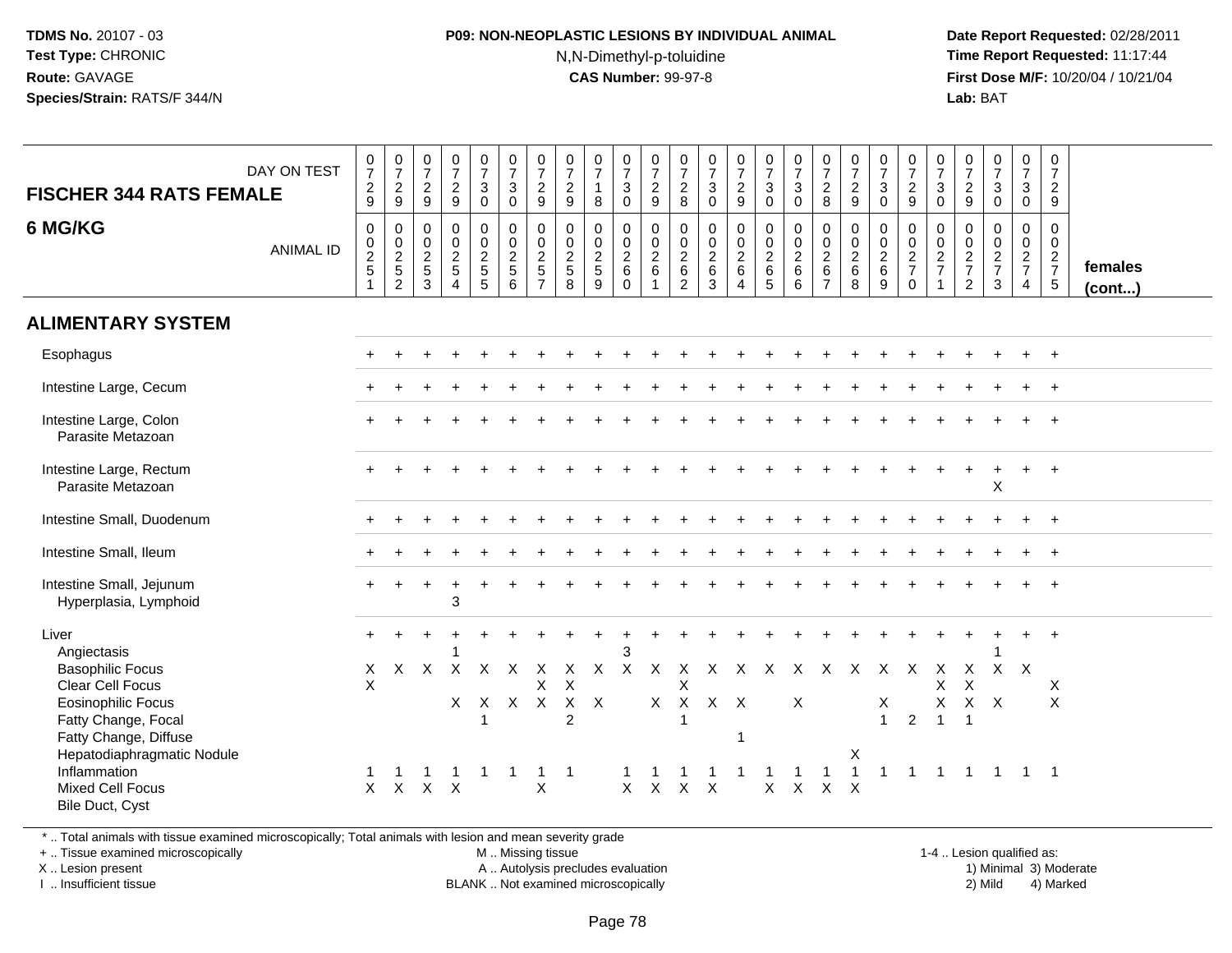#### **P09: NON-NEOPLASTIC LESIONS BY INDIVIDUAL ANIMAL**N,N-Dimethyl-p-toluidine

 **Date Report Requested:** 02/28/2011 **Time Report Requested:** 11:17:44 **First Dose M/F:** 10/20/04 / 10/21/04<br>**Lab:** BAT **Lab:** BAT

| DAY ON TEST<br><b>FISCHER 344 RATS FEMALE</b>                                                                        | $\frac{0}{7}$<br>$\frac{2}{9}$                       | $\frac{0}{7}$<br>$\frac{2}{9}$                                              | $\begin{smallmatrix}0\\7\end{smallmatrix}$<br>$\frac{2}{9}$ | $\frac{0}{7}$<br>$\frac{2}{9}$                           | $\begin{array}{c} 0 \\ 7 \end{array}$<br>$\mathbf{3}$<br>$\mathbf 0$ | $\frac{0}{7}$<br>$\mathbf{3}$<br>$\mathbf 0$   | $\frac{0}{7}$<br>$\overline{2}$<br>$\boldsymbol{9}$                             | $\frac{0}{7}$<br>$\frac{2}{9}$    | $\frac{0}{7}$<br>8                     | $\frac{0}{7}$<br>3<br>$\mathbf 0$             | $\frac{0}{7}$<br>$\frac{2}{9}$ | $\begin{smallmatrix}0\\7\end{smallmatrix}$<br>$_{8}^2$ | $\frac{0}{7}$<br>$\mathbf{3}$<br>$\mathbf 0$ | $\begin{smallmatrix}0\\7\end{smallmatrix}$<br>$\frac{2}{9}$ | $\frac{0}{7}$<br>3<br>$\mathbf 0$   | $\frac{0}{7}$<br>3<br>$\mathbf 0$            | $\frac{0}{7}$<br>$_{\rm 8}^2$                             | $\frac{0}{7}$<br>$\sqrt{2}$<br>$\boldsymbol{9}$ | $\frac{0}{7}$<br>$\mathbf{3}$<br>$\mathbf 0$ | $\frac{0}{7}$<br>$\frac{2}{9}$           | $\frac{0}{7}$<br>3<br>$\mathbf 0$ | 0<br>$\overline{7}$<br>$\overline{c}$<br>9               | $\frac{0}{7}$<br>3<br>0                          | 0<br>$\overline{7}$<br>3<br>0                                         | 0<br>$\overline{7}$<br>$\overline{2}$<br>9                    |                   |
|----------------------------------------------------------------------------------------------------------------------|------------------------------------------------------|-----------------------------------------------------------------------------|-------------------------------------------------------------|----------------------------------------------------------|----------------------------------------------------------------------|------------------------------------------------|---------------------------------------------------------------------------------|-----------------------------------|----------------------------------------|-----------------------------------------------|--------------------------------|--------------------------------------------------------|----------------------------------------------|-------------------------------------------------------------|-------------------------------------|----------------------------------------------|-----------------------------------------------------------|-------------------------------------------------|----------------------------------------------|------------------------------------------|-----------------------------------|----------------------------------------------------------|--------------------------------------------------|-----------------------------------------------------------------------|---------------------------------------------------------------|-------------------|
| 6 MG/KG<br><b>ANIMAL ID</b>                                                                                          | 0<br>$\begin{array}{c} 0 \\ 2 \\ 5 \end{array}$<br>1 | $\mathbf 0$<br>$\begin{array}{c} 0 \\ 2 \\ 5 \end{array}$<br>$\overline{2}$ | 0<br>0<br>$\frac{2}{5}$<br>3                                | $\mathbf 0$<br>$\frac{0}{2}$<br>$\boldsymbol{\varDelta}$ | $\pmb{0}$<br>$\begin{array}{c}\n0 \\ 2 \\ 5\n\end{array}$            | $\mathbf 0$<br>$\pmb{0}$<br>$\frac{2}{5}$<br>6 | $\mathbf 0$<br>$\mathbf 0$<br>$\boldsymbol{2}$<br>$\,$ 5 $\,$<br>$\overline{7}$ | $\mathbf 0$<br>$\frac{0}{2}$<br>8 | 0<br>$\mathbf 0$<br>$\frac{2}{5}$<br>9 | 0<br>$\mathbf 0$<br>$\frac{2}{6}$<br>$\Omega$ | 0<br>$\frac{0}{2}$             | $\mathbf 0$<br>0<br>$\frac{2}{6}$<br>2                 | $\mathbf 0$<br>$\frac{0}{2}$<br>$\,6\,$<br>3 | 0<br>$\frac{0}{2}$<br>$\overline{4}$                        | $\mathbf 0$<br>$\frac{0}{2}$ 6<br>5 | 0<br>$\pmb{0}$<br>$\boldsymbol{2}$<br>6<br>6 | 0<br>$\pmb{0}$<br>$\sqrt{2}$<br>$\,6\,$<br>$\overline{ }$ | 0<br>$\frac{0}{2}$<br>8                         | 0<br>$\mathbf 0$<br>$\frac{2}{6}$<br>9       | $\mathbf 0$<br>$\frac{0}{2}$<br>$\Omega$ | $\Omega$<br>0<br>$\frac{2}{7}$    | $\Omega$<br>$\pmb{0}$<br>$\frac{2}{7}$<br>$\overline{2}$ | $\mathbf 0$<br>$\mathsf 0$<br>$\frac{2}{7}$<br>3 | $\mathbf 0$<br>$\mathsf{O}\xspace$<br>$\frac{2}{7}$<br>$\overline{4}$ | $\mathbf 0$<br>$\mathbf 0$<br>$\frac{2}{7}$<br>$\overline{5}$ | females<br>(cont) |
| <b>Bile Duct, Fibrosis</b><br>Bile Duct, Hyperplasia                                                                 | $\mathbf{1}$                                         |                                                                             | $\mathbf{1}$                                                |                                                          | 1<br>$\mathbf{1}$                                                    | $\overline{1}$                                 |                                                                                 | $\mathbf{1}$                      |                                        | $\mathbf{1}$                                  | -1                             |                                                        |                                              |                                                             | 1                                   |                                              |                                                           |                                                 |                                              |                                          | 1                                 | -1<br>$\mathbf{1}$                                       | $\mathbf{1}$                                     |                                                                       | $\overline{1}$                                                |                   |
| Mesentery<br>Fat, Necrosis                                                                                           |                                                      |                                                                             | $+$<br>3                                                    | $\ddot{}$<br>$\mathbf{3}$                                |                                                                      |                                                |                                                                                 |                                   |                                        |                                               |                                | $\ddot{}$<br>3                                         |                                              |                                                             |                                     |                                              |                                                           | $\ddot{}$<br>3                                  |                                              |                                          |                                   | $\ddot{}$<br>3                                           |                                                  |                                                                       |                                                               |                   |
| Pancreas<br>Cyst<br>Infiltration Cellular, Mononuclear Cell<br>Acinus, Atrophy<br>Duct, Inflammation, Chronic Active | Х<br>1                                               |                                                                             |                                                             | $\boldsymbol{2}$                                         |                                                                      |                                                | $\overline{\mathbf{c}}$                                                         | $\boldsymbol{2}$                  |                                        |                                               |                                | $\sqrt{2}$                                             | Χ                                            |                                                             |                                     |                                              | $\overline{2}$                                            |                                                 |                                              | -1                                       |                                   |                                                          |                                                  |                                                                       |                                                               |                   |
| Salivary Glands                                                                                                      |                                                      |                                                                             |                                                             |                                                          |                                                                      |                                                |                                                                                 |                                   |                                        |                                               |                                |                                                        |                                              |                                                             |                                     |                                              |                                                           |                                                 |                                              |                                          |                                   |                                                          |                                                  |                                                                       |                                                               |                   |
| Stomach, Forestomach<br>Hyperplasia, Squamous                                                                        |                                                      |                                                                             |                                                             |                                                          |                                                                      |                                                |                                                                                 |                                   |                                        |                                               |                                |                                                        |                                              |                                                             |                                     |                                              |                                                           |                                                 |                                              |                                          |                                   |                                                          |                                                  |                                                                       | $\overline{+}$                                                |                   |
| Stomach, Glandular                                                                                                   |                                                      |                                                                             |                                                             |                                                          |                                                                      |                                                |                                                                                 |                                   |                                        |                                               |                                |                                                        |                                              |                                                             |                                     |                                              |                                                           |                                                 |                                              |                                          |                                   |                                                          |                                                  |                                                                       | $\ddot{}$                                                     |                   |
| Tooth<br>Peridontal Tissue, Inflammation                                                                             |                                                      |                                                                             |                                                             |                                                          |                                                                      |                                                |                                                                                 |                                   |                                        | $\ddot{}$                                     |                                |                                                        |                                              |                                                             |                                     |                                              |                                                           |                                                 |                                              |                                          |                                   |                                                          |                                                  |                                                                       |                                                               |                   |
| <b>CARDIOVASCULAR SYSTEM</b>                                                                                         |                                                      |                                                                             |                                                             |                                                          |                                                                      |                                                |                                                                                 |                                   |                                        |                                               |                                |                                                        |                                              |                                                             |                                     |                                              |                                                           |                                                 |                                              |                                          |                                   |                                                          |                                                  |                                                                       |                                                               |                   |
| <b>Blood Vessel</b>                                                                                                  |                                                      |                                                                             |                                                             |                                                          |                                                                      |                                                |                                                                                 |                                   |                                        |                                               |                                |                                                        |                                              |                                                             |                                     |                                              |                                                           |                                                 |                                              |                                          |                                   |                                                          |                                                  |                                                                       | $\overline{+}$                                                |                   |
| Heart<br>Cardiomyopathy<br>Endocardium, Hyperplasia                                                                  |                                                      |                                                                             |                                                             | 2                                                        |                                                                      |                                                |                                                                                 |                                   |                                        | 2                                             |                                |                                                        |                                              |                                                             |                                     |                                              |                                                           |                                                 |                                              |                                          | $\overline{2}$                    |                                                          |                                                  | -1                                                                    | $\overline{1}$                                                |                   |
| <b>ENDOCRINE SYSTEM</b>                                                                                              |                                                      |                                                                             |                                                             |                                                          |                                                                      |                                                |                                                                                 |                                   |                                        |                                               |                                |                                                        |                                              |                                                             |                                     |                                              |                                                           |                                                 |                                              |                                          |                                   |                                                          |                                                  |                                                                       |                                                               |                   |

\* .. Total animals with tissue examined microscopically; Total animals with lesion and mean severity grade

+ .. Tissue examined microscopically

X .. Lesion present

I .. Insufficient tissue

M .. Missing tissue

A .. Autolysis precludes evaluation

BLANK .. Not examined microscopically 2) Mild 4) Marked

1-4 .. Lesion qualified as: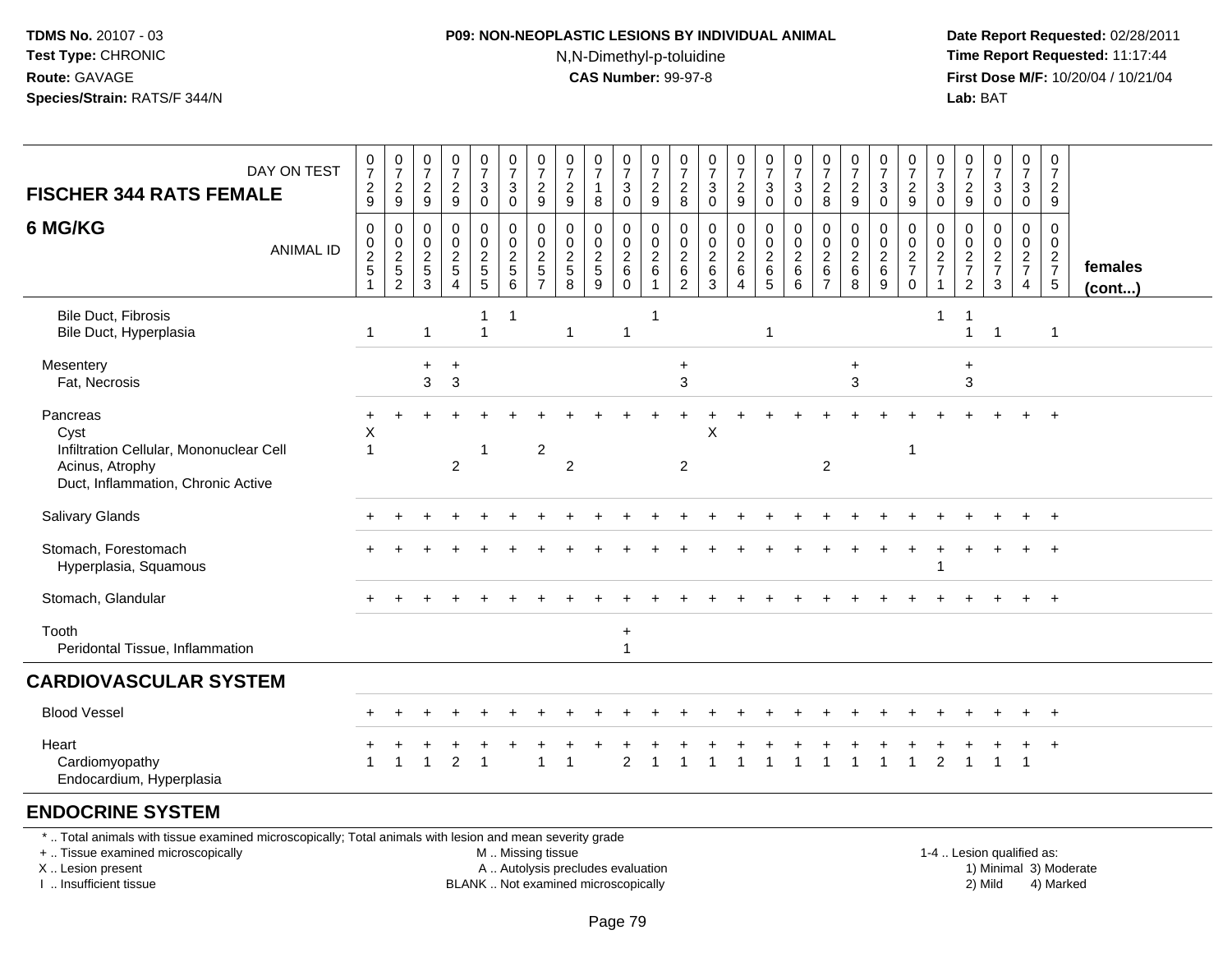#### **P09: NON-NEOPLASTIC LESIONS BY INDIVIDUAL ANIMAL**N,N-Dimethyl-p-toluidine

 **Date Report Requested:** 02/28/2011 **Time Report Requested:** 11:17:44 **First Dose M/F:** 10/20/04 / 10/21/04<br>**Lab:** BAT **Lab:** BAT

| <b>FISCHER 344 RATS FEMALE</b>                                                                                                          | DAY ON TEST      | $\frac{0}{7}$<br>$\frac{2}{9}$  | $\frac{0}{7}$<br>$\frac{2}{9}$                                    | $\frac{0}{7}$<br>$\overline{2}$<br>9              | $\frac{0}{7}$<br>$\overline{c}$<br>$\boldsymbol{9}$                      | $\frac{0}{7}$<br>3<br>0              | $\begin{array}{c} 0 \\ 7 \end{array}$<br>$\mathfrak{Z}$<br>$\mathsf 0$ | $\frac{0}{7}$<br>$\frac{2}{9}$                                         | $\frac{0}{7}$<br>$\frac{2}{9}$          | $\frac{0}{7}$<br>$\mathbf{1}$<br>8                 | $\frac{0}{7}$<br>$\mathbf{3}$<br>$\mathsf{O}\xspace$ | 0729                                                                       | $\frac{0}{7}$<br>$\frac{2}{8}$                   | $\frac{0}{7}$<br>$\mathbf{3}$<br>$\mathsf 0$ | $\frac{0}{7}$<br>$\frac{2}{9}$                       | $\frac{0}{7}$<br>$_{\rm 0}^3$                                    | $\begin{array}{c} 0 \\ 7 \\ 3 \end{array}$<br>$\mathbf 0$                | $\frac{0}{7}$<br>$\overline{c}$<br>8                                         | $\frac{0}{7}$<br>$\frac{2}{9}$                  | $\frac{0}{7}$<br>$\sqrt{3}$<br>$\mathbf 0$           | $\frac{0}{7}$<br>$\frac{2}{9}$         | $\begin{matrix}0\\7\\3\end{matrix}$<br>$\boldsymbol{0}$ | 0<br>$\overline{7}$<br>$\boldsymbol{2}$<br>$\boldsymbol{9}$ | $\frac{0}{7}$<br>3<br>$\mathbf 0$                        | $\frac{0}{7}$<br>3<br>0                            | $\begin{array}{c} 0 \\ 7 \end{array}$<br>$\frac{2}{9}$ |                         |
|-----------------------------------------------------------------------------------------------------------------------------------------|------------------|---------------------------------|-------------------------------------------------------------------|---------------------------------------------------|--------------------------------------------------------------------------|--------------------------------------|------------------------------------------------------------------------|------------------------------------------------------------------------|-----------------------------------------|----------------------------------------------------|------------------------------------------------------|----------------------------------------------------------------------------|--------------------------------------------------|----------------------------------------------|------------------------------------------------------|------------------------------------------------------------------|--------------------------------------------------------------------------|------------------------------------------------------------------------------|-------------------------------------------------|------------------------------------------------------|----------------------------------------|---------------------------------------------------------|-------------------------------------------------------------|----------------------------------------------------------|----------------------------------------------------|--------------------------------------------------------|-------------------------|
| 6 MG/KG                                                                                                                                 | <b>ANIMAL ID</b> | 0<br>$\pmb{0}$<br>$\frac{2}{5}$ | 0<br>$\begin{array}{c} 0 \\ 2 \\ 5 \end{array}$<br>$\overline{2}$ | 0<br>0<br>$\boldsymbol{2}$<br>$\sqrt{5}$<br>3     | $\mathbf 0$<br>$\mathbf 0$<br>$\sqrt{2}$<br>$\sqrt{5}$<br>$\overline{4}$ | 0<br>$\pmb{0}$<br>$\frac{2}{5}$<br>5 | $\mathbf 0$<br>$\pmb{0}$<br>$\frac{2}{5}$<br>6                         | $\mathbf 0$<br>$\pmb{0}$<br>$\begin{array}{c} 2 \\ 5 \\ 7 \end{array}$ | $\mathbf{0}$<br>0<br>$\frac{2}{5}$<br>8 | $\mathbf{0}$<br>0<br>$\sqrt{2}$<br>$\sqrt{5}$<br>9 | 0<br>$\pmb{0}$<br>$^2\phantom{1}6$<br>$\mathbf 0$    | $\mathbf 0$<br>$\mathbf 0$<br>$\overline{\mathbf{c}}$<br>6<br>$\mathbf{1}$ | $\Omega$<br>0<br>$\frac{2}{6}$<br>$\overline{c}$ | 0<br>0<br>$\frac{2}{6}$<br>3                 | 0<br>$\pmb{0}$<br>$^2\phantom{1}6$<br>$\overline{4}$ | 0<br>$\boldsymbol{0}$<br>$\frac{2}{6}$<br>$\overline{5}$         | $\mathbf 0$<br>$\mathbf 0$<br>$\begin{array}{c} 2 \\ 6 \end{array}$<br>6 | $\Omega$<br>0<br>$\overline{\mathbf{c}}$<br>$6\phantom{a}$<br>$\overline{7}$ | $\Omega$<br>0<br>$\overline{c}$<br>$\,6\,$<br>8 | $\mathbf 0$<br>$\pmb{0}$<br>$\sqrt{2}$<br>$\,6$<br>9 | 0<br>0<br>$\frac{2}{7}$<br>$\mathbf 0$ | $\Omega$<br>$\mathbf 0$<br>$\frac{2}{7}$<br>$\mathbf 1$ | $\Omega$<br>0<br>$\frac{2}{7}$<br>2                         | $\Omega$<br>0<br>$\boldsymbol{2}$<br>$\overline{7}$<br>3 | 0<br>$\mathsf{O}\xspace$<br>$\frac{2}{7}$<br>4     | 0<br>$\mathbf 0$<br>$rac{2}{7}$<br>$\overline{5}$      | females<br>$($ cont $)$ |
| <b>Adrenal Cortex</b><br>Angiectasis<br>Degeneration, Cystic<br>Hyperplasia<br>Hypertrophy<br>Pigmentation<br>Vacuolization Cytoplasmic |                  | $\mathbf{1}$                    | $\mathcal{P}$<br>$\mathbf{1}$<br>$\overline{1}$                   | $\mathcal{P}$<br>$\overline{1}$<br>$\overline{1}$ |                                                                          | 3<br>$\overline{2}$                  | $\mathbf 1$                                                            | $\overline{2}$<br>$\mathbf{1}$                                         | $\overline{c}$<br>$\mathbf{1}$          | $\overline{1}$                                     | 2                                                    | $\blacktriangleleft$<br>$\mathbf{1}$                                       | $\overline{1}$<br>$\overline{1}$                 | 1                                            | 2<br>-1                                              | 2<br>$\overline{\mathbf{c}}$<br>$\overline{2}$<br>$\overline{2}$ |                                                                          | $\overline{2}$                                                               | $\mathbf{3}$                                    |                                                      | $\mathbf{1}$                           | 2<br>-1<br>$\overline{2}$                               | 2<br>$\mathbf{1}$                                           | $\overline{2}$<br>$\overline{2}$<br>$\overline{2}$       | $\overline{2}$<br>$\overline{2}$<br>$\overline{1}$ | 3<br>$\overline{1}$                                    |                         |
| <b>Adrenal Medulla</b><br>Atrophy<br>Hyperplasia                                                                                        |                  |                                 |                                                                   |                                                   |                                                                          |                                      |                                                                        |                                                                        |                                         |                                                    |                                                      |                                                                            |                                                  |                                              |                                                      |                                                                  |                                                                          |                                                                              |                                                 |                                                      |                                        |                                                         |                                                             |                                                          |                                                    | $\ddot{}$<br>3                                         |                         |
| Islets, Pancreatic                                                                                                                      |                  |                                 |                                                                   |                                                   |                                                                          |                                      |                                                                        |                                                                        |                                         |                                                    |                                                      |                                                                            |                                                  |                                              |                                                      |                                                                  |                                                                          |                                                                              |                                                 |                                                      |                                        |                                                         |                                                             |                                                          |                                                    | $+$                                                    |                         |
| Parathyroid Gland<br>Hyperplasia, Diffuse                                                                                               |                  |                                 |                                                                   |                                                   |                                                                          |                                      |                                                                        |                                                                        |                                         |                                                    |                                                      |                                                                            |                                                  |                                              |                                                      |                                                                  |                                                                          |                                                                              |                                                 |                                                      |                                        |                                                         | 1                                                           |                                                          |                                                    | $\ddot{}$                                              |                         |
| <b>Pituitary Gland</b><br>Cyst<br>Fibrosis<br>Pigmentation<br>Pars Distalis, Hyperplasia                                                |                  |                                 | 3                                                                 | 3                                                 |                                                                          |                                      | X<br>$\overline{2}$                                                    | X                                                                      | X<br>3                                  |                                                    | 3                                                    | $X$ $X$<br>$\overline{2}$                                                  | $X$ $X$<br>-3                                    |                                              |                                                      | $\mathsf{X}$                                                     | $\mathsf{X}^-$<br>3                                                      | $\mathsf{X}$<br>2                                                            | $\mathsf{X}$                                    |                                                      | 4                                      | X                                                       |                                                             |                                                          | $\overline{2}$                                     | $\overline{c}$<br>$\overline{a}$<br>$\overline{2}$     |                         |
| <b>Thyroid Gland</b><br>C-cell, Hyperplasia<br>Follicular Cell, Hyperplasia                                                             |                  |                                 |                                                                   |                                                   | 1                                                                        | $\overline{2}$                       |                                                                        | ٠<br>3                                                                 | $\overline{2}$                          |                                                    |                                                      |                                                                            |                                                  |                                              |                                                      |                                                                  |                                                                          |                                                                              |                                                 |                                                      |                                        |                                                         |                                                             | 2                                                        | $\overline{1}$                                     | +<br>$\overline{2}$                                    |                         |

#### **GENERAL BODY SYSTEM**

#### NONE

\* .. Total animals with tissue examined microscopically; Total animals with lesion and mean severity grade

+ .. Tissue examined microscopically

X .. Lesion present

I .. Insufficient tissue

M .. Missing tissue

A .. Autolysis precludes evaluation

BLANK .. Not examined microscopically 2) Mild 4) Marked

1-4 .. Lesion qualified as: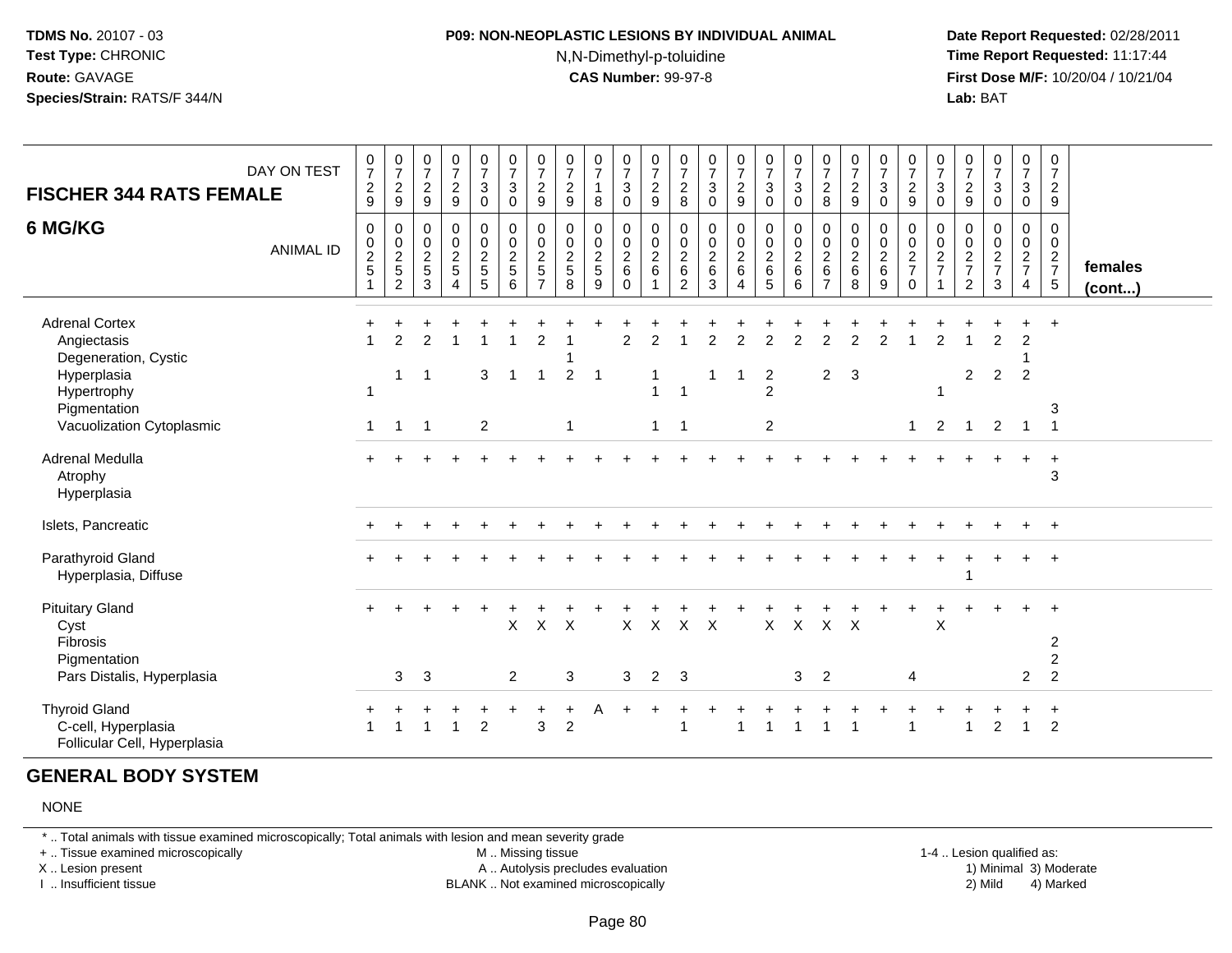# **P09: NON-NEOPLASTIC LESIONS BY INDIVIDUAL ANIMAL**N,N-Dimethyl-p-toluidine

| DAY ON TEST<br><b>FISCHER 344 RATS FEMALE</b>                                                                                                                                                 | $\frac{0}{7}$<br>$\frac{2}{9}$                    | $\frac{0}{7}$<br>$\overline{c}$<br>9       | $\pmb{0}$<br>$\boldsymbol{7}$<br>$\frac{2}{9}$                    | $\frac{0}{7}$<br>$\frac{2}{9}$                                        | $\begin{array}{c} 0 \\ 7 \end{array}$<br>$\ensuremath{\mathsf{3}}$<br>$\mathbf 0$ | $\begin{array}{c} 0 \\ 7 \end{array}$<br>$\sqrt{3}$<br>$\mathbf 0$           | $\frac{0}{7}$<br>$\overline{\mathbf{c}}$<br>$9\,$         | $\frac{0}{7}$<br>$\frac{2}{9}$                                | $\frac{0}{7}$<br>$\mathbf{1}$<br>8                                       | $\frac{0}{7}$<br>$\ensuremath{\mathsf{3}}$<br>$\mathbf 0$ | $\frac{0}{7}$<br>$\frac{2}{9}$                                  | $\frac{0}{7}$<br>$\frac{2}{8}$                          | $\frac{0}{7}$<br>$\sqrt{3}$<br>$\mathbf 0$                       | $\frac{0}{7}$<br>$\sqrt{2}$<br>$\boldsymbol{9}$                 | $\begin{array}{c} 0 \\ 7 \end{array}$<br>$\ensuremath{\mathsf{3}}$<br>$\mathbf 0$ | $\frac{0}{7}$<br>$\ensuremath{\mathsf{3}}$<br>$\mathbf 0$    | $\begin{array}{c} 0 \\ 7 \end{array}$<br>$\overline{c}$<br>8 | $\begin{array}{c} 0 \\ 7 \end{array}$<br>$\sqrt{2}$<br>9       | $\frac{0}{7}$<br>$\ensuremath{\mathsf{3}}$<br>$\mathbf 0$ | $\frac{0}{7}$<br>$\sqrt{2}$<br>9                 | $\frac{0}{7}$<br>3<br>$\mathbf 0$                                  | $\frac{0}{7}$<br>$\frac{2}{9}$                      | $\frac{0}{7}$<br>$\ensuremath{\mathsf{3}}$<br>$\pmb{0}$ | $\begin{array}{c} 0 \\ 7 \end{array}$<br>$\ensuremath{\mathsf{3}}$<br>$\mathbf 0$ | $\mathbf 0$<br>$\overline{7}$<br>$\sqrt{2}$<br>9          |                         |
|-----------------------------------------------------------------------------------------------------------------------------------------------------------------------------------------------|---------------------------------------------------|--------------------------------------------|-------------------------------------------------------------------|-----------------------------------------------------------------------|-----------------------------------------------------------------------------------|------------------------------------------------------------------------------|-----------------------------------------------------------|---------------------------------------------------------------|--------------------------------------------------------------------------|-----------------------------------------------------------|-----------------------------------------------------------------|---------------------------------------------------------|------------------------------------------------------------------|-----------------------------------------------------------------|-----------------------------------------------------------------------------------|--------------------------------------------------------------|--------------------------------------------------------------|----------------------------------------------------------------|-----------------------------------------------------------|--------------------------------------------------|--------------------------------------------------------------------|-----------------------------------------------------|---------------------------------------------------------|-----------------------------------------------------------------------------------|-----------------------------------------------------------|-------------------------|
| 6 MG/KG<br><b>ANIMAL ID</b>                                                                                                                                                                   | $\boldsymbol{0}$<br>$\frac{0}{2}$<br>$\mathbf{1}$ | 0<br>$_{2}^{\rm 0}$<br>5<br>$\overline{2}$ | 0<br>$\pmb{0}$<br>$\overline{c}$<br>$\,$ 5 $\,$<br>$\mathfrak{S}$ | $\mathbf 0$<br>$\mathsf 0$<br>$\frac{2}{5}$<br>$\boldsymbol{\Lambda}$ | 0<br>$\pmb{0}$<br>$\sqrt{2}$<br>$\frac{5}{5}$                                     | $\mathbf 0$<br>$\boldsymbol{0}$<br>$\boldsymbol{2}$<br>$\sqrt{5}$<br>$\,6\,$ | 0<br>0<br>$\overline{c}$<br>$\,$ 5 $\,$<br>$\overline{7}$ | 0<br>$\mathsf{O}\xspace$<br>$\overline{2}$<br>$\sqrt{5}$<br>8 | 0<br>$\mathbf 0$<br>$\overline{c}$<br>5<br>9                             | 0<br>$_2^0$<br>$\,6\,$<br>$\mathsf{O}\xspace$             | 0<br>$\mathbf 0$<br>$\boldsymbol{2}$<br>$\,6\,$<br>$\mathbf{1}$ | 0<br>0<br>$\boldsymbol{2}$<br>$\,6\,$<br>$\overline{2}$ | $\mathbf 0$<br>$\mathbf 0$<br>$\sqrt{2}$<br>$6\phantom{1}6$<br>3 | 0<br>$\mathbf 0$<br>$\overline{c}$<br>$\,6\,$<br>$\overline{4}$ | 0<br>$\mathbf 0$<br>$\overline{2}$<br>$\,6\,$<br>$5\phantom{.0}$                  | $\mathbf 0$<br>$\pmb{0}$<br>$\boldsymbol{2}$<br>$\,6\,$<br>6 | 0<br>0<br>$\overline{c}$<br>$\,6\,$<br>$\overline{7}$        | $\mathbf 0$<br>$\mathbf 0$<br>$\boldsymbol{2}$<br>$\,6\,$<br>8 | 0<br>$\mathbf 0$<br>$\overline{c}$<br>$\,6\,$<br>9        | 0<br>$\mathbf 0$<br>$\frac{2}{7}$<br>$\mathbf 0$ | 0<br>$\pmb{0}$<br>$\overline{c}$<br>$\overline{7}$<br>$\mathbf{1}$ | 0<br>$\mathsf 0$<br>$\frac{2}{7}$<br>$\overline{2}$ | 0<br>$\mathsf 0$<br>$\frac{2}{7}$<br>$\mathbf{3}$       | $\mathbf 0$<br>$\mathbf 0$<br>$\frac{2}{7}$<br>4                                  | $\mathbf 0$<br>$\mathbf 0$<br>$\frac{2}{7}$<br>$\sqrt{5}$ | females<br>$($ cont $)$ |
| <b>GENITAL SYSTEM</b>                                                                                                                                                                         |                                                   |                                            |                                                                   |                                                                       |                                                                                   |                                                                              |                                                           |                                                               |                                                                          |                                                           |                                                                 |                                                         |                                                                  |                                                                 |                                                                                   |                                                              |                                                              |                                                                |                                                           |                                                  |                                                                    |                                                     |                                                         |                                                                                   |                                                           |                         |
| <b>Clitoral Gland</b><br>Cyst<br>Hyperplasia                                                                                                                                                  | 2                                                 |                                            |                                                                   |                                                                       |                                                                                   | Χ<br>$\overline{c}$                                                          | $\boldsymbol{\mathsf{X}}$<br>$\overline{2}$               |                                                               | $\mathsf X$                                                              | X<br>$\overline{c}$                                       |                                                                 | 1                                                       | $\overline{c}$                                                   | $\sqrt{3}$                                                      | $\sf X$                                                                           | -1                                                           |                                                              |                                                                |                                                           |                                                  | X                                                                  |                                                     |                                                         | $\ddot{}$                                                                         | $\overline{+}$                                            |                         |
| Inflammation                                                                                                                                                                                  | $\mathbf{1}$                                      | $\overline{1}$                             |                                                                   | $\mathbf{1}$                                                          |                                                                                   |                                                                              |                                                           |                                                               | $\mathbf{1}$                                                             | 3                                                         | $\overline{2}$                                                  | $\sqrt{2}$                                              | $\overline{2}$                                                   | $\overline{2}$                                                  |                                                                                   | $\mathbf 1$                                                  |                                                              |                                                                |                                                           | $\mathbf{1}$                                     | 2                                                                  |                                                     | $\mathbf{1}$                                            | $\mathbf{1}$                                                                      | $\overline{2}$                                            |                         |
| Ovary<br>Atrophy<br>Cyst                                                                                                                                                                      |                                                   |                                            |                                                                   |                                                                       |                                                                                   |                                                                              |                                                           |                                                               |                                                                          |                                                           |                                                                 |                                                         |                                                                  |                                                                 |                                                                                   |                                                              |                                                              |                                                                |                                                           |                                                  | X                                                                  |                                                     |                                                         | $\ddot{}$                                                                         | $\ddot{}$<br>$\overline{2}$                               |                         |
| <b>Uterus</b><br>Myometrium, Fibrosis                                                                                                                                                         |                                                   |                                            |                                                                   |                                                                       |                                                                                   |                                                                              |                                                           |                                                               |                                                                          |                                                           |                                                                 |                                                         |                                                                  |                                                                 |                                                                                   |                                                              |                                                              |                                                                |                                                           |                                                  |                                                                    |                                                     |                                                         |                                                                                   | $+$                                                       |                         |
| Vagina                                                                                                                                                                                        |                                                   |                                            |                                                                   |                                                                       |                                                                                   |                                                                              |                                                           |                                                               |                                                                          |                                                           |                                                                 |                                                         |                                                                  |                                                                 |                                                                                   |                                                              |                                                              |                                                                |                                                           |                                                  |                                                                    |                                                     |                                                         |                                                                                   |                                                           |                         |
| <b>HEMATOPOIETIC SYSTEM</b>                                                                                                                                                                   |                                                   |                                            |                                                                   |                                                                       |                                                                                   |                                                                              |                                                           |                                                               |                                                                          |                                                           |                                                                 |                                                         |                                                                  |                                                                 |                                                                                   |                                                              |                                                              |                                                                |                                                           |                                                  |                                                                    |                                                     |                                                         |                                                                                   |                                                           |                         |
| <b>Bone Marrow</b><br>Hyperplasia                                                                                                                                                             |                                                   | $\ddot{}$                                  | ٠<br>3                                                            |                                                                       |                                                                                   |                                                                              |                                                           |                                                               |                                                                          |                                                           |                                                                 |                                                         |                                                                  |                                                                 |                                                                                   |                                                              |                                                              | 2                                                              |                                                           | 3                                                |                                                                    |                                                     |                                                         | $\ddot{}$                                                                         | $\ddot{}$<br>2                                            |                         |
| Lymph Node<br>Mediastinal, Ectasia                                                                                                                                                            |                                                   |                                            |                                                                   |                                                                       |                                                                                   |                                                                              |                                                           |                                                               |                                                                          |                                                           |                                                                 |                                                         |                                                                  |                                                                 |                                                                                   |                                                              |                                                              |                                                                |                                                           |                                                  |                                                                    |                                                     |                                                         |                                                                                   |                                                           |                         |
| Lymph Node, Mandibular                                                                                                                                                                        | м                                                 | м                                          | M                                                                 | M                                                                     | M                                                                                 | M                                                                            | М                                                         | M                                                             | M                                                                        | M                                                         | M                                                               | M                                                       | M                                                                | M                                                               | M                                                                                 | M                                                            |                                                              | M M                                                            | M                                                         | M                                                | M                                                                  | M                                                   | M                                                       |                                                                                   | M M                                                       |                         |
| Lymph Node, Mesenteric<br>Infiltration Cellular, Histiocyte                                                                                                                                   |                                                   |                                            | $\overline{2}$                                                    |                                                                       | $\overline{1}$                                                                    | $\overline{1}$                                                               | 1                                                         |                                                               |                                                                          | $\overline{2}$                                            | $\overline{2}$                                                  | -1                                                      |                                                                  |                                                                 |                                                                                   |                                                              |                                                              | $\overline{1}$                                                 | $\mathbf{1}$                                              | $\overline{1}$                                   |                                                                    |                                                     | 1                                                       | $\ddot{}$                                                                         | $\overline{+}$                                            |                         |
| Spleen<br>Congestion                                                                                                                                                                          |                                                   |                                            |                                                                   |                                                                       |                                                                                   | 2                                                                            |                                                           |                                                               |                                                                          |                                                           | -1                                                              |                                                         |                                                                  |                                                                 | -1                                                                                |                                                              |                                                              |                                                                |                                                           |                                                  |                                                                    |                                                     |                                                         |                                                                                   | $\ddot{}$                                                 |                         |
| *  Total animals with tissue examined microscopically; Total animals with lesion and mean severity grade<br>+  Tissue examined microscopically<br>X  Lesion present<br>I. Insufficient tissue |                                                   |                                            |                                                                   |                                                                       |                                                                                   |                                                                              | M  Missing tissue                                         |                                                               | A  Autolysis precludes evaluation<br>BLANK  Not examined microscopically |                                                           |                                                                 |                                                         |                                                                  |                                                                 |                                                                                   |                                                              |                                                              |                                                                |                                                           |                                                  |                                                                    |                                                     | 1-4  Lesion qualified as:<br>2) Mild                    |                                                                                   | 4) Marked                                                 | 1) Minimal 3) Moderate  |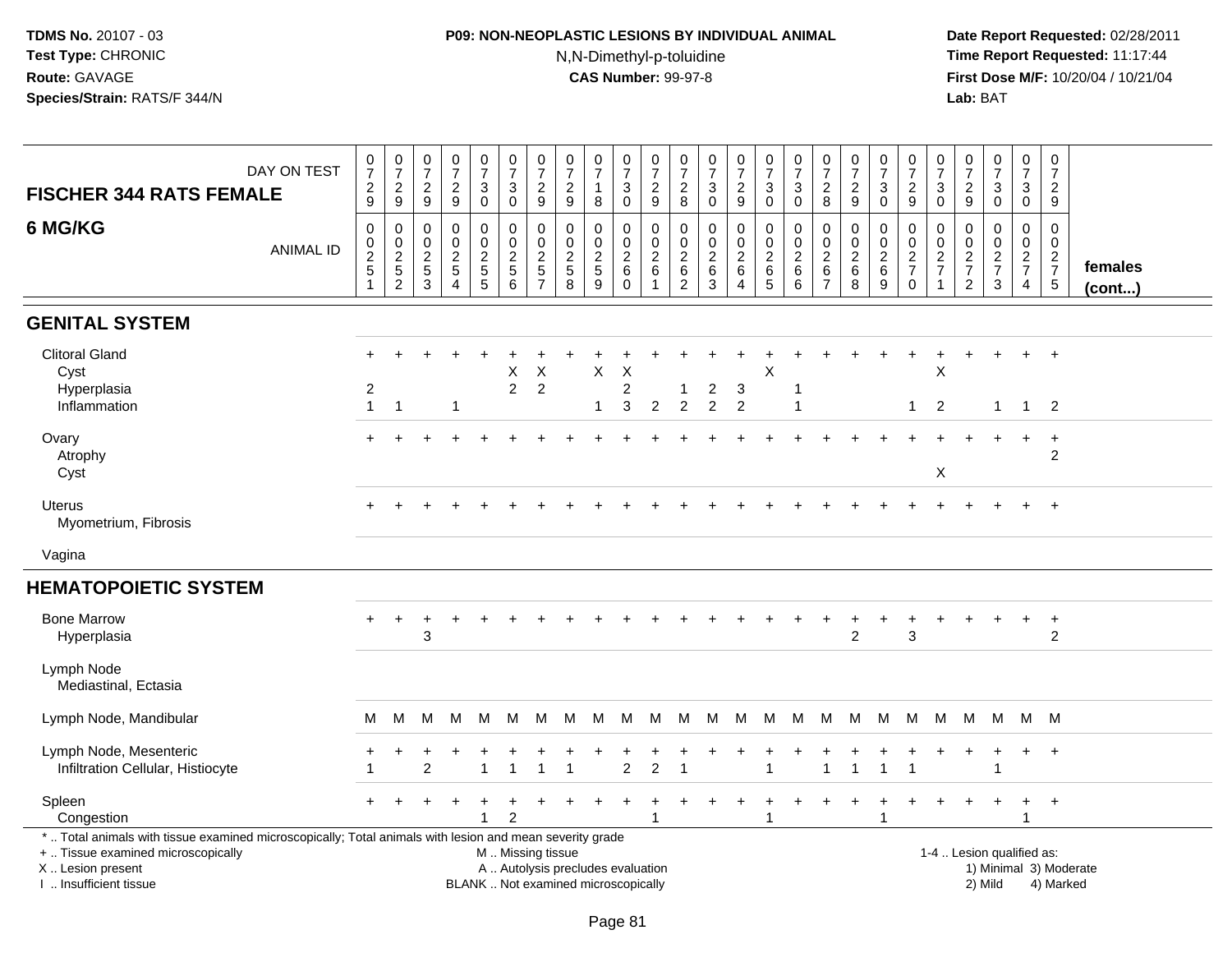# **P09: NON-NEOPLASTIC LESIONS BY INDIVIDUAL ANIMAL**N,N-Dimethyl-p-toluidine

| DAY ON TEST<br><b>FISCHER 344 RATS FEMALE</b>                                                                                                                                                 | $\frac{0}{7}$<br>$\frac{2}{9}$                            | $\frac{0}{7}$<br>$\frac{2}{9}$                     | $\frac{0}{7}$<br>$\frac{2}{9}$            | $\frac{0}{7}$<br>$\sqrt{2}$<br>$9\,$                              | $\begin{array}{c} 0 \\ 7 \end{array}$<br>$\ensuremath{\mathsf{3}}$<br>$\pmb{0}$ | $\frac{0}{7}$<br>$\ensuremath{\mathsf{3}}$<br>$\mathbf 0$      | $\frac{0}{7}$<br>$\frac{2}{9}$               | $\begin{array}{c} 0 \\ 7 \end{array}$<br>$\sqrt{2}$<br>9 | $\begin{array}{c} 0 \\ 7 \end{array}$<br>8                               | $\begin{array}{c} 0 \\ 7 \end{array}$<br>$\ensuremath{\mathsf{3}}$<br>$\mathsf{O}\xspace$ | $\begin{array}{c} 0 \\ 7 \end{array}$<br>$\frac{2}{9}$                  | $\frac{0}{7}$<br>$\frac{2}{8}$                                        | $\begin{array}{c} 0 \\ 7 \end{array}$<br>$\ensuremath{\mathsf{3}}$<br>$\mathbf 0$ | $\frac{0}{7}$<br>$\frac{2}{9}$                                          | $\begin{array}{c} 0 \\ 7 \end{array}$<br>$\ensuremath{\mathsf{3}}$<br>$\mathbf 0$ | $\begin{array}{c} 0 \\ 7 \end{array}$<br>$\ensuremath{\mathsf{3}}$<br>$\pmb{0}$   | $\frac{0}{7}$<br>$\frac{2}{8}$                                            | $\begin{array}{c} 0 \\ 7 \end{array}$<br>$\sqrt{2}$<br>$9\,$ | $\frac{0}{7}$<br>$\ensuremath{\mathsf{3}}$<br>$\pmb{0}$       | $\frac{0}{7}$<br>$\frac{2}{9}$                                                     | $\frac{0}{7}$<br>3<br>$\mathsf{O}\xspace$ | $\frac{0}{7}$<br>$\frac{2}{9}$                                             | $\frac{0}{7}$<br>$\ensuremath{\mathsf{3}}$<br>$\pmb{0}$   | $\begin{smallmatrix} 0\\7 \end{smallmatrix}$<br>$\ensuremath{\mathsf{3}}$<br>$\mathbf 0$ | $\mathbf 0$<br>$\frac{5}{7}$<br>$\sqrt{2}$<br>9               |                         |
|-----------------------------------------------------------------------------------------------------------------------------------------------------------------------------------------------|-----------------------------------------------------------|----------------------------------------------------|-------------------------------------------|-------------------------------------------------------------------|---------------------------------------------------------------------------------|----------------------------------------------------------------|----------------------------------------------|----------------------------------------------------------|--------------------------------------------------------------------------|-------------------------------------------------------------------------------------------|-------------------------------------------------------------------------|-----------------------------------------------------------------------|-----------------------------------------------------------------------------------|-------------------------------------------------------------------------|-----------------------------------------------------------------------------------|-----------------------------------------------------------------------------------|---------------------------------------------------------------------------|--------------------------------------------------------------|---------------------------------------------------------------|------------------------------------------------------------------------------------|-------------------------------------------|----------------------------------------------------------------------------|-----------------------------------------------------------|------------------------------------------------------------------------------------------|---------------------------------------------------------------|-------------------------|
| 6 MG/KG<br><b>ANIMAL ID</b>                                                                                                                                                                   | $\pmb{0}$<br>$_{2}^{\rm 0}$<br>$\sqrt{5}$<br>$\mathbf{1}$ | $\mathbf 0$<br>$0$<br>$2$<br>$5$<br>$2$            | $\mathbf 0$<br>$\mathbf 0$<br>$rac{2}{3}$ | $\pmb{0}$<br>$\mathbf 0$<br>$\overline{c}$<br>5<br>$\overline{4}$ | $\pmb{0}$<br>$\mathbf 0$<br>$\overline{2}$<br>$\overline{5}$                    | $\pmb{0}$<br>$\mathsf 0$<br>$\overline{2}$<br>$\mathbf 5$<br>6 | $\pmb{0}$<br>$_{2}^{\rm 0}$<br>$\frac{5}{7}$ | $\mathbf 0$<br>$\mathbf 0$<br>$rac{2}{8}$                | 0<br>$\pmb{0}$<br>$\overline{2}$<br>$\sqrt{5}$<br>$\overline{9}$         | $\mathbf 0$<br>$\mathsf{O}\xspace$<br>$\overline{2}$<br>$\,6\,$<br>$\mathbf 0$            | $\mathbf 0$<br>$\pmb{0}$<br>$\overline{2}$<br>$\,6\,$<br>$\overline{1}$ | $\mathbf 0$<br>$\mathbf 0$<br>$\overline{c}$<br>$\,6\,$<br>$\sqrt{2}$ | $\pmb{0}$<br>$\mathbf 0$<br>$\overline{2}$<br>$\,6\,$<br>$\mathfrak{Z}$           | 0<br>$\mathsf{O}\xspace$<br>$\overline{2}$<br>$\,6\,$<br>$\overline{4}$ | $\pmb{0}$<br>$\mathbf 0$<br>$\overline{2}$<br>$\,6\,$<br>$\overline{5}$           | $\mathbf 0$<br>$\begin{smallmatrix} 0\\2 \end{smallmatrix}$<br>$\,6\,$<br>$\,6\,$ | $\mathbf 0$<br>$\mathbf 0$<br>$\overline{2}$<br>$\,6\,$<br>$\overline{7}$ | $\mathbf 0$<br>$\mathbf 0$<br>$\sqrt{2}$<br>$\,6\,$<br>8     | 0<br>$\pmb{0}$<br>$\overline{2}$<br>$\,6\,$<br>$\overline{9}$ | $\mathbf 0$<br>$\boldsymbol{0}$<br>$\overline{2}$<br>$\overline{7}$<br>$\mathsf 0$ | 0<br>$_2^0$<br>$\overline{7}$<br>1        | $\pmb{0}$<br>$\mathbf 0$<br>$\overline{2}$<br>$\overline{7}$<br>$\sqrt{2}$ | $\pmb{0}$<br>$\pmb{0}$<br>$\frac{2}{7}$<br>$\mathfrak{Z}$ | $\mathbf 0$<br>$\mathbf 0$<br>$\frac{2}{7}$<br>4                                         | $\mathbf 0$<br>$\mathbf 0$<br>$\frac{2}{7}$<br>$\overline{5}$ | females<br>$($ cont $)$ |
| Hematopoietic Cell Proliferation<br>Pigmentation<br>Capsule, Hemorrhage<br>Capsule, Hypertrophy, Mesothelium<br>Lymphoid Follicle, Atrophy<br>Red Pulp, Hyperplasia                           | $\overline{c}$<br>$\overline{2}$<br>$\mathbf{1}$          | $\overline{2}$<br>$\overline{2}$<br>$\overline{1}$ | $\overline{2}$                            | 2<br>$\mathfrak{p}$<br>$\overline{\mathbf{1}}$                    | $\overline{c}$<br>$\overline{2}$                                                | 2<br>$\mathcal{P}$<br>3                                        | $\mathcal{P}$<br>1                           | 2<br>$\mathfrak{p}$<br>1                                 | 3                                                                        | 2<br>$\overline{2}$                                                                       | 2<br>$\mathcal{P}$                                                      | 3                                                                     | 2<br>$\mathfrak{p}$                                                               | $\overline{c}$<br>3                                                     | 2<br>$\overline{2}$                                                               | $\overline{c}$<br>$\overline{2}$                                                  | $\overline{c}$<br>$\overline{2}$                                          | $\overline{2}$<br>$\overline{2}$                             | $\overline{c}$<br>3                                           | 3<br>$\mathfrak{p}$<br>3                                                           | $\overline{2}$<br>$\overline{2}$          | 2<br>3                                                                     | $\overline{2}$<br>$\overline{2}$<br>$\overline{1}$        | 2<br>$\overline{2}$                                                                      | $\overline{2}$                                                |                         |
| Thymus<br>Atrophy                                                                                                                                                                             | +<br>3                                                    | 2                                                  | $\overline{2}$                            | $\overline{2}$                                                    | $\overline{2}$                                                                  | $\overline{2}$                                                 | $\overline{2}$                               | $\overline{2}$                                           |                                                                          | $\overline{2}$                                                                            | $\overline{2}$                                                          | $\overline{2}$                                                        | $\overline{2}$                                                                    |                                                                         | $\overline{2}$                                                                    | $\overline{c}$                                                                    |                                                                           | 3                                                            | 3                                                             | $\overline{2}$                                                                     | $\overline{2}$                            | $\overline{2}$                                                             | $\overline{2}$                                            | $\overline{2}$                                                                           | $\ddot{}$<br>$\overline{2}$                                   |                         |
| <b>INTEGUMENTARY SYSTEM</b>                                                                                                                                                                   |                                                           |                                                    |                                           |                                                                   |                                                                                 |                                                                |                                              |                                                          |                                                                          |                                                                                           |                                                                         |                                                                       |                                                                                   |                                                                         |                                                                                   |                                                                                   |                                                                           |                                                              |                                                               |                                                                                    |                                           |                                                                            |                                                           |                                                                                          |                                                               |                         |
| <b>Mammary Gland</b><br>Hyperplasia                                                                                                                                                           |                                                           |                                                    |                                           |                                                                   |                                                                                 |                                                                |                                              |                                                          |                                                                          |                                                                                           |                                                                         |                                                                       |                                                                                   | $\overline{1}$                                                          | $\ddot{}$                                                                         |                                                                                   |                                                                           |                                                              | 1                                                             |                                                                                    |                                           |                                                                            | $\ddot{}$<br>$\overline{2}$                               | $\ddot{}$<br>$\overline{1}$                                                              | $+$                                                           |                         |
| Skin<br>Cyst Epithelial Inclusion                                                                                                                                                             |                                                           |                                                    |                                           |                                                                   |                                                                                 |                                                                |                                              | 3                                                        |                                                                          |                                                                                           |                                                                         |                                                                       |                                                                                   |                                                                         |                                                                                   |                                                                                   |                                                                           |                                                              |                                                               |                                                                                    |                                           |                                                                            |                                                           |                                                                                          |                                                               |                         |
| <b>MUSCULOSKELETAL SYSTEM</b>                                                                                                                                                                 |                                                           |                                                    |                                           |                                                                   |                                                                                 |                                                                |                                              |                                                          |                                                                          |                                                                                           |                                                                         |                                                                       |                                                                                   |                                                                         |                                                                                   |                                                                                   |                                                                           |                                                              |                                                               |                                                                                    |                                           |                                                                            |                                                           |                                                                                          |                                                               |                         |
| <b>Bone</b>                                                                                                                                                                                   |                                                           |                                                    |                                           |                                                                   |                                                                                 |                                                                |                                              |                                                          |                                                                          |                                                                                           |                                                                         |                                                                       |                                                                                   |                                                                         |                                                                                   |                                                                                   |                                                                           |                                                              |                                                               |                                                                                    |                                           |                                                                            |                                                           |                                                                                          | $+$                                                           |                         |
| <b>NERVOUS SYSTEM</b>                                                                                                                                                                         |                                                           |                                                    |                                           |                                                                   |                                                                                 |                                                                |                                              |                                                          |                                                                          |                                                                                           |                                                                         |                                                                       |                                                                                   |                                                                         |                                                                                   |                                                                                   |                                                                           |                                                              |                                                               |                                                                                    |                                           |                                                                            |                                                           |                                                                                          |                                                               |                         |
| <b>Brain</b><br>Hemorrhage<br>Hydrocephalus                                                                                                                                                   | $+$                                                       |                                                    |                                           |                                                                   |                                                                                 |                                                                |                                              |                                                          |                                                                          |                                                                                           |                                                                         |                                                                       |                                                                                   |                                                                         |                                                                                   |                                                                                   |                                                                           |                                                              |                                                               |                                                                                    |                                           |                                                                            |                                                           | $\div$                                                                                   | $+$                                                           |                         |
| <b>RESPIRATORY SYSTEM</b>                                                                                                                                                                     |                                                           |                                                    |                                           |                                                                   |                                                                                 |                                                                |                                              |                                                          |                                                                          |                                                                                           |                                                                         |                                                                       |                                                                                   |                                                                         |                                                                                   |                                                                                   |                                                                           |                                                              |                                                               |                                                                                    |                                           |                                                                            |                                                           |                                                                                          |                                                               |                         |
| Lung                                                                                                                                                                                          |                                                           |                                                    |                                           |                                                                   |                                                                                 |                                                                |                                              |                                                          |                                                                          |                                                                                           |                                                                         |                                                                       |                                                                                   |                                                                         |                                                                                   |                                                                                   |                                                                           |                                                              |                                                               |                                                                                    |                                           |                                                                            |                                                           | $+$                                                                                      | $+$                                                           |                         |
| *  Total animals with tissue examined microscopically; Total animals with lesion and mean severity grade<br>+  Tissue examined microscopically<br>X  Lesion present<br>I  Insufficient tissue |                                                           |                                                    |                                           |                                                                   |                                                                                 | M  Missing tissue                                              |                                              |                                                          | A  Autolysis precludes evaluation<br>BLANK  Not examined microscopically |                                                                                           |                                                                         |                                                                       |                                                                                   |                                                                         |                                                                                   |                                                                                   |                                                                           |                                                              |                                                               |                                                                                    |                                           |                                                                            | 1-4  Lesion qualified as:<br>2) Mild                      |                                                                                          | 4) Marked                                                     | 1) Minimal 3) Moderate  |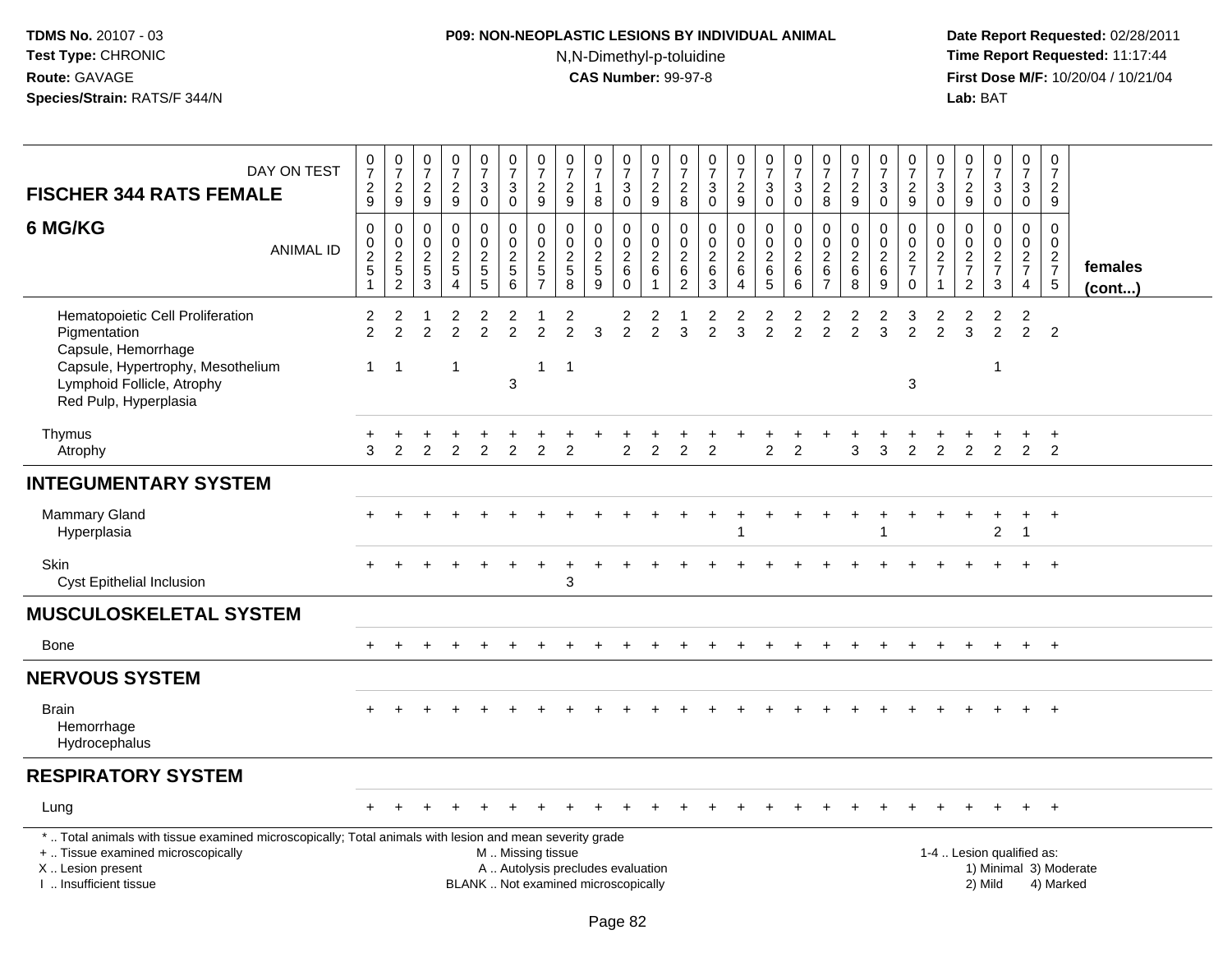#### **P09: NON-NEOPLASTIC LESIONS BY INDIVIDUAL ANIMAL**N,N-Dimethyl-p-toluidine

 **Date Report Requested:** 02/28/2011 **Time Report Requested:** 11:17:44 **First Dose M/F:** 10/20/04 / 10/21/04<br>**Lab:** BAT **Lab:** BAT

| DAY ON TEST<br><b>FISCHER 344 RATS FEMALE</b>                                                                                                                                                                                                                                                                                                                                                                                                                                                                | $\frac{0}{7}$<br>$\frac{2}{9}$                            | $\frac{0}{7}$<br>$\frac{2}{9}$                                           | $\frac{0}{7}$<br>$\frac{2}{9}$     | $\frac{0}{7}$<br>$\frac{2}{9}$                                      | $\frac{0}{7}$<br>3<br>$\mathbf 0$    | $\frac{0}{7}$<br>$\mathbf{3}$<br>$\mathbf 0$           | $\frac{0}{7}$<br>$\frac{2}{9}$                                               | $\frac{0}{7}$<br>$\frac{2}{9}$                        | $\frac{0}{7}$<br>$\mathbf{1}$<br>8             | $\frac{0}{7}$<br>$\sqrt{3}$<br>$\mathbf 0$    | $\frac{0}{7}$<br>$\frac{2}{9}$                | $\frac{0}{7}$<br>$\frac{2}{8}$                                     | $\frac{0}{7}$<br>3<br>$\mathbf 0$                            | $\frac{0}{7}$<br>$\frac{2}{9}$                | $\frac{0}{7}$<br>3<br>$\mathbf 0$                  | $\frac{0}{7}$<br>$\sqrt{3}$<br>$\mathbf 0$                              | 0<br>$\overline{7}$<br>$\frac{2}{8}$      | $\frac{0}{7}$<br>$\frac{2}{9}$                                        | $\frac{0}{7}$<br>$\mathbf{3}$<br>$\mathbf 0$ | $\frac{0}{7}$<br>$\overline{2}$<br>$\boldsymbol{9}$   | 0<br>$\overline{7}$<br>3<br>$\mathbf 0$             | $\frac{0}{7}$<br>$\frac{2}{9}$            | $\frac{0}{7}$<br>$\frac{3}{0}$       | $\frac{0}{7}$<br>$\mathbf{3}$<br>$\mathbf 0$        | 0<br>$\overline{7}$<br>$\overline{2}$<br>$\mathsf g$ |                         |
|--------------------------------------------------------------------------------------------------------------------------------------------------------------------------------------------------------------------------------------------------------------------------------------------------------------------------------------------------------------------------------------------------------------------------------------------------------------------------------------------------------------|-----------------------------------------------------------|--------------------------------------------------------------------------|------------------------------------|---------------------------------------------------------------------|--------------------------------------|--------------------------------------------------------|------------------------------------------------------------------------------|-------------------------------------------------------|------------------------------------------------|-----------------------------------------------|-----------------------------------------------|--------------------------------------------------------------------|--------------------------------------------------------------|-----------------------------------------------|----------------------------------------------------|-------------------------------------------------------------------------|-------------------------------------------|-----------------------------------------------------------------------|----------------------------------------------|-------------------------------------------------------|-----------------------------------------------------|-------------------------------------------|--------------------------------------|-----------------------------------------------------|------------------------------------------------------|-------------------------|
| 6 MG/KG<br><b>ANIMAL ID</b>                                                                                                                                                                                                                                                                                                                                                                                                                                                                                  | $\pmb{0}$<br>$\pmb{0}$<br>$\frac{2}{5}$<br>$\overline{1}$ | $\mathbf 0$<br>$\mathbf 0$<br>$\begin{array}{c} 2 \\ 5 \\ 2 \end{array}$ | 0<br>$\mathbf 0$<br>$rac{2}{3}$    | $\pmb{0}$<br>$\pmb{0}$<br>$\overline{2}$<br>$\,$ 5 $\,$<br>$\Delta$ | 0<br>$\pmb{0}$<br>$\frac{2}{5}$<br>5 | $\mathbf 0$<br>$\mathsf{O}\xspace$<br>$rac{2}{5}$<br>6 | $\mathbf 0$<br>$\mathbf 0$<br>$\overline{\mathbf{c}}$<br>5<br>$\overline{7}$ | 0<br>$\mathbf 0$<br>$\sqrt{2}$<br>$\overline{5}$<br>8 | 0<br>$\mathsf{O}\xspace$<br>$\frac{2}{5}$<br>9 | 0<br>$\mathbf 0$<br>$\frac{2}{6}$<br>$\Omega$ | 0<br>$\mathbf 0$<br>$\overline{2}$<br>$\,6\,$ | 0<br>$\boldsymbol{0}$<br>$\overline{2}$<br>$\,6$<br>$\overline{2}$ | $\mathbf 0$<br>$\mathbf 0$<br>$\overline{c}$<br>$\,6\,$<br>3 | 0<br>$\pmb{0}$<br>$\frac{2}{6}$<br>$\Delta$   | 0<br>$\mathbf 0$<br>$\overline{2}$<br>$\,6\,$<br>5 | $\pmb{0}$<br>$\mathbf 0$<br>$\overline{2}$<br>$\,6\,$<br>$6\phantom{a}$ | 0<br>$\mathbf 0$<br>$\sqrt{2}$<br>$\,6\,$ | 0<br>$\mathbf 0$<br>$\sqrt{2}$<br>$\,6\,$<br>8                        | 0<br>$\pmb{0}$<br>$\frac{2}{6}$<br>9         | 0<br>$\boldsymbol{0}$<br>$\frac{2}{7}$<br>$\mathbf 0$ | 0<br>$\Omega$<br>$\boldsymbol{2}$<br>$\overline{7}$ | 0<br>0<br>$\frac{2}{7}$<br>$\overline{2}$ | 0<br>$\pmb{0}$<br>$\frac{2}{7}$<br>3 | 0<br>$\mathbf 0$<br>$\frac{2}{7}$<br>$\overline{4}$ | 0<br>$\mathbf 0$<br>$\frac{2}{7}$<br>$\sqrt{5}$      | females<br>$($ cont $)$ |
| Alveolar Epithelium, Hyperplasia<br>Alveolus, Infiltration Cellular, Histiocyte                                                                                                                                                                                                                                                                                                                                                                                                                              | 1                                                         |                                                                          |                                    | $\overline{1}$                                                      |                                      |                                                        |                                                                              |                                                       |                                                |                                               |                                               |                                                                    |                                                              |                                               |                                                    |                                                                         |                                           |                                                                       |                                              | -1                                                    |                                                     | 3                                         |                                      |                                                     | $\overline{2}$                                       |                         |
| Nose<br>Foreign Body<br>Inflammation<br>Glands, Respiratory Epithelium, Dilatation<br>Glands, Respiratory Epithelium, Hyperplasia<br>Glands, Respiratory Epithelium, Metaplasia,<br>Respiratory<br>Glands, Transitional Epithelium, Hyperplasia<br>Olfactory Epithelium, Accumulation, Hyaline<br><b>Droplet</b><br>Olfactory Epithelium, Metaplasia, Respiratory<br>Respiratory Epithelium, Accumulation, Hyaline<br>Droplet<br>Respiratory Epithelium, Hyperplasia<br>Transitional Epithelium, Hyperplasia | 3<br>1                                                    | 3<br>2<br>-1                                                             | 1<br>$\overline{\phantom{a}}$<br>2 |                                                                     | $\overline{2}$                       | 2<br>$\mathbf 1$<br>2                                  |                                                                              | 1<br>2                                                |                                                | $\overline{\mathbf{1}}$<br>$\overline{2}$     | 2<br>$\overline{1}$                           | $\mathbf{1}$<br>$\mathcal{P}$                                      |                                                              | $\mathbf{1}$<br>$\mathcal{P}$<br>$\mathbf{1}$ | Λ.<br>$\overline{1}$<br>2<br>$\overline{1}$        | $\overline{1}$                                                          | 2                                         | л<br>3<br>$\overline{\mathbf{1}}$<br>$\overline{2}$<br>$\overline{2}$ | 2                                            | 1<br>3<br>2                                           | х<br>$\overline{2}$<br>$\overline{c}$               |                                           | 1<br>3<br>2<br>$\mathbf{1}$          | $\overline{1}$                                      | $\overline{\phantom{1}}$<br>$\overline{1}$           |                         |
| Trachea                                                                                                                                                                                                                                                                                                                                                                                                                                                                                                      |                                                           |                                                                          |                                    |                                                                     |                                      |                                                        |                                                                              |                                                       |                                                |                                               |                                               |                                                                    |                                                              |                                               |                                                    |                                                                         |                                           |                                                                       |                                              |                                                       |                                                     |                                           |                                      |                                                     | $+$                                                  |                         |
| <b>SPECIAL SENSES SYSTEM</b>                                                                                                                                                                                                                                                                                                                                                                                                                                                                                 |                                                           |                                                                          |                                    |                                                                     |                                      |                                                        |                                                                              |                                                       |                                                |                                               |                                               |                                                                    |                                                              |                                               |                                                    |                                                                         |                                           |                                                                       |                                              |                                                       |                                                     |                                           |                                      |                                                     |                                                      |                         |
| Eye<br>Cataract<br>Retina, Atrophy                                                                                                                                                                                                                                                                                                                                                                                                                                                                           |                                                           | 3<br>3                                                                   |                                    |                                                                     |                                      |                                                        |                                                                              |                                                       |                                                |                                               |                                               |                                                                    |                                                              |                                               |                                                    | 3                                                                       |                                           |                                                                       |                                              |                                                       |                                                     |                                           |                                      |                                                     |                                                      |                         |
| <b>Harderian Gland</b><br>Inflammation                                                                                                                                                                                                                                                                                                                                                                                                                                                                       |                                                           |                                                                          |                                    |                                                                     |                                      |                                                        |                                                                              |                                                       |                                                |                                               |                                               |                                                                    |                                                              |                                               |                                                    |                                                                         |                                           |                                                                       |                                              |                                                       |                                                     |                                           |                                      |                                                     |                                                      |                         |

#### **URINARY SYSTEM**

\* .. Total animals with tissue examined microscopically; Total animals with lesion and mean severity grade

+ .. Tissue examined microscopically

X .. Lesion present

I .. Insufficient tissue

M .. Missing tissue

A .. Autolysis precludes evaluation

BLANK .. Not examined microscopically 2) Mild 4) Marked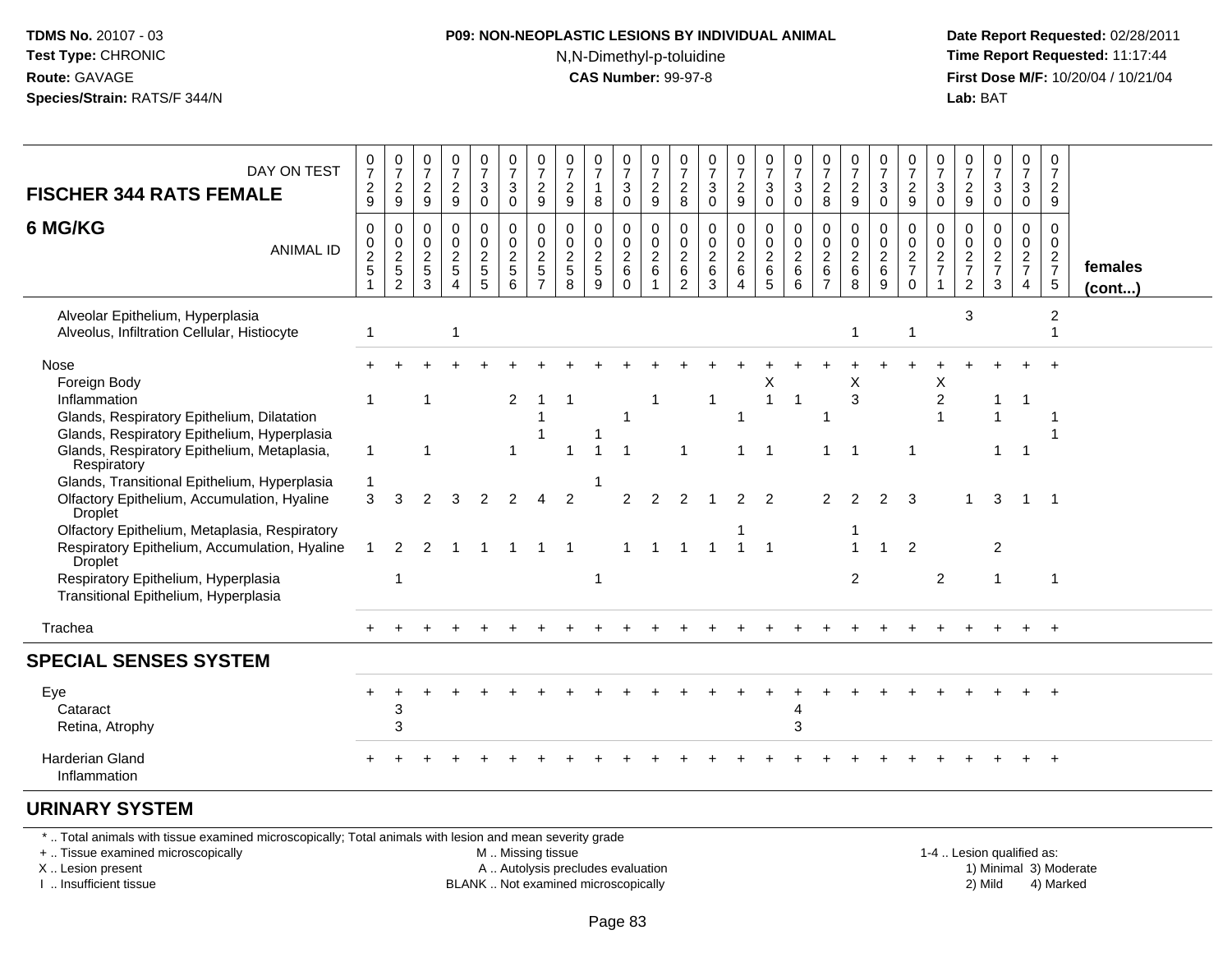#### **P09: NON-NEOPLASTIC LESIONS BY INDIVIDUAL ANIMAL**N,N-Dimethyl-p-toluidine

 **Date Report Requested:** 02/28/2011 **Time Report Requested:** 11:17:44 **First Dose M/F:** 10/20/04 / 10/21/04<br>**Lab:** BAT **Lab:** BAT

| <b>FISCHER 344 RATS FEMALE</b>               | DAY ON TEST      | 0<br>$\overline{7}$<br>$\sqrt{2}$<br>$\overline{9}$ | 0<br>$\overline{ }$<br>$\overline{c}$<br>9 | $\overline{ }$<br>$\overline{c}$<br>9     | 0<br>$\frac{2}{9}$                                | $\mathbf 0$<br>$\rightarrow$<br>$\sqrt{3}$<br>$\mathbf 0$ | $\mathbf 0$<br>$\overline{z}$<br>$\sqrt{3}$<br>$\mathbf 0$ | 0<br>$\overline{ }$<br>$\overline{c}$<br>$\boldsymbol{9}$ | $\overline{c}$<br>$9\,$                                          | 0<br>$\rightarrow$<br>8            | $\frac{0}{7}$<br>$\ensuremath{\mathsf{3}}$<br>$\mathbf 0$ | 0<br>$\rightarrow$<br>$\overline{2}$<br>$\boldsymbol{9}$ | 0<br>$\overline{ }$<br>$\frac{2}{8}$    | 0<br>$\overline{z}$<br>$\sqrt{3}$<br>$\mathbf 0$ | 0<br>$\overline{ }$<br>$\frac{2}{9}$                      | $\frac{0}{7}$<br>$\sqrt{3}$<br>$\mathbf 0$ | 0<br>$\rightarrow$<br>$\ensuremath{\mathsf{3}}$<br>$\mathbf 0$ | $\overline{\mathbf{c}}$<br>8 | 0<br>$\rightarrow$<br>$\frac{2}{9}$        | $\frac{0}{7}$<br>3<br>$\mathsf{O}$ | 0<br>$\overline{ }$<br>$\sqrt{2}$<br>$\boldsymbol{9}$ | 3                          | $\frac{2}{9}$                                           | 0<br>$\rightarrow$<br>$\sqrt{3}$<br>0 | $\mathbf 0$<br>$\overline{ }$<br>$\mathbf{3}$<br>$\mathbf 0$         | $\mathbf 0$<br>$\overline{ }$<br>$\overline{2}$<br>9          |                         |
|----------------------------------------------|------------------|-----------------------------------------------------|--------------------------------------------|-------------------------------------------|---------------------------------------------------|-----------------------------------------------------------|------------------------------------------------------------|-----------------------------------------------------------|------------------------------------------------------------------|------------------------------------|-----------------------------------------------------------|----------------------------------------------------------|-----------------------------------------|--------------------------------------------------|-----------------------------------------------------------|--------------------------------------------|----------------------------------------------------------------|------------------------------|--------------------------------------------|------------------------------------|-------------------------------------------------------|----------------------------|---------------------------------------------------------|---------------------------------------|----------------------------------------------------------------------|---------------------------------------------------------------|-------------------------|
| 6 MG/KG                                      | <b>ANIMAL ID</b> | 0<br>$\pmb{0}$<br>$\boldsymbol{2}$<br>5             | $\pmb{0}$<br>$\sqrt{2}$<br>5               | $\mathbf 0$<br>$\boldsymbol{2}$<br>5<br>3 | 0<br>$\pmb{0}$<br>$\frac{2}{5}$<br>$\overline{4}$ | 0<br>$\pmb{0}$<br>$rac{2}{5}$<br>5                        | 0<br>$\mathbf 0$<br>$\frac{2}{5}$<br>6                     | 0<br>$\pmb{0}$<br>$\overline{2}$<br>$\sqrt{5}$            | $\overline{0}$<br>$\overline{\mathbf{c}}$<br>$\overline{5}$<br>8 | 0<br>0<br>$\overline{a}$<br>5<br>9 | $_{0}^{0}$<br>$\frac{2}{6}$                               | 0<br>$\mathbf 0$<br>$\overline{c}$<br>$\,6\,$            | 0<br>$\pmb{0}$<br>$^2\phantom{1}6$<br>2 | 0<br>$\pmb{0}$<br>$\frac{2}{6}$<br>3             | 0<br>$\pmb{0}$<br>$\overline{\mathbf{c}}$<br>$\,6\,$<br>4 | $\mathbf 0$<br>$\frac{2}{6}$<br>5          | 0<br>$\pmb{0}$<br>$\frac{2}{6}$<br>$6\phantom{1}6$             | c<br>∠<br>6                  | 0<br>$\pmb{0}$<br>$\sqrt{2}$<br>$\,6$<br>8 | 0<br>0<br>$\frac{2}{6}$<br>9       | $\pmb{0}$<br>$\overline{c}$<br>$\overline{ }$         | $\Omega$<br>$\overline{ }$ | $\pmb{0}$<br>$\sim$<br>$\overline{ }$<br>$\overline{2}$ | 0<br>0<br>ົ<br>3                      | 0<br>$\pmb{0}$<br>$\overline{c}$<br>$\overline{ }$<br>$\overline{4}$ | 0<br>0<br>$\overline{2}$<br>$\overline{z}$<br>$5\phantom{.0}$ | females<br>$($ cont $)$ |
|                                              |                  |                                                     |                                            |                                           |                                                   |                                                           |                                                            |                                                           |                                                                  |                                    |                                                           |                                                          |                                         |                                                  |                                                           |                                            |                                                                |                              |                                            |                                    |                                                       |                            |                                                         |                                       |                                                                      |                                                               |                         |
| Kidney                                       |                  |                                                     |                                            |                                           |                                                   |                                                           |                                                            |                                                           |                                                                  |                                    |                                                           |                                                          |                                         |                                                  |                                                           |                                            |                                                                |                              |                                            |                                    |                                                       |                            |                                                         |                                       |                                                                      |                                                               |                         |
| Accumulation, Hyaline Droplet                |                  |                                                     |                                            |                                           |                                                   |                                                           |                                                            |                                                           |                                                                  |                                    |                                                           |                                                          |                                         |                                                  |                                                           |                                            |                                                                |                              |                                            |                                    |                                                       |                            |                                                         |                                       |                                                                      |                                                               |                         |
| Cyst                                         |                  |                                                     |                                            |                                           |                                                   |                                                           |                                                            |                                                           |                                                                  |                                    |                                                           | X                                                        |                                         |                                                  |                                                           |                                            |                                                                |                              |                                            |                                    |                                                       |                            |                                                         |                                       |                                                                      |                                                               |                         |
| Mineralization                               |                  |                                                     |                                            |                                           |                                                   |                                                           |                                                            |                                                           |                                                                  |                                    |                                                           |                                                          |                                         |                                                  |                                                           |                                            |                                                                |                              |                                            |                                    |                                                       |                            |                                                         |                                       |                                                                      |                                                               |                         |
| Nephropathy                                  |                  |                                                     |                                            |                                           |                                                   |                                                           |                                                            |                                                           |                                                                  |                                    |                                                           |                                                          |                                         |                                                  |                                                           |                                            |                                                                |                              |                                            |                                    |                                                       |                            |                                                         |                                       |                                                                      |                                                               |                         |
| Pigmentation                                 |                  |                                                     |                                            |                                           |                                                   |                                                           |                                                            |                                                           |                                                                  |                                    |                                                           |                                                          |                                         |                                                  |                                                           |                                            |                                                                |                              |                                            |                                    |                                                       |                            |                                                         |                                       |                                                                      |                                                               |                         |
| Pelvis, Inflammation                         |                  |                                                     |                                            |                                           |                                                   |                                                           |                                                            |                                                           |                                                                  |                                    |                                                           |                                                          |                                         |                                                  |                                                           |                                            |                                                                |                              |                                            |                                    |                                                       |                            |                                                         |                                       |                                                                      |                                                               |                         |
| Pelvis, Transitional Epithelium, Hyperplasia |                  |                                                     |                                            |                                           |                                                   |                                                           |                                                            |                                                           |                                                                  |                                    |                                                           |                                                          |                                         | $\overline{2}$                                   |                                                           |                                            |                                                                |                              |                                            |                                    |                                                       |                            |                                                         |                                       |                                                                      |                                                               |                         |
| <b>Urinary Bladder</b>                       |                  |                                                     |                                            |                                           |                                                   |                                                           |                                                            |                                                           |                                                                  |                                    |                                                           |                                                          |                                         |                                                  |                                                           |                                            |                                                                |                              |                                            |                                    |                                                       |                            |                                                         |                                       |                                                                      | $+$                                                           |                         |

\* .. Total animals with tissue examined microscopically; Total animals with lesion and mean severity grade

+ .. Tissue examined microscopically

X .. Lesion present

I .. Insufficient tissue

 M .. Missing tissueA .. Autolysis precludes evaluation

BLANK .. Not examined microscopically 2) Mild 4) Marked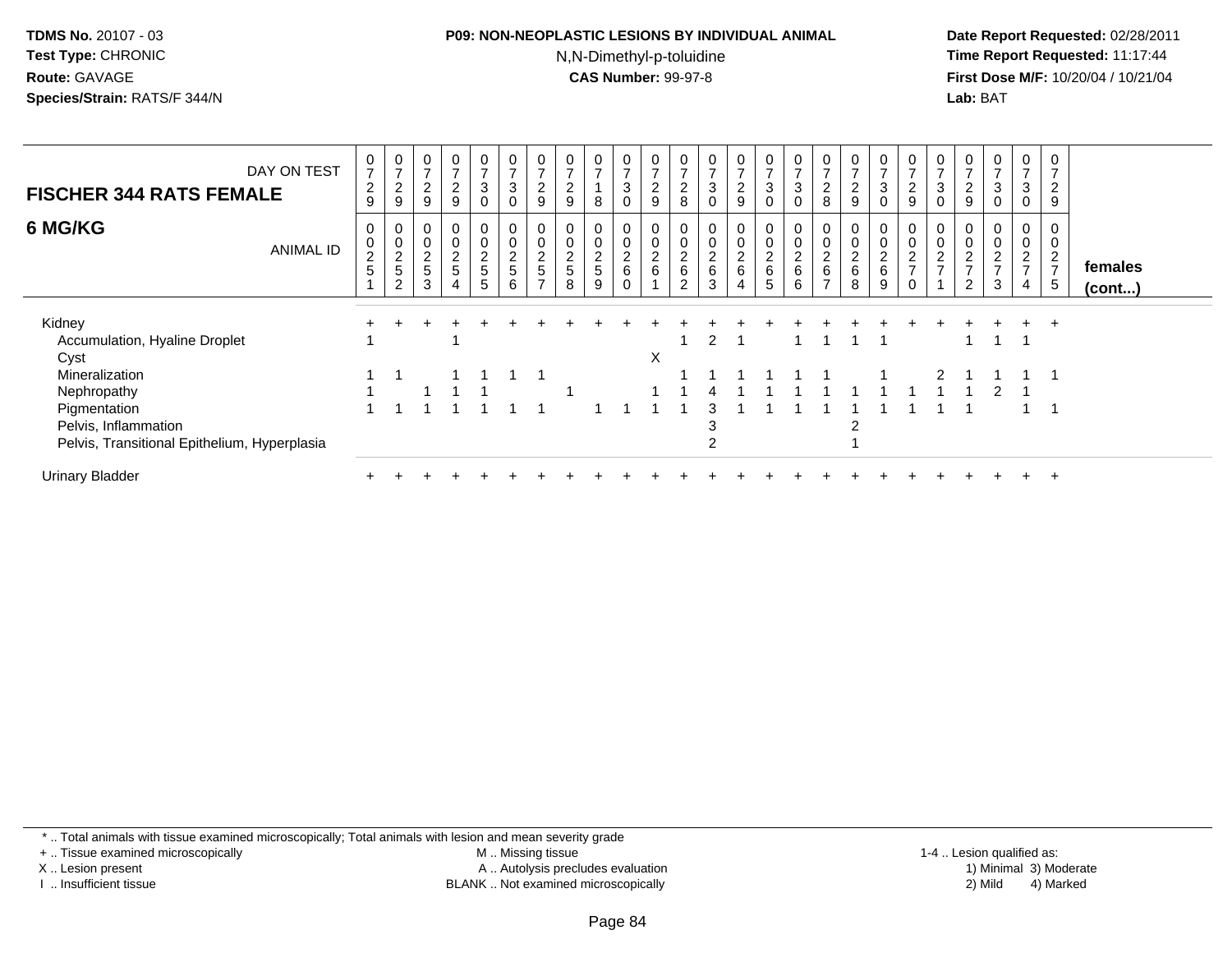#### **P09: NON-NEOPLASTIC LESIONS BY INDIVIDUAL ANIMAL**N,N-Dimethyl-p-toluidine

 **Date Report Requested:** 02/28/2011 **Time Report Requested:** 11:17:44 **First Dose M/F:** 10/20/04 / 10/21/04<br>**Lab:** BAT **Lab:** BAT

| DAY ON TEST<br><b>FISCHER 344 RATS FEMALE</b><br>6 MG/KG<br><b>ANIMAL ID</b>                                                                                                                                                          | $\begin{smallmatrix} 0\\7 \end{smallmatrix}$<br>$\begin{array}{c} 0 \\ 7 \end{array}$<br>$\frac{2}{9}$<br>$_{0}^{3}$<br>$\mathbf 0$<br>$\mathbf 0$<br>$\begin{array}{c} 0 \\ 2 \\ 7 \end{array}$<br>$\begin{array}{c} 0 \\ 2 \\ 7 \end{array}$<br>$\,6\,$<br>$\overline{7}$ | $\begin{smallmatrix}0\\7\end{smallmatrix}$<br>$\frac{2}{8}$<br>$\mathbf 0$<br>$\frac{0}{2}$<br>8 | $\frac{0}{7}$<br>$\mathbf{3}$<br>$\mathbf 0$<br>$\mathbf 0$<br>$\frac{0}{2}$<br>9 | $\begin{array}{c} 0 \\ 7 \end{array}$<br>$\mathbf{3}$<br>$\mathbf 0$<br>$\mathsf 0$<br>$\frac{0}{2}$<br>$\Omega$ | $\frac{0}{7}$<br>$\frac{2}{8}$<br>$\pmb{0}$<br>$\frac{0}{2}$ | $\frac{0}{7}$<br>$\mathbf{3}$<br>$\mathbf 0$<br>$\mathbf 0$<br>$\begin{array}{c} 0 \\ 2 \\ 8 \\ 2 \end{array}$ | $\boldsymbol{0}$<br>$6\phantom{a}$<br>$\mathbf{1}$<br>$\overline{1}$<br>$\mathbf 0$<br>$\frac{0}{2}$<br>3 | $\pmb{0}$<br>$\overline{0}$<br>$\mathbf{3}$<br>$\overline{7}$<br>$\mathbf 0$<br>$\frac{0}{2}$<br>$\overline{4}$ | $\begin{array}{c} 0 \\ 6 \end{array}$<br>$\overline{8}$<br>8<br>$\mathbf 0$<br>$\frac{0}{2}$<br>5 | $\frac{0}{7}$<br>3<br>$\mathbf 0$<br>$\mathbf 0$<br>$\frac{0}{2}$<br>6 | $\frac{0}{7}$<br>$\frac{2}{9}$<br>$\mathsf{O}\xspace$<br>$\begin{array}{c} 0 \\ 2 \\ 8 \\ 7 \end{array}$ | $\frac{0}{7}$<br>$rac{2}{9}$<br>$\mathsf{O}$<br>$\frac{0}{2}$<br>8 | $\frac{0}{7}$<br>$\frac{3}{0}$<br>$\mathsf 0$<br>$\begin{array}{c} 0 \\ 2 \\ 8 \\ 9 \end{array}$ | $\begin{array}{c} 0 \\ 5 \\ 7 \end{array}$<br>$\overline{4}$<br>$\pmb{0}$<br>$\frac{0}{2}$<br>$\mathbf 0$ | $\begin{array}{c} 0 \\ 7 \end{array}$<br>0<br>$\overline{1}$<br>$\mathsf{O}\xspace$<br>$\frac{0}{2}$ | $\begin{array}{c} 0 \\ 7 \end{array}$<br>$\mathbf 3$<br>$\mathbf{0}$<br>$\mathbf 0$<br>$\frac{0}{2}$<br>$\overline{2}$ | $\begin{array}{c} 0 \\ 7 \end{array}$<br>$\frac{2}{9}$<br>$\mathbf 0$<br>$\frac{0}{2}$<br>$\mathbf{3}$ | 0<br>$\overline{7}$<br>$\sqrt{3}$<br>$\mathbf 0$<br>$\Omega$<br>$\frac{0}{2}$<br>$\overline{4}$ | $\frac{0}{7}$<br>$\frac{2}{8}$<br>$\mathbf 0$<br>$\pmb{0}$<br>$\frac{2}{9}$<br>5 | $\begin{matrix} 0 \\ 6 \end{matrix}$<br>$\mathbf{1}$<br>$\overline{7}$<br>0<br>$0$<br>$9$<br>$6$ | $\frac{0}{7}$<br>$\mathbf{3}$<br>$\mathbf 0$<br>0<br>$\frac{0}{2}$<br>$\overline{7}$ | $\begin{smallmatrix}0\\7\end{smallmatrix}$<br>$\frac{2}{9}$<br>0<br>$\begin{array}{c} 0 \\ 2 \\ 9 \\ 8 \end{array}$ | $\begin{smallmatrix}0\\7\end{smallmatrix}$<br>$\mathbf{3}$<br>$\mathbf 0$<br>$\Omega$<br>$\begin{array}{c} 0 \\ 2 \\ 9 \end{array}$ | $\mathbf 0$<br>$\overline{5}$<br>$\overline{1}$<br>6<br>$\Omega$<br>$\mathbf 0$<br>3<br>$\mathbf 0$<br>$\mathbf 0$ |    | * TOTALS                                                                |
|---------------------------------------------------------------------------------------------------------------------------------------------------------------------------------------------------------------------------------------|-----------------------------------------------------------------------------------------------------------------------------------------------------------------------------------------------------------------------------------------------------------------------------|--------------------------------------------------------------------------------------------------|-----------------------------------------------------------------------------------|------------------------------------------------------------------------------------------------------------------|--------------------------------------------------------------|----------------------------------------------------------------------------------------------------------------|-----------------------------------------------------------------------------------------------------------|-----------------------------------------------------------------------------------------------------------------|---------------------------------------------------------------------------------------------------|------------------------------------------------------------------------|----------------------------------------------------------------------------------------------------------|--------------------------------------------------------------------|--------------------------------------------------------------------------------------------------|-----------------------------------------------------------------------------------------------------------|------------------------------------------------------------------------------------------------------|------------------------------------------------------------------------------------------------------------------------|--------------------------------------------------------------------------------------------------------|-------------------------------------------------------------------------------------------------|----------------------------------------------------------------------------------|--------------------------------------------------------------------------------------------------|--------------------------------------------------------------------------------------|---------------------------------------------------------------------------------------------------------------------|-------------------------------------------------------------------------------------------------------------------------------------|--------------------------------------------------------------------------------------------------------------------|----|-------------------------------------------------------------------------|
| <b>ALIMENTARY SYSTEM</b>                                                                                                                                                                                                              |                                                                                                                                                                                                                                                                             |                                                                                                  |                                                                                   |                                                                                                                  |                                                              |                                                                                                                |                                                                                                           |                                                                                                                 |                                                                                                   |                                                                        |                                                                                                          |                                                                    |                                                                                                  |                                                                                                           |                                                                                                      |                                                                                                                        |                                                                                                        |                                                                                                 |                                                                                  |                                                                                                  |                                                                                      |                                                                                                                     |                                                                                                                                     |                                                                                                                    |    |                                                                         |
| Esophagus                                                                                                                                                                                                                             |                                                                                                                                                                                                                                                                             |                                                                                                  |                                                                                   |                                                                                                                  |                                                              |                                                                                                                |                                                                                                           |                                                                                                                 |                                                                                                   |                                                                        |                                                                                                          |                                                                    |                                                                                                  |                                                                                                           |                                                                                                      |                                                                                                                        |                                                                                                        |                                                                                                 |                                                                                  |                                                                                                  |                                                                                      |                                                                                                                     |                                                                                                                                     |                                                                                                                    | 50 |                                                                         |
| Intestine Large, Cecum                                                                                                                                                                                                                |                                                                                                                                                                                                                                                                             |                                                                                                  |                                                                                   |                                                                                                                  |                                                              |                                                                                                                |                                                                                                           |                                                                                                                 |                                                                                                   |                                                                        |                                                                                                          |                                                                    |                                                                                                  |                                                                                                           |                                                                                                      |                                                                                                                        |                                                                                                        |                                                                                                 |                                                                                  |                                                                                                  |                                                                                      |                                                                                                                     |                                                                                                                                     |                                                                                                                    | 50 |                                                                         |
| Intestine Large, Colon<br>Parasite Metazoan                                                                                                                                                                                           |                                                                                                                                                                                                                                                                             |                                                                                                  |                                                                                   | $\pmb{\times}$                                                                                                   |                                                              |                                                                                                                |                                                                                                           |                                                                                                                 |                                                                                                   |                                                                        |                                                                                                          |                                                                    |                                                                                                  |                                                                                                           |                                                                                                      |                                                                                                                        |                                                                                                        |                                                                                                 |                                                                                  |                                                                                                  |                                                                                      |                                                                                                                     |                                                                                                                                     | $+$                                                                                                                | 50 | $\mathbf 1$                                                             |
| Intestine Large, Rectum<br>Parasite Metazoan                                                                                                                                                                                          | X                                                                                                                                                                                                                                                                           |                                                                                                  |                                                                                   | X                                                                                                                |                                                              |                                                                                                                |                                                                                                           |                                                                                                                 |                                                                                                   |                                                                        |                                                                                                          |                                                                    |                                                                                                  |                                                                                                           |                                                                                                      |                                                                                                                        | Χ                                                                                                      |                                                                                                 |                                                                                  |                                                                                                  |                                                                                      |                                                                                                                     |                                                                                                                                     |                                                                                                                    | 50 | $\overline{\mathbf{4}}$                                                 |
| Intestine Small, Duodenum                                                                                                                                                                                                             |                                                                                                                                                                                                                                                                             |                                                                                                  |                                                                                   |                                                                                                                  |                                                              |                                                                                                                |                                                                                                           |                                                                                                                 |                                                                                                   |                                                                        |                                                                                                          |                                                                    |                                                                                                  |                                                                                                           |                                                                                                      |                                                                                                                        |                                                                                                        |                                                                                                 |                                                                                  |                                                                                                  |                                                                                      |                                                                                                                     |                                                                                                                                     |                                                                                                                    | 50 |                                                                         |
| Intestine Small, Ileum                                                                                                                                                                                                                |                                                                                                                                                                                                                                                                             |                                                                                                  |                                                                                   |                                                                                                                  |                                                              |                                                                                                                |                                                                                                           |                                                                                                                 |                                                                                                   |                                                                        |                                                                                                          |                                                                    |                                                                                                  |                                                                                                           |                                                                                                      |                                                                                                                        |                                                                                                        |                                                                                                 |                                                                                  |                                                                                                  |                                                                                      |                                                                                                                     |                                                                                                                                     |                                                                                                                    | 50 |                                                                         |
| Intestine Small, Jejunum<br>Hyperplasia, Lymphoid                                                                                                                                                                                     |                                                                                                                                                                                                                                                                             |                                                                                                  |                                                                                   |                                                                                                                  |                                                              |                                                                                                                |                                                                                                           |                                                                                                                 |                                                                                                   |                                                                        |                                                                                                          |                                                                    |                                                                                                  |                                                                                                           |                                                                                                      |                                                                                                                        |                                                                                                        |                                                                                                 |                                                                                  |                                                                                                  |                                                                                      |                                                                                                                     |                                                                                                                                     | $+$                                                                                                                | 50 | 13.0                                                                    |
| Liver<br>Angiectasis<br><b>Basophilic Focus</b><br>Clear Cell Focus<br>Eosinophilic Focus<br>Fatty Change, Focal<br>Fatty Change, Diffuse<br>Hepatodiaphragmatic Nodule<br>Inflammation<br><b>Mixed Cell Focus</b><br>Bile Duct, Cyst | $\times$<br>$\times$<br>$\times$<br>$\mathsf X$<br>Χ<br>$\mathbf{1}$<br>$\sf X$                                                                                                                                                                                             | X<br>X<br>$\mathsf X$                                                                            | X.<br>$\boldsymbol{\mathsf{X}}$                                                   | $\times$                                                                                                         | $\times$<br>$\pmb{\times}$<br>X<br>$\overline{\mathsf{X}}$   | X<br>$\mathbf{1}$                                                                                              | $X$ $X$<br>$\overline{2}$                                                                                 |                                                                                                                 | $\times$<br>$\mathbf{1}$<br>$\overline{2}$                                                        | $X$ $X$<br>$\overline{1}$                                              | 1<br>$\overline{1}$                                                                                      | $\mathsf{X}$<br>X<br>$\overline{1}$<br>$\overline{\mathsf{X}}$     | X<br>Χ<br>$\mathbf 1$<br>X<br>$\mathbf{1}$                                                       | $\times$                                                                                                  | $\times$<br>X<br>$\overline{1}$                                                                      | X<br>X<br>-1                                                                                                           | $\times$<br>$\mathsf{X}$<br>$\mathbf{1}$<br>X                                                          | $\boldsymbol{\mathsf{X}}$<br>X<br>$\mathsf{X}$                                                  | X.<br>$\boldsymbol{\mathsf{X}}$<br>1<br>$\mathbf{1}$                             | $\times$<br>$\overline{1}$                                                                       | $\times$<br>$\boldsymbol{\mathsf{X}}$<br>X<br>$\boldsymbol{\mathsf{X}}$              | $\times$<br>$\mathbf{1}$                                                                                            | $\overline{2}$<br>$\mathsf{X}$<br>X<br>$X$ $X$<br>X<br>$\overline{1}$                                                               |                                                                                                                    | 50 | 4 1.8<br>45<br>17<br>24<br>13, 1.2<br>11.0<br>6<br>46<br>1.0<br>20<br>1 |

\* .. Total animals with tissue examined microscopically; Total animals with lesion and mean severity grade

+ .. Tissue examined microscopically

X .. Lesion present

I .. Insufficient tissue

M .. Missing tissue

A .. Autolysis precludes evaluation

BLANK .. Not examined microscopically 2) Mild 4) Marked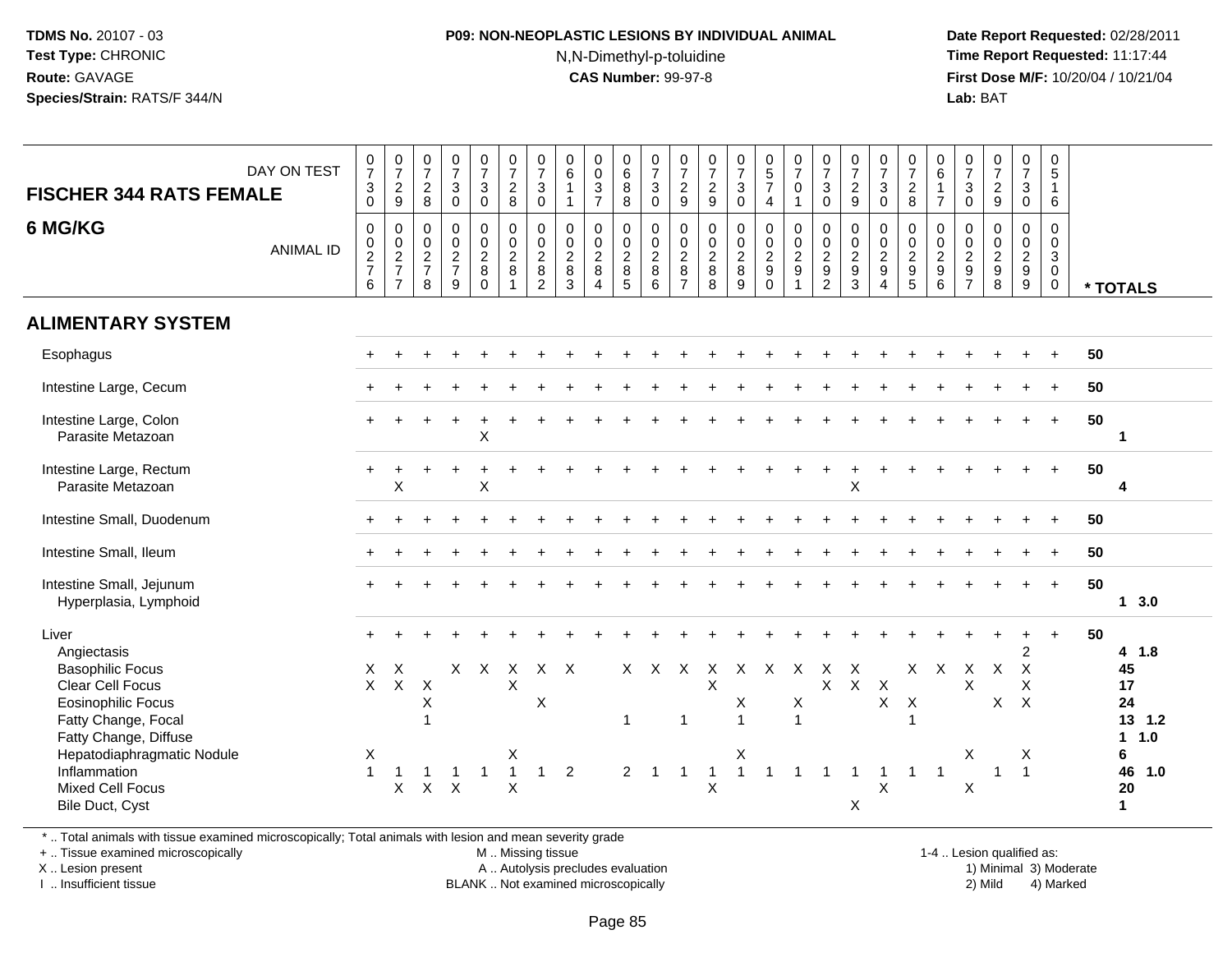# **P09: NON-NEOPLASTIC LESIONS BY INDIVIDUAL ANIMAL**N,N-Dimethyl-p-toluidine

 **Date Report Requested:** 02/28/2011 **Time Report Requested:** 11:17:44 **First Dose M/F:** 10/20/04 / 10/21/04<br>**Lab:** BAT **Lab:** BAT

| DAY ON TEST<br><b>FISCHER 344 RATS FEMALE</b>                                                                        | $\frac{0}{7}$<br>$_{0}^{3}$                                | $\frac{0}{7}$<br>$\frac{2}{9}$                 | $\frac{0}{7}$<br>$\frac{2}{8}$                    | $\frac{0}{7}$<br>$\sqrt{3}$<br>$\Omega$          | $\frac{0}{7}$<br>$\mathbf{3}$<br>$\mathbf 0$ | $\frac{0}{7}$<br>$_{8}^2$              | $\frac{0}{7}$<br>$\sqrt{3}$<br>$\mathbf 0$    | $\begin{array}{c} 0 \\ 6 \end{array}$                     | $_{\rm 0}^{\rm 0}$<br>$\frac{3}{7}$                    | $\begin{array}{c} 0 \\ 6 \end{array}$<br>$\, 8$<br>$\,8\,$ | $\frac{0}{7}$<br>$\mathbf{3}$<br>$\overline{0}$ | $\frac{0}{7}$<br>$\frac{2}{9}$                  | $\frac{0}{7}$<br>$\frac{2}{9}$                               | $\frac{0}{7}$<br>$\mathbf{3}$<br>$\mathbf 0$ | $\begin{array}{c} 0 \\ 5 \\ 7 \end{array}$<br>$\overline{4}$ | $\frac{0}{7}$<br>0<br>$\mathbf{1}$           | $\frac{0}{7}$<br>3<br>$\mathbf 0$ | $\frac{0}{7}$<br>$\frac{2}{9}$                                      | $\begin{array}{c} 0 \\ 7 \end{array}$<br>3<br>$\mathbf 0$ | $\frac{0}{7}$<br>$\frac{2}{8}$                       | 0<br>$\overline{6}$<br>$\mathbf 1$<br>$\overline{7}$ | 0<br>$\overline{7}$<br>$\mathbf{3}$<br>$\mathbf 0$ | $\frac{0}{7}$<br>$\frac{2}{9}$                                 | $\frac{0}{7}$<br>$\mathbf{3}$<br>$\mathbf 0$ | 0<br>$\sqrt{5}$<br>$\mathbf{1}$<br>6                                       |             |                                  |
|----------------------------------------------------------------------------------------------------------------------|------------------------------------------------------------|------------------------------------------------|---------------------------------------------------|--------------------------------------------------|----------------------------------------------|----------------------------------------|-----------------------------------------------|-----------------------------------------------------------|--------------------------------------------------------|------------------------------------------------------------|-------------------------------------------------|-------------------------------------------------|--------------------------------------------------------------|----------------------------------------------|--------------------------------------------------------------|----------------------------------------------|-----------------------------------|---------------------------------------------------------------------|-----------------------------------------------------------|------------------------------------------------------|------------------------------------------------------|----------------------------------------------------|----------------------------------------------------------------|----------------------------------------------|----------------------------------------------------------------------------|-------------|----------------------------------|
| 6 MG/KG<br><b>ANIMAL ID</b>                                                                                          | 0<br>$\begin{array}{c} 0 \\ 2 \\ 7 \end{array}$<br>$\,6\,$ | $\mathbf 0$<br>$\frac{0}{2}$<br>$\overline{7}$ | 0<br>0<br>$\boldsymbol{2}$<br>$\overline{7}$<br>8 | $\mathbf 0$<br>$\mathbf 0$<br>$\frac{2}{7}$<br>9 | 0<br>0<br>$\frac{2}{8}$<br>$\mathbf 0$       | $\pmb{0}$<br>$\frac{0}{2}$<br>1        | $\mathbf 0$<br>$\frac{0}{2}$<br>$\frac{1}{2}$ | $\mathbf 0$<br>0<br>$\overline{c}$<br>8<br>$\overline{3}$ | $\mathbf 0$<br>$\frac{0}{2}$<br>$\boldsymbol{\Lambda}$ | 0<br>0<br>$\begin{array}{c} 2 \\ 8 \\ 5 \end{array}$       | $\mathbf 0$<br>$\frac{0}{2}$<br>6               | 0<br>0<br>$\overline{2}$<br>8<br>$\overline{7}$ | $\pmb{0}$<br>$\begin{array}{c} 0 \\ 2 \\ 8 \\ 8 \end{array}$ | 0<br>0289                                    | 0<br>$\begin{array}{c} 0 \\ 2 \\ 9 \\ 0 \end{array}$         | $\mathbf 0$<br>$\frac{0}{2}$<br>$\mathbf{1}$ | $\mathbf 0$<br>0<br>$\frac{2}{9}$ | $\mathbf 0$<br>$\mathbf 0$<br>$\overline{2}$<br>$\overline{9}$<br>3 | 0<br>0<br>$\frac{2}{9}$<br>$\overline{4}$                 | 0<br>$\begin{array}{c} 0 \\ 2 \\ 9 \\ 5 \end{array}$ | 0<br>$\pmb{0}$<br>$\overline{2}$<br>$\frac{1}{9}$    | 0<br>0<br>$rac{2}{9}$                              | $\mathbf 0$<br>$\begin{array}{c} 0 \\ 2 \\ 9 \\ 8 \end{array}$ | 0<br>0<br>$\frac{2}{9}$                      | $\mathbf 0$<br>$\mathbf 0$<br>$\overline{3}$<br>$\mathbf 0$<br>$\mathbf 0$ |             | * TOTALS                         |
| <b>Bile Duct, Fibrosis</b><br>Bile Duct, Hyperplasia                                                                 |                                                            | 1                                              |                                                   | $\mathbf{1}$                                     | $\overline{1}$                               | $\overline{1}$                         |                                               |                                                           |                                                        | $\overline{1}$                                             |                                                 |                                                 | $\mathbf{1}$                                                 | $\overline{1}$                               | $\mathbf{1}$                                                 |                                              | -1<br>$\overline{1}$              |                                                                     | 1                                                         |                                                      | $\mathbf 1$                                          |                                                    | -1                                                             |                                              |                                                                            |             | 11 1.0<br>21, 1.0                |
| Mesentery<br>Fat, Necrosis                                                                                           | $+$<br>$\sqrt{3}$                                          | $\ddot{}$<br>$\ensuremath{\mathsf{3}}$         |                                                   |                                                  |                                              | $\ddot{}$<br>$\ensuremath{\mathsf{3}}$ |                                               |                                                           |                                                        |                                                            |                                                 |                                                 |                                                              |                                              |                                                              |                                              |                                   |                                                                     |                                                           |                                                      | $\ddot{}$<br>3                                       |                                                    |                                                                |                                              |                                                                            | 9           | 93.0                             |
| Pancreas<br>Cyst<br>Infiltration Cellular, Mononuclear Cell<br>Acinus, Atrophy<br>Duct, Inflammation, Chronic Active |                                                            |                                                | $\overline{1}$                                    |                                                  |                                              |                                        | 1                                             | $\mathbf{3}$                                              |                                                        | -1                                                         | $\boldsymbol{\mathsf{X}}$                       | $\times$                                        | -1<br>$\overline{c}$                                         |                                              | $\mathbf 1$                                                  |                                              |                                   | $\mathbf{1}$                                                        | $\overline{1}$                                            |                                                      | $\mathbf{1}$                                         |                                                    | $\overline{1}$                                                 |                                              |                                                                            | 50          | 4<br>$11 \t1.1$<br>7.1.7<br>13.0 |
| Salivary Glands                                                                                                      |                                                            |                                                |                                                   |                                                  |                                              |                                        |                                               |                                                           |                                                        |                                                            |                                                 |                                                 |                                                              |                                              |                                                              |                                              |                                   |                                                                     |                                                           |                                                      |                                                      |                                                    |                                                                |                                              |                                                                            | 50          |                                  |
| Stomach, Forestomach<br>Hyperplasia, Squamous                                                                        |                                                            |                                                |                                                   |                                                  |                                              |                                        |                                               |                                                           |                                                        |                                                            |                                                 |                                                 |                                                              |                                              |                                                              |                                              |                                   |                                                                     |                                                           |                                                      |                                                      |                                                    |                                                                |                                              | $+$                                                                        | 50          | 1 1.0                            |
| Stomach, Glandular                                                                                                   |                                                            |                                                |                                                   |                                                  |                                              |                                        |                                               |                                                           |                                                        |                                                            |                                                 |                                                 |                                                              |                                              |                                                              |                                              |                                   |                                                                     |                                                           |                                                      |                                                      |                                                    |                                                                |                                              | $+$                                                                        | 50          |                                  |
| Tooth<br>Peridontal Tissue, Inflammation                                                                             |                                                            |                                                |                                                   |                                                  |                                              |                                        |                                               |                                                           |                                                        |                                                            |                                                 |                                                 |                                                              |                                              |                                                              |                                              |                                   |                                                                     |                                                           |                                                      |                                                      |                                                    |                                                                |                                              |                                                                            | $\mathbf 1$ | 1 1.0                            |
| <b>CARDIOVASCULAR SYSTEM</b>                                                                                         |                                                            |                                                |                                                   |                                                  |                                              |                                        |                                               |                                                           |                                                        |                                                            |                                                 |                                                 |                                                              |                                              |                                                              |                                              |                                   |                                                                     |                                                           |                                                      |                                                      |                                                    |                                                                |                                              |                                                                            |             |                                  |
| <b>Blood Vessel</b>                                                                                                  |                                                            |                                                |                                                   |                                                  |                                              |                                        |                                               |                                                           |                                                        |                                                            |                                                 |                                                 |                                                              |                                              |                                                              |                                              |                                   |                                                                     |                                                           |                                                      |                                                      |                                                    |                                                                |                                              | $\ddot{}$                                                                  | 50          |                                  |
| Heart<br>Cardiomyopathy<br>Endocardium, Hyperplasia                                                                  |                                                            | -1                                             | $\overline{1}$                                    |                                                  | $\mathbf 1$                                  | $\overline{c}$                         |                                               |                                                           |                                                        |                                                            |                                                 |                                                 |                                                              |                                              |                                                              |                                              |                                   |                                                                     |                                                           |                                                      | $\overline{2}$                                       |                                                    |                                                                | 1                                            | $\overline{1}$                                                             | 50          | 42 1.1<br>$12.0$                 |
| <b>ENDOCRINE SYSTEM</b>                                                                                              |                                                            |                                                |                                                   |                                                  |                                              |                                        |                                               |                                                           |                                                        |                                                            |                                                 |                                                 |                                                              |                                              |                                                              |                                              |                                   |                                                                     |                                                           |                                                      |                                                      |                                                    |                                                                |                                              |                                                                            |             |                                  |
| *  Total animals with tissue examined microscopically; Total animals with lesion and mean severity grade             |                                                            |                                                |                                                   |                                                  |                                              |                                        |                                               |                                                           |                                                        |                                                            |                                                 |                                                 |                                                              |                                              |                                                              |                                              |                                   |                                                                     |                                                           |                                                      |                                                      |                                                    |                                                                |                                              |                                                                            |             |                                  |

+ .. Tissue examined microscopically

X .. Lesion present

I .. Insufficient tissue

 M .. Missing tissueA .. Autolysis precludes evaluation 1) Minimal 3 ... Autolysis precludes evaluation 1, and 30 ... (1) Minimal 3<br>1) Minimal 30 ... Autor microscopically 1990 ... (1) Minimal 30 ... (1) Minimal 30 ... (1) Minimal 30 ... (1)

BLANK .. Not examined microscopically 2) Mild 4) Marked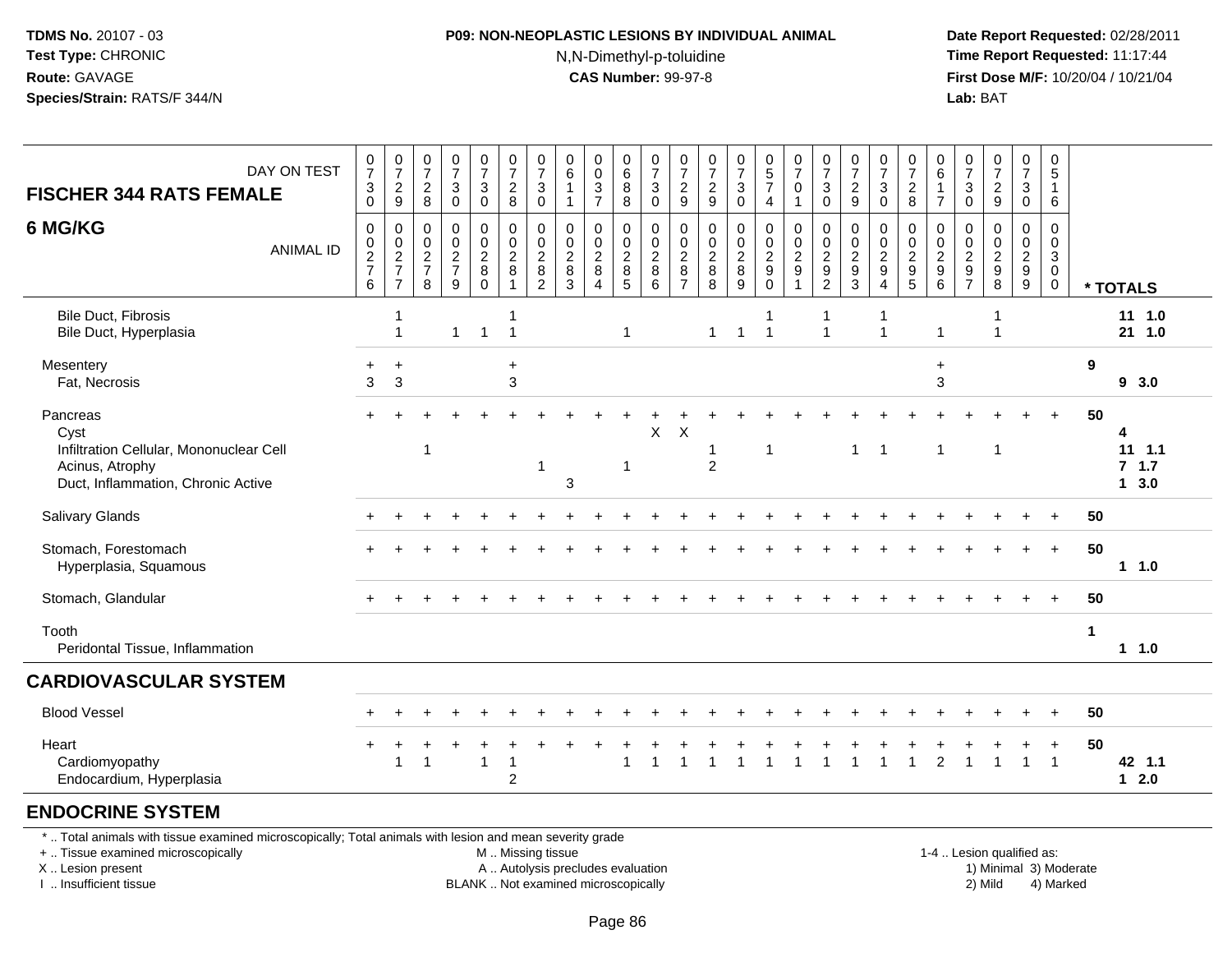#### **P09: NON-NEOPLASTIC LESIONS BY INDIVIDUAL ANIMAL**N,N-Dimethyl-p-toluidine

 **Date Report Requested:** 02/28/2011 **Time Report Requested:** 11:17:44 **First Dose M/F:** 10/20/04 / 10/21/04<br>**Lab:** BAT **Lab:** BAT

| <b>FISCHER 344 RATS FEMALE</b><br>6 MG/KG                                                                                               | DAY ON TEST<br><b>ANIMAL ID</b> | $\frac{0}{7}$<br>$\ensuremath{\mathsf{3}}$<br>$\mathbf 0$<br>$\pmb{0}$<br>$\frac{0}{2}$<br>6 | $\begin{array}{c} 0 \\ 7 \end{array}$<br>$\overline{c}$<br>9<br>0<br>$\mathsf{O}\xspace$<br>$\frac{2}{7}$<br>$\overline{7}$ | $\begin{array}{c} 0 \\ 7 \end{array}$<br>$\overline{c}$<br>8<br>0<br>$\mathbf 0$<br>$\overline{2}$<br>$\overline{7}$<br>8 | $\begin{smallmatrix} 0\\7 \end{smallmatrix}$<br>$\sqrt{3}$<br>$\mathbf 0$<br>00027<br>9 | $\frac{0}{7}$<br>$\ensuremath{\mathsf{3}}$<br>$\pmb{0}$<br>0<br>$\mathbf 0$<br>$\frac{2}{8}$<br>$\Omega$ | $\frac{0}{7}$<br>$_{\rm 8}^2$<br>$\mathbf 0$<br>$\mathsf 0$<br>$\overline{2}$<br>8<br>$\mathbf{1}$ | $\frac{0}{7}$<br>3<br>$\mathbf 0$<br>0<br>$\pmb{0}$<br>$\frac{2}{8}$<br>$\overline{2}$ | $\begin{array}{c} 0 \\ 6 \end{array}$<br>$\overline{1}$<br>0<br>$\pmb{0}$<br>$_{8}^{\rm 2}$<br>$\mathbf{3}$ | $\begin{array}{c} 0 \\ 0 \\ 3 \\ 7 \end{array}$<br>$\mathbf 0$<br>$\pmb{0}$<br>$\frac{2}{8}$<br>$\overline{4}$ | $\begin{array}{c} 0 \\ 6 \end{array}$<br>$\bf 8$<br>$\,8\,$<br>0<br>$\boldsymbol{0}$<br>$\frac{2}{8}$<br>5 | $\frac{0}{7}$<br>$\mathbf{3}$<br>$\pmb{0}$<br>$\mathbf 0$<br>$\boldsymbol{0}$<br>$\frac{2}{8}$<br>6 | $\begin{smallmatrix}0\\7\end{smallmatrix}$<br>$\boldsymbol{2}$<br>$\boldsymbol{9}$<br>$\Omega$<br>$\boldsymbol{0}$<br>$_{8}^2$<br>$\overline{7}$ | $\begin{smallmatrix}0\\7\end{smallmatrix}$<br>$\boldsymbol{2}$<br>$\boldsymbol{9}$<br>$\mathbf 0$<br>$\mathsf 0$<br>$\frac{2}{8}$<br>8 | $\frac{0}{7}$<br>$\ensuremath{\mathsf{3}}$<br>$\mathbf 0$<br>0<br>$\pmb{0}$<br>$\frac{2}{8}$<br>9 | $\begin{array}{c} 0 \\ 5 \\ 7 \end{array}$<br>$\overline{4}$<br>$\begin{smallmatrix} 0\\0 \end{smallmatrix}$<br>$\frac{2}{9}$ | $\frac{0}{7}$<br>$\pmb{0}$<br>$\overline{1}$<br>$\begin{smallmatrix} 0\\0 \end{smallmatrix}$<br>$\frac{2}{9}$<br>$\mathbf{1}$ | $\frac{0}{7}$<br>$\sqrt{3}$<br>$\mathbf 0$<br>0<br>$\mathbf 0$<br>$\overline{c}$<br>$\boldsymbol{9}$<br>$\overline{2}$ | $\frac{0}{7}$<br>$\boldsymbol{2}$<br>$\boldsymbol{9}$<br>$\mathbf 0$<br>$\pmb{0}$<br>$\frac{2}{3}$ | $\frac{0}{7}$<br>$\ensuremath{\mathsf{3}}$<br>$\mathbf 0$<br>0<br>$\pmb{0}$<br>$\frac{2}{9}$<br>$\overline{4}$ | $\begin{array}{c} 0 \\ 7 \end{array}$<br>$_{\rm 8}^2$<br>0<br>$\mathsf{O}\xspace$<br>$rac{2}{9}$ | $\begin{array}{c} 0 \\ 6 \end{array}$<br>$\mathbf{1}$<br>$\overline{7}$<br>$\mathbf 0$<br>$\pmb{0}$<br>$\frac{2}{9}$<br>$6\phantom{1}$ | $\frac{0}{7}$<br>$\sqrt{3}$<br>$\mathbf 0$<br>$\mathbf 0$<br>$\mathbf 0$<br>$\overline{2}$<br>$\boldsymbol{9}$<br>$\overline{7}$ | $\frac{0}{7}$<br>$\frac{2}{9}$<br>$\mathbf 0$<br>$\frac{0}{2}$<br>8 | $\frac{0}{7}$<br>$\mathbf{3}$<br>$\pmb{0}$<br>$\boldsymbol{0}$<br>0<br>9<br>9 | $\frac{0}{5}$<br>$\mathbf{1}$<br>6<br>$\mathbf 0$<br>$\mathbf 0$<br>3<br>$\mathsf{O}\xspace$<br>$\ddot{\mathbf{0}}$ |    | * TOTALS                                                                   |
|-----------------------------------------------------------------------------------------------------------------------------------------|---------------------------------|----------------------------------------------------------------------------------------------|-----------------------------------------------------------------------------------------------------------------------------|---------------------------------------------------------------------------------------------------------------------------|-----------------------------------------------------------------------------------------|----------------------------------------------------------------------------------------------------------|----------------------------------------------------------------------------------------------------|----------------------------------------------------------------------------------------|-------------------------------------------------------------------------------------------------------------|----------------------------------------------------------------------------------------------------------------|------------------------------------------------------------------------------------------------------------|-----------------------------------------------------------------------------------------------------|--------------------------------------------------------------------------------------------------------------------------------------------------|----------------------------------------------------------------------------------------------------------------------------------------|---------------------------------------------------------------------------------------------------|-------------------------------------------------------------------------------------------------------------------------------|-------------------------------------------------------------------------------------------------------------------------------|------------------------------------------------------------------------------------------------------------------------|----------------------------------------------------------------------------------------------------|----------------------------------------------------------------------------------------------------------------|--------------------------------------------------------------------------------------------------|----------------------------------------------------------------------------------------------------------------------------------------|----------------------------------------------------------------------------------------------------------------------------------|---------------------------------------------------------------------|-------------------------------------------------------------------------------|---------------------------------------------------------------------------------------------------------------------|----|----------------------------------------------------------------------------|
| <b>Adrenal Cortex</b><br>Angiectasis<br>Degeneration, Cystic<br>Hyperplasia<br>Hypertrophy<br>Pigmentation<br>Vacuolization Cytoplasmic |                                 | $\overline{2}$<br>$\mathbf{1}$                                                               | $\mathfrak{p}$<br>$\mathbf 1$<br>$\mathbf 1$                                                                                | 2<br>$\overline{2}$                                                                                                       | $\mathcal{P}$                                                                           | $\overline{2}$                                                                                           |                                                                                                    | $\overline{2}$                                                                         | $\overline{2}$                                                                                              |                                                                                                                | $\overline{c}$                                                                                             | 2<br>$\overline{2}$                                                                                 | $\overline{2}$<br>$\mathbf{1}$                                                                                                                   | $\overline{2}$                                                                                                                         | $\overline{2}$                                                                                    | $\mathbf{1}$                                                                                                                  | $\mathbf{1}$<br>$\mathbf{1}$                                                                                                  | $2^{\circ}$                                                                                                            | $\mathbf{2}$<br>$\overline{2}$                                                                     | -1                                                                                                             | $\overline{c}$<br>$\mathbf{1}$<br>$\mathbf{1}$                                                   | $\overline{1}$<br>$\overline{1}$                                                                                                       | $\overline{2}$                                                                                                                   | $\mathbf{1}$                                                        | $\overline{c}$<br>$\overline{2}$<br>$\overline{1}$<br>$\overline{2}$          | $+$                                                                                                                 | 50 | 42 1.7<br>5 1.0<br>24 1.5<br>$10$ 1.2<br>3.0<br>$\overline{1}$<br>26 1.3   |
| Adrenal Medulla<br>Atrophy<br>Hyperplasia                                                                                               |                                 |                                                                                              |                                                                                                                             |                                                                                                                           |                                                                                         |                                                                                                          |                                                                                                    |                                                                                        |                                                                                                             |                                                                                                                |                                                                                                            |                                                                                                     |                                                                                                                                                  |                                                                                                                                        |                                                                                                   |                                                                                                                               |                                                                                                                               |                                                                                                                        | -1                                                                                                 | $\overline{2}$                                                                                                 |                                                                                                  |                                                                                                                                        | $\overline{c}$                                                                                                                   |                                                                     |                                                                               | $+$                                                                                                                 | 50 | 3.0<br>$\mathbf 1$<br>3<br>1.7                                             |
| Islets, Pancreatic                                                                                                                      |                                 |                                                                                              |                                                                                                                             |                                                                                                                           |                                                                                         |                                                                                                          |                                                                                                    |                                                                                        |                                                                                                             |                                                                                                                |                                                                                                            |                                                                                                     |                                                                                                                                                  |                                                                                                                                        |                                                                                                   |                                                                                                                               |                                                                                                                               |                                                                                                                        |                                                                                                    |                                                                                                                |                                                                                                  |                                                                                                                                        |                                                                                                                                  |                                                                     |                                                                               | $\ddot{}$                                                                                                           | 50 |                                                                            |
| Parathyroid Gland<br>Hyperplasia, Diffuse                                                                                               |                                 |                                                                                              |                                                                                                                             |                                                                                                                           |                                                                                         |                                                                                                          |                                                                                                    |                                                                                        |                                                                                                             |                                                                                                                |                                                                                                            |                                                                                                     |                                                                                                                                                  |                                                                                                                                        |                                                                                                   |                                                                                                                               |                                                                                                                               |                                                                                                                        |                                                                                                    |                                                                                                                |                                                                                                  |                                                                                                                                        |                                                                                                                                  |                                                                     |                                                                               | $+$                                                                                                                 | 50 | 2, 1.0                                                                     |
| <b>Pituitary Gland</b><br>Cyst<br>Fibrosis<br>Pigmentation<br>Pars Distalis, Hyperplasia                                                |                                 | $\overline{\mathsf{X}}$                                                                      |                                                                                                                             | 2                                                                                                                         |                                                                                         |                                                                                                          | X<br>$\overline{2}$                                                                                | $\sf X$<br>$\overline{2}$                                                              |                                                                                                             |                                                                                                                |                                                                                                            | X                                                                                                   |                                                                                                                                                  | X<br>3                                                                                                                                 |                                                                                                   |                                                                                                                               |                                                                                                                               |                                                                                                                        |                                                                                                    |                                                                                                                |                                                                                                  |                                                                                                                                        | X<br>3                                                                                                                           | $\mathsf{X}$                                                        | $\times$                                                                      | $\ddot{}$                                                                                                           | 50 | 20<br>2.0<br>$\blacktriangleleft$<br>2.0<br>$\blacktriangleleft$<br>17 2.6 |
| <b>Thyroid Gland</b><br>C-cell, Hyperplasia<br>Follicular Cell, Hyperplasia                                                             |                                 |                                                                                              | 3                                                                                                                           | 2                                                                                                                         |                                                                                         |                                                                                                          |                                                                                                    |                                                                                        |                                                                                                             |                                                                                                                | $\overline{ }$                                                                                             |                                                                                                     | $\overline{2}$                                                                                                                                   |                                                                                                                                        |                                                                                                   | -1                                                                                                                            | -1                                                                                                                            | 1                                                                                                                      |                                                                                                    | 3                                                                                                              |                                                                                                  |                                                                                                                                        | 1                                                                                                                                |                                                                     | $+$                                                                           | $\mathsf{A}$                                                                                                        | 47 | 33 1.4<br>$1 \t1.0$                                                        |

#### **GENERAL BODY SYSTEM**

#### NONE

\* .. Total animals with tissue examined microscopically; Total animals with lesion and mean severity grade

+ .. Tissue examined microscopically

X .. Lesion present

I .. Insufficient tissue

 M .. Missing tissueA .. Autolysis precludes evaluation

1-4 .. Lesion qualified as:<br>1) Minimal 3) Moderate BLANK .. Not examined microscopically 2) Mild 4) Marked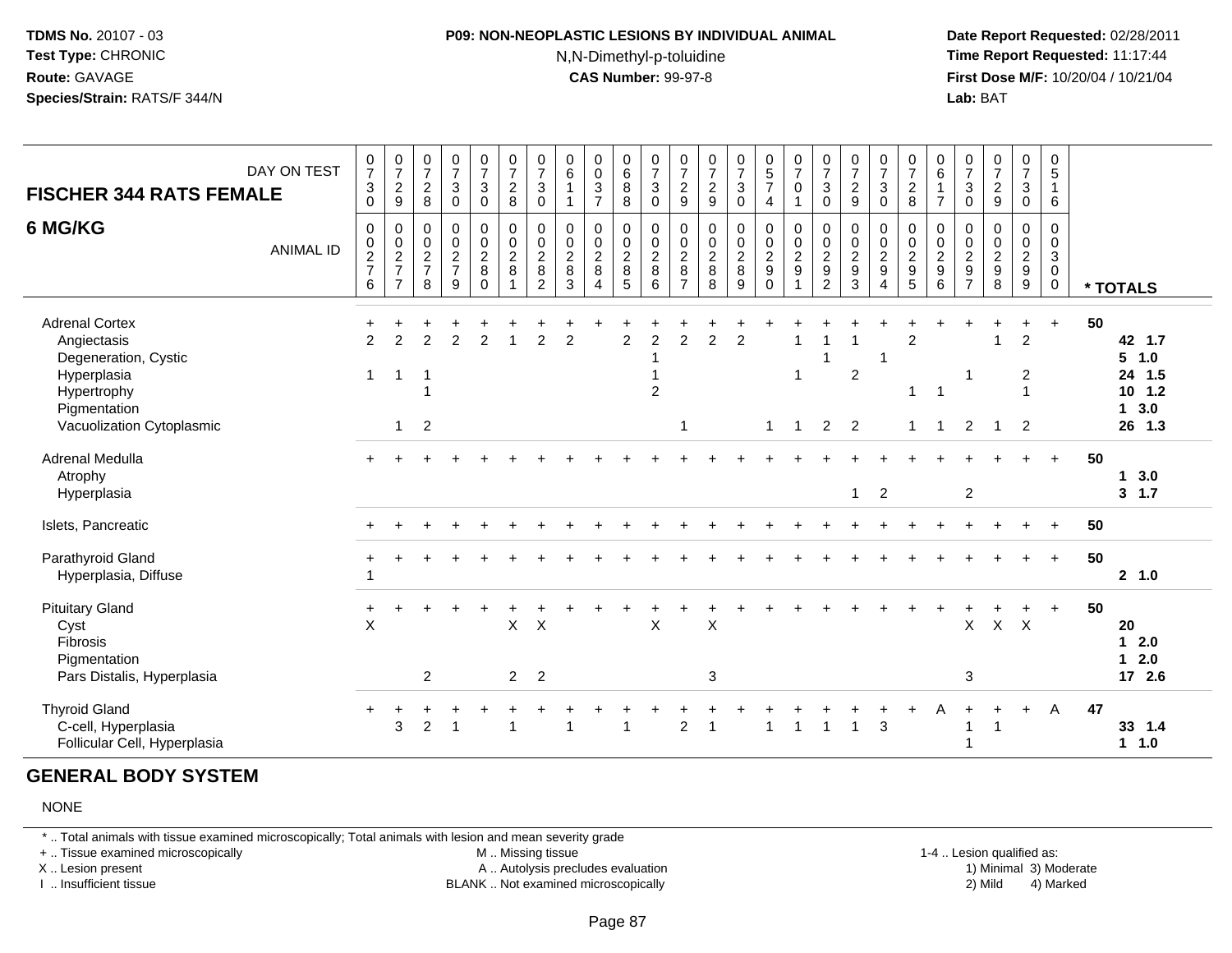# **P09: NON-NEOPLASTIC LESIONS BY INDIVIDUAL ANIMAL**N,N-Dimethyl-p-toluidine

 **Date Report Requested:** 02/28/2011 **Time Report Requested:** 11:17:44 **First Dose M/F:** 10/20/04 / 10/21/04<br>**Lab:** BAT **Lab:** BAT

| DAY ON TEST<br><b>FISCHER 344 RATS FEMALE</b>                                                                                                                                                 | $\frac{0}{7}$<br>$_0^3$                                        | $\frac{0}{7}$<br>$\frac{2}{9}$               | $\frac{0}{7}$<br>$_{\rm 8}^2$                     | 0<br>$\overline{7}$<br>3<br>$\mathbf 0$          | $\frac{0}{7}$<br>$\mathbf{3}$<br>$\pmb{0}$                  | $\frac{0}{7}$<br>$_{\rm 8}^2$           | $\begin{array}{c} 0 \\ 7 \end{array}$<br>$\sqrt{3}$<br>$\mathbf 0$       | $\pmb{0}$<br>6<br>$\mathbf{1}$<br>$\overline{1}$                          | 0<br>$\mathbf 0$<br>$\ensuremath{\mathsf{3}}$<br>$\overline{7}$       | 0<br>6<br>$\, 8$<br>$\,8\,$                                 | 0<br>$\overline{7}$<br>3<br>$\mathbf 0$             | $\frac{0}{7}$<br>$\frac{2}{9}$                  | 0<br>$\overline{7}$<br>$\frac{2}{9}$                                   | $\frac{0}{7}$<br>$\ensuremath{\mathsf{3}}$<br>$\ddot{\mathbf{0}}$       | $\begin{smallmatrix} 0\\5 \end{smallmatrix}$<br>$\boldsymbol{7}$<br>4           | $\frac{0}{7}$<br>$\pmb{0}$<br>$\mathbf{1}$                           | $\frac{0}{7}$<br>$\ensuremath{\mathsf{3}}$<br>$\mathbf 0$                         | $\frac{0}{7}$<br>$\overline{c}$<br>$\boldsymbol{9}$ | $\begin{array}{c} 0 \\ 7 \end{array}$<br>$\ensuremath{\mathsf{3}}$<br>$\mathbf 0$ | $\frac{0}{7}$<br>$_{\rm 8}^2$                                    | 0<br>$\,6\,$<br>$\mathbf{1}$<br>$\overline{7}$             | 0<br>$\overline{7}$<br>3<br>$\boldsymbol{0}$                  | $\frac{0}{7}$<br>$\overline{c}$<br>$\boldsymbol{9}$      | $\frac{0}{7}$<br>3<br>$\overline{0}$ | $\pmb{0}$<br>$\overline{5}$<br>$\mathbf{1}$<br>6                                            |              |                     |
|-----------------------------------------------------------------------------------------------------------------------------------------------------------------------------------------------|----------------------------------------------------------------|----------------------------------------------|---------------------------------------------------|--------------------------------------------------|-------------------------------------------------------------|-----------------------------------------|--------------------------------------------------------------------------|---------------------------------------------------------------------------|-----------------------------------------------------------------------|-------------------------------------------------------------|-----------------------------------------------------|-------------------------------------------------|------------------------------------------------------------------------|-------------------------------------------------------------------------|---------------------------------------------------------------------------------|----------------------------------------------------------------------|-----------------------------------------------------------------------------------|-----------------------------------------------------|-----------------------------------------------------------------------------------|------------------------------------------------------------------|------------------------------------------------------------|---------------------------------------------------------------|----------------------------------------------------------|--------------------------------------|---------------------------------------------------------------------------------------------|--------------|---------------------|
| 6 MG/KG<br><b>ANIMAL ID</b>                                                                                                                                                                   | $\mathbf 0$<br>$\begin{array}{c} 0 \\ 2 \\ 7 \end{array}$<br>6 | $\pmb{0}$<br>$\frac{0}{2}$<br>$\overline{7}$ | 0<br>0<br>$\boldsymbol{2}$<br>$\overline{7}$<br>8 | $\mathbf 0$<br>$\mathbf 0$<br>$\frac{2}{7}$<br>9 | 0<br>$\mathsf 0$<br>$\boldsymbol{2}$<br>$\bf 8$<br>$\Omega$ | 0<br>$\mathsf 0$<br>$\overline{c}$<br>8 | $\mathbf 0$<br>$\pmb{0}$<br>$\boldsymbol{2}$<br>$\, 8$<br>$\overline{2}$ | $\mathbf 0$<br>$\mathbf 0$<br>$\overline{c}$<br>$\,8\,$<br>$\overline{3}$ | $\mathbf 0$<br>$\mathbf 0$<br>$\boldsymbol{2}$<br>8<br>$\overline{A}$ | 0<br>$\mathsf{O}\xspace$<br>$\frac{2}{8}$<br>$\overline{5}$ | 0<br>$\pmb{0}$<br>$\overline{\mathbf{c}}$<br>8<br>6 | 0<br>0<br>$\overline{c}$<br>8<br>$\overline{7}$ | $\mathbf 0$<br>$\pmb{0}$<br>$\begin{array}{c} 2 \\ 8 \\ 8 \end{array}$ | $\mathbf 0$<br>$\ddot{\mathbf{0}}$<br>$\frac{2}{8}$<br>$\boldsymbol{9}$ | 0<br>$\mathsf{O}\xspace$<br>$\boldsymbol{2}$<br>$\boldsymbol{9}$<br>$\mathbf 0$ | $\mathbf 0$<br>$\overline{0}$<br>$\sqrt{2}$<br>$9\,$<br>$\mathbf{1}$ | 0<br>$\mathbf 0$<br>$\overline{\mathbf{c}}$<br>$\boldsymbol{9}$<br>$\overline{2}$ | 0<br>0<br>$\overline{c}$<br>9<br>$\overline{3}$     | $\mathbf 0$<br>0<br>$\boldsymbol{2}$<br>$\boldsymbol{9}$<br>$\overline{4}$        | 0<br>0<br>$\boldsymbol{2}$<br>$\boldsymbol{9}$<br>$\overline{5}$ | $\mathbf 0$<br>$\mathbf 0$<br>$\overline{c}$<br>$9\,$<br>6 | 0<br>$\mathbf 0$<br>$\overline{c}$<br>$9\,$<br>$\overline{7}$ | $\mathbf 0$<br>$\mathbf 0$<br>$\boldsymbol{2}$<br>9<br>8 | 0<br>$\mathbf 0$<br>$\frac{2}{9}$    | $\mathsf 0$<br>$\pmb{0}$<br>$\ensuremath{\mathsf{3}}$<br>$\mathsf{O}\xspace$<br>$\mathbf 0$ |              | * TOTALS            |
| <b>GENITAL SYSTEM</b>                                                                                                                                                                         |                                                                |                                              |                                                   |                                                  |                                                             |                                         |                                                                          |                                                                           |                                                                       |                                                             |                                                     |                                                 |                                                                        |                                                                         |                                                                                 |                                                                      |                                                                                   |                                                     |                                                                                   |                                                                  |                                                            |                                                               |                                                          |                                      |                                                                                             |              |                     |
| <b>Clitoral Gland</b><br>Cyst<br>Hyperplasia<br>Inflammation                                                                                                                                  | $+$<br>-1                                                      | $\ddot{}$<br>X                               |                                                   | $\overline{2}$                                   |                                                             | 3                                       |                                                                          | 1                                                                         |                                                                       |                                                             |                                                     | $\overline{1}$                                  |                                                                        | $\overline{2}$                                                          |                                                                                 | $\mathbf{1}$                                                         | $\overline{2}$                                                                    |                                                     | $\mathbf{1}$                                                                      | 3<br>$\overline{1}$                                              |                                                            | 1                                                             | $\pm$<br>X                                               |                                      | $+$                                                                                         | 49           | 8<br>92.0<br>26 1.5 |
| Ovary<br>Atrophy<br>Cyst                                                                                                                                                                      |                                                                |                                              |                                                   |                                                  |                                                             |                                         |                                                                          |                                                                           |                                                                       |                                                             |                                                     |                                                 |                                                                        | X                                                                       | $+$                                                                             | $\overline{2}$                                                       |                                                                                   |                                                     |                                                                                   |                                                                  |                                                            |                                                               | X                                                        |                                      | $\ddot{}$                                                                                   | 50           | 22.0<br>3           |
| <b>Uterus</b><br>Myometrium, Fibrosis                                                                                                                                                         | $\pm$                                                          |                                              |                                                   |                                                  |                                                             |                                         |                                                                          |                                                                           |                                                                       |                                                             |                                                     |                                                 |                                                                        |                                                                         |                                                                                 |                                                                      |                                                                                   |                                                     | 3                                                                                 |                                                                  |                                                            |                                                               |                                                          | $\overline{+}$                       | $+$                                                                                         | 50           | $1 \quad 3.0$       |
| Vagina                                                                                                                                                                                        |                                                                |                                              |                                                   |                                                  |                                                             |                                         | $\ddot{}$                                                                |                                                                           |                                                                       |                                                             |                                                     |                                                 |                                                                        |                                                                         |                                                                                 |                                                                      |                                                                                   |                                                     |                                                                                   |                                                                  |                                                            |                                                               |                                                          |                                      |                                                                                             | $\mathbf{1}$ |                     |
| <b>HEMATOPOIETIC SYSTEM</b>                                                                                                                                                                   |                                                                |                                              |                                                   |                                                  |                                                             |                                         |                                                                          |                                                                           |                                                                       |                                                             |                                                     |                                                 |                                                                        |                                                                         |                                                                                 |                                                                      |                                                                                   |                                                     |                                                                                   |                                                                  |                                                            |                                                               |                                                          |                                      |                                                                                             |              |                     |
| <b>Bone Marrow</b><br>Hyperplasia                                                                                                                                                             | 2                                                              |                                              | $\overline{c}$                                    |                                                  |                                                             |                                         | 3                                                                        |                                                                           | 2                                                                     |                                                             | $\overline{c}$                                      | 3                                               |                                                                        |                                                                         |                                                                                 |                                                                      | 3                                                                                 | $\overline{2}$                                      | 3                                                                                 |                                                                  |                                                            |                                                               |                                                          |                                      |                                                                                             | 50           | 13 2.5              |
| Lymph Node<br>Mediastinal, Ectasia                                                                                                                                                            |                                                                |                                              |                                                   |                                                  |                                                             |                                         |                                                                          |                                                                           |                                                                       |                                                             |                                                     |                                                 |                                                                        |                                                                         |                                                                                 |                                                                      |                                                                                   |                                                     |                                                                                   |                                                                  |                                                            |                                                               | +<br>$\overline{c}$                                      |                                      |                                                                                             | $\mathbf{1}$ | $12.0$              |
| Lymph Node, Mandibular                                                                                                                                                                        | м                                                              | м                                            | M                                                 | М                                                | М                                                           | M                                       | M                                                                        | M                                                                         | M                                                                     | M                                                           | M                                                   | M                                               | M                                                                      | М                                                                       | M                                                                               | М                                                                    | M                                                                                 | М                                                   | M                                                                                 | M                                                                | M                                                          | М                                                             | м                                                        | М                                    | M                                                                                           | $\mathbf 0$  |                     |
| Lymph Node, Mesenteric<br>Infiltration Cellular, Histiocyte                                                                                                                                   |                                                                |                                              | 1                                                 |                                                  |                                                             | $\overline{1}$                          | $\overline{2}$                                                           |                                                                           |                                                                       |                                                             |                                                     |                                                 |                                                                        |                                                                         | 1                                                                               | $\overline{2}$                                                       |                                                                                   |                                                     | $\overline{1}$                                                                    |                                                                  | $\overline{1}$                                             |                                                               |                                                          | $\overline{1}$                       | $\mathsf{A}$                                                                                | 49           | 29 1.2              |
| Spleen<br>Congestion                                                                                                                                                                          |                                                                |                                              |                                                   |                                                  |                                                             |                                         |                                                                          |                                                                           |                                                                       |                                                             |                                                     | -1                                              |                                                                        |                                                                         |                                                                                 |                                                                      |                                                                                   |                                                     |                                                                                   |                                                                  |                                                            |                                                               |                                                          |                                      |                                                                                             | 50           | 9 1.1               |
| *  Total animals with tissue examined microscopically; Total animals with lesion and mean severity grade<br>+  Tissue examined microscopically<br>X  Lesion present<br>I  Insufficient tissue |                                                                |                                              |                                                   |                                                  |                                                             | M  Missing tissue                       |                                                                          | A  Autolysis precludes evaluation<br>BLANK  Not examined microscopically  |                                                                       |                                                             |                                                     |                                                 |                                                                        |                                                                         |                                                                                 |                                                                      |                                                                                   |                                                     |                                                                                   |                                                                  |                                                            |                                                               | 1-4  Lesion qualified as:<br>2) Mild                     |                                      | 1) Minimal 3) Moderate<br>4) Marked                                                         |              |                     |

I .. Insufficient tissue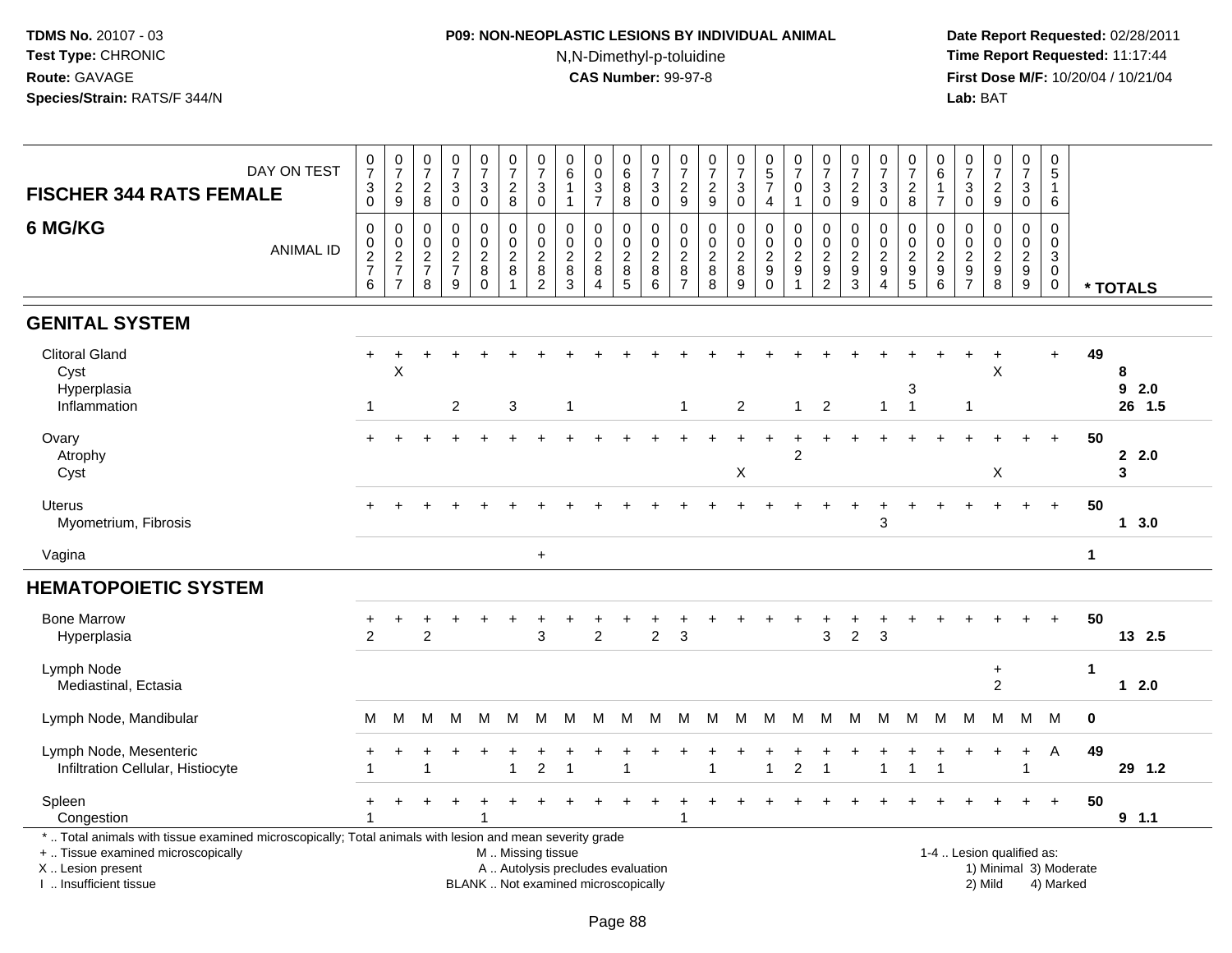# **P09: NON-NEOPLASTIC LESIONS BY INDIVIDUAL ANIMAL**N,N-Dimethyl-p-toluidine

| DAY ON TEST<br><b>FISCHER 344 RATS FEMALE</b>                                                                                                                                                 | $\mathbf 0$<br>$\overline{7}$<br>$_{0}^{3}$       | $\begin{array}{c} 0 \\ 7 \end{array}$<br>$\frac{2}{9}$ | $\begin{matrix} 0 \\ 7 \end{matrix}$<br>$\boldsymbol{2}$<br>8 | $\pmb{0}$<br>$\overline{7}$<br>3<br>$\mathbf 0$               | $\frac{0}{7}$<br>3<br>$\mathbf 0$                 | $\begin{smallmatrix}0\\7\end{smallmatrix}$<br>$\frac{2}{8}$ | $\frac{0}{7}$<br>$\ensuremath{\mathsf{3}}$<br>$\mathbf 0$ | $\begin{array}{c} 0 \\ 6 \end{array}$<br>$\overline{1}$<br>$\mathbf{1}$  | $\pmb{0}$<br>$\mathbf 0$<br>$\frac{3}{7}$                             | $_{6}^{\rm 0}$<br>$\bf 8$<br>8                                 | $\begin{smallmatrix}0\\7\end{smallmatrix}$<br>$\frac{3}{0}$ | $\frac{0}{7}$<br>$\overline{c}$<br>9                      | 0<br>$\overline{7}$<br>$\frac{2}{9}$                 | $\begin{smallmatrix}0\\7\end{smallmatrix}$<br>$\frac{3}{0}$ | $\begin{array}{c} 0 \\ 5 \\ 7 \end{array}$<br>$\overline{4}$ | $\frac{0}{7}$<br>$\pmb{0}$<br>$\mathbf{1}$                  | $\frac{0}{7}$<br>$\sqrt{3}$<br>$\mathbf 0$          | 0<br>$\overline{7}$<br>$\boldsymbol{2}$<br>9                | $\begin{array}{c} 0 \\ 7 \end{array}$<br>$\ensuremath{\mathsf{3}}$<br>$\mathbf 0$ | $\pmb{0}$<br>$\overline{7}$<br>$_{\rm 8}^2$         | $\pmb{0}$<br>$\,6\,$<br>$\mathbf{1}$<br>$\overline{7}$ | $\frac{0}{7}$<br>$\ensuremath{\mathsf{3}}$<br>$\mathbf 0$     | $\begin{smallmatrix}0\\7\end{smallmatrix}$<br>$\overline{c}$<br>9 | $\frac{0}{7}$<br>3<br>$\mathbf 0$           | $\pmb{0}$<br>5<br>$\mathbf{1}$<br>6                                     |                        |                                                               |
|-----------------------------------------------------------------------------------------------------------------------------------------------------------------------------------------------|---------------------------------------------------|--------------------------------------------------------|---------------------------------------------------------------|---------------------------------------------------------------|---------------------------------------------------|-------------------------------------------------------------|-----------------------------------------------------------|--------------------------------------------------------------------------|-----------------------------------------------------------------------|----------------------------------------------------------------|-------------------------------------------------------------|-----------------------------------------------------------|------------------------------------------------------|-------------------------------------------------------------|--------------------------------------------------------------|-------------------------------------------------------------|-----------------------------------------------------|-------------------------------------------------------------|-----------------------------------------------------------------------------------|-----------------------------------------------------|--------------------------------------------------------|---------------------------------------------------------------|-------------------------------------------------------------------|---------------------------------------------|-------------------------------------------------------------------------|------------------------|---------------------------------------------------------------|
| 6 MG/KG<br><b>ANIMAL ID</b>                                                                                                                                                                   | 0<br>$\pmb{0}$<br>$\frac{2}{7}$<br>$6\phantom{1}$ | $\mathbf 0$<br>$\frac{0}{2}$<br>$\overline{7}$         | $\mathbf 0$<br>$\mathbf 0$<br>$\frac{2}{7}$<br>8              | $\mathbf 0$<br>$\mathbf 0$<br>$\frac{2}{7}$<br>$\overline{9}$ | 0<br>$\mathbf 0$<br>$_{8}^{\rm 2}$<br>$\mathbf 0$ | $\pmb{0}$<br>$\frac{0}{2}$<br>$\mathbf{1}$                  | 0<br>$\pmb{0}$<br>$\frac{2}{8}$<br>$\overline{c}$         | $\mathbf 0$<br>$\mathbf 0$<br>$\frac{2}{8}$<br>3                         | $\mathbf 0$<br>$\mathbf 0$<br>$\sqrt{2}$<br>$\,8\,$<br>$\overline{4}$ | 0<br>$\mathbf 0$<br>$\begin{array}{c} 2 \\ 8 \end{array}$<br>5 | $\pmb{0}$<br>$\frac{0}{2}$<br>6                             | 0<br>$\mathbf 0$<br>$\overline{c}$<br>8<br>$\overline{7}$ | $\mathbf 0$<br>$\pmb{0}$<br>$\frac{2}{8}$<br>$\,8\,$ | $\mathbf 0$<br>$\frac{0}{2}$<br>$\overline{9}$              | 0<br>$\mathbf 0$<br>$\frac{2}{9}$<br>$\mathbf 0$             | $\mathbf 0$<br>$\pmb{0}$<br>$\frac{2}{9}$<br>$\overline{1}$ | 0<br>$\mathbf 0$<br>$\frac{2}{9}$<br>$\overline{c}$ | $\mathbf 0$<br>$\mathbf 0$<br>$\frac{2}{9}$<br>$\mathbf{3}$ | $\mathbf 0$<br>$\mathbf 0$<br>$\frac{2}{9}$<br>$\overline{4}$                     | 0<br>$\mathbf 0$<br>$\frac{2}{9}$<br>$\overline{5}$ | $\mathbf 0$<br>$\mathbf 0$<br>$\frac{2}{9}$<br>$\,6\,$ | $\mathbf 0$<br>$\mathbf 0$<br>$\frac{2}{9}$<br>$\overline{7}$ | $\Omega$<br>$\mathbf 0$<br>$\frac{2}{9}$<br>8                     | $\mathbf 0$<br>$\mathbf 0$<br>$\frac{2}{9}$ | $\mathsf 0$<br>$\mathbf 0$<br>$\mathsf 3$<br>$\mathbf 0$<br>$\mathbf 0$ |                        | * TOTALS                                                      |
| Hematopoietic Cell Proliferation<br>Pigmentation<br>Capsule, Hemorrhage<br>Capsule, Hypertrophy, Mesothelium<br>Lymphoid Follicle, Atrophy<br>Red Pulp, Hyperplasia                           | 2                                                 | 2<br>$\mathcal{P}$<br>$\overline{1}$                   | $\overline{\mathbf{c}}$<br>3<br>$\mathbf{1}$                  | 2<br>$\mathfrak{p}$<br>1<br>3                                 | $\overline{\mathbf{c}}$<br>$\overline{2}$         | 2<br>$\overline{2}$                                         | $\overline{2}$<br>$\overline{1}$                          | 3<br>$\overline{1}$                                                      |                                                                       | 3                                                              | 2<br>$\mathfrak{p}$                                         | $\overline{c}$<br>$\overline{1}$                          | $\overline{\mathbf{c}}$<br>$\overline{2}$<br>1       | $\overline{c}$<br>3                                         | 3                                                            | 3<br>-1                                                     | $\overline{c}$                                      | 2<br>$\overline{2}$                                         | $\overline{c}$<br>$\overline{2}$                                                  | $\overline{\mathbf{c}}$<br>$\overline{2}$           | $\overline{2}$                                         | 1<br>$\overline{1}$                                           | $\overline{c}$<br>$\overline{2}$<br>1                             | $\overline{2}$<br>$\overline{2}$            | 3                                                                       |                        | 45 1.8<br>47 2.1<br>$1 \quad 3.0$<br>14 1.0<br>2, 3.0<br>13.0 |
| Thymus<br>Atrophy                                                                                                                                                                             | $\mathfrak{D}$                                    | 2                                                      | $\overline{2}$                                                | $\overline{2}$                                                | 3                                                 | $\overline{2}$                                              | $\overline{2}$                                            | $\overline{2}$                                                           |                                                                       | $\overline{2}$                                                 | $\overline{2}$                                              | $\overline{2}$                                            | $\overline{2}$                                       | 3                                                           | $\overline{2}$                                               | $\overline{2}$                                              | $\overline{2}$                                      | $\overline{2}$                                              | $\overline{2}$                                                                    | $\overline{2}$                                      | 3                                                      | 3                                                             | 2                                                                 | 3                                           | $+$                                                                     | 50                     | 45 2.2                                                        |
| <b>INTEGUMENTARY SYSTEM</b>                                                                                                                                                                   |                                                   |                                                        |                                                               |                                                               |                                                   |                                                             |                                                           |                                                                          |                                                                       |                                                                |                                                             |                                                           |                                                      |                                                             |                                                              |                                                             |                                                     |                                                             |                                                                                   |                                                     |                                                        |                                                               |                                                                   |                                             |                                                                         |                        |                                                               |
| <b>Mammary Gland</b><br>Hyperplasia                                                                                                                                                           | $\ddot{}$                                         | 1                                                      |                                                               |                                                               |                                                   |                                                             |                                                           |                                                                          |                                                                       |                                                                |                                                             | $\overline{ }$                                            |                                                      |                                                             |                                                              |                                                             |                                                     |                                                             |                                                                                   |                                                     |                                                        |                                                               |                                                                   |                                             | $\ddot{}$                                                               | 50                     | 9, 1.1                                                        |
| Skin<br>Cyst Epithelial Inclusion                                                                                                                                                             |                                                   |                                                        |                                                               |                                                               |                                                   |                                                             |                                                           |                                                                          |                                                                       |                                                                |                                                             |                                                           |                                                      |                                                             |                                                              |                                                             |                                                     |                                                             |                                                                                   |                                                     |                                                        |                                                               |                                                                   |                                             |                                                                         | 50                     | 13.0                                                          |
| <b>MUSCULOSKELETAL SYSTEM</b>                                                                                                                                                                 |                                                   |                                                        |                                                               |                                                               |                                                   |                                                             |                                                           |                                                                          |                                                                       |                                                                |                                                             |                                                           |                                                      |                                                             |                                                              |                                                             |                                                     |                                                             |                                                                                   |                                                     |                                                        |                                                               |                                                                   |                                             |                                                                         |                        |                                                               |
| Bone                                                                                                                                                                                          | $+$                                               |                                                        |                                                               |                                                               |                                                   |                                                             |                                                           |                                                                          |                                                                       |                                                                |                                                             |                                                           |                                                      |                                                             |                                                              |                                                             |                                                     |                                                             |                                                                                   |                                                     |                                                        |                                                               |                                                                   |                                             | $+$                                                                     | 50                     |                                                               |
| <b>NERVOUS SYSTEM</b>                                                                                                                                                                         |                                                   |                                                        |                                                               |                                                               |                                                   |                                                             |                                                           |                                                                          |                                                                       |                                                                |                                                             |                                                           |                                                      |                                                             |                                                              |                                                             |                                                     |                                                             |                                                                                   |                                                     |                                                        |                                                               |                                                                   |                                             |                                                                         |                        |                                                               |
| <b>Brain</b><br>Hemorrhage<br>Hydrocephalus                                                                                                                                                   | $+$                                               |                                                        |                                                               |                                                               |                                                   |                                                             |                                                           |                                                                          | $\overline{c}$                                                        |                                                                |                                                             |                                                           |                                                      |                                                             |                                                              | $\boldsymbol{2}$                                            |                                                     |                                                             |                                                                                   |                                                     |                                                        |                                                               |                                                                   |                                             | $+$                                                                     | 50                     | $12.0$<br>$12.0$                                              |
| <b>RESPIRATORY SYSTEM</b>                                                                                                                                                                     |                                                   |                                                        |                                                               |                                                               |                                                   |                                                             |                                                           |                                                                          |                                                                       |                                                                |                                                             |                                                           |                                                      |                                                             |                                                              |                                                             |                                                     |                                                             |                                                                                   |                                                     |                                                        |                                                               |                                                                   |                                             |                                                                         |                        |                                                               |
| Lung                                                                                                                                                                                          |                                                   |                                                        |                                                               |                                                               |                                                   |                                                             |                                                           |                                                                          |                                                                       |                                                                |                                                             |                                                           |                                                      |                                                             |                                                              |                                                             |                                                     |                                                             |                                                                                   |                                                     |                                                        |                                                               |                                                                   |                                             |                                                                         | 50                     |                                                               |
| *  Total animals with tissue examined microscopically; Total animals with lesion and mean severity grade<br>+  Tissue examined microscopically<br>X  Lesion present<br>I. Insufficient tissue |                                                   |                                                        |                                                               |                                                               |                                                   | M  Missing tissue                                           |                                                           | A  Autolysis precludes evaluation<br>BLANK  Not examined microscopically |                                                                       |                                                                |                                                             |                                                           |                                                      |                                                             |                                                              |                                                             |                                                     |                                                             |                                                                                   |                                                     |                                                        |                                                               | 1-4  Lesion qualified as:<br>2) Mild                              |                                             | 4) Marked                                                               | 1) Minimal 3) Moderate |                                                               |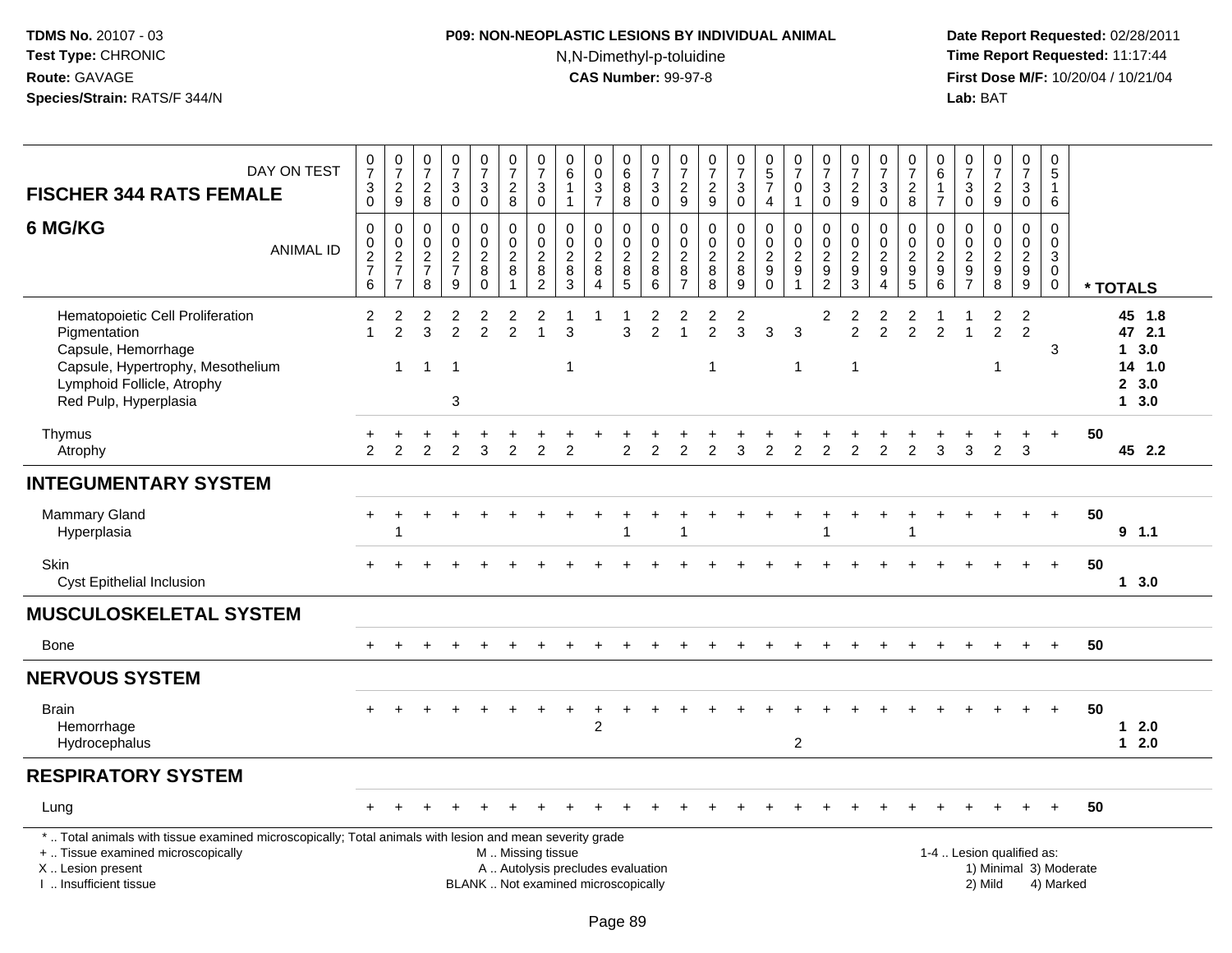#### **P09: NON-NEOPLASTIC LESIONS BY INDIVIDUAL ANIMAL**N,N-Dimethyl-p-toluidine

 **Date Report Requested:** 02/28/2011 **Time Report Requested:** 11:17:44 **First Dose M/F:** 10/20/04 / 10/21/04<br>**Lab:** BAT **Lab:** BAT

| DAY ON TEST                                                                     | $\frac{0}{7}$             | $\begin{array}{c} 0 \\ 7 \end{array}$ | $\frac{0}{7}$                 | $\frac{0}{7}$             | $\begin{smallmatrix}0\\7\end{smallmatrix}$ | 0<br>$\overline{7}$    | $\frac{0}{7}$          | $_6^0$                       | 0<br>$\overline{0}$                         | $\begin{array}{c} 0 \\ 6 \end{array}$ | 0<br>$\overline{7}$                | 0<br>$\overline{7}$                | $\frac{0}{7}$          | $\frac{0}{7}$  | $\begin{array}{c} 0 \\ 5 \\ 7 \end{array}$ | $\frac{0}{7}$          | $\frac{0}{7}$                            | $\frac{0}{7}$            | $\frac{0}{7}$                      | 0<br>$\overline{7}$   | 0<br>$\overline{6}$ | $\frac{0}{7}$                      | $\frac{0}{7}$           | 0<br>$\overline{7}$         | $\mathbf 0$<br>$\sqrt{5}$  |    |                 |
|---------------------------------------------------------------------------------|---------------------------|---------------------------------------|-------------------------------|---------------------------|--------------------------------------------|------------------------|------------------------|------------------------------|---------------------------------------------|---------------------------------------|------------------------------------|------------------------------------|------------------------|----------------|--------------------------------------------|------------------------|------------------------------------------|--------------------------|------------------------------------|-----------------------|---------------------|------------------------------------|-------------------------|-----------------------------|----------------------------|----|-----------------|
| <b>FISCHER 344 RATS FEMALE</b>                                                  | $\sqrt{3}$<br>$\mathbf 0$ | $\boldsymbol{2}$<br>$\boldsymbol{9}$  | $\frac{2}{8}$                 | $\sqrt{3}$<br>$\mathbf 0$ | $\mathbf{3}$<br>$\mathbf 0$                | $_{\rm 8}^2$           | 3<br>$\mathbf 0$       | $\mathbf{1}$<br>$\mathbf{1}$ | $\ensuremath{\mathsf{3}}$<br>$\overline{7}$ | 8<br>$\bf 8$                          | $\sqrt{3}$<br>$\mathbf 0$          | $\boldsymbol{2}$<br>$\overline{9}$ | $\frac{2}{9}$          | 3<br>0         | $\overline{4}$                             | $\pmb{0}$              | $\ensuremath{\mathsf{3}}$<br>$\mathbf 0$ | $\frac{2}{9}$            | $\sqrt{3}$<br>$\mathbf 0$          | $\overline{c}$<br>8   | $\overline{7}$      | $\mathsf 3$<br>$\mathsf{O}\xspace$ | $\frac{2}{9}$           | $\mathbf{3}$<br>$\mathbf 0$ | $\mathbf{1}$<br>6          |    |                 |
|                                                                                 |                           |                                       |                               |                           |                                            |                        |                        |                              |                                             |                                       |                                    |                                    |                        |                |                                            |                        |                                          |                          |                                    |                       |                     |                                    |                         |                             |                            |    |                 |
| 6 MG/KG                                                                         | $\mathbf 0$<br>0          | $\pmb{0}$                             | $\boldsymbol{0}$<br>$\pmb{0}$ | $\pmb{0}$<br>$\mathbf 0$  | 0<br>$\pmb{0}$                             | $\pmb{0}$<br>$\pmb{0}$ | $\pmb{0}$<br>$\pmb{0}$ | 0<br>$\mathbf 0$             | 0<br>$\pmb{0}$                              | $\mathbf 0$<br>$\mathbf 0$            | $\mathbf 0$<br>$\mathsf{O}\xspace$ | $\mathbf 0$<br>$\boldsymbol{0}$    | $\pmb{0}$<br>$\pmb{0}$ | 0<br>$\pmb{0}$ | $\mathsf 0$<br>$\mathbf 0$                 | $\pmb{0}$<br>$\pmb{0}$ | $\mathbf 0$<br>$\pmb{0}$                 | 0<br>$\mathbf 0$         | 0<br>$\pmb{0}$                     | 0<br>$\boldsymbol{0}$ | $\mathbf 0$<br>0    | $\mathbf 0$<br>$\pmb{0}$           | $\pmb{0}$               | $\mathbf 0$<br>$\mathbf 0$  | $\mathbf 0$<br>$\mathbf 0$ |    |                 |
| <b>ANIMAL ID</b>                                                                | $\frac{2}{7}$             | $\frac{0}{2}$                         | $\frac{2}{7}$                 | $\frac{2}{7}$             | $\overline{2}$                             | $\overline{2}$         | $\boldsymbol{2}$       | $\sqrt{2}$                   | $\overline{2}$                              | $\frac{2}{8}$                         | $\overline{2}$                     | $\overline{c}$                     | $\overline{2}$         | $\frac{2}{8}$  | $\overline{2}$                             | $\overline{2}$         | $\frac{2}{9}$                            | $\overline{2}$           | $\overline{2}$                     | $\overline{2}$        | $\overline{c}$      | $\frac{2}{9}$                      |                         |                             | $\mathbf{3}$               |    |                 |
|                                                                                 | 6                         | $\overline{7}$                        | 8                             | 9                         | $\bf 8$<br>$\mathbf 0$                     | 8<br>$\mathbf{1}$      | 8<br>$\overline{2}$    | 8<br>3                       | $\bf8$<br>$\overline{4}$                    | $\overline{5}$                        | $\, 8$<br>$6\phantom{1}$           | 8<br>$\overline{7}$                | 8<br>8                 | 9              | 9<br>$\overline{0}$                        | 9                      | $\overline{2}$                           | $\boldsymbol{9}$<br>3    | $\boldsymbol{9}$<br>$\overline{4}$ | 9<br>5                | 9<br>6              | $\overline{7}$                     | $0$<br>$9$<br>$8$       | $\frac{2}{9}$               | $\mathbf 0$<br>$\mathbf 0$ |    | * TOTALS        |
|                                                                                 |                           |                                       |                               |                           |                                            |                        |                        |                              |                                             |                                       |                                    |                                    |                        |                |                                            |                        |                                          |                          |                                    |                       |                     |                                    |                         |                             |                            |    |                 |
| Alveolar Epithelium, Hyperplasia<br>Alveolus, Infiltration Cellular, Histiocyte | $\mathbf{1}$              | -1                                    |                               |                           |                                            | 1                      |                        |                              |                                             |                                       |                                    | 1                                  |                        |                |                                            |                        |                                          |                          |                                    |                       |                     | 1                                  |                         |                             |                            |    | 2.5<br>$10$ 1.0 |
|                                                                                 |                           |                                       |                               |                           |                                            |                        |                        |                              |                                             |                                       |                                    |                                    |                        |                |                                            |                        |                                          |                          |                                    |                       |                     |                                    |                         |                             |                            |    |                 |
| Nose                                                                            |                           |                                       |                               |                           |                                            |                        |                        |                              |                                             |                                       |                                    |                                    |                        |                |                                            |                        |                                          |                          |                                    |                       |                     |                                    |                         |                             | A                          | 49 |                 |
| Foreign Body                                                                    |                           |                                       |                               |                           |                                            |                        | X                      |                              |                                             |                                       |                                    |                                    |                        |                | X                                          | X                      |                                          | X                        |                                    |                       |                     | х                                  |                         |                             |                            |    | 8               |
| Inflammation                                                                    |                           |                                       |                               | 1                         | 1                                          | 1                      | $\overline{2}$         |                              |                                             |                                       |                                    | 1                                  |                        |                | $\overline{2}$                             | $\overline{1}$         | $\overline{1}$                           |                          |                                    |                       | 1                   | 3                                  | $\sqrt{2}$              |                             |                            |    | 24 1.4          |
| Glands, Respiratory Epithelium, Dilatation                                      |                           |                                       |                               |                           |                                            |                        |                        |                              |                                             |                                       | -1                                 |                                    |                        |                |                                            |                        |                                          |                          |                                    |                       |                     |                                    | $\overline{\mathbf{1}}$ |                             |                            |    | 12, 1.0         |
| Glands, Respiratory Epithelium, Hyperplasia                                     |                           |                                       |                               |                           |                                            |                        |                        |                              |                                             | 1                                     |                                    |                                    |                        |                |                                            |                        |                                          |                          |                                    |                       |                     |                                    |                         |                             |                            |    | 9 1.0           |
| Glands, Respiratory Epithelium, Metaplasia,<br>Respiratory                      |                           |                                       |                               |                           |                                            |                        |                        | $\overline{1}$               |                                             |                                       |                                    | 1                                  |                        | 1              | 2                                          | $\overline{1}$         |                                          | $\overline{\mathbf{1}}$  |                                    |                       |                     | 2                                  | 2                       | 2                           |                            |    | 33, 1.1         |
| Glands, Transitional Epithelium, Hyperplasia                                    |                           |                                       |                               |                           |                                            |                        |                        |                              | -1                                          |                                       |                                    |                                    |                        |                |                                            |                        |                                          |                          |                                    |                       |                     |                                    |                         |                             |                            |    | 4 1.0           |
| Olfactory Epithelium, Accumulation, Hyaline<br><b>Droplet</b>                   | 3                         | 2                                     |                               | 4                         | $\overline{1}$                             | $\overline{2}$         | $\overline{4}$         |                              |                                             |                                       |                                    | $\overline{2}$                     | 3                      |                |                                            |                        | 3                                        |                          | 1                                  |                       |                     | 3                                  |                         | Δ                           |                            |    | 42 2.1          |
| Olfactory Epithelium, Metaplasia, Respiratory                                   |                           |                                       |                               |                           |                                            |                        |                        |                              |                                             |                                       | -1                                 |                                    |                        |                | $\overline{2}$                             | $\overline{2}$         |                                          |                          |                                    |                       |                     | $\overline{c}$                     |                         |                             |                            |    | $6$ 1.5         |
| Respiratory Epithelium, Accumulation, Hyaline<br><b>Droplet</b>                 | $\mathbf{1}$              | $\overline{1}$                        |                               | $\overline{2}$            |                                            | $\mathcal{P}$          | $\overline{2}$         |                              |                                             |                                       |                                    | $\mathbf{1}$                       | -1                     |                | $\mathbf{1}$                               |                        |                                          |                          | $\mathbf{1}$                       |                       | 1                   |                                    | $\overline{1}$          | $\overline{1}$              |                            |    | 30, 1.2         |
| Respiratory Epithelium, Hyperplasia                                             |                           |                                       |                               | $\overline{2}$            |                                            |                        | $\overline{c}$         |                              |                                             |                                       |                                    | 1                                  |                        |                |                                            |                        |                                          | $\overline{\phantom{a}}$ |                                    |                       | 1                   | $\overline{2}$                     | -1                      |                             |                            |    | 13 1.4          |
| Transitional Epithelium, Hyperplasia                                            |                           |                                       |                               |                           |                                            |                        |                        |                              |                                             |                                       |                                    |                                    |                        |                |                                            |                        |                                          |                          |                                    |                       |                     |                                    |                         |                             |                            |    | $1 \quad 1.0$   |
| Trachea                                                                         |                           |                                       |                               |                           |                                            |                        |                        |                              |                                             |                                       |                                    |                                    |                        |                |                                            |                        |                                          |                          |                                    |                       |                     |                                    |                         |                             |                            | 50 |                 |
| <b>SPECIAL SENSES SYSTEM</b>                                                    |                           |                                       |                               |                           |                                            |                        |                        |                              |                                             |                                       |                                    |                                    |                        |                |                                            |                        |                                          |                          |                                    |                       |                     |                                    |                         |                             |                            |    |                 |
| Eye                                                                             |                           |                                       |                               |                           |                                            |                        |                        |                              |                                             |                                       |                                    |                                    |                        |                |                                            |                        |                                          |                          |                                    |                       |                     |                                    |                         |                             |                            | 50 |                 |
| Cataract                                                                        |                           |                                       |                               |                           |                                            |                        |                        |                              |                                             |                                       |                                    |                                    |                        |                |                                            |                        |                                          |                          |                                    |                       |                     |                                    |                         |                             |                            |    | 2, 3.5          |
| Retina, Atrophy                                                                 |                           |                                       |                               |                           |                                            |                        |                        |                              |                                             |                                       | 3                                  |                                    |                        |                |                                            |                        |                                          |                          |                                    |                       |                     |                                    |                         |                             |                            |    | 3, 3.0          |
| <b>Harderian Gland</b>                                                          |                           |                                       |                               |                           |                                            |                        |                        |                              |                                             |                                       |                                    |                                    |                        |                |                                            |                        |                                          |                          |                                    |                       |                     |                                    |                         |                             |                            | 50 |                 |
| Inflammation                                                                    |                           | 3                                     |                               |                           |                                            | 1                      | -1                     |                              |                                             |                                       |                                    |                                    |                        |                |                                            |                        |                                          |                          |                                    |                       |                     |                                    |                         |                             |                            |    | 4 1.5           |
| <b>IIDIMADV CVCTEM</b>                                                          |                           |                                       |                               |                           |                                            |                        |                        |                              |                                             |                                       |                                    |                                    |                        |                |                                            |                        |                                          |                          |                                    |                       |                     |                                    |                         |                             |                            |    |                 |

#### **URINARY SYSTEM**

\* .. Total animals with tissue examined microscopically; Total animals with lesion and mean severity grade

+ .. Tissue examined microscopically

X .. Lesion present

I .. Insufficient tissue

M .. Missing tissue

A .. Autolysis precludes evaluation

BLANK .. Not examined microscopically 2) Mild 4) Marked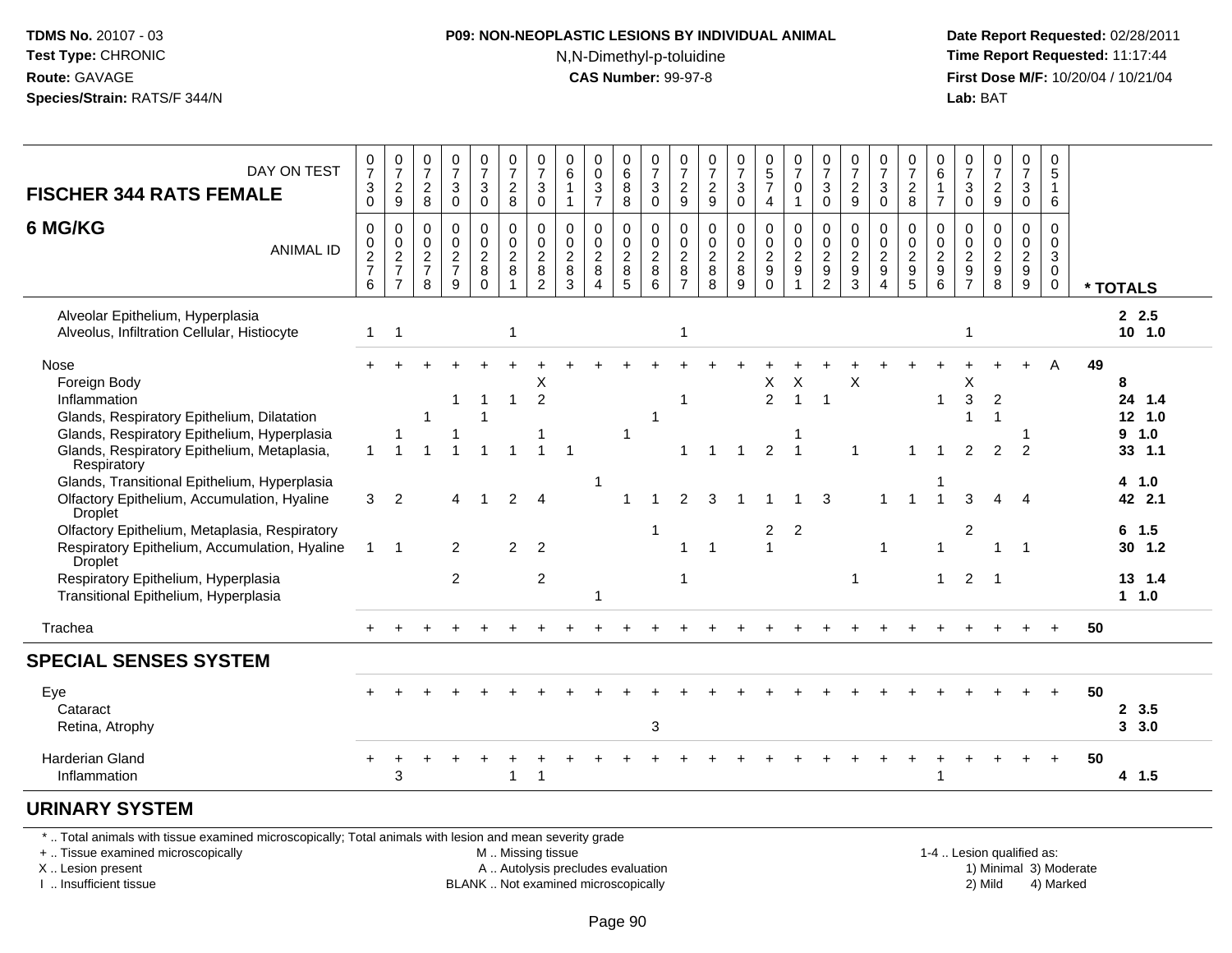#### **P09: NON-NEOPLASTIC LESIONS BY INDIVIDUAL ANIMAL**N,N-Dimethyl-p-toluidine

 **Date Report Requested:** 02/28/2011 **Time Report Requested:** 11:17:44 **First Dose M/F:** 10/20/04 / 10/21/04<br>**Lab:** BAT **Lab:** BAT

| DAY ON TEST<br><b>FISCHER 344 RATS FEMALE</b> | $\frac{0}{7}$<br>3                   | $\frac{0}{7}$<br>$\boldsymbol{2}$<br>9             | $\rightarrow$<br>$\overline{2}$<br>8   | 0<br>$\rightarrow$<br>$\sqrt{3}$         | $\frac{0}{7}$<br>$\ensuremath{\mathsf{3}}$<br>0 | 0<br>$\overline{7}$<br>$\overline{c}$<br>8 | 0<br>$\overline{ }$<br>3<br>$\Omega$      | O<br>6                                                       | 0<br>$\pmb{0}$<br>$\ensuremath{\mathsf{3}}$<br>$\rightarrow$ | 0<br>6<br>8<br>8             | $\frac{0}{7}$<br>3<br>$\Omega$         | $\rightarrow$<br>$\boldsymbol{2}$<br>9                                 | $\overline{z}$<br>$\boldsymbol{2}$<br>9 | 0<br>$\rightarrow$<br>$\sqrt{3}$<br>0  | $\begin{array}{c} 0 \\ 5 \\ 7 \end{array}$<br>4                           | $\frac{0}{7}$<br>$\pmb{0}$                          | 0<br>$\overline{ }$<br>3<br>$\Omega$ | $\overline{ }$<br>$\overline{\mathbf{c}}$<br>9 | $\mathbf 0$<br>$\rightarrow$<br>$\ensuremath{\mathsf{3}}$<br>$\Omega$ | 0<br>$\rightarrow$<br>$\overline{c}$<br>8 | $\begin{matrix} 0 \\ 6 \end{matrix}$<br>$\overline{ }$ | 0<br>$\overline{ }$<br>$\mathbf{3}$<br>$\Omega$     | $\overline{7}$<br>$\overline{c}$<br>9 | 0<br>$\overline{ }$<br>3<br>0 | 0<br>$\overline{5}$<br>6        |           |
|-----------------------------------------------|--------------------------------------|----------------------------------------------------|----------------------------------------|------------------------------------------|-------------------------------------------------|--------------------------------------------|-------------------------------------------|--------------------------------------------------------------|--------------------------------------------------------------|------------------------------|----------------------------------------|------------------------------------------------------------------------|-----------------------------------------|----------------------------------------|---------------------------------------------------------------------------|-----------------------------------------------------|--------------------------------------|------------------------------------------------|-----------------------------------------------------------------------|-------------------------------------------|--------------------------------------------------------|-----------------------------------------------------|---------------------------------------|-------------------------------|---------------------------------|-----------|
| 6 MG/KG<br>ANIMAL ID                          | 0<br>$\pmb{0}$<br>$\frac{2}{7}$<br>6 | 0<br>$\mathbf 0$<br>$\frac{2}{7}$<br>$\rightarrow$ | 0<br>$\mathbf 0$<br>$\frac{2}{7}$<br>8 | $_{\rm 0}^{\rm 0}$<br>$\frac{2}{7}$<br>9 | 0<br>$\mathbf 0$<br>$\frac{2}{8}$               | $\pmb{0}$<br>$_{\rm 8}^2$                  | 0<br>0<br>$\frac{2}{8}$<br>$\overline{c}$ | 0<br>$\pmb{0}$<br>$\begin{array}{c} 2 \\ 8 \end{array}$<br>3 | $\mathbf 0$<br>$\pmb{0}$<br>$\frac{2}{8}$<br>$\overline{4}$  | 0<br>0<br>$\frac{2}{8}$<br>5 | 0<br>$\mathbf 0$<br>$\frac{2}{8}$<br>6 | $\mathsf 0$<br>$\begin{array}{c} 2 \\ 8 \end{array}$<br>$\overline{ }$ | $\mathbf 0$<br>$\frac{2}{8}$<br>8       | 0<br>$\mathbf 0$<br>$\frac{2}{8}$<br>9 | $\begin{smallmatrix} 0\\0 \end{smallmatrix}$<br>$\frac{2}{9}$<br>$\Omega$ | $\boldsymbol{0}$<br>$\overline{0}$<br>$\frac{2}{9}$ | 0<br>$\pmb{0}$<br>$\frac{2}{9}$<br>2 | $\mathbf 0$<br>$\frac{2}{9}$<br>3              | 0<br>$\mathsf 0$<br>$\frac{2}{9}$<br>4                                | 0<br>0<br>$\frac{2}{9}$<br>5              | 0<br>$\pmb{0}$<br>$\frac{2}{9}$<br>6                   | 0<br>$\mathbf 0$<br>$\frac{2}{9}$<br>$\overline{ }$ | $\frac{2}{9}$<br>8                    | 0<br>0<br>$\frac{2}{9}$<br>9  | 0<br>0<br>3<br>0<br>$\mathbf 0$ | * TOTALS  |
|                                               |                                      |                                                    |                                        |                                          |                                                 |                                            |                                           |                                                              |                                                              |                              |                                        |                                                                        |                                         |                                        |                                                                           |                                                     |                                      |                                                |                                                                       |                                           |                                                        |                                                     |                                       |                               |                                 |           |
| Kidney                                        |                                      |                                                    |                                        |                                          |                                                 |                                            |                                           |                                                              |                                                              |                              |                                        |                                                                        |                                         |                                        |                                                                           |                                                     |                                      |                                                |                                                                       |                                           |                                                        |                                                     |                                       |                               | $+$                             | 50        |
| Accumulation, Hyaline Droplet<br>Cyst         |                                      |                                                    |                                        |                                          |                                                 |                                            |                                           |                                                              |                                                              |                              |                                        |                                                                        |                                         |                                        | $\overline{2}$                                                            |                                                     |                                      |                                                |                                                                       |                                           |                                                        |                                                     |                                       |                               |                                 | 23<br>1.1 |
| Mineralization                                |                                      |                                                    |                                        |                                          |                                                 |                                            |                                           |                                                              |                                                              |                              |                                        |                                                                        |                                         |                                        |                                                                           |                                                     |                                      |                                                |                                                                       |                                           |                                                        |                                                     |                                       |                               |                                 | 35<br>1.0 |
| Nephropathy                                   |                                      |                                                    |                                        |                                          |                                                 |                                            |                                           |                                                              |                                                              |                              |                                        |                                                                        |                                         |                                        |                                                                           |                                                     |                                      |                                                |                                                                       |                                           |                                                        |                                                     |                                       |                               |                                 | 38<br>1.2 |
| Pigmentation                                  |                                      |                                                    |                                        |                                          |                                                 |                                            |                                           |                                                              |                                                              |                              |                                        |                                                                        |                                         |                                        |                                                                           |                                                     |                                      |                                                |                                                                       |                                           |                                                        |                                                     |                                       |                               |                                 | 45<br>1.0 |
| Pelvis, Inflammation                          |                                      |                                                    |                                        |                                          |                                                 |                                            |                                           |                                                              |                                                              |                              |                                        | 2                                                                      |                                         |                                        |                                                                           |                                                     |                                      |                                                |                                                                       |                                           |                                                        |                                                     |                                       |                               |                                 | 32.3      |
| Pelvis, Transitional Epithelium, Hyperplasia  |                                      |                                                    |                                        |                                          |                                                 |                                            |                                           |                                                              |                                                              |                              |                                        |                                                                        |                                         |                                        |                                                                           |                                                     |                                      |                                                |                                                                       |                                           |                                                        |                                                     |                                       |                               |                                 | $3 \t1.3$ |
| <b>Urinary Bladder</b>                        |                                      |                                                    |                                        |                                          |                                                 |                                            |                                           |                                                              |                                                              |                              |                                        |                                                                        |                                         |                                        |                                                                           |                                                     |                                      |                                                |                                                                       |                                           |                                                        |                                                     |                                       |                               | ÷.                              | 50        |

\* .. Total animals with tissue examined microscopically; Total animals with lesion and mean severity grade

+ .. Tissue examined microscopically

X .. Lesion present

I .. Insufficient tissue

 M .. Missing tissueA .. Autolysis precludes evaluation

BLANK .. Not examined microscopically 2) Mild 4) Marked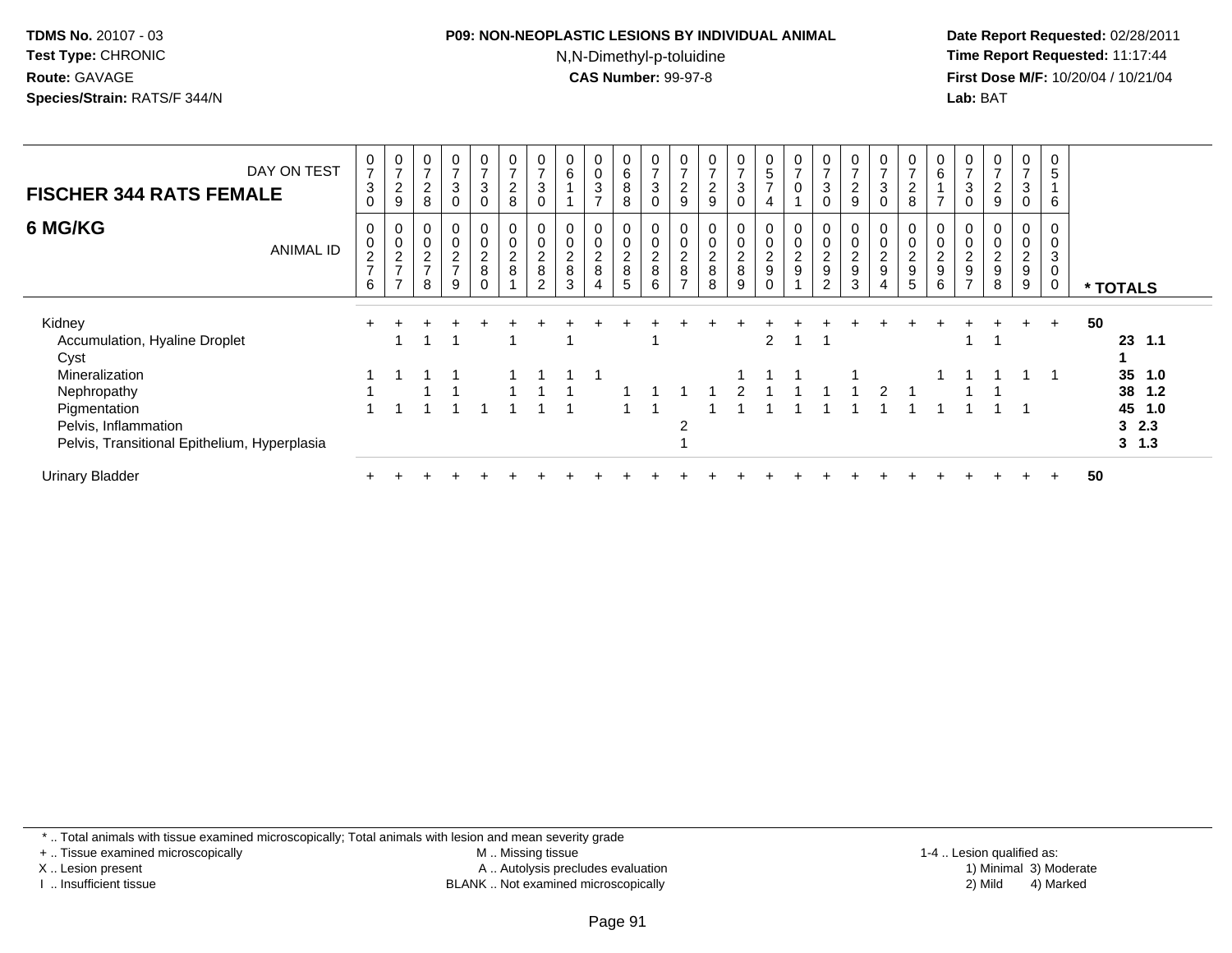#### **P09: NON-NEOPLASTIC LESIONS BY INDIVIDUAL ANIMAL**N,N-Dimethyl-p-toluidine

 **Date Report Requested:** 02/28/2011 **Time Report Requested:** 11:17:44 **First Dose M/F:** 10/20/04 / 10/21/04<br>**Lab:** BAT **Lab:** BAT

| <b>FISCHER 344 RATS FEMALE</b>                                                                                | DAY ON TEST      | $\frac{0}{7}$<br>$_{8}^2$                    | $\frac{0}{7}$<br>$\mathbf{1}$<br>$\mathsf{O}\xspace$      | $\begin{array}{c} 0 \\ 7 \end{array}$<br>$\mathsf 3$<br>$\mathbf 0$ | $\begin{array}{c} 0 \\ 7 \end{array}$<br>$\frac{2}{8}$                      | $\begin{smallmatrix}0\\7\end{smallmatrix}$<br>$\frac{2}{8}$                           | $\begin{smallmatrix}0\\7\end{smallmatrix}$<br>$\ensuremath{\mathsf{3}}$<br>$\mathbf 0$ | $\begin{array}{c} 0 \\ 7 \end{array}$<br>3<br>$\mathbf 0$                   | $\frac{0}{7}$<br>3<br>$\mathbf 0$                   | $\begin{array}{c} 0 \\ 6 \end{array}$<br>$\overline{4}$<br>$6\phantom{1}6$ | $\begin{array}{c} 0 \\ 7 \end{array}$<br>$\mathbf 0$<br>$\sqrt{5}$     | $\frac{0}{7}$<br>$_{\rm 8}^2$                     | $\frac{0}{7}$<br>$\frac{2}{9}$                                     | $\begin{array}{c} 0 \\ 6 \\ 8 \end{array}$<br>$\mathbf 0$ | $\begin{array}{c} 0 \\ 7 \end{array}$<br>$\mathbf{3}$<br>$\ddot{\mathbf{0}}$   | 0<br>5<br>5<br>9                                     | $\begin{array}{c} 0 \\ 6 \end{array}$<br>8<br>$\mathbf 0$ | 0<br>$\overline{7}$<br>$_{8}^{\rm 2}$                               | $\begin{array}{c} 0 \\ 7 \end{array}$<br>$\sqrt{3}$<br>$\mathbf 0$          | $\frac{0}{7}$<br>$\boldsymbol{2}$<br>$\overline{8}$             | $\begin{array}{c} 0 \\ 6 \end{array}$<br>$\sqrt{3}$<br>$\mathbf 0$ | $\begin{array}{c} 0 \\ 7 \end{array}$<br>$\sqrt{3}$<br>0              | 0<br>$\,6\,$                                                | $\begin{array}{c} 0 \\ 7 \end{array}$<br>$\mathbf{1}$<br>$\overline{4}$ | $\frac{0}{7}$<br>$\overline{2}$<br>9 | $\pmb{0}$<br>$\,6\,$<br>$5\phantom{.0}$<br>9        |                   |
|---------------------------------------------------------------------------------------------------------------|------------------|----------------------------------------------|-----------------------------------------------------------|---------------------------------------------------------------------|-----------------------------------------------------------------------------|---------------------------------------------------------------------------------------|----------------------------------------------------------------------------------------|-----------------------------------------------------------------------------|-----------------------------------------------------|----------------------------------------------------------------------------|------------------------------------------------------------------------|---------------------------------------------------|--------------------------------------------------------------------|-----------------------------------------------------------|--------------------------------------------------------------------------------|------------------------------------------------------|-----------------------------------------------------------|---------------------------------------------------------------------|-----------------------------------------------------------------------------|-----------------------------------------------------------------|--------------------------------------------------------------------|-----------------------------------------------------------------------|-------------------------------------------------------------|-------------------------------------------------------------------------|--------------------------------------|-----------------------------------------------------|-------------------|
| 20 MG/KG                                                                                                      | <b>ANIMAL ID</b> | $\pmb{0}$<br>$\frac{0}{3}$<br>$\pmb{0}$<br>1 | $\pmb{0}$<br>$\frac{0}{3}$<br>$\pmb{0}$<br>$\overline{2}$ | 0<br>$\mathsf{O}\xspace$<br>$\overline{3}$<br>$\mathbf 0$<br>3      | $\pmb{0}$<br>$\mathbf 0$<br>$\overline{3}$<br>$\mathbf 0$<br>$\overline{4}$ | $\mathbf 0$<br>$\mathsf{O}\xspace$<br>$\overline{3}$<br>$\mathbf 0$<br>$\overline{5}$ | $\mathbf 0$<br>$\frac{0}{3}$<br>$\mathbf 0$<br>6                                       | $\mathbf 0$<br>$\mathsf{O}\xspace$<br>$\overline{3}$<br>0<br>$\overline{7}$ | $\mathbf 0$<br>$\mathbf 0$<br>3<br>$\mathbf 0$<br>8 | $\mathbf 0$<br>$\frac{0}{3}$<br>$\mathbf 0$<br>9                           | 0<br>$\mathsf{O}\xspace$<br>$\overline{3}$<br>$\mathbf{1}$<br>$\Omega$ | $\mathbf 0$<br>$\frac{0}{3}$<br>$\mathbf{1}$<br>1 | 0<br>$\pmb{0}$<br>$\overline{3}$<br>$\mathbf{1}$<br>$\overline{2}$ | $\pmb{0}$<br>$\overline{0}$<br>3<br>$\mathbf{1}$<br>3     | $\mathsf{O}\xspace$<br>$\frac{0}{3}$<br>$\mathbf{1}$<br>$\boldsymbol{\Lambda}$ | 0<br>$\frac{0}{3}$<br>$\mathbf{1}$<br>$\overline{5}$ | $\pmb{0}$<br>$\overline{0}$<br>3<br>$\mathbf{1}$<br>6     | $\mathbf 0$<br>$\mathbf 0$<br>$\overline{3}$<br>1<br>$\overline{7}$ | $\mathbf 0$<br>$\mathsf{O}\xspace$<br>$\overline{3}$<br>$\overline{1}$<br>8 | $\mathbf 0$<br>$\pmb{0}$<br>$\overline{3}$<br>$\mathbf{1}$<br>9 | $\mathbf 0$<br>$\mathsf{O}\xspace$<br>$\frac{3}{2}$ <sub>0</sub>   | $\mathbf 0$<br>$\mathsf{O}\xspace$<br>$\frac{3}{2}$<br>$\overline{1}$ | $\mathbf 0$<br>$\mathbf 0$<br>$\mathbf{3}$<br>$\frac{2}{2}$ | 0<br>$\overline{0}$<br>$\frac{3}{2}$<br>3                               | 0<br>$\frac{0}{3}$<br>$\overline{4}$ | $\mathbf 0$<br>$\overline{0}$<br>3<br>$\frac{2}{5}$ | females<br>(cont) |
| <b>ALIMENTARY SYSTEM</b>                                                                                      |                  |                                              |                                                           |                                                                     |                                                                             |                                                                                       |                                                                                        |                                                                             |                                                     |                                                                            |                                                                        |                                                   |                                                                    |                                                           |                                                                                |                                                      |                                                           |                                                                     |                                                                             |                                                                 |                                                                    |                                                                       |                                                             |                                                                         |                                      |                                                     |                   |
| Esophagus                                                                                                     |                  |                                              |                                                           |                                                                     |                                                                             |                                                                                       |                                                                                        |                                                                             |                                                     |                                                                            |                                                                        |                                                   |                                                                    |                                                           |                                                                                |                                                      |                                                           |                                                                     |                                                                             |                                                                 |                                                                    |                                                                       |                                                             |                                                                         |                                      |                                                     |                   |
| Intestine Large, Cecum                                                                                        |                  |                                              |                                                           |                                                                     |                                                                             |                                                                                       |                                                                                        |                                                                             |                                                     |                                                                            |                                                                        |                                                   |                                                                    |                                                           |                                                                                |                                                      |                                                           |                                                                     |                                                                             |                                                                 |                                                                    |                                                                       |                                                             |                                                                         |                                      |                                                     |                   |
| Intestine Large, Colon                                                                                        |                  |                                              |                                                           |                                                                     |                                                                             |                                                                                       |                                                                                        |                                                                             |                                                     |                                                                            |                                                                        |                                                   |                                                                    |                                                           |                                                                                |                                                      |                                                           |                                                                     |                                                                             |                                                                 |                                                                    |                                                                       |                                                             |                                                                         |                                      | $\ddot{}$                                           |                   |
| Intestine Large, Rectum<br>Parasite Metazoan                                                                  |                  |                                              |                                                           |                                                                     |                                                                             |                                                                                       |                                                                                        |                                                                             |                                                     |                                                                            |                                                                        |                                                   |                                                                    |                                                           |                                                                                |                                                      |                                                           |                                                                     | X                                                                           |                                                                 |                                                                    |                                                                       |                                                             |                                                                         |                                      |                                                     |                   |
| Intestine Small, Duodenum                                                                                     |                  |                                              |                                                           |                                                                     |                                                                             |                                                                                       |                                                                                        |                                                                             |                                                     |                                                                            |                                                                        |                                                   |                                                                    |                                                           |                                                                                |                                                      |                                                           |                                                                     |                                                                             |                                                                 |                                                                    |                                                                       |                                                             |                                                                         |                                      |                                                     |                   |
| Intestine Small, Ileum                                                                                        |                  |                                              |                                                           |                                                                     |                                                                             |                                                                                       |                                                                                        |                                                                             |                                                     |                                                                            |                                                                        |                                                   |                                                                    |                                                           |                                                                                |                                                      |                                                           |                                                                     |                                                                             |                                                                 |                                                                    |                                                                       |                                                             |                                                                         |                                      |                                                     |                   |
| Intestine Small, Jejunum                                                                                      |                  |                                              |                                                           |                                                                     |                                                                             |                                                                                       |                                                                                        |                                                                             |                                                     |                                                                            |                                                                        |                                                   |                                                                    |                                                           |                                                                                |                                                      |                                                           |                                                                     |                                                                             |                                                                 |                                                                    |                                                                       |                                                             |                                                                         |                                      | $\ddot{}$                                           |                   |
| Liver<br>Angiectasis<br><b>Basophilic Focus</b>                                                               |                  |                                              |                                                           |                                                                     |                                                                             | $\mathbf{1}$                                                                          |                                                                                        |                                                                             |                                                     | X                                                                          |                                                                        |                                                   |                                                                    |                                                           | -1                                                                             |                                                      | X                                                         |                                                                     |                                                                             |                                                                 |                                                                    |                                                                       |                                                             |                                                                         | X                                    |                                                     |                   |
| <b>Clear Cell Focus</b><br>Degeneration, Cystic                                                               |                  | $\times$                                     |                                                           |                                                                     | $X$ $X$ $X$                                                                 |                                                                                       |                                                                                        | $X$ $X$                                                                     |                                                     |                                                                            |                                                                        | X                                                 |                                                                    |                                                           | $\mathsf{X}$                                                                   |                                                      |                                                           | X                                                                   | $X$ $X$                                                                     |                                                                 |                                                                    | X                                                                     |                                                             |                                                                         |                                      |                                                     |                   |
| <b>Eosinophilic Focus</b><br>Fatty Change, Focal<br>Fatty Change, Diffuse<br>Hematopoietic Cell Proliferation |                  |                                              | $X$ $X$                                                   | $\boldsymbol{\mathsf{X}}$<br>$\overline{2}$                         |                                                                             |                                                                                       | -1                                                                                     | $X$ $X$                                                                     |                                                     |                                                                            | $\overline{c}$                                                         | $X$ $X$                                           |                                                                    |                                                           | X                                                                              |                                                      |                                                           |                                                                     | $X$ $X$                                                                     |                                                                 |                                                                    | $X$ $X$                                                               |                                                             |                                                                         | X                                    | 3                                                   |                   |
| Hepatodiaphragmatic Nodule<br>Inflammation<br><b>Mixed Cell Focus</b><br><b>Bile Duct, Fibrosis</b>           |                  | $\blacktriangleleft$                         | $\overline{1}$<br>-1                                      | $\mathsf X$<br>$\mathbf{1}$<br>X                                    | $\overline{1}$<br>$\mathsf{X}$                                              | $\overline{c}$<br>$\times$                                                            | 1                                                                                      | $\mathbf{1}$                                                                |                                                     | -1                                                                         | Χ                                                                      |                                                   |                                                                    |                                                           | X                                                                              | -1                                                   |                                                           |                                                                     | Х<br>$\overline{1}$                                                         | -1                                                              | -1                                                                 | X<br>$\overline{1}$<br>X<br>$\overline{1}$                            | $\times$                                                    | $\mathbf{1}$                                                            | $\mathbf{1}$<br>X<br>$\overline{1}$  | $\overline{1}$                                      |                   |

\* .. Total animals with tissue examined microscopically; Total animals with lesion and mean severity grade

+ .. Tissue examined microscopically

X .. Lesion present

I .. Insufficient tissue

M .. Missing tissue

 Lesion present A .. Autolysis precludes evaluation 1) Minimal 3) ModerateBLANK .. Not examined microscopically 2) Mild 4) Marked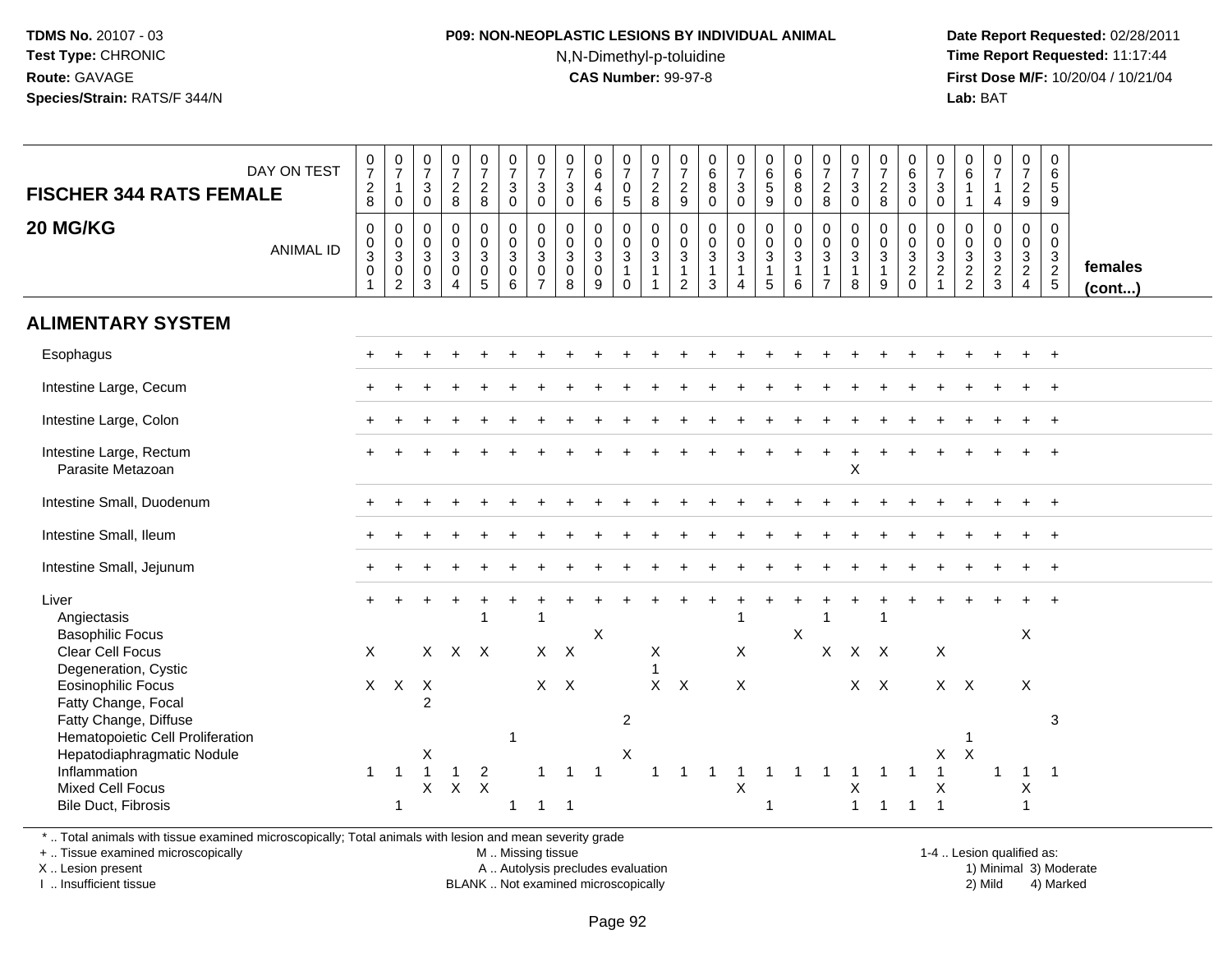# **P09: NON-NEOPLASTIC LESIONS BY INDIVIDUAL ANIMAL**N,N-Dimethyl-p-toluidine

| <b>FISCHER 344 RATS FEMALE</b>                                                                                                                                                                | DAY ON TEST      | $\frac{0}{7}$<br>$_{\rm 2}^2$                                | $\frac{0}{7}$<br>$\mathbf{1}$<br>0                                  | $\frac{0}{7}$<br>$\ensuremath{\mathsf{3}}$<br>$\mathbf 0$    | $\begin{array}{c} 0 \\ 7 \end{array}$<br>$\boldsymbol{2}$<br>8          | $\frac{0}{7}$<br>$\frac{2}{8}$                                         | $\frac{0}{7}$<br>$\ensuremath{\mathsf{3}}$<br>$\mathbf 0$ | $\frac{0}{7}$<br>3<br>$\mathbf 0$                              | 0<br>$\overline{7}$<br>$\mathbf{3}$<br>0                   | $\mathbf 0$<br>$\overline{6}$<br>$\overline{4}$<br>6                                | $\begin{array}{c} 0 \\ 7 \end{array}$<br>$\pmb{0}$<br>$\sqrt{5}$  | $\frac{0}{7}$<br>$\sqrt{2}$<br>8                                         | 0<br>$\overline{7}$<br>$\boldsymbol{2}$<br>9           | 0<br>$6\phantom{a}$<br>8<br>$\mathbf 0$                     | $\frac{0}{7}$<br>3<br>0                                 | $\begin{array}{c} 0 \\ 6 \\ 5 \end{array}$<br>$\boldsymbol{9}$      | $\mathbf 0$<br>$\overline{6}$<br>$\,8\,$<br>$\mathbf 0$           | $\pmb{0}$<br>$\overline{7}$<br>$\sqrt{2}$<br>8                   | $\frac{0}{7}$<br>$\mathbf{3}$<br>$\mathbf 0$                                                     | $\frac{0}{7}$<br>$\boldsymbol{2}$<br>$\,8\,$ | $_{6}^{\rm 0}$<br>$\ensuremath{\mathsf{3}}$<br>$\mathbf 0$  | 0<br>$\overline{7}$<br>3<br>$\mathbf 0$                 | 0<br>6<br>$\mathbf{1}$                                                   | $\begin{array}{c} 0 \\ 7 \end{array}$<br>$\mathbf 1$<br>4     | $\mathbf 0$<br>$\overline{7}$<br>$\overline{\mathbf{c}}$<br>9 | 0<br>$\,6\,$<br>$\sqrt{5}$<br>9             |                   |
|-----------------------------------------------------------------------------------------------------------------------------------------------------------------------------------------------|------------------|--------------------------------------------------------------|---------------------------------------------------------------------|--------------------------------------------------------------|-------------------------------------------------------------------------|------------------------------------------------------------------------|-----------------------------------------------------------|----------------------------------------------------------------|------------------------------------------------------------|-------------------------------------------------------------------------------------|-------------------------------------------------------------------|--------------------------------------------------------------------------|--------------------------------------------------------|-------------------------------------------------------------|---------------------------------------------------------|---------------------------------------------------------------------|-------------------------------------------------------------------|------------------------------------------------------------------|--------------------------------------------------------------------------------------------------|----------------------------------------------|-------------------------------------------------------------|---------------------------------------------------------|--------------------------------------------------------------------------|---------------------------------------------------------------|---------------------------------------------------------------|---------------------------------------------|-------------------|
| 20 MG/KG                                                                                                                                                                                      | <b>ANIMAL ID</b> | $\mathbf 0$<br>$_{3}^{\rm 0}$<br>$\mathbf 0$<br>$\mathbf{1}$ | 0<br>$_{3}^{\rm 0}$<br>$\begin{smallmatrix} 0\\2 \end{smallmatrix}$ | $\mathbf 0$<br>$\pmb{0}$<br>$\overline{3}$<br>$_{3}^{\rm 0}$ | $\mathbf 0$<br>$\mathbf 0$<br>$\sqrt{3}$<br>$\pmb{0}$<br>$\overline{4}$ | 0<br>$\mathsf{O}\xspace$<br>3<br>$\begin{array}{c} 0 \\ 5 \end{array}$ | $\pmb{0}$<br>$\pmb{0}$<br>$\overline{3}$<br>$\frac{0}{6}$ | $\mathbf 0$<br>$\mathbf 0$<br>3<br>$\pmb{0}$<br>$\overline{7}$ | $\mathbf 0$<br>$\mathbf 0$<br>$\sqrt{3}$<br>$\pmb{0}$<br>8 | $\mathbf 0$<br>$\pmb{0}$<br>$\overline{3}$<br>$\mathsf{O}\xspace$<br>$\overline{9}$ | 0<br>$\mathbf 0$<br>$\overline{3}$<br>$\mathbf{1}$<br>$\mathbf 0$ | $\mathbf 0$<br>$\mathbf 0$<br>$\sqrt{3}$<br>$\mathbf{1}$<br>$\mathbf{1}$ | $\mathbf 0$<br>$\mathbf 0$<br>3<br>1<br>$\overline{c}$ | $\mathbf 0$<br>$\pmb{0}$<br>$\overline{3}$<br>$\frac{1}{3}$ | 0<br>$\mathbf 0$<br>3<br>$\mathbf{1}$<br>$\overline{4}$ | $\pmb{0}$<br>$\frac{0}{3}$<br>$\begin{array}{c} 1 \\ 5 \end{array}$ | $\mathbf 0$<br>$\pmb{0}$<br>$\sqrt{3}$<br>$\mathbf{1}$<br>$\,6\,$ | 0<br>$\mathbf 0$<br>$\sqrt{3}$<br>$\mathbf{1}$<br>$\overline{7}$ | $\mathbf 0$<br>$\mathbf 0$<br>$\ensuremath{\mathsf{3}}$<br>$\begin{array}{c} 1 \\ 8 \end{array}$ | 0<br>$\mathbf 0$<br>$\sqrt{3}$<br>1<br>9     | 0<br>$\mathsf{O}\xspace$<br>$\overline{3}$<br>$\frac{2}{0}$ | 0<br>$\mathbf 0$<br>3<br>$\overline{c}$<br>$\mathbf{1}$ | $\mathbf 0$<br>$\mathbf 0$<br>$\ensuremath{\mathsf{3}}$<br>$\frac{2}{2}$ | $\mathbf 0$<br>$\mathsf 0$<br>$\overline{3}$<br>$\frac{2}{3}$ | 0<br>$\mathbf 0$<br>$\mathbf{3}$<br>$\frac{2}{4}$             | $\mathbf 0$<br>$\mathbf 0$<br>$\frac{3}{2}$ | females<br>(cont) |
| Bile Duct, Hyperplasia<br>Centrilobular, Degeneration<br>Hepatocyte, Hypertrophy<br>Hepatocyte, Necrosis<br>Oval Cell, Hyperplasia                                                            |                  | $\mathbf{1}$                                                 |                                                                     |                                                              |                                                                         | $\mathbf{1}$                                                           | 1<br>$\overline{2}$                                       | -1                                                             | $\overline{1}$                                             |                                                                                     | $\overline{2}$<br>2<br>$\overline{2}$                             |                                                                          | 1                                                      |                                                             |                                                         | $\mathbf 1$                                                         | $\overline{1}$                                                    |                                                                  | $\mathbf{1}$                                                                                     | -1                                           | -1                                                          | -1                                                      | $\overline{c}$                                                           | -1                                                            | -1                                                            | $\overline{c}$                              |                   |
| Mesentery<br>Fat, Necrosis                                                                                                                                                                    |                  |                                                              |                                                                     |                                                              |                                                                         |                                                                        |                                                           | $\ddot{}$<br>3                                                 |                                                            |                                                                                     |                                                                   |                                                                          | $\ddot{}$<br>3                                         |                                                             |                                                         |                                                                     | $\ddot{}$<br>3                                                    |                                                                  |                                                                                                  |                                              |                                                             |                                                         |                                                                          |                                                               |                                                               |                                             |                   |
| Pancreas<br>Cyst<br>Infiltration Cellular, Mononuclear Cell<br>Acinus, Atrophy                                                                                                                |                  |                                                              |                                                                     |                                                              |                                                                         |                                                                        |                                                           |                                                                |                                                            |                                                                                     |                                                                   | $\times$                                                                 |                                                        | $\overline{c}$                                              |                                                         |                                                                     | -1                                                                | Х<br>-1                                                          |                                                                                                  |                                              |                                                             |                                                         | -1                                                                       |                                                               |                                                               | $\mathbf 1$                                 |                   |
| Salivary Glands                                                                                                                                                                               |                  |                                                              |                                                                     |                                                              |                                                                         |                                                                        |                                                           |                                                                |                                                            |                                                                                     |                                                                   |                                                                          |                                                        |                                                             |                                                         |                                                                     |                                                                   |                                                                  |                                                                                                  |                                              |                                                             |                                                         |                                                                          |                                                               |                                                               | $\ddot{+}$                                  |                   |
| Stomach, Forestomach<br>Hyperplasia, Squamous<br>Inflammation<br>Ulcer                                                                                                                        |                  |                                                              |                                                                     | 2                                                            |                                                                         |                                                                        |                                                           |                                                                |                                                            |                                                                                     | 2<br>$\overline{2}$                                               |                                                                          |                                                        |                                                             |                                                         | $\overline{1}$                                                      |                                                                   |                                                                  |                                                                                                  |                                              |                                                             |                                                         |                                                                          |                                                               |                                                               | $\overline{\mathbf{c}}$<br>3<br>3           |                   |
| Stomach, Glandular<br>Inflammation<br>Ulcer                                                                                                                                                   |                  |                                                              |                                                                     |                                                              |                                                                         |                                                                        |                                                           |                                                                |                                                            |                                                                                     |                                                                   |                                                                          |                                                        |                                                             |                                                         |                                                                     |                                                                   |                                                                  |                                                                                                  |                                              |                                                             |                                                         |                                                                          |                                                               |                                                               | $\ddot{}$                                   |                   |
| <b>CARDIOVASCULAR SYSTEM</b>                                                                                                                                                                  |                  |                                                              |                                                                     |                                                              |                                                                         |                                                                        |                                                           |                                                                |                                                            |                                                                                     |                                                                   |                                                                          |                                                        |                                                             |                                                         |                                                                     |                                                                   |                                                                  |                                                                                                  |                                              |                                                             |                                                         |                                                                          |                                                               |                                                               |                                             |                   |
| <b>Blood Vessel</b>                                                                                                                                                                           |                  |                                                              |                                                                     |                                                              |                                                                         |                                                                        |                                                           |                                                                |                                                            |                                                                                     |                                                                   |                                                                          |                                                        |                                                             |                                                         |                                                                     |                                                                   |                                                                  |                                                                                                  |                                              |                                                             |                                                         |                                                                          |                                                               |                                                               | $\overline{+}$                              |                   |
| Heart<br>Cardiomyopathy                                                                                                                                                                       |                  |                                                              |                                                                     |                                                              |                                                                         | 2                                                                      |                                                           |                                                                |                                                            |                                                                                     |                                                                   |                                                                          | 2                                                      |                                                             | $\mathbf{1}$                                            |                                                                     |                                                                   |                                                                  |                                                                                                  |                                              |                                                             | $\mathbf{1}$                                            | $\ddot{}$                                                                | $\ddot{}$<br>$\overline{2}$                                   | $\ddot{}$<br>$\overline{1}$                                   | $+$                                         |                   |
| *  Total animals with tissue examined microscopically; Total animals with lesion and mean severity grade<br>+  Tissue examined microscopically<br>X  Lesion present<br>I. Insufficient tissue |                  |                                                              |                                                                     |                                                              |                                                                         |                                                                        | M  Missing tissue                                         |                                                                |                                                            | A  Autolysis precludes evaluation<br>BLANK  Not examined microscopically            |                                                                   |                                                                          |                                                        |                                                             |                                                         |                                                                     |                                                                   |                                                                  |                                                                                                  |                                              |                                                             |                                                         |                                                                          | 1-4  Lesion qualified as:<br>2) Mild                          |                                                               | 1) Minimal 3) Moderate<br>4) Marked         |                   |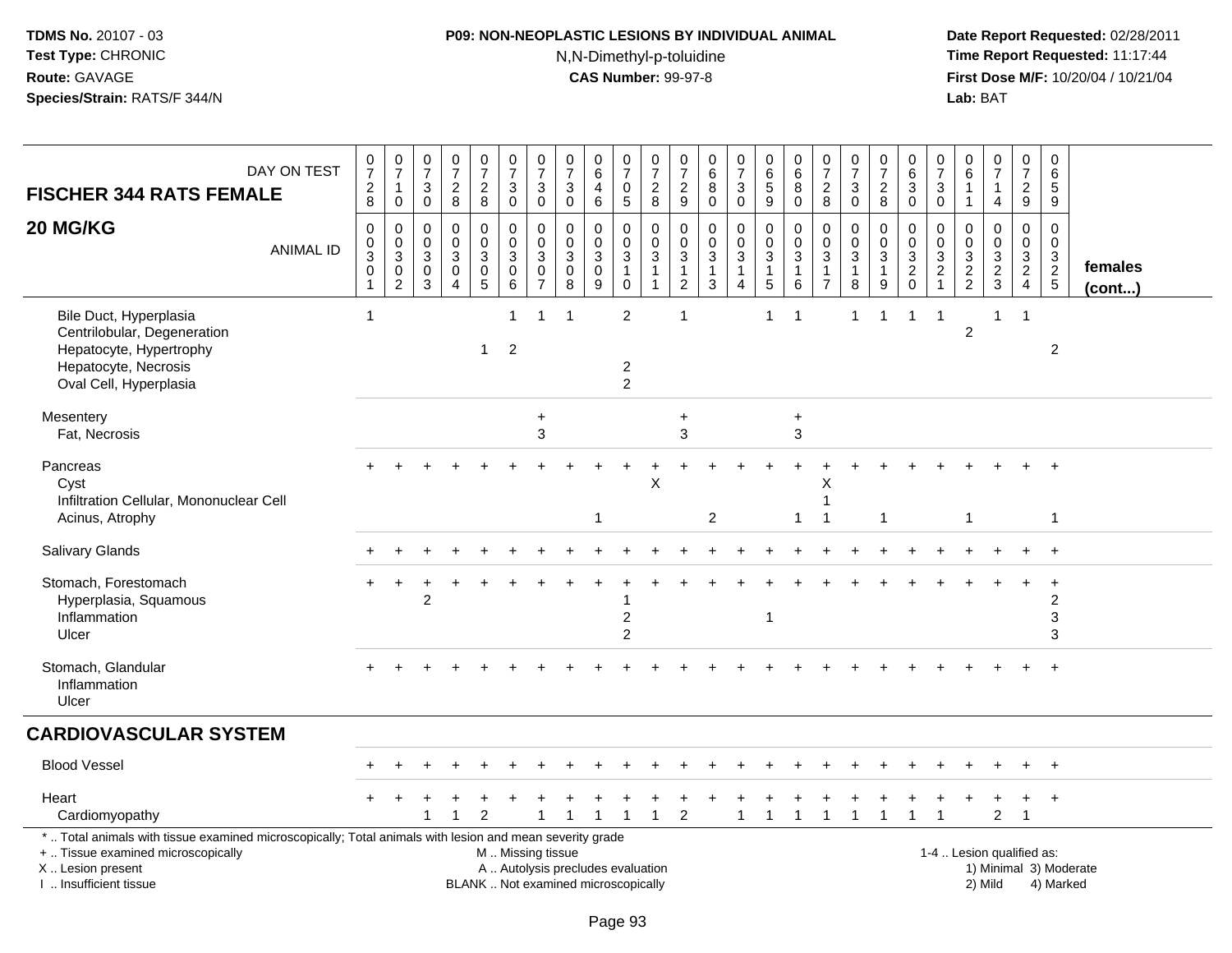#### **P09: NON-NEOPLASTIC LESIONS BY INDIVIDUAL ANIMAL**N,N-Dimethyl-p-toluidine

 **Date Report Requested:** 02/28/2011 **Time Report Requested:** 11:17:44 **First Dose M/F:** 10/20/04 / 10/21/04<br>**Lab:** BAT **Lab:** BAT

| <b>FISCHER 344 RATS FEMALE</b>                                                      | DAY ON TEST      | $\frac{0}{7}$<br>$\overline{c}$<br>8                    | $\frac{0}{7}$<br>$\mathbf 0$                                  | $\frac{0}{7}$<br>$\sqrt{3}$<br>$\mathsf{O}\xspace$ | $\frac{0}{7}$<br>$\overline{c}$<br>8                                | $\frac{0}{7}$<br>$\overline{c}$<br>$\bf8$                          | $\frac{0}{7}$<br>$\sqrt{3}$<br>$\mathsf 0$                             | $\frac{0}{7}$<br>$\ensuremath{\mathsf{3}}$<br>$\mathbf 0$         | $\frac{0}{7}$<br>$\sqrt{3}$<br>$\mathsf{O}\xspace$          | $\begin{array}{c} 0 \\ 6 \end{array}$<br>$\overline{4}$<br>$\,6\,$                | $\frac{0}{7}$<br>$\mathbf 0$<br>$5\phantom{.0}$        | $\frac{0}{7}$<br>$\frac{2}{8}$                                           | $\frac{0}{7}$<br>$\sqrt{2}$<br>$\boldsymbol{9}$                  | $\begin{array}{c} 0 \\ 6 \end{array}$<br>8<br>$\mathbf 0$          | $\frac{0}{7}$<br>3<br>$\mathsf{O}$                  | $\begin{array}{c} 0 \\ 6 \\ 5 \end{array}$<br>$\boldsymbol{9}$ | $_{\rm 6}^{\rm 0}$<br>$\overline{8}$<br>$\mathbf 0$                | $\frac{0}{7}$<br>$\overline{2}$<br>8    | $\frac{0}{7}$<br>$\sqrt{3}$<br>$\mathbf 0$                                 | $\frac{0}{7}$<br>$\overline{c}$<br>8                  | $_{6}^{\rm 0}$<br>$\overline{3}$<br>$\pmb{0}$        | $\frac{0}{7}$<br>$\mathbf{3}$<br>$\mathsf{O}\xspace$ | 0<br>6                         | $\begin{array}{c} 0 \\ 7 \end{array}$<br>1<br>4 | $\frac{0}{7}$<br>$\sqrt{2}$<br>$\boldsymbol{9}$     | 0<br>6<br>5<br>9                                               |                         |
|-------------------------------------------------------------------------------------|------------------|---------------------------------------------------------|---------------------------------------------------------------|----------------------------------------------------|---------------------------------------------------------------------|--------------------------------------------------------------------|------------------------------------------------------------------------|-------------------------------------------------------------------|-------------------------------------------------------------|-----------------------------------------------------------------------------------|--------------------------------------------------------|--------------------------------------------------------------------------|------------------------------------------------------------------|--------------------------------------------------------------------|-----------------------------------------------------|----------------------------------------------------------------|--------------------------------------------------------------------|-----------------------------------------|----------------------------------------------------------------------------|-------------------------------------------------------|------------------------------------------------------|------------------------------------------------------|--------------------------------|-------------------------------------------------|-----------------------------------------------------|----------------------------------------------------------------|-------------------------|
| 20 MG/KG                                                                            | <b>ANIMAL ID</b> | 0<br>0<br>$\ensuremath{\mathsf{3}}$<br>$\mathbf 0$<br>1 | $\mathbf 0$<br>0<br>$\sqrt{3}$<br>$\pmb{0}$<br>$\overline{c}$ | 0<br>0<br>$\mathbf{3}$<br>$\mathsf{O}\xspace$<br>3 | $\pmb{0}$<br>$\pmb{0}$<br>$\sqrt{3}$<br>$\pmb{0}$<br>$\overline{4}$ | 0<br>$\overline{0}$<br>$\mathbf{3}$<br>$\pmb{0}$<br>$\overline{5}$ | $\mathbf 0$<br>$\ddot{\mathbf{0}}$<br>$\mathbf{3}$<br>$\mathbf 0$<br>6 | $\mathbf{0}$<br>$\mathbf 0$<br>3<br>$\mathbf 0$<br>$\overline{7}$ | $\Omega$<br>$\pmb{0}$<br>$\mathfrak{Z}$<br>$\mathbf 0$<br>8 | $\mathbf 0$<br>$\pmb{0}$<br>$\ensuremath{\mathsf{3}}$<br>$\mathsf{O}\xspace$<br>9 | $\Omega$<br>$\mathbf 0$<br>$\mathbf{3}$<br>$\mathbf 0$ | $\mathbf 0$<br>$\pmb{0}$<br>$\sqrt{3}$<br>$\mathbf{1}$<br>$\overline{1}$ | 0<br>$\pmb{0}$<br>$\mathbf{3}$<br>$\mathbf{1}$<br>$\overline{2}$ | $\mathbf 0$<br>$\boldsymbol{0}$<br>$\sqrt{3}$<br>$\mathbf{1}$<br>3 | 0<br>$\pmb{0}$<br>$\mathbf{3}$<br>$\mathbf{1}$<br>4 | 0<br>$\overline{0}$<br>3<br>$\mathbf{1}$<br>5                  | 0<br>$\mathsf 0$<br>$\ensuremath{\mathsf{3}}$<br>$\mathbf{1}$<br>6 | $\mathbf 0$<br>0<br>3<br>$\overline{7}$ | $\mathbf 0$<br>$\pmb{0}$<br>$\ensuremath{\mathsf{3}}$<br>$\mathbf{1}$<br>8 | 0<br>$\mathbf 0$<br>$\mathbf{3}$<br>$\mathbf{1}$<br>9 | 0<br>$\begin{array}{c} 0 \\ 3 \\ 2 \\ 0 \end{array}$ | 0<br>$\pmb{0}$<br>$\frac{3}{2}$                      | $\Omega$<br>0<br>$\frac{3}{2}$ | $\mathbf 0$<br>$\mathbf 0$<br>$\frac{3}{2}$     | 0<br>$\mathbf 0$<br>$\frac{3}{2}$<br>$\overline{4}$ | $\mathbf 0$<br>0<br>$\ensuremath{\mathsf{3}}$<br>$\frac{2}{5}$ | females<br>$($ cont $)$ |
| Pigmentation                                                                        |                  |                                                         |                                                               |                                                    |                                                                     |                                                                    |                                                                        |                                                                   |                                                             |                                                                                   |                                                        |                                                                          |                                                                  | 1                                                                  |                                                     |                                                                |                                                                    |                                         |                                                                            |                                                       |                                                      |                                                      |                                |                                                 |                                                     |                                                                |                         |
| <b>ENDOCRINE SYSTEM</b>                                                             |                  |                                                         |                                                               |                                                    |                                                                     |                                                                    |                                                                        |                                                                   |                                                             |                                                                                   |                                                        |                                                                          |                                                                  |                                                                    |                                                     |                                                                |                                                                    |                                         |                                                                            |                                                       |                                                      |                                                      |                                |                                                 |                                                     |                                                                |                         |
| <b>Adrenal Cortex</b><br>Angiectasis<br>Degeneration, Cystic<br>Hyperplasia         |                  | $\overline{2}$                                          | $\overline{2}$<br>2                                           | $\overline{2}$                                     | $\overline{2}$                                                      | $\mathbf{3}$                                                       | 2                                                                      | $\overline{2}$                                                    |                                                             | $\overline{2}$                                                                    | 2                                                      |                                                                          |                                                                  |                                                                    | $\overline{2}$                                      | $\overline{2}$                                                 | $\overline{1}$<br>3                                                | -1                                      | $\overline{c}$                                                             | $\overline{2}$                                        | $\overline{1}$                                       | $\overline{2}$<br>3                                  |                                | $\overline{c}$                                  | $\overline{2}$                                      | $\ddot{}$<br>$\overline{2}$                                    |                         |
| Hypertrophy<br>Vacuolization Cytoplasmic                                            |                  | -1                                                      | $\overline{1}$                                                |                                                    |                                                                     |                                                                    | $\overline{2}$                                                         | $\overline{c}$                                                    | $\overline{c}$                                              | $\overline{1}$                                                                    | 3<br>$\overline{2}$                                    | 2<br>$\overline{1}$                                                      | $\overline{1}$                                                   | 1                                                                  |                                                     |                                                                |                                                                    | 1                                       | -1                                                                         | 2                                                     |                                                      | $\overline{2}$                                       | $\overline{2}$                 |                                                 |                                                     | 3                                                              |                         |
| Adrenal Medulla<br>Hyperplasia                                                      |                  |                                                         |                                                               |                                                    |                                                                     |                                                                    |                                                                        |                                                                   |                                                             |                                                                                   |                                                        |                                                                          |                                                                  |                                                                    |                                                     |                                                                |                                                                    |                                         |                                                                            |                                                       |                                                      |                                                      |                                |                                                 |                                                     | $\ddot{}$                                                      |                         |
| Islets, Pancreatic                                                                  |                  |                                                         |                                                               |                                                    |                                                                     |                                                                    |                                                                        |                                                                   |                                                             |                                                                                   |                                                        |                                                                          |                                                                  |                                                                    |                                                     |                                                                |                                                                    |                                         |                                                                            |                                                       |                                                      |                                                      |                                |                                                 |                                                     |                                                                |                         |
| Parathyroid Gland<br>Hyperplasia, Focal<br>Hyperplasia, Diffuse                     |                  | $\overline{2}$                                          |                                                               |                                                    |                                                                     |                                                                    |                                                                        |                                                                   |                                                             |                                                                                   |                                                        |                                                                          |                                                                  |                                                                    |                                                     |                                                                |                                                                    |                                         | 1                                                                          |                                                       |                                                      |                                                      |                                |                                                 |                                                     |                                                                |                         |
| <b>Pituitary Gland</b><br>Cyst<br>Pars Distalis, Cyst<br>Pars Distalis, Hyperplasia |                  | X<br>3                                                  |                                                               | $\mathsf{X}^-$<br>1                                | $\mathsf{X}$                                                        |                                                                    |                                                                        | 3                                                                 |                                                             |                                                                                   |                                                        | $\mathsf X$                                                              |                                                                  |                                                                    |                                                     |                                                                |                                                                    | $\overline{2}$                          |                                                                            | Χ                                                     |                                                      | $\overline{4}$                                       | 2                              |                                                 | X                                                   | $\mathsf{X}$<br>$\overline{2}$                                 |                         |
| <b>Thyroid Gland</b><br>C-cell, Hyperplasia                                         |                  |                                                         |                                                               |                                                    | -1                                                                  |                                                                    |                                                                        |                                                                   |                                                             |                                                                                   |                                                        |                                                                          |                                                                  |                                                                    |                                                     |                                                                |                                                                    | 1                                       | -1                                                                         |                                                       |                                                      |                                                      |                                |                                                 |                                                     | $\overline{1}$                                                 |                         |

#### **GENERAL BODY SYSTEM**

#### NONE

\* .. Total animals with tissue examined microscopically; Total animals with lesion and mean severity grade

+ .. Tissue examined microscopically

X .. Lesion present

I .. Insufficient tissue

M .. Missing tissue

A .. Autolysis precludes evaluation

BLANK .. Not examined microscopically 2) Mild 4) Marked

1-4 .. Lesion qualified as: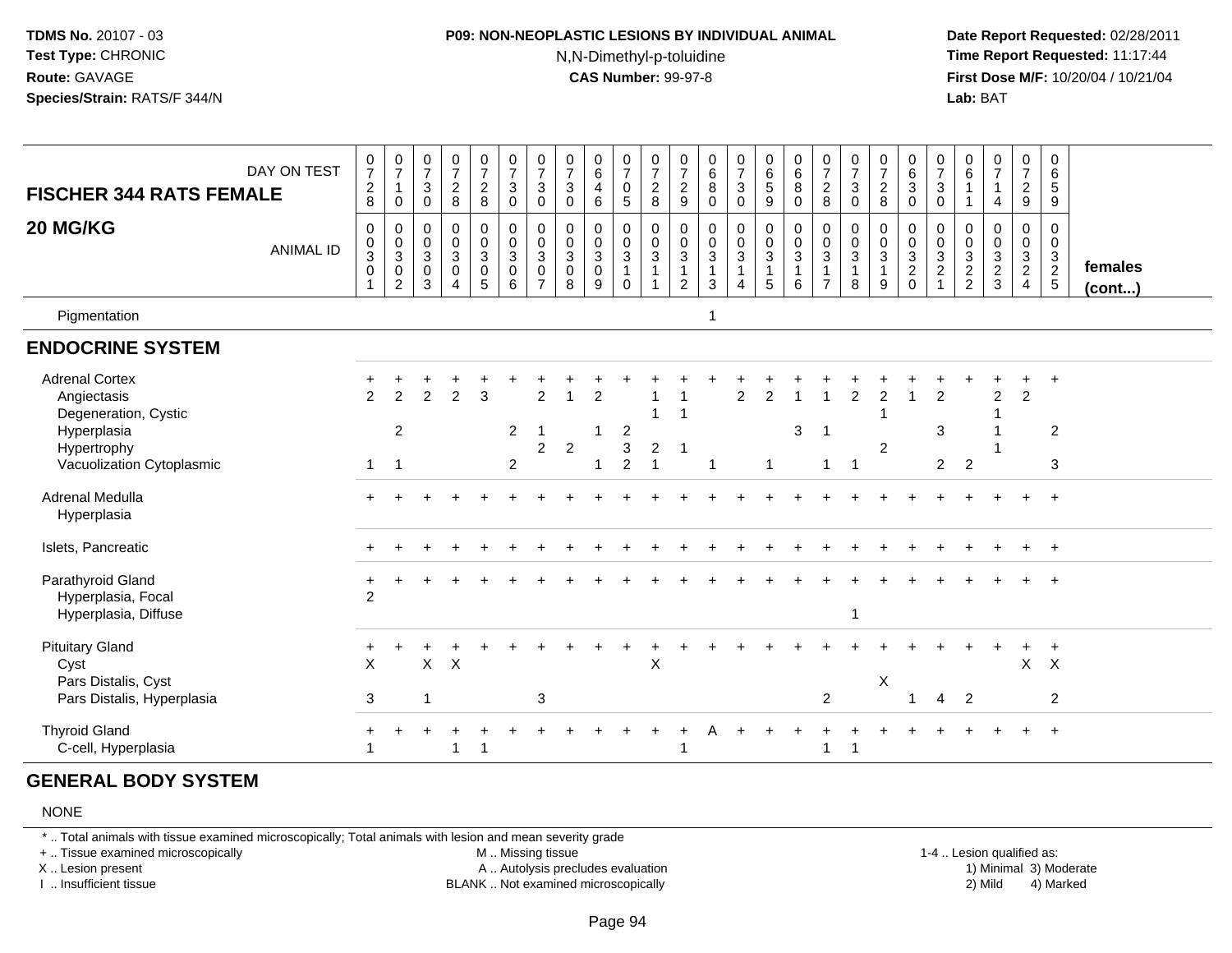# **P09: NON-NEOPLASTIC LESIONS BY INDIVIDUAL ANIMAL**N,N-Dimethyl-p-toluidine

| DAY ON TEST<br><b>FISCHER 344 RATS FEMALE</b><br>20 MG/KG<br><b>ANIMAL ID</b>                                                                                                                 | $\frac{0}{7}$<br>$_{\rm 2}^2$<br>$\pmb{0}$<br>$\pmb{0}$<br>$\overline{3}$<br>$\pmb{0}$<br>1 | $\frac{0}{7}$<br>$\mathbf{1}$<br>0<br>$\mathbf 0$<br>$\mathbf 0$<br>3<br>0<br>$\overline{2}$ | 0<br>$\overline{7}$<br>$\sqrt{3}$<br>0<br>$\mathbf 0$<br>0<br>$\mathbf{3}$<br>$\pmb{0}$<br>3 | $\begin{smallmatrix}0\\7\end{smallmatrix}$<br>$\frac{2}{8}$<br>$\pmb{0}$<br>$\mathbf 0$<br>$\sqrt{3}$<br>$\mathsf 0$<br>$\overline{4}$ | $\pmb{0}$<br>$\overline{7}$<br>$\frac{2}{8}$<br>0<br>$\pmb{0}$<br>$\sqrt{3}$<br>$\pmb{0}$<br>$\overline{5}$ | $\begin{array}{c} 0 \\ 7 \end{array}$<br>$\sqrt{3}$<br>$\mathbf 0$<br>$\pmb{0}$<br>$\mathbf 0$<br>$\sqrt{3}$<br>$\mathbf 0$<br>$6\phantom{1}6$ | 0<br>$\overline{7}$<br>3<br>$\mathbf 0$<br>0<br>$\mathbf 0$<br>3<br>0<br>$\overline{7}$ | $\frac{0}{7}$<br>$\sqrt{3}$<br>$\mathbf 0$<br>$\mathbf 0$<br>$\mathbf 0$<br>$\mathbf 3$<br>$\pmb{0}$<br>8 | $_6^0$<br>$\overline{4}$<br>6<br>0<br>0<br>$\mathbf{3}$<br>$\pmb{0}$<br>9 | $\frac{0}{7}$<br>$\begin{matrix} 0 \\ 5 \end{matrix}$<br>0<br>0<br>$\mathbf{3}$<br>$\mathbf{1}$<br>$\mathsf{O}\xspace$ | $\pmb{0}$<br>$\overline{7}$<br>$\frac{2}{8}$<br>$\mathbf 0$<br>$\mathbf 0$<br>$\sqrt{3}$<br>$\mathbf{1}$ | 0<br>$\overline{7}$<br>$\boldsymbol{2}$<br>9<br>0<br>$\mathbf 0$<br>3<br>$\mathbf{1}$<br>$\overline{2}$ | $\mathbf 0$<br>$\,6\,$<br>$\bf8$<br>$\mathbf 0$<br>$\pmb{0}$<br>$\Omega$<br>$\sqrt{3}$<br>$\mathbf{1}$<br>3 | $\frac{0}{7}$<br>$\sqrt{3}$<br>$\mathbf 0$<br>0<br>$\mathbf 0$<br>$\mathfrak{S}$<br>1<br>4 | $\begin{array}{c} 0 \\ 6 \end{array}$<br>$\sqrt{5}$<br>$\boldsymbol{9}$<br>0<br>$\mathbf 0$<br>$\sqrt{3}$<br>$\mathbf{1}$<br>5 | $\pmb{0}$<br>$\overline{6}$<br>$\bf 8$<br>$\mathbf 0$<br>$\mathbf 0$<br>$\pmb{0}$<br>$\ensuremath{\mathsf{3}}$<br>$\mathbf{1}$<br>6 | 0<br>$\overline{7}$<br>$\sqrt{2}$<br>8<br>$\Omega$<br>$\mathbf 0$<br>3<br>$\mathbf{1}$<br>$\overline{7}$ | $\mathbf 0$<br>$\overline{7}$<br>$\sqrt{3}$<br>$\mathbf 0$<br>$\mathbf 0$<br>$\mathbf 0$<br>$\mathbf{3}$<br>$\mathbf{1}$<br>8 | 0<br>$\overline{7}$<br>$\frac{2}{8}$<br>0<br>$\mathbf 0$<br>$\mathfrak{S}$<br>1<br>9 | $\mathbf 0$<br>$\,6\,$<br>$\ensuremath{\mathsf{3}}$<br>$\mathbf 0$<br>$\Omega$<br>$\mathbf 0$<br>$\mathbf{3}$<br>$^2_{\rm 0}$ | 0<br>$\overline{7}$<br>$\ensuremath{\mathsf{3}}$<br>$\mathbf 0$<br>$\Omega$<br>0<br>3<br>$\overline{c}$<br>$\mathbf{1}$ | 0<br>6<br>$\mathbf 1$<br>$\mathbf{1}$<br>0<br>0<br>3<br>$\frac{2}{2}$ | $\frac{0}{7}$<br>1<br>$\overline{4}$<br>$\pmb{0}$<br>$\mathbf 0$<br>$\ensuremath{\mathsf{3}}$<br>$\frac{2}{3}$ | 0<br>$\overline{7}$<br>$\frac{2}{9}$<br>0<br>$\overline{0}$<br>$\mathbf{3}$<br>$\frac{2}{4}$ | $\mathbf 0$<br>6<br>$\overline{5}$<br>9<br>$\Omega$<br>$\mathbf 0$<br>$\frac{3}{2}$ | females<br>$($ cont $)$ |
|-----------------------------------------------------------------------------------------------------------------------------------------------------------------------------------------------|---------------------------------------------------------------------------------------------|----------------------------------------------------------------------------------------------|----------------------------------------------------------------------------------------------|----------------------------------------------------------------------------------------------------------------------------------------|-------------------------------------------------------------------------------------------------------------|------------------------------------------------------------------------------------------------------------------------------------------------|-----------------------------------------------------------------------------------------|-----------------------------------------------------------------------------------------------------------|---------------------------------------------------------------------------|------------------------------------------------------------------------------------------------------------------------|----------------------------------------------------------------------------------------------------------|---------------------------------------------------------------------------------------------------------|-------------------------------------------------------------------------------------------------------------|--------------------------------------------------------------------------------------------|--------------------------------------------------------------------------------------------------------------------------------|-------------------------------------------------------------------------------------------------------------------------------------|----------------------------------------------------------------------------------------------------------|-------------------------------------------------------------------------------------------------------------------------------|--------------------------------------------------------------------------------------|-------------------------------------------------------------------------------------------------------------------------------|-------------------------------------------------------------------------------------------------------------------------|-----------------------------------------------------------------------|----------------------------------------------------------------------------------------------------------------|----------------------------------------------------------------------------------------------|-------------------------------------------------------------------------------------|-------------------------|
| <b>GENITAL SYSTEM</b>                                                                                                                                                                         |                                                                                             |                                                                                              |                                                                                              |                                                                                                                                        |                                                                                                             |                                                                                                                                                |                                                                                         |                                                                                                           |                                                                           |                                                                                                                        |                                                                                                          |                                                                                                         |                                                                                                             |                                                                                            |                                                                                                                                |                                                                                                                                     |                                                                                                          |                                                                                                                               |                                                                                      |                                                                                                                               |                                                                                                                         |                                                                       |                                                                                                                |                                                                                              |                                                                                     |                         |
| <b>Clitoral Gland</b><br>Cyst<br>Hyperplasia<br>Inflammation                                                                                                                                  |                                                                                             |                                                                                              |                                                                                              |                                                                                                                                        |                                                                                                             | 2                                                                                                                                              |                                                                                         | $\sf X$<br>$\mathbf{1}$                                                                                   | $\overline{1}$                                                            |                                                                                                                        |                                                                                                          | $\overline{1}$                                                                                          |                                                                                                             | X<br>$\mathbf{1}$                                                                          |                                                                                                                                |                                                                                                                                     | X                                                                                                        |                                                                                                                               |                                                                                      |                                                                                                                               | 2<br>3                                                                                                                  |                                                                       |                                                                                                                | $\mathbf{1}$                                                                                 | $\ddot{}$                                                                           |                         |
| Ovary<br>Cyst                                                                                                                                                                                 | $\ddot{}$                                                                                   | $\ddot{}$<br>X                                                                               |                                                                                              |                                                                                                                                        |                                                                                                             |                                                                                                                                                |                                                                                         | Χ                                                                                                         | $\ddot{}$                                                                 | ÷                                                                                                                      |                                                                                                          |                                                                                                         |                                                                                                             | $\ddot{}$                                                                                  | $\ddot{}$<br>$\mathsf{X}$                                                                                                      | $\ddot{}$<br>$\sf X$                                                                                                                |                                                                                                          |                                                                                                                               | $\ddot{}$                                                                            | $\ddot{}$                                                                                                                     | $\ddot{}$<br>X                                                                                                          | $\ddot{}$                                                             |                                                                                                                |                                                                                              | $+$                                                                                 |                         |
| Uterus<br><b>Decidual Reaction</b><br>Inflammation                                                                                                                                            |                                                                                             |                                                                                              |                                                                                              |                                                                                                                                        |                                                                                                             |                                                                                                                                                |                                                                                         |                                                                                                           |                                                                           |                                                                                                                        |                                                                                                          | 3                                                                                                       |                                                                                                             |                                                                                            |                                                                                                                                |                                                                                                                                     |                                                                                                          |                                                                                                                               |                                                                                      |                                                                                                                               |                                                                                                                         | $\overline{2}$                                                        |                                                                                                                |                                                                                              | $\overline{+}$                                                                      |                         |
| <b>HEMATOPOIETIC SYSTEM</b>                                                                                                                                                                   |                                                                                             |                                                                                              |                                                                                              |                                                                                                                                        |                                                                                                             |                                                                                                                                                |                                                                                         |                                                                                                           |                                                                           |                                                                                                                        |                                                                                                          |                                                                                                         |                                                                                                             |                                                                                            |                                                                                                                                |                                                                                                                                     |                                                                                                          |                                                                                                                               |                                                                                      |                                                                                                                               |                                                                                                                         |                                                                       |                                                                                                                |                                                                                              |                                                                                     |                         |
| <b>Bone Marrow</b><br>Hyperplasia                                                                                                                                                             | $\overline{c}$                                                                              | 3                                                                                            |                                                                                              |                                                                                                                                        | $\overline{c}$                                                                                              | 3                                                                                                                                              | $\overline{c}$                                                                          |                                                                                                           | 3                                                                         | $\mathsf 3$                                                                                                            |                                                                                                          |                                                                                                         | 3                                                                                                           | $\overline{c}$                                                                             |                                                                                                                                |                                                                                                                                     |                                                                                                          |                                                                                                                               |                                                                                      |                                                                                                                               | 3                                                                                                                       | 3                                                                     |                                                                                                                | ٠<br>$\mathbf{3}$                                                                            | $\ddot{}$<br>$\mathbf{3}$                                                           |                         |
| Lymph Node<br>Mediastinal, Ectasia                                                                                                                                                            |                                                                                             |                                                                                              |                                                                                              |                                                                                                                                        |                                                                                                             |                                                                                                                                                |                                                                                         |                                                                                                           |                                                                           |                                                                                                                        |                                                                                                          |                                                                                                         |                                                                                                             |                                                                                            |                                                                                                                                |                                                                                                                                     |                                                                                                          |                                                                                                                               |                                                                                      |                                                                                                                               |                                                                                                                         |                                                                       |                                                                                                                |                                                                                              | $\ddot{}$                                                                           |                         |
| Lymph Node, Mandibular                                                                                                                                                                        | M                                                                                           | М                                                                                            | М                                                                                            | M                                                                                                                                      | M                                                                                                           | M                                                                                                                                              | M                                                                                       | M                                                                                                         | M                                                                         | M                                                                                                                      | M                                                                                                        | М                                                                                                       | M                                                                                                           | M                                                                                          | M                                                                                                                              | M                                                                                                                                   | M                                                                                                        | M                                                                                                                             | M                                                                                    | M                                                                                                                             | M                                                                                                                       | M                                                                     | M                                                                                                              | M                                                                                            | M                                                                                   |                         |
| Lymph Node, Mesenteric<br>Infiltration Cellular, Histiocyte                                                                                                                                   |                                                                                             | $\div$                                                                                       |                                                                                              |                                                                                                                                        |                                                                                                             |                                                                                                                                                |                                                                                         |                                                                                                           |                                                                           |                                                                                                                        |                                                                                                          |                                                                                                         |                                                                                                             |                                                                                            | $\ddot{}$<br>$\overline{2}$                                                                                                    | $\ddot{}$                                                                                                                           | ٠                                                                                                        |                                                                                                                               | $\ddot{}$                                                                            | $\overline{+}$                                                                                                                | +<br>3                                                                                                                  |                                                                       | $\ddot{}$                                                                                                      | $\ddot{}$<br>$\overline{2}$                                                                  | $+$                                                                                 |                         |
| Spleen<br>Congestion<br>Hematopoietic Cell Proliferation<br>Pigmentation                                                                                                                      | $\overline{2}$<br>$\overline{2}$                                                            | $\overline{c}$<br>3                                                                          | 2<br>2<br>3                                                                                  | $\mathbf{1}$<br>3                                                                                                                      | $\overline{c}$<br>$\overline{2}$                                                                            | 3                                                                                                                                              | 1<br>$\overline{c}$<br>3                                                                | 2<br>$\overline{c}$<br>$\overline{2}$                                                                     | $\overline{2}$<br>2                                                       |                                                                                                                        | $\overline{c}$<br>$\overline{2}$                                                                         | $\boldsymbol{2}$<br>$\overline{c}$                                                                      | 2<br>1<br>3                                                                                                 | $\mathbf{3}$<br>$\overline{c}$<br>$\mathfrak{Z}$                                           | $\overline{2}$<br>3                                                                                                            | $\overline{c}$<br>3                                                                                                                 | $\overline{2}$<br>$\overline{2}$                                                                         | -1<br>$\overline{2}$                                                                                                          | $\mathbf{1}$<br>3                                                                    | 2<br>3                                                                                                                        | 1<br>$\overline{2}$<br>$\overline{2}$                                                                                   | 3                                                                     | 1<br>$\overline{2}$<br>3                                                                                       | $\overline{2}$<br>$\overline{c}$                                                             | $\ddot{}$<br>3<br>$\overline{1}$                                                    |                         |
| *  Total animals with tissue examined microscopically; Total animals with lesion and mean severity grade<br>+  Tissue examined microscopically<br>X  Lesion present<br>I. Insufficient tissue |                                                                                             |                                                                                              |                                                                                              |                                                                                                                                        |                                                                                                             | M  Missing tissue                                                                                                                              |                                                                                         |                                                                                                           | A  Autolysis precludes evaluation<br>BLANK  Not examined microscopically  |                                                                                                                        |                                                                                                          |                                                                                                         |                                                                                                             |                                                                                            |                                                                                                                                |                                                                                                                                     |                                                                                                          |                                                                                                                               |                                                                                      |                                                                                                                               |                                                                                                                         |                                                                       | 1-4  Lesion qualified as:<br>2) Mild                                                                           |                                                                                              | 1) Minimal 3) Moderate<br>4) Marked                                                 |                         |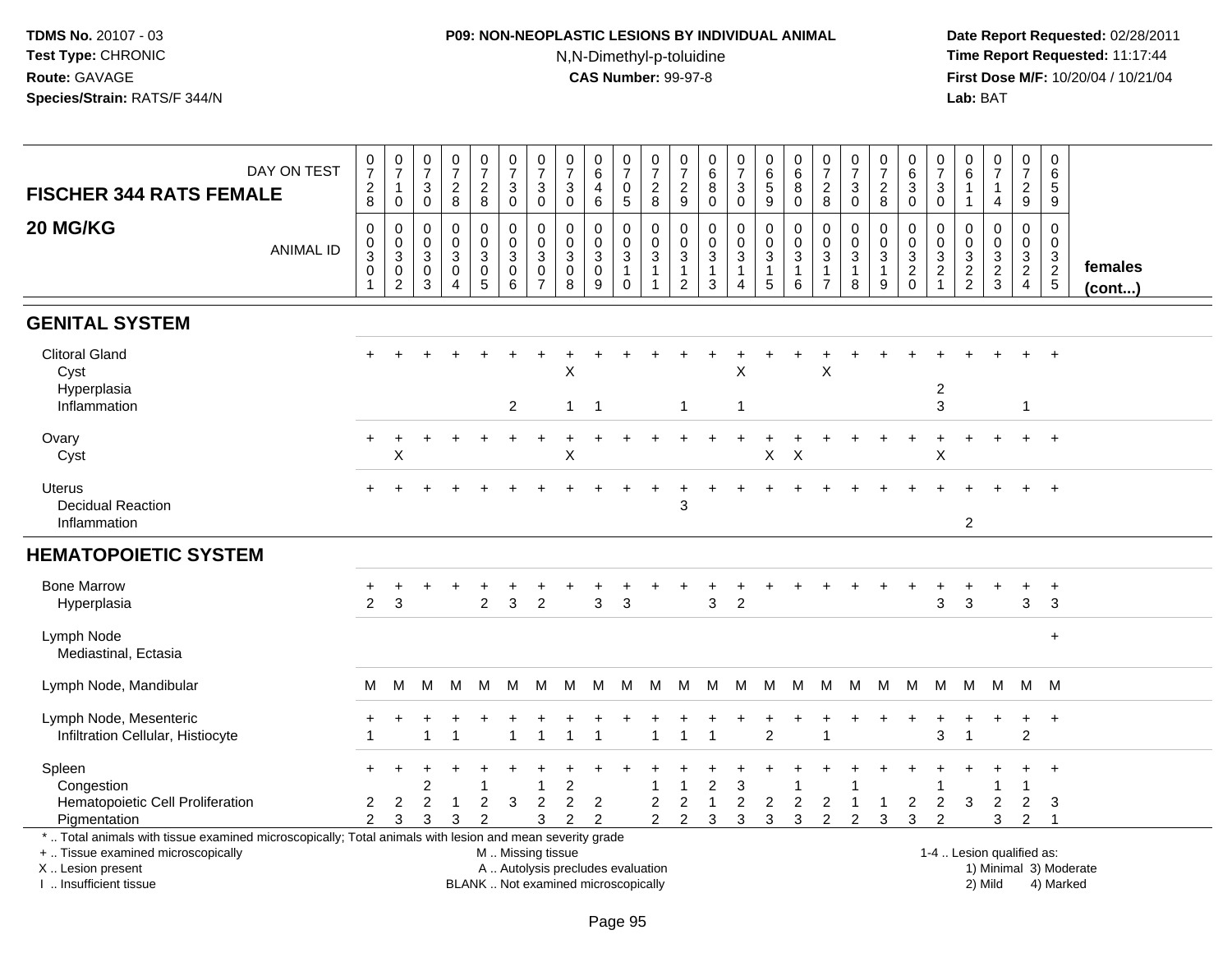# **P09: NON-NEOPLASTIC LESIONS BY INDIVIDUAL ANIMAL**N,N-Dimethyl-p-toluidine

| DAY ON TEST<br><b>FISCHER 344 RATS FEMALE</b>                                                                                                        | $\frac{0}{7}$<br>$\boldsymbol{2}$<br>8                                    | $\begin{matrix} 0 \\ 7 \end{matrix}$<br>$\overline{1}$<br>$\mathbf 0$   | $\boldsymbol{0}$<br>$\overline{7}$<br>3<br>$\mathbf 0$ | $\frac{0}{7}$<br>$\overline{a}$<br>8                 | $\pmb{0}$<br>$\overline{7}$<br>$\overline{c}$<br>8                       | $\begin{array}{c} 0 \\ 7 \end{array}$<br>$\sqrt{3}$<br>$\pmb{0}$                              | $\frac{0}{7}$<br>$\sqrt{3}$<br>$\mathbf 0$                                             | $\pmb{0}$<br>$\overline{7}$<br>$\sqrt{3}$<br>$\mathbf 0$       | $\begin{array}{c} 0 \\ 6 \end{array}$<br>$\overline{4}$<br>$\,6\,$ | 0<br>$\overline{7}$<br>$\pmb{0}$<br>$\sqrt{5}$                        | 0<br>$\overline{7}$<br>$\overline{c}$<br>8            | 0<br>$\overline{7}$<br>$\overline{c}$<br>$\mathsf g$                                              | $\begin{array}{c} 0 \\ 6 \end{array}$<br>$\overline{8}$<br>$\pmb{0}$ | $\pmb{0}$<br>$\overline{7}$<br>$\mathsf 3$<br>$\mathsf{O}\xspace$  | $\pmb{0}$<br>$\,6$<br>$\overline{5}$<br>9                                                        | $\pmb{0}$<br>6<br>8<br>$\mathbf 0$         | $\pmb{0}$<br>$\overline{7}$<br>$\overline{c}$<br>8                | $\frac{0}{7}$<br>3<br>$\mathbf 0$          | 0<br>$\overline{7}$<br>$\overline{c}$<br>8              | $\boldsymbol{0}$<br>$\,6$<br>$\overline{3}$<br>$\pmb{0}$ | 0<br>$\overline{7}$<br>$\mathbf{3}$<br>$\mathbf 0$                    | $\boldsymbol{0}$<br>$\,6\,$<br>$\overline{1}$<br>$\overline{1}$ | $\frac{0}{7}$<br>$\mathbf{1}$<br>$\overline{4}$  | $\pmb{0}$<br>$\overline{7}$<br>$\overline{a}$<br>9                             | 0<br>6<br>5<br>9                                            |                        |
|------------------------------------------------------------------------------------------------------------------------------------------------------|---------------------------------------------------------------------------|-------------------------------------------------------------------------|--------------------------------------------------------|------------------------------------------------------|--------------------------------------------------------------------------|-----------------------------------------------------------------------------------------------|----------------------------------------------------------------------------------------|----------------------------------------------------------------|--------------------------------------------------------------------|-----------------------------------------------------------------------|-------------------------------------------------------|---------------------------------------------------------------------------------------------------|----------------------------------------------------------------------|--------------------------------------------------------------------|--------------------------------------------------------------------------------------------------|--------------------------------------------|-------------------------------------------------------------------|--------------------------------------------|---------------------------------------------------------|----------------------------------------------------------|-----------------------------------------------------------------------|-----------------------------------------------------------------|--------------------------------------------------|--------------------------------------------------------------------------------|-------------------------------------------------------------|------------------------|
| 20 MG/KG<br><b>ANIMAL ID</b>                                                                                                                         | $\mathbf 0$<br>$\mathsf 0$<br>$\sqrt{3}$<br>$\mathbf 0$<br>$\overline{1}$ | $\mathbf 0$<br>$\mathbf 0$<br>$\sqrt{3}$<br>$\pmb{0}$<br>$\overline{2}$ | $\mathbf 0$<br>$\mathbf 0$<br>3<br>0<br>3              | 0<br>$\mathbf 0$<br>3<br>$\pmb{0}$<br>$\overline{4}$ | $\pmb{0}$<br>$\mathbf 0$<br>$\mathsf 3$<br>$\mathsf 0$<br>$\overline{5}$ | $\mathbf 0$<br>$\pmb{0}$<br>$\ensuremath{\mathsf{3}}$<br>$\pmb{0}$<br>$6\phantom{1}$          | $\mathbf 0$<br>$\mathbf 0$<br>$\ensuremath{\mathsf{3}}$<br>$\pmb{0}$<br>$\overline{7}$ | $\mathbf 0$<br>$\mathbf 0$<br>$\mathbf{3}$<br>$\mathbf 0$<br>8 | 0<br>$\mathbf 0$<br>$\overline{3}$<br>$\pmb{0}$<br>9               | 0<br>$\mathsf{O}\xspace$<br>$\sqrt{3}$<br>$\mathbf{1}$<br>$\mathbf 0$ | $\mathbf 0$<br>$\mathsf{O}\xspace$<br>$\sqrt{3}$<br>1 | $\mathsf{O}\xspace$<br>$\mathbf 0$<br>$\ensuremath{\mathsf{3}}$<br>$\mathbf{1}$<br>$\overline{c}$ | 0<br>$\pmb{0}$<br>$\overline{3}$<br>$\mathbf{1}$<br>$\mathbf{3}$     | 0<br>$\mathbf 0$<br>$\sqrt{3}$<br>$\overline{1}$<br>$\overline{4}$ | $\mathbf 0$<br>$\mathbf 0$<br>$\ensuremath{\mathsf{3}}$<br>$\begin{array}{c} 1 \\ 5 \end{array}$ | 0<br>$\mathbf 0$<br>3<br>$\mathbf{1}$<br>6 | $\mathbf 0$<br>$\mathbf 0$<br>3<br>$\mathbf{1}$<br>$\overline{7}$ | 0<br>$\mathbf 0$<br>3<br>$\mathbf{1}$<br>8 | 0<br>$\mathbf 0$<br>$\overline{3}$<br>$\mathbf{1}$<br>9 | 0<br>$\mathbf 0$<br>$\frac{3}{2}$ <sub>0</sub>           | $\mathbf 0$<br>$\mathbf 0$<br>$\ensuremath{\mathsf{3}}$<br>$\sqrt{2}$ | $\mathbf 0$<br>$\mathbf 0$<br>$\sqrt{3}$<br>$\frac{2}{2}$       | 0<br>$\mathbf 0$<br>$\mathsf 3$<br>$\frac{2}{3}$ | $\mathbf 0$<br>$\mathbf 0$<br>$\ensuremath{\mathsf{3}}$<br>$\overline{a}$<br>4 | $\Omega$<br>0<br>$\begin{array}{c} 3 \\ 2 \\ 5 \end{array}$ | females<br>(cont)      |
| Capsule, Fibrosis<br>Capsule, Hypertrophy, Mesothelium                                                                                               | $\overline{1}$                                                            |                                                                         |                                                        |                                                      | $\overline{c}$<br>1                                                      |                                                                                               | $\overline{1}$                                                                         |                                                                |                                                                    |                                                                       |                                                       | $\overline{1}$                                                                                    | $\mathbf{1}$                                                         | $\mathbf 1$                                                        |                                                                                                  | $\mathbf{1}$                               | -1                                                                |                                            |                                                         |                                                          |                                                                       |                                                                 | 1                                                |                                                                                |                                                             |                        |
| Thymus<br>Atrophy                                                                                                                                    | $\overline{2}$                                                            | 3                                                                       |                                                        | 3                                                    | $\overline{2}$                                                           |                                                                                               | 3                                                                                      | 3                                                              | $\overline{2}$                                                     |                                                                       | 3                                                     | 2                                                                                                 | $\overline{2}$                                                       | 3                                                                  | 3                                                                                                | 3                                          |                                                                   | $\overline{2}$                             | $\overline{2}$                                          | $\overline{2}$                                           | 3                                                                     | $\overline{2}$                                                  |                                                  | $\overline{2}$                                                                 | $\ddot{}$<br>3                                              |                        |
| <b>INTEGUMENTARY SYSTEM</b>                                                                                                                          |                                                                           |                                                                         |                                                        |                                                      |                                                                          |                                                                                               |                                                                                        |                                                                |                                                                    |                                                                       |                                                       |                                                                                                   |                                                                      |                                                                    |                                                                                                  |                                            |                                                                   |                                            |                                                         |                                                          |                                                                       |                                                                 |                                                  |                                                                                |                                                             |                        |
| Mammary Gland<br>Cyst<br>Hyperplasia                                                                                                                 |                                                                           |                                                                         |                                                        | -1                                                   |                                                                          |                                                                                               |                                                                                        |                                                                | X                                                                  | $\mathsf{X}$                                                          |                                                       |                                                                                                   |                                                                      |                                                                    |                                                                                                  | 1                                          |                                                                   |                                            |                                                         |                                                          |                                                                       |                                                                 |                                                  |                                                                                |                                                             |                        |
| Skin                                                                                                                                                 |                                                                           |                                                                         |                                                        |                                                      |                                                                          |                                                                                               |                                                                                        |                                                                |                                                                    |                                                                       |                                                       |                                                                                                   |                                                                      |                                                                    |                                                                                                  |                                            |                                                                   |                                            |                                                         |                                                          |                                                                       |                                                                 |                                                  |                                                                                | $+$                                                         |                        |
| <b>MUSCULOSKELETAL SYSTEM</b>                                                                                                                        |                                                                           |                                                                         |                                                        |                                                      |                                                                          |                                                                                               |                                                                                        |                                                                |                                                                    |                                                                       |                                                       |                                                                                                   |                                                                      |                                                                    |                                                                                                  |                                            |                                                                   |                                            |                                                         |                                                          |                                                                       |                                                                 |                                                  |                                                                                |                                                             |                        |
| <b>Bone</b><br>Hyperostosis                                                                                                                          |                                                                           |                                                                         |                                                        |                                                      |                                                                          |                                                                                               |                                                                                        |                                                                |                                                                    |                                                                       |                                                       |                                                                                                   |                                                                      |                                                                    |                                                                                                  |                                            |                                                                   |                                            |                                                         |                                                          |                                                                       |                                                                 |                                                  |                                                                                |                                                             |                        |
| <b>NERVOUS SYSTEM</b>                                                                                                                                |                                                                           |                                                                         |                                                        |                                                      |                                                                          |                                                                                               |                                                                                        |                                                                |                                                                    |                                                                       |                                                       |                                                                                                   |                                                                      |                                                                    |                                                                                                  |                                            |                                                                   |                                            |                                                         |                                                          |                                                                       |                                                                 |                                                  |                                                                                |                                                             |                        |
| <b>Brain</b><br>Hemorrhage                                                                                                                           |                                                                           |                                                                         |                                                        |                                                      |                                                                          |                                                                                               |                                                                                        |                                                                |                                                                    |                                                                       |                                                       |                                                                                                   |                                                                      |                                                                    |                                                                                                  |                                            |                                                                   |                                            |                                                         |                                                          |                                                                       |                                                                 |                                                  |                                                                                |                                                             |                        |
| <b>Peripheral Nerve</b>                                                                                                                              |                                                                           |                                                                         |                                                        |                                                      |                                                                          |                                                                                               |                                                                                        |                                                                |                                                                    |                                                                       |                                                       |                                                                                                   |                                                                      |                                                                    |                                                                                                  |                                            |                                                                   |                                            |                                                         | $\ddot{}$                                                |                                                                       |                                                                 |                                                  |                                                                                |                                                             |                        |
| Spinal Cord                                                                                                                                          |                                                                           |                                                                         |                                                        |                                                      |                                                                          |                                                                                               |                                                                                        |                                                                |                                                                    |                                                                       |                                                       |                                                                                                   |                                                                      |                                                                    |                                                                                                  |                                            |                                                                   |                                            |                                                         | $\ddot{}$                                                |                                                                       |                                                                 |                                                  |                                                                                |                                                             |                        |
| <b>RESPIRATORY SYSTEM</b>                                                                                                                            |                                                                           |                                                                         |                                                        |                                                      |                                                                          |                                                                                               |                                                                                        |                                                                |                                                                    |                                                                       |                                                       |                                                                                                   |                                                                      |                                                                    |                                                                                                  |                                            |                                                                   |                                            |                                                         |                                                          |                                                                       |                                                                 |                                                  |                                                                                |                                                             |                        |
| Lung<br>Alveolar Epithelium, Hyperplasia<br>*  Total animals with tissue examined microscopically; Total animals with lesion and mean severity grade |                                                                           |                                                                         |                                                        |                                                      |                                                                          |                                                                                               |                                                                                        |                                                                |                                                                    |                                                                       |                                                       |                                                                                                   |                                                                      |                                                                    |                                                                                                  |                                            |                                                                   |                                            |                                                         |                                                          |                                                                       |                                                                 |                                                  |                                                                                | $\ddot{}$                                                   |                        |
| +  Tissue examined microscopically<br>X  Lesion present<br>I  Insufficient tissue                                                                    |                                                                           |                                                                         |                                                        |                                                      |                                                                          | M  Missing tissue<br>A  Autolysis precludes evaluation<br>BLANK  Not examined microscopically |                                                                                        |                                                                |                                                                    |                                                                       |                                                       |                                                                                                   |                                                                      |                                                                    |                                                                                                  |                                            |                                                                   |                                            |                                                         |                                                          |                                                                       |                                                                 | 1-4  Lesion qualified as:<br>2) Mild             |                                                                                | 4) Marked                                                   | 1) Minimal 3) Moderate |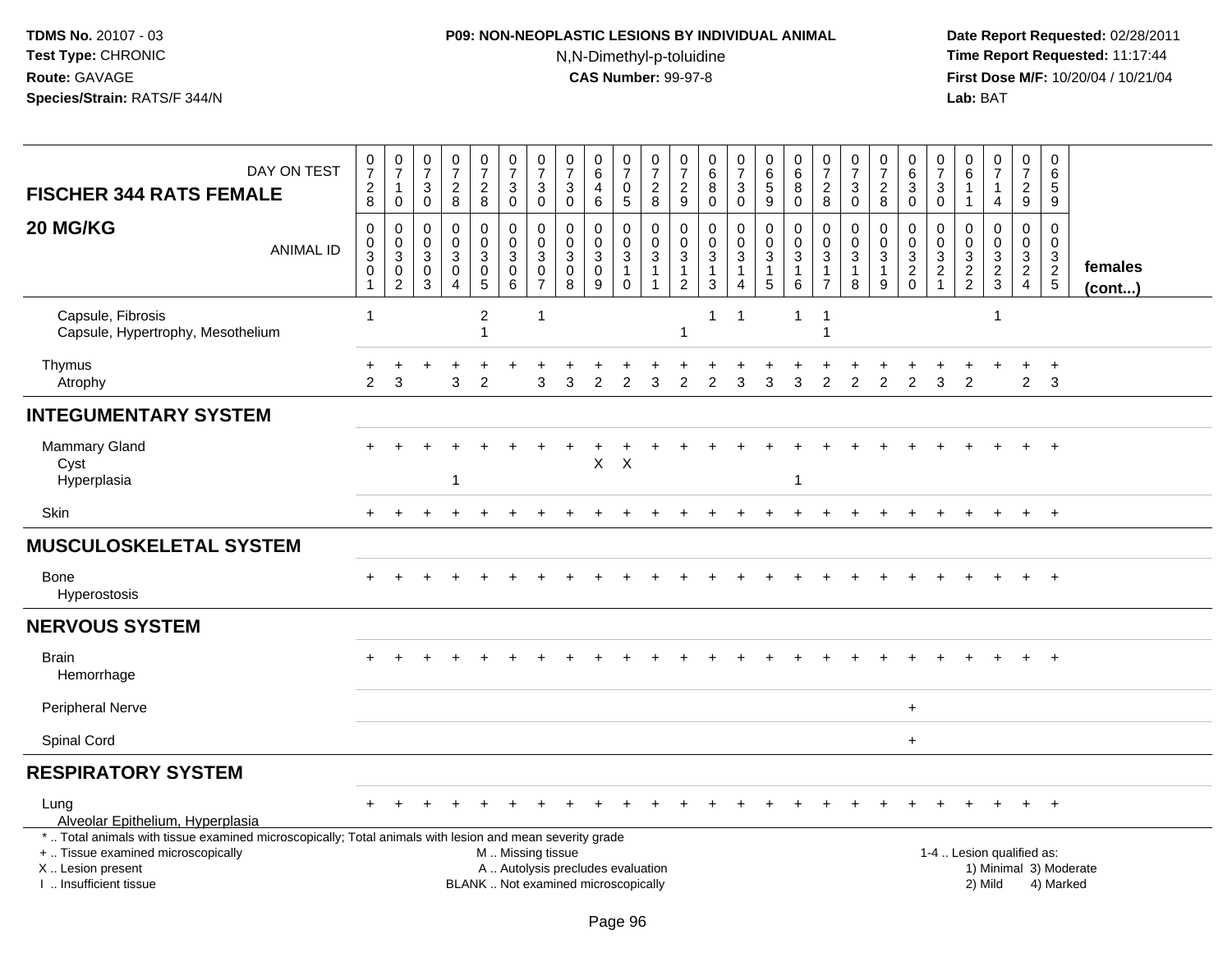#### **P09: NON-NEOPLASTIC LESIONS BY INDIVIDUAL ANIMAL**N,N-Dimethyl-p-toluidine

 **Date Report Requested:** 02/28/2011 **Time Report Requested:** 11:17:44 **First Dose M/F:** 10/20/04 / 10/21/04<br>**Lab:** BAT **Lab:** BAT

| <b>FISCHER 344 RATS FEMALE</b>                                                                                                                                                        | $_{\rm 8}^2$                                                  | $\frac{0}{7}$<br>$\mathbf{1}$<br>$\mathbf 0$ | $\boldsymbol{7}$<br>$\mathbf{3}$<br>$\mathbf 0$ | $\frac{0}{7}$<br>$_{\rm 8}^2$                         | $\frac{0}{7}$<br>$\frac{2}{8}$           | $\begin{array}{c} 0 \\ 7 \end{array}$<br>$\mathbf{3}$<br>$\mathbf 0$ | $\frac{0}{7}$<br>3<br>$\mathbf 0$            | 0<br>$\overline{7}$<br>$\mathbf{3}$<br>$\mathbf{0}$ | $_6^0$<br>$\overline{4}$<br>6   | 0<br>$\overline{7}$<br>$\mathsf{O}$<br>$5\phantom{.0}$          | $\pmb{0}$<br>$\overline{7}$<br>$^2_{\bf 8}$                        | 0<br>$\overline{7}$<br>$\frac{2}{9}$                     | 0<br>$\,6\,$<br>8<br>$\Omega$                       | $\frac{0}{7}$<br>3<br>$\Omega$              | $\mathbf 0$<br>$\,6\,$<br>$5\phantom{.0}$<br>$\overline{9}$     | $\begin{array}{c} 0 \\ 6 \end{array}$<br>8<br>$\mathbf 0$       | 0<br>$\overline{7}$<br>$\overline{c}$<br>8              | $\begin{array}{c} 0 \\ 7 \end{array}$<br>$\sqrt{3}$<br>$\Omega$ | 0<br>$\overline{7}$<br>$\overline{2}$<br>8  | 0<br>$\,6\,$<br>$\mathbf{3}$<br>$\mathbf 0$                               | 0<br>$\overline{7}$<br>3<br>$\mathbf 0$                 | 0<br>6<br>$\overline{1}$<br>$\overline{1}$                 | $\frac{0}{7}$<br>$\mathbf{1}$<br>$\overline{4}$            | $\mathbf 0$<br>$\overline{7}$<br>$\overline{2}$<br>9         | 0<br>$\,6\,$<br>5<br>9                      |                         |
|---------------------------------------------------------------------------------------------------------------------------------------------------------------------------------------|---------------------------------------------------------------|----------------------------------------------|-------------------------------------------------|-------------------------------------------------------|------------------------------------------|----------------------------------------------------------------------|----------------------------------------------|-----------------------------------------------------|---------------------------------|-----------------------------------------------------------------|--------------------------------------------------------------------|----------------------------------------------------------|-----------------------------------------------------|---------------------------------------------|-----------------------------------------------------------------|-----------------------------------------------------------------|---------------------------------------------------------|-----------------------------------------------------------------|---------------------------------------------|---------------------------------------------------------------------------|---------------------------------------------------------|------------------------------------------------------------|------------------------------------------------------------|--------------------------------------------------------------|---------------------------------------------|-------------------------|
| 20 MG/KG<br><b>ANIMAL ID</b>                                                                                                                                                          | 0<br>$\pmb{0}$<br>$\mathbf{3}$<br>$\mathbf 0$<br>$\mathbf{1}$ | 0<br>0<br>3<br>$\mathbf 0$<br>$\overline{2}$ | 0<br>0<br>$\mathbf{3}$<br>0<br>3                | 0<br>0<br>$\sqrt{3}$<br>$\mathbf 0$<br>$\overline{4}$ | 0<br>0<br>3<br>$\mathbf 0$<br>$\sqrt{5}$ | $\mathbf 0$<br>$\mathbf 0$<br>$\mathbf{3}$<br>$\mathbf 0$<br>6       | 0<br>0<br>3<br>$\mathbf 0$<br>$\overline{7}$ | 0<br>0<br>$\mathbf{3}$<br>0<br>8                    | 0<br>0<br>3<br>$\mathsf 0$<br>9 | 0<br>$\mathbf 0$<br>$\mathbf{3}$<br>$\mathbf{1}$<br>$\mathbf 0$ | 0<br>$\mathbf 0$<br>$\overline{3}$<br>$\mathbf{1}$<br>$\mathbf{1}$ | 0<br>0<br>$\sqrt{3}$<br>$\overline{1}$<br>$\overline{c}$ | $\mathbf 0$<br>0<br>$\sqrt{3}$<br>$\mathbf{1}$<br>3 | 0<br>0<br>$\mathbf{3}$<br>$\mathbf{1}$<br>4 | $\mathbf 0$<br>$\mathbf 0$<br>$\mathbf{3}$<br>$\mathbf{1}$<br>5 | $\mathbf 0$<br>$\mathbf 0$<br>$\mathbf{3}$<br>$\mathbf{1}$<br>6 | $\mathbf 0$<br>0<br>3<br>$\mathbf{1}$<br>$\overline{7}$ | $\mathbf 0$<br>$_{3}^{\rm 0}$<br>$\mathbf{1}$<br>8              | 0<br>0<br>$\mathbf{3}$<br>$\mathbf{1}$<br>9 | $\mathbf 0$<br>$\mathbf 0$<br>$\mathsf 3$<br>$\boldsymbol{2}$<br>$\Omega$ | 0<br>$\mathbf 0$<br>3<br>$\overline{c}$<br>$\mathbf{1}$ | 0<br>0<br>$\mathbf{3}$<br>$\overline{c}$<br>$\overline{2}$ | 0<br>0<br>$\ensuremath{\mathsf{3}}$<br>$\overline{c}$<br>3 | 0<br>$\overline{0}$<br>3<br>$\overline{a}$<br>$\overline{4}$ | $\mathbf 0$<br>$\mathbf 0$<br>$\frac{3}{2}$ | females<br>$($ cont $)$ |
| Alveolus, Infiltration Cellular, Histiocyte                                                                                                                                           |                                                               |                                              |                                                 | -1                                                    |                                          |                                                                      |                                              |                                                     | 1                               |                                                                 |                                                                    | $\overline{1}$                                           |                                                     | $\mathbf 1$                                 |                                                                 |                                                                 |                                                         |                                                                 |                                             |                                                                           |                                                         | 1                                                          | $\mathbf{1}$                                               | $\overline{1}$                                               |                                             |                         |
| Nose<br>Foreign Body<br>Inflammation                                                                                                                                                  | 1                                                             |                                              |                                                 |                                                       | Х<br>1                                   | $\overline{\mathbf{1}}$                                              |                                              |                                                     | -1                              |                                                                 | 1                                                                  | 1                                                        | -1                                                  |                                             |                                                                 |                                                                 |                                                         |                                                                 |                                             |                                                                           |                                                         |                                                            |                                                            |                                                              | -1                                          |                         |
| Glands, Olfactory Epithelium, Hyperplasia<br>Glands, Respiratory Epithelium, Dilatation<br>Glands, Respiratory Epithelium, Hyperplasia<br>Glands, Respiratory Epithelium, Metaplasia, | $\mathbf{1}$<br>$\overline{2}$                                | $\overline{1}$                               |                                                 | 2<br>$\mathfrak{p}$                                   | $\mathcal{P}$                            | $\mathfrak{p}$                                                       | $\mathcal{P}$                                | $\mathfrak{p}$                                      | $\overline{A}$                  |                                                                 | $\mathfrak{p}$                                                     | $\overline{2}$                                           | 1<br>2                                              | -1<br>$\mathbf 1$<br>$\mathfrak{D}$         |                                                                 | $\mathbf{1}$<br>$\overline{c}$<br>$\overline{1}$                | $\mathfrak{p}$                                          | 3                                                               | $\overline{2}$                              | $\mathcal{P}$                                                             |                                                         | $\overline{c}$                                             | $\mathfrak{p}$                                             | $\overline{2}$                                               | -1<br>$\overline{2}$                        |                         |
| Respiratory<br>Glands, Transitional Epithelium, Hyperplasia<br>Olfactory Epithelium, Accumulation, Hyaline<br>Droplet                                                                 | $\mathbf{1}$                                                  | $\overline{1}$                               | 2                                               | $\overline{1}$                                        |                                          | $\overline{2}$                                                       | $\overline{1}$                               | $\overline{1}$                                      | 2                               | $\overline{2}$                                                  |                                                                    |                                                          | $\mathbf{1}$                                        | 2                                           | $\overline{1}$                                                  | $\overline{c}$                                                  | $\overline{2}$                                          | $\overline{1}$                                                  |                                             | $\mathcal{P}$                                                             | $\overline{2}$                                          |                                                            | $\overline{2}$                                             | 2                                                            |                                             |                         |
| Olfactory Epithelium, Degeneration<br>Olfactory Epithelium, Metaplasia, Respiratory<br>Respiratory Epithelium, Accumulation, Hyaline<br><b>Droplet</b>                                | -1                                                            |                                              |                                                 |                                                       |                                          | $\mathbf 1$                                                          |                                              | -1                                                  |                                 |                                                                 |                                                                    |                                                          | $\mathbf{1}$                                        | $\overline{1}$                              | -1                                                              | -1<br>$\overline{\mathbf{1}}$                                   |                                                         |                                                                 |                                             |                                                                           |                                                         |                                                            |                                                            |                                                              |                                             |                         |
| Respiratory Epithelium, Hyperplasia<br>Transitional Epithelium, Hyperplasia                                                                                                           |                                                               |                                              |                                                 | $\mathbf{1}$                                          |                                          | $\mathbf{1}$                                                         |                                              |                                                     |                                 |                                                                 |                                                                    |                                                          |                                                     |                                             |                                                                 |                                                                 |                                                         |                                                                 |                                             |                                                                           | $\mathbf{1}$                                            | $\overline{1}$                                             |                                                            | 2                                                            |                                             |                         |
| Trachea                                                                                                                                                                               |                                                               |                                              |                                                 |                                                       |                                          |                                                                      |                                              |                                                     |                                 |                                                                 |                                                                    |                                                          |                                                     |                                             |                                                                 |                                                                 |                                                         |                                                                 |                                             |                                                                           |                                                         |                                                            |                                                            |                                                              | $+$                                         |                         |
| <b>SPECIAL SENSES SYSTEM</b>                                                                                                                                                          |                                                               |                                              |                                                 |                                                       |                                          |                                                                      |                                              |                                                     |                                 |                                                                 |                                                                    |                                                          |                                                     |                                             |                                                                 |                                                                 |                                                         |                                                                 |                                             |                                                                           |                                                         |                                                            |                                                            |                                                              |                                             |                         |
| Eye<br>Cataract<br>Retina, Atrophy                                                                                                                                                    |                                                               |                                              |                                                 |                                                       | 3<br>3                                   |                                                                      | 3<br>3                                       |                                                     |                                 |                                                                 |                                                                    |                                                          |                                                     |                                             |                                                                 |                                                                 | 3<br>3                                                  |                                                                 |                                             |                                                                           |                                                         |                                                            |                                                            |                                                              |                                             |                         |
| <b>Harderian Gland</b><br>Inflammation                                                                                                                                                |                                                               |                                              |                                                 |                                                       |                                          |                                                                      |                                              |                                                     |                                 |                                                                 |                                                                    |                                                          |                                                     |                                             |                                                                 |                                                                 |                                                         |                                                                 |                                             |                                                                           |                                                         |                                                            |                                                            |                                                              |                                             |                         |

\* .. Total animals with tissue examined microscopically; Total animals with lesion and mean severity grade

+ .. Tissue examined microscopically

X .. Lesion present

I .. Insufficient tissue

 M .. Missing tissueA .. Autolysis precludes evaluation

BLANK .. Not examined microscopically 2) Mild 4) Marked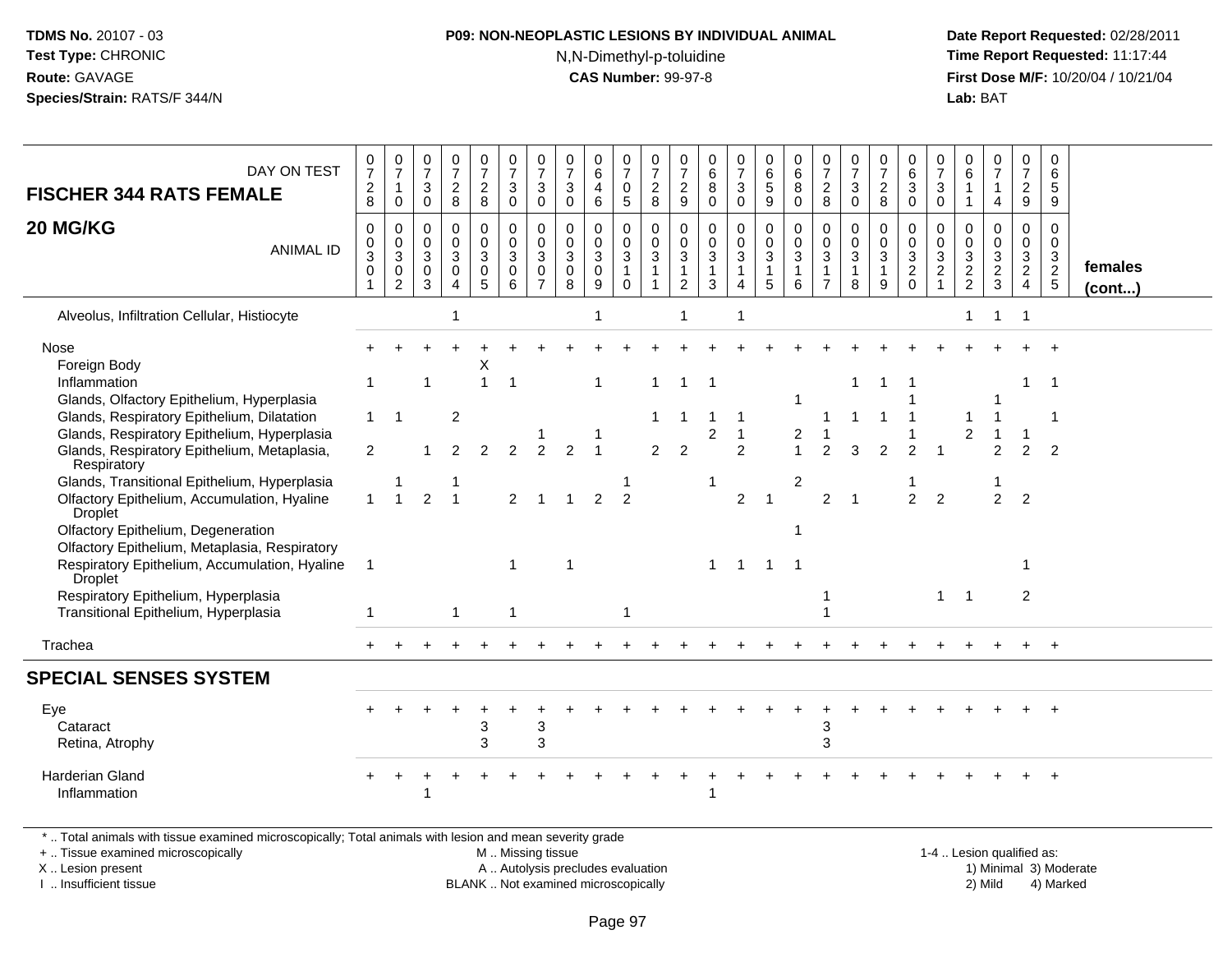#### **P09: NON-NEOPLASTIC LESIONS BY INDIVIDUAL ANIMAL**N,N-Dimethyl-p-toluidine

 **Date Report Requested:** 02/28/2011 **Time Report Requested:** 11:17:44 **First Dose M/F:** 10/20/04 / 10/21/04<br>**Lab:** BAT **Lab:** BAT

| DAY ON TEST<br><b>FISCHER 344 RATS FEMALE</b>                                             | $\frac{0}{7}$<br>$\boldsymbol{2}$<br>8 | $\begin{array}{c} 0 \\ 7 \end{array}$<br>$\mathbf 0$ | $\frac{0}{7}$<br>$\ensuremath{\mathsf{3}}$<br>$\mathbf 0$ | 0<br>7<br>$\overline{c}$<br>8                            | $\frac{0}{7}$<br>$\frac{2}{8}$                            | $\frac{0}{7}$<br>$\mathbf{3}$<br>$\mathsf 0$           | $\frac{0}{7}$<br>$\sqrt{3}$<br>$\mathbf 0$                 | $\frac{0}{7}$<br>$\ensuremath{\mathsf{3}}$<br>$\pmb{0}$         | $\begin{array}{c} 0 \\ 6 \end{array}$<br>$\overline{4}$<br>6 | $\frac{0}{7}$<br>$\pmb{0}$<br>$5\phantom{.0}$        | $\frac{0}{7}$<br>$\boldsymbol{2}$<br>8 | $\frac{0}{7}$<br>$\overline{c}$<br>9 | $_{6}^{\rm 0}$<br>$\bf 8$<br>$\pmb{0}$ | $\frac{0}{7}$<br>$\sqrt{3}$<br>0 | $\begin{array}{c} 0 \\ 6 \\ 5 \end{array}$<br>9    | $\begin{array}{c} 0 \\ 6 \end{array}$<br>8<br>$\mathbf 0$ | $\frac{0}{7}$<br>$\boldsymbol{2}$<br>8                   | $\boldsymbol{0}$<br>$\overline{7}$<br>$\sqrt{3}$<br>$\mathbf 0$ | 0<br>$\overline{7}$<br>$\overline{c}$<br>8 | $_6^0$<br>3<br>0                                        | $\frac{0}{7}$<br>$\ensuremath{\mathsf{3}}$<br>$\mathbf 0$ | $\mathbf 0$<br>$\,6\,$                   | $\frac{0}{7}$<br>$\overline{4}$               | $\mathbf 0$<br>$\overline{7}$<br>$\overline{c}$<br>9                            | $\mathbf 0$<br>6<br>5<br>9                         |                         |
|-------------------------------------------------------------------------------------------|----------------------------------------|------------------------------------------------------|-----------------------------------------------------------|----------------------------------------------------------|-----------------------------------------------------------|--------------------------------------------------------|------------------------------------------------------------|-----------------------------------------------------------------|--------------------------------------------------------------|------------------------------------------------------|----------------------------------------|--------------------------------------|----------------------------------------|----------------------------------|----------------------------------------------------|-----------------------------------------------------------|----------------------------------------------------------|-----------------------------------------------------------------|--------------------------------------------|---------------------------------------------------------|-----------------------------------------------------------|------------------------------------------|-----------------------------------------------|---------------------------------------------------------------------------------|----------------------------------------------------|-------------------------|
| 20 MG/KG<br><b>ANIMAL ID</b>                                                              | 0<br>$_{3}^{\rm 0}$<br>$\pmb{0}$       | 0<br>$_{3}^{\rm 0}$<br>$\pmb{0}$<br>$\overline{2}$   | 0<br>$\pmb{0}$<br>$\sqrt{3}$<br>$\mathbf 0$<br>3          | $\pmb{0}$<br>$\ensuremath{\mathsf{3}}$<br>$\overline{0}$ | 0<br>$\mathbf 0$<br>$\mathbf{3}$<br>$\boldsymbol{0}$<br>5 | $_{\rm 0}^{\rm 0}$<br>$\mathsf 3$<br>$\mathsf{O}$<br>6 | 0<br>$\pmb{0}$<br>$\sqrt{3}$<br>$\pmb{0}$<br>$\rightarrow$ | $\begin{smallmatrix}0\\0\\3\end{smallmatrix}$<br>$\pmb{0}$<br>8 | 0<br>$\pmb{0}$<br>$\mathbf{3}$<br>$\pmb{0}$<br>9             | $\begin{smallmatrix} 0\\0\\3 \end{smallmatrix}$<br>0 | $\pmb{0}$<br>$\ensuremath{\mathsf{3}}$ | $\pmb{0}$<br>3<br>$\overline{2}$     | $\pmb{0}$<br>$\mathbf{3}$<br>3         | 0<br>$\mathbf 0$<br>$\sqrt{3}$   | $\begin{smallmatrix}0\\0\\3\end{smallmatrix}$<br>5 | $\pmb{0}$<br>$\,0\,$<br>$\sqrt{3}$<br>6                   | $\pmb{0}$<br>$\pmb{0}$<br>$\mathbf{3}$<br>$\overline{ }$ | $\mathbf 0$<br>8                                                | 0<br>0<br>3<br>9                           | $\pmb{0}$<br>$\ensuremath{\mathsf{3}}$<br>$\frac{2}{0}$ | $\pmb{0}$<br>$\ensuremath{\mathsf{3}}$<br>$\overline{c}$  | $\pmb{0}$<br>$\sqrt{3}$<br>$\frac{2}{2}$ | 0<br>$\pmb{0}$<br>$\sqrt{3}$<br>$\frac{2}{3}$ | 0<br>$\pmb{0}$<br>$\ensuremath{\mathsf{3}}$<br>$\overline{2}$<br>$\overline{4}$ | $\mathbf 0$<br>$\mathbf{3}$<br>$\overline{c}$<br>5 | females<br>$($ cont $)$ |
| <b>URINARY SYSTEM</b>                                                                     |                                        |                                                      |                                                           |                                                          |                                                           |                                                        |                                                            |                                                                 |                                                              |                                                      |                                        |                                      |                                        |                                  |                                                    |                                                           |                                                          |                                                                 |                                            |                                                         |                                                           |                                          |                                               |                                                                                 |                                                    |                         |
| Kidney<br>Accumulation, Hyaline Droplet<br><b>Calculus Micro Observation Only</b>         |                                        |                                                      |                                                           |                                                          |                                                           |                                                        |                                                            |                                                                 |                                                              |                                                      |                                        |                                      |                                        | X                                |                                                    |                                                           |                                                          |                                                                 |                                            |                                                         |                                                           |                                          |                                               |                                                                                 | $\div$                                             |                         |
| Infarct<br>Mineralization<br>Nephropathy<br>Pigmentation                                  |                                        |                                                      |                                                           |                                                          |                                                           |                                                        |                                                            |                                                                 | 2                                                            | 3                                                    |                                        |                                      |                                        |                                  |                                                    |                                                           |                                                          |                                                                 |                                            |                                                         | 2                                                         |                                          |                                               |                                                                                 |                                                    |                         |
| Papilla, Fibrosis<br>Pelvis, Inflammation<br>Pelvis, Transitional Epithelium, Hyperplasia |                                        |                                                      |                                                           |                                                          |                                                           |                                                        |                                                            |                                                                 |                                                              |                                                      |                                        | 3<br>$\overline{2}$                  | $\overline{2}$<br>$\overline{2}$       |                                  |                                                    |                                                           |                                                          |                                                                 |                                            |                                                         |                                                           |                                          | 2<br>$\overline{2}$                           |                                                                                 |                                                    |                         |
| <b>Urinary Bladder</b>                                                                    |                                        |                                                      |                                                           |                                                          |                                                           |                                                        |                                                            |                                                                 |                                                              |                                                      |                                        |                                      |                                        |                                  |                                                    |                                                           |                                                          |                                                                 |                                            |                                                         |                                                           |                                          |                                               |                                                                                 |                                                    |                         |

\* .. Total animals with tissue examined microscopically; Total animals with lesion and mean severity grade

+ .. Tissue examined microscopically

X .. Lesion present

I .. Insufficient tissue

 M .. Missing tissueA .. Autolysis precludes evaluation

1-4 .. Lesion qualified as:<br>1) Minimal 3) Moderate BLANK .. Not examined microscopically 2) Mild 4) Marked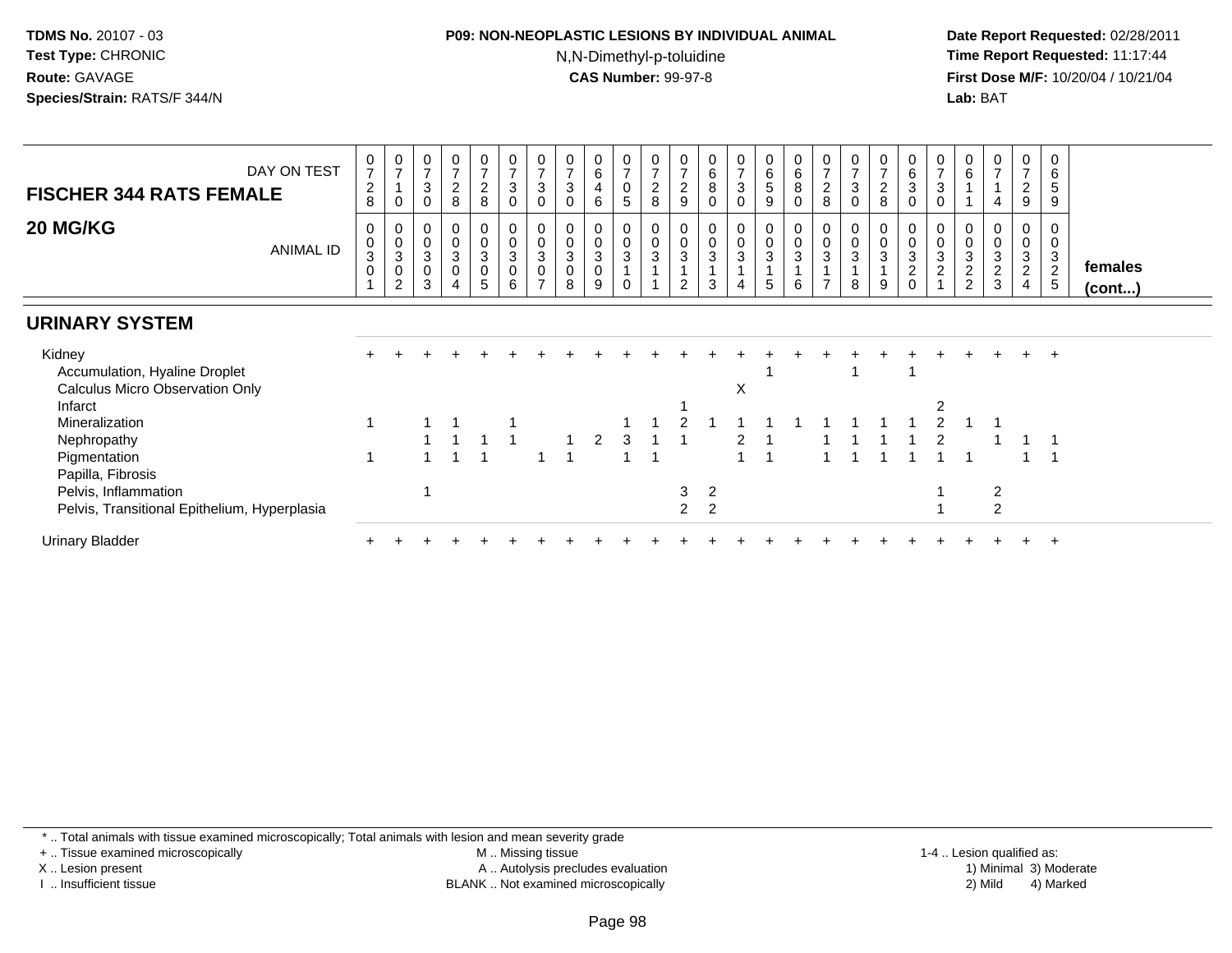#### **P09: NON-NEOPLASTIC LESIONS BY INDIVIDUAL ANIMAL**N,N-Dimethyl-p-toluidine

 **Date Report Requested:** 02/28/2011 **Time Report Requested:** 11:17:44 **First Dose M/F:** 10/20/04 / 10/21/04<br>**Lab:** BAT **Lab:** BAT

| DAY ON TEST<br><b>FISCHER 344 RATS FEMALE</b>                                                                                                                                                                                                              | $\frac{0}{7}$<br>$\ensuremath{\mathsf{3}}$<br>$\mathbf 0$ | $\frac{0}{7}$<br>$\frac{2}{9}$                                      | $\frac{0}{7}$<br>$\frac{2}{8}$              | $\begin{array}{c} 0 \\ 6 \\ 9 \end{array}$<br>$\overline{7}$ | $\frac{0}{7}$<br>$\mathbf 3$<br>$\mathbf 0$                                | $\frac{0}{7}$<br>$\mathbf 0$<br>9                 | $\frac{0}{7}$<br>$\sqrt{2}$<br>$\boldsymbol{9}$ | $\frac{0}{7}$<br>$\frac{2}{9}$                         | $\frac{0}{7}$<br>$\frac{2}{8}$                    | $\frac{0}{7}$<br>$\ensuremath{\mathsf{3}}$<br>$\mathbf 0$   | $\frac{0}{7}$<br>$\frac{2}{9}$         | $\frac{0}{7}$<br>$\frac{2}{9}$                                      | $\frac{0}{7}$<br>8                                           | $\frac{0}{7}$<br>$\frac{2}{9}$                                     | $\begin{array}{c} 0 \\ 7 \\ 3 \end{array}$<br>$\mathbf 0$ | $\frac{0}{7}$<br>$\overline{2}$<br>9                                    | $\frac{0}{7}$<br>$\ensuremath{\mathsf{3}}$<br>$\mathsf{O}\xspace$ | $\begin{matrix} 0 \\ 6 \end{matrix}$<br>$\mathbf{1}$<br>$\mathbf{3}$      | $\frac{0}{7}$<br>8                                                    | 0<br>$\,6\,$<br>$\mathbf 0$<br>$\overline{4}$           | $\frac{0}{7}$<br>$\mathbf{1}$<br>$\overline{7}$                     | $_6^0$<br>$\mathbf{1}$<br>3                          | $\frac{0}{7}$<br>$\frac{2}{9}$                                            | $\begin{array}{c} 0 \\ 6 \\ 7 \end{array}$<br>3 | 0<br>$\overline{7}$<br>3<br>0                       |                                                                                         |  |
|------------------------------------------------------------------------------------------------------------------------------------------------------------------------------------------------------------------------------------------------------------|-----------------------------------------------------------|---------------------------------------------------------------------|---------------------------------------------|--------------------------------------------------------------|----------------------------------------------------------------------------|---------------------------------------------------|-------------------------------------------------|--------------------------------------------------------|---------------------------------------------------|-------------------------------------------------------------|----------------------------------------|---------------------------------------------------------------------|--------------------------------------------------------------|--------------------------------------------------------------------|-----------------------------------------------------------|-------------------------------------------------------------------------|-------------------------------------------------------------------|---------------------------------------------------------------------------|-----------------------------------------------------------------------|---------------------------------------------------------|---------------------------------------------------------------------|------------------------------------------------------|---------------------------------------------------------------------------|-------------------------------------------------|-----------------------------------------------------|-----------------------------------------------------------------------------------------|--|
| 20 MG/KG<br><b>ANIMAL ID</b>                                                                                                                                                                                                                               | 0<br>$\frac{0}{2}$ 6                                      | $\boldsymbol{0}$<br>$\begin{array}{c} 0 \\ 3 \\ 2 \\ 7 \end{array}$ | $\mathsf 0$<br>$\mathbf 0$<br>$\frac{3}{2}$ | $\pmb{0}$<br>$\mathsf{O}\xspace$<br>$rac{3}{2}$              | $\pmb{0}$<br>$\overline{0}$<br>$\overline{3}$<br>$\sqrt{3}$<br>$\mathbf 0$ | $\pmb{0}$<br>$\mathsf{O}\xspace$<br>$\frac{3}{3}$ | $\pmb{0}$<br>$\frac{0}{3}$<br>$\overline{2}$    | $\pmb{0}$<br>$\ddot{\mathbf{0}}$<br>$\frac{3}{3}$<br>3 | 0<br>$\pmb{0}$<br>$\frac{3}{3}$<br>$\overline{4}$ | $\begin{smallmatrix}0\\0\end{smallmatrix}$<br>$\frac{3}{3}$ | $\boldsymbol{0}$<br>$\frac{0}{3}$<br>6 | $\pmb{0}$<br>$\ddot{\mathbf{0}}$<br>$\frac{3}{3}$<br>$\overline{7}$ | $\pmb{0}$<br>$\ddot{\mathbf{0}}$<br>$\frac{3}{3}$<br>$\,8\,$ | $\begin{smallmatrix} 0\\0 \end{smallmatrix}$<br>$\frac{3}{3}$<br>9 | $\mathbf 0$<br>$\overline{0}$<br>3<br>4<br>$\mathbf 0$    | $\pmb{0}$<br>$\mathsf{O}\xspace$<br>$\overline{3}$<br>4<br>$\mathbf{1}$ | $\pmb{0}$<br>$\frac{0}{3}$<br>$\overline{4}$<br>$\overline{2}$    | $\mathbf 0$<br>$\mathsf{O}\xspace$<br>$\mathbf{3}$<br>$\overline{a}$<br>3 | $\boldsymbol{0}$<br>$\frac{0}{3}$<br>$\overline{4}$<br>$\overline{4}$ | 0<br>$\mathbf 0$<br>$\mathbf{3}$<br>$\overline{4}$<br>5 | $\mathbf 0$<br>$\mathbf 0$<br>$\overline{3}$<br>$\overline{4}$<br>6 | 0<br>$\mathsf{O}\xspace$<br>3<br>4<br>$\overline{7}$ | $\begin{matrix} 0 \\ 0 \\ 3 \end{matrix}$<br>$\overline{\mathbf{4}}$<br>8 | 0<br>$\mathsf{O}\xspace$<br>3<br>4<br>9         | 0<br>0<br>$\mathbf{3}$<br>$\sqrt{5}$<br>$\mathbf 0$ | * TOTALS                                                                                |  |
| <b>ALIMENTARY SYSTEM</b>                                                                                                                                                                                                                                   |                                                           |                                                                     |                                             |                                                              |                                                                            |                                                   |                                                 |                                                        |                                                   |                                                             |                                        |                                                                     |                                                              |                                                                    |                                                           |                                                                         |                                                                   |                                                                           |                                                                       |                                                         |                                                                     |                                                      |                                                                           |                                                 |                                                     |                                                                                         |  |
| Esophagus                                                                                                                                                                                                                                                  |                                                           |                                                                     |                                             |                                                              |                                                                            |                                                   |                                                 |                                                        |                                                   |                                                             |                                        |                                                                     |                                                              |                                                                    |                                                           |                                                                         |                                                                   |                                                                           |                                                                       |                                                         |                                                                     |                                                      |                                                                           |                                                 |                                                     | 50                                                                                      |  |
| Intestine Large, Cecum                                                                                                                                                                                                                                     |                                                           |                                                                     |                                             |                                                              |                                                                            |                                                   |                                                 |                                                        |                                                   |                                                             |                                        |                                                                     |                                                              |                                                                    |                                                           |                                                                         |                                                                   |                                                                           |                                                                       |                                                         |                                                                     |                                                      |                                                                           |                                                 |                                                     | 50                                                                                      |  |
| Intestine Large, Colon                                                                                                                                                                                                                                     |                                                           |                                                                     |                                             |                                                              |                                                                            |                                                   |                                                 |                                                        |                                                   |                                                             |                                        |                                                                     |                                                              |                                                                    |                                                           |                                                                         |                                                                   |                                                                           |                                                                       |                                                         |                                                                     |                                                      |                                                                           |                                                 |                                                     | 50                                                                                      |  |
| Intestine Large, Rectum<br>Parasite Metazoan                                                                                                                                                                                                               | $\mathsf X$                                               |                                                                     |                                             |                                                              |                                                                            |                                                   |                                                 |                                                        | X                                                 |                                                             |                                        |                                                                     |                                                              |                                                                    |                                                           |                                                                         |                                                                   |                                                                           |                                                                       |                                                         |                                                                     |                                                      |                                                                           |                                                 | $\ddot{}$                                           | 50<br>3                                                                                 |  |
| Intestine Small, Duodenum                                                                                                                                                                                                                                  |                                                           |                                                                     |                                             |                                                              |                                                                            |                                                   |                                                 |                                                        |                                                   |                                                             |                                        |                                                                     |                                                              |                                                                    |                                                           |                                                                         |                                                                   |                                                                           |                                                                       |                                                         |                                                                     |                                                      |                                                                           |                                                 |                                                     | 50                                                                                      |  |
| Intestine Small, Ileum                                                                                                                                                                                                                                     |                                                           |                                                                     |                                             |                                                              |                                                                            |                                                   |                                                 |                                                        |                                                   |                                                             |                                        |                                                                     |                                                              |                                                                    |                                                           |                                                                         |                                                                   |                                                                           |                                                                       |                                                         |                                                                     |                                                      |                                                                           |                                                 |                                                     | 50                                                                                      |  |
| Intestine Small, Jejunum                                                                                                                                                                                                                                   |                                                           |                                                                     |                                             |                                                              |                                                                            |                                                   |                                                 |                                                        |                                                   |                                                             |                                        |                                                                     |                                                              |                                                                    |                                                           |                                                                         |                                                                   |                                                                           |                                                                       |                                                         |                                                                     |                                                      |                                                                           |                                                 |                                                     | 50                                                                                      |  |
| Liver<br>Angiectasis<br><b>Basophilic Focus</b><br>Clear Cell Focus<br>Degeneration, Cystic<br><b>Eosinophilic Focus</b><br>Fatty Change, Focal<br>Fatty Change, Diffuse<br>Hematopoietic Cell Proliferation<br>Hepatodiaphragmatic Nodule<br>Inflammation | +<br>$\boldsymbol{2}$<br>$\sf X$<br>X<br>X                | $\overline{1}$<br>X<br>-1                                           | $\times$<br>x x x                           |                                                              | X<br>-1                                                                    |                                                   | X                                               | $X$ $X$<br>X X X X X X<br>1                            |                                                   | $\overline{1}$                                              | $X \times$                             |                                                                     | X                                                            | $\overline{1}$<br>$X$ $X$<br>$X$ $X$                               | $\overline{1}$<br>$\mathbf 1$                             |                                                                         | Χ<br>$\overline{1}$<br>Χ<br>$\mathbf{1}$                          |                                                                           | X                                                                     |                                                         |                                                                     |                                                      | $\boldsymbol{\mathsf{X}}$                                                 | 3                                               | $+$<br>X<br>X                                       | 50<br>$10$ 1.1<br>5<br>24<br>2, 1.0<br>29<br>$3 \t1.3$<br>32.7<br>2, 1.0<br>5<br>42 1.0 |  |
| <b>Mixed Cell Focus</b><br><b>Bile Duct, Fibrosis</b>                                                                                                                                                                                                      | Χ<br>1                                                    | $\sf X$<br>$\overline{1}$                                           | $\overline{\mathbf{1}}$                     |                                                              | $\mathbf{1}$                                                               | X                                                 | 1                                               |                                                        | $\overline{1}$                                    | Χ                                                           | X<br>$\overline{1}$                    | X                                                                   |                                                              |                                                                    |                                                           | X<br>$\mathbf{1}$                                                       | $\boldsymbol{\mathsf{X}}$                                         |                                                                           | $\pmb{\times}$<br>$\overline{1}$                                      | $\overline{1}$                                          | $\overline{1}$                                                      |                                                      | X                                                                         |                                                 | $\mathbf 1$                                         | 17<br>23 1.0                                                                            |  |

\* .. Total animals with tissue examined microscopically; Total animals with lesion and mean severity grade

+ .. Tissue examined microscopically

X .. Lesion present

I .. Insufficient tissue

 M .. Missing tissueA .. Autolysis precludes evaluation

BLANK .. Not examined microscopically 2) Mild 4) Marked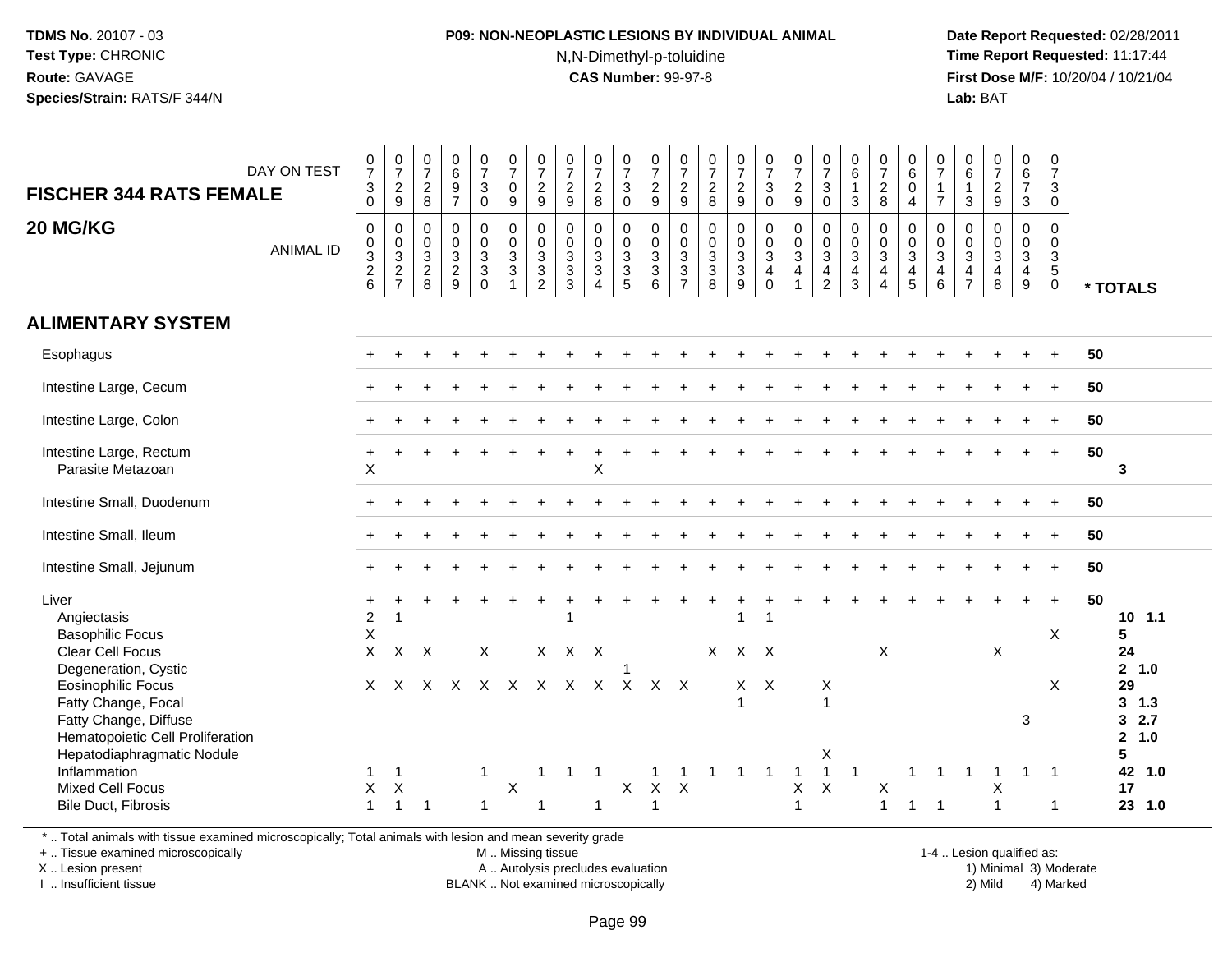# **P09: NON-NEOPLASTIC LESIONS BY INDIVIDUAL ANIMAL**N,N-Dimethyl-p-toluidine

| <b>FISCHER 344 RATS FEMALE</b>                                                                                                                                                                | DAY ON TEST      | $\begin{smallmatrix}0\\7\end{smallmatrix}$<br>$\mathbf{3}$<br>$\mathbf 0$ | $\frac{0}{7}$<br>$\frac{2}{9}$                                 | $\begin{matrix} 0 \\ 7 \end{matrix}$<br>$\frac{2}{8}$ | $\begin{array}{c} 0 \\ 6 \end{array}$<br>$\frac{9}{7}$          | $\frac{0}{7}$<br>$\ensuremath{\mathsf{3}}$<br>$\mathbf 0$ | $\begin{smallmatrix} 0\\7 \end{smallmatrix}$<br>$\pmb{0}$<br>9                 | $\frac{0}{7}$<br>$\sqrt{2}$<br>$\boldsymbol{9}$ | $\frac{0}{7}$<br>$\frac{2}{9}$                                           | $\frac{0}{7}$<br>$\sqrt{2}$<br>8                                             | $\begin{array}{c} 0 \\ 7 \end{array}$<br>$\ensuremath{\mathsf{3}}$<br>$\mathbf 0$ | $\frac{0}{7}$<br>$\frac{2}{9}$                                             | $\frac{0}{7}$<br>$\frac{2}{9}$                              | $\frac{0}{7}$<br>$\frac{2}{8}$                                      | $\frac{0}{7}$<br>$\frac{2}{9}$                                      | $\begin{array}{c} 0 \\ 7 \end{array}$<br>$_{\rm 0}^3$ | $\frac{0}{7}$<br>$\sqrt{2}$<br>9                                               | $\frac{0}{7}$<br>3<br>$\mathbf 0$                            | $\begin{array}{c} 0 \\ 6 \end{array}$<br>$\mathbf{1}$<br>$\mathbf{3}$ | $\frac{0}{7}$<br>$_{8}^2$                                                       | $_{6}^{\rm 0}$<br>$\overline{0}$<br>$\overline{4}$ | $\begin{array}{c} 0 \\ 7 \end{array}$<br>$\mathbf{1}$<br>$\overline{7}$        | $\begin{array}{c} 0 \\ 6 \end{array}$<br>$\overline{1}$<br>3  | $\begin{array}{c} 0 \\ 7 \end{array}$<br>$\frac{2}{9}$              | $_{6}^{\rm 0}$<br>$\overline{7}$<br>3                     | $\begin{array}{c} 0 \\ 7 \end{array}$<br>$\mathbf{3}$<br>$\mathsf 0$ |    |                                                 |
|-----------------------------------------------------------------------------------------------------------------------------------------------------------------------------------------------|------------------|---------------------------------------------------------------------------|----------------------------------------------------------------|-------------------------------------------------------|-----------------------------------------------------------------|-----------------------------------------------------------|--------------------------------------------------------------------------------|-------------------------------------------------|--------------------------------------------------------------------------|------------------------------------------------------------------------------|-----------------------------------------------------------------------------------|----------------------------------------------------------------------------|-------------------------------------------------------------|---------------------------------------------------------------------|---------------------------------------------------------------------|-------------------------------------------------------|--------------------------------------------------------------------------------|--------------------------------------------------------------|-----------------------------------------------------------------------|---------------------------------------------------------------------------------|----------------------------------------------------|--------------------------------------------------------------------------------|---------------------------------------------------------------|---------------------------------------------------------------------|-----------------------------------------------------------|----------------------------------------------------------------------|----|-------------------------------------------------|
| 20 MG/KG                                                                                                                                                                                      | <b>ANIMAL ID</b> | 0<br>$\mathbf 0$<br>$\overline{3}$<br>$\frac{2}{6}$                       | $\mathbf 0$<br>$\begin{array}{c} 0 \\ 3 \\ 2 \\ 7 \end{array}$ | $\mathbf 0$<br>$\mathbf 0$<br>3<br>$\sqrt{2}$<br>8    | $\mathbf 0$<br>$\mathbf 0$<br>$\sqrt{3}$<br>$\overline{2}$<br>9 | 0<br>$\mathbf 0$<br>3<br>$\overline{3}$ 0                 | $\mathsf 0$<br>$\mathbf 0$<br>$\overline{3}$<br>$\overline{3}$<br>$\mathbf{1}$ | $\mathbf 0$<br>$\frac{0}{3}$<br>$\frac{3}{2}$   | $\mathbf 0$<br>$\pmb{0}$<br>$\overline{3}$<br>$\frac{3}{3}$              | $\mathbf 0$<br>$\mathbf 0$<br>$\sqrt{3}$<br>$\overline{3}$<br>$\overline{4}$ | 0<br>$\mathbf 0$<br>$\overline{3}$<br>$\frac{3}{5}$                               | $\mathbf 0$<br>$\pmb{0}$<br>$\sqrt{3}$<br>$\overline{3}$<br>$6\phantom{1}$ | $\mathbf 0$<br>$\pmb{0}$<br>$\overline{3}$<br>$\frac{3}{7}$ | $\mathsf 0$<br>$\mathbf 0$<br>$\overline{3}$<br>$\overline{3}$<br>8 | $\mathbf 0$<br>$\mathbf 0$<br>$\overline{3}$<br>$\overline{3}$<br>9 | 0<br>$\frac{0}{3}$<br>$\overline{4}$<br>$\mathbf 0$   | $\mathbf 0$<br>$\mathbf 0$<br>$\overline{3}$<br>$\overline{4}$<br>$\mathbf{1}$ | 0<br>$\boldsymbol{0}$<br>$\mathbf{3}$<br>4<br>$\overline{2}$ | $\mathbf 0$<br>$\frac{0}{3}$<br>$\frac{4}{3}$                         | $\mathbf{0}$<br>$\mathbf 0$<br>$\mathbf{3}$<br>$\overline{4}$<br>$\overline{4}$ | 0<br>$\frac{0}{3}$<br>$\frac{4}{5}$                | $\mathbf 0$<br>$\pmb{0}$<br>$\overline{3}$<br>$\overline{4}$<br>$6\phantom{1}$ | $\mathbf 0$<br>$\mathbf 0$<br>$\overline{3}$<br>$\frac{4}{7}$ | $\mathbf 0$<br>$\mathbf 0$<br>$\overline{3}$<br>$\overline{4}$<br>8 | 0<br>$\mathbf 0$<br>$\overline{3}$<br>$\overline{4}$<br>9 | $\mathbf 0$<br>$\frac{0}{3}$<br>$\mathbf 0$                          |    | * TOTALS                                        |
| Bile Duct, Hyperplasia<br>Centrilobular, Degeneration<br>Hepatocyte, Hypertrophy<br>Hepatocyte, Necrosis<br>Oval Cell, Hyperplasia                                                            |                  | $\mathbf{1}$                                                              | $\overline{1}$<br>$\overline{1}$                               | $\overline{1}$                                        |                                                                 | 1                                                         | $\mathbf 1$                                                                    | $\overline{1}$                                  |                                                                          | $\overline{1}$                                                               |                                                                                   | $\mathbf{1}$                                                               | $\overline{1}$                                              | $\mathbf{1}$                                                        |                                                                     |                                                       |                                                                                | $\mathbf{1}$                                                 |                                                                       | 1                                                                               |                                                    |                                                                                | $\mathbf 1$                                                   | $\overline{1}$                                                      |                                                           | $\mathbf 1$<br>$\mathbf 1$                                           |    | 27 1.0<br>$12.0$<br>$6$ 1.3<br>$12.0$<br>2, 1.5 |
| Mesentery<br>Fat, Necrosis                                                                                                                                                                    |                  | $\ddot{}$<br>3                                                            |                                                                |                                                       |                                                                 |                                                           |                                                                                |                                                 |                                                                          |                                                                              | $\ddot{}$<br>3                                                                    | $\ddot{}$<br>3                                                             |                                                             |                                                                     | $\ddot{}$<br>$\mathbf{3}$                                           | $\ddot{}$<br>$\mathbf{3}$                             |                                                                                |                                                              |                                                                       |                                                                                 |                                                    | $\ddot{}$<br>3                                                                 |                                                               |                                                                     |                                                           |                                                                      | 9  | 93.0                                            |
| Pancreas<br>Cyst<br>Infiltration Cellular, Mononuclear Cell<br>Acinus, Atrophy                                                                                                                |                  |                                                                           |                                                                |                                                       |                                                                 |                                                           |                                                                                |                                                 | Χ<br>$\overline{2}$                                                      | X<br>$\overline{1}$<br>$\overline{c}$                                        |                                                                                   | $\overline{c}$                                                             |                                                             | $\overline{2}$                                                      |                                                                     |                                                       | X<br>$\overline{2}$                                                            | $\overline{2}$                                               | -1                                                                    |                                                                                 |                                                    | $\overline{1}$                                                                 | $\overline{1}$                                                |                                                                     |                                                           | $\ddot{}$                                                            | 50 | 5<br>9 1.6<br>$9$ 1.2                           |
| Salivary Glands                                                                                                                                                                               |                  |                                                                           |                                                                |                                                       |                                                                 |                                                           |                                                                                |                                                 |                                                                          |                                                                              |                                                                                   |                                                                            |                                                             |                                                                     |                                                                     |                                                       |                                                                                |                                                              |                                                                       |                                                                                 |                                                    |                                                                                |                                                               |                                                                     |                                                           |                                                                      | 50 |                                                 |
| Stomach, Forestomach<br>Hyperplasia, Squamous<br>Inflammation<br>Ulcer                                                                                                                        |                  |                                                                           |                                                                |                                                       |                                                                 |                                                           |                                                                                |                                                 |                                                                          |                                                                              |                                                                                   |                                                                            |                                                             |                                                                     |                                                                     |                                                       |                                                                                |                                                              |                                                                       |                                                                                 |                                                    |                                                                                |                                                               |                                                                     | $\overline{c}$<br>$\overline{c}$<br>1                     | $+$                                                                  | 50 | 4 1.8<br>42.0<br>32.0                           |
| Stomach, Glandular<br>Inflammation<br>Ulcer                                                                                                                                                   |                  |                                                                           |                                                                |                                                       |                                                                 |                                                           |                                                                                |                                                 |                                                                          |                                                                              |                                                                                   |                                                                            |                                                             |                                                                     |                                                                     |                                                       |                                                                                |                                                              |                                                                       |                                                                                 |                                                    |                                                                                |                                                               |                                                                     | 1<br>3                                                    | $+$                                                                  | 50 | 11.0<br>13.0                                    |
| <b>CARDIOVASCULAR SYSTEM</b>                                                                                                                                                                  |                  |                                                                           |                                                                |                                                       |                                                                 |                                                           |                                                                                |                                                 |                                                                          |                                                                              |                                                                                   |                                                                            |                                                             |                                                                     |                                                                     |                                                       |                                                                                |                                                              |                                                                       |                                                                                 |                                                    |                                                                                |                                                               |                                                                     |                                                           |                                                                      |    |                                                 |
| <b>Blood Vessel</b>                                                                                                                                                                           |                  |                                                                           |                                                                |                                                       |                                                                 |                                                           |                                                                                |                                                 |                                                                          |                                                                              |                                                                                   |                                                                            |                                                             |                                                                     |                                                                     |                                                       |                                                                                |                                                              |                                                                       |                                                                                 |                                                    |                                                                                |                                                               |                                                                     |                                                           |                                                                      | 50 |                                                 |
| Heart<br>Cardiomyopathy                                                                                                                                                                       |                  |                                                                           |                                                                |                                                       |                                                                 |                                                           |                                                                                |                                                 |                                                                          |                                                                              |                                                                                   |                                                                            |                                                             |                                                                     |                                                                     | 1                                                     |                                                                                | 1                                                            |                                                                       |                                                                                 |                                                    |                                                                                |                                                               | 1                                                                   | $\ddot{}$<br>$\mathbf{1}$                                 | $\ddot{}$                                                            | 50 | 40 1.1                                          |
| *  Total animals with tissue examined microscopically; Total animals with lesion and mean severity grade<br>+  Tissue examined microscopically<br>X  Lesion present<br>I. Insufficient tissue |                  |                                                                           |                                                                |                                                       |                                                                 |                                                           | M  Missing tissue                                                              |                                                 | A  Autolysis precludes evaluation<br>BLANK  Not examined microscopically |                                                                              |                                                                                   |                                                                            |                                                             |                                                                     |                                                                     |                                                       |                                                                                |                                                              |                                                                       |                                                                                 |                                                    |                                                                                |                                                               | 1-4  Lesion qualified as:<br>1) Minimal 3) Moderate<br>2) Mild      |                                                           | 4) Marked                                                            |    |                                                 |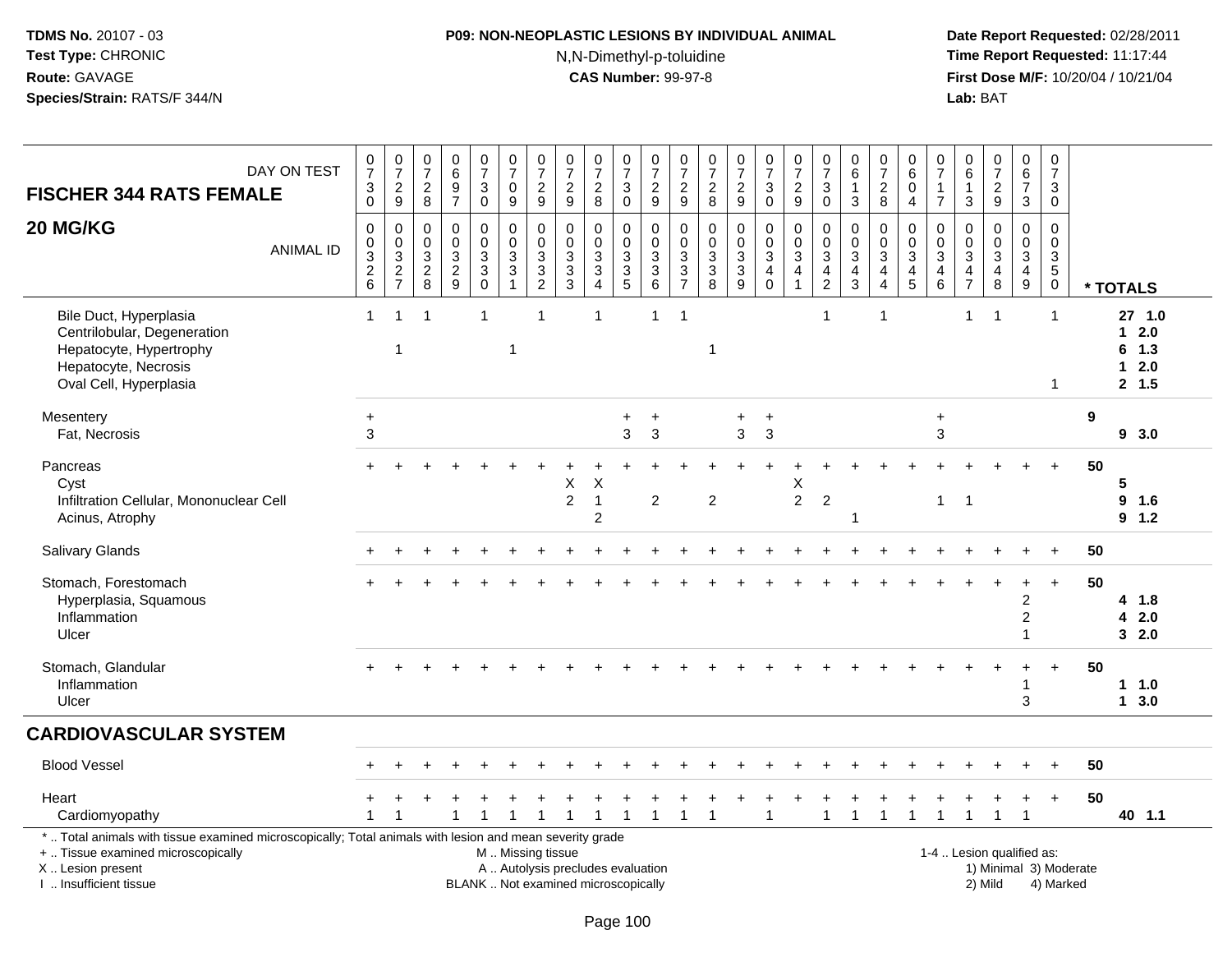#### **P09: NON-NEOPLASTIC LESIONS BY INDIVIDUAL ANIMAL**N,N-Dimethyl-p-toluidine

 **Date Report Requested:** 02/28/2011 **Time Report Requested:** 11:17:44 **First Dose M/F:** 10/20/04 / 10/21/04<br>**Lab:** BAT **Lab:** BAT

| <b>FISCHER 344 RATS FEMALE</b><br>20 MG/KG                                          | DAY ON TEST<br><b>ANIMAL ID</b> | 0<br>$\overline{7}$<br>$\ensuremath{\mathsf{3}}$<br>$\Omega$<br>$\mathbf 0$<br>$\mathsf{O}\xspace$<br>$\overline{3}$<br>$\frac{2}{6}$ | $\frac{0}{7}$<br>$\frac{2}{9}$<br>0<br>$\mathbf 0$<br>$\mathbf{3}$<br>$\frac{2}{7}$ | $\pmb{0}$<br>$\overline{7}$<br>$^2_{\bf 8}$<br>0<br>$\pmb{0}$<br>$\ensuremath{\mathsf{3}}$<br>$\sqrt{2}$<br>8 | 0697<br>$\pmb{0}$<br>$\mathsf{O}\xspace$<br>$\frac{3}{2}$ | $\frac{0}{7}$<br>$\ensuremath{\mathsf{3}}$<br>0<br>$\begin{smallmatrix}0\0\0\end{smallmatrix}$<br>$\mathfrak{S}$<br>3<br>$\mathbf 0$ | $\frac{0}{7}$<br>$\pmb{0}$<br>9<br>$\pmb{0}$<br>$\pmb{0}$<br>$\overline{3}$<br>$\sqrt{3}$<br>$\mathbf{1}$ | $\frac{0}{7}$<br>$\overline{c}$<br>9<br>$\mathbf 0$<br>$\pmb{0}$<br>3<br>$\mathbf{3}$<br>$\overline{c}$ | $\frac{0}{7}$<br>$\overline{c}$<br>$9\,$<br>$\mathbf 0$<br>$\mathbf 0$<br>$\ensuremath{\mathsf{3}}$<br>$\ensuremath{\mathsf{3}}$<br>$\sqrt{3}$ | $\frac{0}{7}$<br>$\overline{c}$<br>8<br>0<br>$\pmb{0}$<br>$\ensuremath{\mathsf{3}}$<br>$\sqrt{3}$<br>$\overline{4}$ | $\frac{0}{7}$<br>$\sqrt{3}$<br>$\mathbf 0$<br>0<br>$\mathsf{O}\xspace$<br>$\sqrt{3}$<br>$\frac{3}{5}$ | $\frac{0}{7}$<br>$\boldsymbol{2}$<br>$9\,$<br>$\mathbf 0$<br>$\mathbf 0$<br>$\sqrt{3}$<br>$\ensuremath{\mathsf{3}}$<br>6 | $\frac{0}{7}$<br>$\sqrt{2}$<br>9<br>$\mathbf 0$<br>$\pmb{0}$<br>$\ensuremath{\mathsf{3}}$<br>$\ensuremath{\mathsf{3}}$<br>$\overline{7}$ | $\frac{0}{7}$<br>$_{8}^2$<br>$\mathbf 0$<br>$\frac{0}{3}$<br>8 | $\frac{0}{7}$<br>$\frac{2}{9}$<br>$\begin{array}{c} 0 \\ 0 \\ 3 \\ 3 \end{array}$<br>9 | $\frac{0}{7}$<br>$\mathbf{3}$<br>$\mathbf 0$<br>0<br>$\mathbf 0$<br>$\overline{3}$<br>$\overline{\mathbf{4}}$<br>$\mathbf 0$ | $\frac{0}{7}$<br>$\frac{2}{9}$<br>$\pmb{0}$<br>$\overline{0}$<br>$\overline{3}$<br>$\overline{4}$<br>1 | $\frac{0}{7}$<br>$\sqrt{3}$<br>$\mathbf 0$<br>0<br>$\mathbf 0$<br>$\sqrt{3}$<br>4<br>$\overline{2}$ | 0<br>$\,6\,$<br>3<br>$\mathbf 0$<br>$\mathbf 0$<br>$\sqrt{3}$<br>$\overline{4}$<br>$\mathbf{3}$ | $\frac{0}{7}$<br>$\frac{2}{8}$<br>0<br>0<br>$\mathbf{3}$<br>$\overline{4}$<br>$\overline{4}$ | 0<br>6<br>$\pmb{0}$<br>$\overline{4}$<br>$\mathbf 0$<br>$\mathsf{O}\xspace$<br>$\overline{3}$<br>$\overline{4}$<br>5 | $\frac{0}{7}$<br>$\overline{7}$<br>$\Omega$<br>$\pmb{0}$<br>$\overline{3}$<br>$\overline{4}$<br>$\,6\,$ | $\begin{array}{c} 0 \\ 6 \end{array}$<br>$\overline{1}$<br>$\mathbf{3}$<br>$\mathbf 0$<br>$_{3}^{\rm 0}$<br>$\frac{4}{7}$ | $\frac{0}{7}$<br>$\boldsymbol{2}$<br>$\boldsymbol{9}$<br>$\mathbf 0$<br>$\mathsf 0$<br>$\overline{3}$<br>$\overline{\mathbf{4}}$<br>$\boldsymbol{8}$ | $\begin{array}{c} 0 \\ 6 \\ 7 \end{array}$<br>3<br>0<br>$\mathbf 0$<br>3<br>$\overline{\mathbf{4}}$<br>9 | 0<br>$\overline{7}$<br>$\mathbf{3}$<br>$\mathbf 0$<br>$\mathbf 0$<br>$\mathsf{O}\xspace$<br>$\overline{3}$<br>$\sqrt{5}$<br>$\mathbf 0$ |    | * TOTALS                     |
|-------------------------------------------------------------------------------------|---------------------------------|---------------------------------------------------------------------------------------------------------------------------------------|-------------------------------------------------------------------------------------|---------------------------------------------------------------------------------------------------------------|-----------------------------------------------------------|--------------------------------------------------------------------------------------------------------------------------------------|-----------------------------------------------------------------------------------------------------------|---------------------------------------------------------------------------------------------------------|------------------------------------------------------------------------------------------------------------------------------------------------|---------------------------------------------------------------------------------------------------------------------|-------------------------------------------------------------------------------------------------------|--------------------------------------------------------------------------------------------------------------------------|------------------------------------------------------------------------------------------------------------------------------------------|----------------------------------------------------------------|----------------------------------------------------------------------------------------|------------------------------------------------------------------------------------------------------------------------------|--------------------------------------------------------------------------------------------------------|-----------------------------------------------------------------------------------------------------|-------------------------------------------------------------------------------------------------|----------------------------------------------------------------------------------------------|----------------------------------------------------------------------------------------------------------------------|---------------------------------------------------------------------------------------------------------|---------------------------------------------------------------------------------------------------------------------------|------------------------------------------------------------------------------------------------------------------------------------------------------|----------------------------------------------------------------------------------------------------------|-----------------------------------------------------------------------------------------------------------------------------------------|----|------------------------------|
| Pigmentation                                                                        |                                 |                                                                                                                                       |                                                                                     |                                                                                                               |                                                           |                                                                                                                                      |                                                                                                           |                                                                                                         |                                                                                                                                                |                                                                                                                     |                                                                                                       |                                                                                                                          |                                                                                                                                          |                                                                |                                                                                        |                                                                                                                              |                                                                                                        |                                                                                                     |                                                                                                 |                                                                                              |                                                                                                                      |                                                                                                         |                                                                                                                           |                                                                                                                                                      |                                                                                                          |                                                                                                                                         |    | 1.0                          |
| <b>ENDOCRINE SYSTEM</b>                                                             |                                 |                                                                                                                                       |                                                                                     |                                                                                                               |                                                           |                                                                                                                                      |                                                                                                           |                                                                                                         |                                                                                                                                                |                                                                                                                     |                                                                                                       |                                                                                                                          |                                                                                                                                          |                                                                |                                                                                        |                                                                                                                              |                                                                                                        |                                                                                                     |                                                                                                 |                                                                                              |                                                                                                                      |                                                                                                         |                                                                                                                           |                                                                                                                                                      |                                                                                                          |                                                                                                                                         |    |                              |
| <b>Adrenal Cortex</b><br>Angiectasis<br>Degeneration, Cystic<br>Hyperplasia         |                                 |                                                                                                                                       | 1                                                                                   |                                                                                                               | -1                                                        |                                                                                                                                      | $\overline{2}$                                                                                            | $\mathbf{1}$                                                                                            | 2<br>$\overline{2}$                                                                                                                            |                                                                                                                     | $\overline{2}$                                                                                        | $\mathcal{P}$<br>$\overline{2}$                                                                                          | $\mathcal{P}$<br>$\mathbf 1$                                                                                                             | $\mathbf 1$                                                    | $\overline{2}$                                                                         | $\overline{2}$                                                                                                               | $\overline{2}$<br>-1                                                                                   |                                                                                                     |                                                                                                 | $\overline{2}$<br>$\mathbf 1$                                                                |                                                                                                                      | $\overline{2}$<br>-1                                                                                    |                                                                                                                           | $\overline{2}$<br>-1                                                                                                                                 | $\overline{1}$<br>$\overline{c}$                                                                         | $\overline{1}$<br>$\overline{2}$                                                                                                        | 50 | 43 1.6<br>5 1.0<br>28 1.5    |
| Hypertrophy<br>Vacuolization Cytoplasmic                                            |                                 |                                                                                                                                       | $\mathbf{1}$                                                                        |                                                                                                               | $\overline{c}$<br>$\overline{1}$                          |                                                                                                                                      | $\mathbf{1}$                                                                                              | $\overline{1}$                                                                                          |                                                                                                                                                |                                                                                                                     | $\overline{c}$                                                                                        | -1                                                                                                                       |                                                                                                                                          | $\overline{1}$                                                 |                                                                                        |                                                                                                                              | $\overline{1}$                                                                                         |                                                                                                     |                                                                                                 | 2                                                                                            |                                                                                                                      | -1                                                                                                      | $\overline{c}$                                                                                                            | 1                                                                                                                                                    | 3<br>$\overline{2}$                                                                                      | 2                                                                                                                                       |    | 12<br>1.9<br>26 1.3          |
| Adrenal Medulla<br>Hyperplasia                                                      |                                 |                                                                                                                                       |                                                                                     |                                                                                                               |                                                           |                                                                                                                                      |                                                                                                           |                                                                                                         |                                                                                                                                                |                                                                                                                     |                                                                                                       |                                                                                                                          |                                                                                                                                          |                                                                |                                                                                        |                                                                                                                              |                                                                                                        |                                                                                                     | 3                                                                                               |                                                                                              |                                                                                                                      |                                                                                                         |                                                                                                                           |                                                                                                                                                      | $\ddot{}$                                                                                                | $+$                                                                                                                                     | 50 | 1, 3.0                       |
| Islets, Pancreatic                                                                  |                                 |                                                                                                                                       |                                                                                     |                                                                                                               |                                                           |                                                                                                                                      |                                                                                                           |                                                                                                         |                                                                                                                                                |                                                                                                                     |                                                                                                       |                                                                                                                          |                                                                                                                                          |                                                                |                                                                                        |                                                                                                                              |                                                                                                        |                                                                                                     |                                                                                                 |                                                                                              |                                                                                                                      |                                                                                                         |                                                                                                                           |                                                                                                                                                      |                                                                                                          | $+$                                                                                                                                     | 50 |                              |
| Parathyroid Gland<br>Hyperplasia, Focal<br>Hyperplasia, Diffuse                     |                                 |                                                                                                                                       |                                                                                     |                                                                                                               |                                                           |                                                                                                                                      |                                                                                                           |                                                                                                         |                                                                                                                                                |                                                                                                                     |                                                                                                       |                                                                                                                          |                                                                                                                                          |                                                                |                                                                                        |                                                                                                                              |                                                                                                        | 1                                                                                                   |                                                                                                 |                                                                                              |                                                                                                                      |                                                                                                         |                                                                                                                           |                                                                                                                                                      |                                                                                                          | $+$                                                                                                                                     | 50 | $12.0$<br>2, 1.0             |
| <b>Pituitary Gland</b><br>Cyst<br>Pars Distalis, Cyst<br>Pars Distalis, Hyperplasia |                                 | 2                                                                                                                                     |                                                                                     |                                                                                                               |                                                           |                                                                                                                                      |                                                                                                           | X<br>3                                                                                                  | X                                                                                                                                              | $\boldsymbol{\mathsf{X}}$                                                                                           |                                                                                                       | 3                                                                                                                        |                                                                                                                                          | 4                                                              | X<br>$\overline{2}$                                                                    | $\pmb{\times}$                                                                                                               | $\times$<br>3                                                                                          |                                                                                                     |                                                                                                 | X                                                                                            |                                                                                                                      | X                                                                                                       |                                                                                                                           | X                                                                                                                                                    |                                                                                                          | $+$<br>X<br>2                                                                                                                           | 50 | 15<br>$\mathbf{2}$<br>15 2.5 |
| <b>Thyroid Gland</b><br>C-cell, Hyperplasia                                         |                                 | $+$                                                                                                                                   |                                                                                     | $\pm$                                                                                                         | A                                                         | $+$                                                                                                                                  | -1                                                                                                        |                                                                                                         |                                                                                                                                                |                                                                                                                     |                                                                                                       |                                                                                                                          |                                                                                                                                          |                                                                | -1                                                                                     |                                                                                                                              | -1                                                                                                     |                                                                                                     |                                                                                                 |                                                                                              |                                                                                                                      |                                                                                                         | Α                                                                                                                         |                                                                                                                                                      | $\div$                                                                                                   | $+$                                                                                                                                     | 47 | 15, 1.0                      |

#### **GENERAL BODY SYSTEM**

#### NONE

\* .. Total animals with tissue examined microscopically; Total animals with lesion and mean severity grade

+ .. Tissue examined microscopically

X .. Lesion present

I .. Insufficient tissue

M .. Missing tissue

A .. Autolysis precludes evaluation

BLANK .. Not examined microscopically 2) Mild 4) Marked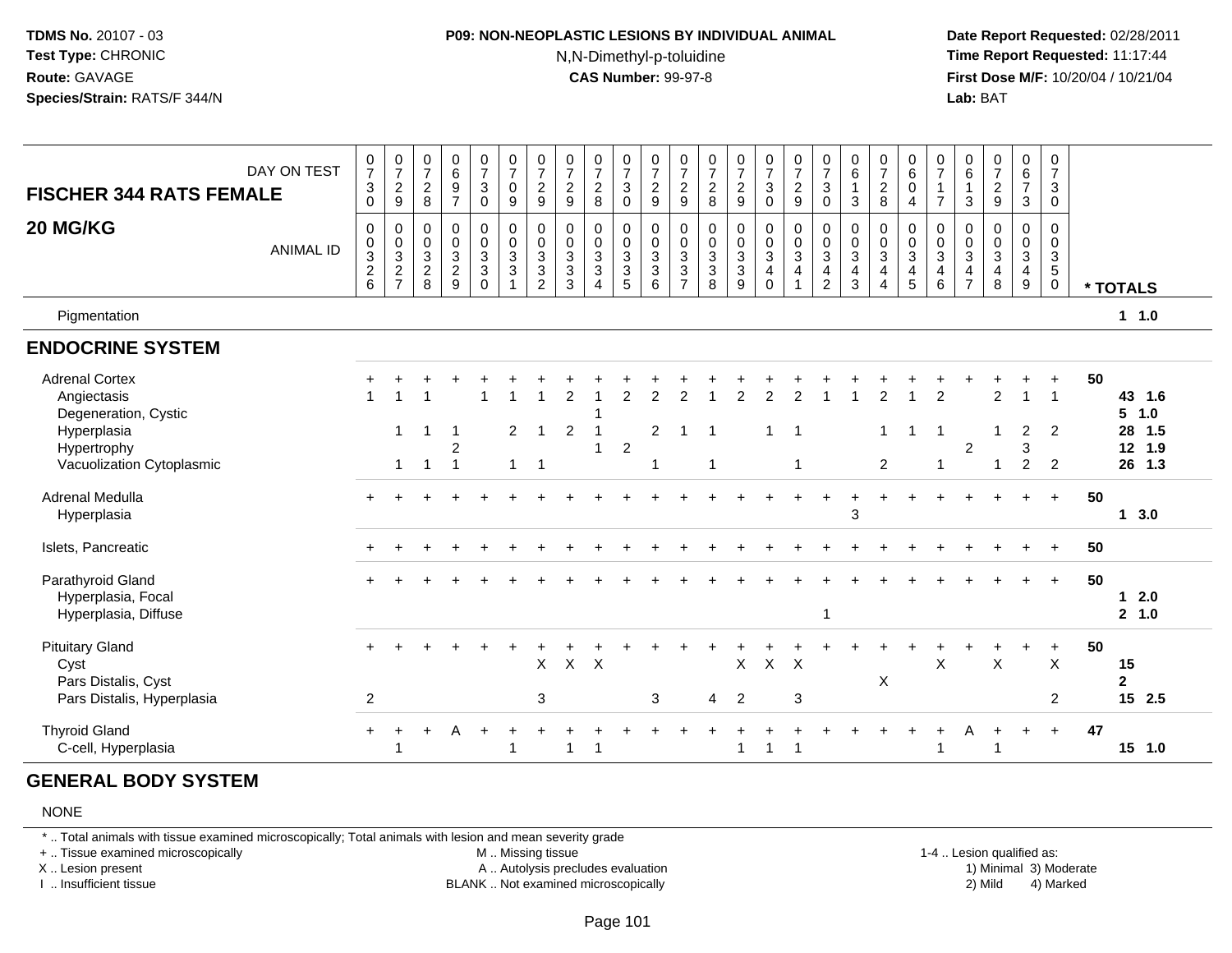# **P09: NON-NEOPLASTIC LESIONS BY INDIVIDUAL ANIMAL**N,N-Dimethyl-p-toluidine

| DAY ON TEST<br><b>FISCHER 344 RATS FEMALE</b><br>20 MG/KG<br><b>ANIMAL ID</b>                                                                                                                 | $\frac{0}{7}$<br>$\ensuremath{\mathsf{3}}$<br>$\overline{0}$<br>$\mathbf 0$<br>$\pmb{0}$<br>$\overline{3}$ | $\begin{smallmatrix} 0\\7 \end{smallmatrix}$<br>$\frac{2}{9}$<br>0<br>$\pmb{0}$<br>$\mathbf{3}$ | $\begin{array}{c} 0 \\ 7 \end{array}$<br>$_{\rm 8}^2$<br>0<br>0<br>$\sqrt{3}$ | 0697<br>$\mathbf 0$<br>$\pmb{0}$<br>$\ensuremath{\mathsf{3}}$ | $\begin{array}{c} 0 \\ 7 \end{array}$<br>$\sqrt{3}$<br>0<br>0<br>0<br>$\sqrt{3}$ | $\frac{0}{7}$<br>$\pmb{0}$<br>$9\,$<br>$\mathbf 0$<br>$\mathbf 0$<br>$\sqrt{3}$ | $\frac{0}{7}$<br>$\frac{2}{9}$<br>$\mathbf 0$<br>0<br>$\ensuremath{\mathsf{3}}$ | $\frac{0}{7}$<br>$\frac{2}{9}$<br>$\mathbf 0$<br>$\mathbf 0$<br>$\mathfrak{Z}$ | $\begin{array}{c} 0 \\ 7 \end{array}$<br>$\overline{c}$<br>8<br>$\mathbf 0$<br>$\mathbf 0$<br>$\sqrt{3}$ | $\frac{0}{7}$<br>$\sqrt{3}$<br>$\mathbf 0$<br>0<br>$\mathbf 0$<br>$\mathbf{3}$ | $\frac{0}{7}$<br>$\frac{2}{9}$<br>$\mathbf 0$<br>$\boldsymbol{0}$ | $\pmb{0}$<br>$\overline{7}$<br>$\frac{2}{9}$<br>$\mathbf 0$<br>0<br>$\ensuremath{\mathsf{3}}$ | $\frac{0}{7}$<br>$\frac{2}{8}$<br>$\mathbf 0$<br>$\mathbf 0$<br>$\sqrt{3}$ | $\frac{0}{7}$<br>$\frac{2}{9}$<br>$\mathbf 0$<br>0<br>$\mathbf{3}$ | $\begin{smallmatrix}0\\7\end{smallmatrix}$<br>$\ensuremath{\mathsf{3}}$<br>$\mathbf 0$<br>$\mathbf 0$<br>0<br>$\mathbf{3}$ | $\begin{array}{c} 0 \\ 7 \end{array}$<br>$\overline{c}$<br>$\boldsymbol{9}$<br>$\mathbf 0$<br>$\pmb{0}$<br>$\sqrt{3}$ | $\frac{0}{7}$<br>$\sqrt{3}$<br>$\mathbf 0$<br>$\mathbf 0$<br>0<br>$\sqrt{3}$ | $\pmb{0}$<br>$6\phantom{a}$<br>$\overline{1}$<br>$\mathbf{3}$<br>$\mathbf 0$<br>$\mathbf 0$<br>$\sqrt{3}$ | $\frac{0}{7}$<br>$\begin{array}{c} 2 \\ 8 \end{array}$<br>0<br>$\mathbf 0$<br>$\sqrt{3}$ | 0<br>6<br>0<br>4<br>$\Omega$<br>$\mathbf 0$<br>3 | 0<br>$\overline{7}$<br>$\mathbf{1}$<br>$\overline{7}$<br>$\mathbf 0$<br>0<br>3 | $\pmb{0}$<br>$6\phantom{a}$<br>$\mathbf 1$<br>$\mathbf{3}$<br>$\mathbf 0$<br>0<br>$\mathbf{3}$ | $\frac{0}{7}$<br>$\frac{2}{9}$<br>$\mathbf 0$<br>$\mathbf 0$<br>$\mathbf{3}$ | $\mathbf 0$<br>$6\phantom{a}$<br>$\boldsymbol{7}$<br>$\ensuremath{\mathsf{3}}$<br>$\mathbf 0$<br>$\mathsf{O}\xspace$<br>$\sqrt{3}$ | $\boldsymbol{0}$<br>$\overline{7}$<br>$\ensuremath{\mathsf{3}}$<br>$\mathbf 0$<br>$\mathbf 0$<br>$\mathbf 0$<br>$\mathbf{3}$ |                        |                        |                            |  |
|-----------------------------------------------------------------------------------------------------------------------------------------------------------------------------------------------|------------------------------------------------------------------------------------------------------------|-------------------------------------------------------------------------------------------------|-------------------------------------------------------------------------------|---------------------------------------------------------------|----------------------------------------------------------------------------------|---------------------------------------------------------------------------------|---------------------------------------------------------------------------------|--------------------------------------------------------------------------------|----------------------------------------------------------------------------------------------------------|--------------------------------------------------------------------------------|-------------------------------------------------------------------|-----------------------------------------------------------------------------------------------|----------------------------------------------------------------------------|--------------------------------------------------------------------|----------------------------------------------------------------------------------------------------------------------------|-----------------------------------------------------------------------------------------------------------------------|------------------------------------------------------------------------------|-----------------------------------------------------------------------------------------------------------|------------------------------------------------------------------------------------------|--------------------------------------------------|--------------------------------------------------------------------------------|------------------------------------------------------------------------------------------------|------------------------------------------------------------------------------|------------------------------------------------------------------------------------------------------------------------------------|------------------------------------------------------------------------------------------------------------------------------|------------------------|------------------------|----------------------------|--|
|                                                                                                                                                                                               | $\frac{2}{6}$                                                                                              | $\frac{2}{7}$                                                                                   | $_{\rm 8}^2$                                                                  | $\frac{2}{9}$                                                 | $\sqrt{3}$<br>$\mathbf 0$                                                        | $\sqrt{3}$<br>$\mathbf{1}$                                                      | $\ensuremath{\mathsf{3}}$<br>$\overline{2}$                                     | $\frac{3}{3}$                                                                  | $\overline{3}$<br>$\overline{4}$                                                                         | $\frac{3}{5}$                                                                  | $\frac{3}{6}$                                                     | $\ensuremath{\mathsf{3}}$<br>$\overline{7}$                                                   | $\sqrt{3}$<br>8                                                            | $\ensuremath{\mathsf{3}}$<br>9                                     | $\overline{\mathbf{4}}$<br>$\mathbf 0$                                                                                     | 4                                                                                                                     | $\overline{4}$<br>$\overline{2}$                                             | $\overline{\mathbf{4}}$<br>$\mathbf{3}$                                                                   | $\overline{\mathbf{4}}$<br>$\overline{4}$                                                | $\frac{4}{5}$                                    | $\overline{4}$<br>$\,6\,$                                                      | $\frac{4}{7}$                                                                                  | $\overline{4}$<br>8                                                          | $\overline{4}$<br>$\boldsymbol{9}$                                                                                                 | $\sqrt{5}$<br>$\mathbf 0$                                                                                                    |                        | * TOTALS               |                            |  |
| <b>GENITAL SYSTEM</b>                                                                                                                                                                         |                                                                                                            |                                                                                                 |                                                                               |                                                               |                                                                                  |                                                                                 |                                                                                 |                                                                                |                                                                                                          |                                                                                |                                                                   |                                                                                               |                                                                            |                                                                    |                                                                                                                            |                                                                                                                       |                                                                              |                                                                                                           |                                                                                          |                                                  |                                                                                |                                                                                                |                                                                              |                                                                                                                                    |                                                                                                                              |                        |                        |                            |  |
| <b>Clitoral Gland</b><br>Cyst<br>Hyperplasia<br>Inflammation                                                                                                                                  | $+$<br>$\overline{2}$                                                                                      | Χ<br>$\overline{2}$<br>$\mathbf{1}$                                                             | $\overline{2}$                                                                |                                                               | X<br>$\overline{c}$<br>$\overline{1}$                                            |                                                                                 |                                                                                 | $\overline{c}$                                                                 | $\sqrt{2}$                                                                                               |                                                                                | $\overline{1}$                                                    |                                                                                               | $\mathbf{1}$                                                               | $\mathbf 1$                                                        | X                                                                                                                          | Χ<br>3<br>$\boldsymbol{2}$                                                                                            |                                                                              |                                                                                                           | $\overline{\mathbf{c}}$<br>$\mathbf{1}$                                                  | $\mathbf{1}$                                     | $\overline{2}$                                                                 |                                                                                                |                                                                              |                                                                                                                                    | $\overline{2}$                                                                                                               | 50                     | $\overline{7}$<br>62.2 | 20 1.5                     |  |
| Ovary<br>Cyst                                                                                                                                                                                 | $+$                                                                                                        |                                                                                                 |                                                                               |                                                               |                                                                                  |                                                                                 |                                                                                 |                                                                                |                                                                                                          |                                                                                |                                                                   |                                                                                               |                                                                            |                                                                    |                                                                                                                            |                                                                                                                       |                                                                              |                                                                                                           |                                                                                          |                                                  |                                                                                |                                                                                                |                                                                              | $+$                                                                                                                                | $+$                                                                                                                          | 50                     | 5                      |                            |  |
| <b>Uterus</b><br><b>Decidual Reaction</b><br>Inflammation                                                                                                                                     |                                                                                                            |                                                                                                 |                                                                               |                                                               |                                                                                  |                                                                                 |                                                                                 |                                                                                |                                                                                                          |                                                                                |                                                                   |                                                                                               |                                                                            |                                                                    |                                                                                                                            |                                                                                                                       |                                                                              |                                                                                                           |                                                                                          |                                                  |                                                                                |                                                                                                |                                                                              |                                                                                                                                    | $+$                                                                                                                          | 50                     | 1<br>$\mathbf{1}$      | 3.0<br>2.0                 |  |
| <b>HEMATOPOIETIC SYSTEM</b>                                                                                                                                                                   |                                                                                                            |                                                                                                 |                                                                               |                                                               |                                                                                  |                                                                                 |                                                                                 |                                                                                |                                                                                                          |                                                                                |                                                                   |                                                                                               |                                                                            |                                                                    |                                                                                                                            |                                                                                                                       |                                                                              |                                                                                                           |                                                                                          |                                                  |                                                                                |                                                                                                |                                                                              |                                                                                                                                    |                                                                                                                              |                        |                        |                            |  |
| <b>Bone Marrow</b><br>Hyperplasia                                                                                                                                                             |                                                                                                            |                                                                                                 | 3                                                                             |                                                               |                                                                                  | 3                                                                               |                                                                                 |                                                                                |                                                                                                          |                                                                                | 2                                                                 |                                                                                               |                                                                            | $\overline{2}$                                                     |                                                                                                                            |                                                                                                                       |                                                                              |                                                                                                           |                                                                                          |                                                  |                                                                                |                                                                                                |                                                                              |                                                                                                                                    | $\ddot{}$<br>3                                                                                                               | 50                     |                        | 18 2.7                     |  |
| Lymph Node<br>Mediastinal, Ectasia                                                                                                                                                            |                                                                                                            |                                                                                                 |                                                                               |                                                               |                                                                                  |                                                                                 |                                                                                 | $\ddot{}$<br>$\overline{2}$                                                    |                                                                                                          |                                                                                |                                                                   |                                                                                               |                                                                            |                                                                    |                                                                                                                            |                                                                                                                       |                                                                              |                                                                                                           |                                                                                          |                                                  |                                                                                |                                                                                                |                                                                              |                                                                                                                                    |                                                                                                                              | $\mathbf{2}$           | $12.0$                 |                            |  |
| Lymph Node, Mandibular                                                                                                                                                                        | M                                                                                                          | M                                                                                               | м                                                                             | м                                                             | М                                                                                | M                                                                               | M                                                                               | м                                                                              | M                                                                                                        | м                                                                              | М                                                                 | M                                                                                             | М                                                                          | M                                                                  | M                                                                                                                          | M                                                                                                                     | м                                                                            | M                                                                                                         | M                                                                                        | M                                                | M                                                                              | M                                                                                              | M                                                                            | M                                                                                                                                  | M                                                                                                                            | 0                      |                        |                            |  |
| Lymph Node, Mesenteric<br>Infiltration Cellular, Histiocyte                                                                                                                                   |                                                                                                            | 1                                                                                               |                                                                               |                                                               |                                                                                  |                                                                                 | $\overline{2}$                                                                  | 3                                                                              |                                                                                                          |                                                                                |                                                                   |                                                                                               |                                                                            |                                                                    |                                                                                                                            |                                                                                                                       |                                                                              |                                                                                                           |                                                                                          |                                                  |                                                                                |                                                                                                | $\ddot{}$                                                                    | $\ddot{}$<br>1                                                                                                                     | $\ddot{}$<br>$\overline{2}$                                                                                                  | 50                     |                        | 35 1.2                     |  |
| Spleen<br>Congestion<br>Hematopoietic Cell Proliferation<br>Pigmentation                                                                                                                      | $\overline{c}$                                                                                             | $\overline{c}$<br>2                                                                             | 2<br>$\overline{c}$                                                           | 3                                                             | $\overline{c}$<br>3                                                              | 2<br>$\overline{c}$                                                             | 2<br>3                                                                          | $\overline{c}$<br>3                                                            | 1<br>$\overline{c}$<br>3                                                                                 | 2<br>$\overline{c}$<br>$\overline{c}$                                          | $\overline{2}$<br>$\overline{2}$                                  | $\overline{c}$<br>3                                                                           | 3                                                                          | $\overline{c}$<br>$\overline{2}$                                   | $\overline{c}$<br>$\overline{c}$<br>3                                                                                      | 1<br>$\overline{2}$<br>3                                                                                              | $\overline{c}$<br>$\overline{c}$<br>$\overline{2}$                           | $\overline{1}$<br>3                                                                                       | $\overline{c}$<br>3                                                                      | 3                                                | 2<br>3                                                                         | $\mathbf 1$<br>$\overline{2}$                                                                  | $\overline{c}$<br>3                                                          | $+$<br>4                                                                                                                           | $\ddot{}$<br>$\overline{c}$<br>$\overline{2}$                                                                                | 50                     |                        | 26 1.3<br>47 1.9<br>47 2.5 |  |
| *  Total animals with tissue examined microscopically; Total animals with lesion and mean severity grade<br>+  Tissue examined microscopically<br>X  Lesion present<br>I. Insufficient tissue |                                                                                                            |                                                                                                 |                                                                               |                                                               |                                                                                  | M  Missing tissue                                                               |                                                                                 |                                                                                | A  Autolysis precludes evaluation<br>BLANK  Not examined microscopically                                 |                                                                                |                                                                   |                                                                                               |                                                                            |                                                                    |                                                                                                                            |                                                                                                                       |                                                                              |                                                                                                           |                                                                                          |                                                  |                                                                                |                                                                                                | 1-4  Lesion qualified as:<br>2) Mild                                         |                                                                                                                                    | 4) Marked                                                                                                                    | 1) Minimal 3) Moderate |                        |                            |  |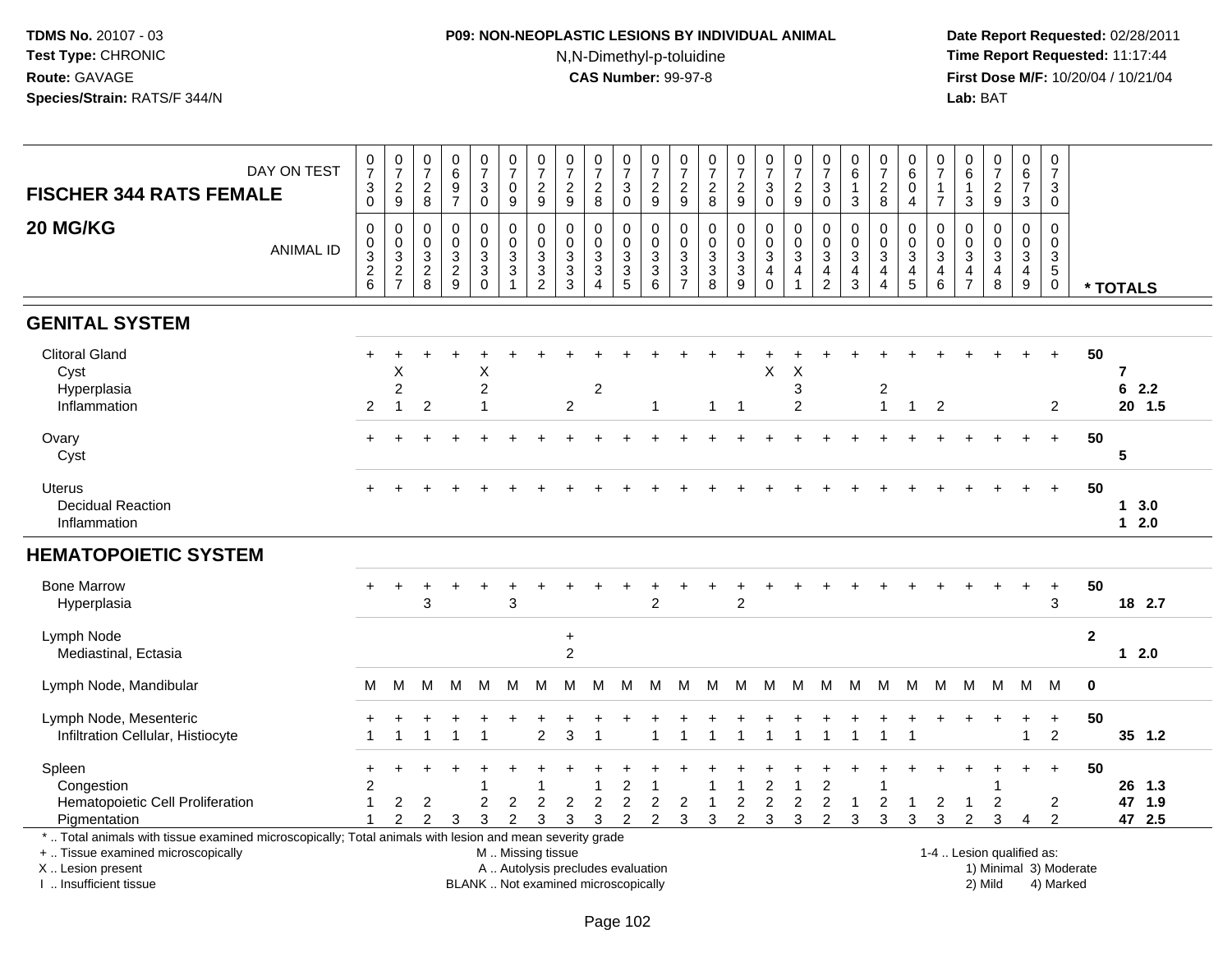# **P09: NON-NEOPLASTIC LESIONS BY INDIVIDUAL ANIMAL**N,N-Dimethyl-p-toluidine

| <b>FISCHER 344 RATS FEMALE</b>                                                                                                                                                                | DAY ON TEST      | $\frac{0}{7}$<br>$_{0}^{3}$ | $\begin{array}{c} 0 \\ 7 \end{array}$<br>$\frac{2}{9}$ | $\frac{0}{7}$<br>$_{\rm 8}^2$                    | $\begin{array}{c} 0 \\ 6 \end{array}$<br>$\frac{9}{7}$ | $\frac{0}{7}$<br>3<br>$\ddot{\mathbf{0}}$           | $\frac{0}{7}$<br>$\mathbf 0$<br>$\overline{9}$                 | $\begin{array}{c} 0 \\ 7 \end{array}$<br>$\frac{2}{9}$ | $\frac{0}{7}$<br>$\frac{2}{9}$                                                        | $\frac{0}{7}$<br>$^{\,2}_{\,8}$                                              | $\frac{0}{7}$<br>$\sqrt{3}$<br>$\mathbf 0$                                    | $\frac{0}{7}$<br>$\frac{2}{9}$                           | $\frac{0}{7}$<br>$\frac{2}{9}$                                 | $\frac{0}{7}$<br>$\frac{2}{8}$                             | $\frac{0}{7}$<br>$\frac{2}{9}$  | $\frac{0}{7}$<br>3<br>$\mathsf{O}\xspace$           | $\frac{0}{7}$<br>$\frac{2}{9}$                                                      | $\frac{0}{7}$<br>3<br>$\mathbf 0$                                            | 0<br>6<br>$\mathbf{1}$<br>$\mathbf{3}$                          | $\frac{0}{7}$<br>$^2_{\bf 8}$                | 0<br>$\overline{6}$<br>0<br>$\overline{4}$              | $\begin{array}{c} 0 \\ 7 \end{array}$<br>$\mathbf{1}$<br>$\overline{7}$                             | $\begin{array}{c} 0 \\ 6 \end{array}$<br>$\mathbf{1}$<br>$\mathbf{3}$          | $\frac{0}{7}$<br>$\frac{2}{9}$                                 | $\begin{array}{c} 0 \\ 6 \\ 7 \end{array}$<br>$\mathbf{3}$                       | $\pmb{0}$<br>$\overline{7}$<br>3<br>$\mathbf 0$                                           |              |                    |
|-----------------------------------------------------------------------------------------------------------------------------------------------------------------------------------------------|------------------|-----------------------------|--------------------------------------------------------|--------------------------------------------------|--------------------------------------------------------|-----------------------------------------------------|----------------------------------------------------------------|--------------------------------------------------------|---------------------------------------------------------------------------------------|------------------------------------------------------------------------------|-------------------------------------------------------------------------------|----------------------------------------------------------|----------------------------------------------------------------|------------------------------------------------------------|---------------------------------|-----------------------------------------------------|-------------------------------------------------------------------------------------|------------------------------------------------------------------------------|-----------------------------------------------------------------|----------------------------------------------|---------------------------------------------------------|-----------------------------------------------------------------------------------------------------|--------------------------------------------------------------------------------|----------------------------------------------------------------|----------------------------------------------------------------------------------|-------------------------------------------------------------------------------------------|--------------|--------------------|
| 20 MG/KG                                                                                                                                                                                      | <b>ANIMAL ID</b> | 0<br>$\frac{0}{2}$ 8        | $\mathbf 0$<br>$\overline{0}$<br>$\frac{3}{2}$         | $\mathbf 0$<br>$\boldsymbol{0}$<br>$\frac{3}{2}$ | $\mathbf 0$<br>$\mathbf 0$<br>$\frac{3}{2}$            | $\mathbf 0$<br>$\mathbf 0$<br>3<br>3<br>$\mathbf 0$ | $\mathbf 0$<br>$\overline{0}$<br>$\frac{3}{3}$<br>$\mathbf{1}$ | 0<br>$\overline{0}$<br>$\mathbf{3}$<br>$\frac{3}{2}$   | $\mathbf 0$<br>$\mathbf 0$<br>$\sqrt{3}$<br>$\ensuremath{\mathsf{3}}$<br>$\mathbf{3}$ | $\mathbf 0$<br>$\ddot{\mathbf{0}}$<br>$\frac{3}{3}$<br>$\boldsymbol{\Delta}$ | 0<br>$\mathbf 0$<br>$\sqrt{3}$<br>$\ensuremath{\mathsf{3}}$<br>$\overline{5}$ | $\mathbf 0$<br>$\ddot{\mathbf{0}}$<br>$\frac{3}{3}$<br>6 | 0<br>$\mathbf 0$<br>$\ensuremath{\mathsf{3}}$<br>$\frac{3}{7}$ | $\mathbf 0$<br>$\ddot{\mathbf{0}}$<br>$\sqrt{3}$<br>$_8^3$ | 0<br>$\pmb{0}$<br>$\frac{3}{9}$ | 0<br>$\mathbf 0$<br>$\mathfrak{S}$<br>4<br>$\Omega$ | $\mathbf 0$<br>$\overline{0}$<br>$\overline{3}$<br>$\overline{4}$<br>$\overline{1}$ | $\mathbf 0$<br>$\mathbf 0$<br>$\sqrt{3}$<br>$\overline{4}$<br>$\overline{2}$ | $\mathbf 0$<br>$\mathbf 0$<br>$\sqrt{3}$<br>$\overline{4}$<br>3 | 0<br>$\mathbf 0$<br>3<br>4<br>$\overline{4}$ | 0<br>$\mathbf 0$<br>$\mathbf{3}$<br>$\overline{4}$<br>5 | $\mathbf 0$<br>$\ddot{\mathbf{0}}$<br>$\ensuremath{\mathsf{3}}$<br>$\overline{4}$<br>$6\phantom{1}$ | $\mathbf 0$<br>$\mathbf 0$<br>$\mathbf{3}$<br>$\overline{4}$<br>$\overline{7}$ | 0<br>$\Omega$<br>$\sqrt{3}$<br>$\overline{4}$<br>8             | $\mathbf 0$<br>$\mathbf 0$<br>$\mathbf{3}$<br>$\overline{4}$<br>$\boldsymbol{9}$ | $\mathbf 0$<br>$\mathbf 0$<br>$\ensuremath{\mathsf{3}}$<br>$5\phantom{.0}$<br>$\mathbf 0$ |              | * TOTALS           |
| Capsule, Fibrosis<br>Capsule, Hypertrophy, Mesothelium                                                                                                                                        |                  |                             |                                                        |                                                  |                                                        |                                                     |                                                                | $\mathbf{1}$                                           | -1                                                                                    |                                                                              |                                                                               |                                                          |                                                                |                                                            |                                 |                                                     | $\overline{\mathbf{1}}$                                                             |                                                                              |                                                                 |                                              | 1                                                       |                                                                                                     |                                                                                | 1                                                              | $\mathbf{1}$                                                                     | $\overline{1}$                                                                            |              | $8$ 1.1<br>10, 1.0 |
| Thymus<br>Atrophy                                                                                                                                                                             |                  | $\overline{2}$              | $\overline{2}$                                         | 2                                                |                                                        |                                                     |                                                                | $\overline{2}$                                         |                                                                                       |                                                                              | 3                                                                             | 2                                                        |                                                                |                                                            | $\overline{c}$                  | $\overline{2}$                                      | 3                                                                                   | $\overline{2}$                                                               |                                                                 | 2                                            | $\overline{2}$                                          | 2                                                                                                   | 3                                                                              | $\overline{2}$                                                 | 3                                                                                | +<br>$\overline{2}$                                                                       | 50           | 45 2.3             |
| <b>INTEGUMENTARY SYSTEM</b>                                                                                                                                                                   |                  |                             |                                                        |                                                  |                                                        |                                                     |                                                                |                                                        |                                                                                       |                                                                              |                                                                               |                                                          |                                                                |                                                            |                                 |                                                     |                                                                                     |                                                                              |                                                                 |                                              |                                                         |                                                                                                     |                                                                                |                                                                |                                                                                  |                                                                                           |              |                    |
| <b>Mammary Gland</b><br>Cyst<br>Hyperplasia                                                                                                                                                   |                  |                             |                                                        |                                                  |                                                        |                                                     |                                                                |                                                        |                                                                                       |                                                                              |                                                                               |                                                          |                                                                |                                                            |                                 |                                                     |                                                                                     |                                                                              |                                                                 |                                              |                                                         |                                                                                                     | $\boldsymbol{\mathsf{X}}$                                                      |                                                                |                                                                                  |                                                                                           | 50           | 3<br>2 1.0         |
| Skin                                                                                                                                                                                          |                  |                             |                                                        |                                                  |                                                        |                                                     |                                                                |                                                        |                                                                                       |                                                                              |                                                                               |                                                          |                                                                |                                                            |                                 |                                                     |                                                                                     |                                                                              |                                                                 |                                              |                                                         |                                                                                                     |                                                                                |                                                                |                                                                                  |                                                                                           | 50           |                    |
| <b>MUSCULOSKELETAL SYSTEM</b>                                                                                                                                                                 |                  |                             |                                                        |                                                  |                                                        |                                                     |                                                                |                                                        |                                                                                       |                                                                              |                                                                               |                                                          |                                                                |                                                            |                                 |                                                     |                                                                                     |                                                                              |                                                                 |                                              |                                                         |                                                                                                     |                                                                                |                                                                |                                                                                  |                                                                                           |              |                    |
| Bone<br>Hyperostosis                                                                                                                                                                          |                  |                             |                                                        |                                                  |                                                        |                                                     |                                                                |                                                        |                                                                                       |                                                                              |                                                                               | $\overline{2}$                                           |                                                                |                                                            |                                 |                                                     |                                                                                     |                                                                              |                                                                 |                                              |                                                         |                                                                                                     |                                                                                |                                                                |                                                                                  | $+$                                                                                       | 50           | $12.0$             |
| <b>NERVOUS SYSTEM</b>                                                                                                                                                                         |                  |                             |                                                        |                                                  |                                                        |                                                     |                                                                |                                                        |                                                                                       |                                                                              |                                                                               |                                                          |                                                                |                                                            |                                 |                                                     |                                                                                     |                                                                              |                                                                 |                                              |                                                         |                                                                                                     |                                                                                |                                                                |                                                                                  |                                                                                           |              |                    |
| <b>Brain</b><br>Hemorrhage                                                                                                                                                                    |                  |                             |                                                        |                                                  |                                                        |                                                     |                                                                |                                                        |                                                                                       |                                                                              |                                                                               |                                                          |                                                                |                                                            |                                 |                                                     |                                                                                     |                                                                              |                                                                 |                                              | $\ddot{}$<br>3                                          |                                                                                                     |                                                                                |                                                                |                                                                                  | $+$                                                                                       | 50           | 13.0               |
| <b>Peripheral Nerve</b>                                                                                                                                                                       |                  |                             |                                                        |                                                  |                                                        |                                                     |                                                                |                                                        |                                                                                       |                                                                              |                                                                               |                                                          |                                                                |                                                            |                                 |                                                     |                                                                                     |                                                                              |                                                                 |                                              |                                                         |                                                                                                     |                                                                                |                                                                |                                                                                  |                                                                                           | $\mathbf{1}$ |                    |
| Spinal Cord                                                                                                                                                                                   |                  |                             |                                                        |                                                  |                                                        |                                                     |                                                                |                                                        |                                                                                       |                                                                              |                                                                               |                                                          |                                                                |                                                            |                                 |                                                     |                                                                                     |                                                                              |                                                                 |                                              |                                                         |                                                                                                     |                                                                                |                                                                |                                                                                  |                                                                                           | $\mathbf{1}$ |                    |
| <b>RESPIRATORY SYSTEM</b>                                                                                                                                                                     |                  |                             |                                                        |                                                  |                                                        |                                                     |                                                                |                                                        |                                                                                       |                                                                              |                                                                               |                                                          |                                                                |                                                            |                                 |                                                     |                                                                                     |                                                                              |                                                                 |                                              |                                                         |                                                                                                     |                                                                                |                                                                |                                                                                  |                                                                                           |              |                    |
| Lung<br>Alveolar Epithelium, Hyperplasia                                                                                                                                                      |                  |                             |                                                        |                                                  |                                                        |                                                     |                                                                |                                                        |                                                                                       |                                                                              |                                                                               |                                                          |                                                                |                                                            |                                 |                                                     |                                                                                     |                                                                              |                                                                 |                                              |                                                         |                                                                                                     |                                                                                |                                                                |                                                                                  |                                                                                           | 50           | 2.0                |
| *  Total animals with tissue examined microscopically; Total animals with lesion and mean severity grade<br>+  Tissue examined microscopically<br>X  Lesion present<br>I  Insufficient tissue |                  |                             |                                                        |                                                  |                                                        | BLANK  Not examined microscopically                 |                                                                | M  Missing tissue                                      | A  Autolysis precludes evaluation                                                     |                                                                              |                                                                               |                                                          |                                                                |                                                            |                                 |                                                     |                                                                                     |                                                                              |                                                                 |                                              |                                                         |                                                                                                     |                                                                                | 1-4  Lesion qualified as:<br>1) Minimal 3) Moderate<br>2) Mild |                                                                                  | 4) Marked                                                                                 |              |                    |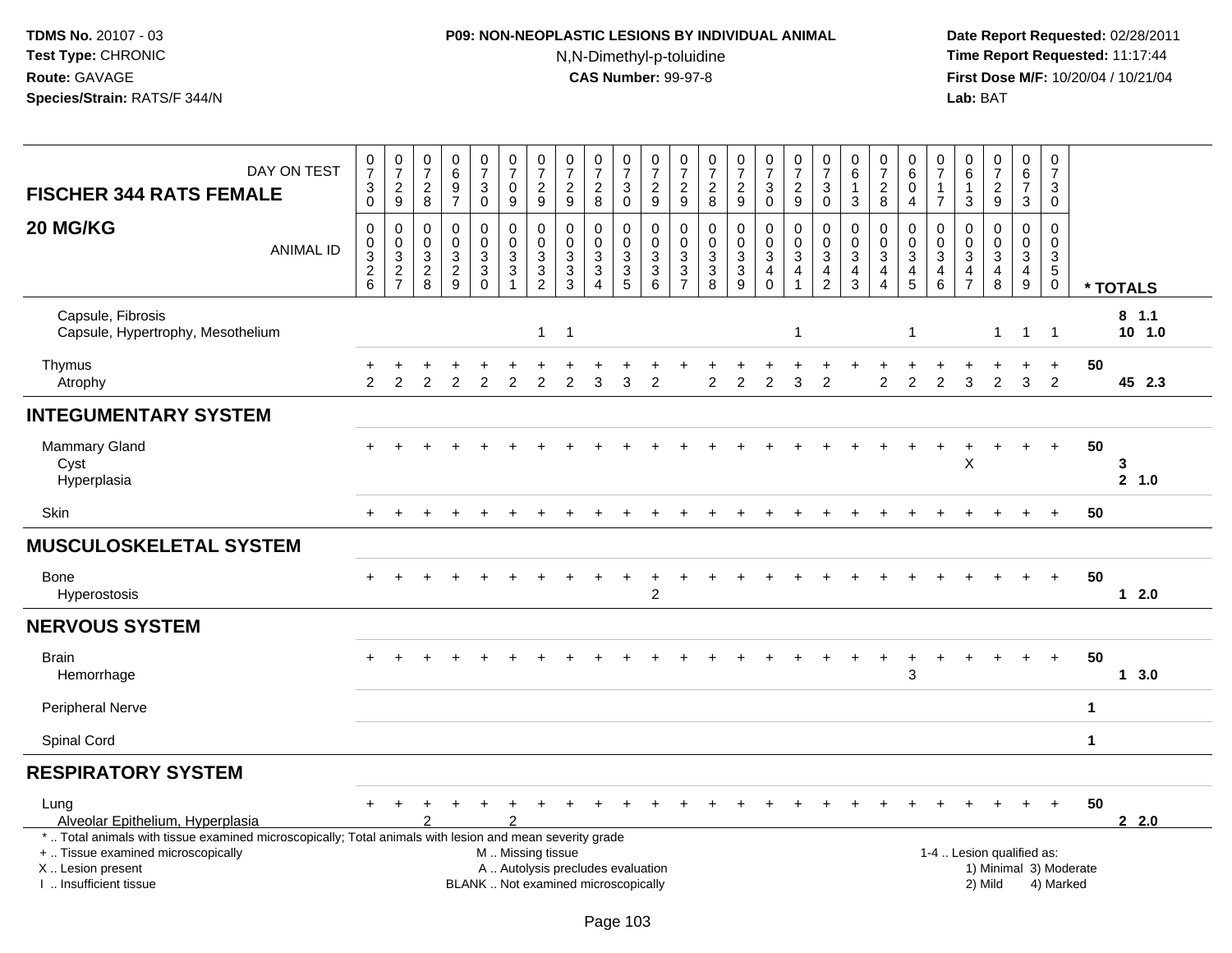# **P09: NON-NEOPLASTIC LESIONS BY INDIVIDUAL ANIMAL**N,N-Dimethyl-p-toluidine

 **Date Report Requested:** 02/28/2011 **Time Report Requested:** 11:17:44 **First Dose M/F:** 10/20/04 / 10/21/04<br>**Lab:** BAT **Lab:** BAT

| DAY ON TEST<br><b>FISCHER 344 RATS FEMALE</b>                                                                                                           | 0<br>$\overline{7}$<br>$\mathbf{3}$<br>$\overline{0}$ | $\begin{array}{c} 0 \\ 7 \end{array}$<br>$\boldsymbol{2}$<br>$\mathsf g$ | $\frac{0}{7}$<br>$\overline{c}$<br>8              | 0<br>6<br>$\boldsymbol{9}$<br>$\overline{7}$                  | $\frac{0}{7}$<br>3<br>$\mathbf 0$                            | 0<br>$\overline{7}$<br>$\mathbf 0$<br>9                  | $\frac{0}{7}$<br>$\boldsymbol{2}$<br>9                                      | 0<br>$\overline{7}$<br>$\frac{2}{9}$                 | 0<br>$\overline{7}$<br>$\sqrt{2}$<br>8                                 | 0<br>$\overline{7}$<br>$\mathfrak{S}$<br>$\mathbf 0$              | 0<br>$\overline{7}$<br>$\overline{2}$<br>9                      | $\frac{0}{7}$<br>$\overline{c}$<br>9                                         | 0<br>$\overline{7}$<br>$\frac{2}{8}$                | $\begin{array}{c} 0 \\ 7 \end{array}$<br>$\frac{2}{9}$              | $\frac{0}{7}$<br>$\mathfrak{Z}$<br>$\Omega$ | $\frac{0}{7}$<br>$\overline{2}$<br>$\overline{9}$                              | 0<br>$\overline{7}$<br>$\mathbf{3}$<br>$\mathbf{0}$                                       | 0<br>6<br>$\mathbf{1}$<br>$\mathbf{3}$                         | $\begin{array}{c} 0 \\ 7 \end{array}$<br>$\boldsymbol{2}$<br>8                        | 0<br>$6\overline{6}$<br>$\mathbf 0$<br>$\overline{4}$     | 0<br>$\overline{7}$<br>$\overline{1}$<br>$\overline{7}$                        | 0<br>$\,6\,$<br>$\mathbf{1}$<br>3             | $\begin{smallmatrix}0\\7\end{smallmatrix}$<br>$\frac{2}{9}$   | $\begin{array}{c} 0 \\ 6 \\ 7 \end{array}$<br>3        | 0<br>$\overline{7}$<br>3<br>$\mathbf 0$                 |    |                                       |
|---------------------------------------------------------------------------------------------------------------------------------------------------------|-------------------------------------------------------|--------------------------------------------------------------------------|---------------------------------------------------|---------------------------------------------------------------|--------------------------------------------------------------|----------------------------------------------------------|-----------------------------------------------------------------------------|------------------------------------------------------|------------------------------------------------------------------------|-------------------------------------------------------------------|-----------------------------------------------------------------|------------------------------------------------------------------------------|-----------------------------------------------------|---------------------------------------------------------------------|---------------------------------------------|--------------------------------------------------------------------------------|-------------------------------------------------------------------------------------------|----------------------------------------------------------------|---------------------------------------------------------------------------------------|-----------------------------------------------------------|--------------------------------------------------------------------------------|-----------------------------------------------|---------------------------------------------------------------|--------------------------------------------------------|---------------------------------------------------------|----|---------------------------------------|
| 20 MG/KG<br><b>ANIMAL ID</b>                                                                                                                            | $\pmb{0}$<br>$_{3}^{\rm 0}$<br>$\frac{2}{6}$          | 0<br>$\mathsf{O}\xspace$<br>$\frac{3}{2}$                                | $\mathbf 0$<br>0<br>$\mathbf{3}$<br>$\frac{2}{8}$ | $\mathbf 0$<br>$\mathbf 0$<br>$\mathbf{3}$<br>$\sqrt{2}$<br>9 | $\mathbf 0$<br>0<br>$\mathbf{3}$<br>$\mathbf{3}$<br>$\Omega$ | 0<br>0<br>$\mathfrak{Z}$<br>$\sqrt{3}$<br>$\overline{1}$ | $\mathbf 0$<br>$\pmb{0}$<br>$\overline{3}$<br>$\mathsf 3$<br>$\overline{2}$ | $\mathbf 0$<br>$\mathbf 0$<br>3<br>$\mathbf{3}$<br>3 | $\mathbf 0$<br>$\mathbf 0$<br>$\mathbf{3}$<br>$\mathbf{3}$<br>$\Delta$ | 0<br>$\mathsf{O}\xspace$<br>$\overline{3}$<br>$\mathfrak{S}$<br>5 | $\mathbf 0$<br>$\mathbf 0$<br>$\mathbf{3}$<br>$\mathbf{3}$<br>6 | $\mathbf 0$<br>$\mathbf 0$<br>$\overline{3}$<br>$\sqrt{3}$<br>$\overline{7}$ | $\mathbf 0$<br>0<br>$\overline{3}$<br>$\frac{3}{8}$ | $\mathbf 0$<br>$\mathbf 0$<br>$\overline{3}$<br>$\overline{3}$<br>9 | 0<br>0<br>$\overline{3}$<br>4<br>0          | $\mathbf 0$<br>$\pmb{0}$<br>$\overline{3}$<br>$\overline{4}$<br>$\overline{1}$ | $\mathbf 0$<br>$\mathbf 0$<br>$\overline{3}$<br>$\overline{\mathbf{4}}$<br>$\overline{c}$ | $\Omega$<br>$\mathbf 0$<br>3<br>$\overline{a}$<br>$\mathbf{3}$ | $\Omega$<br>$\mathbf 0$<br>$\overline{3}$<br>$\overline{4}$<br>$\boldsymbol{\Lambda}$ | $\mathbf 0$<br>0<br>$\overline{3}$<br>$\overline{4}$<br>5 | $\Omega$<br>$\mathbf 0$<br>$\overline{3}$<br>$\overline{4}$<br>$6\phantom{1}6$ | $\Omega$<br>$\mathbf 0$<br>3<br>$\frac{4}{7}$ | $\mathbf 0$<br>$\mathbf 0$<br>$\overline{3}$<br>$\frac{4}{8}$ | $\mathsf 0$<br>$\mathbf 0$<br>$\overline{3}$<br>4<br>9 | $\mathbf{0}$<br>$\mathbf 0$<br>3<br>$\overline{5}$<br>0 |    | * TOTALS                              |
| Alveolus, Infiltration Cellular, Histiocyte                                                                                                             |                                                       |                                                                          | $\overline{1}$                                    |                                                               |                                                              |                                                          |                                                                             |                                                      |                                                                        |                                                                   |                                                                 |                                                                              |                                                     |                                                                     | 1                                           |                                                                                | $\mathbf{1}$                                                                              |                                                                |                                                                                       |                                                           |                                                                                |                                               | 1                                                             |                                                        |                                                         |    | $11 \t1.0$                            |
| Nose<br>Foreign Body<br>Inflammation<br>Glands, Olfactory Epithelium, Hyperplasia                                                                       |                                                       |                                                                          | $\overline{1}$                                    | $\mathbf{1}$                                                  | $\overline{\phantom{0}}$                                     |                                                          |                                                                             |                                                      |                                                                        |                                                                   |                                                                 |                                                                              | $\overline{2}$                                      |                                                                     | $\overline{c}$                              |                                                                                | 1                                                                                         | 2                                                              |                                                                                       |                                                           |                                                                                | $\mathbf 1$                                   | -1                                                            |                                                        |                                                         | 50 | $\mathbf{1}$<br>22, 1.1<br>4 1.0      |
| Glands, Respiratory Epithelium, Dilatation<br>Glands, Respiratory Epithelium, Hyperplasia<br>Glands, Respiratory Epithelium, Metaplasia,<br>Respiratory |                                                       | 2                                                                        | -1<br>2                                           | 2                                                             | 2                                                            | $\overline{2}$                                           | 1<br>2                                                                      | -1<br>2                                              | $\overline{2}$                                                         | 1<br>2                                                            | $\overline{1}$                                                  |                                                                              | 1                                                   |                                                                     | $\mathcal{P}$                               |                                                                                |                                                                                           | 2                                                              |                                                                                       |                                                           | 2                                                                              |                                               |                                                               | 2                                                      | $\mathfrak{p}$                                          |    | 27, 1.1<br>22 1.3<br>44 1.8           |
| Glands, Transitional Epithelium, Hyperplasia<br>Olfactory Epithelium, Accumulation, Hyaline<br>Droplet<br>Olfactory Epithelium, Degeneration            | $\mathbf{1}$                                          | 1                                                                        | $\overline{2}$                                    | 2                                                             | 2                                                            | 2                                                        |                                                                             |                                                      | 2                                                                      |                                                                   |                                                                 | 2                                                                            | 2                                                   | $\overline{2}$                                                      | $\overline{1}$                              | $\overline{2}$                                                                 | 2                                                                                         |                                                                |                                                                                       | 2                                                         |                                                                                | -1                                            | $\overline{2}$                                                | $\overline{2}$                                         | -1                                                      |    | $12 \quad 1.2$<br>38 1.6<br>$1 \t1.0$ |
| Olfactory Epithelium, Metaplasia, Respiratory<br>Respiratory Epithelium, Accumulation, Hyaline<br>Droplet                                               |                                                       | $\mathbf{1}$                                                             | $\overline{2}$                                    |                                                               |                                                              |                                                          |                                                                             |                                                      | $\overline{2}$                                                         | $\overline{1}$                                                    | -1                                                              | $\overline{1}$                                                               |                                                     |                                                                     | 2<br>$\mathbf{1}$                           | $\mathbf{1}$                                                                   | $\overline{1}$                                                                            |                                                                | $\mathbf{1}$                                                                          | $\overline{1}$                                            |                                                                                |                                               |                                                               |                                                        |                                                         |    | $12.0$<br>23, 1.1                     |
| Respiratory Epithelium, Hyperplasia<br>Transitional Epithelium, Hyperplasia                                                                             |                                                       |                                                                          | $\overline{1}$                                    | $\mathbf 1$                                                   |                                                              |                                                          |                                                                             |                                                      |                                                                        |                                                                   |                                                                 |                                                                              |                                                     |                                                                     |                                             |                                                                                |                                                                                           |                                                                |                                                                                       |                                                           | 1                                                                              | $\mathbf 1$                                   |                                                               | -1                                                     |                                                         |    | $11 \t1.1$<br>6 1.0                   |
| Trachea                                                                                                                                                 |                                                       |                                                                          |                                                   |                                                               |                                                              |                                                          |                                                                             |                                                      |                                                                        |                                                                   |                                                                 |                                                                              |                                                     |                                                                     |                                             |                                                                                |                                                                                           |                                                                |                                                                                       |                                                           |                                                                                |                                               |                                                               |                                                        | $\ddot{}$                                               | 50 |                                       |
| <b>SPECIAL SENSES SYSTEM</b>                                                                                                                            |                                                       |                                                                          |                                                   |                                                               |                                                              |                                                          |                                                                             |                                                      |                                                                        |                                                                   |                                                                 |                                                                              |                                                     |                                                                     |                                             |                                                                                |                                                                                           |                                                                |                                                                                       |                                                           |                                                                                |                                               |                                                               |                                                        |                                                         |    |                                       |
| Eye<br>Cataract<br>Retina, Atrophy                                                                                                                      |                                                       |                                                                          |                                                   |                                                               |                                                              |                                                          |                                                                             |                                                      |                                                                        |                                                                   |                                                                 |                                                                              |                                                     |                                                                     |                                             |                                                                                |                                                                                           |                                                                |                                                                                       |                                                           |                                                                                |                                               |                                                               |                                                        | $\ddot{}$                                               | 50 | 3, 3.0<br>3, 3.0                      |
| Harderian Gland<br>Inflammation                                                                                                                         |                                                       |                                                                          |                                                   |                                                               |                                                              |                                                          |                                                                             |                                                      |                                                                        |                                                                   |                                                                 |                                                                              |                                                     |                                                                     |                                             |                                                                                |                                                                                           |                                                                |                                                                                       |                                                           |                                                                                |                                               |                                                               |                                                        | $\ddot{}$                                               | 50 | 2, 1.0                                |
| . Total animals with tissue examined microscopically: Total animals with lesion and mean severity grade                                                 |                                                       |                                                                          |                                                   |                                                               |                                                              |                                                          |                                                                             |                                                      |                                                                        |                                                                   |                                                                 |                                                                              |                                                     |                                                                     |                                             |                                                                                |                                                                                           |                                                                |                                                                                       |                                                           |                                                                                |                                               |                                                               |                                                        |                                                         |    |                                       |

. Total animals with tissue examined microscopically; Total animals with lesion and mean severity grade M .. Missing tissue

+ .. Tissue examined microscopically

X .. Lesion present

I .. Insufficient tissue

Lesion present A .. Autolysis precludes evaluation 1) Minimal 3) Moderate

1-4 .. Lesion qualified as:<br>1) Minimal 3) Moderate BLANK .. Not examined microscopically 2) Mild 4) Marked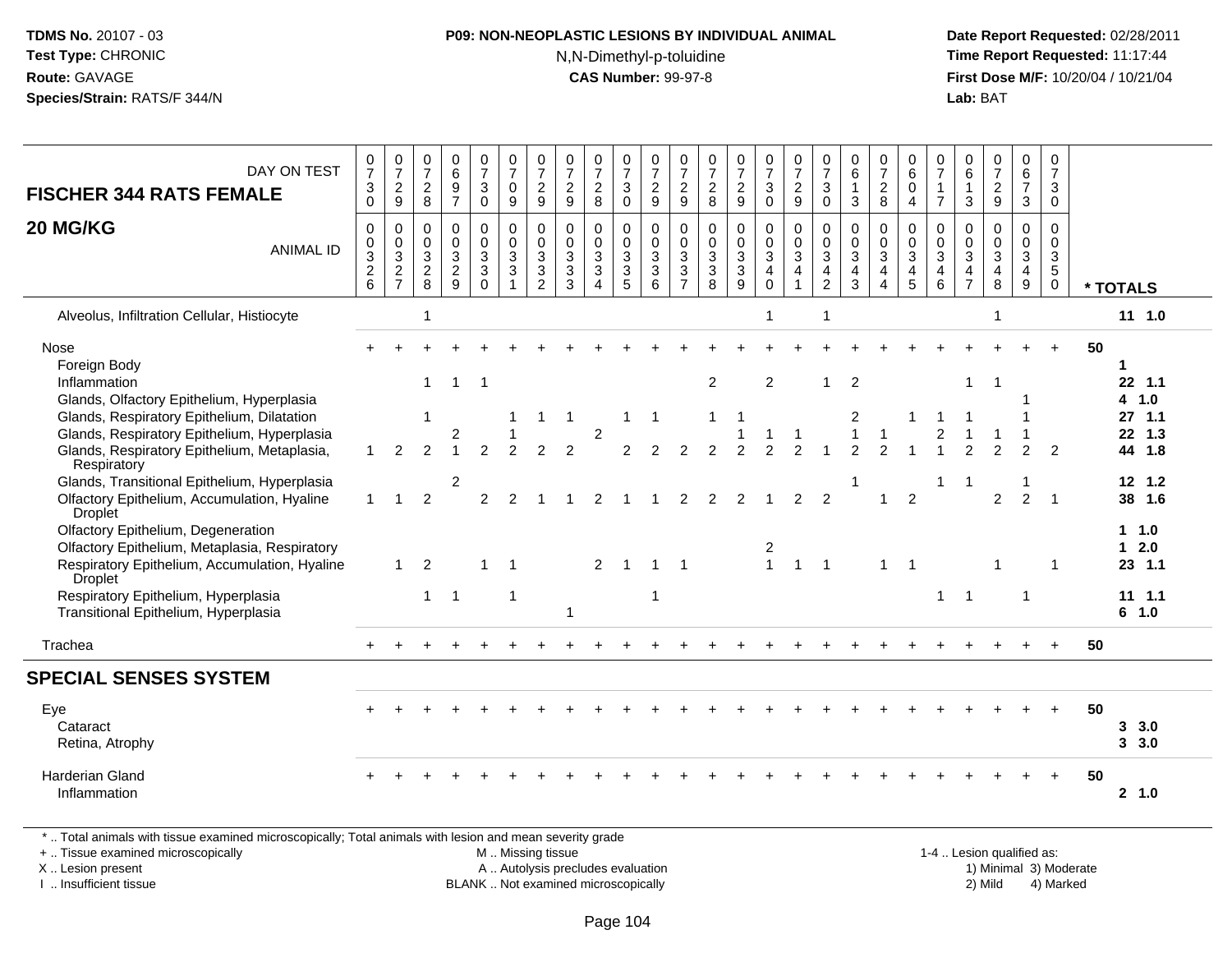#### **P09: NON-NEOPLASTIC LESIONS BY INDIVIDUAL ANIMAL**N,N-Dimethyl-p-toluidine

 **Date Report Requested:** 02/28/2011 **Time Report Requested:** 11:17:44 **First Dose M/F:** 10/20/04 / 10/21/04<br>**Lab:** BAT **Lab:** BAT

| DAY ON TEST<br><b>FISCHER 344 RATS FEMALE</b>                                     | $\frac{0}{7}$<br>$\mathbf{3}$        | $\frac{0}{7}$<br>$\sqrt{2}$<br>9                            | $\frac{0}{7}$<br>$\frac{2}{8}$           | 0<br>$\frac{6}{9}$<br>$\overline{ }$     | $\frac{0}{7}$<br>3<br>0                       | $\frac{0}{7}$<br>$\mathbf 0$<br>9                             | 0<br>$\overline{7}$<br>$\overline{c}$<br>9 | $\overline{7}$<br>$\boldsymbol{2}$<br>9                        | $\overline{ }$<br>$\overline{c}$<br>8                     | $\frac{0}{7}$<br>$\mathbf{3}$<br>$\mathbf 0$                             | $\frac{0}{7}$<br>$\overline{2}$<br>9        | $\frac{0}{7}$<br>$\sqrt{2}$<br>9                                              | $\overline{\mathcal{I}}$<br>$\sqrt{2}$<br>8                              | $\overline{ }$<br>$\overline{a}$<br>9 | $\frac{0}{7}$<br>3<br>$\Omega$      | 0<br>$\overline{z}$<br>$\boldsymbol{2}$<br>9                      | 3<br>$\Omega$                      | 0<br>$\,6\,$<br>3                                                    | $\frac{0}{7}$<br>$\overline{c}$<br>8 | $\begin{array}{c} 0 \\ 6 \end{array}$<br>$\boldsymbol{0}$<br>$\overline{4}$ | 0<br>$\overline{ }$<br>$\overline{ }$ | 6<br>3                                                     | 0<br>$\overline{7}$<br>$\overline{c}$<br>9 | 0<br>$\frac{6}{7}$<br>3                                                     | 0<br>$\overline{ }$<br>3<br>$\mathbf 0$             |                        |
|-----------------------------------------------------------------------------------|--------------------------------------|-------------------------------------------------------------|------------------------------------------|------------------------------------------|-----------------------------------------------|---------------------------------------------------------------|--------------------------------------------|----------------------------------------------------------------|-----------------------------------------------------------|--------------------------------------------------------------------------|---------------------------------------------|-------------------------------------------------------------------------------|--------------------------------------------------------------------------|---------------------------------------|-------------------------------------|-------------------------------------------------------------------|------------------------------------|----------------------------------------------------------------------|--------------------------------------|-----------------------------------------------------------------------------|---------------------------------------|------------------------------------------------------------|--------------------------------------------|-----------------------------------------------------------------------------|-----------------------------------------------------|------------------------|
| <b>20 MG/KG</b><br><b>ANIMAL ID</b>                                               | 0<br>$\pmb{0}$<br>3<br>$\frac{2}{6}$ | $\mathbf 0$<br>$\pmb{0}$<br>$\frac{3}{2}$<br>$\overline{ }$ | $_{\rm 0}^{\rm 0}$<br>$\frac{3}{2}$<br>8 | $_{\rm 0}^{\rm 0}$<br>$\frac{3}{2}$<br>9 | 0<br>$\mathsf 0$<br>$\frac{3}{3}$<br>$\Omega$ | $\begin{smallmatrix} 0\\0 \end{smallmatrix}$<br>$\frac{3}{3}$ | 0<br>0<br>$\mathbf{3}$<br>3<br>2           | 0<br>$\pmb{0}$<br>$\ensuremath{\mathsf{3}}$<br>$\sqrt{3}$<br>3 | 0<br>$\pmb{0}$<br>$\ensuremath{\mathsf{3}}$<br>$\sqrt{3}$ | 0<br>$\mathsf{O}\xspace$<br>$\ensuremath{\mathsf{3}}$<br>$\sqrt{3}$<br>5 | $\begin{matrix}0\\0\\3\\3\end{matrix}$<br>6 | 0<br>$\pmb{0}$<br>$\ensuremath{\mathsf{3}}$<br>$\ensuremath{\mathsf{3}}$<br>⇁ | $\pmb{0}$<br>$\ensuremath{\mathsf{3}}$<br>$\ensuremath{\mathsf{3}}$<br>8 | 0<br>$\mathsf 0$<br>3<br>3<br>9       | 0<br>$\mathbf 0$<br>$\sqrt{3}$<br>4 | $_{\rm 0}^{\rm 0}$<br>$\ensuremath{\mathsf{3}}$<br>$\overline{4}$ | $\mathbf 0$<br>3<br>$\overline{2}$ | $\begin{smallmatrix} 0\\0 \end{smallmatrix}$<br>$\sqrt{3}$<br>4<br>3 | 0<br>0<br>3<br>4<br>4                | $_{\rm 0}^{\rm 0}$<br>$\sqrt{3}$<br>$\overline{4}$<br>5                     | 0<br>$\mathbf 0$<br>3<br>4<br>6       | $\mathbf 0$<br>$\ensuremath{\mathsf{3}}$<br>$\overline{ }$ | 0<br>0<br>$\mathbf{3}$<br>4<br>8           | $\overline{0}$<br>$\pmb{0}$<br>$\mathbf{3}$<br>$\overline{\mathbf{4}}$<br>9 | 0<br>$\mathbf 0$<br>$\mathbf{3}$<br>$\sqrt{5}$<br>0 | * TOTALS               |
| <b>URINARY SYSTEM</b>                                                             |                                      |                                                             |                                          |                                          |                                               |                                                               |                                            |                                                                |                                                           |                                                                          |                                             |                                                                               |                                                                          |                                       |                                     |                                                                   |                                    |                                                                      |                                      |                                                                             |                                       |                                                            |                                            |                                                                             |                                                     |                        |
| Kidney<br>Accumulation, Hyaline Droplet<br><b>Calculus Micro Observation Only</b> |                                      |                                                             |                                          |                                          |                                               |                                                               |                                            |                                                                |                                                           |                                                                          |                                             |                                                                               |                                                                          |                                       |                                     |                                                                   |                                    |                                                                      |                                      |                                                                             |                                       |                                                            |                                            |                                                                             | $+$                                                 | 50<br>5<br>1.0         |
| Infarct                                                                           |                                      |                                                             |                                          |                                          |                                               |                                                               |                                            |                                                                |                                                           |                                                                          |                                             |                                                                               |                                                                          | 2                                     |                                     |                                                                   | 2                                  |                                                                      |                                      |                                                                             |                                       |                                                            |                                            | 3                                                                           |                                                     | 5<br>2.0               |
| Mineralization                                                                    |                                      |                                                             |                                          |                                          |                                               |                                                               |                                            |                                                                |                                                           |                                                                          |                                             |                                                                               |                                                                          |                                       |                                     |                                                                   |                                    |                                                                      |                                      |                                                                             |                                       |                                                            |                                            |                                                                             |                                                     | 35 <sub>5</sub><br>1.1 |
| Nephropathy                                                                       |                                      |                                                             |                                          |                                          |                                               |                                                               |                                            |                                                                |                                                           |                                                                          |                                             |                                                                               |                                                                          |                                       |                                     |                                                                   | 2                                  |                                                                      |                                      |                                                                             |                                       |                                                            |                                            |                                                                             |                                                     | 38<br>1.2              |
| Pigmentation<br>Papilla, Fibrosis                                                 |                                      |                                                             |                                          |                                          |                                               |                                                               |                                            |                                                                |                                                           |                                                                          |                                             |                                                                               |                                                                          |                                       |                                     |                                                                   |                                    |                                                                      |                                      |                                                                             |                                       |                                                            |                                            |                                                                             |                                                     | 43<br>1.0<br>$1 \t1.0$ |
| Pelvis, Inflammation                                                              |                                      |                                                             |                                          |                                          |                                               |                                                               |                                            |                                                                |                                                           |                                                                          |                                             | 2                                                                             |                                                                          | 3                                     |                                     |                                                                   | $\overline{\mathbf{c}}$            |                                                                      |                                      |                                                                             |                                       |                                                            |                                            | 2                                                                           |                                                     | 2.0<br>9               |
| Pelvis, Transitional Epithelium, Hyperplasia                                      |                                      |                                                             |                                          |                                          |                                               |                                                               |                                            |                                                                |                                                           |                                                                          |                                             | $\overline{2}$                                                                |                                                                          | 3                                     |                                     |                                                                   | $\overline{2}$                     |                                                                      |                                      |                                                                             |                                       |                                                            |                                            | 2                                                                           |                                                     | 82.0                   |
| Urinary Bladder                                                                   |                                      |                                                             |                                          |                                          |                                               |                                                               |                                            |                                                                |                                                           |                                                                          |                                             |                                                                               |                                                                          |                                       |                                     |                                                                   |                                    |                                                                      |                                      |                                                                             |                                       |                                                            |                                            |                                                                             |                                                     | 50                     |

\* .. Total animals with tissue examined microscopically; Total animals with lesion and mean severity grade

+ .. Tissue examined microscopically

X .. Lesion present

I .. Insufficient tissue

 M .. Missing tissueA .. Autolysis precludes evaluation

BLANK .. Not examined microscopically 2) Mild 4) Marked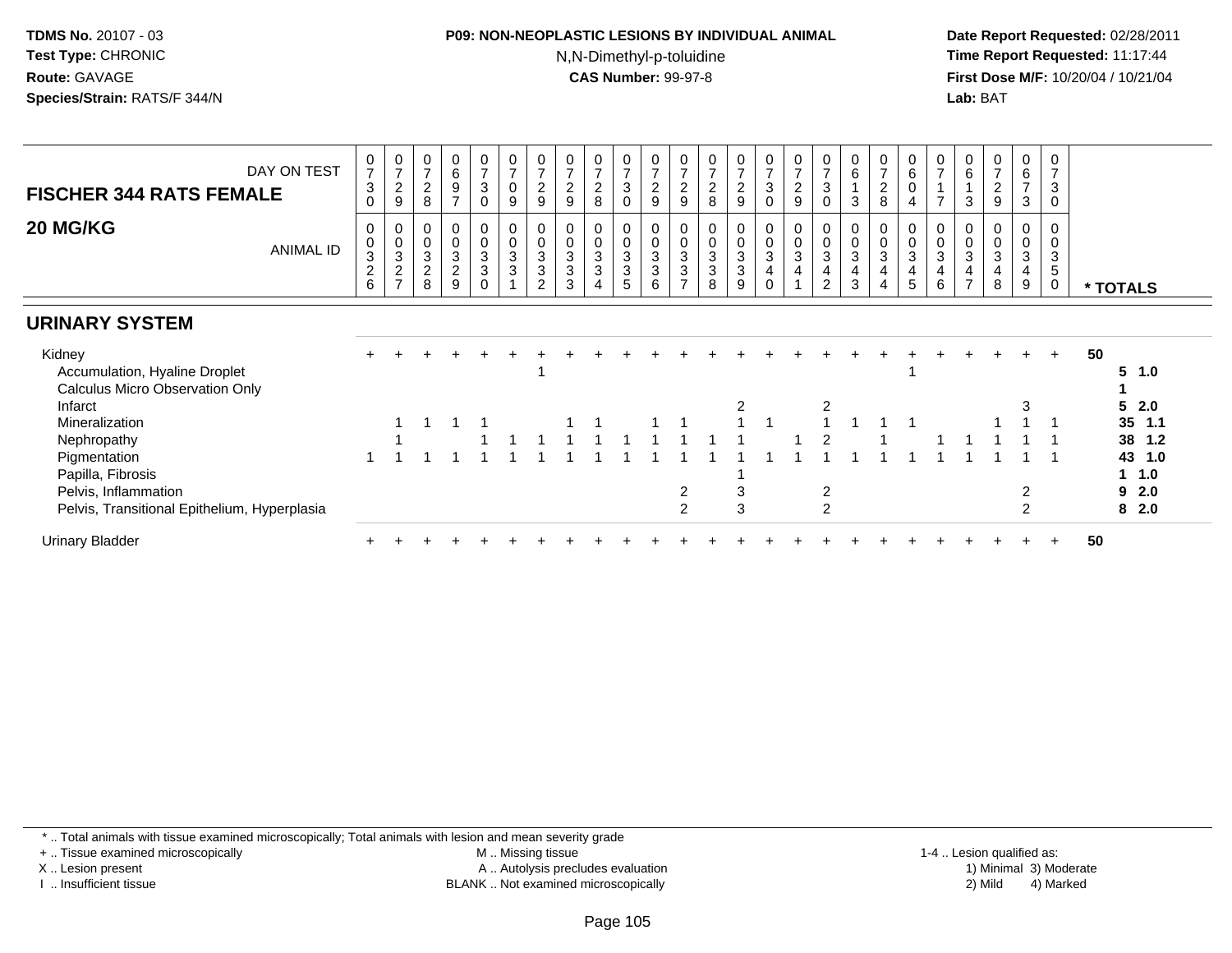#### **P09: NON-NEOPLASTIC LESIONS BY INDIVIDUAL ANIMAL**N,N-Dimethyl-p-toluidine

 **Date Report Requested:** 02/28/2011 **Time Report Requested:** 11:17:44 **First Dose M/F:** 10/20/04 / 10/21/04<br>**Lab:** BAT **Lab:** BAT

| <b>FISCHER 344 RATS FEMALE</b><br><b>60 MG/KG</b>                                                                                                                        | DAY ON TEST<br><b>ANIMAL ID</b> | $\frac{0}{7}$<br>$\mathbf{1}$<br>$\overline{4}$<br>$\mathbf 0$<br>$\mathbf 0$<br>$\ensuremath{\mathsf{3}}$<br>5<br>1 | $\frac{0}{7}$<br>$\frac{2}{9}$<br>0<br>$\pmb{0}$<br>$\mathbf{3}$<br>5<br>$\overline{2}$ | $\frac{0}{7}$<br>$\frac{2}{9}$<br>$\pmb{0}$<br>$\pmb{0}$<br>$\sqrt{3}$<br>$\sqrt{5}$<br>3 | $\begin{smallmatrix}0\\7\end{smallmatrix}$<br>$\frac{2}{9}$<br>$\mathbf 0$<br>$\frac{0}{3}$<br>$\,$ 5 $\,$<br>$\boldsymbol{\Lambda}$ | $\begin{smallmatrix}0\\7\end{smallmatrix}$<br>$\frac{2}{8}$<br>0<br>$\mathbf 0$<br>$\overline{3}$<br>$\sqrt{5}$<br>$5\phantom{.0}$ | $\begin{array}{c} 0 \\ 7 \end{array}$<br>$\overline{2}$<br>8<br>$\mathbf 0$<br>$_{3}^{\rm 0}$<br>$\sqrt{5}$<br>6 | $\frac{0}{7}$<br>$\overline{2}$<br>9<br>$\mathbf 0$<br>$\mathbf 0$<br>$\mathbf{3}$<br>5<br>7 | $\frac{0}{7}$<br>$\ensuremath{\mathsf{3}}$<br>$\mathbf 0$<br>$\mathbf 0$<br>$\mathbf 0$<br>$\mathbf{3}$<br>$\sqrt{5}$<br>8 | $_{6}^{\rm 0}$<br>$\boldsymbol{9}$<br>$\overline{4}$<br>0<br>$\pmb{0}$<br>$\sqrt{3}$<br>$\sqrt{5}$<br>9 | $\begin{array}{c} 0 \\ 6 \end{array}$<br>$\bf 8$<br>$5\phantom{.0}$<br>0<br>$\mathsf{O}\xspace$<br>$\sqrt{3}$<br>$\,6\,$<br>$\Omega$ | $\begin{array}{c} 0 \\ 6 \end{array}$<br>$\bf 8$<br>$\overline{2}$<br>0<br>$_{3}^{\rm 0}$<br>$\,6\,$<br>$\blacktriangleleft$ | $\begin{array}{c} 0 \\ 6 \end{array}$<br>8<br>$\mathbf{1}$<br>0<br>$\mathsf 0$<br>$\mathbf{3}$<br>$\,6\,$<br>2 | $\frac{0}{7}$<br>$\frac{2}{8}$<br>$\mathbf 0$<br>$\frac{0}{3}$<br>$\,6\,$<br>3 | $\frac{0}{7}$<br>$\mathbf{3}$<br>$\overline{0}$<br>$\mathbf 0$<br>$_3^0$<br>6<br>4 | $\begin{smallmatrix}0\\7\end{smallmatrix}$<br>$\frac{2}{9}$<br>$\overline{0}$<br>$\overline{0}$<br>3<br>$\,6\,$<br>5 | $\begin{array}{c} 0 \\ 5 \\ 3 \end{array}$<br>$\mathbf 0$<br>$\frac{0}{3}$<br>$\,6\,$<br>6 | $\frac{0}{7}$<br>$\overline{2}$<br>9<br>$\mathbf 0$<br>$_{3}^{\rm 0}$<br>$\,6\,$<br>$\overline{7}$ | $_{3}^{\rm 0}$<br>8<br>$\overline{1}$<br>$\mathbf 0$<br>$\pmb{0}$<br>$\mathbf{3}$<br>$\,6\,$<br>8 | $\begin{smallmatrix}0\0\4\end{smallmatrix}$<br>$\overline{7}$<br>$\mathbf{1}$<br>0<br>$\mathbf 0$<br>$\mathbf{3}$<br>$\,6\,$<br>9 | $\begin{smallmatrix}0\\7\end{smallmatrix}$<br>$\overline{a}$<br>8<br>$\pmb{0}$<br>$_{3}^{\rm 0}$<br>$\overline{7}$<br>$\mathbf 0$ | 0<br>$\overline{0}$<br>$\mathbf{1}$<br>$\overline{4}$<br>$\mathbf 0$<br>$\frac{0}{3}$<br>$\overline{7}$<br>$\blacktriangleleft$ | $\begin{array}{c} 0 \\ 5 \end{array}$<br>$\overline{4}$<br>$\overline{2}$<br>0<br>$\pmb{0}$<br>$\mathbf{3}$<br>$\overline{7}$<br>2 | $\frac{0}{7}$<br>$\frac{2}{9}$<br>$\mathbf 0$<br>$\pmb{0}$<br>$\frac{3}{7}$<br>3 | $\frac{0}{7}$<br>$\frac{2}{9}$<br>0<br>$\mathbf 0$<br>$\mathbf{3}$<br>$\overline{7}$<br>$\overline{4}$ | $\begin{smallmatrix}0\\7\end{smallmatrix}$<br>$\overline{2}$<br>$\mathbf 0$<br>0<br>$\mathbf 0$<br>$\mathbf{3}$<br>$\overline{7}$<br>$5\phantom{.0}$ | females<br>(cont) |
|--------------------------------------------------------------------------------------------------------------------------------------------------------------------------|---------------------------------|----------------------------------------------------------------------------------------------------------------------|-----------------------------------------------------------------------------------------|-------------------------------------------------------------------------------------------|--------------------------------------------------------------------------------------------------------------------------------------|------------------------------------------------------------------------------------------------------------------------------------|------------------------------------------------------------------------------------------------------------------|----------------------------------------------------------------------------------------------|----------------------------------------------------------------------------------------------------------------------------|---------------------------------------------------------------------------------------------------------|--------------------------------------------------------------------------------------------------------------------------------------|------------------------------------------------------------------------------------------------------------------------------|----------------------------------------------------------------------------------------------------------------|--------------------------------------------------------------------------------|------------------------------------------------------------------------------------|----------------------------------------------------------------------------------------------------------------------|--------------------------------------------------------------------------------------------|----------------------------------------------------------------------------------------------------|---------------------------------------------------------------------------------------------------|-----------------------------------------------------------------------------------------------------------------------------------|-----------------------------------------------------------------------------------------------------------------------------------|---------------------------------------------------------------------------------------------------------------------------------|------------------------------------------------------------------------------------------------------------------------------------|----------------------------------------------------------------------------------|--------------------------------------------------------------------------------------------------------|------------------------------------------------------------------------------------------------------------------------------------------------------|-------------------|
| <b>ALIMENTARY SYSTEM</b>                                                                                                                                                 |                                 |                                                                                                                      |                                                                                         |                                                                                           |                                                                                                                                      |                                                                                                                                    |                                                                                                                  |                                                                                              |                                                                                                                            |                                                                                                         |                                                                                                                                      |                                                                                                                              |                                                                                                                |                                                                                |                                                                                    |                                                                                                                      |                                                                                            |                                                                                                    |                                                                                                   |                                                                                                                                   |                                                                                                                                   |                                                                                                                                 |                                                                                                                                    |                                                                                  |                                                                                                        |                                                                                                                                                      |                   |
| Esophagus                                                                                                                                                                |                                 |                                                                                                                      |                                                                                         |                                                                                           |                                                                                                                                      |                                                                                                                                    |                                                                                                                  |                                                                                              |                                                                                                                            |                                                                                                         |                                                                                                                                      |                                                                                                                              |                                                                                                                |                                                                                |                                                                                    |                                                                                                                      |                                                                                            |                                                                                                    |                                                                                                   |                                                                                                                                   |                                                                                                                                   |                                                                                                                                 |                                                                                                                                    |                                                                                  |                                                                                                        | $\ddot{}$                                                                                                                                            |                   |
| Intestine Large, Cecum                                                                                                                                                   |                                 |                                                                                                                      |                                                                                         |                                                                                           |                                                                                                                                      |                                                                                                                                    |                                                                                                                  |                                                                                              |                                                                                                                            |                                                                                                         |                                                                                                                                      |                                                                                                                              |                                                                                                                |                                                                                |                                                                                    |                                                                                                                      |                                                                                            |                                                                                                    |                                                                                                   |                                                                                                                                   |                                                                                                                                   |                                                                                                                                 |                                                                                                                                    |                                                                                  |                                                                                                        | $\ddot{}$                                                                                                                                            |                   |
| Intestine Large, Colon                                                                                                                                                   |                                 |                                                                                                                      |                                                                                         |                                                                                           |                                                                                                                                      |                                                                                                                                    |                                                                                                                  |                                                                                              |                                                                                                                            |                                                                                                         |                                                                                                                                      |                                                                                                                              |                                                                                                                |                                                                                |                                                                                    |                                                                                                                      |                                                                                            |                                                                                                    |                                                                                                   |                                                                                                                                   |                                                                                                                                   |                                                                                                                                 |                                                                                                                                    |                                                                                  |                                                                                                        | $\ddot{}$                                                                                                                                            |                   |
| Intestine Large, Rectum<br>Parasite Metazoan                                                                                                                             |                                 |                                                                                                                      |                                                                                         |                                                                                           |                                                                                                                                      |                                                                                                                                    |                                                                                                                  |                                                                                              |                                                                                                                            |                                                                                                         |                                                                                                                                      |                                                                                                                              |                                                                                                                |                                                                                |                                                                                    |                                                                                                                      |                                                                                            |                                                                                                    |                                                                                                   |                                                                                                                                   |                                                                                                                                   |                                                                                                                                 |                                                                                                                                    |                                                                                  |                                                                                                        |                                                                                                                                                      |                   |
| Intestine Small, Duodenum                                                                                                                                                |                                 |                                                                                                                      |                                                                                         |                                                                                           |                                                                                                                                      |                                                                                                                                    |                                                                                                                  |                                                                                              |                                                                                                                            |                                                                                                         |                                                                                                                                      |                                                                                                                              |                                                                                                                |                                                                                |                                                                                    |                                                                                                                      |                                                                                            |                                                                                                    |                                                                                                   |                                                                                                                                   |                                                                                                                                   |                                                                                                                                 |                                                                                                                                    |                                                                                  |                                                                                                        | $+$                                                                                                                                                  |                   |
| Intestine Small, Ileum                                                                                                                                                   |                                 |                                                                                                                      |                                                                                         |                                                                                           |                                                                                                                                      |                                                                                                                                    |                                                                                                                  |                                                                                              |                                                                                                                            |                                                                                                         |                                                                                                                                      |                                                                                                                              |                                                                                                                |                                                                                |                                                                                    |                                                                                                                      |                                                                                            |                                                                                                    |                                                                                                   |                                                                                                                                   |                                                                                                                                   |                                                                                                                                 |                                                                                                                                    |                                                                                  |                                                                                                        |                                                                                                                                                      |                   |
| Intestine Small, Jejunum                                                                                                                                                 |                                 |                                                                                                                      |                                                                                         |                                                                                           |                                                                                                                                      |                                                                                                                                    |                                                                                                                  |                                                                                              |                                                                                                                            |                                                                                                         |                                                                                                                                      |                                                                                                                              |                                                                                                                |                                                                                |                                                                                    |                                                                                                                      |                                                                                            |                                                                                                    |                                                                                                   |                                                                                                                                   |                                                                                                                                   |                                                                                                                                 |                                                                                                                                    |                                                                                  |                                                                                                        |                                                                                                                                                      |                   |
| Liver<br>Angiectasis<br><b>Basophilic Focus</b><br>Clear Cell Focus<br>Degeneration, Cystic<br><b>Eosinophilic Focus</b><br>Fatty Change, Focal<br>Fatty Change, Diffuse |                                 |                                                                                                                      | X<br>$\mathbf{1}$<br>X                                                                  | 1<br>1                                                                                    | $\overline{2}$<br>$X$ $X$<br>$X$ $X$                                                                                                 |                                                                                                                                    |                                                                                                                  | $\overline{c}$<br>$\mathbf{1}$                                                               | $X$ $X$<br>$X$ $X$                                                                                                         |                                                                                                         |                                                                                                                                      | X<br>$\pmb{\times}$<br>$X$ $X$                                                                                               | $\boldsymbol{\mathsf{X}}$<br>$\overline{c}$                                                                    | $\sf X$                                                                        | $X$ $X$<br>$\mathbf{1}$                                                            | $X$ $X$                                                                                                              |                                                                                            | $\sf X$<br>$\mathsf{X}$                                                                            |                                                                                                   | $X$ $X$                                                                                                                           | $\sf X$                                                                                                                           |                                                                                                                                 | X<br>$\overline{1}$                                                                                                                | $\mathsf{X}$<br>$\times$<br>$\overline{1}$                                       | X<br>$\times$<br>$\mathbf{1}$<br>$X$ $X$                                                               | -1                                                                                                                                                   |                   |
| Hematopoietic Cell Proliferation<br>Hepatodiaphragmatic Nodule<br>Inflammation<br>Mixed Cell Focus<br>Bile Duct, Cyst                                                    |                                 | $\overline{1}$                                                                                                       | 2<br>X                                                                                  |                                                                                           | 2<br>$X$ $X$                                                                                                                         |                                                                                                                                    |                                                                                                                  |                                                                                              | X                                                                                                                          | $\overline{2}$                                                                                          | $\overline{a}$                                                                                                                       | $\mathbf{1}$<br>$\mathsf{X}$                                                                                                 | $\mathsf{X}$                                                                                                   | $\mathsf{X}$                                                                   | 1                                                                                  | $\mathsf{X}$                                                                                                         |                                                                                            | $\mathbf{1}$<br>$\mathsf{X}$                                                                       | $\mathbf{1}$                                                                                      | $\overline{1}$                                                                                                                    | $\times$                                                                                                                          |                                                                                                                                 | $\overline{1}$<br>$\mathsf{X}$                                                                                                     | $\mathbf{1}$<br>$\mathsf{X}$                                                     | X<br>$\mathbf{1}$<br>$X$ $X$<br>X                                                                      | $\mathbf{1}$                                                                                                                                         |                   |

\* .. Total animals with tissue examined microscopically; Total animals with lesion and mean severity grade

+ .. Tissue examined microscopically

X .. Lesion present

I .. Insufficient tissue

M .. Missing tissue

A .. Autolysis precludes evaluation

BLANK .. Not examined microscopically 2) Mild 4) Marked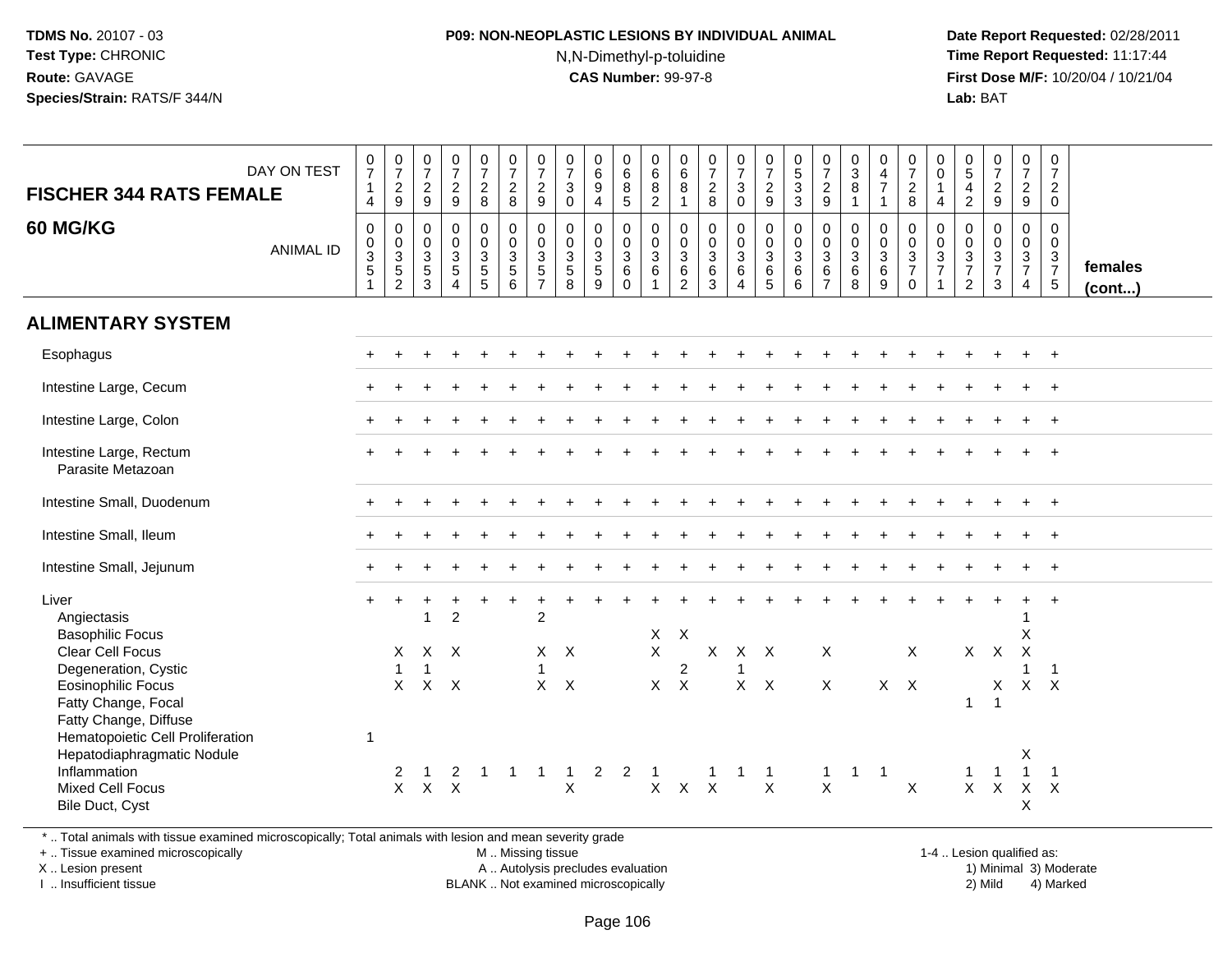# **P09: NON-NEOPLASTIC LESIONS BY INDIVIDUAL ANIMAL**N,N-Dimethyl-p-toluidine

 **Date Report Requested:** 02/28/2011 **Time Report Requested:** 11:17:44 **First Dose M/F:** 10/20/04 / 10/21/04<br>**Lab:** BAT **Lab:** BAT

| DAY ON TEST<br><b>FISCHER 344 RATS FEMALE</b>                                                                                                                                                 | $\frac{0}{7}$<br>4                                           | $\frac{0}{7}$<br>$\frac{2}{9}$                                 | $\frac{0}{7}$<br>$\frac{2}{9}$                   | $\begin{array}{c} 0 \\ 7 \end{array}$<br>$\frac{2}{9}$                | $\frac{0}{7}$<br>$\frac{2}{8}$                  | $\begin{array}{c} 0 \\ 7 \end{array}$<br>$_{8}^{\rm 2}$                                          | $\begin{array}{c} 0 \\ 7 \end{array}$<br>$\frac{2}{9}$                 | $\mathbf 0$<br>$\overline{7}$<br>$\mathbf{3}$<br>$\mathbf 0$                        | $\boldsymbol{0}$<br>$6\phantom{1}6$<br>9<br>4          | 0<br>$6\phantom{a}$<br>8<br>$\overline{5}$ | $\pmb{0}$<br>6<br>8<br>$\overline{2}$                             | 0<br>$6\phantom{1}$<br>8<br>$\mathbf{1}$                                       | $\begin{array}{c} 0 \\ 7 \end{array}$<br>$\frac{2}{8}$ | $\frac{0}{7}$<br>3<br>$\overline{0}$                                  | $\begin{array}{c} 0 \\ 7 \end{array}$<br>$\frac{2}{9}$   | $\begin{array}{c} 0 \\ 5 \\ 3 \end{array}$                    | 0<br>$\overline{7}$<br>$\frac{2}{9}$                                               | $\pmb{0}$<br>$\overline{3}$<br>8<br>$\mathbf{1}$           | 0<br>$\overline{\mathbf{4}}$<br>$\overline{7}$<br>$\mathbf{1}$ | $\frac{0}{7}$<br>$\frac{2}{8}$                                 | 0<br>$\Omega$<br>4                                        | $\mathbf 0$<br>$\overline{5}$<br>4<br>$\sqrt{2}$                 | $\begin{array}{c} 0 \\ 7 \end{array}$<br>$\frac{2}{9}$ | 0<br>$\overline{7}$<br>$\frac{2}{9}$                                                        | $\mathbf 0$<br>$\overline{7}$<br>$\overline{a}$<br>$\overline{0}$ |                   |
|-----------------------------------------------------------------------------------------------------------------------------------------------------------------------------------------------|--------------------------------------------------------------|----------------------------------------------------------------|--------------------------------------------------|-----------------------------------------------------------------------|-------------------------------------------------|--------------------------------------------------------------------------------------------------|------------------------------------------------------------------------|-------------------------------------------------------------------------------------|--------------------------------------------------------|--------------------------------------------|-------------------------------------------------------------------|--------------------------------------------------------------------------------|--------------------------------------------------------|-----------------------------------------------------------------------|----------------------------------------------------------|---------------------------------------------------------------|------------------------------------------------------------------------------------|------------------------------------------------------------|----------------------------------------------------------------|----------------------------------------------------------------|-----------------------------------------------------------|------------------------------------------------------------------|--------------------------------------------------------|---------------------------------------------------------------------------------------------|-------------------------------------------------------------------|-------------------|
| <b>60 MG/KG</b><br><b>ANIMAL ID</b>                                                                                                                                                           | $\mathbf 0$<br>$\mathbf 0$<br>$\ensuremath{\mathsf{3}}$<br>5 | $\mathbf 0$<br>$\begin{array}{c} 0 \\ 3 \\ 5 \\ 2 \end{array}$ | $\mathbf 0$<br>$\mathbf 0$<br>3<br>$\frac{5}{3}$ | $\Omega$<br>$\mathbf 0$<br>$\sqrt{3}$<br>$\sqrt{5}$<br>$\overline{4}$ | $\mathbf 0$<br>0<br>$\sqrt{3}$<br>$\frac{5}{5}$ | $\mathbf 0$<br>$\mathbf 0$<br>$\ensuremath{\mathsf{3}}$<br>$\begin{array}{c} 5 \\ 6 \end{array}$ | $\mathbf 0$<br>$\pmb{0}$<br>$\ensuremath{\mathsf{3}}$<br>$\frac{5}{7}$ | $\mathbf{0}$<br>$\mathbf 0$<br>$\mathsf 3$<br>$\begin{array}{c} 5 \\ 8 \end{array}$ | $\Omega$<br>$\mathbf 0$<br>$\sqrt{3}$<br>$\frac{5}{9}$ | 0<br>0<br>3<br>$^6_0$                      | $\mathbf 0$<br>$\mathbf 0$<br>$\mathbf{3}$<br>6<br>$\overline{1}$ | $\mathbf 0$<br>$\mathbf 0$<br>$\ensuremath{\mathsf{3}}$<br>6<br>$\overline{2}$ | $\mathbf 0$<br>$\mathbf 0$<br>$\mathbf{3}$<br>$^6_3$   | $\mathbf 0$<br>$\pmb{0}$<br>$\overline{3}$<br>$\,6$<br>$\overline{4}$ | $\mathbf 0$<br>$\mathbf 0$<br>$\mathbf{3}$<br>$6\over 5$ | $\mathbf 0$<br>$\mathbf 0$<br>$\mathbf{3}$<br>$6\overline{6}$ | $\mathbf 0$<br>$\mathbf 0$<br>$\ensuremath{\mathsf{3}}$<br>$\,6$<br>$\overline{7}$ | $\mathbf 0$<br>$\mathbf 0$<br>$\mathfrak{Z}$<br>$\,6$<br>8 | $\Omega$<br>$\mathbf 0$<br>$\ensuremath{\mathsf{3}}$<br>$^6_9$ | $\Omega$<br>0<br>$\mathbf{3}$<br>$\overline{7}$<br>$\mathbf 0$ | $\Omega$<br>$\pmb{0}$<br>$\overline{3}$<br>$\overline{7}$ | $\mathbf{0}$<br>$\mathbf 0$<br>$\sqrt{3}$<br>$\overline{7}$<br>2 | $\Omega$<br>$\mathbf 0$<br>$\frac{3}{7}$<br>3          | $\mathbf 0$<br>$\mathbf 0$<br>$\ensuremath{\mathsf{3}}$<br>$\overline{7}$<br>$\overline{4}$ | $\Omega$<br>$\mathbf 0$<br>$\sqrt{3}$<br>$7\over 5$               | females<br>(cont) |
| <b>Bile Duct, Fibrosis</b><br>Bile Duct, Hyperplasia<br>Centrilobular, Degeneration<br>Hepatocyte, Hypertrophy<br>Hepatocyte, Necrosis<br>Oval Cell, Hyperplasia                              | 2<br>3<br>1                                                  | 2<br>$\overline{1}$<br>$\overline{2}$<br>$\overline{1}$        | $\overline{2}$                                   | $\overline{2}$<br>$\overline{1}$                                      | $\overline{1}$                                  |                                                                                                  | 1<br>$\mathbf{1}$                                                      | $\overline{2}$                                                                      | $\overline{2}$                                         | 2<br>$\overline{2}$<br>3                   | $\mathfrak{p}$<br>$\mathbf 1$                                     | $\overline{1}$                                                                 | $\mathfrak{p}$                                         |                                                                       | $\mathbf{1}$                                             | -1<br>$\overline{1}$                                          | $\overline{2}$                                                                     | -1                                                         |                                                                | $\overline{2}$<br>-1                                           |                                                           | 1                                                                | $\overline{2}$                                         | $\overline{2}$<br>$\mathbf{1}$                                                              | $\overline{\phantom{0}}$                                          |                   |
| Mesentery<br>Fat, Necrosis                                                                                                                                                                    |                                                              |                                                                | $\ddot{}$<br>3                                   |                                                                       |                                                 |                                                                                                  |                                                                        |                                                                                     |                                                        |                                            |                                                                   |                                                                                |                                                        |                                                                       |                                                          |                                                               |                                                                                    |                                                            |                                                                |                                                                |                                                           |                                                                  |                                                        | $\ddot{}$<br>3                                                                              |                                                                   |                   |
| Pancreas<br>Cyst<br>Infiltration Cellular, Mononuclear Cell<br>Acinus, Atrophy<br>Acinus, Hyperplasia                                                                                         |                                                              | X<br>$\overline{\phantom{a}}$                                  |                                                  |                                                                       |                                                 |                                                                                                  |                                                                        | $\overline{2}$                                                                      |                                                        | $\overline{1}$                             | -1                                                                |                                                                                |                                                        | $\mathbf 1$                                                           |                                                          |                                                               |                                                                                    |                                                            | $\sqrt{2}$                                                     | X                                                              |                                                           |                                                                  |                                                        | 1<br>1                                                                                      |                                                                   |                   |
| Salivary Glands                                                                                                                                                                               |                                                              |                                                                |                                                  |                                                                       |                                                 |                                                                                                  |                                                                        |                                                                                     |                                                        |                                            |                                                                   |                                                                                |                                                        |                                                                       |                                                          |                                                               |                                                                                    |                                                            |                                                                |                                                                |                                                           |                                                                  |                                                        |                                                                                             |                                                                   |                   |
| Stomach, Forestomach<br>Hyperplasia, Squamous<br>Inflammation<br>Ulcer                                                                                                                        |                                                              |                                                                |                                                  |                                                                       | $\overline{2}$<br>3<br>3                        |                                                                                                  | $\overline{c}$<br>$\overline{2}$                                       |                                                                                     |                                                        |                                            |                                                                   |                                                                                |                                                        |                                                                       |                                                          |                                                               |                                                                                    |                                                            |                                                                |                                                                |                                                           |                                                                  |                                                        |                                                                                             |                                                                   |                   |
| Stomach, Glandular                                                                                                                                                                            |                                                              |                                                                |                                                  |                                                                       |                                                 |                                                                                                  |                                                                        |                                                                                     |                                                        |                                            |                                                                   |                                                                                |                                                        |                                                                       |                                                          |                                                               |                                                                                    |                                                            |                                                                |                                                                |                                                           |                                                                  |                                                        |                                                                                             |                                                                   |                   |
| Tongue                                                                                                                                                                                        |                                                              |                                                                |                                                  |                                                                       |                                                 |                                                                                                  |                                                                        |                                                                                     |                                                        |                                            |                                                                   |                                                                                |                                                        |                                                                       |                                                          |                                                               |                                                                                    |                                                            |                                                                |                                                                |                                                           |                                                                  |                                                        |                                                                                             |                                                                   |                   |
| <b>CARDIOVASCULAR SYSTEM</b>                                                                                                                                                                  |                                                              |                                                                |                                                  |                                                                       |                                                 |                                                                                                  |                                                                        |                                                                                     |                                                        |                                            |                                                                   |                                                                                |                                                        |                                                                       |                                                          |                                                               |                                                                                    |                                                            |                                                                |                                                                |                                                           |                                                                  |                                                        |                                                                                             |                                                                   |                   |
| <b>Blood Vessel</b>                                                                                                                                                                           |                                                              |                                                                |                                                  |                                                                       |                                                 |                                                                                                  |                                                                        |                                                                                     |                                                        |                                            |                                                                   |                                                                                |                                                        |                                                                       |                                                          |                                                               |                                                                                    |                                                            |                                                                |                                                                |                                                           |                                                                  |                                                        | $\ddot{}$                                                                                   | $^{+}$                                                            |                   |
| *  Total animals with tissue examined microscopically; Total animals with lesion and mean severity grade<br>+  Tissue examined microscopically<br>X  Lesion present<br>I  Insufficient tissue |                                                              |                                                                |                                                  |                                                                       |                                                 | M  Missing tissue                                                                                |                                                                        | A  Autolysis precludes evaluation<br>BLANK  Not examined microscopically            |                                                        |                                            |                                                                   |                                                                                |                                                        |                                                                       |                                                          |                                                               |                                                                                    |                                                            |                                                                |                                                                |                                                           |                                                                  | 1-4  Lesion qualified as:<br>2) Mild                   |                                                                                             | 1) Minimal 3) Moderate<br>4) Marked                               |                   |

I .. Insufficient tissue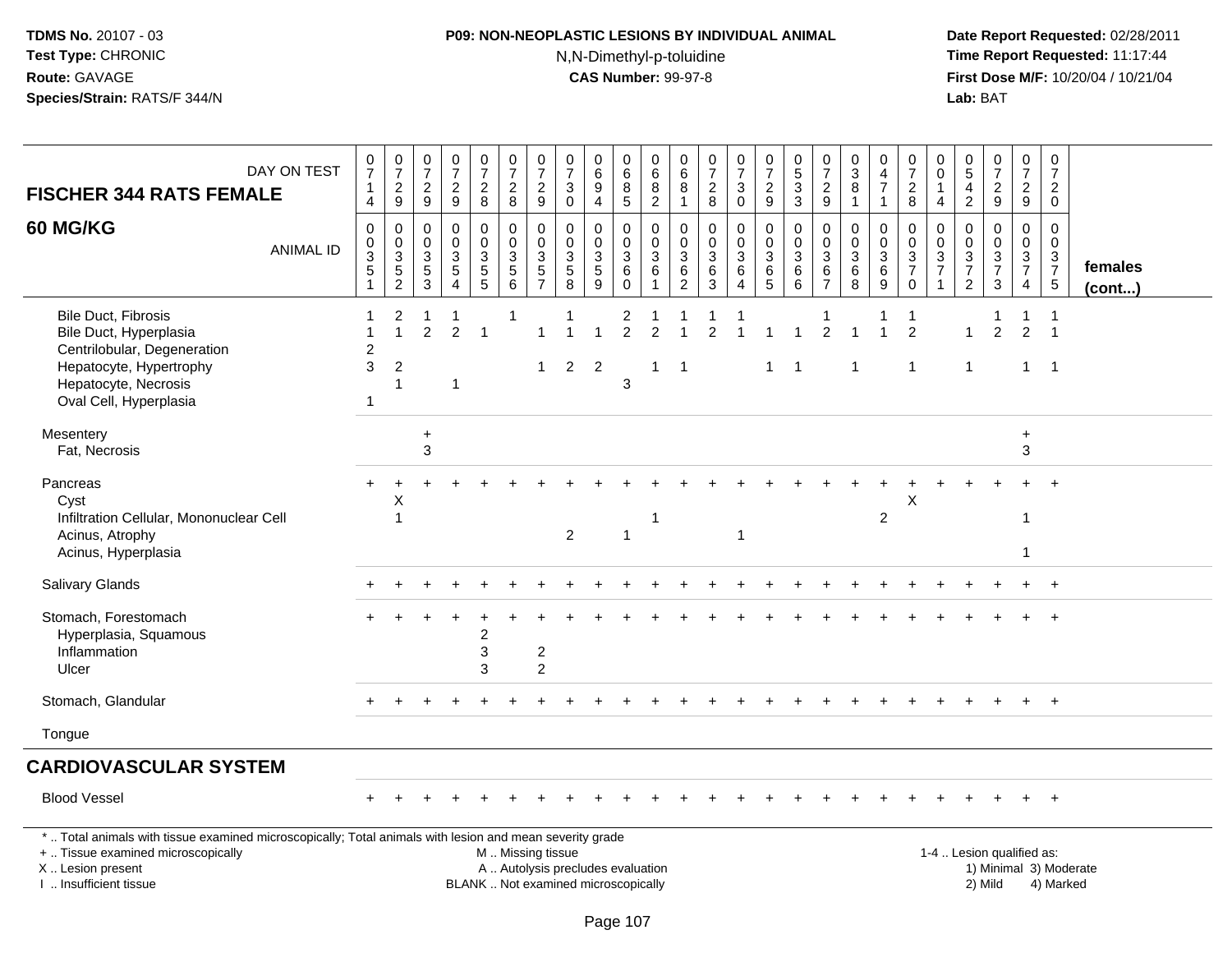#### **P09: NON-NEOPLASTIC LESIONS BY INDIVIDUAL ANIMAL**N,N-Dimethyl-p-toluidine

 **Date Report Requested:** 02/28/2011 **Time Report Requested:** 11:17:44 **First Dose M/F:** 10/20/04 / 10/21/04<br>**Lab:** BAT **Lab:** BAT

| <b>FISCHER 344 RATS FEMALE</b>                                                                                                                 | DAY ON TEST      | $\frac{0}{7}$<br>4                                            | $\frac{0}{7}$<br>$\frac{2}{9}$         | $\frac{0}{7}$<br>$\frac{2}{9}$                                  | $\frac{0}{7}$<br>$\frac{2}{9}$                    | $\begin{smallmatrix}0\\7\end{smallmatrix}$<br>$\frac{2}{8}$ | $\frac{0}{7}$<br>$_{\rm 8}^2$                                  | $\pmb{0}$<br>$\overline{7}$<br>$\frac{2}{9}$                               | $\frac{0}{7}$<br>3<br>$\Omega$                                               | $\begin{matrix} 0 \\ 6 \\ 9 \end{matrix}$<br>$\overline{4}$       | 0<br>6<br>8<br>5                                                     | 0<br>6<br>8<br>$\overline{2}$         | 0<br>6<br>8<br>$\mathbf{1}$                        | $\frac{0}{7}$<br>$\frac{2}{8}$                              | $\begin{array}{c} 0 \\ 7 \end{array}$<br>$_{\rm 0}^3$                           | $\frac{0}{7}$<br>$\frac{2}{9}$                 | $\begin{array}{c} 0 \\ 5 \end{array}$<br>$\sqrt{3}$<br>$\mathbf{3}$ | $\begin{smallmatrix}0\\7\end{smallmatrix}$<br>$\frac{2}{9}$         | $\begin{smallmatrix}0\3\8\end{smallmatrix}$<br>$\mathbf{1}$ | $\mathbf 0$<br>$\overline{\mathbf{4}}$<br>$\overline{7}$<br>$\mathbf{1}$ | $\begin{array}{c} 0 \\ 7 \end{array}$<br>$\frac{2}{8}$ | 0<br>0<br>$\mathbf{1}$<br>4                                     | 0<br>$\sqrt{5}$<br>4<br>$\overline{2}$                                     | $\frac{0}{7}$<br>$\frac{2}{9}$ | $\begin{smallmatrix}0\\7\end{smallmatrix}$<br>$\frac{2}{9}$                    | $\pmb{0}$<br>$\overline{7}$<br>$\overline{2}$<br>$\mathbf 0$ |                   |
|------------------------------------------------------------------------------------------------------------------------------------------------|------------------|---------------------------------------------------------------|----------------------------------------|-----------------------------------------------------------------|---------------------------------------------------|-------------------------------------------------------------|----------------------------------------------------------------|----------------------------------------------------------------------------|------------------------------------------------------------------------------|-------------------------------------------------------------------|----------------------------------------------------------------------|---------------------------------------|----------------------------------------------------|-------------------------------------------------------------|---------------------------------------------------------------------------------|------------------------------------------------|---------------------------------------------------------------------|---------------------------------------------------------------------|-------------------------------------------------------------|--------------------------------------------------------------------------|--------------------------------------------------------|-----------------------------------------------------------------|----------------------------------------------------------------------------|--------------------------------|--------------------------------------------------------------------------------|--------------------------------------------------------------|-------------------|
| <b>60 MG/KG</b>                                                                                                                                | <b>ANIMAL ID</b> | 0<br>$\pmb{0}$<br>$\ensuremath{\mathsf{3}}$<br>$\overline{5}$ | 0<br>$\mathbf 0$<br>$\frac{3}{5}$<br>2 | $\mathbf 0$<br>$\mathbf 0$<br>$\sqrt{3}$<br>$\overline{5}$<br>3 | 0<br>$\pmb{0}$<br>$\mathbf{3}$<br>$\sqrt{5}$<br>4 | $\mathbf 0$<br>$\mathbf 0$<br>$\sqrt{3}$<br>$\sqrt{5}$<br>5 | 0<br>$\pmb{0}$<br>$\ensuremath{\mathsf{3}}$<br>$\sqrt{5}$<br>6 | $\mathbf 0$<br>$\mathbf 0$<br>$\mathbf{3}$<br>$\sqrt{5}$<br>$\overline{7}$ | $\mathbf 0$<br>$\mathbf 0$<br>$\mathbf{3}$<br>$\overline{5}$<br>$\mathbf{8}$ | 0<br>$\mathbf 0$<br>$\ensuremath{\mathsf{3}}$<br>$\,$ 5 $\,$<br>9 | 0<br>$\mathbf 0$<br>$\ensuremath{\mathsf{3}}$<br>$\,6\,$<br>$\Omega$ | 0<br>$\mathbf 0$<br>$\mathbf{3}$<br>6 | 0<br>0<br>$\mathsf 3$<br>$\,6\,$<br>$\overline{2}$ | 0<br>$\pmb{0}$<br>$\ensuremath{\mathsf{3}}$<br>$\,6\,$<br>3 | 0<br>$\pmb{0}$<br>$\ensuremath{\mathsf{3}}$<br>$6\phantom{a}$<br>$\overline{4}$ | 0<br>$\mathbf 0$<br>$\sqrt{3}$<br>$\,6\,$<br>5 | 0<br>$\mathbf 0$<br>3<br>6<br>6                                     | $\Omega$<br>$\mathbf 0$<br>$\mathbf 3$<br>$\,6\,$<br>$\overline{7}$ | 0<br>$\mathbf 0$<br>$\mathbf{3}$<br>$\,6\,$<br>8            | 0<br>$\mathbf 0$<br>$\mathbf{3}$<br>$\,6$<br>9                           | 0<br>$\mathbf 0$<br>$\frac{3}{7}$<br>$\mathbf{0}$      | $\Omega$<br>$\mathbf{0}$<br>$\mathbf{3}$<br>$\overline{7}$<br>1 | $\Omega$<br>$\Omega$<br>$\mathbf{3}$<br>$\boldsymbol{7}$<br>$\overline{2}$ | 0<br>0<br>$\frac{3}{7}$<br>3   | $\mathbf 0$<br>$\mathbf 0$<br>$\mathbf{3}$<br>$\overline{7}$<br>$\overline{4}$ | 0<br>0<br>3<br>$\overline{7}$<br>5                           | females<br>(cont) |
| Heart<br>Cardiomyopathy<br>Thrombosis                                                                                                          |                  | 3                                                             |                                        | 1                                                               |                                                   | $\overline{2}$                                              | $\overline{1}$                                                 |                                                                            |                                                                              |                                                                   |                                                                      |                                       |                                                    |                                                             |                                                                                 |                                                |                                                                     |                                                                     |                                                             |                                                                          |                                                        |                                                                 | 1                                                                          | $\mathbf{1}$                   | $\mathbf{1}$                                                                   | $\ddot{}$<br>$\overline{1}$                                  |                   |
| <b>ENDOCRINE SYSTEM</b>                                                                                                                        |                  |                                                               |                                        |                                                                 |                                                   |                                                             |                                                                |                                                                            |                                                                              |                                                                   |                                                                      |                                       |                                                    |                                                             |                                                                                 |                                                |                                                                     |                                                                     |                                                             |                                                                          |                                                        |                                                                 |                                                                            |                                |                                                                                |                                                              |                   |
| <b>Adrenal Cortex</b><br>Angiectasis<br>Degeneration, Cystic                                                                                   |                  | $\overline{2}$                                                | 2                                      | $\mathfrak{p}$                                                  |                                                   |                                                             |                                                                |                                                                            |                                                                              |                                                                   |                                                                      | $\overline{2}$                        |                                                    | $\overline{2}$                                              | 3                                                                               | $\overline{2}$                                 |                                                                     | $\overline{2}$                                                      | $\overline{2}$                                              |                                                                          | $\overline{2}$                                         |                                                                 |                                                                            |                                | $\mathbf{1}$                                                                   | $\ddot{}$<br>$\overline{1}$                                  |                   |
| Hyperplasia<br>Hypertrophy<br>Necrosis                                                                                                         |                  |                                                               | $\overline{2}$                         | 1                                                               |                                                   |                                                             |                                                                |                                                                            | 1<br>$\mathbf{1}$                                                            | $\overline{1}$                                                    |                                                                      | $\overline{2}$                        |                                                    |                                                             |                                                                                 | -1                                             |                                                                     | -1<br>1                                                             |                                                             |                                                                          | $\overline{1}$                                         |                                                                 |                                                                            | $\overline{c}$                 | $\overline{2}$                                                                 | $\overline{2}$                                               |                   |
| Vacuolization Cytoplasmic                                                                                                                      |                  | 2                                                             | 2                                      | 2                                                               | $\overline{1}$                                    | $\overline{2}$                                              | - 1                                                            |                                                                            | $\overline{2}$                                                               | $\overline{1}$                                                    | $\overline{1}$                                                       |                                       |                                                    |                                                             |                                                                                 |                                                |                                                                     |                                                                     |                                                             |                                                                          |                                                        |                                                                 |                                                                            |                                | $\mathbf{1}$                                                                   | $\overline{1}$                                               |                   |
| <b>Adrenal Medulla</b><br>Hyperplasia                                                                                                          |                  |                                                               |                                        |                                                                 |                                                   |                                                             |                                                                |                                                                            |                                                                              |                                                                   |                                                                      |                                       |                                                    | $\pm$<br>3                                                  |                                                                                 |                                                |                                                                     |                                                                     |                                                             |                                                                          |                                                        |                                                                 |                                                                            |                                |                                                                                | $+$                                                          |                   |
| Islets, Pancreatic                                                                                                                             |                  |                                                               |                                        |                                                                 |                                                   |                                                             |                                                                |                                                                            |                                                                              |                                                                   |                                                                      |                                       |                                                    |                                                             |                                                                                 |                                                |                                                                     |                                                                     |                                                             |                                                                          |                                                        |                                                                 |                                                                            |                                |                                                                                | $+$                                                          |                   |
| Parathyroid Gland<br>Hyperplasia, Diffuse                                                                                                      |                  |                                                               |                                        |                                                                 |                                                   | $\overline{2}$                                              |                                                                |                                                                            |                                                                              |                                                                   |                                                                      |                                       |                                                    |                                                             |                                                                                 |                                                |                                                                     | $\overline{c}$                                                      | м                                                           |                                                                          |                                                        |                                                                 |                                                                            |                                | $+$                                                                            | $+$                                                          |                   |
| <b>Pituitary Gland</b><br>Cyst<br>Pars Distalis, Angiectasis                                                                                   |                  |                                                               |                                        |                                                                 |                                                   |                                                             |                                                                |                                                                            |                                                                              |                                                                   |                                                                      |                                       |                                                    | X                                                           |                                                                                 |                                                |                                                                     |                                                                     |                                                             |                                                                          |                                                        |                                                                 |                                                                            |                                |                                                                                | $\ddot{}$                                                    |                   |
| Pars Distalis, Cyst<br>Pars Distalis, Hyperplasia                                                                                              |                  |                                                               | 3                                      | $\overline{2}$                                                  | $\overline{2}$                                    | 3                                                           | X                                                              | -1                                                                         |                                                                              |                                                                   |                                                                      |                                       |                                                    | $\overline{2}$                                              |                                                                                 |                                                |                                                                     |                                                                     |                                                             |                                                                          |                                                        |                                                                 |                                                                            |                                | 4                                                                              |                                                              |                   |
| <b>Thyroid Gland</b><br>C-cell, Hyperplasia                                                                                                    |                  |                                                               |                                        |                                                                 |                                                   |                                                             | $\overline{c}$                                                 |                                                                            |                                                                              |                                                                   |                                                                      |                                       |                                                    | $\ddot{}$                                                   | $\ddot{}$                                                                       |                                                | А                                                                   |                                                                     |                                                             |                                                                          |                                                        |                                                                 |                                                                            |                                |                                                                                | $+$                                                          |                   |
| *  Total animals with tissue examined microscopically; Total animals with lesion and mean severity grade<br>+  Tissue examined microscopically |                  |                                                               |                                        |                                                                 |                                                   |                                                             | M  Missing tissue                                              |                                                                            |                                                                              |                                                                   |                                                                      |                                       |                                                    |                                                             |                                                                                 |                                                |                                                                     |                                                                     |                                                             |                                                                          |                                                        |                                                                 |                                                                            | 1-4  Lesion qualified as:      |                                                                                |                                                              |                   |

+ .. Tissue examined microscopicallyX .. Lesion present

I .. Insufficient tissue

A .. Autolysis precludes evaluation

BLANK .. Not examined microscopically 2) Mild 4) Marked

1-4 .. Lesion qualified as: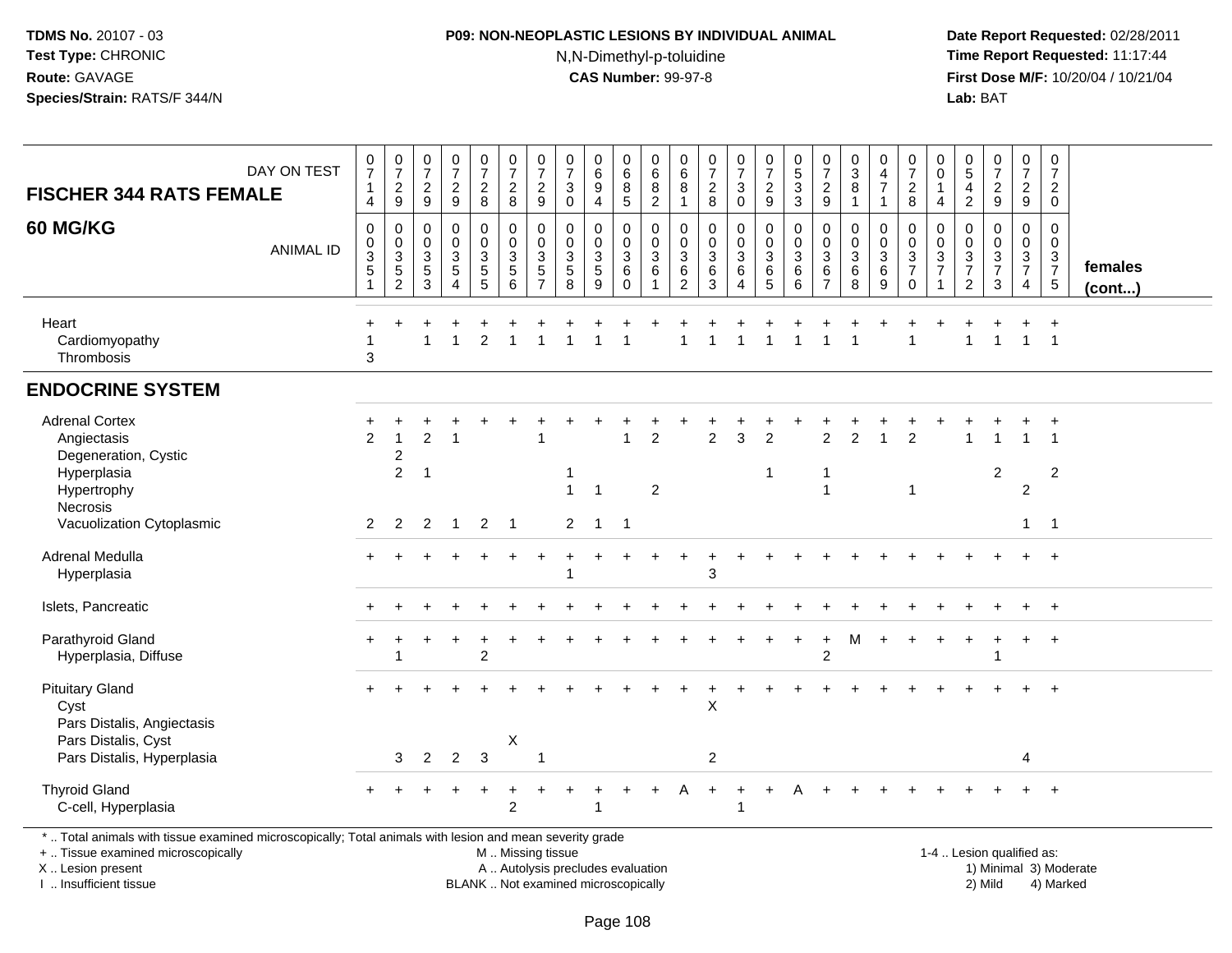# **P09: NON-NEOPLASTIC LESIONS BY INDIVIDUAL ANIMAL**N,N-Dimethyl-p-toluidine

 **Date Report Requested:** 02/28/2011 **Time Report Requested:** 11:17:44 **First Dose M/F:** 10/20/04 / 10/21/04<br>**Lab:** BAT **Lab:** BAT

| DAY ON TEST<br><b>FISCHER 344 RATS FEMALE</b> | 0<br>⇁<br>4                      | U<br>$\overline{\phantom{a}}$<br><u>_</u><br>9 | $\mathbf 0$<br>9                                                   | - 0<br>9        | 0<br>ົ<br><u>.</u><br>8           | U<br><u>_</u><br>8 | 0<br>ົ<br><u>_</u><br>9     | U<br>റ<br>C.<br>0           |                    | c. | J<br>⌒<br>ь<br>8<br>ے | v<br>6<br>O | <u>_</u><br>$\circ$ | v<br>3<br>0                     | J. | υ<br>_<br>9           | 0<br>◡<br>റ<br>o                 | 0                     | $\mathbf{0}$<br>8          |     | U<br>ت<br>◠                   | 9                | 0<br>ົ<br>9                     | 0<br>ົ<br><u>_</u><br>0                    |                         |
|-----------------------------------------------|----------------------------------|------------------------------------------------|--------------------------------------------------------------------|-----------------|-----------------------------------|--------------------|-----------------------------|-----------------------------|--------------------|----|-----------------------|-------------|---------------------|---------------------------------|----|-----------------------|----------------------------------|-----------------------|----------------------------|-----|-------------------------------|------------------|---------------------------------|--------------------------------------------|-------------------------|
| <b>60 MG/KG</b><br><b>ANIMAL ID</b>           | 0<br>0<br>◠<br>ູບ<br>$5^{\circ}$ | U<br>U<br>3<br><sub>5</sub><br>ົ               | υ<br>0<br>⌒<br>ບ<br>$\ddot{\phantom{1}}$<br>ັ<br><sup>o</sup><br>ບ | - 3<br>. 5<br>4 | 0<br>0<br>ົ<br>ۍ<br>5.<br>$\circ$ | ⌒<br>J<br><u>_</u> | 0<br>0<br>3<br>$\mathbf{p}$ | U<br>U<br>ົ<br>◡<br>.5<br>8 | $\sim$<br>ت.<br>J. | R  | u<br>پ<br>c           | U<br>ت<br>6 | ັ<br>6<br>دت        | υ<br>υ<br>ົ<br>◡<br>$\sim$<br>6 |    | υ<br>U<br>⌒<br>J<br>6 | 0<br>0<br>$\sim$<br>ن.<br>6<br>8 | 0<br>U<br>3<br>6<br>9 | 0<br>0<br>$\sim$<br>ບ<br>0 | -c) | 0<br>υ<br>۰J<br>ົ<br><u>_</u> | ◠<br>v<br>◠<br>J | $\mathbf 0$<br>0<br>3<br>-<br>4 | 0<br>0<br><sup>o</sup><br>◡<br>$5^{\circ}$ | females<br>$($ cont $)$ |

#### **GENERAL BODY SYSTEM**

NONE

| <b>GENITAL SYSTEM</b>                                                                                    |                     |                |                |                |                |                           |                           |                                   |   |   |   |   |   |                |                |                         |              |   |                |   |   |   |                           |       |                        |  |
|----------------------------------------------------------------------------------------------------------|---------------------|----------------|----------------|----------------|----------------|---------------------------|---------------------------|-----------------------------------|---|---|---|---|---|----------------|----------------|-------------------------|--------------|---|----------------|---|---|---|---------------------------|-------|------------------------|--|
| <b>Clitoral Gland</b><br>Cyst                                                                            |                     |                |                |                |                |                           |                           |                                   |   |   |   |   |   |                |                | X                       |              |   |                |   |   |   | X                         |       | $\overline{+}$         |  |
| Hyperplasia<br>Inflammation                                                                              |                     | $\mathbf{1}$   | $\overline{2}$ | $\overline{1}$ | $\overline{1}$ | $\overline{1}$            |                           |                                   |   |   | 1 |   |   |                | $\overline{1}$ | $\overline{\mathbf{1}}$ |              |   |                |   |   |   |                           | -1    |                        |  |
| Ovary                                                                                                    |                     |                |                |                |                |                           |                           |                                   |   |   |   |   |   |                |                |                         |              |   |                |   |   |   |                           |       | $+$                    |  |
| <b>Uterus</b><br>Hemorrhage<br>Cervix, Cyst                                                              | $\ddot{}$           |                |                |                |                |                           | $\boldsymbol{\mathsf{X}}$ |                                   |   |   |   | 3 |   |                |                |                         |              |   |                |   |   |   | $+$                       | 3     | $+$ $+$                |  |
| Endometrium, Hyperplasia, Cystic                                                                         |                     |                |                | 3              |                |                           |                           |                                   |   |   |   |   |   |                |                |                         | $\mathbf{3}$ |   |                |   |   |   |                           |       |                        |  |
| <b>HEMATOPOIETIC SYSTEM</b>                                                                              |                     |                |                |                |                |                           |                           |                                   |   |   |   |   |   |                |                |                         |              |   |                |   |   |   |                           |       |                        |  |
| <b>Bone Marrow</b>                                                                                       | +                   |                |                |                |                |                           |                           |                                   |   |   |   |   |   |                |                |                         |              |   |                |   |   |   |                           |       | $\ddot{}$              |  |
| Hyperplasia<br>Myelofibrosis                                                                             | $\mathfrak{S}$<br>3 | $\overline{2}$ | 3              | 3              | 2              | 3                         |                           | $\mathcal{P}$                     | 2 | 3 |   |   | 3 | $\overline{2}$ | 3              | 3                       | 3            | 3 | $\overline{2}$ | 3 |   | 3 | 3                         | 3     | $\overline{2}$         |  |
| Lymph Node<br>Mediastinal, Ectasia                                                                       |                     |                |                |                |                | $\ddot{}$<br>$\mathbf{3}$ |                           |                                   |   |   |   |   |   |                |                |                         |              |   |                |   |   |   |                           |       |                        |  |
| Lymph Node, Mandibular                                                                                   | M                   | M              | M              | M              | M              | M                         | M                         | M                                 | M | M | м | M | M | M              | M              | M                       | M            | M | M              | M | M | M |                           | M M M |                        |  |
| Lymph Node, Mesenteric                                                                                   | $\ddot{}$           |                |                |                |                |                           |                           |                                   |   |   |   |   |   |                |                |                         |              |   |                |   |   |   |                           | $+$   | $+$                    |  |
| *  Total animals with tissue examined microscopically; Total animals with lesion and mean severity grade |                     |                |                |                |                |                           |                           |                                   |   |   |   |   |   |                |                |                         |              |   |                |   |   |   |                           |       |                        |  |
| +  Tissue examined microscopically<br>X  Lesion present                                                  |                     |                |                |                |                | M  Missing tissue         |                           | A  Autolysis precludes evaluation |   |   |   |   |   |                |                |                         |              |   |                |   |   |   | 1-4  Lesion qualified as: |       | 1) Minimal 3) Moderate |  |

I .. Insufficient tissue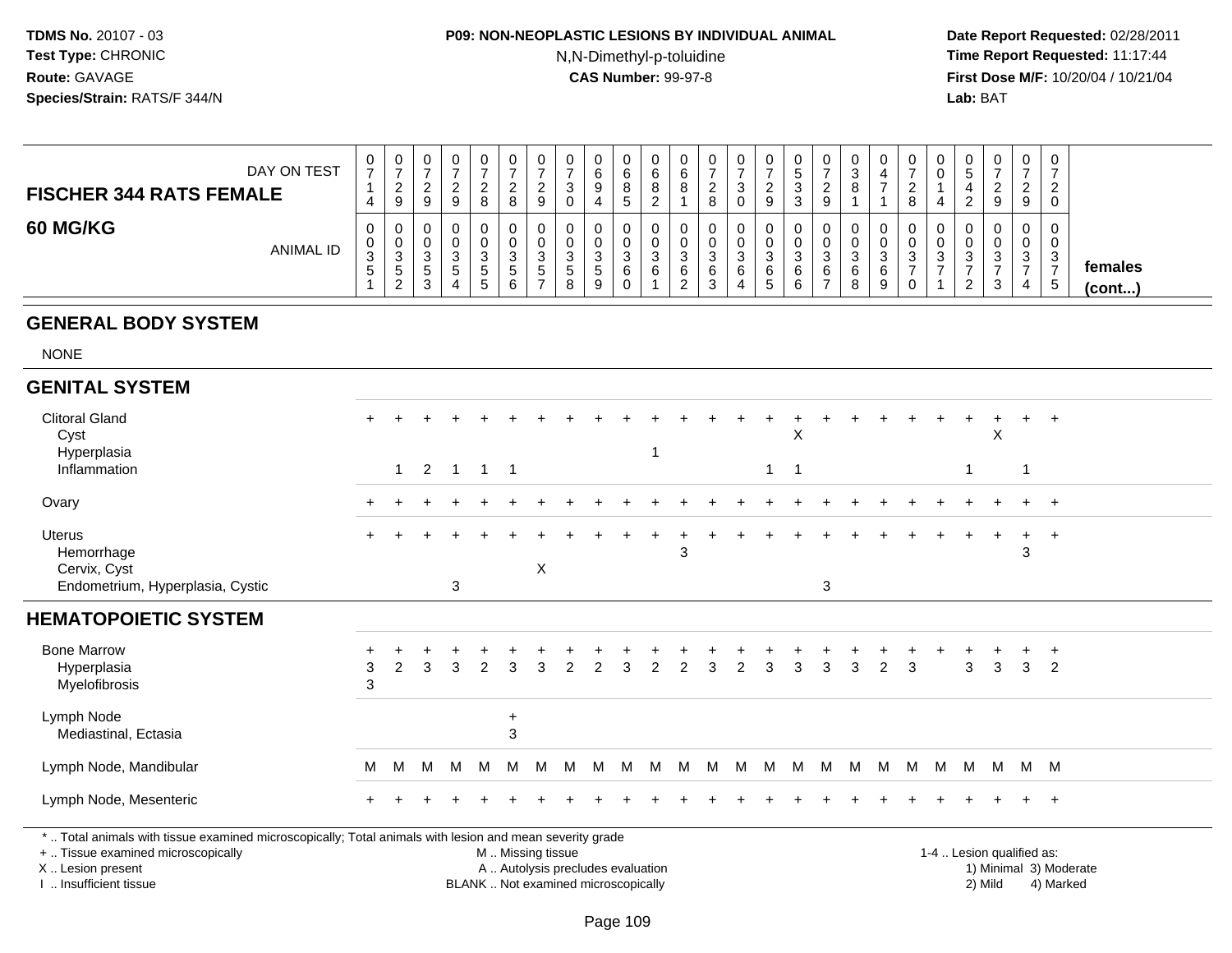# **P09: NON-NEOPLASTIC LESIONS BY INDIVIDUAL ANIMAL**N,N-Dimethyl-p-toluidine

| DAY ON TEST<br><b>FISCHER 344 RATS FEMALE</b>                                                                                                                                                 | $\frac{0}{7}$<br>$\mathbf{1}$<br>4               | $\frac{0}{7}$<br>$\frac{2}{9}$          | $\frac{0}{7}$<br>$\frac{2}{9}$                                 | $\frac{0}{7}$<br>$\frac{2}{9}$                                | $\frac{0}{7}$<br>$\overline{c}$<br>$\bf 8$                         | $\frac{0}{7}$<br>$\overline{c}$<br>$\bf 8$                                                    | 0<br>$\overline{7}$<br>$\overline{c}$<br>9                       | $\frac{0}{7}$<br>3<br>$\mathbf 0$                                                 | 0<br>$6\overline{6}$<br>9<br>$\overline{4}$                          | 0<br>$\,6\,$<br>8<br>$\overline{5}$                     | 0<br>$\,6\,$<br>$\bf 8$<br>$\overline{2}$                   | 0<br>$\,6\,$<br>$\,8\,$<br>$\mathbf{1}$                                  | $\frac{0}{7}$<br>$\frac{2}{8}$                                         | $\frac{0}{7}$<br>3<br>$\pmb{0}$                                      | $\frac{0}{7}$<br>$\frac{2}{9}$                                                | $\begin{array}{c} 0 \\ 5 \\ 3 \end{array}$<br>$\overline{3}$  | $\frac{0}{7}$<br>$\frac{2}{9}$                            | $\begin{smallmatrix}0\3\8\end{smallmatrix}$<br>$\mathbf{1}$ | 0<br>$\frac{4}{7}$<br>$\overline{1}$                                           | 0<br>$\overline{7}$<br>$\frac{2}{8}$                                                                   | 0<br>$\mathbf 0$<br>-1<br>4                                                               | 0<br>$\,$ 5 $\,$<br>4<br>$\overline{2}$                                      | $\frac{0}{7}$<br>$\frac{2}{9}$         | $\begin{array}{c} 0 \\ 7 \end{array}$<br>$\frac{2}{9}$        | $\pmb{0}$<br>$\overline{7}$<br>$\overline{2}$<br>$\pmb{0}$ |                         |
|-----------------------------------------------------------------------------------------------------------------------------------------------------------------------------------------------|--------------------------------------------------|-----------------------------------------|----------------------------------------------------------------|---------------------------------------------------------------|--------------------------------------------------------------------|-----------------------------------------------------------------------------------------------|------------------------------------------------------------------|-----------------------------------------------------------------------------------|----------------------------------------------------------------------|---------------------------------------------------------|-------------------------------------------------------------|--------------------------------------------------------------------------|------------------------------------------------------------------------|----------------------------------------------------------------------|-------------------------------------------------------------------------------|---------------------------------------------------------------|-----------------------------------------------------------|-------------------------------------------------------------|--------------------------------------------------------------------------------|--------------------------------------------------------------------------------------------------------|-------------------------------------------------------------------------------------------|------------------------------------------------------------------------------|----------------------------------------|---------------------------------------------------------------|------------------------------------------------------------|-------------------------|
| 60 MG/KG<br><b>ANIMAL ID</b>                                                                                                                                                                  | $\mathbf 0$<br>0<br>$\mathbf 3$<br>$\frac{5}{1}$ | $\pmb{0}$<br>$\pmb{0}$<br>$\frac{3}{5}$ | 0<br>$\mathbf 0$<br>$\sqrt{3}$<br>$\sqrt{5}$<br>$\overline{3}$ | $\mathbf 0$<br>$\mathbf 0$<br>$\frac{3}{5}$<br>$\overline{4}$ | 0<br>$\mathsf 0$<br>$\mathfrak{S}$<br>$\sqrt{5}$<br>$\overline{5}$ | $\mathbf 0$<br>$\pmb{0}$<br>$\sqrt{3}$<br>$\begin{array}{c} 5 \\ 6 \end{array}$               | 0<br>$\mathbf 0$<br>$\mathbf{3}$<br>$\sqrt{5}$<br>$\overline{7}$ | $\mathbf 0$<br>$\mathbf 0$<br>$\sqrt{3}$<br>$\begin{array}{c} 5 \\ 8 \end{array}$ | 0<br>$\mathbf 0$<br>$\mathbf{3}$<br>$\overline{5}$<br>$\overline{9}$ | 0<br>0<br>$\mathbf{3}$<br>6<br>$\ddot{\mathbf{0}}$      | 0<br>$\mathbf 0$<br>$\mathbf{3}$<br>$\,6$<br>$\overline{1}$ | 0<br>$\mathbf 0$<br>$\ensuremath{\mathsf{3}}$<br>$\,6$<br>$\overline{2}$ | $\mathbf 0$<br>$\mathbf 0$<br>$\mathsf 3$<br>$\,6\,$<br>$\overline{3}$ | 0<br>$\mathbf 0$<br>3<br>$\,6\,$<br>$\overline{4}$                   | $\mathbf 0$<br>$\ddot{\mathbf{0}}$<br>$\ensuremath{\mathsf{3}}$<br>$6\over 5$ | 0<br>$\mathbf 0$<br>$\mathbf{3}$<br>$\,6\,$<br>$\overline{6}$ | $\mathbf 0$<br>$\mathbf 0$<br>$\sqrt{3}$<br>$\frac{6}{7}$ | $\mathbf 0$<br>$\mathbf 0$<br>$\sqrt{3}$<br>$^6_8$          | $\mathbf 0$<br>$\mathbf 0$<br>$\ensuremath{\mathsf{3}}$<br>6<br>$\overline{9}$ | $\mathbf 0$<br>$\mathbf 0$<br>$\frac{3}{7}$<br>$\mathbf 0$                                             | $\mathbf 0$<br>$\mathbf 0$<br>$\ensuremath{\mathsf{3}}$<br>$\overline{7}$<br>$\mathbf{1}$ | $\mathbf 0$<br>$\mathbf 0$<br>$\sqrt{3}$<br>$\overline{7}$<br>$\overline{c}$ | 0<br>$\mathbf 0$<br>$\frac{3}{7}$<br>3 | $\mathbf 0$<br>$\mathbf 0$<br>$\frac{3}{7}$<br>$\overline{4}$ | $\mathbf 0$<br>$\mathbf 0$<br>$\frac{3}{7}$<br>$\sqrt{5}$  | females<br>$($ cont $)$ |
| Infiltration Cellular, Histiocyte                                                                                                                                                             |                                                  | $\mathbf{1}$                            | 2                                                              | $\overline{1}$                                                | -1                                                                 |                                                                                               |                                                                  | 1                                                                                 | $\overline{1}$                                                       |                                                         |                                                             | $\overline{c}$                                                           |                                                                        |                                                                      |                                                                               | $\overline{2}$                                                |                                                           | 2                                                           |                                                                                | 1                                                                                                      |                                                                                           | $\overline{2}$                                                               | 3                                      | $\overline{1}$                                                |                                                            |                         |
| Spleen<br>Congestion<br>Hematopoietic Cell Proliferation<br>Pigmentation<br>Capsule, Fibrosis<br>Capsule, Hypertrophy, Mesothelium<br>Lymphoid Follicle, Atrophy                              | 3                                                | 2<br>$\overline{c}$<br>-1               | $\overline{c}$<br>$\overline{2}$                               | $\overline{c}$<br>$\overline{1}$                              | 3<br>3<br>$\overline{2}$                                           | -1                                                                                            | $\overline{c}$<br>$\overline{2}$<br>$\sqrt{3}$                   | 2                                                                                 | $\overline{c}$<br>3<br>$\overline{2}$<br>3                           | $\overline{2}$<br>3<br>$\overline{2}$<br>$\overline{4}$ | 3<br>3                                                      | 2<br>3                                                                   | 3<br>$\overline{2}$                                                    | $\overline{2}$<br>$\overline{c}$<br>$\overline{2}$<br>$\overline{2}$ | $\overline{2}$<br>$\overline{c}$<br>3                                         | -1<br>3<br>$\overline{2}$                                     | 2<br>2<br>$\overline{2}$<br>$\overline{2}$                | 3<br>$\overline{2}$                                         | $\overline{c}$<br>1                                                            | $\overline{2}$<br>$\overline{c}$<br>$\overline{2}$<br>-1<br>$\overline{\phantom{a}}$<br>$\overline{2}$ | 3                                                                                         | $\overline{2}$<br>2                                                          | $\overline{2}$<br>$\mathbf{1}$         | 2<br>$\overline{2}$<br>1<br>1                                 | $\overline{2}$<br>3<br>$\overline{1}$<br>3                 |                         |
| Thymus<br>Atrophy                                                                                                                                                                             | 3                                                | 2                                       | 2                                                              | 2                                                             | 3                                                                  | M                                                                                             | $\overline{c}$                                                   | 2                                                                                 | $\overline{2}$                                                       | 3                                                       | $\overline{2}$                                              | $\overline{c}$                                                           | $\overline{2}$                                                         | 3                                                                    | $\overline{2}$                                                                | 3                                                             | $\overline{2}$                                            | 3                                                           | м                                                                              | $\overline{2}$                                                                                         | $\overline{2}$                                                                            |                                                                              | $\overline{c}$                         | 3                                                             | $\ddot{}$<br>2                                             |                         |
| <b>INTEGUMENTARY SYSTEM</b>                                                                                                                                                                   |                                                  |                                         |                                                                |                                                               |                                                                    |                                                                                               |                                                                  |                                                                                   |                                                                      |                                                         |                                                             |                                                                          |                                                                        |                                                                      |                                                                               |                                                               |                                                           |                                                             |                                                                                |                                                                                                        |                                                                                           |                                                                              |                                        |                                                               |                                                            |                         |
| Mammary Gland                                                                                                                                                                                 |                                                  |                                         |                                                                |                                                               |                                                                    |                                                                                               |                                                                  |                                                                                   |                                                                      |                                                         |                                                             |                                                                          |                                                                        |                                                                      |                                                                               |                                                               |                                                           |                                                             |                                                                                |                                                                                                        |                                                                                           |                                                                              |                                        |                                                               | $\ddot{}$                                                  |                         |
| <b>Skin</b>                                                                                                                                                                                   |                                                  |                                         |                                                                |                                                               |                                                                    |                                                                                               |                                                                  |                                                                                   |                                                                      |                                                         |                                                             |                                                                          |                                                                        |                                                                      |                                                                               |                                                               |                                                           |                                                             |                                                                                |                                                                                                        |                                                                                           |                                                                              |                                        | $+$                                                           | $+$                                                        |                         |
| <b>MUSCULOSKELETAL SYSTEM</b>                                                                                                                                                                 |                                                  |                                         |                                                                |                                                               |                                                                    |                                                                                               |                                                                  |                                                                                   |                                                                      |                                                         |                                                             |                                                                          |                                                                        |                                                                      |                                                                               |                                                               |                                                           |                                                             |                                                                                |                                                                                                        |                                                                                           |                                                                              |                                        |                                                               |                                                            |                         |
| Bone                                                                                                                                                                                          |                                                  |                                         |                                                                |                                                               |                                                                    |                                                                                               |                                                                  |                                                                                   |                                                                      |                                                         |                                                             |                                                                          |                                                                        |                                                                      |                                                                               |                                                               |                                                           |                                                             |                                                                                |                                                                                                        |                                                                                           |                                                                              |                                        | $+$                                                           | $+$                                                        |                         |
| <b>NERVOUS SYSTEM</b>                                                                                                                                                                         |                                                  |                                         |                                                                |                                                               |                                                                    |                                                                                               |                                                                  |                                                                                   |                                                                      |                                                         |                                                             |                                                                          |                                                                        |                                                                      |                                                                               |                                                               |                                                           |                                                             |                                                                                |                                                                                                        |                                                                                           |                                                                              |                                        |                                                               |                                                            |                         |
| <b>Brain</b>                                                                                                                                                                                  |                                                  |                                         |                                                                |                                                               |                                                                    |                                                                                               |                                                                  |                                                                                   |                                                                      |                                                         |                                                             |                                                                          |                                                                        |                                                                      |                                                                               |                                                               |                                                           |                                                             |                                                                                |                                                                                                        |                                                                                           |                                                                              |                                        |                                                               | $+$                                                        |                         |
| <b>RESPIRATORY SYSTEM</b>                                                                                                                                                                     |                                                  |                                         |                                                                |                                                               |                                                                    |                                                                                               |                                                                  |                                                                                   |                                                                      |                                                         |                                                             |                                                                          |                                                                        |                                                                      |                                                                               |                                                               |                                                           |                                                             |                                                                                |                                                                                                        |                                                                                           |                                                                              |                                        |                                                               |                                                            |                         |
| Lung<br>Congestion                                                                                                                                                                            |                                                  |                                         |                                                                |                                                               |                                                                    |                                                                                               |                                                                  |                                                                                   |                                                                      |                                                         |                                                             | 1                                                                        |                                                                        |                                                                      |                                                                               | $\ddot{}$<br>3                                                |                                                           |                                                             |                                                                                |                                                                                                        |                                                                                           |                                                                              |                                        | $+$                                                           | $+$                                                        |                         |
| *  Total animals with tissue examined microscopically; Total animals with lesion and mean severity grade<br>+  Tissue examined microscopically<br>X  Lesion present<br>I. Insufficient tissue |                                                  |                                         |                                                                |                                                               |                                                                    | M  Missing tissue<br>A  Autolysis precludes evaluation<br>BLANK  Not examined microscopically |                                                                  |                                                                                   |                                                                      |                                                         |                                                             |                                                                          |                                                                        |                                                                      |                                                                               |                                                               |                                                           |                                                             |                                                                                |                                                                                                        |                                                                                           | 1-4  Lesion qualified as:                                                    | 2) Mild                                |                                                               | 4) Marked                                                  | 1) Minimal 3) Moderate  |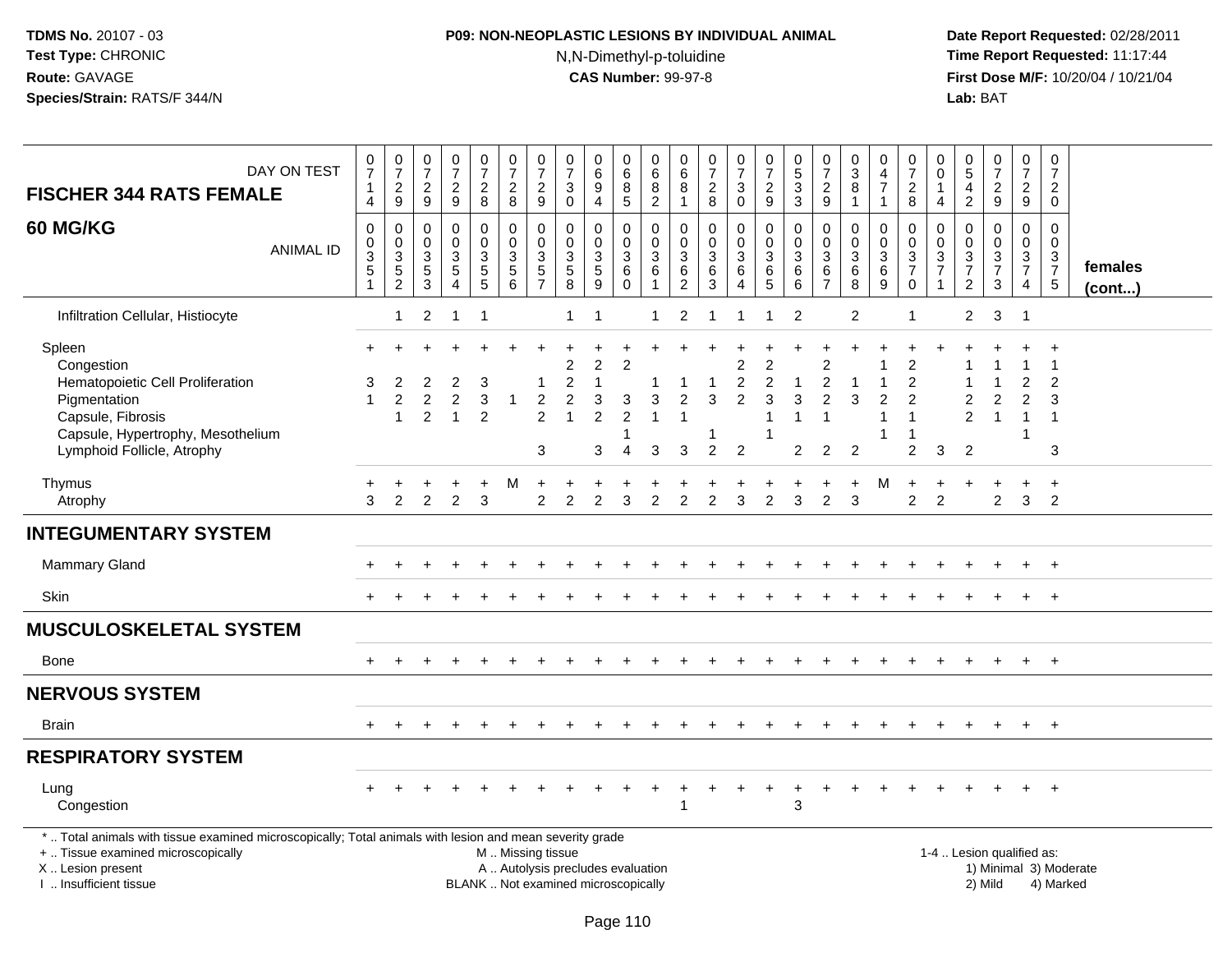# **P09: NON-NEOPLASTIC LESIONS BY INDIVIDUAL ANIMAL**N,N-Dimethyl-p-toluidine

 **Date Report Requested:** 02/28/2011 **Time Report Requested:** 11:17:44 **First Dose M/F:** 10/20/04 / 10/21/04<br>**Lab:** BAT **Lab:** BAT

| DAY ON TEST<br><b>FISCHER 344 RATS FEMALE</b>                                                                                                                      | 0<br>$\overline{7}$<br>$\mathbf{1}$<br>$\overline{4}$ | $\mathbf 0$<br>$\overline{7}$<br>$\sqrt{2}$<br>$9\,$ | $\mathbf 0$<br>$\overline{7}$<br>$\overline{2}$<br>9          | 0<br>$\overline{7}$<br>$\overline{2}$<br>$9\,$   | 0<br>$\overline{7}$<br>$\overline{a}$<br>8 | 0<br>$\overline{7}$<br>$\overline{2}$<br>8                               | $\pmb{0}$<br>$\overline{7}$<br>$\overline{2}$<br>$9\,$ | 0<br>$\overline{7}$<br>3<br>0                                        | $\mathbf 0$<br>$\,6$<br>9<br>4                                 | 0<br>$\,6\,$<br>8<br>$\sqrt{5}$            | $\mathbf 0$<br>6<br>8<br>$\sqrt{2}$               | 0<br>$\,6$<br>8<br>$\mathbf{1}$                     | 0<br>$\overline{7}$<br>$\overline{2}$<br>$\bf 8$               | $\pmb{0}$<br>$\overline{7}$<br>$\mathbf{3}$<br>$\mathsf 0$                     | $\pmb{0}$<br>$\overline{7}$<br>$\overline{c}$<br>9 | $\mathbf 0$<br>$\sqrt{5}$<br>$\sqrt{3}$<br>$\overline{3}$ | 0<br>$\overline{7}$<br>$\overline{2}$<br>9          | 0<br>$\sqrt{3}$<br>8<br>$\mathbf{1}$ | 0<br>$\overline{4}$<br>$\overline{7}$<br>$\mathbf 1$ | 0<br>$\boldsymbol{7}$<br>$\overline{2}$<br>8         | $\mathbf 0$<br>0<br>$\mathbf{1}$<br>$\overline{4}$  | 0<br>$\sqrt{5}$<br>$\overline{4}$<br>$\overline{2}$    | $\pmb{0}$<br>$\overline{7}$<br>$\overline{c}$<br>$\mathsf g$ | 0<br>$\overline{7}$<br>$\overline{2}$<br>9   | $\mathbf 0$<br>$\overline{7}$<br>$\overline{2}$<br>$\mathbf 0$    |                         |
|--------------------------------------------------------------------------------------------------------------------------------------------------------------------|-------------------------------------------------------|------------------------------------------------------|---------------------------------------------------------------|--------------------------------------------------|--------------------------------------------|--------------------------------------------------------------------------|--------------------------------------------------------|----------------------------------------------------------------------|----------------------------------------------------------------|--------------------------------------------|---------------------------------------------------|-----------------------------------------------------|----------------------------------------------------------------|--------------------------------------------------------------------------------|----------------------------------------------------|-----------------------------------------------------------|-----------------------------------------------------|--------------------------------------|------------------------------------------------------|------------------------------------------------------|-----------------------------------------------------|--------------------------------------------------------|--------------------------------------------------------------|----------------------------------------------|-------------------------------------------------------------------|-------------------------|
| 60 MG/KG<br><b>ANIMAL ID</b>                                                                                                                                       | $\Omega$<br>$\mathbf 0$<br>3<br>$\overline{5}$        | $\Omega$<br>$\mathbf 0$<br>$\frac{3}{2}$             | $\Omega$<br>$\mathbf 0$<br>3<br>$\mathbf 5$<br>$\overline{3}$ | $\Omega$<br>$\Omega$<br>3<br>5<br>$\overline{A}$ | 0<br>$\mathbf 0$<br>3<br>$\frac{5}{5}$     | $\Omega$<br>$\mathbf 0$<br>$\mathbf{3}$<br>$\overline{5}$<br>$6^{\circ}$ | $\Omega$<br>0<br>3<br>$\frac{5}{7}$                    | $\mathbf{0}$<br>$\mathbf 0$<br>3<br>$\overline{5}$<br>$\overline{8}$ | $\Omega$<br>$\mathbf 0$<br>$\mathbf{3}$<br>$\overline{5}$<br>9 | 0<br>$\mathbf 0$<br>3<br>$\,6$<br>$\Omega$ | $\Omega$<br>$\mathbf 0$<br>3<br>6<br>$\mathbf{1}$ | $\Omega$<br>$\mathbf 0$<br>3<br>6<br>$\overline{2}$ | $\Omega$<br>$\mathbf 0$<br>$\mathbf{3}$<br>6<br>$\overline{3}$ | $\mathbf 0$<br>$\mathbf 0$<br>$\mathbf{3}$<br>$6\phantom{a}$<br>$\overline{4}$ | $\mathbf 0$<br>$\mathbf{0}$<br>3<br>$6\over 5$     | $\Omega$<br>$\mathbf 0$<br>$\sqrt{3}$<br>$\,6$<br>6       | $\Omega$<br>$\mathbf 0$<br>3<br>6<br>$\overline{7}$ | $\Omega$<br>$\Omega$<br>3<br>6<br>8  | $\Omega$<br>$\mathbf 0$<br>3<br>6<br>9               | $\Omega$<br>$\mathbf 0$<br>$\frac{3}{7}$<br>$\Omega$ | $\Omega$<br>$\mathbf 0$<br>3<br>$\overline{7}$<br>1 | $\Omega$<br>0<br>3<br>$\overline{7}$<br>$\overline{c}$ | $\mathbf 0$<br>$\mathbf 0$<br>$\frac{3}{7}$<br>3             | 0<br>$\mathbf 0$<br>3<br>$\overline{7}$<br>4 | $\Omega$<br>$\mathbf 0$<br>3<br>$\overline{7}$<br>$5\phantom{.0}$ | females<br>$($ cont $)$ |
| Inflammation<br>Alveolar Epithelium, Hyperplasia<br>Alveolus, Infiltration Cellular, Histiocyte                                                                    |                                                       | $\sqrt{2}$                                           | $\mathbf{1}$                                                  |                                                  |                                            |                                                                          | $\mathbf{1}$                                           | $\mathbf{1}$                                                         | $\overline{\phantom{0}}$ 1                                     |                                            |                                                   |                                                     |                                                                | $\mathbf{1}$                                                                   | $\overline{1}$                                     |                                                           |                                                     |                                      |                                                      | $\mathbf{1}$                                         |                                                     |                                                        | $\mathbf{1}$                                                 | $\overline{\phantom{0}}$ 1                   |                                                                   |                         |
| Nose                                                                                                                                                               |                                                       |                                                      |                                                               |                                                  |                                            |                                                                          |                                                        |                                                                      |                                                                |                                            |                                                   |                                                     |                                                                |                                                                                |                                                    |                                                           |                                                     |                                      |                                                      |                                                      |                                                     |                                                        |                                                              |                                              |                                                                   |                         |
| Foreign Body                                                                                                                                                       |                                                       |                                                      |                                                               |                                                  |                                            |                                                                          | X                                                      |                                                                      |                                                                |                                            |                                                   |                                                     |                                                                |                                                                                |                                                    |                                                           |                                                     |                                      | Χ                                                    |                                                      |                                                     |                                                        |                                                              |                                              |                                                                   |                         |
| Inflammation                                                                                                                                                       |                                                       |                                                      |                                                               |                                                  |                                            |                                                                          |                                                        |                                                                      |                                                                |                                            |                                                   |                                                     |                                                                |                                                                                |                                                    |                                                           |                                                     |                                      |                                                      |                                                      |                                                     | 2                                                      |                                                              |                                              | $\overline{2}$                                                    |                         |
| Glands, Hyperplasia                                                                                                                                                |                                                       |                                                      |                                                               |                                                  |                                            |                                                                          |                                                        |                                                                      |                                                                |                                            |                                                   |                                                     |                                                                |                                                                                |                                                    |                                                           |                                                     |                                      |                                                      |                                                      |                                                     |                                                        |                                                              |                                              |                                                                   |                         |
| Glands, Olfactory Epithelium, Dilatation<br>Glands, Olfactory Epithelium, Hyperplasia                                                                              | 3<br>3                                                | 2                                                    |                                                               |                                                  |                                            |                                                                          |                                                        | 3                                                                    |                                                                |                                            |                                                   | $\overline{c}$                                      | $\overline{2}$                                                 | $\overline{c}$                                                                 | 2                                                  | 2                                                         | $\overline{c}$                                      |                                      | $\overline{c}$                                       | $\overline{c}$                                       |                                                     |                                                        | 2                                                            | 3<br>$\overline{c}$                          | 3<br>$\overline{2}$                                               |                         |
| Glands, Olfactory Epithelium, Metaplasia                                                                                                                           | $\mathbf{1}$                                          | 2                                                    | $\overline{2}$                                                |                                                  | $\overline{\mathbf{c}}$<br>$\overline{2}$  | $\overline{2}$                                                           | 2<br>$\overline{1}$                                    | 2                                                                    | 2                                                              |                                            |                                                   |                                                     | $\overline{2}$                                                 | $\overline{2}$                                                                 | $\overline{2}$                                     |                                                           |                                                     |                                      |                                                      | $\overline{1}$                                       |                                                     |                                                        | $\mathbf{1}$                                                 | $\overline{2}$                               | $\overline{1}$                                                    |                         |
| Glands, Olfactory Epithelium, Necrosis                                                                                                                             |                                                       |                                                      |                                                               |                                                  |                                            |                                                                          |                                                        |                                                                      |                                                                | 3                                          | 3                                                 | 3                                                   |                                                                |                                                                                |                                                    | 3                                                         |                                                     |                                      |                                                      |                                                      |                                                     | 3                                                      |                                                              |                                              | 3                                                                 |                         |
| Glands, Respiratory Epithelium, Dilatation                                                                                                                         |                                                       |                                                      |                                                               |                                                  |                                            |                                                                          |                                                        |                                                                      |                                                                |                                            |                                                   |                                                     |                                                                |                                                                                |                                                    |                                                           |                                                     |                                      | 2                                                    |                                                      |                                                     |                                                        |                                                              |                                              |                                                                   |                         |
| Glands, Respiratory Epithelium, Hyperplasia                                                                                                                        |                                                       |                                                      |                                                               |                                                  |                                            |                                                                          |                                                        |                                                                      |                                                                | $\overline{2}$                             |                                                   | $\overline{2}$                                      |                                                                |                                                                                |                                                    |                                                           | $\overline{c}$                                      |                                      |                                                      |                                                      |                                                     |                                                        |                                                              |                                              |                                                                   |                         |
| Glands, Respiratory Epithelium, Metaplasia,<br>Respiratory                                                                                                         | 2                                                     | 3                                                    | $\overline{2}$                                                | 2                                                | 3                                          | 2                                                                        | $\overline{2}$                                         | $\overline{2}$                                                       |                                                                |                                            | 2                                                 | $\overline{2}$                                      | 3                                                              |                                                                                | 3                                                  |                                                           | 3                                                   |                                      | $\overline{2}$                                       | $\overline{2}$                                       |                                                     |                                                        | $\overline{2}$                                               | $\overline{2}$                               | $\overline{2}$                                                    |                         |
| Glands, Transitional Epithelium, Dilatation                                                                                                                        |                                                       |                                                      |                                                               |                                                  |                                            |                                                                          |                                                        |                                                                      |                                                                |                                            |                                                   |                                                     |                                                                |                                                                                |                                                    |                                                           |                                                     |                                      |                                                      | 2                                                    |                                                     |                                                        | $\overline{c}$                                               |                                              |                                                                   |                         |
| Glands, Transitional Epithelium, Hyperplasia                                                                                                                       |                                                       |                                                      |                                                               |                                                  |                                            |                                                                          |                                                        |                                                                      | 1                                                              | 2                                          | $\mathbf{1}$                                      | 2                                                   |                                                                |                                                                                |                                                    | $\overline{2}$                                            |                                                     | $\overline{2}$                       | $\overline{1}$                                       | $\overline{1}$                                       |                                                     | $\mathbf{1}$                                           | $\overline{1}$                                               |                                              | $\overline{1}$                                                    |                         |
| Nerve, Atrophy                                                                                                                                                     |                                                       |                                                      |                                                               |                                                  |                                            |                                                                          |                                                        |                                                                      |                                                                |                                            |                                                   |                                                     |                                                                |                                                                                |                                                    |                                                           |                                                     |                                      |                                                      |                                                      |                                                     |                                                        |                                                              |                                              |                                                                   |                         |
| Olfactory Epithelium, Degeneration                                                                                                                                 |                                                       |                                                      |                                                               |                                                  | 3                                          | 3                                                                        | 3                                                      | 2                                                                    | 2                                                              | 2                                          | 3                                                 | 3                                                   | 2                                                              | 2                                                                              | 2                                                  |                                                           |                                                     |                                      |                                                      | 2                                                    |                                                     |                                                        | 2                                                            | 2                                            | $\overline{2}$                                                    |                         |
| Olfactory Epithelium, Hyperplasia, Basal Cell                                                                                                                      |                                                       | -1                                                   | $\mathbf{1}$                                                  |                                                  |                                            |                                                                          |                                                        |                                                                      | $\overline{c}$                                                 | $\overline{1}$                             |                                                   |                                                     |                                                                |                                                                                |                                                    | $\overline{c}$                                            |                                                     | 2                                    | -1                                                   |                                                      |                                                     | 1                                                      |                                                              |                                              |                                                                   |                         |
| Olfactory Epithelium, Metaplasia, Respiratory                                                                                                                      |                                                       | $\overline{1}$                                       |                                                               |                                                  | -1                                         |                                                                          | $\overline{c}$                                         |                                                                      |                                                                |                                            |                                                   |                                                     |                                                                |                                                                                |                                                    |                                                           |                                                     |                                      |                                                      |                                                      |                                                     |                                                        |                                                              |                                              | 1                                                                 |                         |
| Olfactory Epithelium, Metaplasia, Squamous<br>Respiratory Epithelium, Accumulation, Hyaline<br>Droplet                                                             |                                                       |                                                      |                                                               |                                                  |                                            |                                                                          | $\overline{2}$                                         |                                                                      |                                                                |                                            |                                                   |                                                     |                                                                |                                                                                |                                                    |                                                           |                                                     |                                      |                                                      |                                                      |                                                     |                                                        |                                                              |                                              |                                                                   |                         |
| Respiratory Epithelium, Hyperplasia                                                                                                                                |                                                       | -1                                                   | 3                                                             | 3                                                | 3                                          |                                                                          | 2                                                      |                                                                      |                                                                |                                            |                                                   |                                                     |                                                                |                                                                                |                                                    |                                                           | $\overline{2}$                                      | -1                                   |                                                      |                                                      |                                                     |                                                        |                                                              | 1                                            | - 1                                                               |                         |
| Transitional Epithelium, Degeneration                                                                                                                              |                                                       |                                                      |                                                               |                                                  |                                            |                                                                          |                                                        |                                                                      |                                                                |                                            |                                                   |                                                     |                                                                |                                                                                |                                                    |                                                           |                                                     |                                      |                                                      |                                                      |                                                     |                                                        |                                                              |                                              |                                                                   |                         |
| Transitional Epithelium, Hyperplasia                                                                                                                               |                                                       |                                                      |                                                               |                                                  | 1                                          |                                                                          | $\mathbf{1}$                                           |                                                                      | -1                                                             |                                            |                                                   | 1                                                   |                                                                | -1                                                                             |                                                    | 2                                                         |                                                     | -1                                   | 1                                                    | -1                                                   |                                                     | $\mathbf{1}$                                           | -1                                                           |                                              | -1                                                                |                         |
| Trachea<br>Inflammation                                                                                                                                            |                                                       |                                                      |                                                               |                                                  |                                            |                                                                          |                                                        |                                                                      |                                                                |                                            |                                                   |                                                     |                                                                |                                                                                |                                                    | 2                                                         |                                                     |                                      |                                                      |                                                      |                                                     |                                                        |                                                              |                                              |                                                                   |                         |
| *  Total animals with tissue examined microscopically; Total animals with lesion and mean severity grade<br>+  Tissue examined microscopically<br>X Lesion present |                                                       |                                                      |                                                               |                                                  |                                            | M. Missing tissue                                                        |                                                        |                                                                      | A  Autolysis precludes evaluation                              |                                            |                                                   |                                                     |                                                                |                                                                                |                                                    |                                                           |                                                     |                                      |                                                      |                                                      |                                                     |                                                        | 1-4  Lesion qualified as:                                    |                                              | 1) Minimal 3) Moderate                                            |                         |

I .. Insufficient tissue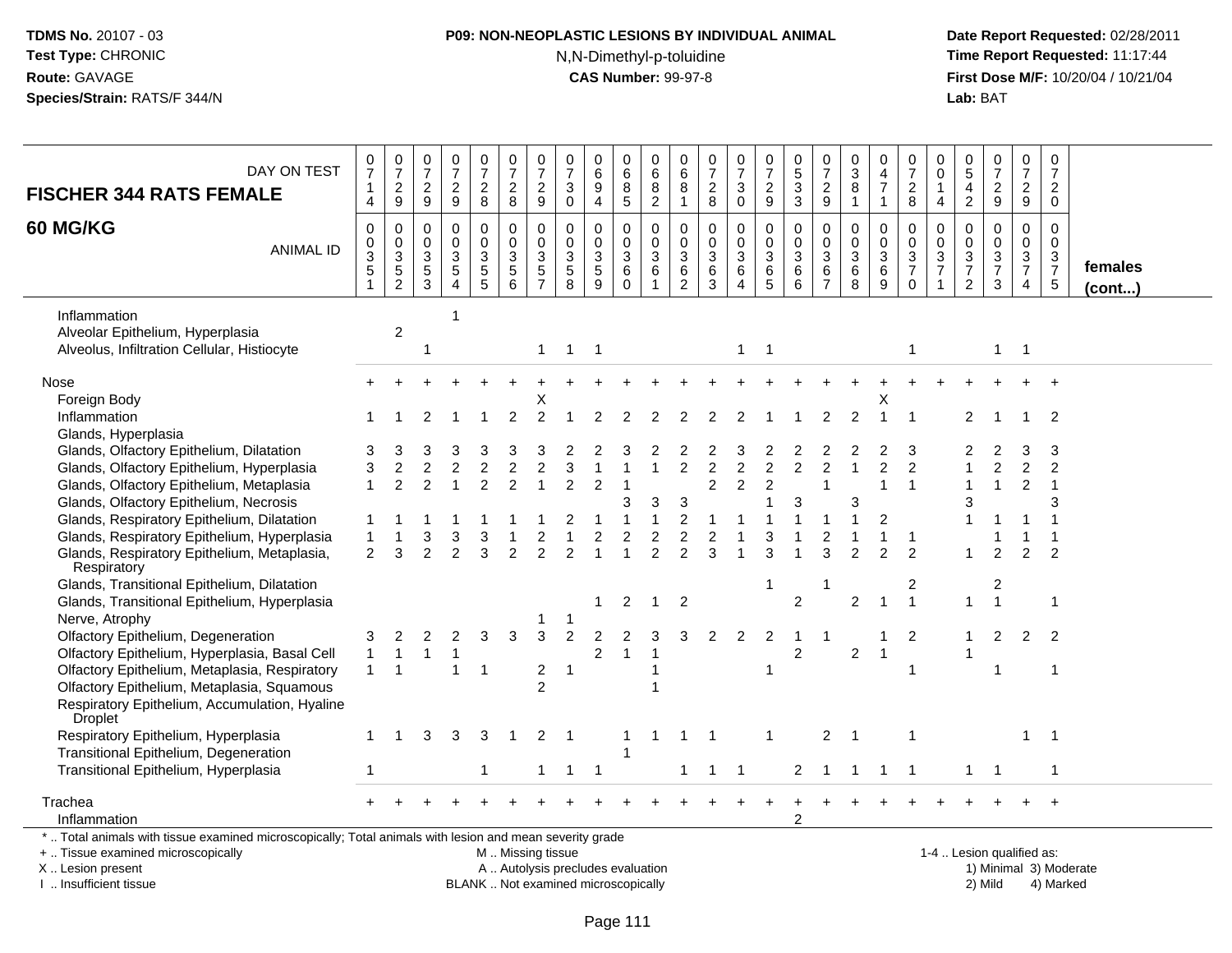# **P09: NON-NEOPLASTIC LESIONS BY INDIVIDUAL ANIMAL**N,N-Dimethyl-p-toluidine

| DAY ON TEST<br><b>FISCHER 344 RATS FEMALE</b>                                                                                                                                                 | $\begin{smallmatrix}0\\7\end{smallmatrix}$<br>$\mathbf{1}$<br>$\overline{4}$ | $\frac{0}{7}$<br>$\frac{2}{9}$                               | $\frac{0}{7}$<br>$\frac{2}{9}$                            | $\frac{0}{7}$<br>$\frac{2}{9}$                  | $\frac{0}{7}$<br>$\frac{2}{8}$                      | $\frac{0}{7}$<br>$\frac{2}{8}$                         | $\begin{array}{c} 0 \\ 7 \end{array}$<br>$\frac{2}{9}$ | $\begin{array}{c} 0 \\ 7 \end{array}$<br>3<br>$\pmb{0}$ | $\mathbf 0$<br>$6\phantom{a}$<br>9<br>$\overline{4}$ | $\mathbf 0$<br>$\,6\,$<br>8<br>$\overline{5}$                  | $\mathbf 0$<br>$\,6\,$<br>8<br>$\sqrt{2}$ | $\mathbf 0$<br>$\,6\,$<br>8<br>$\mathbf{1}$                    | $\frac{0}{7}$<br>$_{\rm 8}^2$                                 | $\frac{0}{7}$<br>$\mathbf{3}$<br>$\mathbf 0$                                | $\frac{0}{7}$<br>$\overline{c}$<br>$\overline{9}$         | 0<br>$\overline{5}$<br>3<br>$\mathfrak{Z}$ | $\begin{array}{c} 0 \\ 7 \end{array}$<br>$\frac{2}{9}$                             | $_{3}^{\rm 0}$<br>$\bf 8$<br>$\mathbf{1}$             | 0<br>$\overline{4}$<br>$\overline{7}$<br>$\mathbf{1}$                 | 0<br>$\overline{7}$<br>$_{\rm 8}^2$                                              | 0<br>$\pmb{0}$<br>4                               | $\begin{array}{c} 0 \\ 5 \end{array}$<br>$\overline{\mathbf{4}}$<br>$\overline{2}$ | $\begin{array}{c} 0 \\ 7 \end{array}$<br>$\frac{2}{9}$                         | $\frac{0}{7}$<br>$\boldsymbol{2}$<br>$\boldsymbol{9}$       | $\mathbf 0$<br>$\overline{7}$<br>$\overline{2}$<br>$\mathbf 0$ |                         |
|-----------------------------------------------------------------------------------------------------------------------------------------------------------------------------------------------|------------------------------------------------------------------------------|--------------------------------------------------------------|-----------------------------------------------------------|-------------------------------------------------|-----------------------------------------------------|--------------------------------------------------------|--------------------------------------------------------|---------------------------------------------------------|------------------------------------------------------|----------------------------------------------------------------|-------------------------------------------|----------------------------------------------------------------|---------------------------------------------------------------|-----------------------------------------------------------------------------|-----------------------------------------------------------|--------------------------------------------|------------------------------------------------------------------------------------|-------------------------------------------------------|-----------------------------------------------------------------------|----------------------------------------------------------------------------------|---------------------------------------------------|------------------------------------------------------------------------------------|--------------------------------------------------------------------------------|-------------------------------------------------------------|----------------------------------------------------------------|-------------------------|
| 60 MG/KG<br><b>ANIMAL ID</b>                                                                                                                                                                  | $\mathbf 0$<br>$\pmb{0}$<br>$\ensuremath{\mathsf{3}}$<br>5<br>$\overline{1}$ | 0<br>$\pmb{0}$<br>$\ensuremath{\mathsf{3}}$<br>$\frac{5}{2}$ | $\mathbf 0$<br>$\mathbf 0$<br>$\sqrt{3}$<br>$\frac{5}{3}$ | 0<br>$\mathbf 0$<br>3<br>$\sqrt{5}$<br>$\Delta$ | $\mathbf 0$<br>$\ddot{\mathbf{0}}$<br>$\frac{3}{5}$ | 0<br>$\mathbf 0$<br>3<br>$\frac{5}{6}$                 | 0<br>0<br>$\ensuremath{\mathsf{3}}$<br>$\frac{5}{7}$   | $\mathbf 0$<br>0<br>$\frac{3}{5}$                       | 0<br>$\mathbf 0$<br>$\frac{3}{5}$                    | $\mathbf 0$<br>$\mathbf 0$<br>$\mathbf{3}$<br>6<br>$\mathbf 0$ | $\mathbf 0$<br>$\mathbf 0$<br>3<br>6<br>1 | $\mathbf 0$<br>$\Omega$<br>$\mathbf{3}$<br>6<br>$\overline{2}$ | 0<br>$\mathbf 0$<br>$\mathbf{3}$<br>$\,6\,$<br>$\overline{3}$ | $\mathbf 0$<br>$\ddot{\mathbf{0}}$<br>$\mathfrak{Z}$<br>$\,6\,$<br>$\Delta$ | $\mathbf 0$<br>$\pmb{0}$<br>$\mathbf{3}$<br>$\frac{6}{5}$ | 0<br>$\mathbf 0$<br>3<br>$^6$ 6            | $\mathbf 0$<br>$\pmb{0}$<br>$\ensuremath{\mathsf{3}}$<br>$\,6\,$<br>$\overline{7}$ | 0<br>$\pmb{0}$<br>$\ensuremath{\mathsf{3}}$<br>$^6_8$ | $\mathbf 0$<br>$\mathbf 0$<br>$\sqrt{3}$<br>$\,6\,$<br>$\overline{9}$ | 0<br>$\mathbf 0$<br>$\ensuremath{\mathsf{3}}$<br>$\boldsymbol{7}$<br>$\mathbf 0$ | $\mathbf 0$<br>$\mathbf 0$<br>3<br>$\overline{7}$ | $\mathbf 0$<br>0<br>$\frac{3}{7}$<br>$\overline{2}$                                | $\mathbf 0$<br>$\mathbf 0$<br>$\ensuremath{\mathsf{3}}$<br>$\overline{7}$<br>3 | $\mathbf 0$<br>$\pmb{0}$<br>$\frac{3}{7}$<br>$\overline{4}$ | $\Omega$<br>$\Omega$<br>$\frac{3}{7}$<br>$\sqrt{5}$            | females<br>$($ cont $)$ |
| Inflammation, Suppurative<br>Perforation                                                                                                                                                      |                                                                              |                                                              |                                                           |                                                 |                                                     |                                                        |                                                        |                                                         |                                                      |                                                                |                                           |                                                                |                                                               |                                                                             |                                                           |                                            |                                                                                    | X                                                     |                                                                       |                                                                                  |                                                   |                                                                                    |                                                                                |                                                             |                                                                |                         |
| <b>SPECIAL SENSES SYSTEM</b>                                                                                                                                                                  |                                                                              |                                                              |                                                           |                                                 |                                                     |                                                        |                                                        |                                                         |                                                      |                                                                |                                           |                                                                |                                                               |                                                                             |                                                           |                                            |                                                                                    |                                                       |                                                                       |                                                                                  |                                                   |                                                                                    |                                                                                |                                                             |                                                                |                         |
| Ear                                                                                                                                                                                           |                                                                              |                                                              |                                                           |                                                 |                                                     | $\ddot{}$                                              |                                                        |                                                         |                                                      |                                                                |                                           |                                                                |                                                               |                                                                             |                                                           |                                            |                                                                                    |                                                       |                                                                       |                                                                                  |                                                   |                                                                                    |                                                                                |                                                             |                                                                |                         |
| Eye<br>Cornea, Degeneration<br>Retina, Atrophy                                                                                                                                                |                                                                              |                                                              | 3                                                         |                                                 |                                                     |                                                        |                                                        |                                                         |                                                      |                                                                |                                           |                                                                |                                                               |                                                                             |                                                           |                                            | $\overline{2}$                                                                     |                                                       |                                                                       |                                                                                  |                                                   |                                                                                    |                                                                                |                                                             | $\ddot{}$                                                      |                         |
| Harderian Gland<br>Inflammation                                                                                                                                                               |                                                                              |                                                              |                                                           |                                                 |                                                     |                                                        |                                                        |                                                         |                                                      |                                                                |                                           |                                                                |                                                               |                                                                             |                                                           |                                            |                                                                                    |                                                       |                                                                       |                                                                                  |                                                   |                                                                                    |                                                                                |                                                             |                                                                |                         |
| <b>Lacrimal Gland</b>                                                                                                                                                                         |                                                                              |                                                              |                                                           |                                                 |                                                     |                                                        | $\ddot{}$                                              |                                                         |                                                      |                                                                |                                           |                                                                |                                                               |                                                                             |                                                           |                                            |                                                                                    |                                                       |                                                                       |                                                                                  |                                                   |                                                                                    |                                                                                |                                                             |                                                                |                         |
| <b>URINARY SYSTEM</b>                                                                                                                                                                         |                                                                              |                                                              |                                                           |                                                 |                                                     |                                                        |                                                        |                                                         |                                                      |                                                                |                                           |                                                                |                                                               |                                                                             |                                                           |                                            |                                                                                    |                                                       |                                                                       |                                                                                  |                                                   |                                                                                    |                                                                                |                                                             |                                                                |                         |
| Kidney<br>Accumulation, Hyaline Droplet<br>Cyst                                                                                                                                               |                                                                              |                                                              |                                                           |                                                 | $\times$                                            |                                                        |                                                        |                                                         |                                                      |                                                                |                                           |                                                                |                                                               |                                                                             |                                                           |                                            |                                                                                    |                                                       | -1                                                                    |                                                                                  |                                                   |                                                                                    |                                                                                |                                                             | $\ddot{}$                                                      |                         |
| Infarct<br>Mineralization<br>Nephropathy<br>Pigmentation<br>Papilla, Necrosis                                                                                                                 | -1<br>$\mathfrak{p}$                                                         | $\mathfrak{p}$                                               | $\mathfrak{p}$                                            | $\mathfrak{p}$                                  | 4<br>$\mathfrak{p}$                                 | $\overline{c}$<br>$\overline{2}$                       | 2<br>3<br>$\overline{2}$                               | $\ensuremath{\mathsf{3}}$<br>$\mathcal{P}$              | 3<br>2                                               | $\overline{c}$<br>$\mathfrak{p}$                               |                                           |                                                                | $\mathfrak{p}$                                                | $\mathcal{P}$                                                               | $\overline{2}$                                            |                                            | $\mathfrak{p}$                                                                     |                                                       |                                                                       | $\mathbf{1}$<br>$\boldsymbol{2}$<br>$\mathfrak{p}$                               |                                                   | $\mathbf{1}$                                                                       |                                                                                | $\overline{1}$                                              | 1<br>$\overline{2}$<br>$\mathbf{1}$                            |                         |
| Pelvis, Dilatation<br>Pelvis, Inflammation<br>Pelvis, Transitional Epithelium, Hyperplasia                                                                                                    |                                                                              |                                                              |                                                           |                                                 | 3<br>3                                              | $\overline{1}$                                         |                                                        |                                                         |                                                      |                                                                | $\overline{c}$                            |                                                                |                                                               |                                                                             |                                                           |                                            | $\overline{c}$<br>1                                                                |                                                       |                                                                       |                                                                                  |                                                   |                                                                                    |                                                                                |                                                             |                                                                |                         |
| <b>Urinary Bladder</b>                                                                                                                                                                        |                                                                              |                                                              |                                                           |                                                 |                                                     |                                                        |                                                        |                                                         |                                                      |                                                                |                                           |                                                                |                                                               |                                                                             |                                                           |                                            |                                                                                    |                                                       |                                                                       |                                                                                  |                                                   |                                                                                    |                                                                                |                                                             | $\ddot{}$                                                      |                         |
| *  Total animals with tissue examined microscopically; Total animals with lesion and mean severity grade<br>+  Tissue examined microscopically<br>X  Lesion present<br>I  Insufficient tissue |                                                                              |                                                              |                                                           |                                                 | BLANK  Not examined microscopically                 | M. Missing tissue<br>A  Autolysis precludes evaluation |                                                        |                                                         |                                                      |                                                                |                                           |                                                                |                                                               |                                                                             |                                                           |                                            |                                                                                    |                                                       |                                                                       |                                                                                  |                                                   |                                                                                    | 1-4  Lesion qualified as:<br>2) Mild                                           |                                                             | 4) Marked                                                      | 1) Minimal 3) Moderate  |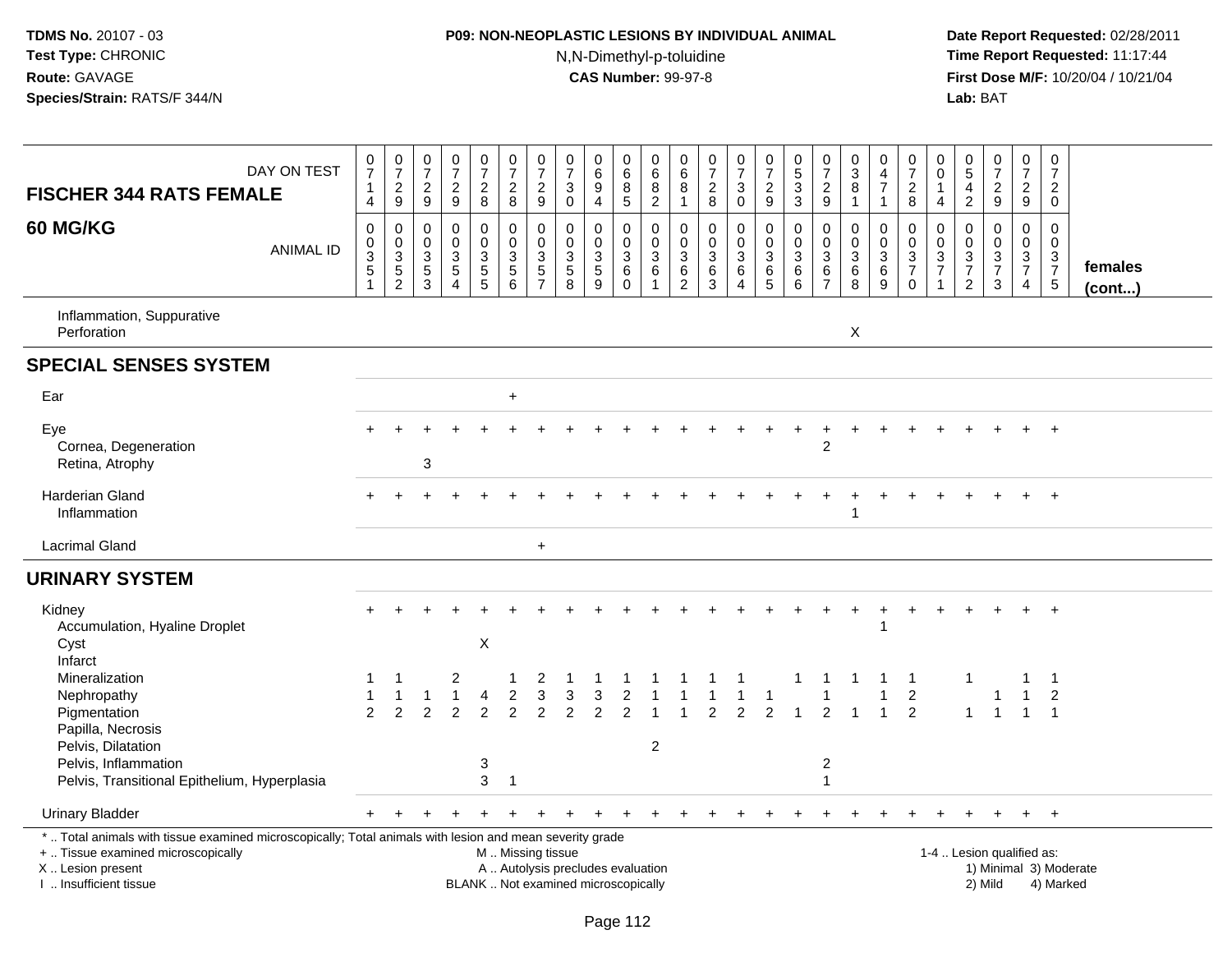## **P09: NON-NEOPLASTIC LESIONS BY INDIVIDUAL ANIMAL**N,N-Dimethyl-p-toluidine

 **Date Report Requested:** 02/28/2011 **Time Report Requested:** 11:17:44 **First Dose M/F:** 10/20/04 / 10/21/04<br>**Lab:** BAT **Lab:** BAT

| DAY ON TEST<br><b>FISCHER 344 RATS FEMALE</b> | v<br>$\overline{ }$<br>4         | 0<br>ົາ<br><u>_</u><br>9 | -<br>$\Omega$ | O  | 0<br>ົ<br>∼<br>8                       | ν<br><u>_</u><br>8 | 0<br>റ<br><u>_</u><br>9 | U<br>ີ<br>◡<br>U            | 6<br>9                        | O | v<br>6<br>8             | <u>_</u> | U<br>3      | 0<br>ົ<br><u>_</u><br>9    | ັ<br>ັບ<br>ົ | <u>_</u> | v<br>P<br>8           | U                          | 0<br><u>_</u><br>o    | v<br>v      | 0<br>∽<br>ັ<br><sup>o</sup>           | $\sim$<br>9   | $\cap$<br>U<br>-<br>$\sim$<br>$\sim$<br>$\Omega$<br>ັ | 0<br>ົ<br>∠<br>0 |                         |
|-----------------------------------------------|----------------------------------|--------------------------|---------------|----|----------------------------------------|--------------------|-------------------------|-----------------------------|-------------------------------|---|-------------------------|----------|-------------|----------------------------|--------------|----------|-----------------------|----------------------------|-----------------------|-------------|---------------------------------------|---------------|-------------------------------------------------------|------------------|-------------------------|
| <b>60 MG/KG</b><br><b>ANIMAL ID</b>           | U<br>◡<br>ົ<br>P<br><sub>5</sub> | 0<br>0<br>3<br>. 5<br>ົ  | ັ<br>ັ        | ৾৾ | υ<br>0<br>◠<br>د<br><sub>5</sub><br>5. | ັ<br>$5^{\circ}$   | 0<br>0<br>3<br>ა<br>-   | U<br>U<br>ົ<br>ັ<br>.5<br>8 | <b>U</b><br>ົ<br>J.<br>G<br>9 |   | ν<br><b>N</b><br>O<br>▃ | b        | 3<br>6<br>4 | 0<br>0<br>ົ<br>ັ<br>6<br>G |              | 6        | U<br>u<br>P<br>6<br>8 | U<br>Ü<br>◠<br>J<br>6<br>9 | 0<br>0<br>n<br>P<br>0 | υ<br>υ<br>3 | 0<br>0<br><sup>o</sup><br>ບ<br>c<br>∸ | ີ<br>- 0<br>ت | n<br>v<br>3<br>$\overline{\phantom{a}}$<br>4          | 0<br>υ<br>P<br>ಾ | females<br>$($ cont $)$ |

Inflammation

\* .. Total animals with tissue examined microscopically; Total animals with lesion and mean severity grade

+ .. Tissue examined microscopically

X .. Lesion present

I .. Insufficient tissue

 M .. Missing tissueA .. Autolysis precludes evaluation

1-4 .. Lesion qualified as:<br>1) Minimal 3) Moderate BLANK .. Not examined microscopically 2) Mild 4) Marked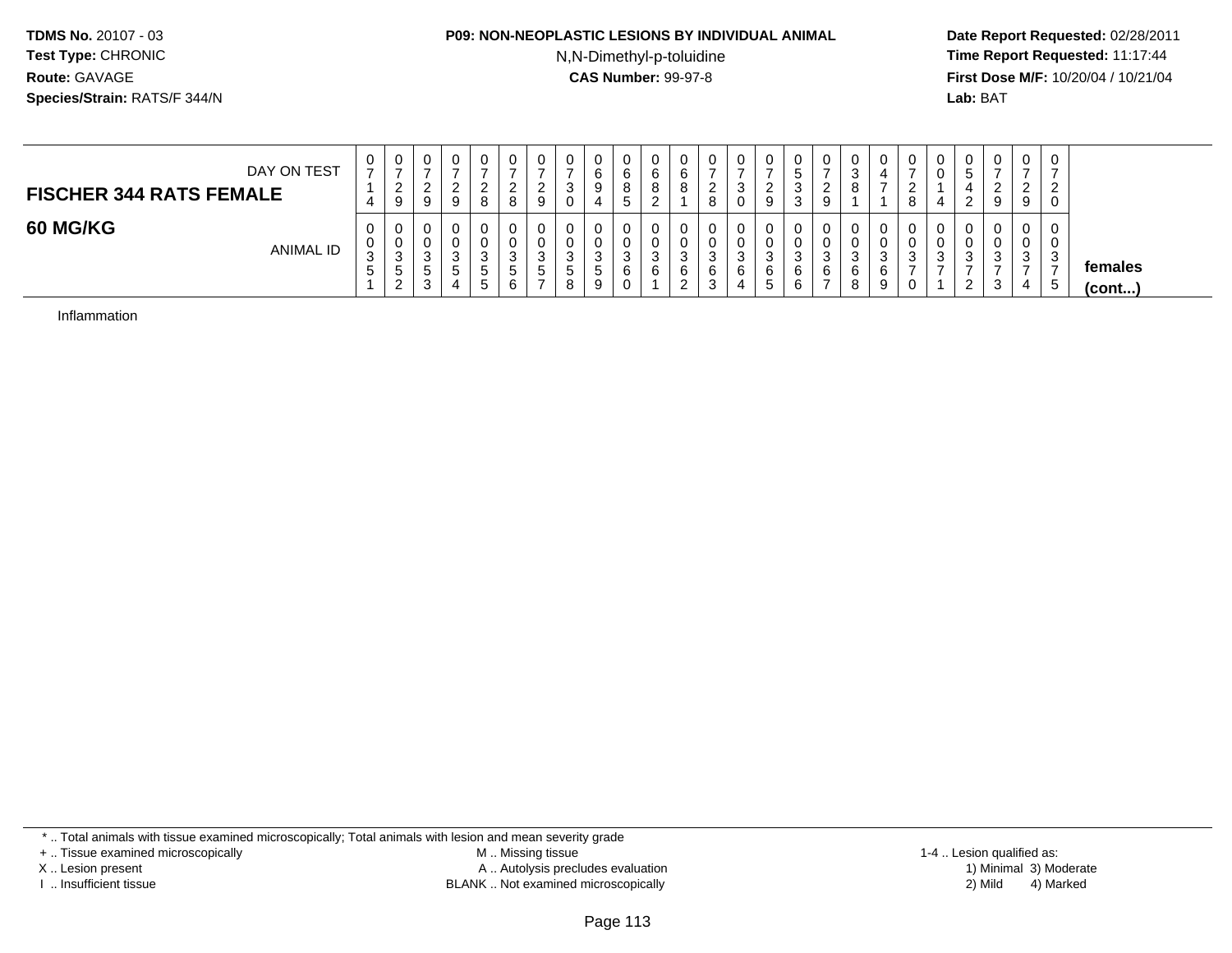# **P09: NON-NEOPLASTIC LESIONS BY INDIVIDUAL ANIMAL**N,N-Dimethyl-p-toluidine

 **Date Report Requested:** 02/28/2011 **Time Report Requested:** 11:17:44 **First Dose M/F:** 10/20/04 / 10/21/04<br>**Lab:** BAT **Lab:** BAT

| DAY ON TEST<br><b>FISCHER 344 RATS FEMALE</b>                                                                  | $\frac{0}{7}$<br>$\sqrt{2}$<br>$\boldsymbol{9}$ | $\begin{array}{c} 0 \\ 3 \\ 8 \end{array}$<br>$\overline{4}$ | $\frac{0}{7}$<br>$\mathbf{3}$<br>$\mathbf 0$   | $\begin{matrix} 0 \\ 6 \end{matrix}$<br>$\mathbf{1}$<br>$\mathbf 0$ | $\frac{0}{7}$<br>$\overline{2}$<br>9                       | $\begin{array}{c} 0 \\ 4 \\ 6 \end{array}$<br>8                | $\begin{array}{c} 0 \\ 5 \\ 8 \end{array}$<br>$\mathbf{3}$ | $\frac{0}{7}$<br>$\frac{2}{9}$                               | 0729                                                 | $\frac{0}{7}$<br>$\mathsf 0$<br>$\mathbf{1}$                               | 0625                                                          | $\begin{array}{c} 0 \\ 5 \\ 4 \end{array}$<br>$\overline{7}$                          | $\begin{array}{c} 0 \\ 6 \\ 7 \end{array}$<br>$\pmb{0}$           | $\begin{array}{c} 0 \\ 5 \\ 3 \\ 7 \end{array}$                                | $\begin{array}{c} 0 \\ 7 \\ 3 \end{array}$<br>$\mathbf 0$ | $\begin{matrix} 0 \\ 7 \\ 3 \end{matrix}$<br>$\mathbf 0$                            | $\frac{0}{7}$<br>$\sqrt{2}$<br>8                    | 0<br>$\overline{7}$<br>$\mathbf{1}$<br>$\overline{4}$                | $\frac{0}{7}$<br>8                           | 0<br>$6\phantom{a}$<br>$\mathbf 0$<br>$\overline{7}$      | $\begin{smallmatrix}0\0\4\end{smallmatrix}$<br>$\overline{5}$<br>9 | $\frac{0}{7}$<br>$\overline{2}$<br>$\mathbf 0$                           | $\begin{smallmatrix} 0\\ 6 \end{smallmatrix}$<br>$\frac{1}{2}$ | $\frac{0}{7}$<br>$\mathbf 0$<br>6          | $\begin{smallmatrix}0\\7\end{smallmatrix}$<br>$\overline{2}$<br>$\mathbf{1}$ |    |                                                         |
|----------------------------------------------------------------------------------------------------------------|-------------------------------------------------|--------------------------------------------------------------|------------------------------------------------|---------------------------------------------------------------------|------------------------------------------------------------|----------------------------------------------------------------|------------------------------------------------------------|--------------------------------------------------------------|------------------------------------------------------|----------------------------------------------------------------------------|---------------------------------------------------------------|---------------------------------------------------------------------------------------|-------------------------------------------------------------------|--------------------------------------------------------------------------------|-----------------------------------------------------------|-------------------------------------------------------------------------------------|-----------------------------------------------------|----------------------------------------------------------------------|----------------------------------------------|-----------------------------------------------------------|--------------------------------------------------------------------|--------------------------------------------------------------------------|----------------------------------------------------------------|--------------------------------------------|------------------------------------------------------------------------------|----|---------------------------------------------------------|
| <b>60 MG/KG</b><br><b>ANIMAL ID</b>                                                                            | $\pmb{0}$<br>$\pmb{0}$<br>$\frac{3}{7}$<br>6    | $\mathbf 0$<br>$\frac{0}{3}$<br>$\overline{7}$               | $\pmb{0}$<br>$\mathbf 0$<br>$\frac{3}{7}$<br>8 | $\mathbf 0$<br>$\mathsf{O}\xspace$<br>$\frac{3}{7}$<br>9            | $\pmb{0}$<br>$\overline{0}$<br>$\sqrt{3}$<br>8<br>$\Omega$ | $\boldsymbol{0}$<br>$\mathsf{O}\xspace$<br>$\overline{3}$<br>8 | $\mathbf 0$<br>$\overline{0}$<br>3<br>8<br>2               | $\mathsf{O}\xspace$<br>$\bar{0}$<br>$\overline{3}$<br>8<br>3 | $\mathbf 0$<br>$_{3}^{\rm 0}$<br>8<br>$\overline{4}$ | $\begin{smallmatrix}0\0\0\end{smallmatrix}$<br>$\frac{3}{8}$<br>$\sqrt{5}$ | $\begin{smallmatrix}0\\0\\3\end{smallmatrix}$<br>$\bf 8$<br>6 | $\begin{smallmatrix} 0\\0 \end{smallmatrix}$<br>$\overline{3}$<br>8<br>$\overline{7}$ | $\pmb{0}$<br>$\ddot{\mathbf{0}}$<br>$\overline{3}$<br>$\, 8$<br>8 | $\begin{smallmatrix} 0\\0 \end{smallmatrix}$<br>$\overline{3}$<br>$\,8\,$<br>9 | $\begin{array}{c} 0 \\ 0 \\ 3 \end{array}$<br>0           | $\mathsf{O}\xspace$<br>$\mathsf{O}\xspace$<br>$\overline{3}$<br>9<br>$\overline{1}$ | $\pmb{0}$<br>$\frac{0}{3}$<br>$\boldsymbol{9}$<br>2 | $\mathbf 0$<br>$\overline{0}$<br>$\ensuremath{\mathsf{3}}$<br>9<br>3 | $\pmb{0}$<br>$\frac{0}{3}$<br>$\overline{4}$ | 0<br>$\mathbf 0$<br>$\mathbf{3}$<br>$\boldsymbol{9}$<br>5 | $\pmb{0}$<br>$\mathbf 0$<br>$\overline{3}$<br>$9\,$<br>6           | 0<br>$\mathbf 0$<br>$\mathfrak{S}$<br>$\boldsymbol{9}$<br>$\overline{7}$ | $\begin{array}{c} 0 \\ 0 \\ 3 \\ 9 \end{array}$<br>8           | $\mathsf{O}$<br>$\mathbf 0$<br>3<br>9<br>9 | 0<br>0<br>4<br>$\mathbf 0$<br>$\mathbf 0$                                    |    | * TOTALS                                                |
| <b>ALIMENTARY SYSTEM</b>                                                                                       |                                                 |                                                              |                                                |                                                                     |                                                            |                                                                |                                                            |                                                              |                                                      |                                                                            |                                                               |                                                                                       |                                                                   |                                                                                |                                                           |                                                                                     |                                                     |                                                                      |                                              |                                                           |                                                                    |                                                                          |                                                                |                                            |                                                                              |    |                                                         |
| Esophagus                                                                                                      |                                                 |                                                              |                                                |                                                                     |                                                            |                                                                |                                                            |                                                              |                                                      |                                                                            |                                                               |                                                                                       |                                                                   |                                                                                |                                                           |                                                                                     |                                                     |                                                                      |                                              |                                                           |                                                                    |                                                                          |                                                                |                                            |                                                                              | 50 |                                                         |
| Intestine Large, Cecum                                                                                         |                                                 |                                                              |                                                |                                                                     |                                                            |                                                                |                                                            |                                                              |                                                      |                                                                            |                                                               |                                                                                       |                                                                   |                                                                                |                                                           |                                                                                     |                                                     |                                                                      |                                              |                                                           |                                                                    |                                                                          |                                                                |                                            |                                                                              | 50 |                                                         |
| Intestine Large, Colon                                                                                         |                                                 |                                                              |                                                |                                                                     |                                                            |                                                                |                                                            |                                                              |                                                      |                                                                            |                                                               |                                                                                       |                                                                   |                                                                                |                                                           |                                                                                     |                                                     |                                                                      |                                              |                                                           |                                                                    |                                                                          |                                                                |                                            |                                                                              | 50 |                                                         |
| Intestine Large, Rectum<br>Parasite Metazoan                                                                   |                                                 |                                                              | $\mathsf X$                                    |                                                                     | $\boldsymbol{\mathsf{X}}$                                  |                                                                |                                                            |                                                              |                                                      |                                                                            |                                                               |                                                                                       |                                                                   |                                                                                |                                                           |                                                                                     |                                                     |                                                                      |                                              |                                                           |                                                                    |                                                                          | $\pmb{\times}$                                                 |                                            |                                                                              | 50 | 3                                                       |
| Intestine Small, Duodenum                                                                                      |                                                 |                                                              |                                                |                                                                     |                                                            |                                                                |                                                            |                                                              |                                                      |                                                                            |                                                               |                                                                                       |                                                                   |                                                                                |                                                           |                                                                                     |                                                     |                                                                      |                                              |                                                           |                                                                    |                                                                          |                                                                |                                            |                                                                              | 50 |                                                         |
| Intestine Small, Ileum                                                                                         |                                                 |                                                              |                                                |                                                                     |                                                            |                                                                |                                                            |                                                              |                                                      |                                                                            |                                                               |                                                                                       |                                                                   |                                                                                |                                                           |                                                                                     |                                                     |                                                                      |                                              |                                                           |                                                                    |                                                                          |                                                                |                                            |                                                                              | 50 |                                                         |
| Intestine Small, Jejunum                                                                                       |                                                 |                                                              |                                                |                                                                     |                                                            |                                                                |                                                            |                                                              |                                                      |                                                                            |                                                               |                                                                                       |                                                                   |                                                                                |                                                           |                                                                                     |                                                     |                                                                      |                                              |                                                           |                                                                    |                                                                          |                                                                |                                            |                                                                              | 50 |                                                         |
| Liver<br>Angiectasis<br><b>Basophilic Focus</b>                                                                |                                                 | $\boldsymbol{\mathsf{X}}$                                    |                                                |                                                                     | X                                                          |                                                                |                                                            |                                                              |                                                      |                                                                            |                                                               |                                                                                       |                                                                   |                                                                                |                                                           |                                                                                     | X                                                   |                                                                      |                                              |                                                           |                                                                    |                                                                          |                                                                | $+$                                        | $+$                                                                          | 49 | $5 \t1.4$<br>6                                          |
| <b>Clear Cell Focus</b><br>Degeneration, Cystic<br><b>Eosinophilic Focus</b>                                   | X<br>X                                          |                                                              | X<br>$\overline{c}$<br>$\mathsf{X}$            | $\mathsf X$                                                         |                                                            |                                                                |                                                            | $X$ $X$ $X$ $X$ $X$ $X$                                      | $X$ $X$                                              |                                                                            | Χ                                                             |                                                                                       |                                                                   | X                                                                              | $\boldsymbol{\mathsf{X}}$<br>X                            | $X$ $X$<br>$X$ $X$                                                                  |                                                     |                                                                      | $X$ $X$                                      | $X$ $X$                                                   |                                                                    |                                                                          | $\times$<br>$X$ $X$                                            | X X                                        | $X$ $X$                                                                      |    | 29<br>$10$ 1.2<br>32                                    |
| Fatty Change, Focal<br>Fatty Change, Diffuse<br>Hematopoietic Cell Proliferation<br>Hepatodiaphragmatic Nodule |                                                 |                                                              |                                                |                                                                     | 3                                                          |                                                                |                                                            |                                                              |                                                      |                                                                            |                                                               |                                                                                       |                                                                   |                                                                                | $\overline{2}$                                            |                                                                                     |                                                     |                                                                      | X                                            | X                                                         |                                                                    |                                                                          |                                                                |                                            |                                                                              |    | 4 1.3<br>3.0<br>$\mathbf 1$<br>1.0<br>$\mathbf{2}$<br>3 |
| Inflammation<br>Mixed Cell Focus<br>Bile Duct, Cyst                                                            | $\overline{c}$<br>$\overline{\mathsf{X}}$       |                                                              | $\mathbf{1}$<br>$\boldsymbol{\mathsf{X}}$      |                                                                     | $\mathbf{1}$                                               |                                                                |                                                            | $\mathsf{X}$                                                 | $\boldsymbol{\mathsf{X}}$                            |                                                                            | -1<br>X                                                       | $\overline{1}$                                                                        |                                                                   |                                                                                | X                                                         | $\mathsf{X}^-$                                                                      | $\times$                                            |                                                                      | $\overline{1}$                               | 1<br>$\sf X$                                              |                                                                    | X                                                                        |                                                                | X                                          | $\boldsymbol{\mathsf{X}}$                                                    |    | 39 1.1<br>26<br>$\mathbf{1}$                            |

\* .. Total animals with tissue examined microscopically; Total animals with lesion and mean severity grade

+ .. Tissue examined microscopically

X .. Lesion present

I .. Insufficient tissue

M .. Missing tissue

A .. Autolysis precludes evaluation

BLANK .. Not examined microscopically 2) Mild 4) Marked

1-4 .. Lesion qualified as:<br>1) Minimal 3) Moderate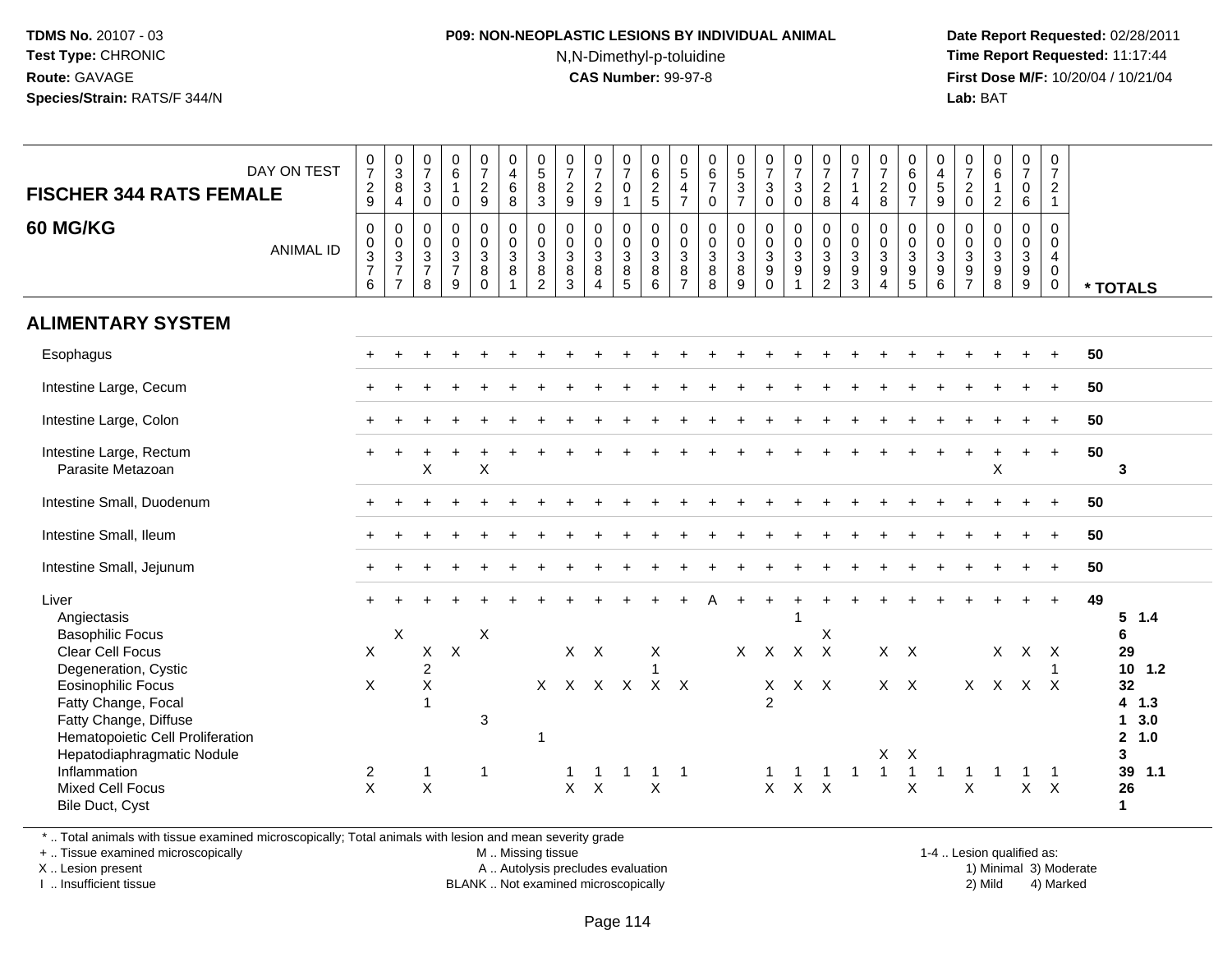# **P09: NON-NEOPLASTIC LESIONS BY INDIVIDUAL ANIMAL**N,N-Dimethyl-p-toluidine

| <b>FISCHER 344 RATS FEMALE</b>                                                                                                                                                                | DAY ON TEST      | $\frac{0}{7}$<br>$\boldsymbol{2}$<br>9                    | $_{3}^{\rm 0}$<br>$\overline{8}$<br>$\overline{4}$                          | $\pmb{0}$<br>$\overline{7}$<br>3<br>$\mathbf 0$                   | $\begin{array}{c} 0 \\ 6 \end{array}$<br>$\mathbf{1}$<br>$\mathbf 0$ | $\frac{0}{7}$<br>$\overline{c}$<br>9                                | $\begin{smallmatrix}0\0\4\end{smallmatrix}$<br>$\,6\,$<br>8                                   | $\begin{smallmatrix}0\\5\end{smallmatrix}$<br>$\overline{8}$<br>3 | $\frac{0}{7}$<br>$\overline{c}$<br>9             | $\frac{0}{7}$<br>$\boldsymbol{2}$<br>9                             | $\frac{0}{7}$<br>$\mathbf 0$<br>$\mathbf{1}$   | $\,0\,$<br>$\overline{6}$<br>$\overline{2}$<br>$\overline{5}$ | $\begin{array}{c} 0 \\ 5 \\ 4 \end{array}$<br>$\overline{7}$ | $\mathbf 0$<br>$\,6$<br>$\overline{7}$<br>$\mathbf 0$ | $\begin{array}{c} 0 \\ 5 \end{array}$<br>$\overline{3}$<br>$\overline{7}$ | $\begin{smallmatrix}0\\7\end{smallmatrix}$<br>$\ensuremath{\mathsf{3}}$<br>$\mathbf 0$ | $\frac{0}{7}$<br>$\mathbf{3}$<br>$\mathbf 0$                           | $\begin{smallmatrix}0\\7\end{smallmatrix}$<br>$\sqrt{2}$<br>8 | $\frac{0}{7}$<br>$\mathbf{1}$<br>$\overline{4}$   | $\frac{0}{7}$<br>$\boldsymbol{2}$<br>8                                        | $\begin{array}{c} 0 \\ 6 \end{array}$<br>$\mathbf 0$<br>$\overline{7}$ | 0<br>$\overline{4}$<br>$\overline{5}$<br>9                       | $\frac{0}{7}$<br>$\sqrt{2}$<br>$\mathbf 0$                  | $\pmb{0}$<br>$\overline{6}$<br>$\mathbf{1}$<br>$\overline{2}$ | $\frac{0}{7}$<br>$\mathbf 0$<br>6                                   | $\begin{smallmatrix}0\\7\end{smallmatrix}$<br>$\overline{c}$<br>$\mathbf{1}$ |                |                                                                |
|-----------------------------------------------------------------------------------------------------------------------------------------------------------------------------------------------|------------------|-----------------------------------------------------------|-----------------------------------------------------------------------------|-------------------------------------------------------------------|----------------------------------------------------------------------|---------------------------------------------------------------------|-----------------------------------------------------------------------------------------------|-------------------------------------------------------------------|--------------------------------------------------|--------------------------------------------------------------------|------------------------------------------------|---------------------------------------------------------------|--------------------------------------------------------------|-------------------------------------------------------|---------------------------------------------------------------------------|----------------------------------------------------------------------------------------|------------------------------------------------------------------------|---------------------------------------------------------------|---------------------------------------------------|-------------------------------------------------------------------------------|------------------------------------------------------------------------|------------------------------------------------------------------|-------------------------------------------------------------|---------------------------------------------------------------|---------------------------------------------------------------------|------------------------------------------------------------------------------|----------------|----------------------------------------------------------------|
| <b>60 MG/KG</b>                                                                                                                                                                               | <b>ANIMAL ID</b> | $\mathbf 0$<br>0<br>$\overline{3}$<br>$\overline{7}$<br>6 | $\mathbf 0$<br>$\begin{array}{c} 0 \\ 3 \\ 7 \end{array}$<br>$\overline{7}$ | $\Omega$<br>0<br>$\ensuremath{\mathsf{3}}$<br>$\overline{7}$<br>8 | $\mathbf 0$<br>$\mathbf 0$<br>$\sqrt{3}$<br>$\overline{7}$<br>9      | $\mathbf 0$<br>$\pmb{0}$<br>$\overline{3}$<br>$\bar{8}$<br>$\Omega$ | $\mathbf 0$<br>$\mathbf 0$<br>$\mathbf{3}$<br>$\bf 8$<br>$\mathbf{1}$                         | $\mathbf 0$<br>$\pmb{0}$<br>$\frac{3}{8}$                         | 0<br>$\mathbf 0$<br>3<br>$\bf 8$<br>$\mathbf{3}$ | $\Omega$<br>$\mathbf 0$<br>$\mathbf 3$<br>$\bf8$<br>$\overline{4}$ | 0<br>$\pmb{0}$<br>$\mathbf{3}$<br>$\bf 8$<br>5 | $\Omega$<br>0<br>$\overline{3}$<br>$\overline{8}$<br>6        | 0<br>$\mathbf 0$<br>$\overline{3}$<br>$\frac{8}{7}$          | $\Omega$<br>0<br>$\mathfrak{S}$<br>$\bar{8}$<br>8     | $\mathbf 0$<br>$\mathbf 0$<br>$\mathbf 3$<br>$\, 8$<br>9                  | $\mathbf 0$<br>$\pmb{0}$<br>$\overline{3}$<br>$\overline{9}$                           | $\mathbf 0$<br>0<br>$\overline{3}$<br>$\boldsymbol{9}$<br>$\mathbf{1}$ | 0<br>$\frac{0}{3}$<br>$\frac{9}{2}$                           | $\mathbf 0$<br>0<br>$\mathbf{3}$<br>$\frac{9}{3}$ | $\Omega$<br>$\mathbf 0$<br>$\overline{3}$<br>$\overline{9}$<br>$\overline{4}$ | $\mathbf 0$<br>$\mathbf 0$<br>$\overline{3}$<br>$\frac{9}{5}$          | $\Omega$<br>$\mathbf 0$<br>$\mathbf{3}$<br>$\boldsymbol{9}$<br>6 | $\mathbf 0$<br>$\mathbf 0$<br>$\mathbf{3}$<br>$\frac{9}{7}$ | $\mathbf 0$<br>$\mathbf 0$<br>$\overline{3}$<br>$\frac{9}{8}$ | $\Omega$<br>$\overline{0}$<br>$\overline{3}$<br>$\overline{9}$<br>9 | $\mathbf 0$<br>0<br>4<br>$\mathsf{O}\xspace$<br>0                            |                | * TOTALS                                                       |
| <b>Bile Duct, Fibrosis</b><br>Bile Duct, Hyperplasia<br>Centrilobular, Degeneration<br>Hepatocyte, Hypertrophy<br>Hepatocyte, Necrosis<br>Oval Cell, Hyperplasia                              |                  | $\overline{1}$<br>$\overline{2}$<br>$\overline{1}$        |                                                                             | 1<br>$\overline{2}$                                               | -1<br>$\overline{2}$<br>-1                                           |                                                                     | $\mathbf 1$                                                                                   |                                                                   | 1<br>1<br>$\mathbf{1}$                           |                                                                    | $\overline{1}$<br>3                            |                                                               | $\overline{2}$<br>$\overline{1}$                             |                                                       | -1                                                                        | 2<br>$\overline{2}$                                                                    | $\overline{2}$<br>$\mathbf{1}$                                         | $\overline{2}$<br>$\mathbf{1}$                                | 1<br>3<br>$\mathbf{1}$                            | -1<br>$\overline{2}$                                                          |                                                                        | 1                                                                | $\mathbf{1}$                                                | $\overline{2}$<br>$\mathbf{1}$                                | 1<br>$\overline{2}$                                                 | 2<br>$\overline{2}$                                                          |                | $27$ 1.1<br>43 1.5<br>$12.0$<br>22 1.3<br>$5 \t1.8$<br>$1 1.0$ |
| Mesentery<br>Fat, Necrosis                                                                                                                                                                    |                  |                                                           |                                                                             |                                                                   |                                                                      |                                                                     |                                                                                               |                                                                   |                                                  |                                                                    |                                                |                                                               |                                                              |                                                       |                                                                           | $\ddot{}$<br>3                                                                         |                                                                        |                                                               |                                                   |                                                                               |                                                                        |                                                                  |                                                             |                                                               |                                                                     |                                                                              | 3              | 3, 3.0                                                         |
| Pancreas<br>Cyst<br>Infiltration Cellular, Mononuclear Cell<br>Acinus, Atrophy<br>Acinus, Hyperplasia                                                                                         |                  |                                                           |                                                                             |                                                                   |                                                                      |                                                                     |                                                                                               |                                                                   |                                                  | $\overline{c}$<br>3                                                |                                                | х<br>$\mathbf{1}$                                             | $\overline{1}$<br>1                                          |                                                       | $\overline{1}$                                                            |                                                                                        | х<br>$\mathbf{1}$<br>$\overline{1}$                                    |                                                               | $\overline{2}$                                    |                                                                               |                                                                        |                                                                  |                                                             |                                                               |                                                                     | X                                                                            | 50             | 5<br>$9$ 1.2<br>7 <sub>1.6</sub><br>$1 1.0$                    |
| <b>Salivary Glands</b>                                                                                                                                                                        |                  | $+$                                                       | М                                                                           | $\ddot{}$                                                         | м                                                                    |                                                                     |                                                                                               |                                                                   |                                                  |                                                                    |                                                |                                                               |                                                              |                                                       |                                                                           |                                                                                        |                                                                        |                                                               |                                                   |                                                                               |                                                                        |                                                                  |                                                             |                                                               |                                                                     |                                                                              | 48             |                                                                |
| Stomach, Forestomach<br>Hyperplasia, Squamous<br>Inflammation<br>Ulcer                                                                                                                        |                  |                                                           |                                                                             |                                                                   |                                                                      |                                                                     |                                                                                               |                                                                   |                                                  |                                                                    | $\ddot{}$<br>$\overline{2}$                    |                                                               |                                                              |                                                       |                                                                           |                                                                                        |                                                                        |                                                               | $\overline{2}$                                    | 3                                                                             |                                                                        |                                                                  |                                                             |                                                               |                                                                     | $\ddot{}$                                                                    | 50             | 42.3<br>2.5<br>2.5                                             |
| Stomach, Glandular                                                                                                                                                                            |                  |                                                           |                                                                             |                                                                   |                                                                      |                                                                     |                                                                                               |                                                                   |                                                  |                                                                    |                                                |                                                               |                                                              |                                                       |                                                                           |                                                                                        |                                                                        |                                                               |                                                   |                                                                               |                                                                        |                                                                  |                                                             |                                                               |                                                                     | $+$                                                                          | 50             |                                                                |
| Tongue                                                                                                                                                                                        |                  | $+$                                                       |                                                                             |                                                                   |                                                                      |                                                                     |                                                                                               |                                                                   |                                                  |                                                                    |                                                |                                                               |                                                              |                                                       |                                                                           |                                                                                        |                                                                        |                                                               | $+$                                               |                                                                               |                                                                        |                                                                  |                                                             |                                                               |                                                                     |                                                                              | $\overline{2}$ |                                                                |
| <b>CARDIOVASCULAR SYSTEM</b>                                                                                                                                                                  |                  |                                                           |                                                                             |                                                                   |                                                                      |                                                                     |                                                                                               |                                                                   |                                                  |                                                                    |                                                |                                                               |                                                              |                                                       |                                                                           |                                                                                        |                                                                        |                                                               |                                                   |                                                                               |                                                                        |                                                                  |                                                             |                                                               |                                                                     |                                                                              |                |                                                                |
| <b>Blood Vessel</b>                                                                                                                                                                           |                  |                                                           |                                                                             |                                                                   |                                                                      |                                                                     |                                                                                               |                                                                   |                                                  |                                                                    |                                                |                                                               |                                                              |                                                       |                                                                           |                                                                                        |                                                                        |                                                               |                                                   |                                                                               |                                                                        |                                                                  |                                                             |                                                               |                                                                     |                                                                              | 50             |                                                                |
| *  Total animals with tissue examined microscopically; Total animals with lesion and mean severity grade<br>+  Tissue examined microscopically<br>X  Lesion present<br>I. Insufficient tissue |                  |                                                           |                                                                             |                                                                   |                                                                      |                                                                     | M  Missing tissue<br>A  Autolysis precludes evaluation<br>BLANK  Not examined microscopically |                                                                   |                                                  |                                                                    |                                                |                                                               |                                                              |                                                       |                                                                           |                                                                                        |                                                                        |                                                               |                                                   |                                                                               |                                                                        |                                                                  |                                                             | 1-4  Lesion qualified as:<br>2) Mild                          |                                                                     | 1) Minimal 3) Moderate<br>4) Marked                                          |                |                                                                |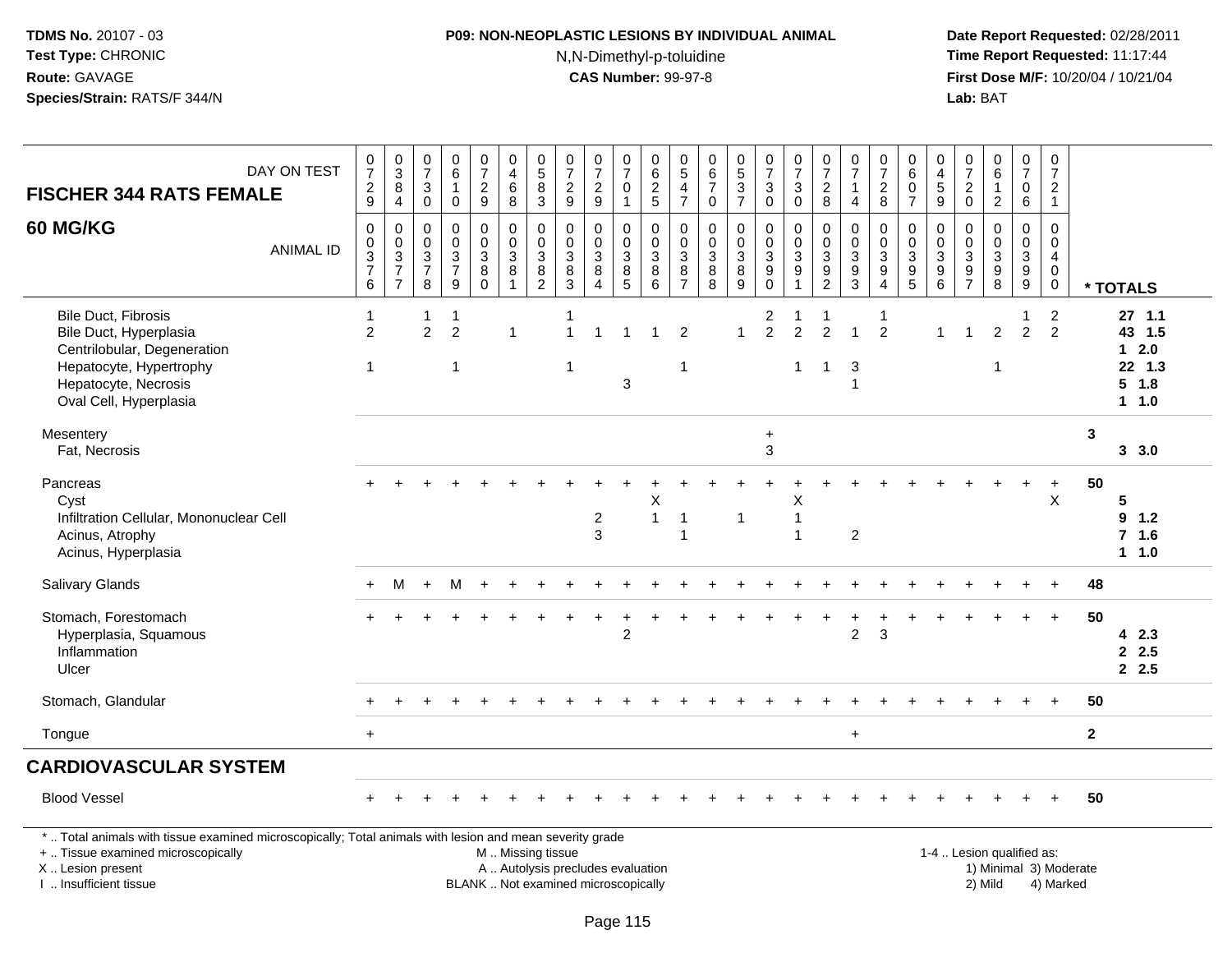### **P09: NON-NEOPLASTIC LESIONS BY INDIVIDUAL ANIMAL**N,N-Dimethyl-p-toluidine

 **Date Report Requested:** 02/28/2011 **Time Report Requested:** 11:17:44 **First Dose M/F:** 10/20/04 / 10/21/04<br>**Lab:** BAT **Lab:** BAT

| <b>FISCHER 344 RATS FEMALE</b><br>60 MG/KG                                                                                          | DAY ON TEST<br><b>ANIMAL ID</b> | $\begin{array}{c} 0 \\ 7 \end{array}$<br>$\frac{2}{9}$<br>$\boldsymbol{0}$<br>$_{3}^{\rm 0}$<br>$\overline{7}$<br>6 | $_{3}^{\rm 0}$<br>8<br>$\overline{4}$<br>0<br>$_{3}^{\rm 0}$<br>$\overline{7}$<br>$\overline{7}$ | $\frac{0}{7}$<br>$\mathbf{3}$<br>$\Omega$<br>$\mathbf 0$<br>$\mathbf 0$<br>$\sqrt{3}$<br>$\overline{7}$<br>8 | $_6^0$<br>$\mathbf{1}$<br>$\mathbf 0$<br>0<br>$_3^0$<br>$\overline{7}$<br>9 | $\begin{smallmatrix}0\\7\end{smallmatrix}$<br>$\frac{2}{9}$<br>$\pmb{0}$<br>$\frac{0}{3}$<br>8<br>$\mathbf 0$ | $\begin{smallmatrix} 0\\4 \end{smallmatrix}$<br>$\,6\,$<br>8<br>$\mathbf 0$<br>$\overline{0}$<br>3<br>$\bf 8$<br>$\overline{A}$ | $\begin{array}{c} 0 \\ 5 \end{array}$<br>$\bf8$<br>$\overline{3}$<br>$\boldsymbol{0}$<br>$\pmb{0}$<br>$\mathbf 3$<br>$\bf 8$<br>$\overline{2}$ | $\frac{0}{7}$<br>$\frac{2}{9}$<br>$\pmb{0}$<br>$_{3}^{\rm 0}$<br>$\, 8$<br>3 | $\frac{0}{7}$<br>$\frac{2}{9}$<br>0<br>$_{3}^{\rm 0}$<br>8<br>$\overline{4}$ | $\frac{0}{7}$<br>$\mathbf 0$<br>$\overline{1}$<br>$\mathbf 0$<br>$_{3}^{\rm 0}$<br>$\bf 8$<br>5 | $\begin{array}{c} 0 \\ 6 \end{array}$<br>$\frac{2}{5}$<br>$\pmb{0}$<br>$_{3}^{\rm 0}$<br>$\bf 8$<br>$6\phantom{1}6$ | $\begin{array}{c} 0 \\ 5 \end{array}$<br>$\overline{4}$<br>$\overline{7}$<br>$\boldsymbol{0}$<br>$_{3}^{\rm 0}$<br>$\, 8$<br>$\overline{7}$ | $\begin{array}{c} 0 \\ 6 \end{array}$<br>$\overline{7}$<br>$\mathbf 0$<br>$\pmb{0}$<br>$_{3}^{\rm 0}$<br>$\bf 8$<br>8 | $\begin{array}{c} 0 \\ 5 \end{array}$<br>$\mathbf{3}$<br>$\overline{7}$<br>0<br>$\frac{0}{3}$<br>$\bf 8$<br>$\boldsymbol{9}$ | $\frac{0}{7}$<br>$\mathbf{3}$<br>$\overline{0}$<br>$\begin{smallmatrix}0\0\0\3\end{smallmatrix}$<br>$\boldsymbol{9}$<br>$\mathbf 0$ | $\frac{0}{7}$<br>$\mathbf{3}$<br>$\mathbf 0$<br>$\pmb{0}$<br>$_{3}^{\rm 0}$<br>$\boldsymbol{9}$<br>$\overline{1}$ | $\frac{0}{7}$<br>$_{8}^2$<br>0<br>$_3^0$<br>$\boldsymbol{9}$<br>$\overline{c}$ | $\begin{array}{c} 0 \\ 7 \end{array}$<br>$\mathbf{1}$<br>$\overline{4}$<br>$\mathbf 0$<br>$_{3}^{\rm 0}$<br>$\boldsymbol{9}$<br>3 | $\begin{array}{c} 0 \\ 7 \end{array}$<br>$\boldsymbol{2}$<br>8<br>0<br>$_3^0$<br>$\boldsymbol{9}$<br>$\overline{4}$ | 0<br>6<br>$\mathbf 0$<br>$\overline{7}$<br>0<br>$\mathbf 0$<br>$\mathbf{3}$<br>$\boldsymbol{9}$<br>5 | $\begin{smallmatrix}0\0\4\end{smallmatrix}$<br>5<br>$\overline{9}$<br>0<br>$_{3}^{\rm 0}$<br>9<br>6 | $\begin{smallmatrix}0\\7\end{smallmatrix}$<br>$^2_{\rm 0}$<br>0<br>$_{3}^{\rm 0}$<br>$\boldsymbol{9}$<br>$\overline{7}$ | $\begin{array}{c} 0 \\ 6 \end{array}$<br>$\mathbf{1}$<br>$\overline{2}$<br>$\mathbf 0$<br>$\overline{0}$<br>3<br>$\boldsymbol{9}$<br>8 | $\begin{array}{c} 0 \\ 7 \end{array}$<br>0<br>$6\phantom{1}$<br>0<br>$\mathbf 0$<br>$\mathbf{3}$<br>$\boldsymbol{9}$<br>$\boldsymbol{9}$ | $\begin{array}{c} 0 \\ 7 \end{array}$<br>$\overline{2}$<br>$\overline{1}$<br>$\mathbf 0$<br>0<br>$\overline{4}$<br>$\boldsymbol{0}$<br>$\mathbf 0$ |    | * TOTALS                                                              |
|-------------------------------------------------------------------------------------------------------------------------------------|---------------------------------|---------------------------------------------------------------------------------------------------------------------|--------------------------------------------------------------------------------------------------|--------------------------------------------------------------------------------------------------------------|-----------------------------------------------------------------------------|---------------------------------------------------------------------------------------------------------------|---------------------------------------------------------------------------------------------------------------------------------|------------------------------------------------------------------------------------------------------------------------------------------------|------------------------------------------------------------------------------|------------------------------------------------------------------------------|-------------------------------------------------------------------------------------------------|---------------------------------------------------------------------------------------------------------------------|---------------------------------------------------------------------------------------------------------------------------------------------|-----------------------------------------------------------------------------------------------------------------------|------------------------------------------------------------------------------------------------------------------------------|-------------------------------------------------------------------------------------------------------------------------------------|-------------------------------------------------------------------------------------------------------------------|--------------------------------------------------------------------------------|-----------------------------------------------------------------------------------------------------------------------------------|---------------------------------------------------------------------------------------------------------------------|------------------------------------------------------------------------------------------------------|-----------------------------------------------------------------------------------------------------|-------------------------------------------------------------------------------------------------------------------------|----------------------------------------------------------------------------------------------------------------------------------------|------------------------------------------------------------------------------------------------------------------------------------------|----------------------------------------------------------------------------------------------------------------------------------------------------|----|-----------------------------------------------------------------------|
| Heart<br>Cardiomyopathy<br>Thrombosis                                                                                               |                                 | $\ddot{}$<br>$\overline{ }$                                                                                         |                                                                                                  |                                                                                                              |                                                                             | $\overline{1}$                                                                                                | $\overline{2}$                                                                                                                  |                                                                                                                                                | 1                                                                            | $\overline{1}$                                                               |                                                                                                 | $\overline{1}$                                                                                                      |                                                                                                                                             | 1                                                                                                                     | $\overline{2}$                                                                                                               | $\overline{1}$                                                                                                                      | $\overline{1}$                                                                                                    |                                                                                | 1                                                                                                                                 | 1                                                                                                                   |                                                                                                      |                                                                                                     |                                                                                                                         | $\overline{1}$                                                                                                                         | $\overline{1}$                                                                                                                           | $\ddot{}$<br>$\overline{1}$                                                                                                                        | 50 | 42 1.1<br>13.0                                                        |
| <b>ENDOCRINE SYSTEM</b>                                                                                                             |                                 |                                                                                                                     |                                                                                                  |                                                                                                              |                                                                             |                                                                                                               |                                                                                                                                 |                                                                                                                                                |                                                                              |                                                                              |                                                                                                 |                                                                                                                     |                                                                                                                                             |                                                                                                                       |                                                                                                                              |                                                                                                                                     |                                                                                                                   |                                                                                |                                                                                                                                   |                                                                                                                     |                                                                                                      |                                                                                                     |                                                                                                                         |                                                                                                                                        |                                                                                                                                          |                                                                                                                                                    |    |                                                                       |
| <b>Adrenal Cortex</b><br>Angiectasis<br>Degeneration, Cystic<br>Hyperplasia<br>Hypertrophy<br>Necrosis<br>Vacuolization Cytoplasmic |                                 | $\overline{1}$<br>2                                                                                                 |                                                                                                  | $\overline{2}$                                                                                               |                                                                             | $\mathbf{1}$                                                                                                  |                                                                                                                                 | $\overline{2}$                                                                                                                                 | -1<br>1<br>$\mathbf{1}$                                                      | 3                                                                            | $\mathbf{1}$                                                                                    | $\overline{2}$<br>-1<br>$\overline{c}$<br>$\overline{1}$                                                            | $\overline{2}$                                                                                                                              | А                                                                                                                     |                                                                                                                              |                                                                                                                                     |                                                                                                                   |                                                                                | $2^{\circ}$                                                                                                                       | 1<br>$\overline{\mathbf{c}}$<br>$\overline{2}$<br>$\overline{1}$                                                    |                                                                                                      |                                                                                                     | $\mathbf{2}$                                                                                                            | $\overline{2}$                                                                                                                         | $\overline{c}$                                                                                                                           | +<br>$\overline{2}$<br>-1                                                                                                                          | 49 | 34 1.5<br>32.0<br>$12$ 1.4<br>$8$ 1.4<br>2.0<br>$\mathbf 1$<br>18 1.4 |
| Adrenal Medulla<br>Hyperplasia                                                                                                      |                                 |                                                                                                                     |                                                                                                  |                                                                                                              |                                                                             |                                                                                                               |                                                                                                                                 |                                                                                                                                                |                                                                              |                                                                              | $\overline{c}$                                                                                  | $\overline{\mathbf{1}}$                                                                                             |                                                                                                                                             |                                                                                                                       |                                                                                                                              |                                                                                                                                     |                                                                                                                   |                                                                                |                                                                                                                                   |                                                                                                                     |                                                                                                      |                                                                                                     |                                                                                                                         |                                                                                                                                        |                                                                                                                                          | $+$<br>$\overline{2}$                                                                                                                              | 49 | $5$ 1.8                                                               |
| Islets, Pancreatic                                                                                                                  |                                 |                                                                                                                     |                                                                                                  |                                                                                                              |                                                                             |                                                                                                               |                                                                                                                                 |                                                                                                                                                |                                                                              |                                                                              |                                                                                                 |                                                                                                                     |                                                                                                                                             |                                                                                                                       |                                                                                                                              |                                                                                                                                     |                                                                                                                   |                                                                                |                                                                                                                                   |                                                                                                                     |                                                                                                      |                                                                                                     |                                                                                                                         |                                                                                                                                        |                                                                                                                                          |                                                                                                                                                    | 50 |                                                                       |
| Parathyroid Gland<br>Hyperplasia, Diffuse                                                                                           |                                 | $+$                                                                                                                 | м                                                                                                |                                                                                                              |                                                                             |                                                                                                               | м                                                                                                                               |                                                                                                                                                |                                                                              |                                                                              |                                                                                                 |                                                                                                                     |                                                                                                                                             |                                                                                                                       |                                                                                                                              |                                                                                                                                     |                                                                                                                   |                                                                                |                                                                                                                                   |                                                                                                                     |                                                                                                      |                                                                                                     |                                                                                                                         |                                                                                                                                        |                                                                                                                                          | $+$                                                                                                                                                | 46 | 5 1.4                                                                 |
| <b>Pituitary Gland</b><br>Cyst<br>Pars Distalis, Angiectasis<br>Pars Distalis, Cyst<br>Pars Distalis, Hyperplasia                   |                                 | 3                                                                                                                   |                                                                                                  |                                                                                                              | 3                                                                           |                                                                                                               |                                                                                                                                 | $\mathbf{3}$                                                                                                                                   | X                                                                            | $\mathbf{3}$                                                                 |                                                                                                 | $\overline{2}$                                                                                                      | $\overline{1}$                                                                                                                              |                                                                                                                       |                                                                                                                              |                                                                                                                                     | X<br>$\overline{2}$                                                                                               |                                                                                | 3                                                                                                                                 | X<br>$\overline{4}$                                                                                                 |                                                                                                      |                                                                                                     | 3                                                                                                                       |                                                                                                                                        | 3                                                                                                                                        | $+$                                                                                                                                                | 50 | 4<br>3.0<br>1<br>1<br>17 2.6                                          |
| <b>Thyroid Gland</b><br>C-cell, Hyperplasia                                                                                         |                                 |                                                                                                                     | м                                                                                                |                                                                                                              |                                                                             |                                                                                                               |                                                                                                                                 |                                                                                                                                                |                                                                              |                                                                              |                                                                                                 |                                                                                                                     |                                                                                                                                             |                                                                                                                       |                                                                                                                              |                                                                                                                                     |                                                                                                                   |                                                                                |                                                                                                                                   |                                                                                                                     |                                                                                                      | Α                                                                                                   | $\overline{2}$                                                                                                          |                                                                                                                                        |                                                                                                                                          | $+$                                                                                                                                                | 45 | 4 1.5                                                                 |

\* .. Total animals with tissue examined microscopically; Total animals with lesion and mean severity grade

+ .. Tissue examined microscopically

X .. Lesion present

I .. Insufficient tissue

 M .. Missing tissueA .. Autolysis precludes evaluation

BLANK .. Not examined microscopically 2) Mild 4) Marked

1-4 .. Lesion qualified as:<br>1) Minimal 3) Moderate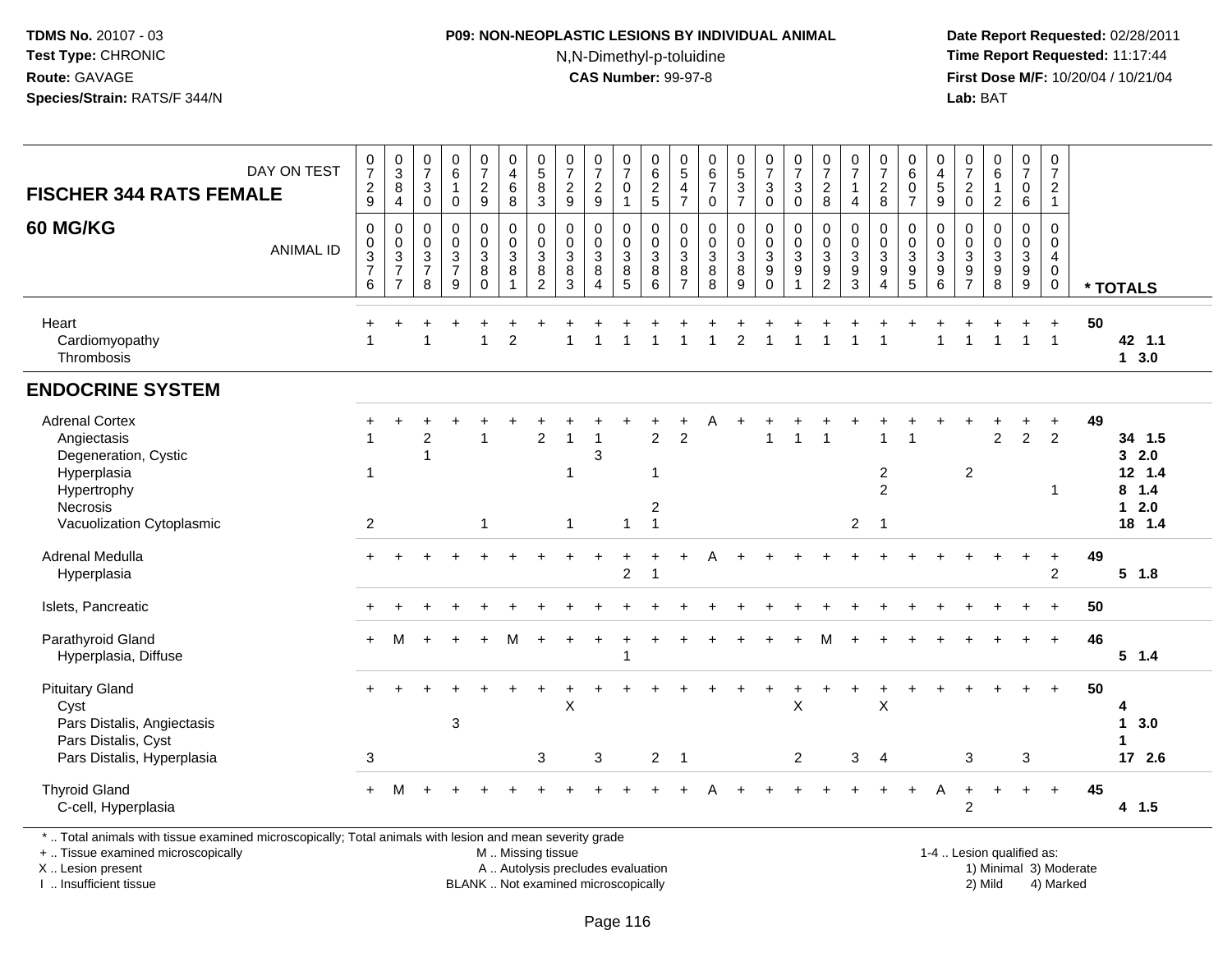# **P09: NON-NEOPLASTIC LESIONS BY INDIVIDUAL ANIMAL**N,N-Dimethyl-p-toluidine

 **Date Report Requested:** 02/28/2011 **Time Report Requested:** 11:17:44 **First Dose M/F:** 10/20/04 / 10/21/04<br>**Lab:** BAT **Lab:** BAT

| DAY ON TEST<br><b>FISCHER 344 RATS FEMALE</b> | v<br>∼ | U<br>J<br>8<br>,, | U<br>u           | 0<br>6<br>0      | 0<br><u>.</u><br>9          | Ω             | ບ           | <b>U</b><br>▃<br>g | υ<br><u>.</u><br>9                          | 0                                 | ◡<br>O<br><u>_</u><br>ີວ | 0<br>≎                           |                        |             | v<br>J            | U<br>3           | 0<br><u>_</u><br>8                     | 0                     | $\circ$     |         | υ<br>ັ<br>9           | v           | 0<br>6<br>ົ<br>∼      | U<br>ັບ<br>U          | 0<br>ാ           |          |
|-----------------------------------------------|--------|-------------------|------------------|------------------|-----------------------------|---------------|-------------|--------------------|---------------------------------------------|-----------------------------------|--------------------------|----------------------------------|------------------------|-------------|-------------------|------------------|----------------------------------------|-----------------------|-------------|---------|-----------------------|-------------|-----------------------|-----------------------|------------------|----------|
| <b>60 MG/KG</b><br><b>ANIMAL ID</b>           | U<br>చ | 0<br>0<br>P       | U<br>U<br>J<br>8 | 0<br>0<br>3<br>9 | 0<br>U<br>C.<br>ັ<br>8<br>0 | ີ<br>- ఎ<br>8 | ບ<br>o<br>∸ | J<br>3<br>o        | υ<br>U<br><sup>o</sup><br>J<br>$\circ$<br>o | 0<br>0<br>ົ<br>ູບ<br>$\circ$<br>5 | v<br>◡<br>3<br>8         | 0<br>0<br><sup>o</sup><br>ັ<br>8 | $\sim$<br>ັບ<br>8<br>8 | ັ<br>ت<br>8 | v<br>U<br>ັບ<br>9 | Ü<br>U<br>3<br>9 | 0<br>0<br>ົ<br>◡<br>9<br>ົ<br><u>_</u> | 0<br>0<br>3<br>9<br>3 | ⌒<br>J<br>Q | C.<br>C | 0<br>υ<br>د<br>9<br>6 | ◠<br>◡<br>9 | 0<br>0<br>3<br>9<br>8 | v<br>v<br>ັ<br>9<br>9 | 0<br>0<br>0<br>U | * TOTALS |

#### **GENERAL BODY SYSTEM**

NONE

I .. Insufficient tissue

| <b>GENITAL SYSTEM</b>                                                                                                                          |                |           |   |                |                |   |                   |   |                |                                   |   |   |   |   |   |   |                |                           |                |   |   |                |                           |                |                        |             |                     |
|------------------------------------------------------------------------------------------------------------------------------------------------|----------------|-----------|---|----------------|----------------|---|-------------------|---|----------------|-----------------------------------|---|---|---|---|---|---|----------------|---------------------------|----------------|---|---|----------------|---------------------------|----------------|------------------------|-------------|---------------------|
| <b>Clitoral Gland</b><br>Cyst                                                                                                                  | $\ddot{}$      | $\ddot{}$ | X |                | $\overline{c}$ |   | X                 |   |                | X                                 |   |   |   |   |   |   |                | $\ensuremath{\mathsf{3}}$ | $\overline{2}$ |   |   |                |                           |                | $+$                    | 50          | 5<br>42.0           |
| Hyperplasia<br>Inflammation                                                                                                                    | $\mathbf 1$    |           |   |                |                |   |                   |   |                |                                   |   |   |   | 1 |   |   |                | $\overline{1}$            |                |   |   |                |                           |                |                        |             | 15<br>1.1           |
| Ovary                                                                                                                                          |                |           |   |                |                |   |                   |   |                |                                   |   |   |   |   |   |   |                |                           |                |   |   |                |                           |                | $+$                    | 50          |                     |
| <b>Uterus</b><br>Hemorrhage<br>Cervix, Cyst<br>Endometrium, Hyperplasia, Cystic                                                                |                |           |   |                |                |   |                   |   |                |                                   |   |   |   |   |   |   |                |                           |                |   |   |                |                           |                | $+$                    | 50          | 2, 3.0<br>2, 3.0    |
| <b>HEMATOPOIETIC SYSTEM</b>                                                                                                                    |                |           |   |                |                |   |                   |   |                |                                   |   |   |   |   |   |   |                |                           |                |   |   |                |                           |                |                        |             |                     |
| <b>Bone Marrow</b><br>Hyperplasia<br>Myelofibrosis                                                                                             | $\overline{3}$ | 3         | 3 | $\overline{2}$ | 3              | 3 | 3                 | 3 | $\overline{2}$ | $\mathcal{P}$                     | 3 | 3 | 2 | 3 | 3 | 3 | $\overline{2}$ | 2                         | 3              | 2 | 3 | $\overline{2}$ | $\mathbf{3}$              | $\overline{2}$ | $+$<br>$\overline{2}$  | 50          | 49 2.6<br>$1 \t3.0$ |
| Lymph Node<br>Mediastinal, Ectasia                                                                                                             |                |           |   |                |                |   |                   |   |                |                                   |   |   |   |   |   |   |                |                           |                |   |   |                |                           |                |                        | 1           | $1 \quad 3.0$       |
| Lymph Node, Mandibular                                                                                                                         | м              | M         | M | M              | M              | M | M                 | M | M              | м                                 | м | м | M | M | M | M | м              | M                         | M              | M | M | м              | M                         | M              | M                      | $\mathbf 0$ |                     |
| Lymph Node, Mesenteric                                                                                                                         | $\pm$          |           |   |                |                |   |                   |   |                |                                   |   |   |   |   |   |   |                |                           |                |   |   |                |                           |                |                        | 49          |                     |
| *  Total animals with tissue examined microscopically; Total animals with lesion and mean severity grade<br>+  Tissue examined microscopically |                |           |   |                |                |   | M  Missing tissue |   |                |                                   |   |   |   |   |   |   |                |                           |                |   |   |                | 1-4  Lesion qualified as: |                |                        |             |                     |
| X  Lesion present                                                                                                                              |                |           |   |                |                |   |                   |   |                | A  Autolysis precludes evaluation |   |   |   |   |   |   |                |                           |                |   |   |                |                           |                | 1) Minimal 3) Moderate |             |                     |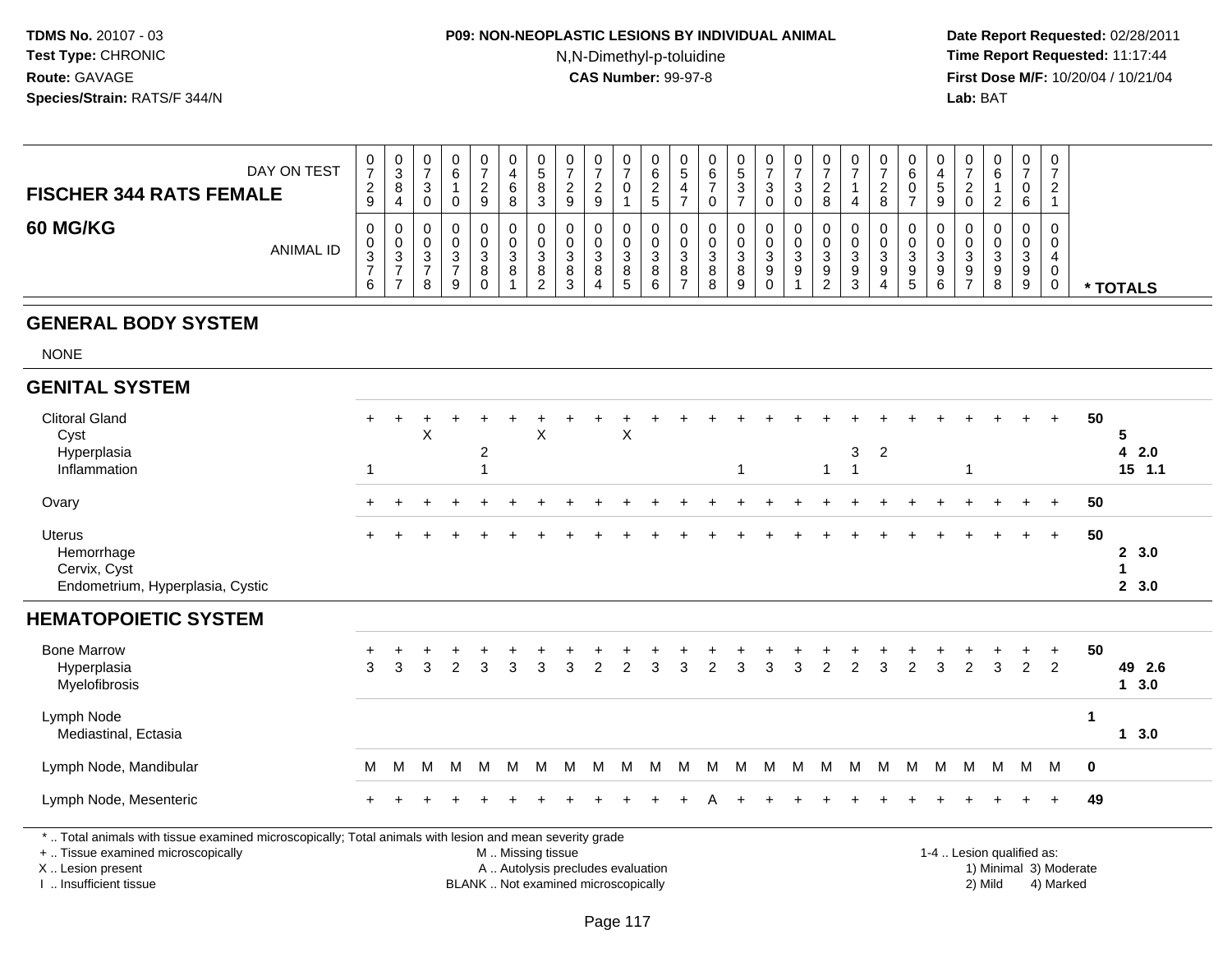# **P09: NON-NEOPLASTIC LESIONS BY INDIVIDUAL ANIMAL**N,N-Dimethyl-p-toluidine

| DAY ON TEST<br><b>FISCHER 344 RATS FEMALE</b>                                                                                                                                                 | $\frac{0}{7}$<br>$\frac{2}{9}$                         | $_{3}^{\rm 0}$<br>$\bf 8$<br>$\overline{4}$                                            | 0<br>$\overline{7}$<br>$\mathbf{3}$<br>$\mathsf 0$      | $\begin{array}{c} 0 \\ 6 \end{array}$<br>$\mathbf{1}$<br>0        | $\frac{0}{7}$<br>$\frac{2}{9}$                   | $\pmb{0}$<br>$\overline{4}$<br>$\,6\,$<br>$\bf8$              | 0<br>$\overline{5}$<br>8<br>$\overline{3}$                      | $\frac{0}{7}$<br>$\frac{2}{9}$                                 | $\begin{array}{c} 0 \\ 7 \end{array}$<br>$\frac{2}{9}$                   | 0<br>$\overline{7}$<br>$\mathbf 0$<br>$\mathbf{1}$                      | $\boldsymbol{0}$<br>$\frac{6}{2}$                           | 0<br>$\mathbf 5$<br>$\overline{4}$<br>$\overline{7}$ | $\mathbf 0$<br>$\overline{6}$<br>$\overline{7}$<br>$\mathbf 0$ | 0<br>5<br>3<br>7                                                   | $\begin{array}{c} 0 \\ 7 \end{array}$<br>$\mathbf{3}$<br>$\overline{0}$ | $\begin{array}{c} 0 \\ 7 \end{array}$<br>3<br>$\pmb{0}$                | $\begin{array}{c} 0 \\ 7 \end{array}$<br>$\frac{2}{8}$       | $\pmb{0}$<br>$\overline{7}$<br>$\mathbf 1$<br>$\overline{4}$                                  | 0<br>$\overline{7}$<br>$\begin{array}{c} 2 \\ 8 \end{array}$                               | 0<br>6<br>$\mathbf 0$<br>$\overline{7}$                                                | 0<br>$\begin{array}{c} 4 \\ 5 \\ 9 \end{array}$ | $\frac{0}{7}$<br>$^2_{\rm 0}$                                          | $\begin{array}{c} 0 \\ 6 \end{array}$<br>$\mathbf{1}$<br>$\overline{2}$                | $\begin{array}{c} 0 \\ 7 \end{array}$<br>$\mathbf 0$<br>$\overline{6}$ | $\pmb{0}$<br>$\overline{7}$<br>$\begin{array}{c} 2 \\ 1 \end{array}$ |                                     |          |                                                          |  |
|-----------------------------------------------------------------------------------------------------------------------------------------------------------------------------------------------|--------------------------------------------------------|----------------------------------------------------------------------------------------|---------------------------------------------------------|-------------------------------------------------------------------|--------------------------------------------------|---------------------------------------------------------------|-----------------------------------------------------------------|----------------------------------------------------------------|--------------------------------------------------------------------------|-------------------------------------------------------------------------|-------------------------------------------------------------|------------------------------------------------------|----------------------------------------------------------------|--------------------------------------------------------------------|-------------------------------------------------------------------------|------------------------------------------------------------------------|--------------------------------------------------------------|-----------------------------------------------------------------------------------------------|--------------------------------------------------------------------------------------------|----------------------------------------------------------------------------------------|-------------------------------------------------|------------------------------------------------------------------------|----------------------------------------------------------------------------------------|------------------------------------------------------------------------|----------------------------------------------------------------------|-------------------------------------|----------|----------------------------------------------------------|--|
| 60 MG/KG<br><b>ANIMAL ID</b>                                                                                                                                                                  | $\pmb{0}$<br>$\pmb{0}$<br>$\overline{3}$<br>$^7\rm{6}$ | $\mathsf{O}\xspace$<br>$\pmb{0}$<br>$\overline{3}$<br>$\overline{7}$<br>$\overline{7}$ | $\mathbf 0$<br>0<br>$\mathbf{3}$<br>$\overline{7}$<br>8 | $\mathbf 0$<br>$\pmb{0}$<br>$\overline{3}$<br>$\overline{7}$<br>9 | 0<br>$\mathsf 0$<br>$\sqrt{3}$<br>8<br>$\pmb{0}$ | $\mathbf 0$<br>$\mathbf 0$<br>$\sqrt{3}$<br>8<br>$\mathbf{1}$ | $\mathbf 0$<br>$\mathbf 0$<br>$\sqrt{3}$<br>8<br>$\overline{c}$ | $\mathbf 0$<br>$\Omega$<br>$\mathbf{3}$<br>8<br>$\overline{3}$ | $\mathbf 0$<br>$\mathbf 0$<br>$\sqrt{3}$<br>$\, 8$<br>$\overline{4}$     | $\mathbf 0$<br>0<br>$\sqrt{3}$<br>$\begin{array}{c} 8 \\ 5 \end{array}$ | $\boldsymbol{0}$<br>$\mathbf 0$<br>$\overline{3}$<br>$^8_6$ | $\pmb{0}$<br>$\mathbf 0$<br>3<br>8<br>$\overline{7}$ | $\pmb{0}$<br>$\mathbf 0$<br>$\mathbf{3}$<br>8<br>8             | 0<br>0<br>$\mathbf 3$<br>8<br>$\overline{9}$                       | $\pmb{0}$<br>$\mathbf 0$<br>$\sqrt{3}$<br>9<br>$\overline{0}$           | $\pmb{0}$<br>$\pmb{0}$<br>$\overline{3}$<br>$\boldsymbol{9}$<br>1      | $\pmb{0}$<br>$\mathbf 0$<br>$\overline{3}$<br>$\frac{9}{2}$  | $\mathbf 0$<br>$\mathbf 0$<br>$\ensuremath{\mathsf{3}}$<br>$\boldsymbol{9}$<br>$\overline{3}$ | 0<br>0<br>$\ensuremath{\mathsf{3}}$<br>$\frac{9}{4}$                                       | $\mathbf 0$<br>$\mathbf 0$<br>$\sqrt{3}$<br>$\frac{9}{5}$                              | 0<br>$\mathbf 0$<br>3<br>$^9$ 6                 | $\pmb{0}$<br>$\mathbf 0$<br>$\ensuremath{\mathsf{3}}$<br>$\frac{9}{7}$ | $\pmb{0}$<br>0<br>$\overline{3}$<br>$_{8}^{\rm 9}$                                     | $\pmb{0}$<br>$\mathsf{O}\xspace$<br>$\overline{3}$<br>$^9_9$           | $\mathbf 0$<br>$\mathbf 0$<br>$\overline{4}$<br>$\mathbf{0}$<br>0    |                                     | * TOTALS |                                                          |  |
| Infiltration Cellular, Histiocyte                                                                                                                                                             |                                                        | $\overline{1}$                                                                         | 3                                                       |                                                                   |                                                  | 1                                                             |                                                                 | 2                                                              |                                                                          |                                                                         | 2                                                           | $\overline{2}$                                       |                                                                | 3                                                                  | $\overline{2}$                                                          | $\overline{\mathbf{1}}$                                                |                                                              |                                                                                               | 1                                                                                          | -1                                                                                     |                                                 | 1                                                                      |                                                                                        | 1                                                                      | $\overline{1}$                                                       |                                     |          | 33 1.5                                                   |  |
| Spleen<br>Congestion<br>Hematopoietic Cell Proliferation<br>Pigmentation<br>Capsule, Fibrosis<br>Capsule, Hypertrophy, Mesothelium<br>Lymphoid Follicle, Atrophy                              | 2<br>2<br>$\overline{2}$                               | 3<br>2                                                                                 | 2<br>$\overline{2}$<br>3                                | $\overline{2}$<br>3<br>$\overline{2}$                             | 3<br>2<br>$\overline{2}$<br>$\overline{2}$       | $\overline{2}$<br>3                                           | 3<br>$\overline{2}$                                             | 2<br>$\overline{c}$<br>$\overline{2}$<br>$\mathcal{P}$         | $\overline{2}$<br>$\overline{2}$<br>3                                    | 2<br>$\overline{c}$                                                     | 2<br>1<br>-1                                                | $\overline{c}$<br>$\overline{2}$                     | 3<br>1                                                         | $\overline{2}$<br>$\mathbf{1}$<br>$\overline{c}$<br>$\overline{2}$ | 3<br>$\overline{c}$<br>$\overline{c}$<br>$\overline{ }$                 | $\overline{2}$<br>$\boldsymbol{2}$<br>$\overline{1}$<br>$\overline{4}$ | $\overline{c}$<br>2<br>$\overline{c}$<br>$\overline{c}$<br>1 | 3<br>2<br>$\boldsymbol{2}$<br>$\overline{c}$                                                  | $\ddot{}$<br>$\overline{\mathbf{c}}$<br>$\overline{c}$<br>$\overline{c}$<br>$\overline{1}$ | $\overline{2}$<br>$\overline{2}$<br>$\overline{c}$<br>$\overline{2}$<br>$\overline{c}$ | 2<br>$\overline{1}$<br>3                        | $\overline{2}$                                                         | $\overline{2}$<br>$\overline{c}$<br>$\overline{2}$<br>$\overline{2}$<br>$\overline{c}$ | $\overline{c}$<br>2<br>3<br>2                                          | $\ddot{}$<br>$\overline{1}$<br>$\overline{1}$<br>3<br>$\overline{1}$ | 50                                  |          | 28 1.8<br>42 1.7<br>49 2.2<br>41 1.3<br>16 1.1<br>28 2.4 |  |
| Thymus<br>Atrophy                                                                                                                                                                             | 3                                                      | $\overline{2}$                                                                         | 3                                                       |                                                                   | $\overline{2}$                                   | 3                                                             | $\overline{2}$                                                  | 3                                                              | 3                                                                        | 3                                                                       | 3                                                           | 3                                                    | 2                                                              | $\overline{2}$                                                     | 2                                                                       | $\overline{2}$                                                         | $\overline{2}$                                               | $\overline{2}$                                                                                | 3                                                                                          |                                                                                        | 3                                               | 2                                                                      |                                                                                        | $\overline{2}$                                                         | $\ddot{}$<br>3                                                       | 48                                  |          | 44 2.4                                                   |  |
| <b>INTEGUMENTARY SYSTEM</b>                                                                                                                                                                   |                                                        |                                                                                        |                                                         |                                                                   |                                                  |                                                               |                                                                 |                                                                |                                                                          |                                                                         |                                                             |                                                      |                                                                |                                                                    |                                                                         |                                                                        |                                                              |                                                                                               |                                                                                            |                                                                                        |                                                 |                                                                        |                                                                                        |                                                                        |                                                                      |                                     |          |                                                          |  |
| Mammary Gland                                                                                                                                                                                 |                                                        |                                                                                        |                                                         |                                                                   |                                                  |                                                               |                                                                 |                                                                |                                                                          |                                                                         |                                                             |                                                      |                                                                |                                                                    |                                                                         |                                                                        |                                                              |                                                                                               |                                                                                            |                                                                                        |                                                 |                                                                        |                                                                                        |                                                                        |                                                                      | 50                                  |          |                                                          |  |
| <b>Skin</b>                                                                                                                                                                                   | $+$                                                    |                                                                                        |                                                         |                                                                   |                                                  |                                                               |                                                                 |                                                                |                                                                          |                                                                         |                                                             |                                                      |                                                                |                                                                    |                                                                         |                                                                        |                                                              |                                                                                               |                                                                                            |                                                                                        |                                                 |                                                                        |                                                                                        |                                                                        | $+$                                                                  | 50                                  |          |                                                          |  |
| <b>MUSCULOSKELETAL SYSTEM</b>                                                                                                                                                                 |                                                        |                                                                                        |                                                         |                                                                   |                                                  |                                                               |                                                                 |                                                                |                                                                          |                                                                         |                                                             |                                                      |                                                                |                                                                    |                                                                         |                                                                        |                                                              |                                                                                               |                                                                                            |                                                                                        |                                                 |                                                                        |                                                                                        |                                                                        |                                                                      |                                     |          |                                                          |  |
| Bone                                                                                                                                                                                          |                                                        |                                                                                        |                                                         |                                                                   |                                                  |                                                               |                                                                 |                                                                |                                                                          |                                                                         |                                                             |                                                      |                                                                |                                                                    |                                                                         |                                                                        |                                                              |                                                                                               |                                                                                            |                                                                                        |                                                 |                                                                        |                                                                                        | $\ddot{}$                                                              | $+$                                                                  | 50                                  |          |                                                          |  |
| <b>NERVOUS SYSTEM</b>                                                                                                                                                                         |                                                        |                                                                                        |                                                         |                                                                   |                                                  |                                                               |                                                                 |                                                                |                                                                          |                                                                         |                                                             |                                                      |                                                                |                                                                    |                                                                         |                                                                        |                                                              |                                                                                               |                                                                                            |                                                                                        |                                                 |                                                                        |                                                                                        |                                                                        |                                                                      |                                     |          |                                                          |  |
| <b>Brain</b>                                                                                                                                                                                  |                                                        |                                                                                        |                                                         |                                                                   |                                                  |                                                               |                                                                 |                                                                |                                                                          |                                                                         |                                                             |                                                      |                                                                |                                                                    |                                                                         |                                                                        |                                                              |                                                                                               |                                                                                            |                                                                                        |                                                 |                                                                        |                                                                                        |                                                                        | $\ddot{}$                                                            | 50                                  |          |                                                          |  |
| <b>RESPIRATORY SYSTEM</b>                                                                                                                                                                     |                                                        |                                                                                        |                                                         |                                                                   |                                                  |                                                               |                                                                 |                                                                |                                                                          |                                                                         |                                                             |                                                      |                                                                |                                                                    |                                                                         |                                                                        |                                                              |                                                                                               |                                                                                            |                                                                                        |                                                 |                                                                        |                                                                                        |                                                                        |                                                                      |                                     |          |                                                          |  |
| Lung<br>Congestion                                                                                                                                                                            |                                                        |                                                                                        |                                                         |                                                                   |                                                  |                                                               |                                                                 |                                                                |                                                                          |                                                                         |                                                             |                                                      |                                                                |                                                                    |                                                                         |                                                                        |                                                              |                                                                                               |                                                                                            |                                                                                        |                                                 |                                                                        |                                                                                        |                                                                        | $+$                                                                  | 50                                  |          | 2.0                                                      |  |
| *  Total animals with tissue examined microscopically; Total animals with lesion and mean severity grade<br>+  Tissue examined microscopically<br>X  Lesion present<br>I  Insufficient tissue |                                                        |                                                                                        |                                                         |                                                                   |                                                  | M  Missing tissue                                             |                                                                 |                                                                | A  Autolysis precludes evaluation<br>BLANK  Not examined microscopically |                                                                         |                                                             |                                                      |                                                                |                                                                    |                                                                         |                                                                        |                                                              |                                                                                               |                                                                                            |                                                                                        | 1-4  Lesion qualified as:                       |                                                                        | 2) Mild                                                                                |                                                                        |                                                                      | 1) Minimal 3) Moderate<br>4) Marked |          |                                                          |  |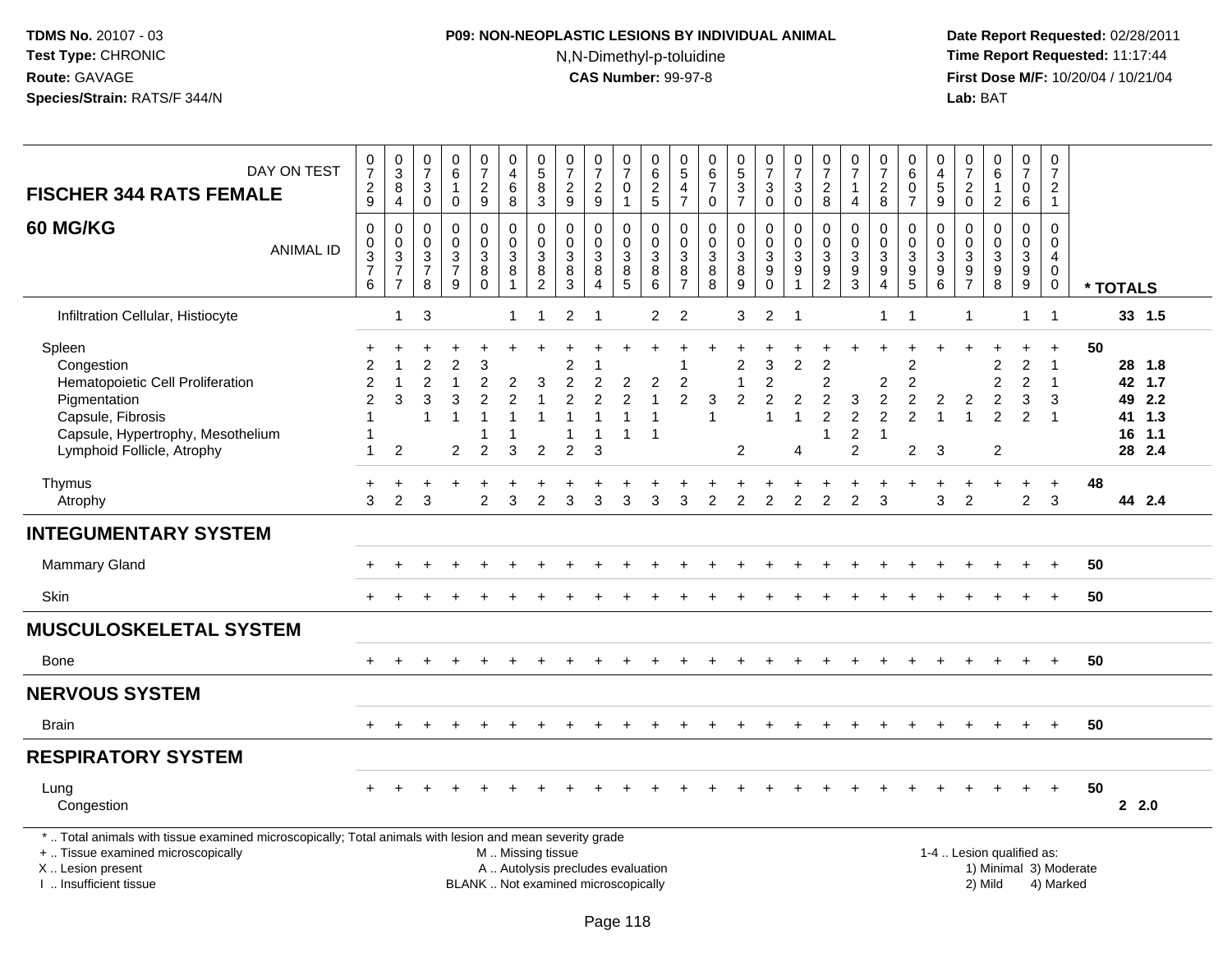# **P09: NON-NEOPLASTIC LESIONS BY INDIVIDUAL ANIMAL**N,N-Dimethyl-p-toluidine

 **Date Report Requested:** 02/28/2011 **Time Report Requested:** 11:17:44 **First Dose M/F:** 10/20/04 / 10/21/04<br>**Lab:** BAT **Lab:** BAT

| DAY ON TEST<br><b>FISCHER 344 RATS FEMALE</b>                                                                                                  | 0<br>$\overline{7}$<br>$\frac{2}{9}$ | 0<br>$\overline{3}$<br>$\, 8$<br>$\overline{4}$               | 0<br>$\overline{7}$<br>$\sqrt{3}$<br>$\mathbf 0$                               | 0<br>6<br>$\mathbf{1}$<br>$\mathbf 0$                           | $\frac{0}{7}$<br>$\frac{2}{9}$ | 0<br>$\overline{4}$<br>$\,6\,$<br>8                          | $\begin{array}{c} 0 \\ 5 \end{array}$<br>$\overline{8}$<br>$\mathbf{3}$              | 0<br>$\overline{7}$<br>$\sqrt{2}$<br>$9\,$                           | $\frac{0}{7}$<br>$\sqrt{2}$<br>$9\,$                 | 0<br>$\overline{7}$<br>$\pmb{0}$<br>$\overline{1}$                         | 0<br>$\,6\,$<br>$\overline{2}$<br>5                     | 0<br>5<br>$\overline{4}$<br>$\overline{7}$                      | 0<br>$\overline{6}$<br>$\overline{7}$<br>$\mathbf 0$                               | $\begin{array}{c} 0 \\ 5 \\ 3 \end{array}$<br>$\overline{7}$ | $\frac{0}{7}$<br>$\ensuremath{\mathsf{3}}$<br>$\mathbf 0$                                | 0<br>$\overline{7}$<br>$\ensuremath{\mathsf{3}}$<br>$\mathbf 0$ | 0<br>$\overline{7}$<br>$_{8}^{\rm 2}$                                    | 0<br>$\overline{7}$<br>$\mathbf{1}$<br>$\overline{4}$                                         | 0<br>$\overline{7}$<br>$\sqrt{2}$<br>8                               | 0<br>6<br>$\boldsymbol{0}$<br>$\overline{7}$                                   | 0<br>4<br>$\sqrt{5}$<br>9                 | $\frac{0}{7}$<br>$\frac{2}{0}$               | $_{6}^{\rm 0}$<br>$\mathbf{1}$<br>$\overline{2}$ | 0<br>$\overline{7}$<br>$\pmb{0}$<br>6     | $\mathbf 0$<br>$\overline{7}$<br>$\sqrt{2}$<br>$\mathbf{1}$                |                            |
|------------------------------------------------------------------------------------------------------------------------------------------------|--------------------------------------|---------------------------------------------------------------|--------------------------------------------------------------------------------|-----------------------------------------------------------------|--------------------------------|--------------------------------------------------------------|--------------------------------------------------------------------------------------|----------------------------------------------------------------------|------------------------------------------------------|----------------------------------------------------------------------------|---------------------------------------------------------|-----------------------------------------------------------------|------------------------------------------------------------------------------------|--------------------------------------------------------------|------------------------------------------------------------------------------------------|-----------------------------------------------------------------|--------------------------------------------------------------------------|-----------------------------------------------------------------------------------------------|----------------------------------------------------------------------|--------------------------------------------------------------------------------|-------------------------------------------|----------------------------------------------|--------------------------------------------------|-------------------------------------------|----------------------------------------------------------------------------|----------------------------|
| 60 MG/KG<br><b>ANIMAL ID</b>                                                                                                                   | 0<br>$\pmb{0}$<br>$\frac{3}{7}$<br>6 | $\mathbf 0$<br>$\mathsf 0$<br>$\frac{3}{7}$<br>$\overline{7}$ | $\mathbf 0$<br>$\mathbf 0$<br>$\ensuremath{\mathsf{3}}$<br>$\overline{7}$<br>8 | $\mathbf 0$<br>$\mathbf 0$<br>$\sqrt{3}$<br>$\overline{7}$<br>9 | 0<br>0<br>3<br>8<br>$\Omega$   | $\mathbf 0$<br>$\mathbf 0$<br>$\ensuremath{\mathsf{3}}$<br>8 | $\mathbf 0$<br>$\mathbf 0$<br>$\ensuremath{\mathsf{3}}$<br>$\bf 8$<br>$\overline{2}$ | $\Omega$<br>$\mathbf 0$<br>$\ensuremath{\mathsf{3}}$<br>$\bf 8$<br>3 | $\mathbf 0$<br>$\pmb{0}$<br>$_8^3$<br>$\overline{4}$ | 0<br>$\mathsf 0$<br>$\ensuremath{\mathsf{3}}$<br>$\bf 8$<br>$\overline{5}$ | $\mathbf 0$<br>$\mathbf 0$<br>$_8^3$<br>$6\phantom{1}6$ | $\mathbf 0$<br>$\mathbf 0$<br>$\sqrt{3}$<br>8<br>$\overline{7}$ | $\mathbf 0$<br>$\pmb{0}$<br>$\ensuremath{\mathsf{3}}$<br>$\bf 8$<br>$\overline{8}$ | $\mathbf 0$<br>$\mathbf 0$<br>3<br>8<br>$\overline{9}$       | $\pmb{0}$<br>$\ddot{\mathbf{0}}$<br>$\overline{3}$<br>$\boldsymbol{9}$<br>$\overline{0}$ | $\mathbf 0$<br>$\pmb{0}$<br>$\sqrt{3}$<br>$\boldsymbol{9}$      | $\mathbf 0$<br>$\mathbf 0$<br>$\ensuremath{\mathsf{3}}$<br>$\frac{9}{2}$ | $\mathbf 0$<br>$\mathbf 0$<br>$\ensuremath{\mathsf{3}}$<br>$\boldsymbol{9}$<br>$\overline{3}$ | 0<br>$\mathbf 0$<br>$\ensuremath{\mathsf{3}}$<br>9<br>$\overline{4}$ | $\mathbf 0$<br>$\mathbf 0$<br>$\sqrt{3}$<br>$\boldsymbol{9}$<br>$\overline{5}$ | $\mathbf 0$<br>$\mathbf 0$<br>3<br>9<br>6 | 0<br>$\mathbf 0$<br>$_9^3$<br>$\overline{7}$ | $\mathbf 0$<br>$\mathbf 0$<br>$\frac{3}{9}$      | 0<br>$\mathsf{O}\xspace$<br>$\frac{3}{9}$ | $\mathbf 0$<br>$\mathbf 0$<br>$\overline{4}$<br>$\mathbf 0$<br>$\mathbf 0$ | * TOTALS                   |
| Inflammation<br>Alveolar Epithelium, Hyperplasia<br>Alveolus, Infiltration Cellular, Histiocyte                                                | -1                                   | $\overline{1}$                                                |                                                                                |                                                                 | 1                              |                                                              |                                                                                      |                                                                      |                                                      |                                                                            | 1                                                       | -1                                                              |                                                                                    |                                                              |                                                                                          | $\overline{1}$                                                  | $\overline{1}$                                                           |                                                                                               |                                                                      |                                                                                |                                           |                                              |                                                  |                                           |                                                                            | 1 1.0<br>2, 1.5<br>17, 1.0 |
| Nose                                                                                                                                           |                                      |                                                               |                                                                                |                                                                 |                                |                                                              |                                                                                      |                                                                      |                                                      |                                                                            |                                                         |                                                                 |                                                                                    |                                                              |                                                                                          |                                                                 |                                                                          |                                                                                               |                                                                      |                                                                                |                                           |                                              |                                                  |                                           |                                                                            | 49                         |
| Foreign Body                                                                                                                                   | X                                    |                                                               |                                                                                |                                                                 |                                |                                                              |                                                                                      |                                                                      |                                                      |                                                                            |                                                         |                                                                 |                                                                                    |                                                              |                                                                                          |                                                                 |                                                                          |                                                                                               | X                                                                    |                                                                                |                                           |                                              |                                                  |                                           |                                                                            | 4                          |
| Inflammation                                                                                                                                   | 1                                    |                                                               | 2                                                                              | 2                                                               |                                |                                                              |                                                                                      | 2                                                                    |                                                      |                                                                            | 2                                                       | 2                                                               |                                                                                    | 2                                                            |                                                                                          |                                                                 |                                                                          | 2                                                                                             | $\overline{c}$                                                       |                                                                                |                                           |                                              |                                                  |                                           | $\overline{2}$                                                             | 45 1.5                     |
| Glands, Hyperplasia                                                                                                                            |                                      |                                                               |                                                                                |                                                                 |                                |                                                              |                                                                                      |                                                                      |                                                      |                                                                            |                                                         |                                                                 |                                                                                    | -1                                                           |                                                                                          |                                                                 |                                                                          |                                                                                               |                                                                      |                                                                                |                                           |                                              |                                                  |                                           |                                                                            | $1 \quad 1.0$              |
| Glands, Olfactory Epithelium, Dilatation                                                                                                       | 3                                    |                                                               |                                                                                |                                                                 |                                |                                                              |                                                                                      |                                                                      |                                                      |                                                                            |                                                         | 3                                                               |                                                                                    | $\overline{2}$                                               | 2                                                                                        |                                                                 |                                                                          |                                                                                               |                                                                      |                                                                                |                                           |                                              |                                                  |                                           | $\overline{2}$                                                             | 48<br>2.4                  |
| Glands, Olfactory Epithelium, Hyperplasia                                                                                                      | $\overline{c}$                       |                                                               | $\mathfrak{p}$                                                                 |                                                                 | $\overline{c}$                 |                                                              | $\mathcal{P}$                                                                        | $\overline{c}$                                                       | $\overline{c}$                                       | $\overline{c}$                                                             | 3                                                       | $\overline{2}$                                                  |                                                                                    |                                                              | $\overline{2}$                                                                           | 3                                                               | $\overline{c}$                                                           | $\ensuremath{\mathsf{3}}$                                                                     | $\overline{c}$                                                       | 2                                                                              |                                           |                                              | $\overline{2}$                                   | $\overline{2}$                            | $\overline{2}$                                                             | 47 1.9                     |
| Glands, Olfactory Epithelium, Metaplasia                                                                                                       | $\mathbf{1}$                         | 1                                                             |                                                                                |                                                                 | $\overline{2}$                 |                                                              | 1                                                                                    |                                                                      | $\overline{1}$                                       | $\overline{1}$                                                             | $\overline{1}$                                          | 1                                                               |                                                                                    | 1                                                            | $\mathbf{1}$                                                                             | $\overline{1}$                                                  | 2                                                                        | 2                                                                                             | $\mathbf{1}$                                                         |                                                                                |                                           |                                              |                                                  |                                           | $\overline{1}$                                                             | 42 1.3                     |
| Glands, Olfactory Epithelium, Necrosis                                                                                                         |                                      |                                                               |                                                                                |                                                                 |                                | 2                                                            |                                                                                      |                                                                      | $\overline{2}$                                       |                                                                            |                                                         |                                                                 |                                                                                    | 3                                                            |                                                                                          |                                                                 |                                                                          |                                                                                               |                                                                      | 3                                                                              | 3                                         | 3                                            | 3                                                | 3                                         | 3                                                                          | 18 2.8                     |
| Glands, Respiratory Epithelium, Dilatation                                                                                                     |                                      |                                                               |                                                                                |                                                                 |                                |                                                              |                                                                                      |                                                                      |                                                      |                                                                            |                                                         | -1                                                              |                                                                                    | $\overline{2}$                                               |                                                                                          |                                                                 |                                                                          |                                                                                               |                                                                      |                                                                                |                                           |                                              |                                                  | 2                                         | $\overline{1}$                                                             | 47 1.2                     |
| Glands, Respiratory Epithelium, Hyperplasia                                                                                                    |                                      | 1                                                             | 2                                                                              |                                                                 |                                |                                                              |                                                                                      |                                                                      |                                                      |                                                                            |                                                         | $\overline{c}$                                                  |                                                                                    | $\overline{2}$                                               |                                                                                          |                                                                 |                                                                          | -1                                                                                            | $\overline{c}$                                                       | 2                                                                              |                                           | 2                                            | $\overline{2}$                                   | $\overline{c}$                            | $\overline{2}$                                                             | 45<br>1.6                  |
| Glands, Respiratory Epithelium, Metaplasia,<br>Respiratory                                                                                     |                                      | $\mathcal{P}$                                                 | $\mathcal{P}$                                                                  |                                                                 |                                |                                                              |                                                                                      |                                                                      | 2                                                    |                                                                            |                                                         | $\mathcal{P}$                                                   |                                                                                    | $\overline{2}$                                               | 2                                                                                        | 3                                                               |                                                                          | 3                                                                                             | $\overline{2}$                                                       | 3                                                                              | $\mathfrak{p}$                            | 2                                            | $\mathcal{P}$                                    | $\mathcal{P}$                             | 3                                                                          | 47 2.0                     |
| Glands, Transitional Epithelium, Dilatation                                                                                                    | $\overline{2}$                       |                                                               | $\overline{c}$                                                                 |                                                                 |                                |                                                              |                                                                                      |                                                                      |                                                      |                                                                            |                                                         |                                                                 |                                                                                    |                                                              |                                                                                          |                                                                 |                                                                          | -1                                                                                            |                                                                      |                                                                                |                                           |                                              |                                                  |                                           |                                                                            | $9 \t1.4$                  |
| Glands, Transitional Epithelium, Hyperplasia                                                                                                   |                                      | -1                                                            |                                                                                | $\overline{2}$                                                  | $\overline{1}$                 | 2                                                            | $\overline{2}$                                                                       |                                                                      |                                                      |                                                                            |                                                         | $\overline{2}$                                                  |                                                                                    | $\mathbf{1}$                                                 | -1                                                                                       |                                                                 |                                                                          |                                                                                               |                                                                      |                                                                                | 2                                         | $\overline{2}$                               |                                                  |                                           |                                                                            | 24 1.4                     |
| Nerve, Atrophy                                                                                                                                 |                                      |                                                               |                                                                                |                                                                 | $\overline{2}$                 |                                                              |                                                                                      |                                                                      |                                                      |                                                                            | 3                                                       |                                                                 |                                                                                    |                                                              |                                                                                          |                                                                 |                                                                          |                                                                                               |                                                                      |                                                                                |                                           |                                              |                                                  |                                           |                                                                            | 4 1.8                      |
| Olfactory Epithelium, Degeneration                                                                                                             | $\overline{2}$                       |                                                               | $\overline{2}$                                                                 |                                                                 | $\overline{c}$                 | 2                                                            |                                                                                      | $\overline{2}$                                                       | 2                                                    |                                                                            | 3                                                       | 3                                                               |                                                                                    | 2                                                            | 2                                                                                        |                                                                 |                                                                          |                                                                                               |                                                                      |                                                                                |                                           |                                              |                                                  | 2                                         | 2                                                                          | 46 2.0                     |
| Olfactory Epithelium, Hyperplasia, Basal Cell                                                                                                  |                                      | $\overline{\mathbf{1}}$                                       |                                                                                | 1                                                               | $\mathbf{1}$                   | $\mathbf 1$                                                  | $\overline{1}$                                                                       |                                                                      |                                                      | $\overline{c}$                                                             |                                                         |                                                                 |                                                                                    | $\mathbf{1}$                                                 |                                                                                          |                                                                 |                                                                          | 1                                                                                             | $\mathbf{1}$                                                         | $\mathbf{1}$                                                                   | $\mathbf{1}$                              |                                              | $\overline{1}$                                   | 1                                         | $\overline{1}$                                                             | 25 1.2                     |
| Olfactory Epithelium, Metaplasia, Respiratory                                                                                                  |                                      |                                                               | 1                                                                              |                                                                 | $\overline{1}$                 |                                                              |                                                                                      |                                                                      |                                                      |                                                                            | 3                                                       | $\overline{2}$                                                  |                                                                                    |                                                              |                                                                                          |                                                                 |                                                                          | 1                                                                                             |                                                                      |                                                                                |                                           |                                              |                                                  |                                           |                                                                            | $21$ 1.2                   |
| Olfactory Epithelium, Metaplasia, Squamous                                                                                                     |                                      |                                                               |                                                                                |                                                                 |                                |                                                              |                                                                                      |                                                                      |                                                      |                                                                            |                                                         |                                                                 |                                                                                    |                                                              |                                                                                          |                                                                 |                                                                          |                                                                                               |                                                                      |                                                                                |                                           |                                              |                                                  |                                           |                                                                            | 2, 1.5                     |
| Respiratory Epithelium, Accumulation, Hyaline<br><b>Droplet</b>                                                                                |                                      |                                                               |                                                                                |                                                                 |                                |                                                              | -1                                                                                   |                                                                      |                                                      |                                                                            |                                                         |                                                                 |                                                                                    |                                                              |                                                                                          |                                                                 |                                                                          |                                                                                               |                                                                      |                                                                                |                                           |                                              |                                                  |                                           |                                                                            | 2, 1.0                     |
| Respiratory Epithelium, Hyperplasia                                                                                                            | 1                                    |                                                               | 1                                                                              |                                                                 | $\overline{2}$                 |                                                              |                                                                                      |                                                                      |                                                      |                                                                            |                                                         |                                                                 |                                                                                    |                                                              | $\overline{2}$                                                                           |                                                                 |                                                                          | 2                                                                                             | 2                                                                    |                                                                                |                                           |                                              |                                                  |                                           |                                                                            | 41 1.3                     |
| Transitional Epithelium, Degeneration                                                                                                          |                                      |                                                               |                                                                                |                                                                 |                                |                                                              |                                                                                      |                                                                      |                                                      |                                                                            |                                                         |                                                                 |                                                                                    |                                                              |                                                                                          |                                                                 |                                                                          |                                                                                               |                                                                      |                                                                                |                                           |                                              |                                                  |                                           |                                                                            | 1 1.0                      |
| Transitional Epithelium, Hyperplasia                                                                                                           | 1                                    |                                                               |                                                                                | 1                                                               | $\mathbf 1$                    | -1                                                           | $\mathbf 1$                                                                          | -1                                                                   |                                                      | -1                                                                         | $\overline{1}$                                          | 2                                                               |                                                                                    | $\mathbf{1}$                                                 | 2                                                                                        | -1                                                              | -1                                                                       | 2                                                                                             |                                                                      |                                                                                | -1                                        |                                              | -1                                               |                                           | $\mathbf 1$                                                                | 33 1.1                     |
| Trachea                                                                                                                                        |                                      |                                                               |                                                                                |                                                                 |                                |                                                              |                                                                                      |                                                                      |                                                      |                                                                            |                                                         |                                                                 |                                                                                    |                                                              |                                                                                          |                                                                 |                                                                          |                                                                                               |                                                                      |                                                                                |                                           |                                              |                                                  |                                           |                                                                            | 50                         |
| Inflammation                                                                                                                                   |                                      |                                                               |                                                                                |                                                                 |                                |                                                              |                                                                                      |                                                                      |                                                      |                                                                            |                                                         |                                                                 |                                                                                    |                                                              |                                                                                          |                                                                 |                                                                          |                                                                                               |                                                                      |                                                                                |                                           |                                              |                                                  |                                           |                                                                            | $12.0$                     |
| *  Total animals with tissue examined microscopically; Total animals with lesion and mean severity grade<br>+  Tissue examined microscopically |                                      |                                                               |                                                                                |                                                                 |                                | M  Missing tissue                                            |                                                                                      |                                                                      |                                                      |                                                                            |                                                         |                                                                 |                                                                                    |                                                              |                                                                                          |                                                                 |                                                                          |                                                                                               |                                                                      |                                                                                |                                           |                                              | 1-4  Lesion qualified as:                        |                                           |                                                                            |                            |
| X  Lesion present                                                                                                                              |                                      |                                                               |                                                                                |                                                                 |                                |                                                              |                                                                                      |                                                                      | A  Autolysis precludes evaluation                    |                                                                            |                                                         |                                                                 |                                                                                    |                                                              |                                                                                          |                                                                 |                                                                          |                                                                                               |                                                                      |                                                                                |                                           |                                              | 1) Minimal 3) Moderate                           |                                           |                                                                            |                            |

I .. Insufficient tissue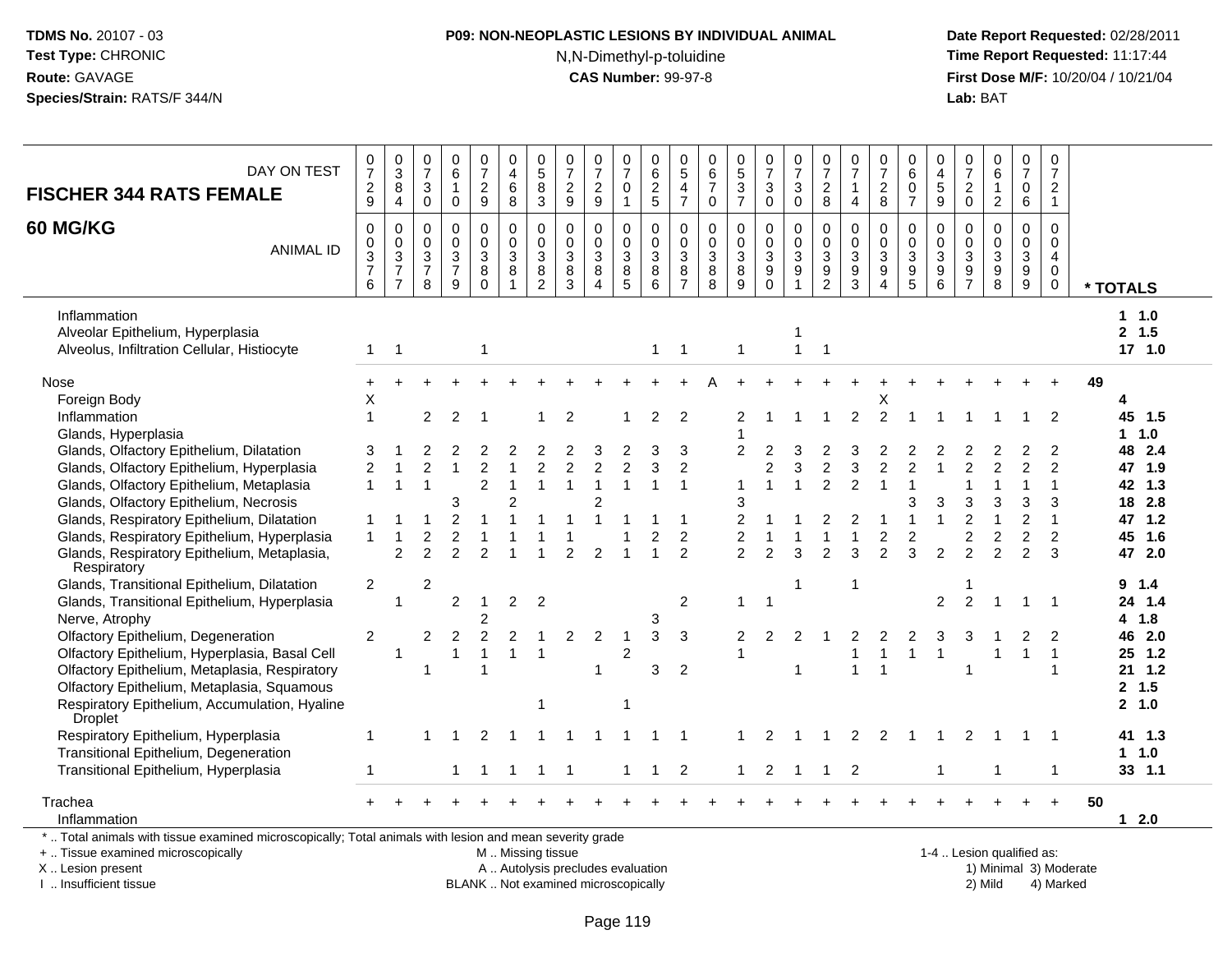# **P09: NON-NEOPLASTIC LESIONS BY INDIVIDUAL ANIMAL**N,N-Dimethyl-p-toluidine

| DAY ON TEST<br><b>FISCHER 344 RATS FEMALE</b>                                                                                                                                                 | $\frac{0}{7}$<br>$\frac{2}{9}$                   | $_{3}^{\rm 0}$<br>8<br>$\overline{4}$                         | $\frac{0}{7}$<br>$\sqrt{3}$<br>$\mathbf 0$             | $^{\rm 0}_{\rm 6}$<br>$\mathbf{1}$<br>$\mathbf 0$ | $\frac{0}{7}$<br>$\frac{2}{9}$                   | $\begin{smallmatrix}0\0\4\end{smallmatrix}$<br>$\,6\,$<br>8                                   | $\begin{array}{c} 0 \\ 5 \\ 8 \end{array}$<br>$\mathbf{3}$               | $\frac{0}{7}$<br>$\frac{2}{9}$                                           | $\frac{0}{7}$<br>$\frac{2}{9}$                                                | $\frac{0}{7}$<br>$\mathsf{O}\xspace$<br>$\mathbf{1}$ | $^{\rm 0}_{\rm 6}$<br>$\frac{2}{5}$                | 0<br>$\overline{5}$<br>$\overline{4}$<br>$\overline{7}$                     | $\begin{matrix} 0 \\ 6 \end{matrix}$<br>$\overline{7}$<br>$\mathsf 0$ | 0537                                                                    | $\frac{0}{7}$<br>$\sqrt{3}$<br>$\mathbf 0$                    | $\frac{0}{7}$<br>$\sqrt{3}$<br>$\mathbf 0$  | $\frac{0}{7}$<br>$\sqrt{2}$<br>8                                         | $\frac{0}{7}$<br>$\mathbf{1}$<br>$\overline{4}$            | $\frac{0}{7}$<br>$\overline{c}$<br>8                                                | $_{6}^{\rm 0}$<br>$\bar{0}$<br>$\overline{7}$        | 0<br>$\overline{4}$<br>$\,$ 5 $\,$<br>$\overline{9}$                  | $\frac{0}{7}$<br>$\overline{c}$<br>$\mathbf 0$                           | $\begin{array}{c} 0 \\ 6 \end{array}$<br>$\mathbf{1}$<br>$\overline{2}$ | $\frac{0}{7}$<br>0<br>6                             | $\frac{0}{7}$<br>$\overline{c}$<br>$\mathbf{1}$                                     |                        |                                 |
|-----------------------------------------------------------------------------------------------------------------------------------------------------------------------------------------------|--------------------------------------------------|---------------------------------------------------------------|--------------------------------------------------------|---------------------------------------------------|--------------------------------------------------|-----------------------------------------------------------------------------------------------|--------------------------------------------------------------------------|--------------------------------------------------------------------------|-------------------------------------------------------------------------------|------------------------------------------------------|----------------------------------------------------|-----------------------------------------------------------------------------|-----------------------------------------------------------------------|-------------------------------------------------------------------------|---------------------------------------------------------------|---------------------------------------------|--------------------------------------------------------------------------|------------------------------------------------------------|-------------------------------------------------------------------------------------|------------------------------------------------------|-----------------------------------------------------------------------|--------------------------------------------------------------------------|-------------------------------------------------------------------------|-----------------------------------------------------|-------------------------------------------------------------------------------------|------------------------|---------------------------------|
| <b>60 MG/KG</b><br><b>ANIMAL ID</b>                                                                                                                                                           | $\mathbf 0$<br>$\mathbf 0$<br>$\frac{3}{7}$<br>6 | $\mathbf 0$<br>$\mathbf 0$<br>$\frac{3}{7}$<br>$\overline{7}$ | $\mathbf 0$<br>$\mathbf 0$<br>3<br>$\overline{7}$<br>8 | $\mathbf 0$<br>$\mathbf 0$<br>$\frac{3}{7}$<br>9  | $\mathbf 0$<br>$\mathbf 0$<br>3<br>8<br>$\Omega$ | $\mathbf 0$<br>0<br>$\ensuremath{\mathsf{3}}$<br>$\,8\,$<br>$\mathbf{1}$                      | $\mathbf 0$<br>$\mathbf 0$<br>$\ensuremath{\mathsf{3}}$<br>$\frac{8}{2}$ | $\mathbf 0$<br>$\mathbf 0$<br>$\ensuremath{\mathsf{3}}$<br>$\frac{8}{3}$ | $\mathbf 0$<br>$\mathbf 0$<br>$\sqrt{3}$<br>$\,8\,$<br>$\boldsymbol{\Lambda}$ | 0<br>0<br>3<br>$\bf8$<br>5                           | 0<br>$\mathbf 0$<br>$\overline{3}$<br>$\bf 8$<br>6 | $\Omega$<br>$\mathbf 0$<br>$\ensuremath{\mathsf{3}}$<br>8<br>$\overline{7}$ | $\mathbf 0$<br>0<br>$\ensuremath{\mathsf{3}}$<br>$\frac{8}{8}$        | $\mathbf 0$<br>$\mathbf 0$<br>$\ensuremath{\mathsf{3}}$<br>$\bf 8$<br>9 | 0<br>$\pmb{0}$<br>$\ensuremath{\mathsf{3}}$<br>$\overline{9}$ | $\mathbf 0$<br>$\mathbf 0$<br>$\frac{3}{9}$ | $\mathbf 0$<br>$\mathbf 0$<br>$\ensuremath{\mathsf{3}}$<br>$\frac{9}{2}$ | $\Omega$<br>$\mathbf 0$<br>$\overline{3}$<br>$\frac{9}{3}$ | $\Omega$<br>$\mathbf 0$<br>$\sqrt{3}$<br>$\boldsymbol{9}$<br>$\boldsymbol{\Lambda}$ | 0<br>0<br>$\ensuremath{\mathsf{3}}$<br>$\frac{9}{5}$ | $\mathbf 0$<br>$\Omega$<br>$\ensuremath{\mathsf{3}}$<br>$\frac{9}{6}$ | $\mathbf 0$<br>$\mathbf 0$<br>$\ensuremath{\mathsf{3}}$<br>$\frac{9}{7}$ | $\mathbf 0$<br>$\mathbf 0$<br>$\overline{3}$<br>$\frac{9}{8}$           | 0<br>0<br>3<br>$\boldsymbol{9}$<br>$\boldsymbol{9}$ | $\mathbf 0$<br>$\mathbf 0$<br>$\overline{\mathbf{4}}$<br>$\mathbf 0$<br>$\mathbf 0$ |                        | * TOTALS                        |
| Inflammation, Suppurative<br>Perforation                                                                                                                                                      |                                                  |                                                               |                                                        |                                                   |                                                  |                                                                                               |                                                                          |                                                                          |                                                                               |                                                      |                                                    |                                                                             |                                                                       |                                                                         |                                                               |                                             |                                                                          | $\mathbf{1}$                                               |                                                                                     |                                                      |                                                                       |                                                                          |                                                                         |                                                     |                                                                                     |                        | 1 1.0<br>$\mathbf 1$            |
| <b>SPECIAL SENSES SYSTEM</b>                                                                                                                                                                  |                                                  |                                                               |                                                        |                                                   |                                                  |                                                                                               |                                                                          |                                                                          |                                                                               |                                                      |                                                    |                                                                             |                                                                       |                                                                         |                                                               |                                             |                                                                          |                                                            |                                                                                     |                                                      |                                                                       |                                                                          |                                                                         |                                                     |                                                                                     |                        |                                 |
| Ear                                                                                                                                                                                           |                                                  |                                                               |                                                        |                                                   |                                                  |                                                                                               |                                                                          |                                                                          |                                                                               |                                                      |                                                    |                                                                             |                                                                       |                                                                         |                                                               |                                             |                                                                          |                                                            |                                                                                     |                                                      |                                                                       |                                                                          |                                                                         |                                                     |                                                                                     | $\mathbf 1$            |                                 |
| Eye<br>Cornea, Degeneration<br>Retina, Atrophy                                                                                                                                                |                                                  |                                                               |                                                        |                                                   |                                                  |                                                                                               |                                                                          |                                                                          |                                                                               |                                                      |                                                    |                                                                             |                                                                       |                                                                         |                                                               |                                             |                                                                          |                                                            |                                                                                     |                                                      |                                                                       |                                                                          |                                                                         |                                                     |                                                                                     | 50                     | $1 2.0$<br>13.0                 |
| <b>Harderian Gland</b><br>Inflammation                                                                                                                                                        |                                                  |                                                               |                                                        |                                                   |                                                  |                                                                                               |                                                                          |                                                                          |                                                                               |                                                      |                                                    |                                                                             |                                                                       |                                                                         |                                                               |                                             |                                                                          |                                                            |                                                                                     |                                                      |                                                                       |                                                                          |                                                                         |                                                     | $+$                                                                                 | 50                     | 1 1.0                           |
| <b>Lacrimal Gland</b>                                                                                                                                                                         |                                                  |                                                               |                                                        |                                                   |                                                  |                                                                                               |                                                                          |                                                                          |                                                                               |                                                      |                                                    |                                                                             |                                                                       |                                                                         |                                                               |                                             |                                                                          |                                                            |                                                                                     |                                                      |                                                                       |                                                                          |                                                                         |                                                     |                                                                                     | $\mathbf{1}$           |                                 |
| <b>URINARY SYSTEM</b>                                                                                                                                                                         |                                                  |                                                               |                                                        |                                                   |                                                  |                                                                                               |                                                                          |                                                                          |                                                                               |                                                      |                                                    |                                                                             |                                                                       |                                                                         |                                                               |                                             |                                                                          |                                                            |                                                                                     |                                                      |                                                                       |                                                                          |                                                                         |                                                     |                                                                                     |                        |                                 |
| Kidney<br>Accumulation, Hyaline Droplet<br>Cyst<br>Infarct                                                                                                                                    |                                                  |                                                               |                                                        |                                                   |                                                  |                                                                                               |                                                                          |                                                                          |                                                                               | 3                                                    |                                                    |                                                                             |                                                                       |                                                                         |                                                               |                                             |                                                                          | 3                                                          |                                                                                     |                                                      |                                                                       |                                                                          |                                                                         |                                                     | $\ddot{}$                                                                           | 50                     | $1 \t1.0$<br>1<br>2, 3.0        |
| Mineralization<br>Nephropathy<br>Pigmentation                                                                                                                                                 | $\mathbf 1$<br>$\mathfrak{p}$                    | $\overline{1}$                                                | $\overline{c}$<br>$\mathfrak{p}$                       |                                                   |                                                  |                                                                                               |                                                                          | 2<br>1                                                                   | $\mathbf 1$                                                                   | 4<br>$\overline{2}$                                  | 2<br>$\overline{1}$                                | $\mathcal{P}$                                                               | 2                                                                     | -1<br>$\overline{1}$                                                    | 2<br>$\overline{2}$                                           | 3<br>$\overline{1}$                         | $\boldsymbol{2}$<br>$\mathfrak{p}$                                       | 4<br>$\mathfrak{p}$                                        | -1<br>$\overline{2}$<br>$\overline{\mathbf{1}}$                                     |                                                      |                                                                       |                                                                          |                                                                         |                                                     |                                                                                     |                        | 37, 1.1<br>41 1.8<br>49 1.4     |
| Papilla, Necrosis<br>Pelvis, Dilatation<br>Pelvis, Inflammation<br>Pelvis, Transitional Epithelium, Hyperplasia                                                                               |                                                  |                                                               |                                                        |                                                   |                                                  |                                                                                               |                                                                          |                                                                          |                                                                               | 3<br>3<br>$\overline{2}$                             |                                                    |                                                                             |                                                                       |                                                                         |                                                               |                                             | $\overline{c}$<br>$\overline{2}$                                         | 3<br>3                                                     |                                                                                     |                                                      |                                                                       |                                                                          |                                                                         |                                                     |                                                                                     |                        | 13.0<br>12.0<br>$5$ 2.6<br>62.0 |
| <b>Urinary Bladder</b>                                                                                                                                                                        |                                                  |                                                               |                                                        |                                                   |                                                  |                                                                                               |                                                                          |                                                                          |                                                                               |                                                      |                                                    |                                                                             |                                                                       |                                                                         |                                                               |                                             |                                                                          |                                                            |                                                                                     |                                                      |                                                                       |                                                                          |                                                                         |                                                     |                                                                                     | 50                     |                                 |
| *  Total animals with tissue examined microscopically; Total animals with lesion and mean severity grade<br>+  Tissue examined microscopically<br>X  Lesion present<br>I  Insufficient tissue |                                                  |                                                               |                                                        |                                                   |                                                  | M  Missing tissue<br>A  Autolysis precludes evaluation<br>BLANK  Not examined microscopically |                                                                          |                                                                          |                                                                               |                                                      |                                                    |                                                                             |                                                                       |                                                                         |                                                               |                                             |                                                                          |                                                            |                                                                                     |                                                      |                                                                       |                                                                          | 1-4  Lesion qualified as:<br>2) Mild                                    |                                                     | 4) Marked                                                                           | 1) Minimal 3) Moderate |                                 |